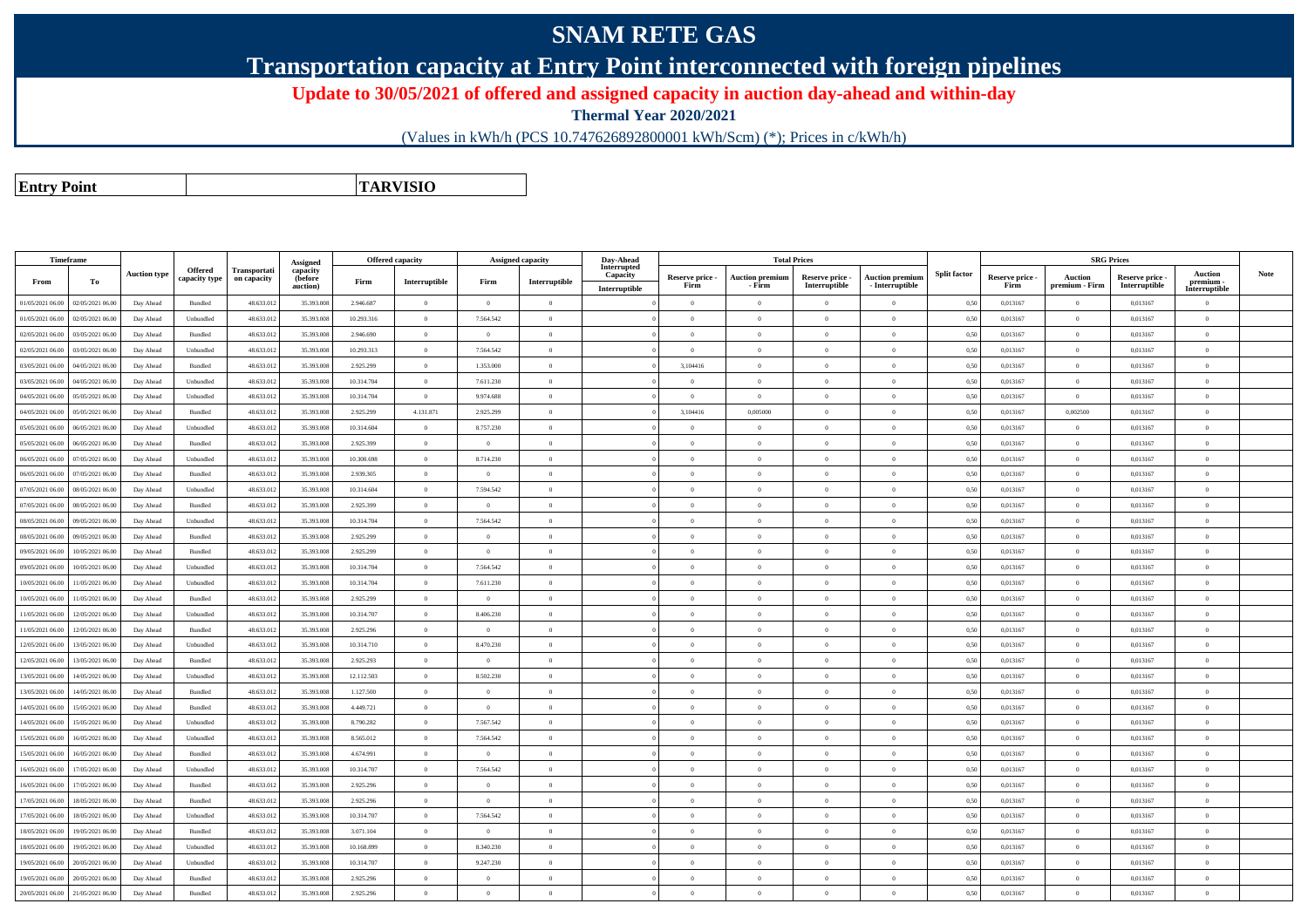| 20/05/2021 06:00 21/05/2021 06:00            | Day Ahead  | Unbundled | 48.633.01  | 35.393.008 | 10.314.707 | $\overline{0}$ | 7.654.542      |                | $\overline{0}$ | $\theta$       |                | $\theta$       | 0,50 | 0,013167 | $\theta$       | 0,013167       | $\overline{0}$ |  |
|----------------------------------------------|------------|-----------|------------|------------|------------|----------------|----------------|----------------|----------------|----------------|----------------|----------------|------|----------|----------------|----------------|----------------|--|
| 21/05/2021 06:00<br>22/05/2021 06:00         | Day Ahead  | Bundled   | 48.633.01  | 35.393.00  | 2.925.293  | $\bf{0}$       | $\bf{0}$       | $\bf{0}$       | $\overline{0}$ | $\overline{0}$ | $\overline{0}$ | $\bf{0}$       | 0,50 | 0,013167 | $\,$ 0 $\,$    | 0,013167       | $\overline{0}$ |  |
| 21/05/2021 06:00<br>22/05/2021 06:00         | Day Ahead  | Unbundled | 48.633.012 | 35.393.008 | 10.314.710 | $\overline{0}$ | 7.564.542      | $\overline{0}$ | $\bf{0}$       | $\bf{0}$       | $\overline{0}$ | $\bf{0}$       | 0.50 | 0.013167 | $\overline{0}$ | 0.013167       | $\overline{0}$ |  |
| 22/05/2021 06:00<br>23/05/2021 06:00         | Day Ahead  | Unbundled | 48.633.013 | 35.393.008 | 10.168.739 | $\bf{0}$       | 7.564.542      | $\overline{0}$ | $\theta$       | $\theta$       | $\overline{0}$ | $\overline{0}$ | 0,50 | 0,013167 | $\,$ 0 $\,$    | 0,013167       | $\overline{0}$ |  |
| 22/05/2021 06:00<br>23/05/2021 06.00         | Day Ahead  | Bundled   | 48.633.01  | 35.393.00  | 3.071.264  | $\bf{0}$       | $\overline{0}$ | $\bf{0}$       | $\overline{0}$ | $\theta$       | $\overline{0}$ | $\bf{0}$       | 0,50 | 0,013167 | $\,$ 0 $\,$    | 0,013167       | $\overline{0}$ |  |
| 23/05/2021 06:00<br>24/05/2021 06:00         | Day Ahead  | Bundled   | 48.633.013 | 35,393,008 | 2.925.296  | $\overline{0}$ | $\overline{0}$ | $\overline{0}$ | $\bf{0}$       | $\overline{0}$ | $\theta$       | $\bf{0}$       | 0.50 | 0.013167 | $\bf{0}$       | 0.013167       | $\overline{0}$ |  |
| 23/05/2021 06:00<br>24/05/2021 06:00         | Day Ahead  | Unbundled | 48.633.013 | 35.393.008 | 10.314.707 | $\overline{0}$ | 7.564.542      | $\overline{0}$ | $\overline{0}$ | $\theta$       | $\overline{0}$ | $\bf{0}$       | 0,50 | 0,013167 | $\,$ 0 $\,$    | 0,013167       | $\overline{0}$ |  |
| 25/05/2021 06:00<br>26/05/2021 06.00         | Day Ahead  | Unbundled | 48.633.01  | 35.393.00  | 10.314.710 | $\bf{0}$       | 8.661.230      | $\overline{0}$ | $\overline{0}$ | $\theta$       | $\overline{0}$ | $\bf{0}$       | 0,50 | 0,013167 | $\,$ 0 $\,$    | 0,013167       | $\overline{0}$ |  |
| 25/05/2021 06:00<br>26/05/2021 06:00         | Day Ahead  | Bundled   | 48.633.013 | 35,393,008 | 2.925.293  | $\overline{0}$ | $\overline{0}$ | $\overline{0}$ | $\bf{0}$       | $\overline{0}$ | $\overline{0}$ | $\bf{0}$       | 0.50 | 0.013167 | $\bf{0}$       | 0.013167       | $\overline{0}$ |  |
|                                              |            |           |            |            |            |                |                | $\overline{0}$ | $\overline{0}$ | $\theta$       | $\overline{0}$ |                |      |          | $\bf{0}$       |                |                |  |
| 26/05/2021 06:00<br>27/05/2021 06:00         | Day Ahead  | Unbundled | 48.633.012 | 35.393.008 | 10.314.707 | $\bf{0}$       | 8.781.230      |                |                |                |                | $\bf{0}$       | 0,50 | 0,013167 |                | 0,013167       | $\overline{0}$ |  |
| 26/05/2021 06:00<br>27/05/2021 06.00         | Day Ahead  | Bundled   | 48.633.01  | 35.393.00  | 2.925.296  | $\bf{0}$       | $\bf{0}$       | $\bf{0}$       | $\overline{0}$ | $\bf{0}$       | $\overline{0}$ | $\bf{0}$       | 0,50 | 0,013167 | $\,$ 0 $\,$    | 0,013167       | $\overline{0}$ |  |
| 27/05/2021 06:00<br>28/05/2021 06:00         | Day Ahead  | Unbundled | 48.633.013 | 35,393,008 | 10.314.710 | $\overline{0}$ | 8.910.230      | $\overline{0}$ | $\bf{0}$       | $\bf{0}$       | $\overline{0}$ | $\bf{0}$       | 0.50 | 0.013167 | $\overline{0}$ | 0.013167       | $\overline{0}$ |  |
| 27/05/2021 06:00<br>28/05/2021 06:00         | Day Ahead  | Bundled   | 48.633.01  | 35.393.008 | 2.925.293  | $\overline{0}$ | $\overline{0}$ | $\overline{0}$ | $\theta$       | $\theta$       | $\overline{0}$ | $\overline{0}$ | 0,50 | 0,013167 | $\,$ 0 $\,$    | 0,013167       | $\overline{0}$ |  |
| 28/05/2021 06:00<br>29/05/2021 06.00         | Day Ahead  | Unbundled | 48.633.01  | 35.393.00  | 10.314.707 | $\bf{0}$       | 8.774.230      | $\overline{0}$ | $\overline{0}$ | $\theta$       | $\overline{0}$ | $\bf{0}$       | 0,50 | 0,013167 | $\,$ 0 $\,$    | 0,013167       | $\overline{0}$ |  |
| 28/05/2021 06:00<br>29/05/2021 06:00         | Day Ahead  | Bundled   | 48.633.013 | 35,393,008 | 2.925.296  | $\overline{0}$ | $\overline{0}$ | $\overline{0}$ | $\bf{0}$       | $\overline{0}$ | $\Omega$       | $\bf{0}$       | 0.50 | 0.013167 | $\bf{0}$       | 0.013167       | $\overline{0}$ |  |
| 29/05/2021 06:00<br>30/05/2021 06:00         | Day Ahead  | Bundled   | 48.633.013 | 35.393.008 | 2.915.296  | $\overline{0}$ | $\overline{0}$ | $\overline{0}$ | $\overline{0}$ | $\overline{0}$ | $\overline{0}$ | $\bf{0}$       | 0,50 | 0,013167 | $\bf{0}$       | 0,013167       | $\overline{0}$ |  |
| 29/05/2021 06:00<br>30/05/2021 06.00         | Day Ahead  | Unbundled | 48.633.01  | 35.393.00  | 10.324.707 | $\bf{0}$       | 7.564.542      | $\overline{0}$ | $\overline{0}$ | $\theta$       | $\overline{0}$ | $\bf{0}$       | 0,50 | 0,013167 | $\,$ 0 $\,$    | 0,013167       | $\overline{0}$ |  |
| 30/05/2021 06:00<br>31/05/2021 06:00         | Day Ahead  | Unbundled | 48.633.013 | 35,393,008 | 10.324.707 | $\overline{0}$ | 7.564.542      | $\overline{0}$ | $\bf{0}$       | $\overline{0}$ | $\overline{0}$ | $\bf{0}$       | 0.50 | 0.013167 | $\bf{0}$       | 0.013167       | $\overline{0}$ |  |
| 30/05/2021 06:00<br>31/05/2021 06:00         | Day Ahead  | Bundled   | 48.633.013 | 35.393.008 | 2.915.296  | $\overline{0}$ | $\overline{0}$ | $\overline{0}$ | $\overline{0}$ | $\overline{0}$ | $\overline{0}$ | $\bf{0}$       | 0,50 | 0,013167 | $\,$ 0 $\,$    | 0,013167       | $\overline{0}$ |  |
| 31/05/2021 06:00<br>01/06/2021 06.00         | Day Ahead  | Unbundled | 48.633.01  | 35.393.00  | 10.323.517 | $\bf{0}$       | 7.564.542      | $\bf{0}$       | $\bf{0}$       | $\overline{0}$ | $\overline{0}$ | $\bf{0}$       | 0,50 | 0,013167 | $\,$ 0 $\,$    | 0,013167       | $\overline{0}$ |  |
| 31/05/2021 06:00<br>01/06/2021 06:00         | Day Ahead  | Bundled   | 48.633.013 | 35,393,008 | 2.916.486  | $\overline{0}$ | $\overline{0}$ | $\overline{0}$ | $\bf{0}$       | $\bf{0}$       | $\overline{0}$ | $\bf{0}$       | 0.50 | 0.013167 | $\overline{0}$ | 0.013167       | $\overline{0}$ |  |
| 01/05/2021 06:00<br>02/05/2021 06:00         | Within Day | Unbundled | 48.633.01  | 42.957.550 | 2.728.774  | $\overline{0}$ | $\overline{0}$ | $\overline{0}$ | $\theta$       | $\theta$       | $\overline{0}$ | $\bf{0}$       | 0,50 | 1,316716 | $\theta$       | $\overline{0}$ | $\overline{0}$ |  |
|                                              |            |           |            |            |            |                |                |                |                |                |                |                |      |          |                |                |                |  |
| 01/05/2021 06:00<br>02/05/2021 06.00         | Within Day | Bundled   | 48.633.01  | 42.957.55  | 2.946.687  | $\bf{0}$       | $\overline{0}$ | $\bf{0}$       | $\overline{0}$ | $\bf{0}$       | $\overline{0}$ | $\bf{0}$       | 0,50 | 1,316716 | $\,$ 0 $\,$    | $\bf{0}$       | $\overline{0}$ |  |
| 01/05/2021 07:00<br>02/05/2021 06:00         | Within Day | Unbundled | 48.633.013 | 42.957.55  | 2.728.774  | $\overline{0}$ | $\overline{0}$ | $\overline{0}$ | $\overline{0}$ | $\overline{0}$ | $\theta$       | $\bf{0}$       | 0.50 | 1.261853 | $\,$ 0 $\,$    | $\theta$       | $\overline{0}$ |  |
| 01/05/2021 07:00<br>02/05/2021 06:00         | Within Day | Bundled   | 48.633.013 | 42.957.550 | 2.946.687  | $\overline{0}$ | $\overline{0}$ | $\overline{0}$ | $\overline{0}$ | $\theta$       | $\overline{0}$ | $\bf{0}$       | 0,50 | 1,261853 | $\theta$       | $\theta$       | $\overline{0}$ |  |
| 01/05/2021 08:00<br>02/05/2021 06.00         | Within Day | Bundled   | 48.633.01  | 42.957.55  | 2.946.687  | $\bf{0}$       | $\overline{0}$ | $\bf{0}$       | $\overline{0}$ | $\theta$       | $\overline{0}$ | $\bf{0}$       | 0,50 | 1,206990 | $\,$ 0 $\,$    | $\bf{0}$       | $\overline{0}$ |  |
| 01/05/2021 08:00<br>02/05/2021 06:00         | Within Day | Unbundled | 48.633.013 | 42.957.55  | 2.728.774  | $\overline{0}$ | $\bf{0}$       | $\overline{0}$ | $\bf{0}$       | $\overline{0}$ | $\overline{0}$ | $\bf{0}$       | 0.50 | 1.206990 | $\bf{0}$       | $\overline{0}$ | $\overline{0}$ |  |
| 01/05/2021 09:00<br>02/05/2021 06:00         | Within Day | Unbundled | 48.633.013 | 42.957.550 | 2.728.774  | $\overline{0}$ | $\overline{0}$ | $\overline{0}$ | $\overline{0}$ | $\overline{0}$ | $\overline{0}$ | $\bf{0}$       | 0,50 | 1,152127 | $\theta$       | $\theta$       | $\overline{0}$ |  |
| 01/05/2021 09:00<br>02/05/2021 06.00         | Within Day | Bundled   | 48.633.01  | 42.957.55  | 2.946.687  | $\bf{0}$       | $\bf{0}$       | $\bf{0}$       | $\bf{0}$       | $\overline{0}$ | $\overline{0}$ | $\bf{0}$       | 0,50 | 1,152127 | $\,$ 0 $\,$    | $\bf{0}$       | $\overline{0}$ |  |
| 01/05/2021 10:00<br>02/05/2021 06:00         | Within Day | Unbundled | 48.633.013 | 42.957.55  | 2.728.774  | $\overline{0}$ | $\bf{0}$       | $\overline{0}$ | $\bf{0}$       | $\bf{0}$       | $\overline{0}$ | $\bf{0}$       | 0.50 | 1.097263 | $\bf{0}$       | $\overline{0}$ | $\bf{0}$       |  |
| 01/05/2021 10:00<br>02/05/2021 06:00         | Within Day | Bundled   | 48.633.013 | 42.957.550 | 2.946.687  | $\overline{0}$ | $\overline{0}$ | $\overline{0}$ | $\overline{0}$ | $\overline{0}$ | $\overline{0}$ | $\bf{0}$       | 0.5( | 1,097263 | $\theta$       | $\theta$       | $\overline{0}$ |  |
| 01/05/2021 11:00<br>02/05/2021 06.00         | Within Day | Unbundled | 48.633.01  | 42.957.55  | 2.728.774  | $\bf{0}$       | $\overline{0}$ | $\bf{0}$       | $\overline{0}$ | $\overline{0}$ | $\overline{0}$ | $\bf{0}$       | 0,50 | 1,042400 | $\,$ 0 $\,$    | $\bf{0}$       | $\overline{0}$ |  |
| 01/05/2021 11:00<br>02/05/2021 06:00         | Within Day | Bundled   | 48.633.013 | 42.957.55  | 2.946.687  | $\overline{0}$ | $\bf{0}$       | $\overline{0}$ | $\bf{0}$       | $\overline{0}$ | $\Omega$       | $\bf{0}$       | 0.50 | 1.042400 | $\,$ 0 $\,$    | $\theta$       | $\overline{0}$ |  |
| 01/05/2021 12:00<br>02/05/2021 06:00         | Within Dav | Unbundled | 48.633.013 | 42.957.550 | 2.728.774  | $\overline{0}$ | $\overline{0}$ | $\overline{0}$ | $\overline{0}$ | $\overline{0}$ | $\overline{0}$ | $\bf{0}$       | 0.5( | 0,987537 | $\theta$       | $\theta$       | $\overline{0}$ |  |
| 02/05/2021 06.00                             | Within Day | Bundled   | 48.633.01  | 42.957.55  | 2.946.687  | $\bf{0}$       | $\bf{0}$       | $\bf{0}$       | $\overline{0}$ | $\bf{0}$       | $\overline{0}$ | $\bf{0}$       | 0,50 | 0,987537 | $\,$ 0 $\,$    | $\bf{0}$       | $\overline{0}$ |  |
| 01/05/2021 12:00                             |            |           |            |            |            |                |                |                |                |                |                |                |      |          |                |                |                |  |
| 01/05/2021 13:00<br>02/05/2021 06:00         | Within Day | Bundled   | 48.633.013 | 42.957.55  | 2.946.687  | $\overline{0}$ | $\bf{0}$       | $\overline{0}$ | $\bf{0}$       | $\overline{0}$ | $\overline{0}$ | $\bf{0}$       | 0.50 | 0.932674 | $\bf{0}$       | $\overline{0}$ | $\overline{0}$ |  |
| 01/05/2021 13:00<br>02/05/2021 06:00         | Within Dav | Unbundled | 48.633.013 | 42.957.550 | 2.728.774  | $\overline{0}$ | $\overline{0}$ | $\overline{0}$ | $\overline{0}$ | $\overline{0}$ | $\overline{0}$ | $\bf{0}$       | 0.50 | 0,932674 | $\theta$       | $\theta$       | $\overline{0}$ |  |
| 01/05/2021 14:00<br>02/05/2021 06.00         | Within Day | Unbundled | 48.633.01  | 42.957.55  | 2.728.774  | $\bf{0}$       | $\bf{0}$       | $\bf{0}$       | $\bf{0}$       | $\overline{0}$ | $\overline{0}$ | $\bf{0}$       | 0,50 | 0,877811 | $\,$ 0 $\,$    | $\bf{0}$       | $\overline{0}$ |  |
| 01/05/2021 14:00<br>02/05/2021 06:00         | Within Day | Bundled   | 48.633.013 | 42.957.550 | 2.946.687  | $\overline{0}$ | $\bf{0}$       | $\overline{0}$ | $\bf{0}$       | $\bf{0}$       | $\overline{0}$ | $\bf{0}$       | 0.50 | 0.877811 | $\bf{0}$       | $\overline{0}$ | $\overline{0}$ |  |
| 01/05/2021 15:00<br>02/05/2021 06:00         | Within Day | Unbundled | 48.633.013 | 42.957.550 | 2.728.774  | $\overline{0}$ | $\overline{0}$ | $\overline{0}$ | $\overline{0}$ | $\overline{0}$ | $\overline{0}$ | $\bf{0}$       | 0.5( | 0,822948 | $\theta$       | $\theta$       | $\overline{0}$ |  |
| 01/05/2021 15:00<br>02/05/2021 06.00         | Within Day | Bundled   | 48.633.01  | 42.957.55  | 2.946.687  | $\bf{0}$       | $\bf{0}$       | $\bf{0}$       | $\overline{0}$ | $\overline{0}$ | $\overline{0}$ | $\bf{0}$       | 0,50 | 0,822948 | $\,$ 0 $\,$    | $\bf{0}$       | $\overline{0}$ |  |
| 01/05/2021 16:00<br>02/05/2021 06:00         | Within Day | Unbundled | 48.633.013 | 42.957.55  | 2.728.774  | $\overline{0}$ | $\overline{0}$ | $\overline{0}$ | $\bf{0}$       | $\overline{0}$ | $\Omega$       | $\bf{0}$       | 0.50 | 0.768084 | $\bf{0}$       | $\theta$       | $\overline{0}$ |  |
| 01/05/2021 16:00<br>02/05/2021 06:00         | Within Dav | Bundled   | 48.633.013 | 42.957.550 | 2.946.687  | $\overline{0}$ | $\overline{0}$ | $\Omega$       | $\Omega$       | $\theta$       | $\Omega$       | $\overline{0}$ | 0.5( | 0,768084 | $\theta$       | $\theta$       | $\overline{0}$ |  |
| 01/05/2021 17:00<br>02/05/2021 06:00         | Within Day | Unbundled | 48.633.01  | 42.957.550 | 2.728.774  | $\bf{0}$       | $\bf{0}$       | $\overline{0}$ | $\bf{0}$       | $\bf{0}$       | $\overline{0}$ | $\bf{0}$       | 0,50 | 0,713221 | $\,$ 0 $\,$    | $\bf{0}$       | $\overline{0}$ |  |
| $01/05/2021\ 17.00 \qquad 02/05/2021\ 06.00$ | Within Day | Bundled   | 48.633.012 | 42.957.550 | 2.946.687  | $\overline{0}$ |                |                | $\Omega$       |                |                |                | 0,50 | 0,713221 | $\bf{0}$       | $\overline{0}$ |                |  |
| 01/05/2021 18:00 02/05/2021 06:00            | Within Day | Unbundled | 48.633.012 | 42.957.550 | 2.728.774  | $\overline{0}$ | $\overline{0}$ | $\Omega$       | $\theta$       | $\overline{0}$ | $\overline{0}$ | $\bf{0}$       | 0,50 | 0,658358 | $\theta$       | $\theta$       | $\overline{0}$ |  |
| 01/05/2021 18:00<br>02/05/2021 06:00         | Within Day | Bundled   | 48.633.013 | 42.957.550 | 2.946.687  | $\overline{0}$ | $\bf{0}$       | $\overline{0}$ | $\overline{0}$ | $\bf{0}$       | $\overline{0}$ | $\bf{0}$       | 0,50 | 0,658358 | $\bf{0}$       | $\overline{0}$ | $\bf{0}$       |  |
| 01/05/2021 19:00 02/05/2021 06:00            | Within Day | Bundled   | 48.633.012 | 42.957.550 | 2.946.687  | $\overline{0}$ | $\bf{0}$       | $\overline{0}$ | $\overline{0}$ | $\mathbf{0}$   | $\overline{0}$ | $\,$ 0 $\,$    | 0.50 | 0.603495 | $\overline{0}$ | $\bf{0}$       | $\,$ 0 $\,$    |  |
| 01/05/2021 19:00 02/05/2021 06:00            | Within Day | Unbundled | 48.633.012 | 42.957.550 | 2.728.774  | $\overline{0}$ | $\overline{0}$ | $\overline{0}$ | $\overline{0}$ | $\overline{0}$ | $\overline{0}$ | $\bf{0}$       | 0,50 | 0,603495 | $\overline{0}$ | $\theta$       | $\overline{0}$ |  |
|                                              |            |           |            |            |            |                |                |                |                |                |                |                |      |          |                |                |                |  |
| 01/05/2021 20:00<br>02/05/2021 06:00         | Within Day | Unbundled | 48.633.012 | 42.957.550 | 2.728.774  | $\overline{0}$ | $\bf{0}$       | $\overline{0}$ | $\overline{0}$ | $\overline{0}$ | $\overline{0}$ | $\bf{0}$       | 0,50 | 0,548632 | $\bf{0}$       | $\overline{0}$ | $\overline{0}$ |  |
| 01/05/2021 20:00 02/05/2021 06:00            | Within Day | Bundled   | 48.633.012 | 42.957.550 | 2.946.687  | $\overline{0}$ | $\bf{0}$       | $\overline{0}$ | $\overline{0}$ | $\bf{0}$       | $\overline{0}$ | $\bf{0}$       | 0.50 | 0.548632 | $\,$ 0 $\,$    | $\overline{0}$ | $\,$ 0         |  |
| 01/05/2021 21:00<br>02/05/2021 06:00         | Within Dav | Unbundled | 48.633.012 | 42.957.550 | 2.728.774  | $\overline{0}$ | $\overline{0}$ | $\overline{0}$ | $\overline{0}$ | $\overline{0}$ | $\overline{0}$ | $\bf{0}$       | 0.50 | 0,493769 | $\overline{0}$ | $\theta$       | $\overline{0}$ |  |
| 01/05/2021 21:00<br>02/05/2021 06:00         | Within Day | Bundled   | 48.633.013 | 42.957.550 | 2.946.687  | $\overline{0}$ | $\overline{0}$ | $\overline{0}$ | $\overline{0}$ | $\overline{0}$ | $\overline{0}$ | $\bf{0}$       | 0,50 | 0,493769 | $\bf{0}$       | $\overline{0}$ | $\overline{0}$ |  |
| 01/05/2021 22:00 02/05/2021 06:00            | Within Day | Unbundled | 48.633.012 | 42.957.550 | 2.728.774  | $\overline{0}$ | $\overline{0}$ | $\overline{0}$ | $\overline{0}$ | $\overline{0}$ | $\overline{0}$ | $\bf{0}$       | 0.50 | 0.438905 | $\mathbf{0}$   | $\bf{0}$       | $\,$ 0         |  |
| 01/05/2021 22:00 02/05/2021 06:00            | Within Dav | Bundled   | 48.633.012 | 42.957.550 | 2.946.687  | $\overline{0}$ | $\overline{0}$ | $\overline{0}$ | $\overline{0}$ | $\overline{0}$ | $\overline{0}$ | $\bf{0}$       | 0,50 | 0,438905 | $\overline{0}$ | $\theta$       | $\overline{0}$ |  |
| 01/05/2021 23:00<br>02/05/2021 06:00         | Within Day | Unbundled | 48.633.013 | 42.957.550 | 2.728.774  | $\overline{0}$ | $\bf{0}$       | $\overline{0}$ | $\bf{0}$       | $\overline{0}$ | $\overline{0}$ | $\bf{0}$       | 0,50 | 0,384042 | $\bf{0}$       | $\,$ 0 $\,$    | $\bf{0}$       |  |
| $01/05/2021\ 23.00 \qquad 02/05/2021\ 06.00$ | Within Day | Bundled   | 48.633.012 | 42.957.550 | 2.946.687  | $\overline{0}$ | $\bf{0}$       | $\overline{0}$ | $\overline{0}$ | $\,$ 0 $\,$    | $\overline{0}$ | $\bf{0}$       | 0,50 | 0,384042 | $\overline{0}$ | $\,$ 0 $\,$    | $\,$ 0 $\,$    |  |
|                                              |            |           |            |            |            |                |                |                |                |                |                |                |      |          |                |                |                |  |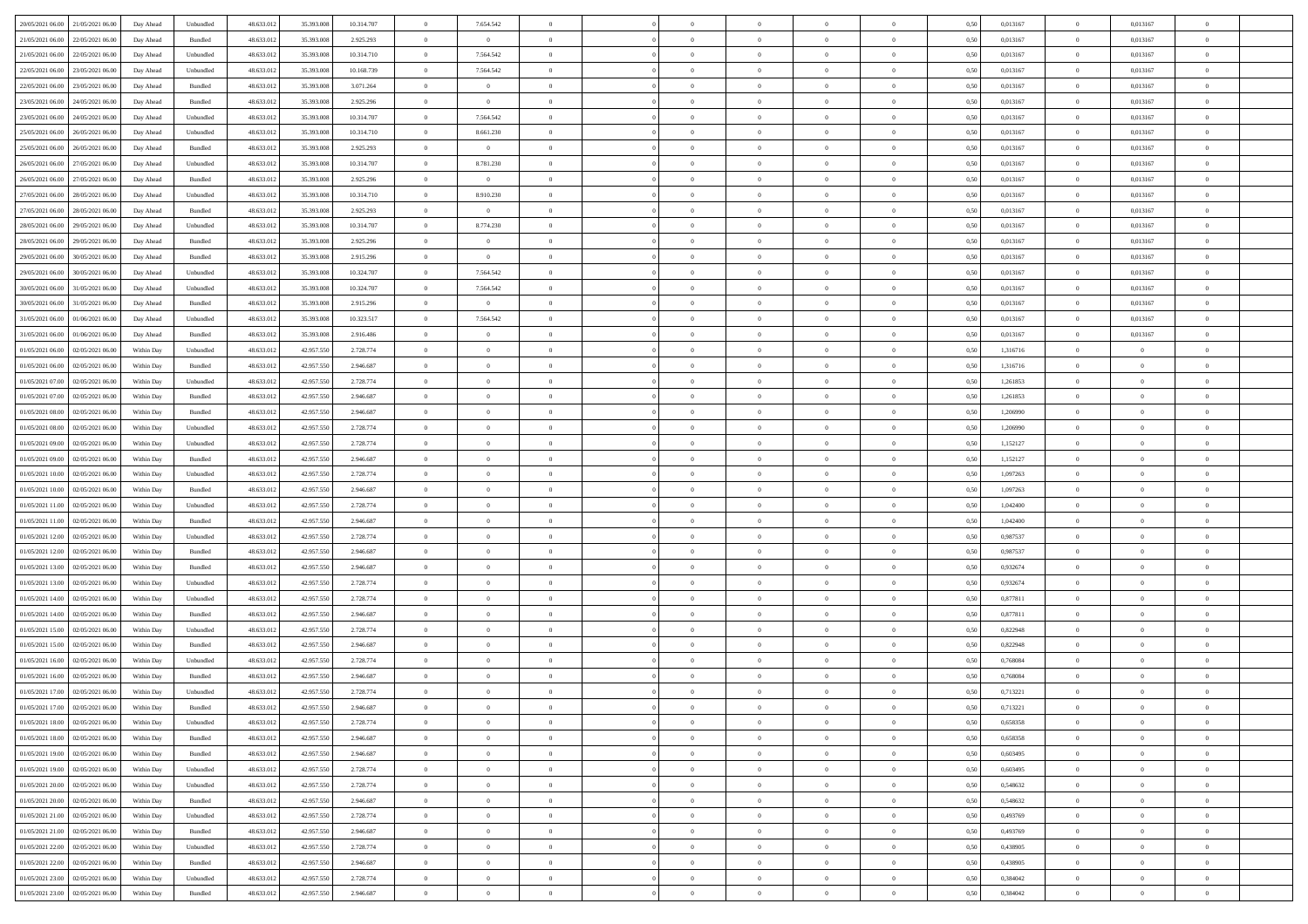| 02/05/2021 00:00 02/05/2021 06:00            | Within Day | Bundled   | 48.633.01  | 42.957.550 | 2.946.687 | $\overline{0}$ | $\overline{0}$ |                | $\overline{0}$ | $\theta$       |                | $\theta$       | 0,50 | 0,329179 | $\theta$       | $\theta$       | $\overline{0}$ |  |
|----------------------------------------------|------------|-----------|------------|------------|-----------|----------------|----------------|----------------|----------------|----------------|----------------|----------------|------|----------|----------------|----------------|----------------|--|
| 02/05/2021 00:00<br>02/05/2021 06:00         | Within Day | Unbundled | 48.633.01  | 42.957.55  | 2.728.774 | $\bf{0}$       | $\bf{0}$       | $\bf{0}$       | $\bf{0}$       | $\overline{0}$ | $\overline{0}$ | $\bf{0}$       | 0,50 | 0,329179 | $\,$ 0 $\,$    | $\bf{0}$       | $\overline{0}$ |  |
| 02/05/2021 01:00<br>02/05/2021 06:00         | Within Day | Unbundled | 48.633.012 | 42.957.550 | 2.728.774 | $\overline{0}$ | $\bf{0}$       | $\overline{0}$ | $\bf{0}$       | $\bf{0}$       | $\overline{0}$ | $\bf{0}$       | 0.50 | 0,274316 | $\bf{0}$       | $\overline{0}$ | $\overline{0}$ |  |
| 02/05/2021 01:00<br>02/05/2021 06:00         | Within Day | Bundled   | 48.633.01  | 42.957.550 | 2.946.687 | $\overline{0}$ | $\overline{0}$ | $\overline{0}$ | $\theta$       | $\theta$       | $\overline{0}$ | $\bf{0}$       | 0,50 | 0,274316 | $\theta$       | $\theta$       | $\overline{0}$ |  |
| 02/05/2021 02:00<br>02/05/2021 06.00         | Within Day | Unbundled | 48.633.01  | 42.957.55  | 2.728.774 | $\bf{0}$       | $\overline{0}$ | $\bf{0}$       | $\overline{0}$ | $\theta$       | $\overline{0}$ | $\bf{0}$       | 0,50 | 0,219453 | $\,$ 0 $\,$    | $\bf{0}$       | $\overline{0}$ |  |
|                                              |            |           |            |            |           |                |                |                |                |                | $\theta$       |                |      |          |                |                |                |  |
| 02/05/2021 02:00<br>02/05/2021 06:00         | Within Day | Bundled   | 48.633.013 | 42.957.55  | 2.946.687 | $\overline{0}$ | $\overline{0}$ | $\overline{0}$ | $\bf{0}$       | $\overline{0}$ |                | $\bf{0}$       | 0.50 | 0,219453 | $\,$ 0 $\,$    | $\theta$       | $\overline{0}$ |  |
| 02/05/2021 03:00<br>02/05/2021 06:00         | Within Day | Unbundled | 48.633.013 | 42.957.550 | 2.728.774 | $\overline{0}$ | $\overline{0}$ | $\overline{0}$ | $\overline{0}$ | $\overline{0}$ | $\overline{0}$ | $\bf{0}$       | 0,50 | 0,164590 | $\theta$       | $\theta$       | $\overline{0}$ |  |
| 02/05/2021 03:00<br>02/05/2021 06.00         | Within Day | Bundled   | 48.633.01  | 42.957.55  | 2.946.687 | $\bf{0}$       | $\bf{0}$       | $\bf{0}$       | $\overline{0}$ | $\overline{0}$ | $\overline{0}$ | $\bf{0}$       | 0,50 | 0,164590 | $\,$ 0 $\,$    | $\bf{0}$       | $\overline{0}$ |  |
| 02/05/2021 04:00<br>02/05/2021 06:00         | Within Day | Unbundled | 48.633.013 | 42.957.55  | 2.728.774 | $\overline{0}$ | $\bf{0}$       | $\overline{0}$ | $\bf{0}$       | $\overline{0}$ | $\overline{0}$ | $\bf{0}$       | 0.50 | 0.109726 | $\bf{0}$       | $\overline{0}$ | $\overline{0}$ |  |
| 02/05/2021 04:00<br>02/05/2021 06:00         | Within Day | Bundled   | 48.633.013 | 42.957.550 | 2.946.687 | $\bf{0}$       | $\bf{0}$       | $\overline{0}$ | $\overline{0}$ | $\overline{0}$ | $\overline{0}$ | $\bf{0}$       | 0,50 | 0,109726 | $\,$ 0 $\,$    | $\,$ 0 $\,$    | $\overline{0}$ |  |
| 02/05/2021 05:00<br>02/05/2021 06.00         | Within Day | Unbundled | 48.633.01  | 42.957.550 | 2.728.774 | $\bf{0}$       | $\bf{0}$       | $\bf{0}$       | $\bf{0}$       | $\bf{0}$       | $\overline{0}$ | $\bf{0}$       | 0,50 | 0,054863 | $\,$ 0 $\,$    | $\bf{0}$       | $\overline{0}$ |  |
| 02/05/2021 05:00<br>02/05/2021 06:00         | Within Day | Bundled   | 48.633.013 | 42.957.55  | 2.946.687 | $\overline{0}$ | $\bf{0}$       | $\overline{0}$ | $\overline{0}$ | $\bf{0}$       | $\overline{0}$ | $\bf{0}$       | 0.50 | 0.054863 | $\bf{0}$       | $\overline{0}$ | $\,$ 0         |  |
|                                              |            |           |            |            |           | $\overline{0}$ | $\overline{0}$ | $\overline{0}$ | $\theta$       | $\theta$       | $\overline{0}$ |                |      |          | $\,$ 0 $\,$    | $\theta$       |                |  |
| 02/05/2021 06:00<br>03/05/2021 06:00         | Within Day | Bundled   | 48.633.01  | 42.957.550 | 2.946.690 |                |                |                |                |                |                | $\bf{0}$       | 0,50 | 1,316716 |                |                | $\overline{0}$ |  |
| 02/05/2021 06:00<br>03/05/2021 06.00         | Within Day | Unbundled | 48.633.01  | 42.957.55  | 2.728.771 | $\bf{0}$       | $\overline{0}$ | $\bf{0}$       | $\overline{0}$ | $\bf{0}$       | $\overline{0}$ | $\bf{0}$       | 0,50 | 1,316716 | $\,$ 0 $\,$    | $\bf{0}$       | $\overline{0}$ |  |
| 02/05/2021 07:00<br>03/05/2021 06:00         | Within Day | Unbundled | 48.633.013 | 42.957.55  | 2.728.771 | $\overline{0}$ | $\bf{0}$       | $\overline{0}$ | $\bf{0}$       | $\overline{0}$ | $\theta$       | $\bf{0}$       | 0.50 | 1.261853 | $\,$ 0 $\,$    | $\theta$       | $\overline{0}$ |  |
| 02/05/2021 07:00<br>03/05/2021 06:00         | Within Day | Bundled   | 48.633.013 | 42.957.550 | 2.946.690 | $\overline{0}$ | $\overline{0}$ | $\overline{0}$ | $\overline{0}$ | $\overline{0}$ | $\overline{0}$ | $\bf{0}$       | 0,50 | 1,261853 | $\theta$       | $\theta$       | $\overline{0}$ |  |
| 02/05/2021 08:00<br>03/05/2021 06.00         | Within Day | Unbundled | 48.633.01  | 42.957.55  | 2.728.771 | $\bf{0}$       | $\bf{0}$       | $\bf{0}$       | $\overline{0}$ | $\bf{0}$       | $\overline{0}$ | $\bf{0}$       | 0,50 | 1,206990 | $\,$ 0 $\,$    | $\bf{0}$       | $\overline{0}$ |  |
| 02/05/2021 08:00<br>03/05/2021 06:00         | Within Day | Bundled   | 48.633.013 | 42.957.55  | 2.946.690 | $\overline{0}$ | $\bf{0}$       | $\overline{0}$ | $\bf{0}$       | $\overline{0}$ | $\overline{0}$ | $\bf{0}$       | 0.50 | 1.206990 | $\bf{0}$       | $\overline{0}$ | $\overline{0}$ |  |
| 02/05/2021 09:00<br>03/05/2021 06:00         | Within Day | Unbundled | 48.633.013 | 42.957.550 | 2.728.771 | $\bf{0}$       | $\bf{0}$       | $\overline{0}$ | $\overline{0}$ | $\overline{0}$ | $\overline{0}$ | $\bf{0}$       | 0,50 | 1,152127 | $\,$ 0 $\,$    | $\bf{0}$       | $\overline{0}$ |  |
| 03/05/2021 06.00                             | Within Day | Bundled   | 48.633.01  | 42.957.55  | 2.946.690 | $\bf{0}$       | $\bf{0}$       | $\bf{0}$       | $\bf{0}$       | $\overline{0}$ | $\overline{0}$ | $\bf{0}$       | 0,50 | 1,152127 | $\,$ 0 $\,$    | $\bf{0}$       | $\overline{0}$ |  |
| 02/05/2021 09:00                             |            |           |            |            |           |                |                |                |                |                |                |                |      |          |                |                |                |  |
| 02/05/2021 11:00<br>03/05/2021 06:00         | Within Day | Unbundled | 48.633.012 | 42.957.550 | 2.728.771 | $\overline{0}$ | $\bf{0}$       | $\overline{0}$ | $\overline{0}$ | $\bf{0}$       | $\overline{0}$ | $\bf{0}$       | 0.50 | 1.042400 | $\bf{0}$       | $\overline{0}$ | $\,$ 0         |  |
| 02/05/2021 11:00<br>03/05/2021 06:00         | Within Day | Bundled   | 48.633.01  | 42.957.550 | 2.946.690 | $\overline{0}$ | $\overline{0}$ | $\overline{0}$ | $\theta$       | $\theta$       | $\overline{0}$ | $\bf{0}$       | 0,50 | 1,042400 | $\theta$       | $\theta$       | $\overline{0}$ |  |
| 02/05/2021 12:00<br>03/05/2021 06.00         | Within Day | Bundled   | 48.633.01  | 42.957.550 | 2.946.690 | $\bf{0}$       | $\bf{0}$       | $\bf{0}$       | $\bf{0}$       | $\overline{0}$ | $\overline{0}$ | $\bf{0}$       | 0,50 | 0,987537 | $\,$ 0 $\,$    | $\bf{0}$       | $\overline{0}$ |  |
| 02/05/2021 12:00<br>03/05/2021 06:00         | Within Day | Unbundled | 48.633.013 | 42.957.55  | 2.728.771 | $\overline{0}$ | $\bf{0}$       | $\overline{0}$ | $\bf{0}$       | $\overline{0}$ | $\theta$       | $\bf{0}$       | 0.50 | 0.987537 | $\,$ 0 $\,$    | $\theta$       | $\overline{0}$ |  |
| 02/05/2021 13:00<br>03/05/2021 06:00         | Within Day | Unbundled | 48.633.013 | 42.957.550 | 2.728.771 | $\overline{0}$ | $\overline{0}$ | $\overline{0}$ | $\overline{0}$ | $\overline{0}$ | $\overline{0}$ | $\bf{0}$       | 0,50 | 0,932674 | $\theta$       | $\theta$       | $\overline{0}$ |  |
| 02/05/2021 13:00<br>03/05/2021 06.00         | Within Day | Bundled   | 48.633.01  | 42.957.55  | 2.946.690 | $\bf{0}$       | $\overline{0}$ | $\bf{0}$       | $\overline{0}$ | $\bf{0}$       | $\overline{0}$ | $\bf{0}$       | 0,50 | 0,932674 | $\,$ 0 $\,$    | $\bf{0}$       | $\overline{0}$ |  |
| 02/05/2021 14:00<br>03/05/2021 06:00         | Within Day | Unbundled | 48.633.013 | 42.957.55  | 2.728.771 | $\overline{0}$ | $\bf{0}$       | $\overline{0}$ | $\bf{0}$       | $\overline{0}$ | $\overline{0}$ | $\bf{0}$       | 0.50 | 0.877811 | $\bf{0}$       | $\overline{0}$ | $\overline{0}$ |  |
| 02/05/2021 14:00<br>03/05/2021 06:00         | Within Day | Bundled   | 48.633.01  | 42.957.550 | 2.946.690 | $\overline{0}$ | $\bf{0}$       | $\overline{0}$ | $\overline{0}$ | $\overline{0}$ | $\overline{0}$ | $\bf{0}$       | 0,50 | 0,877811 | $\theta$       | $\theta$       | $\overline{0}$ |  |
|                                              |            |           |            |            |           |                |                |                |                |                |                |                |      |          |                |                |                |  |
| 02/05/2021 15:00<br>03/05/2021 06.00         | Within Day | Unbundled | 48.633.01  | 42.957.55  | 2.728.771 | $\bf{0}$       | $\bf{0}$       | $\bf{0}$       | $\bf{0}$       | $\overline{0}$ | $\overline{0}$ | $\bf{0}$       | 0,50 | 0,822948 | $\,$ 0 $\,$    | $\bf{0}$       | $\overline{0}$ |  |
| 02/05/2021 15:00<br>03/05/2021 06:00         | Within Day | Bundled   | 48.633.013 | 42.957.55  | 2.946.690 | $\overline{0}$ | $\bf{0}$       | $\overline{0}$ | $\overline{0}$ | $\bf{0}$       | $\overline{0}$ | $\bf{0}$       | 0.50 | 0.822948 | $\bf{0}$       | $\overline{0}$ | $\,$ 0         |  |
| 02/05/2021 16:00<br>03/05/2021 06:00         | Within Day | Unbundled | 48.633.013 | 42.957.550 | 2.728.771 | $\overline{0}$ | $\overline{0}$ | $\overline{0}$ | $\overline{0}$ | $\overline{0}$ | $\overline{0}$ | $\bf{0}$       | 0.50 | 0.768084 | $\theta$       | $\theta$       | $\overline{0}$ |  |
| 02/05/2021 16:00<br>03/05/2021 06.00         | Within Day | Bundled   | 48.633.01  | 42.957.55  | 2.946.690 | $\bf{0}$       | $\overline{0}$ | $\bf{0}$       | $\bf{0}$       | $\overline{0}$ | $\overline{0}$ | $\bf{0}$       | 0,50 | 0,768084 | $\,$ 0 $\,$    | $\bf{0}$       | $\overline{0}$ |  |
| 02/05/2021 17:00<br>03/05/2021 06:00         | Within Day | Unbundled | 48.633.013 | 42.957.55  | 2.728.771 | $\overline{0}$ | $\bf{0}$       | $\overline{0}$ | $\bf{0}$       | $\overline{0}$ | $\overline{0}$ | $\bf{0}$       | 0.50 | 0,713221 | $\,$ 0 $\,$    | $\bf{0}$       | $\overline{0}$ |  |
| 02/05/2021 17:00<br>03/05/2021 06:00         | Within Dav | Bundled   | 48.633.013 | 42.957.550 | 2.946.690 | $\overline{0}$ | $\overline{0}$ | $\overline{0}$ | $\overline{0}$ | $\theta$       | $\overline{0}$ | $\bf{0}$       | 0.5( | 0,713221 | $\theta$       | $\theta$       | $\overline{0}$ |  |
| 02/05/2021 18:00<br>03/05/2021 06.00         | Within Day | Bundled   | 48.633.01  | 42.957.55  | 2.946.690 | $\bf{0}$       | $\bf{0}$       | $\bf{0}$       | $\bf{0}$       | $\bf{0}$       | $\overline{0}$ | $\bf{0}$       | 0,50 | 0,658358 | $\,$ 0 $\,$    | $\bf{0}$       | $\overline{0}$ |  |
| 02/05/2021 18:00<br>03/05/2021 06:00         | Within Day | Unbundled | 48.633.013 | 42.957.55  | 2.728.771 | $\overline{0}$ | $\bf{0}$       | $\overline{0}$ | $\bf{0}$       | $\overline{0}$ | $\overline{0}$ | $\bf{0}$       | 0.50 | 0.658358 | $\bf{0}$       | $\overline{0}$ | $\overline{0}$ |  |
|                                              |            |           |            |            |           |                |                |                |                |                |                |                |      |          |                |                |                |  |
| 02/05/2021 19:00<br>03/05/2021 06:00         | Within Day | Unbundled | 48.633.013 | 42.957.550 | 2.728.771 | $\overline{0}$ | $\overline{0}$ | $\overline{0}$ | $\overline{0}$ | $\overline{0}$ | $\overline{0}$ | $\bf{0}$       | 0.50 | 0,603495 | $\theta$       | $\theta$       | $\overline{0}$ |  |
| 02/05/2021 19:00<br>03/05/2021 06.00         | Within Day | Bundled   | 48.633.01  | 42.957.55  | 2.946.690 | $\bf{0}$       | $\bf{0}$       | $\bf{0}$       | $\bf{0}$       | $\overline{0}$ | $\overline{0}$ | $\bf{0}$       | 0,50 | 0,603495 | $\,$ 0 $\,$    | $\bf{0}$       | $\overline{0}$ |  |
| 02/05/2021 20:00<br>03/05/2021 06:00         | Within Day | Unbundled | 48.633.013 | 42.957.550 | 2.728.771 | $\overline{0}$ | $\bf{0}$       | $\overline{0}$ | $\overline{0}$ | $\bf{0}$       | $\overline{0}$ | $\bf{0}$       | 0.50 | 0.548632 | $\bf{0}$       | $\overline{0}$ | $\overline{0}$ |  |
| 02/05/2021 20:00<br>03/05/2021 06:00         | Within Day | Bundled   | 48.633.013 | 42.957.550 | 2.946.690 | $\overline{0}$ | $\overline{0}$ | $\overline{0}$ | $\overline{0}$ | $\overline{0}$ | $\overline{0}$ | $\bf{0}$       | 0.50 | 0,548632 | $\theta$       | $\theta$       | $\overline{0}$ |  |
| 02/05/2021 21:00<br>03/05/2021 06.00         | Within Day | Unbundled | 48.633.01  | 42.957.55  | 2.728.771 | $\bf{0}$       | $\bf{0}$       | $\bf{0}$       | $\bf{0}$       | $\overline{0}$ | $\overline{0}$ | $\bf{0}$       | 0,50 | 0,493769 | $\,$ 0 $\,$    | $\bf{0}$       | $\overline{0}$ |  |
| 02/05/2021 21:00<br>03/05/2021 06:00         | Within Day | Bundled   | 48.633.013 | 42.957.55  | 2.946.690 | $\overline{0}$ | $\overline{0}$ | $\overline{0}$ | $\bf{0}$       | $\overline{0}$ | $\Omega$       | $\bf{0}$       | 0.50 | 0.493769 | $\bf{0}$       | $\theta$       | $\overline{0}$ |  |
| 02/05/2021 22:00<br>03/05/2021 06:00         | Within Dav | Unbundled | 48.633.013 | 42.957.550 | 2.728.771 | $\overline{0}$ | $\overline{0}$ | $\Omega$       | $\overline{0}$ | $\theta$       | $\overline{0}$ | $\overline{0}$ | 0.5( | 0,438905 | $\theta$       | $\theta$       | $\overline{0}$ |  |
| 02/05/2021 22:00<br>03/05/2021 06:00         | Within Day | Bundled   | 48.633.01  | 42.957.550 | 2.946.690 | $\bf{0}$       | $\bf{0}$       | $\bf{0}$       | $\bf{0}$       | $\bf{0}$       | $\overline{0}$ | $\bf{0}$       | 0,50 | 0,438905 | $\,$ 0 $\,$    | $\bf{0}$       | $\overline{0}$ |  |
| $02/05/2021$ 23.00 $03/05/2021$ 06.00        | Within Day | Bundled   | 48.633.012 | 42.957.550 | 2.946.690 | $\overline{0}$ | $\Omega$       |                | $\Omega$       |                |                |                | 0,50 | 0.384042 | $\theta$       | $\overline{0}$ |                |  |
|                                              |            |           |            |            |           |                |                |                |                |                |                |                |      |          |                |                |                |  |
| 02/05/2021 23:00 03/05/2021 06:00            | Within Day | Unbundled | 48.633.012 | 42.957.550 | 2.728.771 | $\overline{0}$ | $\overline{0}$ | $\Omega$       | $\theta$       | $\overline{0}$ | $\overline{0}$ | $\bf{0}$       | 0,50 | 0,384042 | $\theta$       | $\overline{0}$ | $\overline{0}$ |  |
| 03/05/2021 00:00<br>03/05/2021 06:00         | Within Day | Unbundled | 48.633.013 | 42.957.550 | 2.728.771 | $\overline{0}$ | $\bf{0}$       | $\overline{0}$ | $\overline{0}$ | $\bf{0}$       | $\overline{0}$ | $\bf{0}$       | 0,50 | 0,329179 | $\bf{0}$       | $\overline{0}$ | $\bf{0}$       |  |
| 03/05/2021 00:00 03/05/2021 06:00            | Within Day | Bundled   | 48.633.012 | 42.957.550 | 2.946.690 | $\overline{0}$ | $\bf{0}$       | $\overline{0}$ | $\overline{0}$ | $\mathbf{0}$   | $\overline{0}$ | $\,$ 0 $\,$    | 0.50 | 0,329179 | $\overline{0}$ | $\bf{0}$       | $\,$ 0 $\,$    |  |
| 03/05/2021 01:00 03/05/2021 06:00            | Within Day | Unbundled | 48.633.012 | 42.957.550 | 2.728.771 | $\overline{0}$ | $\overline{0}$ | $\overline{0}$ | $\overline{0}$ | $\overline{0}$ | $\overline{0}$ | $\bf{0}$       | 0,50 | 0,274316 | $\overline{0}$ | $\theta$       | $\overline{0}$ |  |
| 03/05/2021 01:00<br>03/05/2021 06:00         | Within Day | Bundled   | 48.633.012 | 42.957.550 | 2.946.690 | $\overline{0}$ | $\bf{0}$       | $\overline{0}$ | $\overline{0}$ | $\overline{0}$ | $\overline{0}$ | $\bf{0}$       | 0,50 | 0,274316 | $\bf{0}$       | $\overline{0}$ | $\overline{0}$ |  |
| 03/05/2021 02:00 03/05/2021 06:00            | Within Day | Unbundled | 48.633.012 | 42.957.550 | 2.728.771 | $\overline{0}$ | $\bf{0}$       | $\overline{0}$ | $\overline{0}$ | $\bf{0}$       | $\overline{0}$ | $\bf{0}$       | 0.50 | 0,219453 | $\,$ 0 $\,$    | $\overline{0}$ | $\,$ 0         |  |
| 03/05/2021 02:00<br>03/05/2021 06:00         | Within Dav | Bundled   | 48.633.012 | 42.957.550 | 2.946.690 | $\overline{0}$ | $\overline{0}$ | $\overline{0}$ | $\overline{0}$ | $\overline{0}$ | $\overline{0}$ | $\bf{0}$       | 0.50 | 0,219453 | $\overline{0}$ | $\theta$       | $\overline{0}$ |  |
|                                              |            |           |            |            |           |                |                |                |                |                |                |                |      |          |                |                |                |  |
| 03/05/2021 06:00<br>03/05/2021 03:00         | Within Day | Unbundled | 48.633.013 | 42.957.550 | 2.728.771 | $\overline{0}$ | $\overline{0}$ | $\overline{0}$ | $\overline{0}$ | $\overline{0}$ | $\overline{0}$ | $\bf{0}$       | 0,50 | 0,164590 | $\bf{0}$       | $\overline{0}$ | $\overline{0}$ |  |
| 03/05/2021 03:00 03/05/2021 06:00            | Within Day | Bundled   | 48.633.012 | 42.957.550 | 2.946.690 | $\overline{0}$ | $\overline{0}$ | $\overline{0}$ | $\overline{0}$ | $\overline{0}$ | $\overline{0}$ | $\bf{0}$       | 0.50 | 0.164590 | $\mathbf{0}$   | $\bf{0}$       | $\,$ 0         |  |
| 03/05/2021 04:00 03/05/2021 06:00            | Within Dav | Unbundled | 48.633.012 | 42.957.550 | 2.728.771 | $\overline{0}$ | $\overline{0}$ | $\overline{0}$ | $\overline{0}$ | $\overline{0}$ | $\overline{0}$ | $\bf{0}$       | 0,50 | 0,109726 | $\overline{0}$ | $\theta$       | $\overline{0}$ |  |
| 03/05/2021 04:00<br>03/05/2021 06:00         | Within Day | Bundled   | 48.633.013 | 42.957.550 | 2.946.690 | $\overline{0}$ | $\bf{0}$       | $\overline{0}$ | $\bf{0}$       | $\overline{0}$ | $\bf{0}$       | $\bf{0}$       | 0,50 | 0,109726 | $\bf{0}$       | $\,$ 0 $\,$    | $\bf{0}$       |  |
| $03/05/2021\ 05.00 \qquad 03/05/2021\ 06.00$ | Within Day | Bundled   | 48.633.012 | 42.957.550 | 2.946.690 | $\overline{0}$ | $\bf{0}$       | $\overline{0}$ | $\overline{0}$ | $\,$ 0 $\,$    | $\overline{0}$ | $\bf{0}$       | 0,50 | 0,054863 | $\overline{0}$ | $\,$ 0 $\,$    | $\,$ 0 $\,$    |  |
|                                              |            |           |            |            |           |                |                |                |                |                |                |                |      |          |                |                |                |  |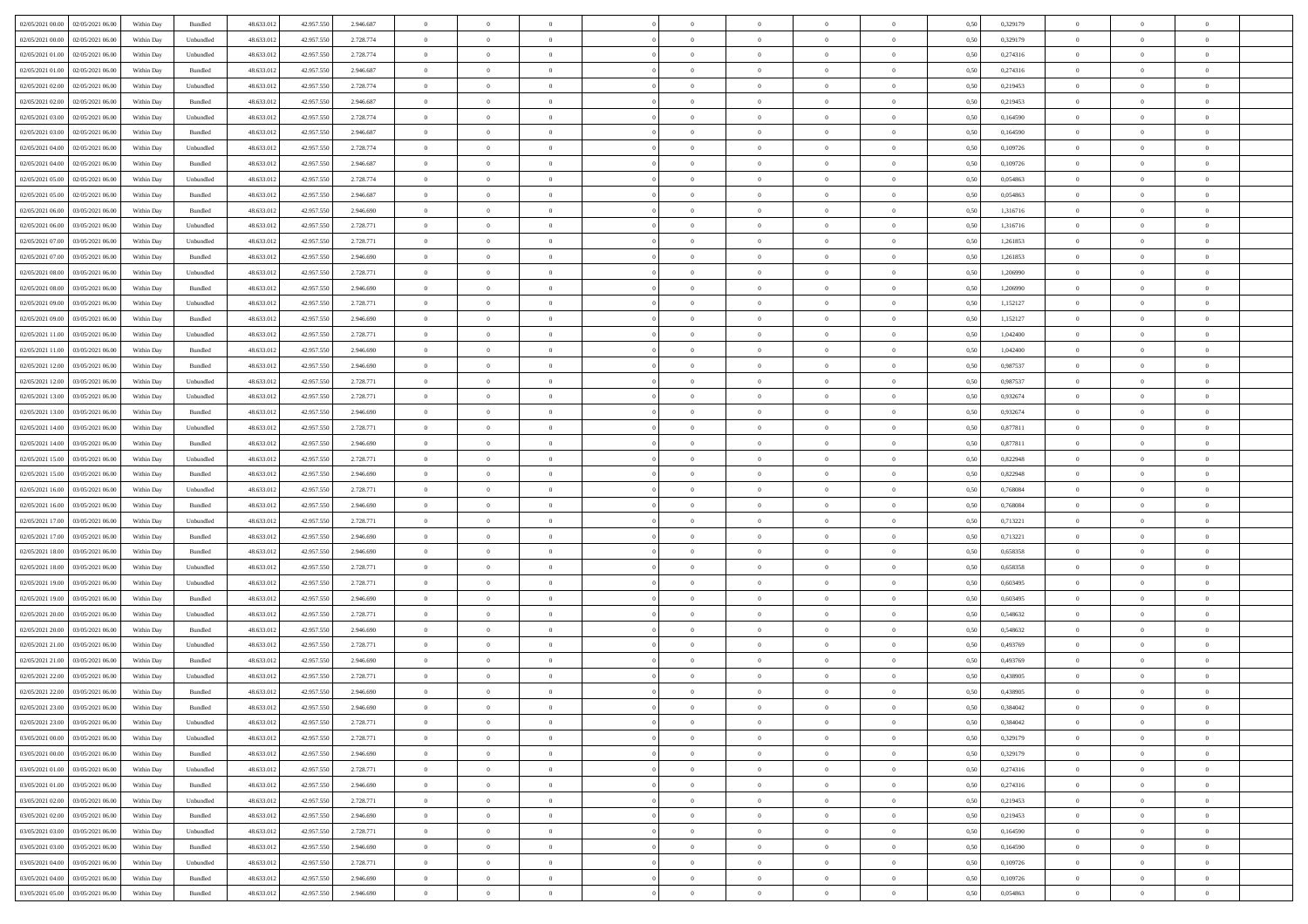|                                              |            |                             |            |            |           | $\overline{0}$ | $\theta$       |                | $\overline{0}$ | $\theta$       |                | $\theta$       |      |          | $\theta$       | $\theta$       | $\theta$       |  |
|----------------------------------------------|------------|-----------------------------|------------|------------|-----------|----------------|----------------|----------------|----------------|----------------|----------------|----------------|------|----------|----------------|----------------|----------------|--|
| 03/05/2021 05:00 03/05/2021 06:00            | Within Day | Unbundled                   | 48.633.01  | 42.957.550 | 2.728.771 |                |                |                |                |                |                |                | 0,50 | 0,054863 |                |                |                |  |
| 03/05/2021 06:00<br>04/05/2021 06.00         | Within Day | Unbundled                   | 48.633.01  | 44.357.23  | 2.703.474 | $\bf{0}$       | $\bf{0}$       | $\bf{0}$       | $\overline{0}$ | $\overline{0}$ | $\overline{0}$ | $\bf{0}$       | 0,50 | 1,316716 | $\,$ 0 $\,$    | $\bf{0}$       | $\overline{0}$ |  |
| 03/05/2021 06:00<br>04/05/2021 06:00         | Within Day | Bundled                     | 48.633.013 | 44.357.238 | 1.572.299 | $\overline{0}$ | $\bf{0}$       | $\overline{0}$ | $\bf{0}$       | $\bf{0}$       | $\overline{0}$ | $\bf{0}$       | 0.50 | 1.316716 | $\bf{0}$       | $\overline{0}$ | $\overline{0}$ |  |
| 03/05/2021 07:00<br>04/05/2021 06:00         | Within Day | Unbundled                   | 48.633.01  | 44.357.238 | 2.703.474 | $\overline{0}$ | $\bf{0}$       | $\overline{0}$ | $\theta$       | $\theta$       | $\overline{0}$ | $\bf{0}$       | 0,50 | 1,261853 | $\theta$       | $\theta$       | $\overline{0}$ |  |
| 03/05/2021 07:00<br>04/05/2021 06.00         | Within Day | Bundled                     | 48.633.01  | 44.357.23  | 1.572.299 | $\bf{0}$       | $\overline{0}$ | $\bf{0}$       | $\overline{0}$ | $\theta$       | $\overline{0}$ | $\bf{0}$       | 0,50 | 1,261853 | $\,$ 0 $\,$    | $\bf{0}$       | $\overline{0}$ |  |
| 03/05/2021 08:00<br>04/05/2021 06:00         |            | Unbundled                   | 48.633.013 | 44.357.23  | 2.703.474 | $\overline{0}$ | $\overline{0}$ | $\overline{0}$ | $\bf{0}$       | $\overline{0}$ | $\theta$       | $\bf{0}$       | 0.50 | 1.206990 | $\,$ 0 $\,$    | $\theta$       | $\overline{0}$ |  |
|                                              | Within Day |                             |            |            |           |                |                |                |                |                |                |                |      |          |                |                |                |  |
| 03/05/2021 08:00<br>04/05/2021 06:00         | Within Day | Bundled                     | 48.633.013 | 44.357.238 | 1.572.299 | $\overline{0}$ | $\overline{0}$ | $\overline{0}$ | $\overline{0}$ | $\overline{0}$ | $\overline{0}$ | $\bf{0}$       | 0,50 | 1,206990 | $\theta$       | $\theta$       | $\overline{0}$ |  |
| 03/05/2021 09:00<br>04/05/2021 06.00         | Within Day | Unbundled                   | 48.633.01  | 44.357.23  | 2.703.474 | $\overline{0}$ | $\overline{0}$ | $\bf{0}$       | $\overline{0}$ | $\bf{0}$       | $\overline{0}$ | $\bf{0}$       | 0,50 | 1,152127 | $\,$ 0 $\,$    | $\bf{0}$       | $\overline{0}$ |  |
| 03/05/2021 09:00<br>04/05/2021 06:00         | Within Day | Bundled                     | 48.633.013 | 44.357.23  | 1.572.299 | $\overline{0}$ | $\bf{0}$       | $\overline{0}$ | $\bf{0}$       | $\overline{0}$ | $\overline{0}$ | $\bf{0}$       | 0.50 | 1.152127 | $\bf{0}$       | $\overline{0}$ | $\overline{0}$ |  |
| 03/05/2021 10:00<br>04/05/2021 06:00         | Within Day | Bundled                     | 48.633.013 | 44.357.238 | 1.572.299 | $\overline{0}$ | $\bf{0}$       | $\overline{0}$ | $\overline{0}$ | $\overline{0}$ | $\overline{0}$ | $\bf{0}$       | 0,50 | 1,097263 | $\,$ 0 $\,$    | $\bf{0}$       | $\overline{0}$ |  |
| 03/05/2021 10:00<br>04/05/2021 06.00         | Within Day | Unbundled                   | 48.633.01  | 44.357.238 | 2.703.474 | $\bf{0}$       | $\overline{0}$ | $\bf{0}$       | $\bf{0}$       | $\bf{0}$       | $\overline{0}$ | $\bf{0}$       | 0,50 | 1,097263 | $\,$ 0 $\,$    | $\bf{0}$       | $\overline{0}$ |  |
| 03/05/2021 11:00<br>04/05/2021 06:00         | Within Day | Unbundled                   | 48.633.013 | 44.357.238 | 2.703.474 | $\overline{0}$ | $\bf{0}$       | $\overline{0}$ | $\overline{0}$ | $\bf{0}$       | $\overline{0}$ | $\bf{0}$       | 0.50 | 1.042400 | $\bf{0}$       | $\overline{0}$ | $\bf{0}$       |  |
|                                              |            |                             |            |            |           | $\overline{0}$ | $\overline{0}$ | $\overline{0}$ | $\theta$       | $\theta$       | $\overline{0}$ |                |      |          | $\,$ 0 $\,$    | $\theta$       | $\overline{0}$ |  |
| 03/05/2021 11:00<br>04/05/2021 06:00         | Within Day | Bundled                     | 48.633.01  | 44.357.238 | 1.572.299 |                |                |                |                |                |                | $\bf{0}$       | 0,50 | 1,042400 |                |                |                |  |
| 03/05/2021 12:00<br>04/05/2021 06.00         | Within Day | Unbundled                   | 48.633.01  | 44.357.23  | 2.703.474 | $\bf{0}$       | $\overline{0}$ | $\bf{0}$       | $\overline{0}$ | $\theta$       | $\overline{0}$ | $\bf{0}$       | 0,50 | 0,987537 | $\,$ 0 $\,$    | $\bf{0}$       | $\overline{0}$ |  |
| 03/05/2021 12:00<br>04/05/2021 06:00         | Within Day | Bundled                     | 48.633.013 | 44.357.23  | 1.572.299 | $\overline{0}$ | $\overline{0}$ | $\overline{0}$ | $\bf{0}$       | $\overline{0}$ | $\Omega$       | $\bf{0}$       | 0.50 | 0.987537 | $\,$ 0 $\,$    | $\theta$       | $\overline{0}$ |  |
| 03/05/2021 13:00<br>04/05/2021 06:00         | Within Day | Unbundled                   | 48.633.01  | 44.357.238 | 2.703.474 | $\overline{0}$ | $\overline{0}$ | $\overline{0}$ | $\overline{0}$ | $\overline{0}$ | $\overline{0}$ | $\bf{0}$       | 0,50 | 0,932674 | $\theta$       | $\theta$       | $\overline{0}$ |  |
| 03/05/2021 13:00<br>04/05/2021 06.00         | Within Day | Bundled                     | 48.633.01  | 44.357.238 | 1.572.299 | $\bf{0}$       | $\overline{0}$ | $\bf{0}$       | $\overline{0}$ | $\bf{0}$       | $\overline{0}$ | $\bf{0}$       | 0,50 | 0,932674 | $\,$ 0 $\,$    | $\bf{0}$       | $\overline{0}$ |  |
| 03/05/2021 14:00<br>04/05/2021 06:00         | Within Day | Unbundled                   | 48.633.013 | 44.357.23  | 2.703.474 | $\overline{0}$ | 360,000        | $\overline{0}$ | $\bf{0}$       | $\overline{0}$ | $\overline{0}$ | $\bf{0}$       | 0.50 | 0.877811 | $\bf{0}$       | $\overline{0}$ | $\overline{0}$ |  |
| 03/05/2021 14:00<br>04/05/2021 06:00         | Within Day | Bundled                     | 48.633.013 | 44.357.238 | 1.572.299 | $\overline{0}$ | $\overline{0}$ | $\overline{0}$ | $\overline{0}$ | $\overline{0}$ | $\overline{0}$ | $\bf{0}$       | 0,50 | 0,877811 | $\,$ 0 $\,$    | $\bf{0}$       | $\overline{0}$ |  |
|                                              |            |                             |            |            |           |                |                |                |                |                |                |                |      |          |                |                |                |  |
| 03/05/2021 15:00<br>04/05/2021 06.00         | Within Day | Unbundled                   | 48.633.01  | 44.717.238 | 2.343.474 | $\bf{0}$       | $\overline{0}$ | $\bf{0}$       | $\bf{0}$       | $\overline{0}$ | $\overline{0}$ | $\bf{0}$       | 0,50 | 0,822948 | $\,$ 0 $\,$    | $\bf{0}$       | $\overline{0}$ |  |
| 03/05/2021 15:00<br>04/05/2021 06:00         | Within Day | Bundled                     | 48.633.013 | 44.717.238 | 1.572.299 | $\overline{0}$ | $\bf{0}$       | $\overline{0}$ | $\overline{0}$ | $\bf{0}$       | $\overline{0}$ | $\bf{0}$       | 0.50 | 0.822948 | $\bf{0}$       | $\overline{0}$ | $\overline{0}$ |  |
| 03/05/2021 16:00<br>04/05/2021 06:00         | Within Day | Bundled                     | 48.633.01  | 44.717.238 | 1.572.299 | $\overline{0}$ | $\overline{0}$ | $\overline{0}$ | $\overline{0}$ | $\theta$       | $\overline{0}$ | $\bf{0}$       | 0,50 | 0,768084 | $\theta$       | $\theta$       | $\overline{0}$ |  |
| 03/05/2021 16:00<br>04/05/2021 06.00         | Within Day | Unbundled                   | 48.633.01  | 44.717.238 | 2.343.474 | $\bf{0}$       | 48.000         | $\bf{0}$       | $\overline{0}$ | $\theta$       | $\overline{0}$ | $\bf{0}$       | 0,50 | 0,768084 | $\,$ 0 $\,$    | $\bf{0}$       | $\overline{0}$ |  |
| 03/05/2021 17:00<br>04/05/2021 06:00         | Within Day | Unbundled                   | 48.633.013 | 44.765.23  | 2.295.474 | $\overline{0}$ | 96,000         | $\overline{0}$ | $\overline{0}$ | $\overline{0}$ | $\theta$       | $\bf{0}$       | 0.50 | 0,713221 | $\,$ 0 $\,$    | $\theta$       | $\overline{0}$ |  |
| 03/05/2021 17:00<br>04/05/2021 06:00         | Within Day | Bundled                     | 48.633.013 | 44.765.238 | 1.572.299 | $\overline{0}$ | 320.000        | $\overline{0}$ | 2,004321       | $\overline{0}$ | $\overline{0}$ | $\bf{0}$       | 0,50 | 0,713221 | $\,$ 0 $\,$    | $\theta$       | $\overline{0}$ |  |
| 03/05/2021 18:00<br>04/05/2021 06.00         | Within Day | Unbundled                   | 48.633.01  | 45.181.238 | 2.199.474 | $\bf{0}$       | $\theta$       | $\bf{0}$       |                | $\overline{0}$ | $\overline{0}$ | $\bf{0}$       | 0,50 | 0,658358 | $\,$ 0 $\,$    | $\bf{0}$       | $\overline{0}$ |  |
| 03/05/2021 18:00<br>04/05/2021 06:00         | Within Day | Bundled                     | 48.633.013 | 45.181.238 | 1.252.299 | $\overline{0}$ | $\bf{0}$       | $\overline{0}$ | $\bf{0}$       | $\overline{0}$ | $\overline{0}$ | $\bf{0}$       | 0.50 | 0.658358 | $\bf{0}$       | $\overline{0}$ | $\overline{0}$ |  |
|                                              |            |                             |            |            |           |                |                |                |                |                |                |                |      |          |                |                |                |  |
| 03/05/2021 19:00<br>04/05/2021 06:00         | Within Day | Unbundled                   | 48.633.01  | 45.181.238 | 2.199.474 | $\overline{0}$ | $\bf{0}$       | $\overline{0}$ | $\overline{0}$ | $\overline{0}$ | $\overline{0}$ | $\bf{0}$       | 0,50 | 0,603495 | $\theta$       | $\theta$       | $\overline{0}$ |  |
| 03/05/2021 19:00<br>04/05/2021 06.00         | Within Day | Bundled                     | 48.633.01  | 45.181.238 | 1.252.299 | $\bf{0}$       | 1.252.299      | $\bf{0}$       | 1,695995       | $\overline{0}$ | $\overline{0}$ | $\bf{0}$       | 0,50 | 0,603495 | $\,$ 0 $\,$    | $\bf{0}$       | $\overline{0}$ |  |
| 03/05/2021 20:00<br>04/05/2021 06:00         | Within Day | Unbundled                   | 48.633.013 | 46.433.53  | 2.199.474 | $\overline{0}$ | 40,000         | $\overline{0}$ | $\bf{0}$       | $\bf{0}$       | $\overline{0}$ | $\bf{0}$       | 0.50 | 0.548632 | $\bf{0}$       | $\overline{0}$ | $\bf{0}$       |  |
| 03/05/2021 21:00<br>04/05/2021 06:00         | Within Day | Unbundled                   | 48.633.013 | 46.473.537 | 2.159.474 | $\overline{0}$ | 56,000         | $\overline{0}$ | $\overline{0}$ | $\overline{0}$ | $\overline{0}$ | $\bf{0}$       | 0.5( | 0,493769 | $\theta$       | $\theta$       | $\overline{0}$ |  |
| 03/05/2021 22:00<br>04/05/2021 06.00         | Within Day | Unbundled                   | 48.633.01  | 46.529.53  | 2.103.474 | $\bf{0}$       | 202.000        | $\bf{0}$       | $\bf{0}$       | $\overline{0}$ | $\overline{0}$ | $\bf{0}$       | 0,50 | 0,438905 | $\,$ 0 $\,$    | $\bf{0}$       | $\overline{0}$ |  |
| 03/05/2021 23:00<br>04/05/2021 06:00         | Within Day | Unbundled                   | 48.633.013 | 46.731.537 | 1.901.474 | $\overline{0}$ | $\overline{0}$ | $\overline{0}$ | $\bf{0}$       | $\overline{0}$ | $\Omega$       | $\bf{0}$       | 0.50 | 0.384042 | $\,$ 0 $\,$    | $\theta$       | $\overline{0}$ |  |
| 04/05/2021 00:00<br>04/05/2021 06:00         | Within Dav | Unbundled                   | 48.633.013 | 46.731.537 | 1.901.474 | $\overline{0}$ | $\overline{0}$ | $\overline{0}$ | $\overline{0}$ | $\overline{0}$ | $\overline{0}$ | $\bf{0}$       | 0.50 | 0,329179 | $\theta$       | $\theta$       | $\overline{0}$ |  |
| 04/05/2021 01:00<br>04/05/2021 06.00         | Within Day | Unbundled                   | 48.633.01  | 46.731.537 | 1.901.474 | $\bf{0}$       | $\bf{0}$       | $\bf{0}$       | $\overline{0}$ | $\bf{0}$       | $\overline{0}$ | $\bf{0}$       | 0,50 | 0,274316 | $\,$ 0 $\,$    | $\bf{0}$       | $\overline{0}$ |  |
|                                              |            |                             |            |            |           |                |                |                |                |                |                |                |      |          |                |                |                |  |
| 04/05/2021 02:00<br>04/05/2021 06:00         | Within Day | Unbundled                   | 48.633.013 | 46.731.537 | 1.901.474 | $\overline{0}$ | $\bf{0}$       | $\overline{0}$ | $\bf{0}$       | $\overline{0}$ | $\overline{0}$ | $\bf{0}$       | 0.50 | 0.219453 | $\bf{0}$       | $\overline{0}$ | $\overline{0}$ |  |
| 04/05/2021 03:00<br>04/05/2021 06:00         | Within Day | Unbundled                   | 48.633.013 | 46.731.537 | 1.901.474 | $\overline{0}$ | $\overline{0}$ | $\overline{0}$ | $\overline{0}$ | $\overline{0}$ | $\overline{0}$ | $\bf{0}$       | 0.50 | 0,164590 | $\theta$       | $\theta$       | $\overline{0}$ |  |
| 04/05/2021 04:00<br>04/05/2021 06.00         | Within Day | Unbundled                   | 48.633.01  | 46.731.53  | 1.901.474 | $\bf{0}$       | $\bf{0}$       | $\bf{0}$       | $\bf{0}$       | $\overline{0}$ | $\overline{0}$ | $\bf{0}$       | 0,50 | 0,109726 | $\,$ 0 $\,$    | $\bf{0}$       | $\overline{0}$ |  |
| 04/05/2021 05:00<br>04/05/2021 06:00         | Within Day | Unbundled                   | 48.633.013 | 46.731.537 | 1.901.474 | $\overline{0}$ | $\bf{0}$       | $\overline{0}$ | $\bf{0}$       | $\bf{0}$       | $\overline{0}$ | $\bf{0}$       | 0.50 | 0.054863 | $\bf{0}$       | $\overline{0}$ | $\overline{0}$ |  |
| 04/05/2021 06:00<br>05/05/2021 06:00         | Within Day | Unbundled                   | 48.633.013 | 48.292.995 | 340,016   | $\overline{0}$ | $\overline{0}$ | $\overline{0}$ | $\overline{0}$ | $\overline{0}$ | $\overline{0}$ | $\bf{0}$       | 0.5( | 1,316716 | $\theta$       | $\theta$       | $\overline{0}$ |  |
| 04/05/2021 07:00<br>05/05/2021 06.00         | Within Day | Unbundled                   | 48.633.01  | 48.292.99  | 340.016   | $\bf{0}$       | $\bf{0}$       | $\bf{0}$       | $\bf{0}$       | $\overline{0}$ | $\overline{0}$ | $\bf{0}$       | 0,50 | 1,261853 | $\,$ 0 $\,$    | $\bf{0}$       | $\overline{0}$ |  |
| 04/05/2021 08:00<br>05/05/2021 06:00         | Within Day | Unbundled                   | 48.633.013 | 48.292.99  | 340,016   | $\overline{0}$ | $\overline{0}$ | $\overline{0}$ | $\bf{0}$       | $\overline{0}$ | $\Omega$       | $\bf{0}$       | 0.50 | 1.206990 | $\bf{0}$       | $\theta$       | $\overline{0}$ |  |
| 04/05/2021 09:00<br>05/05/2021 06:00         | Within Dav | Unbundled                   | 48.633.013 | 48.292.995 | 340,016   | $\overline{0}$ | $\overline{0}$ | $\Omega$       | $\overline{0}$ | $\theta$       | $\Omega$       | $\overline{0}$ | 0.5( | 1,152127 | $\theta$       | $\theta$       | $\overline{0}$ |  |
|                                              |            |                             |            |            |           |                |                |                |                |                |                |                |      |          |                |                |                |  |
| 04/05/2021 10:00<br>05/05/2021 06:00         | Within Day | Unbundled                   | 48.633.01  | 48.292.995 | 340.016   | $\bf{0}$       | $\bf{0}$       | $\overline{0}$ | $\bf{0}$       | $\bf{0}$       | $\overline{0}$ | $\bf{0}$       | 0,50 | 1,097263 | $\,$ 0 $\,$    | $\bf{0}$       | $\overline{0}$ |  |
| $04/05/2021\ 11.00 \qquad 05/05/2021\ 06.00$ | Within Day | $\ensuremath{\mathsf{Unb}}$ | 48.633.012 | 48.292.995 | 340 016   | $\overline{0}$ |                |                | $\Omega$       |                |                |                | 0,50 | 1,042400 | $\theta$       | $\overline{0}$ |                |  |
| 04/05/2021 12:00 05/05/2021 06:00            | Within Day | Unbundled                   | 48.633.012 | 48.292.995 | 340.016   | $\overline{0}$ | $\overline{0}$ | $\overline{0}$ | $\theta$       | $\overline{0}$ | $\overline{0}$ | $\bf{0}$       | 0,50 | 0,987537 | $\theta$       | $\theta$       | $\overline{0}$ |  |
| 04/05/2021 13:00<br>05/05/2021 06:00         | Within Day | Unbundled                   | 48.633.013 | 48.292.995 | 340.016   | $\overline{0}$ | $\bf{0}$       | $\overline{0}$ | $\overline{0}$ | $\bf{0}$       | $\overline{0}$ | $\bf{0}$       | 0,50 | 0,932674 | $\overline{0}$ | $\overline{0}$ | $\bf{0}$       |  |
| 04/05/2021 14:00  05/05/2021 06:00           | Within Day | Unbundled                   | 48.633.012 | 48.292.995 | 340,016   | $\overline{0}$ | $\overline{0}$ | $\overline{0}$ | $\overline{0}$ | $\mathbf{0}$   | $\overline{0}$ | $\,$ 0 $\,$    | 0.50 | 0.877811 | $\overline{0}$ | $\overline{0}$ | $\bf{0}$       |  |
| 04/05/2021 15:00  05/05/2021 06:00           | Within Day | Unbundled                   | 48.633.012 | 48.292.995 | 340,016   | $\overline{0}$ | $\overline{0}$ | $\overline{0}$ | $\overline{0}$ | $\overline{0}$ | $\overline{0}$ | $\bf{0}$       | 0,50 | 0,822948 | $\overline{0}$ | $\theta$       | $\overline{0}$ |  |
| 04/05/2021 16:00<br>05/05/2021 06:00         | Within Day | Unbundled                   | 48.633.012 | 48.292.995 | 340.016   | $\overline{0}$ | 123.000        | $\overline{0}$ | $\overline{0}$ | $\bf{0}$       | $\overline{0}$ | $\bf{0}$       | 0,50 | 0,768084 | $\bf{0}$       | $\overline{0}$ | $\overline{0}$ |  |
|                                              |            |                             | 48.633.012 |            |           |                | 216,900        | $\overline{0}$ |                | $\,$ 0 $\,$    | $\overline{0}$ |                | 0.50 |          | $\,$ 0 $\,$    | $\overline{0}$ | $\,$ 0         |  |
| 04/05/2021 17:00  05/05/2021 06:00           | Within Day | Unbundled                   |            | 48.415.995 | 217.016   | $\overline{0}$ |                |                | $\overline{0}$ |                |                | $\bf{0}$       |      | 0,713221 |                |                |                |  |
| 04/05/2021 18:00 05/05/2021 06:00            | Within Day | Unbundled                   | 48.633.012 | 48.632.895 | 116       | $\overline{0}$ | $\overline{0}$ | $\overline{0}$ | $\overline{0}$ | $\overline{0}$ | $\overline{0}$ | $\bf{0}$       | 0,50 | 0,658358 | $\overline{0}$ | $\theta$       | $\overline{0}$ |  |
| 05/05/2021 06:00<br>04/05/2021 19:00         | Within Day | Unbundled                   | 48.633.013 | 48.632.895 | 116       | $\overline{0}$ | $\overline{0}$ | $\overline{0}$ | $\overline{0}$ | $\overline{0}$ | $\overline{0}$ | $\bf{0}$       | 0,50 | 0,603495 | $\bf{0}$       | $\overline{0}$ | $\,$ 0         |  |
| 04/05/2021 20:00 05/05/2021 06:00            | Within Day | Unbundled                   | 48.633.012 | 48.632.895 | 116       | $\overline{0}$ | $\overline{0}$ | $\overline{0}$ | $\overline{0}$ | $\overline{0}$ | $\overline{0}$ | $\bf{0}$       | 0.50 | 0.548632 | $\mathbf{0}$   | $\bf{0}$       | $\,$ 0         |  |
| 04/05/2021 21:00 05/05/2021 06:00            | Within Dav | Unbundled                   | 48.633.012 | 48.632.895 | 116       | $\overline{0}$ | $\overline{0}$ | $\overline{0}$ | $\overline{0}$ | $\overline{0}$ | $\overline{0}$ | $\bf{0}$       | 0,50 | 0,493769 | $\overline{0}$ | $\theta$       | $\overline{0}$ |  |
| 04/05/2021 22:00<br>05/05/2021 06:00         | Within Day | Unbundled                   | 48.633.013 | 48.632.895 | 116       | $\overline{0}$ | $\bf{0}$       | $\overline{0}$ | $\overline{0}$ | $\overline{0}$ | $\overline{0}$ | $\bf{0}$       | 0,50 | 0,438905 | $\bf{0}$       | $\overline{0}$ | $\bf{0}$       |  |
| $04/05/2021\ 23.00 \qquad 05/05/2021\ 06.00$ | Within Day | Unbundled                   | 48.633.012 | 48.632.895 | 116       | $\overline{0}$ | $\bf{0}$       | $\overline{0}$ | $\overline{0}$ | $\,$ 0 $\,$    | $\overline{0}$ | $\,$ 0 $\,$    | 0,50 | 0,384042 | $\overline{0}$ | $\,$ 0 $\,$    | $\,$ 0 $\,$    |  |
|                                              |            |                             |            |            |           |                |                |                |                |                |                |                |      |          |                |                |                |  |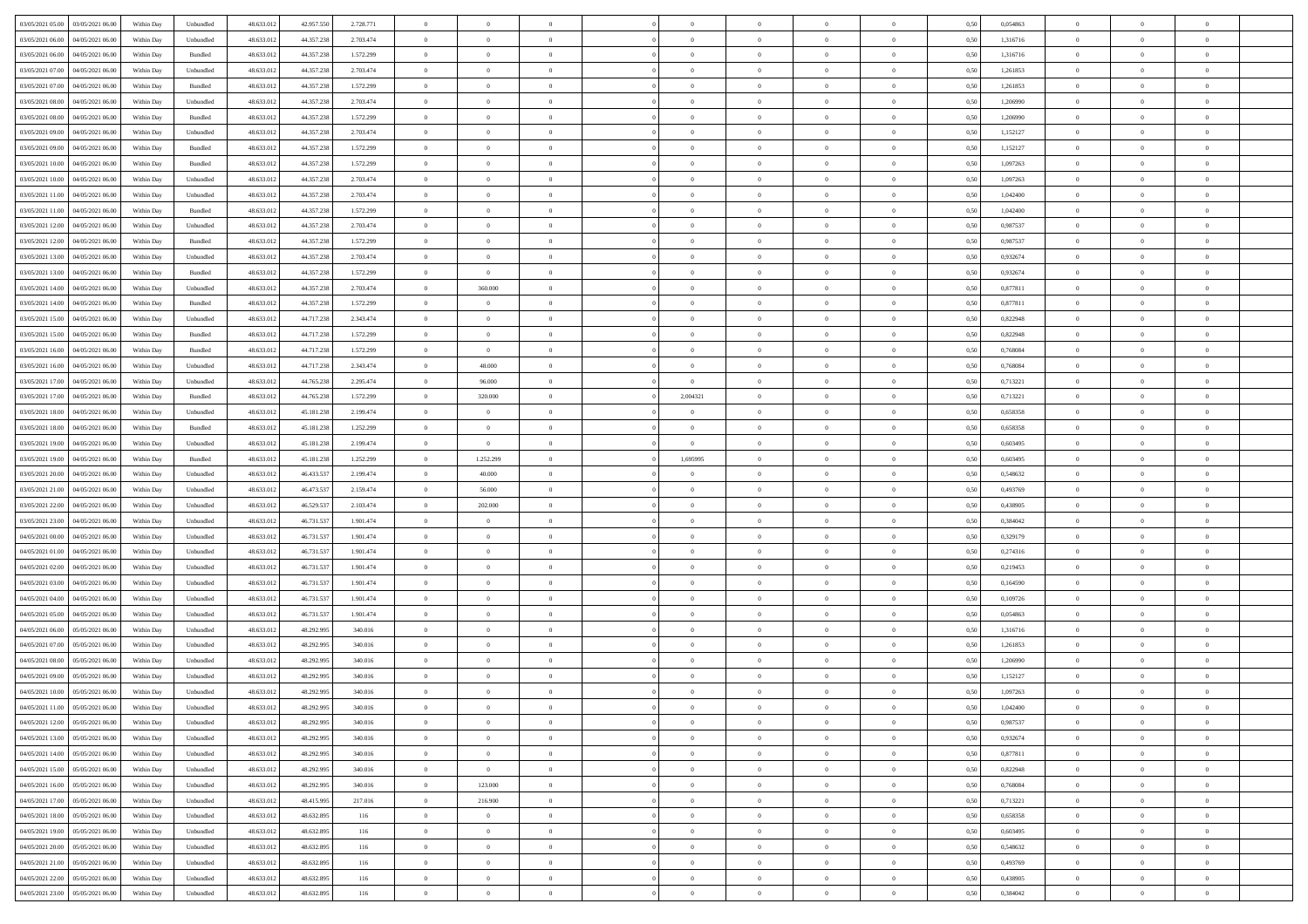| 05/05/2021 00:00 05/05/2021 06:00            | Within Day | Unbundled                   | 48.633.01  | 48.632.895 | 116       | $\overline{0}$ | $\theta$       |                | $\overline{0}$ | $\theta$       |                | $\theta$       | 0,50 | 0,329179 | $\theta$       | $\theta$       | $\theta$       |  |
|----------------------------------------------|------------|-----------------------------|------------|------------|-----------|----------------|----------------|----------------|----------------|----------------|----------------|----------------|------|----------|----------------|----------------|----------------|--|
| 05/05/2021 01:00<br>05/05/2021 06:00         | Within Day | Unbundled                   | 48.633.01  | 48.632.895 | 116       | $\bf{0}$       | $\bf{0}$       | $\bf{0}$       | $\overline{0}$ | $\overline{0}$ | $\overline{0}$ | $\bf{0}$       | 0,50 | 0,274316 | $\,$ 0 $\,$    | $\bf{0}$       | $\overline{0}$ |  |
| 05/05/2021 02:00<br>05/05/2021 06:00         | Within Day | Unbundled                   | 48.633.013 | 48.632.895 | 116       | $\overline{0}$ | $\bf{0}$       | $\overline{0}$ | $\bf{0}$       | $\bf{0}$       | $\overline{0}$ | $\bf{0}$       | 0.50 | 0,219453 | $\bf{0}$       | $\overline{0}$ | $\overline{0}$ |  |
| 05/05/2021 03:00<br>05/05/2021 06:00         | Within Day | Unbundled                   | 48.633.01  | 48.632.895 | 116       | $\overline{0}$ | $\bf{0}$       | $\overline{0}$ | $\theta$       | $\theta$       | $\overline{0}$ | $\bf{0}$       | 0,50 | 0,164590 | $\theta$       | $\theta$       | $\overline{0}$ |  |
| 05/05/2021 04:00<br>05/05/2021 06.00         | Within Day | Unbundled                   | 48.633.01  | 48.632.895 | 116       | $\overline{0}$ | $\overline{0}$ | $\bf{0}$       | $\overline{0}$ | $\theta$       | $\overline{0}$ | $\bf{0}$       | 0,50 | 0,109726 | $\,$ 0 $\,$    | $\bf{0}$       | $\overline{0}$ |  |
|                                              |            |                             |            |            |           |                |                |                |                |                | $\theta$       |                |      |          |                |                |                |  |
| 05/05/2021 05:00<br>05/05/2021 06:00         | Within Day | Unbundled                   | 48.633.013 | 48.632.895 | 116       | $\overline{0}$ | $\overline{0}$ | $\overline{0}$ | $\bf{0}$       | $\overline{0}$ |                | $\bf{0}$       | 0.50 | 0.054863 | $\,$ 0 $\,$    | $\theta$       | $\overline{0}$ |  |
| 05/05/2021 06:00<br>06/05/2021 06:00         | Within Day | Unbundled                   | 48.633.013 | 44.150.238 | 1.557.374 | $\overline{0}$ | $\overline{0}$ | $\overline{0}$ | $\overline{0}$ | $\overline{0}$ | $\overline{0}$ | $\bf{0}$       | 0,50 | 1,316716 | $\theta$       | $\theta$       | $\overline{0}$ |  |
| 05/05/2021 06:00<br>06/05/2021 06.00         | Within Day | Bundled                     | 48.633.01  | 44.150.23  | 2.925.399 | $\bf{0}$       | $\overline{0}$ | $\overline{0}$ | $\overline{0}$ | $\theta$       | $\overline{0}$ | $\bf{0}$       | 0,50 | 1,316716 | $\,$ 0 $\,$    | $\bf{0}$       | $\overline{0}$ |  |
| 05/05/2021 07:00<br>06/05/2021 06:00         | Within Day | Bundled                     | 48.633.013 | 44.150.23  | 2.925.399 | $\overline{0}$ | $\bf{0}$       | $\overline{0}$ | $\bf{0}$       | $\overline{0}$ | $\overline{0}$ | $\bf{0}$       | 0.50 | 1.261853 | $\bf{0}$       | $\overline{0}$ | $\overline{0}$ |  |
| 05/05/2021 07:00<br>06/05/2021 06:00         | Within Day | Unbundled                   | 48.633.013 | 44.150.238 | 1.557.374 | $\overline{0}$ | $\bf{0}$       | $\overline{0}$ | $\overline{0}$ | $\overline{0}$ | $\overline{0}$ | $\bf{0}$       | 0,50 | 1,261853 | $\,$ 0 $\,$    | $\bf{0}$       | $\overline{0}$ |  |
| 05/05/2021 08:00<br>06/05/2021 06.00         | Within Day | Unbundled                   | 48.633.01  | 44.150.238 | 1.557.374 | $\bf{0}$       | $\overline{0}$ | $\bf{0}$       | $\bf{0}$       | $\bf{0}$       | $\overline{0}$ | $\bf{0}$       | 0,50 | 1,206990 | $\,$ 0 $\,$    | $\bf{0}$       | $\overline{0}$ |  |
| 05/05/2021 08:00<br>06/05/2021 06:00         | Within Day | Bundled                     | 48.633.013 | 44.150.238 | 2.925.399 | $\overline{0}$ | $\bf{0}$       | $\overline{0}$ | $\overline{0}$ | $\bf{0}$       | $\overline{0}$ | $\bf{0}$       | 0.50 | 1.206990 | $\bf{0}$       | $\overline{0}$ | $\bf{0}$       |  |
| 05/05/2021 09:00<br>06/05/2021 06:00         | Within Day | Unbundled                   | 48.633.01  | 44.150.238 | 1.557.374 | $\overline{0}$ | $\overline{0}$ | $\overline{0}$ | $\theta$       | $\theta$       | $\overline{0}$ | $\bf{0}$       | 0,50 | 1,152127 | $\,$ 0 $\,$    | $\theta$       | $\overline{0}$ |  |
|                                              |            |                             |            |            |           |                |                |                |                |                |                |                |      |          |                |                |                |  |
| 05/05/2021 09:00<br>06/05/2021 06.00         | Within Day | Bundled                     | 48.633.01  | 44.150.23  | 2.925.399 | $\bf{0}$       | $\overline{0}$ | $\bf{0}$       | $\overline{0}$ | $\theta$       | $\overline{0}$ | $\bf{0}$       | 0,50 | 1,152127 | $\,$ 0 $\,$    | $\bf{0}$       | $\overline{0}$ |  |
| 05/05/2021 10:00<br>06/05/2021 06:00         | Within Day | Unbundled                   | 48.633.013 | 44.150.238 | 1.557.374 | $\overline{0}$ | $\overline{0}$ | $\overline{0}$ | $\bf{0}$       | $\overline{0}$ | $\Omega$       | $\bf{0}$       | 0.50 | 1.097263 | $\,$ 0 $\,$    | $\theta$       | $\overline{0}$ |  |
| 05/05/2021 10:00<br>06/05/2021 06:00         | Within Day | Bundled                     | 48.633.013 | 44.150.238 | 2.925.399 | $\overline{0}$ | $\overline{0}$ | $\overline{0}$ | $\overline{0}$ | $\overline{0}$ | $\overline{0}$ | $\bf{0}$       | 0,50 | 1,097263 | $\theta$       | $\theta$       | $\overline{0}$ |  |
| 05/05/2021 11:00<br>06/05/2021 06.00         | Within Day | Unbundled                   | 48.633.01  | 44.150.23  | 1.557.374 | $\bf{0}$       | $\overline{0}$ | $\bf{0}$       | $\overline{0}$ | $\theta$       | $\overline{0}$ | $\bf{0}$       | 0,50 | 1,042400 | $\,$ 0 $\,$    | $\bf{0}$       | $\overline{0}$ |  |
| 05/05/2021 11:00<br>06/05/2021 06:00         | Within Day | Bundled                     | 48.633.013 | 44.150.23  | 2.925.399 | $\overline{0}$ | $\bf{0}$       | $\overline{0}$ | $\bf{0}$       | $\overline{0}$ | $\overline{0}$ | $\bf{0}$       | 0.50 | 1.042400 | $\bf{0}$       | $\overline{0}$ | $\overline{0}$ |  |
| 05/05/2021 12:00<br>06/05/2021 06:00         | Within Day | Bundled                     | 48.633.013 | 44.150.238 | 2.925.399 | $\overline{0}$ | $\bf{0}$       | $\overline{0}$ | $\overline{0}$ | $\overline{0}$ | $\overline{0}$ | $\bf{0}$       | 0,50 | 0,987537 | $\,$ 0 $\,$    | $\theta$       | $\overline{0}$ |  |
| 05/05/2021 12:00<br>06/05/2021 06.00         | Within Day | Unbundled                   | 48.633.01  | 44.150.238 | 1.557.374 | $\bf{0}$       | $\bf{0}$       | $\bf{0}$       | $\bf{0}$       | $\overline{0}$ | $\overline{0}$ | $\bf{0}$       | 0,50 | 0,987537 | $\,$ 0 $\,$    | $\bf{0}$       | $\overline{0}$ |  |
|                                              |            |                             |            |            |           |                |                |                |                |                |                |                |      |          |                |                |                |  |
| 05/05/2021 13:00<br>06/05/2021 06:00         | Within Day | Unbundled                   | 48.633.013 | 44.150.238 | 1.557.374 | $\overline{0}$ | $\bf{0}$       | $\overline{0}$ | $\bf{0}$       | $\bf{0}$       | $\overline{0}$ | $\bf{0}$       | 0.50 | 0.932674 | $\bf{0}$       | $\overline{0}$ | $\overline{0}$ |  |
| 05/05/2021 13:00<br>06/05/2021 06:00         | Within Day | Bundled                     | 48.633.01  | 44.150.238 | 2.925.399 | $\overline{0}$ | $\overline{0}$ | $\overline{0}$ | $\theta$       | $\theta$       | $\overline{0}$ | $\bf{0}$       | 0,50 | 0,932674 | $\theta$       | $\theta$       | $\overline{0}$ |  |
| 05/05/2021 14:00<br>06/05/2021 06.00         | Within Day | Unbundled                   | 48.633.01  | 44.150.238 | 1.557.374 | $\bf{0}$       | $\overline{0}$ | $\bf{0}$       | $\bf{0}$       | $\,$ 0 $\,$    | $\overline{0}$ | $\bf{0}$       | 0,50 | 0,877811 | $\,$ 0 $\,$    | $\bf{0}$       | $\overline{0}$ |  |
| 05/05/2021 14:00<br>06/05/2021 06:00         | Within Day | Bundled                     | 48.633.013 | 44.150.238 | 2.925.399 | $\overline{0}$ | $\overline{0}$ | $\overline{0}$ | $\bf{0}$       | $\overline{0}$ | $\theta$       | $\bf{0}$       | 0.50 | 0.877811 | $\,$ 0 $\,$    | $\theta$       | $\overline{0}$ |  |
| 05/05/2021 15:00<br>06/05/2021 06:00         | Within Day | Unbundled                   | 48.633.013 | 44.150.238 | 1.557.374 | $\overline{0}$ | 123.000        | $\overline{0}$ | $\overline{0}$ | $\theta$       | $\overline{0}$ | $\bf{0}$       | 0,50 | 0,822948 | $\,$ 0 $\,$    | $\theta$       | $\overline{0}$ |  |
| 05/05/2021 15:00<br>06/05/2021 06.00         | Within Day | Bundled                     | 48.633.01  | 44.150.23  | 2.925.399 | $\bf{0}$       | $\theta$       | $\bf{0}$       | $\overline{0}$ | $\theta$       | $\overline{0}$ | $\bf{0}$       | 0,50 | 0,822948 | $\,$ 0 $\,$    | $\bf{0}$       | $\overline{0}$ |  |
| 05/05/2021 16:00<br>06/05/2021 06:00         | Within Day | Unbundled                   | 48.633.013 | 44.273.238 | 1.434.374 | $\overline{0}$ | $\bf{0}$       | $\overline{0}$ | $\bf{0}$       | $\overline{0}$ | $\overline{0}$ | $\bf{0}$       | 0.50 | 0.768084 | $\bf{0}$       | $\overline{0}$ | $\overline{0}$ |  |
| 05/05/2021 16:00<br>06/05/2021 06:00         | Within Day | Bundled                     | 48.633.01  | 44.273.238 | 2.925.399 | $\overline{0}$ | $\bf{0}$       | $\overline{0}$ | $\overline{0}$ | $\overline{0}$ | $\overline{0}$ | $\bf{0}$       | 0,50 | 0,768084 | $\theta$       | $\theta$       | $\overline{0}$ |  |
|                                              |            |                             |            |            |           |                |                |                |                |                |                |                |      |          |                |                |                |  |
| 05/05/2021 17:00<br>06/05/2021 06.00         | Within Day | Unbundled                   | 48.633.01  | 44.273.238 | 1.434.374 | $\bf{0}$       | $\bf{0}$       | $\bf{0}$       | $\bf{0}$       | $\overline{0}$ | $\overline{0}$ | $\bf{0}$       | 0,50 | 0,713221 | $\,$ 0 $\,$    | $\bf{0}$       | $\overline{0}$ |  |
| 05/05/2021 17:00<br>06/05/2021 06:00         | Within Day | Bundled                     | 48.633.013 | 44.273.238 | 2.925.399 | $\overline{0}$ | $\bf{0}$       | $\overline{0}$ | $\bf{0}$       | $\bf{0}$       | $\overline{0}$ | $\bf{0}$       | 0.50 | 0,713221 | $\bf{0}$       | $\overline{0}$ | $\bf{0}$       |  |
| 05/05/2021 18:00<br>06/05/2021 06:00         | Within Day | Bundled                     | 48.633.013 | 44.273.238 | 2.925.399 | $\overline{0}$ | $\overline{0}$ | $\overline{0}$ | $\overline{0}$ | $\overline{0}$ | $\overline{0}$ | $\bf{0}$       | 0.5( | 0,658358 | $\theta$       | $\theta$       | $\overline{0}$ |  |
| 05/05/2021 18:00<br>06/05/2021 06.00         | Within Day | Unbundled                   | 48.633.01  | 44.273.238 | 1.434.374 | $\bf{0}$       | $\overline{0}$ | $\bf{0}$       | $\bf{0}$       | $\overline{0}$ | $\overline{0}$ | $\bf{0}$       | 0,50 | 0,658358 | $\,$ 0 $\,$    | $\bf{0}$       | $\overline{0}$ |  |
| 05/05/2021 19:00<br>06/05/2021 06:00         | Within Day | Unbundled                   | 48.633.013 | 44.273.238 | 1.434.374 | $\overline{0}$ | $\bf{0}$       | $\overline{0}$ | $\bf{0}$       | $\overline{0}$ | $\Omega$       | $\bf{0}$       | 0.50 | 0.603495 | $\,$ 0 $\,$    | $\theta$       | $\overline{0}$ |  |
| 05/05/2021 19:00<br>06/05/2021 06:00         | Within Dav | Bundled                     | 48.633.013 | 44.273.238 | 2.925.399 | $\overline{0}$ | $\overline{0}$ | $\overline{0}$ | $\overline{0}$ | $\overline{0}$ | $\overline{0}$ | $\bf{0}$       | 0.50 | 0,603495 | $\theta$       | $\theta$       | $\overline{0}$ |  |
| 05/05/2021 20:00<br>06/05/2021 06.00         | Within Day | Unbundled                   | 48.633.01  | 44.273.238 | 1.434.374 | $\bf{0}$       | $\bf{0}$       | $\bf{0}$       | $\overline{0}$ | $\bf{0}$       | $\overline{0}$ | $\bf{0}$       | 0,50 | 0,548632 | $\,$ 0 $\,$    | $\bf{0}$       | $\overline{0}$ |  |
| 05/05/2021 20:00<br>06/05/2021 06:00         | Within Day | Bundled                     | 48.633.013 | 44.273.23  | 2.925.399 | $\overline{0}$ | $\bf{0}$       | $\overline{0}$ | $\bf{0}$       | $\overline{0}$ | $\overline{0}$ | $\bf{0}$       | 0.50 | 0.548632 | $\bf{0}$       | $\overline{0}$ | $\overline{0}$ |  |
| 05/05/2021 21:00<br>06/05/2021 06:00         | Within Dav | Unbundled                   | 48.633.013 | 44.273.238 | 1.434.374 | $\overline{0}$ | $\overline{0}$ | $\overline{0}$ | $\overline{0}$ | $\overline{0}$ | $\overline{0}$ | $\bf{0}$       | 0.50 | 0,493769 | $\theta$       | $\theta$       | $\overline{0}$ |  |
|                                              |            |                             |            |            |           |                |                |                |                |                |                |                |      |          |                |                |                |  |
| 05/05/2021 21:00<br>06/05/2021 06.00         | Within Day | Bundled                     | 48.633.01  | 44.273.238 | 2.925.399 | $\bf{0}$       | $\bf{0}$       | $\bf{0}$       | $\bf{0}$       | $\overline{0}$ | $\overline{0}$ | $\bf{0}$       | 0,50 | 0,493769 | $\,$ 0 $\,$    | $\bf{0}$       | $\overline{0}$ |  |
| 05/05/2021 22:00<br>06/05/2021 06:00         | Within Day | Unbundled                   | 48.633.013 | 44.273.238 | 1.434.374 | $\overline{0}$ | $\bf{0}$       | $\overline{0}$ | $\bf{0}$       | $\bf{0}$       | $\overline{0}$ | $\bf{0}$       | 0.50 | 0.438905 | $\bf{0}$       | $\overline{0}$ | $\overline{0}$ |  |
| 05/05/2021 22:00<br>06/05/2021 06:00         | Within Dav | Bundled                     | 48.633.013 | 44.273.238 | 2.925.399 | $\overline{0}$ | $\overline{0}$ | $\overline{0}$ | $\overline{0}$ | $\theta$       | $\overline{0}$ | $\bf{0}$       | 0.5( | 0,438905 | $\theta$       | $\theta$       | $\overline{0}$ |  |
| 05/05/2021 23:00<br>06/05/2021 06.00         | Within Day | Bundled                     | 48.633.013 | 44.273.238 | 2.925.399 | $\bf{0}$       | $\bf{0}$       | $\bf{0}$       | $\bf{0}$       | $\overline{0}$ | $\overline{0}$ | $\bf{0}$       | 0,50 | 0,384042 | $\,$ 0 $\,$    | $\bf{0}$       | $\overline{0}$ |  |
| 05/05/2021 23:00<br>06/05/2021 06:00         | Within Day | Unbundled                   | 48.633.013 | 44.273.238 | 1.434.374 | $\overline{0}$ | $\overline{0}$ | $\overline{0}$ | $\bf{0}$       | $\overline{0}$ | $\Omega$       | $\bf{0}$       | 0.50 | 0.384042 | $\bf{0}$       | $\theta$       | $\overline{0}$ |  |
| 06/05/2021 00:00<br>06/05/2021 06:00         | Within Dav | Unbundled                   | 48.633.013 | 44.273.238 | 1.434.374 | $\overline{0}$ | $\overline{0}$ | $\Omega$       | $\overline{0}$ | $\theta$       | $\Omega$       | $\overline{0}$ | 0.5( | 0,329179 | $\theta$       | $\theta$       | $\overline{0}$ |  |
| 06/05/2021 00:00<br>06/05/2021 06:00         | Within Day | Bundled                     | 48.633.01  | 44.273.238 | 2.925.399 | $\bf{0}$       | $\bf{0}$       | $\overline{0}$ | $\bf{0}$       | $\bf{0}$       | $\overline{0}$ | $\bf{0}$       | 0,50 | 0,329179 | $\overline{0}$ | $\bf{0}$       | $\overline{0}$ |  |
| $06/05/2021\ 01.00 \qquad 06/05/2021\ 06.00$ | Within Day | $\ensuremath{\mathsf{Unb}}$ | 48.633.012 | 44.273.238 | 1.434.374 | $\overline{0}$ |                |                | $\Omega$       |                |                |                | 0,50 | 0,274316 | $\theta$       | $\overline{0}$ |                |  |
| 06/05/2021 01:00 06/05/2021 06:00            | Within Day | Bundled                     | 48.633.012 | 44.273.238 | 2.925.399 | $\overline{0}$ | $\overline{0}$ | $\Omega$       | $\theta$       | $\overline{0}$ | $\overline{0}$ | $\bf{0}$       | 0,50 | 0,274316 | $\theta$       | $\overline{0}$ | $\overline{0}$ |  |
|                                              |            |                             |            |            |           |                |                |                |                |                |                |                |      |          |                |                |                |  |
| 06/05/2021 02:00<br>06/05/2021 06:00         | Within Day | Unbundled                   | 48.633.013 | 44.273.238 | 1.434.374 | $\overline{0}$ | $\bf{0}$       | $\overline{0}$ | $\overline{0}$ | $\bf{0}$       | $\overline{0}$ | $\bf{0}$       | 0,50 | 0,219453 | $\bf{0}$       | $\overline{0}$ | $\bf{0}$       |  |
| 06/05/2021 02:00   06/05/2021 06:00          | Within Day | Bundled                     | 48.633.012 | 44.273.238 | 2.925.399 | $\overline{0}$ | $\bf{0}$       | $\overline{0}$ | $\overline{0}$ | $\mathbf{0}$   | $\overline{0}$ | $\,$ 0 $\,$    | 0.50 | 0,219453 | $\overline{0}$ | $\bf{0}$       | $\,$ 0 $\,$    |  |
| 06/05/2021 03:00   06/05/2021 06:00          | Within Dav | Unbundled                   | 48.633.012 | 44.273.238 | 1.434.374 | $\overline{0}$ | $\overline{0}$ | $\overline{0}$ | $\overline{0}$ | $\overline{0}$ | $\overline{0}$ | $\bf{0}$       | 0,50 | 0,164590 | $\overline{0}$ | $\theta$       | $\overline{0}$ |  |
| 06/05/2021 03:00<br>06/05/2021 06:00         | Within Day | Bundled                     | 48.633.012 | 44.273.238 | 2.925.399 | $\overline{0}$ | $\bf{0}$       | $\overline{0}$ | $\overline{0}$ | $\overline{0}$ | $\overline{0}$ | $\bf{0}$       | 0,50 | 0,164590 | $\bf{0}$       | $\overline{0}$ | $\overline{0}$ |  |
| 06/05/2021 04:00<br>06/05/2021 06:00         | Within Day | Unbundled                   | 48.633.012 | 44.273.238 | 1.434.374 | $\overline{0}$ | $\bf{0}$       | $\overline{0}$ | $\overline{0}$ | $\overline{0}$ | $\overline{0}$ | $\bf{0}$       | 0.50 | 0.109726 | $\,$ 0 $\,$    | $\theta$       | $\,$ 0         |  |
| 06/05/2021 04:00<br>06/05/2021 06:00         | Within Dav | Bundled                     | 48.633.012 | 44.273.238 | 2.925.399 | $\overline{0}$ | $\overline{0}$ | $\overline{0}$ | $\overline{0}$ | $\overline{0}$ | $\overline{0}$ | $\bf{0}$       | 0.50 | 0,109726 | $\overline{0}$ | $\theta$       | $\overline{0}$ |  |
| 06/05/2021 05:00<br>06/05/2021 06:00         | Within Day | Bundled                     | 48.633.013 | 44.273.238 | 2.925.399 | $\overline{0}$ | $\overline{0}$ | $\overline{0}$ | $\overline{0}$ | $\overline{0}$ | $\overline{0}$ | $\bf{0}$       | 0,50 | 0,054863 | $\bf{0}$       | $\overline{0}$ | $\overline{0}$ |  |
|                                              |            |                             |            |            |           |                |                |                |                |                |                |                |      |          |                |                |                |  |
| 06/05/2021 05:00<br>06/05/2021 06:00         | Within Day | Unbundled                   | 48.633.012 | 44.273.238 | 1.434.374 | $\overline{0}$ | $\overline{0}$ | $\overline{0}$ | $\overline{0}$ | $\overline{0}$ | $\overline{0}$ | $\bf{0}$       | 0.50 | 0.054863 | $\mathbf{0}$   | $\bf{0}$       | $\,$ 0         |  |
| 06/05/2021 06:00 07/05/2021 06:00            | Within Dav | Unbundled                   | 48.633.012 | 44.107.238 | 1.586.468 | $\overline{0}$ | $\overline{0}$ | $\overline{0}$ | $\overline{0}$ | $\overline{0}$ | $\overline{0}$ | $\bf{0}$       | 0,50 | 1,316716 | $\overline{0}$ | $\theta$       | $\overline{0}$ |  |
| 06/05/2021 06:00<br>07/05/2021 06.00         | Within Day | Bundled                     | 48.633.013 | 44.107.238 | 2.939.305 | $\overline{0}$ | $\bf{0}$       | $\overline{0}$ | $\bf{0}$       | $\overline{0}$ | $\overline{0}$ | $\bf{0}$       | 0,50 | 1,316716 | $\bf{0}$       | $\,$ 0 $\,$    | $\bf{0}$       |  |
| 06/05/2021 07:00 07/05/2021 06:00            | Within Day | Unbundled                   | 48.633.012 | 44.107.238 | 1.586.468 | $\overline{0}$ | $\bf{0}$       | $\overline{0}$ | $\overline{0}$ | $\,$ 0 $\,$    | $\overline{0}$ | $\bf{0}$       | 0,50 | 1,261853 | $\overline{0}$ | $\,$ 0 $\,$    | $\,$ 0 $\,$    |  |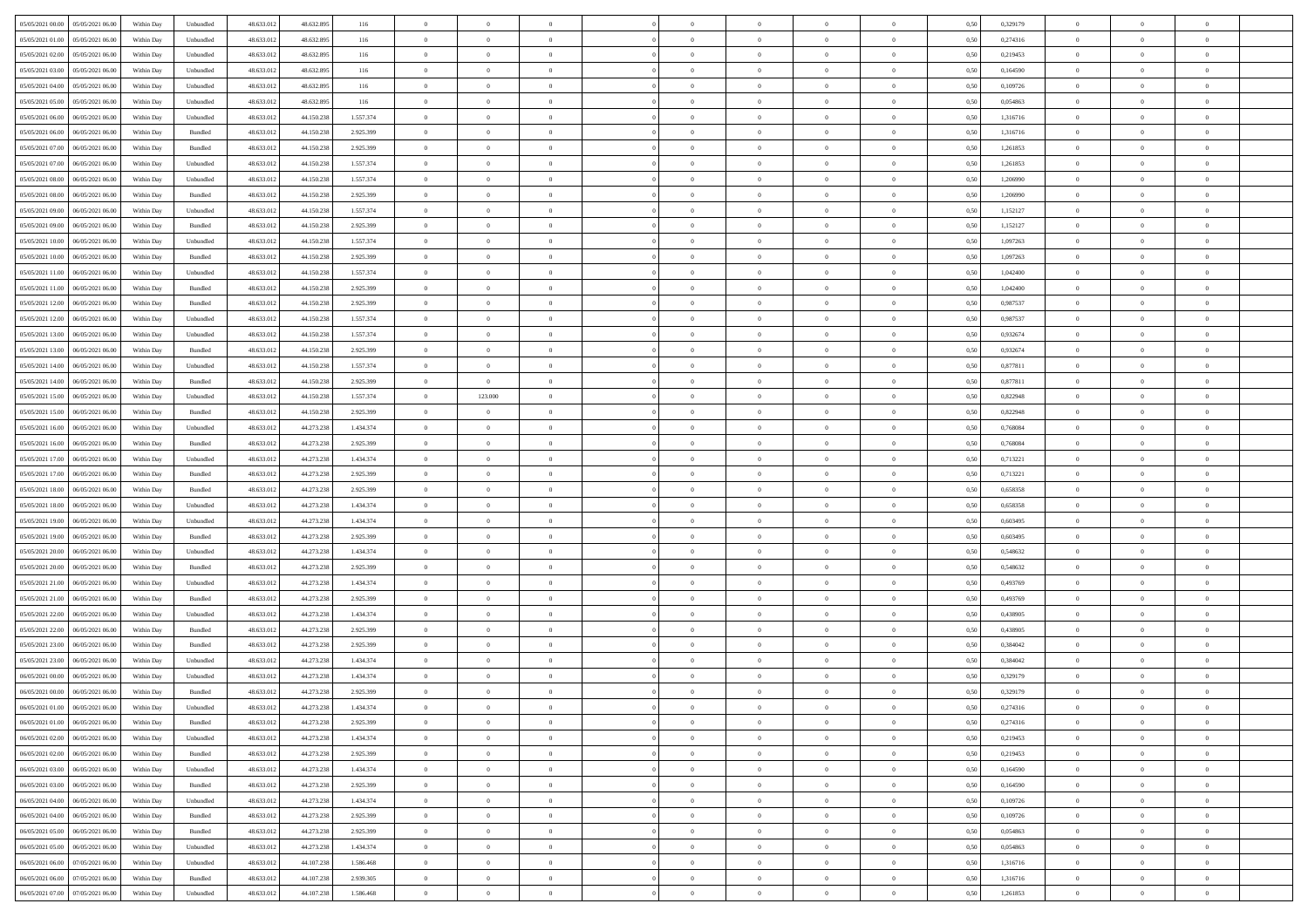| 06/05/2021 07:00 07/05/2021 06:00                                                                 | Within Day | Bundled            | 48.633.01  | 44.107.238 | 2.939.305 | $\overline{0}$ | $\theta$       |                | $\overline{0}$ | $\bf{0}$       |                | $\bf{0}$       | 0,50 | 1,261853 | $\theta$       | $\theta$       | $\theta$       |  |
|---------------------------------------------------------------------------------------------------|------------|--------------------|------------|------------|-----------|----------------|----------------|----------------|----------------|----------------|----------------|----------------|------|----------|----------------|----------------|----------------|--|
|                                                                                                   |            |                    |            |            |           |                |                |                |                |                |                |                |      |          |                |                |                |  |
| 06/05/2021 08:00<br>07/05/2021 06.00                                                              | Within Day | Unbundled          | 48.633.01  | 44.107.23  | 1.586.468 | $\bf{0}$       | $\overline{0}$ | $\bf{0}$       | $\overline{0}$ | $\overline{0}$ | $\overline{0}$ | $\bf{0}$       | 0,50 | 1,206990 | $\,$ 0 $\,$    | $\bf{0}$       | $\overline{0}$ |  |
| 06/05/2021 08:00<br>07/05/2021 06:00                                                              | Within Day | Bundled            | 48.633.013 | 44.107.238 | 2.939.305 | $\overline{0}$ | $\bf{0}$       | $\overline{0}$ | $\bf{0}$       | $\bf{0}$       | $\overline{0}$ | $\bf{0}$       | 0.50 | 1,206990 | $\bf{0}$       | $\overline{0}$ | $\overline{0}$ |  |
| 06/05/2021 09:00<br>07/05/2021 06:00                                                              | Within Day | Unbundled          | 48.633.01  | 44.107.238 | 1.586.468 | $\overline{0}$ | $\bf{0}$       | $\overline{0}$ | $\theta$       | $\theta$       | $\overline{0}$ | $\bf{0}$       | 0,50 | 1,152127 | $\theta$       | $\theta$       | $\overline{0}$ |  |
| 06/05/2021 09:00<br>07/05/2021 06.00                                                              | Within Day | Bundled            | 48.633.01  | 44.107.23  | 2.939.305 | $\overline{0}$ | $\overline{0}$ | $\bf{0}$       | $\overline{0}$ | $\theta$       | $\overline{0}$ | $\bf{0}$       | 0,50 | 1,152127 | $\,$ 0 $\,$    | $\bf{0}$       | $\overline{0}$ |  |
| 06/05/2021 10:00<br>07/05/2021 06:00                                                              |            | Bundled            | 48.633.013 | 44.107.238 | 2.939.305 | $\overline{0}$ | $\overline{0}$ | $\overline{0}$ | $\bf{0}$       | $\overline{0}$ | $\theta$       | $\bf{0}$       | 0.50 | 1.097263 | $\,$ 0 $\,$    | $\theta$       | $\overline{0}$ |  |
|                                                                                                   | Within Day |                    |            |            |           |                |                |                |                |                |                |                |      |          |                |                |                |  |
| 06/05/2021 10:00<br>07/05/2021 06:00                                                              | Within Day | Unbundled          | 48.633.013 | 44.107.238 | 1.586.468 | $\overline{0}$ | $\overline{0}$ | $\overline{0}$ | $\overline{0}$ | $\overline{0}$ | $\overline{0}$ | $\bf{0}$       | 0,50 | 1,097263 | $\theta$       | $\theta$       | $\overline{0}$ |  |
| 06/05/2021 11:00<br>07/05/2021 06.00                                                              | Within Day | Unbundled          | 48.633.01  | 44.107.23  | 1.586.468 | $\overline{0}$ | $\overline{0}$ | $\bf{0}$       | $\overline{0}$ | $\bf{0}$       | $\overline{0}$ | $\bf{0}$       | 0,50 | 1,042400 | $\,$ 0 $\,$    | $\bf{0}$       | $\overline{0}$ |  |
| 06/05/2021 11:00<br>07/05/2021 06:00                                                              | Within Day | Bundled            | 48.633.013 | 44.107.238 | 2.939.305 | $\overline{0}$ | $\bf{0}$       | $\overline{0}$ | $\bf{0}$       | $\overline{0}$ | $\overline{0}$ | $\bf{0}$       | 0.50 | 1.042400 | $\bf{0}$       | $\overline{0}$ | $\overline{0}$ |  |
| 06/05/2021 12:00<br>07/05/2021 06:00                                                              | Within Day | Unbundled          | 48.633.013 | 44.107.238 | 1.586.468 | $\overline{0}$ | $\bf{0}$       | $\overline{0}$ | $\overline{0}$ | $\overline{0}$ | $\overline{0}$ | $\bf{0}$       | 0,50 | 0,987537 | $\,$ 0 $\,$    | $\bf{0}$       | $\overline{0}$ |  |
| 06/05/2021 12:00<br>07/05/2021 06.00                                                              | Within Day | Bundled            | 48.633.01  | 44.107.238 | 2.939.305 | $\bf{0}$       | $\overline{0}$ | $\bf{0}$       | $\bf{0}$       | $\bf{0}$       | $\overline{0}$ | $\bf{0}$       | 0,50 | 0,987537 | $\,$ 0 $\,$    | $\bf{0}$       | $\overline{0}$ |  |
| 06/05/2021 13:00<br>07/05/2021 06:00                                                              | Within Day | Unbundled          | 48.633.013 | 44.107.238 | 1.586.468 | $\overline{0}$ | $\bf{0}$       | $\overline{0}$ | $\bf{0}$       | $\bf{0}$       | $\overline{0}$ | $\bf{0}$       | 0.50 | 0.932674 | $\bf{0}$       | $\overline{0}$ | $\bf{0}$       |  |
| 06/05/2021 13:00<br>07/05/2021 06:00                                                              | Within Day | Bundled            | 48.633.01  | 44.107.238 | 2.939.305 | $\overline{0}$ | $\overline{0}$ | $\overline{0}$ | $\theta$       | $\theta$       | $\overline{0}$ | $\bf{0}$       | 0,50 | 0,932674 | $\,$ 0 $\,$    | $\theta$       | $\overline{0}$ |  |
|                                                                                                   |            |                    |            |            |           |                |                |                |                |                |                |                |      |          |                |                | $\overline{0}$ |  |
| 06/05/2021 14:00<br>07/05/2021 06.00                                                              | Within Day | Unbundled          | 48.633.01  | 44.107.23  | 1.586.468 | $\bf{0}$       | $\theta$       | $\bf{0}$       | $\overline{0}$ | $\theta$       | $\overline{0}$ | $\bf{0}$       | 0,50 | 0,877811 | $\,$ 0 $\,$    | $\bf{0}$       |                |  |
| 06/05/2021 14:00<br>07/05/2021 06:00                                                              | Within Day | Bundled            | 48.633.013 | 44.107.238 | 2.939.305 | $\overline{0}$ | $\overline{0}$ | $\overline{0}$ | $\bf{0}$       | $\overline{0}$ | $\Omega$       | $\bf{0}$       | 0.50 | 0.877811 | $\,$ 0 $\,$    | $\theta$       | $\overline{0}$ |  |
| 06/05/2021 15:00<br>07/05/2021 06:00                                                              | Within Day | Unbundled          | 48.633.013 | 44.107.238 | 1.586.468 | $\overline{0}$ | $\overline{0}$ | $\overline{0}$ | $\overline{0}$ | $\overline{0}$ | $\overline{0}$ | $\bf{0}$       | 0,50 | 0,822948 | $\theta$       | $\theta$       | $\overline{0}$ |  |
| 06/05/2021 15:00<br>07/05/2021 06.00                                                              | Within Day | Bundled            | 48.633.01  | 44.107.23  | 2.939.305 | $\bf{0}$       | $\overline{0}$ | $\bf{0}$       | $\overline{0}$ | $\bf{0}$       | $\overline{0}$ | $\bf{0}$       | 0,50 | 0,822948 | $\,$ 0 $\,$    | $\bf{0}$       | $\overline{0}$ |  |
| 06/05/2021 16:00<br>07/05/2021 06:00                                                              | Within Day | Bundled            | 48.633.013 | 44.107.238 | 2.939.305 | $\overline{0}$ | $\bf{0}$       | $\overline{0}$ | $\bf{0}$       | $\overline{0}$ | $\overline{0}$ | $\bf{0}$       | 0.50 | 0.768084 | $\bf{0}$       | $\overline{0}$ | $\overline{0}$ |  |
| 06/05/2021 16:00<br>07/05/2021 06:00                                                              | Within Day | Unbundled          | 48.633.013 | 44.107.238 | 1.586.468 | $\overline{0}$ | $\bf{0}$       | $\overline{0}$ | $\overline{0}$ | $\overline{0}$ | $\overline{0}$ | $\bf{0}$       | 0,50 | 0,768084 | $\,$ 0 $\,$    | $\bf{0}$       | $\overline{0}$ |  |
| 06/05/2021 17:00<br>07/05/2021 06.00                                                              | Within Day | Unbundled          | 48.633.01  | 44.107.238 | 1.586.468 | $\bf{0}$       | $\bf{0}$       | $\bf{0}$       | $\bf{0}$       | $\overline{0}$ | $\overline{0}$ | $\bf{0}$       | 0,50 | 0,713221 | $\,$ 0 $\,$    | $\bf{0}$       | $\overline{0}$ |  |
| 06/05/2021 17:00<br>07/05/2021 06:00                                                              | Within Day | Bundled            | 48.633.013 | 44.107.238 | 2.939.305 | $\overline{0}$ | $\bf{0}$       | $\overline{0}$ | $\bf{0}$       | $\bf{0}$       | $\overline{0}$ | $\bf{0}$       | 0.50 | 0,713221 | $\bf{0}$       | $\overline{0}$ | $\overline{0}$ |  |
|                                                                                                   |            |                    |            |            |           |                |                |                |                |                |                |                |      |          |                |                |                |  |
| 06/05/2021 18:00<br>07/05/2021 06:00                                                              | Within Day | Unbundled          | 48.633.01  | 44.107.238 | 1.586.468 | $\overline{0}$ | $\overline{0}$ | $\overline{0}$ | $\theta$       | $\theta$       | $\overline{0}$ | $\bf{0}$       | 0,50 | 0,658358 | $\theta$       | $\theta$       | $\overline{0}$ |  |
| 06/05/2021 18:00<br>07/05/2021 06.00                                                              | Within Day | Bundled            | 48.633.01  | 44.107.238 | 2.939.305 | $\bf{0}$       | $\overline{0}$ | $\bf{0}$       | $\bf{0}$       | $\bf{0}$       | $\overline{0}$ | $\bf{0}$       | 0,50 | 0,658358 | $\,$ 0 $\,$    | $\bf{0}$       | $\overline{0}$ |  |
| 06/05/2021 19:00<br>07/05/2021 06:00                                                              | Within Day | Unbundled          | 48.633.013 | 44.107.238 | 1.586.468 | $\overline{0}$ | $\overline{0}$ | $\overline{0}$ | $\bf{0}$       | $\overline{0}$ | $\theta$       | $\bf{0}$       | 0.50 | 0.603495 | $\bf{0}$       | $\theta$       | $\overline{0}$ |  |
| 06/05/2021 19:00<br>07/05/2021 06:00                                                              | Within Day | Bundled            | 48.633.013 | 44.107.238 | 2.939.305 | $\overline{0}$ | $\overline{0}$ | $\overline{0}$ | $\overline{0}$ | $\theta$       | $\overline{0}$ | $\bf{0}$       | 0,50 | 0,603495 | $\theta$       | $\theta$       | $\overline{0}$ |  |
| 06/05/2021 20:00<br>07/05/2021 06.00                                                              | Within Day | Unbundled          | 48.633.01  | 44.107.23  | 1.586.468 | $\bf{0}$       | $\overline{0}$ | $\bf{0}$       | $\overline{0}$ | $\bf{0}$       | $\overline{0}$ | $\bf{0}$       | 0,50 | 0,548632 | $\,$ 0 $\,$    | $\bf{0}$       | $\overline{0}$ |  |
| 06/05/2021 20:00<br>07/05/2021 06:00                                                              | Within Day | Bundled            | 48.633.013 | 44.107.238 | 2.939.305 | $\overline{0}$ | $\bf{0}$       | $\overline{0}$ | $\bf{0}$       | $\overline{0}$ | $\overline{0}$ | $\bf{0}$       | 0.50 | 0.548632 | $\bf{0}$       | $\overline{0}$ | $\overline{0}$ |  |
| 06/05/2021 21:00<br>07/05/2021 06:00                                                              | Within Day | Bundled            | 48.633.01  | 44.107.238 | 2.939.305 | $\overline{0}$ | $\overline{0}$ | $\overline{0}$ | $\overline{0}$ | $\overline{0}$ | $\overline{0}$ | $\bf{0}$       | 0,50 | 0,493769 | $\theta$       | $\theta$       | $\overline{0}$ |  |
| 06/05/2021 21:00<br>07/05/2021 06.00                                                              | Within Day | Unbundled          | 48.633.01  | 44.107.238 | 1.586.468 | $\bf{0}$       | $\bf{0}$       | $\bf{0}$       | $\bf{0}$       | $\overline{0}$ | $\overline{0}$ | $\bf{0}$       | 0,50 | 0,493769 | $\,$ 0 $\,$    | $\bf{0}$       | $\overline{0}$ |  |
| 06/05/2021 22:00<br>07/05/2021 06:00                                                              | Within Day | Unbundled          | 48.633.013 | 44.107.238 | 1.586.468 | $\overline{0}$ | $\bf{0}$       | $\overline{0}$ | $\bf{0}$       | $\bf{0}$       | $\overline{0}$ | $\bf{0}$       | 0.50 | 0.438905 | $\bf{0}$       | $\overline{0}$ | $\bf{0}$       |  |
|                                                                                                   |            |                    |            |            |           |                |                |                |                |                |                |                |      |          |                |                |                |  |
| 06/05/2021 22:00<br>07/05/2021 06:00                                                              | Within Day | Bundled            | 48.633.013 | 44.107.238 | 2.939.305 | $\overline{0}$ | $\overline{0}$ | $\overline{0}$ | $\overline{0}$ | $\overline{0}$ | $\overline{0}$ | $\bf{0}$       | 0.5( | 0,438905 | $\theta$       | $\theta$       | $\overline{0}$ |  |
| 06/05/2021 23:00<br>07/05/2021 06.00                                                              | Within Day | Unbundled          | 48.633.01  | 44.107.23  | 1.586.468 | $\bf{0}$       | $\overline{0}$ | $\bf{0}$       | $\bf{0}$       | $\overline{0}$ | $\overline{0}$ | $\bf{0}$       | 0,50 | 0,384042 | $\,$ 0 $\,$    | $\bf{0}$       | $\overline{0}$ |  |
| 06/05/2021 23:00<br>07/05/2021 06.00                                                              | Within Day | Bundled            | 48.633.013 | 44.107.238 | 2.939.305 | $\overline{0}$ | $\bf{0}$       | $\overline{0}$ | $\bf{0}$       | $\overline{0}$ | $\Omega$       | $\bf{0}$       | 0.50 | 0.384042 | $\,$ 0 $\,$    | $\theta$       | $\overline{0}$ |  |
| 07/05/2021 00:00<br>07/05/2021 06:00                                                              | Within Dav | Unbundled          | 48.633.013 | 44.107.238 | 1.586.468 | $\overline{0}$ | $\overline{0}$ | $\overline{0}$ | $\overline{0}$ | $\overline{0}$ | $\overline{0}$ | $\bf{0}$       | 0.50 | 0,329179 | $\theta$       | $\theta$       | $\overline{0}$ |  |
| 07/05/2021 00:00<br>07/05/2021 06.00                                                              | Within Day | Bundled            | 48.633.01  | 44.107.238 | 2.939.305 | $\bf{0}$       | $\bf{0}$       | $\bf{0}$       | $\overline{0}$ | $\bf{0}$       | $\overline{0}$ | $\bf{0}$       | 0,50 | 0,329179 | $\,$ 0 $\,$    | $\bf{0}$       | $\overline{0}$ |  |
| 07/05/2021 01:00<br>07/05/2021 06:00                                                              | Within Day | Unbundled          | 48.633.013 | 44.107.23  | 1.586.468 | $\overline{0}$ | $\bf{0}$       | $\overline{0}$ | $\bf{0}$       | $\overline{0}$ | $\overline{0}$ | $\bf{0}$       | 0.50 | 0,274316 | $\bf{0}$       | $\overline{0}$ | $\overline{0}$ |  |
| 07/05/2021 01:00<br>07/05/2021 06:00                                                              | Within Dav | Bundled            | 48.633.013 | 44.107.238 | 2.939.305 | $\overline{0}$ | $\overline{0}$ | $\overline{0}$ | $\overline{0}$ | $\overline{0}$ | $\overline{0}$ | $\bf{0}$       | 0.50 | 0,274316 | $\theta$       | $\theta$       | $\overline{0}$ |  |
| 07/05/2021 02:00<br>07/05/2021 06.00                                                              | Within Day | Unbundled          | 48.633.01  | 44.107.238 | 1.586.468 | $\bf{0}$       | $\bf{0}$       | $\bf{0}$       | $\bf{0}$       | $\overline{0}$ | $\overline{0}$ | $\bf{0}$       | 0,50 | 0,219453 | $\,$ 0 $\,$    | $\bf{0}$       | $\overline{0}$ |  |
|                                                                                                   |            | Bundled            | 48.633.013 | 44.107.238 |           |                |                |                |                |                | $\overline{0}$ |                | 0.50 |          |                |                |                |  |
| 07/05/2021 02:00<br>07/05/2021 06:00                                                              | Within Day |                    |            |            | 2.939.305 | $\overline{0}$ | $\bf{0}$       | $\overline{0}$ | $\bf{0}$       | $\bf{0}$       |                | $\bf{0}$       |      | 0,219453 | $\bf{0}$       | $\overline{0}$ | $\overline{0}$ |  |
| 07/05/2021 03:00<br>07/05/2021 06:00                                                              | Within Dav | Bundled            | 48.633.013 | 44.107.238 | 2.939.305 | $\overline{0}$ | $\overline{0}$ | $\overline{0}$ | $\overline{0}$ | $\theta$       | $\overline{0}$ | $\bf{0}$       | 0.50 | 0,164590 | $\theta$       | $\theta$       | $\overline{0}$ |  |
| 07/05/2021 03:00<br>07/05/2021 06.00                                                              | Within Day | Unbundled          | 48.633.01  | 44.107.238 | 1.586.468 | $\bf{0}$       | $\bf{0}$       | $\bf{0}$       | $\bf{0}$       | $\,$ 0 $\,$    | $\overline{0}$ | $\bf{0}$       | 0,50 | 0,164590 | $\,$ 0 $\,$    | $\bf{0}$       | $\overline{0}$ |  |
| 07/05/2021 04:00<br>07/05/2021 06.00                                                              | Within Day | Unbundled          | 48.633.013 | 44.107.23  | 1.586.468 | $\overline{0}$ | $\overline{0}$ | $\overline{0}$ | $\bf{0}$       | $\overline{0}$ | $\Omega$       | $\bf{0}$       | 0.50 | 0.109726 | $\,$ 0 $\,$    | $\theta$       | $\overline{0}$ |  |
| 07/05/2021 04:00<br>07/05/2021 06:00                                                              | Within Dav | Bundled            | 48.633.013 | 44.107.238 | 2.939.305 | $\overline{0}$ | $\overline{0}$ | $\Omega$       | $\overline{0}$ | $\theta$       | $\overline{0}$ | $\overline{0}$ | 0.5( | 0,109726 | $\theta$       | $\theta$       | $\overline{0}$ |  |
| 07/05/2021 05:00<br>07/05/2021 06:00                                                              | Within Day | Unbundled          | 48.633.01  | 44.107.238 | 1.586.468 | $\bf{0}$       | $\bf{0}$       | $\overline{0}$ | $\bf{0}$       | $\bf{0}$       | $\overline{0}$ | $\bf{0}$       | 0,50 | 0,054863 | $\,$ 0 $\,$    | $\bf{0}$       | $\overline{0}$ |  |
| $\begin{array}{ c c c c c } \hline 07/05/2021 & 05.00 & 07/05/2021 & 06.00 \\ \hline \end{array}$ | Within Day | $\mathbf B$ undled | 48.633.012 | 44.107.238 | 2.939.305 | $\overline{0}$ |                |                | $\Omega$       |                |                |                | 0,50 | 0.054863 | $\theta$       | $\overline{0}$ |                |  |
| 07/05/2021 06:00 08/05/2021 06:00                                                                 | Within Day | Unbundled          | 48.633.012 | 42.987.550 | 2.720.062 | $\overline{0}$ | $\overline{0}$ | $\overline{0}$ | $\theta$       | $\overline{0}$ | $\overline{0}$ | $\bf{0}$       | 0,50 | 1,316716 | $\theta$       | $\overline{0}$ | $\overline{0}$ |  |
| 07/05/2021 06:00<br>08/05/2021 06:00                                                              | Within Day | Bundled            | 48.633.013 | 42.987.550 | 2.925.399 | $\overline{0}$ | $\bf{0}$       | $\overline{0}$ | $\overline{0}$ | $\bf{0}$       | $\overline{0}$ |                | 0,50 | 1,316716 | $\bf{0}$       | $\overline{0}$ | $\bf{0}$       |  |
|                                                                                                   |            |                    |            |            |           |                |                |                |                |                |                | $\bf{0}$       |      |          |                |                |                |  |
| 07/05/2021 07:00   08/05/2021 06:00                                                               | Within Day | Unbundled          | 48.633.012 | 42,987,550 | 2.720.062 | $\overline{0}$ | $\bf{0}$       | $\overline{0}$ | $\overline{0}$ | $\mathbf{0}$   | $\overline{0}$ | $\,$ 0 $\,$    | 0.50 | 1,261853 | $\overline{0}$ | $\bf{0}$       | $\,$ 0 $\,$    |  |
| 07/05/2021 07:00  08/05/2021 06:00                                                                | Within Dav | Bundled            | 48.633.012 | 42.987.550 | 2.925.399 | $\overline{0}$ | $\overline{0}$ | $\overline{0}$ | $\overline{0}$ | $\overline{0}$ | $\overline{0}$ | $\bf{0}$       | 0,50 | 1,261853 | $\overline{0}$ | $\theta$       | $\overline{0}$ |  |
| 07/05/2021 08:00<br>08/05/2021 06:00                                                              | Within Day | Bundled            | 48.633.012 | 42.987.550 | 2.925.399 | $\overline{0}$ | $\bf{0}$       | $\overline{0}$ | $\overline{0}$ | $\bf{0}$       | $\overline{0}$ | $\bf{0}$       | 0,50 | 1,206990 | $\bf{0}$       | $\overline{0}$ | $\overline{0}$ |  |
| 07/05/2021 08:00<br>08/05/2021 06:00                                                              | Within Day | Unbundled          | 48.633.012 | 42,987,550 | 2.720.062 | $\overline{0}$ | $\bf{0}$       | $\overline{0}$ | $\overline{0}$ | $\bf{0}$       | $\overline{0}$ | $\bf{0}$       | 0.50 | 1.206990 | $\,$ 0 $\,$    | $\overline{0}$ | $\,$ 0         |  |
| 07/05/2021 09:00<br>08/05/2021 06:00                                                              | Within Dav | Unbundled          | 48.633.012 | 42.987.550 | 2.720.062 | $\overline{0}$ | $\overline{0}$ | $\overline{0}$ | $\overline{0}$ | $\overline{0}$ | $\overline{0}$ | $\bf{0}$       | 0,50 | 1,152127 | $\overline{0}$ | $\theta$       | $\overline{0}$ |  |
| 07/05/2021 09:00<br>08/05/2021 06:00                                                              | Within Day | Bundled            | 48.633.013 | 42.987.550 | 2.925.399 | $\overline{0}$ | $\overline{0}$ | $\overline{0}$ | $\overline{0}$ | $\overline{0}$ | $\overline{0}$ | $\bf{0}$       | 0,50 | 1,152127 | $\bf{0}$       | $\overline{0}$ | $\overline{0}$ |  |
| 07/05/2021 10:00<br>08/05/2021 06:00                                                              | Within Day | Unbundled          | 48.633.012 | 42,987,550 | 2.720.062 | $\overline{0}$ | $\overline{0}$ | $\overline{0}$ | $\overline{0}$ | $\overline{0}$ | $\overline{0}$ | $\bf{0}$       | 0.50 | 1.097263 | $\mathbf{0}$   | $\bf{0}$       | $\,$ 0         |  |
|                                                                                                   |            |                    |            |            |           |                | $\overline{0}$ |                |                | $\overline{0}$ |                |                |      |          |                | $\theta$       | $\overline{0}$ |  |
| 07/05/2021 10:00  08/05/2021 06:00                                                                | Within Dav | Bundled            | 48.633.012 | 42.987.550 | 2.925.399 | $\overline{0}$ |                | $\overline{0}$ | $\overline{0}$ |                | $\overline{0}$ | $\bf{0}$       | 0,50 | 1,097263 | $\overline{0}$ |                |                |  |
| 07/05/2021 11:00<br>08/05/2021 06:00                                                              | Within Day | Unbundled          | 48.633.013 | 42.987.550 | 2.720.062 | $\overline{0}$ | $\bf{0}$       | $\overline{0}$ | $\overline{0}$ | $\overline{0}$ | $\overline{0}$ | $\bf{0}$       | 0,50 | 1,042400 | $\bf{0}$       | $\overline{0}$ | $\bf{0}$       |  |
| 07/05/2021 11:00 08/05/2021 06:00                                                                 | Within Day | Bundled            | 48.633.012 | 42.987.550 | 2.925.399 | $\overline{0}$ | $\bf{0}$       | $\overline{0}$ | $\overline{0}$ | $\,$ 0 $\,$    | $\overline{0}$ | $\bf{0}$       | 0,50 | 1,042400 | $\overline{0}$ | $\,$ 0 $\,$    | $\,$ 0 $\,$    |  |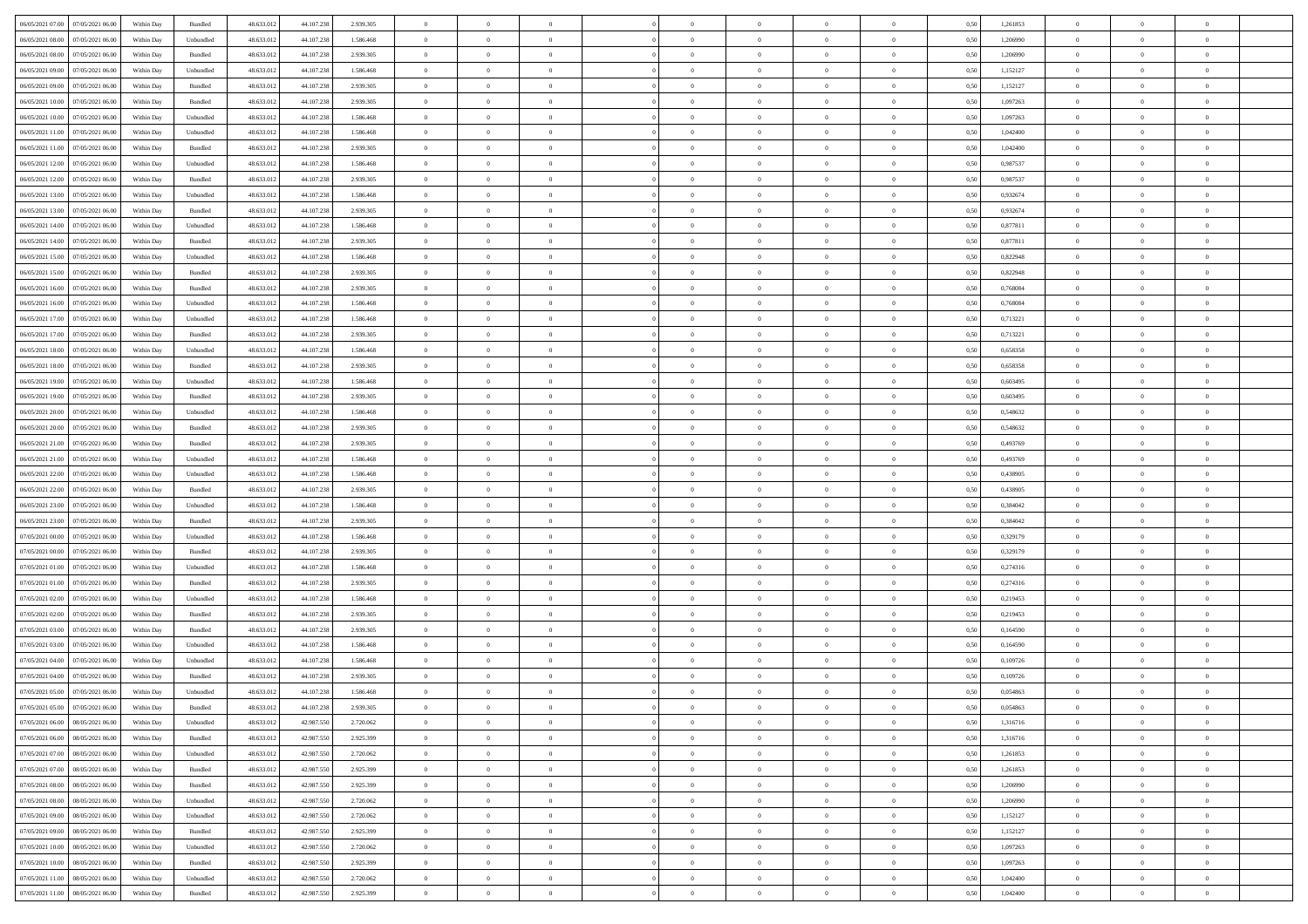|                                              |            |                   |            |            |           | $\overline{0}$ | $\overline{0}$ |                | $\overline{0}$ | $\theta$       |                | $\theta$       |      |          | $\theta$       | $\theta$       | $\theta$       |  |
|----------------------------------------------|------------|-------------------|------------|------------|-----------|----------------|----------------|----------------|----------------|----------------|----------------|----------------|------|----------|----------------|----------------|----------------|--|
| 07/05/2021 12:00   08/05/2021 06:00          | Within Day | Unbundled         | 48.633.01  | 42.987.550 | 2.720.062 |                |                |                |                |                |                |                | 0,50 | 0,987537 |                |                |                |  |
| 07/05/2021 12:00<br>08/05/2021 06:00         | Within Day | Bundled           | 48.633.01  | 42.987.55  | 2.925.399 | $\bf{0}$       | $\bf{0}$       | $\bf{0}$       | $\overline{0}$ | $\overline{0}$ | $\overline{0}$ | $\bf{0}$       | 0,50 | 0,987537 | $\,$ 0 $\,$    | $\bf{0}$       | $\overline{0}$ |  |
| 07/05/2021 13:00<br>08/05/2021 06:00         | Within Day | Unbundled         | 48.633.012 | 42.987.55  | 2.720.062 | $\overline{0}$ | $\bf{0}$       | $\overline{0}$ | $\bf{0}$       | $\bf{0}$       | $\overline{0}$ | $\bf{0}$       | 0.50 | 0.932674 | $\bf{0}$       | $\overline{0}$ | $\overline{0}$ |  |
| 07/05/2021 13:00<br>08/05/2021 06:00         | Within Day | Bundled           | 48.633.01  | 42.987.550 | 2.925.399 | $\overline{0}$ | $\bf{0}$       | $\overline{0}$ | $\theta$       | $\theta$       | $\overline{0}$ | $\bf{0}$       | 0,50 | 0,932674 | $\theta$       | $\theta$       | $\overline{0}$ |  |
| 07/05/2021 14:00<br>08/05/2021 06:00         | Within Day | Bundled           | 48.633.01  | 42.987.55  | 2.925.399 | $\bf{0}$       | $\overline{0}$ | $\bf{0}$       | $\overline{0}$ | $\theta$       | $\overline{0}$ | $\bf{0}$       | 0,50 | 0,877811 | $\,$ 0 $\,$    | $\bf{0}$       | $\overline{0}$ |  |
|                                              |            |                   |            |            |           |                |                |                |                |                | $\theta$       |                |      |          |                |                |                |  |
| 07/05/2021 14:00<br>08/05/2021 06:00         | Within Day | Unbundled         | 48.633.013 | 42.987.55  | 2.720.062 | $\overline{0}$ | $\overline{0}$ | $\overline{0}$ | $\bf{0}$       | $\overline{0}$ |                | $\bf{0}$       | 0.50 | 0.877811 | $\,$ 0 $\,$    | $\theta$       | $\overline{0}$ |  |
| 07/05/2021 15:00<br>08/05/2021 06:00         | Within Day | Unbundled         | 48.633.013 | 42.987.550 | 2.720.062 | $\overline{0}$ | $\overline{0}$ | $\overline{0}$ | $\overline{0}$ | $\overline{0}$ | $\overline{0}$ | $\bf{0}$       | 0,50 | 0,822948 | $\theta$       | $\theta$       | $\overline{0}$ |  |
| 07/05/2021 15:00<br>08/05/2021 06:00         | Within Day | Bundled           | 48.633.01  | 42.987.55  | 2.925.399 | $\bf{0}$       | $\overline{0}$ | $\bf{0}$       | $\overline{0}$ | $\bf{0}$       | $\overline{0}$ | $\bf{0}$       | 0,50 | 0,822948 | $\,$ 0 $\,$    | $\bf{0}$       | $\overline{0}$ |  |
| 07/05/2021 16:00<br>08/05/2021 06:00         | Within Day | Unbundled         | 48.633.013 | 42.987.55  | 2.720.062 | $\overline{0}$ | $\bf{0}$       | $\overline{0}$ | $\bf{0}$       | $\overline{0}$ | $\overline{0}$ | $\bf{0}$       | 0.50 | 0.768084 | $\bf{0}$       | $\overline{0}$ | $\overline{0}$ |  |
| 07/05/2021 16:00<br>08/05/2021 06:00         | Within Day | Bundled           | 48.633.013 | 42.987.550 | 2.925.399 | $\bf{0}$       | $\bf{0}$       | $\overline{0}$ | $\overline{0}$ | $\overline{0}$ | $\overline{0}$ | $\bf{0}$       | 0,50 | 0,768084 | $\,$ 0 $\,$    | $\bf{0}$       | $\overline{0}$ |  |
| 07/05/2021 17:00<br>08/05/2021 06:00         | Within Day | Unbundled         | 48.633.01  | 42.987.55  | 2.720.062 | $\bf{0}$       | $\overline{0}$ | $\bf{0}$       | $\bf{0}$       | $\bf{0}$       | $\overline{0}$ | $\bf{0}$       | 0,50 | 0,713221 | $\,$ 0 $\,$    | $\bf{0}$       | $\overline{0}$ |  |
| 07/05/2021 17:00<br>08/05/2021 06:00         | Within Day | Bundled           | 48.633.013 | 42.987.550 | 2.925.399 | $\overline{0}$ | $\bf{0}$       | $\overline{0}$ | $\overline{0}$ | $\bf{0}$       | $\overline{0}$ | $\bf{0}$       | 0.50 | 0,713221 | $\bf{0}$       | $\overline{0}$ | $\overline{0}$ |  |
| 07/05/2021 18:00<br>08/05/2021 06:00         | Within Day | Unbundled         | 48.633.01  | 42.987.550 | 2.720.062 | $\overline{0}$ | $\overline{0}$ | $\overline{0}$ | $\theta$       | $\theta$       | $\overline{0}$ | $\bf{0}$       | 0,50 | 0,658358 | $\,$ 0 $\,$    | $\theta$       | $\overline{0}$ |  |
|                                              |            |                   |            |            |           |                |                |                |                |                |                |                |      |          |                |                |                |  |
| 07/05/2021 18:00<br>08/05/2021 06:00         | Within Day | Bundled           | 48.633.01  | 42.987.55  | 2.925.399 | $\bf{0}$       | $\overline{0}$ | $\bf{0}$       | $\overline{0}$ | $\theta$       | $\overline{0}$ | $\bf{0}$       | 0,50 | 0,658358 | $\bf{0}$       | $\bf{0}$       | $\overline{0}$ |  |
| 07/05/2021 19:00<br>08/05/2021 06:00         | Within Day | Bundled           | 48.633.013 | 42.987.55  | 2.925.399 | $\overline{0}$ | $\overline{0}$ | $\overline{0}$ | $\bf{0}$       | $\overline{0}$ | $\Omega$       | $\bf{0}$       | 0.50 | 0.603495 | $\,$ 0 $\,$    | $\theta$       | $\overline{0}$ |  |
| 07/05/2021 19:00<br>08/05/2021 06:00         | Within Day | Unbundled         | 48.633.013 | 42.987.550 | 2.720.062 | $\overline{0}$ | $\overline{0}$ | $\overline{0}$ | $\overline{0}$ | $\theta$       | $\overline{0}$ | $\bf{0}$       | 0,50 | 0,603495 | $\theta$       | $\theta$       | $\overline{0}$ |  |
| 07/05/2021 20:00<br>08/05/2021 06:00         | Within Day | Unbundled         | 48.633.01  | 42.987.55  | 2.720.062 | $\bf{0}$       | $\overline{0}$ | $\bf{0}$       | $\overline{0}$ | $\theta$       | $\overline{0}$ | $\bf{0}$       | 0,50 | 0,548632 | $\,$ 0 $\,$    | $\bf{0}$       | $\overline{0}$ |  |
| 07/05/2021 20:00<br>08/05/2021 06:00         | Within Day | Bundled           | 48.633.013 | 42.987.55  | 2.925.399 | $\overline{0}$ | $\overline{0}$ | $\overline{0}$ | $\bf{0}$       | $\overline{0}$ | $\overline{0}$ | $\bf{0}$       | 0.50 | 0.548632 | $\bf{0}$       | $\overline{0}$ | $\overline{0}$ |  |
| 07/05/2021 21:00<br>08/05/2021 06:00         | Within Day | Unbundled         | 48.633.013 | 42.987.550 | 2.720.062 | $\bf{0}$       | 45.000         | $\overline{0}$ | $\overline{0}$ | $\overline{0}$ | $\overline{0}$ | $\bf{0}$       | 0,50 | 0,493769 | $\,$ 0 $\,$    | $\bf{0}$       | $\overline{0}$ |  |
| 07/05/2021 21:00<br>08/05/2021 06:00         | Within Day | Bundled           | 48.633.01  | 42.987.55  | 2.925.399 | $\bf{0}$       | $\bf{0}$       | $\bf{0}$       | $\bf{0}$       | $\overline{0}$ | $\overline{0}$ | $\bf{0}$       | 0,50 | 0,493769 | $\,$ 0 $\,$    | $\bf{0}$       | $\overline{0}$ |  |
|                                              |            |                   |            |            |           |                |                |                |                |                |                |                |      |          |                |                |                |  |
| 07/05/2021 22:00<br>08/05/2021 06:00         | Within Day | Unbundled         | 48.633.013 | 43,032,550 | 2.675.062 | $\overline{0}$ | $\bf{0}$       | $\overline{0}$ | $\overline{0}$ | $\bf{0}$       | $\overline{0}$ | $\bf{0}$       | 0.50 | 0.438905 | $\bf{0}$       | $\overline{0}$ | $\overline{0}$ |  |
| 07/05/2021 22:00<br>08/05/2021 06:00         | Within Day | Bundled           | 48.633.01  | 43.032.550 | 2.925.399 | $\overline{0}$ | $\overline{0}$ | $\overline{0}$ | $\theta$       | $\theta$       | $\overline{0}$ | $\bf{0}$       | 0,50 | 0,438905 | $\theta$       | $\theta$       | $\overline{0}$ |  |
| 07/05/2021 23:00<br>08/05/2021 06:00         | Within Day | Unbundled         | 48.633.01  | 43.032.550 | 2.675.062 | $\bf{0}$       | $\overline{0}$ | $\bf{0}$       | $\bf{0}$       | $\bf{0}$       | $\overline{0}$ | $\bf{0}$       | 0,50 | 0,384042 | $\,$ 0 $\,$    | $\bf{0}$       | $\overline{0}$ |  |
| 07/05/2021 23:00<br>08/05/2021 06:00         | Within Day | Bundled           | 48.633.013 | 43.032.55  | 2.925.399 | $\overline{0}$ | $\overline{0}$ | $\overline{0}$ | $\bf{0}$       | $\overline{0}$ | $\theta$       | $\bf{0}$       | 0.50 | 0.384042 | $\,$ 0 $\,$    | $\theta$       | $\overline{0}$ |  |
| 08/05/2021 00:00<br>08/05/2021 06:00         | Within Day | Unbundled         | 48.633.013 | 43.032.550 | 2.675.062 | $\overline{0}$ | $\overline{0}$ | $\overline{0}$ | $\overline{0}$ | $\theta$       | $\overline{0}$ | $\bf{0}$       | 0,50 | 0,329179 | $\,$ 0 $\,$    | $\theta$       | $\overline{0}$ |  |
| 08/05/2021 00:00<br>08/05/2021 06:00         | Within Day | Bundled           | 48.633.01  | 43.032.55  | 2.925.399 | $\bf{0}$       | $\overline{0}$ | $\bf{0}$       | $\overline{0}$ | $\theta$       | $\overline{0}$ | $\bf{0}$       | 0,50 | 0,329179 | $\,$ 0 $\,$    | $\bf{0}$       | $\overline{0}$ |  |
| 08/05/2021 01:00<br>08/05/2021 06:00         | Within Day | Bundled           | 48.633.013 | 43.032.55  | 2.925.399 | $\overline{0}$ | $\bf{0}$       | $\overline{0}$ | $\bf{0}$       | $\overline{0}$ | $\overline{0}$ | $\bf{0}$       | 0.50 | 0,274316 | $\bf{0}$       | $\overline{0}$ | $\overline{0}$ |  |
| 08/05/2021 01:00<br>08/05/2021 06:00         | Within Day | Unbundled         | 48.633.01  | 43.032.550 | 2.675.062 | $\overline{0}$ | $\overline{0}$ | $\overline{0}$ | $\overline{0}$ | $\overline{0}$ | $\overline{0}$ | $\bf{0}$       | 0,50 | 0,274316 | $\theta$       | $\theta$       | $\overline{0}$ |  |
|                                              |            |                   |            |            |           |                |                |                |                |                |                |                |      |          |                |                |                |  |
| 08/05/2021 02:00<br>08/05/2021 06:00         | Within Day | Unbundled         | 48.633.01  | 43.032.550 | 2.675.062 | $\bf{0}$       | $\bf{0}$       | $\bf{0}$       | $\bf{0}$       | $\overline{0}$ | $\overline{0}$ | $\bf{0}$       | 0,50 | 0,219453 | $\,$ 0 $\,$    | $\bf{0}$       | $\overline{0}$ |  |
| 08/05/2021 02:00<br>08/05/2021 06:00         | Within Day | Bundled           | 48.633.013 | 43,032,550 | 2.925.399 | $\overline{0}$ | $\bf{0}$       | $\overline{0}$ | $\bf{0}$       | $\bf{0}$       | $\overline{0}$ | $\bf{0}$       | 0.50 | 0,219453 | $\bf{0}$       | $\overline{0}$ | $\overline{0}$ |  |
| 08/05/2021 03:00<br>08/05/2021 06:00         | Within Day | Unbundled         | 48.633.013 | 43.032.550 | 2.675.062 | $\overline{0}$ | $\overline{0}$ | $\overline{0}$ | $\overline{0}$ | $\overline{0}$ | $\overline{0}$ | $\bf{0}$       | 0.5( | 0.164590 | $\theta$       | $\theta$       | $\overline{0}$ |  |
| 08/05/2021 03:00<br>08/05/2021 06:00         | Within Day | Bundled           | 48.633.01  | 43.032.55  | 2.925.399 | $\bf{0}$       | $\overline{0}$ | $\bf{0}$       | $\bf{0}$       | $\overline{0}$ | $\overline{0}$ | $\bf{0}$       | 0,50 | 0,164590 | $\,$ 0 $\,$    | $\bf{0}$       | $\overline{0}$ |  |
| 08/05/2021 04:00<br>08/05/2021 06:00         | Within Day | Unbundled         | 48.633.013 | 43,032,550 | 2.675.062 | $\overline{0}$ | $\bf{0}$       | $\overline{0}$ | $\bf{0}$       | $\overline{0}$ | $\Omega$       | $\bf{0}$       | 0.50 | 0.109726 | $\,$ 0 $\,$    | $\theta$       | $\overline{0}$ |  |
| 08/05/2021 04:00<br>08/05/2021 06:00         | Within Dav | Bundled           | 48.633.013 | 43.032.550 | 2.925.399 | $\overline{0}$ | $\overline{0}$ | $\overline{0}$ | $\overline{0}$ | $\theta$       | $\overline{0}$ | $\bf{0}$       | 0.50 | 0,109726 | $\theta$       | $\theta$       | $\overline{0}$ |  |
| 08/05/2021 05:00<br>08/05/2021 06:00         | Within Day | Unbundled         | 48.633.01  | 43.032.55  | 2.675.062 | $\bf{0}$       | $\bf{0}$       | $\bf{0}$       | $\overline{0}$ | $\bf{0}$       | $\overline{0}$ | $\bf{0}$       | 0,50 | 0,054863 | $\,$ 0 $\,$    | $\bf{0}$       | $\overline{0}$ |  |
| 08/05/2021 05:00<br>08/05/2021 06:00         | Within Day | Bundled           | 48.633.013 | 43.032.55  | 2.925.399 | $\overline{0}$ | $\bf{0}$       | $\overline{0}$ | $\bf{0}$       | $\overline{0}$ | $\overline{0}$ | $\bf{0}$       | 0.50 | 0.054863 | $\bf{0}$       | $\overline{0}$ | $\overline{0}$ |  |
| 08/05/2021 06:00<br>09/05/2021 06:00         | Within Dav | Bundled           | 48.633.013 | 42.957.550 | 2.925.299 | $\overline{0}$ | $\overline{0}$ | $\overline{0}$ | $\overline{0}$ | $\overline{0}$ | $\overline{0}$ | $\bf{0}$       | 0.50 | 1,316716 | $\theta$       | $\theta$       | $\overline{0}$ |  |
|                                              |            |                   |            |            |           |                |                |                |                |                |                |                |      |          |                |                |                |  |
| 08/05/2021 06:00<br>09/05/2021 06.00         | Within Day | Unbundled         | 48.633.01  | 42.957.55  | 2.750.162 | $\bf{0}$       | $\bf{0}$       | $\bf{0}$       | $\bf{0}$       | $\overline{0}$ | $\overline{0}$ | $\bf{0}$       | 0,50 | 1,316716 | $\,$ 0 $\,$    | $\bf{0}$       | $\overline{0}$ |  |
| 08/05/2021 07:00<br>09/05/2021 06:00         | Within Day | Bundled           | 48.633.013 | 42.957.550 | 2.925.299 | $\overline{0}$ | $\bf{0}$       | $\overline{0}$ | $\overline{0}$ | $\bf{0}$       | $\overline{0}$ | $\bf{0}$       | 0.50 | 1,261853 | $\bf{0}$       | $\overline{0}$ | $\overline{0}$ |  |
| 08/05/2021 07:00<br>09/05/2021 06:00         | Within Dav | Unbundled         | 48.633.013 | 42.957.550 | 2.750.162 | $\overline{0}$ | $\overline{0}$ | $\overline{0}$ | $\overline{0}$ | $\theta$       | $\overline{0}$ | $\bf{0}$       | 0.50 | 1,261853 | $\theta$       | $\theta$       | $\overline{0}$ |  |
| 08/05/2021 08:00<br>09/05/2021 06.00         | Within Day | Bundled           | 48.633.013 | 42.957.550 | 2.925.299 | $\bf{0}$       | $\bf{0}$       | $\bf{0}$       | $\bf{0}$       | $\overline{0}$ | $\overline{0}$ | $\bf{0}$       | 0,50 | 1,206990 | $\,$ 0 $\,$    | $\bf{0}$       | $\overline{0}$ |  |
| 08/05/2021 08:00<br>09/05/2021 06:00         | Within Day | Unbundled         | 48.633.013 | 42.957.55  | 2.750.162 | $\overline{0}$ | $\overline{0}$ | $\overline{0}$ | $\bf{0}$       | $\overline{0}$ | $\Omega$       | $\bf{0}$       | 0.50 | 1.206990 | $\bf{0}$       | $\theta$       | $\overline{0}$ |  |
| 08/05/2021 09:00<br>09/05/2021 06:00         | Within Dav | Bundled           | 48.633.013 | 42.957.550 | 2.925.299 | $\overline{0}$ | $\overline{0}$ | $\Omega$       | $\overline{0}$ | $\theta$       | $\Omega$       | $\overline{0}$ | 0.5( | 1,152127 | $\theta$       | $\theta$       | $\overline{0}$ |  |
| 08/05/2021 09:00<br>09/05/2021 06:00         | Within Day | Unbundled         | 48.633.01  | 42.957.550 | 2.750.162 | $\bf{0}$       | $\bf{0}$       | $\overline{0}$ | $\bf{0}$       | $\bf{0}$       | $\overline{0}$ | $\bf{0}$       | 0,50 | 1,152127 | $\,$ 0 $\,$    | $\bf{0}$       | $\overline{0}$ |  |
| $08/05/2021\ 10.00 \qquad 09/05/2021\ 06.00$ | Within Day | ${\sf Unbundred}$ | 48.633.012 | 42.957.550 | 2.750.162 | $\overline{0}$ |                |                | $\Omega$       |                |                |                | 0,50 | 1,097263 | $\theta$       | $\overline{0}$ |                |  |
|                                              |            |                   |            |            |           |                |                |                |                |                |                |                |      |          |                |                |                |  |
| 08/05/2021 10:00 09/05/2021 06:00            | Within Day | Bundled           | 48.633.012 | 42.957.550 | 2.925.299 | $\overline{0}$ | $\overline{0}$ | $\overline{0}$ | $\theta$       | $\overline{0}$ | $\overline{0}$ | $\bf{0}$       | 0,50 | 1,097263 | $\theta$       | $\overline{0}$ | $\overline{0}$ |  |
| 08/05/2021 11:00<br>09/05/2021 06:00         | Within Day | Unbundled         | 48.633.013 | 42.957.550 | 2.750.162 | $\overline{0}$ | $\bf{0}$       | $\overline{0}$ | $\overline{0}$ | $\bf{0}$       | $\overline{0}$ | $\bf{0}$       | 0,50 | 1,042400 | $\bf{0}$       | $\overline{0}$ | $\bf{0}$       |  |
| 08/05/2021 11:00 09/05/2021 06:00            | Within Day | Bundled           | 48.633.012 | 42.957.550 | 2.925.299 | $\overline{0}$ | $\bf{0}$       | $\overline{0}$ | $\overline{0}$ | $\mathbf{0}$   | $\overline{0}$ | $\,$ 0 $\,$    | 0.50 | 1.042400 | $\overline{0}$ | $\bf{0}$       | $\,$ 0 $\,$    |  |
| 08/05/2021 12:00 09/05/2021 06:00            | Within Dav | Bundled           | 48.633.012 | 42.957.550 | 2.925.299 | $\overline{0}$ | $\overline{0}$ | $\overline{0}$ | $\overline{0}$ | $\overline{0}$ | $\overline{0}$ | $\bf{0}$       | 0,50 | 0,987537 | $\overline{0}$ | $\theta$       | $\overline{0}$ |  |
| 08/05/2021 12:00<br>09/05/2021 06:00         | Within Day | Unbundled         | 48.633.012 | 42.957.550 | 2.750.162 | $\overline{0}$ | $\bf{0}$       | $\overline{0}$ | $\overline{0}$ | $\overline{0}$ | $\overline{0}$ | $\bf{0}$       | 0,50 | 0,987537 | $\bf{0}$       | $\overline{0}$ | $\overline{0}$ |  |
| 08/05/2021 13:00<br>09/05/2021 06:00         | Within Day | Unbundled         | 48.633.012 | 42.957.550 | 2.750.162 | $\overline{0}$ | $\bf{0}$       | $\overline{0}$ | $\overline{0}$ | $\bf{0}$       | $\overline{0}$ | $\bf{0}$       | 0.50 | 0.932674 | $\,$ 0 $\,$    | $\overline{0}$ | $\,$ 0         |  |
| 08/05/2021 13:00<br>09/05/2021 06:00         | Within Dav | Bundled           | 48.633.012 | 42.957.550 | 2.925.299 | $\overline{0}$ | $\overline{0}$ | $\overline{0}$ | $\overline{0}$ | $\overline{0}$ | $\overline{0}$ | $\bf{0}$       | 0.50 | 0,932674 | $\overline{0}$ | $\theta$       | $\overline{0}$ |  |
| 08/05/2021 14:00<br>09/05/2021 06:00         | Within Day | Unbundled         | 48.633.013 | 42.957.550 | 2.750.162 | $\overline{0}$ | $\overline{0}$ | $\overline{0}$ | $\overline{0}$ | $\overline{0}$ | $\overline{0}$ | $\bf{0}$       | 0,50 | 0,877811 | $\bf{0}$       | $\overline{0}$ | $\overline{0}$ |  |
|                                              |            |                   |            |            |           |                |                |                |                |                |                |                |      |          |                |                |                |  |
| 08/05/2021 14:00<br>09/05/2021 06:00         | Within Day | Bundled           | 48.633.012 | 42.957.550 | 2.925.299 | $\overline{0}$ | $\overline{0}$ | $\overline{0}$ | $\overline{0}$ | $\overline{0}$ | $\overline{0}$ | $\bf{0}$       | 0.50 | 0.877811 | $\mathbf{0}$   | $\bf{0}$       | $\,$ 0         |  |
| 08/05/2021 15:00<br>09/05/2021 06:00         | Within Dav | Unbundled         | 48.633.012 | 42.957.550 | 2.750.162 | $\overline{0}$ | $\overline{0}$ | $\overline{0}$ | $\overline{0}$ | $\overline{0}$ | $\overline{0}$ | $\bf{0}$       | 0,50 | 0,822948 | $\overline{0}$ | $\theta$       | $\overline{0}$ |  |
| 08/05/2021 15:00<br>09/05/2021 06.00         | Within Day | Bundled           | 48.633.013 | 42.957.550 | 2.925.299 | $\overline{0}$ | $\bf{0}$       | $\overline{0}$ | $\overline{0}$ | $\overline{0}$ | $\overline{0}$ | $\bf{0}$       | 0,50 | 0,822948 | $\bf{0}$       | $\,$ 0 $\,$    | $\bf{0}$       |  |
| 08/05/2021 16:00 09/05/2021 06:00            | Within Day | Unbundled         | 48.633.012 | 42.957.550 | 2.750.162 | $\,$ 0 $\,$    | $\bf{0}$       | $\overline{0}$ | $\overline{0}$ | $\,$ 0 $\,$    | $\overline{0}$ | $\bf{0}$       | 0,50 | 0,768084 | $\overline{0}$ | $\,$ 0 $\,$    | $\,$ 0 $\,$    |  |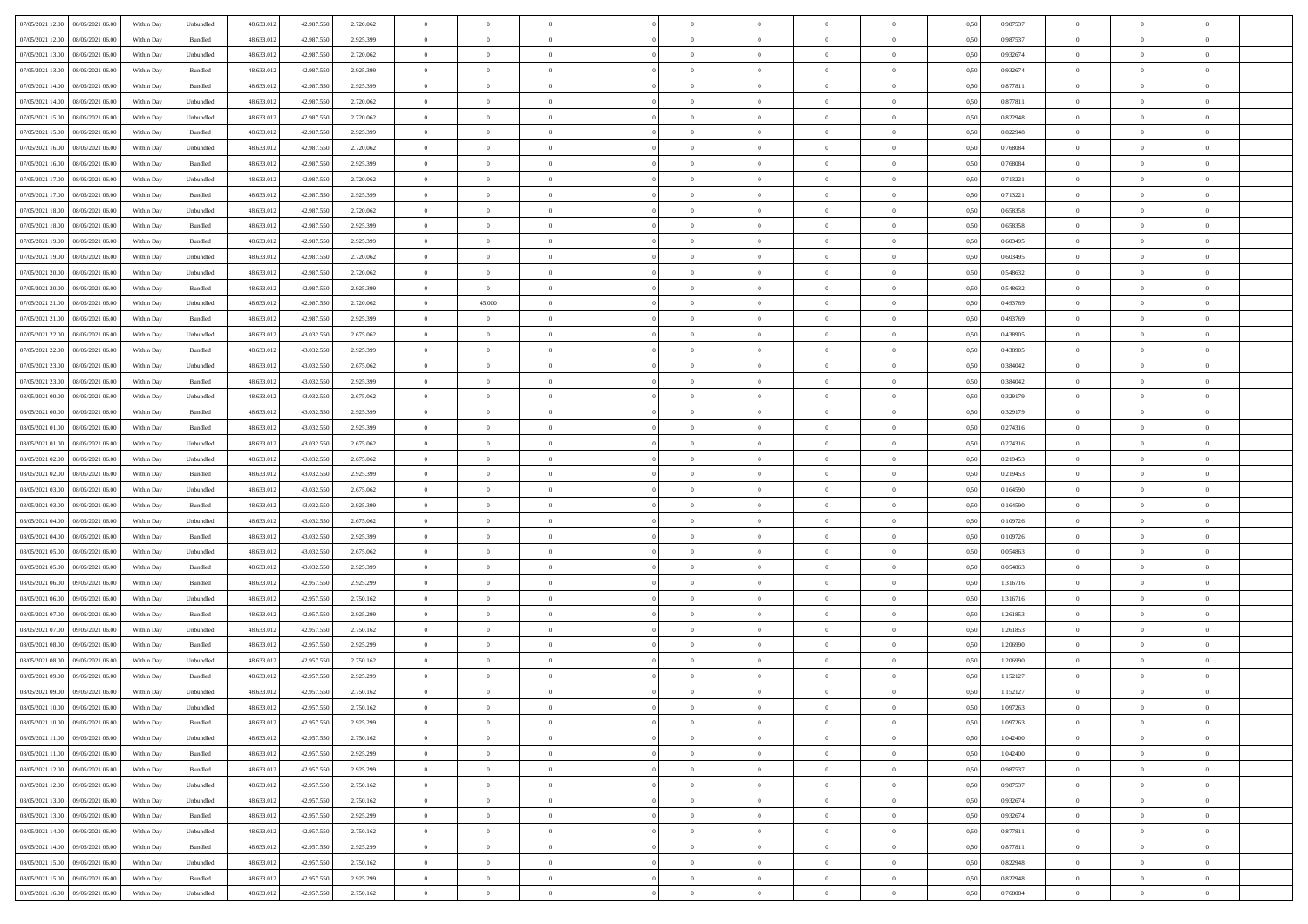|                                              |            |           |            |            |           | $\overline{0}$ | $\overline{0}$ |                | $\overline{0}$ | $\theta$       |                | $\theta$       |      |          | $\theta$       | $\theta$       | $\overline{0}$ |  |
|----------------------------------------------|------------|-----------|------------|------------|-----------|----------------|----------------|----------------|----------------|----------------|----------------|----------------|------|----------|----------------|----------------|----------------|--|
| 08/05/2021 16:00 09/05/2021 06:00            | Within Day | Bundled   | 48.633.01  | 42.957.550 | 2.925.299 |                |                |                |                |                |                |                | 0,50 | 0,768084 |                |                |                |  |
| 08/05/2021 17:00<br>09/05/2021 06.00         | Within Day | Bundled   | 48.633.01  | 42.957.55  | 2.925.299 | $\bf{0}$       | $\bf{0}$       | $\bf{0}$       | $\overline{0}$ | $\overline{0}$ | $\overline{0}$ | $\bf{0}$       | 0,50 | 0,713221 | $\,$ 0 $\,$    | $\bf{0}$       | $\overline{0}$ |  |
| 08/05/2021 17:00<br>09/05/2021 06:00         | Within Day | Unbundled | 48.633.013 | 42.957.550 | 2.750.162 | $\overline{0}$ | $\bf{0}$       | $\overline{0}$ | $\bf{0}$       | $\bf{0}$       | $\overline{0}$ | $\bf{0}$       | 0.50 | 0,713221 | $\bf{0}$       | $\overline{0}$ | $\overline{0}$ |  |
| 08/05/2021 18:00<br>09/05/2021 06:00         | Within Day | Unbundled | 48.633.01  | 42.957.550 | 2.750.162 | $\overline{0}$ | $\overline{0}$ | $\overline{0}$ | $\theta$       | $\theta$       | $\overline{0}$ | $\bf{0}$       | 0,50 | 0,658358 | $\theta$       | $\theta$       | $\overline{0}$ |  |
| 08/05/2021 18:00<br>09/05/2021 06.00         | Within Day | Bundled   | 48.633.01  | 42.957.55  | 2.925.299 | $\bf{0}$       | $\overline{0}$ | $\bf{0}$       | $\overline{0}$ | $\theta$       | $\overline{0}$ | $\bf{0}$       | 0,50 | 0,658358 | $\,$ 0 $\,$    | $\bf{0}$       | $\overline{0}$ |  |
|                                              |            |           |            |            |           |                |                |                |                |                | $\theta$       |                |      |          |                |                |                |  |
| 08/05/2021 19:00<br>09/05/2021 06:00         | Within Day | Unbundled | 48.633.013 | 42.957.55  | 2.750.162 | $\overline{0}$ | $\overline{0}$ | $\overline{0}$ | $\bf{0}$       | $\overline{0}$ |                | $\bf{0}$       | 0.50 | 0.603495 | $\,$ 0 $\,$    | $\theta$       | $\overline{0}$ |  |
| 08/05/2021 19:00<br>09/05/2021 06:00         | Within Day | Bundled   | 48.633.013 | 42.957.550 | 2.925.299 | $\overline{0}$ | $\overline{0}$ | $\overline{0}$ | $\overline{0}$ | $\theta$       | $\overline{0}$ | $\bf{0}$       | 0,50 | 0,603495 | $\theta$       | $\theta$       | $\overline{0}$ |  |
| 08/05/2021 20:00<br>09/05/2021 06.00         | Within Day | Unbundled | 48.633.01  | 42.957.55  | 2.750.162 | $\bf{0}$       | $\overline{0}$ | $\overline{0}$ | $\overline{0}$ | $\theta$       | $\overline{0}$ | $\bf{0}$       | 0,50 | 0,548632 | $\,$ 0 $\,$    | $\bf{0}$       | $\overline{0}$ |  |
| 08/05/2021 20:00<br>09/05/2021 06:00         | Within Day | Bundled   | 48.633.013 | 42.957.55  | 2.925.299 | $\overline{0}$ | $\bf{0}$       | $\overline{0}$ | $\bf{0}$       | $\overline{0}$ | $\overline{0}$ | $\bf{0}$       | 0.50 | 0.548632 | $\bf{0}$       | $\overline{0}$ | $\overline{0}$ |  |
| 08/05/2021 21:00<br>09/05/2021 06:00         | Within Day | Unbundled | 48.633.012 | 42.957.550 | 2.750.162 | $\overline{0}$ | $\bf{0}$       | $\overline{0}$ | $\overline{0}$ | $\theta$       | $\overline{0}$ | $\bf{0}$       | 0,50 | 0,493769 | $\,$ 0 $\,$    | $\bf{0}$       | $\overline{0}$ |  |
| 08/05/2021 21:00<br>09/05/2021 06.00         | Within Day | Bundled   | 48.633.01  | 42.957.550 | 2.925.299 | $\bf{0}$       | $\overline{0}$ | $\bf{0}$       | $\overline{0}$ | $\bf{0}$       | $\overline{0}$ | $\bf{0}$       | 0,50 | 0,493769 | $\,$ 0 $\,$    | $\bf{0}$       | $\overline{0}$ |  |
| 08/05/2021 22:00<br>09/05/2021 06:00         | Within Day | Unbundled | 48.633.013 | 42.957.55  | 2.750.162 | $\overline{0}$ | $\bf{0}$       | $\overline{0}$ | $\overline{0}$ | $\bf{0}$       | $\overline{0}$ | $\bf{0}$       | 0.50 | 0.438905 | $\bf{0}$       | $\overline{0}$ | $\overline{0}$ |  |
| 08/05/2021 22:00<br>09/05/2021 06:00         |            |           | 48.633.01  |            |           | $\overline{0}$ | $\overline{0}$ | $\overline{0}$ | $\theta$       | $\theta$       | $\overline{0}$ | $\bf{0}$       |      | 0,438905 | $\,$ 0 $\,$    | $\theta$       | $\overline{0}$ |  |
|                                              | Within Day | Bundled   |            | 42.957.550 | 2.925.299 |                |                |                |                |                |                |                | 0,50 |          |                |                |                |  |
| 08/05/2021 23:00<br>09/05/2021 06.00         | Within Day | Bundled   | 48.633.01  | 42.957.55  | 2.925.299 | $\bf{0}$       | $\overline{0}$ | $\bf{0}$       | $\overline{0}$ | $\theta$       | $\overline{0}$ | $\bf{0}$       | 0,50 | 0,384042 | $\,$ 0 $\,$    | $\bf{0}$       | $\overline{0}$ |  |
| 08/05/2021 23:00<br>09/05/2021 06:00         | Within Day | Unbundled | 48.633.013 | 42.957.55  | 2.750.162 | $\overline{0}$ | $\overline{0}$ | $\overline{0}$ | $\bf{0}$       | $\theta$       | $\Omega$       | $\bf{0}$       | 0.50 | 0.384042 | $\,$ 0 $\,$    | $\theta$       | $\overline{0}$ |  |
| 09/05/2021 00:00<br>09/05/2021 06:00         | Within Day | Unbundled | 48.633.013 | 42.957.550 | 2.750.162 | $\overline{0}$ | $\overline{0}$ | $\overline{0}$ | $\overline{0}$ | $\overline{0}$ | $\overline{0}$ | $\bf{0}$       | 0,50 | 0,329179 | $\theta$       | $\theta$       | $\overline{0}$ |  |
| 09/05/2021 00:00<br>09/05/2021 06.00         | Within Day | Bundled   | 48.633.01  | 42.957.55  | 2.925.299 | $\bf{0}$       | $\overline{0}$ | $\bf{0}$       | $\overline{0}$ | $\theta$       | $\overline{0}$ | $\bf{0}$       | 0,50 | 0,329179 | $\,$ 0 $\,$    | $\bf{0}$       | $\overline{0}$ |  |
| 09/05/2021 01:00<br>09/05/2021 06:00         | Within Day | Unbundled | 48.633.013 | 42.957.55  | 2.750.162 | $\overline{0}$ | $\bf{0}$       | $\overline{0}$ | $\bf{0}$       | $\overline{0}$ | $\overline{0}$ | $\bf{0}$       | 0.50 | 0,274316 | $\bf{0}$       | $\overline{0}$ | $\overline{0}$ |  |
| 09/05/2021 01:00<br>09/05/2021 06:00         | Within Day | Bundled   | 48.633.013 | 42.957.550 | 2.925.299 | $\overline{0}$ | $\bf{0}$       | $\overline{0}$ | $\overline{0}$ | $\overline{0}$ | $\overline{0}$ | $\bf{0}$       | 0,50 | 0,274316 | $\,$ 0 $\,$    | $\theta$       | $\overline{0}$ |  |
|                                              |            |           |            |            |           |                |                |                |                |                |                |                |      |          |                |                |                |  |
| 09/05/2021 02:00<br>09/05/2021 06.00         | Within Day | Unbundled | 48.633.01  | 42.957.55  | 2.750.162 | $\bf{0}$       | $\bf{0}$       | $\bf{0}$       | $\bf{0}$       | $\overline{0}$ | $\overline{0}$ | $\bf{0}$       | 0,50 | 0,219453 | $\,$ 0 $\,$    | $\bf{0}$       | $\overline{0}$ |  |
| 09/05/2021 02:00<br>09/05/2021 06:00         | Within Day | Bundled   | 48.633.013 | 42.957.550 | 2.925.299 | $\overline{0}$ | $\bf{0}$       | $\overline{0}$ | $\bf{0}$       | $\bf{0}$       | $\overline{0}$ | $\bf{0}$       | 0.50 | 0,219453 | $\bf{0}$       | $\overline{0}$ | $\overline{0}$ |  |
| 09/05/2021 03:00<br>09/05/2021 06:00         | Within Day | Unbundled | 48.633.01  | 42.957.550 | 2.750.162 | $\overline{0}$ | $\overline{0}$ | $\overline{0}$ | $\theta$       | $\theta$       | $\overline{0}$ | $\bf{0}$       | 0,50 | 0,164590 | $\theta$       | $\theta$       | $\overline{0}$ |  |
| 09/05/2021 03:00<br>09/05/2021 06.00         | Within Day | Bundled   | 48.633.01  | 42.957.55  | 2.925.299 | $\bf{0}$       | $\overline{0}$ | $\bf{0}$       | $\overline{0}$ | $\theta$       | $\overline{0}$ | $\bf{0}$       | 0,50 | 0,164590 | $\,$ 0 $\,$    | $\bf{0}$       | $\overline{0}$ |  |
| 09/05/2021 04:00<br>09/05/2021 06:00         | Within Day | Bundled   | 48.633.013 | 42.957.55  | 2.925.299 | $\overline{0}$ | $\overline{0}$ | $\overline{0}$ | $\overline{0}$ | $\overline{0}$ | $\Omega$       | $\bf{0}$       | 0.50 | 0.109726 | $\,$ 0 $\,$    | $\theta$       | $\overline{0}$ |  |
| 09/05/2021 04:00<br>09/05/2021 06:00         | Within Day | Unbundled | 48.633.013 | 42.957.550 | 2.750.162 | $\overline{0}$ | $\overline{0}$ | $\overline{0}$ | $\overline{0}$ | $\theta$       | $\overline{0}$ | $\bf{0}$       | 0,50 | 0,109726 | $\theta$       | $\theta$       | $\overline{0}$ |  |
| 09/05/2021 05:00<br>09/05/2021 06.00         | Within Day | Unbundled | 48.633.01  | 42.957.55  | 2.750.162 | $\bf{0}$       | $\overline{0}$ | $\bf{0}$       | $\overline{0}$ | $\theta$       | $\overline{0}$ | $\bf{0}$       | 0,50 | 0,054863 | $\,$ 0 $\,$    | $\bf{0}$       | $\overline{0}$ |  |
| 09/05/2021 05:00<br>09/05/2021 06:00         | Within Day | Bundled   | 48.633.013 | 42.957.55  | 2.925.299 | $\overline{0}$ | $\bf{0}$       | $\overline{0}$ | $\bf{0}$       | $\overline{0}$ | $\overline{0}$ | $\bf{0}$       | 0.50 | 0.054863 | $\bf{0}$       | $\overline{0}$ | $\overline{0}$ |  |
| 09/05/2021 06:00<br>10/05/2021 06:00         |            |           | 48.633.01  |            |           | $\overline{0}$ | $\overline{0}$ | $\overline{0}$ | $\overline{0}$ | $\overline{0}$ | $\overline{0}$ |                |      | 1,316716 | $\theta$       | $\theta$       | $\overline{0}$ |  |
|                                              | Within Day | Unbundled |            | 42.957.550 | 2.750.162 |                |                |                |                |                |                | $\bf{0}$       | 0,50 |          |                |                |                |  |
| 09/05/2021 06:00<br>10/05/2021 06:00         | Within Day | Bundled   | 48.633.01  | 42.957.55  | 2.925.299 | $\bf{0}$       | $\bf{0}$       | $\bf{0}$       | $\bf{0}$       | $\overline{0}$ | $\overline{0}$ | $\bf{0}$       | 0,50 | 1,316716 | $\,$ 0 $\,$    | $\bf{0}$       | $\overline{0}$ |  |
| 09/05/2021 07:00<br>10/05/2021 06:00         | Within Day | Unbundled | 48.633.013 | 42.957.55  | 2.750.162 | $\overline{0}$ | $\bf{0}$       | $\overline{0}$ | $\bf{0}$       | $\bf{0}$       | $\overline{0}$ | $\bf{0}$       | 0.50 | 1.261853 | $\bf{0}$       | $\overline{0}$ | $\overline{0}$ |  |
| 09/05/2021 07:00<br>10/05/2021 06:00         | Within Day | Bundled   | 48.633.013 | 42.957.550 | 2.925.299 | $\overline{0}$ | $\overline{0}$ | $\overline{0}$ | $\overline{0}$ | $\overline{0}$ | $\overline{0}$ | $\bf{0}$       | 0.50 | 1,261853 | $\theta$       | $\theta$       | $\overline{0}$ |  |
| 09/05/2021 08:00<br>10/05/2021 06:00         | Within Day | Unbundled | 48.633.01  | 42.957.55  | 2.750.162 | $\bf{0}$       | $\overline{0}$ | $\bf{0}$       | $\overline{0}$ | $\overline{0}$ | $\overline{0}$ | $\bf{0}$       | 0,50 | 1,206990 | $\,$ 0 $\,$    | $\bf{0}$       | $\overline{0}$ |  |
| 09/05/2021 08:00<br>10/05/2021 06:00         | Within Day | Bundled   | 48.633.013 | 42.957.55  | 2.925.299 | $\overline{0}$ | $\bf{0}$       | $\overline{0}$ | $\bf{0}$       | $\bf{0}$       | $\Omega$       | $\bf{0}$       | 0.50 | 1.206990 | $\,$ 0 $\,$    | $\theta$       | $\overline{0}$ |  |
| 09/05/2021 09:00<br>10/05/2021 06:00         | Within Dav | Unbundled | 48.633.013 | 42.957.550 | 2.750.162 | $\overline{0}$ | $\overline{0}$ | $\overline{0}$ | $\overline{0}$ | $\theta$       | $\overline{0}$ | $\bf{0}$       | 0.50 | 1,152127 | $\theta$       | $\theta$       | $\overline{0}$ |  |
| 09/05/2021 09:00<br>10/05/2021 06:00         | Within Day | Bundled   | 48.633.01  | 42.957.55  | 2.925.299 | $\bf{0}$       | $\bf{0}$       | $\bf{0}$       | $\overline{0}$ | $\bf{0}$       | $\overline{0}$ | $\bf{0}$       | 0,50 | 1,152127 | $\,$ 0 $\,$    | $\bf{0}$       | $\overline{0}$ |  |
| 09/05/2021 11:00<br>10/05/2021 06:00         | Within Day | Bundled   | 48.633.013 | 42.957.55  | 2.925.299 | $\overline{0}$ | $\bf{0}$       | $\overline{0}$ | $\bf{0}$       | $\overline{0}$ | $\overline{0}$ | $\bf{0}$       | 0.50 | 1.042400 | $\bf{0}$       | $\overline{0}$ | $\overline{0}$ |  |
|                                              |            |           |            |            |           |                |                |                |                |                |                |                |      |          |                |                |                |  |
| 09/05/2021 11:00<br>10/05/2021 06:00         | Within Dav | Unbundled | 48.633.013 | 42.957.550 | 2.750.162 | $\overline{0}$ | $\overline{0}$ | $\overline{0}$ | $\overline{0}$ | $\overline{0}$ | $\overline{0}$ | $\overline{0}$ | 0.50 | 1,042400 | $\theta$       | $\theta$       | $\overline{0}$ |  |
| 09/05/2021 12:00<br>10/05/2021 06:00         | Within Day | Unbundled | 48.633.01  | 42.957.55  | 2.750.162 | $\bf{0}$       | $\bf{0}$       | $\bf{0}$       | $\bf{0}$       | $\overline{0}$ | $\overline{0}$ | $\bf{0}$       | 0,50 | 0,987537 | $\,$ 0 $\,$    | $\bf{0}$       | $\overline{0}$ |  |
| 09/05/2021 12:00<br>10/05/2021 06:00         | Within Day | Bundled   | 48.633.013 | 42.957.550 | 2.925.299 | $\overline{0}$ | $\bf{0}$       | $\overline{0}$ | $\bf{0}$       | $\bf{0}$       | $\overline{0}$ | $\bf{0}$       | 0.50 | 0.987537 | $\bf{0}$       | $\overline{0}$ | $\overline{0}$ |  |
| 09/05/2021 13:00<br>10/05/2021 06:00         | Within Dav | Unbundled | 48.633.013 | 42.957.550 | 2.750.162 | $\overline{0}$ | $\overline{0}$ | $\overline{0}$ | $\overline{0}$ | $\theta$       | $\overline{0}$ | $\bf{0}$       | 0.50 | 0,932674 | $\theta$       | $\theta$       | $\overline{0}$ |  |
| 09/05/2021 13:00<br>10/05/2021 06:00         | Within Day | Bundled   | 48.633.01  | 42.957.550 | 2.925.299 | $\bf{0}$       | $\bf{0}$       | $\bf{0}$       | $\bf{0}$       | $\overline{0}$ | $\overline{0}$ | $\bf{0}$       | 0,50 | 0,932674 | $\,$ 0 $\,$    | $\bf{0}$       | $\overline{0}$ |  |
| 09/05/2021 14:00<br>10/05/2021 06:00         | Within Day | Unbundled | 48.633.013 | 42.957.55  | 2.750.162 | $\overline{0}$ | $\overline{0}$ | $\overline{0}$ | $\bf{0}$       | $\overline{0}$ | $\Omega$       | $\bf{0}$       | 0.50 | 0.877811 | $\,$ 0 $\,$    | $\theta$       | $\overline{0}$ |  |
| 09/05/2021 14:00<br>10/05/2021 06:00         | Within Dav | Bundled   | 48.633.013 | 42.957.550 | 2.925.299 | $\overline{0}$ | $\overline{0}$ | $\Omega$       | $\overline{0}$ | $\theta$       | $\Omega$       | $\overline{0}$ | 0.5( | 0,877811 | $\theta$       | $\theta$       | $\overline{0}$ |  |
| 09/05/2021 15:00<br>10/05/2021 06:00         | Within Day | Unbundled | 48.633.01  | 42.957.550 | 2.750.162 | $\bf{0}$       | $\,$ 0 $\,$    | $\overline{0}$ | $\bf{0}$       | $\bf{0}$       | $\overline{0}$ | $\bf{0}$       | 0,50 | 0,822948 | $\,$ 0 $\,$    | $\bf{0}$       | $\overline{0}$ |  |
| $09/05/2021\ 15.00 \qquad 10/05/2021\ 06.00$ | Within Day | Bundled   | 48.633.012 | 42.957.550 | 2.925.299 | $\overline{0}$ |                |                | $\Omega$       |                |                |                | 0,50 | 0,822948 | $\theta$       | $\overline{0}$ |                |  |
|                                              |            |           |            |            |           |                |                |                |                |                |                |                |      |          |                |                |                |  |
| 09/05/2021 16:00 10/05/2021 06:00            | Within Day | Bundled   | 48.633.012 | 42.957.550 | 2.925.299 | $\overline{0}$ | $\overline{0}$ | $\overline{0}$ | $\theta$       | $\overline{0}$ | $\overline{0}$ | $\bf{0}$       | 0,50 | 0,768084 | $\theta$       | $\overline{0}$ | $\overline{0}$ |  |
| 09/05/2021 16:00<br>10/05/2021 06:00         | Within Day | Unbundled | 48.633.013 | 42.957.550 | 2.750.162 | $\overline{0}$ | $\bf{0}$       | $\overline{0}$ | $\overline{0}$ | $\bf{0}$       | $\overline{0}$ | $\bf{0}$       | 0,50 | 0,768084 | $\bf{0}$       | $\overline{0}$ | $\bf{0}$       |  |
| 09/05/2021 17:00 10/05/2021 06:00            | Within Day | Unbundled | 48.633.012 | 42.957.550 | 2.750.162 | $\overline{0}$ | $\bf{0}$       | $\overline{0}$ | $\overline{0}$ | $\mathbf{0}$   | $\overline{0}$ | $\,$ 0 $\,$    | 0.50 | 0,713221 | $\overline{0}$ | $\bf{0}$       | $\,$ 0 $\,$    |  |
| 09/05/2021 17:00 10/05/2021 06:00            | Within Dav | Bundled   | 48.633.012 | 42.957.550 | 2.925.299 | $\overline{0}$ | $\overline{0}$ | $\overline{0}$ | $\overline{0}$ | $\overline{0}$ | $\overline{0}$ | $\bf{0}$       | 0,50 | 0,713221 | $\overline{0}$ | $\theta$       | $\overline{0}$ |  |
| 09/05/2021 18:00<br>10/05/2021 06:00         | Within Day | Unbundled | 48.633.012 | 42.957.550 | 2.750.162 | $\overline{0}$ | $\bf{0}$       | $\overline{0}$ | $\overline{0}$ | $\bf{0}$       | $\overline{0}$ | $\bf{0}$       | 0,50 | 0,658358 | $\bf{0}$       | $\overline{0}$ | $\overline{0}$ |  |
| 09/05/2021 18:00<br>10/05/2021 06:00         | Within Day | Bundled   | 48.633.012 | 42.957.550 | 2.925.299 | $\overline{0}$ | $\bf{0}$       | $\overline{0}$ | $\overline{0}$ | $\bf{0}$       | $\overline{0}$ | $\bf{0}$       | 0.50 | 0.658358 | $\,$ 0 $\,$    | $\overline{0}$ | $\,$ 0         |  |
| 09/05/2021 19:00<br>10/05/2021 06:00         | Within Dav | Unbundled | 48.633.012 | 42.957.550 | 2.750.162 | $\overline{0}$ | $\overline{0}$ | $\overline{0}$ | $\overline{0}$ | $\overline{0}$ | $\overline{0}$ | $\bf{0}$       | 0,50 | 0,603495 | $\overline{0}$ | $\theta$       | $\overline{0}$ |  |
|                                              |            |           |            |            |           |                |                |                |                |                |                |                |      |          |                |                |                |  |
| 09/05/2021 19:00<br>10/05/2021 06:00         | Within Day | Bundled   | 48.633.013 | 42.957.550 | 2.925.299 | $\overline{0}$ | $\overline{0}$ | $\overline{0}$ | $\overline{0}$ | $\overline{0}$ | $\overline{0}$ | $\bf{0}$       | 0,50 | 0,603495 | $\bf{0}$       | $\overline{0}$ | $\overline{0}$ |  |
| 09/05/2021 20:00<br>10/05/2021 06:00         | Within Day | Unbundled | 48.633.012 | 42.957.550 | 2.750.162 | $\overline{0}$ | $\overline{0}$ | $\overline{0}$ | $\overline{0}$ | $\overline{0}$ | $\overline{0}$ | $\bf{0}$       | 0.50 | 0.548632 | $\mathbf{0}$   | $\bf{0}$       | $\,$ 0         |  |
| 09/05/2021 20:00<br>10/05/2021 06:00         | Within Dav | Bundled   | 48.633.012 | 42.957.550 | 2.925.299 | $\overline{0}$ | $\overline{0}$ | $\overline{0}$ | $\overline{0}$ | $\overline{0}$ | $\overline{0}$ | $\bf{0}$       | 0,50 | 0,548632 | $\overline{0}$ | $\theta$       | $\overline{0}$ |  |
| 09/05/2021 21:00<br>10/05/2021 06:00         | Within Day | Unbundled | 48.633.013 | 42.957.550 | 2.750.162 | $\overline{0}$ | $\bf{0}$       | $\overline{0}$ | $\overline{0}$ | $\overline{0}$ | $\overline{0}$ | $\bf{0}$       | 0,50 | 0,493769 | $\bf{0}$       | $\overline{0}$ | $\bf{0}$       |  |
| 09/05/2021 21:00 10/05/2021 06:00            | Within Day | Bundled   | 48.633.012 | 42.957.550 | 2.925.299 | $\,$ 0 $\,$    | $\bf{0}$       | $\overline{0}$ | $\overline{0}$ | $\,$ 0 $\,$    | $\overline{0}$ | $\bf{0}$       | 0,50 | 0,493769 | $\overline{0}$ | $\,$ 0 $\,$    | $\,$ 0 $\,$    |  |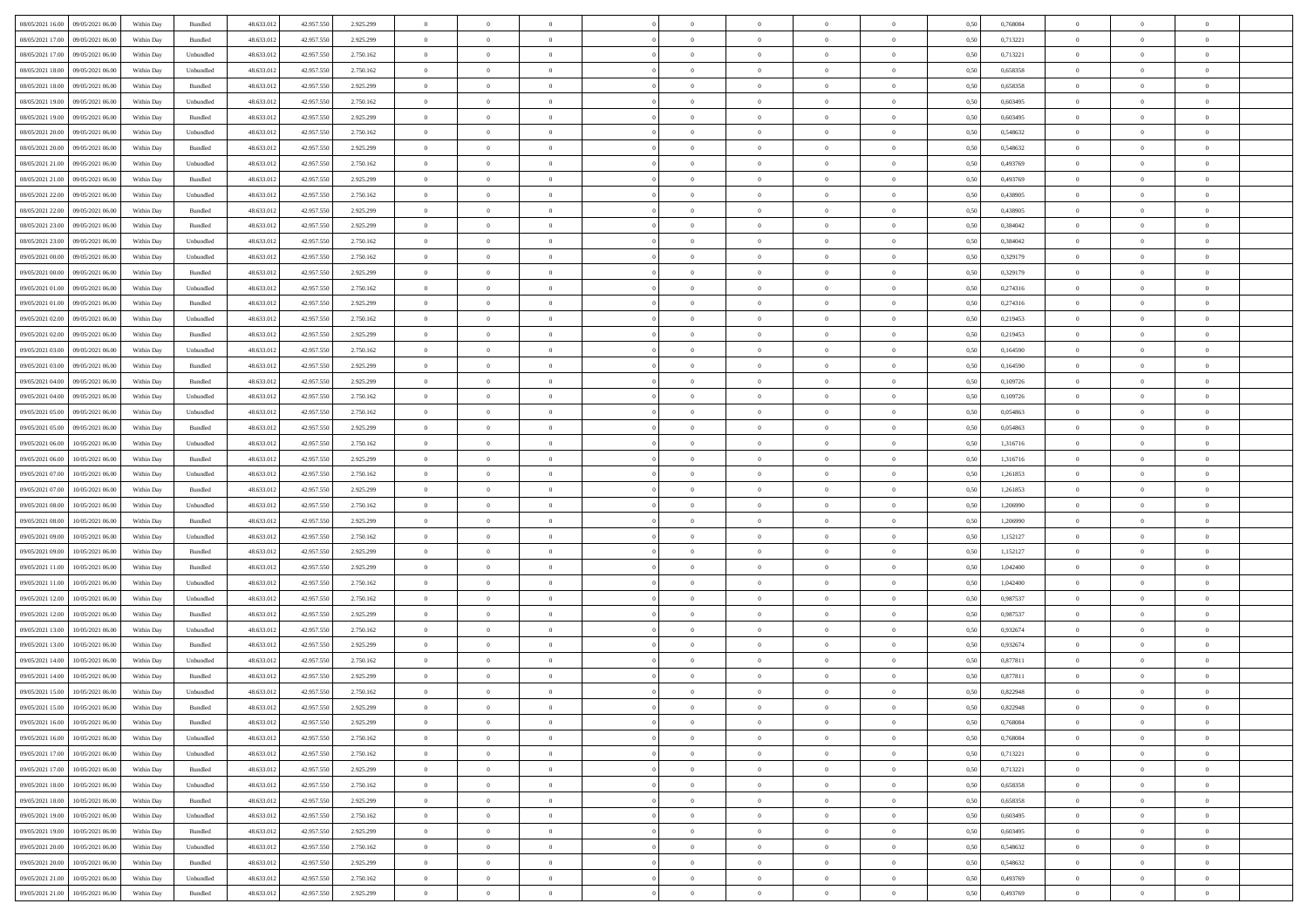| 09/05/2021 22:00<br>10/05/2021 06:00         |            |           | 48.633.01  |            |           | $\overline{0}$ | $\overline{0}$ |                | $\overline{0}$ | $\theta$       |                | $\theta$       |      | 0,438905 | $\theta$       | $\theta$       | $\overline{0}$ |  |
|----------------------------------------------|------------|-----------|------------|------------|-----------|----------------|----------------|----------------|----------------|----------------|----------------|----------------|------|----------|----------------|----------------|----------------|--|
|                                              | Within Day | Bundled   |            | 42.957.550 | 2.925.299 |                |                |                |                |                |                |                | 0,50 |          |                |                |                |  |
| 09/05/2021 22.00<br>10/05/2021 06:00         | Within Day | Unbundled | 48.633.01  | 42.957.55  | 2.750.162 | $\bf{0}$       | $\bf{0}$       | $\bf{0}$       | $\overline{0}$ | $\overline{0}$ | $\overline{0}$ | $\bf{0}$       | 0,50 | 0,438905 | $\,$ 0 $\,$    | $\bf{0}$       | $\overline{0}$ |  |
| 09/05/2021 23:00<br>10/05/2021 06:00         | Within Day | Unbundled | 48.633.012 | 42.957.550 | 2.750.162 | $\overline{0}$ | $\bf{0}$       | $\overline{0}$ | $\bf{0}$       | $\bf{0}$       | $\overline{0}$ | $\bf{0}$       | 0.50 | 0.384042 | $\bf{0}$       | $\overline{0}$ | $\overline{0}$ |  |
| 09/05/2021 23:00<br>10/05/2021 06:00         | Within Day | Bundled   | 48.633.01  | 42.957.550 | 2.925.299 | $\overline{0}$ | $\bf{0}$       | $\overline{0}$ | $\theta$       | $\theta$       | $\overline{0}$ | $\bf{0}$       | 0,50 | 0,384042 | $\theta$       | $\theta$       | $\overline{0}$ |  |
| 10/05/2021 00:00<br>10/05/2021 06:00         | Within Day | Unbundled | 48.633.01  | 42.957.55  | 2.750.162 | $\bf{0}$       | $\overline{0}$ | $\bf{0}$       | $\overline{0}$ | $\theta$       | $\overline{0}$ | $\bf{0}$       | 0,50 | 0,329179 | $\,$ 0 $\,$    | $\bf{0}$       | $\overline{0}$ |  |
| 10/05/2021 00:00<br>10/05/2021 06:00         |            | Bundled   | 48.633.013 | 42.957.55  | 2.925.299 | $\overline{0}$ | $\overline{0}$ | $\overline{0}$ | $\bf{0}$       | $\overline{0}$ | $\theta$       | $\bf{0}$       | 0.50 | 0,329179 | $\,$ 0 $\,$    | $\theta$       | $\overline{0}$ |  |
|                                              | Within Day |           |            |            |           |                |                |                |                |                |                |                |      |          |                |                |                |  |
| 10/05/2021 01:00<br>10/05/2021 06:00         | Within Day | Unbundled | 48.633.013 | 42.957.550 | 2.750.162 | $\overline{0}$ | $\overline{0}$ | $\overline{0}$ | $\overline{0}$ | $\overline{0}$ | $\overline{0}$ | $\bf{0}$       | 0,50 | 0,274316 | $\,$ 0 $\,$    | $\theta$       | $\overline{0}$ |  |
| 10/05/2021 01:00<br>10/05/2021 06:00         | Within Day | Bundled   | 48.633.01  | 42.957.55  | 2.925.299 | $\bf{0}$       | $\overline{0}$ | $\bf{0}$       | $\overline{0}$ | $\overline{0}$ | $\overline{0}$ | $\bf{0}$       | 0,50 | 0,274316 | $\,$ 0 $\,$    | $\bf{0}$       | $\overline{0}$ |  |
| 10/05/2021 02:00<br>10/05/2021 06:00         | Within Day | Unbundled | 48.633.013 | 42.957.55  | 2.750.162 | $\overline{0}$ | $\bf{0}$       | $\overline{0}$ | $\bf{0}$       | $\overline{0}$ | $\overline{0}$ | $\bf{0}$       | 0.50 | 0.219453 | $\bf{0}$       | $\overline{0}$ | $\overline{0}$ |  |
| 10/05/2021 02:00<br>10/05/2021 06:00         | Within Day | Bundled   | 48.633.012 | 42.957.550 | 2.925.299 | $\bf{0}$       | $\bf{0}$       | $\overline{0}$ | $\overline{0}$ | $\overline{0}$ | $\overline{0}$ | $\bf{0}$       | 0,50 | 0,219453 | $\,$ 0 $\,$    | $\bf{0}$       | $\overline{0}$ |  |
| 10/05/2021 03:00<br>10/05/2021 06:00         | Within Day | Bundled   | 48.633.01  | 42.957.550 | 2.925.299 | $\bf{0}$       | $\overline{0}$ | $\bf{0}$       | $\bf{0}$       | $\bf{0}$       | $\overline{0}$ | $\bf{0}$       | 0,50 | 0,164590 | $\,$ 0 $\,$    | $\bf{0}$       | $\overline{0}$ |  |
| 10/05/2021 03:00<br>10/05/2021 06:00         | Within Day | Unbundled | 48.633.013 | 42.957.55  | 2.750.162 | $\overline{0}$ | $\bf{0}$       | $\overline{0}$ | $\overline{0}$ | $\bf{0}$       | $\overline{0}$ | $\bf{0}$       | 0.50 | 0.164590 | $\bf{0}$       | $\overline{0}$ | $\bf{0}$       |  |
| 10/05/2021 04:00<br>10/05/2021 06:00         | Within Day | Unbundled | 48.633.01  | 42.957.550 | 2.750.162 | $\overline{0}$ | $\overline{0}$ | $\overline{0}$ | $\theta$       | $\theta$       | $\overline{0}$ | $\bf{0}$       | 0,50 | 0,109726 | $\,$ 0 $\,$    | $\theta$       | $\overline{0}$ |  |
|                                              |            |           |            |            |           |                |                |                |                |                |                |                |      |          |                |                |                |  |
| 10/05/2021 04:00<br>10/05/2021 06:00         | Within Day | Bundled   | 48.633.01  | 42.957.55  | 2.925.299 | $\bf{0}$       | $\overline{0}$ | $\bf{0}$       | $\overline{0}$ | $\theta$       | $\overline{0}$ | $\bf{0}$       | 0,50 | 0,109726 | $\,$ 0 $\,$    | $\bf{0}$       | $\overline{0}$ |  |
| 10/05/2021 05:00<br>10/05/2021 06:00         | Within Day | Unbundled | 48.633.013 | 42.957.55  | 2.750.162 | $\overline{0}$ | $\overline{0}$ | $\overline{0}$ | $\bf{0}$       | $\overline{0}$ | $\Omega$       | $\bf{0}$       | 0.50 | 0.054863 | $\,$ 0 $\,$    | $\theta$       | $\overline{0}$ |  |
| 10/05/2021 05:00<br>10/05/2021 06:00         | Within Day | Bundled   | 48.633.013 | 42.957.550 | 2.925.299 | $\overline{0}$ | $\overline{0}$ | $\overline{0}$ | $\overline{0}$ | $\theta$       | $\overline{0}$ | $\bf{0}$       | 0,50 | 0,054863 | $\theta$       | $\theta$       | $\overline{0}$ |  |
| 10/05/2021 06:00<br>11/05/2021 06:00         | Within Day | Unbundled | 48.633.01  | 43.004.23  | 2.703.474 | $\bf{0}$       | $\bf{0}$       | $\bf{0}$       | $\overline{0}$ | $\theta$       | $\overline{0}$ | $\bf{0}$       | 0,50 | 1,316716 | $\,$ 0 $\,$    | $\bf{0}$       | $\overline{0}$ |  |
| 10/05/2021 06:00<br>11/05/2021 06:00         | Within Day | Bundled   | 48.633.013 | 43,004.23  | 2.925.299 | $\overline{0}$ | 37.312         | $\overline{0}$ | 3,700316       | $\overline{0}$ | $\overline{0}$ | $\bf{0}$       | 0.50 | 1.316716 | $\bf{0}$       | $\overline{0}$ | $\overline{0}$ |  |
| 10/05/2021 07:00<br>11/05/2021 06:00         | Within Day | Unbundled | 48.633.013 | 43.041.550 | 2.703.474 | $\bf{0}$       | $\overline{0}$ | $\overline{0}$ | $\overline{0}$ | $\overline{0}$ | $\overline{0}$ | $\bf{0}$       | 0,50 | 1,261853 | $\,$ 0 $\,$    | $\bf{0}$       | $\overline{0}$ |  |
| 10/05/2021 07:00<br>11/05/2021 06:00         | Within Day | Bundled   | 48.633.01  | 43.041.55  | 2.887.987 | $\bf{0}$       | $\overline{0}$ | $\bf{0}$       | $\bf{0}$       | $\overline{0}$ | $\overline{0}$ | $\bf{0}$       | 0,50 | 1,261853 | $\,$ 0 $\,$    | $\bf{0}$       | $\overline{0}$ |  |
| 10/05/2021 08:00<br>11/05/2021 06:00         | Within Day | Unbundled | 48.633.013 | 43,041,550 | 2.703.474 | $\overline{0}$ | $\bf{0}$       | $\overline{0}$ | $\bf{0}$       | $\bf{0}$       | $\overline{0}$ | $\bf{0}$       | 0.50 | 1.206990 | $\bf{0}$       | $\overline{0}$ | $\overline{0}$ |  |
|                                              |            |           |            |            |           |                |                |                |                |                |                |                |      |          |                |                |                |  |
| 10/05/2021 08:00<br>11/05/2021 06:00         | Within Day | Bundled   | 48.633.01  | 43.041.550 | 2.887.987 | $\overline{0}$ | $\overline{0}$ | $\overline{0}$ | $\theta$       | $\theta$       | $\overline{0}$ | $\bf{0}$       | 0,50 | 1,206990 | $\theta$       | $\theta$       | $\overline{0}$ |  |
| 10/05/2021 09:00<br>11/05/2021 06:00         | Within Day | Bundled   | 48.633.01  | 43.041.550 | 2.887.987 | $\bf{0}$       | $\overline{0}$ | $\bf{0}$       | $\bf{0}$       | $\bf{0}$       | $\overline{0}$ | $\bf{0}$       | 0,50 | 1,152127 | $\,$ 0 $\,$    | $\bf{0}$       | $\overline{0}$ |  |
| 10/05/2021 09:00<br>11/05/2021 06:00         | Within Day | Unbundled | 48.633.013 | 43.041.55  | 2.703.474 | $\overline{0}$ | $\overline{0}$ | $\overline{0}$ | $\bf{0}$       | $\overline{0}$ | $\theta$       | $\bf{0}$       | 0.50 | 1,152127 | $\,$ 0 $\,$    | $\theta$       | $\overline{0}$ |  |
| 10/05/2021 10:00<br>11/05/2021 06:00         | Within Day | Unbundled | 48.633.013 | 43.041.550 | 2.703.474 | $\overline{0}$ | $\overline{0}$ | $\overline{0}$ | $\overline{0}$ | $\overline{0}$ | $\overline{0}$ | $\bf{0}$       | 0,50 | 1,097263 | $\,$ 0 $\,$    | $\theta$       | $\overline{0}$ |  |
| 10/05/2021 10:00<br>11/05/2021 06:00         | Within Day | Bundled   | 48.633.01  | 43.041.55  | 2.887.987 | $\bf{0}$       | $\overline{0}$ | $\bf{0}$       | $\overline{0}$ | $\bf{0}$       | $\overline{0}$ | $\bf{0}$       | 0,50 | 1,097263 | $\,$ 0 $\,$    | $\bf{0}$       | $\overline{0}$ |  |
| 10/05/2021 11:00<br>11/05/2021 06:00         | Within Day | Unbundled | 48.633.013 | 43.041.55  | 2.703.474 | $\overline{0}$ | $\bf{0}$       | $\overline{0}$ | $\bf{0}$       | $\overline{0}$ | $\overline{0}$ | $\bf{0}$       | 0.50 | 1.042400 | $\bf{0}$       | $\overline{0}$ | $\overline{0}$ |  |
| 10/05/2021 11:00<br>11/05/2021 06:00         | Within Day | Bundled   | 48.633.013 | 43.041.550 | 2.887.987 | $\overline{0}$ | $\overline{0}$ | $\overline{0}$ | $\overline{0}$ | $\overline{0}$ | $\overline{0}$ | $\bf{0}$       | 0,50 | 1,042400 | $\theta$       | $\theta$       | $\overline{0}$ |  |
| 10/05/2021 12:00<br>11/05/2021 06:00         | Within Day | Unbundled | 48.633.01  | 43.041.55  | 2.703.474 | $\bf{0}$       | $\bf{0}$       | $\bf{0}$       | $\bf{0}$       | $\overline{0}$ | $\overline{0}$ | $\bf{0}$       | 0,50 | 0,987537 | $\,$ 0 $\,$    | $\bf{0}$       | $\overline{0}$ |  |
|                                              |            |           |            |            |           |                |                |                |                |                |                |                |      |          |                |                |                |  |
| 10/05/2021 12:00<br>11/05/2021 06:00         | Within Day | Bundled   | 48.633.013 | 43,041,550 | 2.887.987 | $\overline{0}$ | $\bf{0}$       | $\overline{0}$ | $\bf{0}$       | $\bf{0}$       | $\overline{0}$ | $\bf{0}$       | 0.50 | 0.987537 | $\bf{0}$       | $\overline{0}$ | $\bf{0}$       |  |
| 10/05/2021 13:00<br>11/05/2021 06:00         | Within Day | Unbundled | 48.633.013 | 43,041,550 | 2.703.474 | $\overline{0}$ | $\overline{0}$ | $\overline{0}$ | $\overline{0}$ | $\overline{0}$ | $\overline{0}$ | $\bf{0}$       | 0.5( | 0,932674 | $\theta$       | $\theta$       | $\overline{0}$ |  |
| 10/05/2021 13:00<br>11/05/2021 06:00         | Within Day | Bundled   | 48.633.01  | 43.041.55  | 2.887.987 | $\bf{0}$       | $\overline{0}$ | $\bf{0}$       | $\bf{0}$       | $\,$ 0 $\,$    | $\overline{0}$ | $\bf{0}$       | 0,50 | 0,932674 | $\,$ 0 $\,$    | $\bf{0}$       | $\overline{0}$ |  |
| 10/05/2021 14:00<br>11/05/2021 06:00         | Within Day | Bundled   | 48.633.013 | 43,041,550 | 2.887.987 | $\overline{0}$ | $\bf{0}$       | $\overline{0}$ | $\bf{0}$       | $\overline{0}$ | $\Omega$       | $\bf{0}$       | 0.50 | 0.877811 | $\,$ 0 $\,$    | $\bf{0}$       | $\overline{0}$ |  |
| 10/05/2021 14:00<br>11/05/2021 06:00         | Within Dav | Unbundled | 48.633.013 | 43.041.550 | 2.703.474 | $\overline{0}$ | $\overline{0}$ | $\overline{0}$ | $\overline{0}$ | $\theta$       | $\overline{0}$ | $\bf{0}$       | 0.5( | 0,877811 | $\theta$       | $\theta$       | $\overline{0}$ |  |
| 10/05/2021 15:00<br>11/05/2021 06:00         | Within Day | Unbundled | 48.633.01  | 43.041.55  | 2.703.474 | $\bf{0}$       | $\overline{0}$ | $\bf{0}$       | $\bf{0}$       | $\bf{0}$       | $\overline{0}$ | $\bf{0}$       | 0,50 | 0,822948 | $\,$ 0 $\,$    | $\bf{0}$       | $\overline{0}$ |  |
| 10/05/2021 15:00<br>11/05/2021 06:00         | Within Day | Bundled   | 48.633.013 | 43.041.55  | 2.887.987 | $\overline{0}$ | $\overline{0}$ | $\overline{0}$ | $\bf{0}$       | $\overline{0}$ | $\overline{0}$ | $\bf{0}$       | 0.50 | 0.822948 | $\bf{0}$       | $\overline{0}$ | $\overline{0}$ |  |
| 10/05/2021 16:00<br>11/05/2021 06:00         | Within Dav | Unbundled | 48.633.013 | 43,041,550 | 2.703.474 | $\overline{0}$ | 360.000        | $\overline{0}$ | $\overline{0}$ | $\overline{0}$ | $\overline{0}$ | $\bf{0}$       | 0.50 | 0.768084 | $\theta$       | $\theta$       | $\overline{0}$ |  |
| 11/05/2021 06:00                             | Within Day | Bundled   | 48.633.01  | 43.041.55  | 2.887.987 | $\bf{0}$       | $\bf{0}$       | $\bf{0}$       | $\bf{0}$       | $\overline{0}$ | $\overline{0}$ | $\bf{0}$       | 0,50 | 0,768084 | $\,$ 0 $\,$    | $\bf{0}$       | $\overline{0}$ |  |
| 10/05/2021 16:00                             |            |           |            |            |           |                |                |                |                |                |                |                |      |          |                |                |                |  |
| 10/05/2021 17:00<br>11/05/2021 06:00         | Within Day | Unbundled | 48.633.013 | 43,401,550 | 2.343.474 | $\overline{0}$ | $\bf{0}$       | $\overline{0}$ | $\overline{0}$ | $\bf{0}$       | $\overline{0}$ | $\bf{0}$       | 0.50 | 0,713221 | $\bf{0}$       | $\overline{0}$ | $\overline{0}$ |  |
| 10/05/2021 17:00<br>11/05/2021 06:00         | Within Dav | Bundled   | 48.633.013 | 43.401.550 | 2.887.987 | $\overline{0}$ | $\overline{0}$ | $\overline{0}$ | $\overline{0}$ | $\theta$       | $\overline{0}$ | $\bf{0}$       | 0.5( | 0,713221 | $\theta$       | $\theta$       | $\overline{0}$ |  |
| 10/05/2021 18:00<br>11/05/2021 06:00         | Within Day | Unbundled | 48.633.01  | 43.401.55  | 2.343.474 | $\bf{0}$       | 235.000        | $\bf{0}$       | $\bf{0}$       | $\overline{0}$ | $\overline{0}$ | $\bf{0}$       | 0,50 | 0,658358 | $\,$ 0 $\,$    | $\bf{0}$       | $\overline{0}$ |  |
| 10/05/2021 18:00<br>11/05/2021 06:00         | Within Day | Bundled   | 48.633.013 | 43.401.55  | 2.887.987 | $\overline{0}$ | $\overline{0}$ | $\overline{0}$ | $\bf{0}$       | $\overline{0}$ | $\Omega$       | $\bf{0}$       | 0.50 | 0.658358 | $\bf{0}$       | $\theta$       | $\overline{0}$ |  |
| 10/05/2021 19:00<br>11/05/2021 06:00         | Within Dav | Unbundled | 48.633.013 | 43.636.550 | 2.108.474 | $\overline{0}$ | $\overline{0}$ | $\Omega$       | $\overline{0}$ | $\theta$       | $\Omega$       | $\overline{0}$ | 0.5( | 0,603495 | $\theta$       | $\theta$       | $\overline{0}$ |  |
| 10/05/2021 19:00<br>11/05/2021 06:00         | Within Day | Bundled   | 48.633.01  | 43.636.550 | 2.887.987 | $\bf{0}$       | $\bf{0}$       | $\overline{0}$ | $\bf{0}$       | $\bf{0}$       | $\overline{0}$ | $\bf{0}$       | 0,50 | 0,603495 | $\,$ 0 $\,$    | $\bf{0}$       | $\overline{0}$ |  |
| $10/05/2021\ 20.00 \qquad 11/05/2021\ 06.00$ | Within Day | Bundled   | 48.633.012 | 43.636.550 | 2.887.987 | $\overline{0}$ | $\Omega$       |                | $\Omega$       |                |                |                | 0,50 | 0.548632 | $\theta$       | $\overline{0}$ |                |  |
| 10/05/2021 20:00 11/05/2021 06:00            | Within Day | Unbundled | 48.633.012 | 43.636.550 | 2.108.474 | $\overline{0}$ | $\overline{0}$ | $\Omega$       | $\theta$       | $\overline{0}$ | $\overline{0}$ | $\bf{0}$       | 0,50 | 0,548632 | $\theta$       | $\overline{0}$ | $\overline{0}$ |  |
|                                              |            |           |            |            |           |                |                |                |                |                |                |                |      |          |                |                |                |  |
| 10/05/2021 21:00<br>11/05/2021 06:00         | Within Day | Unbundled | 48.633.013 | 43.636.550 | 2.108.474 | $\overline{0}$ | $\bf{0}$       | $\overline{0}$ | $\overline{0}$ | $\bf{0}$       | $\overline{0}$ | $\bf{0}$       | 0,50 | 0,493769 | $\bf{0}$       | $\overline{0}$ | $\bf{0}$       |  |
| 10/05/2021 21:00 11/05/2021 06:00            | Within Day | Bundled   | 48.633.012 | 43.636.550 | 2.887.987 | $\overline{0}$ | $\overline{0}$ | $\overline{0}$ | $\overline{0}$ | $\mathbf{0}$   | $\overline{0}$ | $\,$ 0 $\,$    | 0.50 | 0,493769 | $\overline{0}$ | $\bf{0}$       | $\,$ 0 $\,$    |  |
| 10/05/2021 22:00 11/05/2021 06:00            | Within Dav | Unbundled | 48.633.012 | 43.636.550 | 2.108.474 | $\overline{0}$ | 48.000         | $\overline{0}$ | $\overline{0}$ | $\overline{0}$ | $\overline{0}$ | $\bf{0}$       | 0,50 | 0,438905 | $\overline{0}$ | $\theta$       | $\overline{0}$ |  |
| 10/05/2021 22:00<br>11/05/2021 06:00         | Within Day | Bundled   | 48.633.012 | 43.636.550 | 2.887.987 | $\overline{0}$ | $\bf{0}$       | $\overline{0}$ | $\overline{0}$ | $\overline{0}$ | $\overline{0}$ | $\bf{0}$       | 0,50 | 0,438905 | $\bf{0}$       | $\overline{0}$ | $\overline{0}$ |  |
| 10/05/2021 23:00<br>11/05/2021 06:00         | Within Day | Unbundled | 48.633.012 | 43,684,550 | 2.060.474 | $\overline{0}$ | $\bf{0}$       | $\overline{0}$ | $\overline{0}$ | $\overline{0}$ | $\overline{0}$ | $\bf{0}$       | 0.50 | 0.384042 | $\,$ 0 $\,$    | $\theta$       | $\,$ 0         |  |
| 10/05/2021 23:00<br>11/05/2021 06:00         | Within Dav | Bundled   | 48.633.012 | 43.684.550 | 2.887.987 | $\overline{0}$ | $\overline{0}$ | $\overline{0}$ | $\overline{0}$ | $\overline{0}$ | $\overline{0}$ | $\bf{0}$       | 0.50 | 0,384042 | $\overline{0}$ | $\theta$       | $\overline{0}$ |  |
| 11/05/2021 00:00<br>11/05/2021 06:00         | Within Day | Unbundled | 48.633.013 | 43.684.550 | 2.060.474 | $\overline{0}$ | $\overline{0}$ | $\overline{0}$ | $\overline{0}$ | $\overline{0}$ | $\overline{0}$ | $\bf{0}$       | 0,50 | 0,329179 | $\bf{0}$       | $\overline{0}$ | $\overline{0}$ |  |
|                                              |            | Bundled   | 48.633.012 | 43,684,550 | 2.887.987 |                | 117.000        | $\overline{0}$ | 0,925079       |                | $\overline{0}$ |                | 0.50 | 0.329179 |                |                | $\,$ 0         |  |
| 11/05/2021 00:00<br>11/05/2021 06:00         | Within Day |           |            |            |           | $\overline{0}$ |                |                |                | $\bf{0}$       |                | $\bf{0}$       |      |          | $\mathbf{0}$   | $\bf{0}$       |                |  |
| 11/05/2021 01:00<br>11/05/2021 06:00         | Within Dav | Bundled   | 48.633.012 | 43.801.550 | 2.770.987 | $\overline{0}$ | $\overline{0}$ | $\overline{0}$ | $\overline{0}$ | $\overline{0}$ | $\overline{0}$ | $\bf{0}$       | 0,50 | 0,274316 | $\overline{0}$ | $\theta$       | $\overline{0}$ |  |
| 11/05/2021 01:00<br>11/05/2021 06:00         | Within Day | Unbundled | 48.633.013 | 43.801.550 | 2.060.474 | $\overline{0}$ | $\bf{0}$       | $\overline{0}$ | $\overline{0}$ | $\overline{0}$ | $\bf{0}$       | $\bf{0}$       | 0,50 | 0,274316 | $\bf{0}$       | $\bf{0}$       | $\bf{0}$       |  |
| 11/05/2021 02:00 11/05/2021 06:00            | Within Day | Unbundled | 48.633.012 | 43.801.550 | 2.060.474 | $\overline{0}$ | $\bf{0}$       | $\overline{0}$ | $\overline{0}$ | $\,$ 0 $\,$    | $\overline{0}$ | $\bf{0}$       | 0,50 | 0,219453 | $\overline{0}$ | $\,$ 0 $\,$    | $\,$ 0 $\,$    |  |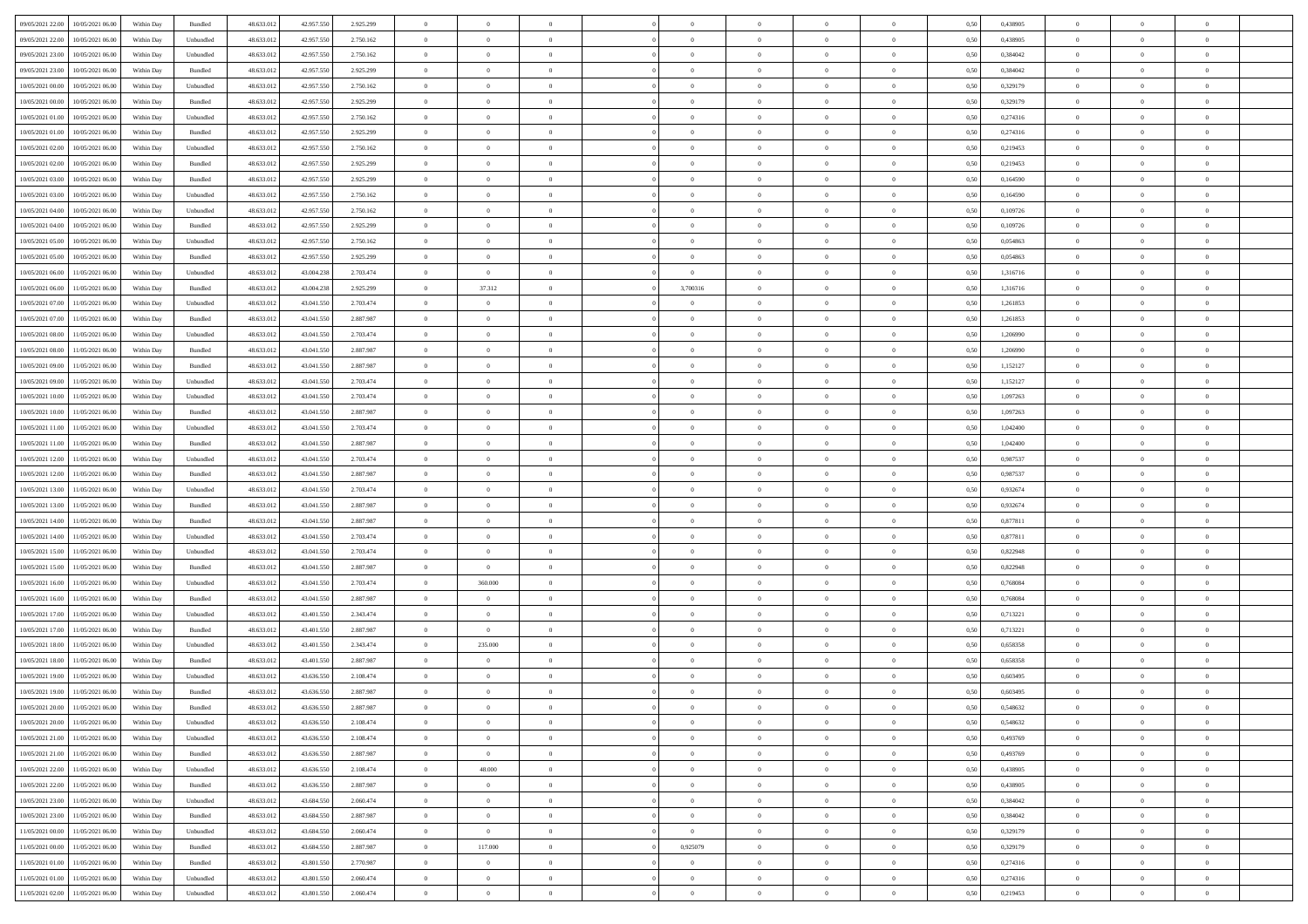| 11/05/2021 02:00 | 11/05/2021 06:00                  | Within Day | Bundled            | 48.633.012 | 43.801.550 | 2.770.987 | $\overline{0}$ | $\theta$       |                | $\overline{0}$ | $\bf{0}$       | $\overline{0}$ | $\theta$       | 0,50 | 0,219453 | $\theta$       | $\theta$       | $\overline{0}$           |  |
|------------------|-----------------------------------|------------|--------------------|------------|------------|-----------|----------------|----------------|----------------|----------------|----------------|----------------|----------------|------|----------|----------------|----------------|--------------------------|--|
| 11/05/2021 03:00 | 11/05/2021 06.00                  | Within Day | Unbundled          | 48.633.01  | 43.801.550 | 2.060.474 | $\overline{0}$ | $\overline{0}$ | $\overline{0}$ | $\overline{0}$ | $\,$ 0         | $\bf{0}$       | $\bf{0}$       | 0,50 | 0,164590 | $\,$ 0 $\,$    | $\overline{0}$ | $\overline{0}$           |  |
|                  |                                   |            |                    |            |            |           |                |                |                |                |                |                |                |      |          |                |                |                          |  |
| 11/05/2021 03:00 | 11/05/2021 06:00                  | Within Day | Bundled            | 48.633.012 | 43.801.550 | 2.770.987 | $\overline{0}$ | $\overline{0}$ | $\overline{0}$ | $\overline{0}$ | $\bf{0}$       | $\overline{0}$ | $\mathbf{0}$   | 0.50 | 0.164590 | $\bf{0}$       | $\overline{0}$ | $\overline{0}$           |  |
| 11/05/2021 04:00 | 11/05/2021 06:00                  | Within Day | Unbundled          | 48.633.012 | 43.801.550 | 2.060.474 | $\overline{0}$ | $\overline{0}$ | $\overline{0}$ | $\overline{0}$ | $\bf{0}$       | $\overline{0}$ | $\overline{0}$ | 0,50 | 0,109726 | $\,$ 0 $\,$    | $\overline{0}$ | $\overline{0}$           |  |
| 11/05/2021 04:00 | 11/05/2021 06.00                  | Within Day | Bundled            | 48.633.01  | 43.801.550 | 2.770.987 | $\overline{0}$ | $\theta$       | $\overline{0}$ |                | $\overline{0}$ | $\overline{0}$ | $\bf{0}$       | 0,50 | 0,109726 | $\,$ 0 $\,$    | $\overline{0}$ | $\overline{0}$           |  |
| 11/05/2021 05:00 | 11/05/2021 06:00                  | Within Day | Unbundled          | 48.633.012 | 43,801.550 | 2.060.474 | $\overline{0}$ | $\overline{0}$ | $\overline{0}$ | $\overline{0}$ | $\bf{0}$       | $\overline{0}$ | $\bf{0}$       | 0.50 | 0.054863 | $\,0\,$        | $\theta$       | $\overline{0}$           |  |
| 11/05/2021 05:00 | 11/05/2021 06:00                  | Within Day | Bundled            | 48.633.012 | 43.801.550 | 2.770.987 | $\overline{0}$ | $\overline{0}$ | $\overline{0}$ | $\overline{0}$ | $\,$ 0         | $\overline{0}$ | $\overline{0}$ | 0,50 | 0,054863 | $\,$ 0 $\,$    | $\theta$       | $\overline{0}$           |  |
| 11/05/2021 06:00 | 12/05/2021 06.00                  | Within Day | Unbundled          | 48.633.01  | 43.799.238 | 1.908.477 | $\overline{0}$ | 70.000         | $\overline{0}$ |                | $\,$ 0         | $\bf{0}$       | $\bf{0}$       | 0,50 | 1,316716 | $\,$ 0 $\,$    | $\overline{0}$ | $\overline{0}$           |  |
| 11/05/2021 06:00 | 12/05/2021 06:00                  | Within Day | Bundled            | 48.633.012 | 43.799.238 | 2.925.296 | $\overline{0}$ | $\overline{0}$ | $\overline{0}$ | $\overline{0}$ | $\bf{0}$       | $\overline{0}$ | $\bf{0}$       | 0.50 | 1.316716 | $\,0\,$        | $\overline{0}$ | $\overline{0}$           |  |
| 11/05/2021 07:00 | 12/05/2021 06:00                  | Within Day | Bundled            | 48.633.012 | 43.869.238 | 2.925.296 | $\overline{0}$ | $\overline{0}$ | $\overline{0}$ | $\overline{0}$ | $\bf{0}$       | $\overline{0}$ | $\bf{0}$       | 0,50 | 1,261853 | $\,$ 0 $\,$    | $\overline{0}$ | $\overline{0}$           |  |
| 11/05/2021 07:00 | 12/05/2021 06:00                  | Within Day | Unbundled          | 48.633.01  | 43.869.238 | 1.838.477 | $\bf{0}$       | $\theta$       | $\overline{0}$ | $\overline{0}$ | $\,$ 0         | $\bf{0}$       | $\bf{0}$       | 0,50 | 1,261853 | $\,$ 0 $\,$    | $\overline{0}$ | $\overline{0}$           |  |
|                  |                                   |            |                    |            |            |           |                |                |                |                |                |                |                |      |          |                |                |                          |  |
| 11/05/2021 08:00 | 12/05/2021 06:00                  | Within Day | Bundled            | 48.633.012 | 43,869,238 | 2.925.296 | $\overline{0}$ | $\overline{0}$ | $\overline{0}$ | $\overline{0}$ | $\bf{0}$       | $\overline{0}$ | $\mathbf{0}$   | 0.50 | 1.206990 | $\bf{0}$       | $\overline{0}$ | $\bf{0}$                 |  |
| 11/05/2021 08:00 | 12/05/2021 06:00                  | Within Day | Unbundled          | 48.633.012 | 43.869.238 | 1.838.477 | $\overline{0}$ | $\overline{0}$ | $\overline{0}$ | $\overline{0}$ | $\bf{0}$       | $\overline{0}$ | $\overline{0}$ | 0,50 | 1,206990 | $\,$ 0 $\,$    | $\overline{0}$ | $\overline{0}$           |  |
| 11/05/2021 09:00 | 12/05/2021 06:00                  | Within Day | Unbundled          | 48.633.01  | 43.869.238 | 1.838.477 | $\overline{0}$ | $\theta$       | $\overline{0}$ |                | $\bf{0}$       | $\overline{0}$ | $\bf{0}$       | 0,50 | 1,152127 | $\,$ 0 $\,$    | $\overline{0}$ | $\overline{0}$           |  |
| 11/05/2021 09:00 | 12/05/2021 06:00                  | Within Day | Bundled            | 48.633.012 | 43,869,238 | 2.925.296 | $\overline{0}$ | $\overline{0}$ | $\overline{0}$ | $\overline{0}$ | $\bf{0}$       | $\overline{0}$ | $\bf{0}$       | 0.50 | 1,152127 | $\,0\,$        | $\theta$       | $\overline{0}$           |  |
| 11/05/2021 10:00 | 12/05/2021 06:00                  | Within Day | Bundled            | 48.633.012 | 43.869.238 | 2.925.296 | $\overline{0}$ | $\overline{0}$ | $\overline{0}$ | $\overline{0}$ | $\bf{0}$       | $\overline{0}$ | $\overline{0}$ | 0,50 | 1,097263 | $\theta$       | $\theta$       | $\overline{0}$           |  |
| 11/05/2021 10:00 | 12/05/2021 06.00                  | Within Day | Unbundled          | 48.633.01  | 43.869.238 | 1.838.477 | $\overline{0}$ | $\theta$       | $\overline{0}$ |                | $\,$ 0         | $\overline{0}$ | $\bf{0}$       | 0,50 | 1,097263 | $\,$ 0 $\,$    | $\overline{0}$ | $\overline{0}$           |  |
| 11/05/2021 11:00 | 12/05/2021 06:00                  | Within Day | Unbundled          | 48.633.012 | 43,869,238 | 1.838.477 | $\overline{0}$ | $\overline{0}$ | $\overline{0}$ | $\overline{0}$ | $\bf{0}$       | $\overline{0}$ | $\bf{0}$       | 0.50 | 1.042400 | $\,0\,$        | $\overline{0}$ | $\overline{\phantom{a}}$ |  |
| 11/05/2021 11:00 | 12/05/2021 06:00                  | Within Day | Bundled            | 48.633.012 | 43.869.238 | 2.925.296 | $\overline{0}$ | $\overline{0}$ | $\overline{0}$ | $\overline{0}$ | $\,$ 0         | $\overline{0}$ | $\bf{0}$       | 0,50 | 1,042400 | $\,$ 0 $\,$    | $\theta$       | $\overline{0}$           |  |
| 11/05/2021 12:00 | 12/05/2021 06:00                  | Within Day | Bundled            | 48.633.01  | 43.869.238 | 2.925.296 | $\bf{0}$       | $\,$ 0 $\,$    | $\overline{0}$ | $\overline{0}$ | $\,$ 0         | $\bf{0}$       | $\bf{0}$       | 0,50 | 0,987537 | $\,$ 0 $\,$    | $\overline{0}$ | $\overline{0}$           |  |
|                  |                                   |            |                    |            |            |           |                |                |                |                |                |                |                |      |          |                |                |                          |  |
| 11/05/2021 12:00 | 12/05/2021 06:00                  | Within Day | Unbundled          | 48.633.012 | 43.869.238 | 1.838.477 | $\overline{0}$ | $\overline{0}$ | $\overline{0}$ | $\overline{0}$ | $\bf{0}$       | $\overline{0}$ | $\mathbf{0}$   | 0.50 | 0.987537 | $\,$ 0 $\,$    | $\overline{0}$ | $\overline{\phantom{a}}$ |  |
| 11/05/2021 13:00 | 12/05/2021 06:00                  | Within Day | Unbundled          | 48.633.012 | 43.869.238 | 1.838.477 | $\overline{0}$ | $\overline{0}$ | $\overline{0}$ | $\overline{0}$ | $\bf{0}$       | $\overline{0}$ | $\overline{0}$ | 0,50 | 0,932674 | $\theta$       | $\overline{0}$ | $\overline{0}$           |  |
| 11/05/2021 13:00 | 12/05/2021 06:00                  | Within Day | Bundled            | 48.633.01  | 43.869.238 | 2.925.296 | $\overline{0}$ | $\overline{0}$ | $\overline{0}$ | $\overline{0}$ | $\,$ 0         | $\overline{0}$ | $\bf{0}$       | 0,50 | 0,932674 | $\,$ 0 $\,$    | $\overline{0}$ | $\overline{0}$           |  |
| 11/05/2021 14:00 | 12/05/2021 06:00                  | Within Day | Unbundled          | 48.633.012 | 43,869,238 | 1.838.477 | $\overline{0}$ | 123.000        | $\overline{0}$ | $\overline{0}$ | $\bf{0}$       | $\overline{0}$ | $\bf{0}$       | 0.50 | 0.877811 | $\,0\,$        | $\theta$       | $\overline{0}$           |  |
| 11/05/2021 14:00 | 12/05/2021 06:00                  | Within Day | Bundled            | 48.633.012 | 43.869.238 | 2.925.296 | $\overline{0}$ | $\overline{0}$ | $\overline{0}$ | $\overline{0}$ | $\,$ 0         | $\overline{0}$ | $\overline{0}$ | 0,50 | 0,877811 | $\,$ 0 $\,$    | $\theta$       | $\overline{0}$           |  |
| 11/05/2021 15:00 | 12/05/2021 06.00                  | Within Day | Unbundled          | 48.633.01  | 43.992.238 | 1.715.477 | $\overline{0}$ | $\theta$       | $\overline{0}$ |                | $\,$ 0         | $\overline{0}$ | $\bf{0}$       | 0,50 | 0,822948 | $\,$ 0 $\,$    | $\overline{0}$ | $\overline{0}$           |  |
| 11/05/2021 15:00 | 12/05/2021 06:00                  | Within Day | Bundled            | 48.633.012 | 43.992.238 | 2.925.296 | $\overline{0}$ | $\overline{0}$ | $\overline{0}$ | $\overline{0}$ | $\bf{0}$       | $\overline{0}$ | $\bf{0}$       | 0.50 | 0.822948 | $\,0\,$        | $\overline{0}$ | $\overline{0}$           |  |
| 11/05/2021 16:00 | 12/05/2021 06:00                  | Within Day | Unbundled          | 48.633.012 | 43.992.238 | 1.715.477 | $\overline{0}$ | $\overline{0}$ | $\overline{0}$ | $\overline{0}$ | $\bf{0}$       | $\overline{0}$ | $\bf{0}$       | 0,50 | 0,768084 | $\theta$       | $\theta$       | $\overline{0}$           |  |
| 11/05/2021 16:00 | 12/05/2021 06:00                  | Within Day | Bundled            | 48.633.01  | 43.992.238 | 2.925.296 | $\bf{0}$       | $\overline{0}$ | $\overline{0}$ | $\overline{0}$ | $\bf{0}$       | $\bf{0}$       | $\bf{0}$       | 0,50 | 0,768084 | $\,$ 0 $\,$    | $\overline{0}$ | $\overline{0}$           |  |
|                  |                                   |            |                    |            |            |           |                |                |                |                |                |                |                |      |          |                |                |                          |  |
| 11/05/2021 17:00 | 12/05/2021 06:00                  | Within Day | Unbundled          | 48.633.012 | 43.992.238 | 1.715.477 | $\overline{0}$ | 48.000         | $\overline{0}$ | $\overline{0}$ | $\bf{0}$       | $\overline{0}$ | $\mathbf{0}$   | 0.50 | 0,713221 | $\,$ 0 $\,$    | $\overline{0}$ | $\bf{0}$                 |  |
| 11/05/2021 17:00 | 12/05/2021 06:00                  | Within Dav | Bundled            | 48.633.012 | 43.992.238 | 2.925.296 | $\overline{0}$ | $\overline{0}$ | $\theta$       | $\overline{0}$ | $\overline{0}$ | $\overline{0}$ | $\overline{0}$ | 0.50 | 0,713221 | $\theta$       | $\overline{0}$ | $\overline{0}$           |  |
| 11/05/2021 18:00 | 12/05/2021 06:00                  | Within Day | Bundled            | 48.633.01  | 44.040.238 | 2.925.296 | $\overline{0}$ | $\theta$       | $\overline{0}$ |                | $\,$ 0         | $\overline{0}$ | $\bf{0}$       | 0,50 | 0,658358 | $\,$ 0 $\,$    | $\overline{0}$ | $\overline{0}$           |  |
| 11/05/2021 18:00 | 12/05/2021 06:00                  | Within Day | Unbundled          | 48.633.012 | 44.040.238 | 1.667.477 | $\overline{0}$ | $\overline{0}$ | $\overline{0}$ | $\overline{0}$ | $\bf{0}$       | $\overline{0}$ | $\bf{0}$       | 0.50 | 0.658358 | $\,0\,$        | $\theta$       | $\overline{0}$           |  |
| 11/05/2021 19:00 | 12/05/2021 06:00                  | Within Dav | Unbundled          | 48.633.012 | 44.040.238 | 1.667.477 | $\overline{0}$ | $\theta$       | $\Omega$       | $\Omega$       | $\mathbf{0}$   | $\overline{0}$ | $\overline{0}$ | 0.50 | 0,603495 | $\theta$       | $\overline{0}$ | $\overline{0}$           |  |
| 11/05/2021 19:00 | 12/05/2021 06:00                  | Within Day | Bundled            | 48.633.01  | 44.040.238 | 2.925.296 | $\overline{0}$ | $\theta$       | $\overline{0}$ |                | $\,$ 0         | $\overline{0}$ | $\bf{0}$       | 0,50 | 0,603495 | $\,$ 0 $\,$    | $\overline{0}$ | $\overline{0}$           |  |
| 11/05/2021 20:00 | 12/05/2021 06:00                  | Within Day | Unbundled          | 48.633.012 | 44.040.238 | 1.667.477 | $\overline{0}$ | $\overline{0}$ | $\overline{0}$ | $\overline{0}$ | $\bf{0}$       | $\overline{0}$ | $\bf{0}$       | 0.50 | 0.548632 | $\,0\,$        | $\overline{0}$ | $\overline{0}$           |  |
| 11/05/2021 20:00 | 12/05/2021 06:00                  | Within Dav | Bundled            | 48.633.012 | 44.040.238 | 2.925.296 | $\overline{0}$ | $\overline{0}$ | $\overline{0}$ | $\overline{0}$ | $\mathbf{0}$   | $\overline{0}$ | $\overline{0}$ | 0.50 | 0,548632 | $\theta$       | $\overline{0}$ | $\overline{0}$           |  |
| 11/05/2021 21:00 | 12/05/2021 06:00                  | Within Day | Unbundled          | 48.633.01  | 44.040.238 | 1.667.477 | $\bf{0}$       | $\overline{0}$ | $\overline{0}$ | $\overline{0}$ | $\bf{0}$       | $\bf{0}$       | $\bf{0}$       | 0,50 | 0,493769 | $\,$ 0 $\,$    | $\overline{0}$ | $\overline{0}$           |  |
| 11/05/2021 21:00 | 12/05/2021 06:00                  | Within Day | Bundled            | 48.633.012 | 44.040.238 | 2.925.296 | $\overline{0}$ | $\overline{0}$ | $\overline{0}$ | $\overline{0}$ | $\bf{0}$       | $\overline{0}$ | $\mathbf{0}$   | 0.50 | 0.493769 | $\,$ 0 $\,$    | $\overline{0}$ | $\overline{0}$           |  |
|                  |                                   |            |                    |            |            |           |                |                |                |                |                |                |                |      |          |                |                |                          |  |
| 11/05/2021 22:00 | 12/05/2021 06:00                  | Within Dav | Unbundled          | 48.633.012 | 44.040.238 | 1.667.477 | $\overline{0}$ | $\overline{0}$ | $\Omega$       | $\Omega$       | $\mathbf{0}$   | $\overline{0}$ | $\overline{0}$ | 0.50 | 0,438905 | $\theta$       | $\overline{0}$ | $\overline{0}$           |  |
| 11/05/2021 22:00 | 12/05/2021 06:00                  | Within Day | Bundled            | 48.633.01  | 44.040.238 | 2.925.296 | $\overline{0}$ | $\theta$       | $\overline{0}$ | $\overline{0}$ | $\,$ 0         | $\overline{0}$ | $\bf{0}$       | 0,50 | 0,438905 | $\,$ 0 $\,$    | $\overline{0}$ | $\overline{0}$           |  |
| 11/05/2021 23:00 | 12/05/2021 06:00                  | Within Day | Bundled            | 48.633.012 | 44.040.238 | 2.925.296 | $\overline{0}$ | $\overline{0}$ | $\overline{0}$ | $\overline{0}$ | $\bf{0}$       | $\overline{0}$ | $\overline{0}$ | 0.50 | 0.384042 | $\,0\,$        | $\theta$       | $\overline{0}$           |  |
| 11/05/2021 23:00 | 12/05/2021 06:00                  | Within Dav | Unbundled          | 48.633.012 | 44.040.238 | 1.667.477 | $\overline{0}$ | $\Omega$       | $\Omega$       | $\Omega$       | $\bf{0}$       | $\overline{0}$ | $\Omega$       | 0.50 | 0,384042 | $\theta$       | $\overline{0}$ | $\overline{0}$           |  |
| 12/05/2021 00:00 | 12/05/2021 06:00                  | Within Day | Unbundled          | 48.633.012 | 44.040.238 | 1.667.477 | $\bf{0}$       | $\,$ 0 $\,$    | $\overline{0}$ | $\overline{0}$ | $\,$ 0         | $\bf{0}$       | $\bf{0}$       | 0,50 | 0,329179 | $\,$ 0 $\,$    | $\overline{0}$ | $\overline{0}$           |  |
| 12/05/2021 00:00 | 12/05/2021 06:00                  | Within Day | $\mathbf B$ undled | 48.633.012 | 44.040.238 | 2.925.296 | $\bf{0}$       | $\theta$       |                |                |                |                |                | 0,50 | 0,329179 | $\bf{0}$       | $\theta$       |                          |  |
| 12/05/2021 01:00 | 12/05/2021 06:00                  | Within Day | Unbundled          | 48.633.012 | 44.040.238 | 1.667.477 | $\Omega$       | $\overline{0}$ | $\overline{0}$ | $\Omega$       | $\mathbf{0}$   | $\overline{0}$ | $\mathbf{0}$   | 0,50 | 0,274316 | $\theta$       | $\theta$       | $\overline{0}$           |  |
| 12/05/2021 01:00 | 12/05/2021 06:00                  | Within Day | Bundled            | 48.633.012 | 44.040.238 | 2.925.296 | $\bf{0}$       | $\bf{0}$       | $\overline{0}$ | $\bf{0}$       | $\overline{0}$ | $\overline{0}$ | $\mathbf{0}$   | 0,50 | 0,274316 | $\bf{0}$       | $\overline{0}$ | $\bf{0}$                 |  |
| 12/05/2021 02:00 | 12/05/2021 06:00                  | Within Day | Unbundled          | 48.633.012 | 44.040.238 | 1.667.477 | $\,$ 0 $\,$    | $\overline{0}$ | $\overline{0}$ | $\overline{0}$ | $\overline{0}$ | $\overline{0}$ | $\mathbf{0}$   | 0.50 | 0,219453 | $\overline{0}$ | $\bf{0}$       | $\bf{0}$                 |  |
|                  |                                   |            |                    |            |            |           |                |                |                |                |                |                |                |      |          |                |                |                          |  |
| 12/05/2021 02:00 | 12/05/2021 06:00                  | Within Day | Bundled            | 48.633.012 | 44.040.238 | 2.925.296 | $\overline{0}$ | $\overline{0}$ | $\overline{0}$ | $\overline{0}$ | $\overline{0}$ | $\overline{0}$ | $\mathbf{0}$   | 0.50 | 0,219453 | $\overline{0}$ | $\theta$       | $\overline{0}$           |  |
| 12/05/2021 03:00 | 12/05/2021 06:00                  | Within Day | Unbundled          | 48.633.012 | 44.040.238 | 1.667.477 | $\bf{0}$       | $\overline{0}$ | $\overline{0}$ | $\overline{0}$ | $\bf{0}$       | $\bf{0}$       | $\bf{0}$       | 0,50 | 0,164590 | $\bf{0}$       | $\overline{0}$ | $\overline{0}$           |  |
| 12/05/2021 03:00 | 12/05/2021 06:00                  | Within Day | Bundled            | 48.633.012 | 44.040.238 | 2.925.296 | $\overline{0}$ | $\overline{0}$ | $\overline{0}$ | $\overline{0}$ | $\bf{0}$       | $\overline{0}$ | $\mathbf{0}$   | 0.50 | 0.164590 | $\,$ 0 $\,$    | $\overline{0}$ | $\overline{0}$           |  |
| 12/05/2021 04:00 | 12/05/2021 06:00                  | Within Day | Unbundled          | 48.633.012 | 44.040.238 | 1.667.477 | $\overline{0}$ | $\overline{0}$ | $\overline{0}$ | $\overline{0}$ | $\overline{0}$ | $\overline{0}$ | $\overline{0}$ | 0.50 | 0,109726 | $\overline{0}$ | $\theta$       | $\overline{0}$           |  |
| 12/05/2021 04:00 | 12/05/2021 06:00                  | Within Day | Bundled            | 48.633.01  | 44.040.238 | 2.925.296 | $\overline{0}$ | $\,$ 0         | $\overline{0}$ | $\bf{0}$       | $\,$ 0 $\,$    | $\overline{0}$ | $\bf{0}$       | 0,50 | 0,109726 | $\,$ 0 $\,$    | $\overline{0}$ | $\overline{0}$           |  |
| 12/05/2021 05:00 | 12/05/2021 06:00                  | Within Day | Bundled            | 48.633.012 | 44.040.238 | 2.925.296 | $\overline{0}$ | $\overline{0}$ | $\overline{0}$ | $\overline{0}$ | $\bf{0}$       | $\overline{0}$ | $\mathbf{0}$   | 0.50 | 0.054863 | $\mathbf{0}$   | $\bf{0}$       | $\overline{0}$           |  |
| 12/05/2021 05:00 | 12/05/2021 06:00                  | Within Day | Unbundled          | 48.633.012 | 44.040.238 | 1.667.477 | $\overline{0}$ | $\overline{0}$ | $\overline{0}$ | $\overline{0}$ | $\overline{0}$ | $\overline{0}$ | $\overline{0}$ | 0,50 | 0,054863 | $\overline{0}$ | $\theta$       | $\overline{0}$           |  |
| 12/05/2021 06:00 | 13/05/2021 06:00                  | Within Day | Unbundled          | 48.633.01  | 43.863.238 | 1.844.480 | $\overline{0}$ | $\overline{0}$ | $\overline{0}$ | $\bf{0}$       | $\bf{0}$       | $\bf{0}$       | $\bf{0}$       | 0,50 | 1,316716 | $\overline{0}$ | $\overline{0}$ | $\bf{0}$                 |  |
|                  |                                   |            |                    |            |            |           |                |                |                |                |                |                |                |      |          |                |                |                          |  |
|                  | 12/05/2021 06:00 13/05/2021 06:00 | Within Day | Bundled            | 48.633.012 | 43.863.238 | 2.925.293 | $\overline{0}$ | $\,$ 0 $\,$    | $\overline{0}$ | $\overline{0}$ | $\bf{0}$       | $\overline{0}$ | $\,$ 0 $\,$    | 0,50 | 1,316716 | $\overline{0}$ | $\,$ 0 $\,$    | $\,$ 0 $\,$              |  |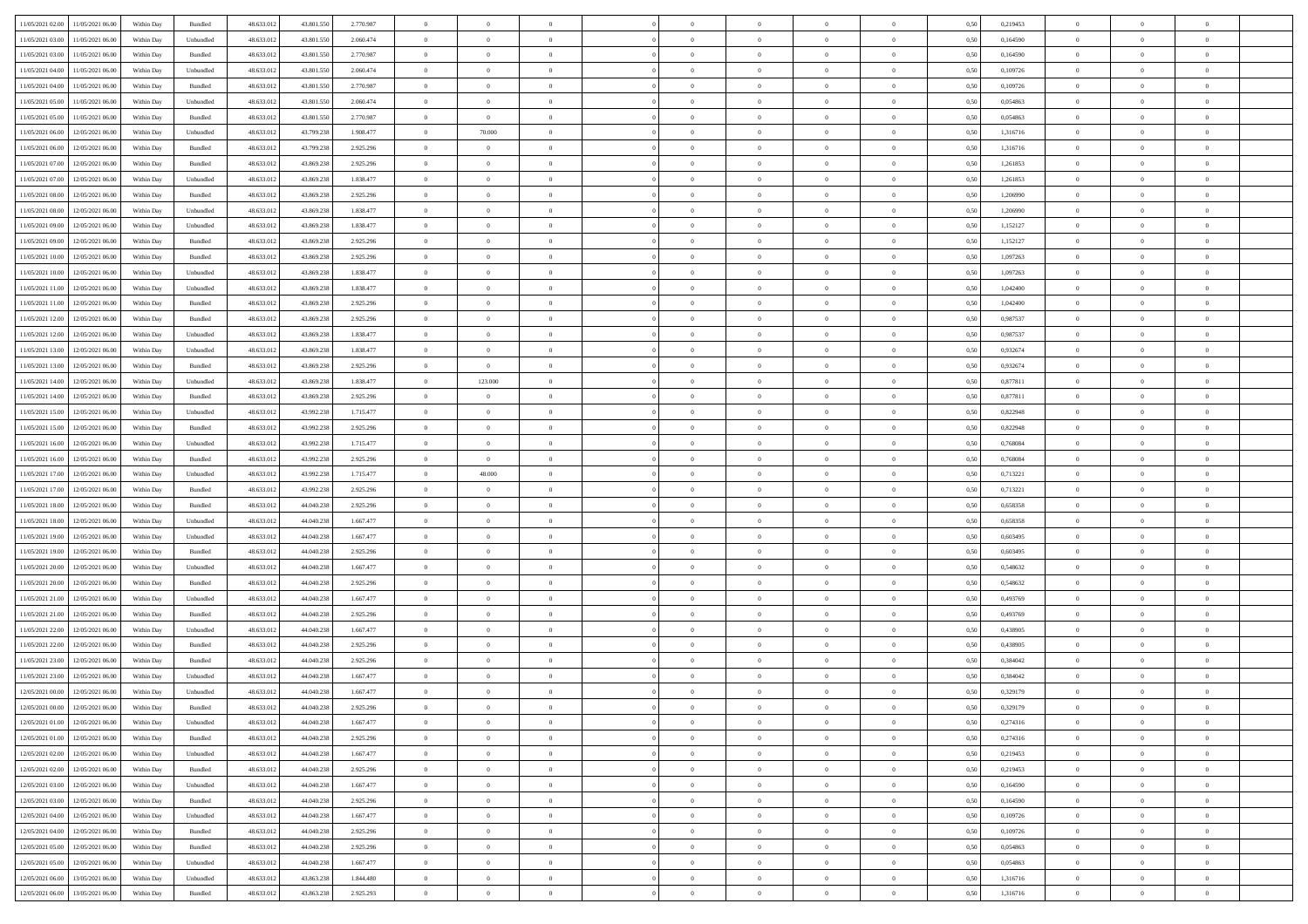| 12/05/2021 07:00 13/05/2021 06:00            | Within Day | Unbundled                   | 48.633.01  | 43.863.238 | 1.844.480 | $\overline{0}$ | $\overline{0}$ |                | $\overline{0}$ | $\theta$       |                | $\theta$       | 0,50 | 1,261853 | $\theta$       | $\theta$       | $\overline{0}$ |  |
|----------------------------------------------|------------|-----------------------------|------------|------------|-----------|----------------|----------------|----------------|----------------|----------------|----------------|----------------|------|----------|----------------|----------------|----------------|--|
| 12/05/2021 07:00<br>13/05/2021 06:00         | Within Day | Bundled                     | 48.633.01  | 43.863.23  | 2.925.293 | $\bf{0}$       | $\bf{0}$       | $\bf{0}$       | $\bf{0}$       | $\overline{0}$ | $\overline{0}$ | $\bf{0}$       | 0,50 | 1,261853 | $\,$ 0 $\,$    | $\bf{0}$       | $\overline{0}$ |  |
| 12/05/2021 08:00<br>13/05/2021 06:00         | Within Day | Unbundled                   | 48.633.012 | 43.863.238 | 1.844,480 | $\overline{0}$ | $\bf{0}$       | $\overline{0}$ | $\bf{0}$       | $\bf{0}$       | $\overline{0}$ | $\bf{0}$       | 0.50 | 1,206990 | $\bf{0}$       | $\overline{0}$ | $\overline{0}$ |  |
| 12/05/2021 08:00<br>13/05/2021 06:00         |            |                             | 48.633.01  |            |           | $\overline{0}$ | $\overline{0}$ | $\overline{0}$ | $\overline{0}$ | $\theta$       | $\overline{0}$ |                |      |          | $\,$ 0 $\,$    | $\,$ 0 $\,$    | $\overline{0}$ |  |
|                                              | Within Day | Bundled                     |            | 43.863.238 | 2.925.293 |                |                |                |                |                |                | $\bf{0}$       | 0,50 | 1,206990 |                |                |                |  |
| 12/05/2021 09:00<br>13/05/2021 06:00         | Within Day | Unbundled                   | 48.633.01  | 43.863.238 | 1.844.480 | $\bf{0}$       | $\overline{0}$ | $\bf{0}$       | $\overline{0}$ | $\bf{0}$       | $\overline{0}$ | $\bf{0}$       | 0,50 | 1,152127 | $\,$ 0 $\,$    | $\bf{0}$       | $\overline{0}$ |  |
| 12/05/2021 09:00<br>13/05/2021 06:00         | Within Day | Bundled                     | 48.633.013 | 43,863,238 | 2.925.293 | $\overline{0}$ | $\bf{0}$       | $\overline{0}$ | $\bf{0}$       | $\overline{0}$ | $\overline{0}$ | $\bf{0}$       | 0.50 | 1,152127 | $\bf{0}$       | $\theta$       | $\overline{0}$ |  |
| 12/05/2021 10:00<br>13/05/2021 06:00         | Within Day | Bundled                     | 48.633.013 | 43.863.238 | 2.925.293 | $\overline{0}$ | $\overline{0}$ | $\overline{0}$ | $\overline{0}$ | $\overline{0}$ | $\overline{0}$ | $\bf{0}$       | 0,50 | 1,097263 | $\,$ 0 $\,$    | $\theta$       | $\overline{0}$ |  |
|                                              |            |                             |            |            |           |                |                |                |                |                |                |                |      |          |                |                |                |  |
| 12/05/2021 10:00<br>13/05/2021 06:00         | Within Day | Unbundled                   | 48.633.01  | 43.863.23  | 1.844.480 | $\bf{0}$       | $\bf{0}$       | $\bf{0}$       | $\overline{0}$ | $\overline{0}$ | $\overline{0}$ | $\bf{0}$       | 0,50 | 1,097263 | $\,$ 0 $\,$    | $\bf{0}$       | $\overline{0}$ |  |
| 12/05/2021 11:00<br>13/05/2021 06:00         | Within Day | Unbundled                   | 48.633.013 | 43,863,238 | 1.844,480 | $\overline{0}$ | $\bf{0}$       | $\overline{0}$ | $\bf{0}$       | $\overline{0}$ | $\overline{0}$ | $\bf{0}$       | 0.50 | 1.042400 | $\bf{0}$       | $\overline{0}$ | $\overline{0}$ |  |
| 12/05/2021 11:00<br>13/05/2021 06:00         | Within Day | Bundled                     | 48.633.013 | 43.863.238 | 2.925.293 | $\bf{0}$       | $\bf{0}$       | $\overline{0}$ | $\overline{0}$ | $\overline{0}$ | $\overline{0}$ | $\bf{0}$       | 0,50 | 1,042400 | $\,$ 0 $\,$    | $\,$ 0 $\,$    | $\overline{0}$ |  |
| 12/05/2021 12:00<br>13/05/2021 06:00         | Within Day | Unbundled                   | 48.633.01  | 43.863.238 | 1.844.480 | $\bf{0}$       | $\bf{0}$       | $\bf{0}$       | $\bf{0}$       | $\overline{0}$ | $\overline{0}$ | $\bf{0}$       | 0,50 | 0,987537 | $\,$ 0 $\,$    | $\bf{0}$       | $\overline{0}$ |  |
|                                              |            |                             |            |            |           |                |                |                |                |                |                |                |      |          |                |                |                |  |
| 12/05/2021 12:00<br>13/05/2021 06:00         | Within Day | Bundled                     | 48.633.013 | 43.863.238 | 2.925.293 | $\overline{0}$ | $\bf{0}$       | $\overline{0}$ | $\overline{0}$ | $\bf{0}$       | $\overline{0}$ | $\bf{0}$       | 0.50 | 0.987537 | $\bf{0}$       | $\,$ 0 $\,$    | $\,$ 0         |  |
| 12/05/2021 13:00<br>13/05/2021 06:00         | Within Day | Unbundled                   | 48.633.01  | 43.863.238 | 1.844.480 | $\overline{0}$ | $\bf{0}$       | $\overline{0}$ | $\theta$       | $\theta$       | $\overline{0}$ | $\bf{0}$       | 0,50 | 0,932674 | $\,$ 0 $\,$    | $\,$ 0 $\,$    | $\overline{0}$ |  |
| 12/05/2021 13:00<br>13/05/2021 06:00         | Within Day | Bundled                     | 48.633.01  | 43.863.23  | 2.925.293 | $\bf{0}$       | $\overline{0}$ | $\bf{0}$       | $\bf{0}$       | $\bf{0}$       | $\overline{0}$ | $\bf{0}$       | 0,50 | 0,932674 | $\,$ 0 $\,$    | $\bf{0}$       | $\overline{0}$ |  |
|                                              |            |                             |            |            |           |                |                |                |                |                |                |                |      |          |                |                |                |  |
| 12/05/2021 14:00<br>13/05/2021 06:00         | Within Day | Unbundled                   | 48.633.013 | 43,863,238 | 1.844.480 | $\overline{0}$ | $\bf{0}$       | $\overline{0}$ | $\bf{0}$       | $\overline{0}$ | $\overline{0}$ | $\bf{0}$       | 0.50 | 0.877811 | $\,$ 0 $\,$    | $\bf{0}$       | $\overline{0}$ |  |
| 12/05/2021 14:00<br>13/05/2021 06:00         | Within Day | Bundled                     | 48.633.013 | 43.863.238 | 2.925.293 | $\overline{0}$ | $\overline{0}$ | $\overline{0}$ | $\overline{0}$ | $\overline{0}$ | $\overline{0}$ | $\bf{0}$       | 0,50 | 0,877811 | $\theta$       | $\theta$       | $\overline{0}$ |  |
| 12/05/2021 15:00<br>13/05/2021 06:00         | Within Day | Unbundled                   | 48.633.01  | 43.863.23  | 1.844.480 | $\bf{0}$       | $\bf{0}$       | $\bf{0}$       | $\overline{0}$ | $\overline{0}$ | $\overline{0}$ | $\bf{0}$       | 0,50 | 0,822948 | $\,$ 0 $\,$    | $\bf{0}$       | $\overline{0}$ |  |
| 12/05/2021 15:00<br>13/05/2021 06:00         | Within Day | Bundled                     | 48.633.013 | 43,863,238 | 2.925.293 | $\overline{0}$ | $\bf{0}$       | $\overline{0}$ | $\bf{0}$       | $\overline{0}$ | $\overline{0}$ | $\bf{0}$       | 0.50 | 0.822948 | $\bf{0}$       | $\overline{0}$ | $\overline{0}$ |  |
|                                              |            |                             |            |            |           |                |                | $\overline{0}$ | $\overline{0}$ | $\overline{0}$ | $\overline{0}$ |                |      |          | $\,$ 0 $\,$    |                |                |  |
| 12/05/2021 16:00<br>13/05/2021 06:00         | Within Day | Bundled                     | 48.633.013 | 43.863.238 | 2.925.293 | $\bf{0}$       | $\bf{0}$       |                |                |                |                | $\bf{0}$       | 0,50 | 0,768084 |                | $\bf{0}$       | $\overline{0}$ |  |
| 12/05/2021 16:00<br>13/05/2021 06:00         | Within Day | Unbundled                   | 48.633.01  | 43.863.238 | 1.844.480 | $\bf{0}$       | $\bf{0}$       | $\bf{0}$       | $\bf{0}$       | $\overline{0}$ | $\overline{0}$ | $\bf{0}$       | 0,50 | 0,768084 | $\,$ 0 $\,$    | $\bf{0}$       | $\overline{0}$ |  |
| 12/05/2021 17:00<br>13/05/2021 06:00         | Within Day | Unbundled                   | 48.633.013 | 43.863.238 | 1.844,480 | $\overline{0}$ | $\bf{0}$       | $\overline{0}$ | $\overline{0}$ | $\bf{0}$       | $\overline{0}$ | $\bf{0}$       | 0.50 | 0,713221 | $\,$ 0 $\,$    | $\overline{0}$ | $\,$ 0         |  |
| 12/05/2021 17:00<br>13/05/2021 06:00         | Within Day | Bundled                     | 48.633.01  | 43.863.238 | 2.925.293 | $\overline{0}$ | $\overline{0}$ | $\overline{0}$ | $\overline{0}$ | $\theta$       | $\overline{0}$ | $\bf{0}$       | 0,50 | 0,713221 | $\,$ 0 $\,$    | $\theta$       | $\overline{0}$ |  |
|                                              |            |                             |            |            |           |                | $\bf{0}$       |                |                | $\overline{0}$ | $\overline{0}$ |                |      |          | $\,$ 0 $\,$    | $\bf{0}$       | $\overline{0}$ |  |
| 12/05/2021 18:00<br>13/05/2021 06:00         | Within Day | Unbundled                   | 48.633.01  | 43.863.238 | 1.844.480 | $\bf{0}$       |                | $\bf{0}$       | $\bf{0}$       |                |                | $\bf{0}$       | 0,50 | 0,658358 |                |                |                |  |
| 12/05/2021 18:00<br>13/05/2021 06:00         | Within Day | Bundled                     | 48.633.013 | 43,863,238 | 2.925.293 | $\overline{0}$ | $\bf{0}$       | $\overline{0}$ | $\bf{0}$       | $\overline{0}$ | $\overline{0}$ | $\bf{0}$       | 0.50 | 0.658358 | $\,$ 0 $\,$    | $\theta$       | $\overline{0}$ |  |
| 12/05/2021 19:00<br>13/05/2021 06:00         | Within Day | Unbundled                   | 48.633.013 | 43.863.238 | 1.844.480 | $\overline{0}$ | $\overline{0}$ | $\overline{0}$ | $\overline{0}$ | $\overline{0}$ | $\overline{0}$ | $\bf{0}$       | 0,50 | 0,603495 | $\,$ 0 $\,$    | $\theta$       | $\overline{0}$ |  |
| 12/05/2021 19:00<br>13/05/2021 06:00         | Within Day | Bundled                     | 48.633.01  | 43.863.23  | 2.925.293 | $\bf{0}$       | $\overline{0}$ | $\bf{0}$       | $\overline{0}$ | $\bf{0}$       | $\overline{0}$ | $\bf{0}$       | 0,50 | 0,603495 | $\,$ 0 $\,$    | $\bf{0}$       | $\overline{0}$ |  |
| 12/05/2021 20:00<br>13/05/2021 06:00         | Within Day | Unbundled                   | 48.633.013 | 43.863.23  | 1.844.480 | $\overline{0}$ | $\bf{0}$       | $\overline{0}$ | $\bf{0}$       | $\overline{0}$ | $\overline{0}$ | $\bf{0}$       | 0.50 | 0.548632 | $\bf{0}$       | $\overline{0}$ | $\overline{0}$ |  |
|                                              |            |                             |            |            |           |                |                |                |                |                |                |                |      |          |                |                |                |  |
| 12/05/2021 20:00<br>13/05/2021 06:00         | Within Day | Bundled                     | 48.633.01  | 43.863.238 | 2.925.293 | $\overline{0}$ | $\bf{0}$       | $\overline{0}$ | $\overline{0}$ | $\overline{0}$ | $\overline{0}$ | $\bf{0}$       | 0,50 | 0,548632 | $\,$ 0 $\,$    | $\bf{0}$       | $\overline{0}$ |  |
| 12/05/2021 21:00<br>13/05/2021 06:00         | Within Day | Bundled                     | 48.633.01  | 43.863.238 | 2.925.293 | $\bf{0}$       | $\bf{0}$       | $\bf{0}$       | $\bf{0}$       | $\overline{0}$ | $\bf{0}$       | $\bf{0}$       | 0,50 | 0,493769 | $\,$ 0 $\,$    | $\bf{0}$       | $\overline{0}$ |  |
| 12/05/2021 21:00<br>13/05/2021 06:00         | Within Day | Unbundled                   | 48.633.013 | 43,863,238 | 1.844,480 | $\overline{0}$ | $\bf{0}$       | $\overline{0}$ | $\overline{0}$ | $\bf{0}$       | $\overline{0}$ | $\bf{0}$       | 0.50 | 0.493769 | $\bf{0}$       | $\,$ 0 $\,$    | $\,$ 0         |  |
| 12/05/2021 22:00<br>13/05/2021 06:00         | Within Day | Unbundled                   | 48.633.013 | 43.863.238 | 1.844.480 | $\overline{0}$ | $\overline{0}$ | $\overline{0}$ | $\overline{0}$ | $\overline{0}$ | $\overline{0}$ | $\bf{0}$       | 0.5( | 0,438905 | $\theta$       | $\theta$       | $\overline{0}$ |  |
|                                              |            |                             |            |            |           |                |                |                |                |                |                |                |      |          |                |                |                |  |
| 12/05/2021 22:00<br>13/05/2021 06:00         | Within Day | Bundled                     | 48.633.01  | 43.863.23  | 2.925.293 | $\bf{0}$       | $\bf{0}$       | $\bf{0}$       | $\bf{0}$       | $\overline{0}$ | $\overline{0}$ | $\bf{0}$       | 0,50 | 0,438905 | $\,$ 0 $\,$    | $\bf{0}$       | $\overline{0}$ |  |
| 12/05/2021 23:00<br>13/05/2021 06:00         | Within Day | Unbundled                   | 48.633.013 | 43,863,238 | 1,844,480 | $\overline{0}$ | $\bf{0}$       | $\overline{0}$ | $\bf{0}$       | $\overline{0}$ | $\overline{0}$ | $\bf{0}$       | 0.50 | 0.384042 | $\,$ 0 $\,$    | $\bf{0}$       | $\overline{0}$ |  |
| 12/05/2021 23:00<br>13/05/2021 06:00         | Within Dav | Bundled                     | 48.633.013 | 43.863.238 | 2.925.293 | $\overline{0}$ | $\overline{0}$ | $\overline{0}$ | $\overline{0}$ | $\overline{0}$ | $\overline{0}$ | $\bf{0}$       | 0.50 | 0,384042 | $\theta$       | $\theta$       | $\overline{0}$ |  |
| 13/05/2021 00:00<br>13/05/2021 06:00         | Within Day | Unbundled                   | 48.633.01  | 43.863.238 | 1.844.480 | $\bf{0}$       | $\bf{0}$       | $\bf{0}$       | $\bf{0}$       | $\overline{0}$ | $\overline{0}$ | $\bf{0}$       | 0,50 | 0,329179 | $\,$ 0 $\,$    | $\bf{0}$       | $\overline{0}$ |  |
| 13/05/2021 00:00<br>13/05/2021 06:00         | Within Day | Bundled                     | 48.633.013 | 43,863,238 | 2.925.293 | $\overline{0}$ | $\bf{0}$       | $\overline{0}$ | $\bf{0}$       | $\overline{0}$ | $\overline{0}$ | $\bf{0}$       | 0.50 | 0,329179 | $\bf{0}$       | $\overline{0}$ | $\overline{0}$ |  |
|                                              |            |                             |            |            |           |                |                |                |                |                |                |                |      |          |                |                |                |  |
| 13/05/2021 01:00<br>13/05/2021 06:00         | Within Day | Unbundled                   | 48.633.013 | 43.863.238 | 1.844,480 | $\overline{0}$ | $\overline{0}$ | $\overline{0}$ | $\overline{0}$ | $\overline{0}$ | $\overline{0}$ | $\bf{0}$       | 0.50 | 0,274316 | $\theta$       | $\theta$       | $\overline{0}$ |  |
| 13/05/2021 01:00<br>13/05/2021 06:00         | Within Day | Bundled                     | 48.633.01  | 43.863.238 | 2.925.293 | $\bf{0}$       | $\bf{0}$       | $\bf{0}$       | $\bf{0}$       | $\overline{0}$ | $\bf{0}$       | $\bf{0}$       | 0,50 | 0,274316 | $\,$ 0 $\,$    | $\bf{0}$       | $\overline{0}$ |  |
| 13/05/2021 02:00<br>13/05/2021 06:00         | Within Day | Unbundled                   | 48.633.013 | 43.863.238 | 1.844,480 | $\overline{0}$ | $\bf{0}$       | $\overline{0}$ | $\overline{0}$ | $\bf{0}$       | $\overline{0}$ | $\bf{0}$       | 0.50 | 0,219453 | $\,$ 0 $\,$    | $\overline{0}$ | $\overline{0}$ |  |
| 13/05/2021 02:00<br>13/05/2021 06:00         | Within Dav | Bundled                     | 48.633.013 | 43.863.238 | 2.925.293 | $\overline{0}$ | $\overline{0}$ | $\overline{0}$ | $\overline{0}$ | $\overline{0}$ | $\overline{0}$ | $\bf{0}$       | 0.50 | 0,219453 | $\theta$       | $\theta$       | $\overline{0}$ |  |
|                                              |            |                             |            |            |           |                |                |                |                |                |                |                |      |          |                |                |                |  |
| 13/05/2021 03:00<br>13/05/2021 06:00         | Within Day | Bundled                     | 48.633.01  | 43.863.238 | 2.925.293 | $\bf{0}$       | $\bf{0}$       | $\bf{0}$       | $\overline{0}$ | $\overline{0}$ | $\overline{0}$ | $\bf{0}$       | 0,50 | 0,164590 | $\,$ 0 $\,$    | $\bf{0}$       | $\overline{0}$ |  |
| 13/05/2021 03:00<br>13/05/2021 06:00         | Within Day | Unbundled                   | 48.633.013 | 43,863,238 | 1.844,480 | $\overline{0}$ | $\overline{0}$ | $\overline{0}$ | $\bf{0}$       | $\bf{0}$       | $\overline{0}$ | $\bf{0}$       | 0.50 | 0.164590 | $\bf{0}$       | $\bf{0}$       | $\overline{0}$ |  |
| 13/05/2021 04:00<br>13/05/2021 06:00         | Within Dav | Unbundled                   | 48.633.013 | 43.863.238 | 1.844.480 | $\overline{0}$ | $\overline{0}$ | $\overline{0}$ | $\theta$       | $\theta$       | $\overline{0}$ | $\overline{0}$ | 0.5( | 0,109726 | $\theta$       | $\theta$       | $\overline{0}$ |  |
| 13/05/2021 04:00<br>13/05/2021 06:00         | Within Day | Bundled                     | 48.633.01  | 43.863.238 | 2.925.293 | $\bf{0}$       | $\bf{0}$       | $\bf{0}$       | $\bf{0}$       | $\bf{0}$       | $\overline{0}$ | $\bf{0}$       | 0,50 | 0,109726 | $\,$ 0 $\,$    | $\bf{0}$       | $\overline{0}$ |  |
| $13/05/2021\;05.00 \qquad 13/05/2021\;06.00$ |            |                             |            |            | 1.844.480 |                |                |                | $\Omega$       |                |                |                | 0,50 | 0.054863 |                |                |                |  |
|                                              | Within Day | $\ensuremath{\mathsf{Unb}}$ | 48.633.012 | 43.863.238 |           | $\bf{0}$       | $\theta$       |                |                |                |                |                |      |          | $\theta$       | $\overline{0}$ |                |  |
| 13/05/2021 05:00 13/05/2021 06:00            | Within Day | Bundled                     | 48.633.012 | 43.863.238 | 2.925.293 | $\overline{0}$ | $\overline{0}$ | $\Omega$       | $\overline{0}$ | $\overline{0}$ | $\overline{0}$ | $\bf{0}$       | 0,50 | 0,054863 | $\theta$       | $\overline{0}$ | $\overline{0}$ |  |
| 13/05/2021 06:00<br>14/05/2021 06:00         | Within Day | Bundled                     | 48.633.013 | 43.895.238 | 4.737.773 | $\overline{0}$ | $\bf{0}$       | $\overline{0}$ | $\overline{0}$ | $\bf{0}$       | $\overline{0}$ | $\bf{0}$       | 0,50 | 1,316716 | $\overline{0}$ | $\overline{0}$ | $\bf{0}$       |  |
| 13/05/2021 07:00 14/05/2021 06:00            | Within Day | Bundled                     | 48.633.012 | 43.895.238 | 4.737.773 | $\overline{0}$ | $\overline{0}$ | $\overline{0}$ | $\overline{0}$ | $\mathbf{0}$   | $\overline{0}$ | $\,$ 0 $\,$    | 0.50 | 1.261853 | $\overline{0}$ | $\bf{0}$       | $\overline{0}$ |  |
| 13/05/2021 08:00 14/05/2021 06:00            | Within Day | Bundled                     | 48.633.012 | 43.895.238 | 4.737.773 | $\overline{0}$ | $\overline{0}$ | $\overline{0}$ | $\overline{0}$ | $\overline{0}$ | $\overline{0}$ | $\bf{0}$       | 0,50 | 1,206990 | $\overline{0}$ | $\theta$       | $\overline{0}$ |  |
|                                              |            |                             |            |            |           |                |                |                |                |                |                |                |      |          |                |                |                |  |
| 13/05/2021 09:00<br>14/05/2021 06:00         | Within Day | Bundled                     | 48.633.012 | 43.895.238 | 4.737.773 | $\overline{0}$ | $\bf{0}$       | $\overline{0}$ | $\overline{0}$ | $\bf{0}$       | $\overline{0}$ | $\bf{0}$       | 0,50 | 1,152127 | $\bf{0}$       | $\overline{0}$ | $\overline{0}$ |  |
| 13/05/2021 10:00<br>14/05/2021 06:00         | Within Day | Bundled                     | 48.633.012 | 43.895.238 | 4.737.773 | $\overline{0}$ | $\bf{0}$       | $\overline{0}$ | $\overline{0}$ | $\bf{0}$       | $\overline{0}$ | $\bf{0}$       | 0.50 | 1.097263 | $\,$ 0 $\,$    | $\overline{0}$ | $\,$ 0         |  |
| 13/05/2021 11:00<br>14/05/2021 06:00         | Within Dav | Bundled                     | 48.633.012 | 43.895.238 | 4.737.773 | $\overline{0}$ | $\overline{0}$ | $\overline{0}$ | $\overline{0}$ | $\overline{0}$ | $\overline{0}$ | $\bf{0}$       | 0,50 | 1,042400 | $\overline{0}$ | $\theta$       | $\overline{0}$ |  |
| 13/05/2021 12:00<br>14/05/2021 06:00         | Within Day | Bundled                     | 48.633.013 | 43.895.238 | 4.737.773 | $\overline{0}$ | $\overline{0}$ | $\overline{0}$ | $\overline{0}$ | $\overline{0}$ | $\overline{0}$ | $\bf{0}$       | 0,50 | 0,987537 | $\bf{0}$       | $\overline{0}$ | $\,$ 0         |  |
|                                              |            |                             |            |            |           |                |                |                |                |                |                |                |      |          |                |                |                |  |
| 13/05/2021 13:00<br>14/05/2021 06:00         | Within Day | Bundled                     | 48.633.012 | 43,895.238 | 4.737.773 | $\overline{0}$ | $\overline{0}$ | $\overline{0}$ | $\overline{0}$ | $\overline{0}$ | $\overline{0}$ | $\bf{0}$       | 0.50 | 0.932674 | $\mathbf{0}$   | $\bf{0}$       | $\,$ 0         |  |
| 13/05/2021 14:00<br>14/05/2021 06:00         | Within Dav | Bundled                     | 48.633.012 | 43.895.238 | 4.737.773 | $\overline{0}$ | $\overline{0}$ | $\overline{0}$ | $\overline{0}$ | $\overline{0}$ | $\overline{0}$ | $\bf{0}$       | 0,50 | 0,877811 | $\overline{0}$ | $\theta$       | $\overline{0}$ |  |
| 13/05/2021 15:00<br>14/05/2021 06:00         | Within Day | Bundled                     | 48.633.013 | 43.895.238 | 4.737.773 | $\overline{0}$ | $\bf{0}$       | $\overline{0}$ | $\overline{0}$ | $\overline{0}$ | $\overline{0}$ | $\bf{0}$       | 0,50 | 0,822948 | $\bf{0}$       | $\overline{0}$ | $\bf{0}$       |  |
| 13/05/2021 16:00 14/05/2021 06:00            |            | Bundled                     | 48.633.012 |            | 4.737.773 | $\,$ 0 $\,$    | $\bf{0}$       | $\overline{0}$ |                | $\,$ 0 $\,$    | $\overline{0}$ | $\bf{0}$       | 0,50 | 0,768084 | $\overline{0}$ | $\,$ 0 $\,$    | $\,$ 0 $\,$    |  |
|                                              | Within Day |                             |            | 43.895.238 |           |                |                |                | $\overline{0}$ |                |                |                |      |          |                |                |                |  |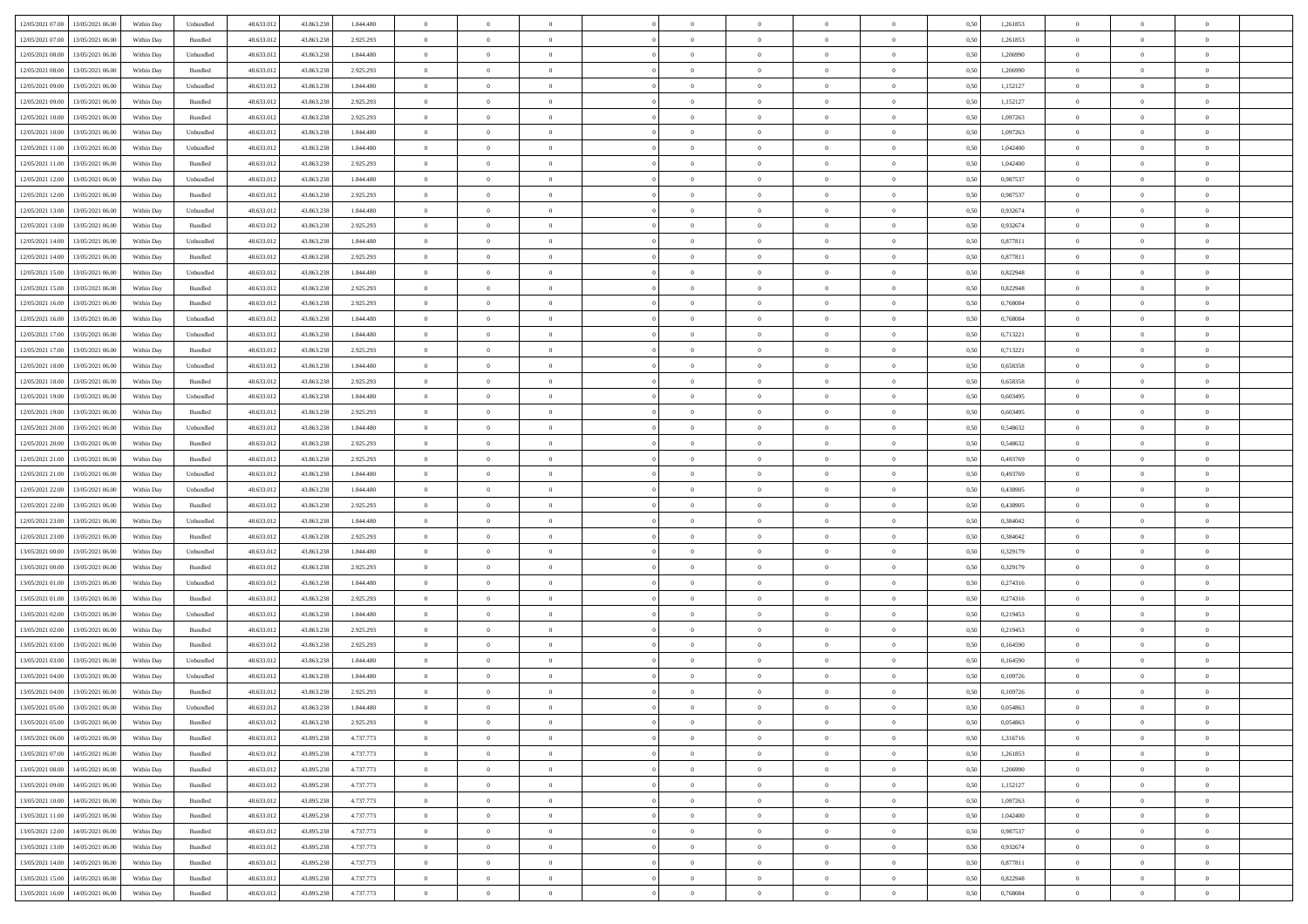|                                            |            |           |            |            |           | $\overline{0}$ | $\overline{0}$ |                | $\overline{0}$ | $\theta$       |                | $\theta$       |      |          | $\theta$       | $\theta$       | $\overline{0}$ |  |
|--------------------------------------------|------------|-----------|------------|------------|-----------|----------------|----------------|----------------|----------------|----------------|----------------|----------------|------|----------|----------------|----------------|----------------|--|
| 13/05/2021 17:00 14/05/2021 06:00          | Within Day | Bundled   | 48.633.01  | 43.895.238 | 4.737.773 |                |                |                |                |                |                |                | 0,50 | 0,713221 |                |                |                |  |
| 13/05/2021 18:00<br>14/05/2021 06:00       | Within Day | Bundled   | 48.633.01  | 43.895.23  | 4.737.773 | $\bf{0}$       | $\bf{0}$       | $\bf{0}$       | $\bf{0}$       | $\overline{0}$ | $\overline{0}$ | $\bf{0}$       | 0,50 | 0,658358 | $\,$ 0 $\,$    | $\bf{0}$       | $\overline{0}$ |  |
| 13/05/2021 19:00<br>14/05/2021 06:00       | Within Day | Bundled   | 48.633.012 | 43.895.238 | 4.737.773 | $\overline{0}$ | $\bf{0}$       | $\overline{0}$ | $\bf{0}$       | $\bf{0}$       | $\overline{0}$ | $\bf{0}$       | 0.50 | 0.603495 | $\bf{0}$       | $\overline{0}$ | $\bf{0}$       |  |
| 13/05/2021 20:00<br>14/05/2021 06:00       | Within Day | Bundled   | 48.633.013 | 43.895.238 | 4.737.773 | $\overline{0}$ | $\overline{0}$ | $\overline{0}$ | $\overline{0}$ | $\theta$       | $\overline{0}$ | $\bf{0}$       | 0,50 | 0,548632 | $\theta$       | $\,$ 0 $\,$    | $\overline{0}$ |  |
| 13/05/2021 21:00<br>14/05/2021 06:00       | Within Day | Bundled   | 48.633.01  | 43.895.238 | 4.737.773 | $\bf{0}$       | $\overline{0}$ | $\bf{0}$       | $\overline{0}$ | $\bf{0}$       | $\overline{0}$ | $\bf{0}$       | 0,50 | 0,493769 | $\,$ 0 $\,$    | $\bf{0}$       | $\overline{0}$ |  |
|                                            |            |           |            |            |           |                |                |                |                |                |                |                |      |          |                |                |                |  |
| 13/05/2021 22:00<br>14/05/2021 06:00       | Within Day | Bundled   | 48.633.013 | 43.895.238 | 4.737.773 | $\overline{0}$ | $\bf{0}$       | $\overline{0}$ | $\bf{0}$       | $\overline{0}$ | $\overline{0}$ | $\bf{0}$       | 0.50 | 0.438905 | $\,$ 0 $\,$    | $\theta$       | $\overline{0}$ |  |
| 13/05/2021 23:00<br>14/05/2021 06:00       | Within Day | Bundled   | 48.633.013 | 43.895.238 | 4.737.773 | $\overline{0}$ | $\overline{0}$ | $\overline{0}$ | $\overline{0}$ | $\overline{0}$ | $\overline{0}$ | $\bf{0}$       | 0,50 | 0,384042 | $\,$ 0 $\,$    | $\theta$       | $\overline{0}$ |  |
| 14/05/2021 00:00<br>14/05/2021 06.00       | Within Day | Bundled   | 48.633.01  | 43.895.23  | 4.737.773 | $\bf{0}$       | $\bf{0}$       | $\bf{0}$       | $\overline{0}$ | $\overline{0}$ | $\overline{0}$ | $\bf{0}$       | 0,50 | 0,329179 | $\,$ 0 $\,$    | $\bf{0}$       | $\overline{0}$ |  |
| 14/05/2021 01:00<br>14/05/2021 06:00       | Within Day | Bundled   | 48.633.013 | 43.895.238 | 4.737.773 | $\overline{0}$ | $\bf{0}$       | $\overline{0}$ | $\bf{0}$       | $\overline{0}$ | $\overline{0}$ | $\bf{0}$       | 0.50 | 0,274316 | $\bf{0}$       | $\overline{0}$ | $\overline{0}$ |  |
| 14/05/2021 02:00<br>14/05/2021 06:00       | Within Day | Bundled   | 48.633.013 | 43.895.238 | 4.737.773 | $\bf{0}$       | $\bf{0}$       | $\overline{0}$ | $\overline{0}$ | $\overline{0}$ | $\overline{0}$ | $\bf{0}$       | 0,50 | 0,219453 | $\,$ 0 $\,$    | $\,$ 0 $\,$    | $\overline{0}$ |  |
| 14/05/2021 03:00<br>14/05/2021 06:00       | Within Day | Bundled   | 48.633.01  | 43.895.238 | 4.737.773 | $\bf{0}$       | $\bf{0}$       | $\bf{0}$       | $\bf{0}$       | $\overline{0}$ | $\overline{0}$ | $\bf{0}$       | 0,50 | 0,164590 | $\,$ 0 $\,$    | $\bf{0}$       | $\overline{0}$ |  |
| 14/05/2021 04:00<br>14/05/2021 06:00       | Within Day | Bundled   | 48.633.013 | 43.895.238 | 4.737.773 | $\overline{0}$ | $\bf{0}$       | $\overline{0}$ | $\overline{0}$ | $\overline{0}$ | $\overline{0}$ | $\bf{0}$       | 0.50 | 0.109726 | $\bf{0}$       | $\,$ 0 $\,$    | $\,$ 0         |  |
|                                            |            |           |            |            |           | $\overline{0}$ |                | $\overline{0}$ | $\theta$       | $\theta$       | $\overline{0}$ |                |      |          | $\,$ 0 $\,$    | $\,$ 0 $\,$    |                |  |
| 14/05/2021 05:00<br>14/05/2021 06:00       | Within Day | Bundled   | 48.633.01  | 43.895.238 | 4.737.773 |                | $\bf{0}$       |                |                |                |                | $\bf{0}$       | 0,50 | 0,054863 |                |                | $\overline{0}$ |  |
| 14/05/2021 06:00<br>15/05/2021 06:00       | Within Day | Unbundled | 48.633.01  | 42.960.55  | 1.222.740 | $\bf{0}$       | $\overline{0}$ | $\bf{0}$       | $\bf{0}$       | $\bf{0}$       | $\overline{0}$ | $\bf{0}$       | 0,50 | 1,316716 | $\,$ 0 $\,$    | $\bf{0}$       | $\overline{0}$ |  |
| 14/05/2021 06:00<br>15/05/2021 06:00       | Within Day | Bundled   | 48.633.013 | 42,960,550 | 4.449.721 | $\overline{0}$ | $\bf{0}$       | $\overline{0}$ | $\bf{0}$       | $\overline{0}$ | $\overline{0}$ | $\bf{0}$       | 0.50 | 1.316716 | $\,$ 0 $\,$    | $\bf{0}$       | $\overline{0}$ |  |
| 14/05/2021 07:00<br>15/05/2021 06:00       | Within Day | Bundled   | 48.633.013 | 42.960.550 | 4.449.721 | $\overline{0}$ | $\overline{0}$ | $\overline{0}$ | $\overline{0}$ | $\overline{0}$ | $\overline{0}$ | $\bf{0}$       | 0,50 | 1,261853 | $\theta$       | $\theta$       | $\overline{0}$ |  |
| 14/05/2021 07:00<br>15/05/2021 06:00       | Within Day | Unbundled | 48.633.01  | 42.960.550 | 1.222.740 | $\bf{0}$       | $\bf{0}$       | $\bf{0}$       | $\overline{0}$ | $\overline{0}$ | $\overline{0}$ | $\bf{0}$       | 0,50 | 1,261853 | $\,$ 0 $\,$    | $\bf{0}$       | $\overline{0}$ |  |
| 14/05/2021 08:00<br>15/05/2021 06:00       | Within Day | Unbundled | 48.633.013 | 42,960,550 | 1.222.740 | $\overline{0}$ | $\bf{0}$       | $\overline{0}$ | $\bf{0}$       | $\overline{0}$ | $\overline{0}$ | $\bf{0}$       | 0.50 | 1.206990 | $\bf{0}$       | $\overline{0}$ | $\bf{0}$       |  |
| 14/05/2021 08:00<br>15/05/2021 06:00       | Within Day | Bundled   | 48.633.013 | 42.960.550 | 4.449.721 | $\bf{0}$       | $\bf{0}$       | $\overline{0}$ | $\overline{0}$ | $\overline{0}$ | $\overline{0}$ | $\bf{0}$       | 0,50 | 1,206990 | $\,$ 0 $\,$    | $\bf{0}$       | $\overline{0}$ |  |
| 14/05/2021 09:00<br>15/05/2021 06:00       | Within Day | Unbundled | 48.633.01  | 42.960.55  | 1.222.740 | $\bf{0}$       | $\bf{0}$       | $\bf{0}$       | $\bf{0}$       | $\overline{0}$ | $\overline{0}$ | $\bf{0}$       | 0,50 | 1,152127 | $\,$ 0 $\,$    | $\bf{0}$       | $\overline{0}$ |  |
|                                            |            |           |            |            |           |                |                |                |                |                |                |                |      |          |                |                |                |  |
| 14/05/2021 09:00<br>15/05/2021 06:00       | Within Day | Bundled   | 48.633.013 | 42.960.550 | 4.449.721 | $\overline{0}$ | $\bf{0}$       | $\overline{0}$ | $\overline{0}$ | $\bf{0}$       | $\overline{0}$ | $\bf{0}$       | 0.50 | 1,152127 | $\bf{0}$       | $\overline{0}$ | $\,$ 0         |  |
| 14/05/2021 10:00<br>15/05/2021 06:00       | Within Day | Unbundled | 48.633.01  | 42.960.550 | 1.222.740 | $\overline{0}$ | $\overline{0}$ | $\overline{0}$ | $\overline{0}$ | $\theta$       | $\overline{0}$ | $\bf{0}$       | 0,50 | 1,097263 | $\theta$       | $\theta$       | $\overline{0}$ |  |
| 14/05/2021 10:00<br>15/05/2021 06:00       | Within Day | Bundled   | 48.633.01  | 42.960.550 | 4.449.721 | $\bf{0}$       | $\bf{0}$       | $\bf{0}$       | $\bf{0}$       | $\overline{0}$ | $\overline{0}$ | $\bf{0}$       | 0,50 | 1,097263 | $\,$ 0 $\,$    | $\bf{0}$       | $\overline{0}$ |  |
| 14/05/2021 11:00<br>15/05/2021 06:00       | Within Day | Unbundled | 48.633.013 | 42,960,550 | 1.222.740 | $\overline{0}$ | $\bf{0}$       | $\overline{0}$ | $\bf{0}$       | $\overline{0}$ | $\theta$       | $\bf{0}$       | 0.50 | 1.042400 | $\,$ 0 $\,$    | $\theta$       | $\overline{0}$ |  |
| 14/05/2021 11:00<br>15/05/2021 06:00       | Within Day | Bundled   | 48.633.013 | 42.960.550 | 4.449.721 | $\overline{0}$ | $\overline{0}$ | $\overline{0}$ | $\overline{0}$ | $\overline{0}$ | $\overline{0}$ | $\bf{0}$       | 0,50 | 1,042400 | $\,$ 0 $\,$    | $\theta$       | $\overline{0}$ |  |
| 14/05/2021 12:00<br>15/05/2021 06:00       | Within Day | Unbundled | 48.633.01  | 42.960.55  | 1.222.740 | $\bf{0}$       | $\overline{0}$ | $\bf{0}$       | $\overline{0}$ | $\bf{0}$       | $\overline{0}$ | $\bf{0}$       | 0,50 | 0,987537 | $\,$ 0 $\,$    | $\bf{0}$       | $\overline{0}$ |  |
| 14/05/2021 12:00<br>15/05/2021 06:00       | Within Day | Bundled   | 48.633.013 | 42,960,550 | 4.449.721 | $\overline{0}$ | $\bf{0}$       | $\overline{0}$ | $\bf{0}$       | $\overline{0}$ | $\overline{0}$ | $\bf{0}$       | 0.50 | 0.987537 | $\bf{0}$       | $\overline{0}$ | $\overline{0}$ |  |
| 14/05/2021 13:00<br>15/05/2021 06:00       | Within Day | Bundled   | 48.633.01  | 42.960.550 | 4.449.721 | $\overline{0}$ | $\bf{0}$       | $\overline{0}$ | $\overline{0}$ | $\overline{0}$ | $\overline{0}$ | $\bf{0}$       | 0,50 | 0,932674 | $\theta$       | $\bf{0}$       | $\overline{0}$ |  |
| 14/05/2021 13:00<br>15/05/2021 06:00       | Within Day | Unbundled | 48.633.01  | 42.960.550 | 1.222.740 | $\bf{0}$       | $\bf{0}$       | $\bf{0}$       | $\bf{0}$       | $\overline{0}$ | $\overline{0}$ | $\bf{0}$       | 0,50 | 0,932674 | $\,$ 0 $\,$    | $\bf{0}$       | $\overline{0}$ |  |
| 14/05/2021 14:00<br>15/05/2021 06:00       | Within Day | Unbundled | 48.633.013 | 42,960,550 | 1.222.740 | $\overline{0}$ | $\bf{0}$       | $\overline{0}$ | $\bf{0}$       | $\bf{0}$       | $\overline{0}$ | $\bf{0}$       | 0.50 | 0.877811 | $\bf{0}$       | $\,$ 0 $\,$    | $\,$ 0         |  |
|                                            |            |           |            |            |           |                |                |                |                |                |                |                |      |          |                |                |                |  |
| 14/05/2021 14:00<br>15/05/2021 06:00       | Within Day | Bundled   | 48.633.013 | 42.960.550 | 4.449.721 | $\overline{0}$ | $\overline{0}$ | $\overline{0}$ | $\overline{0}$ | $\overline{0}$ | $\overline{0}$ | $\bf{0}$       | 0.5( | 0,877811 | $\theta$       | $\theta$       | $\overline{0}$ |  |
| 14/05/2021 15:00<br>15/05/2021 06:00       | Within Day | Unbundled | 48.633.01  | 42.960.550 | 1.222.740 | $\bf{0}$       | $\bf{0}$       | $\bf{0}$       | $\bf{0}$       | $\overline{0}$ | $\overline{0}$ | $\bf{0}$       | 0,50 | 0,822948 | $\,$ 0 $\,$    | $\bf{0}$       | $\overline{0}$ |  |
| 14/05/2021 15:00<br>15/05/2021 06:00       | Within Day | Bundled   | 48.633.013 | 42,960,550 | 4.449.721 | $\overline{0}$ | $\bf{0}$       | $\overline{0}$ | $\bf{0}$       | $\overline{0}$ | $\overline{0}$ | $\bf{0}$       | 0.50 | 0,822948 | $\,$ 0 $\,$    | $\bf{0}$       | $\overline{0}$ |  |
| 14/05/2021 16:00<br>15/05/2021 06:00       | Within Dav | Unbundled | 48.633.013 | 42.960.550 | 1.222.740 | $\overline{0}$ | $\overline{0}$ | $\overline{0}$ | $\overline{0}$ | $\overline{0}$ | $\overline{0}$ | $\bf{0}$       | 0.50 | 0.768084 | $\theta$       | $\theta$       | $\overline{0}$ |  |
| 14/05/2021 16:00<br>15/05/2021 06:00       | Within Day | Bundled   | 48.633.01  | 42.960.55  | 4.449.721 | $\bf{0}$       | $\bf{0}$       | $\bf{0}$       | $\bf{0}$       | $\overline{0}$ | $\overline{0}$ | $\bf{0}$       | 0,50 | 0,768084 | $\,$ 0 $\,$    | $\bf{0}$       | $\overline{0}$ |  |
| 14/05/2021 17:00<br>15/05/2021 06:00       | Within Day | Unbundled | 48.633.013 | 42.960.550 | 1.222.740 | $\overline{0}$ | $\bf{0}$       | $\overline{0}$ | $\bf{0}$       | $\overline{0}$ | $\overline{0}$ | $\bf{0}$       | 0.50 | 0,713221 | $\bf{0}$       | $\overline{0}$ | $\overline{0}$ |  |
| 14/05/2021 17:00<br>15/05/2021 06:00       | Within Day | Bundled   | 48.633.013 | 42.960.550 | 4.449.721 | $\overline{0}$ | $\overline{0}$ | $\overline{0}$ | $\overline{0}$ | $\overline{0}$ | $\overline{0}$ | $\bf{0}$       | 0.50 | 0,713221 | $\theta$       | $\theta$       | $\overline{0}$ |  |
| 14/05/2021 18:00<br>15/05/2021 06:00       | Within Day | Bundled   | 48.633.01  | 42.960.55  | 4.449.721 | $\bf{0}$       | $\bf{0}$       | $\bf{0}$       | $\bf{0}$       | $\overline{0}$ | $\overline{0}$ | $\bf{0}$       | 0,50 | 0,658358 | $\,$ 0 $\,$    | $\bf{0}$       | $\overline{0}$ |  |
|                                            |            |           | 48.633.013 | 42.960.550 |           |                |                |                |                |                | $\overline{0}$ |                |      | 0.658358 |                | $\,$ 0 $\,$    | $\,$ 0         |  |
| 14/05/2021 18:00<br>15/05/2021 06:00       | Within Day | Unbundled |            |            | 1.222.740 | $\overline{0}$ | $\bf{0}$       | $\overline{0}$ | $\overline{0}$ | $\bf{0}$       |                | $\bf{0}$       | 0.50 |          | $\bf{0}$       |                |                |  |
| 14/05/2021 19:00<br>15/05/2021 06:00       | Within Day | Unbundled | 48.633.013 | 42.960.550 | 1.222.740 | $\overline{0}$ | $\overline{0}$ | $\overline{0}$ | $\overline{0}$ | $\overline{0}$ | $\overline{0}$ | $\bf{0}$       | 0.50 | 0.603495 | $\theta$       | $\theta$       | $\overline{0}$ |  |
| 14/05/2021 19:00<br>15/05/2021 06:00       | Within Day | Bundled   | 48.633.01  | 42.960.550 | 4.449.721 | $\bf{0}$       | $\bf{0}$       | $\bf{0}$       | $\bf{0}$       | $\overline{0}$ | $\overline{0}$ | $\bf{0}$       | 0,50 | 0,603495 | $\,$ 0 $\,$    | $\bf{0}$       | $\overline{0}$ |  |
| 14/05/2021 20:00<br>15/05/2021 06:00       | Within Day | Unbundled | 48.633.013 | 42.960.550 | 1.222.740 | $\overline{0}$ | $\overline{0}$ | $\overline{0}$ | $\bf{0}$       | $\overline{0}$ | $\overline{0}$ | $\bf{0}$       | 0.50 | 0.548632 | $\bf{0}$       | $\theta$       | $\overline{0}$ |  |
| 14/05/2021 20:00<br>15/05/2021 06:00       | Within Dav | Bundled   | 48.633.013 | 42.960.550 | 4.449.721 | $\overline{0}$ | $\overline{0}$ | $\overline{0}$ | $\overline{0}$ | $\theta$       | $\overline{0}$ | $\overline{0}$ | 0.5( | 0,548632 | $\theta$       | $\theta$       | $\overline{0}$ |  |
| 14/05/2021 21:00<br>15/05/2021 06:00       | Within Day | Unbundled | 48.633.01  | 42.960.550 | 1.222.740 | $\bf{0}$       | $\bf{0}$       | $\bf{0}$       | $\bf{0}$       | $\bf{0}$       | $\overline{0}$ | $\bf{0}$       | 0,50 | 0,493769 | $\overline{0}$ | $\bf{0}$       | $\overline{0}$ |  |
| $14/05/2021\;21.00\qquad15/05/2021\;06.00$ | Within Day | Bundled   | 48.633.012 | 42.960.550 | 4.449.721 | $\bf{0}$       | $\theta$       |                | $\Omega$       |                |                |                | 0,50 | 0.493769 | $\bf{0}$       | $\overline{0}$ |                |  |
| 14/05/2021 22:00 15/05/2021 06:00          | Within Day | Unbundled | 48.633.012 | 42.960.550 | 1.222.740 | $\overline{0}$ | $\overline{0}$ | $\Omega$       | $\theta$       | $\overline{0}$ | $\overline{0}$ | $\bf{0}$       | 0,50 | 0,438905 | $\theta$       | $\overline{0}$ | $\overline{0}$ |  |
| 14/05/2021 22:00<br>15/05/2021 06:00       | Within Day | Bundled   | 48.633.013 | 42.960.550 | 4.449.721 | $\overline{0}$ | $\bf{0}$       | $\overline{0}$ | $\overline{0}$ | $\bf{0}$       | $\overline{0}$ | $\bf{0}$       | 0,50 | 0,438905 | $\bf{0}$       | $\overline{0}$ | $\bf{0}$       |  |
|                                            |            |           |            | 42,960,550 |           |                |                |                |                |                | $\overline{0}$ |                | 0.50 | 0.384042 | $\overline{0}$ |                |                |  |
| 14/05/2021 23:00 15/05/2021 06:00          | Within Day | Unbundled | 48.633.012 |            | 1.222.740 | $\overline{0}$ | $\bf{0}$       | $\overline{0}$ | $\overline{0}$ | $\mathbf{0}$   |                | $\,$ 0 $\,$    |      |          |                | $\bf{0}$       | $\,$ 0 $\,$    |  |
| 14/05/2021 23:00 15/05/2021 06:00          | Within Day | Bundled   | 48.633.012 | 42.960.550 | 4.449.721 | $\overline{0}$ | $\overline{0}$ | $\overline{0}$ | $\overline{0}$ | $\overline{0}$ | $\overline{0}$ | $\bf{0}$       | 0,50 | 0,384042 | $\overline{0}$ | $\theta$       | $\overline{0}$ |  |
| 15/05/2021 00:00<br>15/05/2021 06:00       | Within Day | Bundled   | 48.633.012 | 42.960.550 | 4.449.721 | $\overline{0}$ | $\bf{0}$       | $\overline{0}$ | $\overline{0}$ | $\overline{0}$ | $\overline{0}$ | $\bf{0}$       | 0,50 | 0,329179 | $\bf{0}$       | $\overline{0}$ | $\overline{0}$ |  |
| 15/05/2021 00:00<br>15/05/2021 06:00       | Within Day | Unbundled | 48.633.012 | 42,960,550 | 1.222.740 | $\overline{0}$ | $\bf{0}$       | $\overline{0}$ | $\overline{0}$ | $\bf{0}$       | $\overline{0}$ | $\bf{0}$       | 0.50 | 0,329179 | $\,$ 0 $\,$    | $\overline{0}$ | $\,$ 0         |  |
| 15/05/2021 01:00<br>15/05/2021 06:00       | Within Dav | Unbundled | 48.633.012 | 42.960.550 | 1.222.740 | $\overline{0}$ | $\overline{0}$ | $\overline{0}$ | $\overline{0}$ | $\overline{0}$ | $\overline{0}$ | $\bf{0}$       | 0,50 | 0,274316 | $\overline{0}$ | $\theta$       | $\overline{0}$ |  |
| 15/05/2021 01:00<br>15/05/2021 06:00       | Within Day | Bundled   | 48.633.013 | 42.960.550 | 4.449.721 | $\overline{0}$ | $\overline{0}$ | $\overline{0}$ | $\overline{0}$ | $\overline{0}$ | $\overline{0}$ | $\bf{0}$       | 0,50 | 0,274316 | $\bf{0}$       | $\overline{0}$ | $\overline{0}$ |  |
| 15/05/2021 02:00<br>15/05/2021 06:00       | Within Day | Unbundled | 48.633.012 | 42,960,550 | 1.222.740 | $\overline{0}$ | $\overline{0}$ | $\overline{0}$ | $\overline{0}$ | $\overline{0}$ | $\overline{0}$ | $\bf{0}$       | 0.50 | 0.219453 | $\mathbf{0}$   | $\bf{0}$       | $\,$ 0         |  |
| 15/05/2021 02:00<br>15/05/2021 06:00       | Within Dav | Bundled   | 48.633.012 | 42.960.550 | 4.449.721 | $\overline{0}$ | $\overline{0}$ | $\overline{0}$ | $\overline{0}$ | $\overline{0}$ | $\overline{0}$ | $\bf{0}$       | 0,50 | 0,219453 | $\overline{0}$ | $\theta$       | $\overline{0}$ |  |
| 15/05/2021 03:00<br>15/05/2021 06:00       | Within Day | Unbundled | 48.633.013 | 42.960.550 | 1.222.740 | $\overline{0}$ | $\bf{0}$       | $\overline{0}$ | $\bf{0}$       | $\overline{0}$ | $\overline{0}$ | $\bf{0}$       | 0,50 | 0,164590 | $\bf{0}$       | $\,$ 0 $\,$    | $\bf{0}$       |  |
|                                            |            |           |            |            |           |                |                |                |                |                |                |                |      |          |                |                |                |  |
| 15/05/2021 03:00 15/05/2021 06:00          | Within Day | Bundled   | 48.633.012 | 42.960.550 | 4.449.721 | $\,$ 0 $\,$    | $\bf{0}$       | $\overline{0}$ | $\overline{0}$ | $\,$ 0 $\,$    | $\overline{0}$ | $\bf{0}$       | 0,50 | 0,164590 | $\overline{0}$ | $\,$ 0 $\,$    | $\,$ 0 $\,$    |  |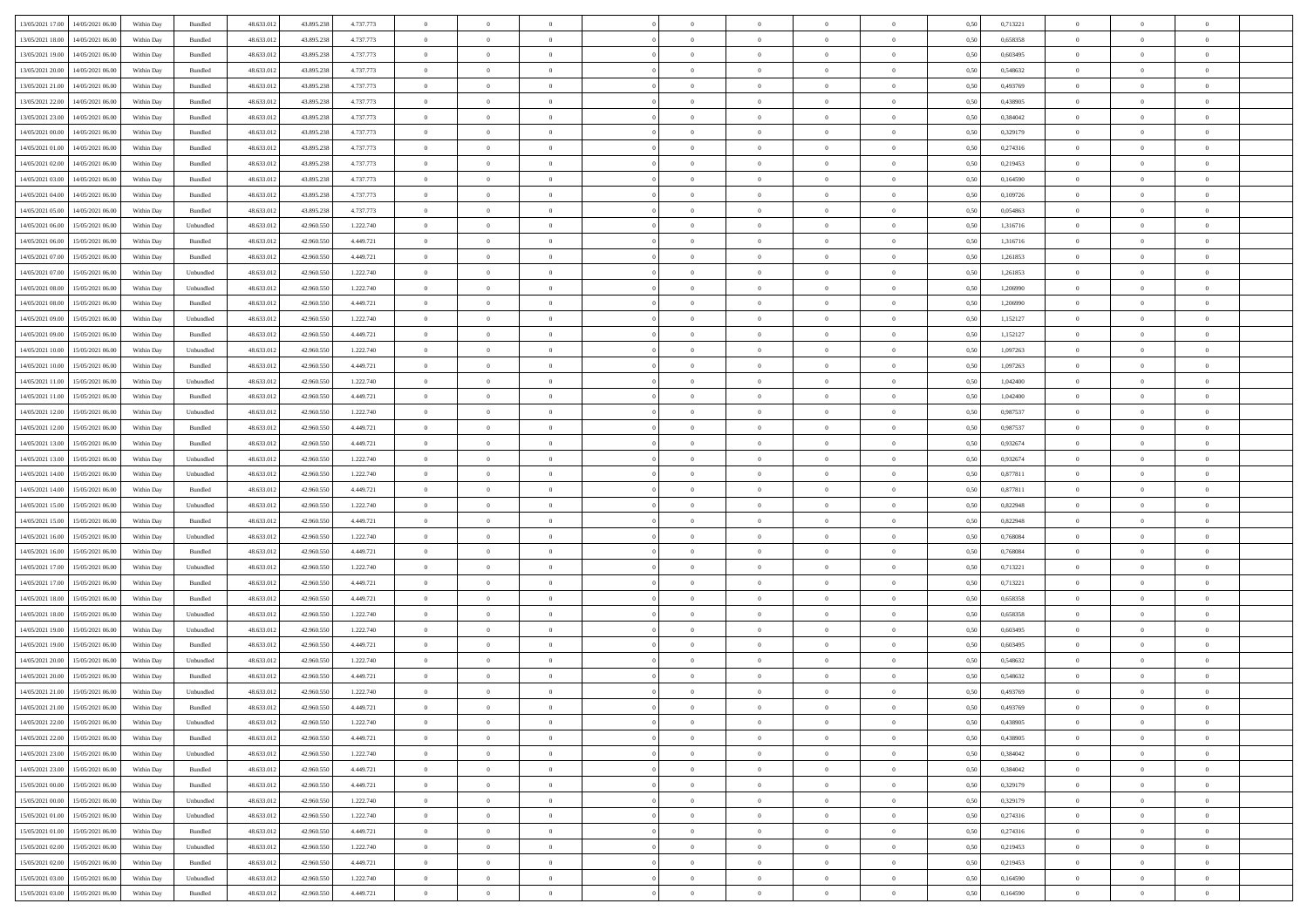| 15/05/2021 04:00<br>15/05/2021 06:00           | Within Day | Unbundled                   | 48.633.01  | 42.960.550 | 1.222.740 | $\overline{0}$ | $\overline{0}$ |                | $\overline{0}$ | $\theta$       |                | $\theta$       | 0,50 | 0,109726 | $\theta$       | $\theta$       | $\overline{0}$ |  |
|------------------------------------------------|------------|-----------------------------|------------|------------|-----------|----------------|----------------|----------------|----------------|----------------|----------------|----------------|------|----------|----------------|----------------|----------------|--|
| 15/05/2021 04:00<br>15/05/2021 06:00           | Within Day | Bundled                     | 48.633.01  | 42.960.55  | 4.449.721 | $\bf{0}$       | $\bf{0}$       | $\bf{0}$       | $\bf{0}$       | $\overline{0}$ | $\overline{0}$ | $\bf{0}$       | 0,50 | 0,109726 | $\,$ 0 $\,$    | $\bf{0}$       | $\overline{0}$ |  |
| 15/05/2021 05:00<br>15/05/2021 06:00           | Within Day | Bundled                     | 48.633.013 | 42,960,550 | 4.449.721 | $\overline{0}$ | $\bf{0}$       | $\overline{0}$ | $\bf{0}$       | $\bf{0}$       | $\overline{0}$ | $\bf{0}$       | 0.50 | 0.054863 | $\bf{0}$       | $\overline{0}$ | $\overline{0}$ |  |
| 15/05/2021 05:00<br>15/05/2021 06:00           | Within Day | Unbundled                   | 48.633.013 | 42.960.550 | 1.222.740 | $\overline{0}$ | $\bf{0}$       | $\overline{0}$ | $\overline{0}$ | $\theta$       | $\overline{0}$ | $\bf{0}$       | 0,50 | 0,054863 | $\theta$       | $\theta$       | $\overline{0}$ |  |
| 15/05/2021 06:00<br>16/05/2021 06:00           | Within Day | Unbundled                   | 48.633.01  | 42.957.55  | 1.000.470 | $\bf{0}$       | $\overline{0}$ | $\bf{0}$       | $\overline{0}$ | $\theta$       | $\overline{0}$ | $\bf{0}$       | 0,50 | 1,316716 | $\,$ 0 $\,$    | $\bf{0}$       | $\overline{0}$ |  |
|                                                |            |                             |            |            |           |                |                |                |                |                | $\theta$       |                |      |          |                |                |                |  |
| 15/05/2021 06:00<br>16/05/2021 06:00           | Within Day | Bundled                     | 48.633.013 | 42.957.55  | 4.674.991 | $\overline{0}$ | $\overline{0}$ | $\overline{0}$ | $\bf{0}$       | $\overline{0}$ |                | $\bf{0}$       | 0.50 | 1.316716 | $\,$ 0 $\,$    | $\theta$       | $\overline{0}$ |  |
| 15/05/2021 07:00<br>16/05/2021 06:00           | Within Day | Unbundled                   | 48.633.013 | 42.957.550 | 1.000.470 | $\overline{0}$ | $\overline{0}$ | $\overline{0}$ | $\overline{0}$ | $\overline{0}$ | $\overline{0}$ | $\bf{0}$       | 0,50 | 1,261853 | $\,$ 0 $\,$    | $\theta$       | $\overline{0}$ |  |
| 15/05/2021 07:00<br>16/05/2021 06:00           | Within Day | Bundled                     | 48.633.01  | 42.957.55  | 4.674.991 | $\bf{0}$       | $\bf{0}$       | $\bf{0}$       | $\overline{0}$ | $\overline{0}$ | $\overline{0}$ | $\bf{0}$       | 0,50 | 1,261853 | $\,$ 0 $\,$    | $\bf{0}$       | $\overline{0}$ |  |
| 15/05/2021 08:00<br>16/05/2021 06:00           | Within Day | Unbundled                   | 48.633.013 | 42.957.55  | 1.000.470 | $\overline{0}$ | $\bf{0}$       | $\overline{0}$ | $\bf{0}$       | $\overline{0}$ | $\overline{0}$ | $\bf{0}$       | 0.50 | 1.206990 | $\bf{0}$       | $\overline{0}$ | $\overline{0}$ |  |
| 15/05/2021 08:00<br>16/05/2021 06:00           | Within Day | Bundled                     | 48.633.012 | 42.957.550 | 4.674.991 | $\bf{0}$       | $\bf{0}$       | $\overline{0}$ | $\overline{0}$ | $\overline{0}$ | $\overline{0}$ | $\bf{0}$       | 0,50 | 1,206990 | $\,$ 0 $\,$    | $\bf{0}$       | $\overline{0}$ |  |
| 15/05/2021 09:00<br>16/05/2021 06:00           | Within Day | Unbundled                   | 48.633.01  | 42.957.550 | 1.000.470 | $\bf{0}$       | $\bf{0}$       | $\bf{0}$       | $\bf{0}$       | $\overline{0}$ | $\overline{0}$ | $\bf{0}$       | 0,50 | 1,152127 | $\,$ 0 $\,$    | $\bf{0}$       | $\overline{0}$ |  |
| 15/05/2021 09:00<br>16/05/2021 06:00           | Within Day | Bundled                     | 48.633.013 | 42.957.550 | 4.674.991 | $\overline{0}$ | $\bf{0}$       | $\overline{0}$ | $\overline{0}$ | $\bf{0}$       | $\overline{0}$ | $\bf{0}$       | 0.50 | 1,152127 | $\bf{0}$       | $\overline{0}$ | $\,$ 0         |  |
| 15/05/2021 10:00<br>16/05/2021 06:00           | Within Day | Unbundled                   | 48.633.01  | 42.957.550 | 1.000.470 | $\overline{0}$ | $\overline{0}$ | $\overline{0}$ | $\theta$       | $\theta$       | $\overline{0}$ | $\bf{0}$       | 0,50 | 1,097263 | $\,$ 0 $\,$    | $\theta$       | $\overline{0}$ |  |
|                                                |            |                             |            |            |           |                |                |                |                |                |                |                |      |          |                |                |                |  |
| 15/05/2021 10:00<br>16/05/2021 06:00           | Within Day | Bundled                     | 48.633.01  | 42.957.55  | 4.674.991 | $\bf{0}$       | $\overline{0}$ | $\bf{0}$       | $\bf{0}$       | $\bf{0}$       | $\overline{0}$ | $\bf{0}$       | 0,50 | 1,097263 | $\,$ 0 $\,$    | $\bf{0}$       | $\overline{0}$ |  |
| 15/05/2021 11:00<br>16/05/2021 06:00           | Within Day | Bundled                     | 48.633.013 | 42.957.550 | 4.674.991 | $\overline{0}$ | $\bf{0}$       | $\overline{0}$ | $\bf{0}$       | $\overline{0}$ | $\theta$       | $\bf{0}$       | 0.50 | 1.042400 | $\,$ 0 $\,$    | $\theta$       | $\overline{0}$ |  |
| 15/05/2021 11:00<br>16/05/2021 06:00           | Within Day | Unbundled                   | 48.633.013 | 42.957.550 | 1.000.470 | $\overline{0}$ | $\overline{0}$ | $\overline{0}$ | $\overline{0}$ | $\overline{0}$ | $\overline{0}$ | $\bf{0}$       | 0,50 | 1,042400 | $\theta$       | $\theta$       | $\overline{0}$ |  |
| 15/05/2021 12:00<br>16/05/2021 06:00           | Within Day | Unbundled                   | 48.633.01  | 42.957.55  | 1.000.470 | $\bf{0}$       | $\bf{0}$       | $\bf{0}$       | $\overline{0}$ | $\bf{0}$       | $\overline{0}$ | $\bf{0}$       | 0,50 | 0,987537 | $\,$ 0 $\,$    | $\bf{0}$       | $\overline{0}$ |  |
| 15/05/2021 12:00<br>16/05/2021 06:00           | Within Day | Bundled                     | 48.633.013 | 42.957.55  | 4.674.991 | $\overline{0}$ | $\bf{0}$       | $\overline{0}$ | $\bf{0}$       | $\overline{0}$ | $\overline{0}$ | $\bf{0}$       | 0.50 | 0.987537 | $\bf{0}$       | $\overline{0}$ | $\overline{0}$ |  |
| 15/05/2021 13:00<br>16/05/2021 06:00           | Within Day | Unbundled                   | 48.633.013 | 42.957.550 | 1.000.470 | $\bf{0}$       | $\bf{0}$       | $\overline{0}$ | $\overline{0}$ | $\overline{0}$ | $\overline{0}$ | $\bf{0}$       | 0,50 | 0,932674 | $\,$ 0 $\,$    | $\bf{0}$       | $\overline{0}$ |  |
| 15/05/2021 13:00<br>16/05/2021 06:00           | Within Day | Bundled                     | 48.633.01  | 42.957.55  | 4.674.991 | $\bf{0}$       | $\bf{0}$       | $\bf{0}$       | $\bf{0}$       | $\overline{0}$ | $\overline{0}$ | $\bf{0}$       | 0,50 | 0,932674 | $\,$ 0 $\,$    | $\bf{0}$       | $\overline{0}$ |  |
| 15/05/2021 14:00<br>16/05/2021 06:00           | Within Day | Unbundled                   | 48.633.012 | 42.957.550 | 1.000.470 | $\overline{0}$ | $\bf{0}$       | $\overline{0}$ | $\overline{0}$ | $\bf{0}$       | $\overline{0}$ | $\bf{0}$       | 0.50 | 0.877811 | $\bf{0}$       | $\overline{0}$ | $\,$ 0         |  |
|                                                |            |                             |            |            |           |                |                |                |                |                |                |                |      |          |                |                |                |  |
| 15/05/2021 14:00<br>16/05/2021 06:00           | Within Day | Bundled                     | 48.633.01  | 42.957.550 | 4.674.991 | $\overline{0}$ | $\overline{0}$ | $\overline{0}$ | $\overline{0}$ | $\theta$       | $\overline{0}$ | $\bf{0}$       | 0,50 | 0,877811 | $\theta$       | $\theta$       | $\overline{0}$ |  |
| 15/05/2021 15:00<br>16/05/2021 06:00           | Within Day | Unbundled                   | 48.633.01  | 42.957.55  | 1.000.470 | $\bf{0}$       | $\bf{0}$       | $\bf{0}$       | $\bf{0}$       | $\overline{0}$ | $\overline{0}$ | $\bf{0}$       | 0,50 | 0,822948 | $\,$ 0 $\,$    | $\bf{0}$       | $\overline{0}$ |  |
| 15/05/2021 15:00<br>16/05/2021 06:00           | Within Day | Bundled                     | 48.633.013 | 42.957.55  | 4.674.991 | $\overline{0}$ | $\bf{0}$       | $\overline{0}$ | $\bf{0}$       | $\overline{0}$ | $\theta$       | $\bf{0}$       | 0.50 | 0.822948 | $\,$ 0 $\,$    | $\theta$       | $\overline{0}$ |  |
| 15/05/2021 16:00<br>16/05/2021 06:00           | Within Day | Bundled                     | 48.633.013 | 42.957.550 | 4.674.991 | $\overline{0}$ | $\overline{0}$ | $\overline{0}$ | $\overline{0}$ | $\overline{0}$ | $\overline{0}$ | $\bf{0}$       | 0,50 | 0,768084 | $\,$ 0 $\,$    | $\theta$       | $\overline{0}$ |  |
| 15/05/2021 16:00<br>16/05/2021 06:00           | Within Day | Unbundled                   | 48.633.01  | 42.957.55  | 1.000.470 | $\bf{0}$       | $\overline{0}$ | $\bf{0}$       | $\overline{0}$ | $\bf{0}$       | $\overline{0}$ | $\bf{0}$       | 0,50 | 0,768084 | $\,$ 0 $\,$    | $\bf{0}$       | $\overline{0}$ |  |
| 15/05/2021 17:00<br>16/05/2021 06:00           | Within Day | Unbundled                   | 48.633.013 | 42.957.550 | 1.000.470 | $\overline{0}$ | $\bf{0}$       | $\overline{0}$ | $\bf{0}$       | $\overline{0}$ | $\overline{0}$ | $\bf{0}$       | 0.50 | 0.713221 | $\bf{0}$       | $\overline{0}$ | $\overline{0}$ |  |
| 15/05/2021 17:00<br>16/05/2021 06:00           | Within Day | Bundled                     | 48.633.01  | 42.957.550 | 4.674.991 | $\overline{0}$ | $\bf{0}$       | $\overline{0}$ | $\overline{0}$ | $\overline{0}$ | $\overline{0}$ | $\bf{0}$       | 0,50 | 0,713221 | $\,$ 0 $\,$    | $\bf{0}$       | $\overline{0}$ |  |
| 15/05/2021 18:00<br>16/05/2021 06:00           | Within Day | Unbundled                   | 48.633.01  | 42.957.55  | 1.000.470 | $\bf{0}$       | $\bf{0}$       | $\bf{0}$       | $\bf{0}$       | $\overline{0}$ | $\overline{0}$ | $\bf{0}$       | 0,50 | 0,658358 | $\,$ 0 $\,$    | $\bf{0}$       | $\overline{0}$ |  |
| 15/05/2021 18:00<br>16/05/2021 06:00           | Within Day | Bundled                     | 48.633.013 | 42.957.55  | 4.674.991 | $\overline{0}$ | $\bf{0}$       | $\overline{0}$ | $\overline{0}$ | $\bf{0}$       | $\overline{0}$ | $\bf{0}$       | 0.50 | 0.658358 | $\bf{0}$       | $\overline{0}$ | $\,$ 0         |  |
|                                                |            |                             |            |            |           |                |                |                |                |                |                |                |      |          |                |                |                |  |
| 15/05/2021 19:00<br>16/05/2021 06:00           | Within Day | Unbundled                   | 48.633.013 | 42.957.550 | 1,000,470 | $\overline{0}$ | $\overline{0}$ | $\overline{0}$ | $\overline{0}$ | $\overline{0}$ | $\overline{0}$ | $\bf{0}$       | 0.50 | 0.603495 | $\theta$       | $\theta$       | $\overline{0}$ |  |
| 15/05/2021 19:00<br>16/05/2021 06:00           | Within Day | Bundled                     | 48.633.01  | 42.957.55  | 4.674.991 | $\bf{0}$       | $\bf{0}$       | $\bf{0}$       | $\bf{0}$       | $\overline{0}$ | $\overline{0}$ | $\bf{0}$       | 0,50 | 0,603495 | $\,$ 0 $\,$    | $\bf{0}$       | $\overline{0}$ |  |
| 15/05/2021 20:00<br>16/05/2021 06:00           | Within Day | Unbundled                   | 48.633.013 | 42.957.550 | 1.000.470 | $\overline{0}$ | $\bf{0}$       | $\overline{0}$ | $\bf{0}$       | $\overline{0}$ | $\overline{0}$ | $\bf{0}$       | 0.50 | 0.548632 | $\,$ 0 $\,$    | $\theta$       | $\overline{0}$ |  |
| 15/05/2021 20:00<br>16/05/2021 06:00           | Within Dav | Bundled                     | 48.633.013 | 42.957.550 | 4.674.991 | $\overline{0}$ | $\overline{0}$ | $\overline{0}$ | $\overline{0}$ | $\overline{0}$ | $\overline{0}$ | $\bf{0}$       | 0.50 | 0,548632 | $\theta$       | $\theta$       | $\overline{0}$ |  |
| 15/05/2021 21:00<br>16/05/2021 06:00           | Within Day | Unbundled                   | 48.633.01  | 42.957.55  | 1.000.470 | $\bf{0}$       | $\bf{0}$       | $\bf{0}$       | $\bf{0}$       | $\overline{0}$ | $\overline{0}$ | $\bf{0}$       | 0,50 | 0,493769 | $\,$ 0 $\,$    | $\bf{0}$       | $\overline{0}$ |  |
| 15/05/2021 21:00<br>16/05/2021 06:00           | Within Day | Bundled                     | 48.633.013 | 42.957.55  | 4.674.991 | $\overline{0}$ | $\bf{0}$       | $\overline{0}$ | $\bf{0}$       | $\overline{0}$ | $\overline{0}$ | $\bf{0}$       | 0.50 | 0.493769 | $\bf{0}$       | $\overline{0}$ | $\overline{0}$ |  |
| 15/05/2021 22:00<br>16/05/2021 06:00           | Within Dav | Bundled                     | 48.633.013 | 42.957.550 | 4.674.991 | $\overline{0}$ | $\overline{0}$ | $\overline{0}$ | $\overline{0}$ | $\overline{0}$ | $\overline{0}$ | $\bf{0}$       | 0.50 | 0,438905 | $\theta$       | $\theta$       | $\overline{0}$ |  |
| 15/05/2021 22:00<br>16/05/2021 06:00           | Within Day | Unbundled                   | 48.633.01  | 42.957.55  | 1.000.470 | $\bf{0}$       | $\bf{0}$       | $\bf{0}$       | $\bf{0}$       | $\overline{0}$ | $\overline{0}$ | $\bf{0}$       | 0,50 | 0,438905 | $\,$ 0 $\,$    | $\bf{0}$       | $\overline{0}$ |  |
|                                                |            |                             | 48.633.013 | 42.957.550 | 1.000.470 |                |                |                |                |                | $\overline{0}$ |                |      | 0.384042 |                |                | $\,$ 0         |  |
| 15/05/2021 23:00<br>16/05/2021 06:00           | Within Day | Unbundled                   |            |            |           | $\overline{0}$ | $\bf{0}$       | $\overline{0}$ | $\overline{0}$ | $\bf{0}$       |                | $\bf{0}$       | 0.50 |          | $\bf{0}$       | $\overline{0}$ |                |  |
| 15/05/2021 23:00<br>16/05/2021 06:00           | Within Dav | Bundled                     | 48.633.013 | 42.957.550 | 4.674.991 | $\overline{0}$ | $\overline{0}$ | $\overline{0}$ | $\overline{0}$ | $\overline{0}$ | $\overline{0}$ | $\bf{0}$       | 0.50 | 0.384042 | $\theta$       | $\theta$       | $\overline{0}$ |  |
| 16/05/2021 00:00<br>16/05/2021 06:00           | Within Day | Unbundled                   | 48.633.01  | 42.957.55  | 1.000.470 | $\bf{0}$       | $\bf{0}$       | $\bf{0}$       | $\bf{0}$       | $\overline{0}$ | $\overline{0}$ | $\bf{0}$       | 0,50 | 0,329179 | $\,$ 0 $\,$    | $\bf{0}$       | $\overline{0}$ |  |
| 16/05/2021 00:00<br>16/05/2021 06:00           | Within Day | Bundled                     | 48.633.013 | 42.957.55  | 4.674.991 | $\overline{0}$ | $\overline{0}$ | $\overline{0}$ | $\bf{0}$       | $\overline{0}$ | $\Omega$       | $\bf{0}$       | 0.50 | 0,329179 | $\bf{0}$       | $\theta$       | $\overline{0}$ |  |
| 16/05/2021 01:00<br>16/05/2021 06:00           | Within Dav | Unbundled                   | 48.633.013 | 42.957.550 | 1.000.470 | $\overline{0}$ | $\overline{0}$ | $\Omega$       | $\overline{0}$ | $\theta$       | $\overline{0}$ | $\overline{0}$ | 0.5( | 0,274316 | $\theta$       | $\theta$       | $\overline{0}$ |  |
| 16/05/2021 01:00<br>16/05/2021 06:00           | Within Day | Bundled                     | 48.633.01  | 42.957.550 | 4.674.991 | $\bf{0}$       | $\bf{0}$       | $\bf{0}$       | $\bf{0}$       | $\bf{0}$       | $\overline{0}$ | $\bf{0}$       | 0,50 | 0,274316 | $\overline{0}$ | $\bf{0}$       | $\overline{0}$ |  |
| $16/05/2021\; 02.00 \qquad 16/05/2021\; 06.00$ | Within Day | $\ensuremath{\mathsf{Unb}}$ | 48.633.012 | 42.957.550 | 1.000,470 | $\bf{0}$       | $\theta$       |                | $\Omega$       |                |                |                | 0,50 | 0,219453 | $\bf{0}$       | $\overline{0}$ |                |  |
| 16/05/2021 02:00 16/05/2021 06:00              | Within Day | Bundled                     | 48.633.012 | 42.957.550 | 4.674.991 | $\overline{0}$ | $\overline{0}$ | $\Omega$       | $\theta$       | $\overline{0}$ | $\overline{0}$ | $\bf{0}$       | 0,50 | 0,219453 | $\theta$       | $\overline{0}$ | $\overline{0}$ |  |
| 16/05/2021 03:00<br>16/05/2021 06:00           | Within Day | Bundled                     | 48.633.013 | 42.957.550 | 4.674.991 | $\overline{0}$ | $\bf{0}$       | $\overline{0}$ | $\overline{0}$ | $\bf{0}$       | $\overline{0}$ | $\bf{0}$       | 0,50 | 0,164590 | $\bf{0}$       | $\overline{0}$ | $\bf{0}$       |  |
|                                                |            |                             |            |            |           |                |                |                |                |                |                |                |      |          |                |                |                |  |
| 16/05/2021 03:00 16/05/2021 06:00              | Within Day | Unbundled                   | 48.633.012 | 42.957.550 | 1,000,470 | $\overline{0}$ | $\bf{0}$       | $\overline{0}$ | $\overline{0}$ | $\mathbf{0}$   | $\overline{0}$ | $\,$ 0 $\,$    | 0.50 | 0.164590 | $\overline{0}$ | $\bf{0}$       | $\,$ 0 $\,$    |  |
| 16/05/2021 04:00 16/05/2021 06:00              | Within Dav | Bundled                     | 48.633.012 | 42.957.550 | 4.674.991 | $\overline{0}$ | $\overline{0}$ | $\overline{0}$ | $\overline{0}$ | $\overline{0}$ | $\overline{0}$ | $\bf{0}$       | 0,50 | 0,109726 | $\overline{0}$ | $\theta$       | $\overline{0}$ |  |
| 16/05/2021 04:00<br>16/05/2021 06:00           | Within Day | Unbundled                   | 48.633.012 | 42.957.550 | 1.000.470 | $\overline{0}$ | $\bf{0}$       | $\overline{0}$ | $\overline{0}$ | $\overline{0}$ | $\overline{0}$ | $\bf{0}$       | 0,50 | 0,109726 | $\bf{0}$       | $\overline{0}$ | $\overline{0}$ |  |
| 16/05/2021 05:00<br>16/05/2021 06:00           | Within Day | Bundled                     | 48.633.012 | 42.957.550 | 4.674.991 | $\overline{0}$ | $\bf{0}$       | $\overline{0}$ | $\overline{0}$ | $\overline{0}$ | $\overline{0}$ | $\bf{0}$       | 0.50 | 0.054863 | $\,$ 0 $\,$    | $\overline{0}$ | $\,$ 0         |  |
| 16/05/2021 05:00<br>16/05/2021 06:00           | Within Dav | Unbundled                   | 48.633.012 | 42.957.550 | 1.000.470 | $\overline{0}$ | $\overline{0}$ | $\overline{0}$ | $\overline{0}$ | $\overline{0}$ | $\overline{0}$ | $\bf{0}$       | 0.50 | 0,054863 | $\overline{0}$ | $\theta$       | $\overline{0}$ |  |
| 16/05/2021 06:00<br>17/05/2021 06:00           | Within Day | Bundled                     | 48.633.013 | 42.957.550 | 2.925.296 | $\overline{0}$ | $\overline{0}$ | $\overline{0}$ | $\overline{0}$ | $\overline{0}$ | $\overline{0}$ | $\bf{0}$       | 0,50 | 1,316716 | $\bf{0}$       | $\overline{0}$ | $\overline{0}$ |  |
| 16/05/2021 06:00<br>17/05/2021 06:00           | Within Day | Unbundled                   | 48.633.012 | 42.957.550 | 2.750.165 | $\overline{0}$ | $\overline{0}$ | $\overline{0}$ | $\overline{0}$ | $\overline{0}$ | $\overline{0}$ | $\bf{0}$       | 0.50 | 1.316716 | $\mathbf{0}$   | $\bf{0}$       | $\,$ 0         |  |
| 16/05/2021 07:00<br>17/05/2021 06:00           | Within Dav | Unbundled                   | 48.633.012 | 42.957.550 | 2.750.165 | $\overline{0}$ | $\overline{0}$ | $\overline{0}$ | $\overline{0}$ | $\overline{0}$ | $\overline{0}$ | $\bf{0}$       | 0,50 | 1,261853 | $\overline{0}$ | $\theta$       | $\overline{0}$ |  |
|                                                |            |                             |            |            |           |                |                |                |                |                |                |                |      |          |                |                |                |  |
| 16/05/2021 07:00<br>17/05/2021 06:00           | Within Day | Bundled                     | 48.633.013 | 42.957.550 | 2.925.296 | $\overline{0}$ | $\bf{0}$       | $\overline{0}$ | $\bf{0}$       | $\overline{0}$ | $\overline{0}$ | $\bf{0}$       | 0,50 | 1,261853 | $\bf{0}$       | $\,$ 0 $\,$    | $\bf{0}$       |  |
| 16/05/2021 08:00 17/05/2021 06:00              | Within Day | Unbundled                   | 48.633.012 | 42.957.550 | 2.750.165 | $\,$ 0 $\,$    | $\bf{0}$       | $\overline{0}$ | $\overline{0}$ | $\,$ 0 $\,$    | $\overline{0}$ | $\bf{0}$       | 0,50 | 1,206990 | $\overline{0}$ | $\,$ 0 $\,$    | $\,$ 0 $\,$    |  |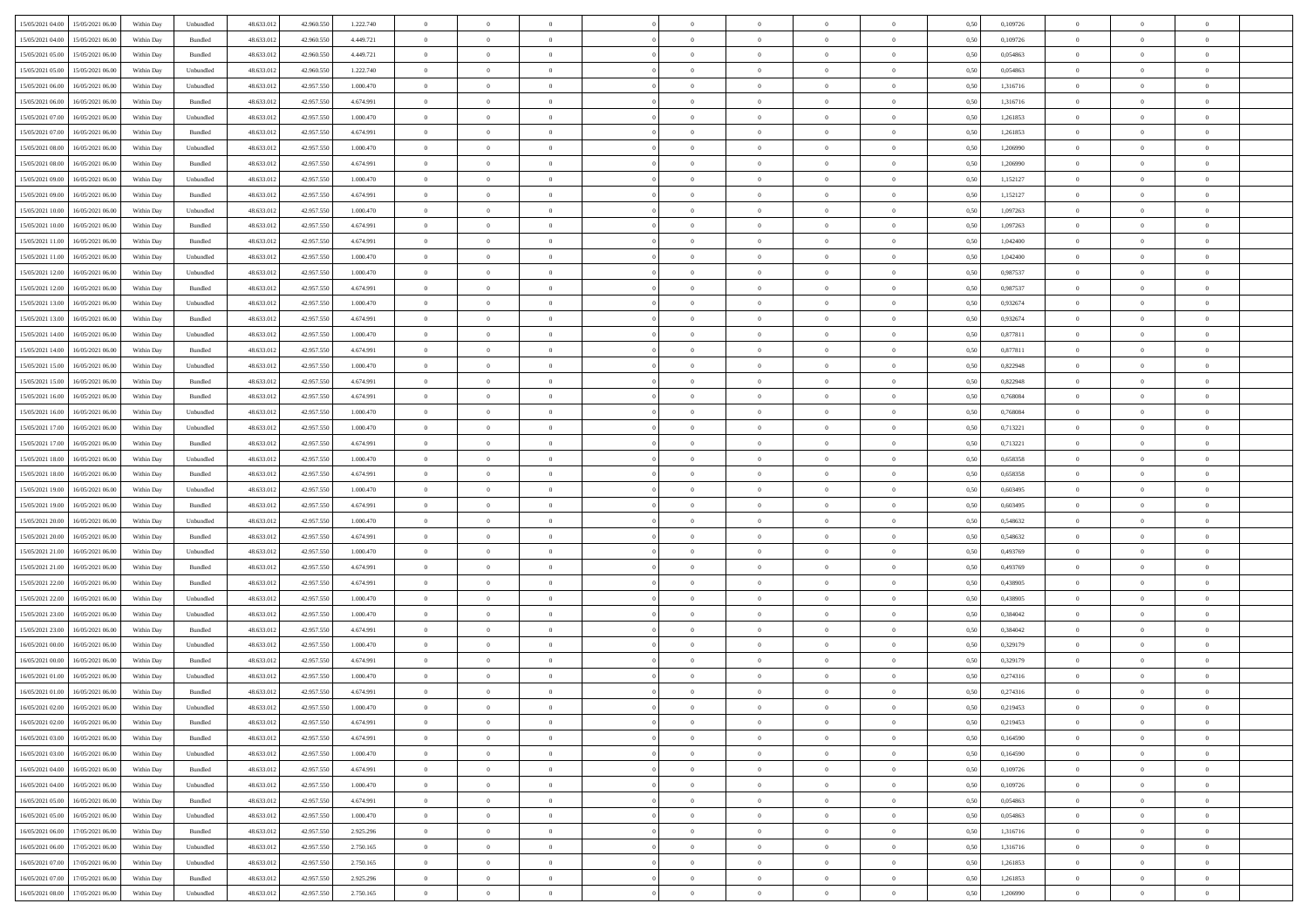|                                              |            |           |            |            |           | $\overline{0}$ | $\overline{0}$ |                | $\overline{0}$ | $\theta$       |                | $\theta$       |      |          | $\theta$       | $\theta$       | $\overline{0}$ |  |
|----------------------------------------------|------------|-----------|------------|------------|-----------|----------------|----------------|----------------|----------------|----------------|----------------|----------------|------|----------|----------------|----------------|----------------|--|
| 16/05/2021 08:00 17/05/2021 06:00            | Within Day | Bundled   | 48.633.01  | 42.957.550 | 2.925.296 |                |                |                |                |                |                |                | 0,50 | 1,206990 |                |                |                |  |
| 16/05/2021 11:00<br>17/05/2021 06:00         | Within Day | Bundled   | 48.633.01  | 42.957.55  | 2.925.296 | $\bf{0}$       | $\bf{0}$       | $\bf{0}$       | $\bf{0}$       | $\overline{0}$ | $\overline{0}$ | $\bf{0}$       | 0,50 | 1,042400 | $\,$ 0 $\,$    | $\bf{0}$       | $\overline{0}$ |  |
| 16/05/2021 11:00<br>17/05/2021 06:00         | Within Day | Unbundled | 48.633.013 | 42.957.550 | 2.750.165 | $\overline{0}$ | $\bf{0}$       | $\overline{0}$ | $\bf{0}$       | $\bf{0}$       | $\overline{0}$ | $\bf{0}$       | 0.50 | 1.042400 | $\bf{0}$       | $\overline{0}$ | $\overline{0}$ |  |
| 16/05/2021 12:00<br>17/05/2021 06:00         | Within Day | Unbundled | 48.633.013 | 42.957.550 | 2.750.165 | $\overline{0}$ | $\overline{0}$ | $\overline{0}$ | $\overline{0}$ | $\theta$       | $\overline{0}$ | $\bf{0}$       | 0,50 | 0,987537 | $\theta$       | $\theta$       | $\overline{0}$ |  |
|                                              |            |           |            |            |           |                |                |                |                |                |                |                |      |          |                |                |                |  |
| 16/05/2021 12:00<br>17/05/2021 06:00         | Within Day | Bundled   | 48.633.01  | 42.957.55  | 2.925.296 | $\bf{0}$       | $\overline{0}$ | $\bf{0}$       | $\overline{0}$ | $\theta$       | $\overline{0}$ | $\bf{0}$       | 0,50 | 0,987537 | $\,$ 0 $\,$    | $\bf{0}$       | $\overline{0}$ |  |
| 16/05/2021 13:00<br>17/05/2021 06:00         | Within Day | Unbundled | 48.633.013 | 42.957.55  | 2.750.165 | $\overline{0}$ | $\overline{0}$ | $\overline{0}$ | $\bf{0}$       | $\overline{0}$ | $\theta$       | $\bf{0}$       | 0.50 | 0.932674 | $\,$ 0 $\,$    | $\theta$       | $\overline{0}$ |  |
| 16/05/2021 13:00<br>17/05/2021 06:00         | Within Day | Bundled   | 48.633.013 | 42.957.550 | 2.925.296 | $\overline{0}$ | $\overline{0}$ | $\overline{0}$ | $\overline{0}$ | $\overline{0}$ | $\overline{0}$ | $\bf{0}$       | 0,50 | 0,932674 | $\,$ 0 $\,$    | $\theta$       | $\overline{0}$ |  |
| 16/05/2021 14:00<br>17/05/2021 06.00         | Within Day | Unbundled | 48.633.01  | 42.957.55  | 2.750.165 | $\bf{0}$       | $\overline{0}$ | $\bf{0}$       | $\overline{0}$ | $\overline{0}$ | $\overline{0}$ | $\bf{0}$       | 0,50 | 0,877811 | $\,$ 0 $\,$    | $\bf{0}$       | $\overline{0}$ |  |
|                                              |            |           |            |            |           |                |                |                |                |                |                |                |      |          |                |                |                |  |
| 16/05/2021 14:00<br>17/05/2021 06:00         | Within Day | Bundled   | 48.633.013 | 42.957.55  | 2.925.296 | $\overline{0}$ | $\bf{0}$       | $\overline{0}$ | $\bf{0}$       | $\overline{0}$ | $\overline{0}$ | $\bf{0}$       | 0.50 | 0.877811 | $\bf{0}$       | $\overline{0}$ | $\overline{0}$ |  |
| 16/05/2021 15:00<br>17/05/2021 06:00         | Within Day | Unbundled | 48.633.013 | 42.957.550 | 2.750.165 | $\bf{0}$       | $\bf{0}$       | $\overline{0}$ | $\overline{0}$ | $\overline{0}$ | $\overline{0}$ | $\bf{0}$       | 0,50 | 0,822948 | $\,$ 0 $\,$    | $\bf{0}$       | $\overline{0}$ |  |
| 16/05/2021 15:00<br>17/05/2021 06:00         | Within Day | Bundled   | 48.633.01  | 42.957.55  | 2.925.296 | $\bf{0}$       | $\overline{0}$ | $\bf{0}$       | $\bf{0}$       | $\bf{0}$       | $\overline{0}$ | $\bf{0}$       | 0,50 | 0,822948 | $\,$ 0 $\,$    | $\bf{0}$       | $\overline{0}$ |  |
| 16/05/2021 16:00<br>17/05/2021 06:00         | Within Day | Bundled   | 48.633.013 | 42.957.55  | 2.925.296 | $\overline{0}$ | $\bf{0}$       | $\overline{0}$ | $\overline{0}$ | $\bf{0}$       | $\overline{0}$ | $\bf{0}$       | 0.50 | 0.768084 | $\bf{0}$       | $\overline{0}$ | $\bf{0}$       |  |
| 16/05/2021 16:00<br>17/05/2021 06:00         | Within Day | Unbundled | 48.633.01  | 42.957.550 | 2.750.165 | $\overline{0}$ | $\overline{0}$ | $\overline{0}$ | $\theta$       | $\theta$       | $\overline{0}$ | $\bf{0}$       | 0,50 | 0,768084 | $\,$ 0 $\,$    | $\theta$       | $\overline{0}$ |  |
|                                              |            |           |            |            |           |                |                |                |                |                |                |                |      |          |                |                |                |  |
| 16/05/2021 17:00<br>17/05/2021 06:00         | Within Day | Unbundled | 48.633.01  | 42.957.55  | 2.750.165 | $\bf{0}$       | $\overline{0}$ | $\bf{0}$       | $\overline{0}$ | $\bf{0}$       | $\overline{0}$ | $\bf{0}$       | 0,50 | 0,713221 | $\,$ 0 $\,$    | $\bf{0}$       | $\overline{0}$ |  |
| 16/05/2021 17:00<br>17/05/2021 06:00         | Within Day | Bundled   | 48.633.013 | 42.957.55  | 2.925.296 | $\overline{0}$ | $\overline{0}$ | $\overline{0}$ | $\bf{0}$       | $\overline{0}$ | $\theta$       | $\bf{0}$       | 0.50 | 0,713221 | $\,$ 0 $\,$    | $\theta$       | $\overline{0}$ |  |
| 16/05/2021 18:00<br>17/05/2021 06:00         | Within Day | Unbundled | 48.633.013 | 42.957.550 | 2.750.165 | $\overline{0}$ | $\overline{0}$ | $\overline{0}$ | $\overline{0}$ | $\overline{0}$ | $\overline{0}$ | $\bf{0}$       | 0,50 | 0,658358 | $\theta$       | $\theta$       | $\overline{0}$ |  |
| 16/05/2021 18:00<br>17/05/2021 06:00         | Within Day | Bundled   | 48.633.01  | 42.957.55  | 2.925.296 | $\bf{0}$       | $\bf{0}$       | $\bf{0}$       | $\overline{0}$ | $\bf{0}$       | $\overline{0}$ | $\bf{0}$       | 0,50 | 0,658358 | $\,$ 0 $\,$    | $\bf{0}$       | $\overline{0}$ |  |
|                                              |            |           |            |            |           |                |                |                |                |                |                |                |      |          |                |                |                |  |
| 16/05/2021 19:00<br>17/05/2021 06:00         | Within Day | Unbundled | 48.633.013 | 42.957.55  | 2.750.165 | $\overline{0}$ | $\bf{0}$       | $\overline{0}$ | $\bf{0}$       | $\overline{0}$ | $\overline{0}$ | $\bf{0}$       | 0.50 | 0.603495 | $\bf{0}$       | $\overline{0}$ | $\overline{0}$ |  |
| 16/05/2021 19:00<br>17/05/2021 06:00         | Within Day | Bundled   | 48.633.013 | 42.957.550 | 2.925.296 | $\bf{0}$       | $\bf{0}$       | $\overline{0}$ | $\overline{0}$ | $\overline{0}$ | $\overline{0}$ | $\bf{0}$       | 0,50 | 0,603495 | $\,$ 0 $\,$    | $\bf{0}$       | $\overline{0}$ |  |
| 16/05/2021 20:00<br>17/05/2021 06:00         | Within Day | Unbundled | 48.633.01  | 42.957.55  | 2.750.165 | $\bf{0}$       | $\bf{0}$       | $\bf{0}$       | $\bf{0}$       | $\overline{0}$ | $\overline{0}$ | $\bf{0}$       | 0,50 | 0,548632 | $\,$ 0 $\,$    | $\bf{0}$       | $\overline{0}$ |  |
| 16/05/2021 20:00<br>17/05/2021 06:00         | Within Day | Bundled   | 48.633.013 | 42.957.550 | 2.925.296 | $\overline{0}$ | $\bf{0}$       | $\overline{0}$ | $\overline{0}$ | $\bf{0}$       | $\overline{0}$ | $\bf{0}$       | 0.50 | 0.548632 | $\bf{0}$       | $\overline{0}$ | $\,$ 0         |  |
| 16/05/2021 21:00<br>17/05/2021 06:00         | Within Day | Unbundled | 48.633.01  | 42.957.550 | 2.750.165 | $\overline{0}$ | $\overline{0}$ | $\overline{0}$ | $\overline{0}$ | $\theta$       | $\overline{0}$ | $\bf{0}$       | 0,50 | 0,493769 | $\theta$       | $\theta$       | $\overline{0}$ |  |
|                                              |            |           |            |            |           |                | $\overline{0}$ |                |                | $\overline{0}$ | $\overline{0}$ |                |      |          | $\,$ 0 $\,$    | $\bf{0}$       | $\overline{0}$ |  |
| 16/05/2021 21:00<br>17/05/2021 06:00         | Within Day | Bundled   | 48.633.01  | 42.957.55  | 2.925.296 | $\bf{0}$       |                | $\bf{0}$       | $\bf{0}$       |                |                | $\bf{0}$       | 0,50 | 0,493769 |                |                |                |  |
| 16/05/2021 22:00<br>17/05/2021 06:00         | Within Day | Bundled   | 48.633.013 | 42.957.55  | 2.925.296 | $\overline{0}$ | $\overline{0}$ | $\overline{0}$ | $\bf{0}$       | $\overline{0}$ | $\theta$       | $\bf{0}$       | 0.50 | 0.438905 | $\,$ 0 $\,$    | $\theta$       | $\overline{0}$ |  |
| 16/05/2021 22:00<br>17/05/2021 06:00         | Within Day | Unbundled | 48.633.013 | 42.957.550 | 2.750.165 | $\overline{0}$ | $\overline{0}$ | $\overline{0}$ | $\overline{0}$ | $\overline{0}$ | $\overline{0}$ | $\bf{0}$       | 0,50 | 0,438905 | $\,$ 0 $\,$    | $\theta$       | $\overline{0}$ |  |
| 16/05/2021 23:00<br>17/05/2021 06:00         | Within Day | Unbundled | 48.633.01  | 42.957.55  | 2.750.165 | $\bf{0}$       | $\overline{0}$ | $\bf{0}$       | $\overline{0}$ | $\bf{0}$       | $\overline{0}$ | $\bf{0}$       | 0,50 | 0,384042 | $\,$ 0 $\,$    | $\bf{0}$       | $\overline{0}$ |  |
| 16/05/2021 23:00<br>17/05/2021 06:00         | Within Day | Bundled   | 48.633.013 | 42.957.55  | 2.925.296 | $\overline{0}$ | $\bf{0}$       | $\overline{0}$ | $\bf{0}$       | $\overline{0}$ | $\overline{0}$ | $\bf{0}$       | 0.50 | 0.384042 | $\bf{0}$       | $\overline{0}$ | $\overline{0}$ |  |
| 17/05/2021 00:00<br>17/05/2021 06:00         | Within Day | Unbundled | 48.633.01  | 42.957.550 | 2.750.165 | $\overline{0}$ | $\bf{0}$       | $\overline{0}$ | $\overline{0}$ | $\overline{0}$ | $\overline{0}$ | $\bf{0}$       | 0,50 | 0,329179 | $\theta$       | $\theta$       | $\overline{0}$ |  |
|                                              |            |           |            |            |           |                |                |                |                |                |                |                |      |          |                |                |                |  |
| 17/05/2021 00:00<br>17/05/2021 06:00         | Within Day | Bundled   | 48.633.01  | 42.957.55  | 2.925.296 | $\bf{0}$       | $\bf{0}$       | $\bf{0}$       | $\bf{0}$       | $\overline{0}$ | $\overline{0}$ | $\bf{0}$       | 0,50 | 0,329179 | $\,$ 0 $\,$    | $\bf{0}$       | $\overline{0}$ |  |
| 17/05/2021 01:00<br>17/05/2021 06:00         | Within Day | Unbundled | 48.633.013 | 42.957.55  | 2.750.165 | $\overline{0}$ | $\bf{0}$       | $\overline{0}$ | $\bf{0}$       | $\bf{0}$       | $\overline{0}$ | $\bf{0}$       | 0.50 | 0,274316 | $\bf{0}$       | $\overline{0}$ | $\bf{0}$       |  |
| 17/05/2021 01:00<br>17/05/2021 06:00         | Within Day | Bundled   | 48.633.013 | 42.957.550 | 2.925.296 | $\overline{0}$ | $\overline{0}$ | $\overline{0}$ | $\overline{0}$ | $\overline{0}$ | $\overline{0}$ | $\bf{0}$       | 0.5( | 0,274316 | $\theta$       | $\theta$       | $\overline{0}$ |  |
| 17/05/2021 02:00<br>17/05/2021 06:00         | Within Day | Unbundled | 48.633.01  | 42.957.55  | 2.750.165 | $\bf{0}$       | $\overline{0}$ | $\bf{0}$       | $\bf{0}$       | $\,$ 0 $\,$    | $\overline{0}$ | $\bf{0}$       | 0,50 | 0,219453 | $\,$ 0 $\,$    | $\bf{0}$       | $\overline{0}$ |  |
| 17/05/2021 02:00<br>17/05/2021 06:00         |            | Bundled   | 48.633.013 | 42.957.55  | 2.925.296 | $\overline{0}$ | $\bf{0}$       | $\overline{0}$ | $\bf{0}$       | $\overline{0}$ | $\Omega$       | $\bf{0}$       | 0.50 | 0,219453 | $\,$ 0 $\,$    | $\bf{0}$       | $\overline{0}$ |  |
|                                              | Within Day |           |            |            |           |                |                |                |                |                |                |                |      |          |                |                |                |  |
| 17/05/2021 03:00<br>17/05/2021 06:00         | Within Dav | Bundled   | 48.633.013 | 42.957.550 | 2.925.296 | $\overline{0}$ | $\overline{0}$ | $\overline{0}$ | $\overline{0}$ | $\theta$       | $\overline{0}$ | $\overline{0}$ | 0.50 | 0,164590 | $\theta$       | $\theta$       | $\overline{0}$ |  |
| 17/05/2021 03:00<br>17/05/2021 06:00         | Within Day | Unbundled | 48.633.01  | 42.957.55  | 2.750.165 | $\bf{0}$       | $\bf{0}$       | $\bf{0}$       | $\bf{0}$       | $\bf{0}$       | $\overline{0}$ | $\bf{0}$       | 0,50 | 0,164590 | $\,$ 0 $\,$    | $\bf{0}$       | $\overline{0}$ |  |
| 17/05/2021 04:00<br>17/05/2021 06:00         | Within Day | Unbundled | 48.633.013 | 42.957.55  | 2.750.165 | $\overline{0}$ | $\bf{0}$       | $\overline{0}$ | $\bf{0}$       | $\overline{0}$ | $\overline{0}$ | $\bf{0}$       | 0.50 | 0.109726 | $\bf{0}$       | $\overline{0}$ | $\overline{0}$ |  |
| 17/05/2021 04:00<br>17/05/2021 06:00         | Within Dav | Bundled   | 48.633.013 | 42.957.550 | 2.925.296 | $\overline{0}$ | $\overline{0}$ | $\overline{0}$ | $\overline{0}$ | $\overline{0}$ | $\overline{0}$ | $\bf{0}$       | 0.50 | 0,109726 | $\theta$       | $\theta$       | $\overline{0}$ |  |
| 17/05/2021 05:00<br>17/05/2021 06:00         | Within Day | Unbundled | 48.633.01  | 42.957.55  | 2.750.165 | $\bf{0}$       | $\bf{0}$       | $\bf{0}$       | $\bf{0}$       | $\overline{0}$ | $\overline{0}$ | $\bf{0}$       | 0,50 | 0,054863 | $\,$ 0 $\,$    | $\bf{0}$       | $\overline{0}$ |  |
|                                              |            |           |            |            |           |                |                |                |                |                |                |                |      |          |                |                |                |  |
| 17/05/2021 05:00<br>17/05/2021 06:00         | Within Day | Bundled   | 48.633.013 | 42.957.550 | 2.925.296 | $\overline{0}$ | $\bf{0}$       | $\overline{0}$ | $\overline{0}$ | $\bf{0}$       | $\overline{0}$ | $\bf{0}$       | 0.50 | 0.054863 | $\bf{0}$       | $\overline{0}$ | $\overline{0}$ |  |
| 17/05/2021 06:00<br>18/05/2021 06:00         | Within Dav | Unbundled | 48.633.013 | 42.957.550 | 2.750.165 | $\overline{0}$ | $\overline{0}$ | $\overline{0}$ | $\overline{0}$ | $\overline{0}$ | $\overline{0}$ | $\bf{0}$       | 0.5( | 1,316716 | $\theta$       | $\theta$       | $\overline{0}$ |  |
| 17/05/2021 06:00<br>18/05/2021 06:00         | Within Day | Bundled   | 48.633.01  | 42.957.55  | 2.925.296 | $\bf{0}$       | $\bf{0}$       | $\bf{0}$       | $\bf{0}$       | $\overline{0}$ | $\overline{0}$ | $\bf{0}$       | 0,50 | 1,316716 | $\,$ 0 $\,$    | $\bf{0}$       | $\overline{0}$ |  |
| 17/05/2021 07:00<br>18/05/2021 06:00         | Within Day | Unbundled | 48.633.013 | 42.957.55  | 2.750.165 | $\overline{0}$ | $\overline{0}$ | $\overline{0}$ | $\bf{0}$       | $\overline{0}$ | $\Omega$       | $\bf{0}$       | 0.50 | 1.261853 | $\bf{0}$       | $\theta$       | $\overline{0}$ |  |
| 17/05/2021 07:00<br>18/05/2021 06:00         | Within Dav | Bundled   | 48.633.013 | 42.957.550 | 2.925.296 | $\overline{0}$ | $\overline{0}$ | $\Omega$       | $\overline{0}$ | $\theta$       | $\overline{0}$ | $\overline{0}$ | 0.5( | 1,261853 | $\theta$       | $\theta$       | $\overline{0}$ |  |
| 17/05/2021 08:00<br>18/05/2021 06:00         | Within Day | Unbundled | 48.633.01  | 42.957.550 | 2.750.165 | $\bf{0}$       | $\bf{0}$       | $\overline{0}$ | $\overline{0}$ | $\bf{0}$       | $\overline{0}$ | $\bf{0}$       | 0,50 | 1,206990 | $\,$ 0 $\,$    | $\bf{0}$       | $\overline{0}$ |  |
|                                              |            |           |            |            |           |                |                |                |                |                |                |                |      |          |                |                |                |  |
| $17/05/2021\;08.00 \qquad 18/05/2021\;06.00$ | Within Day | Bundled   | 48.633.012 | 42.957.550 | 2.925.296 | $\overline{0}$ | $\Omega$       |                | $\Omega$       |                |                |                | 0,50 | 1.206990 | $\theta$       | $\overline{0}$ |                |  |
| 17/05/2021 09:00 18/05/2021 06:00            | Within Day | Bundled   | 48.633.012 | 42.957.550 | 2.925.296 | $\overline{0}$ | $\overline{0}$ | $\Omega$       | $\theta$       | $\overline{0}$ | $\overline{0}$ | $\bf{0}$       | 0,50 | 1,152127 | $\theta$       | $\overline{0}$ | $\overline{0}$ |  |
| 17/05/2021 09:00<br>18/05/2021 06:00         | Within Day | Unbundled | 48.633.013 | 42.957.550 | 2.750.165 | $\overline{0}$ | $\bf{0}$       | $\overline{0}$ | $\overline{0}$ | $\bf{0}$       | $\overline{0}$ | $\bf{0}$       | 0,50 | 1,152127 | $\bf{0}$       | $\overline{0}$ | $\bf{0}$       |  |
| 17/05/2021 10:00 18/05/2021 06:00            | Within Day | Unbundled | 48.633.012 | 42.957.550 | 2.750.165 | $\overline{0}$ | $\bf{0}$       | $\overline{0}$ | $\overline{0}$ | $\mathbf{0}$   | $\overline{0}$ | $\,$ 0 $\,$    | 0.50 | 1,097263 | $\overline{0}$ | $\bf{0}$       | $\,$ 0 $\,$    |  |
|                                              |            |           |            |            |           |                | $\overline{0}$ |                |                | $\overline{0}$ |                |                |      |          | $\overline{0}$ | $\theta$       | $\overline{0}$ |  |
| 17/05/2021 10:00 18/05/2021 06:00            | Within Day | Bundled   | 48.633.012 | 42.957.550 | 2.925.296 | $\overline{0}$ |                | $\overline{0}$ | $\overline{0}$ |                | $\overline{0}$ | $\bf{0}$       | 0,50 | 1,097263 |                |                |                |  |
| 17/05/2021 11:00<br>18/05/2021 06:00         | Within Day | Unbundled | 48.633.012 | 42.957.550 | 2.750.165 | $\overline{0}$ | $\bf{0}$       | $\overline{0}$ | $\overline{0}$ | $\bf{0}$       | $\overline{0}$ | $\bf{0}$       | 0,50 | 1,042400 | $\bf{0}$       | $\overline{0}$ | $\overline{0}$ |  |
| 17/05/2021 11:00<br>18/05/2021 06:00         | Within Day | Bundled   | 48.633.012 | 42.957.550 | 2.925.296 | $\overline{0}$ | $\bf{0}$       | $\overline{0}$ | $\overline{0}$ | $\overline{0}$ | $\overline{0}$ | $\bf{0}$       | 0.50 | 1.042400 | $\,$ 0 $\,$    | $\overline{0}$ | $\,$ 0         |  |
| 17/05/2021 12:00<br>18/05/2021 06:00         | Within Dav | Unbundled | 48.633.012 | 42.957.550 | 2.750.165 | $\overline{0}$ | $\overline{0}$ | $\overline{0}$ | $\overline{0}$ | $\overline{0}$ | $\overline{0}$ | $\bf{0}$       | 0,50 | 0,987537 | $\overline{0}$ | $\theta$       | $\overline{0}$ |  |
| 17/05/2021 12:00<br>18/05/2021 06:00         | Within Day | Bundled   | 48.633.013 | 42.957.550 | 2.925.296 | $\overline{0}$ | $\overline{0}$ | $\overline{0}$ | $\overline{0}$ | $\overline{0}$ | $\overline{0}$ | $\bf{0}$       | 0,50 | 0,987537 | $\bf{0}$       | $\overline{0}$ | $\overline{0}$ |  |
|                                              |            |           |            |            |           |                |                |                |                |                |                |                |      |          |                |                |                |  |
| 17/05/2021 13:00<br>18/05/2021 06:00         | Within Day | Unbundled | 48.633.012 | 42.957.550 | 2.750.165 | $\overline{0}$ | $\overline{0}$ | $\overline{0}$ | $\overline{0}$ | $\overline{0}$ | $\overline{0}$ | $\bf{0}$       | 0.50 | 0.932674 | $\mathbf{0}$   | $\bf{0}$       | $\,$ 0         |  |
| 17/05/2021 13:00<br>18/05/2021 06:00         | Within Dav | Bundled   | 48.633.012 | 42.957.550 | 2.925.296 | $\overline{0}$ | $\overline{0}$ | $\overline{0}$ | $\overline{0}$ | $\overline{0}$ | $\overline{0}$ | $\bf{0}$       | 0,50 | 0,932674 | $\overline{0}$ | $\theta$       | $\overline{0}$ |  |
| 17/05/2021 14:00<br>18/05/2021 06:00         | Within Day | Bundled   | 48.633.013 | 42.957.550 | 2.925.296 | $\overline{0}$ | 415.000        | $\overline{0}$ | 2,466911       | $\overline{0}$ | $\overline{0}$ | $\bf{0}$       | 0,50 | 0,877811 | $\bf{0}$       | $\,$ 0 $\,$    | $\bf{0}$       |  |
| 17/05/2021 14:00 18/05/2021 06:00            | Within Day | Unbundled | 48.633.012 | 42.957.550 | 2.750.165 | $\,$ 0 $\,$    | $\overline{0}$ | $\overline{0}$ | $\overline{0}$ | $\,$ 0 $\,$    | $\overline{0}$ | $\bf{0}$       | 0,50 | 0,877811 | $\overline{0}$ | $\,$ 0 $\,$    | $\,$ 0 $\,$    |  |
|                                              |            |           |            |            |           |                |                |                |                |                |                |                |      |          |                |                |                |  |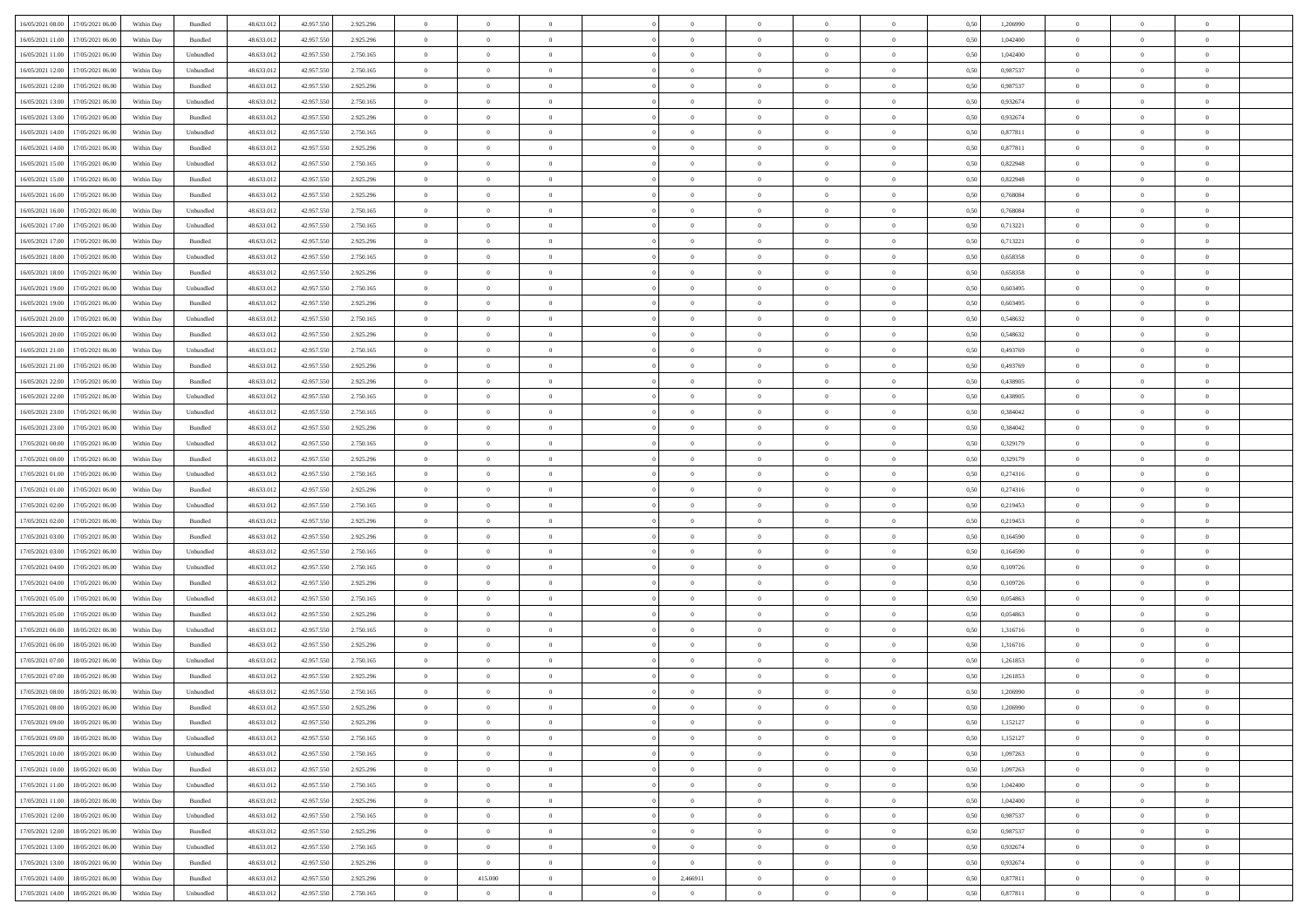| 17/05/2021 15:00                  | 18/05/2021 06:00 | Within Day | Unbundled                   | 48.633.012 | 43.372.550 | 2.750.165 | $\overline{0}$ | $\theta$       |                | $\overline{0}$ | $\bf{0}$       | $\overline{0}$ | $\theta$       | 0,50 | 0,822948 | $\theta$       | $\theta$       | $\overline{0}$           |  |
|-----------------------------------|------------------|------------|-----------------------------|------------|------------|-----------|----------------|----------------|----------------|----------------|----------------|----------------|----------------|------|----------|----------------|----------------|--------------------------|--|
| 17/05/2021 15:00                  | 18/05/2021 06:00 | Within Day | Bundled                     | 48.633.01  | 43.372.550 | 2.510.296 | $\overline{0}$ | $\overline{0}$ | $\overline{0}$ | $\overline{0}$ | $\,$ 0         | $\overline{0}$ | $\bf{0}$       | 0,50 | 0,822948 | $\,$ 0 $\,$    | $\overline{0}$ | $\overline{0}$           |  |
|                                   |                  |            |                             |            |            |           |                |                |                |                |                |                |                |      |          |                |                |                          |  |
| 17/05/2021 16:00                  | 18/05/2021 06:00 | Within Day | Unbundled                   | 48.633.012 | 43.372.550 | 2.750.165 | $\overline{0}$ | 436.000        | $\overline{0}$ | $\overline{0}$ | $\bf{0}$       | $\overline{0}$ | $\mathbf{0}$   | 0.50 | 0.768084 | $\bf{0}$       | $\overline{0}$ | $\overline{0}$           |  |
| 17/05/2021 16:00                  | 18/05/2021 06:00 | Within Day | Bundled                     | 48.633.012 | 43.372.550 | 2.510.296 | $\overline{0}$ | $\overline{0}$ | $\overline{0}$ | $\overline{0}$ | $\bf{0}$       | $\overline{0}$ | $\overline{0}$ | 0,50 | 0,768084 | $\theta$       | $\overline{0}$ | $\overline{0}$           |  |
| 17/05/2021 17:00                  | 18/05/2021 06:00 | Within Day | Unbundled                   | 48.633.01  | 43.808.550 | 2.314.165 | $\overline{0}$ | $\theta$       | $\overline{0}$ |                | $\overline{0}$ | $\overline{0}$ | $\bf{0}$       | 0,50 | 0,713221 | $\,$ 0 $\,$    | $\overline{0}$ | $\overline{0}$           |  |
| 17/05/2021 17:00                  | 18/05/2021 06:00 | Within Day | Bundled                     | 48.633.012 | 43,808,550 | 2.510.296 | $\overline{0}$ | $\overline{0}$ | $\overline{0}$ | $\overline{0}$ | $\bf{0}$       | $\overline{0}$ | $\bf{0}$       | 0.50 | 0,713221 | $\,0\,$        | $\theta$       | $\overline{0}$           |  |
| 17/05/2021 18:00                  | 18/05/2021 06:00 | Within Day | Unbundled                   | 48.633.012 | 43.808.550 | 2.314.165 | $\overline{0}$ | 46.688         | $\overline{0}$ | $\overline{0}$ | $\,$ 0         | $\overline{0}$ | $\overline{0}$ | 0,50 | 0,658358 | $\,0\,$        | $\theta$       | $\overline{0}$           |  |
| 17/05/2021 18:00                  | 18/05/2021 06:00 | Within Day | Bundled                     | 48.633.01  | 43.808.550 | 2.510.296 | $\overline{0}$ | $\theta$       | $\overline{0}$ |                | $\,$ 0         | $\overline{0}$ | $\bf{0}$       | 0,50 | 0,658358 | $\,$ 0 $\,$    | $\overline{0}$ | $\overline{0}$           |  |
| 17/05/2021 19:00                  | 18/05/2021 06:00 | Within Day | Unbundled                   | 48.633.012 | 43,855,238 | 2.267.477 | $\overline{0}$ | $\overline{0}$ | $\overline{0}$ | $\overline{0}$ | $\bf{0}$       | $\overline{0}$ | $\bf{0}$       | 0.50 | 0.603495 | $\,0\,$        | $\overline{0}$ | $\overline{0}$           |  |
| 17/05/2021 19:00                  | 18/05/2021 06:00 | Within Day | Bundled                     | 48.633.012 | 43.855.238 | 2.510.296 | $\overline{0}$ | $\overline{0}$ | $\overline{0}$ | $\overline{0}$ | $\bf{0}$       | $\overline{0}$ | $\bf{0}$       | 0,50 | 0,603495 | $\,$ 0 $\,$    | $\overline{0}$ | $\overline{0}$           |  |
| 17/05/2021 20:00                  | 18/05/2021 06:00 | Within Day | Bundled                     | 48.633.01  | 43.855.238 | 2.510.296 | $\bf{0}$       | $\theta$       | $\overline{0}$ | $\overline{0}$ | $\,$ 0         | $\overline{0}$ | $\bf{0}$       | 0,50 | 0,548632 | $\,$ 0 $\,$    | $\overline{0}$ | $\overline{0}$           |  |
| 17/05/2021 20:00                  | 18/05/2021 06:00 |            |                             | 48.633.012 |            | 2.267.477 | $\overline{0}$ | $\overline{0}$ | $\overline{0}$ | $\overline{0}$ |                | $\overline{0}$ |                | 0.50 | 0.548632 | $\bf{0}$       | $\overline{0}$ | $\bf{0}$                 |  |
|                                   |                  | Within Day | Unbundled                   |            | 43.855.238 |           |                |                |                |                | $\bf{0}$       |                | $\mathbf{0}$   |      |          |                |                |                          |  |
| 17/05/2021 21:00                  | 18/05/2021 06:00 | Within Day | Unbundled                   | 48.633.012 | 43.855.238 | 2.267.477 | $\overline{0}$ | $\overline{0}$ | $\overline{0}$ | $\overline{0}$ | $\,$ 0         | $\overline{0}$ | $\overline{0}$ | 0,50 | 0,493769 | $\,$ 0 $\,$    | $\overline{0}$ | $\overline{0}$           |  |
| 17/05/2021 21:00                  | 18/05/2021 06:00 | Within Day | Bundled                     | 48.633.01  | 43.855.238 | 2.510.296 | $\overline{0}$ | $\theta$       | $\overline{0}$ |                | $\bf{0}$       | $\overline{0}$ | $\bf{0}$       | 0,50 | 0,493769 | $\,$ 0 $\,$    | $\overline{0}$ | $\overline{0}$           |  |
| 17/05/2021 22.00                  | 18/05/2021 06:00 | Within Day | Unbundled                   | 48.633.012 | 43.855.238 | 2.267.477 | $\overline{0}$ | $\overline{0}$ | $\overline{0}$ | $\overline{0}$ | $\bf{0}$       | $\overline{0}$ | $\bf{0}$       | 0.50 | 0.438905 | $\,0\,$        | $\theta$       | $\overline{0}$           |  |
| 17/05/2021 22:00                  | 18/05/2021 06:00 | Within Day | Bundled                     | 48.633.012 | 43.855.238 | 2.510.296 | $\overline{0}$ | $\overline{0}$ | $\overline{0}$ | $\overline{0}$ | $\,$ 0         | $\overline{0}$ | $\overline{0}$ | 0,50 | 0,438905 | $\theta$       | $\theta$       | $\overline{0}$           |  |
| 17/05/2021 23:00                  | 18/05/2021 06:00 | Within Day | Unbundled                   | 48.633.01  | 43.855.238 | 2.267.477 | $\overline{0}$ | $\theta$       | $\overline{0}$ |                | $\,$ 0         | $\overline{0}$ | $\bf{0}$       | 0,50 | 0,384042 | $\,$ 0 $\,$    | $\overline{0}$ | $\overline{0}$           |  |
| 17/05/2021 23:00                  | 18/05/2021 06:00 | Within Day | Bundled                     | 48.633.012 | 43,855,238 | 2.510.296 | $\overline{0}$ | $\overline{0}$ | $\overline{0}$ | $\overline{0}$ | $\bf{0}$       | $\overline{0}$ | $\bf{0}$       | 0.50 | 0.384042 | $\,0\,$        | $\overline{0}$ | $\overline{\phantom{a}}$ |  |
| 18/05/2021 00:00                  | 18/05/2021 06:00 | Within Day | Unbundled                   | 48.633.012 | 43.855.238 | 2.267.477 | $\overline{0}$ | $\overline{0}$ | $\overline{0}$ | $\overline{0}$ | $\,$ 0         | $\overline{0}$ | $\bf{0}$       | 0,50 | 0,329179 | $\,$ 0 $\,$    | $\overline{0}$ | $\overline{0}$           |  |
| 18/05/2021 00:00                  | 18/05/2021 06:00 | Within Day | Bundled                     | 48.633.01  | 43.855.238 | 2.510.296 | $\bf{0}$       | $\,$ 0 $\,$    | $\overline{0}$ | $\overline{0}$ | $\,$ 0         | $\bf{0}$       | $\bf{0}$       | 0,50 | 0,329179 | $\,$ 0 $\,$    | $\overline{0}$ | $\overline{0}$           |  |
| 18/05/2021 01:00                  | 18/05/2021 06:00 | Within Day | Bundled                     | 48.633.012 | 43.855.238 | 2.510.296 | $\overline{0}$ | $\overline{0}$ | $\overline{0}$ | $\overline{0}$ | $\bf{0}$       | $\overline{0}$ | $\mathbf{0}$   | 0.50 | 0,274316 | $\,$ 0 $\,$    | $\overline{0}$ | $\overline{\phantom{a}}$ |  |
| 18/05/2021 01:00                  | 18/05/2021 06:00 | Within Day | Unbundled                   | 48.633.012 | 43.855.238 | 2.267.477 | $\overline{0}$ | $\overline{0}$ | $\overline{0}$ | $\overline{0}$ | $\bf{0}$       | $\overline{0}$ | $\overline{0}$ | 0,50 | 0,274316 | $\,$ 0 $\,$    | $\overline{0}$ | $\overline{0}$           |  |
| 18/05/2021 02:00                  | 18/05/2021 06:00 | Within Day | Unbundled                   | 48.633.01  | 43.855.238 | 2.267.477 | $\overline{0}$ | $\theta$       | $\overline{0}$ | $\overline{0}$ | $\,$ 0         | $\overline{0}$ | $\bf{0}$       | 0,50 | 0,219453 | $\,$ 0 $\,$    | $\overline{0}$ | $\overline{0}$           |  |
|                                   |                  |            |                             |            |            |           |                |                |                |                |                |                |                |      |          |                |                |                          |  |
| 18/05/2021 02:00                  | 18/05/2021 06:00 | Within Day | Bundled                     | 48.633.012 | 43.855.238 | 2.510.296 | $\overline{0}$ | $\overline{0}$ | $\overline{0}$ | $\overline{0}$ | $\bf{0}$       | $\overline{0}$ | $\bf{0}$       | 0.50 | 0.219453 | $\,0\,$        | $\theta$       | $\overline{0}$           |  |
| 18/05/2021 03:00                  | 18/05/2021 06:00 | Within Day | Unbundled                   | 48.633.012 | 43.855.238 | 2.267.477 | $\overline{0}$ | $\overline{0}$ | $\overline{0}$ | $\overline{0}$ | $\,$ 0         | $\overline{0}$ | $\overline{0}$ | 0,50 | 0,164590 | $\,$ 0 $\,$    | $\theta$       | $\overline{0}$           |  |
| 18/05/2021 03:00                  | 18/05/2021 06:00 | Within Day | Bundled                     | 48.633.01  | 43.855.238 | 2.510.296 | $\overline{0}$ | $\theta$       | $\overline{0}$ |                | $\,$ 0         | $\overline{0}$ | $\bf{0}$       | 0,50 | 0,164590 | $\,$ 0 $\,$    | $\overline{0}$ | $\overline{0}$           |  |
| 18/05/2021 04:00                  | 18/05/2021 06:00 | Within Day | Unbundled                   | 48.633.012 | 43,855,238 | 2.267.477 | $\overline{0}$ | $\overline{0}$ | $\overline{0}$ | $\overline{0}$ | $\bf{0}$       | $\overline{0}$ | $\bf{0}$       | 0.50 | 0.109726 | $\,0\,$        | $\overline{0}$ | $\overline{0}$           |  |
| 18/05/2021 04:00                  | 18/05/2021 06:00 | Within Day | Bundled                     | 48.633.012 | 43.855.238 | 2.510.296 | $\overline{0}$ | $\overline{0}$ | $\overline{0}$ | $\overline{0}$ | $\bf{0}$       | $\overline{0}$ | $\bf{0}$       | 0,50 | 0,109726 | $\,$ 0 $\,$    | $\theta$       | $\overline{0}$           |  |
| 18/05/2021 05:00                  | 18/05/2021 06:00 | Within Day | Unbundled                   | 48.633.01  | 43.855.238 | 2.267.477 | $\overline{0}$ | $\overline{0}$ | $\overline{0}$ | $\overline{0}$ | $\bf{0}$       | $\bf{0}$       | $\bf{0}$       | 0,50 | 0,054863 | $\,$ 0 $\,$    | $\overline{0}$ | $\overline{0}$           |  |
| 18/05/2021 05:00                  | 18/05/2021 06:00 | Within Day | Bundled                     | 48.633.012 | 43.855.238 | 2.510.296 | $\overline{0}$ | $\overline{0}$ | $\overline{0}$ | $\overline{0}$ | $\bf{0}$       | $\overline{0}$ | $\mathbf{0}$   | 0.50 | 0.054863 | $\bf{0}$       | $\overline{0}$ | $\bf{0}$                 |  |
| 18/05/2021 06:00                  | 19/05/2021 06:00 | Within Dav | Unbundled                   | 48.633.012 | 43.733.238 | 1.828,669 | $\overline{0}$ | $\overline{0}$ | $\overline{0}$ | $\overline{0}$ | $\overline{0}$ | $\overline{0}$ | $\overline{0}$ | 0.50 | 1,316716 | $\theta$       | $\overline{0}$ | $\overline{0}$           |  |
| 18/05/2021 06:00                  | 19/05/2021 06.00 | Within Day | Bundled                     | 48.633.01  | 43.733.238 | 3.071.104 | $\overline{0}$ | $\theta$       | $\overline{0}$ |                | $\,$ 0         | $\overline{0}$ | $\bf{0}$       | 0,50 | 1,316716 | $\,$ 0 $\,$    | $\overline{0}$ | $\overline{0}$           |  |
| 18/05/2021 07:00                  | 19/05/2021 06:00 | Within Day | Bundled                     | 48.633.012 | 43.733.238 | 3.071.104 | $\overline{0}$ | $\overline{0}$ | $\overline{0}$ | $\overline{0}$ | $\bf{0}$       | $\overline{0}$ | $\bf{0}$       | 0.50 | 1.261853 | $\,0\,$        | $\theta$       | $\overline{0}$           |  |
| 18/05/2021 07:00                  | 19/05/2021 06:00 | Within Dav | Unbundled                   | 48.633.012 | 43.733.238 | 1.828.669 | $\overline{0}$ | $\overline{0}$ | $\Omega$       | $\Omega$       | $\mathbf{0}$   | $\overline{0}$ | $\overline{0}$ | 0.50 | 1,261853 | $\theta$       | $\overline{0}$ | $\overline{0}$           |  |
| 18/05/2021 08:00                  | 19/05/2021 06.00 | Within Day | Unbundled                   | 48.633.01  | 43.733.238 | 1.828.669 | $\overline{0}$ | $\theta$       | $\overline{0}$ |                | $\,$ 0         | $\overline{0}$ | $\bf{0}$       | 0,50 | 1,206990 | $\,$ 0 $\,$    | $\overline{0}$ | $\overline{0}$           |  |
| 18/05/2021 08:00                  | 19/05/2021 06:00 |            | Bundled                     | 48.633.012 |            | 3.071.104 |                | $\overline{0}$ | $\overline{0}$ | $\overline{0}$ | $\bf{0}$       | $\overline{0}$ |                | 0.50 | 1.206990 | $\,0\,$        | $\overline{0}$ | $\overline{0}$           |  |
|                                   |                  | Within Day |                             |            | 43.733.238 |           | $\overline{0}$ |                |                |                |                |                | $\bf{0}$       |      |          |                |                |                          |  |
| 18/05/2021 09:00                  | 19/05/2021 06:00 | Within Dav | Unbundled                   | 48.633.012 | 43.733.238 | 1.828.669 | $\overline{0}$ | $\overline{0}$ | $\overline{0}$ | $\overline{0}$ | $\overline{0}$ | $\overline{0}$ | $\overline{0}$ | 0.50 | 1,152127 | $\theta$       | $\overline{0}$ | $\overline{0}$           |  |
| 18/05/2021 09:00                  | 19/05/2021 06.00 | Within Day | Bundled                     | 48.633.01  | 43.733.238 | 3.071.104 | $\overline{0}$ | $\overline{0}$ | $\overline{0}$ | $\overline{0}$ | $\bf{0}$       | $\bf{0}$       | $\bf{0}$       | 0,50 | 1,152127 | $\,$ 0 $\,$    | $\overline{0}$ | $\overline{0}$           |  |
| 18/05/2021 10:00                  | 19/05/2021 06:00 | Within Day | Unbundled                   | 48.633.012 | 43.733.238 | 1.828,669 | $\overline{0}$ | $\overline{0}$ | $\overline{0}$ | $\overline{0}$ | $\bf{0}$       | $\overline{0}$ | $\mathbf{0}$   | 0.50 | 1,097263 | $\,$ 0 $\,$    | $\overline{0}$ | $\overline{0}$           |  |
| 18/05/2021 10:00                  | 19/05/2021 06:00 | Within Dav | Bundled                     | 48.633.012 | 43.733.238 | 3.071.104 | $\overline{0}$ | $\overline{0}$ | $\Omega$       | $\Omega$       | $\mathbf{0}$   | $\overline{0}$ | $\overline{0}$ | 0.50 | 1,097263 | $\theta$       | $\overline{0}$ | $\overline{0}$           |  |
| 18/05/2021 11:00                  | 19/05/2021 06.00 | Within Day | Unbundled                   | 48.633.01  | 43.733.238 | 1.828.669 | $\overline{0}$ | $\theta$       | $\overline{0}$ | $\overline{0}$ | $\,$ 0         | $\overline{0}$ | $\bf{0}$       | 0,50 | 1,042400 | $\,$ 0 $\,$    | $\overline{0}$ | $\overline{0}$           |  |
| 18/05/2021 11:00                  | 19/05/2021 06:00 | Within Day | Bundled                     | 48.633.012 | 43.733.238 | 3.071.104 | $\overline{0}$ | $\overline{0}$ | $\overline{0}$ | $\overline{0}$ | $\,$ 0         | $\overline{0}$ | $\overline{0}$ | 0.50 | 1.042400 | $\,0\,$        | $\theta$       | $\overline{0}$           |  |
| 18/05/2021 12:00                  | 19/05/2021 06:00 | Within Dav | Bundled                     | 48.633.012 | 43.733.238 | 3.071.104 | $\overline{0}$ | 200.000        | $\Omega$       | 2,775237       | $\bf{0}$       | $\overline{0}$ | $\mathbf{0}$   | 0.50 | 0,987537 | $\theta$       | $\overline{0}$ | $\overline{0}$           |  |
| 18/05/2021 12:00                  | 19/05/2021 06:00 | Within Day | Unbundled                   | 48.633.012 | 43.733.238 | 1.828.669 | $\overline{0}$ | $\overline{0}$ | $\overline{0}$ |                | $\,$ 0         | $\overline{0}$ | $\bf{0}$       | 0,50 | 0,987537 | $\,$ 0 $\,$    | $\overline{0}$ | $\overline{0}$           |  |
| 18/05/2021 13:00                  | 19/05/2021 06:00 | Within Day | $\ensuremath{\mathsf{Unb}}$ | 48.633.012 | 43.933.238 | 1.828.669 | $\bf{0}$       | $\theta$       |                |                |                |                |                | 0,50 | 0.932674 | $\bf{0}$       | $\theta$       |                          |  |
| 18/05/2021 13:00                  | 19/05/2021 06:00 | Within Day | Bundled                     | 48.633.012 | 43.933.238 | 2.871.104 | $\Omega$       | $\overline{0}$ | $\overline{0}$ | $\Omega$       | $\mathbf{0}$   | $\overline{0}$ | $\overline{0}$ | 0.50 | 0,932674 | $\theta$       | $\theta$       | $\overline{0}$           |  |
| 18/05/2021 14:00                  | 19/05/2021 06:00 | Within Day | Unbundled                   | 48.633.012 | 43.933.238 | 1.828.669 | $\overline{0}$ | $\overline{0}$ | $\overline{0}$ | $\overline{0}$ | $\overline{0}$ | $\overline{0}$ | $\mathbf{0}$   | 0,50 | 0,877811 | $\overline{0}$ | $\overline{0}$ | $\bf{0}$                 |  |
| 18/05/2021 14:00                  | 19/05/2021 06:00 | Within Day | Bundled                     | 48.633.012 | 43.933.238 | 2.871.104 | $\overline{0}$ | $\overline{0}$ | $\overline{0}$ | $\overline{0}$ | $\overline{0}$ | $\overline{0}$ | $\mathbf{0}$   | 0.50 | 0.877811 | $\overline{0}$ | $\bf{0}$       | $\bf{0}$                 |  |
|                                   |                  |            |                             |            |            |           |                |                |                |                |                |                |                |      |          |                |                |                          |  |
| 18/05/2021 15:00                  | 19/05/2021 06:00 | Within Day | Unbundled                   | 48.633.012 | 43.933.238 | 1.828.669 | $\overline{0}$ | 552.000        | $\overline{0}$ | $\overline{0}$ | $\overline{0}$ | $\overline{0}$ | $\overline{0}$ | 0.50 | 0,822948 | $\overline{0}$ | $\theta$       | $\overline{0}$           |  |
| 18/05/2021 15:00                  | 19/05/2021 06:00 | Within Day | Bundled                     | 48.633.012 | 43.933.238 | 2.871.104 | $\overline{0}$ | $\overline{0}$ | $\overline{0}$ | $\overline{0}$ | $\bf{0}$       | $\overline{0}$ | $\bf{0}$       | 0,50 | 0,822948 | $\bf{0}$       | $\overline{0}$ | $\overline{0}$           |  |
| 18/05/2021 16:00                  | 19/05/2021 06:00 | Within Day | Unbundled                   | 48.633.012 | 44.485.238 | 1.276.669 | $\overline{0}$ | 360,000        | $\overline{0}$ | $\overline{0}$ | $\bf{0}$       | $\overline{0}$ | $\mathbf{0}$   | 0.50 | 0.768084 | $\,$ 0 $\,$    | $\overline{0}$ | $\overline{0}$           |  |
| 18/05/2021 16:00                  | 19/05/2021 06:00 | Within Day | Bundled                     | 48.633.012 | 44.485.238 | 2.871.104 | $\overline{0}$ | $\overline{0}$ | $\overline{0}$ | $\overline{0}$ | $\overline{0}$ | $\overline{0}$ | $\overline{0}$ | 0.50 | 0,768084 | $\overline{0}$ | $\theta$       | $\overline{0}$           |  |
| 18/05/2021 17:00                  | 19/05/2021 06:00 | Within Day | Unbundled                   | 48.633.01  | 44.845.238 | 916.669   | $\overline{0}$ | $\,$ 0         | $\overline{0}$ | $\bf{0}$       | $\,$ 0 $\,$    | $\overline{0}$ | $\bf{0}$       | 0,50 | 0,713221 | $\,$ 0 $\,$    | $\overline{0}$ | $\overline{0}$           |  |
| 18/05/2021 17:00                  | 19/05/2021 06:00 | Within Day | Bundled                     | 48.633.012 | 44,845.238 | 2.871.104 | $\overline{0}$ | $\overline{0}$ | $\overline{0}$ | $\overline{0}$ | $\bf{0}$       | $\overline{0}$ | $\mathbf{0}$   | 0.50 | 0.713221 | $\mathbf{0}$   | $\bf{0}$       | $\overline{0}$           |  |
| 18/05/2021 18:00                  | 19/05/2021 06:00 | Within Dav | Bundled                     | 48.633.012 | 44.845.238 | 2.871.104 | $\overline{0}$ | $\overline{0}$ | $\overline{0}$ | $\overline{0}$ | $\overline{0}$ | $\overline{0}$ | $\overline{0}$ | 0,50 | 0,658358 | $\overline{0}$ | $\theta$       | $\overline{0}$           |  |
| 18/05/2021 18:00                  | 19/05/2021 06:00 | Within Day | Unbundled                   | 48.633.01  | 44.845.238 | 916.669   | $\overline{0}$ | $\overline{0}$ | $\overline{0}$ | $\bf{0}$       | $\bf{0}$       | $\bf{0}$       | $\bf{0}$       | 0,50 | 0,658358 | $\bf{0}$       | $\overline{0}$ | $\bf{0}$                 |  |
| 18/05/2021 19:00 19/05/2021 06:00 |                  | Within Day | Unbundled                   | 48.633.012 | 44.845.238 | 916.669   | $\overline{0}$ | $\overline{0}$ | $\overline{0}$ | $\overline{0}$ | $\bf{0}$       | $\overline{0}$ | $\,$ 0 $\,$    | 0,50 | 0,603495 | $\overline{0}$ | $\,$ 0 $\,$    | $\,$ 0 $\,$              |  |
|                                   |                  |            |                             |            |            |           |                |                |                |                |                |                |                |      |          |                |                |                          |  |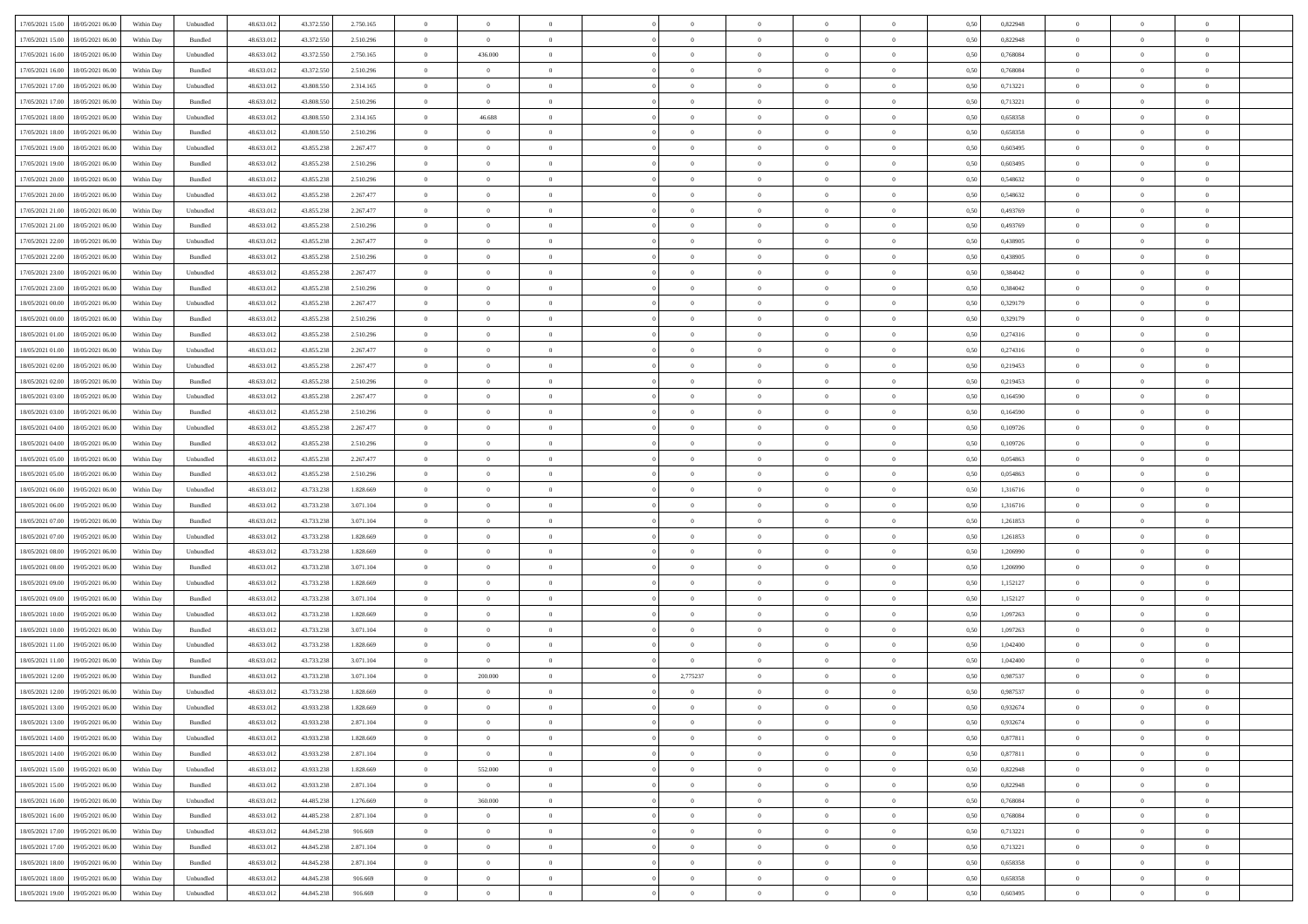| 18/05/2021 19:00 19/05/2021 06:00            | Within Day | Bundled   | 48.633.01  | 44.845.238 | 2.871.104 | $\overline{0}$ | $\overline{0}$ |                | $\overline{0}$ | $\theta$       |                | $\bf{0}$       | 0,50 | 0,603495 | $\theta$       | $\theta$       | $\theta$       |  |
|----------------------------------------------|------------|-----------|------------|------------|-----------|----------------|----------------|----------------|----------------|----------------|----------------|----------------|------|----------|----------------|----------------|----------------|--|
|                                              |            |           |            |            |           |                |                |                |                |                |                |                |      |          |                |                |                |  |
| 18/05/2021 20:00<br>19/05/2021 06:00         | Within Day | Unbundled | 48.633.01  | 44.845.238 | 916.669   | $\bf{0}$       | $\overline{0}$ | $\bf{0}$       | $\overline{0}$ | $\overline{0}$ | $\overline{0}$ | $\bf{0}$       | 0,50 | 0,548632 | $\,$ 0 $\,$    | $\bf{0}$       | $\overline{0}$ |  |
| 18/05/2021 20:00<br>19/05/2021 06:00         | Within Day | Bundled   | 48.633.013 | 44.845.238 | 2.871.104 | $\overline{0}$ | $\bf{0}$       | $\overline{0}$ | $\bf{0}$       | $\bf{0}$       | $\overline{0}$ | $\bf{0}$       | 0.50 | 0.548632 | $\bf{0}$       | $\overline{0}$ | $\overline{0}$ |  |
| 18/05/2021 21:00<br>19/05/2021 06:00         | Within Day | Unbundled | 48.633.01  | 44.845.238 | 916.669   | $\overline{0}$ | $\overline{0}$ | $\overline{0}$ | $\theta$       | $\theta$       | $\overline{0}$ | $\bf{0}$       | 0,50 | 0,493769 | $\theta$       | $\theta$       | $\overline{0}$ |  |
| 18/05/2021 21:00<br>19/05/2021 06:00         | Within Day | Bundled   | 48.633.01  | 44.845.238 | 2.871.104 | $\overline{0}$ | $\overline{0}$ | $\bf{0}$       | $\overline{0}$ | $\theta$       | $\overline{0}$ | $\bf{0}$       | 0,50 | 0,493769 | $\,$ 0 $\,$    | $\bf{0}$       | $\overline{0}$ |  |
| 18/05/2021 22:00<br>19/05/2021 06:00         |            | Unbundled | 48.633.013 | 44,845,238 | 916.669   | $\overline{0}$ | $\overline{0}$ | $\overline{0}$ | $\bf{0}$       | $\overline{0}$ | $\theta$       | $\bf{0}$       | 0.50 | 0.438905 | $\bf{0}$       | $\theta$       | $\overline{0}$ |  |
|                                              | Within Day |           |            |            |           |                |                |                |                |                |                |                |      |          |                |                |                |  |
| 18/05/2021 22:00<br>19/05/2021 06:00         | Within Day | Bundled   | 48.633.013 | 44.845.238 | 2.871.104 | $\overline{0}$ | $\overline{0}$ | $\overline{0}$ | $\overline{0}$ | $\overline{0}$ | $\overline{0}$ | $\bf{0}$       | 0,50 | 0,438905 | $\theta$       | $\theta$       | $\overline{0}$ |  |
| 18/05/2021 23:00<br>19/05/2021 06:00         | Within Day | Bundled   | 48.633.01  | 44.845.23  | 2.871.104 | $\overline{0}$ | $\overline{0}$ | $\bf{0}$       | $\overline{0}$ | $\bf{0}$       | $\overline{0}$ | $\bf{0}$       | 0,50 | 0,384042 | $\,$ 0 $\,$    | $\bf{0}$       | $\overline{0}$ |  |
| 18/05/2021 23:00<br>19/05/2021 06:00         | Within Day | Unbundled | 48.633.013 | 44.845.23  | 916.669   | $\overline{0}$ | $\bf{0}$       | $\overline{0}$ | $\bf{0}$       | $\overline{0}$ | $\overline{0}$ | $\bf{0}$       | 0.50 | 0.384042 | $\bf{0}$       | $\overline{0}$ | $\overline{0}$ |  |
| 19/05/2021 00:00<br>19/05/2021 06:00         | Within Day | Unbundled | 48.633.013 | 44.845.238 | 916.669   | $\overline{0}$ | $\bf{0}$       | $\overline{0}$ | $\overline{0}$ | $\overline{0}$ | $\overline{0}$ | $\bf{0}$       | 0,50 | 0,329179 | $\,$ 0 $\,$    | $\bf{0}$       | $\overline{0}$ |  |
| 19/05/2021 00:00<br>19/05/2021 06:00         | Within Day | Bundled   | 48.633.01  | 44.845.238 | 2.871.104 | $\bf{0}$       | $\overline{0}$ | $\bf{0}$       | $\overline{0}$ | $\bf{0}$       | $\overline{0}$ | $\bf{0}$       | 0,50 | 0,329179 | $\,$ 0 $\,$    | $\bf{0}$       | $\overline{0}$ |  |
| 19/05/2021 01:00<br>19/05/2021 06:00         | Within Day | Unbundled | 48.633.013 | 44.845.238 | 916.669   | $\overline{0}$ | $\bf{0}$       | $\overline{0}$ | $\bf{0}$       | $\bf{0}$       | $\overline{0}$ | $\bf{0}$       | 0.50 | 0,274316 | $\bf{0}$       | $\overline{0}$ | $\bf{0}$       |  |
| 19/05/2021 01:00<br>19/05/2021 06:00         | Within Day | Bundled   | 48.633.01  | 44.845.238 | 2.871.104 | $\overline{0}$ | $\overline{0}$ | $\overline{0}$ | $\theta$       | $\theta$       | $\overline{0}$ | $\bf{0}$       | 0,50 | 0,274316 | $\,$ 0 $\,$    | $\theta$       | $\overline{0}$ |  |
|                                              |            |           |            |            |           |                |                |                |                |                |                |                |      |          |                |                |                |  |
| 19/05/2021 02:00<br>19/05/2021 06:00         | Within Day | Unbundled | 48.633.01  | 44.845.23  | 916.669   | $\bf{0}$       | $\overline{0}$ | $\bf{0}$       | $\overline{0}$ | $\theta$       | $\overline{0}$ | $\bf{0}$       | 0,50 | 0,219453 | $\,$ 0 $\,$    | $\bf{0}$       | $\overline{0}$ |  |
| 19/05/2021 02:00<br>19/05/2021 06:00         | Within Day | Bundled   | 48.633.013 | 44,845,238 | 2.871.104 | $\overline{0}$ | $\overline{0}$ | $\overline{0}$ | $\bf{0}$       | $\overline{0}$ | $\Omega$       | $\bf{0}$       | 0.50 | 0,219453 | $\,$ 0 $\,$    | $\theta$       | $\overline{0}$ |  |
| 19/05/2021 03:00<br>19/05/2021 06:00         | Within Day | Unbundled | 48.633.013 | 44.845.238 | 916.669   | $\overline{0}$ | $\overline{0}$ | $\overline{0}$ | $\overline{0}$ | $\theta$       | $\overline{0}$ | $\bf{0}$       | 0,50 | 0,164590 | $\theta$       | $\theta$       | $\overline{0}$ |  |
| 19/05/2021 03:00<br>19/05/2021 06:00         | Within Day | Bundled   | 48.633.01  | 44.845.238 | 2.871.104 | $\bf{0}$       | $\overline{0}$ | $\bf{0}$       | $\overline{0}$ | $\theta$       | $\overline{0}$ | $\bf{0}$       | 0,50 | 0,164590 | $\,$ 0 $\,$    | $\bf{0}$       | $\overline{0}$ |  |
| 19/05/2021 04:00<br>19/05/2021 06:00         | Within Day | Unbundled | 48.633.013 | 44.845.23  | 916.669   | $\overline{0}$ | $\bf{0}$       | $\overline{0}$ | $\bf{0}$       | $\overline{0}$ | $\overline{0}$ | $\bf{0}$       | 0.50 | 0.109726 | $\bf{0}$       | $\overline{0}$ | $\overline{0}$ |  |
| 19/05/2021 04:00<br>19/05/2021 06:00         | Within Day | Bundled   | 48.633.013 | 44.845.238 | 2.871.104 | $\overline{0}$ | $\bf{0}$       | $\overline{0}$ | $\overline{0}$ | $\overline{0}$ | $\overline{0}$ | $\bf{0}$       | 0,50 | 0,109726 | $\,$ 0 $\,$    | $\theta$       | $\overline{0}$ |  |
| 19/05/2021 05:00<br>19/05/2021 06:00         | Within Day | Bundled   | 48.633.01  | 44.845.238 | 2.871.104 | $\bf{0}$       | $\bf{0}$       | $\bf{0}$       | $\bf{0}$       | $\overline{0}$ | $\overline{0}$ | $\bf{0}$       | 0,50 | 0,054863 | $\,$ 0 $\,$    | $\bf{0}$       | $\overline{0}$ |  |
|                                              |            | Unbundled | 48.633.013 |            | 916.669   |                | $\bf{0}$       | $\overline{0}$ |                | $\bf{0}$       | $\overline{0}$ |                | 0.50 | 0.054863 | $\bf{0}$       | $\overline{0}$ | $\overline{0}$ |  |
| 19/05/2021 05:00<br>19/05/2021 06:00         | Within Day |           |            | 44.845.238 |           | $\overline{0}$ |                |                | $\bf{0}$       |                |                | $\bf{0}$       |      |          |                |                |                |  |
| 19/05/2021 06:00<br>20/05/2021 06:00         | Within Day | Unbundled | 48.633.01  | 44.640.238 | 1.067.477 | $\overline{0}$ | $\overline{0}$ | $\overline{0}$ | $\theta$       | $\theta$       | $\overline{0}$ | $\bf{0}$       | 0,50 | 1,316716 | $\theta$       | $\theta$       | $\overline{0}$ |  |
| 19/05/2021 06:00<br>20/05/2021 06:00         | Within Day | Bundled   | 48.633.01  | 44.640.238 | 2.925.296 | $\bf{0}$       | $\overline{0}$ | $\bf{0}$       | $\overline{0}$ | $\bf{0}$       | $\overline{0}$ | $\bf{0}$       | 0,50 | 1,316716 | $\,$ 0 $\,$    | $\bf{0}$       | $\overline{0}$ |  |
| 19/05/2021 07:00<br>20/05/2021 06:00         | Within Day | Unbundled | 48.633.013 | 44.640.238 | 1.067.477 | $\overline{0}$ | $\overline{0}$ | $\overline{0}$ | $\bf{0}$       | $\overline{0}$ | $\Omega$       | $\bf{0}$       | 0.50 | 1.261853 | $\,$ 0 $\,$    | $\theta$       | $\overline{0}$ |  |
| 19/05/2021 07:00<br>20/05/2021 06:00         | Within Day | Bundled   | 48.633.013 | 44.640.238 | 2.925.296 | $\overline{0}$ | $\overline{0}$ | $\overline{0}$ | $\overline{0}$ | $\theta$       | $\overline{0}$ | $\bf{0}$       | 0,50 | 1,261853 | $\,$ 0 $\,$    | $\theta$       | $\overline{0}$ |  |
| 19/05/2021 08:00<br>20/05/2021 06:00         | Within Day | Unbundled | 48.633.01  | 44.640.23  | 1.067.477 | $\bf{0}$       | $\overline{0}$ | $\bf{0}$       | $\overline{0}$ | $\theta$       | $\overline{0}$ | $\bf{0}$       | 0,50 | 1,206990 | $\,$ 0 $\,$    | $\bf{0}$       | $\overline{0}$ |  |
| 19/05/2021 08:00<br>20/05/2021 06:00         | Within Day | Bundled   | 48.633.013 | 44.640.238 | 2.925.296 | $\overline{0}$ | $\bf{0}$       | $\overline{0}$ | $\bf{0}$       | $\overline{0}$ | $\overline{0}$ | $\bf{0}$       | 0.50 | 1.206990 | $\bf{0}$       | $\overline{0}$ | $\overline{0}$ |  |
| 19/05/2021 09:00<br>20/05/2021 06:00         | Within Day | Unbundled | 48.633.01  | 44.640.238 | 1.067.477 | $\overline{0}$ | $\overline{0}$ | $\overline{0}$ | $\overline{0}$ | $\overline{0}$ | $\overline{0}$ | $\bf{0}$       | 0,50 | 1,152127 | $\theta$       | $\theta$       | $\overline{0}$ |  |
| 19/05/2021 09:00<br>20/05/2021 06:00         | Within Day | Bundled   | 48.633.01  | 44.640.238 | 2.925.296 | $\bf{0}$       | $\bf{0}$       | $\bf{0}$       | $\bf{0}$       | $\overline{0}$ | $\overline{0}$ | $\bf{0}$       | 0,50 | 1,152127 | $\,$ 0 $\,$    | $\bf{0}$       | $\overline{0}$ |  |
|                                              |            |           |            |            |           |                |                |                |                |                |                |                |      |          |                |                |                |  |
| 19/05/2021 10:00<br>20/05/2021 06:00         | Within Day | Bundled   | 48.633.013 | 44.640.238 | 2.925.296 | $\overline{0}$ | $\bf{0}$       | $\overline{0}$ | $\bf{0}$       | $\bf{0}$       | $\overline{0}$ | $\bf{0}$       | 0.50 | 1.097263 | $\bf{0}$       | $\overline{0}$ | $\overline{0}$ |  |
| 19/05/2021 10:00<br>20/05/2021 06:00         | Within Day | Unbundled | 48.633.013 | 44.640.238 | 1.067.477 | $\overline{0}$ | $\overline{0}$ | $\overline{0}$ | $\overline{0}$ | $\overline{0}$ | $\overline{0}$ | $\bf{0}$       | 0.5( | 1,097263 | $\theta$       | $\theta$       | $\overline{0}$ |  |
| 19/05/2021 11:00<br>20/05/2021 06:00         | Within Day | Unbundled | 48.633.01  | 44.640.238 | 1.067.477 | $\bf{0}$       | $\overline{0}$ | $\bf{0}$       | $\bf{0}$       | $\overline{0}$ | $\overline{0}$ | $\bf{0}$       | 0,50 | 1,042400 | $\,$ 0 $\,$    | $\bf{0}$       | $\overline{0}$ |  |
| 19/05/2021 11:00<br>20/05/2021 06:00         | Within Day | Bundled   | 48.633.013 | 44.640.238 | 2.925.296 | $\overline{0}$ | $\bf{0}$       | $\overline{0}$ | $\bf{0}$       | $\bf{0}$       | $\Omega$       | $\bf{0}$       | 0.50 | 1.042400 | $\,$ 0 $\,$    | $\theta$       | $\overline{0}$ |  |
| 19/05/2021 12:00<br>20/05/2021 06:00         | Within Dav | Unbundled | 48.633.013 | 44.640.238 | 1.067.477 | $\overline{0}$ | $\overline{0}$ | $\overline{0}$ | $\overline{0}$ | $\theta$       | $\overline{0}$ | $\bf{0}$       | 0.50 | 0,987537 | $\theta$       | $\theta$       | $\overline{0}$ |  |
| 19/05/2021 12:00<br>20/05/2021 06:00         | Within Day | Bundled   | 48.633.01  | 44.640.238 | 2.925.296 | $\bf{0}$       | $\bf{0}$       | $\bf{0}$       | $\overline{0}$ | $\bf{0}$       | $\overline{0}$ | $\bf{0}$       | 0,50 | 0,987537 | $\,$ 0 $\,$    | $\bf{0}$       | $\overline{0}$ |  |
| 19/05/2021 13:00<br>20/05/2021 06:00         | Within Day | Unbundled | 48.633.013 | 44.640.23  | 1.067.477 | $\overline{0}$ | $\bf{0}$       | $\overline{0}$ | $\bf{0}$       | $\overline{0}$ | $\overline{0}$ | $\bf{0}$       | 0.50 | 0.932674 | $\bf{0}$       | $\overline{0}$ | $\overline{0}$ |  |
| 19/05/2021 13:00<br>20/05/2021 06:00         | Within Dav | Bundled   | 48.633.013 | 44.640.238 | 2.925.296 | $\overline{0}$ | $\overline{0}$ | $\overline{0}$ | $\overline{0}$ | $\overline{0}$ | $\overline{0}$ | $\bf{0}$       | 0.50 | 0,932674 | $\theta$       | $\theta$       | $\overline{0}$ |  |
| 20/05/2021 06:00                             | Within Day | Unbundled | 48.633.01  | 44.640.238 | 1.067.477 | $\bf{0}$       | $\bf{0}$       | $\bf{0}$       | $\bf{0}$       | $\overline{0}$ | $\overline{0}$ | $\bf{0}$       | 0,50 | 0,877811 | $\,$ 0 $\,$    | $\bf{0}$       | $\overline{0}$ |  |
| 19/05/2021 14:00                             |            |           |            |            |           |                |                |                |                |                |                |                |      |          |                |                |                |  |
| 19/05/2021 14:00<br>20/05/2021 06:00         | Within Day | Bundled   | 48.633.013 | 44.640.238 | 2.925.296 | $\overline{0}$ | $\bf{0}$       | $\overline{0}$ | $\bf{0}$       | $\bf{0}$       | $\overline{0}$ | $\bf{0}$       | 0.50 | 0.877811 | $\bf{0}$       | $\overline{0}$ | $\overline{0}$ |  |
| 19/05/2021 15:00<br>20/05/2021 06:00         | Within Dav | Unbundled | 48.633.013 | 44.640.238 | 1.067.477 | $\overline{0}$ | $\overline{0}$ | $\overline{0}$ | $\overline{0}$ | $\theta$       | $\overline{0}$ | $\bf{0}$       | 0.5( | 0,822948 | $\theta$       | $\theta$       | $\overline{0}$ |  |
| 19/05/2021 15:00<br>20/05/2021 06:00         | Within Day | Bundled   | 48.633.01  | 44.640.238 | 2.925.296 | $\bf{0}$       | $\bf{0}$       | $\bf{0}$       | $\bf{0}$       | $\overline{0}$ | $\overline{0}$ | $\bf{0}$       | 0,50 | 0,822948 | $\,$ 0 $\,$    | $\bf{0}$       | $\overline{0}$ |  |
| 19/05/2021 16:00<br>20/05/2021 06:00         | Within Day | Bundled   | 48.633.013 | 44.640.238 | 2.925.296 | $\overline{0}$ | $\overline{0}$ | $\overline{0}$ | $\bf{0}$       | $\theta$       | $\Omega$       | $\bf{0}$       | 0.50 | 0.768084 | $\,$ 0 $\,$    | $\theta$       | $\overline{0}$ |  |
| 19/05/2021 16:00<br>20/05/2021 06:00         | Within Dav | Unbundled | 48.633.013 | 44.640.23  | 1.067.477 | $\overline{0}$ | $\overline{0}$ | $\Omega$       | $\overline{0}$ | $\theta$       | $\Omega$       | $\overline{0}$ | 0.5( | 0,768084 | $\theta$       | $\theta$       | $\overline{0}$ |  |
| 19/05/2021 17:00<br>20/05/2021 06:00         | Within Day | Unbundled | 48.633.01  | 44.640.238 | 1.067.477 | $\bf{0}$       | $\,$ 0 $\,$    | $\overline{0}$ | $\bf{0}$       | $\bf{0}$       | $\overline{0}$ | $\bf{0}$       | 0,50 | 0,713221 | $\,$ 0 $\,$    | $\bf{0}$       | $\overline{0}$ |  |
| $19/05/2021\ 17.00 \qquad 20/05/2021\ 06.00$ | Within Day | Bundled   | 48.633.012 | 44.640.238 | 2.925.296 | $\overline{0}$ |                |                | $\Omega$       |                |                |                | 0,50 | 0,713221 | $\theta$       | $\overline{0}$ |                |  |
| 19/05/2021 18:00 20/05/2021 06:00            | Within Day | Unbundled | 48.633.012 | 44.640.238 | 1.067.477 | $\overline{0}$ | $\overline{0}$ | $\overline{0}$ | $\theta$       | $\overline{0}$ | $\overline{0}$ | $\bf{0}$       | 0,50 | 0,658358 | $\theta$       | $\overline{0}$ | $\overline{0}$ |  |
|                                              |            |           |            |            |           |                |                |                |                |                |                |                |      |          |                |                |                |  |
| 19/05/2021 18:00<br>20/05/2021 06:00         | Within Day | Bundled   | 48.633.013 | 44.640.238 | 2.925.296 | $\overline{0}$ | $\bf{0}$       | $\overline{0}$ | $\overline{0}$ | $\bf{0}$       | $\overline{0}$ | $\bf{0}$       | 0,50 | 0,658358 | $\bf{0}$       | $\overline{0}$ | $\bf{0}$       |  |
| 19/05/2021 19:00 20/05/2021 06:00            | Within Day | Unbundled | 48.633.012 | 44.640.238 | 1.067.477 | $\overline{0}$ | $\overline{0}$ | $\overline{0}$ | $\overline{0}$ | $\mathbf{0}$   | $\overline{0}$ | $\,$ 0 $\,$    | 0.50 | 0.603495 | $\overline{0}$ | $\bf{0}$       | $\bf{0}$       |  |
| 19/05/2021 19:00 20/05/2021 06:00            | Within Day | Bundled   | 48.633.012 | 44.640.238 | 2.925.296 | $\overline{0}$ | $\overline{0}$ | $\overline{0}$ | $\overline{0}$ | $\overline{0}$ | $\overline{0}$ | $\bf{0}$       | 0,50 | 0,603495 | $\overline{0}$ | $\theta$       | $\overline{0}$ |  |
| 19/05/2021 20:00<br>20/05/2021 06:00         | Within Day | Unbundled | 48.633.012 | 44.640.238 | 1.067.477 | $\overline{0}$ | $\bf{0}$       | $\overline{0}$ | $\overline{0}$ | $\bf{0}$       | $\overline{0}$ | $\bf{0}$       | 0,50 | 0,548632 | $\bf{0}$       | $\overline{0}$ | $\overline{0}$ |  |
| 19/05/2021 20:00 20/05/2021 06:00            | Within Day | Bundled   | 48.633.012 | 44.640.238 | 2.925.296 | $\overline{0}$ | $\bf{0}$       | $\overline{0}$ | $\overline{0}$ | $\bf{0}$       | $\overline{0}$ | $\bf{0}$       | 0.50 | 0.548632 | $\,$ 0 $\,$    | $\overline{0}$ | $\,$ 0         |  |
| 19/05/2021 21:00 20/05/2021 06:00            | Within Dav | Bundled   | 48.633.012 | 44.640.238 | 2.925.296 | $\overline{0}$ | $\overline{0}$ | $\overline{0}$ | $\overline{0}$ | $\overline{0}$ | $\overline{0}$ | $\bf{0}$       | 0.50 | 0,493769 | $\overline{0}$ | $\theta$       | $\overline{0}$ |  |
| 19/05/2021 21:00<br>20/05/2021 06:00         | Within Day | Unbundled | 48.633.013 | 44.640.238 | 1.067.477 | $\overline{0}$ | $\overline{0}$ | $\overline{0}$ | $\overline{0}$ | $\overline{0}$ | $\overline{0}$ | $\bf{0}$       | 0,50 | 0,493769 | $\bf{0}$       | $\overline{0}$ | $\overline{0}$ |  |
|                                              |            |           |            |            |           |                |                |                |                |                |                |                |      |          |                |                |                |  |
| 19/05/2021 22:00 20/05/2021 06:00            | Within Day | Unbundled | 48.633.012 | 44.640.238 | 1.067.477 | $\overline{0}$ | $\overline{0}$ | $\overline{0}$ | $\overline{0}$ | $\overline{0}$ | $\overline{0}$ | $\bf{0}$       | 0.50 | 0.438905 | $\mathbf{0}$   | $\bf{0}$       | $\,$ 0         |  |
| 19/05/2021 22:00 20/05/2021 06:00            | Within Dav | Bundled   | 48.633.012 | 44.640.238 | 2.925.296 | $\overline{0}$ | $\overline{0}$ | $\overline{0}$ | $\overline{0}$ | $\overline{0}$ | $\overline{0}$ | $\bf{0}$       | 0,50 | 0,438905 | $\overline{0}$ | $\theta$       | $\overline{0}$ |  |
| 19/05/2021 23:00<br>20/05/2021 06:00         | Within Day | Unbundled | 48.633.013 | 44.640.238 | 1.067.477 | $\overline{0}$ | $\bf{0}$       | $\overline{0}$ | $\overline{0}$ | $\overline{0}$ | $\overline{0}$ | $\bf{0}$       | 0,50 | 0,384042 | $\bf{0}$       | $\overline{0}$ | $\bf{0}$       |  |
| 19/05/2021 23:00 20/05/2021 06:00            | Within Day | Bundled   | 48.633.012 | 44.640.238 | 2.925.296 | $\,$ 0 $\,$    | $\bf{0}$       | $\overline{0}$ | $\overline{0}$ | $\,$ 0 $\,$    | $\overline{0}$ | $\,$ 0 $\,$    | 0,50 | 0,384042 | $\overline{0}$ | $\,$ 0 $\,$    | $\,$ 0 $\,$    |  |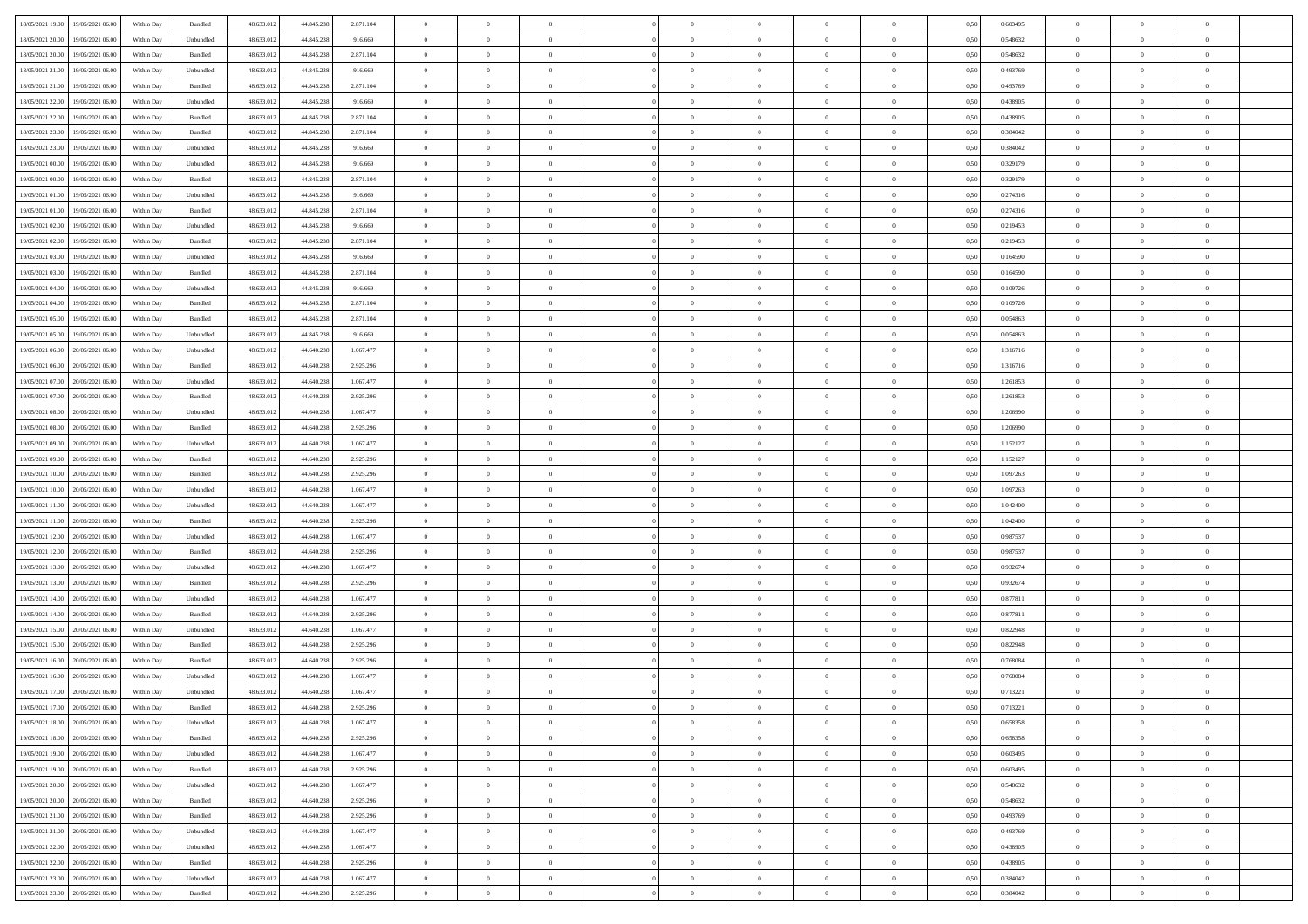| 20/05/2021 00:00 20/05/2021 06:00                | Within Day | Unbundled                   | 48.633.01  | 44.640.238 | 1.067.477 | $\overline{0}$ | $\overline{0}$ |                | $\overline{0}$ | $\theta$       |                | $\theta$       | 0,50 | 0,329179 | $\theta$       | $\theta$       | $\overline{0}$ |  |
|--------------------------------------------------|------------|-----------------------------|------------|------------|-----------|----------------|----------------|----------------|----------------|----------------|----------------|----------------|------|----------|----------------|----------------|----------------|--|
| 20/05/2021 00:00<br>20/05/2021 06:00             | Within Day | Bundled                     | 48.633.01  | 44.640.23  | 2.925.296 | $\bf{0}$       | $\bf{0}$       | $\bf{0}$       | $\bf{0}$       | $\overline{0}$ | $\overline{0}$ | $\bf{0}$       | 0,50 | 0,329179 | $\,$ 0 $\,$    | $\bf{0}$       | $\overline{0}$ |  |
| 20/05/2021 01:00<br>20/05/2021 06:00             | Within Day | Unbundled                   | 48.633.013 | 44.640.238 | 1.067.477 | $\overline{0}$ | $\bf{0}$       | $\overline{0}$ | $\bf{0}$       | $\bf{0}$       | $\overline{0}$ | $\bf{0}$       | 0.50 | 0,274316 | $\bf{0}$       | $\overline{0}$ | $\overline{0}$ |  |
| 20/05/2021 01:00<br>20/05/2021 06:00             | Within Day | Bundled                     | 48.633.01  | 44.640.238 | 2.925.296 | $\overline{0}$ | $\overline{0}$ | $\overline{0}$ | $\overline{0}$ | $\theta$       | $\overline{0}$ | $\bf{0}$       | 0,50 | 0,274316 | $\,$ 0 $\,$    | $\theta$       | $\overline{0}$ |  |
| 20/05/2021 02:00<br>20/05/2021 06:00             | Within Day | Unbundled                   | 48.633.01  | 44.640.238 | 1.067.477 | $\bf{0}$       | $\overline{0}$ | $\bf{0}$       | $\overline{0}$ | $\theta$       | $\overline{0}$ | $\bf{0}$       | 0,50 | 0,219453 | $\,$ 0 $\,$    | $\bf{0}$       | $\overline{0}$ |  |
|                                                  |            |                             |            |            |           |                |                |                |                |                |                |                |      |          |                |                |                |  |
| 20/05/2021 02:00<br>20/05/2021 06:00             | Within Day | Bundled                     | 48.633.013 | 44.640.238 | 2.925.296 | $\overline{0}$ | $\overline{0}$ | $\overline{0}$ | $\overline{0}$ | $\overline{0}$ | $\theta$       | $\bf{0}$       | 0.50 | 0.219453 | $\,$ 0 $\,$    | $\theta$       | $\overline{0}$ |  |
| 20/05/2021 03:00<br>20/05/2021 06:00             | Within Day | Bundled                     | 48.633.013 | 44.640.238 | 2.925.296 | $\overline{0}$ | 1.732.333      | $\overline{0}$ | 0,462590       | $\overline{0}$ | $\overline{0}$ | $\bf{0}$       | 0,50 | 0,164590 | $\,$ 0 $\,$    | $\theta$       | $\overline{0}$ |  |
| 20/05/2021 03:00<br>20/05/2021 06:00             | Within Day | Unbundled                   | 48.633.01  | 44.640.23  | 1.067.477 | $\bf{0}$       | $\overline{0}$ | $\bf{0}$       | $\overline{0}$ | $\overline{0}$ | $\overline{0}$ | $\bf{0}$       | 0,50 | 0,164590 | $\,$ 0 $\,$    | $\bf{0}$       | $\overline{0}$ |  |
| 20/05/2021 04:00<br>20/05/2021 06:00             | Within Day | Unbundled                   | 48.633.013 | 46.372.57  | 1.067.477 | $\overline{0}$ | $\bf{0}$       | $\overline{0}$ | $\bf{0}$       | $\overline{0}$ | $\overline{0}$ | $\bf{0}$       | 0.50 | 0.109726 | $\bf{0}$       | $\overline{0}$ | $\overline{0}$ |  |
| 20/05/2021 04:00<br>20/05/2021 06:00             | Within Day | Bundled                     | 48.633.013 | 46.372.571 | 1.192.963 | $\overline{0}$ | $\bf{0}$       | $\overline{0}$ | $\overline{0}$ | $\overline{0}$ | $\overline{0}$ | $\bf{0}$       | 0,50 | 0,109726 | $\,$ 0 $\,$    | $\bf{0}$       | $\overline{0}$ |  |
| 20/05/2021 05:00<br>20/05/2021 06:00             | Within Day | Unbundled                   | 48.633.01  | 46.372.571 | 1.067.477 | $\bf{0}$       | $\bf{0}$       | $\bf{0}$       | $\bf{0}$       | $\bf{0}$       | $\overline{0}$ | $\bf{0}$       | 0,50 | 0,054863 | $\,$ 0 $\,$    | $\bf{0}$       | $\overline{0}$ |  |
| 20/05/2021 05:00<br>20/05/2021 06:00             | Within Day | Bundled                     | 48.633.013 | 46.372.571 | 1.192.963 | $\overline{0}$ | $\bf{0}$       | $\overline{0}$ | $\overline{0}$ | $\bf{0}$       | $\overline{0}$ | $\bf{0}$       | 0.50 | 0.054863 | $\bf{0}$       | $\overline{0}$ | $\bf{0}$       |  |
|                                                  |            |                             |            |            |           |                |                |                |                |                |                |                |      |          |                |                |                |  |
| 20/05/2021 06:00<br>21/05/2021 06:00             | Within Day | Unbundled                   | 48.633.01  | 43.047.550 | 2.660.165 | $\overline{0}$ | $\overline{0}$ | $\overline{0}$ | $\theta$       | $\theta$       | $\overline{0}$ | $\bf{0}$       | 0,50 | 1,316716 | $\,$ 0 $\,$    | $\theta$       | $\overline{0}$ |  |
| 20/05/2021 06:00<br>21/05/2021 06.00             | Within Day | Bundled                     | 48.633.01  | 43.047.55  | 2.925.296 | $\bf{0}$       | $\overline{0}$ | $\bf{0}$       | $\overline{0}$ | $\bf{0}$       | $\overline{0}$ | $\bf{0}$       | 0,50 | 1,316716 | $\,$ 0 $\,$    | $\bf{0}$       | $\overline{0}$ |  |
| 20/05/2021 07:00<br>21/05/2021 06:00             | Within Day | Unbundled                   | 48.633.013 | 43.047.55  | 2.660.165 | $\overline{0}$ | $\bf{0}$       | $\overline{0}$ | $\bf{0}$       | $\overline{0}$ | $\theta$       | $\bf{0}$       | 0.50 | 1.261853 | $\,$ 0 $\,$    | $\theta$       | $\overline{0}$ |  |
| 20/05/2021 07:00<br>21/05/2021 06:00             | Within Day | Bundled                     | 48.633.013 | 43.047.550 | 2.925.296 | $\overline{0}$ | $\overline{0}$ | $\overline{0}$ | $\overline{0}$ | $\overline{0}$ | $\overline{0}$ | $\bf{0}$       | 0,50 | 1,261853 | $\theta$       | $\theta$       | $\overline{0}$ |  |
| 20/05/2021 08:00<br>21/05/2021 06.00             | Within Day | Bundled                     | 48.633.01  | 43.047.55  | 2.925.296 | $\bf{0}$       | $\bf{0}$       | $\bf{0}$       | $\overline{0}$ | $\bf{0}$       | $\overline{0}$ | $\bf{0}$       | 0,50 | 1,206990 | $\,$ 0 $\,$    | $\bf{0}$       | $\overline{0}$ |  |
| 20/05/2021 08:00<br>21/05/2021 06:00             | Within Day | Unbundled                   | 48.633.013 | 43.047.55  | 2.660.165 | $\overline{0}$ | $\bf{0}$       | $\overline{0}$ | $\bf{0}$       | $\overline{0}$ | $\overline{0}$ | $\bf{0}$       | 0.50 | 1.206990 | $\bf{0}$       | $\overline{0}$ | $\overline{0}$ |  |
| 20/05/2021 09:00<br>21/05/2021 06:00             | Within Day | Unbundled                   | 48.633.013 | 43.047.550 | 2.660.165 | $\overline{0}$ | $\bf{0}$       | $\overline{0}$ | $\overline{0}$ | $\overline{0}$ | $\overline{0}$ | $\bf{0}$       | 0,50 | 1,152127 | $\,$ 0 $\,$    | $\bf{0}$       | $\overline{0}$ |  |
|                                                  |            |                             |            |            |           |                |                |                |                |                |                |                |      |          |                |                |                |  |
| 20/05/2021 09:00<br>21/05/2021 06.00             | Within Day | Bundled                     | 48.633.01  | 43.047.550 | 2.925.296 | $\bf{0}$       | $\bf{0}$       | $\bf{0}$       | $\bf{0}$       | $\overline{0}$ | $\overline{0}$ | $\bf{0}$       | 0,50 | 1,152127 | $\,$ 0 $\,$    | $\bf{0}$       | $\overline{0}$ |  |
| 20/05/2021 10:00<br>21/05/2021 06:00             | Within Day | Unbundled                   | 48.633.013 | 43,047,550 | 2.660.165 | $\overline{0}$ | $\bf{0}$       | $\overline{0}$ | $\overline{0}$ | $\bf{0}$       | $\overline{0}$ | $\bf{0}$       | 0.50 | 1.097263 | $\bf{0}$       | $\overline{0}$ | $\overline{0}$ |  |
| 20/05/2021 10:00<br>21/05/2021 06:00             | Within Day | Bundled                     | 48.633.01  | 43.047.550 | 2.925.296 | $\overline{0}$ | $\overline{0}$ | $\overline{0}$ | $\theta$       | $\theta$       | $\overline{0}$ | $\bf{0}$       | 0,50 | 1,097263 | $\theta$       | $\theta$       | $\overline{0}$ |  |
| 20/05/2021 11:00<br>21/05/2021 06.00             | Within Day | Unbundled                   | 48.633.01  | 43.047.550 | 2.660.165 | $\bf{0}$       | $\bf{0}$       | $\bf{0}$       | $\bf{0}$       | $\overline{0}$ | $\overline{0}$ | $\bf{0}$       | 0,50 | 1,042400 | $\,$ 0 $\,$    | $\bf{0}$       | $\overline{0}$ |  |
| 20/05/2021 11:00<br>21/05/2021 06:00             | Within Day | Bundled                     | 48.633.013 | 43.047.55  | 2.925.296 | $\overline{0}$ | $\bf{0}$       | $\overline{0}$ | $\bf{0}$       | $\overline{0}$ | $\theta$       | $\bf{0}$       | 0.50 | 1.042400 | $\,$ 0 $\,$    | $\theta$       | $\overline{0}$ |  |
| 20/05/2021 12:00<br>21/05/2021 06:00             | Within Day | Unbundled                   | 48.633.013 | 43.047.550 | 2.660.165 | $\overline{0}$ | $\overline{0}$ | $\overline{0}$ | $\overline{0}$ | $\overline{0}$ | $\overline{0}$ | $\bf{0}$       | 0,50 | 0,987537 | $\,$ 0 $\,$    | $\theta$       | $\overline{0}$ |  |
| 20/05/2021 12:00<br>21/05/2021 06.00             | Within Day | Bundled                     | 48.633.01  | 43.047.55  | 2.925.296 | $\bf{0}$       | $\overline{0}$ | $\bf{0}$       | $\overline{0}$ | $\bf{0}$       | $\overline{0}$ | $\bf{0}$       | 0,50 | 0,987537 | $\,$ 0 $\,$    | $\bf{0}$       | $\overline{0}$ |  |
| 20/05/2021 13:00<br>21/05/2021 06:00             | Within Day | Unbundled                   | 48.633.013 | 43.047.55  | 2.660.165 | $\overline{0}$ | $\bf{0}$       | $\overline{0}$ | $\bf{0}$       | $\overline{0}$ | $\overline{0}$ | $\bf{0}$       | 0.50 | 0.932674 | $\bf{0}$       | $\overline{0}$ | $\overline{0}$ |  |
| 20/05/2021 13:00<br>21/05/2021 06:00             | Within Day | Bundled                     | 48.633.01  | 43.047.550 | 2.925.296 | $\overline{0}$ | $\bf{0}$       | $\overline{0}$ | $\overline{0}$ | $\overline{0}$ | $\overline{0}$ | $\bf{0}$       | 0,50 | 0,932674 | $\theta$       | $\theta$       | $\overline{0}$ |  |
|                                                  |            |                             |            |            |           |                |                |                |                |                |                |                |      |          |                |                |                |  |
| 20/05/2021 14:00<br>21/05/2021 06.00             | Within Day | Bundled                     | 48.633.01  | 43.047.550 | 2.925.296 | $\bf{0}$       | $\bf{0}$       | $\bf{0}$       | $\bf{0}$       | $\overline{0}$ | $\overline{0}$ | $\bf{0}$       | 0,50 | 0,877811 | $\,$ 0 $\,$    | $\bf{0}$       | $\overline{0}$ |  |
| 20/05/2021 14:00<br>21/05/2021 06:00             | Within Day | Unbundled                   | 48.633.013 | 43,047,550 | 2.660.165 | $\overline{0}$ | $\overline{0}$ | $\overline{0}$ | $\overline{0}$ | $\bf{0}$       | $\overline{0}$ | $\bf{0}$       | 0.50 | 0.877811 | $\bf{0}$       | $\overline{0}$ | $\bf{0}$       |  |
| 20/05/2021 15:00<br>21/05/2021 06:00             | Within Day | Unbundled                   | 48.633.013 | 43.047.550 | 2.660.165 | $\overline{0}$ | 436.000        | $\overline{0}$ | $\overline{0}$ | $\overline{0}$ | $\overline{0}$ | $\bf{0}$       | 0.5( | 0,822948 | $\theta$       | $\theta$       | $\overline{0}$ |  |
| 20/05/2021 15:00<br>21/05/2021 06.00             | Within Day | Bundled                     | 48.633.01  | 43.047.55  | 2.925.296 | $\bf{0}$       | $\theta$       | $\bf{0}$       | $\bf{0}$       | $\overline{0}$ | $\overline{0}$ | $\bf{0}$       | 0,50 | 0,822948 | $\,$ 0 $\,$    | $\bf{0}$       | $\overline{0}$ |  |
| 20/05/2021 16:00<br>21/05/2021 06:00             | Within Day | Unbundled                   | 48.633.013 | 43,483,550 | 2.224.165 | $\overline{0}$ | $\bf{0}$       | $\overline{0}$ | $\bf{0}$       | $\overline{0}$ | $\overline{0}$ | $\bf{0}$       | 0.50 | 0.768084 | $\,$ 0 $\,$    | $\bf{0}$       | $\overline{0}$ |  |
| 20/05/2021 16:00<br>21/05/2021 06:00             | Within Dav | Bundled                     | 48.633.013 | 43.483.550 | 2.925.296 | $\overline{0}$ | $\overline{0}$ | $\overline{0}$ | $\overline{0}$ | $\theta$       | $\overline{0}$ | $\bf{0}$       | 0.50 | 0,768084 | $\theta$       | $\theta$       | $\overline{0}$ |  |
| 20/05/2021 17:00<br>21/05/2021 06:00             | Within Day | Unbundled                   | 48.633.01  | 43.483.55  | 2.224.165 | $\bf{0}$       | $\bf{0}$       | $\bf{0}$       | $\bf{0}$       | $\bf{0}$       | $\overline{0}$ | $\bf{0}$       | 0,50 | 0,713221 | $\,$ 0 $\,$    | $\bf{0}$       | $\overline{0}$ |  |
| 20/05/2021 17:00<br>21/05/2021 06:00             | Within Day | Bundled                     | 48.633.013 | 43,483,550 | 2.925.296 | $\overline{0}$ | $\bf{0}$       | $\overline{0}$ | $\bf{0}$       | $\overline{0}$ | $\overline{0}$ | $\bf{0}$       | 0.50 | 0.713221 | $\bf{0}$       | $\overline{0}$ | $\overline{0}$ |  |
|                                                  |            |                             |            |            |           |                |                |                |                |                |                |                |      |          |                |                |                |  |
| 20/05/2021 18:00<br>21/05/2021 06:00             | Within Dav | Unbundled                   | 48.633.013 | 43.483.550 | 2.224.165 | $\overline{0}$ | $\overline{0}$ | $\overline{0}$ | $\overline{0}$ | $\overline{0}$ | $\overline{0}$ | $\bf{0}$       | 0.50 | 0,658358 | $\theta$       | $\theta$       | $\overline{0}$ |  |
| 20/05/2021 18:00<br>21/05/2021 06.00             | Within Day | Bundled                     | 48.633.01  | 43.483.55  | 2.925.296 | $\bf{0}$       | $\bf{0}$       | $\bf{0}$       | $\bf{0}$       | $\overline{0}$ | $\overline{0}$ | $\bf{0}$       | 0,50 | 0,658358 | $\,$ 0 $\,$    | $\bf{0}$       | $\overline{0}$ |  |
| 20/05/2021 19:00<br>21/05/2021 06:00             | Within Day | Bundled                     | 48.633.013 | 43,483,550 | 2.925.296 | $\overline{0}$ | $\bf{0}$       | $\overline{0}$ | $\overline{0}$ | $\bf{0}$       | $\overline{0}$ | $\bf{0}$       | 0.50 | 0.603495 | $\,$ 0 $\,$    | $\overline{0}$ | $\overline{0}$ |  |
| 20/05/2021 19:00<br>21/05/2021 06:00             | Within Day | Unbundled                   | 48.633.013 | 43.483.550 | 2.224.165 | $\overline{0}$ | $\overline{0}$ | $\overline{0}$ | $\overline{0}$ | $\overline{0}$ | $\overline{0}$ | $\bf{0}$       | 0.50 | 0,603495 | $\theta$       | $\theta$       | $\overline{0}$ |  |
| 20/05/2021 20:00<br>21/05/2021 06.00             | Within Day | Unbundled                   | 48.633.01  | 43.483.55  | 2.224.165 | $\bf{0}$       | $\bf{0}$       | $\bf{0}$       | $\bf{0}$       | $\overline{0}$ | $\overline{0}$ | $\bf{0}$       | 0,50 | 0,548632 | $\,$ 0 $\,$    | $\bf{0}$       | $\overline{0}$ |  |
| 20/05/2021 20:00<br>21/05/2021 06:00             | Within Day | Bundled                     | 48.633.013 | 43.483.55  | 2.925.296 | $\overline{0}$ | $\overline{0}$ | $\overline{0}$ | $\bf{0}$       | $\overline{0}$ | $\Omega$       | $\bf{0}$       | 0.50 | 0.548632 | $\bf{0}$       | $\theta$       | $\overline{0}$ |  |
| 20/05/2021 21:00<br>21/05/2021 06:00             | Within Dav | Unbundled                   | 48.633.013 | 43.483.550 | 2.224.165 | $\overline{0}$ | $\overline{0}$ | $\Omega$       | $\overline{0}$ | $\theta$       | $\overline{0}$ | $\overline{0}$ | 0.5( | 0,493769 | $\theta$       | $\theta$       | $\overline{0}$ |  |
| 20/05/2021 21:00<br>21/05/2021 06:00             | Within Day | Bundled                     | 48.633.01  | 43.483.550 | 2.925.296 | $\bf{0}$       | $\bf{0}$       | $\bf{0}$       | $\bf{0}$       | $\bf{0}$       | $\overline{0}$ | $\bf{0}$       | 0,50 | 0,493769 | $\,$ 0 $\,$    | $\bf{0}$       | $\overline{0}$ |  |
| $20/05/2021\ 22.00\quad \  \  21/05/2021\ 06.00$ |            | $\ensuremath{\mathsf{Unb}}$ | 48.633.012 | 43.483.550 | 2.224.165 | $\overline{0}$ | $\Omega$       |                | $\Omega$       |                |                |                | 0,50 | 0.438905 | $\theta$       | $\overline{0}$ |                |  |
|                                                  | Within Day |                             |            |            |           |                |                |                |                |                |                |                |      |          |                |                |                |  |
| 20/05/2021 22:00 21/05/2021 06:00                | Within Day | Bundled                     | 48.633.012 | 43.483.550 | 2.925.296 | $\overline{0}$ | $\overline{0}$ | $\Omega$       | $\theta$       | $\overline{0}$ | $\overline{0}$ | $\bf{0}$       | 0,50 | 0,438905 | $\theta$       | $\theta$       | $\overline{0}$ |  |
| 20/05/2021 23:00<br>21/05/2021 06:00             | Within Day | Unbundled                   | 48.633.013 | 43.483.550 | 2.224.165 | $\overline{0}$ | $\bf{0}$       | $\overline{0}$ | $\overline{0}$ | $\bf{0}$       | $\overline{0}$ | $\bf{0}$       | 0,50 | 0,384042 | $\bf{0}$       | $\overline{0}$ | $\bf{0}$       |  |
| 20/05/2021 23:00 21/05/2021 06:00                | Within Day | Bundled                     | 48.633.012 | 43,483,550 | 2.925.296 | $\overline{0}$ | $\bf{0}$       | $\overline{0}$ | $\overline{0}$ | $\mathbf{0}$   | $\overline{0}$ | $\,$ 0 $\,$    | 0.50 | 0.384042 | $\overline{0}$ | $\bf{0}$       | $\,$ 0 $\,$    |  |
| 21/05/2021 00:00 21/05/2021 06:00                | Within Dav | Unbundled                   | 48.633.012 | 43.483.550 | 2.224.165 | $\overline{0}$ | $\overline{0}$ | $\overline{0}$ | $\overline{0}$ | $\overline{0}$ | $\overline{0}$ | $\bf{0}$       | 0,50 | 0,329179 | $\overline{0}$ | $\theta$       | $\overline{0}$ |  |
| 21/05/2021 00:00<br>21/05/2021 06:00             | Within Day | Bundled                     | 48.633.012 | 43.483.550 | 2.925.296 | $\overline{0}$ | $\bf{0}$       | $\overline{0}$ | $\overline{0}$ | $\overline{0}$ | $\overline{0}$ | $\bf{0}$       | 0,50 | 0,329179 | $\bf{0}$       | $\overline{0}$ | $\overline{0}$ |  |
| 21/05/2021 01:00 21/05/2021 06:00                | Within Day | Bundled                     | 48.633.012 | 43,483,550 | 2.925.296 | $\overline{0}$ | $\bf{0}$       | $\overline{0}$ | $\overline{0}$ | $\bf{0}$       | $\overline{0}$ | $\bf{0}$       | 0.50 | 0,274316 | $\,$ 0 $\,$    | $\overline{0}$ | $\,$ 0         |  |
| 21/05/2021 01:00 21/05/2021 06:00                | Within Dav | Unbundled                   | 48.633.012 | 43.483.550 | 2.224.165 | $\overline{0}$ | $\overline{0}$ | $\overline{0}$ | $\overline{0}$ | $\overline{0}$ | $\overline{0}$ | $\bf{0}$       | 0.50 | 0,274316 | $\overline{0}$ | $\theta$       | $\overline{0}$ |  |
|                                                  |            |                             |            |            |           |                |                |                |                |                |                |                |      |          |                |                |                |  |
| 21/05/2021 02:00<br>21/05/2021 06:00             | Within Day | Unbundled                   | 48.633.013 | 43.483.550 | 2.224.165 | $\overline{0}$ | $\overline{0}$ | $\overline{0}$ | $\overline{0}$ | $\overline{0}$ | $\overline{0}$ | $\bf{0}$       | 0,50 | 0,219453 | $\bf{0}$       | $\overline{0}$ | $\overline{0}$ |  |
| 21/05/2021 02:00 21/05/2021 06:00                | Within Day | Bundled                     | 48.633.012 | 43,483,550 | 2.925.296 | $\overline{0}$ | $\overline{0}$ | $\overline{0}$ | $\overline{0}$ | $\overline{0}$ | $\overline{0}$ | $\bf{0}$       | 0.50 | 0.219453 | $\mathbf{0}$   | $\bf{0}$       | $\,$ 0         |  |
| 21/05/2021 03:00 21/05/2021 06:00                | Within Dav | Unbundled                   | 48.633.012 | 43.483.550 | 2.224.165 | $\overline{0}$ | $\overline{0}$ | $\overline{0}$ | $\overline{0}$ | $\overline{0}$ | $\overline{0}$ | $\bf{0}$       | 0,50 | 0,164590 | $\overline{0}$ | $\theta$       | $\overline{0}$ |  |
| 21/05/2021 03:00<br>21/05/2021 06:00             | Within Day | Bundled                     | 48.633.013 | 43.483.550 | 2.925.296 | $\overline{0}$ | $\bf{0}$       | $\overline{0}$ | $\bf{0}$       | $\overline{0}$ | $\overline{0}$ | $\bf{0}$       | 0,50 | 0,164590 | $\bf{0}$       | $\,$ 0 $\,$    | $\bf{0}$       |  |
| 21/05/2021 04:00 21/05/2021 06:00                | Within Day | Unbundled                   | 48.633.012 | 43.483.550 | 2.224.165 | $\,$ 0 $\,$    | $\bf{0}$       | $\overline{0}$ | $\overline{0}$ | $\,$ 0 $\,$    | $\overline{0}$ | $\bf{0}$       | 0,50 | 0,109726 | $\overline{0}$ | $\,$ 0 $\,$    | $\,$ 0 $\,$    |  |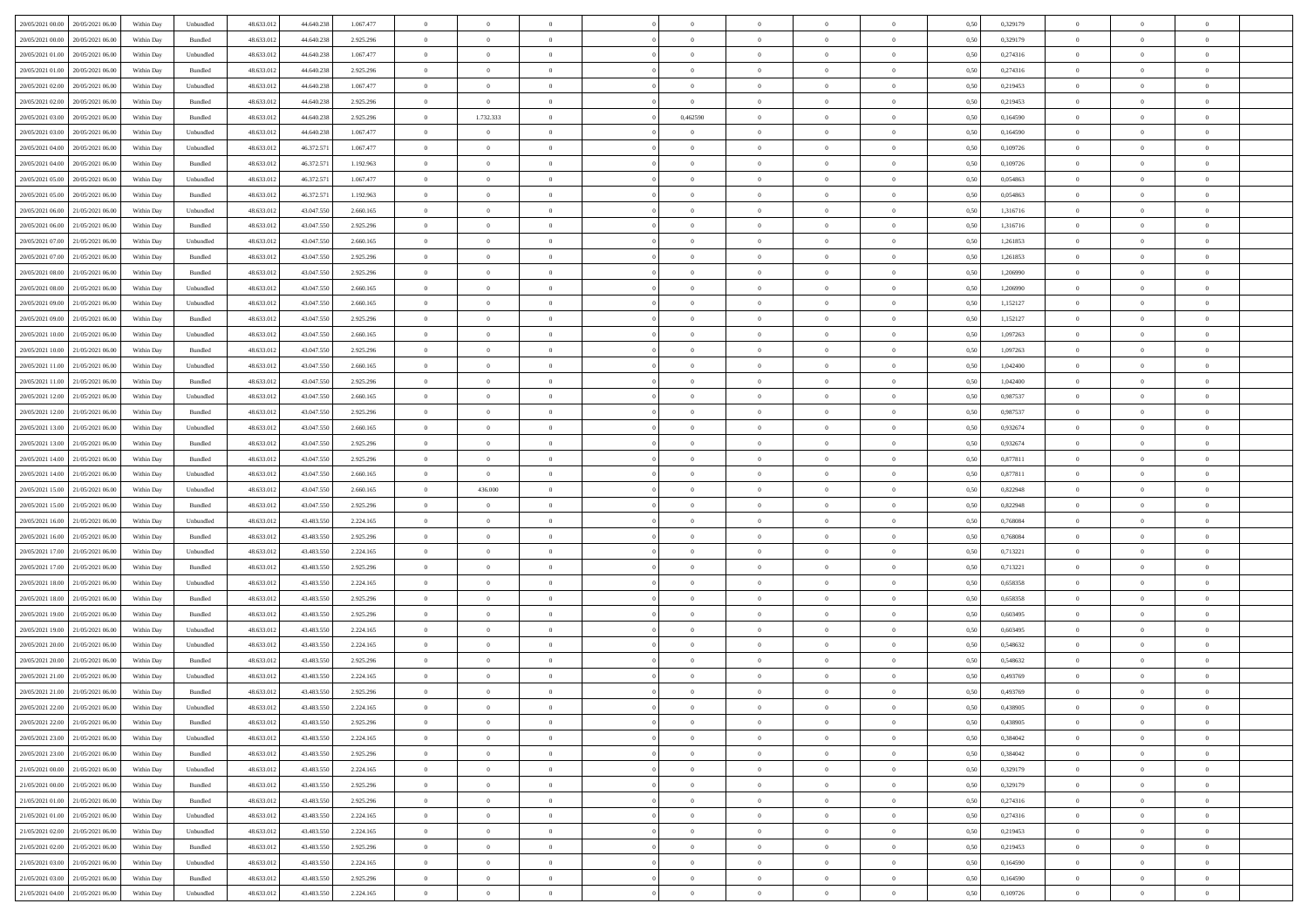| 21/05/2021 04:00 21/05/2021 06:00    | Within Day | Bundled   | 48.633.01  | 43.483.550 | 2.925.296 | $\overline{0}$ | $\overline{0}$ |                | $\overline{0}$ | $\theta$       |                | $\theta$       | 0,50 | 0,109726 | $\theta$       | $\theta$       | $\overline{0}$ |  |
|--------------------------------------|------------|-----------|------------|------------|-----------|----------------|----------------|----------------|----------------|----------------|----------------|----------------|------|----------|----------------|----------------|----------------|--|
| 21/05/2021 05:00<br>21/05/2021 06:00 | Within Day | Unbundled | 48.633.01  | 43.483.55  | 2.224.165 | $\bf{0}$       | $\bf{0}$       | $\bf{0}$       | $\bf{0}$       | $\overline{0}$ | $\overline{0}$ | $\bf{0}$       | 0,50 | 0,054863 | $\,$ 0 $\,$    | $\bf{0}$       | $\overline{0}$ |  |
| 21/05/2021 05:00<br>21/05/2021 06:00 | Within Day | Bundled   | 48.633.013 | 43,483,550 | 2.925.296 | $\overline{0}$ | $\bf{0}$       | $\overline{0}$ | $\bf{0}$       | $\bf{0}$       | $\overline{0}$ | $\bf{0}$       | 0.50 | 0.054863 | $\bf{0}$       | $\overline{0}$ | $\overline{0}$ |  |
| 21/05/2021 06:00<br>22/05/2021 06:00 |            |           | 48.633.01  |            |           | $\overline{0}$ | $\overline{0}$ | $\overline{0}$ | $\theta$       | $\theta$       | $\overline{0}$ |                |      | 1,316716 | $\theta$       | $\theta$       | $\overline{0}$ |  |
|                                      | Within Day | Bundled   |            | 42.957.550 | 2.925.293 |                |                |                |                |                |                | $\bf{0}$       | 0,50 |          |                |                |                |  |
| 21/05/2021 06:00<br>22/05/2021 06.00 | Within Day | Unbundled | 48.633.01  | 42.957.55  | 2.750.168 | $\bf{0}$       | $\overline{0}$ | $\bf{0}$       | $\overline{0}$ | $\theta$       | $\overline{0}$ | $\bf{0}$       | 0,50 | 1,316716 | $\,$ 0 $\,$    | $\bf{0}$       | $\overline{0}$ |  |
| 21/05/2021 07:00<br>22/05/2021 06:00 | Within Day | Unbundled | 48.633.013 | 42.957.55  | 2.750.168 | $\overline{0}$ | $\bf{0}$       | $\overline{0}$ | $\bf{0}$       | $\overline{0}$ | $\theta$       | $\bf{0}$       | 0.50 | 1.261853 | $\,$ 0 $\,$    | $\theta$       | $\overline{0}$ |  |
| 21/05/2021 07:00<br>22/05/2021 06:00 | Within Day | Bundled   | 48.633.013 | 42.957.550 | 2.925.293 | $\overline{0}$ | $\overline{0}$ | $\overline{0}$ | $\overline{0}$ | $\overline{0}$ | $\overline{0}$ | $\bf{0}$       | 0,50 | 1,261853 | $\,$ 0 $\,$    | $\theta$       | $\overline{0}$ |  |
|                                      |            |           |            |            |           |                |                |                |                |                |                |                |      |          |                |                |                |  |
| 21/05/2021 08:00<br>22/05/2021 06.00 | Within Day | Unbundled | 48.633.01  | 42.957.55  | 2.750.168 | $\bf{0}$       | $\overline{0}$ | $\bf{0}$       | $\overline{0}$ | $\overline{0}$ | $\overline{0}$ | $\bf{0}$       | 0,50 | 1,206990 | $\,$ 0 $\,$    | $\bf{0}$       | $\overline{0}$ |  |
| 21/05/2021 08:00<br>22/05/2021 06:00 | Within Day | Bundled   | 48.633.013 | 42.957.55  | 2.925.293 | $\overline{0}$ | $\bf{0}$       | $\overline{0}$ | $\bf{0}$       | $\overline{0}$ | $\overline{0}$ | $\bf{0}$       | 0.50 | 1.206990 | $\bf{0}$       | $\overline{0}$ | $\overline{0}$ |  |
| 21/05/2021 09:00<br>22/05/2021 06:00 | Within Day | Unbundled | 48.633.012 | 42.957.550 | 2.750.168 | $\bf{0}$       | $\bf{0}$       | $\overline{0}$ | $\overline{0}$ | $\overline{0}$ | $\overline{0}$ | $\bf{0}$       | 0,50 | 1,152127 | $\,$ 0 $\,$    | $\bf{0}$       | $\overline{0}$ |  |
| 21/05/2021 09:00<br>22/05/2021 06.00 | Within Day | Bundled   | 48.633.01  | 42.957.550 | 2.925.293 | $\bf{0}$       | $\overline{0}$ | $\bf{0}$       | $\bf{0}$       | $\bf{0}$       | $\overline{0}$ | $\bf{0}$       | 0,50 | 1,152127 | $\,$ 0 $\,$    | $\bf{0}$       | $\overline{0}$ |  |
|                                      |            |           |            |            |           |                |                |                |                |                |                |                |      |          |                |                |                |  |
| 21/05/2021 10:00<br>22/05/2021 06:00 | Within Day | Unbundled | 48.633.013 | 42.957.55  | 2.750.168 | $\overline{0}$ | $\bf{0}$       | $\overline{0}$ | $\overline{0}$ | $\bf{0}$       | $\overline{0}$ | $\bf{0}$       | 0.50 | 1.097263 | $\bf{0}$       | $\overline{0}$ | $\,$ 0         |  |
| 21/05/2021 10:00<br>22/05/2021 06:00 | Within Day | Bundled   | 48.633.01  | 42.957.550 | 2.925.293 | $\overline{0}$ | $\overline{0}$ | $\overline{0}$ | $\theta$       | $\theta$       | $\overline{0}$ | $\bf{0}$       | 0,50 | 1,097263 | $\,$ 0 $\,$    | $\theta$       | $\overline{0}$ |  |
| 21/05/2021 11:00<br>22/05/2021 06.00 | Within Day | Unbundled | 48.633.01  | 42.957.55  | 2.750.168 | $\bf{0}$       | $\overline{0}$ | $\bf{0}$       | $\overline{0}$ | $\bf{0}$       | $\overline{0}$ | $\bf{0}$       | 0,50 | 1,042400 | $\,$ 0 $\,$    | $\bf{0}$       | $\overline{0}$ |  |
|                                      |            |           |            |            |           |                |                |                |                |                | $\theta$       |                |      |          |                |                |                |  |
| 21/05/2021 11:00<br>22/05/2021 06:00 | Within Day | Bundled   | 48.633.013 | 42.957.550 | 2.925.293 | $\overline{0}$ | $\bf{0}$       | $\overline{0}$ | $\bf{0}$       | $\overline{0}$ |                | $\bf{0}$       | 0.50 | 1.042400 | $\,$ 0 $\,$    | $\theta$       | $\overline{0}$ |  |
| 21/05/2021 12:00<br>22/05/2021 06:00 | Within Day | Bundled   | 48.633.013 | 42.957.550 | 2.925.293 | $\overline{0}$ | $\overline{0}$ | $\overline{0}$ | $\overline{0}$ | $\overline{0}$ | $\overline{0}$ | $\bf{0}$       | 0,50 | 0,987537 | $\theta$       | $\theta$       | $\overline{0}$ |  |
| 21/05/2021 12:00<br>22/05/2021 06.00 | Within Day | Unbundled | 48.633.01  | 42.957.55  | 2.750.168 | $\bf{0}$       | $\bf{0}$       | $\bf{0}$       | $\overline{0}$ | $\bf{0}$       | $\overline{0}$ | $\bf{0}$       | 0,50 | 0,987537 | $\,$ 0 $\,$    | $\bf{0}$       | $\overline{0}$ |  |
| 21/05/2021 13:00<br>22/05/2021 06:00 | Within Day | Unbundled | 48.633.013 | 42.957.55  | 2.750.168 | $\overline{0}$ | $\bf{0}$       | $\overline{0}$ | $\bf{0}$       | $\overline{0}$ | $\overline{0}$ | $\bf{0}$       | 0.50 | 0.932674 | $\bf{0}$       | $\overline{0}$ | $\overline{0}$ |  |
| 21/05/2021 13:00<br>22/05/2021 06:00 | Within Day | Bundled   | 48.633.013 | 42.957.550 | 2.925.293 | $\overline{0}$ | $\bf{0}$       | $\overline{0}$ | $\overline{0}$ | $\overline{0}$ | $\overline{0}$ | $\bf{0}$       | 0,50 | 0,932674 | $\,$ 0 $\,$    | $\bf{0}$       | $\overline{0}$ |  |
|                                      |            |           |            |            |           |                |                |                |                |                |                |                |      |          |                |                |                |  |
| 21/05/2021 14:00<br>22/05/2021 06.00 | Within Day | Unbundled | 48.633.01  | 42.957.550 | 2.750.168 | $\bf{0}$       | 48.000         | $\bf{0}$       | $\bf{0}$       | $\overline{0}$ | $\overline{0}$ | $\bf{0}$       | 0,50 | 0,877811 | $\,$ 0 $\,$    | $\bf{0}$       | $\overline{0}$ |  |
| 21/05/2021 14:00<br>22/05/2021 06:00 | Within Day | Bundled   | 48.633.012 | 42.957.550 | 2.925.293 | $\overline{0}$ | $\overline{0}$ | $\overline{0}$ | $\overline{0}$ | $\bf{0}$       | $\overline{0}$ | $\bf{0}$       | 0.50 | 0.877811 | $\bf{0}$       | $\overline{0}$ | $\overline{0}$ |  |
| 21/05/2021 15:00<br>22/05/2021 06:00 | Within Day | Unbundled | 48.633.01  | 43.005.550 | 2.702.168 | $\overline{0}$ | 436.000        | $\overline{0}$ | $\overline{0}$ | $\theta$       | $\overline{0}$ | $\bf{0}$       | 0,50 | 0,822948 | $\theta$       | $\theta$       | $\overline{0}$ |  |
| 21/05/2021 15:00<br>22/05/2021 06.00 | Within Day | Bundled   | 48.633.01  | 43.005.550 | 2.925.293 | $\bf{0}$       | 300.000        | $\bf{0}$       | 2,312748       | $\theta$       | $\overline{0}$ | $\bf{0}$       | 0,50 | 0,822948 | $\,$ 0 $\,$    | $\bf{0}$       | $\overline{0}$ |  |
|                                      |            |           |            |            |           |                |                |                |                |                |                |                |      |          |                |                |                |  |
| 21/05/2021 16:00<br>22/05/2021 06:00 | Within Day | Unbundled | 48.633.013 | 43.741.550 | 2.266.168 | $\overline{0}$ | 406.688        | $\overline{0}$ | $\bf{0}$       | $\overline{0}$ | $\theta$       | $\bf{0}$       | 0.50 | 0.768084 | $\,$ 0 $\,$    | $\theta$       | $\overline{0}$ |  |
| 21/05/2021 16:00<br>22/05/2021 06:00 | Within Day | Bundled   | 48.633.013 | 43.741.550 | 2.625.293 | $\overline{0}$ | $\overline{0}$ | $\overline{0}$ | $\overline{0}$ | $\overline{0}$ | $\overline{0}$ | $\bf{0}$       | 0,50 | 0,768084 | $\,$ 0 $\,$    | $\theta$       | $\overline{0}$ |  |
| 21/05/2021 17:00<br>22/05/2021 06.00 | Within Day | Bundled   | 48.633.01  | 44.148.238 | 2.625.293 | $\bf{0}$       | $\bf{0}$       | $\bf{0}$       | $\overline{0}$ | $\bf{0}$       | $\overline{0}$ | $\bf{0}$       | 0,50 | 0,713221 | $\,$ 0 $\,$    | $\bf{0}$       | $\overline{0}$ |  |
| 21/05/2021 17:00<br>22/05/2021 06:00 | Within Day | Unbundled | 48.633.013 | 44.148.238 | 1.859,480 | $\overline{0}$ | 224,000        | $\overline{0}$ | $\bf{0}$       | $\overline{0}$ | $\overline{0}$ | $\bf{0}$       | 0.50 | 0.713221 | $\bf{0}$       | $\overline{0}$ | $\overline{0}$ |  |
|                                      |            |           |            |            |           |                |                |                |                |                |                |                |      |          |                |                |                |  |
| 21/05/2021 18:00<br>22/05/2021 06:00 | Within Day | Unbundled | 48.633.01  | 44.372.238 | 1.635.480 | $\overline{0}$ | $\overline{0}$ | $\overline{0}$ | $\overline{0}$ | $\overline{0}$ | $\overline{0}$ | $\bf{0}$       | 0,50 | 0,658358 | $\theta$       | $\theta$       | $\overline{0}$ |  |
| 21/05/2021 18:00<br>22/05/2021 06.00 | Within Day | Bundled   | 48.633.01  | 44.372.238 | 2.625.293 | $\bf{0}$       | $\bf{0}$       | $\bf{0}$       | $\bf{0}$       | $\overline{0}$ | $\overline{0}$ | $\bf{0}$       | 0,50 | 0,658358 | $\,$ 0 $\,$    | $\bf{0}$       | $\overline{0}$ |  |
| 21/05/2021 19:00<br>22/05/2021 06:00 | Within Day | Unbundled | 48.633.013 | 44.372.238 | 1.635.480 | $\overline{0}$ | $\bf{0}$       | $\overline{0}$ | $\bf{0}$       | $\bf{0}$       | $\overline{0}$ | $\bf{0}$       | 0.50 | 0.603495 | $\bf{0}$       | $\overline{0}$ | $\,$ 0         |  |
| 21/05/2021 19:00<br>22/05/2021 06:00 | Within Day | Bundled   | 48.633.013 | 44.372.238 | 2.625.293 | $\overline{0}$ | $\overline{0}$ | $\overline{0}$ | $\overline{0}$ | $\overline{0}$ | $\overline{0}$ | $\bf{0}$       | 0.5( | 0.603495 | $\theta$       | $\theta$       | $\overline{0}$ |  |
|                                      |            |           |            |            |           |                |                |                |                | $\,$ 0 $\,$    | $\overline{0}$ |                |      |          |                |                |                |  |
| 21/05/2021 20:00<br>22/05/2021 06.00 | Within Day | Unbundled | 48.633.01  | 44.372.238 | 1.635.480 | $\bf{0}$       | $\overline{0}$ | $\bf{0}$       | $\bf{0}$       |                |                | $\bf{0}$       | 0,50 | 0,548632 | $\,$ 0 $\,$    | $\bf{0}$       | $\overline{0}$ |  |
| 21/05/2021 20:00<br>22/05/2021 06:00 | Within Day | Bundled   | 48.633.013 | 44.372.238 | 2.625.293 | $\overline{0}$ | $\bf{0}$       | $\overline{0}$ | $\bf{0}$       | $\overline{0}$ | $\overline{0}$ | $\bf{0}$       | 0.50 | 0.548632 | $\,$ 0 $\,$    | $\bf{0}$       | $\overline{0}$ |  |
| 21/05/2021 21:00<br>22/05/2021 06:00 | Within Dav | Unbundled | 48.633.013 | 44.372.238 | 1.635.480 | $\overline{0}$ | $\overline{0}$ | $\overline{0}$ | $\overline{0}$ | $\theta$       | $\overline{0}$ | $\bf{0}$       | 0.50 | 0,493769 | $\theta$       | $\theta$       | $\overline{0}$ |  |
| 21/05/2021 21:00<br>22/05/2021 06:00 | Within Day | Bundled   | 48.633.01  | 44.372.238 | 2.625.293 | $\bf{0}$       | $\bf{0}$       | $\bf{0}$       | $\bf{0}$       | $\bf{0}$       | $\overline{0}$ | $\bf{0}$       | 0,50 | 0,493769 | $\,$ 0 $\,$    | $\bf{0}$       | $\overline{0}$ |  |
| 21/05/2021 22:00<br>22/05/2021 06:00 | Within Day | Unbundled | 48.633.013 | 44.372.23  | 1.635.480 | $\overline{0}$ | $\bf{0}$       | $\overline{0}$ | $\bf{0}$       | $\overline{0}$ | $\overline{0}$ | $\bf{0}$       | 0.50 | 0.438905 | $\bf{0}$       | $\overline{0}$ | $\overline{0}$ |  |
|                                      |            |           |            |            |           |                |                |                |                |                |                |                |      |          |                |                |                |  |
| 21/05/2021 22:00<br>22/05/2021 06:00 | Within Day | Bundled   | 48.633.013 | 44.372.238 | 2.625.293 | $\overline{0}$ | $\overline{0}$ | $\overline{0}$ | $\overline{0}$ | $\overline{0}$ | $\overline{0}$ | $\bf{0}$       | 0.50 | 0,438905 | $\theta$       | $\theta$       | $\overline{0}$ |  |
| 21/05/2021 23:00<br>22/05/2021 06.00 | Within Day | Bundled   | 48.633.01  | 44.372.238 | 2.625.293 | $\bf{0}$       | $\bf{0}$       | $\bf{0}$       | $\bf{0}$       | $\overline{0}$ | $\overline{0}$ | $\bf{0}$       | 0,50 | 0,384042 | $\,$ 0 $\,$    | $\bf{0}$       | $\overline{0}$ |  |
| 21/05/2021 23:00<br>22/05/2021 06:00 | Within Day | Unbundled | 48.633.013 | 44.372.238 | 1.635.480 | $\overline{0}$ | $\bf{0}$       | $\overline{0}$ | $\overline{0}$ | $\bf{0}$       | $\overline{0}$ | $\bf{0}$       | 0.50 | 0.384042 | $\,$ 0 $\,$    | $\overline{0}$ | $\overline{0}$ |  |
| 22/05/2021 00:00<br>22/05/2021 06:00 | Within Day | Unbundled | 48.633.013 | 44.372.238 | 1.635.480 | $\overline{0}$ | $\overline{0}$ | $\overline{0}$ | $\overline{0}$ | $\overline{0}$ | $\overline{0}$ | $\bf{0}$       | 0.5( | 0,329179 | $\theta$       | $\theta$       | $\overline{0}$ |  |
|                                      |            |           |            |            |           |                |                |                |                |                |                |                |      |          |                |                |                |  |
| 22/05/2021 00:00<br>22/05/2021 06.00 | Within Day | Bundled   | 48.633.013 | 44.372.238 | 2.625.293 | $\bf{0}$       | $\bf{0}$       | $\bf{0}$       | $\bf{0}$       | $\overline{0}$ | $\overline{0}$ | $\bf{0}$       | 0,50 | 0,329179 | $\,$ 0 $\,$    | $\bf{0}$       | $\overline{0}$ |  |
| 22/05/2021 01:00<br>22/05/2021 06:00 | Within Day | Unbundled | 48.633.013 | 44.372.238 | 1.635.480 | $\overline{0}$ | $\overline{0}$ | $\overline{0}$ | $\bf{0}$       | $\overline{0}$ | $\Omega$       | $\bf{0}$       | 0.50 | 0,274316 | $\bf{0}$       | $\theta$       | $\overline{0}$ |  |
| 22/05/2021 01:00<br>22/05/2021 06:00 | Within Dav | Bundled   | 48.633.013 | 44.372.238 | 2.625.293 | $\overline{0}$ | $\overline{0}$ | $\Omega$       | $\overline{0}$ | $\theta$       | $\Omega$       | $\overline{0}$ | 0.5( | 0,274316 | $\theta$       | $\theta$       | $\overline{0}$ |  |
| 22/05/2021 02:00<br>22/05/2021 06:00 | Within Day | Unbundled | 48.633.01  | 44.372.238 | 1.635.480 | $\bf{0}$       | $\bf{0}$       | $\bf{0}$       | $\bf{0}$       | $\bf{0}$       | $\overline{0}$ | $\bf{0}$       | 0,50 | 0,219453 | $\,$ 0 $\,$    | $\bf{0}$       | $\overline{0}$ |  |
| 22/05/2021 02:00 22/05/2021 06:00    | Within Day | Bundled   | 48.633.012 | 44.372.238 | 2.625.293 | $\bf{0}$       | $\Omega$       |                | $\overline{0}$ |                |                |                | 0,50 | 0,219453 | $\bf{0}$       | $\overline{0}$ |                |  |
|                                      |            |           |            |            |           |                |                |                |                |                |                |                |      |          |                |                |                |  |
| 22/05/2021 03:00 22/05/2021 06:00    | Within Day | Unbundled | 48.633.012 | 44.372.238 | 1.635.480 | $\overline{0}$ | $\overline{0}$ | $\Omega$       | $\theta$       | $\overline{0}$ | $\overline{0}$ | $\bf{0}$       | 0,50 | 0,164590 | $\theta$       | $\overline{0}$ | $\overline{0}$ |  |
| 22/05/2021 03:00<br>22/05/2021 06:00 | Within Day | Bundled   | 48.633.013 | 44.372.238 | 2.625.293 | $\overline{0}$ | $\bf{0}$       | $\overline{0}$ | $\overline{0}$ | $\bf{0}$       | $\overline{0}$ | $\bf{0}$       | 0,50 | 0,164590 | $\bf{0}$       | $\overline{0}$ | $\bf{0}$       |  |
| 22/05/2021 04:00 22/05/2021 06:00    | Within Day | Bundled   | 48.633.012 | 44.372.238 | 2.625.293 | $\overline{0}$ | $\bf{0}$       | $\overline{0}$ | $\overline{0}$ | $\mathbf{0}$   | $\overline{0}$ | $\,$ 0 $\,$    | 0.50 | 0.109726 | $\overline{0}$ | $\bf{0}$       | $\,$ 0 $\,$    |  |
| 22/05/2021 04:00 22/05/2021 06:00    | Within Day | Unbundled | 48.633.012 | 44.372.238 | 1.635.480 | $\overline{0}$ | $\overline{0}$ | $\overline{0}$ | $\overline{0}$ | $\overline{0}$ | $\overline{0}$ | $\bf{0}$       | 0,50 | 0,109726 | $\overline{0}$ | $\theta$       | $\overline{0}$ |  |
|                                      |            |           |            |            |           |                |                |                |                |                |                |                |      |          |                |                |                |  |
| 22/05/2021 05:00<br>22/05/2021 06:00 | Within Day | Unbundled | 48.633.012 | 44.372.238 | 1.635.480 | $\overline{0}$ | $\bf{0}$       | $\overline{0}$ | $\overline{0}$ | $\bf{0}$       | $\overline{0}$ | $\bf{0}$       | 0,50 | 0,054863 | $\bf{0}$       | $\overline{0}$ | $\overline{0}$ |  |
| 22/05/2021 05:00<br>22/05/2021 06:00 | Within Day | Bundled   | 48.633.012 | 44.372.238 | 2.625.293 | $\overline{0}$ | $\bf{0}$       | $\overline{0}$ | $\overline{0}$ | $\bf{0}$       | $\overline{0}$ | $\bf{0}$       | 0.50 | 0.054863 | $\,$ 0 $\,$    | $\overline{0}$ | $\,$ 0         |  |
| 22/05/2021 06:00<br>23/05/2021 06:00 | Within Dav | Unbundled | 48.633.012 | 42.957.550 | 2.604.197 | $\overline{0}$ | $\overline{0}$ | $\overline{0}$ | $\overline{0}$ | $\overline{0}$ | $\overline{0}$ | $\bf{0}$       | 0.50 | 1,316716 | $\overline{0}$ | $\theta$       | $\overline{0}$ |  |
| 22/05/2021 06:00<br>23/05/2021 06:00 | Within Day | Bundled   | 48.633.013 | 42.957.550 | 3.071.264 | $\overline{0}$ | $\overline{0}$ | $\overline{0}$ | $\overline{0}$ | $\overline{0}$ | $\overline{0}$ | $\bf{0}$       | 0,50 | 1,316716 | $\bf{0}$       | $\overline{0}$ | $\,$ 0         |  |
|                                      |            |           |            |            |           |                |                |                |                |                |                |                |      |          |                |                |                |  |
| 22/05/2021 07:00 23/05/2021 06:00    | Within Day | Unbundled | 48.633.012 | 42.957.550 | 2.604.197 | $\overline{0}$ | $\overline{0}$ | $\overline{0}$ | $\overline{0}$ | $\overline{0}$ | $\overline{0}$ | $\bf{0}$       | 0.50 | 1.261853 | $\mathbf{0}$   | $\bf{0}$       | $\,$ 0         |  |
| 22/05/2021 07:00 23/05/2021 06:00    | Within Dav | Bundled   | 48.633.012 | 42.957.550 | 3.071.264 | $\overline{0}$ | $\overline{0}$ | $\overline{0}$ | $\overline{0}$ | $\overline{0}$ | $\overline{0}$ | $\bf{0}$       | 0,50 | 1,261853 | $\overline{0}$ | $\theta$       | $\overline{0}$ |  |
| 22/05/2021 08:00<br>23/05/2021 06:00 | Within Day | Unbundled | 48.633.013 | 42.957.550 | 2.604.197 | $\overline{0}$ | $\bf{0}$       | $\overline{0}$ | $\bf{0}$       | $\overline{0}$ | $\overline{0}$ | $\bf{0}$       | 0,50 | 1,206990 | $\bf{0}$       | $\overline{0}$ | $\bf{0}$       |  |
| 22/05/2021 08:00 23/05/2021 06:00    | Within Day | Bundled   | 48.633.012 | 42.957.550 | 3.071.264 | $\,$ 0 $\,$    | $\bf{0}$       | $\overline{0}$ | $\overline{0}$ | $\,$ 0 $\,$    | $\overline{0}$ | $\bf{0}$       | 0,50 | 1,206990 | $\overline{0}$ | $\,$ 0 $\,$    | $\,$ 0 $\,$    |  |
|                                      |            |           |            |            |           |                |                |                |                |                |                |                |      |          |                |                |                |  |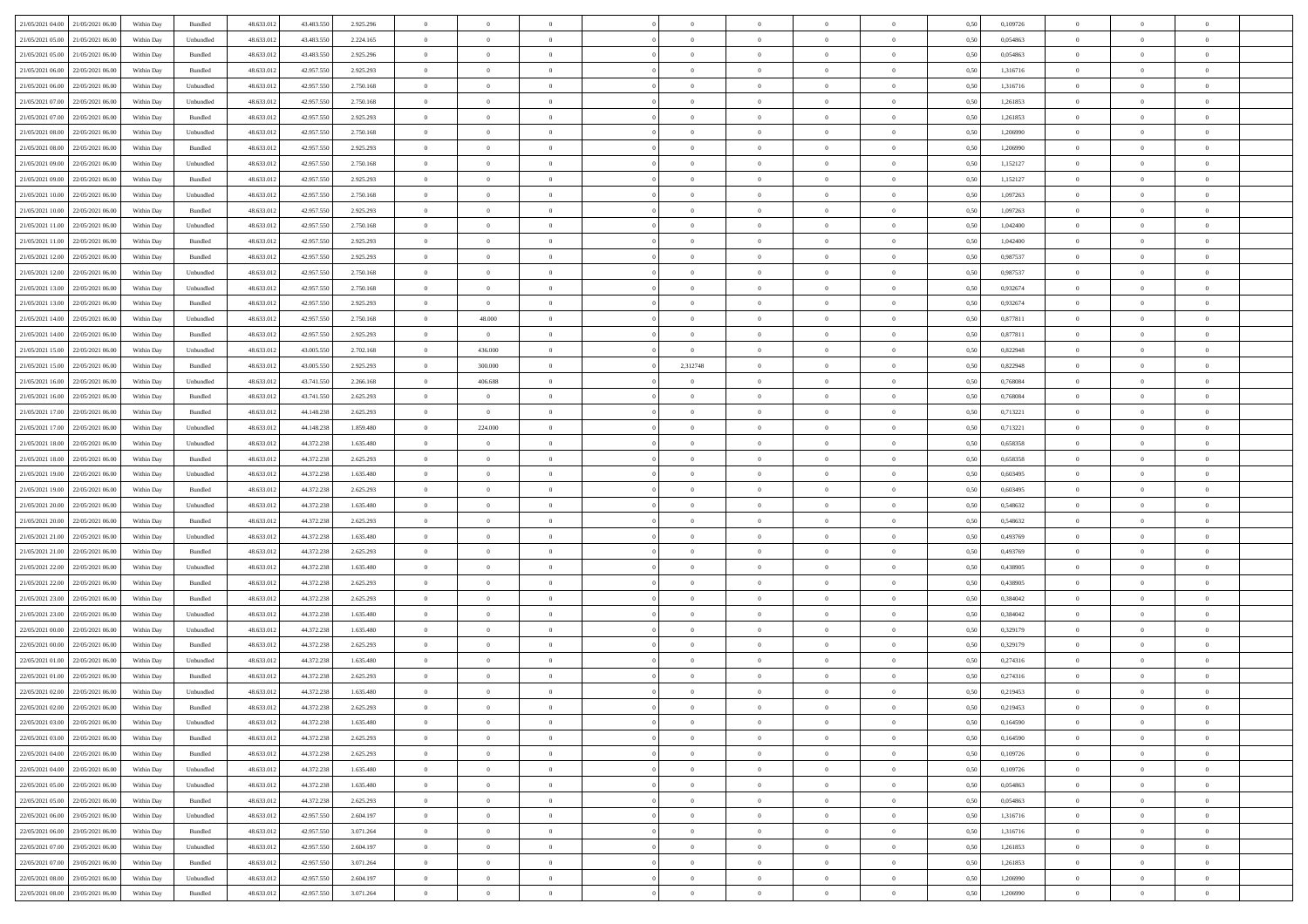| 22/05/2021 09:00 23/05/2021 06:00            | Within Day | Unbundled                   | 48.633.01  | 42.957.550 | 2.604.197 | $\overline{0}$ | $\overline{0}$ |                | $\overline{0}$ | $\theta$       |                | $\theta$       | 0,50 | 1,152127 | $\theta$       | $\theta$       | $\overline{0}$ |  |
|----------------------------------------------|------------|-----------------------------|------------|------------|-----------|----------------|----------------|----------------|----------------|----------------|----------------|----------------|------|----------|----------------|----------------|----------------|--|
| 22/05/2021 09:00<br>23/05/2021 06:00         | Within Day | Bundled                     | 48.633.01  | 42.957.55  | 3.071.264 | $\bf{0}$       | $\bf{0}$       | $\bf{0}$       | $\bf{0}$       | $\overline{0}$ | $\overline{0}$ | $\bf{0}$       | 0,50 | 1,152127 | $\,$ 0 $\,$    | $\bf{0}$       | $\overline{0}$ |  |
| 22/05/2021 10:00<br>23/05/2021 06:00         | Within Day | Bundled                     | 48.633.013 | 42.957.550 | 3.071.264 | $\overline{0}$ | $\bf{0}$       | $\overline{0}$ | $\bf{0}$       | $\bf{0}$       | $\overline{0}$ | $\bf{0}$       | 0.50 | 1.097263 | $\overline{0}$ | $\overline{0}$ | $\overline{0}$ |  |
| 22/05/2021 10:00<br>23/05/2021 06:00         | Within Day | Unbundled                   | 48.633.01  | 42.957.550 | 2.604.197 | $\overline{0}$ | $\overline{0}$ | $\overline{0}$ | $\overline{0}$ | $\theta$       | $\overline{0}$ | $\bf{0}$       | 0,50 | 1,097263 | $\theta$       | $\theta$       | $\overline{0}$ |  |
|                                              |            |                             |            |            |           |                |                |                |                |                |                |                |      |          |                |                |                |  |
| 22/05/2021 11:00<br>23/05/2021 06.00         | Within Day | Unbundled                   | 48.633.01  | 42.957.55  | 2.604.197 | $\bf{0}$       | $\overline{0}$ | $\bf{0}$       | $\overline{0}$ | $\bf{0}$       | $\overline{0}$ | $\bf{0}$       | 0,50 | 1,042400 | $\,$ 0 $\,$    | $\bf{0}$       | $\overline{0}$ |  |
| 22/05/2021 11:00<br>23/05/2021 06:00         | Within Day | Bundled                     | 48.633.013 | 42.957.55  | 3.071.264 | $\overline{0}$ | $\bf{0}$       | $\overline{0}$ | $\bf{0}$       | $\overline{0}$ | $\theta$       | $\bf{0}$       | 0.50 | 1.042400 | $\,$ 0 $\,$    | $\theta$       | $\overline{0}$ |  |
| 22/05/2021 12:00<br>23/05/2021 06:00         | Within Day | Unbundled                   | 48.633.013 | 42.957.550 | 2.604.197 | $\overline{0}$ | $\overline{0}$ | $\overline{0}$ | $\overline{0}$ | $\overline{0}$ | $\overline{0}$ | $\bf{0}$       | 0,50 | 0,987537 | $\,$ 0 $\,$    | $\theta$       | $\overline{0}$ |  |
| 22/05/2021 12:00<br>23/05/2021 06:00         | Within Day | Bundled                     | 48.633.01  | 42.957.55  | 3.071.264 | $\bf{0}$       | $\bf{0}$       | $\bf{0}$       | $\overline{0}$ | $\overline{0}$ | $\overline{0}$ | $\bf{0}$       | 0,50 | 0,987537 | $\,$ 0 $\,$    | $\bf{0}$       | $\overline{0}$ |  |
|                                              |            |                             |            |            |           |                |                |                |                |                |                |                |      |          |                |                |                |  |
| 22/05/2021 13:00<br>23/05/2021 06:00         | Within Day | Unbundled                   | 48.633.013 | 42.957.55  | 2.604.197 | $\overline{0}$ | $\bf{0}$       | $\overline{0}$ | $\bf{0}$       | $\overline{0}$ | $\overline{0}$ | $\bf{0}$       | 0.50 | 0.932674 | $\bf{0}$       | $\overline{0}$ | $\overline{0}$ |  |
| 22/05/2021 13:00<br>23/05/2021 06:00         | Within Day | Bundled                     | 48.633.013 | 42.957.550 | 3.071.264 | $\bf{0}$       | $\bf{0}$       | $\overline{0}$ | $\overline{0}$ | $\overline{0}$ | $\overline{0}$ | $\bf{0}$       | 0,50 | 0,932674 | $\,$ 0 $\,$    | $\,$ 0 $\,$    | $\overline{0}$ |  |
| 22/05/2021 14:00<br>23/05/2021 06.00         | Within Day | Unbundled                   | 48.633.01  | 42.957.550 | 2.604.197 | $\bf{0}$       | $\bf{0}$       | $\bf{0}$       | $\bf{0}$       | $\overline{0}$ | $\overline{0}$ | $\bf{0}$       | 0,50 | 0,877811 | $\,$ 0 $\,$    | $\bf{0}$       | $\overline{0}$ |  |
| 22/05/2021 14:00<br>23/05/2021 06:00         | Within Day | Bundled                     | 48.633.013 | 42.957.550 | 3.071.264 | $\overline{0}$ | $\bf{0}$       | $\overline{0}$ | $\overline{0}$ | $\bf{0}$       | $\overline{0}$ | $\bf{0}$       | 0.50 | 0.877811 | $\bf{0}$       | $\,$ 0 $\,$    | $\,$ 0         |  |
| 22/05/2021 15:00<br>23/05/2021 06:00         |            |                             | 48.633.01  |            |           | $\overline{0}$ | $\overline{0}$ | $\overline{0}$ | $\theta$       | $\theta$       | $\overline{0}$ | $\bf{0}$       |      |          | $\,$ 0 $\,$    | $\theta$       | $\overline{0}$ |  |
|                                              | Within Day | Bundled                     |            | 42.957.550 | 3.071.264 |                |                |                |                |                |                |                | 0,50 | 0,822948 |                |                |                |  |
| 22/05/2021 15:00<br>23/05/2021 06:00         | Within Day | Unbundled                   | 48.633.01  | 42.957.55  | 2.604.197 | $\bf{0}$       | $\overline{0}$ | $\bf{0}$       | $\bf{0}$       | $\bf{0}$       | $\overline{0}$ | $\bf{0}$       | 0,50 | 0,822948 | $\,$ 0 $\,$    | $\bf{0}$       | $\overline{0}$ |  |
| 22/05/2021 16:00<br>23/05/2021 06:00         | Within Day | Unbundled                   | 48.633.013 | 42.957.55  | 2.604.197 | $\overline{0}$ | $\bf{0}$       | $\overline{0}$ | $\bf{0}$       | $\overline{0}$ | $\theta$       | $\bf{0}$       | 0.50 | 0.768084 | $\,$ 0 $\,$    | $\bf{0}$       | $\overline{0}$ |  |
| 22/05/2021 16:00<br>23/05/2021 06:00         | Within Day | Bundled                     | 48.633.013 | 42.957.550 | 3.071.264 | $\overline{0}$ | $\overline{0}$ | $\overline{0}$ | $\overline{0}$ | $\overline{0}$ | $\overline{0}$ | $\bf{0}$       | 0,50 | 0,768084 | $\theta$       | $\theta$       | $\overline{0}$ |  |
| 22/05/2021 17:00<br>23/05/2021 06.00         | Within Day | Unbundled                   | 48.633.01  | 42.957.55  | 2.604.197 | $\bf{0}$       | $\bf{0}$       | $\bf{0}$       | $\overline{0}$ | $\overline{0}$ | $\overline{0}$ | $\bf{0}$       | 0,50 | 0,713221 | $\,$ 0 $\,$    | $\bf{0}$       | $\overline{0}$ |  |
|                                              |            |                             |            |            |           |                |                |                |                |                |                |                |      |          |                |                |                |  |
| 22/05/2021 17:00<br>23/05/2021 06:00         | Within Day | Bundled                     | 48.633.013 | 42.957.55  | 3.071.264 | $\overline{0}$ | $\bf{0}$       | $\overline{0}$ | $\bf{0}$       | $\overline{0}$ | $\overline{0}$ | $\bf{0}$       | 0.50 | 0.713221 | $\bf{0}$       | $\overline{0}$ | $\overline{0}$ |  |
| 22/05/2021 18:00<br>23/05/2021 06:00         | Within Day | Unbundled                   | 48.633.013 | 42.957.550 | 2.604.197 | $\bf{0}$       | $\bf{0}$       | $\overline{0}$ | $\overline{0}$ | $\overline{0}$ | $\overline{0}$ | $\bf{0}$       | 0,50 | 0,658358 | $\,$ 0 $\,$    | $\bf{0}$       | $\overline{0}$ |  |
| 22/05/2021 18:00<br>23/05/2021 06.00         | Within Day | Bundled                     | 48.633.01  | 42.957.55  | 3.071.264 | $\bf{0}$       | $\bf{0}$       | $\bf{0}$       | $\bf{0}$       | $\overline{0}$ | $\overline{0}$ | $\bf{0}$       | 0,50 | 0,658358 | $\,$ 0 $\,$    | $\bf{0}$       | $\overline{0}$ |  |
| 22/05/2021 19:00<br>23/05/2021 06:00         | Within Day | Unbundled                   | 48.633.012 | 42.957.550 | 2.604.197 | $\overline{0}$ | $\bf{0}$       | $\overline{0}$ | $\overline{0}$ | $\bf{0}$       | $\overline{0}$ | $\bf{0}$       | 0.50 | 0.603495 | $\bf{0}$       | $\overline{0}$ | $\,$ 0         |  |
| 22/05/2021 19:00<br>23/05/2021 06:00         | Within Day | Bundled                     | 48.633.01  | 42.957.550 | 3.071.264 | $\overline{0}$ | $\overline{0}$ | $\overline{0}$ | $\overline{0}$ | $\theta$       | $\overline{0}$ | $\bf{0}$       | 0,50 | 0,603495 | $\theta$       | $\theta$       | $\overline{0}$ |  |
|                                              |            |                             |            |            |           |                |                |                |                |                |                |                |      |          |                |                |                |  |
| 22/05/2021 20:00<br>23/05/2021 06.00         | Within Day | Unbundled                   | 48.633.01  | 42.957.55  | 2.604.197 | $\bf{0}$       | $\bf{0}$       | $\bf{0}$       | $\bf{0}$       | $\overline{0}$ | $\overline{0}$ | $\bf{0}$       | 0,50 | 0,548632 | $\,$ 0 $\,$    | $\bf{0}$       | $\overline{0}$ |  |
| 22/05/2021 20:00<br>23/05/2021 06:00         | Within Day | Bundled                     | 48.633.013 | 42.957.55  | 3.071.264 | $\overline{0}$ | $\bf{0}$       | $\overline{0}$ | $\bf{0}$       | $\overline{0}$ | $\theta$       | $\bf{0}$       | 0.50 | 0.548632 | $\bf{0}$       | $\theta$       | $\overline{0}$ |  |
| 22/05/2021 21:00<br>23/05/2021 06:00         | Within Day | Bundled                     | 48.633.013 | 42.957.550 | 3.071.264 | $\overline{0}$ | $\overline{0}$ | $\overline{0}$ | $\overline{0}$ | $\overline{0}$ | $\overline{0}$ | $\bf{0}$       | 0,50 | 0,493769 | $\,$ 0 $\,$    | $\theta$       | $\overline{0}$ |  |
| 22/05/2021 21:00<br>23/05/2021 06.00         | Within Day | Unbundled                   | 48.633.01  | 42.957.55  | 2.604.197 | $\bf{0}$       | $\overline{0}$ | $\bf{0}$       | $\overline{0}$ | $\bf{0}$       | $\overline{0}$ | $\bf{0}$       | 0,50 | 0,493769 | $\,$ 0 $\,$    | $\bf{0}$       | $\overline{0}$ |  |
| 22/05/2021 22:00<br>23/05/2021 06:00         | Within Day | Unbundled                   | 48.633.013 | 42.957.55  | 2.604.197 | $\overline{0}$ | $\bf{0}$       | $\overline{0}$ | $\bf{0}$       | $\overline{0}$ | $\overline{0}$ | $\bf{0}$       | 0.50 | 0.438905 | $\bf{0}$       | $\overline{0}$ | $\overline{0}$ |  |
|                                              |            |                             |            |            |           |                |                |                |                |                |                |                |      |          |                |                |                |  |
| 22/05/2021 22:00<br>23/05/2021 06:00         | Within Day | Bundled                     | 48.633.01  | 42.957.550 | 3.071.264 | $\overline{0}$ | $\bf{0}$       | $\overline{0}$ | $\overline{0}$ | $\overline{0}$ | $\overline{0}$ | $\bf{0}$       | 0,50 | 0,438905 | $\theta$       | $\theta$       | $\overline{0}$ |  |
| 22/05/2021 23:00<br>23/05/2021 06.00         | Within Day | Unbundled                   | 48.633.01  | 42.957.55  | 2.604.197 | $\bf{0}$       | $\bf{0}$       | $\bf{0}$       | $\bf{0}$       | $\overline{0}$ | $\overline{0}$ | $\bf{0}$       | 0,50 | 0,384042 | $\,$ 0 $\,$    | $\bf{0}$       | $\overline{0}$ |  |
| 22/05/2021 23:00<br>23/05/2021 06:00         | Within Day | Bundled                     | 48.633.013 | 42.957.550 | 3.071.264 | $\overline{0}$ | $\bf{0}$       | $\overline{0}$ | $\overline{0}$ | $\bf{0}$       | $\overline{0}$ | $\bf{0}$       | 0.50 | 0.384042 | $\bf{0}$       | $\,$ 0 $\,$    | $\,$ 0         |  |
| 23/05/2021 00:00<br>23/05/2021 06:00         | Within Day | Unbundled                   | 48.633.013 | 42.957.550 | 2.604.197 | $\overline{0}$ | $\overline{0}$ | $\overline{0}$ | $\overline{0}$ | $\overline{0}$ | $\overline{0}$ | $\bf{0}$       | 0.5( | 0,329179 | $\theta$       | $\theta$       | $\overline{0}$ |  |
| 23/05/2021 00:00<br>23/05/2021 06.00         | Within Day | Bundled                     | 48.633.01  | 42.957.55  | 3.071.264 | $\bf{0}$       | $\bf{0}$       | $\bf{0}$       | $\bf{0}$       | $\overline{0}$ | $\overline{0}$ | $\bf{0}$       | 0,50 | 0,329179 | $\,$ 0 $\,$    | $\bf{0}$       | $\overline{0}$ |  |
|                                              |            |                             |            |            |           |                |                |                |                |                |                |                |      |          |                |                |                |  |
| 23/05/2021 01:00<br>23/05/2021 06:00         | Within Day | Unbundled                   | 48.633.013 | 42.957.55  | 2.604.197 | $\overline{0}$ | $\bf{0}$       | $\overline{0}$ | $\bf{0}$       | $\overline{0}$ | $\overline{0}$ | $\bf{0}$       | 0.50 | 0,274316 | $\,$ 0 $\,$    | $\bf{0}$       | $\overline{0}$ |  |
| 23/05/2021 01:00<br>23/05/2021 06:00         | Within Dav | Bundled                     | 48.633.013 | 42.957.550 | 3.071.264 | $\overline{0}$ | $\overline{0}$ | $\overline{0}$ | $\overline{0}$ | $\overline{0}$ | $\overline{0}$ | $\bf{0}$       | 0.50 | 0,274316 | $\theta$       | $\theta$       | $\overline{0}$ |  |
| 23/05/2021 02:00<br>23/05/2021 06:00         | Within Day | Bundled                     | 48.633.01  | 42.957.55  | 3.071.264 | $\bf{0}$       | $\bf{0}$       | $\bf{0}$       | $\bf{0}$       | $\overline{0}$ | $\overline{0}$ | $\bf{0}$       | 0,50 | 0,219453 | $\,$ 0 $\,$    | $\bf{0}$       | $\overline{0}$ |  |
| 23/05/2021 02:00<br>23/05/2021 06:00         | Within Day | Unbundled                   | 48.633.013 | 42.957.55  | 2.604.197 | $\overline{0}$ | $\bf{0}$       | $\overline{0}$ | $\bf{0}$       | $\overline{0}$ | $\overline{0}$ | $\bf{0}$       | 0.50 | 0.219453 | $\bf{0}$       | $\overline{0}$ | $\overline{0}$ |  |
| 23/05/2021 03:00<br>23/05/2021 06:00         | Within Day | Unbundled                   | 48.633.013 | 42.957.550 | 2.604.197 | $\overline{0}$ | $\overline{0}$ | $\overline{0}$ | $\overline{0}$ | $\overline{0}$ | $\overline{0}$ | $\bf{0}$       | 0.50 | 0,164590 | $\theta$       | $\theta$       | $\overline{0}$ |  |
|                                              |            |                             |            |            |           |                |                |                |                |                |                |                |      |          |                |                |                |  |
| 23/05/2021 03:00<br>23/05/2021 06.00         | Within Day | Bundled                     | 48.633.01  | 42.957.55  | 3.071.264 | $\bf{0}$       | $\bf{0}$       | $\bf{0}$       | $\bf{0}$       | $\overline{0}$ | $\overline{0}$ | $\bf{0}$       | 0,50 | 0,164590 | $\,$ 0 $\,$    | $\bf{0}$       | $\overline{0}$ |  |
| 23/05/2021 04:00<br>23/05/2021 06:00         | Within Day | Unbundled                   | 48.633.013 | 42.957.550 | 2.604.197 | $\overline{0}$ | $\bf{0}$       | $\overline{0}$ | $\overline{0}$ | $\bf{0}$       | $\overline{0}$ | $\bf{0}$       | 0.50 | 0.109726 | $\,$ 0 $\,$    | $\,$ 0 $\,$    | $\overline{0}$ |  |
| 23/05/2021 04:00<br>23/05/2021 06:00         | Within Day | Bundled                     | 48.633.013 | 42.957.550 | 3.071.264 | $\overline{0}$ | $\overline{0}$ | $\overline{0}$ | $\overline{0}$ | $\overline{0}$ | $\overline{0}$ | $\bf{0}$       | 0.5( | 0,109726 | $\theta$       | $\theta$       | $\overline{0}$ |  |
| 23/05/2021 05:00<br>23/05/2021 06.00         | Within Day | Unbundled                   | 48.633.01  | 42.957.55  | 2.604.197 | $\bf{0}$       | $\bf{0}$       | $\bf{0}$       | $\bf{0}$       | $\overline{0}$ | $\overline{0}$ | $\bf{0}$       | 0,50 | 0,054863 | $\,$ 0 $\,$    | $\bf{0}$       | $\overline{0}$ |  |
| 23/05/2021 05:00<br>23/05/2021 06:00         | Within Day | Bundled                     | 48.633.013 | 42.957.55  | 3.071.264 | $\overline{0}$ | $\overline{0}$ | $\overline{0}$ | $\bf{0}$       | $\overline{0}$ | $\overline{0}$ | $\bf{0}$       | 0.50 | 0.054863 | $\bf{0}$       | $\theta$       | $\overline{0}$ |  |
| 23/05/2021 06:00<br>24/05/2021 06:00         | Within Dav | Unbundled                   | 48.633.013 | 42.957.550 | 2.750.165 | $\overline{0}$ | $\overline{0}$ | $\Omega$       | $\overline{0}$ | $\theta$       | $\overline{0}$ | $\overline{0}$ | 0.5( | 1,316716 | $\theta$       | $\theta$       | $\overline{0}$ |  |
|                                              |            |                             |            |            |           |                |                |                |                |                |                |                |      |          |                |                |                |  |
| 23/05/2021 06:00<br>24/05/2021 06:00         | Within Day | Bundled                     | 48.633.01  | 42.957.550 | 2.925.296 | $\bf{0}$       | $\bf{0}$       | $\bf{0}$       | $\bf{0}$       | $\bf{0}$       | $\overline{0}$ | $\bf{0}$       | 0,50 | 1,316716 | $\,$ 0 $\,$    | $\bf{0}$       | $\overline{0}$ |  |
| $23/05/2021\ 07.00 \qquad 24/05/2021\ 06.00$ | Within Day | $\ensuremath{\mathsf{Unb}}$ | 48.633.012 | 42.957.550 | 2.750.165 | $\bf{0}$       | $\theta$       |                | $\overline{0}$ |                |                |                | 0,50 | 1,261853 | $\bf{0}$       | $\bf{0}$       |                |  |
| 23/05/2021 07:00 24/05/2021 06:00            | Within Day | Bundled                     | 48.633.012 | 42.957.550 | 2.925.296 | $\overline{0}$ | $\overline{0}$ | $\overline{0}$ | $\theta$       | $\overline{0}$ | $\overline{0}$ | $\bf{0}$       | 0,50 | 1,261853 | $\theta$       | $\overline{0}$ | $\overline{0}$ |  |
| 23/05/2021 08:00<br>24/05/2021 06:00         | Within Day | Bundled                     | 48.633.013 | 42.957.550 | 2.925.296 | $\overline{0}$ | $\bf{0}$       | $\overline{0}$ | $\overline{0}$ | $\bf{0}$       | $\overline{0}$ | $\bf{0}$       | 0,50 | 1,206990 | $\bf{0}$       | $\overline{0}$ | $\bf{0}$       |  |
| 23/05/2021 08:00 24/05/2021 06:00            |            |                             | 48.633.012 |            |           | $\overline{0}$ | $\bf{0}$       |                |                | $\mathbf{0}$   | $\overline{0}$ | $\,$ 0 $\,$    | 0.50 | 1.206990 | $\overline{0}$ | $\bf{0}$       | $\,$ 0 $\,$    |  |
|                                              | Within Day | Unbundled                   |            | 42.957.550 | 2.750.165 |                |                | $\overline{0}$ | $\overline{0}$ |                |                |                |      |          |                |                |                |  |
| 23/05/2021 10:00 24/05/2021 06:00            | Within Day | Unbundled                   | 48.633.012 | 42.957.550 | 2.750.165 | $\overline{0}$ | $\overline{0}$ | $\overline{0}$ | $\overline{0}$ | $\overline{0}$ | $\overline{0}$ | $\bf{0}$       | 0,50 | 1,097263 | $\overline{0}$ | $\theta$       | $\overline{0}$ |  |
| 23/05/2021 10:00<br>24/05/2021 06:00         | Within Day | Bundled                     | 48.633.012 | 42.957.550 | 2.925.296 | $\overline{0}$ | $\bf{0}$       | $\overline{0}$ | $\overline{0}$ | $\bf{0}$       | $\overline{0}$ | $\bf{0}$       | 0,50 | 1,097263 | $\bf{0}$       | $\overline{0}$ | $\overline{0}$ |  |
| 23/05/2021 11:00 24/05/2021 06:00            | Within Day | Unbundled                   | 48.633.012 | 42.957.550 | 2.750.165 | $\overline{0}$ | $\bf{0}$       | $\overline{0}$ | $\overline{0}$ | $\bf{0}$       | $\overline{0}$ | $\bf{0}$       | 0.50 | 1.042400 | $\,$ 0 $\,$    | $\overline{0}$ | $\,$ 0         |  |
| 23/05/2021 11:00<br>24/05/2021 06:00         | Within Dav | Bundled                     | 48.633.012 | 42.957.550 | 2.925.296 | $\overline{0}$ | $\overline{0}$ | $\overline{0}$ | $\overline{0}$ | $\overline{0}$ | $\overline{0}$ | $\bf{0}$       | 0,50 | 1,042400 | $\overline{0}$ | $\theta$       | $\overline{0}$ |  |
| 23/05/2021 12:00                             |            |                             |            |            |           |                | $\overline{0}$ |                |                | $\overline{0}$ |                |                |      |          | $\bf{0}$       | $\overline{0}$ | $\overline{0}$ |  |
| 24/05/2021 06:00                             | Within Day | Unbundled                   | 48.633.013 | 42.957.550 | 2.750.165 | $\overline{0}$ |                | $\overline{0}$ | $\overline{0}$ |                | $\overline{0}$ | $\bf{0}$       | 0,50 | 0,987537 |                |                |                |  |
| 23/05/2021 12:00 24/05/2021 06:00            | Within Day | Bundled                     | 48.633.012 | 42.957.550 | 2.925.296 | $\overline{0}$ | $\overline{0}$ | $\overline{0}$ | $\overline{0}$ | $\overline{0}$ | $\overline{0}$ | $\bf{0}$       | 0.50 | 0.987537 | $\mathbf{0}$   | $\bf{0}$       | $\,$ 0         |  |
| 23/05/2021 13:00 24/05/2021 06:00            | Within Dav | Unbundled                   | 48.633.012 | 42.957.550 | 2.750.165 | $\overline{0}$ | $\overline{0}$ | $\overline{0}$ | $\overline{0}$ | $\overline{0}$ | $\overline{0}$ | $\bf{0}$       | 0,50 | 0,932674 | $\overline{0}$ | $\theta$       | $\overline{0}$ |  |
| 23/05/2021 13:00<br>24/05/2021 06.00         | Within Day | Bundled                     | 48.633.013 | 42.957.550 | 2.925.296 | $\overline{0}$ | $\bf{0}$       | $\overline{0}$ | $\overline{0}$ | $\overline{0}$ | $\overline{0}$ | $\bf{0}$       | 0,50 | 0,932674 | $\bf{0}$       | $\,0\,$        | $\bf{0}$       |  |
| 23/05/2021 14:00 24/05/2021 06:00            | Within Day | Bundled                     | 48.633.012 | 42.957.550 | 2.925.296 | $\,$ 0 $\,$    | $\bf{0}$       | $\overline{0}$ | $\overline{0}$ | $\,$ 0 $\,$    | $\overline{0}$ | $\bf{0}$       | 0,50 | 0,877811 | $\overline{0}$ | $\,$ 0 $\,$    | $\,$ 0 $\,$    |  |
|                                              |            |                             |            |            |           |                |                |                |                |                |                |                |      |          |                |                |                |  |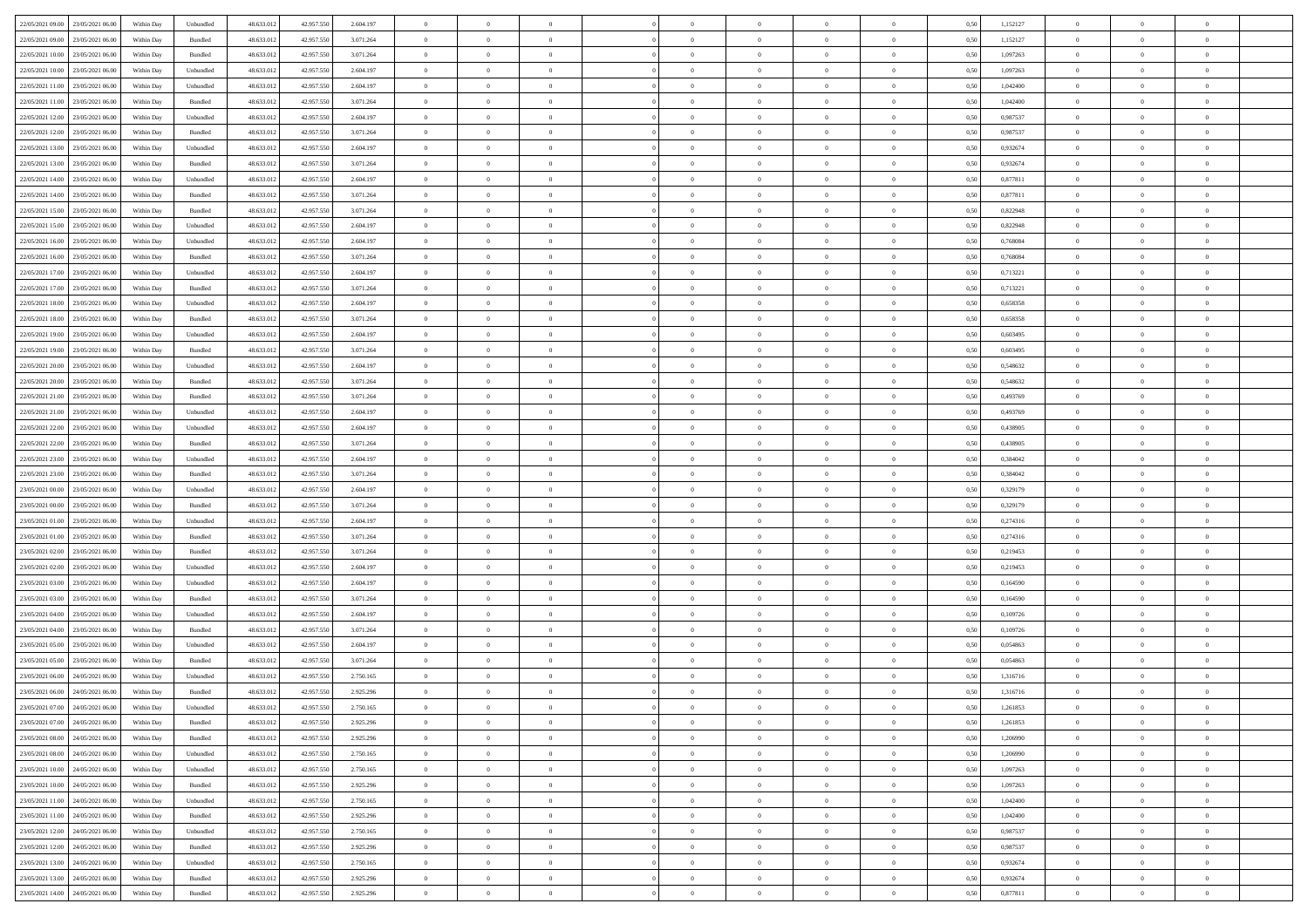|                                      |            |           |            |            |           | $\overline{0}$ | $\theta$       |                | $\overline{0}$ | $\theta$       |                | $\theta$       |      |          | $\theta$       | $\theta$       | $\overline{0}$ |  |
|--------------------------------------|------------|-----------|------------|------------|-----------|----------------|----------------|----------------|----------------|----------------|----------------|----------------|------|----------|----------------|----------------|----------------|--|
| 23/05/2021 14:00 24/05/2021 06:00    | Within Day | Unbundled | 48.633.01  | 42.957.550 | 2.750.165 |                |                |                |                |                |                |                | 0,50 | 0,877811 |                |                |                |  |
| 23/05/2021 15:00<br>24/05/2021 06.00 | Within Day | Unbundled | 48.633.01  | 42.957.55  | 2.750.165 | $\bf{0}$       | $\bf{0}$       | $\bf{0}$       | $\bf{0}$       | $\overline{0}$ | $\overline{0}$ | $\bf{0}$       | 0,50 | 0,822948 | $\,$ 0 $\,$    | $\bf{0}$       | $\overline{0}$ |  |
| 23/05/2021 15:00<br>24/05/2021 06:00 | Within Day | Bundled   | 48.633.013 | 42.957.550 | 2.925.296 | $\overline{0}$ | $\bf{0}$       | $\overline{0}$ | $\bf{0}$       | $\bf{0}$       | $\overline{0}$ | $\bf{0}$       | 0.50 | 0,822948 | $\overline{0}$ | $\overline{0}$ | $\overline{0}$ |  |
| 23/05/2021 16:00<br>24/05/2021 06:00 | Within Day | Unbundled | 48.633.01  | 42.957.550 | 2.750.165 | $\overline{0}$ | $\overline{0}$ | $\overline{0}$ | $\theta$       | $\theta$       | $\overline{0}$ | $\bf{0}$       | 0,50 | 0,768084 | $\theta$       | $\theta$       | $\overline{0}$ |  |
| 23/05/2021 16:00<br>24/05/2021 06.00 | Within Day | Bundled   | 48.633.01  | 42.957.55  | 2.925.296 | $\bf{0}$       | $\overline{0}$ | $\bf{0}$       | $\overline{0}$ | $\theta$       | $\overline{0}$ | $\bf{0}$       | 0,50 | 0,768084 | $\,$ 0 $\,$    | $\bf{0}$       | $\overline{0}$ |  |
|                                      |            |           |            |            |           |                |                |                |                |                |                |                |      |          |                |                |                |  |
| 23/05/2021 17:00<br>24/05/2021 06:00 | Within Day | Unbundled | 48.633.013 | 42.957.55  | 2.750.165 | $\overline{0}$ | $\bf{0}$       | $\overline{0}$ | $\bf{0}$       | $\overline{0}$ | $\theta$       | $\bf{0}$       | 0.50 | 0,713221 | $\bf{0}$       | $\theta$       | $\overline{0}$ |  |
| 23/05/2021 17:00<br>24/05/2021 06:00 | Within Day | Bundled   | 48.633.013 | 42.957.550 | 2.925.296 | $\overline{0}$ | $\overline{0}$ | $\overline{0}$ | $\overline{0}$ | $\overline{0}$ | $\overline{0}$ | $\bf{0}$       | 0,50 | 0,713221 | $\,$ 0 $\,$    | $\theta$       | $\overline{0}$ |  |
| 23/05/2021 18:00<br>24/05/2021 06.00 | Within Day | Unbundled | 48.633.01  | 42.957.55  | 2.750.165 | $\bf{0}$       | $\bf{0}$       | $\bf{0}$       | $\overline{0}$ | $\overline{0}$ | $\overline{0}$ | $\bf{0}$       | 0,50 | 0,658358 | $\,$ 0 $\,$    | $\bf{0}$       | $\overline{0}$ |  |
| 23/05/2021 18:00<br>24/05/2021 06:00 | Within Day | Bundled   | 48.633.013 | 42.957.55  | 2.925.296 | $\overline{0}$ | $\bf{0}$       | $\overline{0}$ | $\bf{0}$       | $\overline{0}$ | $\overline{0}$ | $\bf{0}$       | 0.50 | 0.658358 | $\bf{0}$       | $\overline{0}$ | $\overline{0}$ |  |
| 23/05/2021 19:00<br>24/05/2021 06:00 | Within Day | Unbundled | 48.633.012 | 42.957.550 | 2.750.165 | $\overline{0}$ | $\bf{0}$       | $\overline{0}$ | $\overline{0}$ | $\overline{0}$ | $\overline{0}$ | $\bf{0}$       | 0,50 | 0,603495 | $\,$ 0 $\,$    | $\bf{0}$       | $\overline{0}$ |  |
| 23/05/2021 19:00<br>24/05/2021 06.00 | Within Day | Bundled   | 48.633.01  | 42.957.550 | 2.925.296 | $\bf{0}$       | $\bf{0}$       | $\bf{0}$       | $\bf{0}$       | $\overline{0}$ | $\overline{0}$ | $\bf{0}$       | 0,50 | 0,603495 | $\,$ 0 $\,$    | $\bf{0}$       | $\overline{0}$ |  |
| 23/05/2021 22:00<br>24/05/2021 06:00 | Within Day | Bundled   | 48.633.013 | 42.957.550 | 2.925.296 | $\overline{0}$ | $\bf{0}$       | $\overline{0}$ | $\overline{0}$ | $\bf{0}$       | $\overline{0}$ | $\bf{0}$       | 0.50 | 0.438905 | $\bf{0}$       | $\,$ 0 $\,$    | $\,$ 0         |  |
|                                      |            |           |            |            |           | $\overline{0}$ | $\overline{0}$ | $\overline{0}$ | $\theta$       | $\theta$       | $\overline{0}$ |                |      |          | $\,$ 0 $\,$    | $\theta$       |                |  |
| 23/05/2021 22:00<br>24/05/2021 06:00 | Within Day | Unbundled | 48.633.01  | 42.957.550 | 2.750.165 |                |                |                |                |                |                | $\bf{0}$       | 0,50 | 0,438905 |                |                | $\overline{0}$ |  |
| 23/05/2021 23:00<br>24/05/2021 06.00 | Within Day | Unbundled | 48.633.01  | 42.957.55  | 2.750.165 | $\bf{0}$       | $\overline{0}$ | $\bf{0}$       | $\bf{0}$       | $\bf{0}$       | $\overline{0}$ | $\bf{0}$       | 0,50 | 0,384042 | $\,$ 0 $\,$    | $\bf{0}$       | $\overline{0}$ |  |
| 23/05/2021 23:00<br>24/05/2021 06:00 | Within Day | Bundled   | 48.633.013 | 42.957.55  | 2.925.296 | $\overline{0}$ | $\bf{0}$       | $\overline{0}$ | $\bf{0}$       | $\overline{0}$ | $\theta$       | $\bf{0}$       | 0.50 | 0.384042 | $\,$ 0 $\,$    | $\theta$       | $\overline{0}$ |  |
| 24/05/2021 00:00<br>24/05/2021 06:00 | Within Day | Unbundled | 48.633.013 | 42.957.550 | 2.750.165 | $\overline{0}$ | $\overline{0}$ | $\overline{0}$ | $\overline{0}$ | $\overline{0}$ | $\overline{0}$ | $\bf{0}$       | 0,50 | 0,329179 | $\theta$       | $\theta$       | $\overline{0}$ |  |
| 24/05/2021 00:00<br>24/05/2021 06.00 | Within Day | Bundled   | 48.633.01  | 42.957.55  | 2.925.296 | $\bf{0}$       | $\bf{0}$       | $\bf{0}$       | $\overline{0}$ | $\bf{0}$       | $\overline{0}$ | $\bf{0}$       | 0,50 | 0,329179 | $\,$ 0 $\,$    | $\bf{0}$       | $\overline{0}$ |  |
| 24/05/2021 01:00<br>24/05/2021 06:00 | Within Day | Unbundled | 48.633.013 | 42.957.55  | 2.750.165 | $\overline{0}$ | $\bf{0}$       | $\overline{0}$ | $\bf{0}$       | $\overline{0}$ | $\overline{0}$ | $\bf{0}$       | 0.50 | 0,274316 | $\bf{0}$       | $\overline{0}$ | $\bf{0}$       |  |
| 24/05/2021 01:00<br>24/05/2021 06:00 | Within Day | Bundled   | 48.633.013 | 42.957.550 | 2.925.296 | $\bf{0}$       | $\bf{0}$       | $\overline{0}$ | $\overline{0}$ | $\overline{0}$ | $\overline{0}$ | $\bf{0}$       | 0,50 | 0,274316 | $\,$ 0 $\,$    | $\bf{0}$       | $\overline{0}$ |  |
| 24/05/2021 02:00<br>24/05/2021 06.00 | Within Day | Unbundled | 48.633.01  | 42.957.55  | 2.750.165 | $\bf{0}$       | $\bf{0}$       | $\bf{0}$       | $\bf{0}$       | $\overline{0}$ | $\overline{0}$ | $\bf{0}$       | 0,50 | 0,219453 | $\,$ 0 $\,$    | $\bf{0}$       | $\overline{0}$ |  |
|                                      |            |           |            |            |           |                |                |                |                |                |                |                |      |          |                |                |                |  |
| 24/05/2021 02:00<br>24/05/2021 06:00 | Within Day | Bundled   | 48.633.013 | 42.957.550 | 2.925.296 | $\overline{0}$ | $\bf{0}$       | $\overline{0}$ | $\overline{0}$ | $\bf{0}$       | $\overline{0}$ | $\bf{0}$       | 0.50 | 0,219453 | $\bf{0}$       | $\overline{0}$ | $\,$ 0         |  |
| 24/05/2021 03:00<br>24/05/2021 06:00 | Within Day | Bundled   | 48.633.01  | 42.957.550 | 2.925.296 | $\overline{0}$ | $\overline{0}$ | $\overline{0}$ | $\overline{0}$ | $\theta$       | $\overline{0}$ | $\bf{0}$       | 0,50 | 0,164590 | $\theta$       | $\theta$       | $\overline{0}$ |  |
| 24/05/2021 03:00<br>24/05/2021 06.00 | Within Day | Unbundled | 48.633.01  | 42.957.55  | 2.750.165 | $\bf{0}$       | $\bf{0}$       | $\bf{0}$       | $\bf{0}$       | $\overline{0}$ | $\overline{0}$ | $\bf{0}$       | 0,50 | 0,164590 | $\,$ 0 $\,$    | $\bf{0}$       | $\overline{0}$ |  |
| 24/05/2021 04:00<br>24/05/2021 06:00 | Within Day | Unbundled | 48.633.013 | 42.957.55  | 2.750.165 | $\overline{0}$ | $\bf{0}$       | $\overline{0}$ | $\bf{0}$       | $\overline{0}$ | $\theta$       | $\bf{0}$       | 0.50 | 0.109726 | $\,$ 0 $\,$    | $\theta$       | $\overline{0}$ |  |
| 24/05/2021 04:00<br>24/05/2021 06:00 | Within Day | Bundled   | 48.633.013 | 42.957.550 | 2.925.296 | $\overline{0}$ | $\overline{0}$ | $\overline{0}$ | $\overline{0}$ | $\overline{0}$ | $\overline{0}$ | $\bf{0}$       | 0,50 | 0,109726 | $\,$ 0 $\,$    | $\theta$       | $\overline{0}$ |  |
| 24/05/2021 05:00<br>24/05/2021 06.00 | Within Day | Unbundled | 48.633.01  | 42.957.55  | 2.750.165 | $\bf{0}$       | $\overline{0}$ | $\bf{0}$       | $\overline{0}$ | $\bf{0}$       | $\overline{0}$ | $\bf{0}$       | 0,50 | 0,054863 | $\,$ 0 $\,$    | $\bf{0}$       | $\overline{0}$ |  |
| 24/05/2021 05:00<br>24/05/2021 06:00 | Within Day | Bundled   | 48.633.013 | 42.957.55  | 2.925.296 | $\overline{0}$ | $\bf{0}$       | $\overline{0}$ | $\bf{0}$       | $\overline{0}$ | $\overline{0}$ | $\bf{0}$       | 0.50 | 0.054863 | $\bf{0}$       | $\overline{0}$ | $\overline{0}$ |  |
| 24/05/2021 06:00<br>25/05/2021 06:00 | Within Day | Unbundled | 48.633.01  | 42.957.550 | 2.738.471 | $\overline{0}$ | $\bf{0}$       | $\overline{0}$ | $\overline{0}$ | $\overline{0}$ | $\overline{0}$ | $\bf{0}$       | 0,50 | 1,316716 | $\theta$       | $\theta$       | $\overline{0}$ |  |
| 24/05/2021 06:00<br>25/05/2021 06.00 | Within Day | Bundled   | 48.633.01  | 42.957.550 | 2.936.990 | $\bf{0}$       | $\bf{0}$       | $\bf{0}$       | $\bf{0}$       | $\overline{0}$ | $\overline{0}$ | $\bf{0}$       | 0,50 | 1,316716 | $\,$ 0 $\,$    | $\bf{0}$       | $\overline{0}$ |  |
| 24/05/2021 07:00<br>25/05/2021 06:00 | Within Day | Unbundled | 48.633.013 | 42.957.550 | 2.738.471 | $\overline{0}$ | $\bf{0}$       | $\overline{0}$ | $\bf{0}$       | $\bf{0}$       | $\overline{0}$ | $\bf{0}$       | 0.50 | 1.261853 | $\bf{0}$       | $\,$ 0 $\,$    | $\,$ 0         |  |
|                                      |            |           |            |            |           |                |                |                |                |                |                |                |      |          |                |                |                |  |
| 24/05/2021 07:00<br>25/05/2021 06:00 | Within Day | Bundled   | 48.633.013 | 42.957.550 | 2.936.990 | $\overline{0}$ | $\overline{0}$ | $\overline{0}$ | $\overline{0}$ | $\overline{0}$ | $\overline{0}$ | $\bf{0}$       | 0.5( | 1,261853 | $\theta$       | $\theta$       | $\overline{0}$ |  |
| 24/05/2021 08:00<br>25/05/2021 06.00 | Within Day | Unbundled | 48.633.01  | 42.957.55  | 2.738.471 | $\bf{0}$       | $\overline{0}$ | $\bf{0}$       | $\bf{0}$       | $\overline{0}$ | $\overline{0}$ | $\bf{0}$       | 0,50 | 1,206990 | $\,$ 0 $\,$    | $\bf{0}$       | $\overline{0}$ |  |
| 24/05/2021 08:00<br>25/05/2021 06.00 | Within Day | Bundled   | 48.633.013 | 42.957.55  | 2.936.990 | $\overline{0}$ | $\bf{0}$       | $\overline{0}$ | $\bf{0}$       | $\overline{0}$ | $\overline{0}$ | $\bf{0}$       | 0.50 | 1.206990 | $\,$ 0 $\,$    | $\bf{0}$       | $\overline{0}$ |  |
| 24/05/2021 09:00<br>25/05/2021 06:00 | Within Dav | Bundled   | 48.633.013 | 42.957.550 | 2.936.990 | $\overline{0}$ | $\overline{0}$ | $\overline{0}$ | $\overline{0}$ | $\overline{0}$ | $\overline{0}$ | $\bf{0}$       | 0.50 | 1,152127 | $\theta$       | $\theta$       | $\overline{0}$ |  |
| 24/05/2021 09:00<br>25/05/2021 06.00 | Within Day | Unbundled | 48.633.01  | 42.957.55  | 2.738.471 | $\bf{0}$       | $\bf{0}$       | $\bf{0}$       | $\bf{0}$       | $\overline{0}$ | $\overline{0}$ | $\bf{0}$       | 0,50 | 1,152127 | $\,$ 0 $\,$    | $\bf{0}$       | $\overline{0}$ |  |
| 24/05/2021 10:00<br>25/05/2021 06:00 | Within Day | Unbundled | 48.633.013 | 42.957.55  | 2.738.471 | $\overline{0}$ | $\bf{0}$       | $\overline{0}$ | $\bf{0}$       | $\overline{0}$ | $\overline{0}$ | $\bf{0}$       | 0.50 | 1.097263 | $\bf{0}$       | $\overline{0}$ | $\overline{0}$ |  |
| 24/05/2021 10:00<br>25/05/2021 06:00 | Within Dav | Bundled   | 48.633.013 | 42.957.550 | 2.936.990 | $\overline{0}$ | $\overline{0}$ | $\overline{0}$ | $\overline{0}$ | $\overline{0}$ | $\overline{0}$ | $\bf{0}$       | 0.50 | 1,097263 | $\theta$       | $\theta$       | $\overline{0}$ |  |
| 24/05/2021 11:00<br>25/05/2021 06.00 | Within Day | Unbundled | 48.633.01  | 42.957.55  | 2.738.471 | $\bf{0}$       | $\bf{0}$       | $\bf{0}$       | $\bf{0}$       | $\overline{0}$ | $\overline{0}$ | $\bf{0}$       | 0,50 | 1,042400 | $\,$ 0 $\,$    | $\bf{0}$       | $\overline{0}$ |  |
| 24/05/2021 11:00<br>25/05/2021 06:00 | Within Day | Bundled   | 48.633.013 | 42.957.550 | 2.936.990 | $\overline{0}$ | $\bf{0}$       | $\overline{0}$ | $\overline{0}$ | $\bf{0}$       | $\overline{0}$ | $\bf{0}$       | 0.50 | 1.042400 | $\,$ 0 $\,$    | $\,$ 0 $\,$    | $\,$ 0         |  |
| 24/05/2021 12:00<br>25/05/2021 06:00 | Within Day | Unbundled | 48.633.013 | 42.957.550 | 2.738.471 | $\overline{0}$ | $\overline{0}$ | $\overline{0}$ | $\overline{0}$ | $\overline{0}$ | $\overline{0}$ | $\bf{0}$       | 0.50 | 0,987537 | $\theta$       | $\theta$       | $\overline{0}$ |  |
|                                      |            |           |            |            |           |                |                |                |                |                |                |                |      |          |                |                |                |  |
| 24/05/2021 12:00<br>25/05/2021 06.00 | Within Day | Bundled   | 48.633.013 | 42.957.550 | 2.936.990 | $\bf{0}$       | $\bf{0}$       | $\bf{0}$       | $\bf{0}$       | $\overline{0}$ | $\overline{0}$ | $\bf{0}$       | 0,50 | 0,987537 | $\,$ 0 $\,$    | $\bf{0}$       | $\overline{0}$ |  |
| 24/05/2021 13:00<br>25/05/2021 06.00 | Within Day | Unbundled | 48.633.013 | 42.957.55  | 2.738.471 | $\overline{0}$ | $\overline{0}$ | $\overline{0}$ | $\bf{0}$       | $\overline{0}$ | $\overline{0}$ | $\bf{0}$       | 0.50 | 0.932674 | $\bf{0}$       | $\theta$       | $\overline{0}$ |  |
| 24/05/2021 13:00<br>25/05/2021 06:00 | Within Dav | Bundled   | 48.633.013 | 42.957.550 | 2.936.990 | $\overline{0}$ | $\overline{0}$ | $\Omega$       | $\overline{0}$ | $\theta$       | $\overline{0}$ | $\overline{0}$ | 0.5( | 0,932674 | $\theta$       | $\theta$       | $\overline{0}$ |  |
| 24/05/2021 14:00<br>25/05/2021 06:00 | Within Day | Unbundled | 48.633.01  | 42.957.550 | 2.738.471 | $\bf{0}$       | $\bf{0}$       | $\bf{0}$       | $\bf{0}$       | $\bf{0}$       | $\overline{0}$ | $\bf{0}$       | 0,50 | 0,877811 | $\,$ 0 $\,$    | $\overline{0}$ | $\overline{0}$ |  |
| 24/05/2021 14:00 25/05/2021 06:00    | Within Day | Bundled   | 48.633.012 | 42.957.550 | 2.936.990 | $\bf{0}$       | $\theta$       |                | $\overline{0}$ |                |                |                | 0,50 | 0,877811 | $\bf{0}$       | $\bf{0}$       |                |  |
| 24/05/2021 15:00 25/05/2021 06:00    | Within Day | Unbundled | 48.633.012 | 42.957.550 | 2.738.471 | $\overline{0}$ | 75.688         | $\overline{0}$ | $\theta$       | $\overline{0}$ | $\overline{0}$ | $\bf{0}$       | 0,50 | 0,822948 | $\theta$       | $\theta$       | $\overline{0}$ |  |
| 24/05/2021 15:00<br>25/05/2021 06:00 | Within Day | Bundled   | 48.633.013 | 42.957.550 | 2.936.990 | $\overline{0}$ | $\overline{0}$ | $\overline{0}$ | $\overline{0}$ | $\bf{0}$       | $\overline{0}$ | $\bf{0}$       | 0,50 | 0,822948 | $\bf{0}$       | $\overline{0}$ | $\bf{0}$       |  |
| 24/05/2021 16:00 25/05/2021 06:00    | Within Day | Unbundled | 48.633.012 | 43.033.238 | 2.662.783 | $\overline{0}$ | 592.000        | $\overline{0}$ | $\overline{0}$ | $\mathbf{0}$   | $\overline{0}$ | $\,$ 0 $\,$    | 0.50 | 0.768084 | $\overline{0}$ | $\bf{0}$       | $\,$ 0 $\,$    |  |
|                                      |            |           |            |            |           |                |                |                |                |                |                |                |      |          |                |                |                |  |
| 24/05/2021 16:00 25/05/2021 06:00    | Within Dav | Bundled   | 48.633.012 | 43.033.238 | 2.936.990 | $\overline{0}$ | 500.000        | $\overline{0}$ | 2,158484       | $\overline{0}$ | $\overline{0}$ | $\bf{0}$       | 0,50 | 0,768084 | $\overline{0}$ | $\theta$       | $\overline{0}$ |  |
| 24/05/2021 17:00<br>25/05/2021 06:00 | Within Day | Unbundled | 48.633.012 | 44.125.238 | 2.070.783 | $\overline{0}$ | 48.000         | $\overline{0}$ | $\overline{0}$ | $\bf{0}$       | $\overline{0}$ | $\bf{0}$       | 0,50 | 0,713221 | $\overline{0}$ | $\overline{0}$ | $\overline{0}$ |  |
| 24/05/2021 17:00 25/05/2021 06:00    | Within Day | Bundled   | 48.633.012 | 44.125.238 | 2.436.990 | $\overline{0}$ | 2.436.990      | $\overline{0}$ | 2,004321       | 0.130000       | $\overline{0}$ | $\bf{0}$       | 0.50 | 0,713221 | 0,065000       | $\theta$       | $\,$ 0         |  |
| 24/05/2021 18:00 25/05/2021 06:00    | Within Dav | Unbundled | 48.633.012 | 46.610.228 | 2.022.783 | $\overline{0}$ | $\overline{0}$ | $\overline{0}$ | $\overline{0}$ | $\overline{0}$ | $\overline{0}$ | $\bf{0}$       | 0.50 | 0,658358 | $\overline{0}$ | $\theta$       | $\overline{0}$ |  |
| 24/05/2021 19:00<br>25/05/2021 06:00 | Within Day | Unbundled | 48.633.013 | 46.610.228 | 2.022.783 | $\overline{0}$ | 24.000         | $\overline{0}$ | $\overline{0}$ | $\bf{0}$       | $\overline{0}$ | $\bf{0}$       | 0,50 | 0,603495 | $\bf{0}$       | $\overline{0}$ | $\,$ 0         |  |
| 24/05/2021 20:00 25/05/2021 06:00    | Within Day | Unbundled | 48.633.012 | 46.634.228 | 1.998.783 | $\overline{0}$ | $\overline{0}$ | $\overline{0}$ | $\overline{0}$ | $\bf{0}$       | $\overline{0}$ | $\bf{0}$       | 0.50 | 0.548632 | $\mathbf{0}$   | $\bf{0}$       | $\,$ 0         |  |
| 24/05/2021 21:00 25/05/2021 06:00    | Within Dav | Unbundled | 48.633.012 | 46.634.228 | 1.998.783 | $\overline{0}$ | $\overline{0}$ | $\overline{0}$ | $\overline{0}$ | $\overline{0}$ | $\overline{0}$ | $\bf{0}$       | 0,50 | 0,493769 | $\overline{0}$ | $\theta$       | $\overline{0}$ |  |
| 24/05/2021 22:00<br>25/05/2021 06:00 | Within Day | Unbundled | 48.633.013 | 46.634.228 | 1.998.783 | $\overline{0}$ | $\bf{0}$       | $\overline{0}$ | $\overline{0}$ | $\overline{0}$ | $\bf{0}$       | $\bf{0}$       | 0,50 | 0,438905 | $\bf{0}$       | $\,$ 0 $\,$    | $\bf{0}$       |  |
|                                      |            | Unbundled | 48.633.012 | 46.634.228 |           | $\,$ 0 $\,$    | $\bf{0}$       | $\overline{0}$ |                | $\,$ 0 $\,$    | $\overline{0}$ | $\bf{0}$       | 0,50 | 0,384042 | $\overline{0}$ | $\,$ 0 $\,$    | $\,$ 0 $\,$    |  |
| 24/05/2021 23:00 25/05/2021 06:00    | Within Day |           |            |            | 1.998.783 |                |                |                | $\overline{0}$ |                |                |                |      |          |                |                |                |  |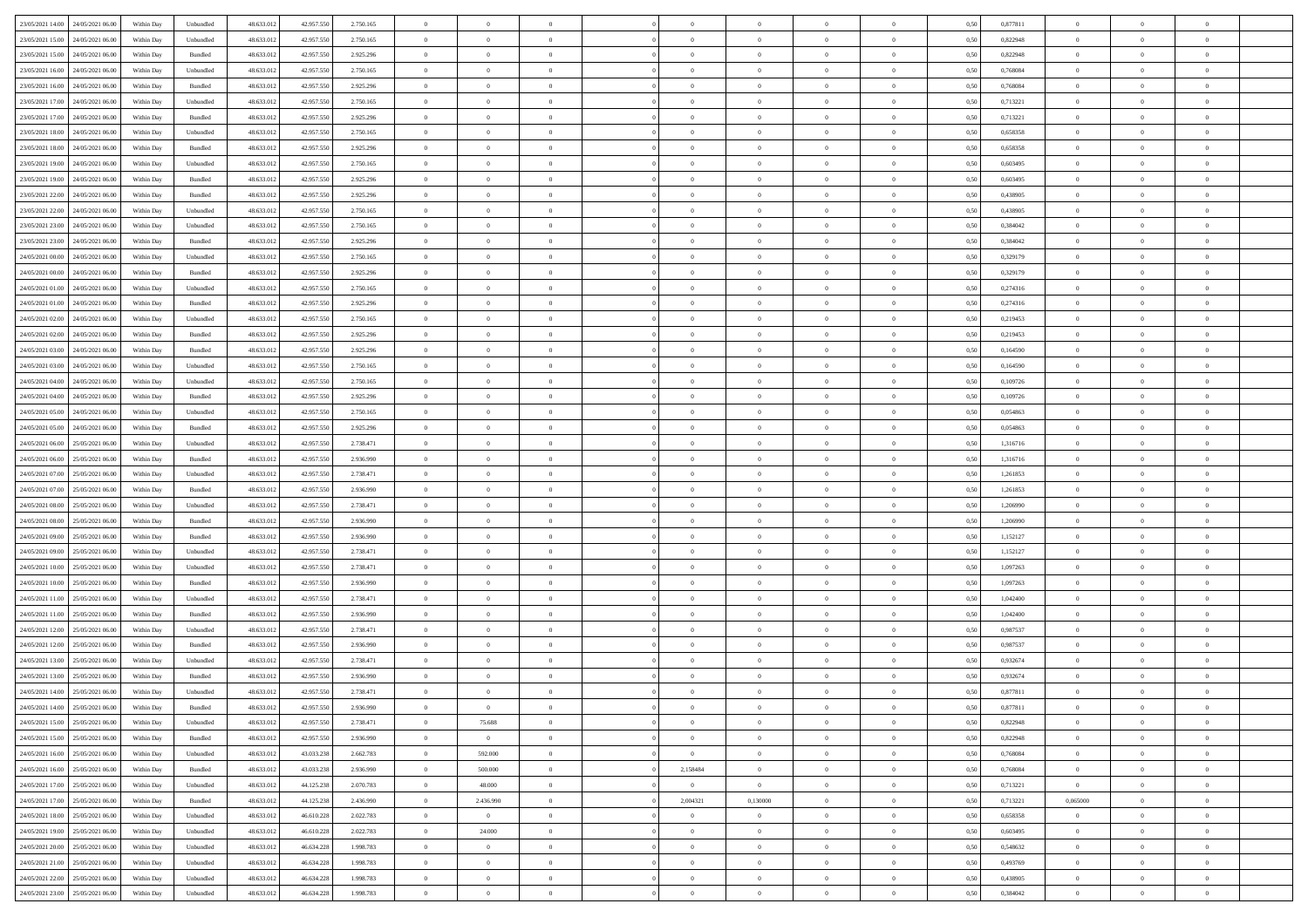| 25/05/2021 00:00 25/05/2021 06:00            | Within Day | Unbundled         | 48.633.01  | 46.634.228 | 1.998.783 | $\overline{0}$ | $\overline{0}$ |                | $\overline{0}$ | $\theta$       |                | $\theta$       | 0,50 | 0,329179 | $\theta$       | $\theta$       | $\overline{0}$ |  |
|----------------------------------------------|------------|-------------------|------------|------------|-----------|----------------|----------------|----------------|----------------|----------------|----------------|----------------|------|----------|----------------|----------------|----------------|--|
| 25/05/2021 01:00<br>25/05/2021 06.00         | Within Day | Unbundled         | 48.633.01  | 46.634.228 | 1.998.783 | $\bf{0}$       | $\bf{0}$       | $\bf{0}$       | $\overline{0}$ | $\overline{0}$ | $\overline{0}$ | $\bf{0}$       | 0,50 | 0,274316 | $\,$ 0 $\,$    | $\bf{0}$       | $\overline{0}$ |  |
| 25/05/2021 02:00<br>25/05/2021 06:00         | Within Day | Unbundled         | 48.633.013 | 46.634.228 | 1.998.783 | $\overline{0}$ | $\bf{0}$       | $\overline{0}$ | $\bf{0}$       | $\bf{0}$       | $\overline{0}$ | $\bf{0}$       | 0.50 | 0,219453 | $\bf{0}$       | $\overline{0}$ | $\overline{0}$ |  |
| 25/05/2021 03:00<br>25/05/2021 06:00         |            |                   | 48.633.01  |            |           | $\overline{0}$ | $\overline{0}$ | $\overline{0}$ | $\theta$       | $\theta$       | $\overline{0}$ |                |      | 0,164590 | $\theta$       | $\theta$       | $\overline{0}$ |  |
|                                              | Within Day | Unbundled         |            | 46.634.228 | 1.998.783 |                |                |                |                |                |                | $\bf{0}$       | 0,50 |          |                |                |                |  |
| 25/05/2021 04:00<br>25/05/2021 06.00         | Within Day | Unbundled         | 48.633.01  | 46.634.228 | 1.998.783 | $\overline{0}$ | $\overline{0}$ | $\bf{0}$       | $\overline{0}$ | $\theta$       | $\overline{0}$ | $\bf{0}$       | 0,50 | 0,109726 | $\,$ 0 $\,$    | $\bf{0}$       | $\overline{0}$ |  |
| 25/05/2021 05:00<br>25/05/2021 06:00         | Within Day | Unbundled         | 48.633.013 | 46.634.228 | 1.998.783 | $\overline{0}$ | $\overline{0}$ | $\overline{0}$ | $\bf{0}$       | $\overline{0}$ | $\theta$       | $\bf{0}$       | 0.50 | 0.054863 | $\,$ 0 $\,$    | $\theta$       | $\overline{0}$ |  |
| 25/05/2021 06:00<br>26/05/2021 06:00         | Within Day | Unbundled         | 48.633.013 | 44.054.238 | 1.653.480 | $\overline{0}$ | $\overline{0}$ | $\overline{0}$ | $\overline{0}$ | $\overline{0}$ | $\overline{0}$ | $\bf{0}$       | 0,50 | 1,316716 | $\,$ 0 $\,$    | $\theta$       | $\overline{0}$ |  |
|                                              |            |                   |            |            |           |                |                |                |                |                |                |                |      |          |                |                |                |  |
| 25/05/2021 06:00<br>26/05/2021 06.00         | Within Day | Bundled           | 48.633.01  | 44.054.23  | 2.925.293 | $\bf{0}$       | $\overline{0}$ | $\bf{0}$       | $\overline{0}$ | $\overline{0}$ | $\overline{0}$ | $\bf{0}$       | 0,50 | 1,316716 | $\,$ 0 $\,$    | $\bf{0}$       | $\overline{0}$ |  |
| 25/05/2021 07:00<br>26/05/2021 06:00         | Within Day | Bundled           | 48.633.013 | 44.054.238 | 2.925.293 | $\overline{0}$ | $\bf{0}$       | $\overline{0}$ | $\bf{0}$       | $\overline{0}$ | $\overline{0}$ | $\bf{0}$       | 0.50 | 1.261853 | $\bf{0}$       | $\overline{0}$ | $\overline{0}$ |  |
| 25/05/2021 07:00<br>26/05/2021 06:00         | Within Day | Unbundled         | 48.633.013 | 44.054.238 | 1.653.480 | $\overline{0}$ | $\bf{0}$       | $\overline{0}$ | $\overline{0}$ | $\overline{0}$ | $\overline{0}$ | $\bf{0}$       | 0,50 | 1,261853 | $\,$ 0 $\,$    | $\bf{0}$       | $\overline{0}$ |  |
| 25/05/2021 08:00<br>26/05/2021 06.00         | Within Day | Unbundled         | 48.633.01  | 44.054.238 | 1.653.480 | $\bf{0}$       | $\overline{0}$ | $\bf{0}$       | $\bf{0}$       | $\bf{0}$       | $\overline{0}$ | $\bf{0}$       | 0,50 | 1,206990 | $\,$ 0 $\,$    | $\bf{0}$       | $\overline{0}$ |  |
|                                              |            |                   |            |            |           |                |                |                |                |                |                |                |      |          |                |                |                |  |
| 25/05/2021 08:00<br>26/05/2021 06:00         | Within Day | Bundled           | 48.633.013 | 44.054.238 | 2.925.293 | $\overline{0}$ | $\bf{0}$       | $\overline{0}$ | $\overline{0}$ | $\bf{0}$       | $\overline{0}$ | $\bf{0}$       | 0.50 | 1.206990 | $\bf{0}$       | $\overline{0}$ | $\bf{0}$       |  |
| 25/05/2021 09:00<br>26/05/2021 06:00         | Within Day | Unbundled         | 48.633.01  | 44.054.238 | 1.653.480 | $\overline{0}$ | $\overline{0}$ | $\overline{0}$ | $\theta$       | $\theta$       | $\overline{0}$ | $\bf{0}$       | 0,50 | 1,152127 | $\,$ 0 $\,$    | $\theta$       | $\overline{0}$ |  |
| 25/05/2021 09:00<br>26/05/2021 06.00         | Within Day | Bundled           | 48.633.01  | 44.054.23  | 2.925.293 | $\bf{0}$       | $\overline{0}$ | $\bf{0}$       | $\overline{0}$ | $\theta$       | $\overline{0}$ | $\bf{0}$       | 0,50 | 1,152127 | $\,$ 0 $\,$    | $\bf{0}$       | $\overline{0}$ |  |
|                                              |            |                   |            |            |           |                |                |                |                |                | $\theta$       |                |      |          |                |                |                |  |
| 25/05/2021 10:00<br>26/05/2021 06:00         | Within Day | Unbundled         | 48.633.013 | 44.054.238 | 1.653,480 | $\overline{0}$ | $\overline{0}$ | $\overline{0}$ | $\bf{0}$       | $\overline{0}$ |                | $\bf{0}$       | 0.50 | 1.097263 | $\,$ 0 $\,$    | $\theta$       | $\overline{0}$ |  |
| 25/05/2021 10:00<br>26/05/2021 06:00         | Within Day | Bundled           | 48.633.013 | 44.054.238 | 2.925.293 | $\overline{0}$ | $\overline{0}$ | $\overline{0}$ | $\overline{0}$ | $\overline{0}$ | $\overline{0}$ | $\bf{0}$       | 0,50 | 1,097263 | $\theta$       | $\theta$       | $\overline{0}$ |  |
| 25/05/2021 11:00<br>26/05/2021 06.00         | Within Day | Unbundled         | 48.633.01  | 44.054.238 | 1.653.480 | $\bf{0}$       | $\overline{0}$ | $\bf{0}$       | $\overline{0}$ | $\bf{0}$       | $\overline{0}$ | $\bf{0}$       | 0,50 | 1,042400 | $\,$ 0 $\,$    | $\bf{0}$       | $\overline{0}$ |  |
| 25/05/2021 11:00<br>26/05/2021 06:00         | Within Day | Bundled           | 48.633.013 | 44.054.238 | 2.925.293 | $\overline{0}$ | $\bf{0}$       | $\overline{0}$ | $\bf{0}$       | $\overline{0}$ | $\overline{0}$ | $\bf{0}$       | 0.50 | 1.042400 | $\bf{0}$       | $\overline{0}$ | $\overline{0}$ |  |
| 25/05/2021 12:00<br>26/05/2021 06:00         | Within Day | Unbundled         | 48.633.013 | 44.054.238 | 1.653.480 | $\overline{0}$ | $\bf{0}$       | $\overline{0}$ | $\overline{0}$ | $\overline{0}$ | $\overline{0}$ | $\bf{0}$       | 0,50 | 0,987537 | $\,$ 0 $\,$    | $\bf{0}$       | $\overline{0}$ |  |
|                                              |            |                   |            |            |           |                |                |                |                |                |                |                |      |          |                |                |                |  |
| 25/05/2021 12:00<br>26/05/2021 06.00         | Within Day | Bundled           | 48.633.01  | 44.054.238 | 2.925.293 | $\bf{0}$       | $\bf{0}$       | $\bf{0}$       | $\bf{0}$       | $\overline{0}$ | $\overline{0}$ | $\bf{0}$       | 0,50 | 0,987537 | $\,$ 0 $\,$    | $\bf{0}$       | $\overline{0}$ |  |
| 25/05/2021 13:00<br>26/05/2021 06:00         | Within Day | Bundled           | 48.633.013 | 44.054.238 | 2.925.293 | $\overline{0}$ | $\bf{0}$       | $\overline{0}$ | $\overline{0}$ | $\bf{0}$       | $\overline{0}$ | $\bf{0}$       | 0.50 | 0.932674 | $\bf{0}$       | $\overline{0}$ | $\overline{0}$ |  |
| 25/05/2021 13:00<br>26/05/2021 06:00         | Within Day | Unbundled         | 48.633.01  | 44.054.238 | 1.653.480 | $\overline{0}$ | $\overline{0}$ | $\overline{0}$ | $\theta$       | $\theta$       | $\overline{0}$ | $\bf{0}$       | 0,50 | 0,932674 | $\theta$       | $\theta$       | $\overline{0}$ |  |
| 25/05/2021 14:00<br>26/05/2021 06.00         | Within Day | Unbundled         | 48.633.01  | 44.054.238 | 1.653.480 | $\bf{0}$       | $\overline{0}$ | $\bf{0}$       | $\bf{0}$       | $\,$ 0 $\,$    | $\overline{0}$ | $\bf{0}$       | 0,50 | 0,877811 | $\,$ 0 $\,$    | $\bf{0}$       | $\overline{0}$ |  |
|                                              |            |                   |            |            |           |                |                |                |                |                |                |                |      |          |                |                |                |  |
| 25/05/2021 14:00<br>26/05/2021 06:00         | Within Day | Bundled           | 48.633.013 | 44.054.238 | 2.925.293 | $\overline{0}$ | $\overline{0}$ | $\overline{0}$ | $\bf{0}$       | $\overline{0}$ | $\theta$       | $\bf{0}$       | 0.50 | 0.877811 | $\,$ 0 $\,$    | $\theta$       | $\overline{0}$ |  |
| 25/05/2021 15:00<br>26/05/2021 06:00         | Within Day | Unbundled         | 48.633.013 | 44.054.238 | 1.653.480 | $\overline{0}$ | $\overline{0}$ | $\overline{0}$ | $\overline{0}$ | $\overline{0}$ | $\overline{0}$ | $\bf{0}$       | 0,50 | 0,822948 | $\,$ 0 $\,$    | $\theta$       | $\overline{0}$ |  |
| 25/05/2021 15:00<br>26/05/2021 06.00         | Within Day | Bundled           | 48.633.01  | 44.054.23  | 2.925.293 | $\bf{0}$       | $\overline{0}$ | $\bf{0}$       | $\overline{0}$ | $\bf{0}$       | $\overline{0}$ | $\bf{0}$       | 0,50 | 0,822948 | $\,$ 0 $\,$    | $\bf{0}$       | $\overline{0}$ |  |
| 25/05/2021 16:00<br>26/05/2021 06:00         | Within Day | Unbundled         | 48.633.013 | 44.054.238 | 1.653,480 | $\overline{0}$ | $\bf{0}$       | $\overline{0}$ | $\bf{0}$       | $\overline{0}$ | $\overline{0}$ | $\bf{0}$       | 0.50 | 0.768084 | $\bf{0}$       | $\overline{0}$ | $\overline{0}$ |  |
|                                              |            |                   |            |            |           |                |                |                |                |                |                |                |      |          |                |                |                |  |
| 25/05/2021 16:00<br>26/05/2021 06:00         | Within Day | Bundled           | 48.633.01  | 44.054.238 | 2.925.293 | $\overline{0}$ | $\overline{0}$ | $\overline{0}$ | $\overline{0}$ | $\overline{0}$ | $\overline{0}$ | $\bf{0}$       | 0,50 | 0,768084 | $\theta$       | $\theta$       | $\overline{0}$ |  |
| 25/05/2021 17:00<br>26/05/2021 06.00         | Within Day | Unbundled         | 48.633.01  | 44.054.238 | 1.653.480 | $\bf{0}$       | $\bf{0}$       | $\bf{0}$       | $\bf{0}$       | $\overline{0}$ | $\overline{0}$ | $\bf{0}$       | 0,50 | 0,713221 | $\,$ 0 $\,$    | $\bf{0}$       | $\overline{0}$ |  |
| 25/05/2021 17:00<br>26/05/2021 06:00         | Within Day | Bundled           | 48.633.013 | 44.054.238 | 2.925.293 | $\overline{0}$ | $\bf{0}$       | $\overline{0}$ | $\bf{0}$       | $\bf{0}$       | $\overline{0}$ | $\bf{0}$       | 0.50 | 0,713221 | $\bf{0}$       | $\overline{0}$ | $\overline{0}$ |  |
| 25/05/2021 18:00<br>26/05/2021 06:00         | Within Day | Bundled           | 48.633.013 | 44.054.238 | 2.925.293 | $\overline{0}$ | $\overline{0}$ | $\overline{0}$ | $\overline{0}$ | $\overline{0}$ | $\overline{0}$ | $\bf{0}$       | 0.5( | 0,658358 | $\theta$       | $\theta$       | $\overline{0}$ |  |
|                                              |            |                   |            |            |           |                |                |                |                | $\,$ 0 $\,$    | $\overline{0}$ |                |      |          |                |                |                |  |
| 25/05/2021 18:00<br>26/05/2021 06.00         | Within Day | Unbundled         | 48.633.01  | 44.054.238 | 1.653.480 | $\bf{0}$       | $\overline{0}$ | $\bf{0}$       | $\bf{0}$       |                |                | $\bf{0}$       | 0,50 | 0,658358 | $\,$ 0 $\,$    | $\bf{0}$       | $\overline{0}$ |  |
| 25/05/2021 19:00<br>26/05/2021 06.00         | Within Day | Unbundled         | 48.633.013 | 44.054.238 | 1.653,480 | $\overline{0}$ | $\bf{0}$       | $\overline{0}$ | $\bf{0}$       | $\overline{0}$ | $\Omega$       | $\bf{0}$       | 0.50 | 0.603495 | $\,$ 0 $\,$    | $\theta$       | $\overline{0}$ |  |
| 25/05/2021 19:00<br>26/05/2021 06:00         | Within Dav | Bundled           | 48.633.013 | 44.054.238 | 2.925.293 | $\overline{0}$ | $\overline{0}$ | $\overline{0}$ | $\overline{0}$ | $\theta$       | $\overline{0}$ | $\bf{0}$       | 0.50 | 0,603495 | $\theta$       | $\theta$       | $\overline{0}$ |  |
| 25/05/2021 20:00<br>26/05/2021 06.00         | Within Day | Unbundled         | 48.633.01  | 44.054.238 | 1.653.480 | $\bf{0}$       | $\bf{0}$       | $\bf{0}$       | $\bf{0}$       | $\bf{0}$       | $\overline{0}$ | $\bf{0}$       | 0,50 | 0,548632 | $\,$ 0 $\,$    | $\bf{0}$       | $\overline{0}$ |  |
| 25/05/2021 20:00<br>26/05/2021 06:00         | Within Day | Bundled           | 48.633.013 | 44.054.238 | 2.925.293 | $\overline{0}$ | $\bf{0}$       | $\overline{0}$ | $\bf{0}$       | $\overline{0}$ | $\overline{0}$ | $\bf{0}$       | 0.50 | 0.548632 | $\bf{0}$       | $\overline{0}$ | $\overline{0}$ |  |
|                                              |            |                   |            |            |           |                |                |                |                |                |                |                |      |          |                |                |                |  |
| 25/05/2021 21:00<br>26/05/2021 06:00         | Within Dav | Unbundled         | 48.633.013 | 44.054.238 | 1.653.480 | $\overline{0}$ | $\overline{0}$ | $\overline{0}$ | $\overline{0}$ | $\overline{0}$ | $\overline{0}$ | $\bf{0}$       | 0.50 | 0,493769 | $\theta$       | $\theta$       | $\overline{0}$ |  |
| 25/05/2021 21:00<br>26/05/2021 06.00         | Within Day | Bundled           | 48.633.01  | 44.054.238 | 2.925.293 | $\bf{0}$       | $\bf{0}$       | $\bf{0}$       | $\bf{0}$       | $\overline{0}$ | $\overline{0}$ | $\bf{0}$       | 0,50 | 0,493769 | $\,$ 0 $\,$    | $\bf{0}$       | $\overline{0}$ |  |
| 25/05/2021 22.00<br>26/05/2021 06.00         | Within Day | Unbundled         | 48.633.013 | 44.054.238 | 1.653,480 | $\overline{0}$ | $\bf{0}$       | $\overline{0}$ | $\overline{0}$ | $\bf{0}$       | $\overline{0}$ | $\bf{0}$       | 0.50 | 0.438905 | $\,$ 0 $\,$    | $\overline{0}$ | $\overline{0}$ |  |
| 25/05/2021 22:00<br>26/05/2021 06:00         | Within Dav | Bundled           | 48.633.013 | 44.054.238 | 2.925.293 | $\overline{0}$ | $\overline{0}$ | $\overline{0}$ | $\overline{0}$ | $\overline{0}$ | $\overline{0}$ | $\bf{0}$       | 0.5( | 0,438905 | $\theta$       | $\theta$       | $\overline{0}$ |  |
|                                              |            |                   |            |            |           | $\bf{0}$       | $\bf{0}$       | $\bf{0}$       |                | $\overline{0}$ | $\overline{0}$ |                |      |          | $\,$ 0 $\,$    | $\bf{0}$       | $\overline{0}$ |  |
| 25/05/2021 23:00<br>26/05/2021 06.00         | Within Day | Unbundled         | 48.633.01  | 44.054.238 | 1.653.480 |                |                |                | $\bf{0}$       |                |                | $\bf{0}$       | 0,50 | 0,384042 |                |                |                |  |
| 25/05/2021 23:00<br>26/05/2021 06.00         | Within Day | Bundled           | 48.633.013 | 44.054.238 | 2.925.293 | $\overline{0}$ | $\overline{0}$ | $\overline{0}$ | $\bf{0}$       | $\overline{0}$ | $\Omega$       | $\bf{0}$       | 0.50 | 0.384042 | $\bf{0}$       | $\theta$       | $\overline{0}$ |  |
| 26/05/2021 00:00<br>26/05/2021 06:00         | Within Dav | Bundled           | 48.633.013 | 44.054.238 | 2.925.293 | $\overline{0}$ | $\overline{0}$ | $\Omega$       | $\overline{0}$ | $\theta$       | $\Omega$       | $\overline{0}$ | 0.5( | 0,329179 | $\theta$       | $\theta$       | $\overline{0}$ |  |
| 26/05/2021 00:00<br>26/05/2021 06:00         | Within Day | Unbundled         | 48.633.01  | 44.054.238 | 1.653.480 | $\bf{0}$       | $\bf{0}$       | $\overline{0}$ | $\bf{0}$       | $\bf{0}$       | $\overline{0}$ | $\bf{0}$       | 0,50 | 0,329179 | $\overline{0}$ | $\bf{0}$       | $\overline{0}$ |  |
| $26/05/2021\ 01.00 \qquad 26/05/2021\ 06.00$ | Within Day | ${\sf Unbundred}$ | 48.633.012 | 44.054.238 | 1.653.480 | $\overline{0}$ | $\Omega$       |                | $\Omega$       |                |                |                | 0,50 | 0,274316 | $\bf{0}$       | $\overline{0}$ |                |  |
|                                              |            |                   |            |            |           |                |                |                |                |                |                |                |      |          |                |                |                |  |
| 26/05/2021 01:00 26/05/2021 06:00            | Within Day | Bundled           | 48.633.012 | 44.054.238 | 2.925.293 | $\overline{0}$ | $\overline{0}$ | $\Omega$       | $\theta$       | $\overline{0}$ | $\overline{0}$ | $\bf{0}$       | 0,50 | 0,274316 | $\theta$       | $\theta$       | $\overline{0}$ |  |
| 26/05/2021 02:00<br>26/05/2021 06:00         | Within Day | Unbundled         | 48.633.013 | 44.054.238 | 1.653.480 | $\overline{0}$ | $\bf{0}$       | $\overline{0}$ | $\overline{0}$ | $\bf{0}$       | $\overline{0}$ | $\bf{0}$       | 0,50 | 0,219453 | $\bf{0}$       | $\overline{0}$ | $\bf{0}$       |  |
| 26/05/2021 02:00 26/05/2021 06:00            | Within Day | Bundled           | 48.633.012 | 44.054.238 | 2.925.293 | $\overline{0}$ | $\bf{0}$       | $\overline{0}$ | $\overline{0}$ | $\mathbf{0}$   | $\overline{0}$ | $\,$ 0 $\,$    | 0.50 | 0,219453 | $\overline{0}$ | $\bf{0}$       | $\,$ 0 $\,$    |  |
| 26/05/2021 03:00 26/05/2021 06:00            | Within Dav | Unbundled         | 48.633.012 | 44.054.238 | 1.653.480 | $\overline{0}$ | $\overline{0}$ | $\overline{0}$ | $\overline{0}$ | $\overline{0}$ | $\overline{0}$ | $\bf{0}$       | 0.50 | 0,164590 | $\overline{0}$ | $\theta$       | $\overline{0}$ |  |
|                                              |            |                   |            |            |           |                |                |                |                |                |                |                |      |          |                |                |                |  |
| 26/05/2021 03:00<br>26/05/2021 06:00         | Within Day | Bundled           | 48.633.012 | 44.054.238 | 2.925.293 | $\overline{0}$ | $\bf{0}$       | $\overline{0}$ | $\overline{0}$ | $\overline{0}$ | $\overline{0}$ | $\bf{0}$       | 0,50 | 0,164590 | $\bf{0}$       | $\overline{0}$ | $\overline{0}$ |  |
| 26/05/2021 04:00<br>26/05/2021 06:00         | Within Day | Unbundled         | 48.633.012 | 44.054.238 | 1.653.480 | $\overline{0}$ | $\bf{0}$       | $\overline{0}$ | $\overline{0}$ | $\overline{0}$ | $\overline{0}$ | $\bf{0}$       | 0.50 | 0.109726 | $\,$ 0 $\,$    | $\overline{0}$ | $\,$ 0         |  |
| 26/05/2021 04:00<br>26/05/2021 06:00         | Within Dav | Bundled           | 48.633.012 | 44.054.238 | 2.925.293 | $\overline{0}$ | $\overline{0}$ | $\overline{0}$ | $\overline{0}$ | $\overline{0}$ | $\overline{0}$ | $\bf{0}$       | 0.50 | 0,109726 | $\overline{0}$ | $\theta$       | $\overline{0}$ |  |
| 26/05/2021 05:00<br>26/05/2021 06.00         | Within Day | Bundled           | 48.633.013 | 44.054.238 | 2.925.293 | $\overline{0}$ | $\overline{0}$ | $\overline{0}$ | $\overline{0}$ | $\overline{0}$ | $\overline{0}$ | $\bf{0}$       | 0,50 | 0,054863 | $\bf{0}$       | $\overline{0}$ | $\overline{0}$ |  |
|                                              |            |                   |            |            |           |                |                |                |                |                |                |                |      |          |                |                |                |  |
| 26/05/2021 06:00<br>26/05/2021 05:00         | Within Day | Unbundled         | 48.633.012 | 44.054.238 | 1.653.480 | $\overline{0}$ | $\overline{0}$ | $\overline{0}$ | $\overline{0}$ | $\overline{0}$ | $\overline{0}$ | $\bf{0}$       | 0.50 | 0.054863 | $\mathbf{0}$   | $\bf{0}$       | $\,$ 0         |  |
| 26/05/2021 06:00 27/05/2021 06:00            | Within Dav | Unbundled         | 48.633.013 | 44.174.238 | 1.533.477 | $\overline{0}$ | 436.000        | $\overline{0}$ | $\overline{0}$ | $\overline{0}$ | $\overline{0}$ | $\bf{0}$       | 0,50 | 1,316716 | $\overline{0}$ | $\theta$       | $\overline{0}$ |  |
| 26/05/2021 06:00<br>27/05/2021 06.00         | Within Day | Bundled           | 48.633.013 | 44.174.238 | 2.925.296 | $\overline{0}$ | $\bf{0}$       | $\overline{0}$ | $\bf{0}$       | $\overline{0}$ | $\bf{0}$       | $\bf{0}$       | 0,50 | 1,316716 | $\bf{0}$       | $\,0\,$        | $\bf{0}$       |  |
| 26/05/2021 07:00 27/05/2021 06:00            | Within Day | Unbundled         | 48.633.012 | 44.610.238 | 1.097.477 | $\overline{0}$ | $\bf{0}$       | $\overline{0}$ | $\overline{0}$ | $\,$ 0 $\,$    | $\overline{0}$ | $\bf{0}$       | 0,50 | 1,261853 | $\overline{0}$ | $\,$ 0 $\,$    | $\,$ 0 $\,$    |  |
|                                              |            |                   |            |            |           |                |                |                |                |                |                |                |      |          |                |                |                |  |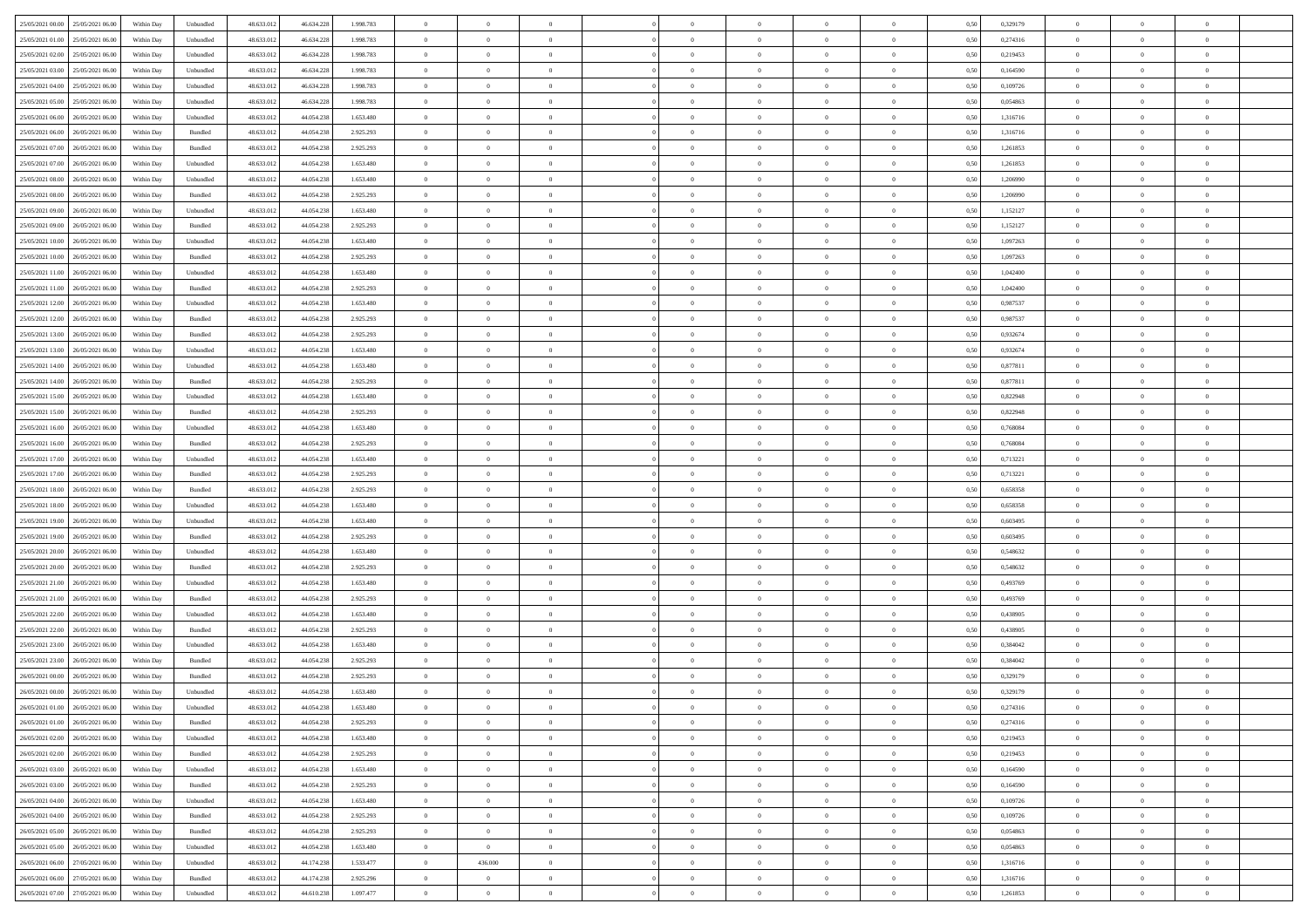| 26/05/2021 07:00 27/05/2021 06:00            | Within Day | Bundled   | 48.633.01  | 44.610.238 | 2.925.296 | $\overline{0}$ | $\theta$       |                | $\overline{0}$ | $\theta$       |                | $\bf{0}$       | 0,50 | 1,261853 | $\theta$       | $\theta$       | $\overline{0}$ |  |
|----------------------------------------------|------------|-----------|------------|------------|-----------|----------------|----------------|----------------|----------------|----------------|----------------|----------------|------|----------|----------------|----------------|----------------|--|
|                                              |            |           |            |            |           |                |                |                |                |                |                |                |      |          |                |                |                |  |
| 26/05/2021 08:00<br>27/05/2021 06.00         | Within Day | Unbundled | 48.633.01  | 44.610.238 | 1.097.477 | $\bf{0}$       | $\bf{0}$       | $\bf{0}$       | $\bf{0}$       | $\overline{0}$ | $\overline{0}$ | $\bf{0}$       | 0,50 | 1,206990 | $\,$ 0 $\,$    | $\bf{0}$       | $\overline{0}$ |  |
| 26/05/2021 08:00<br>27/05/2021 06:00         | Within Day | Bundled   | 48.633.013 | 44.610.238 | 2.925.296 | $\overline{0}$ | $\bf{0}$       | $\overline{0}$ | $\bf{0}$       | $\bf{0}$       | $\overline{0}$ | $\bf{0}$       | 0.50 | 1.206990 | $\bf{0}$       | $\overline{0}$ | $\overline{0}$ |  |
| 26/05/2021 09:00<br>27/05/2021 06:00         | Within Day | Unbundled | 48.633.01  | 44.610.238 | 1.097.477 | $\overline{0}$ | $\bf{0}$       | $\overline{0}$ | $\theta$       | $\theta$       | $\overline{0}$ | $\bf{0}$       | 0,50 | 1,152127 | $\theta$       | $\theta$       | $\overline{0}$ |  |
|                                              |            |           |            |            |           |                |                |                |                |                |                |                |      |          |                |                |                |  |
| 26/05/2021 09:00<br>27/05/2021 06.00         | Within Day | Bundled   | 48.633.01  | 44.610.238 | 2.925.296 | $\overline{0}$ | $\overline{0}$ | $\bf{0}$       | $\overline{0}$ | $\theta$       | $\overline{0}$ | $\bf{0}$       | 0,50 | 1,152127 | $\,$ 0 $\,$    | $\bf{0}$       | $\overline{0}$ |  |
| 26/05/2021 10:00<br>27/05/2021 06:00         | Within Day | Unbundled | 48.633.013 | 44.610.238 | 1.097.477 | $\overline{0}$ | $\overline{0}$ | $\overline{0}$ | $\bf{0}$       | $\overline{0}$ | $\theta$       | $\bf{0}$       | 0.50 | 1.097263 | $\,$ 0 $\,$    | $\theta$       | $\overline{0}$ |  |
| 26/05/2021 10:00<br>27/05/2021 06:00         | Within Day | Bundled   | 48.633.013 | 44.610.238 | 2.925.296 | $\overline{0}$ | $\overline{0}$ | $\overline{0}$ | $\overline{0}$ | $\overline{0}$ | $\overline{0}$ | $\bf{0}$       | 0,50 | 1,097263 | $\theta$       | $\theta$       | $\overline{0}$ |  |
| 26/05/2021 11:00<br>27/05/2021 06.00         | Within Day | Bundled   | 48.633.01  | 44.610.23  | 2.925.296 | $\bf{0}$       | $\overline{0}$ | $\bf{0}$       | $\overline{0}$ | $\overline{0}$ | $\overline{0}$ | $\bf{0}$       | 0,50 | 1,042400 | $\,$ 0 $\,$    | $\bf{0}$       | $\overline{0}$ |  |
| 26/05/2021 11:00<br>27/05/2021 06:00         |            | Unbundled | 48.633.013 | 44.610.23  | 1,097.477 |                | $\bf{0}$       | $\overline{0}$ |                | $\overline{0}$ | $\overline{0}$ |                | 0.50 | 1.042400 | $\bf{0}$       | $\overline{0}$ | $\overline{0}$ |  |
|                                              | Within Day |           |            |            |           | $\overline{0}$ |                |                | $\bf{0}$       |                |                | $\bf{0}$       |      |          |                |                |                |  |
| 26/05/2021 12:00<br>27/05/2021 06:00         | Within Day | Unbundled | 48.633.013 | 44.610.238 | 1.097.477 | $\overline{0}$ | $\bf{0}$       | $\overline{0}$ | $\overline{0}$ | $\overline{0}$ | $\overline{0}$ | $\bf{0}$       | 0,50 | 0,987537 | $\,$ 0 $\,$    | $\bf{0}$       | $\overline{0}$ |  |
| 26/05/2021 12:00<br>27/05/2021 06.00         | Within Day | Bundled   | 48.633.01  | 44.610.238 | 2.925.296 | $\bf{0}$       | $\overline{0}$ | $\bf{0}$       | $\bf{0}$       | $\bf{0}$       | $\overline{0}$ | $\bf{0}$       | 0,50 | 0,987537 | $\,$ 0 $\,$    | $\bf{0}$       | $\overline{0}$ |  |
| 26/05/2021 13:00<br>27/05/2021 06:00         | Within Day | Unbundled | 48.633.013 | 44.610.238 | 1.097.477 | $\overline{0}$ | $\bf{0}$       | $\overline{0}$ | $\bf{0}$       | $\bf{0}$       | $\overline{0}$ | $\bf{0}$       | 0.50 | 0.932674 | $\bf{0}$       | $\overline{0}$ | $\,$ 0         |  |
| 26/05/2021 13:00<br>27/05/2021 06:00         | Within Day | Bundled   | 48.633.01  | 44.610.238 | 2.925.296 | $\overline{0}$ | $\overline{0}$ | $\overline{0}$ | $\theta$       | $\theta$       | $\overline{0}$ | $\bf{0}$       | 0,50 | 0,932674 | $\,$ 0 $\,$    | $\theta$       | $\overline{0}$ |  |
|                                              |            |           |            |            |           |                | $\overline{0}$ |                | $\overline{0}$ |                | $\overline{0}$ |                |      |          | $\,$ 0 $\,$    | $\bf{0}$       | $\overline{0}$ |  |
| 26/05/2021 14:00<br>27/05/2021 06.00         | Within Day | Unbundled | 48.633.01  | 44.610.238 | 1.097.477 | $\bf{0}$       |                | $\bf{0}$       |                | $\bf{0}$       |                | $\bf{0}$       | 0,50 | 0,877811 |                |                |                |  |
| 26/05/2021 14:00<br>27/05/2021 06.00         | Within Day | Bundled   | 48.633.013 | 44.610.238 | 2.925.296 | $\overline{0}$ | $\overline{0}$ | $\overline{0}$ | $\bf{0}$       | $\overline{0}$ | $\theta$       | $\bf{0}$       | 0.50 | 0.877811 | $\,$ 0 $\,$    | $\theta$       | $\overline{0}$ |  |
| 26/05/2021 15:00<br>27/05/2021 06:00         | Within Day | Unbundled | 48.633.013 | 44.610.238 | 1.097.477 | $\overline{0}$ | $\overline{0}$ | $\overline{0}$ | $\overline{0}$ | $\overline{0}$ | $\overline{0}$ | $\bf{0}$       | 0,50 | 0,822948 | $\theta$       | $\theta$       | $\overline{0}$ |  |
| 26/05/2021 15:00<br>27/05/2021 06.00         | Within Day | Bundled   | 48.633.01  | 44.610.238 | 2.925.296 | $\bf{0}$       | $\overline{0}$ | $\bf{0}$       | $\overline{0}$ | $\bf{0}$       | $\overline{0}$ | $\bf{0}$       | 0,50 | 0,822948 | $\,$ 0 $\,$    | $\bf{0}$       | $\overline{0}$ |  |
| 26/05/2021 16:00<br>27/05/2021 06:00         | Within Day | Bundled   | 48.633.013 | 44.610.238 | 2.925.296 | $\overline{0}$ | $\overline{0}$ | $\overline{0}$ | $\bf{0}$       | $\overline{0}$ | $\overline{0}$ | $\bf{0}$       | 0.50 | 0.768084 | $\bf{0}$       | $\overline{0}$ | $\bf{0}$       |  |
|                                              |            |           |            |            |           | $\overline{0}$ |                | $\overline{0}$ | $\overline{0}$ | $\overline{0}$ | $\overline{0}$ |                |      |          | $\,$ 0 $\,$    |                | $\overline{0}$ |  |
| 26/05/2021 16:00<br>27/05/2021 06:00         | Within Day | Unbundled | 48.633.013 | 44.610.238 | 1.097.477 |                | 120.000        |                |                |                |                | $\bf{0}$       | 0,50 | 0,768084 |                | $\bf{0}$       |                |  |
| 26/05/2021 17:00<br>27/05/2021 06.00         | Within Day | Unbundled | 48.633.01  | 44.730.238 | 977.477   | $\bf{0}$       | $\overline{0}$ | $\bf{0}$       | $\bf{0}$       | $\overline{0}$ | $\overline{0}$ | $\bf{0}$       | 0,50 | 0,713221 | $\,$ 0 $\,$    | $\bf{0}$       | $\overline{0}$ |  |
| 26/05/2021 17:00<br>27/05/2021 06:00         | Within Day | Bundled   | 48.633.013 | 44.730.238 | 2.925.296 | $\overline{0}$ | $\bf{0}$       | $\overline{0}$ | $\overline{0}$ | $\bf{0}$       | $\overline{0}$ | $\bf{0}$       | 0.50 | 0,713221 | $\bf{0}$       | $\overline{0}$ | $\,$ 0         |  |
| 26/05/2021 18:00<br>27/05/2021 06:00         | Within Day | Unbundled | 48.633.01  | 44.730.238 | 977.477   | $\overline{0}$ | $\overline{0}$ | $\overline{0}$ | $\theta$       | $\theta$       | $\overline{0}$ | $\bf{0}$       | 0,50 | 0,658358 | $\theta$       | $\theta$       | $\overline{0}$ |  |
| 26/05/2021 18:00<br>27/05/2021 06.00         | Within Day | Bundled   | 48.633.01  | 44.730.23  | 2.925.296 | $\bf{0}$       | $\overline{0}$ | $\bf{0}$       | $\bf{0}$       | $\overline{0}$ | $\overline{0}$ | $\bf{0}$       | 0,50 | 0,658358 | $\,$ 0 $\,$    | $\bf{0}$       | $\overline{0}$ |  |
| 26/05/2021 19:00<br>27/05/2021 06:00         | Within Day | Unbundled | 48.633.013 | 44.730.23  | 977.477   | $\overline{0}$ | $\overline{0}$ | $\overline{0}$ | $\bf{0}$       | $\overline{0}$ | $\theta$       | $\bf{0}$       | 0.50 | 0.603495 | $\,$ 0 $\,$    | $\theta$       | $\overline{0}$ |  |
|                                              |            |           |            |            |           | $\overline{0}$ | $\overline{0}$ | $\overline{0}$ | $\overline{0}$ | $\overline{0}$ | $\overline{0}$ |                |      |          | $\theta$       | $\theta$       | $\overline{0}$ |  |
| 26/05/2021 19:00<br>27/05/2021 06:00         | Within Day | Bundled   | 48.633.013 | 44.730.238 | 2.925.296 |                |                |                |                |                |                | $\bf{0}$       | 0,50 | 0,603495 |                |                |                |  |
| 26/05/2021 20:00<br>27/05/2021 06.00         | Within Day | Unbundled | 48.633.01  | 44.730.23  | 977.477   | $\bf{0}$       | $\overline{0}$ | $\bf{0}$       | $\overline{0}$ | $\bf{0}$       | $\overline{0}$ | $\bf{0}$       | 0,50 | 0,548632 | $\,$ 0 $\,$    | $\bf{0}$       | $\overline{0}$ |  |
| 26/05/2021 20:00<br>27/05/2021 06:00         | Within Day | Bundled   | 48.633.013 | 44.730.23  | 2.925.296 | $\overline{0}$ | $\bf{0}$       | $\overline{0}$ | $\bf{0}$       | $\overline{0}$ | $\overline{0}$ | $\bf{0}$       | 0.50 | 0.548632 | $\bf{0}$       | $\overline{0}$ | $\overline{0}$ |  |
| 26/05/2021 21:00<br>27/05/2021 06:00         | Within Day | Unbundled | 48.633.01  | 44.730.238 | 977.477   | $\overline{0}$ | $\bf{0}$       | $\overline{0}$ | $\overline{0}$ | $\overline{0}$ | $\overline{0}$ | $\bf{0}$       | 0,50 | 0,493769 | $\theta$       | $\theta$       | $\overline{0}$ |  |
| 26/05/2021 21:00<br>27/05/2021 06.00         | Within Day | Bundled   | 48.633.01  | 44.730.238 | 2.925.296 | $\bf{0}$       | $\bf{0}$       | $\bf{0}$       | $\bf{0}$       | $\overline{0}$ | $\overline{0}$ | $\bf{0}$       | 0,50 | 0,493769 | $\,$ 0 $\,$    | $\bf{0}$       | $\overline{0}$ |  |
| 26/05/2021 22:00<br>27/05/2021 06:00         | Within Day | Bundled   | 48.633.013 | 44.730.238 | 2.925.296 | $\overline{0}$ | $\bf{0}$       | $\overline{0}$ | $\bf{0}$       | $\bf{0}$       | $\overline{0}$ | $\bf{0}$       | 0.50 | 0.438905 | $\bf{0}$       | $\overline{0}$ | $\,$ 0         |  |
| 26/05/2021 22:00<br>27/05/2021 06:00         | Within Day | Unbundled | 48.633.013 | 44.730.238 | 977.477   | $\overline{0}$ | $\overline{0}$ | $\overline{0}$ | $\overline{0}$ | $\overline{0}$ | $\overline{0}$ | $\bf{0}$       | 0.50 | 0,438905 | $\theta$       | $\theta$       | $\overline{0}$ |  |
|                                              |            |           |            |            |           |                |                |                |                |                |                |                |      |          |                |                |                |  |
| 26/05/2021 23:00<br>27/05/2021 06.00         | Within Day | Unbundled | 48.633.01  | 44.730.238 | 977.477   | $\bf{0}$       | $\overline{0}$ | $\bf{0}$       | $\bf{0}$       | $\overline{0}$ | $\overline{0}$ | $\bf{0}$       | 0,50 | 0,384042 | $\,$ 0 $\,$    | $\bf{0}$       | $\overline{0}$ |  |
| 26/05/2021 23:00<br>27/05/2021 06.00         | Within Day | Bundled   | 48.633.013 | 44.730.238 | 2.925.296 | $\overline{0}$ | $\bf{0}$       | $\overline{0}$ | $\bf{0}$       | $\overline{0}$ | $\overline{0}$ | $\bf{0}$       | 0.50 | 0.384042 | $\,$ 0 $\,$    | $\theta$       | $\overline{0}$ |  |
| 27/05/2021 00:00<br>27/05/2021 06:00         | Within Dav | Unbundled | 48.633.013 | 44.730.238 | 977.477   | $\overline{0}$ | $\overline{0}$ | $\overline{0}$ | $\overline{0}$ | $\overline{0}$ | $\overline{0}$ | $\bf{0}$       | 0.50 | 0,329179 | $\theta$       | $\theta$       | $\overline{0}$ |  |
| 27/05/2021 00:00<br>27/05/2021 06.00         | Within Day | Bundled   | 48.633.01  | 44.730.23  | 2.925.296 | $\bf{0}$       | $\bf{0}$       | $\bf{0}$       | $\bf{0}$       | $\overline{0}$ | $\overline{0}$ | $\bf{0}$       | 0,50 | 0,329179 | $\,$ 0 $\,$    | $\bf{0}$       | $\overline{0}$ |  |
| 27/05/2021 01:00<br>27/05/2021 06:00         | Within Day | Unbundled | 48.633.013 | 44.730.23  | 977.477   | $\overline{0}$ | 30,000         | $\overline{0}$ | $\bf{0}$       | $\overline{0}$ | $\overline{0}$ | $\bf{0}$       | 0.50 | 0,274316 | $\bf{0}$       | $\overline{0}$ | $\overline{0}$ |  |
| 27/05/2021 01:00<br>27/05/2021 06:00         | Within Dav | Bundled   | 48.633.013 | 44.730.238 | 2.925.296 | $\overline{0}$ | $\overline{0}$ | $\overline{0}$ | $\overline{0}$ | $\overline{0}$ | $\overline{0}$ | $\bf{0}$       | 0.50 | 0,274316 | $\theta$       | $\theta$       | $\overline{0}$ |  |
|                                              |            |           |            |            |           |                |                |                |                |                |                |                |      |          |                |                |                |  |
| 27/05/2021 02:00<br>27/05/2021 06.00         | Within Day | Unbundled | 48.633.01  | 44.760.23  | 947.477   | $\bf{0}$       | $\bf{0}$       | $\bf{0}$       | $\bf{0}$       | $\overline{0}$ | $\overline{0}$ | $\bf{0}$       | 0,50 | 0,219453 | $\,$ 0 $\,$    | $\bf{0}$       | $\overline{0}$ |  |
| 27/05/2021 02:00<br>27/05/2021 06:00         | Within Day | Bundled   | 48.633.013 | 44.760.238 | 2.925.296 | $\overline{0}$ | $\bf{0}$       | $\overline{0}$ | $\overline{0}$ | $\bf{0}$       | $\overline{0}$ | $\bf{0}$       | 0.50 | 0,219453 | $\,$ 0 $\,$    | $\overline{0}$ | $\,$ 0         |  |
| 27/05/2021 03:00<br>27/05/2021 06:00         | Within Day | Bundled   | 48.633.013 | 44.760.238 | 2.925.296 | $\overline{0}$ | $\overline{0}$ | $\overline{0}$ | $\overline{0}$ | $\overline{0}$ | $\overline{0}$ | $\bf{0}$       | 0.50 | 0,164590 | $\theta$       | $\theta$       | $\overline{0}$ |  |
| 27/05/2021 03:00<br>27/05/2021 06.00         | Within Day | Unbundled | 48.633.01  | 44.760.238 | 947.477   | $\bf{0}$       | $\bf{0}$       | $\bf{0}$       | $\bf{0}$       | $\overline{0}$ | $\overline{0}$ | $\bf{0}$       | 0,50 | 0,164590 | $\,$ 0 $\,$    | $\bf{0}$       | $\overline{0}$ |  |
| 27/05/2021 04:00<br>27/05/2021 06.00         | Within Day | Unbundled | 48.633.013 | 44.760.238 | 947.477   | $\overline{0}$ | $\overline{0}$ | $\overline{0}$ | $\bf{0}$       | $\overline{0}$ | $\overline{0}$ | $\bf{0}$       | 0.50 | 0.109726 | $\bf{0}$       | $\theta$       | $\overline{0}$ |  |
| 27/05/2021 04:00<br>27/05/2021 06:00         | Within Day | Bundled   | 48.633.013 | 44.760.238 | 2.925.296 | $\overline{0}$ | $\overline{0}$ | $\Omega$       | $\overline{0}$ | $\theta$       | $\overline{0}$ | $\overline{0}$ | 0.5( | 0,109726 | $\theta$       | $\theta$       | $\overline{0}$ |  |
|                                              |            |           |            |            |           |                |                |                |                |                |                |                |      |          |                |                |                |  |
| 27/05/2021 05:00<br>27/05/2021 06:00         | Within Day | Unbundled | 48.633.01  | 44.760.238 | 947.477   | $\bf{0}$       | $\bf{0}$       | $\overline{0}$ | $\bf{0}$       | $\bf{0}$       | $\overline{0}$ | $\bf{0}$       | 0,50 | 0,054863 | $\overline{0}$ | $\bf{0}$       | $\overline{0}$ |  |
| $27/05/2021\;05.00 \qquad 27/05/2021\;06.00$ | Within Day | Bundled   | 48.633.012 | 44.760.238 | 2.925.296 | $\overline{0}$ | $\Omega$       |                | $\Omega$       |                |                |                | 0,50 | 0.054863 | $\theta$       | $\overline{0}$ |                |  |
| 27/05/2021 06:00 28/05/2021 06:00            | Within Day | Unbundled | 48.633.012 | 44.303.238 | 1.404.480 | $\overline{0}$ | $\overline{0}$ | $\Omega$       | $\theta$       | $\overline{0}$ | $\overline{0}$ | $\bf{0}$       | 0,50 | 1,316716 | $\theta$       | $\overline{0}$ | $\overline{0}$ |  |
| 27/05/2021 06:00<br>28/05/2021 06:00         | Within Day | Bundled   | 48.633.013 | 44.303.238 | 2.925.293 | $\overline{0}$ | $\bf{0}$       | $\overline{0}$ | $\overline{0}$ | $\bf{0}$       | $\overline{0}$ | $\bf{0}$       | 0,50 | 1,316716 | $\bf{0}$       | $\overline{0}$ | $\bf{0}$       |  |
| 27/05/2021 07:00 28/05/2021 06:00            | Within Day | Unbundled | 48.633.012 | 44.303.238 | 1.404.480 | $\overline{0}$ | $\bf{0}$       | $\overline{0}$ | $\overline{0}$ | $\mathbf{0}$   | $\overline{0}$ | $\,$ 0 $\,$    | 0.50 | 1,261853 | $\overline{0}$ | $\bf{0}$       | $\,$ 0 $\,$    |  |
|                                              |            |           |            |            |           |                |                |                |                |                |                |                |      |          |                |                |                |  |
| 27/05/2021 07:00 28/05/2021 06:00            | Within Dav | Bundled   | 48.633.012 | 44.303.238 | 2.925.293 | $\overline{0}$ | $\overline{0}$ | $\overline{0}$ | $\overline{0}$ | $\overline{0}$ | $\overline{0}$ | $\bf{0}$       | 0,50 | 1,261853 | $\overline{0}$ | $\theta$       | $\overline{0}$ |  |
| 27/05/2021 08:00<br>28/05/2021 06:00         | Within Day | Unbundled | 48.633.012 | 44.303.238 | 1.404.480 | $\overline{0}$ | $\bf{0}$       | $\overline{0}$ | $\overline{0}$ | $\overline{0}$ | $\overline{0}$ | $\bf{0}$       | 0,50 | 1,206990 | $\bf{0}$       | $\overline{0}$ | $\overline{0}$ |  |
| 27/05/2021 08:00<br>28/05/2021 06:00         | Within Day | Bundled   | 48.633.012 | 44.303.238 | 2.925.293 | $\overline{0}$ | $\bf{0}$       | $\overline{0}$ | $\overline{0}$ | $\bf{0}$       | $\overline{0}$ | $\bf{0}$       | 0.50 | 1.206990 | $\,$ 0 $\,$    | $\overline{0}$ | $\,$ 0         |  |
| 27/05/2021 09:00<br>28/05/2021 06:00         | Within Dav | Bundled   | 48.633.012 | 44.303.238 | 2.925.293 | $\overline{0}$ | $\overline{0}$ | $\overline{0}$ | $\overline{0}$ | $\overline{0}$ | $\overline{0}$ | $\bf{0}$       | 0.50 | 1,152127 | $\overline{0}$ | $\theta$       | $\overline{0}$ |  |
| 27/05/2021 09:00<br>28/05/2021 06:00         | Within Day | Unbundled | 48.633.013 | 44.303.238 | 1.404.480 | $\overline{0}$ | $\overline{0}$ | $\overline{0}$ | $\overline{0}$ | $\overline{0}$ | $\overline{0}$ | $\bf{0}$       | 0,50 | 1,152127 | $\bf{0}$       | $\overline{0}$ | $\overline{0}$ |  |
|                                              |            | Unbundled | 48.633.012 | 44.303.238 | 1.404.480 |                | $\overline{0}$ |                |                |                | $\overline{0}$ |                | 0.50 | 1.097263 |                |                | $\,$ 0         |  |
| 27/05/2021 10:00<br>28/05/2021 06:00         | Within Day |           |            |            |           | $\overline{0}$ |                | $\overline{0}$ | $\overline{0}$ | $\overline{0}$ |                | $\bf{0}$       |      |          | $\mathbf{0}$   | $\bf{0}$       |                |  |
| 27/05/2021 10:00 28/05/2021 06:00            | Within Dav | Bundled   | 48.633.012 | 44.303.238 | 2.925.293 | $\overline{0}$ | $\overline{0}$ | $\overline{0}$ | $\overline{0}$ | $\overline{0}$ | $\overline{0}$ | $\bf{0}$       | 0,50 | 1,097263 | $\overline{0}$ | $\theta$       | $\overline{0}$ |  |
| 27/05/2021 11:00<br>28/05/2021 06:00         | Within Day | Unbundled | 48.633.013 | 44.303.238 | 1.404.480 | $\overline{0}$ | $\bf{0}$       | $\overline{0}$ | $\bf{0}$       | $\overline{0}$ | $\overline{0}$ | $\bf{0}$       | 0,50 | 1,042400 | $\bf{0}$       | $\,$ 0 $\,$    | $\bf{0}$       |  |
| 27/05/2021 11:00 28/05/2021 06:00            | Within Day | Bundled   | 48.633.012 | 44.303.238 | 2.925.293 | $\,$ 0 $\,$    | $\bf{0}$       | $\overline{0}$ | $\overline{0}$ | $\,$ 0 $\,$    | $\overline{0}$ | $\bf{0}$       | 0,50 | 1,042400 | $\overline{0}$ | $\,$ 0 $\,$    | $\,$ 0 $\,$    |  |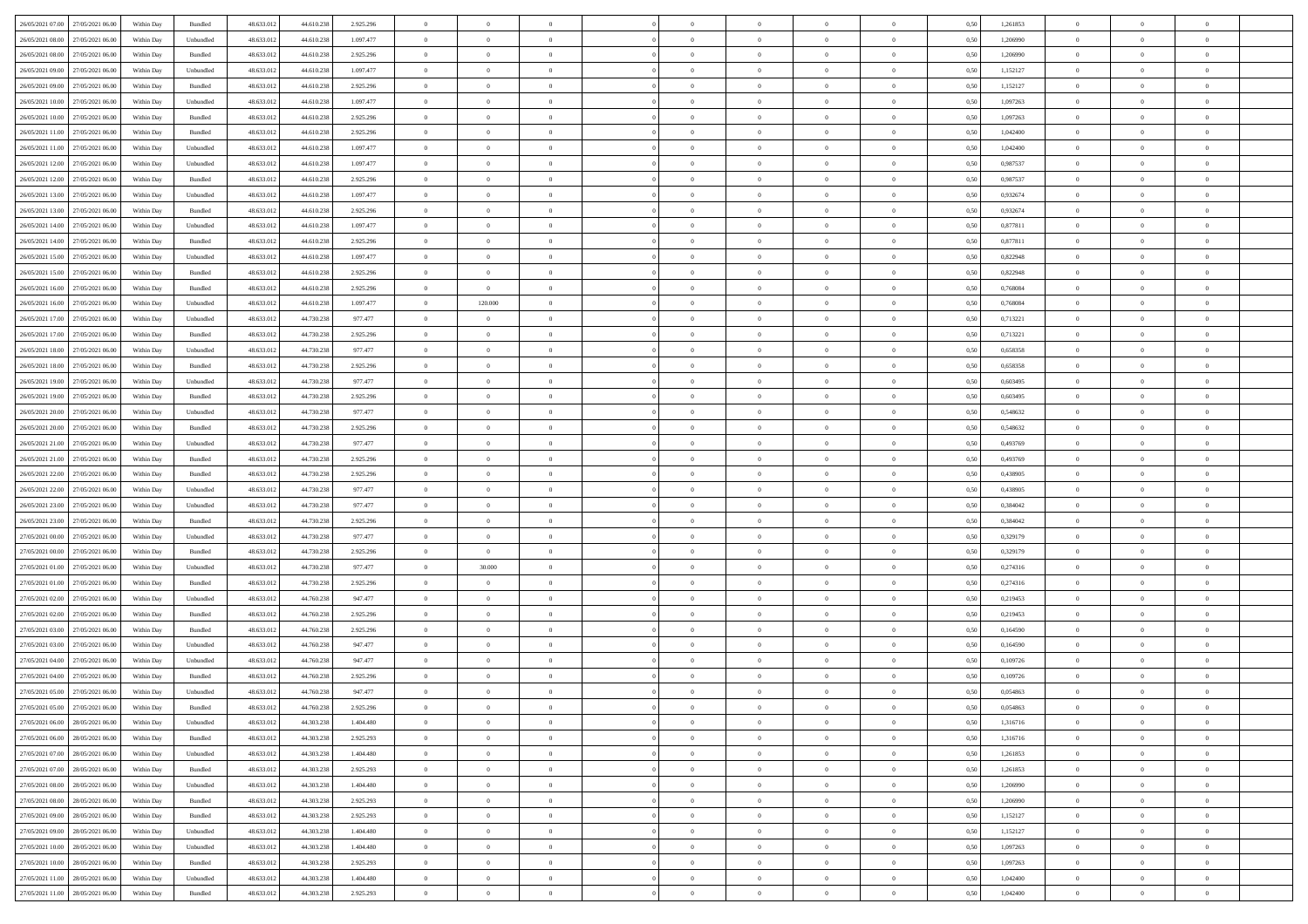| 27/05/2021 12:00 28/05/2021 06:00    |            |                             | 48.633.01  | 44.303.238 |           | $\overline{0}$ | $\overline{0}$ |                | $\overline{0}$ | $\theta$       |                | $\theta$       |      | 0,987537 | $\theta$       | $\theta$       | $\overline{0}$ |  |
|--------------------------------------|------------|-----------------------------|------------|------------|-----------|----------------|----------------|----------------|----------------|----------------|----------------|----------------|------|----------|----------------|----------------|----------------|--|
|                                      | Within Day | Unbundled                   |            |            | 1.404.480 |                |                |                |                |                |                |                | 0,50 |          |                |                |                |  |
| 27/05/2021 12:00<br>28/05/2021 06:00 | Within Day | Bundled                     | 48.633.01  | 44.303.23  | 2.925.293 | $\bf{0}$       | $\bf{0}$       | $\bf{0}$       | $\bf{0}$       | $\overline{0}$ | $\overline{0}$ | $\bf{0}$       | 0,50 | 0,987537 | $\,$ 0 $\,$    | $\bf{0}$       | $\overline{0}$ |  |
| 27/05/2021 13:00<br>28/05/2021 06:00 | Within Day | Unbundled                   | 48.633.012 | 44.303.238 | 1.404.480 | $\overline{0}$ | $\bf{0}$       | $\overline{0}$ | $\bf{0}$       | $\bf{0}$       | $\overline{0}$ | $\bf{0}$       | 0.50 | 0.932674 | $\bf{0}$       | $\overline{0}$ | $\overline{0}$ |  |
| 27/05/2021 13:00<br>28/05/2021 06:00 | Within Day | Bundled                     | 48.633.013 | 44.303.238 | 2.925.293 | $\overline{0}$ | $\overline{0}$ | $\overline{0}$ | $\theta$       | $\theta$       | $\overline{0}$ | $\bf{0}$       | 0,50 | 0,932674 | $\theta$       | $\theta$       | $\overline{0}$ |  |
|                                      |            |                             |            |            |           |                |                |                |                |                |                |                |      |          |                |                |                |  |
| 27/05/2021 14:00<br>28/05/2021 06:00 | Within Day | Bundled                     | 48.633.01  | 44.303.238 | 2.925.293 | $\bf{0}$       | $\overline{0}$ | $\bf{0}$       | $\overline{0}$ | $\theta$       | $\overline{0}$ | $\bf{0}$       | 0,50 | 0,877811 | $\,$ 0 $\,$    | $\bf{0}$       | $\overline{0}$ |  |
| 27/05/2021 14:00<br>28/05/2021 06:00 | Within Day | Unbundled                   | 48.633.013 | 44.303.238 | 1.404.480 | $\overline{0}$ | $\overline{0}$ | $\overline{0}$ | $\bf{0}$       | $\overline{0}$ | $\theta$       | $\bf{0}$       | 0.50 | 0.877811 | $\,$ 0 $\,$    | $\theta$       | $\overline{0}$ |  |
| 27/05/2021 15:00<br>28/05/2021 06:00 | Within Day | Unbundled                   | 48.633.013 | 44.303.238 | 1.404.480 | $\overline{0}$ | $\overline{0}$ | $\overline{0}$ | $\overline{0}$ | $\overline{0}$ | $\overline{0}$ | $\bf{0}$       | 0,50 | 0,822948 | $\,$ 0 $\,$    | $\theta$       | $\overline{0}$ |  |
| 27/05/2021 15:00<br>28/05/2021 06:00 | Within Day | Bundled                     | 48.633.01  | 44.303.23  | 2.925.293 | $\bf{0}$       | $\bf{0}$       | $\bf{0}$       | $\overline{0}$ | $\overline{0}$ | $\overline{0}$ | $\bf{0}$       | 0,50 | 0,822948 | $\,$ 0 $\,$    | $\bf{0}$       | $\overline{0}$ |  |
| 27/05/2021 16:00<br>28/05/2021 06:00 | Within Day | Unbundled                   | 48.633.013 | 44.303.238 | 1.404.480 | $\overline{0}$ | 120,000        | $\overline{0}$ | $\bf{0}$       | $\overline{0}$ | $\overline{0}$ | $\bf{0}$       | 0.50 | 0.768084 | $\bf{0}$       | $\overline{0}$ | $\overline{0}$ |  |
|                                      |            |                             |            |            |           |                |                |                |                |                |                |                |      |          |                |                |                |  |
| 27/05/2021 16:00<br>28/05/2021 06:00 | Within Day | Bundled                     | 48.633.013 | 44.303.238 | 2.925.293 | $\overline{0}$ | $\overline{0}$ | $\overline{0}$ | $\overline{0}$ | $\overline{0}$ | $\overline{0}$ | $\bf{0}$       | 0,50 | 0,768084 | $\,$ 0 $\,$    | $\bf{0}$       | $\overline{0}$ |  |
| 27/05/2021 17:00<br>28/05/2021 06:00 | Within Day | Unbundled                   | 48.633.01  | 44.423.238 | 1.284.480 | $\bf{0}$       | $\overline{0}$ | $\bf{0}$       | $\bf{0}$       | $\bf{0}$       | $\overline{0}$ | $\bf{0}$       | 0,50 | 0,713221 | $\,$ 0 $\,$    | $\bf{0}$       | $\overline{0}$ |  |
| 27/05/2021 17:00<br>28/05/2021 06:00 | Within Day | Bundled                     | 48.633.013 | 44.423.238 | 2.925.293 | $\overline{0}$ | $\bf{0}$       | $\overline{0}$ | $\overline{0}$ | $\bf{0}$       | $\overline{0}$ | $\bf{0}$       | 0.50 | 0,713221 | $\bf{0}$       | $\overline{0}$ | $\overline{0}$ |  |
| 27/05/2021 18:00<br>28/05/2021 06:00 | Within Day | Unbundled                   | 48.633.01  | 44.423.238 | 1.284.480 | $\overline{0}$ | $\overline{0}$ | $\overline{0}$ | $\theta$       | $\theta$       | $\overline{0}$ | $\bf{0}$       | 0,50 | 0,658358 | $\,$ 0 $\,$    | $\theta$       | $\overline{0}$ |  |
|                                      |            |                             |            |            |           |                | $\overline{0}$ |                | $\overline{0}$ |                | $\overline{0}$ |                |      |          | $\,$ 0 $\,$    | $\bf{0}$       | $\overline{0}$ |  |
| 27/05/2021 18:00<br>28/05/2021 06:00 | Within Day | Bundled                     | 48.633.01  | 44.423.23  | 2.925.293 | $\bf{0}$       |                | $\bf{0}$       |                | $\bf{0}$       |                | $\bf{0}$       | 0,50 | 0,658358 |                |                |                |  |
| 27/05/2021 19:00<br>28/05/2021 06:00 | Within Day | Unbundled                   | 48.633.013 | 44.423.238 | 1.284.480 | $\overline{0}$ | $\bf{0}$       | $\overline{0}$ | $\bf{0}$       | $\overline{0}$ | $\theta$       | $\bf{0}$       | 0.50 | 0.603495 | $\,$ 0 $\,$    | $\theta$       | $\overline{0}$ |  |
| 27/05/2021 19:00<br>28/05/2021 06:00 | Within Day | Bundled                     | 48.633.013 | 44.423.238 | 2.925.293 | $\overline{0}$ | $\overline{0}$ | $\overline{0}$ | $\overline{0}$ | $\overline{0}$ | $\overline{0}$ | $\bf{0}$       | 0,50 | 0,603495 | $\theta$       | $\theta$       | $\overline{0}$ |  |
| 27/05/2021 20:00<br>28/05/2021 06:00 | Within Day | Bundled                     | 48.633.01  | 44.423.238 | 2.925.293 | $\bf{0}$       | $\bf{0}$       | $\bf{0}$       | $\overline{0}$ | $\bf{0}$       | $\overline{0}$ | $\bf{0}$       | 0,50 | 0,548632 | $\,$ 0 $\,$    | $\bf{0}$       | $\overline{0}$ |  |
| 27/05/2021 20:00<br>28/05/2021 06:00 | Within Day | Unbundled                   | 48.633.013 | 44.423.23  | 1.284,480 | $\overline{0}$ | $\bf{0}$       | $\overline{0}$ | $\bf{0}$       | $\overline{0}$ | $\overline{0}$ | $\bf{0}$       | 0.50 | 0.548632 | $\bf{0}$       | $\overline{0}$ | $\overline{0}$ |  |
|                                      |            |                             |            |            |           | $\overline{0}$ |                | $\overline{0}$ | $\overline{0}$ | $\overline{0}$ | $\overline{0}$ |                |      |          | $\,$ 0 $\,$    |                |                |  |
| 27/05/2021 21:00<br>28/05/2021 06:00 | Within Day | Unbundled                   | 48.633.013 | 44.423.238 | 1.284.480 |                | $\bf{0}$       |                |                |                |                | $\bf{0}$       | 0,50 | 0,493769 |                | $\bf{0}$       | $\overline{0}$ |  |
| 27/05/2021 21:00<br>28/05/2021 06:00 | Within Day | Bundled                     | 48.633.01  | 44.423.238 | 2.925.293 | $\bf{0}$       | $\bf{0}$       | $\bf{0}$       | $\bf{0}$       | $\overline{0}$ | $\overline{0}$ | $\bf{0}$       | 0,50 | 0,493769 | $\,$ 0 $\,$    | $\bf{0}$       | $\overline{0}$ |  |
| 27/05/2021 22:00<br>28/05/2021 06:00 | Within Day | Unbundled                   | 48.633.013 | 44.423.238 | 1.284.480 | $\overline{0}$ | $\bf{0}$       | $\overline{0}$ | $\overline{0}$ | $\bf{0}$       | $\overline{0}$ | $\bf{0}$       | 0.50 | 0.438905 | $\bf{0}$       | $\overline{0}$ | $\overline{0}$ |  |
| 27/05/2021 22:00<br>28/05/2021 06:00 | Within Day | Bundled                     | 48.633.01  | 44.423.238 | 2.925.293 | $\overline{0}$ | $\overline{0}$ | $\overline{0}$ | $\theta$       | $\theta$       | $\overline{0}$ | $\bf{0}$       | 0,50 | 0,438905 | $\theta$       | $\theta$       | $\overline{0}$ |  |
| 27/05/2021 23:00<br>28/05/2021 06:00 | Within Day | Unbundled                   | 48.633.01  | 44.423.238 | 1.284.480 | $\bf{0}$       | $\overline{0}$ | $\bf{0}$       | $\bf{0}$       | $\overline{0}$ | $\overline{0}$ | $\bf{0}$       | 0,50 | 0,384042 | $\,$ 0 $\,$    | $\bf{0}$       | $\overline{0}$ |  |
| 27/05/2021 23:00<br>28/05/2021 06:00 | Within Day | Bundled                     | 48.633.013 | 44.423.238 | 2.925.293 | $\overline{0}$ | $\bf{0}$       | $\overline{0}$ | $\bf{0}$       | $\overline{0}$ | $\theta$       | $\bf{0}$       | 0.50 | 0.384042 | $\,$ 0 $\,$    | $\theta$       | $\overline{0}$ |  |
|                                      |            |                             |            |            |           | $\overline{0}$ | $\overline{0}$ | $\overline{0}$ | $\overline{0}$ | $\overline{0}$ | $\overline{0}$ |                |      |          |                | $\theta$       | $\overline{0}$ |  |
| 28/05/2021 00:00<br>28/05/2021 06:00 | Within Day | Unbundled                   | 48.633.013 | 44.423.238 | 1.284.480 |                |                |                |                |                |                | $\bf{0}$       | 0,50 | 0,329179 | $\,$ 0 $\,$    |                |                |  |
| 28/05/2021 00:00<br>28/05/2021 06:00 | Within Day | Bundled                     | 48.633.01  | 44.423.23  | 2.925.293 | $\bf{0}$       | $\overline{0}$ | $\bf{0}$       | $\overline{0}$ | $\bf{0}$       | $\overline{0}$ | $\bf{0}$       | 0,50 | 0,329179 | $\,$ 0 $\,$    | $\bf{0}$       | $\overline{0}$ |  |
| 28/05/2021 01:00<br>28/05/2021 06:00 | Within Day | Bundled                     | 48.633.013 | 44.423.238 | 2.925.293 | $\overline{0}$ | $\bf{0}$       | $\overline{0}$ | $\bf{0}$       | $\overline{0}$ | $\overline{0}$ | $\bf{0}$       | 0.50 | 0,274316 | $\bf{0}$       | $\overline{0}$ | $\overline{0}$ |  |
| 28/05/2021 01:00<br>28/05/2021 06:00 | Within Day | Unbundled                   | 48.633.01  | 44.423.238 | 1.284.480 | $\overline{0}$ | $\overline{0}$ | $\overline{0}$ | $\overline{0}$ | $\overline{0}$ | $\overline{0}$ | $\bf{0}$       | 0,50 | 0,274316 | $\,$ 0 $\,$    | $\theta$       | $\overline{0}$ |  |
| 28/05/2021 02:00<br>28/05/2021 06:00 | Within Day | Unbundled                   | 48.633.01  | 44.423.238 | 1.284.480 | $\bf{0}$       | $\bf{0}$       | $\bf{0}$       | $\bf{0}$       | $\overline{0}$ | $\overline{0}$ | $\bf{0}$       | 0,50 | 0,219453 | $\,$ 0 $\,$    | $\bf{0}$       | $\overline{0}$ |  |
| 28/05/2021 02:00<br>28/05/2021 06:00 | Within Day | Bundled                     | 48.633.013 | 44.423.238 | 2.925.293 | $\overline{0}$ | $\bf{0}$       | $\overline{0}$ | $\overline{0}$ | $\bf{0}$       | $\overline{0}$ | $\bf{0}$       | 0.50 | 0,219453 | $\bf{0}$       | $\overline{0}$ | $\overline{0}$ |  |
| 28/05/2021 03:00<br>28/05/2021 06:00 | Within Day | Unbundled                   | 48.633.013 | 44.423.238 | 1.284.480 | $\overline{0}$ | $\overline{0}$ | $\overline{0}$ | $\overline{0}$ | $\overline{0}$ | $\overline{0}$ | $\bf{0}$       | 0.5( | 0.164590 | $\theta$       | $\theta$       | $\overline{0}$ |  |
|                                      |            |                             |            |            |           |                |                |                |                |                |                |                |      |          |                |                |                |  |
| 28/05/2021 03:00<br>28/05/2021 06:00 | Within Day | Bundled                     | 48.633.01  | 44.423.238 | 2.925.293 | $\bf{0}$       | $\overline{0}$ | $\bf{0}$       | $\bf{0}$       | $\overline{0}$ | $\overline{0}$ | $\bf{0}$       | 0,50 | 0,164590 | $\,$ 0 $\,$    | $\bf{0}$       | $\overline{0}$ |  |
| 28/05/2021 04:00<br>28/05/2021 06:00 | Within Day | Unbundled                   | 48.633.013 | 44.423.238 | 1.284.480 | $\overline{0}$ | $\bf{0}$       | $\overline{0}$ | $\bf{0}$       | $\overline{0}$ | $\overline{0}$ | $\bf{0}$       | 0.50 | 0.109726 | $\,$ 0 $\,$    | $\bf{0}$       | $\overline{0}$ |  |
| 28/05/2021 04:00<br>28/05/2021 06:00 | Within Dav | Bundled                     | 48.633.013 | 44.423.238 | 2.925.293 | $\overline{0}$ | $\overline{0}$ | $\overline{0}$ | $\overline{0}$ | $\theta$       | $\overline{0}$ | $\bf{0}$       | 0.5( | 0,109726 | $\theta$       | $\theta$       | $\overline{0}$ |  |
| 28/05/2021 05:00<br>28/05/2021 06:00 | Within Day | Unbundled                   | 48.633.01  | 44.423.238 | 1.284.480 | $\bf{0}$       | $\bf{0}$       | $\bf{0}$       | $\bf{0}$       | $\bf{0}$       | $\overline{0}$ | $\bf{0}$       | 0,50 | 0,054863 | $\,$ 0 $\,$    | $\bf{0}$       | $\overline{0}$ |  |
| 28/05/2021 05:00<br>28/05/2021 06:00 | Within Day | Bundled                     | 48.633.013 | 44.423.23  | 2.925.293 | $\overline{0}$ | $\overline{0}$ | $\overline{0}$ | $\bf{0}$       | $\overline{0}$ | $\overline{0}$ | $\bf{0}$       | 0.50 | 0.054863 | $\bf{0}$       | $\overline{0}$ | $\overline{0}$ |  |
| 28/05/2021 06:00<br>29/05/2021 06:00 | Within Dav | Unbundled                   | 48.633.013 | 44.167.238 | 1.540.477 | $\overline{0}$ | 425.000        | $\overline{0}$ | $\overline{0}$ | $\overline{0}$ | $\overline{0}$ | $\bf{0}$       | 0.50 | 1,316716 | $\theta$       | $\theta$       | $\overline{0}$ |  |
|                                      |            |                             |            |            |           |                |                |                |                |                |                |                |      |          |                |                |                |  |
| 28/05/2021 06:00<br>29/05/2021 06.00 | Within Day | Bundled                     | 48.633.01  | 44.167.238 | 2.925.296 | $\bf{0}$       | $\bf{0}$       | $\bf{0}$       | $\bf{0}$       | $\overline{0}$ | $\overline{0}$ | $\bf{0}$       | 0,50 | 1,316716 | $\,$ 0 $\,$    | $\bf{0}$       | $\overline{0}$ |  |
| 28/05/2021 07:00<br>29/05/2021 06.00 | Within Day | Bundled                     | 48.633.013 | 44.592.238 | 2.925.296 | $\overline{0}$ | $\bf{0}$       | $\overline{0}$ | $\overline{0}$ | $\bf{0}$       | $\overline{0}$ | $\bf{0}$       | 0.50 | 1.261853 | $\,$ 0 $\,$    | $\overline{0}$ | $\overline{0}$ |  |
| 28/05/2021 07:00<br>29/05/2021 06:00 | Within Dav | Unbundled                   | 48.633.013 | 44.592.238 | 1.115.477 | $\overline{0}$ | $\overline{0}$ | $\overline{0}$ | $\overline{0}$ | $\overline{0}$ | $\overline{0}$ | $\bf{0}$       | 0.50 | 1,261853 | $\theta$       | $\theta$       | $\overline{0}$ |  |
| 28/05/2021 08:00<br>29/05/2021 06.00 | Within Day | Unbundled                   | 48.633.01  | 44.592.238 | 1.115.477 | $\bf{0}$       | $\bf{0}$       | $\bf{0}$       | $\bf{0}$       | $\overline{0}$ | $\overline{0}$ | $\bf{0}$       | 0,50 | 1,206990 | $\,$ 0 $\,$    | $\bf{0}$       | $\overline{0}$ |  |
| 28/05/2021 08:00<br>29/05/2021 06.00 | Within Day | Bundled                     | 48.633.013 | 44.592.23  | 2.925.296 | $\overline{0}$ | $\overline{0}$ | $\overline{0}$ | $\bf{0}$       | $\bf{0}$       | $\Omega$       | $\bf{0}$       | 0.50 | 1.206990 | $\bf{0}$       | $\theta$       | $\overline{0}$ |  |
| 28/05/2021 09:00<br>29/05/2021 06:00 | Within Dav | Unbundled                   | 48.633.013 | 44.592.238 | 1.115.477 | $\overline{0}$ | $\overline{0}$ | $\Omega$       | $\overline{0}$ | $\theta$       | $\overline{0}$ | $\overline{0}$ | 0.5( | 1,152127 | $\theta$       | $\theta$       | $\overline{0}$ |  |
|                                      |            |                             |            |            |           |                |                |                |                |                |                |                |      |          |                |                |                |  |
| 28/05/2021 09:00<br>29/05/2021 06.00 | Within Day | Bundled                     | 48.633.01  | 44.592.238 | 2.925.296 | $\bf{0}$       | $\bf{0}$       | $\overline{0}$ | $\bf{0}$       | $\bf{0}$       | $\overline{0}$ | $\bf{0}$       | 0,50 | 1,152127 | $\,$ 0 $\,$    | $\bf{0}$       | $\overline{0}$ |  |
| 28/05/2021 10:00 29/05/2021 06:00    | Within Day | $\ensuremath{\mathsf{Unb}}$ | 48.633.012 | 44.592.238 | 1.115.477 | $\overline{0}$ | $\Omega$       |                | $\Omega$       |                |                |                | 0,50 | 1,097263 | $\theta$       | $\overline{0}$ |                |  |
| 28/05/2021 10:00 29/05/2021 06:00    | Within Day | Bundled                     | 48.633.012 | 44.592.238 | 2.925.296 | $\overline{0}$ | $\overline{0}$ | $\Omega$       | $\theta$       | $\overline{0}$ | $\overline{0}$ | $\bf{0}$       | 0,50 | 1,097263 | $\theta$       | $\theta$       | $\overline{0}$ |  |
| 28/05/2021 11:00<br>29/05/2021 06.00 | Within Day | Unbundled                   | 48.633.013 | 44.592.238 | 1.115.477 | $\overline{0}$ | $\bf{0}$       | $\overline{0}$ | $\overline{0}$ | $\bf{0}$       | $\overline{0}$ | $\bf{0}$       | 0,50 | 1,042400 | $\bf{0}$       | $\overline{0}$ | $\bf{0}$       |  |
| 28/05/2021 11:00 29/05/2021 06:00    | Within Day | Bundled                     | 48.633.012 | 44.592.238 | 2.925.296 | $\overline{0}$ | $\bf{0}$       | $\overline{0}$ | $\overline{0}$ | $\mathbf{0}$   | $\overline{0}$ | $\,$ 0 $\,$    | 0.50 | 1.042400 | $\overline{0}$ | $\bf{0}$       | $\,$ 0 $\,$    |  |
|                                      |            |                             |            |            |           |                |                |                |                |                |                |                |      |          |                |                |                |  |
| 28/05/2021 12:00 29/05/2021 06:00    | Within Day | Bundled                     | 48.633.012 | 44.592.238 | 2.925.296 | $\overline{0}$ | $\overline{0}$ | $\overline{0}$ | $\overline{0}$ | $\overline{0}$ | $\overline{0}$ | $\bf{0}$       | 0,50 | 0,987537 | $\overline{0}$ | $\theta$       | $\overline{0}$ |  |
| 28/05/2021 12:00<br>29/05/2021 06:00 | Within Day | Unbundled                   | 48.633.012 | 44.592.238 | 1.115.477 | $\overline{0}$ | $\bf{0}$       | $\overline{0}$ | $\overline{0}$ | $\bf{0}$       | $\overline{0}$ | $\bf{0}$       | 0,50 | 0,987537 | $\bf{0}$       | $\overline{0}$ | $\overline{0}$ |  |
| 28/05/2021 13:00<br>29/05/2021 06:00 | Within Day | Unbundled                   | 48.633.012 | 44.592.238 | 1.115.477 | $\overline{0}$ | $\bf{0}$       | $\overline{0}$ | $\overline{0}$ | $\bf{0}$       | $\overline{0}$ | $\bf{0}$       | 0.50 | 0.932674 | $\,$ 0 $\,$    | $\overline{0}$ | $\,$ 0         |  |
| 28/05/2021 13:00<br>29/05/2021 06:00 | Within Dav | Bundled                     | 48.633.012 | 44.592.238 | 2.925.296 | $\overline{0}$ | $\overline{0}$ | $\overline{0}$ | $\overline{0}$ | $\overline{0}$ | $\overline{0}$ | $\bf{0}$       | 0.50 | 0,932674 | $\overline{0}$ | $\theta$       | $\overline{0}$ |  |
| 28/05/2021 14:00<br>29/05/2021 06.00 | Within Day | Unbundled                   | 48.633.013 | 44.592.238 | 1.115.477 | $\overline{0}$ | $\overline{0}$ | $\overline{0}$ | $\overline{0}$ | $\overline{0}$ | $\overline{0}$ | $\bf{0}$       | 0,50 | 0,877811 | $\bf{0}$       | $\overline{0}$ | $\overline{0}$ |  |
| 28/05/2021 14:00<br>29/05/2021 06:00 |            | Bundled                     | 48.633.012 |            |           | $\overline{0}$ | $\overline{0}$ |                |                | $\overline{0}$ | $\overline{0}$ |                | 0.50 | 0.877811 | $\mathbf{0}$   | $\bf{0}$       | $\,$ 0         |  |
|                                      | Within Day |                             |            | 44.592.238 | 2.925.296 |                |                | $\overline{0}$ | $\overline{0}$ |                |                | $\bf{0}$       |      |          |                |                |                |  |
| 28/05/2021 15:00 29/05/2021 06:00    | Within Dav | Unbundled                   | 48.633.012 | 44.592.238 | 1.115.477 | $\overline{0}$ | $\overline{0}$ | $\overline{0}$ | $\overline{0}$ | $\overline{0}$ | $\overline{0}$ | $\bf{0}$       | 0,50 | 0,822948 | $\overline{0}$ | $\theta$       | $\overline{0}$ |  |
| 28/05/2021 15:00<br>29/05/2021 06.00 | Within Day | Bundled                     | 48.633.013 | 44.592.238 | 2.925.296 | $\overline{0}$ | $\bf{0}$       | $\overline{0}$ | $\bf{0}$       | $\overline{0}$ | $\overline{0}$ | $\bf{0}$       | 0,50 | 0,822948 | $\bf{0}$       | $\,$ 0 $\,$    | $\bf{0}$       |  |
| 28/05/2021 16:00 29/05/2021 06:00    | Within Day | Unbundled                   | 48.633.012 | 44.592.238 | 1.115.477 | $\,$ 0 $\,$    | $\bf{0}$       | $\overline{0}$ | $\overline{0}$ | $\,$ 0 $\,$    | $\overline{0}$ | $\bf{0}$       | 0,50 | 0,768084 | $\overline{0}$ | $\,$ 0 $\,$    | $\,$ 0 $\,$    |  |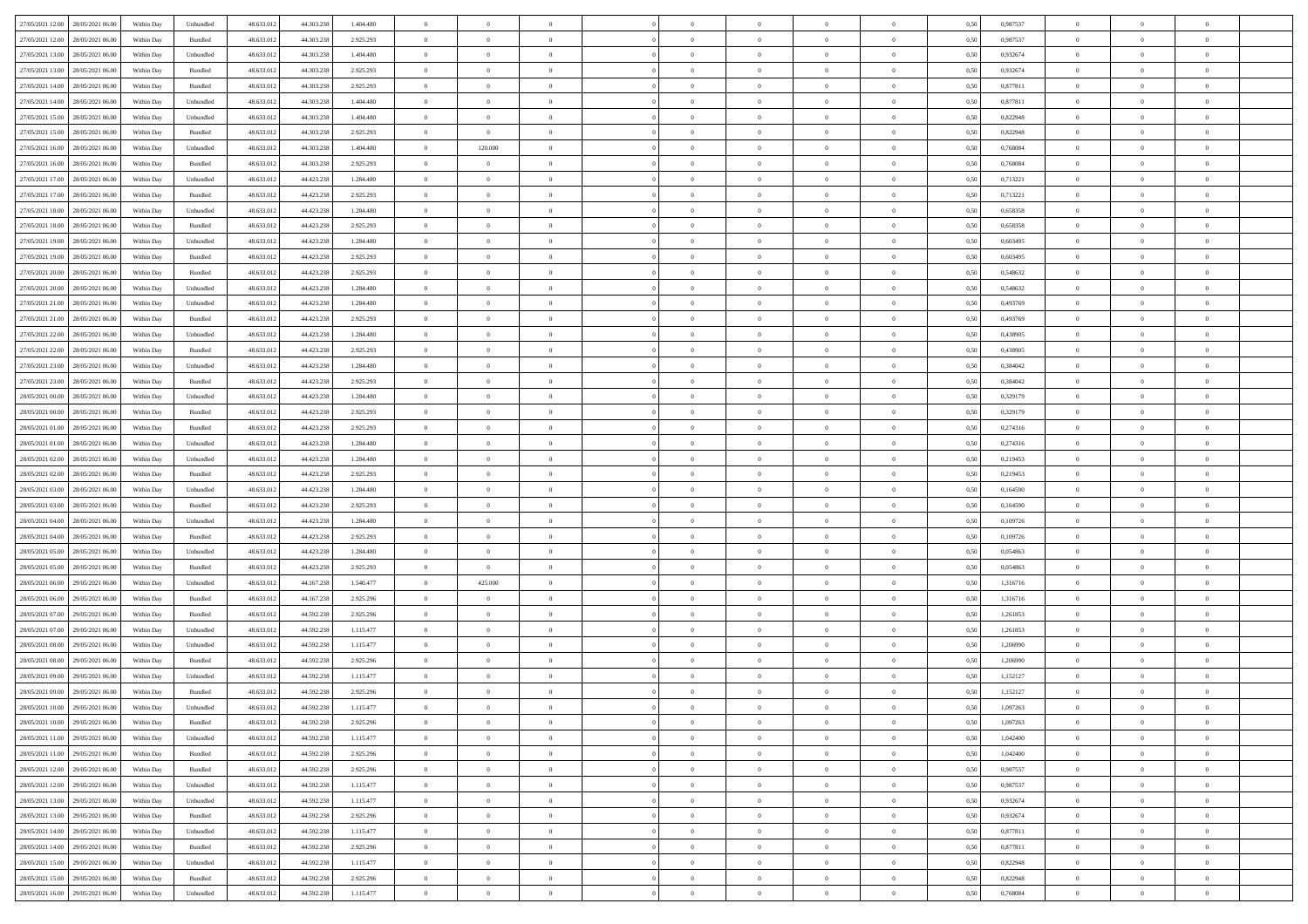| 28/05/2021 16:00 29/05/2021 06:00    | Within Day | Bundled   | 48.633.01  | 44.592.238 | 2.925.296 | $\overline{0}$ | $\theta$       |                | $\overline{0}$ | $\theta$       |                | $\theta$       | 0,50 | 0,768084 | $\theta$       | $\theta$       | $\overline{0}$ |  |
|--------------------------------------|------------|-----------|------------|------------|-----------|----------------|----------------|----------------|----------------|----------------|----------------|----------------|------|----------|----------------|----------------|----------------|--|
| 28/05/2021 17:00<br>29/05/2021 06.00 | Within Day | Unbundled | 48.633.01  | 44.592.238 | 1.115.477 | $\bf{0}$       | $\bf{0}$       | $\bf{0}$       | $\bf{0}$       | $\overline{0}$ | $\overline{0}$ | $\bf{0}$       | 0,50 | 0,713221 | $\,$ 0 $\,$    | $\bf{0}$       | $\overline{0}$ |  |
| 28/05/2021 17:00<br>29/05/2021 06:00 | Within Day | Bundled   | 48.633.012 | 44.592.238 | 2.925.296 | $\overline{0}$ | $\bf{0}$       | $\overline{0}$ | $\bf{0}$       | $\bf{0}$       | $\overline{0}$ | $\bf{0}$       | 0.50 | 0,713221 | $\bf{0}$       | $\overline{0}$ | $\overline{0}$ |  |
| 28/05/2021 18:00<br>29/05/2021 06:00 | Within Day | Bundled   | 48.633.01  | 44.592.238 | 2.925.296 | $\overline{0}$ | $\bf{0}$       | $\overline{0}$ | $\theta$       | $\theta$       | $\overline{0}$ | $\bf{0}$       | 0,50 | 0,658358 | $\theta$       | $\theta$       | $\overline{0}$ |  |
|                                      |            |           |            |            |           |                |                |                |                |                |                |                |      |          |                |                |                |  |
| 28/05/2021 18:00<br>29/05/2021 06.00 | Within Day | Unbundled | 48.633.01  | 44.592.238 | 1.115.477 | $\bf{0}$       | $\overline{0}$ | $\bf{0}$       | $\overline{0}$ | $\theta$       | $\overline{0}$ | $\bf{0}$       | 0,50 | 0,658358 | $\,$ 0 $\,$    | $\bf{0}$       | $\overline{0}$ |  |
| 28/05/2021 19:00<br>29/05/2021 06:00 | Within Day | Unbundled | 48.633.013 | 44.592.238 | 1.115.477 | $\overline{0}$ | $\overline{0}$ | $\overline{0}$ | $\bf{0}$       | $\overline{0}$ | $\theta$       | $\bf{0}$       | 0.50 | 0.603495 | $\,$ 0 $\,$    | $\theta$       | $\overline{0}$ |  |
| 28/05/2021 19:00<br>29/05/2021 06:00 | Within Day | Bundled   | 48.633.013 | 44.592.238 | 2.925.296 | $\overline{0}$ | $\overline{0}$ | $\overline{0}$ | $\overline{0}$ | $\overline{0}$ | $\overline{0}$ | $\bf{0}$       | 0,50 | 0,603495 | $\theta$       | $\theta$       | $\overline{0}$ |  |
| 28/05/2021 20:00<br>29/05/2021 06.00 | Within Day | Unbundled | 48.633.01  | 44.592.238 | 1.115.477 | $\bf{0}$       | $\overline{0}$ | $\bf{0}$       | $\overline{0}$ | $\bf{0}$       | $\overline{0}$ | $\bf{0}$       | 0,50 | 0,548632 | $\,$ 0 $\,$    | $\bf{0}$       | $\overline{0}$ |  |
|                                      |            |           |            |            |           |                |                |                |                |                |                |                |      |          |                |                |                |  |
| 28/05/2021 20:00<br>29/05/2021 06:00 | Within Day | Bundled   | 48.633.013 | 44.592.23  | 2.925.296 | $\overline{0}$ | $\bf{0}$       | $\overline{0}$ | $\bf{0}$       | $\overline{0}$ | $\overline{0}$ | $\bf{0}$       | 0.50 | 0.548632 | $\bf{0}$       | $\overline{0}$ | $\overline{0}$ |  |
| 28/05/2021 21:00<br>29/05/2021 06:00 | Within Day | Unbundled | 48.633.013 | 44.592.238 | 1.115.477 | $\overline{0}$ | $\bf{0}$       | $\overline{0}$ | $\overline{0}$ | $\overline{0}$ | $\overline{0}$ | $\bf{0}$       | 0,50 | 0,493769 | $\,$ 0 $\,$    | $\bf{0}$       | $\overline{0}$ |  |
| 28/05/2021 21:00<br>29/05/2021 06.00 | Within Day | Bundled   | 48.633.01  | 44.592.238 | 2.925.296 | $\bf{0}$       | $\overline{0}$ | $\bf{0}$       | $\bf{0}$       | $\bf{0}$       | $\overline{0}$ | $\bf{0}$       | 0,50 | 0,493769 | $\,$ 0 $\,$    | $\bf{0}$       | $\overline{0}$ |  |
| 28/05/2021 22:00<br>29/05/2021 06:00 | Within Day | Unbundled | 48.633.013 | 44.592.238 | 1.115.477 | $\overline{0}$ | $\bf{0}$       | $\overline{0}$ | $\overline{0}$ | $\bf{0}$       | $\overline{0}$ | $\bf{0}$       | 0.50 | 0.438905 | $\bf{0}$       | $\overline{0}$ | $\overline{0}$ |  |
|                                      |            |           |            |            |           | $\overline{0}$ |                |                |                |                |                |                |      |          |                | $\theta$       |                |  |
| 28/05/2021 22:00<br>29/05/2021 06:00 | Within Day | Bundled   | 48.633.01  | 44.592.238 | 2.925.296 |                | $\overline{0}$ | $\overline{0}$ | $\theta$       | $\theta$       | $\overline{0}$ | $\bf{0}$       | 0,50 | 0,438905 | $\,$ 0 $\,$    |                | $\overline{0}$ |  |
| 28/05/2021 23:00<br>29/05/2021 06.00 | Within Day | Bundled   | 48.633.01  | 44.592.238 | 2.925.296 | $\bf{0}$       | $\overline{0}$ | $\bf{0}$       | $\overline{0}$ | $\theta$       | $\overline{0}$ | $\bf{0}$       | 0,50 | 0,384042 | $\,$ 0 $\,$    | $\bf{0}$       | $\overline{0}$ |  |
| 28/05/2021 23:00<br>29/05/2021 06.00 | Within Day | Unbundled | 48.633.013 | 44.592.238 | 1.115.477 | $\overline{0}$ | $\overline{0}$ | $\overline{0}$ | $\bf{0}$       | $\overline{0}$ | $\theta$       | $\bf{0}$       | 0.50 | 0.384042 | $\,$ 0 $\,$    | $\theta$       | $\overline{0}$ |  |
| 29/05/2021 00:00<br>29/05/2021 06:00 | Within Day | Unbundled | 48.633.013 | 44.592.238 | 4.040.773 | $\overline{0}$ | $\overline{0}$ | $\overline{0}$ | $\overline{0}$ | $\overline{0}$ | $\overline{0}$ | $\bf{0}$       | 0,50 | 0,329179 | $\theta$       | $\theta$       | $\overline{0}$ |  |
| 29/05/2021 01:00<br>29/05/2021 06.00 | Within Day | Unbundled | 48.633.01  | 44.592.238 | 4.040.773 | $\bf{0}$       | $\overline{0}$ | $\bf{0}$       | $\overline{0}$ | $\bf{0}$       | $\overline{0}$ | $\bf{0}$       | 0,50 | 0,274316 | $\,$ 0 $\,$    | $\bf{0}$       | $\overline{0}$ |  |
|                                      |            |           |            |            |           |                |                |                |                |                |                |                |      |          |                |                |                |  |
| 29/05/2021 02:00<br>29/05/2021 06:00 | Within Day | Unbundled | 48.633.013 | 44.592.23  | 4.040.773 | $\overline{0}$ | $\bf{0}$       | $\overline{0}$ | $\bf{0}$       | $\overline{0}$ | $\overline{0}$ | $\bf{0}$       | 0.50 | 0.219453 | $\bf{0}$       | $\overline{0}$ | $\overline{0}$ |  |
| 29/05/2021 03:00<br>29/05/2021 06:00 | Within Day | Unbundled | 48.633.013 | 44.592.238 | 4.040.773 | $\overline{0}$ | $\bf{0}$       | $\overline{0}$ | $\overline{0}$ | $\overline{0}$ | $\overline{0}$ | $\bf{0}$       | 0,50 | 0,164590 | $\,$ 0 $\,$    | $\bf{0}$       | $\overline{0}$ |  |
| 29/05/2021 04:00<br>29/05/2021 06.00 | Within Day | Unbundled | 48.633.01  | 44.592.238 | 4.040.773 | $\bf{0}$       | $\bf{0}$       | $\bf{0}$       | $\bf{0}$       | $\overline{0}$ | $\overline{0}$ | $\bf{0}$       | 0,50 | 0,109726 | $\,$ 0 $\,$    | $\bf{0}$       | $\overline{0}$ |  |
| 29/05/2021 05:00<br>29/05/2021 06.00 | Within Day | Unbundled | 48.633.013 | 44.592.238 | 4.040.773 | $\overline{0}$ | $\bf{0}$       | $\overline{0}$ | $\overline{0}$ | $\bf{0}$       | $\overline{0}$ | $\bf{0}$       | 0.50 | 0.054863 | $\bf{0}$       | $\overline{0}$ | $\overline{0}$ |  |
| 29/05/2021 06:00<br>30/05/2021 06:00 | Within Day | Unbundled | 48.633.01  | 42.957.550 | 2.760.165 | $\overline{0}$ | $\overline{0}$ | $\overline{0}$ | $\theta$       | $\theta$       | $\overline{0}$ | $\bf{0}$       | 0,50 | 1,316716 | $\theta$       | $\theta$       | $\overline{0}$ |  |
|                                      |            |           |            |            |           |                |                |                |                |                |                |                |      |          |                |                |                |  |
| 29/05/2021 06:00<br>30/05/2021 06.00 | Within Day | Bundled   | 48.633.01  | 42.957.55  | 2.915.296 | $\bf{0}$       | $\overline{0}$ | $\bf{0}$       | $\bf{0}$       | $\bf{0}$       | $\overline{0}$ | $\bf{0}$       | 0,50 | 1,316716 | $\,$ 0 $\,$    | $\bf{0}$       | $\overline{0}$ |  |
| 29/05/2021 07:00<br>30/05/2021 06:00 | Within Day | Unbundled | 48.633.013 | 42.957.55  | 2.760.165 | $\overline{0}$ | $\overline{0}$ | $\overline{0}$ | $\bf{0}$       | $\overline{0}$ | $\theta$       | $\bf{0}$       | 0.50 | 1.261853 | $\,$ 0 $\,$    | $\theta$       | $\overline{0}$ |  |
| 29/05/2021 07:00<br>30/05/2021 06:00 | Within Day | Bundled   | 48.633.013 | 42.957.550 | 2.915.296 | $\overline{0}$ | $\overline{0}$ | $\overline{0}$ | $\overline{0}$ | $\overline{0}$ | $\overline{0}$ | $\bf{0}$       | 0,50 | 1,261853 | $\,$ 0 $\,$    | $\theta$       | $\overline{0}$ |  |
| 29/05/2021 08:00<br>30/05/2021 06.00 | Within Day | Bundled   | 48.633.01  | 42.957.55  | 2.915.296 | $\bf{0}$       | $\overline{0}$ | $\bf{0}$       | $\overline{0}$ | $\bf{0}$       | $\overline{0}$ | $\bf{0}$       | 0,50 | 1,206990 | $\,$ 0 $\,$    | $\bf{0}$       | $\overline{0}$ |  |
| 29/05/2021 08:00<br>30/05/2021 06:00 | Within Day | Unbundled | 48.633.013 | 42.957.55  | 2.760.165 | $\overline{0}$ | $\bf{0}$       | $\overline{0}$ | $\bf{0}$       | $\overline{0}$ | $\overline{0}$ | $\bf{0}$       | 0.50 | 1.206990 | $\bf{0}$       | $\overline{0}$ | $\overline{0}$ |  |
|                                      |            |           |            |            |           |                |                |                |                |                |                |                |      |          |                |                |                |  |
| 29/05/2021 09:00<br>30/05/2021 06:00 | Within Day | Unbundled | 48.633.01  | 42.957.550 | 2.760.165 | $\overline{0}$ | $\overline{0}$ | $\overline{0}$ | $\overline{0}$ | $\overline{0}$ | $\overline{0}$ | $\bf{0}$       | 0,50 | 1,152127 | $\theta$       | $\theta$       | $\overline{0}$ |  |
| 29/05/2021 09:00<br>30/05/2021 06.00 | Within Day | Bundled   | 48.633.01  | 42.957.550 | 2.915.296 | $\bf{0}$       | $\bf{0}$       | $\bf{0}$       | $\bf{0}$       | $\overline{0}$ | $\overline{0}$ | $\bf{0}$       | 0,50 | 1,152127 | $\,$ 0 $\,$    | $\bf{0}$       | $\overline{0}$ |  |
| 29/05/2021 10:00<br>30/05/2021 06:00 | Within Day | Unbundled | 48.633.013 | 42.957.55  | 2.760.165 | $\overline{0}$ | $\bf{0}$       | $\overline{0}$ | $\bf{0}$       | $\bf{0}$       | $\overline{0}$ | $\bf{0}$       | 0.50 | 1.097263 | $\bf{0}$       | $\overline{0}$ | $\overline{0}$ |  |
| 29/05/2021 10:00<br>30/05/2021 06:00 | Within Day | Bundled   | 48.633.013 | 42.957.550 | 2.915.296 | $\overline{0}$ | $\overline{0}$ | $\overline{0}$ | $\overline{0}$ | $\overline{0}$ | $\overline{0}$ | $\bf{0}$       | 0.5( | 1,097263 | $\theta$       | $\theta$       | $\overline{0}$ |  |
|                                      |            |           |            |            |           |                | $\overline{0}$ |                |                | $\,$ 0 $\,$    | $\overline{0}$ |                |      |          | $\,$ 0 $\,$    | $\bf{0}$       | $\overline{0}$ |  |
| 29/05/2021 11:00<br>30/05/2021 06.00 | Within Day | Unbundled | 48.633.01  | 42.957.55  | 2.760.165 | $\bf{0}$       |                | $\bf{0}$       | $\bf{0}$       |                |                | $\bf{0}$       | 0,50 | 1,042400 |                |                |                |  |
| 29/05/2021 11:00<br>30/05/2021 06:00 | Within Day | Bundled   | 48.633.013 | 42.957.55  | 2.915.296 | $\overline{0}$ | $\bf{0}$       | $\overline{0}$ | $\bf{0}$       | $\overline{0}$ | $\Omega$       | $\bf{0}$       | 0.50 | 1.042400 | $\,$ 0 $\,$    | $\bf{0}$       | $\overline{0}$ |  |
| 29/05/2021 12:00<br>30/05/2021 06:00 | Within Dav | Unbundled | 48.633.013 | 42.957.550 | 2.760.165 | $\overline{0}$ | $\overline{0}$ | $\overline{0}$ | $\overline{0}$ | $\theta$       | $\overline{0}$ | $\bf{0}$       | 0.50 | 0,987537 | $\theta$       | $\theta$       | $\overline{0}$ |  |
| 29/05/2021 12:00<br>30/05/2021 06:00 | Within Day | Bundled   | 48.633.01  | 42.957.55  | 2.915.296 | $\bf{0}$       | $\bf{0}$       | $\bf{0}$       | $\bf{0}$       | $\bf{0}$       | $\overline{0}$ | $\bf{0}$       | 0,50 | 0,987537 | $\,$ 0 $\,$    | $\bf{0}$       | $\overline{0}$ |  |
| 29/05/2021 13:00<br>30/05/2021 06:00 | Within Day | Bundled   | 48.633.013 | 42.957.55  | 2.915.296 | $\overline{0}$ | $\bf{0}$       | $\overline{0}$ | $\bf{0}$       | $\overline{0}$ | $\overline{0}$ | $\bf{0}$       | 0.50 | 0.932674 | $\bf{0}$       | $\overline{0}$ | $\overline{0}$ |  |
| 29/05/2021 13:00<br>30/05/2021 06:00 | Within Dav | Unbundled | 48.633.013 | 42.957.550 | 2.760.165 | $\overline{0}$ | $\overline{0}$ | $\overline{0}$ | $\overline{0}$ | $\overline{0}$ | $\overline{0}$ | $\bf{0}$       | 0.50 | 0,932674 | $\theta$       | $\theta$       | $\overline{0}$ |  |
|                                      |            |           |            |            |           |                |                |                |                |                |                |                |      |          |                |                |                |  |
| 29/05/2021 14:00<br>30/05/2021 06.00 | Within Day | Unbundled | 48.633.01  | 42.957.55  | 2.760.165 | $\bf{0}$       | $\bf{0}$       | $\bf{0}$       | $\bf{0}$       | $\overline{0}$ | $\overline{0}$ | $\bf{0}$       | 0,50 | 0,877811 | $\,$ 0 $\,$    | $\bf{0}$       | $\overline{0}$ |  |
| 29/05/2021 14:00<br>30/05/2021 06:00 | Within Day | Bundled   | 48.633.013 | 42.957.550 | 2.915.296 | $\overline{0}$ | $\bf{0}$       | $\overline{0}$ | $\overline{0}$ | $\bf{0}$       | $\overline{0}$ | $\bf{0}$       | 0.50 | 0.877811 | $\bf{0}$       | $\overline{0}$ | $\overline{0}$ |  |
| 29/05/2021 15:00<br>30/05/2021 06:00 | Within Dav | Unbundled | 48.633.013 | 42.957.550 | 2.760.165 | $\overline{0}$ | $\overline{0}$ | $\overline{0}$ | $\overline{0}$ | $\theta$       | $\overline{0}$ | $\bf{0}$       | 0.5( | 0,822948 | $\theta$       | $\theta$       | $\overline{0}$ |  |
| 29/05/2021 15:00<br>30/05/2021 06.00 | Within Day | Bundled   | 48.633.013 | 42.957.550 | 2.915.296 | $\bf{0}$       | $\bf{0}$       | $\bf{0}$       | $\bf{0}$       | $\overline{0}$ | $\overline{0}$ | $\bf{0}$       | 0,50 | 0,822948 | $\,$ 0 $\,$    | $\bf{0}$       | $\overline{0}$ |  |
| 29/05/2021 16:00<br>30/05/2021 06:00 | Within Day | Unbundled | 48.633.013 | 42.957.55  | 2.760.165 | $\overline{0}$ | $\overline{0}$ | $\overline{0}$ | $\bf{0}$       | $\overline{0}$ | $\Omega$       | $\bf{0}$       | 0.50 | 0.768084 | $\bf{0}$       | $\theta$       | $\overline{0}$ |  |
|                                      |            |           |            |            |           |                |                |                |                |                |                |                |      |          |                |                |                |  |
| 29/05/2021 16:00<br>30/05/2021 06:00 | Within Dav | Bundled   | 48.633.013 | 42.957.550 | 2.915.296 | $\overline{0}$ | $\overline{0}$ | $\Omega$       | $\overline{0}$ | $\theta$       | $\Omega$       | $\overline{0}$ | 0.5( | 0,768084 | $\theta$       | $\theta$       | $\overline{0}$ |  |
| 29/05/2021 17:00<br>30/05/2021 06:00 | Within Day | Unbundled | 48.633.01  | 42.957.550 | 2.760.165 | $\bf{0}$       | $\,$ 0 $\,$    | $\overline{0}$ | $\bf{0}$       | $\bf{0}$       | $\overline{0}$ | $\bf{0}$       | 0,50 | 0,713221 | $\,$ 0 $\,$    | $\bf{0}$       | $\overline{0}$ |  |
| 29/05/2021 17:00 30/05/2021 06:00    | Within Day | Bundled   | 48.633.012 | 42.957.550 | 2.915.296 | $\overline{0}$ |                |                | $\Omega$       |                |                |                | 0,50 | 0,713221 | $\bf{0}$       | $\overline{0}$ |                |  |
| 29/05/2021 18:00 30/05/2021 06:00    | Within Day | Unbundled | 48.633.012 | 42.957.550 | 2.760.165 | $\overline{0}$ | $\overline{0}$ | $\Omega$       | $\theta$       | $\overline{0}$ | $\overline{0}$ | $\bf{0}$       | 0,50 | 0,658358 | $\theta$       | $\overline{0}$ | $\overline{0}$ |  |
| 29/05/2021 18:00<br>30/05/2021 06:00 | Within Day | Bundled   | 48.633.013 | 42.957.550 | 2.915.296 | $\overline{0}$ | $\bf{0}$       | $\overline{0}$ | $\overline{0}$ | $\bf{0}$       | $\overline{0}$ | $\bf{0}$       | 0,50 | 0,658358 | $\bf{0}$       | $\overline{0}$ | $\bf{0}$       |  |
|                                      |            |           |            |            |           |                |                |                |                |                |                |                |      |          |                |                |                |  |
| 29/05/2021 19:00<br>30/05/2021 06:00 | Within Day | Bundled   | 48.633.012 | 42.957.550 | 2.915.296 | $\overline{0}$ | $\bf{0}$       | $\overline{0}$ | $\overline{0}$ | $\mathbf{0}$   | $\overline{0}$ | $\,$ 0 $\,$    | 0.50 | 0.603495 | $\overline{0}$ | $\bf{0}$       | $\,$ 0 $\,$    |  |
| 29/05/2021 19:00<br>30/05/2021 06:00 | Within Dav | Unbundled | 48.633.012 | 42.957.550 | 2.760.165 | $\overline{0}$ | $\overline{0}$ | $\overline{0}$ | $\overline{0}$ | $\overline{0}$ | $\overline{0}$ | $\bf{0}$       | 0,50 | 0,603495 | $\overline{0}$ | $\theta$       | $\overline{0}$ |  |
| 29/05/2021 20:00<br>30/05/2021 06:00 | Within Day | Unbundled | 48.633.012 | 42.957.550 | 2.760.165 | $\overline{0}$ | $\bf{0}$       | $\overline{0}$ | $\overline{0}$ | $\overline{0}$ | $\overline{0}$ | $\bf{0}$       | 0,50 | 0,548632 | $\bf{0}$       | $\overline{0}$ | $\overline{0}$ |  |
| 30/05/2021 06:00<br>29/05/2021 20:00 | Within Day | Bundled   | 48.633.012 | 42.957.550 | 2.915.296 | $\overline{0}$ | $\bf{0}$       | $\overline{0}$ | $\overline{0}$ | $\overline{0}$ | $\overline{0}$ | $\bf{0}$       | 0.50 | 0.548632 | $\,$ 0 $\,$    | $\overline{0}$ | $\,$ 0         |  |
| 29/05/2021 21:00<br>30/05/2021 06:00 | Within Dav | Unbundled | 48.633.012 | 42.957.550 | 2.760.165 | $\overline{0}$ | $\overline{0}$ | $\overline{0}$ | $\overline{0}$ | $\overline{0}$ | $\overline{0}$ | $\bf{0}$       | 0,50 | 0,493769 | $\overline{0}$ | $\theta$       | $\overline{0}$ |  |
|                                      |            |           |            |            |           |                |                |                |                |                |                |                |      |          |                |                |                |  |
| 29/05/2021 21:00<br>30/05/2021 06:00 | Within Day | Bundled   | 48.633.013 | 42.957.550 | 2.915.296 | $\overline{0}$ | $\overline{0}$ | $\overline{0}$ | $\overline{0}$ | $\overline{0}$ | $\overline{0}$ | $\bf{0}$       | 0,50 | 0,493769 | $\bf{0}$       | $\overline{0}$ | $\overline{0}$ |  |
| 29/05/2021 22:00<br>30/05/2021 06:00 | Within Day | Unbundled | 48.633.012 | 42.957.550 | 2.760.165 | $\overline{0}$ | $\overline{0}$ | $\overline{0}$ | $\overline{0}$ | $\overline{0}$ | $\overline{0}$ | $\bf{0}$       | 0.50 | 0.438905 | $\mathbf{0}$   | $\bf{0}$       | $\,$ 0         |  |
| 29/05/2021 22:00<br>30/05/2021 06:00 | Within Dav | Bundled   | 48.633.012 | 42.957.550 | 2.915.296 | $\overline{0}$ | $\overline{0}$ | $\overline{0}$ | $\overline{0}$ | $\overline{0}$ | $\overline{0}$ | $\bf{0}$       | 0,50 | 0,438905 | $\overline{0}$ | $\theta$       | $\overline{0}$ |  |
| 29/05/2021 23:00<br>30/05/2021 06:00 | Within Day | Unbundled | 48.633.013 | 42.957.550 | 2.760.165 | $\overline{0}$ | $\bf{0}$       | $\overline{0}$ | $\bf{0}$       | $\overline{0}$ | $\overline{0}$ | $\bf{0}$       | 0,50 | 0,384042 | $\bf{0}$       | $\,0\,$        | $\bf{0}$       |  |
|                                      |            |           |            |            |           |                |                |                |                |                |                |                |      |          |                |                |                |  |
| 29/05/2021 23:00 30/05/2021 06:00    | Within Day | Bundled   | 48.633.012 | 42.957.550 | 2.915.296 | $\,$ 0 $\,$    | $\bf{0}$       | $\overline{0}$ | $\overline{0}$ | $\,$ 0 $\,$    | $\overline{0}$ | $\bf{0}$       | 0,50 | 0,384042 | $\overline{0}$ | $\,$ 0 $\,$    | $\,$ 0 $\,$    |  |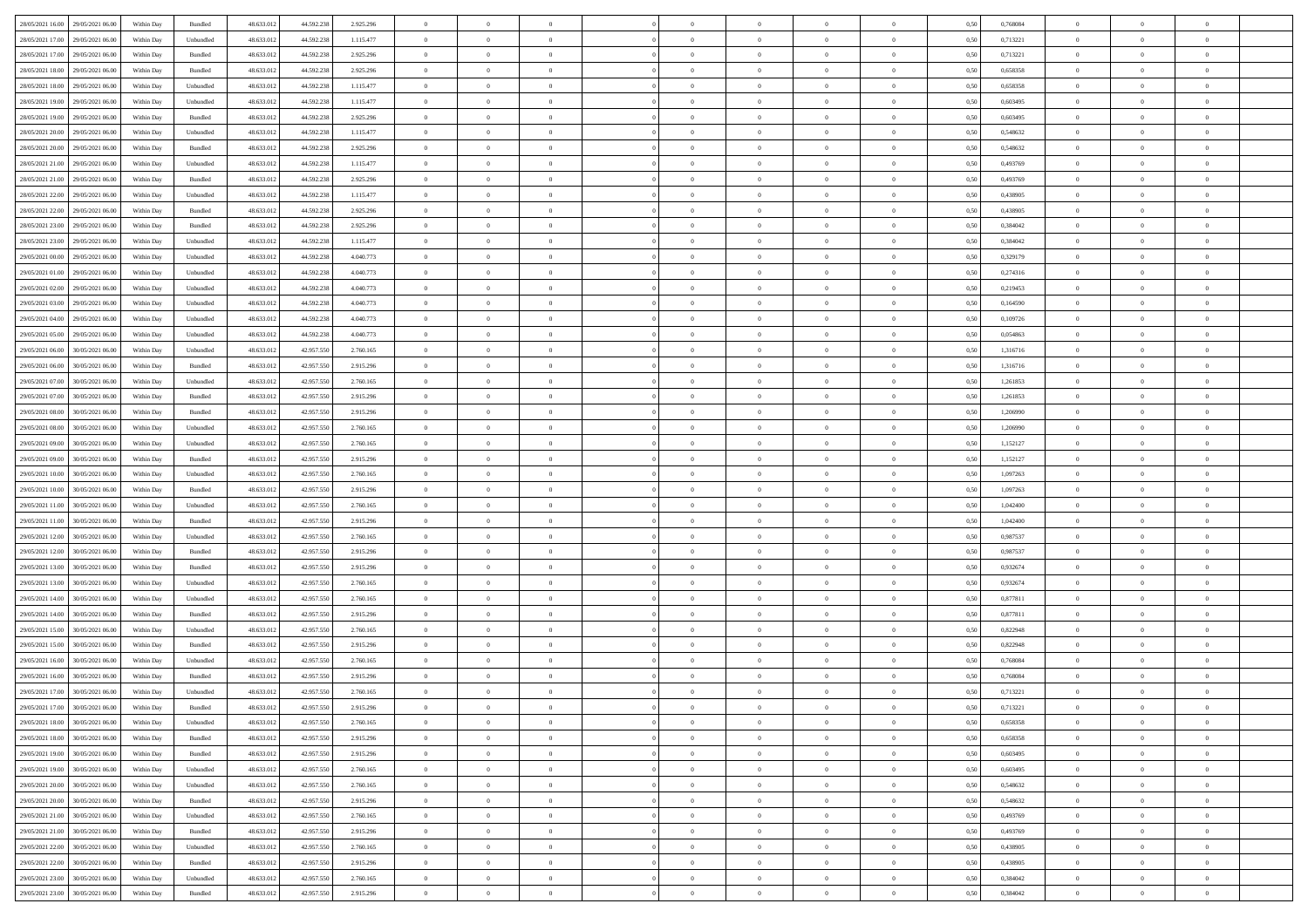| 30/05/2021 00:00                  | 30/05/2021 06:00 | Within Day | Bundled                     | 48.633.012 | 42.957.550 | 2.915.296 | $\overline{0}$ | $\theta$       |                | $\overline{0}$ | $\bf{0}$       | $\overline{0}$ | $\theta$       | 0,50 | 0,329179 | $\theta$       | $\theta$       | $\overline{0}$ |  |
|-----------------------------------|------------------|------------|-----------------------------|------------|------------|-----------|----------------|----------------|----------------|----------------|----------------|----------------|----------------|------|----------|----------------|----------------|----------------|--|
| 30/05/2021 00:00                  | 30/05/2021 06.00 | Within Day | Unbundled                   | 48.633.01  | 42.957.550 | 2.760.165 | $\overline{0}$ | $\overline{0}$ | $\overline{0}$ | $\overline{0}$ | $\,$ 0         | $\bf{0}$       | $\bf{0}$       | 0,50 | 0,329179 | $\,$ 0 $\,$    | $\overline{0}$ | $\overline{0}$ |  |
|                                   |                  |            |                             |            |            |           |                |                |                |                |                |                |                |      |          |                |                |                |  |
| 30/05/2021 01:00                  | 30/05/2021 06:00 | Within Day | Unbundled                   | 48.633.012 | 42.957.550 | 2.760.165 | $\overline{0}$ | $\overline{0}$ | $\overline{0}$ | $\overline{0}$ | $\bf{0}$       | $\overline{0}$ | $\mathbf{0}$   | 0.50 | 0,274316 | $\bf{0}$       | $\overline{0}$ | $\overline{0}$ |  |
| 30/05/2021 01:00                  | 30/05/2021 06:00 | Within Day | Bundled                     | 48.633.012 | 42.957.550 | 2.915.296 | $\overline{0}$ | $\overline{0}$ | $\overline{0}$ | $\overline{0}$ | $\,$ 0         | $\overline{0}$ | $\overline{0}$ | 0,50 | 0,274316 | $\,$ 0 $\,$    | $\overline{0}$ | $\overline{0}$ |  |
| 30/05/2021 02.00                  | 30/05/2021 06.00 | Within Day | Unbundled                   | 48.633.01  | 42.957.550 | 2.760.165 | $\overline{0}$ | $\theta$       | $\overline{0}$ |                | $\overline{0}$ | $\overline{0}$ | $\bf{0}$       | 0,50 | 0,219453 | $\,$ 0 $\,$    | $\overline{0}$ | $\overline{0}$ |  |
| 30/05/2021 02:00                  | 30/05/2021 06:00 | Within Day | Bundled                     | 48.633.012 | 42.957.550 | 2.915.296 | $\overline{0}$ | $\overline{0}$ | $\overline{0}$ | $\overline{0}$ | $\bf{0}$       | $\overline{0}$ | $\bf{0}$       | 0.50 | 0.219453 | $\,0\,$        | $\theta$       | $\overline{0}$ |  |
| 30/05/2021 03:00                  | 30/05/2021 06:00 | Within Day | Unbundled                   | 48.633.012 | 42.957.550 | 2.760.165 | $\overline{0}$ | $\overline{0}$ | $\overline{0}$ | $\overline{0}$ | $\,$ 0         | $\overline{0}$ | $\overline{0}$ | 0,50 | 0,164590 | $\,$ 0 $\,$    | $\theta$       | $\overline{0}$ |  |
| 30/05/2021 03:00                  | 30/05/2021 06.00 | Within Day | Bundled                     | 48.633.01  | 42.957.550 | 2.915.296 | $\overline{0}$ | $\theta$       | $\overline{0}$ |                | $\,$ 0         | $\bf{0}$       | $\bf{0}$       | 0,50 | 0,164590 | $\,$ 0 $\,$    | $\overline{0}$ | $\overline{0}$ |  |
| 30/05/2021 04:00                  | 30/05/2021 06:00 | Within Day | Unbundled                   | 48.633.012 | 42.957.550 | 2.760.165 | $\overline{0}$ | $\overline{0}$ | $\overline{0}$ | $\overline{0}$ | $\bf{0}$       | $\overline{0}$ | $\bf{0}$       | 0.50 | 0.109726 | $\,0\,$        | $\overline{0}$ | $\overline{0}$ |  |
| 30/05/2021 04:00                  | 30/05/2021 06:00 | Within Day | Bundled                     | 48.633.012 | 42.957.550 | 2.915.296 | $\overline{0}$ | $\overline{0}$ | $\overline{0}$ | $\overline{0}$ | $\bf{0}$       | $\overline{0}$ | $\bf{0}$       | 0,50 | 0,109726 | $\,$ 0 $\,$    | $\overline{0}$ | $\overline{0}$ |  |
| 30/05/2021 05:00                  | 30/05/2021 06.00 | Within Day | Unbundled                   | 48.633.01  | 42.957.550 | 2.760.165 | $\bf{0}$       | $\theta$       | $\overline{0}$ | $\overline{0}$ | $\,$ 0         | $\bf{0}$       | $\bf{0}$       | 0,50 | 0,054863 | $\,$ 0 $\,$    | $\overline{0}$ | $\overline{0}$ |  |
| 30/05/2021 05:00                  | 30/05/2021 06:00 | Within Day | Bundled                     | 48.633.012 | 42.957.550 |           | $\overline{0}$ | $\overline{0}$ | $\overline{0}$ | $\overline{0}$ |                | $\overline{0}$ |                | 0.50 | 0.054863 | $\bf{0}$       | $\overline{0}$ | $\bf{0}$       |  |
|                                   |                  |            |                             |            |            | 2.915.296 |                | $\overline{0}$ |                |                | $\bf{0}$       |                | $\mathbf{0}$   |      |          |                | $\overline{0}$ |                |  |
| 30/05/2021 06:00                  | 31/05/2021 06:00 | Within Day | Bundled                     | 48.633.012 | 42.957.550 | 2.915.296 | $\overline{0}$ |                | $\overline{0}$ | $\overline{0}$ | $\,$ 0         | $\overline{0}$ | $\overline{0}$ | 0,50 | 1,316716 | $\,$ 0 $\,$    |                | $\overline{0}$ |  |
| 30/05/2021 06.00                  | 31/05/2021 06.00 | Within Day | Unbundled                   | 48.633.01  | 42.957.550 | 2.760.165 | $\overline{0}$ | $\theta$       | $\overline{0}$ |                | $\bf{0}$       | $\overline{0}$ | $\bf{0}$       | 0,50 | 1,316716 | $\,$ 0 $\,$    | $\overline{0}$ | $\overline{0}$ |  |
| 30/05/2021 07:00                  | 31/05/2021 06:00 | Within Day | Unbundled                   | 48.633.012 | 42.957.550 | 2.760.165 | $\overline{0}$ | $\overline{0}$ | $\overline{0}$ | $\overline{0}$ | $\bf{0}$       | $\overline{0}$ | $\bf{0}$       | 0.50 | 1.261853 | $\,0\,$        | $\theta$       | $\overline{0}$ |  |
| 30/05/2021 07:00                  | 31/05/2021 06:00 | Within Day | Bundled                     | 48.633.012 | 42.957.550 | 2.915.296 | $\overline{0}$ | $\overline{0}$ | $\overline{0}$ | $\overline{0}$ | $\,$ 0         | $\overline{0}$ | $\overline{0}$ | 0,50 | 1,261853 | $\theta$       | $\theta$       | $\overline{0}$ |  |
| 30/05/2021 08:00                  | 31/05/2021 06.00 | Within Day | Unbundled                   | 48.633.01  | 42.957.550 | 2.760.165 | $\overline{0}$ | $\theta$       | $\overline{0}$ |                | $\,$ 0         | $\overline{0}$ | $\bf{0}$       | 0,50 | 1,206990 | $\,$ 0 $\,$    | $\overline{0}$ | $\overline{0}$ |  |
| 30/05/2021 08:00                  | 31/05/2021 06:00 | Within Day | Bundled                     | 48.633.012 | 42.957.550 | 2.915.296 | $\overline{0}$ | $\overline{0}$ | $\overline{0}$ | $\overline{0}$ | $\bf{0}$       | $\overline{0}$ | $\bf{0}$       | 0.50 | 1.206990 | $\,0\,$        | $\overline{0}$ | $\bf{0}$       |  |
| 30/05/2021 09:00                  | 31/05/2021 06:00 | Within Day | Unbundled                   | 48.633.012 | 42.957.550 | 2.760.165 | $\overline{0}$ | $\overline{0}$ | $\overline{0}$ | $\overline{0}$ | $\,$ 0         | $\overline{0}$ | $\bf{0}$       | 0,50 | 1,152127 | $\,$ 0 $\,$    | $\overline{0}$ | $\overline{0}$ |  |
| 30/05/2021 09:00                  | 31/05/2021 06.00 | Within Day | Bundled                     | 48.633.01  | 42.957.550 | 2.915.296 | $\bf{0}$       | $\,$ 0 $\,$    | $\overline{0}$ | $\overline{0}$ | $\,$ 0         | $\bf{0}$       | $\bf{0}$       | 0,50 | 1,152127 | $\,$ 0 $\,$    | $\overline{0}$ | $\overline{0}$ |  |
| 30/05/2021 11:00                  | 31/05/2021 06:00 | Within Day | Unbundled                   | 48.633.012 | 42.957.550 | 2.760.165 | $\overline{0}$ | $\overline{0}$ | $\overline{0}$ | $\overline{0}$ | $\bf{0}$       | $\overline{0}$ | $\mathbf{0}$   | 0.50 | 1.042400 | $\,$ 0 $\,$    | $\overline{0}$ | $\bf{0}$       |  |
| 30/05/2021 11:00                  | 31/05/2021 06:00 | Within Day | Bundled                     | 48.633.012 | 42.957.550 | 2.915.296 | $\overline{0}$ | $\overline{0}$ | $\overline{0}$ | $\overline{0}$ | $\bf{0}$       | $\overline{0}$ | $\overline{0}$ | 0,50 | 1,042400 | $\,$ 0 $\,$    | $\overline{0}$ | $\overline{0}$ |  |
|                                   |                  |            |                             |            |            |           |                |                |                |                |                |                |                |      |          |                |                |                |  |
| 30/05/2021 12:00                  | 31/05/2021 06.00 | Within Day | Bundled                     | 48.633.01  | 42.957.550 | 2.915.296 | $\overline{0}$ | $\theta$       | $\overline{0}$ | $\overline{0}$ | $\,$ 0         | $\overline{0}$ | $\bf{0}$       | 0,50 | 0,987537 | $\,$ 0 $\,$    | $\overline{0}$ | $\overline{0}$ |  |
| 30/05/2021 12:00                  | 31/05/2021 06:00 | Within Day | Unbundled                   | 48.633.012 | 42.957.550 | 2.760.165 | $\overline{0}$ | $\overline{0}$ | $\overline{0}$ | $\overline{0}$ | $\bf{0}$       | $\overline{0}$ | $\bf{0}$       | 0.50 | 0.987537 | $\,0\,$        | $\theta$       | $\overline{0}$ |  |
| 30/05/2021 13:00                  | 31/05/2021 06:00 | Within Day | Unbundled                   | 48.633.012 | 42.957.550 | 2.760.165 | $\overline{0}$ | $\overline{0}$ | $\overline{0}$ | $\overline{0}$ | $\,$ 0         | $\overline{0}$ | $\overline{0}$ | 0,50 | 0,932674 | $\,$ 0 $\,$    | $\theta$       | $\overline{0}$ |  |
| 30/05/2021 13:00                  | 31/05/2021 06.00 | Within Day | Bundled                     | 48.633.01  | 42.957.550 | 2.915.296 | $\overline{0}$ | $\theta$       | $\overline{0}$ |                | $\,$ 0         | $\overline{0}$ | $\bf{0}$       | 0,50 | 0,932674 | $\,$ 0 $\,$    | $\overline{0}$ | $\overline{0}$ |  |
| 30/05/2021 14:00                  | 31/05/2021 06:00 | Within Day | Unbundled                   | 48.633.012 | 42.957.550 | 2.760.165 | $\overline{0}$ | $\overline{0}$ | $\overline{0}$ | $\overline{0}$ | $\bf{0}$       | $\overline{0}$ | $\bf{0}$       | 0.50 | 0.877811 | $\,0\,$        | $\overline{0}$ | $\overline{0}$ |  |
| 30/05/2021 14:00                  | 31/05/2021 06:00 | Within Day | Bundled                     | 48.633.012 | 42.957.550 | 2.915.296 | $\overline{0}$ | $\overline{0}$ | $\overline{0}$ | $\overline{0}$ | $\bf{0}$       | $\overline{0}$ | $\bf{0}$       | 0,50 | 0,877811 | $\,$ 0 $\,$    | $\theta$       | $\overline{0}$ |  |
| 30/05/2021 15:00                  | 31/05/2021 06.00 | Within Day | Unbundled                   | 48.633.01  | 42.957.550 | 2.760.165 | $\overline{0}$ | $\overline{0}$ | $\overline{0}$ | $\overline{0}$ | $\bf{0}$       | $\overline{0}$ | $\bf{0}$       | 0,50 | 0,822948 | $\,$ 0 $\,$    | $\overline{0}$ | $\overline{0}$ |  |
| 30/05/2021 15:00                  | 31/05/2021 06:00 | Within Day | Bundled                     | 48.633.012 | 42.957.550 | 2.915.296 | $\overline{0}$ | $\overline{0}$ | $\overline{0}$ | $\overline{0}$ | $\bf{0}$       | $\overline{0}$ | $\mathbf{0}$   | 0.50 | 0.822948 | $\,$ 0 $\,$    | $\overline{0}$ | $\bf{0}$       |  |
| 30/05/2021 16:00                  | 31/05/2021 06:00 | Within Dav | Unbundled                   | 48.633.012 | 42.957.550 | 2.760.165 | $\overline{0}$ | $\overline{0}$ | $\overline{0}$ | $\overline{0}$ | $\overline{0}$ | $\overline{0}$ | $\overline{0}$ | 0.50 | 0,768084 | $\theta$       | $\overline{0}$ | $\overline{0}$ |  |
| 30/05/2021 16:00                  | 31/05/2021 06.00 | Within Day | Bundled                     | 48.633.01  | 42.957.550 | 2.915.296 | $\overline{0}$ | $\theta$       | $\overline{0}$ |                | $\,$ 0         | $\overline{0}$ | $\bf{0}$       | 0,50 | 0,768084 | $\,$ 0 $\,$    | $\overline{0}$ | $\overline{0}$ |  |
| 30/05/2021 17:00                  | 31/05/2021 06:00 | Within Day | Unbundled                   | 48.633.012 | 42.957.550 | 2.760.165 | $\overline{0}$ | $\overline{0}$ | $\overline{0}$ | $\overline{0}$ | $\bf{0}$       | $\overline{0}$ | $\bf{0}$       | 0.50 | 0,713221 | $\,0\,$        | $\theta$       | $\overline{0}$ |  |
|                                   |                  |            |                             |            |            |           |                |                |                |                |                |                |                |      |          |                |                |                |  |
| 30/05/2021 17:00                  | 31/05/2021 06:00 | Within Dav | Bundled                     | 48.633.012 | 42.957.550 | 2.915.296 | $\overline{0}$ | $\overline{0}$ | $\Omega$       | $\Omega$       | $\mathbf{0}$   | $\overline{0}$ | $\overline{0}$ | 0.50 | 0,713221 | $\theta$       | $\overline{0}$ | $\overline{0}$ |  |
| 30/05/2021 18:00                  | 31/05/2021 06.00 | Within Day | Bundled                     | 48.633.01  | 42.957.550 | 2.915.296 | $\overline{0}$ | $\theta$       | $\overline{0}$ |                | $\,$ 0         | $\overline{0}$ | $\bf{0}$       | 0,50 | 0,658358 | $\,$ 0 $\,$    | $\overline{0}$ | $\overline{0}$ |  |
| 30/05/2021 18:00                  | 31/05/2021 06:00 | Within Day | Unbundled                   | 48.633.012 | 42.957.550 | 2.760.165 | $\overline{0}$ | $\overline{0}$ | $\overline{0}$ | $\overline{0}$ | $\bf{0}$       | $\overline{0}$ | $\bf{0}$       | 0.50 | 0.658358 | $\,0\,$        | $\overline{0}$ | $\overline{0}$ |  |
| 30/05/2021 19:00                  | 31/05/2021 06:00 | Within Dav | Bundled                     | 48.633.012 | 42.957.550 | 2.915.296 | $\overline{0}$ | $\overline{0}$ | $\overline{0}$ | $\overline{0}$ | $\overline{0}$ | $\overline{0}$ | $\overline{0}$ | 0.50 | 0,603495 | $\theta$       | $\overline{0}$ | $\overline{0}$ |  |
| 30/05/2021 19:00                  | 31/05/2021 06.00 | Within Day | Unbundled                   | 48.633.01  | 42.957.550 | 2.760.165 | $\overline{0}$ | $\overline{0}$ | $\overline{0}$ | $\overline{0}$ | $\bf{0}$       | $\overline{0}$ | $\bf{0}$       | 0,50 | 0,603495 | $\,$ 0 $\,$    | $\overline{0}$ | $\overline{0}$ |  |
| 30/05/2021 20:00                  | 31/05/2021 06:00 | Within Day | Bundled                     | 48.633.012 | 42.957.550 | 2.915.296 | $\overline{0}$ | $\overline{0}$ | $\overline{0}$ | $\overline{0}$ | $\bf{0}$       | $\overline{0}$ | $\mathbf{0}$   | 0.50 | 0.548632 | $\,$ 0 $\,$    | $\overline{0}$ | $\overline{0}$ |  |
| 30/05/2021 20:00                  | 31/05/2021 06:00 | Within Dav | Unbundled                   | 48.633.012 | 42.957.550 | 2.760.165 | $\overline{0}$ | $\overline{0}$ | $\Omega$       | $\overline{0}$ | $\mathbf{0}$   | $\overline{0}$ | $\overline{0}$ | 0.50 | 0,548632 | $\theta$       | $\overline{0}$ | $\overline{0}$ |  |
| 30/05/2021 21:00                  | 31/05/2021 06.00 | Within Day | Bundled                     | 48.633.01  | 42.957.550 | 2.915.296 | $\overline{0}$ | $\theta$       | $\overline{0}$ | $\overline{0}$ | $\,$ 0         | $\overline{0}$ | $\bf{0}$       | 0,50 | 0,493769 | $\,$ 0 $\,$    | $\overline{0}$ | $\overline{0}$ |  |
| 30/05/2021 21:00                  | 31/05/2021 06:00 | Within Day | Unbundled                   | 48.633.012 | 42.957.550 | 2.760.165 | $\overline{0}$ | $\overline{0}$ | $\overline{0}$ | $\overline{0}$ | $\bf{0}$       | $\overline{0}$ | $\overline{0}$ | 0.50 | 0.493769 | $\,0\,$        | $\theta$       | $\overline{0}$ |  |
| 30/05/2021 22:00                  | 31/05/2021 06:00 | Within Dav | Unbundled                   | 48.633.012 | 42.957.550 | 2.760.165 | $\overline{0}$ | $\Omega$       | $\Omega$       | $\Omega$       | $\bf{0}$       | $\overline{0}$ | $\theta$       | 0.50 | 0,438905 | $\theta$       | $\overline{0}$ | $\overline{0}$ |  |
| 30/05/2021 22:00                  | 31/05/2021 06:00 | Within Day | Bundled                     | 48.633.012 | 42.957.550 | 2.915.296 | $\overline{0}$ | $\overline{0}$ | $\overline{0}$ | $\bf{0}$       | $\,$ 0         | $\overline{0}$ | $\bf{0}$       | 0,50 | 0,438905 | $\,$ 0 $\,$    | $\overline{0}$ | $\overline{0}$ |  |
| 30/05/2021 23.00                  | 31/05/2021 06:00 | Within Day |                             |            |            | 2.760.165 |                |                |                |                |                |                |                | 0,50 | 0,384042 |                |                |                |  |
|                                   |                  |            | $\ensuremath{\mathsf{Unb}}$ | 48.633.012 | 42.957.550 |           | $\bf{0}$       | $\theta$       |                |                |                |                |                |      |          | $\bf{0}$       | $\theta$       |                |  |
| 30/05/2021 23:00                  | 31/05/2021 06:00 | Within Day | Bundled                     | 48.633.012 | 42.957.550 | 2.915.296 | $\Omega$       | $\overline{0}$ | $\overline{0}$ | $\Omega$       | $\mathbf{0}$   | $\overline{0}$ | $\mathbf{0}$   | 0,50 | 0,384042 | $\theta$       | $\overline{0}$ | $\overline{0}$ |  |
| 31/05/2021 00:00                  | 31/05/2021 06:00 | Within Day | Bundled                     | 48.633.012 | 42.957.550 | 2.915.296 | $\overline{0}$ | $\bf{0}$       | $\overline{0}$ | $\bf{0}$       | $\overline{0}$ | $\overline{0}$ | $\mathbf{0}$   | 0,50 | 0,329179 | $\overline{0}$ | $\overline{0}$ | $\bf{0}$       |  |
| 31/05/2021 00:00                  | 31/05/2021 06:00 | Within Day | Unbundled                   | 48.633.012 | 42.957.550 | 2.760.165 | $\overline{0}$ | $\overline{0}$ | $\overline{0}$ | $\overline{0}$ | $\overline{0}$ | $\overline{0}$ | $\mathbf{0}$   | 0.50 | 0,329179 | $\overline{0}$ | $\bf{0}$       | $\bf{0}$       |  |
| 31/05/2021 01:00                  | 31/05/2021 06:00 | Within Day | Unbundled                   | 48.633.012 | 42.957.550 | 2.760.165 | $\overline{0}$ | $\overline{0}$ | $\overline{0}$ | $\overline{0}$ | $\overline{0}$ | $\overline{0}$ | $\mathbf{0}$   | 0.50 | 0,274316 | $\overline{0}$ | $\theta$       | $\overline{0}$ |  |
| 31/05/2021 01:00                  | 31/05/2021 06:00 | Within Day | Bundled                     | 48.633.012 | 42.957.550 | 2.915.296 | $\overline{0}$ | $\overline{0}$ | $\overline{0}$ | $\overline{0}$ | $\bf{0}$       | $\bf{0}$       | $\bf{0}$       | 0,50 | 0,274316 | $\bf{0}$       | $\overline{0}$ | $\overline{0}$ |  |
| 31/05/2021 02:00                  | 31/05/2021 06:00 | Within Day | Unbundled                   | 48.633.012 | 42.957.550 | 2.760.165 | $\overline{0}$ | $\overline{0}$ | $\overline{0}$ | $\overline{0}$ | $\bf{0}$       | $\overline{0}$ | $\mathbf{0}$   | 0.50 | 0,219453 | $\,$ 0 $\,$    | $\overline{0}$ | $\overline{0}$ |  |
| 31/05/2021 02:00                  | 31/05/2021 06:00 | Within Day | Bundled                     | 48.633.012 | 42.957.550 | 2.915.296 | $\overline{0}$ | $\overline{0}$ | $\overline{0}$ | $\overline{0}$ | $\overline{0}$ | $\overline{0}$ | $\overline{0}$ | 0.50 | 0,219453 | $\overline{0}$ | $\theta$       | $\overline{0}$ |  |
| 31/05/2021 03:00                  | 31/05/2021 06:00 | Within Day | Unbundled                   | 48.633.01  | 42.957.550 | 2.760.165 | $\overline{0}$ | $\,$ 0         | $\overline{0}$ | $\bf{0}$       | $\,$ 0 $\,$    | $\bf{0}$       | $\bf{0}$       | 0,50 | 0,164590 | $\,$ 0 $\,$    | $\overline{0}$ | $\overline{0}$ |  |
| 31/05/2021 03:00                  | 31/05/2021 06:00 | Within Day | Bundled                     | 48.633.012 | 42.957.550 | 2.915.296 | $\overline{0}$ | $\overline{0}$ | $\overline{0}$ | $\overline{0}$ | $\bf{0}$       | $\overline{0}$ | $\mathbf{0}$   | 0.50 | 0.164590 | $\mathbf{0}$   | $\bf{0}$       | $\overline{0}$ |  |
| 31/05/2021 04:00                  | 31/05/2021 06:00 | Within Day | Unbundled                   | 48.633.012 | 42.957.550 | 2.760.165 | $\overline{0}$ | $\overline{0}$ | $\overline{0}$ | $\overline{0}$ | $\overline{0}$ | $\overline{0}$ | $\overline{0}$ | 0,50 | 0,109726 | $\overline{0}$ | $\theta$       | $\overline{0}$ |  |
|                                   |                  |            |                             |            |            |           |                |                |                |                |                |                |                |      |          |                |                |                |  |
| 31/05/2021 04:00                  | 31/05/2021 06:00 | Within Day | Bundled                     | 48.633.01  | 42.957.550 | 2.915.296 | $\overline{0}$ | $\overline{0}$ | $\overline{0}$ | $\bf{0}$       | $\bf{0}$       | $\bf{0}$       | $\bf{0}$       | 0,50 | 0,109726 | $\bf{0}$       | $\overline{0}$ | $\bf{0}$       |  |
| 31/05/2021 06:00 01/06/2021 06:00 |                  | Within Day | Unbundled                   | 48.633.012 | 42.957.550 | 2.758.975 | $\overline{0}$ | $\overline{0}$ | $\overline{0}$ | $\overline{0}$ | $\bf{0}$       | $\overline{0}$ | $\,$ 0 $\,$    | 0,50 | 1,316716 | $\overline{0}$ | $\,$ 0 $\,$    | $\,$ 0 $\,$    |  |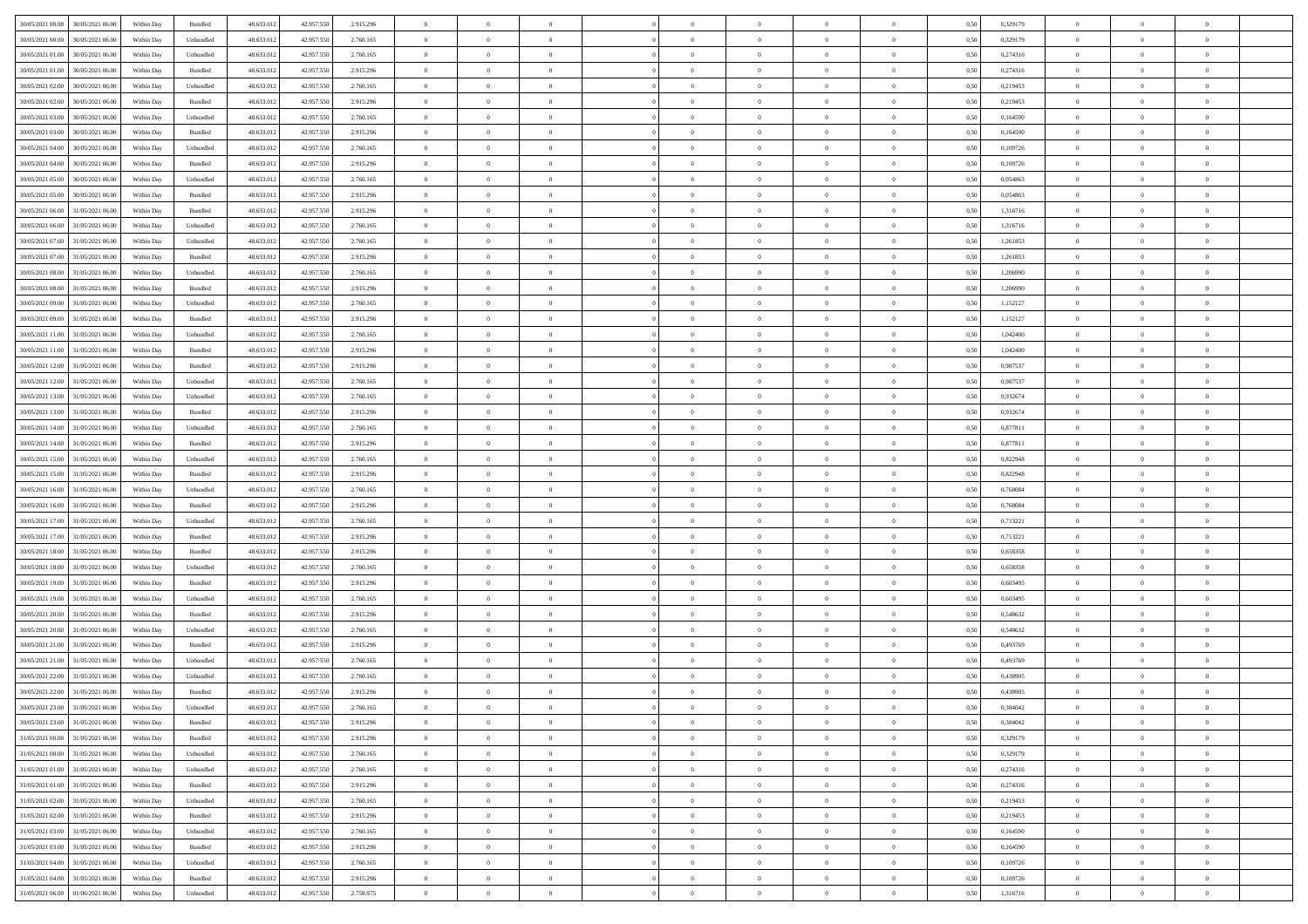| 31/05/2021 06:00   01/06/2021 06:00 | ithin Dav | Rundled | 48.633.012 | 12.957.550.1 | 2.916.486 |  |  |  |  | $0.50$ 1 | \$316716 |  |  |
|-------------------------------------|-----------|---------|------------|--------------|-----------|--|--|--|--|----------|----------|--|--|
|                                     |           |         |            |              |           |  |  |  |  |          |          |  |  |

(\*) GCV used for the purpose of the conversion does not corresponding to the actual GCV of the Gas Day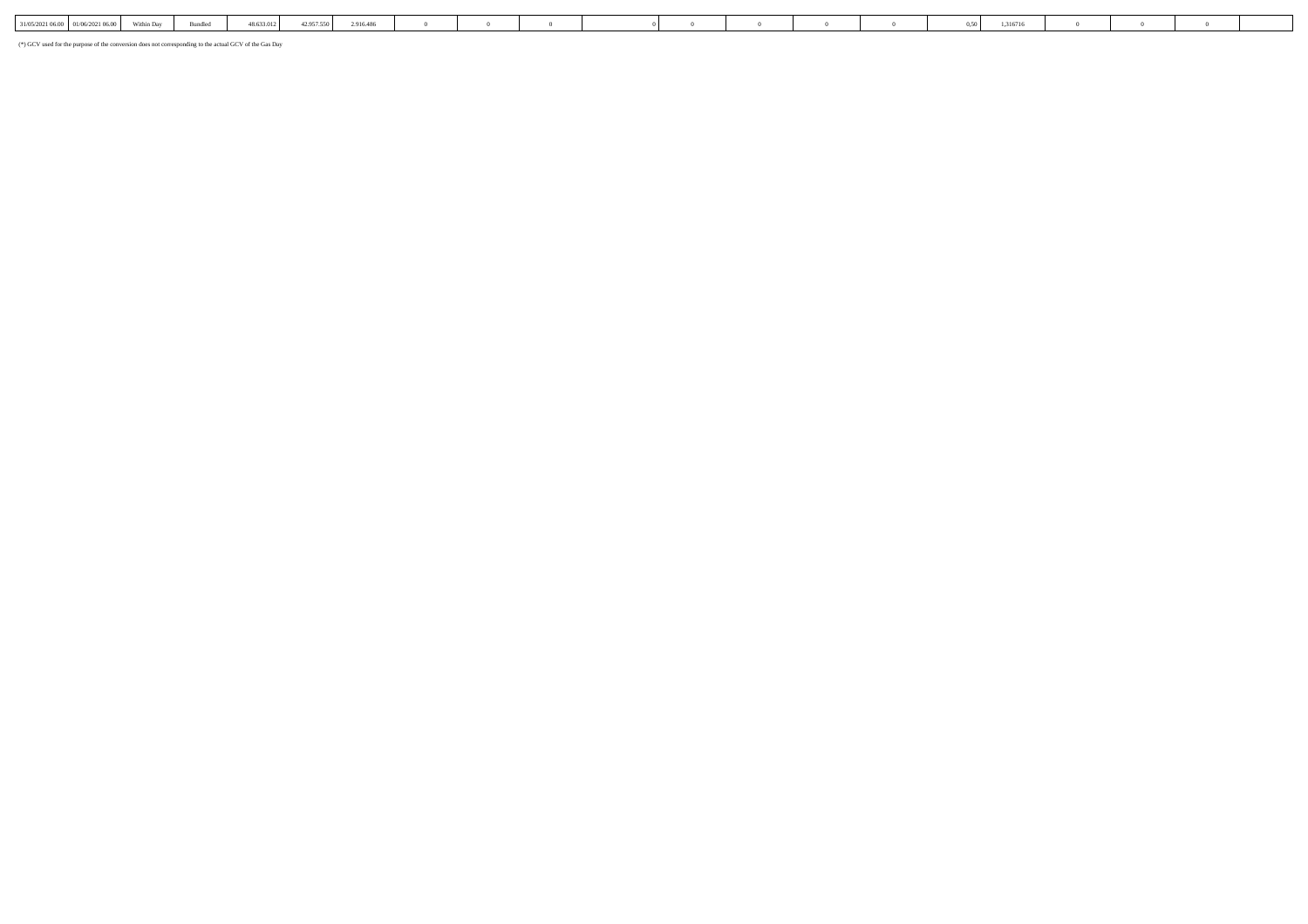## **SNAM RETE GAS**

**Transportation capacity at Entry Point interconnected with foreign pipelines**

**Update to 30/05/2021 of offered and assigned capacity in auction day-ahead and within-day**

**Thermal Year 2020/2021**

(Values in Scm/day (15° C; 1,01325 bar); Prices in c/Scm)

**Entry Point**

**TARVISIO**

|                  | Timeframe        |                     |                |              |                      |            | <b>Offered capacity</b> |                | <b>Assigned capacity</b> | Day-Ahead               |                         | <b>Total Prices</b>              |                                  |                                           |                     |                         | <b>SRG Prices</b>                |                                  |                          |             |
|------------------|------------------|---------------------|----------------|--------------|----------------------|------------|-------------------------|----------------|--------------------------|-------------------------|-------------------------|----------------------------------|----------------------------------|-------------------------------------------|---------------------|-------------------------|----------------------------------|----------------------------------|--------------------------|-------------|
|                  |                  | <b>Auction type</b> | Offered        | Transportati | Assigned<br>capacity |            |                         |                |                          | Interrupted<br>Capacity |                         |                                  |                                  |                                           | <b>Split factor</b> |                         |                                  |                                  | Auction                  | <b>Note</b> |
| From             | To               |                     | capacity type  | on capacity  | (before<br>auction)  | Firm       | Interruptible           | Firm           | Interruptible            | Interruptible           | Reserve price -<br>Firm | <b>Auction premium</b><br>- Firm | Reserve price -<br>Interruptible | <b>Auction premiun</b><br>- Interruptible |                     | Reserve price -<br>Firm | <b>Auction</b><br>premium - Firm | Reserve price -<br>Interruptible | premium<br>Interruptible |             |
| 01/05/2021 06:00 | 02/05/2021 06:00 | Day Ahead           | Bundled        | 108,600,000  | 79.034.39            | 6.580.103  | $\overline{0}$          | $\Omega$       | $\overline{0}$           |                         | $\Omega$                | $\theta$                         | $\Omega$                         | $\theta$                                  | 0.50                | 0.005896                | $\theta$                         | 0.005896                         | $\Omega$                 |             |
| 01/05/2021 06:00 | 02/05/2021 06:00 | Day Ahead           | Unbundled      | 108.600.000  | 79.034.39            | 22.985.501 | $\overline{0}$          | 16.892.009     | $\overline{0}$           |                         | $\Omega$                | $\theta$                         | $\overline{0}$                   | $\Omega$                                  | 0,50                | 0,005896                | $\overline{0}$                   | 0,005896                         | $\bf{0}$                 |             |
| 02/05/2021 06:00 | 03/05/2021 06:00 | Day Ahead           | <b>Bundled</b> | 108,600,000  | 79.034.39            | 6.580.109  | $\overline{0}$          | $\theta$       | $\theta$                 |                         | $\Omega$                | $\sqrt{ }$                       | $\Omega$                         | $\Omega$                                  | 0.50                | 0.005896                | $\overline{0}$                   | 0.005896                         | $\Omega$                 |             |
| 02/05/2021 06:00 | 03/05/2021 06:00 | Day Ahead           | Unbundled      | 108,600,000  | 79.034.39            | 22.985.494 | $\overline{0}$          | 16.892.009     | $\overline{0}$           |                         | $\Omega$                | $\theta$                         | $\Omega$                         | $\Omega$                                  | 0.50                | 0,005896                | $\overline{0}$                   | 0.005896                         | $\Omega$                 |             |
| 03/05/2021 06:00 | 04/05/2021 06:00 | Day Ahead           | Bundled        | 108.600.000  | 79.034.39            | 6.532.342  | $\overline{0}$          | 3.021.318      | $\overline{0}$           |                         | 1.390213                | $\overline{0}$                   | $\overline{0}$                   | $\mathbf{0}$                              | 0,50                | 0.005896                | $\overline{0}$                   | 0.005896                         | $\bf{0}$                 |             |
| 03/05/2021 06:00 | 04/05/2021 06.00 | Day Ahead           | Unbundled      | 108 600 000  | 79.034.39            | 23.033.261 | $\overline{0}$          | 16.996.265     | $\overline{0}$           |                         | $\overline{0}$          | $\theta$                         | $\overline{0}$                   | $\overline{0}$                            | 0.50                | 0.005896                | $\overline{0}$                   | 0.005896                         | $\Omega$                 |             |
| 04/05/2021 06:00 | 05/05/2021 06.00 | Day Ahead           | Unbundled      | 108.600.000  | 79.034.39            | 23.033.261 | $\overline{0}$          | 22.273.988     | $\overline{0}$           |                         | $\Omega$                | $\theta$                         | $\overline{0}$                   | $\mathbf{0}$                              | 0,50                | 0,005896                | $\overline{0}$                   | 0.005896                         | $\Omega$                 |             |
| 04/05/2021 06:00 | 05/05/2021 06:00 | Day Ahead           | Bundled        | 108.600.000  | 79.034.39            | 6.532.342  | 9.226.679               | 6.532.342      | $\Omega$                 |                         | 1,390213                | 0,002239                         | $\overline{0}$                   | $\theta$                                  | 0,50                | 0,005896                | 0,001120                         | 0,005896                         | $\Omega$                 |             |
| 05/05/2021 06:00 | 06/05/2021 06:00 | Day Ahead           | Unbundled      | 108,600,000  | 79.034.39            | 23.033.038 | $\overline{0}$          | 19.555.342     | $\theta$                 |                         | $\Omega$                | $\theta$                         | $\Omega$                         | $\Omega$                                  | 0.50                | 0.005896                | $\overline{0}$                   | 0.005896                         | $\Omega$                 |             |
| 05/05/2021 06:00 | 06/05/2021 06:00 | Day Ahead           | Bundled        | 108.600.000  | 79.034.39            | 6.532.565  | $\theta$                | $\theta$       | $\Omega$                 |                         | $\Omega$                |                                  | $\Omega$                         | $\theta$                                  | 0,50                | 0,005896                | $\Omega$                         | 0,005896                         | $\Omega$                 |             |
| 06/05/2021 06:00 | 07/05/2021 06:00 | Day Ahead           | Bundled        | 108,600,000  | 79.034.396           | 6.563.618  | $\overline{0}$          | $\overline{0}$ | $\overline{0}$           |                         | $\overline{0}$          | $\theta$                         | $\overline{0}$                   | $\overline{0}$                            | 0.50                | 0.005896                | $\overline{0}$                   | 0.005896                         | $\bf{0}$                 |             |
| 06/05/2021 06:00 | 07/05/2021 06:00 | Day Ahead           | Unbundled      | 108,600,000  | 79.034.39            | 23.001.985 | $\overline{0}$          | 19.459.321     | $\overline{0}$           |                         | $\overline{0}$          | $\theta$                         | $\overline{0}$                   | $\overline{0}$                            | 0.50                | 0,005896                | $\overline{0}$                   | 0.005896                         | $\overline{0}$           |             |
| 07/05/2021 06:00 | 08/05/2021 06.00 | Day Ahead           | Unbundled      | 108.600.000  | 79.034.39            | 23.033.038 | $\overline{0}$          | 16.959.000     | $\overline{0}$           |                         | $\Omega$                |                                  | $\overline{0}$                   | $\theta$                                  | 0,50                | 0,005896                | $\theta$                         | 0,005896                         | $\theta$                 |             |
| 07/05/2021 06:00 | 08/05/2021 06:00 | Day Ahead           | Bundled        | 108,600,000  | 79.034.39            | 6.532.565  | $\overline{0}$          | $\overline{0}$ | $\overline{0}$           |                         | $\Omega$                | $\theta$                         | $\overline{0}$                   | $\overline{0}$                            | 0,50                | 0,005896                | $\overline{0}$                   | 0.005896                         | $\Omega$                 |             |
| 08/05/2021 06:00 | 09/05/2021 06:00 | Day Ahead           | Unbundled      | 108.600.000  | 79.034.39            | 23.033.261 | $\overline{0}$          | 16.892.009     | $\Omega$                 |                         | $\Omega$                | $\theta$                         | $\overline{0}$                   | $\Omega$                                  | 0,50                | 0,005896                | $\overline{0}$                   | 0,005896                         | $\bf{0}$                 |             |
| 08/05/2021 06:00 | 09/05/2021 06:00 | Day Ahead           | Bundled        | 108,600,000  | 79.034.39            | 6.532.342  | $\overline{0}$          | $\Omega$       | $\Omega$                 |                         | $\Omega$                |                                  | $\Omega$                         | $\Omega$                                  | 0.50                | 0.005896                | $\Omega$                         | 0.005896                         | $\Omega$                 |             |
| 09/05/2021 06:00 | 10/05/2021 06:00 | Day Ahead           | Bundled        | 108,600,000  | 79.034.39            | 6.532.342  | $\overline{0}$          | $\overline{0}$ | $\overline{0}$           |                         | $\overline{0}$          | $\theta$                         | $\overline{0}$                   | $\overline{0}$                            | 0.50                | 0.005896                | $\overline{0}$                   | 0.005896                         | $\Omega$                 |             |
| 09/05/2021 06:00 | 10/05/2021 06:00 | Day Ahead           | Unbundled      | 108.600.000  | 79.034.39            | 23.033.261 | $\overline{0}$          | 16.892.009     | $\overline{0}$           |                         | $\overline{0}$          | $\theta$                         | $\overline{0}$                   | $\mathbf{0}$                              | 0,50                | 0,005896                | $\overline{0}$                   | 0,005896                         | $\bf{0}$                 |             |
| 10/05/2021 06:00 | 11/05/2021 06:00 | Day Ahead           | Unbundled      | 108,600,000  | 79.034.39            | 23.033.261 | $\overline{0}$          | 16.996.265     | $\overline{0}$           |                         | $\Omega$                | $\theta$                         | $\overline{0}$                   | $\theta$                                  | 0.50                | 0.005896                | $\overline{0}$                   | 0.005896                         | $\Omega$                 |             |
| 10/05/2021 06:00 | 11/05/2021 06:00 | Day Ahead           | Bundled        | 108.600.000  | 79.034.39            | 6.532.342  | $\overline{0}$          | $\overline{0}$ | $\overline{0}$           |                         | $\Omega$                | $\theta$                         | $\overline{0}$                   | $\overline{0}$                            | 0.50                | 0,005896                | $\overline{0}$                   | 0,005896                         | $\Omega$                 |             |
| 11/05/2021 06:00 | 12/05/2021 06:00 | Day Ahead           | Unbundled      | 108.600.000  | 79.034.39            | 23.033.268 | $\overline{0}$          | 18.771.541     | $\Omega$                 |                         | $\Omega$                | $\theta$                         | $\Omega$                         | $\Omega$                                  | 0,50                | 0,005896                | $\Omega$                         | 0,005896                         | $\Omega$                 |             |
| 11/05/2021 06:00 | 12/05/2021 06:00 | Day Ahead           | <b>Bundled</b> | 108,600,000  | 79.034.39            | 6.532.335  | $\overline{0}$          | $\Omega$       | $\Omega$                 |                         | $\Omega$                | $\theta$                         | $\Omega$                         | $\Omega$                                  | 0.50                | 0.005896                | $\overline{0}$                   | 0.005896                         | $\Omega$                 |             |
| 12/05/2021 06:00 | 13/05/2021 06:00 | Day Ahead           | Bundled        | 108.600.000  | 79.034.39            | 6.532.329  | $\overline{0}$          | $\overline{0}$ | $\overline{0}$           |                         | $\Omega$                | $\theta$                         | $\overline{0}$                   | $\mathbf{0}$                              | 0,50                | 0,005896                | $\overline{0}$                   | 0,005896                         | $\Omega$                 |             |
| 12/05/2021 06:00 | 13/05/2021 06:00 | Day Ahead           | Unbundled      | 108.600.000  | 79.034.39            | 23.033.274 | $\overline{0}$          | 18.914.456     | $\overline{0}$           |                         | $\overline{0}$          | $\theta$                         | $\overline{0}$                   | $\mathbf{0}$                              | 0,50                | 0,005896                | $\overline{0}$                   | 0,005896                         | $\Omega$                 |             |
| 13/05/2021 06:00 | 14/05/2021 06.00 | Day Ahead           | Unbundled      | 108.600.000  | 79.034.39            | 27.047.838 | $\overline{0}$          | 18.985.914     | $\overline{0}$           |                         | $\overline{0}$          | $\theta$                         | $\overline{0}$                   | $\overline{0}$                            | 0,50                | 0,005896                | $\overline{0}$                   | 0,005896                         | $\Omega$                 |             |
| 13/05/2021 06:00 | 14/05/2021 06.0  | Day Ahead           | Bundled        | 108.600.000  | 79.034.39            | 2.517.765  | $\overline{0}$          | $\overline{0}$ | $\overline{0}$           |                         | $\overline{0}$          | $\theta$                         | $\overline{0}$                   | $\overline{0}$                            | 0,50                | 0,005896                | $\overline{0}$                   | 0,005896                         | $\bf{0}$                 |             |
| 14/05/2021 06:00 | 15/05/2021 06:00 | Day Ahead           | Bundled        | 108,600,000  | 79.034.39            | 9.936.454  | $\overline{0}$          | $\Omega$       | $\Omega$                 |                         | $\Omega$                | $\theta$                         | $\theta$                         | $\Omega$                                  | 0.50                | 0.005896                | $\overline{0}$                   | 0.005896                         | $\theta$                 |             |
| 14/05/2021 06:00 | 15/05/2021 06:00 | Day Ahead           | Unbundled      | 108.600.000  | 79.034.39            | 19.629.149 | $\overline{0}$          | 16,898,708     | $\theta$                 |                         | $\Omega$                | $\theta$                         | $\overline{0}$                   | $\Omega$                                  | 0,50                | 0,005896                | $\overline{0}$                   | 0,005896                         | $\Omega$                 |             |
| 15/05/2021 06:00 | 16/05/2021 06:00 | Day Ahead           | Unbundled      | 108.600.000  | 79.034.39            | 19.126.109 | $\overline{0}$          | 16.892.009     | $\overline{0}$           |                         | $\theta$                |                                  | $\theta$                         | $\theta$                                  | 0,50                | 0,005896                | $\overline{0}$                   | 0,005896                         | $\overline{0}$           |             |
| 15/05/2021 06:00 | 16/05/2021 06:00 | Day Ahead           | Bundled        | 108.600.000  | 79.034.39            | 10.439.494 | $\overline{0}$          | $\overline{0}$ | $\overline{0}$           |                         | $\overline{0}$          | $\theta$                         | $\overline{0}$                   | $\overline{0}$                            | 0,50                | 0,005896                | $\overline{0}$                   | 0,005896                         | $\Omega$                 |             |
| 16/05/2021 06:00 | 17/05/2021 06.00 | Day Ahead           | Unbundled      | 108.600.000  | 79.034.39            | 23.033.268 | $\overline{0}$          | 16.892.009     | $\overline{0}$           |                         | $\overline{0}$          | $\theta$                         | $\overline{0}$                   | $\mathbf{0}$                              | 0,50                | 0,005896                | $\overline{0}$                   | 0,005896                         | $\bf{0}$                 |             |
| 16/05/2021 06:00 | 7/05/2021 06.00  | Day Ahead           | Bundled        | 108.600.000  | 79.034.39            | 6.532.335  | $\overline{0}$          | $\theta$       | $\Omega$                 |                         | $\Omega$                |                                  | $\Omega$                         | $\theta$                                  | 0,50                | 0,005896                | $\overline{0}$                   | 0,005896                         | $\theta$                 |             |
| 17/05/2021 06:00 | 18/05/2021 06:00 | Day Ahead           | Unbundled      | 108,600,000  | 79.034.39            | 23.033.268 | $\overline{0}$          | 16.892.009     | $\theta$                 |                         | $\Omega$                | $\theta$                         | $\theta$                         | $\Omega$                                  | 0.50                | 0.005896                | $\overline{0}$                   | 0.005896                         | $\theta$                 |             |
| 17/05/2021 06:00 | 18/05/2021 06:00 | Day Ahead           | Bundled        | 108.600.000  | 79.034.39            | 6.532.335  | $\overline{0}$          | $\Omega$       | $\Omega$                 |                         | $\Omega$                | $\theta$                         | $\Omega$                         | $\Omega$                                  | 0.50                | 0,005896                | $\Omega$                         | 0,005896                         | $\Omega$                 |             |
| 18/05/2021 06:00 | 19/05/2021 06:00 | Day Ahead           | Unbundled      | 108.600.000  | 79.034.396           | 22.707.671 | $\overline{0}$          | 18.624.160     | $\overline{0}$           |                         | $\Omega$                |                                  | $\overline{0}$                   | $\Omega$                                  | 0,50                | 0,005896                | $\overline{0}$                   | 0,005896                         | $\Omega$                 |             |
| 18/05/2021 06:00 | 19/05/2021 06.0  | Day Ahead           | Bundled        | 108.600.000  | 79.034.39            | 6.857.932  | $\overline{0}$          | $\overline{0}$ | $\overline{0}$           |                         | $\overline{0}$          | $\theta$                         | $\overline{0}$                   | $\mathbf{0}$                              | 0,50                | 0,005896                | $\overline{0}$                   | 0.005896                         | $\bf{0}$                 |             |
| 19/05/2021 06:00 | 20/05/2021 06:00 | Day Ahead           | Bundled        | 108.600.000  | 79.034.396           | 6.532.335  | $\theta$                | $\Omega$       | $\Omega$                 |                         | $\Omega$                |                                  | $\Omega$                         | $\theta$                                  | 0,50                | 0,005896                | $\Omega$                         | 0,005896                         | $\Omega$                 |             |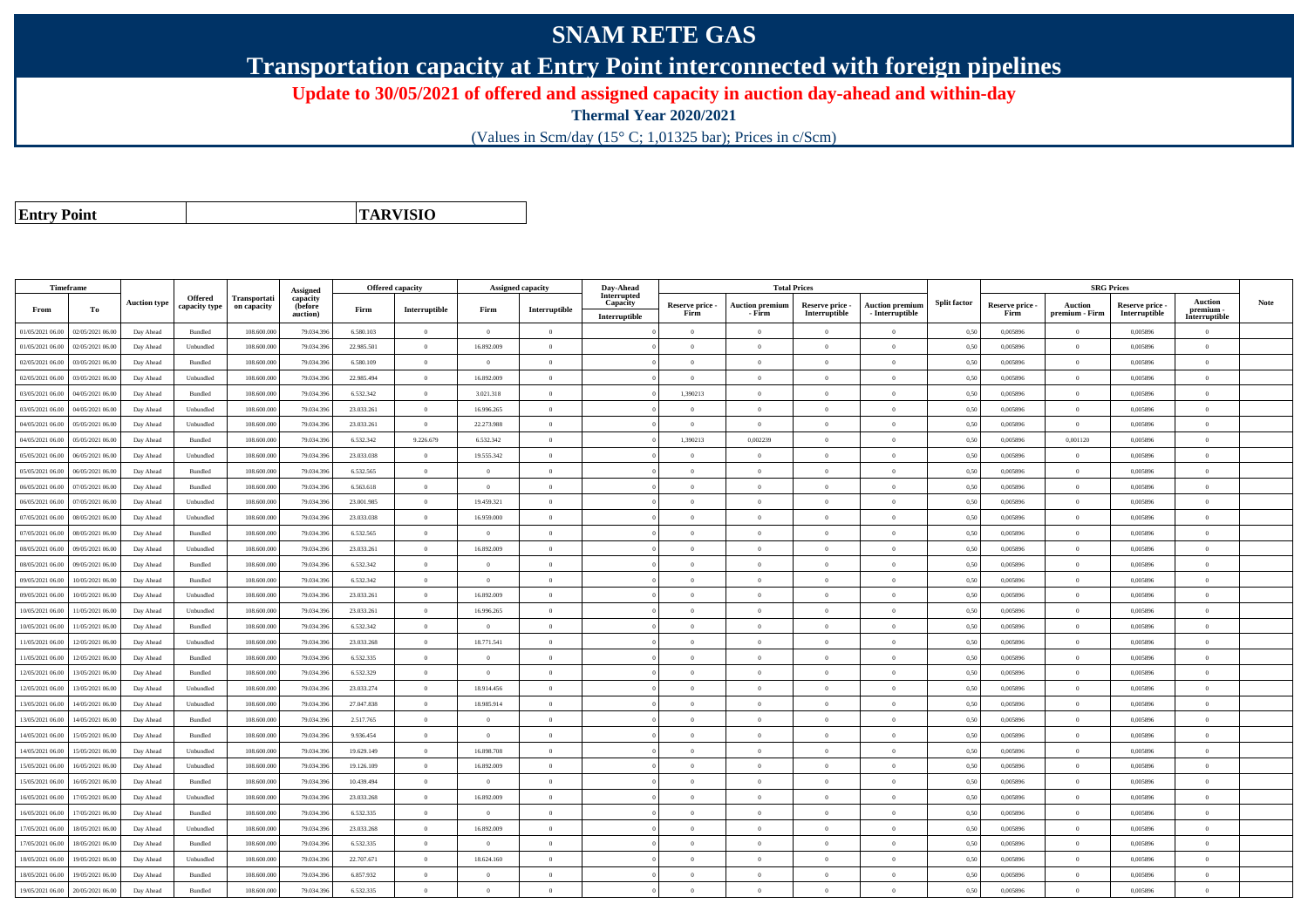| 19/05/2021 06:00 20/05/2021 06:00            | Day Ahead  | Unbundled | 108.600.000 | 79.034.396 | 23.033.268 | $\overline{0}$ | 20.649.537     |                | $\overline{0}$ | $\bf{0}$       | $\overline{0}$ | $\theta$       | 0,50 | 0,005896 | $\overline{0}$ | 0,005896       | $\bf{0}$       |  |
|----------------------------------------------|------------|-----------|-------------|------------|------------|----------------|----------------|----------------|----------------|----------------|----------------|----------------|------|----------|----------------|----------------|----------------|--|
|                                              |            |           |             |            |            |                |                |                |                |                |                |                |      |          |                |                |                |  |
| 20/05/2021 06:00<br>21/05/2021 06:00         | Day Ahead  | Unbundled | 108.600.00  | 79.034.39  | 23.033.268 | $\overline{0}$ | 17.092.983     | $\overline{0}$ | $\overline{0}$ | $\,$ 0         | $\overline{0}$ | $\bf{0}$       | 0,50 | 0,005896 | $\bf{0}$       | 0,005896       | $\bf{0}$       |  |
| 20/05/2021 06:00<br>21/05/2021 06:00         | Day Ahead  | Bundled   | 108,600,000 | 79.034.396 | 6.532.335  | $\overline{0}$ | $\overline{0}$ | $\overline{0}$ | $\overline{0}$ | $\bf{0}$       | $\overline{0}$ | $\overline{0}$ | 0.50 | 0.005896 | $\overline{0}$ | 0.005896       | $\bf{0}$       |  |
| 21/05/2021 06:00<br>22/05/2021 06:00         | Day Ahead  | Bundled   | 108.600.000 | 79.034.396 | 6.532.329  | $\overline{0}$ | $\overline{0}$ | $\overline{0}$ | $\overline{0}$ | $\bf{0}$       | $\overline{0}$ | $\theta$       | 0,50 | 0,005896 | $\,$ 0 $\,$    | 0,005896       | $\overline{0}$ |  |
| 21/05/2021 06:00<br>22/05/2021 06.00         | Day Ahead  | Unbundled | 108.600.00  | 79.034.39  | 23.033.274 | $\overline{0}$ | 16.892.009     | $\overline{0}$ |                | $\,$ 0         | $\overline{0}$ | $\bf{0}$       | 0,50 | 0,005896 | $\bf{0}$       | 0,005896       | $\bf{0}$       |  |
| 22/05/2021 06:00<br>23/05/2021 06:00         | Day Ahead  | Bundled   | 108,600,000 | 79.034.396 | 6.858.289  | $\overline{0}$ | $\mathbf{0}$   | $\overline{0}$ | $\overline{0}$ | $\bf{0}$       | $\overline{0}$ | $\overline{0}$ | 0.50 | 0.005896 | $\bf{0}$       | 0.005896       | $\bf{0}$       |  |
|                                              |            |           |             |            |            |                |                |                |                |                |                |                |      |          |                |                |                |  |
| 22/05/2021 06:00<br>23/05/2021 06:00         | Day Ahead  | Unbundled | 108.600.000 | 79.034.396 | 22.707.314 | $\overline{0}$ | 16.892.009     | $\overline{0}$ | $\overline{0}$ | $\bf{0}$       | $\overline{0}$ | $\overline{0}$ | 0,50 | 0,005896 | $\,0\,$        | 0,005896       | $\bf{0}$       |  |
| 23/05/2021 06:00<br>24/05/2021 06.00         | Day Ahead  | Unbundled | 108.600.00  | 79.034.39  | 23.033.268 | $\bf{0}$       | 16.892.009     | $\overline{0}$ |                | $\,$ 0         | $\overline{0}$ | $\bf{0}$       | 0,50 | 0,005896 | $\bf{0}$       | 0,005896       | $\bf{0}$       |  |
| 23/05/2021 06:00<br>24/05/2021 06:00         | Day Ahead  | Bundled   | 108,600,000 | 79.034.396 | 6.532.335  | $\overline{0}$ | $\overline{0}$ | $\overline{0}$ | $\overline{0}$ | $\bf{0}$       | $\overline{0}$ | $\overline{0}$ | 0.50 | 0.005896 | $\overline{0}$ | 0.005896       | $\bf{0}$       |  |
| 25/05/2021 06:00<br>26/05/2021 06:00         | Day Ahead  | Unbundled | 108.600.000 | 79.034.396 | 23.033.274 | $\overline{0}$ | 19.340.969     | $\overline{0}$ | $\overline{0}$ | $\bf{0}$       | $\overline{0}$ | $\overline{0}$ | 0,50 | 0,005896 | $\overline{0}$ | 0,005896       | $\bf{0}$       |  |
| 25/05/2021 06:00<br>26/05/2021 06.00         | Day Ahead  | Bundled   | 108.600.00  | 79.034.396 | 6.532.329  | $\bf{0}$       | $\bf{0}$       | $\overline{0}$ | $\overline{0}$ | $\,$ 0         | $\overline{0}$ | $\bf{0}$       | 0,50 | 0,005896 | $\bf{0}$       | 0,005896       | $\bf{0}$       |  |
| 26/05/2021 06:00<br>27/05/2021 06:00         | Day Ahead  | Unbundled | 108,600,000 | 79.034.396 | 23.033.268 | $\overline{0}$ | 19,608,935     | $\overline{0}$ | $\overline{0}$ | $\,$ 0 $\,$    | $\overline{0}$ | $\overline{0}$ | 0.50 | 0.005896 | $\,$ 0 $\,$    | 0.005896       | $\bf{0}$       |  |
| 26/05/2021 06:00<br>27/05/2021 06:00         | Day Ahead  | Bundled   | 108.600.000 | 79.034.396 | 6.532.335  | $\overline{0}$ | $\overline{0}$ | $\overline{0}$ | $\overline{0}$ | $\bf{0}$       | $\overline{0}$ | $\theta$       | 0,50 | 0,005896 | $\,0\,$        | 0,005896       | $\bf{0}$       |  |
|                                              |            |           |             |            |            |                |                |                |                |                |                |                |      |          |                |                |                |  |
| 27/05/2021 06:00<br>28/05/2021 06:00         | Day Ahead  | Unbundled | 108.600.00  | 79.034.39  | 23.033.274 | $\bf{0}$       | 19.896.999     | $\overline{0}$ |                | $\,$ 0         | $\overline{0}$ | $\bf{0}$       | 0,50 | 0,005896 | $\bf{0}$       | 0,005896       | $\bf{0}$       |  |
| 27/05/2021 06:00<br>28/05/2021 06:00         | Day Ahead  | Bundled   | 108,600,000 | 79.034.396 | 6.532.329  | $\overline{0}$ | $\overline{0}$ | $\overline{0}$ | $\overline{0}$ | $\bf{0}$       | $\overline{0}$ | $\overline{0}$ | 0.50 | 0.005896 | $\bf{0}$       | 0.005896       | $\bf{0}$       |  |
| 28/05/2021 06:00<br>29/05/2021 06:00         | Day Ahead  | Unbundled | 108.600.000 | 79.034.396 | 23.033.268 | $\overline{0}$ | 19.593.304     | $\overline{0}$ | $\overline{0}$ | $\bf{0}$       | $\overline{0}$ | $\overline{0}$ | 0,50 | 0,005896 | $\,0\,$        | 0,005896       | $\overline{0}$ |  |
| 28/05/2021 06:00<br>29/05/2021 06.00         | Day Ahead  | Bundled   | 108.600.00  | 79.034.39  | 6.532.335  | $\bf{0}$       | $\theta$       | $\overline{0}$ |                | $\,$ 0         | $\overline{0}$ | $\bf{0}$       | 0,50 | 0,005896 | $\bf{0}$       | 0,005896       | $\bf{0}$       |  |
| 29/05/2021 06:00<br>30/05/2021 06:00         | Day Ahead  | Bundled   | 108 600 000 | 79.034.396 | 6.510.005  | $\overline{0}$ | $\overline{0}$ | $\overline{0}$ | $\overline{0}$ | $\bf{0}$       | $\overline{0}$ | $\overline{0}$ | 0.50 | 0.005896 | $\overline{0}$ | 0.005896       | $\bf{0}$       |  |
| 29/05/2021 06:00<br>30/05/2021 06:00         | Day Ahead  | Unbundled | 108.600.000 | 79.034.396 | 23.055.598 | $\overline{0}$ | 16.892.009     | $\overline{0}$ | $\overline{0}$ | $\bf{0}$       | $\overline{0}$ | $\overline{0}$ | 0,50 | 0,005896 | $\,0\,$        | 0,005896       | $\bf{0}$       |  |
|                                              |            |           |             |            |            |                |                |                |                |                |                |                |      |          |                |                |                |  |
| 30/05/2021 06:00<br>31/05/2021 06.00         | Day Ahead  | Unbundled | 108.600.00  | 79.034.39  | 23.055.598 | $\bf{0}$       | 16.892.009     | $\overline{0}$ | $\overline{0}$ | $\,$ 0         | $\overline{0}$ | $\bf{0}$       | 0,50 | 0,005896 | $\bf{0}$       | 0,005896       | $\bf{0}$       |  |
| 30/05/2021 06:00<br>31/05/2021 06:00         | Day Ahead  | Bundled   | 108,600,000 | 79.034.396 | 6.510.005  | $\overline{0}$ | $\overline{0}$ | $\overline{0}$ | $\overline{0}$ | $\,$ 0 $\,$    | $\overline{0}$ | $\overline{0}$ | 0.50 | 0.005896 | $\overline{0}$ | 0.005896       | $\bf{0}$       |  |
| 31/05/2021 06:00<br>01/06/2021 06:00         | Day Ahead  | Unbundled | 108.600.000 | 79.034.396 | 23.052.941 | $\overline{0}$ | 16.892.009     | $\overline{0}$ | $\overline{0}$ | $\,$ 0         | $\overline{0}$ | $\overline{0}$ | 0,50 | 0,005896 | $\,0\,$        | 0,005896       | $\overline{0}$ |  |
| 31/05/2021 06:00<br>01/06/2021 06.00         | Day Ahead  | Bundled   | 108.600.00  | 79.034.396 | 6.512.662  | $\overline{0}$ | $\theta$       | $\overline{0}$ | $\overline{0}$ | $\,$ 0         | $\overline{0}$ | $\bf{0}$       | 0,50 | 0,005896 | $\bf{0}$       | 0,005896       | $\bf{0}$       |  |
| 01/05/2021 06:00<br>02/05/2021 06:00         | Within Day | Unbundled | 108,600,000 | 95.926.405 | 6.093.491  | $\overline{0}$ | $\overline{0}$ | $\overline{0}$ | $\overline{0}$ | $\bf{0}$       | $\overline{0}$ | $\overline{0}$ | 0.50 | 0.589649 | $\bf{0}$       | $\overline{0}$ | $\bf{0}$       |  |
| 01/05/2021 06:00<br>02/05/2021 06:00         | Within Day | Bundled   | 108.600.000 | 95.926.405 | 6.580.102  | $\overline{0}$ | $\overline{0}$ | $\overline{0}$ | $\overline{0}$ | $\,$ 0         | $\overline{0}$ | $\overline{0}$ | 0,50 | 0,589649 | $\,0\,$        | $\overline{0}$ | $\bf{0}$       |  |
| 01/05/2021 07:00<br>02/05/2021 06.00         | Within Day | Unbundled | 108.600.00  | 95.926.405 | 5.839.596  | $\overline{0}$ | $\theta$       | $\overline{0}$ |                | $\,$ 0         | $\overline{0}$ | $\bf{0}$       | 0,50 | 0,589649 | $\bf{0}$       | $\overline{0}$ | $\,$ 0         |  |
|                                              |            |           |             |            |            |                |                |                |                |                |                |                |      |          |                |                |                |  |
| 01/05/2021 07:00<br>02/05/2021 06:00         | Within Day | Bundled   | 108,600,000 | 95.926.405 | 6.305.931  | $\overline{0}$ | $\overline{0}$ | $\overline{0}$ | $\overline{0}$ | $\bf{0}$       | $\overline{0}$ | $\overline{0}$ | 0.50 | 0.589649 | $\bf{0}$       | $\overline{0}$ | $\bf{0}$       |  |
| 01/05/2021 08:00<br>02/05/2021 06:00         | Within Day | Bundled   | 108.600.000 | 95.926.405 | 6.031.760  | $\overline{0}$ | $\overline{0}$ | $\overline{0}$ | $\overline{0}$ | $\bf{0}$       | $\overline{0}$ | $\overline{0}$ | 0,50 | 0,589649 | $\,0\,$        | $\overline{0}$ | $\bf{0}$       |  |
| 01/05/2021 08:00<br>02/05/2021 06.00         | Within Day | Unbundled | 108.600.00  | 95.926.405 | 5.585.700  | $\bf{0}$       | $\overline{0}$ | $\overline{0}$ | $\overline{0}$ | $\bf{0}$       | $\overline{0}$ | $\bf{0}$       | 0,50 | 0,589649 | $\bf{0}$       | $\overline{0}$ | $\bf{0}$       |  |
| 01/05/2021 09:00<br>02/05/2021 06:00         | Within Day | Unbundled | 108,600,000 | 95.926.405 | 5.331.805  | $\overline{0}$ | $\overline{0}$ | $\overline{0}$ | $\overline{0}$ | $\,$ 0 $\,$    | $\overline{0}$ | $\overline{0}$ | 0.50 | 0.589649 | $\overline{0}$ | $\bf{0}$       | $\bf{0}$       |  |
| 01/05/2021 09:00<br>02/05/2021 06:00         | Within Day | Bundled   | 108.600.000 | 95.926.405 | 5.757.589  | $\overline{0}$ | $\overline{0}$ | $\overline{0}$ | $\Omega$       | $\overline{0}$ | $\overline{0}$ | $\overline{0}$ | 0.50 | 0.589649 | $\mathbf{0}$   | $\overline{0}$ | $\overline{0}$ |  |
| 01/05/2021 10:00<br>02/05/2021 06.00         | Within Day | Unbundled | 108.600.00  | 95.926.405 | 5.077.909  | $\overline{0}$ | $\theta$       | $\overline{0}$ |                | $\,$ 0         | $\overline{0}$ | $\bf{0}$       | 0,50 | 0,589649 | $\bf{0}$       | $\overline{0}$ | $\bf{0}$       |  |
| 01/05/2021 10:00<br>02/05/2021 06:00         | Within Day | Bundled   | 108,600,000 | 95.926.405 | 5.483.418  | $\overline{0}$ | $\overline{0}$ | $\overline{0}$ | $\overline{0}$ | $\bf{0}$       | $\overline{0}$ | $\overline{0}$ | 0.50 | 0.589649 | $\bf{0}$       | $\overline{0}$ | $\bf{0}$       |  |
|                                              |            |           |             |            |            |                |                |                |                |                |                |                |      |          |                |                |                |  |
| 01/05/2021 11:00<br>02/05/2021 06:00         | Within Day | Unbundled | 108.600.000 | 95.926.405 | 4.824.014  | $\overline{0}$ | $\overline{0}$ | $\Omega$       | $\Omega$       | $\mathbf{0}$   | $\overline{0}$ | $\overline{0}$ | 0.50 | 0.589649 | $\mathbf{0}$   | $\overline{0}$ | $\overline{0}$ |  |
| 01/05/2021 11:00<br>02/05/2021 06.00         | Within Day | Bundled   | 108.600.00  | 95.926.405 | 5.209.247  | $\overline{0}$ | $\overline{0}$ | $\overline{0}$ |                | $\,$ 0         | $\overline{0}$ | $\bf{0}$       | 0,50 | 0,589649 | $\bf{0}$       | $\overline{0}$ | $\bf{0}$       |  |
| 01/05/2021 12:00<br>02/05/2021 06:00         | Within Day | Unbundled | 108,600,000 | 95.926.405 | 4.570.118  | $\overline{0}$ | $\overline{0}$ | $\overline{0}$ | $\overline{0}$ | $\bf{0}$       | $\overline{0}$ | $\overline{0}$ | 0.50 | 0.589649 | $\bf{0}$       | $\overline{0}$ | $\bf{0}$       |  |
| 01/05/2021 12:00<br>02/05/2021 06:00         | Within Day | Bundled   | 108.600.000 | 95.926.405 | 4.935.076  | $\overline{0}$ | $\overline{0}$ | $\overline{0}$ | $\Omega$       | $\overline{0}$ | $\overline{0}$ | $\overline{0}$ | 0.50 | 0.589649 | $\mathbf{0}$   | $\overline{0}$ | $\overline{0}$ |  |
| 01/05/2021 13:00<br>02/05/2021 06.00         | Within Day | Bundled   | 108.600.00  | 95.926.405 | 4.660.906  | $\bf{0}$       | $\overline{0}$ | $\overline{0}$ | $\overline{0}$ | $\bf{0}$       | $\overline{0}$ | $\bf{0}$       | 0,50 | 0,589649 | $\bf{0}$       | $\overline{0}$ | $\bf{0}$       |  |
| 01/05/2021 13:00<br>02/05/2021 06:00         | Within Day | Unbundled | 108,600,000 | 95.926.405 | 4.316.223  | $\overline{0}$ | $\overline{0}$ | $\overline{0}$ | $\overline{0}$ | $\,$ 0 $\,$    | $\overline{0}$ | $\overline{0}$ | 0.50 | 0.589649 | $\overline{0}$ | $\overline{0}$ | $\bf{0}$       |  |
| 01/05/2021 14:00<br>02/05/2021 06:00         | Within Day | Unbundled | 108.600.000 | 95.926.405 | 4.062.327  | $\overline{0}$ | $\overline{0}$ | $\Omega$       | $\Omega$       | $\mathbf{0}$   | $\overline{0}$ | $\overline{0}$ | 0.50 | 0.589649 | $\mathbf{0}$   | $\overline{0}$ | $\overline{0}$ |  |
|                                              |            |           |             |            |            | $\bf{0}$       | $\overline{0}$ | $\overline{0}$ | $\overline{0}$ | $\,$ 0         |                |                |      |          | $\bf{0}$       | $\overline{0}$ | $\bf{0}$       |  |
| 01/05/2021 14:00<br>02/05/2021 06.00         | Within Day | Bundled   | 108.600.00  | 95.926.405 | 4.386.735  |                |                |                |                |                | $\overline{0}$ | $\bf{0}$       | 0,50 | 0,589649 |                |                |                |  |
| 01/05/2021 15:00<br>02/05/2021 06:00         | Within Day | Unbundled | 108,600,000 | 95.926.405 | 3.808.432  | $\overline{0}$ | $\overline{0}$ | $\overline{0}$ | $\overline{0}$ | $\bf{0}$       | $\overline{0}$ | $\overline{0}$ | 0.50 | 0.589649 | $\bf{0}$       | $\overline{0}$ | $\bf{0}$       |  |
| 01/05/2021 15:00<br>02/05/2021 06:00         | Within Day | Bundled   | 108.600.000 | 95.926.405 | 4.112.564  | $\overline{0}$ | $\Omega$       | $\Omega$       | $\Omega$       | $\bf{0}$       | $\overline{0}$ | $\Omega$       | 0.50 | 0.589649 | $\mathbf{0}$   | $\overline{0}$ | $\overline{0}$ |  |
| 01/05/2021 16:00<br>02/05/2021 06:00         | Within Day | Unbundled | 108.600.00  | 95.926.405 | 3.554.536  | $\overline{0}$ | $\overline{0}$ | $\overline{0}$ | $\bf{0}$       | $\,$ 0         | $\overline{0}$ | $\bf{0}$       | 0,50 | 0,589649 | $\bf{0}$       | $\overline{0}$ | $\bf{0}$       |  |
| $01/05/2021\ 16.00 \qquad 02/05/2021\ 06.00$ | Within Day | Bundled   | 108.600.000 | 95.926.405 | 3838393    | $\bf{0}$       | $\theta$       |                |                |                |                |                | 0,50 | 0.589649 | $\overline{0}$ | $\Omega$       |                |  |
| 01/05/2021 17:00 02/05/2021 06:00            | Within Day | Unbundled | 108.600.000 | 95.926.405 | 3.300.641  | $\theta$       | $\overline{0}$ | $\theta$       | $\Omega$       | $\overline{0}$ | $\overline{0}$ | $\overline{0}$ | 0,50 | 0,589649 | $\theta$       | $\overline{0}$ | $\bf{0}$       |  |
| 01/05/2021 17:00<br>02/05/2021 06:00         | Within Day | Bundled   | 108.600.00  | 95.926.405 | 3.564.222  | $\overline{0}$ | $\bf{0}$       | $\overline{0}$ | $\bf{0}$       | $\overline{0}$ | $\overline{0}$ | $\mathbf{0}$   | 0,50 | 0,589649 | $\overline{0}$ | $\bf{0}$       | $\bf{0}$       |  |
| 01/05/2021 18:00 02/05/2021 06:00            | Within Day | Unbundled | 108,600,000 | 95.926.405 | 3.046.745  | $\overline{0}$ | $\overline{0}$ | $\overline{0}$ | $\overline{0}$ | $\overline{0}$ | $\overline{0}$ | $\mathbf{0}$   | 0.50 | 0.589649 | $\overline{0}$ | $\,$ 0 $\,$    | $\,$ 0 $\,$    |  |
|                                              |            |           |             |            |            |                |                |                |                |                |                |                |      |          |                |                |                |  |
| 01/05/2021 18:00 02/05/2021 06:00            | Within Dav | Bundled   | 108.600.000 | 95.926.405 | 3.290.051  | $\overline{0}$ | $\overline{0}$ | $\overline{0}$ | $\overline{0}$ | $\overline{0}$ | $\overline{0}$ | $\overline{0}$ | 0,50 | 0,589649 | $\theta$       | $\overline{0}$ | $\bf{0}$       |  |
| 01/05/2021 19:00<br>02/05/2021 06:00         | Within Day | Bundled   | 108.600.00  | 95.926.405 | 3.015.880  | $\overline{0}$ | $\overline{0}$ | $\overline{0}$ | $\overline{0}$ | $\bf{0}$       | $\overline{0}$ | $\bf{0}$       | 0,50 | 0,589649 | $\overline{0}$ | $\bf{0}$       | $\bf{0}$       |  |
| 01/05/2021 19:00 02/05/2021 06:00            | Within Day | Unbundled | 108,600,000 | 95.926.405 | 2.792.850  | $\overline{0}$ | $\overline{0}$ | $\overline{0}$ | $\overline{0}$ | $\,$ 0 $\,$    | $\overline{0}$ | $\overline{0}$ | 0.50 | 0.589649 | $\overline{0}$ | $\overline{0}$ | $\bf{0}$       |  |
| 01/05/2021 20:00<br>02/05/2021 06:00         | Within Dav | Unbundled | 108.600.000 | 95.926.405 | 2.538.954  | $\overline{0}$ | $\overline{0}$ | $\overline{0}$ | $\overline{0}$ | $\overline{0}$ | $\overline{0}$ | $\overline{0}$ | 0,50 | 0,589649 | $\overline{0}$ | $\overline{0}$ | $\bf{0}$       |  |
| 01/05/2021 20:00<br>02/05/2021 06:00         | Within Day | Bundled   | 108.600.00  | 95.926.405 | 2.741.709  | $\overline{0}$ | $\,$ 0         | $\overline{0}$ | $\bf{0}$       | $\,$ 0 $\,$    | $\overline{0}$ | $\mathbf{0}$   | 0,50 | 0,589649 | $\overline{0}$ | $\,$ 0 $\,$    | $\bf{0}$       |  |
| 01/05/2021 21:00 02/05/2021 06:00            | Within Day | Unbundled | 108,600,000 | 95.926.405 | 2.285.059  | $\overline{0}$ | $\overline{0}$ | $\overline{0}$ | $\overline{0}$ | $\,$ 0 $\,$    | $\overline{0}$ | $\overline{0}$ | 0.50 | 0.589649 | $\overline{0}$ | $\,$ 0 $\,$    | $\bf{0}$       |  |
| 01/05/2021 21:00 02/05/2021 06:00            | Within Dav | Bundled   | 108.600.000 | 95.926.405 | 2.467.538  | $\overline{0}$ | $\overline{0}$ | $\overline{0}$ | $\overline{0}$ | $\overline{0}$ | $\overline{0}$ | $\overline{0}$ | 0,50 | 0.589649 | $\overline{0}$ | $\overline{0}$ | $\bf{0}$       |  |
|                                              |            |           |             |            |            |                |                |                |                |                |                |                |      |          |                |                |                |  |
| 01/05/2021 22:00<br>02/05/2021 06:00         | Within Day | Unbundled | 108.600.00  | 95.926.405 | 2.031.163  | $\overline{0}$ | $\overline{0}$ | $\overline{0}$ | $\bf{0}$       | $\bf{0}$       | $\overline{0}$ | $\bf{0}$       | 0,50 | 0,589648 | $\overline{0}$ | $\bf{0}$       | $\bf{0}$       |  |
| 01/05/2021 22:00 02/05/2021 06:00            | Within Day | Bundled   | 108.600.000 | 95.926.405 | 2.193.367  | $\overline{0}$ | $\overline{0}$ | $\overline{0}$ | $\overline{0}$ | $\,$ 0 $\,$    | $\overline{0}$ | $\overline{0}$ | 0,50 | 0,589648 | $\,$ 0 $\,$    | $\,$ 0 $\,$    | $\bf{0}$       |  |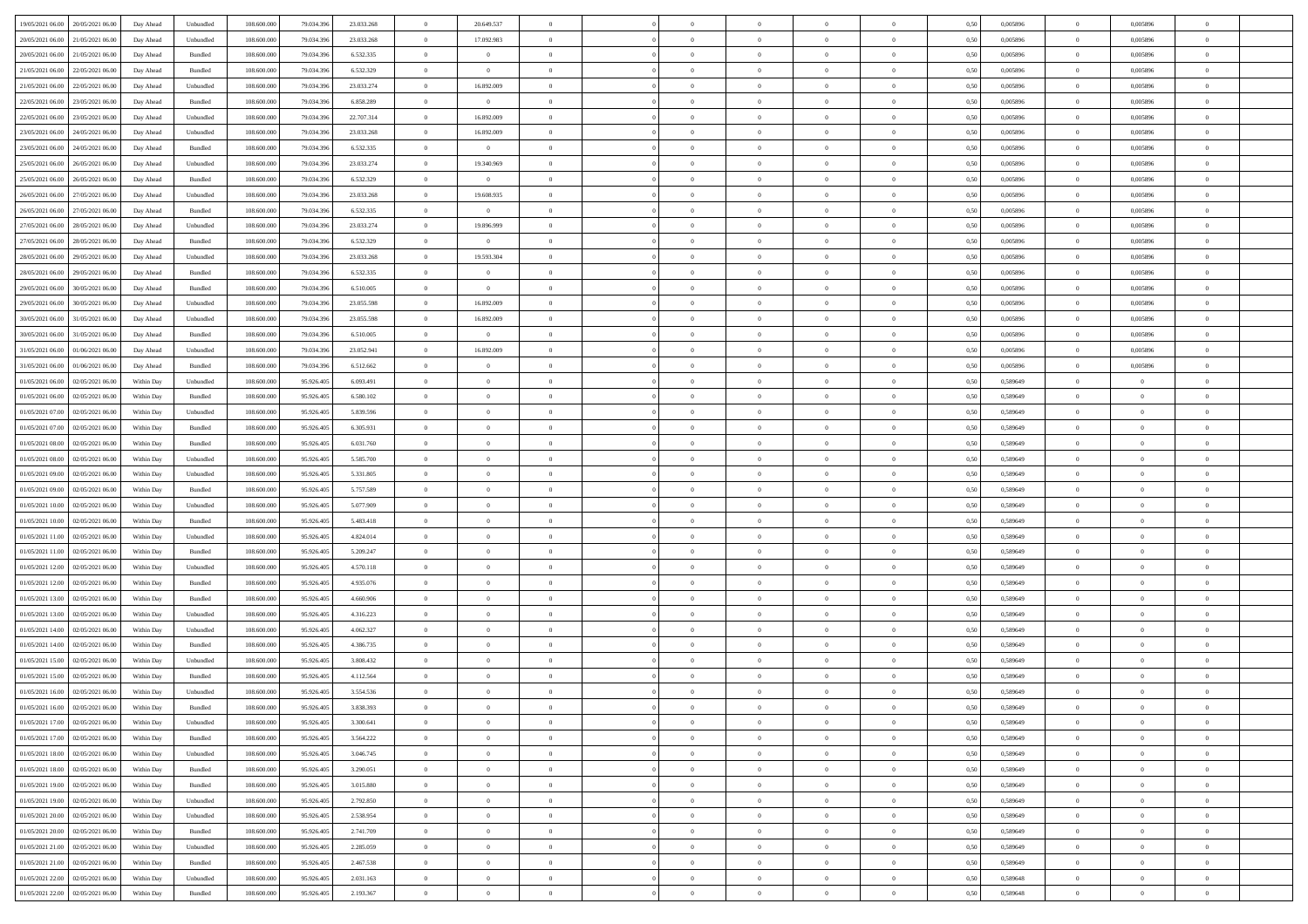|                                      |            |                             |             |            |           | $\overline{0}$ | $\theta$       |                | $\overline{0}$ | $\theta$       |                | $\theta$       |      |          | $\theta$       | $\theta$       | $\theta$       |  |
|--------------------------------------|------------|-----------------------------|-------------|------------|-----------|----------------|----------------|----------------|----------------|----------------|----------------|----------------|------|----------|----------------|----------------|----------------|--|
| 01/05/2021 23:00 02/05/2021 06:00    | Within Day | Unbundled                   | 108.600.000 | 95.926.405 | 1.777.268 |                |                |                |                |                |                |                | 0,50 | 0,589649 |                |                |                |  |
| 01/05/2021 23:00<br>02/05/2021 06:00 | Within Day | Bundled                     | 108.600.00  | 95.926.40  | 1.919.196 | $\bf{0}$       | $\bf{0}$       | $\bf{0}$       | $\overline{0}$ | $\overline{0}$ | $\overline{0}$ | $\bf{0}$       | 0,50 | 0,589649 | $\,$ 0 $\,$    | $\bf{0}$       | $\overline{0}$ |  |
| 02/05/2021 00:00<br>02/05/2021 06:00 | Within Day | Bundled                     | 108,600,000 | 95.926.405 | 1.645.025 | $\overline{0}$ | $\bf{0}$       | $\overline{0}$ | $\bf{0}$       | $\bf{0}$       | $\overline{0}$ | $\bf{0}$       | 0.50 | 0.589649 | $\bf{0}$       | $\overline{0}$ | $\overline{0}$ |  |
| 02/05/2021 00:00<br>02/05/2021 06:00 | Within Day | Unbundled                   | 108.600.000 | 95.926.405 | 1.523.372 | $\overline{0}$ | $\overline{0}$ | $\overline{0}$ | $\theta$       | $\theta$       | $\overline{0}$ | $\bf{0}$       | 0,50 | 0,589649 | $\theta$       | $\theta$       | $\overline{0}$ |  |
| 02/05/2021 01:00<br>02/05/2021 06.00 | Within Day | Unbundled                   | 108.600.00  | 95.926.405 | 1.269.477 | $\bf{0}$       | $\overline{0}$ | $\bf{0}$       | $\overline{0}$ | $\theta$       | $\overline{0}$ | $\bf{0}$       | 0,50 | 0,589649 | $\,$ 0 $\,$    | $\bf{0}$       | $\overline{0}$ |  |
|                                      |            |                             |             |            |           |                |                |                |                |                |                |                |      |          |                |                |                |  |
| 02/05/2021 01:00<br>02/05/2021 06:00 | Within Day | Bundled                     | 108,600,000 | 95.926.40  | 1.370.854 | $\overline{0}$ | $\overline{0}$ | $\overline{0}$ | $\bf{0}$       | $\overline{0}$ | $\theta$       | $\bf{0}$       | 0.50 | 0.589649 | $\bf{0}$       | $\theta$       | $\overline{0}$ |  |
| 02/05/2021 02:00<br>02/05/2021 06:00 | Within Day | Unbundled                   | 108.600.000 | 95.926.405 | 1.015.581 | $\overline{0}$ | $\overline{0}$ | $\overline{0}$ | $\overline{0}$ | $\overline{0}$ | $\overline{0}$ | $\bf{0}$       | 0,50 | 0,589650 | $\theta$       | $\theta$       | $\overline{0}$ |  |
| 02/05/2021 02:00<br>02/05/2021 06.00 | Within Day | Bundled                     | 108.600.00  | 95.926.40  | 1.096.683 | $\overline{0}$ | $\overline{0}$ | $\bf{0}$       | $\overline{0}$ | $\overline{0}$ | $\overline{0}$ | $\bf{0}$       | 0,50 | 0,589650 | $\,$ 0 $\,$    | $\bf{0}$       | $\overline{0}$ |  |
| 02/05/2021 03:00<br>02/05/2021 06:00 | Within Day | Unbundled                   | 108,600,000 | 95.926.40  | 761.686   | $\overline{0}$ | $\bf{0}$       | $\overline{0}$ | $\bf{0}$       | $\overline{0}$ | $\overline{0}$ | $\bf{0}$       | 0.50 | 0.589651 | $\bf{0}$       | $\overline{0}$ | $\overline{0}$ |  |
| 02/05/2021 03:00<br>02/05/2021 06:00 | Within Day | Bundled                     | 108.600.000 | 95.926.405 | 822.512   | $\overline{0}$ | $\bf{0}$       | $\overline{0}$ | $\overline{0}$ | $\overline{0}$ | $\overline{0}$ | $\bf{0}$       | 0,50 | 0,589651 | $\,$ 0 $\,$    | $\bf{0}$       | $\overline{0}$ |  |
| 02/05/2021 04:00<br>02/05/2021 06.00 | Within Day | Unbundled                   | 108.600.00  | 95.926.405 | 507.790   | $\bf{0}$       | $\overline{0}$ | $\bf{0}$       | $\bf{0}$       | $\bf{0}$       | $\overline{0}$ | $\bf{0}$       | 0,50 | 0,589647 | $\,$ 0 $\,$    | $\bf{0}$       | $\overline{0}$ |  |
| 02/05/2021 04:00<br>02/05/2021 06:00 | Within Day | Bundled                     | 108,600,000 | 95.926.405 | 548,341   | $\overline{0}$ | $\bf{0}$       | $\overline{0}$ | $\overline{0}$ | $\bf{0}$       | $\overline{0}$ | $\bf{0}$       | 0.50 | 0.589647 | $\bf{0}$       | $\overline{0}$ | $\,$ 0         |  |
|                                      |            |                             |             |            |           | $\overline{0}$ |                |                |                |                |                |                |      |          | $\theta$       | $\theta$       |                |  |
| 02/05/2021 05:00<br>02/05/2021 06:00 | Within Day | Unbundled                   | 108.600.000 | 95.926.405 | 253.895   |                | $\overline{0}$ | $\overline{0}$ | $\theta$       | $\theta$       | $\overline{0}$ | $\bf{0}$       | 0,50 | 0,589647 |                |                | $\overline{0}$ |  |
| 02/05/2021 05:00<br>02/05/2021 06.00 | Within Day | Bundled                     | 108.600.00  | 95.926.405 | 274.170   | $\bf{0}$       | $\overline{0}$ | $\bf{0}$       | $\overline{0}$ | $\theta$       | $\overline{0}$ | $\bf{0}$       | 0,50 | 0,589647 | $\,$ 0 $\,$    | $\bf{0}$       | $\overline{0}$ |  |
| 02/05/2021 06:00<br>03/05/2021 06:00 | Within Day | Bundled                     | 108,600,000 | 95.926.405 | 6.580.109 | $\overline{0}$ | $\overline{0}$ | $\overline{0}$ | $\bf{0}$       | $\overline{0}$ | $\Omega$       | $\bf{0}$       | 0.50 | 0.589649 | $\,$ 0 $\,$    | $\theta$       | $\overline{0}$ |  |
| 02/05/2021 06:00<br>03/05/2021 06:00 | Within Day | Unbundled                   | 108.600.000 | 95.926.405 | 6.093.485 | $\overline{0}$ | $\overline{0}$ | $\overline{0}$ | $\overline{0}$ | $\overline{0}$ | $\overline{0}$ | $\bf{0}$       | 0,50 | 0,589649 | $\theta$       | $\theta$       | $\overline{0}$ |  |
| 02/05/2021 07:00<br>03/05/2021 06.00 | Within Day | Unbundled                   | 108.600.00  | 95.926.405 | 5.839.589 | $\bf{0}$       | $\overline{0}$ | $\bf{0}$       | $\overline{0}$ | $\bf{0}$       | $\overline{0}$ | $\bf{0}$       | 0,50 | 0,589649 | $\,$ 0 $\,$    | $\bf{0}$       | $\overline{0}$ |  |
| 02/05/2021 07:00<br>03/05/2021 06:00 | Within Day | Bundled                     | 108,600,000 | 95.926.40  | 6.305.938 | $\overline{0}$ | $\bf{0}$       | $\overline{0}$ | $\bf{0}$       | $\overline{0}$ | $\overline{0}$ | $\bf{0}$       | 0.50 | 0.589649 | $\bf{0}$       | $\overline{0}$ | $\overline{0}$ |  |
| 02/05/2021 08:00<br>03/05/2021 06:00 | Within Day | Unbundled                   | 108.600.000 | 95.926.405 | 5.585.694 | $\overline{0}$ | $\bf{0}$       | $\overline{0}$ | $\overline{0}$ | $\overline{0}$ | $\overline{0}$ | $\bf{0}$       | 0,50 | 0,589649 | $\,$ 0 $\,$    | $\bf{0}$       | $\overline{0}$ |  |
|                                      |            |                             |             |            |           |                |                |                |                |                |                |                |      |          |                |                |                |  |
| 02/05/2021 08:00<br>03/05/2021 06.00 | Within Day | Bundled                     | 108.600.00  | 95.926.40  | 6.031.766 | $\bf{0}$       | $\bf{0}$       | $\bf{0}$       | $\bf{0}$       | $\overline{0}$ | $\overline{0}$ | $\bf{0}$       | 0,50 | 0,589649 | $\,$ 0 $\,$    | $\bf{0}$       | $\overline{0}$ |  |
| 02/05/2021 09:00<br>03/05/2021 06:00 | Within Day | Unbundled                   | 108,600,000 | 95.926.405 | 5.331.799 | $\overline{0}$ | $\bf{0}$       | $\overline{0}$ | $\overline{0}$ | $\bf{0}$       | $\overline{0}$ | $\bf{0}$       | 0.50 | 0.589649 | $\bf{0}$       | $\overline{0}$ | $\,$ 0         |  |
| 02/05/2021 09:00<br>03/05/2021 06:00 | Within Day | Bundled                     | 108.600.000 | 95.926.405 | 5.757.595 | $\overline{0}$ | $\overline{0}$ | $\overline{0}$ | $\theta$       | $\theta$       | $\overline{0}$ | $\bf{0}$       | 0,50 | 0,589649 | $\theta$       | $\theta$       | $\overline{0}$ |  |
| 02/05/2021 11:00<br>03/05/2021 06.00 | Within Day | Unbundled                   | 108.600.00  | 95.926.405 | 4.824.009 | $\bf{0}$       | $\overline{0}$ | $\bf{0}$       | $\bf{0}$       | $\,$ 0 $\,$    | $\overline{0}$ | $\bf{0}$       | 0,50 | 0,589649 | $\,$ 0 $\,$    | $\bf{0}$       | $\overline{0}$ |  |
| 02/05/2021 11:00<br>03/05/2021 06:00 | Within Day | Bundled                     | 108,600,000 | 95.926.40  | 5.209.253 | $\overline{0}$ | $\overline{0}$ | $\overline{0}$ | $\overline{0}$ | $\overline{0}$ | $\theta$       | $\bf{0}$       | 0.50 | 0.589649 | $\bf{0}$       | $\theta$       | $\overline{0}$ |  |
| 02/05/2021 12:00<br>03/05/2021 06:00 | Within Day | Bundled                     | 108.600.000 | 95.926.405 | 4.935.081 | $\overline{0}$ | $\overline{0}$ | $\overline{0}$ | $\overline{0}$ | $\overline{0}$ | $\overline{0}$ | $\bf{0}$       | 0,50 | 0,589649 | $\theta$       | $\theta$       | $\overline{0}$ |  |
| 02/05/2021 12:00<br>03/05/2021 06.00 | Within Day | Unbundled                   | 108.600.00  | 95.926.405 | 4.570.113 | $\bf{0}$       | $\overline{0}$ | $\bf{0}$       | $\overline{0}$ | $\bf{0}$       | $\overline{0}$ | $\bf{0}$       | 0,50 | 0,589649 | $\,$ 0 $\,$    | $\bf{0}$       | $\overline{0}$ |  |
| 02/05/2021 13:00<br>03/05/2021 06:00 | Within Day | Unbundled                   | 108,600,000 | 95.926.40  | 4.316.218 | $\overline{0}$ | $\bf{0}$       | $\overline{0}$ | $\bf{0}$       | $\overline{0}$ | $\overline{0}$ | $\bf{0}$       | 0.50 | 0.589649 | $\bf{0}$       | $\overline{0}$ | $\overline{0}$ |  |
| 02/05/2021 13:00<br>03/05/2021 06:00 |            |                             | 108.600.000 |            |           | $\overline{0}$ | $\overline{0}$ | $\overline{0}$ | $\overline{0}$ | $\overline{0}$ | $\overline{0}$ |                |      |          | $\theta$       | $\theta$       | $\overline{0}$ |  |
|                                      | Within Day | Bundled                     |             | 95.926.405 | 4.660.910 |                |                |                |                |                |                | $\bf{0}$       | 0,50 | 0,589649 |                |                |                |  |
| 02/05/2021 14:00<br>03/05/2021 06.00 | Within Day | Unbundled                   | 108.600.00  | 95.926.405 | 4.062.323 | $\bf{0}$       | $\bf{0}$       | $\bf{0}$       | $\bf{0}$       | $\overline{0}$ | $\overline{0}$ | $\bf{0}$       | 0,50 | 0,589649 | $\,$ 0 $\,$    | $\bf{0}$       | $\overline{0}$ |  |
| 02/05/2021 14:00<br>03/05/2021 06:00 | Within Day | Bundled                     | 108,600,000 | 95.926.405 | 4.386.739 | $\overline{0}$ | $\bf{0}$       | $\overline{0}$ | $\bf{0}$       | $\bf{0}$       | $\overline{0}$ | $\bf{0}$       | 0.50 | 0.589649 | $\bf{0}$       | $\overline{0}$ | $\,$ 0         |  |
| 02/05/2021 15:00<br>03/05/2021 06:00 | Within Day | Unbundled                   | 108.600.000 | 95.926.40  | 3.808.428 | $\overline{0}$ | $\overline{0}$ | $\overline{0}$ | $\overline{0}$ | $\overline{0}$ | $\overline{0}$ | $\bf{0}$       | 0.50 | 0.589649 | $\theta$       | $\theta$       | $\overline{0}$ |  |
| 02/05/2021 15:00<br>03/05/2021 06.00 | Within Day | Bundled                     | 108.600.00  | 95.926.405 | 4.112.568 | $\bf{0}$       | $\overline{0}$ | $\bf{0}$       | $\bf{0}$       | $\overline{0}$ | $\overline{0}$ | $\bf{0}$       | 0,50 | 0,589649 | $\,$ 0 $\,$    | $\bf{0}$       | $\overline{0}$ |  |
| 02/05/2021 16:00<br>03/05/2021 06:00 | Within Day | Unbundled                   | 108,600,000 | 95.926.405 | 3.554.532 | $\overline{0}$ | $\bf{0}$       | $\overline{0}$ | $\bf{0}$       | $\overline{0}$ | $\Omega$       | $\bf{0}$       | 0.50 | 0.589649 | $\,$ 0 $\,$    | $\theta$       | $\overline{0}$ |  |
| 02/05/2021 16:00<br>03/05/2021 06:00 | Within Dav | Bundled                     | 108.600.000 | 95.926.405 | 3.838.397 | $\overline{0}$ | $\overline{0}$ | $\overline{0}$ | $\overline{0}$ | $\overline{0}$ | $\overline{0}$ | $\overline{0}$ | 0.50 | 0.589649 | $\theta$       | $\theta$       | $\overline{0}$ |  |
| 02/05/2021 17:00<br>03/05/2021 06.00 | Within Day | Unbundled                   | 108.600.00  | 95.926.405 | 3.300.637 | $\bf{0}$       | $\bf{0}$       | $\bf{0}$       | $\bf{0}$       | $\bf{0}$       | $\overline{0}$ | $\bf{0}$       | 0,50 | 0,589649 | $\,$ 0 $\,$    | $\bf{0}$       | $\overline{0}$ |  |
| 02/05/2021 17:00<br>03/05/2021 06:00 | Within Day | Bundled                     | 108,600,000 | 95.926.40  | 3.564.225 | $\overline{0}$ | $\bf{0}$       | $\overline{0}$ | $\bf{0}$       | $\overline{0}$ | $\overline{0}$ | $\bf{0}$       | 0.50 | 0.589649 | $\bf{0}$       | $\overline{0}$ | $\overline{0}$ |  |
|                                      |            |                             |             |            |           |                |                |                |                |                |                |                |      |          |                |                |                |  |
| 02/05/2021 18:00<br>03/05/2021 06:00 | Within Dav | Bundled                     | 108.600.000 | 95.926.405 | 3.290.054 | $\overline{0}$ | $\overline{0}$ | $\overline{0}$ | $\overline{0}$ | $\overline{0}$ | $\overline{0}$ | $\bf{0}$       | 0.50 | 0.589649 | $\theta$       | $\theta$       | $\overline{0}$ |  |
| 02/05/2021 18:00<br>03/05/2021 06.00 | Within Day | Unbundled                   | 108.600.00  | 95.926.405 | 3.046.742 | $\bf{0}$       | $\bf{0}$       | $\bf{0}$       | $\bf{0}$       | $\overline{0}$ | $\overline{0}$ | $\bf{0}$       | 0,50 | 0,589649 | $\,$ 0 $\,$    | $\bf{0}$       | $\overline{0}$ |  |
| 02/05/2021 19:00<br>03/05/2021 06:00 | Within Day | Unbundled                   | 108,600,000 | 95.926.405 | 2.792.847 | $\overline{0}$ | $\bf{0}$       | $\overline{0}$ | $\overline{0}$ | $\bf{0}$       | $\overline{0}$ | $\bf{0}$       | 0.50 | 0.589649 | $\bf{0}$       | $\overline{0}$ | $\,$ 0         |  |
| 02/05/2021 19:00<br>03/05/2021 06:00 | Within Dav | Bundled                     | 108.600.000 | 95.926.405 | 3.015.883 | $\overline{0}$ | $\overline{0}$ | $\overline{0}$ | $\overline{0}$ | $\overline{0}$ | $\overline{0}$ | $\bf{0}$       | 0.50 | 0.589649 | $\theta$       | $\theta$       | $\overline{0}$ |  |
| 02/05/2021 20:00<br>03/05/2021 06.00 | Within Day | Unbundled                   | 108.600.00  | 95.926.405 | 2.538.952 | $\bf{0}$       | $\bf{0}$       | $\bf{0}$       | $\bf{0}$       | $\overline{0}$ | $\overline{0}$ | $\bf{0}$       | 0,50 | 0,589649 | $\,$ 0 $\,$    | $\bf{0}$       | $\overline{0}$ |  |
| 02/05/2021 20:00<br>03/05/2021 06:00 | Within Day | Bundled                     | 108,600,000 | 95.926.40  | 2.741.712 | $\overline{0}$ | $\overline{0}$ | $\overline{0}$ | $\overline{0}$ | $\overline{0}$ | $\Omega$       | $\bf{0}$       | 0.50 | 0.589649 | $\,$ 0 $\,$    | $\theta$       | $\overline{0}$ |  |
| 02/05/2021 21:00<br>03/05/2021 06:00 | Within Dav | Unbundled                   | 108.600.000 | 95.926.40  | 2.285.056 | $\overline{0}$ | $\overline{0}$ | $\Omega$       | $\overline{0}$ | $\theta$       | $\Omega$       | $\overline{0}$ | 0.5( | 0.589649 | $\theta$       | $\theta$       | $\overline{0}$ |  |
| 02/05/2021 21:00<br>03/05/2021 06:00 | Within Day | Bundled                     | 108.600.00  | 95.926.405 | 2.467.540 | $\bf{0}$       | $\bf{0}$       | $\overline{0}$ | $\bf{0}$       | $\bf{0}$       | $\overline{0}$ | $\bf{0}$       | 0,50 | 0,589649 | $\,$ 0 $\,$    | $\bf{0}$       | $\overline{0}$ |  |
| 02/05/2021 22:00 03/05/2021 06:00    | Within Day | $\ensuremath{\mathsf{Unb}}$ | 108.600.000 | 95.926.405 | 2.031.161 |                | $\Omega$       |                | $\Omega$       |                |                |                | 0,50 | 0.589648 | $\theta$       | $\overline{0}$ |                |  |
|                                      |            |                             |             |            |           | $\bf{0}$       |                |                |                |                |                |                |      |          |                |                |                |  |
| 02/05/2021 22:00 03/05/2021 06:00    | Within Day | Bundled                     | 108.600.000 | 95.926.405 | 2.193.369 | $\overline{0}$ | $\overline{0}$ | $\overline{0}$ | $\theta$       | $\overline{0}$ | $\overline{0}$ | $\bf{0}$       | 0,50 | 0,589648 | $\theta$       | $\overline{0}$ | $\overline{0}$ |  |
| 02/05/2021 23:00<br>03/05/2021 06:00 | Within Day | Bundled                     | 108.600.00  | 95.926.405 | 1.919.198 | $\overline{0}$ | $\bf{0}$       | $\overline{0}$ | $\overline{0}$ | $\bf{0}$       | $\overline{0}$ | $\bf{0}$       | 0,50 | 0,589649 | $\bf{0}$       | $\overline{0}$ | $\bf{0}$       |  |
| 02/05/2021 23:00 03/05/2021 06:00    | Within Day | Unbundled                   | 108,600,000 | 95.926.405 | 1.777.266 | $\overline{0}$ | $\overline{0}$ | $\overline{0}$ | $\overline{0}$ | $\mathbf{0}$   | $\overline{0}$ | $\,$ 0 $\,$    | 0.50 | 0.589649 | $\overline{0}$ | $\bf{0}$       | $\bf{0}$       |  |
| 03/05/2021 00:00 03/05/2021 06:00    | Within Day | Unbundled                   | 108.600.000 | 95.926.405 | 1.523.371 | $\overline{0}$ | $\overline{0}$ | $\overline{0}$ | $\overline{0}$ | $\overline{0}$ | $\overline{0}$ | $\bf{0}$       | 0,50 | 0.589649 | $\theta$       | $\theta$       | $\overline{0}$ |  |
| 03/05/2021 00:00<br>03/05/2021 06:00 | Within Day | Bundled                     | 108.600.000 | 95.926.405 | 1.645.027 | $\overline{0}$ | $\bf{0}$       | $\overline{0}$ | $\overline{0}$ | $\bf{0}$       | $\overline{0}$ | $\bf{0}$       | 0,50 | 0,589649 | $\bf{0}$       | $\overline{0}$ | $\overline{0}$ |  |
| 03/05/2021 01:00 03/05/2021 06:00    | Within Day | Unbundled                   | 108,600,000 | 95.926.405 | 1.269.476 | $\overline{0}$ | $\bf{0}$       | $\overline{0}$ | $\overline{0}$ | $\bf{0}$       | $\overline{0}$ | $\bf{0}$       | 0.50 | 0.589649 | $\,$ 0 $\,$    | $\overline{0}$ | $\overline{0}$ |  |
| 03/05/2021 01:00<br>03/05/2021 06:00 | Within Dav | Bundled                     | 108.600.000 | 95.926.405 | 1.370.856 | $\overline{0}$ | $\overline{0}$ | $\overline{0}$ | $\overline{0}$ | $\overline{0}$ | $\overline{0}$ | $\bf{0}$       | 0,50 | 0.589649 | $\overline{0}$ | $\theta$       | $\overline{0}$ |  |
|                                      |            |                             |             |            |           |                |                |                |                |                |                |                |      |          |                |                |                |  |
| 03/05/2021 02:00<br>03/05/2021 06:00 | Within Day | Unbundled                   | 108.600.00  | 95.926.405 | 1.015.580 | $\overline{0}$ | $\overline{0}$ | $\overline{0}$ | $\overline{0}$ | $\overline{0}$ | $\overline{0}$ | $\bf{0}$       | 0,50 | 0,589650 | $\bf{0}$       | $\overline{0}$ | $\,$ 0         |  |
| 03/05/2021 02:00 03/05/2021 06:00    | Within Day | Bundled                     | 108,600,000 | 95.926.405 | 1.096.684 | $\overline{0}$ | $\overline{0}$ | $\overline{0}$ | $\overline{0}$ | $\overline{0}$ | $\overline{0}$ | $\bf{0}$       | 0.50 | 0.589650 | $\mathbf{0}$   | $\bf{0}$       | $\,$ 0         |  |
| 03/05/2021 03:00 03/05/2021 06:00    | Within Dav | Unbundled                   | 108.600.000 | 95.926.405 | 761.685   | $\overline{0}$ | $\overline{0}$ | $\overline{0}$ | $\overline{0}$ | $\overline{0}$ | $\overline{0}$ | $\bf{0}$       | 0,50 | 0,589651 | $\overline{0}$ | $\theta$       | $\overline{0}$ |  |
| 03/05/2021 03:00<br>03/05/2021 06:00 | Within Day | Bundled                     | 108.600.00  | 95.926.405 | 822.513   | $\overline{0}$ | $\bf{0}$       | $\overline{0}$ | $\overline{0}$ | $\overline{0}$ | $\overline{0}$ | $\bf{0}$       | 0,50 | 0,589651 | $\bf{0}$       | $\overline{0}$ | $\bf{0}$       |  |
| 03/05/2021 04:00 03/05/2021 06:00    | Within Day | Unbundled                   | 108.600.000 | 95.926.405 | 507.790   | $\overline{0}$ | $\bf{0}$       | $\overline{0}$ | $\overline{0}$ | $\,$ 0 $\,$    | $\overline{0}$ | $\,$ 0 $\,$    | 0,50 | 0,589647 | $\overline{0}$ | $\,$ 0 $\,$    | $\,$ 0 $\,$    |  |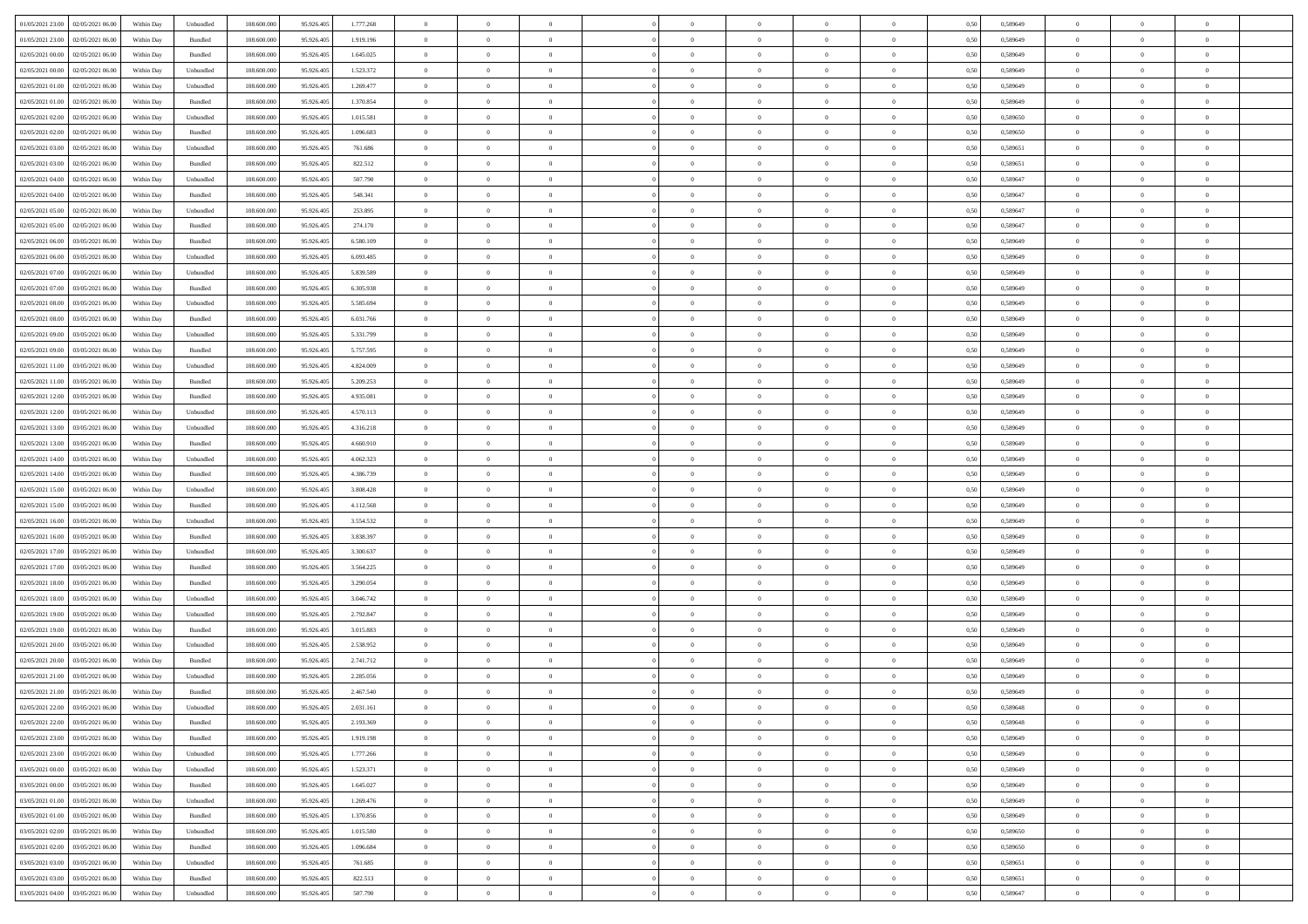| 03/05/2021 04:00 03/05/2021 06:00            | Within Day | Bundled                     | 108.600.000 | 95.926.405  | 548.342   | $\overline{0}$ | $\theta$       |                | $\overline{0}$ | $\theta$       |                | $\theta$       | 0,50 | 0,589647 | $\theta$       | $\theta$       | $\theta$       |  |
|----------------------------------------------|------------|-----------------------------|-------------|-------------|-----------|----------------|----------------|----------------|----------------|----------------|----------------|----------------|------|----------|----------------|----------------|----------------|--|
| 03/05/2021 05:00<br>03/05/2021 06:00         | Within Day | Bundled                     | 108.600.00  | 95.926.40   | 274.171   | $\bf{0}$       | $\bf{0}$       | $\bf{0}$       | $\overline{0}$ | $\overline{0}$ | $\overline{0}$ | $\bf{0}$       | 0,50 | 0,589647 | $\,$ 0 $\,$    | $\bf{0}$       | $\overline{0}$ |  |
| 03/05/2021 05:00<br>03/05/2021 06:00         | Within Day | Unbundled                   | 108,600,000 | 95.926.405  | 253.895   | $\overline{0}$ | $\bf{0}$       | $\overline{0}$ | $\bf{0}$       | $\bf{0}$       | $\overline{0}$ | $\bf{0}$       | 0.50 | 0.589647 | $\bf{0}$       | $\overline{0}$ | $\overline{0}$ |  |
| 03/05/2021 06:00<br>04/05/2021 06:00         |            |                             | 108.600.000 |             |           | $\overline{0}$ | $\overline{0}$ | $\overline{0}$ | $\theta$       | $\theta$       | $\overline{0}$ |                |      |          | $\theta$       | $\theta$       | $\overline{0}$ |  |
|                                              | Within Day | Unbundled                   |             | 99.051.979  | 6.036.995 |                |                |                |                |                |                | $\bf{0}$       | 0,50 | 0,589649 |                |                |                |  |
| 03/05/2021 06:00<br>04/05/2021 06.00         | Within Day | Bundled                     | 108.600.00  | 99.051.97   | 3.511.024 | $\overline{0}$ | $\overline{0}$ | $\bf{0}$       | $\overline{0}$ | $\theta$       | $\overline{0}$ | $\bf{0}$       | 0,50 | 0,589649 | $\,$ 0 $\,$    | $\bf{0}$       | $\overline{0}$ |  |
| 03/05/2021 07:00<br>04/05/2021 06:00         | Within Day | Unbundled                   | 108,600,000 | 99.051.979  | 5.785.454 | $\overline{0}$ | $\overline{0}$ | $\overline{0}$ | $\bf{0}$       | $\overline{0}$ | $\theta$       | $\bf{0}$       | 0.50 | 0.589649 | $\bf{0}$       | $\theta$       | $\overline{0}$ |  |
| 03/05/2021 07:00<br>04/05/2021 06:00         | Within Day | Bundled                     | 108.600.000 | 99.051.979  | 3.364.731 | $\overline{0}$ | $\overline{0}$ | $\overline{0}$ | $\overline{0}$ | $\theta$       | $\overline{0}$ | $\bf{0}$       | 0,50 | 0,589649 | $\theta$       | $\theta$       | $\overline{0}$ |  |
|                                              |            |                             |             |             |           |                |                |                |                |                |                |                |      |          |                |                |                |  |
| 03/05/2021 08:00<br>04/05/2021 06.00         | Within Day | Unbundled                   | 108.600.00  | 99.051.97   | 5.533.912 | $\overline{0}$ | $\overline{0}$ | $\bf{0}$       | $\overline{0}$ | $\overline{0}$ | $\overline{0}$ | $\bf{0}$       | 0,50 | 0,589649 | $\,$ 0 $\,$    | $\bf{0}$       | $\overline{0}$ |  |
| 03/05/2021 08:00<br>04/05/2021 06:00         | Within Day | Bundled                     | 108,600,000 | 99.051.979  | 3.218.438 | $\overline{0}$ | $\bf{0}$       | $\overline{0}$ | $\bf{0}$       | $\overline{0}$ | $\overline{0}$ | $\bf{0}$       | 0.50 | 0.589649 | $\bf{0}$       | $\overline{0}$ | $\overline{0}$ |  |
| 03/05/2021 09:00<br>04/05/2021 06:00         | Within Day | Unbundled                   | 108.600.000 | 99.051.979  | 5.282.371 | $\overline{0}$ | $\bf{0}$       | $\overline{0}$ | $\overline{0}$ | $\overline{0}$ | $\overline{0}$ | $\bf{0}$       | 0,50 | 0,589649 | $\,$ 0 $\,$    | $\theta$       | $\overline{0}$ |  |
| 03/05/2021 09:00<br>04/05/2021 06.00         | Within Day | Bundled                     | 108.600.00  | 99.051.979  | 3.072.146 | $\bf{0}$       | $\overline{0}$ | $\bf{0}$       | $\bf{0}$       | $\bf{0}$       | $\overline{0}$ | $\bf{0}$       | 0,50 | 0,589649 | $\,$ 0 $\,$    | $\bf{0}$       | $\overline{0}$ |  |
|                                              |            |                             |             |             |           |                |                |                |                |                |                |                |      |          |                |                |                |  |
| 03/05/2021 10:00<br>04/05/2021 06:00         | Within Day | Bundled                     | 108,600,000 | 99.051.979  | 2.925.853 | $\overline{0}$ | $\bf{0}$       | $\overline{0}$ | $\bf{0}$       | $\bf{0}$       | $\overline{0}$ | $\bf{0}$       | 0.50 | 0.589649 | $\bf{0}$       | $\overline{0}$ | $\bf{0}$       |  |
| 03/05/2021 10:00<br>04/05/2021 06:00         | Within Day | Unbundled                   | 108.600.000 | 99.051.979  | 5.030.829 | $\overline{0}$ | $\overline{0}$ | $\overline{0}$ | $\theta$       | $\theta$       | $\overline{0}$ | $\overline{0}$ | 0,50 | 0,589649 | $\theta$       | $\theta$       | $\overline{0}$ |  |
| 03/05/2021 11:00<br>04/05/2021 06.00         | Within Day | Unbundled                   | 108.600.00  | 99.051.979  | 4.779.288 | $\bf{0}$       | $\overline{0}$ | $\bf{0}$       | $\overline{0}$ | $\theta$       | $\overline{0}$ | $\bf{0}$       | 0,50 | 0,589649 | $\,$ 0 $\,$    | $\bf{0}$       | $\overline{0}$ |  |
|                                              |            |                             | 108 600 000 |             |           |                |                |                |                |                |                |                |      |          |                |                |                |  |
| 03/05/2021 11:00<br>04/05/2021 06:00         | Within Day | Bundled                     |             | 99.051.979  | 2.779.560 | $\overline{0}$ | $\overline{0}$ | $\overline{0}$ | $\bf{0}$       | $\overline{0}$ | $\Omega$       | $\bf{0}$       | 0.50 | 0.589649 | $\theta$       | $\theta$       | $\overline{0}$ |  |
| 03/05/2021 12:00<br>04/05/2021 06:00         | Within Day | Unbundled                   | 108.600.000 | 99.051.979  | 4.527.746 | $\overline{0}$ | $\overline{0}$ | $\overline{0}$ | $\overline{0}$ | $\overline{0}$ | $\overline{0}$ | $\bf{0}$       | 0,50 | 0,589649 | $\theta$       | $\theta$       | $\overline{0}$ |  |
| 03/05/2021 12:00<br>04/05/2021 06.00         | Within Day | Bundled                     | 108.600.00  | 99.051.979  | 2.633.268 | $\bf{0}$       | $\overline{0}$ | $\bf{0}$       | $\overline{0}$ | $\theta$       | $\overline{0}$ | $\bf{0}$       | 0,50 | 0,589649 | $\,$ 0 $\,$    | $\bf{0}$       | $\overline{0}$ |  |
| 03/05/2021 13:00<br>04/05/2021 06:00         | Within Day | Unbundled                   | 108 600 000 | 99.051.979  | 4.276.205 | $\overline{0}$ | $\bf{0}$       | $\overline{0}$ | $\bf{0}$       | $\overline{0}$ | $\overline{0}$ | $\bf{0}$       | 0.50 | 0.589649 | $\bf{0}$       | $\overline{0}$ | $\overline{0}$ |  |
|                                              |            |                             |             |             |           | $\overline{0}$ |                | $\overline{0}$ | $\overline{0}$ | $\overline{0}$ | $\overline{0}$ |                |      |          | $\,$ 0 $\,$    | $\theta$       | $\overline{0}$ |  |
| 03/05/2021 13:00<br>04/05/2021 06:00         | Within Day | Bundled                     | 108.600.000 | 99.051.979  | 2.486.975 |                | $\bf{0}$       |                |                |                |                | $\bf{0}$       | 0,50 | 0,589649 |                |                |                |  |
| 03/05/2021 14:00<br>04/05/2021 06.00         | Within Day | Unbundled                   | 108.600.00  | 99.051.97   | 4.024.663 | $\bf{0}$       | 535.932        | $\bf{0}$       | $\bf{0}$       | $\overline{0}$ | $\overline{0}$ | $\bf{0}$       | 0,50 | 0,589649 | $\,$ 0 $\,$    | $\bf{0}$       | $\overline{0}$ |  |
| 03/05/2021 14:00<br>04/05/2021 06:00         | Within Day | Bundled                     | 108,600,000 | 99.051.979  | 2.340.682 | $\overline{0}$ | $\bf{0}$       | $\overline{0}$ | $\bf{0}$       | $\bf{0}$       | $\overline{0}$ | $\bf{0}$       | 0.50 | 0.589649 | $\bf{0}$       | $\overline{0}$ | $\bf{0}$       |  |
| 03/05/2021 15:00<br>04/05/2021 06:00         | Within Day | Unbundled                   | 108.600.000 | 99.587.911  | 3.270.685 | $\overline{0}$ | $\overline{0}$ | $\overline{0}$ | $\theta$       | $\theta$       | $\overline{0}$ | $\bf{0}$       | 0,50 | 0,589649 | $\theta$       | $\theta$       | $\overline{0}$ |  |
|                                              |            |                             |             |             |           |                | $\overline{0}$ |                | $\overline{0}$ | $\theta$       | $\overline{0}$ |                |      |          | $\,$ 0 $\,$    | $\bf{0}$       | $\overline{0}$ |  |
| 03/05/2021 15:00<br>04/05/2021 06.00         | Within Day | Bundled                     | 108.600.00  | 99.587.91   | 2.194.390 | $\bf{0}$       |                | $\bf{0}$       |                |                |                | $\bf{0}$       | 0,50 | 0,589649 |                |                |                |  |
| 03/05/2021 16:00<br>04/05/2021 06:00         | Within Day | Bundled                     | 108 600 000 | 99.587.91   | 2.048.097 | $\overline{0}$ | $\overline{0}$ | $\overline{0}$ | $\overline{0}$ | $\overline{0}$ | $\Omega$       | $\bf{0}$       | 0.50 | 0.589649 | $\bf{0}$       | $\theta$       | $\overline{0}$ |  |
| 03/05/2021 16:00<br>04/05/2021 06:00         | Within Day | Unbundled                   | 108.600.000 | 99.587.911  | 3.052.640 | $\overline{0}$ | 62.525         | $\overline{0}$ | $\overline{0}$ | $\overline{0}$ | $\overline{0}$ | $\bf{0}$       | 0,50 | 0,589649 | $\theta$       | $\theta$       | $\overline{0}$ |  |
| 03/05/2021 17:00<br>04/05/2021 06.00         | Within Day | Unbundled                   | 108.600.00  | 99.650.43   | 2.776.534 | $\bf{0}$       | 116.119        | $\bf{0}$       | $\overline{0}$ | $\,$ 0 $\,$    | $\overline{0}$ | $\bf{0}$       | 0,50 | 0,589649 | $\,$ 0 $\,$    | $\bf{0}$       | $\overline{0}$ |  |
| 03/05/2021 17:00<br>04/05/2021 06:00         |            | Bundled                     | 108 600 000 | 99.650.43   | 1.901.804 |                | 387.062        | $\overline{0}$ | 1,657053       | $\overline{0}$ | $\overline{0}$ |                | 0.50 | 0.589649 | $\bf{0}$       | $\overline{0}$ | $\overline{0}$ |  |
|                                              | Within Day |                             |             |             |           | $\overline{0}$ |                |                |                |                |                | $\bf{0}$       |      |          |                |                |                |  |
| 03/05/2021 18:00<br>04/05/2021 06:00         | Within Day | Unbundled                   | 108.600.000 | 100.153.617 | 2.455.768 | $\overline{0}$ | $\overline{0}$ | $\overline{0}$ | $\overline{0}$ | $\overline{0}$ | $\overline{0}$ | $\bf{0}$       | 0,50 | 0,589649 | $\theta$       | $\theta$       | $\overline{0}$ |  |
| 03/05/2021 18:00<br>04/05/2021 06.00         | Within Day | Bundled                     | 108.600.00  | 100.153.61  | 1.398.223 | $\bf{0}$       | $\bf{0}$       | $\bf{0}$       | $\bf{0}$       | $\overline{0}$ | $\overline{0}$ | $\bf{0}$       | 0,50 | 0,589649 | $\,$ 0 $\,$    | $\bf{0}$       | $\overline{0}$ |  |
| 03/05/2021 19:00<br>04/05/2021 06:00         | Within Day | Unbundled                   | 108,600,000 | 100.153.617 | 2.251.121 | $\overline{0}$ | $\overline{0}$ | $\overline{0}$ | $\overline{0}$ | $\overline{0}$ | $\overline{0}$ | $\bf{0}$       | 0.50 | 0.589649 | $\bf{0}$       | $\overline{0}$ | $\bf{0}$       |  |
| 03/05/2021 19:00<br>04/05/2021 06:00         | Within Day | Bundled                     | 108.600.000 | 100.153.617 | 1.281.705 | $\overline{0}$ | 1.281.705      | $\overline{0}$ | 1,657084       | $\overline{0}$ | $\overline{0}$ | $\bf{0}$       | 0.50 | 0.589649 | $\theta$       | $\theta$       | $\overline{0}$ |  |
|                                              |            |                             |             |             |           |                |                |                |                |                |                |                |      |          |                |                |                |  |
| 03/05/2021 20:00<br>04/05/2021 06.00         | Within Day | Unbundled                   | 108.600.00  | 101.435.32  | 2.046.474 | $\bf{0}$       | 37.218         | $\bf{0}$       | $\overline{0}$ | $\overline{0}$ | $\overline{0}$ | $\bf{0}$       | 0,50 | 0,589649 | $\,$ 0 $\,$    | $\bf{0}$       | $\overline{0}$ |  |
| 03/05/2021 21:00<br>04/05/2021 06:00         | Within Day | Unbundled                   | 108,600,000 | 101.472.540 | 1.808.330 | $\overline{0}$ | 46.894         | $\overline{0}$ | $\bf{0}$       | $\overline{0}$ | $\Omega$       | $\bf{0}$       | 0.50 | 0.589649 | $\,$ 0 $\,$    | $\theta$       | $\overline{0}$ |  |
| 03/05/2021 22:00<br>04/05/2021 06:00         | Within Dav | Unbundled                   | 108.600.000 | 101.519.434 | 1.565.721 | $\overline{0}$ | 150.359        | $\overline{0}$ | $\overline{0}$ | $\overline{0}$ | $\overline{0}$ | $\overline{0}$ | 0.5( | 0.589648 | $\theta$       | $\theta$       | $\overline{0}$ |  |
| 03/05/2021 23:00<br>04/05/2021 06.00         | Within Day | Unbundled                   | 108.600.00  | 101.669.79  | 1.238.442 | $\bf{0}$       | $\theta$       | $\bf{0}$       | $\overline{0}$ | $\bf{0}$       | $\overline{0}$ | $\bf{0}$       | 0,50 | 0,589649 | $\,$ 0 $\,$    | $\bf{0}$       | $\overline{0}$ |  |
|                                              |            |                             |             |             |           |                |                |                |                |                |                |                |      |          |                |                |                |  |
| 04/05/2021 00:00<br>04/05/2021 06:00         | Within Day | Unbundled                   | 108,600,00  | 101.669.793 | 1.061.522 | $\overline{0}$ | $\bf{0}$       | $\overline{0}$ | $\bf{0}$       | $\overline{0}$ | $\overline{0}$ | $\bf{0}$       | 0.50 | 0.589649 | $\bf{0}$       | $\overline{0}$ | $\overline{0}$ |  |
| 04/05/2021 01:00<br>04/05/2021 06:00         | Within Dav | Unbundled                   | 108.600.000 | 101.669.79  | 884.601   | $\overline{0}$ | $\overline{0}$ | $\overline{0}$ | $\overline{0}$ | $\overline{0}$ | $\overline{0}$ | $\overline{0}$ | 0.50 | 0.589649 | $\theta$       | $\theta$       | $\overline{0}$ |  |
| 04/05/2021 02:00<br>04/05/2021 06.00         | Within Day | Unbundled                   | 108.600.00  | 101.669.79  | 707.681   | $\bf{0}$       | $\bf{0}$       | $\bf{0}$       | $\bf{0}$       | $\overline{0}$ | $\overline{0}$ | $\bf{0}$       | 0,50 | 0,589650 | $\,$ 0 $\,$    | $\bf{0}$       | $\overline{0}$ |  |
| 04/05/2021 03:00<br>04/05/2021 06:00         | Within Day | Unbundled                   | 108,600,000 | 101.669.793 | 530,761   | $\overline{0}$ | $\bf{0}$       | $\overline{0}$ | $\bf{0}$       | $\bf{0}$       | $\overline{0}$ | $\bf{0}$       | 0.50 | 0.589651 | $\bf{0}$       | $\overline{0}$ | $\overline{0}$ |  |
|                                              |            |                             |             |             |           |                |                |                |                |                |                |                |      |          |                |                |                |  |
| 04/05/2021 04:00<br>04/05/2021 06:00         | Within Dav | Unbundled                   | 108.600.000 | 101.669.793 | 353,840   | $\overline{0}$ | $\overline{0}$ | $\overline{0}$ | $\overline{0}$ | $\overline{0}$ | $\overline{0}$ | $\bf{0}$       | 0.50 | 0.589647 | $\theta$       | $\theta$       | $\overline{0}$ |  |
| 04/05/2021 05:00<br>04/05/2021 06.00         | Within Day | Unbundled                   | 108.600.00  | 101.669.79  | 176.920   | $\bf{0}$       | $\bf{0}$       | $\bf{0}$       | $\bf{0}$       | $\overline{0}$ | $\overline{0}$ | $\bf{0}$       | 0,50 | 0,589647 | $\,$ 0 $\,$    | $\bf{0}$       | $\overline{0}$ |  |
| 04/05/2021 06:00<br>05/05/2021 06:00         | Within Day | Unbundled                   | 108,600,00  | 107.840.72  | 759.273   | $\overline{0}$ | $\overline{0}$ | $\overline{0}$ | $\overline{0}$ | $\overline{0}$ | $\Omega$       | $\bf{0}$       | 0.50 | 0.589649 | $\,$ 0 $\,$    | $\theta$       | $\overline{0}$ |  |
| 04/05/2021 07:00<br>05/05/2021 06:00         | Within Dav | Unbundled                   | 108.600.000 | 107.840.726 | 727.636   | $\overline{0}$ | $\overline{0}$ | $\Omega$       | $\overline{0}$ | $\theta$       | $\Omega$       | $\overline{0}$ | 0.5( | 0.589649 | $\theta$       | $\theta$       | $\overline{0}$ |  |
|                                              |            |                             |             |             |           |                |                |                |                |                | $\overline{0}$ |                |      |          |                |                |                |  |
| 04/05/2021 08:00<br>05/05/2021 06:00         | Within Day | Unbundled                   | 108.600.00  | 107.840.72  | 696.000   | $\bf{0}$       | $\bf{0}$       | $\overline{0}$ | $\bf{0}$       | $\bf{0}$       |                | $\bf{0}$       | 0,50 | 0,589649 | $\,$ 0 $\,$    | $\bf{0}$       | $\overline{0}$ |  |
| $04/05/2021\;09.00 \qquad 05/05/2021\;06.00$ | Within Day | $\ensuremath{\mathsf{Unb}}$ | 108.600.000 | 107.840.726 | 664.363   | $\overline{0}$ | $\Omega$       |                | $\Omega$       |                |                |                | 0,50 | 0.589649 | $\theta$       | $\overline{0}$ |                |  |
| 04/05/2021 10:00 05/05/2021 06:00            | Within Day | Unbundled                   | 108.600.000 | 107.840.726 | 632.727   | $\overline{0}$ | $\overline{0}$ | $\Omega$       | $\theta$       | $\overline{0}$ | $\overline{0}$ | $\bf{0}$       | 0,50 | 0,589649 | $\theta$       | $\theta$       | $\overline{0}$ |  |
| 04/05/2021 11:00<br>05/05/2021 06:00         | Within Day | Unbundled                   | 108.600.00  | 107.840.726 | 601.091   | $\overline{0}$ | $\bf{0}$       | $\overline{0}$ | $\overline{0}$ | $\bf{0}$       | $\overline{0}$ | $\bf{0}$       | 0,50 | 0,589649 | $\bf{0}$       | $\overline{0}$ | $\bf{0}$       |  |
|                                              |            |                             |             |             |           |                |                |                |                |                |                |                |      |          |                |                |                |  |
| 04/05/2021 12:00 05/05/2021 06:00            | Within Day | Unbundled                   | 108,600,000 | 107.840.726 | 569,454   | $\overline{0}$ | $\overline{0}$ | $\overline{0}$ | $\overline{0}$ | $\mathbf{0}$   | $\overline{0}$ | $\,$ 0 $\,$    | 0.50 | 0.589649 | $\overline{0}$ | $\bf{0}$       | $\bf{0}$       |  |
| 04/05/2021 13:00  05/05/2021 06:00           | Within Day | Unbundled                   | 108.600.000 | 107.840.726 | 537.818   | $\overline{0}$ | $\overline{0}$ | $\overline{0}$ | $\overline{0}$ | $\overline{0}$ | $\overline{0}$ | $\bf{0}$       | 0,50 | 0.589649 | $\overline{0}$ | $\theta$       | $\overline{0}$ |  |
| 04/05/2021 14:00<br>05/05/2021 06:00         | Within Day | Unbundled                   | 108.600.000 | 107.840.726 | 506.182   | $\overline{0}$ | $\bf{0}$       | $\overline{0}$ | $\overline{0}$ | $\bf{0}$       | $\overline{0}$ | $\bf{0}$       | 0,50 | 0,589649 | $\bf{0}$       | $\overline{0}$ | $\overline{0}$ |  |
| 04/05/2021 15:00  05/05/2021 06:00           | Within Day | Unbundled                   | 108,600,000 | 107.840.726 | 474.545   | $\overline{0}$ | $\overline{0}$ | $\overline{0}$ | $\overline{0}$ | $\bf{0}$       | $\overline{0}$ | $\bf{0}$       | 0.50 | 0.589649 | $\,$ 0 $\,$    | $\overline{0}$ | $\overline{0}$ |  |
|                                              |            |                             |             |             |           |                |                |                |                |                |                |                |      |          |                |                |                |  |
| 04/05/2021 16:00<br>05/05/2021 06:00         | Within Dav | Unbundled                   | 108.600.000 | 107.840.726 | 442,909   | $\overline{0}$ | 160.221        | $\overline{0}$ | $\overline{0}$ | $\overline{0}$ | $\overline{0}$ | $\bf{0}$       | 0,50 | 0.589649 | $\overline{0}$ | $\theta$       | $\overline{0}$ |  |
| 04/05/2021 17:00<br>05/05/2021 06:00         | Within Day | Unbundled                   | 108.600.00  | 108.000.947 | 262.495   | $\overline{0}$ | 262.356        | $\overline{0}$ | $\overline{0}$ | $\overline{0}$ | $\overline{0}$ | $\bf{0}$       | 0,50 | 0,589649 | $\bf{0}$       | $\overline{0}$ | $\,$ 0         |  |
| 04/05/2021 18:00  05/05/2021 06:00           | Within Day | Unbundled                   | 108,600,000 | 108.263.303 | 129       | $\overline{0}$ | $\overline{0}$ | $\overline{0}$ | $\overline{0}$ | $\overline{0}$ | $\overline{0}$ | $\bf{0}$       | 0.50 | 0.589649 | $\mathbf{0}$   | $\bf{0}$       | $\,$ 0         |  |
| 04/05/2021 19:00  05/05/2021 06:00           | Within Dav | Unbundled                   | 108.600.000 | 108.263.303 | 118       | $\overline{0}$ | $\overline{0}$ | $\overline{0}$ | $\overline{0}$ | $\overline{0}$ | $\overline{0}$ | $\bf{0}$       | 0,50 | 0.589649 | $\overline{0}$ | $\theta$       | $\overline{0}$ |  |
|                                              |            |                             |             |             |           |                |                |                |                |                |                |                |      |          |                |                |                |  |
| 04/05/2021 20:00<br>05/05/2021 06:00         | Within Day | Unbundled                   | 108.600.00  | 108.263.303 | 107       | $\overline{0}$ | $\bf{0}$       | $\overline{0}$ | $\overline{0}$ | $\overline{0}$ | $\overline{0}$ | $\bf{0}$       | 0,50 | 0,589649 | $\bf{0}$       | $\overline{0}$ | $\bf{0}$       |  |
| 04/05/2021 21:00 05/05/2021 06:00            | Within Day | Unbundled                   | 108.600.000 | 108.263.303 | 97        | $\overline{0}$ | $\bf{0}$       | $\overline{0}$ | $\overline{0}$ | $\,$ 0 $\,$    | $\overline{0}$ | $\,$ 0 $\,$    | 0,50 | 0,589649 | $\overline{0}$ | $\,$ 0 $\,$    | $\,$ 0 $\,$    |  |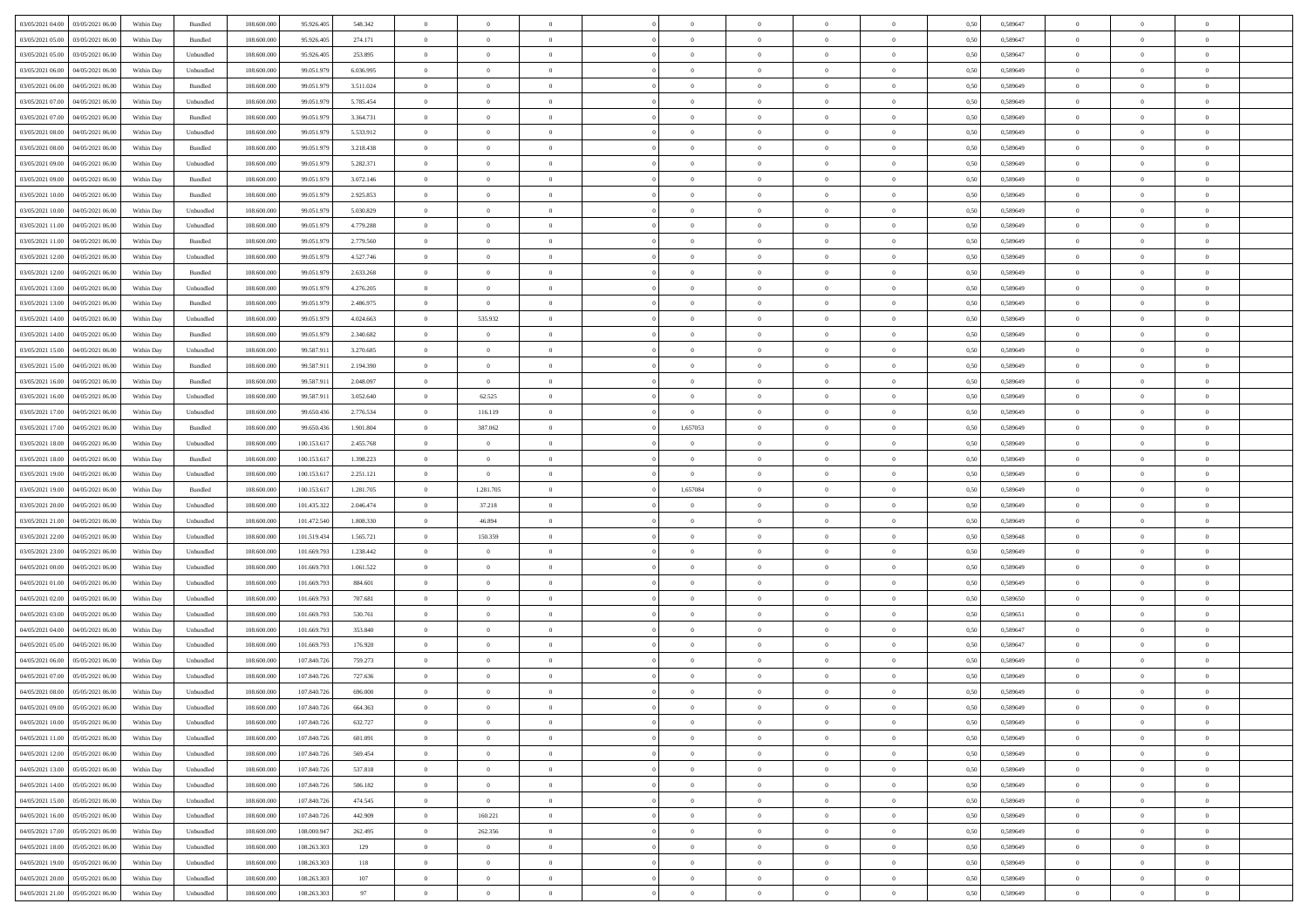|                                              |            |                             |             |             | 86        | $\overline{0}$ | $\theta$       |                | $\overline{0}$ | $\theta$       |                | $\theta$       |      |          | $\theta$       | $\theta$       | $\theta$       |  |
|----------------------------------------------|------------|-----------------------------|-------------|-------------|-----------|----------------|----------------|----------------|----------------|----------------|----------------|----------------|------|----------|----------------|----------------|----------------|--|
| 04/05/2021 22:00 05/05/2021 06:00            | Within Day | Unbundled                   | 108.600.000 | 108.263.303 |           |                |                |                |                |                |                |                | 0,50 | 0,589648 |                |                |                |  |
| 04/05/2021 23:00<br>05/05/2021 06:00         | Within Day | Unbundled                   | 108.600.00  | 108.263.30  | 75        | $\bf{0}$       | $\bf{0}$       | $\bf{0}$       | $\overline{0}$ | $\overline{0}$ | $\overline{0}$ | $\bf{0}$       | 0,50 | 0,589649 | $\,$ 0 $\,$    | $\bf{0}$       | $\overline{0}$ |  |
| 05/05/2021 00:00<br>05/05/2021 06:00         | Within Day | Unbundled                   | 108,600,000 | 108,263,303 | 64        | $\overline{0}$ | $\bf{0}$       | $\overline{0}$ | $\bf{0}$       | $\bf{0}$       | $\overline{0}$ | $\bf{0}$       | 0.50 | 0.589649 | $\bf{0}$       | $\overline{0}$ | $\overline{0}$ |  |
| 05/05/2021 01:00<br>05/05/2021 06:00         | Within Day | Unbundled                   | 108.600.000 | 108.263.303 | 53        | $\overline{0}$ | $\bf{0}$       | $\overline{0}$ | $\theta$       | $\theta$       | $\overline{0}$ | $\bf{0}$       | 0,50 | 0,589649 | $\theta$       | $\theta$       | $\overline{0}$ |  |
| 05/05/2021 02:00<br>05/05/2021 06.00         | Within Day | Unbundled                   | 108.600.00  | 108.263.30  | 43        | $\overline{0}$ | $\overline{0}$ | $\bf{0}$       | $\overline{0}$ | $\theta$       | $\overline{0}$ | $\bf{0}$       | 0,50 | 0,589650 | $\,$ 0 $\,$    | $\bf{0}$       | $\overline{0}$ |  |
|                                              |            |                             |             |             |           |                |                |                |                |                |                |                |      |          |                |                |                |  |
| 05/05/2021 03:00<br>05/05/2021 06:00         | Within Day | Unbundled                   | 108,600,00  | 108,263,303 | $32\,$    | $\overline{0}$ | $\overline{0}$ | $\overline{0}$ | $\bf{0}$       | $\overline{0}$ | $\theta$       | $\bf{0}$       | 0.50 | 0.589651 | $\,$ 0 $\,$    | $\theta$       | $\overline{0}$ |  |
| 05/05/2021 04:00<br>05/05/2021 06:00         | Within Day | Unbundled                   | 108.600.000 | 108.263.303 | 21        | $\overline{0}$ | $\overline{0}$ | $\overline{0}$ | $\overline{0}$ | $\overline{0}$ | $\overline{0}$ | $\bf{0}$       | 0,50 | 0,589647 | $\theta$       | $\theta$       | $\overline{0}$ |  |
| 05/05/2021 05:00<br>05/05/2021 06.00         | Within Day | Unbundled                   | 108.600.00  | 108.263.30  | 10        | $\bf{0}$       | $\bf{0}$       | $\bf{0}$       | $\overline{0}$ | $\overline{0}$ | $\overline{0}$ | $\bf{0}$       | 0,50 | 0,589647 | $\,$ 0 $\,$    | $\bf{0}$       | $\overline{0}$ |  |
| 05/05/2021 06:00<br>06/05/2021 06:00         | Within Day | Unbundled                   | 108,600,000 | 98.589.73   | 3.477.695 | $\overline{0}$ | $\bf{0}$       | $\overline{0}$ | $\bf{0}$       | $\overline{0}$ | $\overline{0}$ | $\bf{0}$       | 0.50 | 0.589649 | $\bf{0}$       | $\overline{0}$ | $\overline{0}$ |  |
| 05/05/2021 06:00<br>06/05/2021 06:00         | Within Day | Bundled                     | 108.600.000 | 98.589.738  | 6.532.565 | $\overline{0}$ | $\bf{0}$       | $\overline{0}$ | $\overline{0}$ | $\overline{0}$ | $\overline{0}$ | $\bf{0}$       | 0,50 | 0,589649 | $\,$ 0 $\,$    | $\bf{0}$       | $\overline{0}$ |  |
| 05/05/2021 07:00<br>06/05/2021 06.00         | Within Day | Bundled                     | 108.600.00  | 98.589.73   | 6.260.375 | $\bf{0}$       | $\overline{0}$ | $\bf{0}$       | $\bf{0}$       | $\bf{0}$       | $\overline{0}$ | $\bf{0}$       | 0,50 | 0,589649 | $\,$ 0 $\,$    | $\bf{0}$       | $\overline{0}$ |  |
| 05/05/2021 07:00<br>06/05/2021 06:00         | Within Day | Unbundled                   | 108,600,000 | 98.589.738  | 3.332.791 | $\overline{0}$ | $\bf{0}$       | $\overline{0}$ | $\overline{0}$ | $\bf{0}$       | $\overline{0}$ | $\bf{0}$       | 0.50 | 0.589649 | $\bf{0}$       | $\overline{0}$ | $\bf{0}$       |  |
|                                              |            |                             |             |             |           | $\overline{0}$ | $\overline{0}$ | $\overline{0}$ | $\theta$       | $\theta$       | $\overline{0}$ |                |      |          | $\theta$       | $\theta$       | $\overline{0}$ |  |
| 05/05/2021 08:00<br>06/05/2021 06:00         | Within Day | Unbundled                   | 108.600.000 | 98.589.738  | 3.187.887 |                |                |                |                |                |                | $\bf{0}$       | 0,50 | 0,589649 |                |                |                |  |
| 05/05/2021 08:00<br>06/05/2021 06.00         | Within Day | Bundled                     | 108.600.00  | 98.589.73   | 5.988.184 | $\bf{0}$       | $\overline{0}$ | $\bf{0}$       | $\overline{0}$ | $\theta$       | $\overline{0}$ | $\bf{0}$       | 0,50 | 0,589649 | $\,$ 0 $\,$    | $\bf{0}$       | $\overline{0}$ |  |
| 05/05/2021 09:00<br>06/05/2021 06:00         | Within Day | Unbundled                   | 108 600 000 | 98.589.738  | 3.042.983 | $\overline{0}$ | $\overline{0}$ | $\overline{0}$ | $\bf{0}$       | $\overline{0}$ | $\Omega$       | $\bf{0}$       | 0.50 | 0.589649 | $\theta$       | $\theta$       | $\overline{0}$ |  |
| 05/05/2021 09:00<br>06/05/2021 06:00         | Within Day | Bundled                     | 108.600.000 | 98.589.738  | 5.715.994 | $\overline{0}$ | $\overline{0}$ | $\overline{0}$ | $\overline{0}$ | $\overline{0}$ | $\overline{0}$ | $\bf{0}$       | 0,50 | 0,589649 | $\theta$       | $\theta$       | $\overline{0}$ |  |
| 05/05/2021 10:00<br>06/05/2021 06.00         | Within Day | Unbundled                   | 108.600.00  | 98.589.73   | 2.898.079 | $\bf{0}$       | $\overline{0}$ | $\bf{0}$       | $\overline{0}$ | $\bf{0}$       | $\overline{0}$ | $\bf{0}$       | 0,50 | 0,589649 | $\,$ 0 $\,$    | $\bf{0}$       | $\overline{0}$ |  |
| 05/05/2021 10:00<br>06/05/2021 06:00         | Within Day | Bundled                     | 108,600,000 | 98.589.73   | 5.443.804 | $\overline{0}$ | $\bf{0}$       | $\overline{0}$ | $\bf{0}$       | $\overline{0}$ | $\overline{0}$ | $\bf{0}$       | 0.50 | 0.589649 | $\bf{0}$       | $\overline{0}$ | $\overline{0}$ |  |
| 05/05/2021 11:00<br>06/05/2021 06:00         | Within Day | Unbundled                   | 108.600.000 | 98.589.738  | 2.753.175 | $\overline{0}$ | $\bf{0}$       | $\overline{0}$ | $\overline{0}$ | $\overline{0}$ | $\overline{0}$ | $\bf{0}$       | 0,50 | 0,589649 | $\,$ 0 $\,$    | $\bf{0}$       | $\overline{0}$ |  |
| 06/05/2021 06.00                             | Within Day | Bundled                     | 108.600.00  | 98.589.73   | 5.171.614 | $\bf{0}$       | $\bf{0}$       | $\bf{0}$       | $\bf{0}$       | $\overline{0}$ | $\overline{0}$ | $\bf{0}$       | 0,50 | 0,589649 | $\,$ 0 $\,$    | $\bf{0}$       | $\overline{0}$ |  |
| 05/05/2021 11:00                             |            |                             |             |             |           |                |                |                |                |                |                |                |      |          |                |                |                |  |
| 05/05/2021 12:00<br>06/05/2021 06:00         | Within Day | Bundled                     | 108,600,000 | 98.589.738  | 4.899.424 | $\overline{0}$ | $\bf{0}$       | $\overline{0}$ | $\bf{0}$       | $\bf{0}$       | $\overline{0}$ | $\bf{0}$       | 0.50 | 0.589649 | $\bf{0}$       | $\overline{0}$ | $\,$ 0         |  |
| 05/05/2021 12:00<br>06/05/2021 06:00         | Within Day | Unbundled                   | 108.600.000 | 98.589.738  | 2.608.271 | $\overline{0}$ | $\overline{0}$ | $\overline{0}$ | $\theta$       | $\theta$       | $\overline{0}$ | $\bf{0}$       | 0,50 | 0,589649 | $\theta$       | $\theta$       | $\overline{0}$ |  |
| 05/05/2021 13:00<br>06/05/2021 06.00         | Within Day | Unbundled                   | 108.600.00  | 98.589.73   | 2.463.367 | $\bf{0}$       | $\overline{0}$ | $\bf{0}$       | $\overline{0}$ | $\overline{0}$ | $\overline{0}$ | $\bf{0}$       | 0,50 | 0,589649 | $\,$ 0 $\,$    | $\bf{0}$       | $\overline{0}$ |  |
| 05/05/2021 13:00<br>06/05/2021 06:00         | Within Day | Bundled                     | 108,600,000 | 98.589.73   | 4.627.233 | $\overline{0}$ | $\overline{0}$ | $\overline{0}$ | $\overline{0}$ | $\overline{0}$ | $\theta$       | $\bf{0}$       | 0.50 | 0.589649 | $\bf{0}$       | $\theta$       | $\overline{0}$ |  |
| 05/05/2021 14:00<br>06/05/2021 06:00         | Within Day | Unbundled                   | 108.600.000 | 98.589.738  | 2.318.463 | $\overline{0}$ | $\overline{0}$ | $\overline{0}$ | $\overline{0}$ | $\overline{0}$ | $\overline{0}$ | $\bf{0}$       | 0,50 | 0,589649 | $\theta$       | $\theta$       | $\overline{0}$ |  |
| 05/05/2021 14:00<br>06/05/2021 06.00         | Within Day | Bundled                     | 108.600.00  | 98.589.73   | 4.355.043 | $\bf{0}$       | $\overline{0}$ | $\bf{0}$       | $\overline{0}$ | $\theta$       | $\overline{0}$ | $\bf{0}$       | 0,50 | 0,589649 | $\,$ 0 $\,$    | $\bf{0}$       | $\overline{0}$ |  |
| 05/05/2021 15:00<br>06/05/2021 06:00         | Within Day | Unbundled                   | 108 600 000 | 98.589.73   | 2.173.559 | $\overline{0}$ | 171.666        | $\overline{0}$ | $\bf{0}$       | $\overline{0}$ | $\overline{0}$ | $\bf{0}$       | 0.50 | 0.589649 | $\bf{0}$       | $\overline{0}$ | $\overline{0}$ |  |
| 05/05/2021 15:00<br>06/05/2021 06:00         | Within Day | Bundled                     | 108.600.000 | 98.589.738  | 4.082.853 | $\overline{0}$ | $\overline{0}$ | $\overline{0}$ | $\overline{0}$ | $\overline{0}$ | $\overline{0}$ | $\bf{0}$       | 0,50 | 0,589649 | $\theta$       | $\theta$       | $\overline{0}$ |  |
|                                              |            |                             |             |             |           |                |                |                |                |                |                |                |      |          |                |                |                |  |
| 05/05/2021 16:00<br>06/05/2021 06.00         | Within Day | Unbundled                   | 108.600.00  | 98.761.40   | 1.868.434 | $\bf{0}$       | $\bf{0}$       | $\bf{0}$       | $\bf{0}$       | $\overline{0}$ | $\overline{0}$ | $\bf{0}$       | 0,50 | 0,589649 | $\,$ 0 $\,$    | $\bf{0}$       | $\overline{0}$ |  |
| 05/05/2021 16:00<br>06/05/2021 06:00         | Within Day | Bundled                     | 108,600,000 | 98.761.403  | 3.810.663 | $\overline{0}$ | $\bf{0}$       | $\overline{0}$ | $\bf{0}$       | $\bf{0}$       | $\overline{0}$ | $\bf{0}$       | 0.50 | 0.589649 | $\bf{0}$       | $\overline{0}$ | $\bf{0}$       |  |
| 05/05/2021 17:00<br>06/05/2021 06:00         | Within Day | Unbundled                   | 108.600.000 | 98.761.403  | 1.734.974 | $\overline{0}$ | $\overline{0}$ | $\overline{0}$ | $\overline{0}$ | $\overline{0}$ | $\overline{0}$ | $\bf{0}$       | 0.50 | 0.589649 | $\theta$       | $\theta$       | $\overline{0}$ |  |
| 05/05/2021 17:00<br>06/05/2021 06.00         | Within Day | Bundled                     | 108.600.00  | 98.761.40   | 3.538.472 | $\bf{0}$       | $\overline{0}$ | $\bf{0}$       | $\bf{0}$       | $\overline{0}$ | $\overline{0}$ | $\bf{0}$       | 0,50 | 0,589649 | $\,$ 0 $\,$    | $\bf{0}$       | $\overline{0}$ |  |
| 05/05/2021 18:00<br>06/05/2021 06:00         | Within Day | Bundled                     | 108,600,000 | 98.761.403  | 3.266.282 | $\overline{0}$ | $\bf{0}$       | $\overline{0}$ | $\bf{0}$       | $\overline{0}$ | $\Omega$       | $\bf{0}$       | 0.50 | 0.589649 | $\,$ 0 $\,$    | $\theta$       | $\overline{0}$ |  |
| 05/05/2021 18:00<br>06/05/2021 06:00         | Within Dav | Unbundled                   | 108.600.000 | 98.761.403  | 1.601.515 | $\overline{0}$ | $\overline{0}$ | $\overline{0}$ | $\overline{0}$ | $\overline{0}$ | $\overline{0}$ | $\overline{0}$ | 0.50 | 0.589649 | $\theta$       | $\theta$       | $\overline{0}$ |  |
| 05/05/2021 19:00<br>06/05/2021 06.00         | Within Day | Unbundled                   | 108.600.00  | 98.761.40   | 1.468.055 | $\bf{0}$       | $\bf{0}$       | $\bf{0}$       | $\overline{0}$ | $\bf{0}$       | $\overline{0}$ | $\bf{0}$       | 0,50 | 0,589649 | $\,$ 0 $\,$    | $\bf{0}$       | $\overline{0}$ |  |
| 05/05/2021 19:00<br>06/05/2021 06:00         | Within Day | Bundled                     | 108,600,000 | 98.761.403  | 2.994.092 | $\overline{0}$ | $\bf{0}$       | $\overline{0}$ | $\bf{0}$       | $\overline{0}$ | $\overline{0}$ | $\bf{0}$       | 0.50 | 0.589649 | $\bf{0}$       | $\overline{0}$ | $\overline{0}$ |  |
|                                              |            |                             |             |             |           |                |                |                |                |                |                |                |      |          |                |                |                |  |
| 05/05/2021 20:00<br>06/05/2021 06:00         | Within Dav | Unbundled                   | 108.600.000 | 98.761.403  | 1.334.596 | $\overline{0}$ | $\overline{0}$ | $\overline{0}$ | $\overline{0}$ | $\overline{0}$ | $\overline{0}$ | $\overline{0}$ | 0.50 | 0.589649 | $\theta$       | $\theta$       | $\overline{0}$ |  |
| 05/05/2021 20:00<br>06/05/2021 06.00         | Within Day | Bundled                     | 108.600.00  | 98.761.40   | 2.721.902 | $\bf{0}$       | $\bf{0}$       | $\bf{0}$       | $\bf{0}$       | $\overline{0}$ | $\overline{0}$ | $\bf{0}$       | 0,50 | 0,589649 | $\,$ 0 $\,$    | $\bf{0}$       | $\overline{0}$ |  |
| 05/05/2021 21:00<br>06/05/2021 06:00         | Within Day | Unbundled                   | 108,600,000 | 98.761.403  | 1.201.136 | $\overline{0}$ | $\bf{0}$       | $\overline{0}$ | $\bf{0}$       | $\bf{0}$       | $\overline{0}$ | $\bf{0}$       | 0.50 | 0.589649 | $\bf{0}$       | $\overline{0}$ | $\overline{0}$ |  |
| 05/05/2021 21:00<br>06/05/2021 06:00         | Within Dav | Bundled                     | 108.600.000 | 98.761.403  | 2.449.712 | $\overline{0}$ | $\overline{0}$ | $\overline{0}$ | $\overline{0}$ | $\overline{0}$ | $\overline{0}$ | $\bf{0}$       | 0.50 | 0.589649 | $\theta$       | $\theta$       | $\overline{0}$ |  |
| 05/05/2021 22:00<br>06/05/2021 06.00         | Within Day | Unbundled                   | 108.600.00  | 98.761.40   | 1.067.676 | $\bf{0}$       | $\bf{0}$       | $\bf{0}$       | $\bf{0}$       | $\overline{0}$ | $\overline{0}$ | $\bf{0}$       | 0,50 | 0,589648 | $\,$ 0 $\,$    | $\bf{0}$       | $\overline{0}$ |  |
| 05/05/2021 22:00<br>06/05/2021 06:00         | Within Day | Bundled                     | 108,600,000 | 98.761.403  | 2.177.521 | $\overline{0}$ | $\overline{0}$ | $\overline{0}$ | $\overline{0}$ | $\bf{0}$       | $\Omega$       | $\bf{0}$       | 0.50 | 0.589648 | $\,$ 0 $\,$    | $\theta$       | $\overline{0}$ |  |
| 05/05/2021 23:00<br>06/05/2021 06:00         | Within Dav | Bundled                     | 108.600.000 | 98.761.403  | 1.905.331 | $\overline{0}$ | $\overline{0}$ | $\Omega$       | $\overline{0}$ | $\theta$       | $\overline{0}$ | $\overline{0}$ | 0.5( | 0.589649 | $\theta$       | $\theta$       | $\overline{0}$ |  |
| 05/05/2021 23:00<br>06/05/2021 06:00         | Within Day | Unbundled                   | 108.600.00  | 98.761.403  | 934.217   | $\bf{0}$       | $\bf{0}$       | $\overline{0}$ | $\bf{0}$       | $\bf{0}$       | $\overline{0}$ | $\bf{0}$       | 0,50 | 0,589649 | $\overline{0}$ | $\bf{0}$       | $\overline{0}$ |  |
| $06/05/2021\ 00.00 \qquad 06/05/2021\ 06.00$ | Within Day | $\ensuremath{\mathsf{Unb}}$ | 108.600.000 | 98.761.403  | 800,757   | $\overline{0}$ | $\Omega$       |                | $\Omega$       |                |                |                | 0,50 | 0.589649 | $\theta$       | $\overline{0}$ |                |  |
|                                              |            |                             |             |             |           |                |                |                |                |                |                |                |      |          |                |                |                |  |
| 06/05/2021 00:00 06/05/2021 06:00            | Within Day | Bundled                     | 108.600.000 | 98.761.403  | 1.633.141 | $\overline{0}$ | $\overline{0}$ | $\overline{0}$ | $\theta$       | $\overline{0}$ | $\overline{0}$ | $\bf{0}$       | 0,50 | 0,589649 | $\theta$       | $\theta$       | $\overline{0}$ |  |
| 06/05/2021 01:00<br>06/05/2021 06:00         | Within Day | Unbundled                   | 108.600.00  | 98.761.403  | 667.298   | $\overline{0}$ | $\bf{0}$       | $\overline{0}$ | $\overline{0}$ | $\bf{0}$       | $\overline{0}$ | $\bf{0}$       | 0,50 | 0,589649 | $\bf{0}$       | $\overline{0}$ | $\bf{0}$       |  |
| 06/05/2021 01:00   06/05/2021 06:00          | Within Day | Bundled                     | 108,600,000 | 98.761.403  | 1.360.951 | $\overline{0}$ | $\overline{0}$ | $\overline{0}$ | $\overline{0}$ | $\mathbf{0}$   | $\overline{0}$ | $\,$ 0 $\,$    | 0.50 | 0.589649 | $\overline{0}$ | $\bf{0}$       | $\bf{0}$       |  |
| 06/05/2021 02:00   06/05/2021 06:00          | Within Dav | Unbundled                   | 108.600.000 | 98.761.403  | 533.838   | $\overline{0}$ | $\overline{0}$ | $\overline{0}$ | $\overline{0}$ | $\overline{0}$ | $\overline{0}$ | $\bf{0}$       | 0,50 | 0,589650 | $\overline{0}$ | $\theta$       | $\overline{0}$ |  |
| 06/05/2021 02:00<br>06/05/2021 06:00         | Within Day | Bundled                     | 108.600.000 | 98.761.403  | 1.088.760 | $\overline{0}$ | $\bf{0}$       | $\overline{0}$ | $\overline{0}$ | $\bf{0}$       | $\overline{0}$ | $\bf{0}$       | 0,50 | 0,589650 | $\bf{0}$       | $\overline{0}$ | $\overline{0}$ |  |
| 06/05/2021 03:00<br>06/05/2021 06:00         | Within Day | Unbundled                   | 108,600,000 | 98.761.403  | 400,378   | $\overline{0}$ | $\bf{0}$       | $\overline{0}$ | $\overline{0}$ | $\bf{0}$       | $\overline{0}$ | $\bf{0}$       | 0.50 | 0.589651 | $\,$ 0 $\,$    | $\overline{0}$ | $\,$ 0         |  |
| 06/05/2021 03:00<br>06/05/2021 06:00         | Within Dav | Bundled                     | 108.600.000 | 98.761.403  | 816,570   | $\overline{0}$ | $\overline{0}$ | $\overline{0}$ | $\overline{0}$ | $\overline{0}$ | $\overline{0}$ | $\bf{0}$       | 0.50 | 0,589651 | $\overline{0}$ | $\theta$       | $\overline{0}$ |  |
|                                              |            |                             |             |             |           |                |                |                |                |                |                |                |      |          |                |                |                |  |
| 06/05/2021 04:00<br>06/05/2021 06:00         | Within Day | Unbundled                   | 108.600.00  | 98.761.403  | 266.919   | $\overline{0}$ | $\overline{0}$ | $\overline{0}$ | $\overline{0}$ | $\overline{0}$ | $\overline{0}$ | $\bf{0}$       | 0,50 | 0,589647 | $\bf{0}$       | $\overline{0}$ | $\,$ 0         |  |
| 06/05/2021 04:00<br>06/05/2021 06:00         | Within Day | Bundled                     | 108,600,000 | 98,761,403  | 544.380   | $\overline{0}$ | $\overline{0}$ | $\overline{0}$ | $\overline{0}$ | $\overline{0}$ | $\overline{0}$ | $\bf{0}$       | 0.50 | 0.589647 | $\mathbf{0}$   | $\bf{0}$       | $\,$ 0         |  |
| 06/05/2021 05:00   06/05/2021 06:00          | Within Dav | Bundled                     | 108.600.000 | 98.761.403  | 272.190   | $\overline{0}$ | $\overline{0}$ | $\overline{0}$ | $\overline{0}$ | $\overline{0}$ | $\overline{0}$ | $\bf{0}$       | 0,50 | 0,589647 | $\overline{0}$ | $\theta$       | $\overline{0}$ |  |
| 06/05/2021 05:00<br>06/05/2021 06:00         | Within Day | Unbundled                   | 108.600.00  | 98.761.403  | 133.459   | $\overline{0}$ | $\bf{0}$       | $\overline{0}$ | $\overline{0}$ | $\overline{0}$ | $\overline{0}$ | $\bf{0}$       | 0,50 | 0,589647 | $\bf{0}$       | $\overline{0}$ | $\bf{0}$       |  |
| 06/05/2021 06:00 07/05/2021 06:00            | Within Day | Unbundled                   | 108.600.000 | 98.493.717  | 3.542.664 | $\,$ 0 $\,$    | $\bf{0}$       | $\overline{0}$ | $\overline{0}$ | $\,$ 0 $\,$    | $\overline{0}$ | $\,$ 0 $\,$    | 0,50 | 0,589649 | $\overline{0}$ | $\,$ 0 $\,$    | $\,$ 0 $\,$    |  |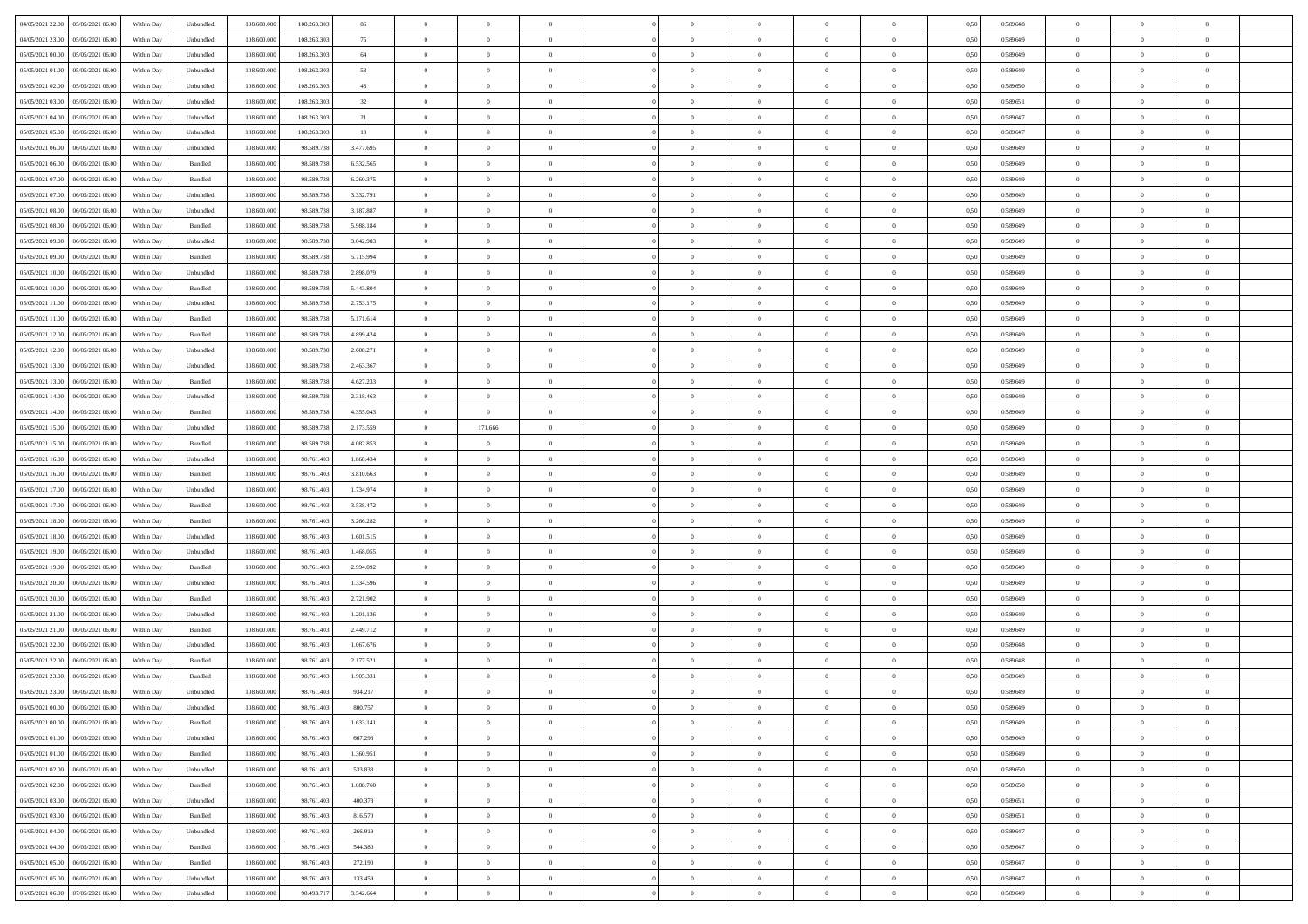| 06/05/2021 06:00 07/05/2021 06:00            | Within Day | Bundled   | 108.600.000 | 98.493.717 | 6.563.618 | $\overline{0}$ | $\theta$       |                | $\overline{0}$ | $\theta$       |                | $\theta$       | 0,50 | 0,589649 | $\theta$       | $\theta$       | $\theta$       |  |
|----------------------------------------------|------------|-----------|-------------|------------|-----------|----------------|----------------|----------------|----------------|----------------|----------------|----------------|------|----------|----------------|----------------|----------------|--|
| 06/05/2021 07:00<br>07/05/2021 06.00         | Within Day | Unbundled | 108.600.00  | 98.493.71  | 3.395.053 | $\bf{0}$       | $\overline{0}$ | $\bf{0}$       | $\overline{0}$ | $\overline{0}$ | $\overline{0}$ | $\bf{0}$       | 0,50 | 0,589649 | $\,$ 0 $\,$    | $\bf{0}$       | $\overline{0}$ |  |
| 06/05/2021 07:00<br>07/05/2021 06:00         | Within Day | Bundled   | 108,600,000 | 98.493.717 | 6.290.134 | $\overline{0}$ | $\bf{0}$       | $\overline{0}$ | $\bf{0}$       | $\bf{0}$       | $\overline{0}$ | $\bf{0}$       | 0.50 | 0.589649 | $\bf{0}$       | $\overline{0}$ | $\overline{0}$ |  |
| 06/05/2021 08:00<br>07/05/2021 06:00         | Within Day | Unbundled | 108.600.000 | 98.493.717 | 3.247.442 | $\overline{0}$ | $\overline{0}$ | $\overline{0}$ | $\theta$       | $\theta$       | $\overline{0}$ | $\bf{0}$       | 0,50 | 0,589649 | $\theta$       | $\theta$       | $\overline{0}$ |  |
|                                              |            |           |             |            |           |                |                |                |                |                |                |                |      |          |                |                |                |  |
| 06/05/2021 08:00<br>07/05/2021 06.00         | Within Day | Bundled   | 108.600.00  | 98.493.71  | 6.016.650 | $\overline{0}$ | $\overline{0}$ | $\bf{0}$       | $\overline{0}$ | $\theta$       | $\overline{0}$ | $\bf{0}$       | 0,50 | 0,589649 | $\,$ 0 $\,$    | $\bf{0}$       | $\overline{0}$ |  |
| 06/05/2021 09:00<br>07/05/2021 06:00         | Within Day | Unbundled | 108,600,000 | 98.493.717 | 3.099.831 | $\overline{0}$ | $\overline{0}$ | $\overline{0}$ | $\bf{0}$       | $\overline{0}$ | $\Omega$       | $\bf{0}$       | 0.50 | 0.589649 | $\bf{0}$       | $\theta$       | $\overline{0}$ |  |
| 06/05/2021 09:00<br>07/05/2021 06:00         | Within Day | Bundled   | 108.600.000 | 98.493.717 | 5.743.165 | $\overline{0}$ | $\overline{0}$ | $\overline{0}$ | $\overline{0}$ | $\overline{0}$ | $\overline{0}$ | $\bf{0}$       | 0,50 | 0,589649 | $\theta$       | $\theta$       | $\overline{0}$ |  |
| 06/05/2021 10:00<br>07/05/2021 06.00         | Within Day | Bundled   | 108.600.00  | 98.493.71  | 5.469.681 | $\overline{0}$ | $\overline{0}$ | $\bf{0}$       | $\overline{0}$ | $\overline{0}$ | $\overline{0}$ | $\bf{0}$       | 0,50 | 0,589649 | $\,$ 0 $\,$    | $\bf{0}$       | $\overline{0}$ |  |
| 06/05/2021 10:00<br>07/05/2021 06:00         | Within Day | Unbundled | 108,600,000 | 98.493.717 | 2.952.220 | $\overline{0}$ | $\bf{0}$       | $\overline{0}$ | $\bf{0}$       | $\overline{0}$ | $\overline{0}$ | $\bf{0}$       | 0.50 | 0.589649 | $\bf{0}$       | $\overline{0}$ | $\overline{0}$ |  |
| 06/05/2021 11:00<br>07/05/2021 06:00         | Within Day | Unbundled | 108.600.000 | 98.493.717 | 2.804.609 | $\overline{0}$ | $\bf{0}$       | $\overline{0}$ | $\overline{0}$ | $\theta$       | $\overline{0}$ | $\bf{0}$       | 0,50 | 0,589649 | $\,$ 0 $\,$    | $\bf{0}$       | $\overline{0}$ |  |
|                                              |            |           |             |            |           |                |                |                |                |                |                |                |      |          |                |                |                |  |
| 06/05/2021 11:00<br>07/05/2021 06.00         | Within Day | Bundled   | 108.600.00  | 98.493.71  | 5.196.197 | $\bf{0}$       | $\overline{0}$ | $\bf{0}$       | $\overline{0}$ | $\bf{0}$       | $\overline{0}$ | $\bf{0}$       | 0,50 | 0,589649 | $\,$ 0 $\,$    | $\bf{0}$       | $\overline{0}$ |  |
| 06/05/2021 12:00<br>07/05/2021 06:00         | Within Day | Unbundled | 108,600,000 | 98.493.717 | 2.656.998 | $\overline{0}$ | $\bf{0}$       | $\overline{0}$ | $\bf{0}$       | $\bf{0}$       | $\overline{0}$ | $\bf{0}$       | 0.50 | 0.589649 | $\bf{0}$       | $\overline{0}$ | $\bf{0}$       |  |
| 06/05/2021 12:00<br>07/05/2021 06:00         | Within Day | Bundled   | 108.600.000 | 98.493.717 | 4.922.713 | $\overline{0}$ | $\overline{0}$ | $\overline{0}$ | $\theta$       | $\theta$       | $\overline{0}$ | $\overline{0}$ | 0,50 | 0,589649 | $\theta$       | $\theta$       | $\overline{0}$ |  |
| 06/05/2021 13:00<br>07/05/2021 06.00         | Within Day | Unbundled | 108.600.00  | 98.493.71  | 2.509.387 | $\bf{0}$       | $\overline{0}$ | $\bf{0}$       | $\overline{0}$ | $\theta$       | $\overline{0}$ | $\bf{0}$       | 0,50 | 0,589649 | $\,$ 0 $\,$    | $\bf{0}$       | $\overline{0}$ |  |
| 06/05/2021 13:00<br>07/05/2021 06:00         | Within Day | Bundled   | 108 600 000 | 98.493.717 | 4.649.229 | $\overline{0}$ | $\overline{0}$ | $\overline{0}$ | $\bf{0}$       | $\overline{0}$ | $\Omega$       | $\bf{0}$       | 0.50 | 0.589649 | $\theta$       | $\theta$       | $\overline{0}$ |  |
| 06/05/2021 14:00<br>07/05/2021 06:00         | Within Day | Unbundled | 108.600.000 | 98.493.717 | 2.361.776 | $\overline{0}$ | $\overline{0}$ | $\overline{0}$ | $\overline{0}$ | $\overline{0}$ | $\overline{0}$ | $\bf{0}$       | 0,50 | 0,589649 | $\theta$       | $\theta$       | $\overline{0}$ |  |
|                                              |            |           |             |            |           |                |                |                |                |                |                |                |      |          |                |                |                |  |
| 06/05/2021 14:00<br>07/05/2021 06.00         | Within Day | Bundled   | 108.600.00  | 98.493.71  | 4.375.745 | $\bf{0}$       | $\overline{0}$ | $\overline{0}$ | $\overline{0}$ | $\theta$       | $\overline{0}$ | $\bf{0}$       | 0,50 | 0,589649 | $\,$ 0 $\,$    | $\bf{0}$       | $\overline{0}$ |  |
| 06/05/2021 15:00<br>07/05/2021 06:00         | Within Day | Unbundled | 108,600,000 | 98.493.717 | 2.214.165 | $\overline{0}$ | $\bf{0}$       | $\overline{0}$ | $\bf{0}$       | $\overline{0}$ | $\overline{0}$ | $\bf{0}$       | 0.50 | 0.589649 | $\bf{0}$       | $\overline{0}$ | $\overline{0}$ |  |
| 06/05/2021 15:00<br>07/05/2021 06:00         | Within Day | Bundled   | 108.600.000 | 98.493.717 | 4.102.261 | $\overline{0}$ | $\bf{0}$       | $\overline{0}$ | $\overline{0}$ | $\overline{0}$ | $\overline{0}$ | $\bf{0}$       | 0,50 | 0,589649 | $\,$ 0 $\,$    | $\theta$       | $\overline{0}$ |  |
| 06/05/2021 16:00<br>07/05/2021 06.00         | Within Day | Bundled   | 108.600.00  | 98.493.71  | 3.828.777 | $\bf{0}$       | $\bf{0}$       | $\bf{0}$       | $\bf{0}$       | $\overline{0}$ | $\overline{0}$ | $\bf{0}$       | 0,50 | 0,589649 | $\,$ 0 $\,$    | $\bf{0}$       | $\overline{0}$ |  |
| 06/05/2021 16:00<br>07/05/2021 06:00         | Within Day | Unbundled | 108,600,000 | 98.493.717 | 2.066.554 | $\overline{0}$ | $\bf{0}$       | $\overline{0}$ | $\bf{0}$       | $\bf{0}$       | $\overline{0}$ | $\bf{0}$       | 0.50 | 0.589649 | $\bf{0}$       | $\overline{0}$ | $\overline{0}$ |  |
| 06/05/2021 17:00<br>07/05/2021 06:00         | Within Day | Unbundled | 108.600.000 | 98.493.717 | 1.918.943 | $\overline{0}$ | $\overline{0}$ | $\overline{0}$ | $\theta$       | $\theta$       | $\overline{0}$ | $\bf{0}$       | 0,50 | 0,589649 | $\theta$       | $\theta$       | $\overline{0}$ |  |
|                                              |            |           |             |            |           |                |                |                |                |                |                |                |      |          |                |                |                |  |
| 06/05/2021 17:00<br>07/05/2021 06.00         | Within Day | Bundled   | 108.600.00  | 98.493.71  | 3.555.293 | $\bf{0}$       | $\overline{0}$ | $\bf{0}$       | $\overline{0}$ | $\theta$       | $\overline{0}$ | $\bf{0}$       | 0,50 | 0,589649 | $\,$ 0 $\,$    | $\bf{0}$       | $\overline{0}$ |  |
| 06/05/2021 18:00<br>07/05/2021 06:00         | Within Day | Unbundled | 108,600,000 | 98.493.717 | 1.771.332 | $\overline{0}$ | $\overline{0}$ | $\overline{0}$ | $\overline{0}$ | $\overline{0}$ | $\Omega$       | $\bf{0}$       | 0.50 | 0.589649 | $\bf{0}$       | $\theta$       | $\overline{0}$ |  |
| 06/05/2021 18:00<br>07/05/2021 06:00         | Within Day | Bundled   | 108.600.000 | 98.493.717 | 3.281.809 | $\overline{0}$ | $\overline{0}$ | $\overline{0}$ | $\overline{0}$ | $\theta$       | $\overline{0}$ | $\bf{0}$       | 0,50 | 0,589649 | $\theta$       | $\theta$       | $\overline{0}$ |  |
| 06/05/2021 19:00<br>07/05/2021 06.00         | Within Day | Unbundled | 108.600.00  | 98.493.71  | 1.623.721 | $\bf{0}$       | $\overline{0}$ | $\bf{0}$       | $\overline{0}$ | $\theta$       | $\overline{0}$ | $\bf{0}$       | 0,50 | 0,589649 | $\,$ 0 $\,$    | $\bf{0}$       | $\overline{0}$ |  |
| 06/05/2021 19:00<br>07/05/2021 06:00         | Within Day | Bundled   | 108,600,000 | 98.493.717 | 3.008.325 | $\overline{0}$ | $\bf{0}$       | $\overline{0}$ | $\bf{0}$       | $\overline{0}$ | $\overline{0}$ | $\bf{0}$       | 0.50 | 0.589649 | $\bf{0}$       | $\overline{0}$ | $\overline{0}$ |  |
| 06/05/2021 20:00<br>07/05/2021 06:00         | Within Day | Unbundled | 108.600.000 | 98.493.717 | 1.476.110 | $\overline{0}$ | $\overline{0}$ | $\overline{0}$ | $\overline{0}$ | $\overline{0}$ | $\overline{0}$ | $\bf{0}$       | 0,50 | 0,589649 | $\theta$       | $\theta$       | $\overline{0}$ |  |
|                                              |            |           |             |            |           |                |                |                |                |                |                |                |      |          |                |                |                |  |
| 06/05/2021 20:00<br>07/05/2021 06.00         | Within Day | Bundled   | 108.600.00  | 98.493.71  | 2.734.840 | $\bf{0}$       | $\bf{0}$       | $\bf{0}$       | $\bf{0}$       | $\overline{0}$ | $\overline{0}$ | $\bf{0}$       | 0,50 | 0,589649 | $\,$ 0 $\,$    | $\bf{0}$       | $\overline{0}$ |  |
| 06/05/2021 21:00<br>07/05/2021 06:00         | Within Day | Bundled   | 108,600,000 | 98.493.717 | 2.461.356 | $\overline{0}$ | $\bf{0}$       | $\overline{0}$ | $\bf{0}$       | $\bf{0}$       | $\overline{0}$ | $\bf{0}$       | 0.50 | 0.589649 | $\bf{0}$       | $\overline{0}$ | $\bf{0}$       |  |
| 06/05/2021 21:00<br>07/05/2021 06:00         | Within Day | Unbundled | 108.600.000 | 98.493.717 | 1.328.499 | $\overline{0}$ | $\overline{0}$ | $\overline{0}$ | $\overline{0}$ | $\overline{0}$ | $\overline{0}$ | $\bf{0}$       | 0.50 | 0.589649 | $\theta$       | $\theta$       | $\overline{0}$ |  |
| 06/05/2021 22:00<br>07/05/2021 06.00         | Within Day | Unbundled | 108.600.00  | 98.493.71  | 1.180.888 | $\bf{0}$       | $\overline{0}$ | $\bf{0}$       | $\overline{0}$ | $\overline{0}$ | $\overline{0}$ | $\bf{0}$       | 0,50 | 0,589648 | $\,$ 0 $\,$    | $\bf{0}$       | $\overline{0}$ |  |
| 06/05/2021 22.00<br>07/05/2021 06.00         | Within Day | Bundled   | 108,600,000 | 98.493.717 | 2.187.872 | $\overline{0}$ | $\overline{0}$ | $\overline{0}$ | $\bf{0}$       | $\overline{0}$ | $\Omega$       | $\bf{0}$       | 0.50 | 0.589648 | $\,$ 0 $\,$    | $\theta$       | $\overline{0}$ |  |
| 06/05/2021 23:00<br>07/05/2021 06:00         | Within Dav | Unbundled | 108.600.000 | 98.493.717 | 1.033.277 | $\overline{0}$ | $\overline{0}$ | $\overline{0}$ | $\overline{0}$ | $\overline{0}$ | $\overline{0}$ | $\overline{0}$ | 0.50 | 0.589649 | $\theta$       | $\theta$       | $\overline{0}$ |  |
| 06/05/2021 23:00<br>07/05/2021 06.00         | Within Day | Bundled   | 108.600.00  | 98.493.71  | 1.914.388 | $\bf{0}$       | $\bf{0}$       | $\bf{0}$       | $\overline{0}$ | $\bf{0}$       | $\overline{0}$ | $\bf{0}$       | 0,50 | 0,589649 | $\,$ 0 $\,$    | $\bf{0}$       | $\overline{0}$ |  |
| 07/05/2021 06:00                             |            | Unbundled | 108,600,000 |            |           |                |                |                |                |                | $\overline{0}$ |                |      |          |                | $\overline{0}$ |                |  |
| 07/05/2021 00:00                             | Within Day |           |             | 98.493.717 | 885.666   | $\overline{0}$ | $\bf{0}$       | $\overline{0}$ | $\bf{0}$       | $\overline{0}$ |                | $\bf{0}$       | 0.50 | 0.589649 | $\bf{0}$       |                | $\overline{0}$ |  |
| 07/05/2021 00:00<br>07/05/2021 06:00         | Within Dav | Bundled   | 108.600.000 | 98.493.717 | 1.640.904 | $\overline{0}$ | $\overline{0}$ | $\overline{0}$ | $\overline{0}$ | $\overline{0}$ | $\overline{0}$ | $\overline{0}$ | 0.50 | 0.589649 | $\theta$       | $\theta$       | $\overline{0}$ |  |
| 07/05/2021 01:00<br>07/05/2021 06.00         | Within Day | Unbundled | 108.600.00  | 98.493.71  | 738.055   | $\bf{0}$       | $\bf{0}$       | $\bf{0}$       | $\bf{0}$       | $\overline{0}$ | $\overline{0}$ | $\bf{0}$       | 0,50 | 0,589649 | $\,$ 0 $\,$    | $\bf{0}$       | $\overline{0}$ |  |
| 07/05/2021 01:00<br>07/05/2021 06:00         | Within Day | Bundled   | 108,600,000 | 98.493.717 | 1.367.420 | $\overline{0}$ | $\bf{0}$       | $\overline{0}$ | $\bf{0}$       | $\bf{0}$       | $\overline{0}$ | $\bf{0}$       | 0.50 | 0.589649 | $\bf{0}$       | $\overline{0}$ | $\overline{0}$ |  |
| 07/05/2021 02:00<br>07/05/2021 06:00         | Within Dav | Unbundled | 108.600.000 | 98.493.717 | 590,444   | $\overline{0}$ | $\overline{0}$ | $\overline{0}$ | $\overline{0}$ | $\theta$       | $\overline{0}$ | $\bf{0}$       | 0.50 | 0,589650 | $\theta$       | $\theta$       | $\overline{0}$ |  |
| 07/05/2021 02:00<br>07/05/2021 06.00         | Within Day | Bundled   | 108.600.00  | 98.493.71  | 1.093.936 | $\bf{0}$       | $\bf{0}$       | $\bf{0}$       | $\bf{0}$       | $\overline{0}$ | $\overline{0}$ | $\bf{0}$       | 0,50 | 0,589650 | $\,$ 0 $\,$    | $\bf{0}$       | $\overline{0}$ |  |
| 07/05/2021 03:00<br>07/05/2021 06.00         | Within Day | Bundled   | 108,600,000 | 98.493.717 | 820.452   | $\overline{0}$ | $\overline{0}$ | $\overline{0}$ | $\overline{0}$ | $\overline{0}$ | $\Omega$       | $\bf{0}$       | 0.50 | 0.589651 | $\,$ 0 $\,$    | $\theta$       | $\overline{0}$ |  |
| 07/05/2021 03:00<br>07/05/2021 06:00         | Within Dav | Unbundled | 108.600.000 | 98.493.717 | 442.833   | $\overline{0}$ | $\overline{0}$ | $\Omega$       | $\overline{0}$ | $\theta$       | $\Omega$       | $\overline{0}$ | 0.5( | 0.589651 | $\theta$       | $\theta$       | $\overline{0}$ |  |
|                                              |            |           |             |            |           |                |                |                |                |                |                |                |      |          |                |                |                |  |
| 07/05/2021 04:00<br>07/05/2021 06:00         | Within Day | Unbundled | 108.600.00  | 98.493.71  | 295.222   | $\bf{0}$       | $\bf{0}$       | $\overline{0}$ | $\bf{0}$       | $\bf{0}$       | $\overline{0}$ | $\bf{0}$       | 0,50 | 0,589647 | $\,$ 0 $\,$    | $\bf{0}$       | $\overline{0}$ |  |
| $07/05/2021\ 04.00 \qquad 07/05/2021\ 06.00$ | Within Day | Bundled   | 108.600.000 | 98.493.717 | 546.968   | $\overline{0}$ | $\Omega$       |                | $\Omega$       |                |                |                | 0,50 | 0.589647 | $\theta$       | $\overline{0}$ |                |  |
| 07/05/2021 05:00 07/05/2021 06:00            | Within Day | Unbundled | 108.600.000 | 98.493.717 | 147.611   | $\overline{0}$ | $\overline{0}$ | $\overline{0}$ | $\theta$       | $\overline{0}$ | $\overline{0}$ | $\bf{0}$       | 0,50 | 0,589647 | $\theta$       | $\overline{0}$ | $\overline{0}$ |  |
| 07/05/2021 05:00<br>07/05/2021 06:00         | Within Day | Bundled   | 108.600.00  | 98.493.71  | 273.484   | $\overline{0}$ | $\bf{0}$       | $\overline{0}$ | $\overline{0}$ | $\bf{0}$       | $\overline{0}$ | $\bf{0}$       | 0,50 | 0,589647 | $\bf{0}$       | $\overline{0}$ | $\bf{0}$       |  |
| 07/05/2021 06:00   08/05/2021 06:00          | Within Day | Unbundled | 108,600,000 | 95.993.396 | 6.074.037 | $\overline{0}$ | $\bf{0}$       | $\overline{0}$ | $\overline{0}$ | $\mathbf{0}$   | $\overline{0}$ | $\,$ 0 $\,$    | 0.50 | 0.589649 | $\overline{0}$ | $\bf{0}$       | $\overline{0}$ |  |
| 07/05/2021 06:00 08/05/2021 06:00            | Within Dav | Bundled   | 108.600.000 | 95.993.396 | 6.532.565 | $\overline{0}$ | $\overline{0}$ | $\overline{0}$ | $\overline{0}$ | $\overline{0}$ | $\overline{0}$ | $\bf{0}$       | 0,50 | 0.589649 | $\theta$       | $\theta$       | $\overline{0}$ |  |
|                                              |            |           |             |            |           |                |                |                |                |                |                |                |      |          |                |                |                |  |
| 07/05/2021 07:00<br>08/05/2021 06:00         | Within Day | Unbundled | 108.600.000 | 95.993.396 | 5.820.952 | $\overline{0}$ | $\bf{0}$       | $\overline{0}$ | $\overline{0}$ | $\bf{0}$       | $\overline{0}$ | $\bf{0}$       | 0,50 | 0,589649 | $\bf{0}$       | $\overline{0}$ | $\overline{0}$ |  |
| 07/05/2021 07:00<br>08/05/2021 06:00         | Within Day | Bundled   | 108,600,000 | 95,993,396 | 6.260.375 | $\overline{0}$ | $\bf{0}$       | $\overline{0}$ | $\overline{0}$ | $\overline{0}$ | $\overline{0}$ | $\bf{0}$       | 0.50 | 0.589649 | $\,$ 0 $\,$    | $\overline{0}$ | $\,$ 0         |  |
| 07/05/2021 08:00<br>08/05/2021 06:00         | Within Dav | Bundled   | 108.600.000 | 95.993.396 | 5.988.184 | $\overline{0}$ | $\overline{0}$ | $\overline{0}$ | $\overline{0}$ | $\overline{0}$ | $\overline{0}$ | $\bf{0}$       | 0,50 | 0.589649 | $\overline{0}$ | $\theta$       | $\overline{0}$ |  |
| 07/05/2021 08:00<br>08/05/2021 06:00         | Within Day | Unbundled | 108.600.00  | 95.993.39  | 5.567.867 | $\overline{0}$ | $\overline{0}$ | $\overline{0}$ | $\overline{0}$ | $\overline{0}$ | $\overline{0}$ | $\bf{0}$       | 0,50 | 0,589649 | $\bf{0}$       | $\overline{0}$ | $\overline{0}$ |  |
| 07/05/2021 09:00<br>08/05/2021 06:00         | Within Day | Unbundled | 108,600,000 | 95,993,396 | 5.314.782 | $\overline{0}$ | $\overline{0}$ | $\overline{0}$ | $\overline{0}$ | $\overline{0}$ | $\overline{0}$ | $\bf{0}$       | 0.50 | 0.589649 | $\mathbf{0}$   | $\bf{0}$       | $\,$ 0         |  |
| 07/05/2021 09:00  08/05/2021 06:00           | Within Dav | Bundled   | 108.600.000 | 95.993.396 | 5.715.994 | $\overline{0}$ | $\overline{0}$ | $\overline{0}$ | $\overline{0}$ | $\overline{0}$ | $\overline{0}$ | $\bf{0}$       | 0,50 | 0.589649 | $\overline{0}$ | $\theta$       | $\overline{0}$ |  |
|                                              |            |           |             |            |           |                |                |                |                |                |                |                |      |          |                |                |                |  |
| 07/05/2021 10:00<br>08/05/2021 06:00         | Within Day | Unbundled | 108.600.00  | 95.993.39  | 5.061.697 | $\overline{0}$ | $\bf{0}$       | $\overline{0}$ | $\overline{0}$ | $\overline{0}$ | $\overline{0}$ | $\bf{0}$       | 0,50 | 0,589649 | $\bf{0}$       | $\overline{0}$ | $\bf{0}$       |  |
| 07/05/2021 10:00  08/05/2021 06:00           | Within Day | Bundled   | 108.600.000 | 95.993.396 | 5.443.804 | $\overline{0}$ | $\bf{0}$       | $\overline{0}$ | $\overline{0}$ | $\,$ 0 $\,$    | $\overline{0}$ | $\,$ 0 $\,$    | 0,50 | 0,589649 | $\overline{0}$ | $\,$ 0 $\,$    | $\,$ 0 $\,$    |  |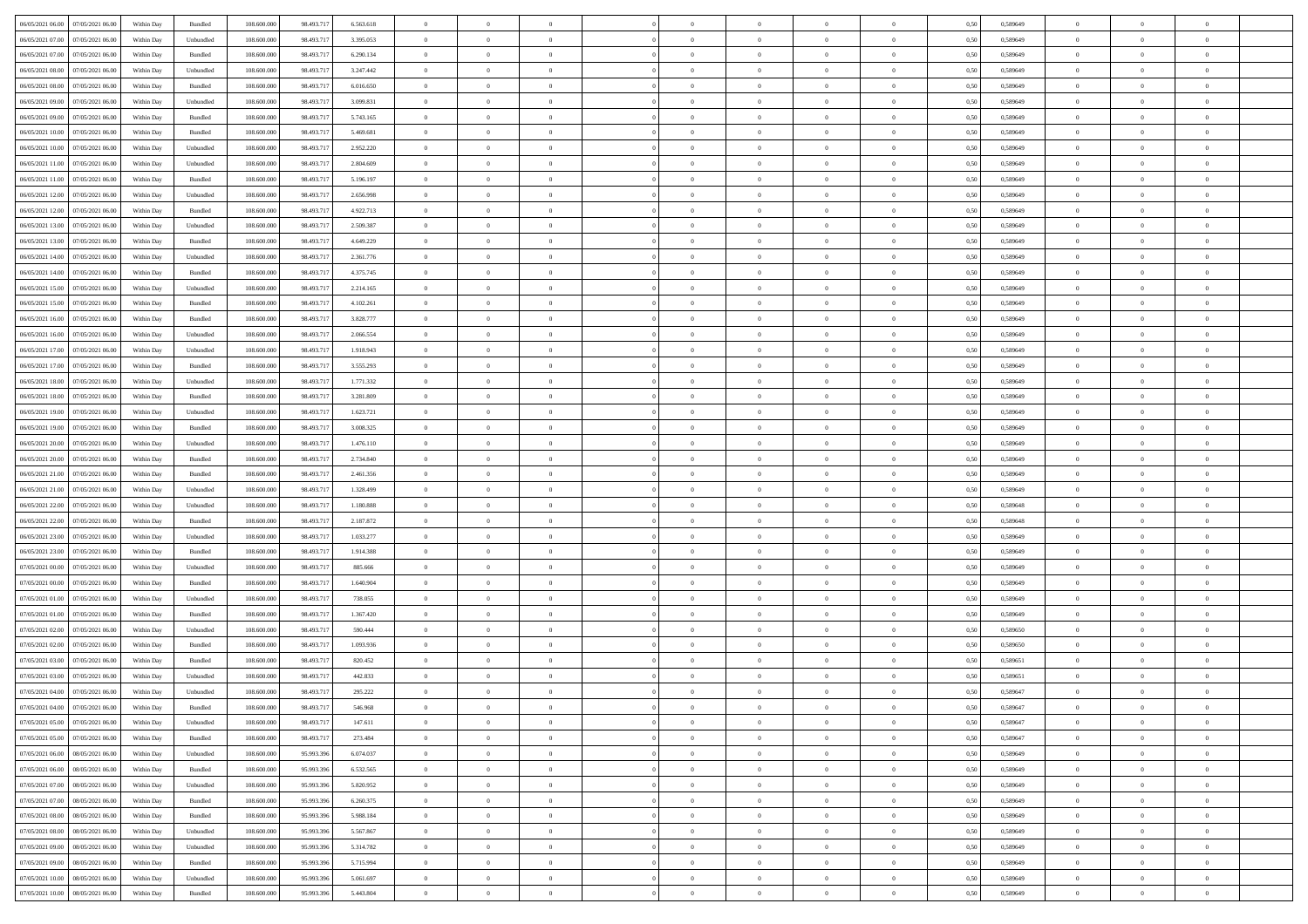| 07/05/2021 11:00  08/05/2021 06:00           | Within Day | Unbundled          | 108.600.000 | 95.993.396 | 4.808.612 | $\overline{0}$ | $\theta$       |                | $\overline{0}$ | $\bf{0}$       | $\overline{0}$ | $\theta$       | 0,50 | 0,589649 | $\,$ 0 $\,$    | $\overline{0}$ | $\bf{0}$       |  |
|----------------------------------------------|------------|--------------------|-------------|------------|-----------|----------------|----------------|----------------|----------------|----------------|----------------|----------------|------|----------|----------------|----------------|----------------|--|
|                                              |            |                    |             |            |           |                |                |                |                |                |                |                |      |          |                |                |                |  |
| 07/05/2021 11:00<br>08/05/2021 06:00         | Within Day | Bundled            | 108.600.00  | 95.993.39  | 5.171.614 | $\bf{0}$       | $\overline{0}$ | $\overline{0}$ | $\overline{0}$ | $\,$ 0         | $\overline{0}$ | $\bf{0}$       | 0,50 | 0,589649 | $\bf{0}$       | $\overline{0}$ | $\bf{0}$       |  |
| 07/05/2021 12:00<br>08/05/2021 06:00         | Within Day | Unbundled          | 108,600,000 | 95.993.396 | 4.555.528 | $\overline{0}$ | $\overline{0}$ | $\overline{0}$ | $\overline{0}$ | $\bf{0}$       | $\overline{0}$ | $\overline{0}$ | 0.50 | 0.589649 | $\overline{0}$ | $\overline{0}$ | $\bf{0}$       |  |
| 07/05/2021 12:00<br>08/05/2021 06:00         | Within Day | Bundled            | 108.600.000 | 95.993.396 | 4.899.424 | $\overline{0}$ | $\overline{0}$ | $\overline{0}$ | $\overline{0}$ | $\,$ 0         | $\overline{0}$ | $\overline{0}$ | 0,50 | 0,589649 | $\,$ 0 $\,$    | $\overline{0}$ | $\overline{0}$ |  |
| 07/05/2021 13:00<br>08/05/2021 06:00         | Within Day | Unbundled          | 108.600.00  | 95.993.39  | 4.302.443 | $\overline{0}$ | $\theta$       | $\overline{0}$ |                | $\,$ 0         | $\overline{0}$ | $\bf{0}$       | 0,50 | 0,589649 | $\bf{0}$       | $\overline{0}$ | $\bf{0}$       |  |
| 07/05/2021 13:00<br>08/05/2021 06:00         | Within Day | Bundled            | 108,600,000 | 95.993.396 | 4.627.233 | $\overline{0}$ | $\overline{0}$ | $\overline{0}$ | $\overline{0}$ | $\bf{0}$       | $\overline{0}$ | $\overline{0}$ | 0.50 | 0.589649 | $\bf{0}$       | $\overline{0}$ | $\bf{0}$       |  |
| 07/05/2021 14:00<br>08/05/2021 06:00         | Within Day | Bundled            | 108.600.000 | 95.993.396 | 4.355.043 | $\overline{0}$ | $\overline{0}$ | $\overline{0}$ | $\overline{0}$ | $\bf{0}$       | $\overline{0}$ | $\overline{0}$ | 0,50 | 0,589649 | $\,$ 0 $\,$    | $\overline{0}$ | $\bf{0}$       |  |
| 07/05/2021 14:00<br>08/05/2021 06:00         | Within Day | Unbundled          | 108.600.00  | 95.993.39  | 4.049.358 | $\overline{0}$ | $\overline{0}$ | $\overline{0}$ | $\overline{0}$ | $\,$ 0         | $\overline{0}$ | $\bf{0}$       | 0,50 | 0,589649 | $\bf{0}$       | $\overline{0}$ | $\bf{0}$       |  |
|                                              |            |                    |             |            |           |                |                |                |                |                |                |                |      |          |                |                |                |  |
| 07/05/2021 15:00<br>08/05/2021 06:00         | Within Day | Unbundled          | 108,600,000 | 95.993.396 | 3.796.273 | $\overline{0}$ | $\overline{0}$ | $\overline{0}$ | $\overline{0}$ | $\bf{0}$       | $\overline{0}$ | $\overline{0}$ | 0.50 | 0.589649 | $\bf{0}$       | $\overline{0}$ | $\bf{0}$       |  |
| 07/05/2021 15:00<br>08/05/2021 06:00         | Within Day | Bundled            | 108.600.000 | 95.993.396 | 4.082.853 | $\overline{0}$ | $\overline{0}$ | $\overline{0}$ | $\overline{0}$ | $\bf{0}$       | $\overline{0}$ | $\bf{0}$       | 0,50 | 0,589649 | $\,$ 0 $\,$    | $\overline{0}$ | $\bf{0}$       |  |
| 07/05/2021 16:00<br>08/05/2021 06:00         | Within Day | Unbundled          | 108.600.00  | 95.993.39  | 3.543.188 | $\bf{0}$       | $\theta$       | $\overline{0}$ | $\overline{0}$ | $\,$ 0         | $\overline{0}$ | $\bf{0}$       | 0,50 | 0,589649 | $\bf{0}$       | $\overline{0}$ | $\bf{0}$       |  |
| 07/05/2021 16:00<br>08/05/2021 06:00         | Within Day | Bundled            | 108,600,000 | 95.993.396 | 3.810.663 | $\overline{0}$ | $\overline{0}$ | $\overline{0}$ | $\overline{0}$ | $\,$ 0 $\,$    | $\overline{0}$ | $\overline{0}$ | 0.50 | 0.589649 | $\,$ 0 $\,$    | $\bf{0}$       | $\bf{0}$       |  |
| 07/05/2021 17:00<br>08/05/2021 06:00         | Within Day | Unbundled          | 108.600.000 | 95.993.396 | 3.290.103 | $\overline{0}$ | $\overline{0}$ | $\overline{0}$ | $\overline{0}$ | $\,$ 0         | $\overline{0}$ | $\overline{0}$ | 0,50 | 0,589649 | $\,0\,$        | $\overline{0}$ | $\,$ 0 $\,$    |  |
| 07/05/2021 17:00<br>08/05/2021 06:00         | Within Day | Bundled            | 108.600.00  | 95.993.39  | 3.538.472 | $\bf{0}$       | $\theta$       | $\overline{0}$ | $\overline{0}$ | $\,$ 0         | $\overline{0}$ | $\bf{0}$       | 0,50 | 0,589649 | $\bf{0}$       | $\overline{0}$ | $\bf{0}$       |  |
| 07/05/2021 18:00<br>08/05/2021 06:00         |            | Unbundled          | 108,600,000 | 95.993.396 | 3.037.018 | $\overline{0}$ | $\overline{0}$ | $\overline{0}$ | $\overline{0}$ | $\bf{0}$       | $\overline{0}$ | $\overline{0}$ | 0.50 | 0.589649 | $\bf{0}$       | $\overline{0}$ | $\bf{0}$       |  |
|                                              | Within Day |                    |             |            |           |                |                |                |                |                |                |                |      |          |                |                |                |  |
| 07/05/2021 18:00<br>08/05/2021 06:00         | Within Day | Bundled            | 108.600.000 | 95.993.396 | 3.266.282 | $\overline{0}$ | $\overline{0}$ | $\overline{0}$ | $\overline{0}$ | $\bf{0}$       | $\overline{0}$ | $\overline{0}$ | 0,50 | 0,589649 | $\,0\,$        | $\overline{0}$ | $\bf{0}$       |  |
| 07/05/2021 19:00<br>08/05/2021 06:00         | Within Day | Bundled            | 108.600.00  | 95.993.39  | 2.994.092 | $\overline{0}$ | $\overline{0}$ | $\overline{0}$ |                | $\,$ 0         | $\overline{0}$ | $\bf{0}$       | 0,50 | 0,589649 | $\bf{0}$       | $\overline{0}$ | $\bf{0}$       |  |
| 07/05/2021 19:00<br>08/05/2021 06:00         | Within Day | Unbundled          | 108,600,000 | 95.993.39  | 2.783.933 | $\overline{0}$ | $\overline{0}$ | $\overline{0}$ | $\overline{0}$ | $\bf{0}$       | $\overline{0}$ | $\overline{0}$ | 0.50 | 0.589649 | $\bf{0}$       | $\overline{0}$ | $\bf{0}$       |  |
| 07/05/2021 20:00<br>08/05/2021 06:00         | Within Day | Unbundled          | 108.600.000 | 95.993.396 | 2.530.848 | $\overline{0}$ | $\overline{0}$ | $\overline{0}$ | $\overline{0}$ | $\bf{0}$       | $\overline{0}$ | $\bf{0}$       | 0,50 | 0,589649 | $\,0\,$        | $\overline{0}$ | $\bf{0}$       |  |
| 07/05/2021 20:00<br>08/05/2021 06:00         | Within Day | Bundled            | 108.600.00  | 95.993.39  | 2.721.902 | $\bf{0}$       | $\overline{0}$ | $\overline{0}$ | $\overline{0}$ | $\bf{0}$       | $\overline{0}$ | $\bf{0}$       | 0,50 | 0,589649 | $\bf{0}$       | $\overline{0}$ | $\bf{0}$       |  |
| 07/05/2021 21:00<br>08/05/2021 06:00         | Within Day | Unbundled          | 108,600,000 | 95.993.396 | 2.277.764 | $\overline{0}$ | 37.683         | $\overline{0}$ | $\overline{0}$ | $\,$ 0 $\,$    | $\overline{0}$ | $\overline{0}$ | 0.50 | 0.589649 | $\overline{0}$ | $\overline{0}$ | $\bf{0}$       |  |
| 07/05/2021 21:00<br>08/05/2021 06:00         | Within Day | Bundled            | 108.600.000 | 95.993.396 | 2.449.712 | $\overline{0}$ | $\overline{0}$ | $\overline{0}$ | $\overline{0}$ | $\,0\,$        | $\overline{0}$ | $\overline{0}$ | 0,50 | 0,589649 | $\,$ 0 $\,$    | $\overline{0}$ | $\,$ 0 $\,$    |  |
|                                              |            |                    |             |            |           |                |                |                |                |                |                |                |      |          |                |                |                |  |
| 07/05/2021 22.00<br>08/05/2021 06:00         | Within Day | Unbundled          | 108.600.00  | 96.031.078 | 1.991.183 | $\overline{0}$ | $\theta$       | $\overline{0}$ | $\overline{0}$ | $\,$ 0         | $\overline{0}$ | $\bf{0}$       | 0,50 | 0,589648 | $\bf{0}$       | $\overline{0}$ | $\bf{0}$       |  |
| 07/05/2021 22:00<br>08/05/2021 06:00         | Within Day | Bundled            | 108,600,000 | 96.031.078 | 2.177.521 | $\overline{0}$ | $\overline{0}$ | $\overline{0}$ | $\overline{0}$ | $\bf{0}$       | $\overline{0}$ | $\overline{0}$ | 0.50 | 0.589648 | $\bf{0}$       | $\overline{0}$ | $\bf{0}$       |  |
| 07/05/2021 23:00<br>08/05/2021 06:00         | Within Day | Unbundled          | 108.600.000 | 96.031.078 | 1.742.285 | $\overline{0}$ | $\overline{0}$ | $\overline{0}$ | $\overline{0}$ | $\,$ 0         | $\overline{0}$ | $\overline{0}$ | 0,50 | 0,589649 | $\,$ 0 $\,$    | $\overline{0}$ | $\bf{0}$       |  |
| 07/05/2021 23:00<br>08/05/2021 06:00         | Within Day | Bundled            | 108.600.00  | 96.031.078 | 1.905.331 | $\overline{0}$ | $\theta$       | $\overline{0}$ |                | $\,$ 0         | $\overline{0}$ | $\bf{0}$       | 0,50 | 0,589649 | $\bf{0}$       | $\overline{0}$ | $\bf{0}$       |  |
| 08/05/2021 00:00<br>08/05/2021 06:00         | Within Day | Unbundled          | 108,600,000 | 96.031.078 | 1.493.387 | $\overline{0}$ | $\overline{0}$ | $\overline{0}$ | $\overline{0}$ | $\bf{0}$       | $\overline{0}$ | $\overline{0}$ | 0.50 | 0.589649 | $\bf{0}$       | $\overline{0}$ | $\bf{0}$       |  |
| 08/05/2021 00:00<br>08/05/2021 06:00         | Within Day | Bundled            | 108.600.000 | 96.031.078 | 1.633.141 | $\overline{0}$ | $\overline{0}$ | $\overline{0}$ | $\overline{0}$ | $\bf{0}$       | $\overline{0}$ | $\overline{0}$ | 0,50 | 0,589649 | $\,$ 0 $\,$    | $\overline{0}$ | $\bf{0}$       |  |
| 08/05/2021 01:00<br>08/05/2021 06:00         | Within Day | Bundled            | 108.600.00  | 96.031.078 | 1.360.951 | $\bf{0}$       | $\overline{0}$ | $\overline{0}$ | $\overline{0}$ | $\bf{0}$       | $\overline{0}$ | $\bf{0}$       | 0,50 | 0,589649 | $\bf{0}$       | $\overline{0}$ | $\bf{0}$       |  |
|                                              |            |                    |             |            |           |                |                |                |                |                |                |                |      |          |                |                |                |  |
| 08/05/2021 01:00<br>08/05/2021 06:00         | Within Day | Unbundled          | 108,600,000 | 96.031.078 | 1.244.489 | $\overline{0}$ | $\bf{0}$       | $\overline{0}$ | $\overline{0}$ | $\,$ 0 $\,$    | $\overline{0}$ | $\overline{0}$ | 0.50 | 0.589649 | $\,$ 0 $\,$    | $\overline{0}$ | $\bf{0}$       |  |
| 08/05/2021 02:00<br>08/05/2021 06:00         | Within Day | Unbundled          | 108.600.000 | 96.031.078 | 995.591   | $\overline{0}$ | $\overline{0}$ | $\overline{0}$ | $\overline{0}$ | $\mathbf{0}$   | $\overline{0}$ | $\overline{0}$ | 0.50 | 0.589650 | $\mathbf{0}$   | $\overline{0}$ | $\overline{0}$ |  |
| 08/05/2021 02:00<br>08/05/2021 06:00         | Within Day | Bundled            | 108.600.00  | 96.031.078 | 1.088.760 | $\bf{0}$       | $\,$ 0 $\,$    | $\overline{0}$ | $\overline{0}$ | $\,$ 0         | $\overline{0}$ | $\bf{0}$       | 0,50 | 0,589650 | $\bf{0}$       | $\overline{0}$ | $\bf{0}$       |  |
| 08/05/2021 03:00<br>08/05/2021 06:00         | Within Day | Unbundled          | 108,600,000 | 96.031.078 | 746.693   | $\overline{0}$ | $\overline{0}$ | $\overline{0}$ | $\overline{0}$ | $\bf{0}$       | $\overline{0}$ | $\overline{0}$ | 0.50 | 0.589651 | $\bf{0}$       | $\overline{0}$ | $\bf{0}$       |  |
| 08/05/2021 03:00<br>08/05/2021 06:00         | Within Day | Bundled            | 108.600.000 | 96.031.078 | 816,570   | $\overline{0}$ | $\overline{0}$ | $\Omega$       | $\Omega$       | $\overline{0}$ | $\overline{0}$ | $\overline{0}$ | 0.50 | 0,589651 | $\mathbf{0}$   | $\overline{0}$ | $\overline{0}$ |  |
| 08/05/2021 04:00<br>08/05/2021 06:00         | Within Day | Unbundled          | 108.600.00  | 96.031.078 | 497.795   | $\bf{0}$       | $\overline{0}$ | $\overline{0}$ | $\overline{0}$ | $\,$ 0         | $\overline{0}$ | $\bf{0}$       | 0,50 | 0,589647 | $\bf{0}$       | $\overline{0}$ | $\bf{0}$       |  |
| 08/05/2021 04:00<br>08/05/2021 06:00         | Within Day | Bundled            | 108,600,000 | 96.031.078 | 544,380   | $\overline{0}$ | $\overline{0}$ | $\overline{0}$ | $\overline{0}$ | $\bf{0}$       | $\overline{0}$ | $\overline{0}$ | 0.50 | 0.589647 | $\bf{0}$       | $\overline{0}$ | $\bf{0}$       |  |
| 08/05/2021 05:00<br>08/05/2021 06:00         | Within Day | Unbundled          | 108.600.000 | 96.031.078 | 248.897   | $\overline{0}$ | $\overline{0}$ | $\overline{0}$ | $\overline{0}$ | $\overline{0}$ | $\overline{0}$ | $\overline{0}$ | 0,50 | 0.589647 | $\mathbf{0}$   | $\overline{0}$ | $\overline{0}$ |  |
|                                              |            |                    |             |            |           |                |                |                |                |                |                |                |      |          |                |                |                |  |
| 08/05/2021 05:00<br>08/05/2021 06:00         | Within Day | Bundled            | 108.600.00  | 96.031.078 | 272.190   | $\overline{0}$ | $\overline{0}$ | $\overline{0}$ | $\overline{0}$ | $\bf{0}$       | $\overline{0}$ | $\bf{0}$       | 0,50 | 0,589647 | $\bf{0}$       | $\overline{0}$ | $\bf{0}$       |  |
| 08/05/2021 06:00<br>09/05/2021 06:00         | Within Day | Bundled            | 108,600,000 | 95.926.405 | 6.532.342 | $\overline{0}$ | $\bf{0}$       | $\overline{0}$ | $\overline{0}$ | $\,$ 0 $\,$    | $\overline{0}$ | $\overline{0}$ | 0.50 | 0.589649 | $\overline{0}$ | $\bf{0}$       | $\bf{0}$       |  |
| 08/05/2021 06:00<br>09/05/2021 06:00         | Within Day | Unbundled          | 108.600.000 | 95.926.405 | 6.141.252 | $\overline{0}$ | $\overline{0}$ | $\Omega$       | $\overline{0}$ | $\overline{0}$ | $\overline{0}$ | $\overline{0}$ | 0,50 | 0.589649 | $\mathbf{0}$   | $\overline{0}$ | $\overline{0}$ |  |
| 08/05/2021 07:00<br>09/05/2021 06.00         | Within Day | Bundled            | 108.600.00  | 95.926.405 | 6.260.161 | $\bf{0}$       | $\overline{0}$ | $\overline{0}$ | $\overline{0}$ | $\,$ 0         | $\overline{0}$ | $\bf{0}$       | 0,50 | 0,589649 | $\bf{0}$       | $\overline{0}$ | $\bf{0}$       |  |
| 08/05/2021 07:00<br>09/05/2021 06:00         | Within Day | Unbundled          | 108,600,000 | 95.926.405 | 5.885.366 | $\overline{0}$ | $\overline{0}$ | $\overline{0}$ | $\overline{0}$ | $\bf{0}$       | $\overline{0}$ | $\overline{0}$ | 0.50 | 0.589649 | $\bf{0}$       | $\overline{0}$ | $\bf{0}$       |  |
| 08/05/2021 08:00<br>09/05/2021 06:00         | Within Day | Bundled            | 108.600.000 | 95.926.405 | 5.987.980 | $\overline{0}$ | $\theta$       | $\Omega$       | $\Omega$       | $\bf{0}$       | $\overline{0}$ | $\Omega$       | 0.50 | 0.589649 | $\mathbf{0}$   | $\overline{0}$ | $\overline{0}$ |  |
| 08/05/2021 08:00<br>09/05/2021 06:00         | Within Day | Unbundled          | 108.600.00  | 95.926.405 | 5.629.481 | $\overline{0}$ | $\overline{0}$ | $\overline{0}$ | $\bf{0}$       | $\,$ 0         | $\overline{0}$ | $\bf{0}$       | 0,50 | 0,589649 | $\bf{0}$       | $\overline{0}$ | $\bf{0}$       |  |
| $08/05/2021\;09.00 \qquad 09/05/2021\;06.00$ | Within Day | $\mathbf B$ undled | 108.600.000 | 95.926.405 | 5.715.799 | $\bf{0}$       | $\Omega$       |                |                |                |                |                | 0,50 | 0.589649 | $\overline{0}$ | $\Omega$       |                |  |
|                                              |            |                    |             |            |           |                |                |                |                |                |                |                |      |          |                |                |                |  |
| 08/05/2021 09:00 09/05/2021 06:00            | Within Day | Unbundled          | 108.600.000 | 95.926.405 | 5.373.595 | $\theta$       | $\overline{0}$ | $\overline{0}$ | $\Omega$       | $\overline{0}$ | $\overline{0}$ | $\mathbf{0}$   | 0,50 | 0,589649 | $\theta$       | $\overline{0}$ | $\bf{0}$       |  |
| 08/05/2021 10:00<br>09/05/2021 06:00         | Within Day | Unbundled          | 108.600.00  | 95.926.405 | 5.117.710 | $\overline{0}$ | $\bf{0}$       | $\overline{0}$ | $\bf{0}$       | $\overline{0}$ | $\overline{0}$ | $\mathbf{0}$   | 0,50 | 0,589649 | $\overline{0}$ | $\bf{0}$       | $\bf{0}$       |  |
| 08/05/2021 10:00 09/05/2021 06:00            | Within Day | Bundled            | 108,600,000 | 95.926.405 | 5.443.618 | $\overline{0}$ | $\overline{0}$ | $\overline{0}$ | $\overline{0}$ | $\overline{0}$ | $\overline{0}$ | $\mathbf{0}$   | 0.50 | 0.589649 | $\overline{0}$ | $\,$ 0 $\,$    | $\,$ 0 $\,$    |  |
| 08/05/2021 11:00 09/05/2021 06:00            | Within Day | Unbundled          | 108.600.000 | 95.926.405 | 4.861.824 | $\overline{0}$ | $\overline{0}$ | $\overline{0}$ | $\overline{0}$ | $\overline{0}$ | $\overline{0}$ | $\overline{0}$ | 0,50 | 0,589649 | $\theta$       | $\overline{0}$ | $\bf{0}$       |  |
| 08/05/2021 11:00<br>09/05/2021 06:00         | Within Day | Bundled            | 108.600.00  | 95.926.405 | 5.171.437 | $\bf{0}$       | $\overline{0}$ | $\overline{0}$ | $\overline{0}$ | $\bf{0}$       | $\overline{0}$ | $\bf{0}$       | 0,50 | 0,589649 | $\overline{0}$ | $\overline{0}$ | $\bf{0}$       |  |
| 08/05/2021 12:00<br>09/05/2021 06:00         | Within Day | Bundled            | 108,600,000 | 95.926.405 | 4.899.256 | $\overline{0}$ | $\overline{0}$ | $\overline{0}$ | $\overline{0}$ | $\,$ 0 $\,$    | $\overline{0}$ | $\overline{0}$ | 0.50 | 0.589649 | $\overline{0}$ | $\overline{0}$ | $\bf{0}$       |  |
| 08/05/2021 12:00<br>09/05/2021 06:00         | Within Dav | Unbundled          | 108.600.000 | 95.926.405 | 4.605.939 | $\overline{0}$ | $\overline{0}$ | $\overline{0}$ | $\overline{0}$ | $\mathbf{0}$   | $\overline{0}$ | $\overline{0}$ | 0,50 | 0,589649 | $\overline{0}$ | $\overline{0}$ | $\bf{0}$       |  |
|                                              |            |                    |             |            |           |                |                |                |                |                |                |                |      |          |                |                |                |  |
| 08/05/2021 13:00<br>09/05/2021 06:00         | Within Day | Unbundled          | 108.600.00  | 95.926.405 | 4.350.053 | $\bf{0}$       | $\,$ 0         | $\overline{0}$ | $\bf{0}$       | $\,$ 0 $\,$    | $\overline{0}$ | $\mathbf{0}$   | 0,50 | 0,589649 | $\overline{0}$ | $\,$ 0 $\,$    | $\bf{0}$       |  |
| 08/05/2021 13:00<br>09/05/2021 06:00         | Within Day | Bundled            | 108,600,000 | 95.926.405 | 4.627.075 | $\overline{0}$ | $\overline{0}$ | $\overline{0}$ | $\overline{0}$ | $\,$ 0 $\,$    | $\overline{0}$ | $\mathbf{0}$   | 0.50 | 0.589649 | $\overline{0}$ | $\,$ 0 $\,$    | $\bf{0}$       |  |
| 08/05/2021 14:00<br>09/05/2021 06:00         | Within Dav | Unbundled          | 108.600.000 | 95.926.405 | 4.094.168 | $\overline{0}$ | $\overline{0}$ | $\overline{0}$ | $\overline{0}$ | $\overline{0}$ | $\overline{0}$ | $\overline{0}$ | 0,50 | 0.589649 | $\overline{0}$ | $\overline{0}$ | $\bf{0}$       |  |
| 08/05/2021 14:00<br>09/05/2021 06:00         | Within Day | Bundled            | 108.600.00  | 95.926.405 | 4.354.894 | $\overline{0}$ | $\overline{0}$ | $\overline{0}$ | $\bf{0}$       | $\bf{0}$       | $\overline{0}$ | $\bf{0}$       | 0,50 | 0,589649 | $\overline{0}$ | $\overline{0}$ | $\bf{0}$       |  |
| 08/05/2021 15:00 09/05/2021 06:00            | Within Day | Unbundled          | 108.600.000 | 95.926.405 | 3.838.282 | $\overline{0}$ | $\overline{0}$ | $\overline{0}$ | $\overline{0}$ | $\,$ 0 $\,$    | $\overline{0}$ | $\overline{0}$ | 0,50 | 0,589649 | $\,$ 0 $\,$    | $\,$ 0 $\,$    | $\bf{0}$       |  |
|                                              |            |                    |             |            |           |                |                |                |                |                |                |                |      |          |                |                |                |  |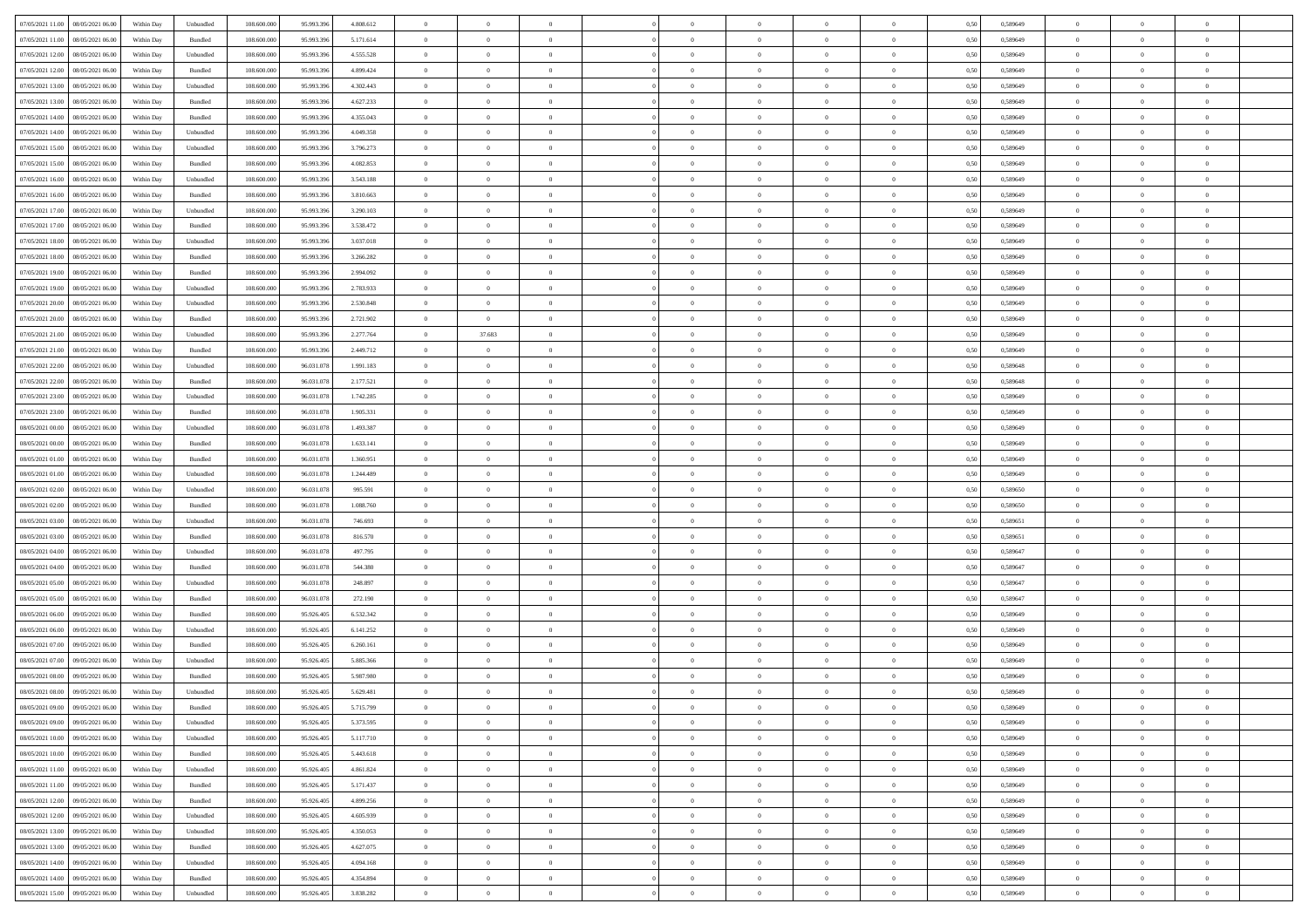| 08/05/2021 15:00 09/05/2021 06:00            | Within Day | Bundled   | 108.600.000 | 95.926.405 | 4.082.713 | $\overline{0}$ | $\theta$       |                | $\overline{0}$ | $\bf{0}$       |                | $\bf{0}$       | 0,50 | 0,589649 | $\theta$       | $\theta$       | $\theta$       |  |
|----------------------------------------------|------------|-----------|-------------|------------|-----------|----------------|----------------|----------------|----------------|----------------|----------------|----------------|------|----------|----------------|----------------|----------------|--|
| 08/05/2021 16:00<br>09/05/2021 06.00         | Within Day | Unbundled | 108.600.00  | 95.926.40  | 3.582.397 | $\bf{0}$       | $\overline{0}$ | $\bf{0}$       | $\overline{0}$ | $\overline{0}$ | $\overline{0}$ | $\bf{0}$       | 0,50 | 0,589649 | $\,$ 0 $\,$    | $\bf{0}$       | $\overline{0}$ |  |
| 08/05/2021 16:00<br>09/05/2021 06:00         | Within Day | Bundled   | 108,600,000 | 95.926.405 | 3.810.532 | $\overline{0}$ | $\bf{0}$       | $\overline{0}$ | $\bf{0}$       | $\bf{0}$       | $\overline{0}$ | $\bf{0}$       | 0.50 | 0.589649 | $\bf{0}$       | $\overline{0}$ | $\overline{0}$ |  |
| 08/05/2021 17:00<br>09/05/2021 06:00         |            |           | 108.600.000 |            |           | $\overline{0}$ | $\overline{0}$ | $\overline{0}$ | $\theta$       | $\theta$       | $\overline{0}$ | $\bf{0}$       |      |          | $\theta$       | $\theta$       | $\overline{0}$ |  |
|                                              | Within Day | Bundled   |             | 95.926.405 | 3.538.351 |                |                |                |                |                |                |                | 0,50 | 0,589649 |                |                |                |  |
| 08/05/2021 17:00<br>09/05/2021 06.00         | Within Day | Unbundled | 108.600.00  | 95.926.405 | 3.326.511 | $\overline{0}$ | $\overline{0}$ | $\bf{0}$       | $\overline{0}$ | $\theta$       | $\overline{0}$ | $\bf{0}$       | 0,50 | 0,589649 | $\,$ 0 $\,$    | $\bf{0}$       | $\overline{0}$ |  |
| 08/05/2021 18:00<br>09/05/2021 06:00         | Within Day | Unbundled | 108,600,000 | 95.926.405 | 3.070.626 | $\overline{0}$ | $\overline{0}$ | $\overline{0}$ | $\bf{0}$       | $\overline{0}$ | $\Omega$       | $\bf{0}$       | 0.50 | 0.589649 | $\bf{0}$       | $\theta$       | $\overline{0}$ |  |
| 08/05/2021 18:00<br>09/05/2021 06:00         | Within Day | Bundled   | 108.600.000 | 95.926.405 | 3.266.171 | $\overline{0}$ | $\overline{0}$ | $\overline{0}$ | $\overline{0}$ | $\overline{0}$ | $\overline{0}$ | $\bf{0}$       | 0,50 | 0,589649 | $\theta$       | $\theta$       | $\overline{0}$ |  |
|                                              |            |           |             |            |           |                |                |                |                |                |                |                |      |          |                |                |                |  |
| 08/05/2021 19:00<br>09/05/2021 06.00         | Within Day | Unbundled | 108.600.00  | 95.926.405 | 2.814.740 | $\overline{0}$ | $\overline{0}$ | $\bf{0}$       | $\overline{0}$ | $\overline{0}$ | $\overline{0}$ | $\bf{0}$       | 0,50 | 0,589649 | $\,$ 0 $\,$    | $\bf{0}$       | $\overline{0}$ |  |
| 08/05/2021 19:00<br>09/05/2021 06:00         | Within Day | Bundled   | 108,600,000 | 95.926.40  | 2.993.990 | $\overline{0}$ | $\bf{0}$       | $\overline{0}$ | $\bf{0}$       | $\overline{0}$ | $\overline{0}$ | $\bf{0}$       | 0.50 | 0.589649 | $\bf{0}$       | $\overline{0}$ | $\overline{0}$ |  |
| 08/05/2021 20:00<br>09/05/2021 06:00         | Within Day | Unbundled | 108.600.000 | 95.926.405 | 2.558.855 | $\overline{0}$ | $\bf{0}$       | $\overline{0}$ | $\overline{0}$ | $\theta$       | $\overline{0}$ | $\bf{0}$       | 0,50 | 0,589649 | $\theta$       | $\theta$       | $\overline{0}$ |  |
| 08/05/2021 20:00<br>09/05/2021 06.00         | Within Day | Bundled   | 108.600.00  | 95.926.405 | 2.721.809 | $\bf{0}$       | $\overline{0}$ | $\bf{0}$       | $\overline{0}$ | $\bf{0}$       | $\overline{0}$ | $\bf{0}$       | 0,50 | 0,589649 | $\,$ 0 $\,$    | $\bf{0}$       | $\overline{0}$ |  |
|                                              |            |           |             |            |           |                |                |                |                |                |                |                |      |          |                |                |                |  |
| 08/05/2021 21:00<br>09/05/2021 06:00         | Within Day | Unbundled | 108,600,000 | 95.926.405 | 2.302.969 | $\overline{0}$ | $\bf{0}$       | $\overline{0}$ | $\bf{0}$       | $\bf{0}$       | $\overline{0}$ | $\bf{0}$       | 0.50 | 0.589649 | $\bf{0}$       | $\overline{0}$ | $\bf{0}$       |  |
| 08/05/2021 21:00<br>09/05/2021 06:00         | Within Day | Bundled   | 108.600.000 | 95.926.405 | 2.449.628 | $\overline{0}$ | $\overline{0}$ | $\overline{0}$ | $\overline{0}$ | $\theta$       | $\overline{0}$ | $\overline{0}$ | 0,50 | 0,589649 | $\theta$       | $\theta$       | $\overline{0}$ |  |
| 08/05/2021 22:00<br>09/05/2021 06.00         | Within Day | Unbundled | 108.600.00  | 95.926.40  | 2.047.084 | $\overline{0}$ | $\theta$       | $\bf{0}$       | $\overline{0}$ | $\theta$       | $\overline{0}$ | $\bf{0}$       | 0,50 | 0,589648 | $\,$ 0 $\,$    | $\bf{0}$       | $\overline{0}$ |  |
| 08/05/2021 22:00<br>09/05/2021 06:00         | Within Day | Bundled   | 108,600,000 | 95.926.405 | 2.177.447 | $\overline{0}$ | $\overline{0}$ | $\overline{0}$ | $\bf{0}$       | $\overline{0}$ | $\Omega$       | $\bf{0}$       | 0.50 | 0.589648 | $\theta$       | $\theta$       | $\overline{0}$ |  |
| 08/05/2021 23:00<br>09/05/2021 06:00         | Within Day | Bundled   | 108.600.000 | 95.926.405 | 1.905.266 | $\overline{0}$ | $\overline{0}$ | $\overline{0}$ | $\overline{0}$ | $\overline{0}$ | $\overline{0}$ | $\bf{0}$       | 0,50 | 0,589649 | $\theta$       | $\theta$       | $\overline{0}$ |  |
|                                              |            |           |             |            |           |                |                |                |                |                |                |                |      |          |                |                |                |  |
| 08/05/2021 23:00<br>09/05/2021 06.00         | Within Day | Unbundled | 108.600.00  | 95.926.405 | 1.791.198 | $\overline{0}$ | $\overline{0}$ | $\overline{0}$ | $\overline{0}$ | $\theta$       | $\overline{0}$ | $\bf{0}$       | 0,50 | 0,589649 | $\,$ 0 $\,$    | $\bf{0}$       | $\overline{0}$ |  |
| 09/05/2021 00:00<br>09/05/2021 06:00         | Within Day | Unbundled | 108,600,000 | 95.926.40  | 1.535.313 | $\overline{0}$ | $\bf{0}$       | $\overline{0}$ | $\bf{0}$       | $\overline{0}$ | $\overline{0}$ | $\bf{0}$       | 0.50 | 0.589649 | $\bf{0}$       | $\overline{0}$ | $\overline{0}$ |  |
| 09/05/2021 00:00<br>09/05/2021 06:00         | Within Day | Bundled   | 108.600.000 | 95.926.405 | 1.633.085 | $\overline{0}$ | $\overline{0}$ | $\overline{0}$ | $\overline{0}$ | $\overline{0}$ | $\overline{0}$ | $\bf{0}$       | 0,50 | 0,589649 | $\,$ 0 $\,$    | $\theta$       | $\overline{0}$ |  |
| 09/05/2021 01:00<br>09/05/2021 06.00         | Within Day | Unbundled | 108.600.00  | 95.926.405 | 1.279.427 | $\bf{0}$       | $\bf{0}$       | $\bf{0}$       | $\bf{0}$       | $\overline{0}$ | $\overline{0}$ | $\bf{0}$       | 0,50 | 0,589649 | $\,$ 0 $\,$    | $\bf{0}$       | $\overline{0}$ |  |
|                                              |            |           |             |            |           |                |                |                |                |                |                |                |      |          |                |                |                |  |
| 09/05/2021 01:00<br>09/05/2021 06:00         | Within Day | Bundled   | 108,600,000 | 95.926.405 | 1.360.904 | $\overline{0}$ | $\bf{0}$       | $\overline{0}$ | $\bf{0}$       | $\bf{0}$       | $\overline{0}$ | $\bf{0}$       | 0.50 | 0.589649 | $\bf{0}$       | $\overline{0}$ | $\overline{0}$ |  |
| 09/05/2021 02:00<br>09/05/2021 06:00         | Within Day | Unbundled | 108.600.000 | 95.926.405 | 1.023.542 | $\overline{0}$ | $\overline{0}$ | $\overline{0}$ | $\theta$       | $\theta$       | $\overline{0}$ | $\bf{0}$       | 0,50 | 0,589650 | $\theta$       | $\theta$       | $\overline{0}$ |  |
| 09/05/2021 02:00<br>09/05/2021 06.00         | Within Day | Bundled   | 108.600.00  | 95.926.405 | 1.088.723 | $\bf{0}$       | $\overline{0}$ | $\bf{0}$       | $\overline{0}$ | $\theta$       | $\overline{0}$ | $\bf{0}$       | 0,50 | 0,589650 | $\,$ 0 $\,$    | $\bf{0}$       | $\overline{0}$ |  |
| 09/05/2021 03:00<br>09/05/2021 06:00         | Within Day | Unbundled | 108,600,000 | 95.926.40  | 767.656   | $\overline{0}$ | $\overline{0}$ | $\overline{0}$ | $\overline{0}$ | $\overline{0}$ | $\Omega$       | $\bf{0}$       | 0.50 | 0.589651 | $\bf{0}$       | $\theta$       | $\overline{0}$ |  |
| 09/05/2021 03:00<br>09/05/2021 06:00         | Within Day | Bundled   | 108.600.000 | 95.926.405 | 816.542   | $\overline{0}$ | $\overline{0}$ | $\overline{0}$ | $\overline{0}$ | $\theta$       | $\overline{0}$ | $\bf{0}$       | 0,50 | 0,589651 | $\theta$       | $\theta$       | $\overline{0}$ |  |
|                                              |            |           |             |            |           |                |                |                |                |                |                |                |      |          |                |                |                |  |
| 09/05/2021 04:00<br>09/05/2021 06.00         | Within Day | Bundled   | 108.600.00  | 95.926.40  | 544.361   | $\bf{0}$       | $\overline{0}$ | $\bf{0}$       | $\overline{0}$ | $\theta$       | $\overline{0}$ | $\bf{0}$       | 0,50 | 0,589647 | $\,$ 0 $\,$    | $\bf{0}$       | $\overline{0}$ |  |
| 09/05/2021 04:00<br>09/05/2021 06:00         | Within Day | Unbundled | 108,600,000 | 95.926.40  | 511.771   | $\overline{0}$ | $\bf{0}$       | $\overline{0}$ | $\bf{0}$       | $\overline{0}$ | $\overline{0}$ | $\bf{0}$       | 0.50 | 0.589647 | $\bf{0}$       | $\overline{0}$ | $\overline{0}$ |  |
| 09/05/2021 05:00<br>09/05/2021 06:00         | Within Day | Unbundled | 108.600.000 | 95.926.405 | 255.885   | $\overline{0}$ | $\overline{0}$ | $\overline{0}$ | $\overline{0}$ | $\overline{0}$ | $\overline{0}$ | $\bf{0}$       | 0,50 | 0,589647 | $\theta$       | $\theta$       | $\overline{0}$ |  |
| 09/05/2021 05:00<br>09/05/2021 06.00         | Within Day | Bundled   | 108.600.00  | 95.926.405 | 272.180   | $\bf{0}$       | $\bf{0}$       | $\bf{0}$       | $\bf{0}$       | $\overline{0}$ | $\overline{0}$ | $\bf{0}$       | 0,50 | 0,589647 | $\,$ 0 $\,$    | $\bf{0}$       | $\overline{0}$ |  |
|                                              |            |           |             |            |           |                |                |                |                |                |                |                |      |          |                |                |                |  |
| 09/05/2021 06:00<br>10/05/2021 06:00         | Within Day | Unbundled | 108,600,000 | 95.926.405 | 6.141.252 | $\overline{0}$ | $\bf{0}$       | $\overline{0}$ | $\bf{0}$       | $\bf{0}$       | $\overline{0}$ | $\bf{0}$       | 0.50 | 0.589649 | $\bf{0}$       | $\overline{0}$ | $\bf{0}$       |  |
| 09/05/2021 06:00<br>10/05/2021 06:00         | Within Day | Bundled   | 108.600.000 | 95.926.40  | 6.532.342 | $\overline{0}$ | $\overline{0}$ | $\overline{0}$ | $\overline{0}$ | $\overline{0}$ | $\overline{0}$ | $\bf{0}$       | 0.50 | 0.589649 | $\theta$       | $\theta$       | $\overline{0}$ |  |
| 09/05/2021 07:00<br>10/05/2021 06:00         | Within Day | Unbundled | 108.600.00  | 95.926.405 | 5.885.366 | $\bf{0}$       | $\overline{0}$ | $\bf{0}$       | $\overline{0}$ | $\overline{0}$ | $\overline{0}$ | $\bf{0}$       | 0,50 | 0,589649 | $\,$ 0 $\,$    | $\bf{0}$       | $\overline{0}$ |  |
| 09/05/2021 07:00<br>10/05/2021 06:00         | Within Day | Bundled   | 108,600,000 | 95.926.405 | 6.260.161 | $\overline{0}$ | $\overline{0}$ | $\overline{0}$ | $\bf{0}$       | $\overline{0}$ | $\Omega$       | $\bf{0}$       | 0.50 | 0.589649 | $\,$ 0 $\,$    | $\theta$       | $\overline{0}$ |  |
| 09/05/2021 08:00<br>10/05/2021 06:00         | Within Dav | Unbundled | 108.600.000 | 95.926.405 | 5.629.481 | $\overline{0}$ | $\overline{0}$ | $\overline{0}$ | $\overline{0}$ | $\theta$       | $\overline{0}$ | $\overline{0}$ | 0.50 | 0.589649 | $\theta$       | $\theta$       | $\overline{0}$ |  |
|                                              |            |           |             |            |           |                |                |                |                |                |                |                |      |          |                |                |                |  |
| 09/05/2021 08:00<br>10/05/2021 06:00         | Within Day | Bundled   | 108.600.00  | 95.926.405 | 5.987.980 | $\bf{0}$       | $\overline{0}$ | $\bf{0}$       | $\overline{0}$ | $\bf{0}$       | $\overline{0}$ | $\bf{0}$       | 0,50 | 0,589649 | $\,$ 0 $\,$    | $\bf{0}$       | $\overline{0}$ |  |
| 09/05/2021 09:00<br>10/05/2021 06:00         | Within Day | Unbundled | 108,600,000 | 95.926.40  | 5.373.595 | $\overline{0}$ | $\bf{0}$       | $\overline{0}$ | $\bf{0}$       | $\overline{0}$ | $\overline{0}$ | $\bf{0}$       | 0.50 | 0.589649 | $\bf{0}$       | $\overline{0}$ | $\overline{0}$ |  |
| 09/05/2021 09:00<br>10/05/2021 06:00         | Within Dav | Bundled   | 108.600.000 | 95.926.405 | 5.715.799 | $\overline{0}$ | $\overline{0}$ | $\overline{0}$ | $\overline{0}$ | $\overline{0}$ | $\overline{0}$ | $\overline{0}$ | 0.50 | 0.589649 | $\theta$       | $\theta$       | $\overline{0}$ |  |
| 09/05/2021 11:00<br>10/05/2021 06:00         | Within Day | Bundled   | 108.600.00  | 95.926.405 | 5.171.437 | $\bf{0}$       | $\bf{0}$       | $\bf{0}$       | $\bf{0}$       | $\overline{0}$ | $\overline{0}$ | $\bf{0}$       | 0,50 | 0,589649 | $\,$ 0 $\,$    | $\bf{0}$       | $\overline{0}$ |  |
| 09/05/2021 11:00<br>10/05/2021 06:00         | Within Day | Unbundled | 108,600,000 | 95.926.405 | 4.861.824 | $\overline{0}$ | $\bf{0}$       | $\overline{0}$ | $\bf{0}$       | $\bf{0}$       | $\overline{0}$ | $\bf{0}$       | 0.50 | 0.589649 | $\bf{0}$       | $\overline{0}$ | $\overline{0}$ |  |
|                                              |            |           |             |            |           |                |                |                |                |                |                |                |      |          |                |                |                |  |
| 09/05/2021 12:00<br>10/05/2021 06:00         | Within Dav | Unbundled | 108.600.000 | 95.926.405 | 4.605.939 | $\overline{0}$ | $\overline{0}$ | $\overline{0}$ | $\overline{0}$ | $\theta$       | $\overline{0}$ | $\bf{0}$       | 0.50 | 0.589649 | $\theta$       | $\theta$       | $\overline{0}$ |  |
| 09/05/2021 12:00<br>10/05/2021 06:00         | Within Day | Bundled   | 108.600.00  | 95.926.405 | 4.899.256 | $\bf{0}$       | $\overline{0}$ | $\bf{0}$       | $\bf{0}$       | $\overline{0}$ | $\overline{0}$ | $\bf{0}$       | 0,50 | 0,589649 | $\,$ 0 $\,$    | $\bf{0}$       | $\overline{0}$ |  |
| 09/05/2021 13:00<br>10/05/2021 06:00         | Within Day | Unbundled | 108,600,000 | 95.926.40  | 4.350.053 | $\overline{0}$ | $\overline{0}$ | $\Omega$       | $\overline{0}$ | $\overline{0}$ | $\theta$       | $\bf{0}$       | 0.50 | 0.589649 | $\,$ 0 $\,$    | $\theta$       | $\overline{0}$ |  |
| 09/05/2021 13:00<br>10/05/2021 06:00         | Within Dav | Bundled   | 108.600.000 | 95.926.40  | 4.627.075 | $\overline{0}$ | $\overline{0}$ | $\Omega$       | $\overline{0}$ | $\theta$       | $\Omega$       | $\overline{0}$ | 0.5( | 0.589649 | $\theta$       | $\theta$       | $\overline{0}$ |  |
| 09/05/2021 14:00<br>10/05/2021 06:00         | Within Day | Unbundled | 108.600.00  | 95.926.405 | 4.094.168 | $\bf{0}$       | $\bf{0}$       | $\overline{0}$ | $\bf{0}$       | $\bf{0}$       | $\overline{0}$ | $\bf{0}$       | 0,50 | 0,589649 | $\,$ 0 $\,$    | $\bf{0}$       | $\overline{0}$ |  |
|                                              |            |           |             |            |           |                |                |                |                |                |                |                |      |          |                |                |                |  |
| $09/05/2021\ 14.00 \qquad 10/05/2021\ 06.00$ | Within Day | Bundled   | 108.600.000 | 95.926.405 | 4.354.894 | $\overline{0}$ | $\Omega$       |                | $\Omega$       |                |                |                | 0,50 | 0.589649 | $\theta$       | $\overline{0}$ |                |  |
| 09/05/2021 15:00 10/05/2021 06:00            | Within Day | Unbundled | 108.600.000 | 95.926.405 | 3.838.282 | $\overline{0}$ | $\overline{0}$ | $\overline{0}$ | $\theta$       | $\overline{0}$ | $\overline{0}$ | $\bf{0}$       | 0,50 | 0,589649 | $\theta$       | $\overline{0}$ | $\overline{0}$ |  |
| 09/05/2021 15:00<br>10/05/2021 06:00         | Within Day | Bundled   | 108.600.00  | 95.926.405 | 4.082.713 | $\overline{0}$ | $\bf{0}$       | $\overline{0}$ | $\overline{0}$ | $\bf{0}$       | $\overline{0}$ | $\bf{0}$       | 0,50 | 0,589649 | $\bf{0}$       | $\overline{0}$ | $\bf{0}$       |  |
| 09/05/2021 16:00 10/05/2021 06:00            | Within Day | Bundled   | 108,600,000 | 95.926.405 | 3.810.532 | $\overline{0}$ | $\bf{0}$       | $\overline{0}$ | $\overline{0}$ | $\mathbf{0}$   | $\overline{0}$ | $\,$ 0 $\,$    | 0.50 | 0.589649 | $\overline{0}$ | $\bf{0}$       | $\,$ 0 $\,$    |  |
| 09/05/2021 16:00<br>10/05/2021 06:00         |            |           |             |            |           |                | $\overline{0}$ |                |                | $\overline{0}$ |                |                |      |          | $\theta$       | $\theta$       | $\overline{0}$ |  |
|                                              | Within Dav | Unbundled | 108.600.000 | 95.926.405 | 3.582.397 | $\overline{0}$ |                | $\overline{0}$ | $\overline{0}$ |                | $\overline{0}$ | $\bf{0}$       | 0,50 | 0.589649 |                |                |                |  |
| 09/05/2021 17:00<br>10/05/2021 06:00         | Within Day | Unbundled | 108.600.000 | 95.926.405 | 3.326.511 | $\overline{0}$ | $\bf{0}$       | $\overline{0}$ | $\overline{0}$ | $\bf{0}$       | $\overline{0}$ | $\bf{0}$       | 0,50 | 0,589649 | $\bf{0}$       | $\overline{0}$ | $\overline{0}$ |  |
| 09/05/2021 17:00<br>10/05/2021 06:00         | Within Day | Bundled   | 108,600,000 | 95.926.405 | 3.538.351 | $\overline{0}$ | $\bf{0}$       | $\overline{0}$ | $\overline{0}$ | $\bf{0}$       | $\overline{0}$ | $\bf{0}$       | 0.50 | 0.589649 | $\,$ 0 $\,$    | $\overline{0}$ | $\,$ 0         |  |
| 09/05/2021 18:00<br>10/05/2021 06:00         | Within Dav | Unbundled | 108.600.000 | 95.926.405 | 3.070.626 | $\overline{0}$ | $\overline{0}$ | $\overline{0}$ | $\overline{0}$ | $\overline{0}$ | $\overline{0}$ | $\bf{0}$       | 0,50 | 0.589649 | $\overline{0}$ | $\theta$       | $\overline{0}$ |  |
| 09/05/2021 18:00<br>10/05/2021 06:00         | Within Day | Bundled   | 108.600.00  | 95.926.405 | 3.266.171 | $\overline{0}$ | $\overline{0}$ | $\overline{0}$ | $\overline{0}$ | $\overline{0}$ | $\overline{0}$ | $\bf{0}$       | 0,50 | 0,589649 | $\bf{0}$       | $\overline{0}$ | $\,$ 0         |  |
|                                              |            |           |             |            |           |                |                |                |                |                |                |                |      |          |                |                |                |  |
| 10/05/2021 06:00<br>09/05/2021 19:00         | Within Day | Unbundled | 108,600,000 | 95.926.405 | 2.814.740 | $\overline{0}$ | $\overline{0}$ | $\overline{0}$ | $\overline{0}$ | $\overline{0}$ | $\overline{0}$ | $\bf{0}$       | 0.50 | 0.589649 | $\mathbf{0}$   | $\bf{0}$       | $\,$ 0         |  |
| 09/05/2021 19:00<br>10/05/2021 06:00         | Within Dav | Bundled   | 108.600.000 | 95.926.405 | 2.993.990 | $\overline{0}$ | $\overline{0}$ | $\overline{0}$ | $\overline{0}$ | $\overline{0}$ | $\overline{0}$ | $\bf{0}$       | 0,50 | 0.589649 | $\overline{0}$ | $\theta$       | $\overline{0}$ |  |
| 09/05/2021 20:00<br>10/05/2021 06:00         | Within Day | Unbundled | 108.600.00  | 95.926.405 | 2.558.855 | $\overline{0}$ | $\bf{0}$       | $\overline{0}$ | $\overline{0}$ | $\overline{0}$ | $\overline{0}$ | $\bf{0}$       | 0,50 | 0,589649 | $\bf{0}$       | $\overline{0}$ | $\bf{0}$       |  |
| 09/05/2021 20:00 10/05/2021 06:00            | Within Day | Bundled   | 108.600.000 | 95.926.405 | 2.721.809 | $\overline{0}$ | $\bf{0}$       | $\overline{0}$ | $\overline{0}$ | $\,$ 0 $\,$    | $\overline{0}$ | $\bf{0}$       | 0,50 | 0,589649 | $\overline{0}$ | $\,$ 0 $\,$    | $\,$ 0 $\,$    |  |
|                                              |            |           |             |            |           |                |                |                |                |                |                |                |      |          |                |                |                |  |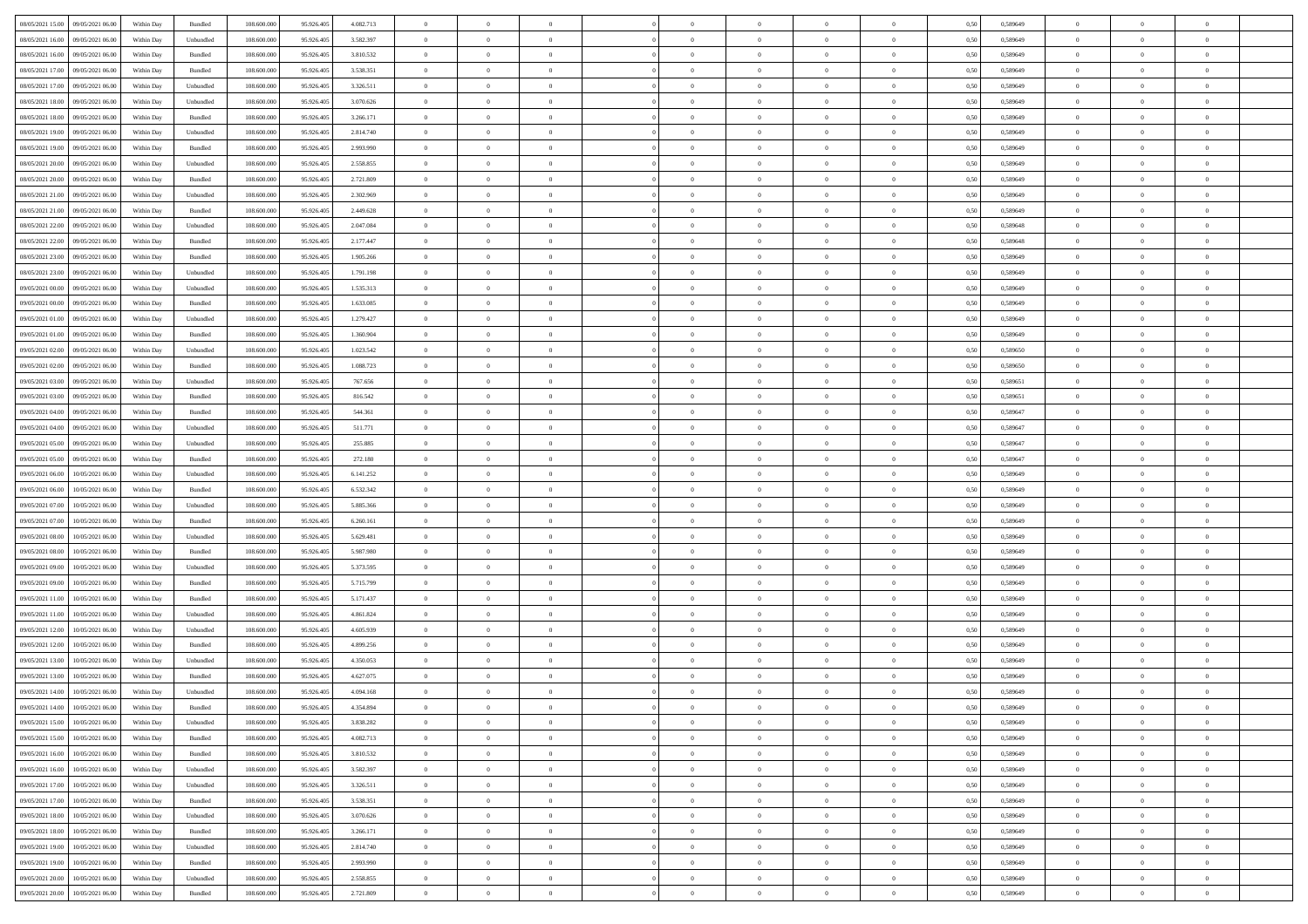| 09/05/2021 21:00<br>10/05/2021 06:00         | Within Day | Unbundled                   | 108.600.000 | 95.926.405 | 2.302.969 | $\overline{0}$ | $\overline{0}$ |                | $\overline{0}$ | $\theta$       |                | $\theta$       | 0,50 | 0,589649 | $\theta$       | $\theta$       | $\overline{0}$ |  |
|----------------------------------------------|------------|-----------------------------|-------------|------------|-----------|----------------|----------------|----------------|----------------|----------------|----------------|----------------|------|----------|----------------|----------------|----------------|--|
| 09/05/2021 21:00<br>10/05/2021 06:00         | Within Day | Bundled                     | 108.600.00  | 95.926.40  | 2.449.628 | $\bf{0}$       | $\bf{0}$       | $\bf{0}$       | $\overline{0}$ | $\overline{0}$ | $\overline{0}$ | $\bf{0}$       | 0,50 | 0,589649 | $\,$ 0 $\,$    | $\bf{0}$       | $\overline{0}$ |  |
| 09/05/2021 22:00<br>10/05/2021 06:00         | Within Day | Bundled                     | 108,600,000 | 95.926.405 | 2.177.447 | $\overline{0}$ | $\bf{0}$       | $\overline{0}$ | $\bf{0}$       | $\bf{0}$       | $\overline{0}$ | $\bf{0}$       | 0.50 | 0.589648 | $\bf{0}$       | $\overline{0}$ | $\overline{0}$ |  |
| 09/05/2021 22.00<br>10/05/2021 06:00         |            |                             | 108.600.000 |            |           | $\overline{0}$ | $\,$ 0         | $\overline{0}$ | $\theta$       | $\theta$       | $\overline{0}$ |                |      |          | $\theta$       | $\theta$       | $\overline{0}$ |  |
|                                              | Within Day | Unbundled                   |             | 95.926.405 | 2.047.084 |                |                |                |                |                |                | $\bf{0}$       | 0,50 | 0,589648 |                |                |                |  |
| 09/05/2021 23:00<br>10/05/2021 06:00         | Within Day | Unbundled                   | 108.600.00  | 95.926.405 | 1.791.198 | $\bf{0}$       | $\overline{0}$ | $\bf{0}$       | $\overline{0}$ | $\theta$       | $\overline{0}$ | $\bf{0}$       | 0,50 | 0,589649 | $\,$ 0 $\,$    | $\bf{0}$       | $\overline{0}$ |  |
| 09/05/2021 23:00<br>10/05/2021 06:00         | Within Day | Bundled                     | 108,600,000 | 95.926.40  | 1.905.266 | $\overline{0}$ | $\overline{0}$ | $\overline{0}$ | $\bf{0}$       | $\overline{0}$ | $\theta$       | $\bf{0}$       | 0.50 | 0.589649 | $\,$ 0 $\,$    | $\theta$       | $\overline{0}$ |  |
| 10/05/2021 00:00<br>10/05/2021 06:00         | Within Day | Unbundled                   | 108.600.000 | 95.926.405 | 1.535.313 | $\overline{0}$ | $\overline{0}$ | $\overline{0}$ | $\overline{0}$ | $\overline{0}$ | $\overline{0}$ | $\bf{0}$       | 0,50 | 0,589649 | $\theta$       | $\theta$       | $\overline{0}$ |  |
|                                              |            |                             |             |            |           |                |                |                |                |                |                |                |      |          |                |                |                |  |
| 10/05/2021 00:00<br>10/05/2021 06:00         | Within Day | Bundled                     | 108.600.00  | 95.926.40  | 1.633.085 | $\overline{0}$ | $\overline{0}$ | $\bf{0}$       | $\overline{0}$ | $\overline{0}$ | $\overline{0}$ | $\bf{0}$       | 0,50 | 0,589649 | $\,$ 0 $\,$    | $\bf{0}$       | $\overline{0}$ |  |
| 10/05/2021 01:00<br>10/05/2021 06:00         | Within Day | Unbundled                   | 108,600,000 | 95.926.40  | 1.279.427 | $\overline{0}$ | $\bf{0}$       | $\overline{0}$ | $\bf{0}$       | $\overline{0}$ | $\overline{0}$ | $\bf{0}$       | 0.50 | 0.589649 | $\bf{0}$       | $\overline{0}$ | $\overline{0}$ |  |
| 10/05/2021 01:00<br>10/05/2021 06:00         | Within Day | Bundled                     | 108.600.000 | 95.926.405 | 1.360.904 | $\overline{0}$ | $\bf{0}$       | $\overline{0}$ | $\overline{0}$ | $\overline{0}$ | $\overline{0}$ | $\bf{0}$       | 0,50 | 0,589649 | $\,$ 0 $\,$    | $\bf{0}$       | $\overline{0}$ |  |
| 10/05/2021 02:00<br>10/05/2021 06:00         | Within Day | Unbundled                   | 108.600.00  | 95.926.405 | 1.023.542 | $\bf{0}$       | $\overline{0}$ | $\bf{0}$       | $\bf{0}$       | $\bf{0}$       | $\overline{0}$ | $\bf{0}$       | 0,50 | 0,589650 | $\,$ 0 $\,$    | $\bf{0}$       | $\overline{0}$ |  |
|                                              |            | Bundled                     | 108,600,000 |            |           |                |                |                |                |                | $\overline{0}$ |                |      |          |                |                | $\,$ 0         |  |
| 10/05/2021 02:00<br>10/05/2021 06:00         | Within Day |                             |             | 95.926.405 | 1.088.723 | $\overline{0}$ | $\bf{0}$       | $\overline{0}$ | $\overline{0}$ | $\bf{0}$       |                | $\bf{0}$       | 0.50 | 0.589650 | $\bf{0}$       | $\overline{0}$ |                |  |
| 10/05/2021 03:00<br>10/05/2021 06:00         | Within Day | Bundled                     | 108.600.000 | 95.926.405 | 816.542   | $\overline{0}$ | $\overline{0}$ | $\overline{0}$ | $\theta$       | $\theta$       | $\overline{0}$ | $\bf{0}$       | 0,50 | 0,589651 | $\,$ 0 $\,$    | $\theta$       | $\overline{0}$ |  |
| 10/05/2021 03:00<br>10/05/2021 06:00         | Within Day | Unbundled                   | 108.600.00  | 95.926.40  | 767.656   | $\bf{0}$       | $\overline{0}$ | $\bf{0}$       | $\overline{0}$ | $\theta$       | $\overline{0}$ | $\bf{0}$       | 0,50 | 0,589651 | $\,$ 0 $\,$    | $\bf{0}$       | $\overline{0}$ |  |
| 10/05/2021 04:00<br>10/05/2021 06:00         | Within Day | Unbundled                   | 108 600 000 | 95.926.40  | 511.771   | $\overline{0}$ | $\overline{0}$ | $\overline{0}$ | $\bf{0}$       | $\overline{0}$ | $\Omega$       | $\bf{0}$       | 0.50 | 0.589647 | $\,$ 0 $\,$    | $\theta$       | $\overline{0}$ |  |
| 10/05/2021 04:00<br>10/05/2021 06:00         | Within Day | Bundled                     | 108.600.000 | 95.926.405 | 544.361   | $\overline{0}$ | $\overline{0}$ | $\overline{0}$ | $\overline{0}$ | $\overline{0}$ | $\overline{0}$ | $\bf{0}$       | 0,50 | 0,589647 | $\theta$       | $\theta$       | $\overline{0}$ |  |
|                                              |            |                             |             |            |           |                |                |                |                |                |                |                |      |          |                |                |                |  |
| 10/05/2021 05:00<br>10/05/2021 06:00         | Within Day | Unbundled                   | 108.600.00  | 95.926.40  | 255.885   | $\bf{0}$       | $\bf{0}$       | $\bf{0}$       | $\overline{0}$ | $\theta$       | $\overline{0}$ | $\bf{0}$       | 0,50 | 0,589647 | $\,$ 0 $\,$    | $\bf{0}$       | $\overline{0}$ |  |
| 10/05/2021 05:00<br>10/05/2021 06:00         | Within Day | Bundled                     | 108,600,000 | 95.926.40  | 272.180   | $\overline{0}$ | $\bf{0}$       | $\overline{0}$ | $\bf{0}$       | $\overline{0}$ | $\overline{0}$ | $\bf{0}$       | 0.50 | 0.589647 | $\bf{0}$       | $\overline{0}$ | $\overline{0}$ |  |
| 10/05/2021 06:00<br>11/05/2021 06:00         | Within Day | Unbundled                   | 108.600.000 | 96.030.661 | 6.036.995 | $\overline{0}$ | $\bf{0}$       | $\overline{0}$ | $\overline{0}$ | $\overline{0}$ | $\overline{0}$ | $\bf{0}$       | 0,50 | 0,589649 | $\,$ 0 $\,$    | $\bf{0}$       | $\overline{0}$ |  |
| 10/05/2021 06:00<br>11/05/2021 06:00         | Within Day | Bundled                     | 108.600.00  | 96.030.66  | 6.532.342 | $\bf{0}$       | 83.320         | $\bf{0}$       | 1,657067       | $\overline{0}$ | $\overline{0}$ | $\bf{0}$       | 0,50 | 0,589649 | $\,$ 0 $\,$    | $\bf{0}$       | $\overline{0}$ |  |
| 10/05/2021 07:00<br>11/05/2021 06:00         | Within Day | Unbundled                   | 108,600,000 | 96.113.980 | 5.785.454 | $\overline{0}$ | $\bf{0}$       | $\overline{0}$ | $\bf{0}$       | $\bf{0}$       | $\overline{0}$ | $\bf{0}$       | 0.50 | 0.589649 | $\bf{0}$       | $\overline{0}$ | $\bf{0}$       |  |
|                                              |            |                             |             |            |           |                |                |                |                |                |                |                |      |          |                |                |                |  |
| 10/05/2021 07:00<br>11/05/2021 06:00         | Within Day | Bundled                     | 108.600.000 | 96.113.980 | 6.180.313 | $\overline{0}$ | $\overline{0}$ | $\overline{0}$ | $\overline{0}$ | $\theta$       | $\overline{0}$ | $\bf{0}$       | 0,50 | 0,589649 | $\theta$       | $\theta$       | $\overline{0}$ |  |
| 10/05/2021 08:00<br>11/05/2021 06:00         | Within Day | Unbundled                   | 108.600.00  | 96.113.98  | 5.533.912 | $\bf{0}$       | $\overline{0}$ | $\bf{0}$       | $\bf{0}$       | $\bf{0}$       | $\overline{0}$ | $\bf{0}$       | 0,50 | 0,589649 | $\,$ 0 $\,$    | $\bf{0}$       | $\overline{0}$ |  |
| 10/05/2021 08:00<br>11/05/2021 06:00         | Within Day | Bundled                     | 108,600,000 | 96.113.98  | 5.911.603 | $\overline{0}$ | $\overline{0}$ | $\overline{0}$ | $\overline{0}$ | $\overline{0}$ | $\theta$       | $\bf{0}$       | 0.50 | 0.589649 | $\,$ 0 $\,$    | $\theta$       | $\overline{0}$ |  |
| 10/05/2021 09:00<br>11/05/2021 06:00         | Within Day | Bundled                     | 108.600.000 | 96.113.980 | 5.642.894 | $\overline{0}$ | $\overline{0}$ | $\overline{0}$ | $\overline{0}$ | $\theta$       | $\overline{0}$ | $\bf{0}$       | 0,50 | 0,589649 | $\theta$       | $\theta$       | $\overline{0}$ |  |
|                                              |            |                             |             |            |           |                | $\overline{0}$ |                |                |                | $\overline{0}$ |                |      |          |                |                |                |  |
| 10/05/2021 09:00<br>11/05/2021 06:00         | Within Day | Unbundled                   | 108.600.00  | 96.113.98  | 5.282.371 | $\bf{0}$       |                | $\bf{0}$       | $\overline{0}$ | $\bf{0}$       |                | $\bf{0}$       | 0,50 | 0,589649 | $\,$ 0 $\,$    | $\bf{0}$       | $\overline{0}$ |  |
| 10/05/2021 10:00<br>11/05/2021 06:00         | Within Day | Unbundled                   | 108,600,000 | 96.113.98  | 5.030.829 | $\overline{0}$ | $\bf{0}$       | $\overline{0}$ | $\bf{0}$       | $\overline{0}$ | $\overline{0}$ | $\bf{0}$       | 0.50 | 0.589649 | $\bf{0}$       | $\overline{0}$ | $\overline{0}$ |  |
| 10/05/2021 10:00<br>11/05/2021 06:00         | Within Day | Bundled                     | 108.600.000 | 96.113.980 | 5.374.185 | $\overline{0}$ | $\overline{0}$ | $\overline{0}$ | $\overline{0}$ | $\overline{0}$ | $\overline{0}$ | $\bf{0}$       | 0,50 | 0,589649 | $\theta$       | $\theta$       | $\overline{0}$ |  |
| 10/05/2021 11:00<br>11/05/2021 06:00         | Within Day | Unbundled                   | 108.600.00  | 96.113.98  | 4.779.288 | $\bf{0}$       | $\bf{0}$       | $\bf{0}$       | $\bf{0}$       | $\overline{0}$ | $\overline{0}$ | $\bf{0}$       | 0,50 | 0,589649 | $\,$ 0 $\,$    | $\bf{0}$       | $\overline{0}$ |  |
| 10/05/2021 11:00<br>11/05/2021 06:00         | Within Day | Bundled                     | 108,600,000 | 96.113.980 | 5.105.476 | $\overline{0}$ | $\bf{0}$       | $\overline{0}$ | $\bf{0}$       | $\bf{0}$       | $\overline{0}$ | $\bf{0}$       | 0.50 | 0.589649 | $\bf{0}$       | $\overline{0}$ | $\bf{0}$       |  |
|                                              |            |                             |             |            |           |                |                |                |                |                |                |                |      |          |                |                |                |  |
| 10/05/2021 12:00<br>11/05/2021 06:00         | Within Day | Unbundled                   | 108,600,00  | 96.113.98  | 4.527.746 | $\overline{0}$ | $\overline{0}$ | $\overline{0}$ | $\overline{0}$ | $\overline{0}$ | $\overline{0}$ | $\bf{0}$       | 0.50 | 0.589649 | $\theta$       | $\theta$       | $\overline{0}$ |  |
| 10/05/2021 12:00<br>11/05/2021 06:00         | Within Day | Bundled                     | 108.600.00  | 96.113.98  | 4.836.766 | $\bf{0}$       | $\overline{0}$ | $\bf{0}$       | $\bf{0}$       | $\overline{0}$ | $\overline{0}$ | $\bf{0}$       | 0,50 | 0,589649 | $\,$ 0 $\,$    | $\bf{0}$       | $\overline{0}$ |  |
| 10/05/2021 13:00<br>11/05/2021 06:00         | Within Day | Unbundled                   | 108,600,000 | 96.113.980 | 4.276.205 | $\overline{0}$ | $\bf{0}$       | $\overline{0}$ | $\bf{0}$       | $\overline{0}$ | $\Omega$       | $\bf{0}$       | 0.50 | 0.589649 | $\,$ 0 $\,$    | $\theta$       | $\overline{0}$ |  |
| 10/05/2021 13:00<br>11/05/2021 06:00         | Within Dav | Bundled                     | 108.600.000 | 96.113.980 | 4.568.057 | $\overline{0}$ | $\overline{0}$ | $\overline{0}$ | $\overline{0}$ | $\overline{0}$ | $\overline{0}$ | $\bf{0}$       | 0.50 | 0.589649 | $\theta$       | $\theta$       | $\overline{0}$ |  |
| 10/05/2021 14:00<br>11/05/2021 06:00         | Within Day | Bundled                     | 108.600.00  | 96.113.98  | 4.299.348 | $\bf{0}$       | $\bf{0}$       | $\bf{0}$       | $\bf{0}$       | $\bf{0}$       | $\overline{0}$ | $\bf{0}$       | 0,50 | 0,589649 | $\,$ 0 $\,$    | $\bf{0}$       | $\overline{0}$ |  |
|                                              |            |                             |             |            |           |                |                |                |                |                |                |                |      |          |                |                |                |  |
| 10/05/2021 14:00<br>11/05/2021 06:00         | Within Day | Unbundled                   | 108,600,000 | 96.113.98  | 4.024.663 | $\overline{0}$ | $\bf{0}$       | $\overline{0}$ | $\bf{0}$       | $\overline{0}$ | $\overline{0}$ | $\bf{0}$       | 0.50 | 0.589649 | $\bf{0}$       | $\overline{0}$ | $\overline{0}$ |  |
| 10/05/2021 15:00<br>11/05/2021 06:00         | Within Dav | Unbundled                   | 108.600.000 | 96.113.98  | 3.773.122 | $\overline{0}$ | $\overline{0}$ | $\overline{0}$ | $\overline{0}$ | $\overline{0}$ | $\overline{0}$ | $\overline{0}$ | 0.50 | 0.589649 | $\theta$       | $\theta$       | $\overline{0}$ |  |
| 10/05/2021 15:00<br>11/05/2021 06:00         | Within Day | Bundled                     | 108.600.00  | 96.113.98  | 4.030.639 | $\bf{0}$       | $\bf{0}$       | $\bf{0}$       | $\bf{0}$       | $\overline{0}$ | $\overline{0}$ | $\bf{0}$       | 0,50 | 0,589649 | $\,$ 0 $\,$    | $\bf{0}$       | $\overline{0}$ |  |
| 10/05/2021 16:00<br>11/05/2021 06:00         | Within Day | Unbundled                   | 108,600,000 | 96.113.980 | 3.521.580 | $\overline{0}$ | 468.941        | $\overline{0}$ | $\overline{0}$ | $\bf{0}$       | $\overline{0}$ | $\bf{0}$       | 0.50 | 0.589649 | $\bf{0}$       | $\overline{0}$ | $\overline{0}$ |  |
| 10/05/2021 16:00<br>11/05/2021 06:00         | Within Dav | Bundled                     | 108.600.000 | 96.113.980 | 3.761.929 | $\overline{0}$ | $\overline{0}$ | $\overline{0}$ | $\overline{0}$ | $\theta$       | $\overline{0}$ | $\bf{0}$       | 0.50 | 0.589649 | $\theta$       | $\theta$       | $\overline{0}$ |  |
|                                              |            |                             |             |            |           |                |                |                |                |                |                |                |      |          |                |                |                |  |
| 10/05/2021 17:00<br>11/05/2021 06:00         | Within Day | Unbundled                   | 108.600.00  | 96.582.921 | 2.834.594 | $\bf{0}$       | $\overline{0}$ | $\bf{0}$       | $\bf{0}$       | $\overline{0}$ | $\overline{0}$ | $\bf{0}$       | 0,50 | 0,589649 | $\,$ 0 $\,$    | $\bf{0}$       | $\overline{0}$ |  |
| 10/05/2021 17:00<br>11/05/2021 06:00         | Within Day | Bundled                     | 108,600,000 | 96.582.92  | 3.493.220 | $\overline{0}$ | $\overline{0}$ | $\overline{0}$ | $\bf{0}$       | $\overline{0}$ | $\Omega$       | $\bf{0}$       | 0.50 | 0.589649 | $\,$ 0 $\,$    | $\theta$       | $\overline{0}$ |  |
| 10/05/2021 18:00<br>11/05/2021 06:00         | Within Dav | Unbundled                   | 108.600.000 | 96.582.92  | 2.616.548 | $\overline{0}$ | 262.384        | $\Omega$       | $\overline{0}$ | $\theta$       | $\Omega$       | $\overline{0}$ | 0.5( | 0.589649 | $\theta$       | $\theta$       | $\overline{0}$ |  |
| 10/05/2021 18:00<br>11/05/2021 06:00         | Within Day | Bundled                     | 108.600.00  | 96.582.921 | 3.224.511 | $\bf{0}$       | $\,$ 0 $\,$    | $\bf{0}$       | $\bf{0}$       | $\bf{0}$       | $\overline{0}$ | $\bf{0}$       | 0,50 | 0,589649 | $\,$ 0 $\,$    | $\bf{0}$       | $\overline{0}$ |  |
| $10/05/2021\ 19.00 \qquad 11/05/2021\ 06.00$ | Within Day | $\ensuremath{\mathsf{Unb}}$ | 108.600.000 | 96.845.304 | 2.157.984 | $\bf{0}$       | $\Omega$       |                | $\Omega$       |                |                |                | 0,50 | 0.589649 | $\theta$       | $\overline{0}$ |                |  |
|                                              |            |                             |             |            |           |                |                |                |                |                |                |                |      |          |                |                |                |  |
| 10/05/2021 19:00 11/05/2021 06:00            | Within Day | Bundled                     | 108.600.000 | 96.845.304 | 2.955.801 | $\overline{0}$ | $\overline{0}$ | $\Omega$       | $\theta$       | $\overline{0}$ | $\overline{0}$ | $\bf{0}$       | 0,50 | 0,589649 | $\theta$       | $\overline{0}$ | $\overline{0}$ |  |
| 10/05/2021 20:00<br>11/05/2021 06:00         | Within Day | Bundled                     | 108.600.00  | 96.845.304 | 2.687.092 | $\overline{0}$ | $\bf{0}$       | $\overline{0}$ | $\overline{0}$ | $\bf{0}$       | $\overline{0}$ | $\bf{0}$       | 0,50 | 0,589649 | $\bf{0}$       | $\overline{0}$ | $\bf{0}$       |  |
| 10/05/2021 20:00 11/05/2021 06:00            | Within Day | Unbundled                   | 108,600,000 | 96,845,304 | 1.961.804 | $\overline{0}$ | $\overline{0}$ | $\overline{0}$ | $\overline{0}$ | $\mathbf{0}$   | $\overline{0}$ | $\,$ 0 $\,$    | 0.50 | 0.589649 | $\overline{0}$ | $\bf{0}$       | $\,$ 0 $\,$    |  |
| 10/05/2021 21:00 11/05/2021 06:00            | Within Dav | Unbundled                   | 108.600.000 | 96.845.304 | 1.765.623 | $\overline{0}$ | $\overline{0}$ | $\overline{0}$ | $\overline{0}$ | $\overline{0}$ | $\overline{0}$ | $\bf{0}$       | 0,50 | 0.589649 | $\overline{0}$ | $\theta$       | $\overline{0}$ |  |
| 10/05/2021 21:00<br>11/05/2021 06:00         | Within Day | Bundled                     | 108.600.000 | 96.845.304 | 2.418.383 | $\overline{0}$ | $\bf{0}$       | $\overline{0}$ | $\overline{0}$ | $\bf{0}$       | $\overline{0}$ | $\bf{0}$       | 0,50 | 0,589649 | $\bf{0}$       | $\overline{0}$ | $\overline{0}$ |  |
|                                              |            |                             |             |            |           |                |                |                |                |                |                |                |      |          |                |                |                |  |
| 10/05/2021 22:00<br>11/05/2021 06:00         | Within Day | Unbundled                   | 108,600,000 | 96.845.304 | 1.569.443 | $\overline{0}$ | 35.729         | $\overline{0}$ | $\overline{0}$ | $\overline{0}$ | $\overline{0}$ | $\bf{0}$       | 0.50 | 0.589648 | $\,$ 0 $\,$    | $\overline{0}$ | $\,$ 0         |  |
| 10/05/2021 22:00<br>11/05/2021 06:00         | Within Dav | Bundled                     | 108.600.000 | 96.845.304 | 2.149.674 | $\overline{0}$ | $\overline{0}$ | $\overline{0}$ | $\overline{0}$ | $\overline{0}$ | $\overline{0}$ | $\bf{0}$       | 0.50 | 0,589648 | $\overline{0}$ | $\theta$       | $\overline{0}$ |  |
| 10/05/2021 23:00<br>11/05/2021 06:00         | Within Day | Unbundled                   | 108.600.00  | 96.881.033 | 1.342.000 | $\overline{0}$ | $\bf{0}$       | $\overline{0}$ | $\overline{0}$ | $\overline{0}$ | $\overline{0}$ | $\bf{0}$       | 0,50 | 0,589649 | $\bf{0}$       | $\overline{0}$ | $\overline{0}$ |  |
| 10/05/2021 23:00<br>11/05/2021 06:00         | Within Day | Bundled                     | 108,600,000 | 96.881.033 | 1.880.964 | $\overline{0}$ | $\overline{0}$ | $\overline{0}$ | $\overline{0}$ | $\overline{0}$ | $\overline{0}$ | $\bf{0}$       | 0.50 | 0.589649 | $\mathbf{0}$   | $\bf{0}$       | $\,$ 0         |  |
| 11/05/2021 06:00                             |            |                             |             |            |           |                |                |                |                |                |                |                |      |          |                |                |                |  |
| 11/05/2021 00:00                             | Within Dav | Unbundled                   | 108.600.000 | 96.881.033 | 1.150.285 | $\overline{0}$ | $\overline{0}$ | $\overline{0}$ | $\overline{0}$ | $\overline{0}$ | $\overline{0}$ | $\bf{0}$       | 0,50 | 0.589649 | $\overline{0}$ | $\theta$       | $\overline{0}$ |  |
| 11/05/2021 00:00<br>11/05/2021 06:00         | Within Day | Bundled                     | 108.600.00  | 96.881.03  | 1.612.255 | $\overline{0}$ | 65.317         | $\overline{0}$ | 1,657067       | $\overline{0}$ | $\bf{0}$       | $\bf{0}$       | 0,50 | 0,589649 | $\bf{0}$       | $\,$ 0 $\,$    | $\bf{0}$       |  |
| 11/05/2021 01:00 11/05/2021 06:00            | Within Day | Bundled                     | 108.600.000 | 96.946.350 | 1.289.115 | $\,$ 0 $\,$    | $\bf{0}$       | $\overline{0}$ | $\overline{0}$ | $\,$ 0 $\,$    | $\overline{0}$ | $\bf{0}$       | 0,50 | 0,589649 | $\overline{0}$ | $\,$ 0 $\,$    | $\,$ 0 $\,$    |  |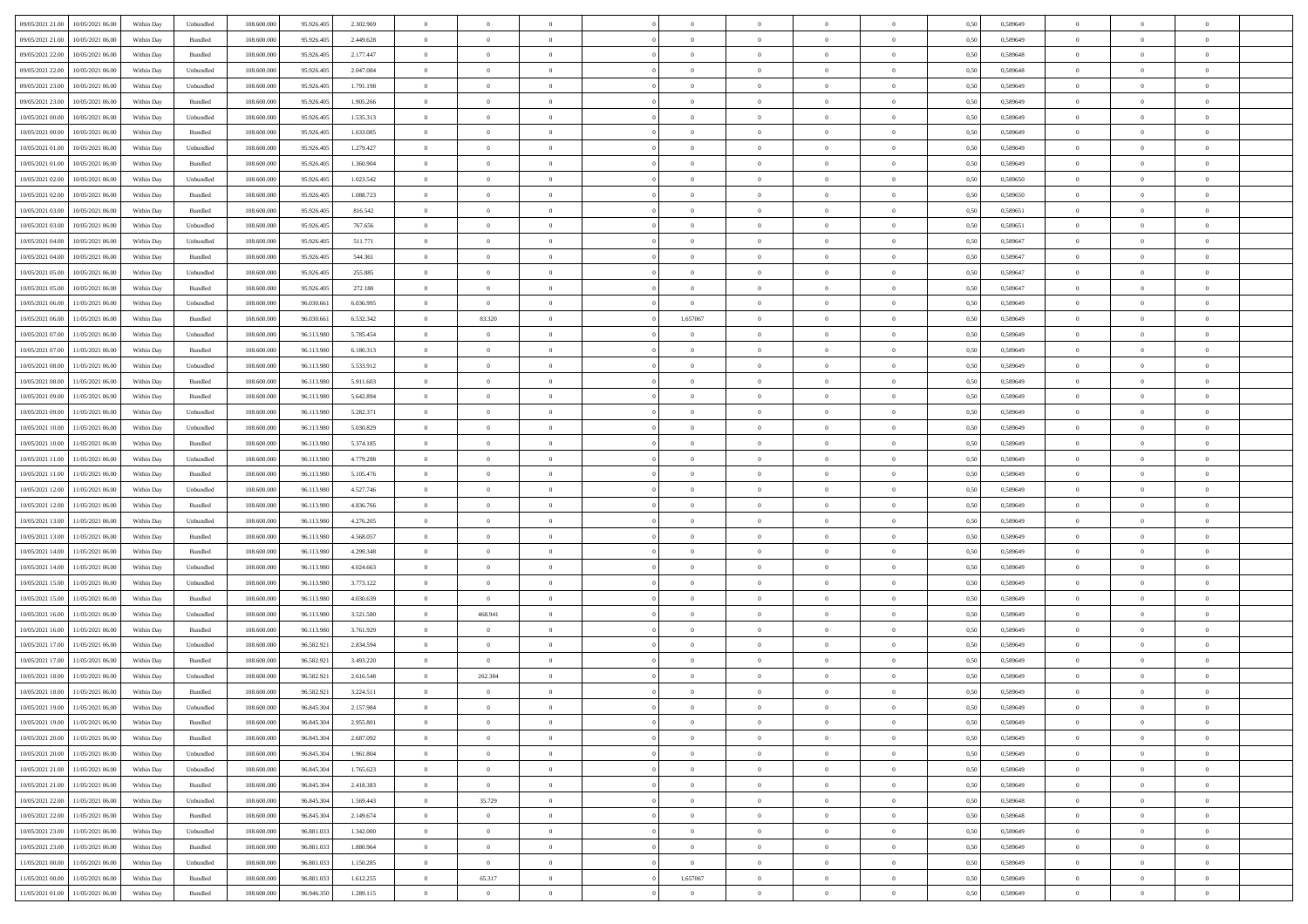| 11/05/2021 01:00 11/05/2021 06:00            |            |                             | 108.600.000 |            |           | $\overline{0}$ | $\theta$       |                | $\overline{0}$ | $\theta$       |                | $\theta$       |      | 0,589649 | $\theta$       | $\theta$       | $\overline{0}$ |  |
|----------------------------------------------|------------|-----------------------------|-------------|------------|-----------|----------------|----------------|----------------|----------------|----------------|----------------|----------------|------|----------|----------------|----------------|----------------|--|
|                                              | Within Day | Unbundled                   |             | 96.946.350 | 958.571   |                |                |                |                |                |                |                | 0,50 |          |                |                |                |  |
| 11/05/2021 02:00<br>11/05/2021 06:00         | Within Day | Unbundled                   | 108.600.00  | 96.946.35  | 766.857   | $\bf{0}$       | $\bf{0}$       | $\bf{0}$       | $\bf{0}$       | $\overline{0}$ | $\overline{0}$ | $\bf{0}$       | 0,50 | 0,589650 | $\,$ 0 $\,$    | $\bf{0}$       | $\overline{0}$ |  |
| 11/05/2021 02:00<br>11/05/2021 06:00         | Within Day | Bundled                     | 108,600,000 | 96,946,350 | 1.031.292 | $\overline{0}$ | $\bf{0}$       | $\overline{0}$ | $\bf{0}$       | $\bf{0}$       | $\overline{0}$ | $\bf{0}$       | 0.50 | 0,589650 | $\bf{0}$       | $\overline{0}$ | $\bf{0}$       |  |
| 11/05/2021 03:00<br>11/05/2021 06:00         | Within Day | Unbundled                   | 108.600.000 | 96.946.350 | 575.142   | $\overline{0}$ | $\overline{0}$ | $\overline{0}$ | $\overline{0}$ | $\theta$       | $\overline{0}$ | $\bf{0}$       | 0,50 | 0,589651 | $\,$ 0 $\,$    | $\theta$       | $\overline{0}$ |  |
|                                              |            |                             |             |            |           |                |                |                |                |                |                |                |      |          |                |                |                |  |
| 11/05/2021 03:00<br>11/05/2021 06:00         | Within Day | Bundled                     | 108.600.00  | 96.946.35  | 773.469   | $\bf{0}$       | $\overline{0}$ | $\bf{0}$       | $\overline{0}$ | $\bf{0}$       | $\overline{0}$ | $\bf{0}$       | 0,50 | 0,589651 | $\,$ 0 $\,$    | $\bf{0}$       | $\overline{0}$ |  |
| 11/05/2021 04:00<br>11/05/2021 06:00         | Within Day | Unbundled                   | 108,600,000 | 96,946,350 | 383.428   | $\overline{0}$ | $\bf{0}$       | $\overline{0}$ | $\bf{0}$       | $\overline{0}$ | $\overline{0}$ | $\bf{0}$       | 0.50 | 0.589647 | $\,$ 0 $\,$    | $\theta$       | $\overline{0}$ |  |
| 11/05/2021 04:00<br>11/05/2021 06:00         | Within Day | Bundled                     | 108.600.000 | 96.946.350 | 515.646   | $\overline{0}$ | $\overline{0}$ | $\overline{0}$ | $\overline{0}$ | $\overline{0}$ | $\overline{0}$ | $\bf{0}$       | 0,50 | 0,589647 | $\theta$       | $\theta$       | $\overline{0}$ |  |
| 11/05/2021 05:00<br>11/05/2021 06:00         | Within Day | Unbundled                   | 108.600.00  | 96.946.35  | 191.714   | $\bf{0}$       | $\bf{0}$       | $\bf{0}$       | $\overline{0}$ | $\overline{0}$ | $\overline{0}$ | $\bf{0}$       | 0,50 | 0,589647 | $\,$ 0 $\,$    | $\bf{0}$       | $\overline{0}$ |  |
| 11/05/2021 05:00<br>11/05/2021 06:00         | Within Day | Bundled                     | 108,600,000 | 96,946,350 | 257.823   | $\overline{0}$ | $\overline{0}$ | $\overline{0}$ | $\bf{0}$       | $\overline{0}$ | $\overline{0}$ | $\bf{0}$       | 0.50 | 0.589647 | $\bf{0}$       | $\overline{0}$ | $\overline{0}$ |  |
|                                              |            |                             |             |            |           |                |                |                |                |                |                |                |      |          |                |                |                |  |
| 11/05/2021 06:00<br>12/05/2021 06:00         | Within Day | Unbundled                   | 108.600.000 | 97.805.937 | 4.261.726 | $\bf{0}$       | 156.314        | $\overline{0}$ | $\overline{0}$ | $\overline{0}$ | $\overline{0}$ | $\bf{0}$       | 0,50 | 0,589649 | $\,$ 0 $\,$    | $\bf{0}$       | $\overline{0}$ |  |
| 11/05/2021 06:00<br>12/05/2021 06:00         | Within Day | Bundled                     | 108.600.00  | 97.805.93  | 6.532.335 | $\bf{0}$       | $\theta$       | $\bf{0}$       | $\bf{0}$       | $\overline{0}$ | $\overline{0}$ | $\bf{0}$       | 0,50 | 0,589649 | $\,$ 0 $\,$    | $\bf{0}$       | $\overline{0}$ |  |
| 11/05/2021 07:00<br>12/05/2021 06:00         | Within Day | Bundled                     | 108,600,000 | 97.962.250 | 6.260.154 | $\overline{0}$ | $\bf{0}$       | $\overline{0}$ | $\overline{0}$ | $\overline{0}$ | $\overline{0}$ | $\bf{0}$       | 0.50 | 0.589649 | $\bf{0}$       | $\overline{0}$ | $\,$ 0         |  |
| 11/05/2021 07:00<br>12/05/2021 06:00         | Within Day | Unbundled                   | 108.600.000 | 97.962.250 | 3.934.354 | $\overline{0}$ | $\overline{0}$ | $\overline{0}$ | $\theta$       | $\theta$       | $\overline{0}$ | $\bf{0}$       | 0,50 | 0,589649 | $\,$ 0 $\,$    | $\theta$       | $\overline{0}$ |  |
|                                              |            |                             |             |            |           |                | $\overline{0}$ |                |                |                | $\overline{0}$ |                |      |          | $\,$ 0 $\,$    | $\bf{0}$       | $\overline{0}$ |  |
| 11/05/2021 08:00<br>12/05/2021 06:00         | Within Day | Bundled                     | 108.600.00  | 97.962.25  | 5.987.974 | $\bf{0}$       |                | $\bf{0}$       | $\bf{0}$       | $\bf{0}$       |                | $\bf{0}$       | 0,50 | 0,589649 |                |                |                |  |
| 11/05/2021 08:00<br>12/05/2021 06:00         | Within Day | Unbundled                   | 108,600,000 | 97.962.250 | 3.763.295 | $\overline{0}$ | $\bf{0}$       | $\overline{0}$ | $\bf{0}$       | $\overline{0}$ | $\overline{0}$ | $\bf{0}$       | 0.50 | 0.589649 | $\bf{0}$       | $\theta$       | $\overline{0}$ |  |
| 11/05/2021 09:00<br>12/05/2021 06:00         | Within Day | Unbundled                   | 108.600.000 | 97.962.250 | 3.592.236 | $\overline{0}$ | $\overline{0}$ | $\overline{0}$ | $\overline{0}$ | $\overline{0}$ | $\overline{0}$ | $\bf{0}$       | 0,50 | 0,589649 | $\theta$       | $\theta$       | $\overline{0}$ |  |
| 11/05/2021 09:00<br>12/05/2021 06:00         | Within Day | Bundled                     | 108.600.00  | 97.962.25  | 5.715.793 | $\bf{0}$       | $\bf{0}$       | $\bf{0}$       | $\overline{0}$ | $\overline{0}$ | $\overline{0}$ | $\bf{0}$       | 0,50 | 0,589649 | $\,$ 0 $\,$    | $\bf{0}$       | $\overline{0}$ |  |
| 11/05/2021 10:00<br>12/05/2021 06:00         | Within Day | Bundled                     | 108,600,000 | 97.962.25  | 5.443.612 | $\overline{0}$ | $\bf{0}$       | $\overline{0}$ | $\bf{0}$       | $\overline{0}$ | $\overline{0}$ | $\bf{0}$       | 0.50 | 0.589649 | $\bf{0}$       | $\overline{0}$ | $\bf{0}$       |  |
| 11/05/2021 10:00<br>12/05/2021 06:00         |            |                             |             |            |           | $\overline{0}$ | $\bf{0}$       | $\overline{0}$ | $\overline{0}$ | $\overline{0}$ | $\overline{0}$ |                |      |          | $\,$ 0 $\,$    | $\bf{0}$       | $\overline{0}$ |  |
|                                              | Within Day | Unbundled                   | 108.600.000 | 97.962.250 | 3.421.177 |                |                |                |                |                |                | $\bf{0}$       | 0,50 | 0,589649 |                |                |                |  |
| 11/05/2021 11:00<br>12/05/2021 06:00         | Within Day | Unbundled                   | 108.600.00  | 97.962.25  | 3.250.118 | $\bf{0}$       | $\bf{0}$       | $\bf{0}$       | $\bf{0}$       | $\overline{0}$ | $\overline{0}$ | $\bf{0}$       | 0,50 | 0,589649 | $\,$ 0 $\,$    | $\bf{0}$       | $\overline{0}$ |  |
| 11/05/2021 11:00<br>12/05/2021 06:00         | Within Day | Bundled                     | 108,600,000 | 97.962.250 | 5.171.432 | $\overline{0}$ | $\bf{0}$       | $\overline{0}$ | $\overline{0}$ | $\bf{0}$       | $\overline{0}$ | $\bf{0}$       | 0.50 | 0.589649 | $\bf{0}$       | $\overline{0}$ | $\,$ 0         |  |
| 11/05/2021 12:00<br>12/05/2021 06:00         | Within Day | Bundled                     | 108.600.000 | 97.962.250 | 4.899.251 | $\overline{0}$ | $\overline{0}$ | $\overline{0}$ | $\overline{0}$ | $\theta$       | $\overline{0}$ | $\bf{0}$       | 0,50 | 0,589649 | $\theta$       | $\theta$       | $\overline{0}$ |  |
| 11/05/2021 12:00<br>12/05/2021 06:00         | Within Day | Unbundled                   | 108.600.00  | 97.962.250 | 3.079.059 | $\bf{0}$       | $\bf{0}$       | $\bf{0}$       | $\bf{0}$       | $\overline{0}$ | $\overline{0}$ | $\bf{0}$       | 0,50 | 0,589649 | $\,$ 0 $\,$    | $\bf{0}$       | $\overline{0}$ |  |
| 11/05/2021 13:00<br>12/05/2021 06:00         | Within Day | Unbundled                   | 108,600,000 | 97.962.250 | 2.908.000 | $\overline{0}$ | $\bf{0}$       | $\overline{0}$ | $\bf{0}$       | $\overline{0}$ | $\overline{0}$ | $\bf{0}$       | 0.50 | 0.589649 | $\,$ 0 $\,$    | $\theta$       | $\overline{0}$ |  |
|                                              |            |                             |             |            |           |                |                |                |                |                |                |                |      |          |                |                |                |  |
| 11/05/2021 13:00<br>12/05/2021 06:00         | Within Day | Bundled                     | 108.600.000 | 97.962.250 | 4.627.070 | $\overline{0}$ | $\bf{0}$       | $\overline{0}$ | $\overline{0}$ | $\overline{0}$ | $\overline{0}$ | $\bf{0}$       | 0,50 | 0,589649 | $\,$ 0 $\,$    | $\theta$       | $\overline{0}$ |  |
| 11/05/2021 14:00<br>12/05/2021 06:00         | Within Day | Unbundled                   | 108.600.00  | 97.962.25  | 2.736.942 | $\bf{0}$       | 183.110        | $\bf{0}$       | $\overline{0}$ | $\overline{0}$ | $\overline{0}$ | $\bf{0}$       | 0,50 | 0,589649 | $\,$ 0 $\,$    | $\bf{0}$       | $\overline{0}$ |  |
| 11/05/2021 14:00<br>12/05/2021 06:00         | Within Day | Bundled                     | 108,600,000 | 97.962.25  | 4,354,890 | $\overline{0}$ | $\bf{0}$       | $\overline{0}$ | $\bf{0}$       | $\overline{0}$ | $\overline{0}$ | $\bf{0}$       | 0.50 | 0.589649 | $\bf{0}$       | $\overline{0}$ | $\overline{0}$ |  |
| 11/05/2021 15:00<br>12/05/2021 06:00         | Within Day | Unbundled                   | 108.600.000 | 98.145.360 | 2.394.217 | $\overline{0}$ | $\bf{0}$       | $\overline{0}$ | $\overline{0}$ | $\overline{0}$ | $\overline{0}$ | $\bf{0}$       | 0,50 | 0,589649 | $\theta$       | $\bf{0}$       | $\overline{0}$ |  |
| 11/05/2021 15:00<br>12/05/2021 06:00         | Within Day | Bundled                     | 108.600.00  | 98.145.36  | 4.082.709 | $\bf{0}$       | $\bf{0}$       | $\bf{0}$       | $\bf{0}$       | $\overline{0}$ | $\overline{0}$ | $\bf{0}$       | 0,50 | 0,589649 | $\,$ 0 $\,$    | $\bf{0}$       | $\overline{0}$ |  |
| 11/05/2021 16:00<br>12/05/2021 06:00         | Within Day | Unbundled                   | 108,600,000 | 98.145.360 | 2.234.602 | $\overline{0}$ | $\bf{0}$       | $\overline{0}$ | $\bf{0}$       | $\bf{0}$       | $\overline{0}$ | $\bf{0}$       | 0.50 | 0.589649 | $\bf{0}$       | $\overline{0}$ | $\,$ 0         |  |
|                                              |            |                             |             |            |           |                |                |                |                |                |                |                |      |          |                |                |                |  |
| 11/05/2021 16:00<br>12/05/2021 06:00         | Within Day | Bundled                     | 108.600.000 | 98.145.36  | 3.810.529 | $\overline{0}$ | $\overline{0}$ | $\overline{0}$ | $\overline{0}$ | $\overline{0}$ | $\overline{0}$ | $\bf{0}$       | 0.50 | 0.589649 | $\theta$       | $\theta$       | $\overline{0}$ |  |
| 11/05/2021 17:00<br>12/05/2021 06:00         | Within Day | Unbundled                   | 108.600.00  | 98.145.36  | 2.074.988 | $\bf{0}$       | 58.059         | $\bf{0}$       | $\bf{0}$       | $\overline{0}$ | $\overline{0}$ | $\bf{0}$       | 0,50 | 0,589649 | $\,$ 0 $\,$    | $\bf{0}$       | $\overline{0}$ |  |
| 11/05/2021 17:00<br>12/05/2021 06:00         | Within Day | Bundled                     | 108,600,000 | 98.145.360 | 3.538.348 | $\overline{0}$ | $\bf{0}$       | $\overline{0}$ | $\bf{0}$       | $\overline{0}$ | $\overline{0}$ | $\bf{0}$       | 0.50 | 0.589649 | $\,$ 0 $\,$    | $\bf{0}$       | $\overline{0}$ |  |
| 11/05/2021 18:00<br>12/05/2021 06:00         | Within Dav | Bundled                     | 108.600.000 | 98.203.420 | 3.266.167 | $\overline{0}$ | $\overline{0}$ | $\overline{0}$ | $\overline{0}$ | $\overline{0}$ | $\overline{0}$ | $\bf{0}$       | 0.50 | 0.589649 | $\theta$       | $\theta$       | $\overline{0}$ |  |
| 11/05/2021 18:00<br>12/05/2021 06:00         | Within Day | Unbundled                   | 108.600.00  | 98.203.420 | 1.861.780 | $\bf{0}$       | $\bf{0}$       | $\bf{0}$       | $\bf{0}$       | $\overline{0}$ | $\overline{0}$ | $\bf{0}$       | 0,50 | 0,589649 | $\,$ 0 $\,$    | $\bf{0}$       | $\overline{0}$ |  |
| 11/05/2021 19:00<br>12/05/2021 06:00         | Within Day | Unbundled                   | 108,600,000 | 98.203.420 | 1.706.632 | $\overline{0}$ | $\bf{0}$       | $\overline{0}$ | $\bf{0}$       | $\overline{0}$ | $\overline{0}$ | $\bf{0}$       | 0.50 | 0.589649 | $\bf{0}$       | $\overline{0}$ | $\overline{0}$ |  |
|                                              |            |                             |             |            |           |                | $\overline{0}$ |                |                | $\overline{0}$ |                |                |      |          | $\theta$       | $\theta$       | $\overline{0}$ |  |
| 11/05/2021 19:00<br>12/05/2021 06:00         | Within Dav | Bundled                     | 108.600.000 | 98.203.420 | 2.993.987 | $\overline{0}$ |                | $\overline{0}$ | $\overline{0}$ |                | $\overline{0}$ | $\bf{0}$       | 0.50 | 0.589649 |                |                |                |  |
| 11/05/2021 20:00<br>12/05/2021 06:00         | Within Day | Unbundled                   | 108.600.00  | 98.203.420 | 1.551.483 | $\bf{0}$       | $\bf{0}$       | $\bf{0}$       | $\bf{0}$       | $\overline{0}$ | $\overline{0}$ | $\bf{0}$       | 0,50 | 0,589649 | $\,$ 0 $\,$    | $\bf{0}$       | $\overline{0}$ |  |
| 11/05/2021 20:00<br>12/05/2021 06:00         | Within Day | Bundled                     | 108,600,000 | 98.203.420 | 2.721.806 | $\overline{0}$ | $\bf{0}$       | $\overline{0}$ | $\overline{0}$ | $\bf{0}$       | $\overline{0}$ | $\bf{0}$       | 0.50 | 0.589649 | $\bf{0}$       | $\overline{0}$ | $\,$ 0         |  |
| 11/05/2021 21:00<br>12/05/2021 06:00         | Within Dav | Unbundled                   | 108.600.000 | 98.203.420 | 1.396.335 | $\overline{0}$ | $\overline{0}$ | $\overline{0}$ | $\overline{0}$ | $\overline{0}$ | $\overline{0}$ | $\bf{0}$       | 0.50 | 0.589649 | $\theta$       | $\theta$       | $\overline{0}$ |  |
| 11/05/2021 21:00<br>12/05/2021 06:00         | Within Day | Bundled                     | 108.600.00  | 98.203.420 | 2.449.625 | $\bf{0}$       | $\bf{0}$       | $\bf{0}$       | $\bf{0}$       | $\overline{0}$ | $\overline{0}$ | $\bf{0}$       | 0,50 | 0,589649 | $\,$ 0 $\,$    | $\bf{0}$       | $\overline{0}$ |  |
| 11/05/2021 22:00<br>12/05/2021 06:00         |            | Unbundled                   | 108,600,000 | 98.203.420 | 1.241.187 | $\overline{0}$ | $\overline{0}$ | $\overline{0}$ | $\bf{0}$       | $\overline{0}$ | $\overline{0}$ | $\bf{0}$       | 0.50 | 0.589648 | $\bf{0}$       | $\theta$       | $\overline{0}$ |  |
|                                              | Within Day |                             |             |            |           |                |                |                |                |                |                |                |      |          |                |                |                |  |
| 11/05/2021 22:00<br>12/05/2021 06:00         | Within Dav | Bundled                     | 108.600.000 | 98.203.420 | 2.177.445 | $\overline{0}$ | $\overline{0}$ | $\overline{0}$ | $\overline{0}$ | $\theta$       | $\overline{0}$ | $\overline{0}$ | 0.5( | 0.589648 | $\theta$       | $\theta$       | $\overline{0}$ |  |
| 11/05/2021 23:00<br>12/05/2021 06:00         | Within Day | Bundled                     | 108.600.00  | 98.203.420 | 1.905.264 | $\bf{0}$       | $\bf{0}$       | $\bf{0}$       | $\bf{0}$       | $\bf{0}$       | $\overline{0}$ | $\bf{0}$       | 0,50 | 0,589649 | $\overline{0}$ | $\bf{0}$       | $\overline{0}$ |  |
| $11/05/2021\ 23.00 \qquad 12/05/2021\ 06.00$ | Within Day | $\ensuremath{\mathsf{Unb}}$ | 108.600.000 | 98.203.420 | 1.086.038 | $\bf{0}$       | $\theta$       |                | $\Omega$       |                |                |                | 0,50 | 0.589649 | $\bf{0}$       | $\overline{0}$ |                |  |
| 12/05/2021 00:00 12/05/2021 06:00            | Within Day | Unbundled                   | 108.600.000 | 98.203.420 | 930.890   | $\overline{0}$ | $\overline{0}$ | $\Omega$       | $\theta$       | $\overline{0}$ | $\overline{0}$ | $\bf{0}$       | 0,50 | 0,589649 | $\theta$       | $\overline{0}$ | $\overline{0}$ |  |
| 12/05/2021 00:00<br>12/05/2021 06:00         | Within Day | Bundled                     | 108.600.00  | 98.203.420 | 1.633.083 | $\overline{0}$ | $\bf{0}$       | $\overline{0}$ | $\overline{0}$ | $\bf{0}$       | $\overline{0}$ | $\bf{0}$       | 0,50 | 0,589649 | $\bf{0}$       | $\overline{0}$ | $\bf{0}$       |  |
|                                              |            |                             |             |            |           |                |                |                |                |                |                |                |      |          |                |                |                |  |
| 12/05/2021 01:00 12/05/2021 06:00            | Within Day | Unbundled                   | 108,600,000 | 98.203.420 | 775.741   | $\overline{0}$ | $\overline{0}$ | $\overline{0}$ | $\overline{0}$ | $\mathbf{0}$   | $\overline{0}$ | $\,$ 0 $\,$    | 0.50 | 0.589649 | $\overline{0}$ | $\bf{0}$       | $\bf{0}$       |  |
| 12/05/2021 01:00 12/05/2021 06:00            | Within Dav | Bundled                     | 108.600.000 | 98.203.420 | 1.360.903 | $\overline{0}$ | $\overline{0}$ | $\overline{0}$ | $\overline{0}$ | $\overline{0}$ | $\overline{0}$ | $\bf{0}$       | 0,50 | 0.589649 | $\overline{0}$ | $\theta$       | $\overline{0}$ |  |
| 12/05/2021 02:00<br>12/05/2021 06:00         | Within Day | Unbundled                   | 108.600.000 | 98.203.420 | 620.593   | $\overline{0}$ | $\bf{0}$       | $\overline{0}$ | $\overline{0}$ | $\bf{0}$       | $\overline{0}$ | $\bf{0}$       | 0,50 | 0,589650 | $\bf{0}$       | $\overline{0}$ | $\overline{0}$ |  |
| 12/05/2021 02:00<br>12/05/2021 06:00         | Within Day | Bundled                     | 108,600,000 | 98.203.420 | 1.088.722 | $\overline{0}$ | $\bf{0}$       | $\overline{0}$ | $\overline{0}$ | $\bf{0}$       | $\overline{0}$ | $\bf{0}$       | 0.50 | 0.589650 | $\,$ 0 $\,$    | $\overline{0}$ | $\,$ 0         |  |
| 12/05/2021 03:00<br>12/05/2021 06:00         | Within Dav | Unbundled                   | 108.600.000 | 98.203.420 | 465,445   | $\overline{0}$ | $\overline{0}$ | $\overline{0}$ | $\overline{0}$ | $\overline{0}$ | $\overline{0}$ | $\bf{0}$       | 0.50 | 0,589651 | $\overline{0}$ | $\theta$       | $\overline{0}$ |  |
|                                              |            |                             |             |            |           |                |                |                |                |                |                |                |      |          |                |                |                |  |
| 12/05/2021 03:00<br>12/05/2021 06:00         | Within Day | Bundled                     | 108.600.00  | 98.203.420 | 816.541   | $\overline{0}$ | $\overline{0}$ | $\overline{0}$ | $\overline{0}$ | $\overline{0}$ | $\overline{0}$ | $\bf{0}$       | 0,50 | 0,589651 | $\bf{0}$       | $\overline{0}$ | $\,$ 0         |  |
| 12/05/2021 04:00<br>12/05/2021 06:00         | Within Day | Unbundled                   | 108,600,000 | 98.203.420 | 310,296   | $\overline{0}$ | $\overline{0}$ | $\overline{0}$ | $\overline{0}$ | $\overline{0}$ | $\overline{0}$ | $\bf{0}$       | 0.50 | 0.589647 | $\mathbf{0}$   | $\bf{0}$       | $\,$ 0         |  |
| 12/05/2021 04:00<br>12/05/2021 06:00         | Within Dav | Bundled                     | 108.600.000 | 98.203.420 | 544.361   | $\overline{0}$ | $\overline{0}$ | $\overline{0}$ | $\overline{0}$ | $\overline{0}$ | $\overline{0}$ | $\bf{0}$       | 0,50 | 0,589647 | $\overline{0}$ | $\theta$       | $\overline{0}$ |  |
| 12/05/2021 05:00<br>12/05/2021 06:00         | Within Day | Bundled                     | 108.600.00  | 98.203.420 | 272.180   | $\overline{0}$ | $\bf{0}$       | $\overline{0}$ | $\bf{0}$       | $\overline{0}$ | $\overline{0}$ | $\bf{0}$       | 0,50 | 0,589647 | $\bf{0}$       | $\overline{0}$ | $\bf{0}$       |  |
| 12/05/2021 05:00 12/05/2021 06:00            | Within Day | Unbundled                   | 108.600.000 | 98.203.420 | 155.148   | $\,$ 0 $\,$    | $\bf{0}$       | $\overline{0}$ | $\overline{0}$ | $\,$ 0 $\,$    | $\overline{0}$ | $\,$ 0 $\,$    | 0,50 | 0,589647 | $\overline{0}$ | $\,$ 0 $\,$    | $\,$ 0 $\,$    |  |
|                                              |            |                             |             |            |           |                |                |                |                |                |                |                |      |          |                |                |                |  |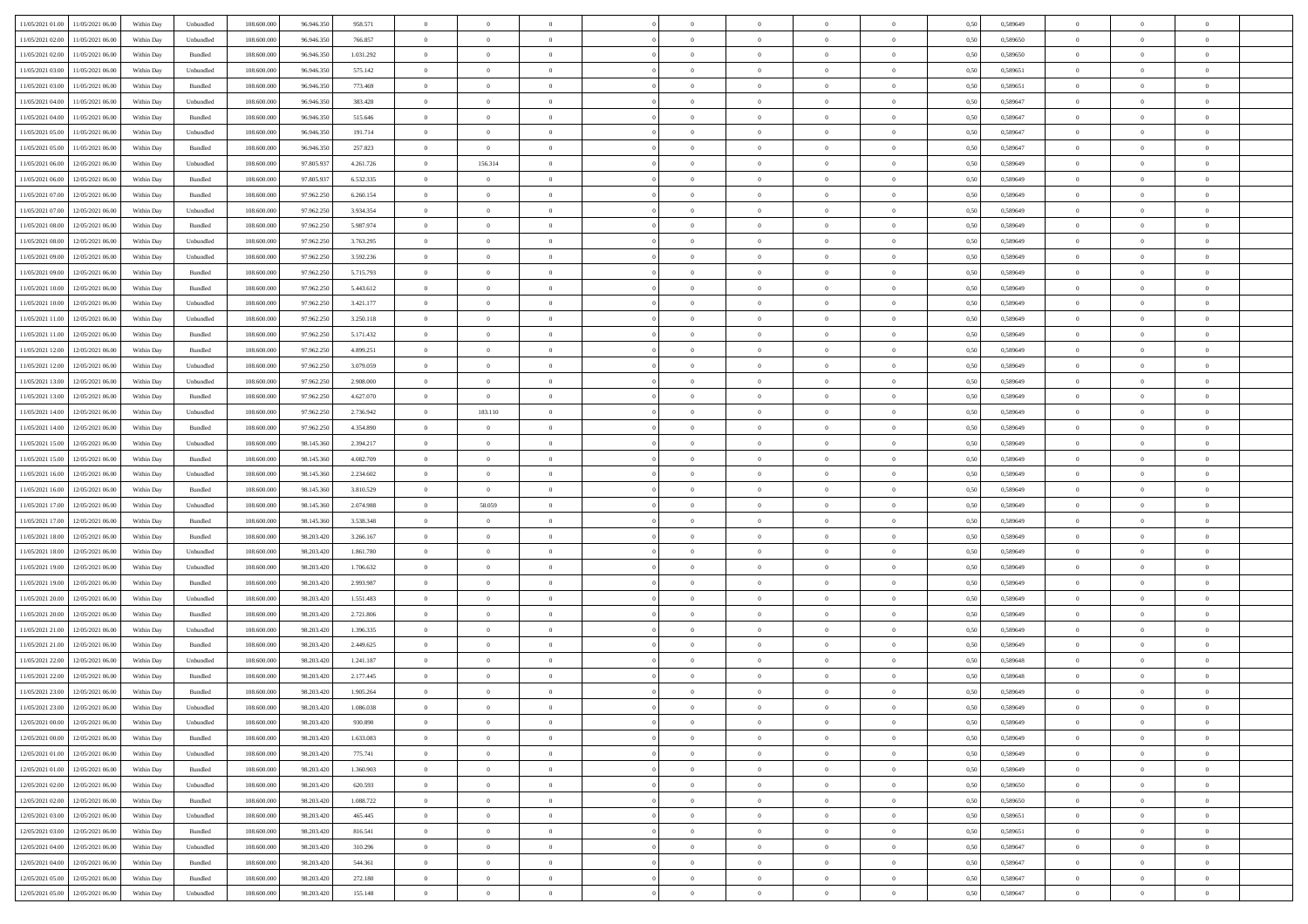| 12/05/2021 06:00 13/05/2021 06:00            | Within Day | Unbundled                   | 108.600.000 | 97.948.852 | 4.118.818  | $\overline{0}$ | $\overline{0}$ |                | $\overline{0}$ | $\theta$       |                | $\theta$       | 0,50 | 0,589649 | $\theta$       | $\theta$       | $\overline{0}$ |  |
|----------------------------------------------|------------|-----------------------------|-------------|------------|------------|----------------|----------------|----------------|----------------|----------------|----------------|----------------|------|----------|----------------|----------------|----------------|--|
| 12/05/2021 06:00<br>13/05/2021 06:00         | Within Day | Bundled                     | 108.600.00  | 97.948.85  | 6.532.328  | $\bf{0}$       | $\bf{0}$       | $\bf{0}$       | $\bf{0}$       | $\overline{0}$ | $\overline{0}$ | $\bf{0}$       | 0,50 | 0,589649 | $\,$ 0 $\,$    | $\bf{0}$       | $\overline{0}$ |  |
| 12/05/2021 07:00<br>13/05/2021 06:00         | Within Day | Unbundled                   | 108,600,000 | 97.948.852 | 3.947.200  | $\overline{0}$ | $\bf{0}$       | $\overline{0}$ | $\bf{0}$       | $\bf{0}$       | $\overline{0}$ | $\bf{0}$       | 0.50 | 0.589649 | $\bf{0}$       | $\overline{0}$ | $\overline{0}$ |  |
|                                              |            |                             |             |            |            | $\overline{0}$ |                |                |                |                |                |                |      |          |                | $\theta$       |                |  |
| 12/05/2021 07:00<br>13/05/2021 06:00         | Within Day | Bundled                     | 108.600.000 | 97.948.852 | 6.260.148  |                | $\overline{0}$ | $\overline{0}$ | $\overline{0}$ | $\theta$       | $\overline{0}$ | $\bf{0}$       | 0,50 | 0,589649 | $\,$ 0 $\,$    |                | $\overline{0}$ |  |
| 12/05/2021 08:00<br>13/05/2021 06:00         | Within Day | Unbundled                   | 108.600.00  | 97.948.852 | 3.775.583  | $\bf{0}$       | $\overline{0}$ | $\bf{0}$       | $\overline{0}$ | $\bf{0}$       | $\overline{0}$ | $\bf{0}$       | 0,50 | 0,589649 | $\,$ 0 $\,$    | $\bf{0}$       | $\overline{0}$ |  |
| 12/05/2021 08:00<br>13/05/2021 06:00         | Within Day | Bundled                     | 108,600,000 | 97.948.852 | 5.987.968  | $\overline{0}$ | $\bf{0}$       | $\overline{0}$ | $\bf{0}$       | $\overline{0}$ | $\theta$       | $\bf{0}$       | 0.50 | 0.589649 | $\,$ 0 $\,$    | $\theta$       | $\overline{0}$ |  |
| 12/05/2021 09:00<br>13/05/2021 06:00         | Within Day | Unbundled                   | 108.600.000 | 97.948.852 | 3.603.965  | $\overline{0}$ | $\overline{0}$ | $\overline{0}$ | $\overline{0}$ | $\overline{0}$ | $\overline{0}$ | $\bf{0}$       | 0,50 | 0,589649 | $\,$ 0 $\,$    | $\theta$       | $\overline{0}$ |  |
|                                              |            |                             |             |            |            |                | $\bf{0}$       | $\bf{0}$       | $\overline{0}$ | $\overline{0}$ | $\overline{0}$ |                |      |          | $\,$ 0 $\,$    | $\bf{0}$       | $\overline{0}$ |  |
| 12/05/2021 09:00<br>13/05/2021 06:00         | Within Day | Bundled                     | 108.600.00  | 97.948.85  | 5.715.787  | $\bf{0}$       |                |                |                |                |                | $\bf{0}$       | 0,50 | 0,589649 |                |                |                |  |
| 12/05/2021 10:00<br>13/05/2021 06:00         | Within Day | Bundled                     | 108,600,000 | 97.948.852 | 5.443.607  | $\overline{0}$ | $\bf{0}$       | $\overline{0}$ | $\bf{0}$       | $\overline{0}$ | $\overline{0}$ | $\bf{0}$       | 0.50 | 0.589649 | $\bf{0}$       | $\overline{0}$ | $\overline{0}$ |  |
| 12/05/2021 10:00<br>13/05/2021 06:00         | Within Day | Unbundled                   | 108.600.000 | 97.948.852 | 3.432.348  | $\bf{0}$       | $\bf{0}$       | $\overline{0}$ | $\overline{0}$ | $\overline{0}$ | $\overline{0}$ | $\bf{0}$       | 0,50 | 0,589649 | $\,$ 0 $\,$    | $\bf{0}$       | $\overline{0}$ |  |
| 12/05/2021 11:00<br>13/05/2021 06:00         | Within Day | Unbundled                   | 108.600.00  | 97.948.852 | 3.260.730  | $\bf{0}$       | $\bf{0}$       | $\bf{0}$       | $\bf{0}$       | $\overline{0}$ | $\overline{0}$ | $\bf{0}$       | 0,50 | 0,589649 | $\,$ 0 $\,$    | $\bf{0}$       | $\overline{0}$ |  |
| 12/05/2021 11:00<br>13/05/2021 06:00         | Within Day | Bundled                     | 108,600,000 | 97.948.852 | 5.171.426  | $\overline{0}$ | $\bf{0}$       | $\overline{0}$ | $\overline{0}$ | $\bf{0}$       | $\overline{0}$ | $\bf{0}$       | 0.50 | 0.589649 | $\bf{0}$       | $\,$ 0 $\,$    | $\,$ 0         |  |
|                                              |            |                             |             |            |            |                |                |                |                |                |                |                |      |          |                |                |                |  |
| 12/05/2021 12:00<br>13/05/2021 06:00         | Within Day | Unbundled                   | 108.600.000 | 97.948.852 | 3.089.113  | $\overline{0}$ | $\bf{0}$       | $\overline{0}$ | $\theta$       | $\theta$       | $\overline{0}$ | $\bf{0}$       | 0,50 | 0,589649 | $\,$ 0 $\,$    | $\theta$       | $\overline{0}$ |  |
| 12/05/2021 12:00<br>13/05/2021 06:00         | Within Day | Bundled                     | 108.600.00  | 97.948.852 | 4.899.246  | $\bf{0}$       | $\overline{0}$ | $\bf{0}$       | $\bf{0}$       | $\bf{0}$       | $\overline{0}$ | $\bf{0}$       | 0,50 | 0,589649 | $\,$ 0 $\,$    | $\bf{0}$       | $\overline{0}$ |  |
| 12/05/2021 13:00<br>13/05/2021 06:00         | Within Day | Unbundled                   | 108,600,000 | 97.948.852 | 2.917.496  | $\overline{0}$ | $\bf{0}$       | $\overline{0}$ | $\bf{0}$       | $\overline{0}$ | $\theta$       | $\bf{0}$       | 0.50 | 0.589649 | $\,$ 0 $\,$    | $\theta$       | $\overline{0}$ |  |
| 12/05/2021 13:00<br>13/05/2021 06:00         | Within Day | Bundled                     | 108.600.000 | 97.948.852 | 4.627.066  | $\overline{0}$ | $\overline{0}$ | $\overline{0}$ | $\overline{0}$ | $\overline{0}$ | $\overline{0}$ | $\bf{0}$       | 0,50 | 0,589649 | $\theta$       | $\theta$       | $\overline{0}$ |  |
| 12/05/2021 14:00<br>13/05/2021 06:00         | Within Day | Unbundled                   | 108.600.00  | 97.948.852 | 2.745.878  | $\bf{0}$       | $\bf{0}$       | $\bf{0}$       | $\overline{0}$ | $\overline{0}$ | $\overline{0}$ | $\bf{0}$       | 0,50 | 0,589649 | $\,$ 0 $\,$    | $\bf{0}$       | $\overline{0}$ |  |
|                                              |            |                             |             |            |            |                |                |                |                |                |                |                |      |          |                |                |                |  |
| 12/05/2021 14:00<br>13/05/2021 06:00         | Within Day | Bundled                     | 108,600,000 | 97.948.852 | 4.354.885  | $\overline{0}$ | $\bf{0}$       | $\overline{0}$ | $\bf{0}$       | $\overline{0}$ | $\overline{0}$ | $\bf{0}$       | 0.50 | 0.589649 | $\bf{0}$       | $\overline{0}$ | $\bf{0}$       |  |
| 12/05/2021 15:00<br>13/05/2021 06:00         | Within Day | Unbundled                   | 108.600.000 | 97.948.852 | 2.574.261  | $\bf{0}$       | $\bf{0}$       | $\overline{0}$ | $\overline{0}$ | $\overline{0}$ | $\overline{0}$ | $\bf{0}$       | 0,50 | 0,589649 | $\,$ 0 $\,$    | $\bf{0}$       | $\overline{0}$ |  |
| 12/05/2021 15:00<br>13/05/2021 06:00         | Within Day | Bundled                     | 108.600.00  | 97.948.852 | 4.082.705  | $\bf{0}$       | $\bf{0}$       | $\bf{0}$       | $\bf{0}$       | $\overline{0}$ | $\overline{0}$ | $\bf{0}$       | 0,50 | 0,589649 | $\,$ 0 $\,$    | $\bf{0}$       | $\overline{0}$ |  |
| 12/05/2021 16:00<br>13/05/2021 06:00         | Within Day | Bundled                     | 108,600,000 | 97.948.852 | 3.810.525  | $\overline{0}$ | $\bf{0}$       | $\overline{0}$ | $\overline{0}$ | $\bf{0}$       | $\overline{0}$ | $\bf{0}$       | 0.50 | 0.589649 | $\bf{0}$       | $\overline{0}$ | $\,$ 0         |  |
| 12/05/2021 16:00<br>13/05/2021 06:00         | Within Day | Unbundled                   | 108.600.000 | 97.948.852 | 2.402.643  | $\overline{0}$ | $\overline{0}$ | $\overline{0}$ | $\overline{0}$ | $\theta$       | $\overline{0}$ | $\bf{0}$       | 0,50 | 0,589649 | $\theta$       | $\theta$       | $\overline{0}$ |  |
|                                              |            |                             |             |            |            |                |                |                |                |                | $\overline{0}$ |                |      |          |                |                |                |  |
| 12/05/2021 17:00<br>13/05/2021 06:00         | Within Day | Unbundled                   | 108.600.00  | 97.948.852 | 2.231.026  | $\bf{0}$       | $\bf{0}$       | $\bf{0}$       | $\bf{0}$       | $\overline{0}$ |                | $\bf{0}$       | 0,50 | 0,589649 | $\,$ 0 $\,$    | $\bf{0}$       | $\overline{0}$ |  |
| 12/05/2021 17:00<br>13/05/2021 06:00         | Within Day | Bundled                     | 108,600,000 | 97.948.852 | 3.538.344  | $\overline{0}$ | $\bf{0}$       | $\overline{0}$ | $\bf{0}$       | $\overline{0}$ | $\theta$       | $\bf{0}$       | 0.50 | 0.589649 | $\,$ 0 $\,$    | $\theta$       | $\overline{0}$ |  |
| 12/05/2021 18:00<br>13/05/2021 06:00         | Within Day | Unbundled                   | 108.600.000 | 97.948.852 | 2.059.409  | $\overline{0}$ | $\overline{0}$ | $\overline{0}$ | $\overline{0}$ | $\overline{0}$ | $\overline{0}$ | $\bf{0}$       | 0,50 | 0,589649 | $\,$ 0 $\,$    | $\theta$       | $\overline{0}$ |  |
| 12/05/2021 18:00<br>13/05/2021 06:00         | Within Day | Bundled                     | 108.600.00  | 97.948.85  | 3.266.164  | $\bf{0}$       | $\overline{0}$ | $\bf{0}$       | $\overline{0}$ | $\overline{0}$ | $\overline{0}$ | $\bf{0}$       | 0,50 | 0,589649 | $\,$ 0 $\,$    | $\bf{0}$       | $\overline{0}$ |  |
| 12/05/2021 19:00<br>13/05/2021 06:00         | Within Day | Unbundled                   | 108,600,000 | 97.948.852 | 1.887.791  | $\overline{0}$ | $\bf{0}$       | $\overline{0}$ | $\bf{0}$       | $\overline{0}$ | $\overline{0}$ | $\bf{0}$       | 0.50 | 0.589649 | $\bf{0}$       | $\overline{0}$ | $\overline{0}$ |  |
| 12/05/2021 19:00<br>13/05/2021 06:00         | Within Day | Bundled                     | 108.600.000 | 97.948.852 | 2.993.984  | $\overline{0}$ | $\bf{0}$       | $\overline{0}$ | $\overline{0}$ | $\overline{0}$ | $\overline{0}$ | $\bf{0}$       | 0,50 | 0,589649 | $\theta$       | $\bf{0}$       | $\overline{0}$ |  |
|                                              |            |                             |             |            |            |                |                |                |                |                |                |                |      |          |                |                |                |  |
| 12/05/2021 20:00<br>13/05/2021 06:00         | Within Day | Unbundled                   | 108.600.00  | 97.948.852 | 1.716.174  | $\bf{0}$       | $\bf{0}$       | $\bf{0}$       | $\bf{0}$       | $\overline{0}$ | $\overline{0}$ | $\bf{0}$       | 0,50 | 0,589649 | $\,$ 0 $\,$    | $\bf{0}$       | $\overline{0}$ |  |
| 12/05/2021 20:00<br>13/05/2021 06:00         | Within Day | Bundled                     | 108,600,000 | 97.948.852 | 2.721.803  | $\overline{0}$ | $\bf{0}$       | $\overline{0}$ | $\overline{0}$ | $\bf{0}$       | $\overline{0}$ | $\bf{0}$       | 0.50 | 0.589649 | $\bf{0}$       | $\,$ 0 $\,$    | $\,$ 0         |  |
| 12/05/2021 21:00<br>13/05/2021 06:00         | Within Day | Bundled                     | 108.600.000 | 97.948.852 | 2.449.623  | $\overline{0}$ | $\overline{0}$ | $\overline{0}$ | $\overline{0}$ | $\overline{0}$ | $\overline{0}$ | $\bf{0}$       | 0.50 | 0.589649 | $\theta$       | $\theta$       | $\overline{0}$ |  |
| 12/05/2021 21:00<br>13/05/2021 06:00         | Within Day | Unbundled                   | 108.600.00  | 97.948.852 | 1.544.556  | $\bf{0}$       | $\bf{0}$       | $\bf{0}$       | $\bf{0}$       | $\overline{0}$ | $\overline{0}$ | $\bf{0}$       | 0,50 | 0,589649 | $\,$ 0 $\,$    | $\bf{0}$       | $\overline{0}$ |  |
| 12/05/2021 22:00<br>13/05/2021 06:00         | Within Day | Unbundled                   | 108,600,000 | 97.948.852 | 1.372.939  | $\overline{0}$ | $\bf{0}$       | $\overline{0}$ | $\bf{0}$       | $\overline{0}$ | $\overline{0}$ | $\bf{0}$       | 0.50 | 0.589648 | $\,$ 0 $\,$    | $\bf{0}$       | $\overline{0}$ |  |
| 13/05/2021 06:00                             | Within Dav | Bundled                     | 108.600.000 | 97.948.852 | 2.177.442  | $\overline{0}$ | $\overline{0}$ | $\overline{0}$ | $\overline{0}$ | $\overline{0}$ | $\overline{0}$ | $\bf{0}$       | 0.50 | 0.589648 | $\theta$       | $\theta$       | $\overline{0}$ |  |
| 12/05/2021 22:00                             |            |                             |             |            |            |                |                |                |                |                |                |                |      |          |                |                |                |  |
| 12/05/2021 23:00<br>13/05/2021 06:00         | Within Day | Unbundled                   | 108.600.00  | 97.948.852 | 1.201.321  | $\bf{0}$       | $\bf{0}$       | $\bf{0}$       | $\bf{0}$       | $\overline{0}$ | $\overline{0}$ | $\bf{0}$       | 0,50 | 0,589649 | $\,$ 0 $\,$    | $\bf{0}$       | $\overline{0}$ |  |
| 12/05/2021 23:00<br>13/05/2021 06:00         | Within Day | Bundled                     | 108,600,000 | 97.948.852 | 1.905.262  | $\overline{0}$ | $\bf{0}$       | $\overline{0}$ | $\bf{0}$       | $\overline{0}$ | $\overline{0}$ | $\bf{0}$       | 0.50 | 0.589649 | $\bf{0}$       | $\overline{0}$ | $\overline{0}$ |  |
| 13/05/2021 00:00<br>13/05/2021 06:00         | Within Dav | Unbundled                   | 108.600.000 | 97.948.852 | 1.029.704  | $\overline{0}$ | $\overline{0}$ | $\overline{0}$ | $\overline{0}$ | $\overline{0}$ | $\overline{0}$ | $\bf{0}$       | 0.50 | 0.589649 | $\theta$       | $\theta$       | $\overline{0}$ |  |
| 13/05/2021 00:00<br>13/05/2021 06:00         | Within Day | Bundled                     | 108.600.00  | 97.948.852 | 1.633.082  | $\bf{0}$       | $\bf{0}$       | $\bf{0}$       | $\bf{0}$       | $\overline{0}$ | $\overline{0}$ | $\bf{0}$       | 0,50 | 0,589649 | $\,$ 0 $\,$    | $\bf{0}$       | $\overline{0}$ |  |
| 13/05/2021 01:00<br>13/05/2021 06:00         | Within Day | Unbundled                   | 108,600,000 | 97.948.852 | 858,087    | $\overline{0}$ | $\bf{0}$       | $\overline{0}$ | $\overline{0}$ | $\bf{0}$       | $\overline{0}$ | $\bf{0}$       | 0.50 | 0.589649 | $\bf{0}$       | $\overline{0}$ | $\,$ 0         |  |
|                                              |            |                             |             |            |            |                |                |                |                |                |                |                |      |          |                |                |                |  |
| 13/05/2021 01:00<br>13/05/2021 06:00         | Within Dav | Bundled                     | 108.600.000 | 97.948.852 | 1.360.901  | $\overline{0}$ | $\overline{0}$ | $\overline{0}$ | $\overline{0}$ | $\overline{0}$ | $\overline{0}$ | $\bf{0}$       | 0.50 | 0.589649 | $\theta$       | $\theta$       | $\overline{0}$ |  |
| 13/05/2021 02:00<br>13/05/2021 06:00         | Within Day | Unbundled                   | 108.600.00  | 97.948.852 | 686.469    | $\bf{0}$       | $\bf{0}$       | $\bf{0}$       | $\bf{0}$       | $\overline{0}$ | $\overline{0}$ | $\bf{0}$       | 0,50 | 0,589650 | $\,$ 0 $\,$    | $\bf{0}$       | $\overline{0}$ |  |
| 13/05/2021 02:00<br>13/05/2021 06:00         | Within Day | Bundled                     | 108,600,000 | 97.948.852 | 1.088.721  | $\overline{0}$ | $\overline{0}$ | $\overline{0}$ | $\bf{0}$       | $\overline{0}$ | $\overline{0}$ | $\bf{0}$       | 0.50 | 0.589650 | $\bf{0}$       | $\theta$       | $\overline{0}$ |  |
| 13/05/2021 03:00<br>13/05/2021 06:00         | Within Dav | Bundled                     | 108.600.000 | 97.948.852 | 816.541    | $\overline{0}$ | $\overline{0}$ | $\overline{0}$ | $\theta$       | $\theta$       | $\overline{0}$ | $\overline{0}$ | 0.5( | 0.589651 | $\theta$       | $\theta$       | $\overline{0}$ |  |
| 13/05/2021 03:00<br>13/05/2021 06:00         | Within Day | Unbundled                   | 108.600.00  | 97.948.852 | 514.852    | $\bf{0}$       | $\bf{0}$       | $\bf{0}$       | $\bf{0}$       | $\bf{0}$       | $\overline{0}$ | $\bf{0}$       | 0,50 | 0,589651 | $\,$ 0 $\,$    | $\overline{0}$ | $\overline{0}$ |  |
| $13/05/2021\ 04.00 \qquad 13/05/2021\ 06.00$ | Within Day | $\ensuremath{\mathsf{Unb}}$ | 108.600.000 | 97.948.852 | 343.234    |                | $\theta$       |                | $\Omega$       |                |                |                |      | 0.589647 |                |                |                |  |
|                                              |            |                             |             |            |            | $\bf{0}$       |                |                |                |                |                |                | 0,50 |          | $\bf{0}$       | $\bf{0}$       |                |  |
| 13/05/2021 04:00 13/05/2021 06:00            | Within Day | Bundled                     | 108.600.000 | 97.948.852 | 544.360    | $\overline{0}$ | $\overline{0}$ | $\Omega$       | $\theta$       | $\overline{0}$ | $\overline{0}$ | $\bf{0}$       | 0,50 | 0,589647 | $\theta$       | $\overline{0}$ | $\overline{0}$ |  |
| 13/05/2021 05:00<br>13/05/2021 06:00         | Within Day | Unbundled                   | 108.600.00  | 97.948.852 | 171.617    | $\overline{0}$ | $\bf{0}$       | $\overline{0}$ | $\overline{0}$ | $\bf{0}$       | $\overline{0}$ | $\bf{0}$       | 0,50 | 0,589647 | $\bf{0}$       | $\overline{0}$ | $\bf{0}$       |  |
| 13/05/2021 05:00 13/05/2021 06:00            | Within Day | Bundled                     | 108,600,000 | 97.948.852 | 272.180    | $\overline{0}$ | $\overline{0}$ | $\overline{0}$ | $\overline{0}$ | $\mathbf{0}$   | $\overline{0}$ | $\,$ 0 $\,$    | 0.50 | 0.589647 | $\overline{0}$ | $\bf{0}$       | $\overline{0}$ |  |
| 13/05/2021 06:00 14/05/2021 06:00            | Within Dav | Bundled                     | 108.600.000 | 98.020.310 | 10.579.689 | $\overline{0}$ | $\overline{0}$ | $\overline{0}$ | $\overline{0}$ | $\overline{0}$ | $\overline{0}$ | $\bf{0}$       | 0,50 | 0.589649 | $\theta$       | $\theta$       | $\overline{0}$ |  |
|                                              |            |                             |             |            |            |                |                |                |                |                |                |                |      |          |                |                |                |  |
| 13/05/2021 07:00<br>14/05/2021 06:00         | Within Day | Bundled                     | 108.600.000 | 98.020.310 | 10.138.868 | $\overline{0}$ | $\bf{0}$       | $\overline{0}$ | $\overline{0}$ | $\bf{0}$       | $\overline{0}$ | $\bf{0}$       | 0,50 | 0,589649 | $\bf{0}$       | $\overline{0}$ | $\overline{0}$ |  |
| 13/05/2021 08:00<br>14/05/2021 06:00         | Within Day | Bundled                     | 108,600,000 | 98.020.310 | 9.698.048  | $\overline{0}$ | $\bf{0}$       | $\overline{0}$ | $\overline{0}$ | $\bf{0}$       | $\overline{0}$ | $\bf{0}$       | 0.50 | 0.589649 | $\,$ 0 $\,$    | $\overline{0}$ | $\,$ 0         |  |
| 13/05/2021 09:00<br>14/05/2021 06:00         | Within Dav | Bundled                     | 108.600.000 | 98.020.310 | 9.257.228  | $\overline{0}$ | $\overline{0}$ | $\overline{0}$ | $\overline{0}$ | $\overline{0}$ | $\overline{0}$ | $\bf{0}$       | 0,50 | 0.589649 | $\overline{0}$ | $\theta$       | $\overline{0}$ |  |
| 13/05/2021 10:00<br>14/05/2021 06:00         | Within Day | Bundled                     | 108.600.00  | 98.020.31  | 8.816.407  | $\overline{0}$ | $\overline{0}$ | $\overline{0}$ | $\overline{0}$ | $\overline{0}$ | $\overline{0}$ | $\bf{0}$       | 0,50 | 0,589649 | $\bf{0}$       | $\overline{0}$ | $\,$ 0         |  |
| 13/05/2021 11:00<br>14/05/2021 06:00         | Within Day | Bundled                     | 108,600,000 | 98.020.310 | 8.375.587  | $\overline{0}$ | $\overline{0}$ | $\overline{0}$ | $\overline{0}$ | $\overline{0}$ | $\overline{0}$ | $\bf{0}$       | 0.50 | 0.589649 | $\mathbf{0}$   | $\bf{0}$       | $\,$ 0         |  |
| 13/05/2021 12:00<br>14/05/2021 06:00         | Within Dav | Bundled                     | 108.600.000 | 98.020.310 | 7.934.766  | $\overline{0}$ | $\overline{0}$ | $\overline{0}$ | $\overline{0}$ | $\overline{0}$ | $\overline{0}$ | $\bf{0}$       | 0,50 | 0.589649 | $\overline{0}$ | $\theta$       | $\overline{0}$ |  |
|                                              |            |                             |             |            |            |                |                |                |                |                |                |                |      |          |                |                |                |  |
| 13/05/2021 13:00<br>14/05/2021 06:00         | Within Day | Bundled                     | 108.600.00  | 98.020.31  | 7.493.946  | $\overline{0}$ | $\bf{0}$       | $\overline{0}$ | $\bf{0}$       | $\overline{0}$ | $\overline{0}$ | $\bf{0}$       | 0,50 | 0,589649 | $\bf{0}$       | $\,0\,$        | $\bf{0}$       |  |
| 13/05/2021 14:00 14/05/2021 06:00            | Within Day | Bundled                     | 108.600.000 | 98.020.310 | 7.053.126  | $\overline{0}$ | $\bf{0}$       | $\overline{0}$ | $\overline{0}$ | $\,$ 0 $\,$    | $\overline{0}$ | $\bf{0}$       | 0,50 | 0,589649 | $\overline{0}$ | $\,$ 0 $\,$    | $\,$ 0 $\,$    |  |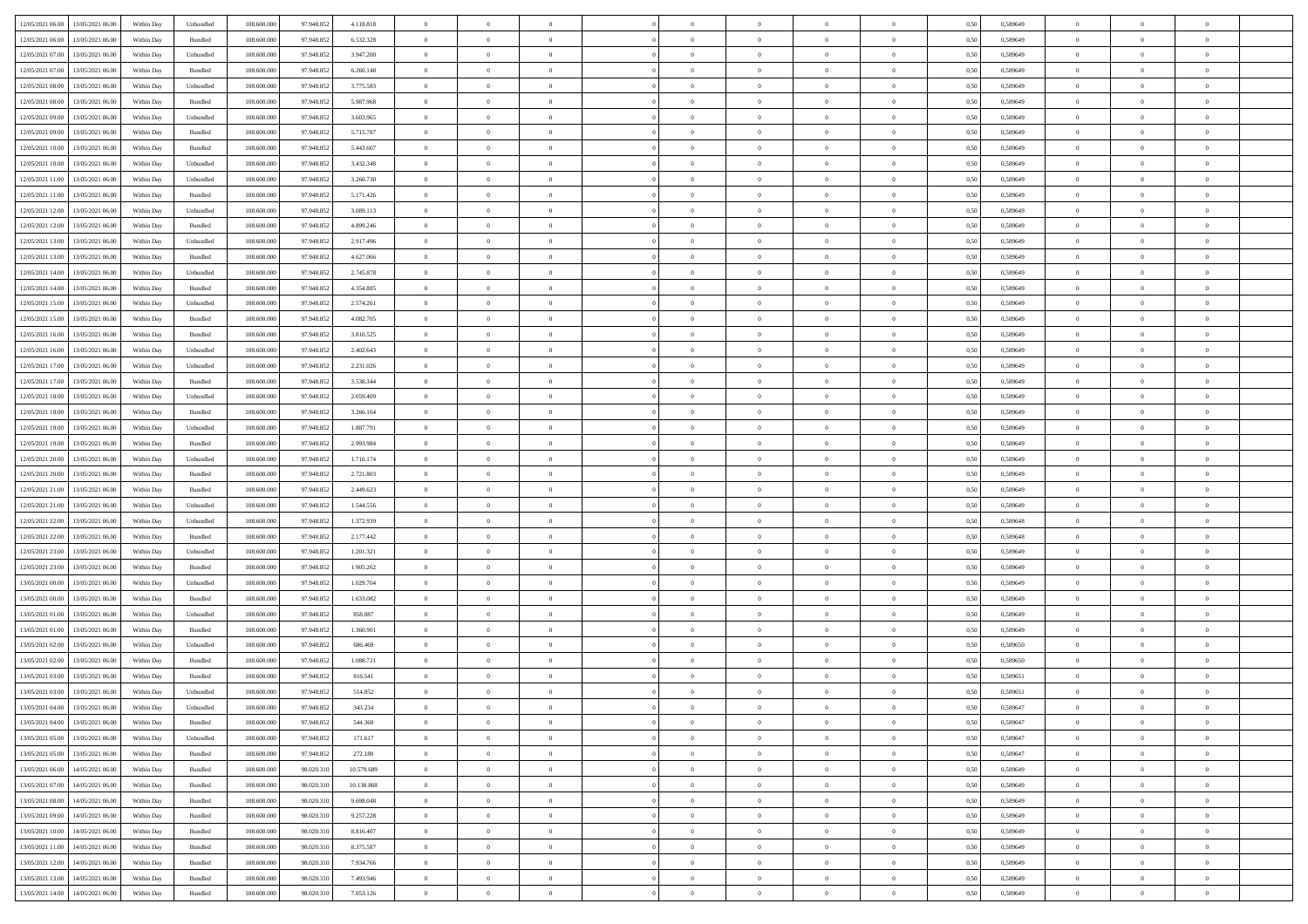| 13/05/2021 15:00 14/05/2021 06:00            | Within Day | Bundled   | 108.600.000 | 98.020.310 | 6.612.305 | $\overline{0}$ | $\overline{0}$ |                | $\overline{0}$ | $\theta$       |                | $\theta$       | 0,50 | 0,589649 | $\theta$       | $\theta$       | $\overline{0}$ |  |
|----------------------------------------------|------------|-----------|-------------|------------|-----------|----------------|----------------|----------------|----------------|----------------|----------------|----------------|------|----------|----------------|----------------|----------------|--|
|                                              |            |           |             |            |           |                |                |                |                |                |                |                |      |          |                |                |                |  |
| 13/05/2021 16:00<br>14/05/2021 06:00         | Within Day | Bundled   | 108.600.00  | 98.020.31  | 6.171.485 | $\bf{0}$       | $\bf{0}$       | $\bf{0}$       | $\bf{0}$       | $\overline{0}$ | $\overline{0}$ | $\bf{0}$       | 0,50 | 0,589649 | $\,$ 0 $\,$    | $\bf{0}$       | $\overline{0}$ |  |
| 13/05/2021 17:00<br>14/05/2021 06:00         | Within Day | Bundled   | 108,600,000 | 98.020.310 | 5.730.664 | $\overline{0}$ | $\bf{0}$       | $\overline{0}$ | $\bf{0}$       | $\bf{0}$       | $\overline{0}$ | $\bf{0}$       | 0.50 | 0.589649 | $\bf{0}$       | $\overline{0}$ | $\overline{0}$ |  |
| 13/05/2021 18:00<br>14/05/2021 06:00         | Within Day | Bundled   | 108.600.000 | 98.020.310 | 5.289.844 | $\overline{0}$ | $\overline{0}$ | $\overline{0}$ | $\overline{0}$ | $\theta$       | $\overline{0}$ | $\bf{0}$       | 0,50 | 0,589649 | $\theta$       | $\theta$       | $\overline{0}$ |  |
|                                              |            |           |             |            |           |                |                |                |                |                |                |                |      |          |                |                |                |  |
| 13/05/2021 19:00<br>14/05/2021 06:00         | Within Day | Bundled   | 108.600.00  | 98.020.31  | 4.849.024 | $\bf{0}$       | $\overline{0}$ | $\bf{0}$       | $\overline{0}$ | $\bf{0}$       | $\overline{0}$ | $\bf{0}$       | 0,50 | 0,589649 | $\,$ 0 $\,$    | $\bf{0}$       | $\overline{0}$ |  |
| 13/05/2021 20:00<br>14/05/2021 06:00         | Within Day | Bundled   | 108,600,000 | 98.020.310 | 4.408.203 | $\overline{0}$ | $\bf{0}$       | $\overline{0}$ | $\bf{0}$       | $\overline{0}$ | $\theta$       | $\bf{0}$       | 0.50 | 0.589649 | $\,$ 0 $\,$    | $\theta$       | $\overline{0}$ |  |
| 13/05/2021 21:00<br>14/05/2021 06:00         | Within Day | Bundled   | 108.600.000 | 98.020.310 | 3.967.383 | $\overline{0}$ | $\overline{0}$ | $\overline{0}$ | $\overline{0}$ | $\overline{0}$ | $\overline{0}$ | $\bf{0}$       | 0,50 | 0,589649 | $\,$ 0 $\,$    | $\theta$       | $\overline{0}$ |  |
| 13/05/2021 22:00<br>14/05/2021 06.00         | Within Day | Bundled   | 108.600.00  | 98.020.31  | 3.526.563 | $\bf{0}$       | $\bf{0}$       | $\bf{0}$       | $\overline{0}$ | $\overline{0}$ | $\overline{0}$ | $\bf{0}$       | 0,50 | 0,589648 | $\,$ 0 $\,$    | $\bf{0}$       | $\overline{0}$ |  |
| 13/05/2021 23:00<br>14/05/2021 06:00         | Within Day | Bundled   | 108,600,000 | 98.020.310 | 3.085.742 | $\overline{0}$ | $\bf{0}$       | $\overline{0}$ | $\bf{0}$       | $\overline{0}$ | $\overline{0}$ | $\bf{0}$       | 0.50 | 0.589649 | $\bf{0}$       | $\overline{0}$ | $\overline{0}$ |  |
|                                              |            |           |             |            |           |                |                |                |                |                |                |                |      |          |                |                |                |  |
| 14/05/2021 00:00<br>14/05/2021 06:00         | Within Day | Bundled   | 108.600.000 | 98.020.310 | 2.644.922 | $\bf{0}$       | $\bf{0}$       | $\overline{0}$ | $\overline{0}$ | $\overline{0}$ | $\overline{0}$ | $\bf{0}$       | 0,50 | 0,589649 | $\,$ 0 $\,$    | $\bf{0}$       | $\overline{0}$ |  |
| 14/05/2021 01:00<br>14/05/2021 06:00         | Within Day | Bundled   | 108.600.00  | 98.020.31  | 2.204.101 | $\bf{0}$       | $\bf{0}$       | $\bf{0}$       | $\bf{0}$       | $\overline{0}$ | $\overline{0}$ | $\bf{0}$       | 0,50 | 0,589649 | $\,$ 0 $\,$    | $\bf{0}$       | $\overline{0}$ |  |
| 14/05/2021 02:00<br>14/05/2021 06:00         | Within Day | Bundled   | 108,600,000 | 98.020.310 | 1.763.281 | $\overline{0}$ | $\bf{0}$       | $\overline{0}$ | $\overline{0}$ | $\bf{0}$       | $\overline{0}$ | $\bf{0}$       | 0.50 | 0.589650 | $\bf{0}$       | $\,$ 0 $\,$    | $\,$ 0         |  |
| 14/05/2021 03:00<br>14/05/2021 06:00         | Within Day | Bundled   | 108.600.000 | 98.020.310 | 1.322.461 | $\overline{0}$ | $\overline{0}$ | $\overline{0}$ | $\theta$       | $\theta$       | $\overline{0}$ | $\bf{0}$       | 0,50 | 0,589651 | $\,$ 0 $\,$    | $\theta$       | $\overline{0}$ |  |
|                                              |            |           |             |            |           |                | $\overline{0}$ |                |                |                | $\overline{0}$ |                |      |          | $\,$ 0 $\,$    | $\bf{0}$       | $\overline{0}$ |  |
| 14/05/2021 04:00<br>14/05/2021 06:00         | Within Day | Bundled   | 108.600.00  | 98.020.31  | 881.640   | $\bf{0}$       |                | $\bf{0}$       | $\bf{0}$       | $\bf{0}$       |                | $\bf{0}$       | 0,50 | 0,589647 |                |                |                |  |
| 14/05/2021 05:00<br>14/05/2021 06:00         | Within Day | Bundled   | 108,600,000 | 98.020.310 | 440.820   | $\overline{0}$ | $\bf{0}$       | $\overline{0}$ | $\bf{0}$       | $\overline{0}$ | $\theta$       | $\bf{0}$       | 0.50 | 0.589647 | $\,$ 0 $\,$    | $\theta$       | $\overline{0}$ |  |
| 14/05/2021 06:00<br>15/05/2021 06:00         | Within Day | Unbundled | 108.600.000 | 95.933.104 | 2.730.440 | $\overline{0}$ | $\overline{0}$ | $\overline{0}$ | $\overline{0}$ | $\overline{0}$ | $\overline{0}$ | $\bf{0}$       | 0,50 | 0,589649 | $\theta$       | $\theta$       | $\overline{0}$ |  |
| 14/05/2021 06:00<br>15/05/2021 06:00         | Within Day | Bundled   | 108.600.00  | 95.933.10  | 9.936.454 | $\bf{0}$       | $\bf{0}$       | $\bf{0}$       | $\overline{0}$ | $\overline{0}$ | $\overline{0}$ | $\bf{0}$       | 0,50 | 0,589649 | $\,$ 0 $\,$    | $\bf{0}$       | $\overline{0}$ |  |
| 14/05/2021 07:00<br>15/05/2021 06:00         | Within Day | Bundled   | 108,600,000 | 95.933.10  | 9.522.435 | $\overline{0}$ | $\bf{0}$       | $\overline{0}$ | $\bf{0}$       | $\overline{0}$ | $\overline{0}$ | $\bf{0}$       | 0.50 | 0.589649 | $\bf{0}$       | $\overline{0}$ | $\bf{0}$       |  |
| 14/05/2021 07:00<br>15/05/2021 06:00         |            |           | 108.600.000 |            |           |                | $\bf{0}$       | $\overline{0}$ | $\overline{0}$ | $\overline{0}$ | $\overline{0}$ |                |      |          | $\,$ 0 $\,$    | $\bf{0}$       | $\overline{0}$ |  |
|                                              | Within Day | Unbundled |             | 95.933.104 | 2.616.672 | $\bf{0}$       |                |                |                |                |                | $\bf{0}$       | 0,50 | 0,589649 |                |                |                |  |
| 14/05/2021 08:00<br>15/05/2021 06:00         | Within Day | Unbundled | 108.600.00  | 95.933.10  | 2.502.904 | $\bf{0}$       | $\bf{0}$       | $\bf{0}$       | $\bf{0}$       | $\overline{0}$ | $\overline{0}$ | $\bf{0}$       | 0,50 | 0,589649 | $\,$ 0 $\,$    | $\bf{0}$       | $\overline{0}$ |  |
| 14/05/2021 08:00<br>15/05/2021 06:00         | Within Day | Bundled   | 108,600,000 | 95.933.104 | 9.108.416 | $\overline{0}$ | $\bf{0}$       | $\overline{0}$ | $\overline{0}$ | $\bf{0}$       | $\overline{0}$ | $\bf{0}$       | 0.50 | 0.589649 | $\bf{0}$       | $\overline{0}$ | $\,$ 0         |  |
| 14/05/2021 09:00<br>15/05/2021 06:00         | Within Day | Unbundled | 108.600.000 | 95.933.104 | 2.389.135 | $\overline{0}$ | $\overline{0}$ | $\overline{0}$ | $\overline{0}$ | $\theta$       | $\overline{0}$ | $\bf{0}$       | 0,50 | 0,589649 | $\theta$       | $\theta$       | $\overline{0}$ |  |
| 14/05/2021 09:00<br>15/05/2021 06:00         | Within Day | Bundled   | 108.600.00  | 95.933.10  | 8.694.397 | $\bf{0}$       | $\bf{0}$       | $\bf{0}$       | $\bf{0}$       | $\overline{0}$ | $\overline{0}$ | $\bf{0}$       | 0,50 | 0,589649 | $\,$ 0 $\,$    | $\bf{0}$       | $\overline{0}$ |  |
| 14/05/2021 10:00<br>15/05/2021 06:00         | Within Day | Unbundled | 108,600,000 | 95.933.10  | 2.275.367 | $\overline{0}$ | $\bf{0}$       | $\overline{0}$ | $\bf{0}$       | $\overline{0}$ | $\theta$       | $\bf{0}$       | 0.50 | 0.589649 | $\,$ 0 $\,$    | $\theta$       | $\overline{0}$ |  |
|                                              |            |           |             |            |           |                |                |                |                |                |                |                |      |          |                |                |                |  |
| 14/05/2021 10:00<br>15/05/2021 06:00         | Within Day | Bundled   | 108.600.000 | 95.933.104 | 8.280.378 | $\overline{0}$ | $\overline{0}$ | $\overline{0}$ | $\overline{0}$ | $\overline{0}$ | $\overline{0}$ | $\bf{0}$       | 0,50 | 0,589649 | $\,$ 0 $\,$    | $\theta$       | $\overline{0}$ |  |
| 14/05/2021 11:00<br>15/05/2021 06:00         | Within Day | Unbundled | 108.600.00  | 95.933.10  | 2.161.599 | $\bf{0}$       | $\overline{0}$ | $\bf{0}$       | $\overline{0}$ | $\overline{0}$ | $\overline{0}$ | $\bf{0}$       | 0,50 | 0,589649 | $\,$ 0 $\,$    | $\bf{0}$       | $\overline{0}$ |  |
| 14/05/2021 11:00<br>15/05/2021 06:00         | Within Day | Bundled   | 108,600,000 | 95.933.10  | 7.866.359 | $\overline{0}$ | $\bf{0}$       | $\overline{0}$ | $\bf{0}$       | $\overline{0}$ | $\overline{0}$ | $\bf{0}$       | 0.50 | 0.589649 | $\bf{0}$       | $\overline{0}$ | $\overline{0}$ |  |
| 14/05/2021 12:00<br>15/05/2021 06:00         | Within Day | Unbundled | 108.600.000 | 95.933.104 | 2.047.830 | $\overline{0}$ | $\bf{0}$       | $\overline{0}$ | $\overline{0}$ | $\overline{0}$ | $\overline{0}$ | $\bf{0}$       | 0,50 | 0,589649 | $\,$ 0 $\,$    | $\bf{0}$       | $\overline{0}$ |  |
| 14/05/2021 12:00<br>15/05/2021 06:00         | Within Day | Bundled   | 108.600.00  | 95.933.10  | 7.452.340 | $\bf{0}$       | $\bf{0}$       | $\bf{0}$       | $\bf{0}$       | $\overline{0}$ | $\overline{0}$ | $\bf{0}$       | 0,50 | 0,589649 | $\,$ 0 $\,$    | $\bf{0}$       | $\overline{0}$ |  |
| 14/05/2021 13:00<br>15/05/2021 06:00         | Within Day | Bundled   | 108,600,000 | 95.933.104 | 7.038.321 | $\overline{0}$ | $\bf{0}$       | $\overline{0}$ | $\overline{0}$ | $\bf{0}$       | $\overline{0}$ | $\bf{0}$       | 0.50 | 0.589649 | $\bf{0}$       | $\overline{0}$ | $\,$ 0         |  |
|                                              |            |           |             |            |           |                |                |                |                |                |                |                |      |          |                |                |                |  |
| 14/05/2021 13:00<br>15/05/2021 06:00         | Within Day | Unbundled | 108.600.000 | 95.933.104 | 1.934.062 | $\overline{0}$ | $\overline{0}$ | $\overline{0}$ | $\overline{0}$ | $\overline{0}$ | $\overline{0}$ | $\bf{0}$       | 0.50 | 0.589649 | $\theta$       | $\theta$       | $\overline{0}$ |  |
| 14/05/2021 14:00<br>15/05/2021 06:00         | Within Day | Unbundled | 108.600.00  | 95.933.10  | 1.820.293 | $\bf{0}$       | $\bf{0}$       | $\bf{0}$       | $\bf{0}$       | $\overline{0}$ | $\overline{0}$ | $\bf{0}$       | 0,50 | 0,589649 | $\,$ 0 $\,$    | $\bf{0}$       | $\overline{0}$ |  |
| 14/05/2021 14:00<br>15/05/2021 06:00         | Within Day | Bundled   | 108,600,000 | 95.933.104 | 6.624.302 | $\overline{0}$ | $\bf{0}$       | $\overline{0}$ | $\bf{0}$       | $\overline{0}$ | $\overline{0}$ | $\bf{0}$       | 0.50 | 0.589649 | $\,$ 0 $\,$    | $\bf{0}$       | $\overline{0}$ |  |
| 14/05/2021 15:00<br>15/05/2021 06:00         | Within Dav | Unbundled | 108.600.000 | 95.933.104 | 1.706.525 | $\overline{0}$ | $\overline{0}$ | $\overline{0}$ | $\overline{0}$ | $\overline{0}$ | $\overline{0}$ | $\bf{0}$       | 0.50 | 0.589649 | $\theta$       | $\theta$       | $\overline{0}$ |  |
| 14/05/2021 15:00<br>15/05/2021 06:00         | Within Day | Bundled   | 108.600.00  | 95.933.10  | 6.210.283 | $\bf{0}$       | $\bf{0}$       | $\bf{0}$       | $\bf{0}$       | $\overline{0}$ | $\overline{0}$ | $\bf{0}$       | 0,50 | 0,589649 | $\,$ 0 $\,$    | $\bf{0}$       | $\overline{0}$ |  |
| 14/05/2021 16:00<br>15/05/2021 06:00         | Within Day | Unbundled | 108,600,000 | 95.933.10  | 1.592.757 | $\overline{0}$ | $\bf{0}$       | $\overline{0}$ | $\bf{0}$       | $\overline{0}$ | $\overline{0}$ | $\bf{0}$       | 0.50 | 0.589649 | $\bf{0}$       | $\overline{0}$ | $\overline{0}$ |  |
|                                              |            |           |             |            |           |                |                |                |                |                |                |                |      |          |                |                |                |  |
| 14/05/2021 16:00<br>15/05/2021 06:00         | Within Dav | Bundled   | 108.600.000 | 95.933.104 | 5.796.265 | $\overline{0}$ | $\overline{0}$ | $\overline{0}$ | $\overline{0}$ | $\overline{0}$ | $\overline{0}$ | $\bf{0}$       | 0.50 | 0.589649 | $\theta$       | $\theta$       | $\overline{0}$ |  |
| 14/05/2021 17:00<br>15/05/2021 06:00         | Within Day | Unbundled | 108.600.00  | 95.933.10  | 1.478.988 | $\bf{0}$       | $\bf{0}$       | $\bf{0}$       | $\bf{0}$       | $\overline{0}$ | $\overline{0}$ | $\bf{0}$       | 0,50 | 0,589649 | $\,$ 0 $\,$    | $\bf{0}$       | $\overline{0}$ |  |
| 14/05/2021 17:00<br>15/05/2021 06:00         | Within Day | Bundled   | 108,600,000 | 95.933.104 | 5.382.246 | $\overline{0}$ | $\bf{0}$       | $\overline{0}$ | $\overline{0}$ | $\bf{0}$       | $\overline{0}$ | $\bf{0}$       | 0.50 | 0.589649 | $\bf{0}$       | $\overline{0}$ | $\,$ 0         |  |
| 14/05/2021 18:00<br>15/05/2021 06:00         | Within Dav | Bundled   | 108.600.000 | 95.933.104 | 4.968.227 | $\overline{0}$ | $\overline{0}$ | $\overline{0}$ | $\overline{0}$ | $\overline{0}$ | $\overline{0}$ | $\bf{0}$       | 0.50 | 0.589649 | $\theta$       | $\theta$       | $\overline{0}$ |  |
| 14/05/2021 18:00<br>15/05/2021 06:00         | Within Day | Unbundled | 108.600.00  | 95.933.10  | 1.365.220 | $\bf{0}$       | $\bf{0}$       | $\bf{0}$       | $\bf{0}$       | $\overline{0}$ | $\overline{0}$ | $\bf{0}$       | 0,50 | 0,589649 | $\,$ 0 $\,$    | $\bf{0}$       | $\overline{0}$ |  |
| 14/05/2021 19:00<br>15/05/2021 06:00         |            | Unbundled | 108,600,000 | 95.933.10  | 1.251.452 | $\overline{0}$ | $\overline{0}$ | $\overline{0}$ | $\bf{0}$       | $\overline{0}$ | $\overline{0}$ | $\bf{0}$       | 0.50 | 0.589649 | $\bf{0}$       | $\theta$       | $\overline{0}$ |  |
|                                              | Within Day |           |             |            |           |                |                |                |                |                |                |                |      |          |                |                |                |  |
| 14/05/2021 19:00<br>15/05/2021 06:00         | Within Dav | Bundled   | 108.600.000 | 95.933.104 | 4.554.208 | $\overline{0}$ | $\overline{0}$ | $\overline{0}$ | $\overline{0}$ | $\theta$       | $\overline{0}$ | $\overline{0}$ | 0.50 | 0.589649 | $\theta$       | $\theta$       | $\overline{0}$ |  |
| 14/05/2021 20:00<br>15/05/2021 06:00         | Within Day | Unbundled | 108.600.000 | 95.933.10  | 1.137.683 | $\bf{0}$       | $\bf{0}$       | $\bf{0}$       | $\bf{0}$       | $\bf{0}$       | $\overline{0}$ | $\bf{0}$       | 0,50 | 0,589649 | $\,$ 0 $\,$    | $\overline{0}$ | $\overline{0}$ |  |
| $14/05/2021\ 20.00 \qquad 15/05/2021\ 06.00$ | Within Day | Bundled   | 108.600.000 | 95.933.104 | 4.140.189 | $\bf{0}$       | $\theta$       |                | $\overline{0}$ | $\Omega$       |                |                | 0,50 | 0.589649 | $\bf{0}$       | $\bf{0}$       |                |  |
| 14/05/2021 21:00 15/05/2021 06:00            | Within Day | Unbundled | 108.600.000 | 95.933.104 | 1.023.915 | $\overline{0}$ | $\overline{0}$ | $\Omega$       | $\theta$       | $\overline{0}$ | $\overline{0}$ | $\bf{0}$       | 0,50 | 0,589649 | $\theta$       | $\overline{0}$ | $\overline{0}$ |  |
| 14/05/2021 21:00<br>15/05/2021 06:00         | Within Day | Bundled   | 108.600.00  | 95.933.104 | 3.726.170 | $\overline{0}$ | $\bf{0}$       | $\overline{0}$ | $\overline{0}$ | $\bf{0}$       | $\overline{0}$ | $\bf{0}$       | 0,50 | 0,589649 | $\bf{0}$       | $\overline{0}$ | $\bf{0}$       |  |
| 14/05/2021 22.00 15/05/2021 06:00            |            |           | 108,600,000 | 95.933.104 | 910.146   | $\overline{0}$ | $\overline{0}$ |                |                | $\mathbf{0}$   | $\overline{0}$ | $\,$ 0 $\,$    | 0.50 | 0.589648 | $\overline{0}$ | $\bf{0}$       | $\overline{0}$ |  |
|                                              | Within Day | Unbundled |             |            |           |                |                | $\overline{0}$ | $\overline{0}$ |                |                |                |      |          |                |                |                |  |
| 14/05/2021 22:00 15/05/2021 06:00            | Within Day | Bundled   | 108.600.000 | 95.933.104 | 3.312.151 | $\overline{0}$ | $\overline{0}$ | $\overline{0}$ | $\overline{0}$ | $\overline{0}$ | $\overline{0}$ | $\bf{0}$       | 0,50 | 0.589648 | $\overline{0}$ | $\theta$       | $\overline{0}$ |  |
| 14/05/2021 23:00<br>15/05/2021 06:00         | Within Day | Unbundled | 108.600.000 | 95.933.104 | 796.378   | $\overline{0}$ | $\bf{0}$       | $\overline{0}$ | $\overline{0}$ | $\bf{0}$       | $\overline{0}$ | $\bf{0}$       | 0,50 | 0,589649 | $\bf{0}$       | $\overline{0}$ | $\overline{0}$ |  |
| 14/05/2021 23:00<br>15/05/2021 06:00         | Within Day | Bundled   | 108,600,000 | 95.933.104 | 2.898.132 | $\overline{0}$ | $\bf{0}$       | $\overline{0}$ | $\overline{0}$ | $\bf{0}$       | $\overline{0}$ | $\bf{0}$       | 0.50 | 0.589649 | $\,$ 0 $\,$    | $\overline{0}$ | $\,$ 0         |  |
| 15/05/2021 00:00<br>15/05/2021 06:00         | Within Dav | Bundled   | 108.600.000 | 95.933.104 | 2.484.113 | $\overline{0}$ | $\overline{0}$ | $\overline{0}$ | $\overline{0}$ | $\overline{0}$ | $\overline{0}$ | $\bf{0}$       | 0,50 | 0.589649 | $\overline{0}$ | $\theta$       | $\overline{0}$ |  |
| 15/05/2021 00:00<br>15/05/2021 06:00         | Within Day | Unbundled | 108.600.00  | 95.933.104 | 682.610   | $\overline{0}$ | $\overline{0}$ | $\overline{0}$ | $\overline{0}$ | $\overline{0}$ | $\overline{0}$ | $\bf{0}$       | 0,50 | 0,589649 | $\bf{0}$       | $\overline{0}$ | $\,$ 0         |  |
|                                              |            |           |             |            |           |                |                |                |                |                |                |                |      |          |                |                |                |  |
| 15/05/2021 01:00<br>15/05/2021 06:00         | Within Day | Unbundled | 108,600,000 | 95.933.104 | 568,841   | $\overline{0}$ | $\overline{0}$ | $\overline{0}$ | $\overline{0}$ | $\overline{0}$ | $\overline{0}$ | $\bf{0}$       | 0.50 | 0.589649 | $\mathbf{0}$   | $\bf{0}$       | $\,$ 0         |  |
| 15/05/2021 01:00 15/05/2021 06:00            | Within Dav | Bundled   | 108.600.000 | 95.933.104 | 2.070.094 | $\overline{0}$ | $\overline{0}$ | $\overline{0}$ | $\overline{0}$ | $\overline{0}$ | $\overline{0}$ | $\bf{0}$       | 0,50 | 0.589649 | $\overline{0}$ | $\theta$       | $\overline{0}$ |  |
| 15/05/2021 02:00<br>15/05/2021 06:00         | Within Day | Unbundled | 108.600.00  | 95.933.104 | 455.073   | $\overline{0}$ | $\bf{0}$       | $\overline{0}$ | $\overline{0}$ | $\overline{0}$ | $\overline{0}$ | $\bf{0}$       | 0,50 | 0,589650 | $\bf{0}$       | $\overline{0}$ | $\bf{0}$       |  |
| 15/05/2021 02:00 15/05/2021 06:00            | Within Day | Bundled   | 108.600.000 | 95.933.104 | 1.656.075 | $\overline{0}$ | $\bf{0}$       | $\overline{0}$ | $\overline{0}$ | $\,$ 0 $\,$    | $\overline{0}$ | $\,$ 0 $\,$    | 0,50 | 0,589650 | $\overline{0}$ | $\,$ 0 $\,$    | $\,$ 0 $\,$    |  |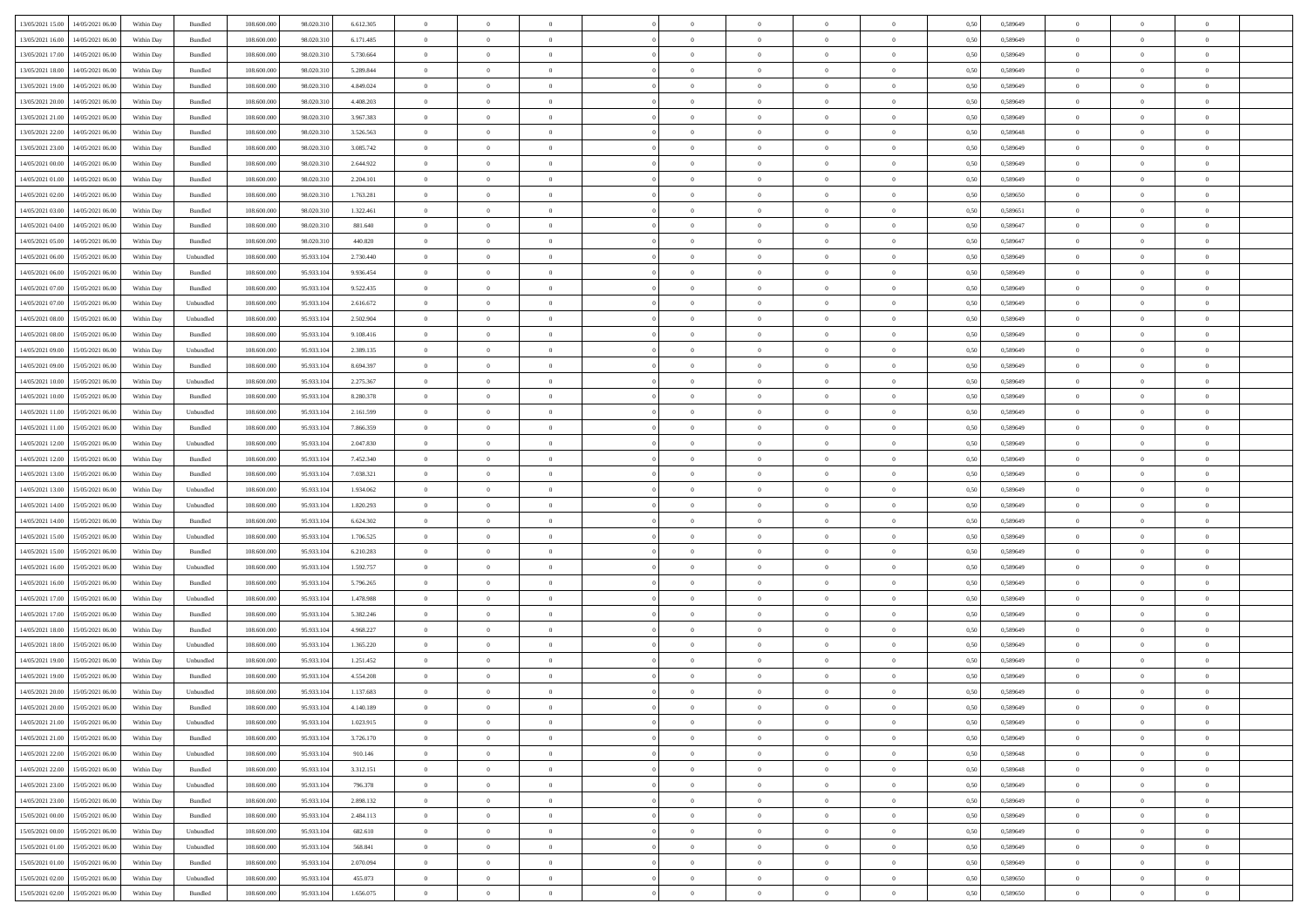| 15/05/2021 03:00 15/05/2021 06:00            | Within Day | Unbundled                   | 108.600.000 | 95.933.104 | 341.305    | $\overline{0}$ | $\overline{0}$ |                | $\overline{0}$ | $\theta$       |                | $\theta$       | 0,50 | 0,589651 | $\theta$       | $\theta$       | $\overline{0}$ |  |
|----------------------------------------------|------------|-----------------------------|-------------|------------|------------|----------------|----------------|----------------|----------------|----------------|----------------|----------------|------|----------|----------------|----------------|----------------|--|
| 15/05/2021 03:00<br>15/05/2021 06:00         | Within Day | Bundled                     | 108.600.00  | 95.933.10  | 1.242.056  | $\bf{0}$       | $\bf{0}$       | $\bf{0}$       | $\bf{0}$       | $\overline{0}$ | $\bf{0}$       | $\bf{0}$       | 0,50 | 0,589651 | $\,$ 0 $\,$    | $\bf{0}$       | $\overline{0}$ |  |
| 15/05/2021 04:00<br>15/05/2021 06:00         | Within Day | Unbundled                   | 108,600,000 | 95.933.104 | 227.536    | $\overline{0}$ | $\bf{0}$       | $\overline{0}$ | $\bf{0}$       | $\bf{0}$       | $\overline{0}$ | $\bf{0}$       | 0.50 | 0.589647 | $\bf{0}$       | $\overline{0}$ | $\bf{0}$       |  |
| 15/05/2021 04:00<br>15/05/2021 06:00         |            |                             | 108.600.000 |            |            | $\overline{0}$ | $\overline{0}$ | $\overline{0}$ | $\overline{0}$ | $\theta$       | $\overline{0}$ |                |      |          | $\,$ 0 $\,$    | $\theta$       | $\overline{0}$ |  |
|                                              | Within Day | Bundled                     |             | 95.933.104 | 828.037    |                |                |                |                |                |                | $\bf{0}$       | 0,50 | 0,589647 |                |                |                |  |
| 15/05/2021 05:00<br>15/05/2021 06:00         | Within Day | Bundled                     | 108.600.00  | 95.933.10  | 414.018    | $\bf{0}$       | $\overline{0}$ | $\bf{0}$       | $\overline{0}$ | $\bf{0}$       | $\overline{0}$ | $\bf{0}$       | 0,50 | 0,589647 | $\,$ 0 $\,$    | $\bf{0}$       | $\overline{0}$ |  |
| 15/05/2021 05:00<br>15/05/2021 06:00         | Within Day | Unbundled                   | 108,600,000 | 95.933.10  | 113.768    | $\overline{0}$ | $\bf{0}$       | $\overline{0}$ | $\bf{0}$       | $\overline{0}$ | $\theta$       | $\bf{0}$       | 0.50 | 0.589647 | $\,$ 0 $\,$    | $\theta$       | $\overline{0}$ |  |
| 15/05/2021 06:00<br>16/05/2021 06:00         | Within Day | Unbundled                   | 108.600.000 | 95.926.405 | 2.234.100  | $\overline{0}$ | $\overline{0}$ | $\overline{0}$ | $\overline{0}$ | $\overline{0}$ | $\overline{0}$ | $\bf{0}$       | 0,50 | 0,589649 | $\,$ 0 $\,$    | $\theta$       | $\overline{0}$ |  |
|                                              |            |                             |             |            |            |                |                |                |                |                |                |                |      |          |                |                |                |  |
| 15/05/2021 06:00<br>16/05/2021 06:00         | Within Day | Bundled                     | 108.600.00  | 95.926.40  | 10.439.493 | $\bf{0}$       | $\bf{0}$       | $\bf{0}$       | $\bf{0}$       | $\overline{0}$ | $\overline{0}$ | $\bf{0}$       | 0,50 | 0,589649 | $\,$ 0 $\,$    | $\bf{0}$       | $\overline{0}$ |  |
| 15/05/2021 07:00<br>16/05/2021 06:00         | Within Day | Unbundled                   | 108,600,000 | 95.926.40  | 2.141.013  | $\overline{0}$ | $\bf{0}$       | $\overline{0}$ | $\bf{0}$       | $\overline{0}$ | $\overline{0}$ | $\bf{0}$       | 0.50 | 0.589649 | $\bf{0}$       | $\overline{0}$ | $\overline{0}$ |  |
| 15/05/2021 07:00<br>16/05/2021 06:00         | Within Day | Bundled                     | 108.600.000 | 95.926.405 | 10.004.514 | $\bf{0}$       | $\bf{0}$       | $\overline{0}$ | $\overline{0}$ | $\overline{0}$ | $\overline{0}$ | $\bf{0}$       | 0,50 | 0,589649 | $\,$ 0 $\,$    | $\,$ 0 $\,$    | $\overline{0}$ |  |
| 15/05/2021 08:00<br>16/05/2021 06:00         | Within Day | Unbundled                   | 108.600.00  | 95.926.405 | 2.047.925  | $\bf{0}$       | $\bf{0}$       | $\bf{0}$       | $\bf{0}$       | $\overline{0}$ | $\overline{0}$ | $\bf{0}$       | 0,50 | 0,589649 | $\,$ 0 $\,$    | $\bf{0}$       | $\overline{0}$ |  |
|                                              |            |                             |             |            |            |                |                |                |                |                |                |                |      |          |                |                |                |  |
| 15/05/2021 08:00<br>16/05/2021 06:00         | Within Day | Bundled                     | 108,600,000 | 95.926.405 | 9.569.535  | $\overline{0}$ | $\bf{0}$       | $\overline{0}$ | $\overline{0}$ | $\overline{0}$ | $\overline{0}$ | $\bf{0}$       | 0.50 | 0.589649 | $\bf{0}$       | $\,$ 0 $\,$    | $\,$ 0         |  |
| 15/05/2021 09:00<br>16/05/2021 06:00         | Within Day | Unbundled                   | 108.600.000 | 95.926.405 | 1.954.838  | $\overline{0}$ | $\overline{0}$ | $\overline{0}$ | $\theta$       | $\theta$       | $\overline{0}$ | $\bf{0}$       | 0,50 | 0,589649 | $\,$ 0 $\,$    | $\theta$       | $\overline{0}$ |  |
| 15/05/2021 09:00<br>16/05/2021 06:00         | Within Day | Bundled                     | 108.600.00  | 95.926.40  | 9.134.557  | $\bf{0}$       | $\overline{0}$ | $\bf{0}$       | $\bf{0}$       | $\overline{0}$ | $\overline{0}$ | $\bf{0}$       | 0,50 | 0,589649 | $\,$ 0 $\,$    | $\bf{0}$       | $\overline{0}$ |  |
|                                              |            |                             |             |            |            |                |                |                |                |                | $\theta$       |                |      |          |                |                |                |  |
| 15/05/2021 10:00<br>16/05/2021 06:00         | Within Day | Unbundled                   | 108,600,000 | 95.926.40  | 1.861.750  | $\overline{0}$ | $\bf{0}$       | $\overline{0}$ | $\bf{0}$       | $\overline{0}$ |                | $\bf{0}$       | 0.50 | 0.589649 | $\,$ 0 $\,$    | $\theta$       | $\overline{0}$ |  |
| 15/05/2021 10:00<br>16/05/2021 06:00         | Within Day | Bundled                     | 108.600.000 | 95.926.405 | 8.699.578  | $\overline{0}$ | $\overline{0}$ | $\overline{0}$ | $\overline{0}$ | $\overline{0}$ | $\overline{0}$ | $\bf{0}$       | 0,50 | 0,589649 | $\theta$       | $\theta$       | $\overline{0}$ |  |
| 15/05/2021 11:00<br>16/05/2021 06:00         | Within Day | Bundled                     | 108.600.00  | 95.926.405 | 8.264.599  | $\bf{0}$       | $\bf{0}$       | $\bf{0}$       | $\overline{0}$ | $\overline{0}$ | $\overline{0}$ | $\bf{0}$       | 0,50 | 0,589649 | $\,$ 0 $\,$    | $\bf{0}$       | $\overline{0}$ |  |
| 15/05/2021 11:00<br>16/05/2021 06:00         | Within Day | Unbundled                   | 108,600,000 | 95.926.40  | 1.768.662  | $\overline{0}$ | $\bf{0}$       | $\overline{0}$ | $\bf{0}$       | $\bf{0}$       | $\overline{0}$ | $\bf{0}$       | 0.50 | 0.589649 | $\bf{0}$       | $\overline{0}$ | $\bf{0}$       |  |
| 15/05/2021 12:00<br>16/05/2021 06:00         | Within Day | Unbundled                   | 108.600.000 | 95.926.405 | 1.675.575  | $\bf{0}$       | $\bf{0}$       | $\overline{0}$ | $\overline{0}$ | $\overline{0}$ | $\overline{0}$ | $\bf{0}$       | 0,50 | 0,589649 | $\,$ 0 $\,$    | $\bf{0}$       | $\overline{0}$ |  |
|                                              |            |                             |             |            |            |                |                |                |                |                |                |                |      |          |                |                |                |  |
| 15/05/2021 12:00<br>16/05/2021 06:00         | Within Day | Bundled                     | 108.600.00  | 95.926.40  | 7.829.620  | $\bf{0}$       | $\bf{0}$       | $\bf{0}$       | $\bf{0}$       | $\overline{0}$ | $\overline{0}$ | $\bf{0}$       | 0,50 | 0,589649 | $\,$ 0 $\,$    | $\bf{0}$       | $\overline{0}$ |  |
| 15/05/2021 13:00<br>16/05/2021 06:00         | Within Day | Unbundled                   | 108,600,000 | 95.926.405 | 1.582.487  | $\overline{0}$ | $\bf{0}$       | $\overline{0}$ | $\overline{0}$ | $\bf{0}$       | $\overline{0}$ | $\bf{0}$       | 0.50 | 0.589649 | $\bf{0}$       | $\overline{0}$ | $\,$ 0         |  |
| 15/05/2021 13:00<br>16/05/2021 06:00         | Within Day | Bundled                     | 108.600.000 | 95.926.405 | 7.394.641  | $\overline{0}$ | $\overline{0}$ | $\overline{0}$ | $\overline{0}$ | $\theta$       | $\overline{0}$ | $\bf{0}$       | 0,50 | 0,589649 | $\theta$       | $\theta$       | $\overline{0}$ |  |
| 16/05/2021 06:00                             | Within Day | Unbundled                   | 108.600.00  | 95.926.405 | 1.489.400  | $\bf{0}$       | $\bf{0}$       | $\bf{0}$       | $\bf{0}$       | $\overline{0}$ | $\overline{0}$ | $\bf{0}$       | 0,50 | 0,589649 | $\,$ 0 $\,$    | $\bf{0}$       | $\overline{0}$ |  |
| 15/05/2021 14:00                             |            |                             |             |            |            |                |                |                |                |                |                |                |      |          |                |                |                |  |
| 15/05/2021 14:00<br>16/05/2021 06:00         | Within Day | Bundled                     | 108,600,000 | 95.926.40  | 6.959.662  | $\overline{0}$ | $\bf{0}$       | $\overline{0}$ | $\bf{0}$       | $\overline{0}$ | $\theta$       | $\bf{0}$       | 0.50 | 0.589649 | $\,$ 0 $\,$    | $\theta$       | $\overline{0}$ |  |
| 15/05/2021 15:00<br>16/05/2021 06:00         | Within Day | Unbundled                   | 108.600.000 | 95.926.405 | 1.396.312  | $\overline{0}$ | $\overline{0}$ | $\overline{0}$ | $\overline{0}$ | $\overline{0}$ | $\overline{0}$ | $\bf{0}$       | 0,50 | 0,589649 | $\,$ 0 $\,$    | $\theta$       | $\overline{0}$ |  |
| 15/05/2021 15:00<br>16/05/2021 06:00         | Within Day | Bundled                     | 108.600.00  | 95.926.405 | 6.524.683  | $\bf{0}$       | $\overline{0}$ | $\bf{0}$       | $\overline{0}$ | $\overline{0}$ | $\overline{0}$ | $\bf{0}$       | 0,50 | 0,589649 | $\,$ 0 $\,$    | $\bf{0}$       | $\overline{0}$ |  |
| 15/05/2021 16:00<br>16/05/2021 06:00         |            | Bundled                     | 108,600,000 | 95.926.40  | 6.089.704  |                | $\bf{0}$       | $\overline{0}$ |                | $\overline{0}$ | $\overline{0}$ |                | 0.50 | 0.589649 | $\bf{0}$       | $\overline{0}$ | $\overline{0}$ |  |
|                                              | Within Day |                             |             |            |            | $\overline{0}$ |                |                | $\bf{0}$       |                |                | $\bf{0}$       |      |          |                |                |                |  |
| 15/05/2021 16:00<br>16/05/2021 06:00         | Within Day | Unbundled                   | 108.600.000 | 95.926.405 | 1.303.225  | $\overline{0}$ | $\bf{0}$       | $\overline{0}$ | $\overline{0}$ | $\overline{0}$ | $\overline{0}$ | $\bf{0}$       | 0,50 | 0,589649 | $\theta$       | $\bf{0}$       | $\overline{0}$ |  |
| 15/05/2021 17:00<br>16/05/2021 06:00         | Within Day | Unbundled                   | 108.600.00  | 95.926.405 | 1.210.137  | $\bf{0}$       | $\bf{0}$       | $\bf{0}$       | $\bf{0}$       | $\overline{0}$ | $\overline{0}$ | $\bf{0}$       | 0,50 | 0,589649 | $\,$ 0 $\,$    | $\bf{0}$       | $\overline{0}$ |  |
| 15/05/2021 17:00<br>16/05/2021 06:00         | Within Day | Bundled                     | 108,600,000 | 95.926.405 | 5.654.725  | $\overline{0}$ | $\bf{0}$       | $\overline{0}$ | $\overline{0}$ | $\bf{0}$       | $\overline{0}$ | $\bf{0}$       | 0.50 | 0.589649 | $\bf{0}$       | $\,$ 0 $\,$    | $\,$ 0         |  |
| 15/05/2021 18:00<br>16/05/2021 06:00         | Within Day | Unbundled                   | 108.600.000 | 95.926.40  | 1.117.050  | $\overline{0}$ | $\overline{0}$ | $\overline{0}$ | $\overline{0}$ | $\overline{0}$ | $\overline{0}$ | $\bf{0}$       | 0.50 | 0.589649 | $\theta$       | $\theta$       | $\overline{0}$ |  |
|                                              |            |                             |             |            |            |                |                |                |                |                |                |                |      |          |                |                |                |  |
| 15/05/2021 18:00<br>16/05/2021 06:00         | Within Day | Bundled                     | 108.600.00  | 95.926.40  | 5.219.746  | $\bf{0}$       | $\bf{0}$       | $\bf{0}$       | $\bf{0}$       | $\overline{0}$ | $\overline{0}$ | $\bf{0}$       | 0,50 | 0,589649 | $\,$ 0 $\,$    | $\bf{0}$       | $\overline{0}$ |  |
| 15/05/2021 19:00<br>16/05/2021 06:00         | Within Day | Unbundled                   | 108,600,000 | 95.926.40  | 1.023.962  | $\overline{0}$ | $\bf{0}$       | $\overline{0}$ | $\bf{0}$       | $\overline{0}$ | $\overline{0}$ | $\bf{0}$       | 0.50 | 0.589649 | $\,$ 0 $\,$    | $\bf{0}$       | $\overline{0}$ |  |
| 15/05/2021 19:00<br>16/05/2021 06:00         | Within Dav | Bundled                     | 108.600.000 | 95.926.405 | 4.784.767  | $\overline{0}$ | $\overline{0}$ | $\overline{0}$ | $\overline{0}$ | $\overline{0}$ | $\overline{0}$ | $\bf{0}$       | 0.50 | 0.589649 | $\theta$       | $\theta$       | $\overline{0}$ |  |
| 15/05/2021 20:00<br>16/05/2021 06:00         | Within Day | Unbundled                   | 108.600.00  | 95.926.405 | 930.875    | $\bf{0}$       | $\bf{0}$       | $\bf{0}$       | $\bf{0}$       | $\overline{0}$ | $\overline{0}$ | $\bf{0}$       | 0,50 | 0,589649 | $\,$ 0 $\,$    | $\bf{0}$       | $\overline{0}$ |  |
|                                              |            |                             |             |            |            |                |                |                |                |                |                |                |      |          |                |                |                |  |
| 15/05/2021 20:00<br>16/05/2021 06:00         | Within Day | Bundled                     | 108,600,000 | 95.926.40  | 4.349.789  | $\overline{0}$ | $\bf{0}$       | $\overline{0}$ | $\bf{0}$       | $\overline{0}$ | $\overline{0}$ | $\bf{0}$       | 0.50 | 0.589649 | $\bf{0}$       | $\overline{0}$ | $\bf{0}$       |  |
| 15/05/2021 21:00<br>16/05/2021 06:00         | Within Dav | Unbundled                   | 108.600.000 | 95.926.405 | 837.787    | $\overline{0}$ | $\overline{0}$ | $\overline{0}$ | $\overline{0}$ | $\overline{0}$ | $\overline{0}$ | $\bf{0}$       | 0.50 | 0.589649 | $\theta$       | $\theta$       | $\overline{0}$ |  |
| 15/05/2021 21:00<br>16/05/2021 06:00         | Within Day | Bundled                     | 108.600.00  | 95.926.405 | 3.914.810  | $\bf{0}$       | $\bf{0}$       | $\bf{0}$       | $\bf{0}$       | $\overline{0}$ | $\bf{0}$       | $\bf{0}$       | 0,50 | 0,589649 | $\,$ 0 $\,$    | $\bf{0}$       | $\overline{0}$ |  |
| 15/05/2021 22:00<br>16/05/2021 06:00         | Within Day | Bundled                     | 108,600,000 | 95.926.405 | 3.479.831  | $\overline{0}$ | $\bf{0}$       | $\overline{0}$ | $\overline{0}$ | $\bf{0}$       | $\overline{0}$ | $\bf{0}$       | 0.50 | 0.589648 | $\bf{0}$       | $\overline{0}$ | $\,$ 0         |  |
|                                              |            |                             |             |            |            |                |                |                |                |                |                |                |      |          |                |                |                |  |
| 15/05/2021 22:00<br>16/05/2021 06:00         | Within Dav | Unbundled                   | 108.600.000 | 95.926.405 | 744,700    | $\overline{0}$ | $\overline{0}$ | $\overline{0}$ | $\overline{0}$ | $\overline{0}$ | $\overline{0}$ | $\bf{0}$       | 0.50 | 0.589648 | $\theta$       | $\theta$       | $\overline{0}$ |  |
| 15/05/2021 23:00<br>16/05/2021 06:00         | Within Day | Unbundled                   | 108.600.00  | 95.926.405 | 651.612    | $\bf{0}$       | $\bf{0}$       | $\bf{0}$       | $\bf{0}$       | $\overline{0}$ | $\overline{0}$ | $\bf{0}$       | 0,50 | 0,589649 | $\,$ 0 $\,$    | $\bf{0}$       | $\overline{0}$ |  |
| 15/05/2021 23:00<br>16/05/2021 06:00         | Within Day | Bundled                     | 108,600,000 | 95.926.40  | 3.044.852  | $\overline{0}$ | $\overline{0}$ | $\overline{0}$ | $\bf{0}$       | $\overline{0}$ | $\overline{0}$ | $\bf{0}$       | 0.50 | 0.589649 | $\bf{0}$       | $\theta$       | $\overline{0}$ |  |
| 16/05/2021 00:00<br>16/05/2021 06:00         | Within Dav | Unbundled                   | 108.600.000 | 95.926.40  | 558,525    | $\overline{0}$ | $\overline{0}$ | $\overline{0}$ | $\overline{0}$ | $\theta$       | $\overline{0}$ | $\overline{0}$ | 0.50 | 0.589649 | $\theta$       | $\theta$       | $\overline{0}$ |  |
| 16/05/2021 00:00<br>16/05/2021 06:00         | Within Day | Bundled                     | 108.600.00  | 95.926.405 | 2.609.873  | $\bf{0}$       | $\bf{0}$       | $\bf{0}$       | $\bf{0}$       | $\bf{0}$       | $\overline{0}$ | $\bf{0}$       | 0,50 | 0,589649 | $\overline{0}$ | $\overline{0}$ | $\overline{0}$ |  |
|                                              |            |                             |             |            |            |                |                |                |                |                |                |                |      |          |                |                |                |  |
| $16/05/2021\;01.00 \qquad 16/05/2021\;06.00$ | Within Day | $\ensuremath{\mathsf{Unb}}$ | 108.600.000 | 95.926.405 | 465 437    | $\bf{0}$       | $\theta$       |                | $\overline{0}$ | $\Omega$       |                |                | 0,50 | 0.589649 | $\bf{0}$       | $\bf{0}$       |                |  |
| 16/05/2021 01:00 16/05/2021 06:00            | Within Day | Bundled                     | 108.600.000 | 95.926.405 | 2.174.894  | $\overline{0}$ | $\overline{0}$ | $\Omega$       | $\theta$       | $\overline{0}$ | $\overline{0}$ | $\bf{0}$       | 0,50 | 0,589649 | $\theta$       | $\overline{0}$ | $\overline{0}$ |  |
| 16/05/2021 02:00<br>16/05/2021 06:00         | Within Day | Unbundled                   | 108.600.00  | 95.926.405 | 372.350    | $\overline{0}$ | $\bf{0}$       | $\overline{0}$ | $\overline{0}$ | $\bf{0}$       | $\overline{0}$ | $\bf{0}$       | 0,50 | 0,589650 | $\bf{0}$       | $\overline{0}$ | $\bf{0}$       |  |
|                                              |            | Bundled                     | 108,600,000 |            | 1.739.915  |                |                |                |                |                | $\overline{0}$ |                | 0.50 | 0.589650 | $\overline{0}$ |                |                |  |
| 16/05/2021 02:00 16/05/2021 06:00            | Within Day |                             |             | 95.926.405 |            | $\overline{0}$ | $\bf{0}$       | $\overline{0}$ | $\overline{0}$ | $\mathbf{0}$   |                | $\,$ 0 $\,$    |      |          |                | $\bf{0}$       | $\bf{0}$       |  |
| 16/05/2021 03:00 16/05/2021 06:00            | Within Dav | Bundled                     | 108.600.000 | 95.926.405 | 1.304.936  | $\overline{0}$ | $\overline{0}$ | $\overline{0}$ | $\overline{0}$ | $\overline{0}$ | $\overline{0}$ | $\bf{0}$       | 0,50 | 0,589651 | $\overline{0}$ | $\theta$       | $\overline{0}$ |  |
| 16/05/2021 03:00<br>16/05/2021 06:00         | Within Day | Unbundled                   | 108.600.000 | 95.926.405 | 279.262    | $\overline{0}$ | $\bf{0}$       | $\overline{0}$ | $\overline{0}$ | $\bf{0}$       | $\overline{0}$ | $\bf{0}$       | 0,50 | 0,589651 | $\bf{0}$       | $\overline{0}$ | $\overline{0}$ |  |
| 16/05/2021 04:00<br>16/05/2021 06:00         | Within Day | Bundled                     | 108,600,000 | 95.926.405 | 869.957    | $\overline{0}$ | $\bf{0}$       | $\overline{0}$ | $\overline{0}$ | $\bf{0}$       | $\overline{0}$ | $\bf{0}$       | 0.50 | 0.589647 | $\,$ 0 $\,$    | $\overline{0}$ | $\overline{0}$ |  |
| 16/05/2021 04:00<br>16/05/2021 06:00         | Within Dav | Unbundled                   | 108.600.000 | 95.926.405 | 186,175    | $\overline{0}$ | $\overline{0}$ | $\overline{0}$ | $\overline{0}$ | $\overline{0}$ | $\overline{0}$ | $\bf{0}$       | 0.50 | 0,589647 | $\overline{0}$ | $\theta$       | $\overline{0}$ |  |
|                                              |            |                             |             |            |            |                |                |                |                |                |                |                |      |          |                |                |                |  |
| 16/05/2021 05:00<br>16/05/2021 06:00         | Within Day | Bundled                     | 108.600.00  | 95.926.405 | 434.978    | $\overline{0}$ | $\overline{0}$ | $\overline{0}$ | $\overline{0}$ | $\overline{0}$ | $\overline{0}$ | $\bf{0}$       | 0,50 | 0,589647 | $\bf{0}$       | $\overline{0}$ | $\,$ 0         |  |
| 16/05/2021 05:00<br>16/05/2021 06:00         | Within Day | Unbundled                   | 108,600,000 | 95.926.405 | 93.087     | $\overline{0}$ | $\overline{0}$ | $\overline{0}$ | $\overline{0}$ | $\overline{0}$ | $\overline{0}$ | $\bf{0}$       | 0.50 | 0.589647 | $\mathbf{0}$   | $\bf{0}$       | $\,$ 0         |  |
| 16/05/2021 06:00<br>17/05/2021 06:00         | Within Dav | Bundled                     | 108.600.000 | 95.926.405 | 6.532.335  | $\overline{0}$ | $\overline{0}$ | $\overline{0}$ | $\overline{0}$ | $\overline{0}$ | $\overline{0}$ | $\bf{0}$       | 0,50 | 0.589649 | $\overline{0}$ | $\theta$       | $\overline{0}$ |  |
| 16/05/2021 06:00<br>17/05/2021 06:00         | Within Day | Unbundled                   | 108.600.00  | 95.926.405 | 6.141.258  | $\overline{0}$ | $\bf{0}$       | $\overline{0}$ | $\overline{0}$ | $\overline{0}$ | $\overline{0}$ |                | 0,50 | 0,589649 | $\bf{0}$       | $\overline{0}$ | $\bf{0}$       |  |
|                                              |            |                             |             |            |            |                |                |                |                |                |                | $\bf{0}$       |      |          |                |                |                |  |
| 16/05/2021 07:00 17/05/2021 06:00            | Within Day | Unbundled                   | 108.600.000 | 95.926.405 | 5.885.373  | $\,$ 0 $\,$    | $\bf{0}$       | $\overline{0}$ | $\overline{0}$ | $\,$ 0 $\,$    | $\overline{0}$ | $\bf{0}$       | 0,50 | 0,589649 | $\overline{0}$ | $\,$ 0 $\,$    | $\,$ 0 $\,$    |  |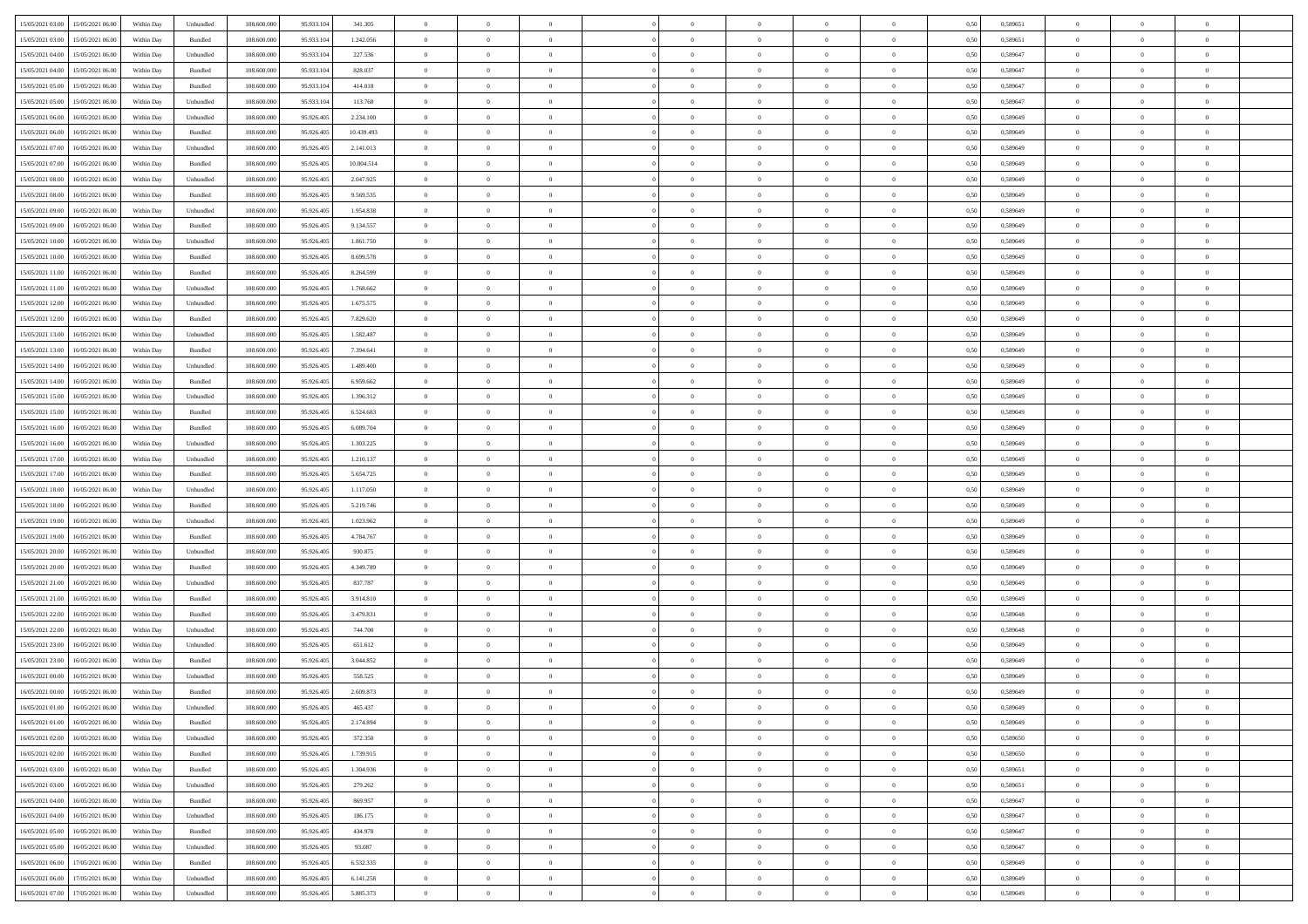|                                                  |            |           |             |            |           | $\overline{0}$ | $\overline{0}$ |                | $\overline{0}$ | $\theta$       |                | $\theta$       |      |          | $\theta$       | $\theta$       | $\overline{0}$ |  |
|--------------------------------------------------|------------|-----------|-------------|------------|-----------|----------------|----------------|----------------|----------------|----------------|----------------|----------------|------|----------|----------------|----------------|----------------|--|
| 16/05/2021 07:00 17/05/2021 06:00                | Within Day | Bundled   | 108.600.000 | 95.926.405 | 6.260.154 |                |                |                |                |                |                |                | 0,50 | 0,589649 |                |                |                |  |
| 16/05/2021 08:00<br>17/05/2021 06:00             | Within Day | Unbundled | 108.600.00  | 95.926.40  | 5.629.487 | $\bf{0}$       | $\bf{0}$       | $\bf{0}$       | $\bf{0}$       | $\overline{0}$ | $\bf{0}$       | $\bf{0}$       | 0,50 | 0,589649 | $\,$ 0 $\,$    | $\bf{0}$       | $\overline{0}$ |  |
| 16/05/2021 08:00<br>17/05/2021 06:00             | Within Day | Bundled   | 108,600,000 | 95.926.405 | 5.987.974 | $\overline{0}$ | $\bf{0}$       | $\overline{0}$ | $\bf{0}$       | $\overline{0}$ | $\overline{0}$ | $\bf{0}$       | 0.50 | 0.589649 | $\bf{0}$       | $\overline{0}$ | $\bf{0}$       |  |
| 16/05/2021 11:00<br>17/05/2021 06:00             |            |           | 108.600.000 |            |           | $\overline{0}$ | $\overline{0}$ | $\overline{0}$ | $\overline{0}$ | $\theta$       | $\overline{0}$ |                |      |          | $\,$ 0 $\,$    | $\,$ 0 $\,$    | $\overline{0}$ |  |
|                                                  | Within Day | Bundled   |             | 95.926.405 | 5.171.432 |                |                |                |                |                |                | $\bf{0}$       | 0,50 | 0,589649 |                |                |                |  |
| 16/05/2021 11:00<br>17/05/2021 06:00             | Within Day | Unbundled | 108.600.00  | 95.926.405 | 4.861.830 | $\bf{0}$       | $\overline{0}$ | $\bf{0}$       | $\overline{0}$ | $\bf{0}$       | $\overline{0}$ | $\bf{0}$       | 0,50 | 0,589649 | $\,$ 0 $\,$    | $\bf{0}$       | $\overline{0}$ |  |
| 16/05/2021 12:00<br>17/05/2021 06:00             | Within Day | Unbundled | 108,600,000 | 95.926.40  | 4.605.944 | $\overline{0}$ | $\bf{0}$       | $\overline{0}$ | $\bf{0}$       | $\overline{0}$ | $\overline{0}$ | $\bf{0}$       | 0.50 | 0.589649 | $\,$ 0 $\,$    | $\theta$       | $\overline{0}$ |  |
| 16/05/2021 12:00<br>17/05/2021 06:00             | Within Day | Bundled   | 108.600.000 | 95.926.405 | 4.899.251 | $\overline{0}$ | $\overline{0}$ | $\overline{0}$ | $\overline{0}$ | $\overline{0}$ | $\overline{0}$ | $\bf{0}$       | 0,50 | 0,589649 | $\,$ 0 $\,$    | $\theta$       | $\overline{0}$ |  |
|                                                  |            |           |             |            |           |                |                |                |                |                |                |                |      |          |                |                |                |  |
| 16/05/2021 13:00<br>17/05/2021 06.00             | Within Day | Unbundled | 108.600.00  | 95.926.40  | 4.350.058 | $\bf{0}$       | $\bf{0}$       | $\bf{0}$       | $\bf{0}$       | $\overline{0}$ | $\overline{0}$ | $\bf{0}$       | 0,50 | 0,589649 | $\,$ 0 $\,$    | $\bf{0}$       | $\overline{0}$ |  |
| 16/05/2021 13:00<br>17/05/2021 06:00             | Within Day | Bundled   | 108,600,000 | 95.926.40  | 4.627.070 | $\overline{0}$ | $\bf{0}$       | $\overline{0}$ | $\bf{0}$       | $\overline{0}$ | $\overline{0}$ | $\bf{0}$       | 0.50 | 0.589649 | $\bf{0}$       | $\overline{0}$ | $\overline{0}$ |  |
| 16/05/2021 14:00<br>17/05/2021 06:00             | Within Day | Unbundled | 108.600.000 | 95.926.405 | 4.094.172 | $\bf{0}$       | $\bf{0}$       | $\overline{0}$ | $\overline{0}$ | $\overline{0}$ | $\overline{0}$ | $\bf{0}$       | 0,50 | 0,589649 | $\,$ 0 $\,$    | $\,$ 0 $\,$    | $\overline{0}$ |  |
|                                                  |            |           |             |            |           |                |                |                |                |                |                |                |      |          |                |                |                |  |
| 16/05/2021 14:00<br>17/05/2021 06:00             | Within Day | Bundled   | 108.600.00  | 95.926.405 | 4.354.890 | $\bf{0}$       | $\bf{0}$       | $\bf{0}$       | $\bf{0}$       | $\overline{0}$ | $\overline{0}$ | $\bf{0}$       | 0,50 | 0,589649 | $\,$ 0 $\,$    | $\bf{0}$       | $\overline{0}$ |  |
| 16/05/2021 15:00<br>17/05/2021 06:00             | Within Day | Unbundled | 108,600,000 | 95.926.405 | 3.838.286 | $\overline{0}$ | $\bf{0}$       | $\overline{0}$ | $\overline{0}$ | $\overline{0}$ | $\overline{0}$ | $\bf{0}$       | 0.50 | 0.589649 | $\bf{0}$       | $\,$ 0 $\,$    | $\,$ 0         |  |
| 16/05/2021 15:00<br>17/05/2021 06:00             | Within Day | Bundled   | 108.600.000 | 95.926.405 | 4.082.709 | $\overline{0}$ | $\bf{0}$       | $\overline{0}$ | $\theta$       | $\theta$       | $\overline{0}$ | $\bf{0}$       | 0,50 | 0,589649 | $\,$ 0 $\,$    | $\,$ 0 $\,$    | $\overline{0}$ |  |
| 16/05/2021 16:00<br>17/05/2021 06:00             | Within Day | Bundled   | 108.600.00  | 95.926.40  | 3.810.529 | $\bf{0}$       | $\overline{0}$ | $\bf{0}$       | $\bf{0}$       | $\overline{0}$ | $\overline{0}$ | $\bf{0}$       | 0,50 | 0,589649 | $\,$ 0 $\,$    | $\bf{0}$       | $\overline{0}$ |  |
|                                                  |            |           |             |            |           |                |                |                |                |                |                |                |      |          |                |                |                |  |
| 16/05/2021 16:00<br>17/05/2021 06:00             | Within Day | Unbundled | 108,600,000 | 95.926.405 | 3.582.401 | $\overline{0}$ | $\bf{0}$       | $\overline{0}$ | $\bf{0}$       | $\overline{0}$ | $\overline{0}$ | $\bf{0}$       | 0.50 | 0.589649 | $\,$ 0 $\,$    | $\bf{0}$       | $\overline{0}$ |  |
| 16/05/2021 17:00<br>17/05/2021 06:00             | Within Day | Unbundled | 108.600.000 | 95.926.405 | 3.326.515 | $\overline{0}$ | $\bf{0}$       | $\overline{0}$ | $\overline{0}$ | $\overline{0}$ | $\overline{0}$ | $\bf{0}$       | 0,50 | 0,589649 | $\theta$       | $\theta$       | $\overline{0}$ |  |
| 16/05/2021 17:00<br>17/05/2021 06:00             | Within Day | Bundled   | 108.600.00  | 95.926.405 | 3.538.348 | $\bf{0}$       | $\bf{0}$       | $\bf{0}$       | $\overline{0}$ | $\overline{0}$ | $\overline{0}$ | $\bf{0}$       | 0,50 | 0,589649 | $\,$ 0 $\,$    | $\bf{0}$       | $\overline{0}$ |  |
|                                                  |            |           |             |            |           |                |                |                |                |                |                |                |      |          |                |                |                |  |
| 16/05/2021 18:00<br>17/05/2021 06:00             | Within Day | Unbundled | 108,600,000 | 95.926.40  | 3.070.629 | $\overline{0}$ | $\bf{0}$       | $\overline{0}$ | $\bf{0}$       | $\bf{0}$       | $\overline{0}$ | $\bf{0}$       | 0.50 | 0.589649 | $\bf{0}$       | $\overline{0}$ | $\bf{0}$       |  |
| 16/05/2021 18:00<br>17/05/2021 06:00             | Within Day | Bundled   | 108.600.000 | 95.926.405 | 3.266.167 | $\bf{0}$       | $\bf{0}$       | $\overline{0}$ | $\overline{0}$ | $\overline{0}$ | $\overline{0}$ | $\bf{0}$       | 0,50 | 0,589649 | $\,$ 0 $\,$    | $\bf{0}$       | $\overline{0}$ |  |
| 16/05/2021 19:00<br>17/05/2021 06:00             | Within Day | Unbundled | 108.600.00  | 95.926.40  | 2.814.743 | $\bf{0}$       | $\bf{0}$       | $\bf{0}$       | $\bf{0}$       | $\overline{0}$ | $\overline{0}$ | $\bf{0}$       | 0,50 | 0,589649 | $\,$ 0 $\,$    | $\bf{0}$       | $\overline{0}$ |  |
| 16/05/2021 19:00<br>17/05/2021 06:00             | Within Day | Bundled   | 108,600,000 | 95.926.405 | 2.993.987 | $\overline{0}$ | $\bf{0}$       | $\overline{0}$ | $\overline{0}$ | $\bf{0}$       | $\overline{0}$ | $\bf{0}$       | 0.50 | 0.589649 | $\bf{0}$       | $\,$ 0 $\,$    | $\,$ 0         |  |
|                                                  |            |           |             |            |           | $\overline{0}$ | $\overline{0}$ | $\overline{0}$ | $\overline{0}$ | $\theta$       | $\overline{0}$ |                |      |          | $\theta$       | $\theta$       |                |  |
| 16/05/2021 20:00<br>17/05/2021 06:00             | Within Day | Unbundled | 108.600.000 | 95.926.405 | 2.558.857 |                |                |                |                |                |                | $\bf{0}$       | 0,50 | 0,589649 |                |                | $\overline{0}$ |  |
| 16/05/2021 20:00<br>17/05/2021 06:00             | Within Day | Bundled   | 108.600.00  | 95.926.405 | 2.721.806 | $\bf{0}$       | $\bf{0}$       | $\bf{0}$       | $\bf{0}$       | $\overline{0}$ | $\overline{0}$ | $\bf{0}$       | 0,50 | 0,589649 | $\,$ 0 $\,$    | $\bf{0}$       | $\overline{0}$ |  |
| 16/05/2021 21:00<br>17/05/2021 06:00             | Within Day | Unbundled | 108,600,000 | 95.926.40  | 2.302.972 | $\overline{0}$ | $\bf{0}$       | $\overline{0}$ | $\bf{0}$       | $\overline{0}$ | $\overline{0}$ | $\bf{0}$       | 0.50 | 0.589649 | $\,$ 0 $\,$    | $\overline{0}$ | $\overline{0}$ |  |
| 16/05/2021 21:00<br>17/05/2021 06:00             | Within Day | Bundled   | 108.600.000 | 95.926.405 | 2.449.625 | $\overline{0}$ | $\overline{0}$ | $\overline{0}$ | $\overline{0}$ | $\overline{0}$ | $\overline{0}$ | $\bf{0}$       | 0,50 | 0,589649 | $\,$ 0 $\,$    | $\theta$       | $\overline{0}$ |  |
|                                                  |            |           |             |            |           |                |                |                |                |                | $\overline{0}$ |                |      |          |                |                |                |  |
| 16/05/2021 22:00<br>17/05/2021 06.00             | Within Day | Bundled   | 108.600.00  | 95.926.40  | 2.177.445 | $\bf{0}$       | $\overline{0}$ | $\bf{0}$       | $\overline{0}$ | $\overline{0}$ |                | $\bf{0}$       | 0,50 | 0,589648 | $\,$ 0 $\,$    | $\bf{0}$       | $\overline{0}$ |  |
| 16/05/2021 22:00<br>17/05/2021 06:00             | Within Day | Unbundled | 108,600,000 | 95.926.40  | 2.047.086 | $\overline{0}$ | $\bf{0}$       | $\overline{0}$ | $\bf{0}$       | $\overline{0}$ | $\overline{0}$ | $\bf{0}$       | 0.50 | 0.589648 | $\bf{0}$       | $\overline{0}$ | $\overline{0}$ |  |
| 16/05/2021 23:00<br>17/05/2021 06:00             | Within Day | Unbundled | 108.600.000 | 95.926.405 | 1.791.200 | $\overline{0}$ | $\bf{0}$       | $\overline{0}$ | $\overline{0}$ | $\overline{0}$ | $\overline{0}$ | $\bf{0}$       | 0,50 | 0,589649 | $\theta$       | $\,$ 0 $\,$    | $\overline{0}$ |  |
| 16/05/2021 23:00<br>17/05/2021 06:00             | Within Day | Bundled   | 108.600.00  | 95.926.405 | 1.905.264 | $\bf{0}$       | $\bf{0}$       | $\bf{0}$       | $\bf{0}$       | $\overline{0}$ | $\overline{0}$ | $\bf{0}$       | 0,50 | 0,589649 | $\,$ 0 $\,$    | $\bf{0}$       | $\overline{0}$ |  |
|                                                  |            |           |             |            |           |                |                |                |                |                |                |                |      |          |                |                |                |  |
| 17/05/2021 00:00<br>17/05/2021 06:00             | Within Day | Unbundled | 108,600,000 | 95.926.405 | 1.535.314 | $\overline{0}$ | $\bf{0}$       | $\overline{0}$ | $\overline{0}$ | $\bf{0}$       | $\overline{0}$ | $\bf{0}$       | 0.50 | 0.589649 | $\bf{0}$       | $\,$ 0 $\,$    | $\,$ 0         |  |
| 17/05/2021 00:00<br>17/05/2021 06:00             | Within Day | Bundled   | 108.600.000 | 95.926.40  | 1.633.083 | $\overline{0}$ | $\overline{0}$ | $\overline{0}$ | $\overline{0}$ | $\overline{0}$ | $\overline{0}$ | $\bf{0}$       | 0.50 | 0.589649 | $\theta$       | $\theta$       | $\overline{0}$ |  |
| 17/05/2021 01:00<br>17/05/2021 06:00             | Within Day | Unbundled | 108.600.00  | 95.926.405 | 1.279.428 | $\bf{0}$       | $\bf{0}$       | $\bf{0}$       | $\bf{0}$       | $\overline{0}$ | $\overline{0}$ | $\bf{0}$       | 0,50 | 0,589649 | $\,$ 0 $\,$    | $\bf{0}$       | $\overline{0}$ |  |
| 17/05/2021 01:00<br>17/05/2021 06:00             | Within Day | Bundled   | 108,600,000 | 95.926.405 | 1.360.903 | $\overline{0}$ | $\bf{0}$       | $\overline{0}$ | $\bf{0}$       | $\overline{0}$ | $\overline{0}$ | $\bf{0}$       | 0.50 | 0.589649 | $\,$ 0 $\,$    | $\bf{0}$       | $\overline{0}$ |  |
| 17/05/2021 02:00<br>17/05/2021 06:00             | Within Dav | Unbundled | 108.600.000 | 95.926.405 | 1.023.543 | $\overline{0}$ | $\overline{0}$ | $\overline{0}$ | $\overline{0}$ | $\overline{0}$ | $\overline{0}$ | $\bf{0}$       | 0.50 | 0.589650 | $\theta$       | $\theta$       | $\overline{0}$ |  |
|                                                  |            |           |             |            |           |                |                |                |                |                |                |                |      |          |                |                |                |  |
| 17/05/2021 02:00<br>17/05/2021 06:00             | Within Day | Bundled   | 108.600.00  | 95.926.405 | 1.088.722 | $\bf{0}$       | $\bf{0}$       | $\bf{0}$       | $\bf{0}$       | $\overline{0}$ | $\overline{0}$ | $\bf{0}$       | 0,50 | 0,589650 | $\,$ 0 $\,$    | $\bf{0}$       | $\overline{0}$ |  |
| 17/05/2021 03:00<br>17/05/2021 06:00             | Within Day | Bundled   | 108,600,000 | 95.926.40  | 816.541   | $\overline{0}$ | $\bf{0}$       | $\overline{0}$ | $\bf{0}$       | $\overline{0}$ | $\overline{0}$ | $\bf{0}$       | 0.50 | 0.589651 | $\bf{0}$       | $\overline{0}$ | $\bf{0}$       |  |
| 17/05/2021 03:00<br>17/05/2021 06:00             | Within Dav | Unbundled | 108.600.000 | 95.926.405 | 767.657   | $\overline{0}$ | $\overline{0}$ | $\overline{0}$ | $\overline{0}$ | $\overline{0}$ | $\overline{0}$ | $\bf{0}$       | 0.50 | 0.589651 | $\theta$       | $\theta$       | $\overline{0}$ |  |
|                                                  |            |           |             |            |           | $\bf{0}$       | $\bf{0}$       | $\bf{0}$       |                | $\overline{0}$ |                |                |      |          | $\,$ 0 $\,$    | $\bf{0}$       | $\overline{0}$ |  |
| 17/05/2021 04:00<br>17/05/2021 06:00             | Within Day | Unbundled | 108.600.00  | 95.926.40  | 511.771   |                |                |                | $\bf{0}$       |                | $\bf{0}$       | $\bf{0}$       | 0,50 | 0,589647 |                |                |                |  |
| 17/05/2021 04:00<br>17/05/2021 06:00             | Within Day | Bundled   | 108,600,000 | 95.926.405 | 544.361   | $\overline{0}$ | $\bf{0}$       | $\overline{0}$ | $\overline{0}$ | $\bf{0}$       | $\overline{0}$ | $\bf{0}$       | 0.50 | 0.589647 | $\bf{0}$       | $\,$ 0 $\,$    | $\,$ 0         |  |
| 17/05/2021 05:00<br>17/05/2021 06:00             | Within Dav | Unbundled | 108.600.000 | 95.926.405 | 255,885   | $\overline{0}$ | $\overline{0}$ | $\overline{0}$ | $\overline{0}$ | $\overline{0}$ | $\overline{0}$ | $\bf{0}$       | 0.50 | 0.589647 | $\theta$       | $\theta$       | $\overline{0}$ |  |
| 17/05/2021 05:00<br>17/05/2021 06:00             | Within Day | Bundled   | 108.600.00  | 95.926.405 | 272.180   | $\bf{0}$       | $\bf{0}$       | $\bf{0}$       | $\bf{0}$       | $\overline{0}$ | $\overline{0}$ | $\bf{0}$       | 0,50 | 0,589647 | $\,$ 0 $\,$    | $\bf{0}$       | $\overline{0}$ |  |
|                                                  |            |           | 108,600,000 |            |           |                | $\overline{0}$ | $\overline{0}$ |                | $\overline{0}$ | $\overline{0}$ |                | 0.50 | 0.589649 | $\bf{0}$       | $\theta$       | $\overline{0}$ |  |
| 17/05/2021 06:00<br>18/05/2021 06:00             | Within Day | Unbundled |             | 95.926.40  | 6.141.258 | $\overline{0}$ |                |                | $\bf{0}$       |                |                | $\bf{0}$       |      |          |                |                |                |  |
| 17/05/2021 06:00<br>18/05/2021 06:00             | Within Dav | Bundled   | 108.600.000 | 95.926.40  | 6.532.335 | $\overline{0}$ | $\overline{0}$ | $\overline{0}$ | $\overline{0}$ | $\theta$       | $\overline{0}$ | $\overline{0}$ | 0.5( | 0.589649 | $\theta$       | $\theta$       | $\overline{0}$ |  |
| 17/05/2021 07:00<br>18/05/2021 06:00             | Within Day | Unbundled | 108.600.00  | 95.926.405 | 5.885.373 | $\bf{0}$       | $\bf{0}$       | $\bf{0}$       | $\bf{0}$       | $\bf{0}$       | $\overline{0}$ | $\bf{0}$       | 0,50 | 0,589649 | $\,$ 0 $\,$    | $\overline{0}$ | $\overline{0}$ |  |
| $17/05/2021\;07.00\quad \  \  18/05/2021\;06.00$ | Within Day | Bundled   | 108.600.000 | 95.926.405 | 6.260.154 | $\bf{0}$       | $\theta$       |                | $\overline{0}$ | $\bf{0}$       |                |                | 0,50 | 0.589649 | $\bf{0}$       | $\bf{0}$       |                |  |
| 17/05/2021 08:00 18/05/2021 06:00                |            |           |             |            |           |                |                |                |                |                |                |                |      |          |                |                |                |  |
|                                                  | Within Day | Unbundled | 108.600.000 | 95.926.405 | 5.629.487 | $\overline{0}$ | $\overline{0}$ | $\Omega$       | $\theta$       | $\overline{0}$ | $\overline{0}$ | $\bf{0}$       | 0,50 | 0,589649 | $\theta$       | $\theta$       | $\overline{0}$ |  |
| 17/05/2021 08:00<br>18/05/2021 06:00             | Within Day | Bundled   | 108.600.00  | 95.926.405 | 5.987.974 | $\overline{0}$ | $\bf{0}$       | $\overline{0}$ | $\overline{0}$ | $\bf{0}$       | $\overline{0}$ | $\bf{0}$       | 0,50 | 0,589649 | $\bf{0}$       | $\overline{0}$ | $\bf{0}$       |  |
| 17/05/2021 09:00 18/05/2021 06:00                | Within Day | Bundled   | 108,600,000 | 95.926.405 | 5.715.793 | $\overline{0}$ | $\bf{0}$       | $\overline{0}$ | $\overline{0}$ | $\mathbf{0}$   | $\overline{0}$ | $\,$ 0 $\,$    | 0.50 | 0.589649 | $\overline{0}$ | $\bf{0}$       | $\bf{0}$       |  |
| 17/05/2021 09:00 18/05/2021 06:00                | Within Dav | Unbundled | 108.600.000 | 95.926.405 | 5.373.601 | $\overline{0}$ | $\overline{0}$ | $\overline{0}$ | $\overline{0}$ | $\overline{0}$ | $\overline{0}$ | $\bf{0}$       | 0,50 | 0.589649 | $\theta$       | $\theta$       | $\overline{0}$ |  |
|                                                  |            |           |             |            |           |                |                |                |                |                |                |                |      |          |                |                |                |  |
| 17/05/2021 10:00<br>18/05/2021 06:00             | Within Day | Unbundled | 108.600.000 | 95.926.405 | 5.117.715 | $\overline{0}$ | $\bf{0}$       | $\overline{0}$ | $\overline{0}$ | $\bf{0}$       | $\overline{0}$ | $\bf{0}$       | 0,50 | 0,589649 | $\bf{0}$       | $\overline{0}$ | $\overline{0}$ |  |
| 17/05/2021 10:00<br>18/05/2021 06:00             | Within Day | Bundled   | 108,600,000 | 95.926.405 | 5.443.612 | $\overline{0}$ | $\bf{0}$       | $\overline{0}$ | $\overline{0}$ | $\bf{0}$       | $\overline{0}$ | $\bf{0}$       | 0.50 | 0.589649 | $\,$ 0 $\,$    | $\overline{0}$ | $\overline{0}$ |  |
| 17/05/2021 11:00<br>18/05/2021 06:00             | Within Dav | Unbundled | 108.600.000 | 95.926.405 | 4.861.830 | $\overline{0}$ | $\overline{0}$ | $\overline{0}$ | $\overline{0}$ | $\overline{0}$ | $\overline{0}$ | $\bf{0}$       | 0,50 | 0.589649 | $\overline{0}$ | $\theta$       | $\overline{0}$ |  |
| 17/05/2021 11:00<br>18/05/2021 06:00             | Within Day | Bundled   | 108.600.00  | 95.926.405 | 5.171.432 | $\overline{0}$ | $\overline{0}$ | $\overline{0}$ | $\overline{0}$ | $\overline{0}$ | $\overline{0}$ | $\bf{0}$       | 0,50 | 0,589649 | $\bf{0}$       | $\overline{0}$ | $\,$ 0         |  |
|                                                  |            |           |             |            |           |                |                |                |                |                |                |                |      |          |                |                |                |  |
| 17/05/2021 12:00<br>18/05/2021 06:00             | Within Day | Unbundled | 108,600,000 | 95.926.405 | 4.605.944 | $\overline{0}$ | $\overline{0}$ | $\overline{0}$ | $\overline{0}$ | $\overline{0}$ | $\overline{0}$ | $\bf{0}$       | 0.50 | 0.589649 | $\mathbf{0}$   | $\bf{0}$       | $\,$ 0         |  |
| 17/05/2021 12:00<br>18/05/2021 06:00             | Within Dav | Bundled   | 108.600.000 | 95.926.405 | 4.899.251 | $\overline{0}$ | $\overline{0}$ | $\overline{0}$ | $\overline{0}$ | $\overline{0}$ | $\overline{0}$ | $\bf{0}$       | 0,50 | 0.589649 | $\overline{0}$ | $\theta$       | $\overline{0}$ |  |
| 17/05/2021 13:00<br>18/05/2021 06:00             | Within Day | Unbundled | 108.600.00  | 95.926.405 | 4.350.058 | $\overline{0}$ | $\bf{0}$       | $\overline{0}$ | $\bf{0}$       | $\overline{0}$ | $\overline{0}$ | $\bf{0}$       | 0,50 | 0,589649 | $\bf{0}$       | $\,0\,$        | $\bf{0}$       |  |
| 17/05/2021 13:00 18/05/2021 06:00                |            | Bundled   | 108.600.000 |            | 4.627.070 | $\overline{0}$ | $\bf{0}$       | $\overline{0}$ |                | $\,$ 0 $\,$    | $\overline{0}$ | $\bf{0}$       | 0,50 | 0,589649 | $\overline{0}$ | $\,$ 0 $\,$    | $\,$ 0 $\,$    |  |
|                                                  | Within Day |           |             | 95.926.405 |           |                |                |                | $\overline{0}$ |                |                |                |      |          |                |                |                |  |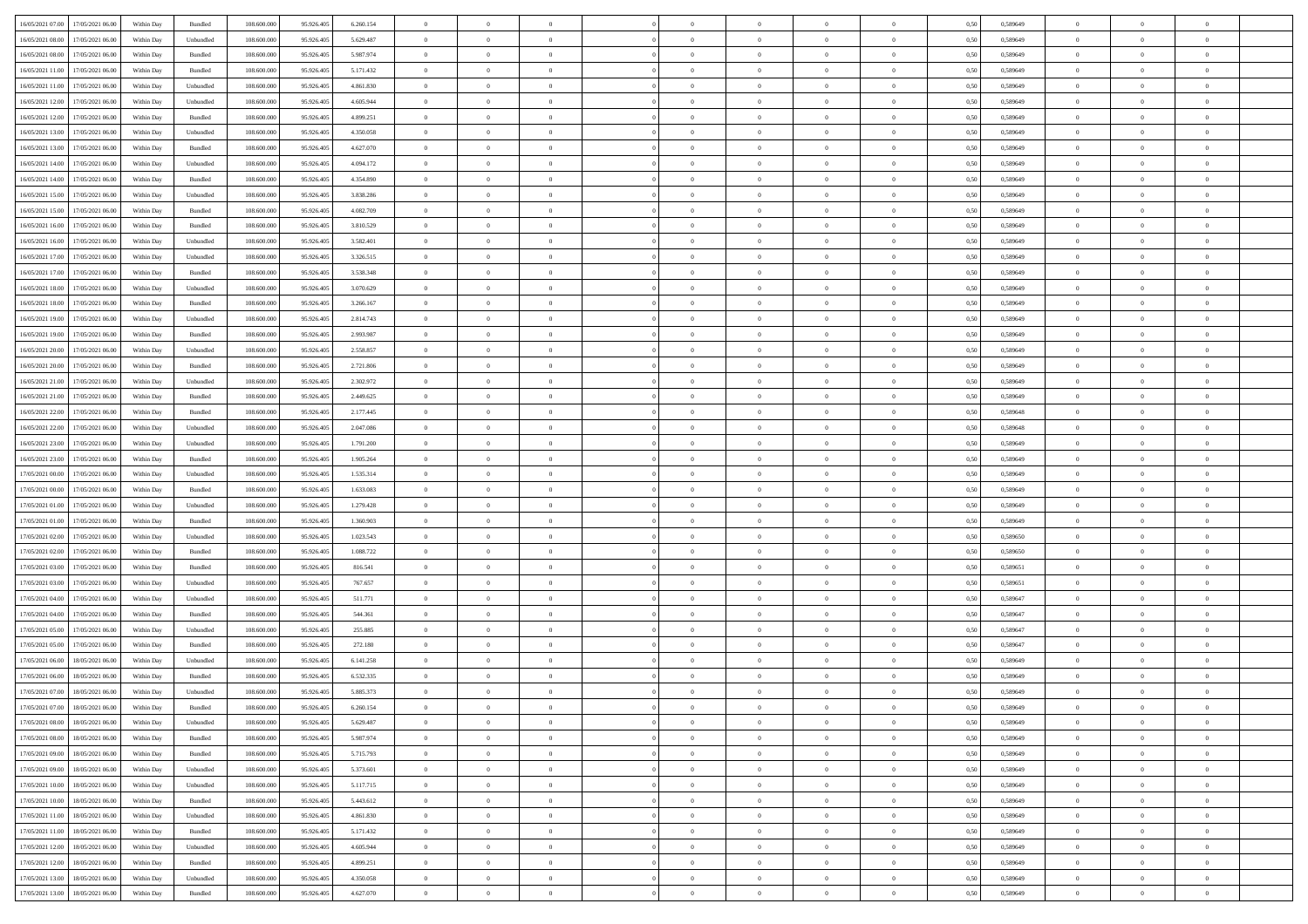| 17/05/2021 14:00 18/05/2021 06:00    |            |           | 108.600.000 |            |           | $\overline{0}$ |                |                | 1,657090       | $\theta$       |                | $\theta$       |      | 0,589649 | $\theta$       | $\theta$       | $\overline{0}$ |  |
|--------------------------------------|------------|-----------|-------------|------------|-----------|----------------|----------------|----------------|----------------|----------------|----------------|----------------|------|----------|----------------|----------------|----------------|--|
|                                      | Within Day | Bundled   |             | 95.926.405 | 4.354.890 |                | 617.811        |                |                |                |                |                | 0,50 |          |                |                |                |  |
| 17/05/2021 14:00<br>18/05/2021 06:00 | Within Day | Unbundled | 108.600.00  | 95.926.40  | 4.094.172 | $\bf{0}$       | $\overline{0}$ | $\bf{0}$       | $\bf{0}$       | $\overline{0}$ | $\overline{0}$ | $\bf{0}$       | 0,50 | 0,589649 | $\,$ 0 $\,$    | $\bf{0}$       | $\overline{0}$ |  |
| 17/05/2021 15:00<br>18/05/2021 06:00 | Within Day | Unbundled | 108,600,000 | 96.544.215 | 3.838.286 | $\overline{0}$ | $\overline{0}$ | $\overline{0}$ | $\bf{0}$       | $\bf{0}$       | $\overline{0}$ | $\bf{0}$       | 0.50 | 0.589649 | $\bf{0}$       | $\overline{0}$ | $\overline{0}$ |  |
| 17/05/2021 15:00<br>18/05/2021 06:00 | Within Day | Bundled   | 108.600.000 | 96.544.215 | 3.503.512 | $\overline{0}$ | $\overline{0}$ | $\overline{0}$ | $\overline{0}$ | $\theta$       | $\overline{0}$ | $\bf{0}$       | 0,50 | 0,589649 | $\theta$       | $\theta$       | $\overline{0}$ |  |
|                                      |            |           |             |            |           |                |                |                |                |                |                |                |      |          |                |                |                |  |
| 17/05/2021 16:00<br>18/05/2021 06:00 | Within Day | Unbundled | 108.600.00  | 96.544.21: | 3.582.401 | $\bf{0}$       | 567.939        | $\bf{0}$       | $\overline{0}$ | $\theta$       | $\overline{0}$ | $\bf{0}$       | 0,50 | 0,589649 | $\,$ 0 $\,$    | $\bf{0}$       | $\overline{0}$ |  |
| 17/05/2021 16:00<br>18/05/2021 06:00 | Within Day | Bundled   | 108,600,000 | 96.544.21: | 3.269.944 | $\overline{0}$ | $\overline{0}$ | $\overline{0}$ | $\bf{0}$       | $\overline{0}$ | $\theta$       | $\bf{0}$       | 0.50 | 0.589649 | $\,$ 0 $\,$    | $\theta$       | $\overline{0}$ |  |
| 17/05/2021 17:00<br>18/05/2021 06:00 | Within Day | Unbundled | 108.600.000 | 97.112.155 | 2.799.143 | $\overline{0}$ | $\overline{0}$ | $\overline{0}$ | $\overline{0}$ | $\overline{0}$ | $\overline{0}$ | $\bf{0}$       | 0,50 | 0,589649 | $\,$ 0 $\,$    | $\theta$       | $\overline{0}$ |  |
| 17/05/2021 17:00<br>18/05/2021 06:00 | Within Day | Bundled   | 108.600.00  | 97.112.15: | 3.036.377 | $\bf{0}$       | $\bf{0}$       | $\bf{0}$       | $\overline{0}$ | $\overline{0}$ | $\overline{0}$ | $\bf{0}$       | 0,50 | 0,589649 | $\,$ 0 $\,$    | $\bf{0}$       | $\overline{0}$ |  |
| 17/05/2021 18:00<br>18/05/2021 06:00 | Within Day | Unbundled | 108,600,000 | 97.112.155 | 2.583.824 | $\overline{0}$ | 52.128         | $\overline{0}$ | $\bf{0}$       | $\overline{0}$ | $\overline{0}$ | $\bf{0}$       | 0.50 | 0.589649 | $\bf{0}$       | $\overline{0}$ | $\overline{0}$ |  |
|                                      |            |           |             |            |           |                |                |                |                |                |                |                |      |          |                |                |                |  |
| 17/05/2021 18:00<br>18/05/2021 06:00 | Within Day | Bundled   | 108.600.000 | 97.112.155 | 2.802.809 | $\bf{0}$       | $\overline{0}$ | $\overline{0}$ | $\overline{0}$ | $\overline{0}$ | $\overline{0}$ | $\bf{0}$       | 0,50 | 0,589649 | $\,$ 0 $\,$    | $\bf{0}$       | $\overline{0}$ |  |
| 17/05/2021 19:00<br>18/05/2021 06:00 | Within Day | Unbundled | 108.600.00  | 97.164.283 | 2.320.721 | $\bf{0}$       | $\overline{0}$ | $\bf{0}$       | $\bf{0}$       | $\overline{0}$ | $\overline{0}$ | $\bf{0}$       | 0,50 | 0,589649 | $\,$ 0 $\,$    | $\bf{0}$       | $\overline{0}$ |  |
| 17/05/2021 19:00<br>18/05/2021 06:00 | Within Day | Bundled   | 108,600,000 | 97.164.283 | 2.569.242 | $\overline{0}$ | $\bf{0}$       | $\overline{0}$ | $\overline{0}$ | $\bf{0}$       | $\overline{0}$ | $\bf{0}$       | 0.50 | 0.589649 | $\bf{0}$       | $\overline{0}$ | $\,$ 0         |  |
| 17/05/2021 20:00<br>18/05/2021 06:00 | Within Day | Bundled   | 108.600.000 | 97.164.283 | 2.335.674 | $\overline{0}$ | $\overline{0}$ | $\overline{0}$ | $\theta$       | $\theta$       | $\overline{0}$ | $\bf{0}$       | 0,50 | 0,589649 | $\,$ 0 $\,$    | $\theta$       | $\overline{0}$ |  |
|                                      |            |           |             |            |           |                | $\overline{0}$ |                | $\overline{0}$ |                | $\overline{0}$ |                |      |          | $\,$ 0 $\,$    | $\bf{0}$       | $\overline{0}$ |  |
| 17/05/2021 20:00<br>18/05/2021 06:00 | Within Day | Unbundled | 108.600.00  | 97.164.28  | 2.109.746 | $\bf{0}$       |                | $\bf{0}$       |                | $\bf{0}$       |                | $\bf{0}$       | 0,50 | 0,589649 |                |                |                |  |
| 17/05/2021 21:00<br>18/05/2021 06:00 | Within Day | Unbundled | 108,600,000 | 97.164.283 | 1.898.771 | $\overline{0}$ | $\overline{0}$ | $\overline{0}$ | $\bf{0}$       | $\overline{0}$ | $\theta$       | $\bf{0}$       | 0.50 | 0.589649 | $\,$ 0 $\,$    | $\theta$       | $\overline{0}$ |  |
| 17/05/2021 21:00<br>18/05/2021 06:00 | Within Day | Bundled   | 108.600.000 | 97.164.283 | 2.102.107 | $\overline{0}$ | $\overline{0}$ | $\overline{0}$ | $\overline{0}$ | $\overline{0}$ | $\overline{0}$ | $\bf{0}$       | 0,50 | 0,589649 | $\theta$       | $\theta$       | $\overline{0}$ |  |
| 17/05/2021 22:00<br>18/05/2021 06:00 | Within Day | Unbundled | 108.600.00  | 97.164.283 | 1.687.797 | $\bf{0}$       | $\bf{0}$       | $\bf{0}$       | $\overline{0}$ | $\bf{0}$       | $\overline{0}$ | $\bf{0}$       | 0,50 | 0,589648 | $\,$ 0 $\,$    | $\bf{0}$       | $\overline{0}$ |  |
| 17/05/2021 22:00<br>18/05/2021 06:00 | Within Day | Bundled   | 108,600,000 | 97.164.28  | 1.868.539 | $\overline{0}$ | $\bf{0}$       | $\overline{0}$ | $\bf{0}$       | $\overline{0}$ | $\overline{0}$ | $\bf{0}$       | 0.50 | 0.589648 | $\bf{0}$       | $\overline{0}$ | $\overline{0}$ |  |
|                                      |            |           |             |            |           |                |                |                |                |                |                |                |      |          |                |                |                |  |
| 17/05/2021 23:00<br>18/05/2021 06:00 | Within Day | Unbundled | 108.600.000 | 97.164.283 | 1.476.822 | $\bf{0}$       | $\bf{0}$       | $\overline{0}$ | $\overline{0}$ | $\overline{0}$ | $\overline{0}$ | $\bf{0}$       | 0,50 | 0,589649 | $\,$ 0 $\,$    | $\bf{0}$       | $\overline{0}$ |  |
| 17/05/2021 23:00<br>18/05/2021 06:00 | Within Day | Bundled   | 108.600.00  | 97.164.28  | 1.634.972 | $\bf{0}$       | $\bf{0}$       | $\bf{0}$       | $\bf{0}$       | $\overline{0}$ | $\overline{0}$ | $\bf{0}$       | 0,50 | 0,589649 | $\,$ 0 $\,$    | $\bf{0}$       | $\overline{0}$ |  |
| 18/05/2021 00:00<br>18/05/2021 06:00 | Within Day | Unbundled | 108,600,000 | 97.164.283 | 1.265.847 | $\overline{0}$ | $\bf{0}$       | $\overline{0}$ | $\overline{0}$ | $\bf{0}$       | $\overline{0}$ | $\bf{0}$       | 0.50 | 0.589649 | $\bf{0}$       | $\overline{0}$ | $\,$ 0         |  |
| 18/05/2021 00:00<br>18/05/2021 06:00 | Within Day | Bundled   | 108.600.000 | 97.164.283 | 1.401.404 | $\overline{0}$ | $\overline{0}$ | $\overline{0}$ | $\overline{0}$ | $\theta$       | $\overline{0}$ | $\bf{0}$       | 0,50 | 0,589649 | $\theta$       | $\theta$       | $\overline{0}$ |  |
| 18/05/2021 01:00<br>18/05/2021 06:00 | Within Day | Bundled   | 108.600.00  | 97.164.28  | 1.167.837 | $\bf{0}$       | $\bf{0}$       | $\bf{0}$       | $\bf{0}$       | $\overline{0}$ | $\overline{0}$ | $\bf{0}$       | 0,50 | 0,589649 | $\,$ 0 $\,$    | $\bf{0}$       | $\overline{0}$ |  |
|                                      |            |           |             |            |           |                |                |                |                |                | $\theta$       |                |      |          |                |                |                |  |
| 18/05/2021 01:00<br>18/05/2021 06:00 | Within Day | Unbundled | 108,600,000 | 97.164.28  | 1.054.873 | $\overline{0}$ | $\bf{0}$       | $\overline{0}$ | $\bf{0}$       | $\overline{0}$ |                | $\bf{0}$       | 0.50 | 0.589649 | $\,$ 0 $\,$    | $\theta$       | $\overline{0}$ |  |
| 18/05/2021 02:00<br>18/05/2021 06:00 | Within Day | Unbundled | 108.600.000 | 97.164.283 | 843.898   | $\overline{0}$ | $\overline{0}$ | $\overline{0}$ | $\overline{0}$ | $\overline{0}$ | $\overline{0}$ | $\bf{0}$       | 0,50 | 0,589650 | $\,$ 0 $\,$    | $\theta$       | $\overline{0}$ |  |
| 18/05/2021 02:00<br>18/05/2021 06:00 | Within Day | Bundled   | 108.600.00  | 97.164.28  | 934.269   | $\bf{0}$       | $\overline{0}$ | $\bf{0}$       | $\overline{0}$ | $\bf{0}$       | $\overline{0}$ | $\bf{0}$       | 0,50 | 0,589650 | $\,$ 0 $\,$    | $\bf{0}$       | $\overline{0}$ |  |
| 18/05/2021 03:00<br>18/05/2021 06:00 | Within Day | Unbundled | 108,600,000 | 97.164.28  | 632.923   | $\overline{0}$ | $\bf{0}$       | $\overline{0}$ | $\bf{0}$       | $\overline{0}$ | $\overline{0}$ | $\bf{0}$       | 0.50 | 0.589651 | $\bf{0}$       | $\overline{0}$ | $\overline{0}$ |  |
| 18/05/2021 03:00<br>18/05/2021 06:00 | Within Day | Bundled   | 108.600.000 | 97.164.283 | 700.702   | $\overline{0}$ | $\bf{0}$       | $\overline{0}$ | $\overline{0}$ | $\overline{0}$ | $\overline{0}$ | $\bf{0}$       | 0,50 | 0,589651 | $\theta$       | $\theta$       | $\overline{0}$ |  |
| 18/05/2021 04:00<br>18/05/2021 06:00 | Within Day | Unbundled | 108.600.00  | 97.164.28  | 421.949   | $\bf{0}$       | $\bf{0}$       | $\bf{0}$       | $\bf{0}$       | $\overline{0}$ | $\overline{0}$ | $\bf{0}$       | 0,50 | 0,589647 | $\,$ 0 $\,$    | $\bf{0}$       | $\overline{0}$ |  |
|                                      |            |           |             |            |           |                |                |                |                |                |                |                |      |          |                |                |                |  |
| 18/05/2021 04:00<br>18/05/2021 06:00 | Within Day | Bundled   | 108,600,000 | 97.164.283 | 467.134   | $\overline{0}$ | $\bf{0}$       | $\overline{0}$ | $\overline{0}$ | $\bf{0}$       | $\overline{0}$ | $\bf{0}$       | 0.50 | 0.589647 | $\bf{0}$       | $\overline{0}$ | $\,$ 0         |  |
| 18/05/2021 05:00<br>18/05/2021 06:00 | Within Day | Unbundled | 108.600.000 | 97.164.283 | 210.974   | $\overline{0}$ | $\overline{0}$ | $\overline{0}$ | $\overline{0}$ | $\overline{0}$ | $\overline{0}$ | $\bf{0}$       | 0.50 | 0.589647 | $\theta$       | $\theta$       | $\overline{0}$ |  |
| 18/05/2021 05:00<br>18/05/2021 06:00 | Within Day | Bundled   | 108.600.00  | 97.164.283 | 233.567   | $\bf{0}$       | $\bf{0}$       | $\bf{0}$       | $\bf{0}$       | $\overline{0}$ | $\overline{0}$ | $\bf{0}$       | 0,50 | 0,589647 | $\,$ 0 $\,$    | $\bf{0}$       | $\overline{0}$ |  |
| 18/05/2021 06:00<br>19/05/2021 06:00 | Within Day | Unbundled | 108,600,000 | 97.658.556 | 4.083.511 | $\overline{0}$ | $\bf{0}$       | $\overline{0}$ | $\bf{0}$       | $\overline{0}$ | $\overline{0}$ | $\bf{0}$       | 0.50 | 0.589649 | $\,$ 0 $\,$    | $\theta$       | $\overline{0}$ |  |
| 18/05/2021 06:00<br>19/05/2021 06:00 | Within Dav | Bundled   | 108.600.000 | 97.658.556 | 6.857.932 | $\overline{0}$ | $\overline{0}$ | $\overline{0}$ | $\overline{0}$ | $\overline{0}$ | $\overline{0}$ | $\bf{0}$       | 0.50 | 0.589649 | $\theta$       | $\theta$       | $\overline{0}$ |  |
| 18/05/2021 07:00<br>19/05/2021 06:00 | Within Day | Bundled   | 108.600.00  | 97.658.55  | 6.572.184 | $\bf{0}$       | $\bf{0}$       | $\bf{0}$       | $\bf{0}$       | $\overline{0}$ | $\overline{0}$ | $\bf{0}$       | 0,50 | 0,589649 | $\,$ 0 $\,$    | $\bf{0}$       | $\overline{0}$ |  |
|                                      |            |           |             |            |           |                |                |                |                |                |                |                |      |          |                |                |                |  |
| 18/05/2021 07:00<br>19/05/2021 06:00 | Within Day | Unbundled | 108,600,000 | 97.658.55  | 3.913.365 | $\overline{0}$ | $\bf{0}$       | $\overline{0}$ | $\bf{0}$       | $\overline{0}$ | $\overline{0}$ | $\bf{0}$       | 0.50 | 0.589649 | $\bf{0}$       | $\overline{0}$ | $\overline{0}$ |  |
| 18/05/2021 08:00<br>19/05/2021 06:00 | Within Day | Unbundled | 108.600.000 | 97.658.556 | 3.743.218 | $\overline{0}$ | $\overline{0}$ | $\overline{0}$ | $\overline{0}$ | $\overline{0}$ | $\overline{0}$ | $\bf{0}$       | 0.50 | 0.589649 | $\theta$       | $\theta$       | $\overline{0}$ |  |
| 18/05/2021 08:00<br>19/05/2021 06:00 | Within Day | Bundled   | 108.600.00  | 97.658.55  | 6.286.437 | $\bf{0}$       | $\bf{0}$       | $\bf{0}$       | $\bf{0}$       | $\overline{0}$ | $\overline{0}$ | $\bf{0}$       | 0,50 | 0,589649 | $\,$ 0 $\,$    | $\bf{0}$       | $\overline{0}$ |  |
| 18/05/2021 09:00<br>19/05/2021 06:00 | Within Day | Unbundled | 108,600,000 | 97.658.556 | 3.573.072 | $\overline{0}$ | $\bf{0}$       | $\overline{0}$ | $\overline{0}$ | $\bf{0}$       | $\overline{0}$ | $\bf{0}$       | 0.50 | 0.589649 | $\bf{0}$       | $\overline{0}$ | $\overline{0}$ |  |
| 18/05/2021 09:00<br>19/05/2021 06:00 | Within Dav | Bundled   | 108.600.000 | 97.658.556 | 6.000,690 | $\overline{0}$ | $\overline{0}$ | $\overline{0}$ | $\overline{0}$ | $\overline{0}$ | $\overline{0}$ | $\bf{0}$       | 0.50 | 0.589649 | $\theta$       | $\theta$       | $\overline{0}$ |  |
| 18/05/2021 10:00<br>19/05/2021 06:00 | Within Day | Unbundled | 108.600.00  | 97.658.55  | 3.402.926 | $\bf{0}$       | $\bf{0}$       | $\bf{0}$       | $\bf{0}$       | $\overline{0}$ | $\overline{0}$ | $\bf{0}$       | 0,50 | 0,589649 | $\,$ 0 $\,$    | $\bf{0}$       | $\overline{0}$ |  |
|                                      |            |           |             |            |           |                |                |                |                |                |                |                |      |          |                |                |                |  |
| 18/05/2021 10:00<br>19/05/2021 06:00 | Within Day | Bundled   | 108,600,000 | 97.658.55  | 5.714.943 | $\overline{0}$ | $\overline{0}$ | $\overline{0}$ | $\bf{0}$       | $\theta$       | $\Omega$       | $\bf{0}$       | 0.50 | 0.589649 | $\bf{0}$       | $\theta$       | $\overline{0}$ |  |
| 18/05/2021 11:00<br>19/05/2021 06:00 | Within Dav | Unbundled | 108.600.000 | 97.658.556 | 3.232.779 | $\overline{0}$ | $\overline{0}$ | $\overline{0}$ | $\overline{0}$ | $\theta$       | $\overline{0}$ | $\overline{0}$ | 0.5( | 0.589649 | $\theta$       | $\theta$       | $\overline{0}$ |  |
| 18/05/2021 11:00<br>19/05/2021 06:00 | Within Day | Bundled   | 108.600.00  | 97.658.556 | 5.429.196 | $\bf{0}$       | $\bf{0}$       | $\bf{0}$       | $\bf{0}$       | $\bf{0}$       | $\overline{0}$ | $\bf{0}$       | 0,50 | 0,589649 | $\,$ 0 $\,$    | $\bf{0}$       | $\overline{0}$ |  |
| 18/05/2021 12:00 19/05/2021 06:00    | Within Day | Bundled   | 108.600.000 | 97.658.556 | 5.143.449 | $\bf{0}$       | 334.958        |                | 1,657067       |                |                |                | 0,50 | 0.589649 | $\bf{0}$       | $\overline{0}$ |                |  |
| 18/05/2021 12:00 19/05/2021 06:00    | Within Day | Unbundled | 108.600.000 | 97.658.556 | 3.062.633 | $\overline{0}$ | $\overline{0}$ | $\Omega$       | $\theta$       | $\overline{0}$ | $\overline{0}$ | $\bf{0}$       | 0,50 | 0,589649 | $\theta$       | $\theta$       | $\overline{0}$ |  |
|                                      |            |           |             |            |           |                |                |                |                |                |                |                |      |          |                |                |                |  |
| 18/05/2021 13:00<br>19/05/2021 06:00 | Within Day | Unbundled | 108.600.00  | 97.993.513 | 2.892.487 | $\overline{0}$ | $\bf{0}$       | $\overline{0}$ | $\overline{0}$ | $\bf{0}$       | $\overline{0}$ | $\bf{0}$       | 0,50 | 0,589649 | $\bf{0}$       | $\overline{0}$ | $\bf{0}$       |  |
| 18/05/2021 13:00 19/05/2021 06:00    | Within Day | Bundled   | 108,600,000 | 97.993.513 | 4.541.353 | $\overline{0}$ | $\overline{0}$ | $\overline{0}$ | $\overline{0}$ | $\mathbf{0}$   | $\overline{0}$ | $\,$ 0 $\,$    | 0.50 | 0.589649 | $\overline{0}$ | $\bf{0}$       | $\,$ 0 $\,$    |  |
| 18/05/2021 14:00 19/05/2021 06:00    | Within Dav | Unbundled | 108.600.000 | 97.993.513 | 2.722.340 | $\overline{0}$ | $\overline{0}$ | $\overline{0}$ | $\overline{0}$ | $\overline{0}$ | $\overline{0}$ | $\bf{0}$       | 0,50 | 0.589649 | $\theta$       | $\theta$       | $\overline{0}$ |  |
| 18/05/2021 14:00<br>19/05/2021 06:00 | Within Day | Bundled   | 108.600.000 | 97.993.513 | 4.274.214 | $\overline{0}$ | $\bf{0}$       | $\overline{0}$ | $\overline{0}$ | $\bf{0}$       | $\overline{0}$ | $\bf{0}$       | 0,50 | 0,589649 | $\bf{0}$       | $\overline{0}$ | $\overline{0}$ |  |
| 18/05/2021 15:00<br>19/05/2021 06:00 | Within Day | Unbundled | 108,600,000 | 97.993.513 | 2.552.194 | $\overline{0}$ | 770.403        | $\overline{0}$ | $\overline{0}$ | $\overline{0}$ | $\overline{0}$ | $\bf{0}$       | 0.50 | 0.589649 | $\,$ 0 $\,$    | $\overline{0}$ | $\,$ 0         |  |
|                                      |            |           |             |            |           |                |                |                |                |                |                |                |      |          |                |                |                |  |
| 18/05/2021 15:00<br>19/05/2021 06:00 | Within Dav | Bundled   | 108.600.000 | 97.993.513 | 4.007.076 | $\overline{0}$ | $\overline{0}$ | $\overline{0}$ | $\overline{0}$ | $\overline{0}$ | $\overline{0}$ | $\bf{0}$       | 0,50 | 0.589649 | $\overline{0}$ | $\theta$       | $\overline{0}$ |  |
| 18/05/2021 16:00<br>19/05/2021 06:00 | Within Day | Unbundled | 108.600.00  | 98.763.916 | 1.663.005 | $\overline{0}$ | 468.941        | $\overline{0}$ | $\overline{0}$ | $\overline{0}$ | $\overline{0}$ | $\bf{0}$       | 0,50 | 0,589649 | $\bf{0}$       | $\overline{0}$ | $\overline{0}$ |  |
| 18/05/2021 16:00<br>19/05/2021 06:00 | Within Day | Bundled   | 108,600,000 | 98,763,916 | 3.739.937 | $\overline{0}$ | $\overline{0}$ | $\overline{0}$ | $\overline{0}$ | $\overline{0}$ | $\overline{0}$ | $\bf{0}$       | 0.50 | 0.589649 | $\mathbf{0}$   | $\bf{0}$       | $\,$ 0         |  |
| 18/05/2021 17:00<br>19/05/2021 06:00 | Within Dav | Unbundled | 108.600.000 | 99.232.857 | 1.108.774 | $\overline{0}$ | $\overline{0}$ | $\overline{0}$ | $\overline{0}$ | $\overline{0}$ | $\overline{0}$ | $\bf{0}$       | 0,50 | 0.589649 | $\overline{0}$ | $\theta$       | $\overline{0}$ |  |
| 18/05/2021 17:00<br>19/05/2021 06:00 | Within Day | Bundled   | 108.600.00  | 99.232.857 | 3.472.799 | $\overline{0}$ | $\bf{0}$       | $\overline{0}$ | $\bf{0}$       | $\overline{0}$ | $\bf{0}$       | $\bf{0}$       | 0,50 | 0,589649 | $\bf{0}$       | $\bf{0}$       | $\bf{0}$       |  |
|                                      |            |           |             |            |           |                |                |                |                |                |                |                |      |          |                |                |                |  |
| 18/05/2021 18:00 19/05/2021 06:00    | Within Day | Bundled   | 108.600.000 | 99.232.857 | 3.205.660 | $\overline{0}$ | $\bf{0}$       | $\overline{0}$ | $\overline{0}$ | $\,$ 0 $\,$    | $\overline{0}$ | $\bf{0}$       | 0,50 | 0,589649 | $\overline{0}$ | $\,$ 0 $\,$    | $\,$ 0 $\,$    |  |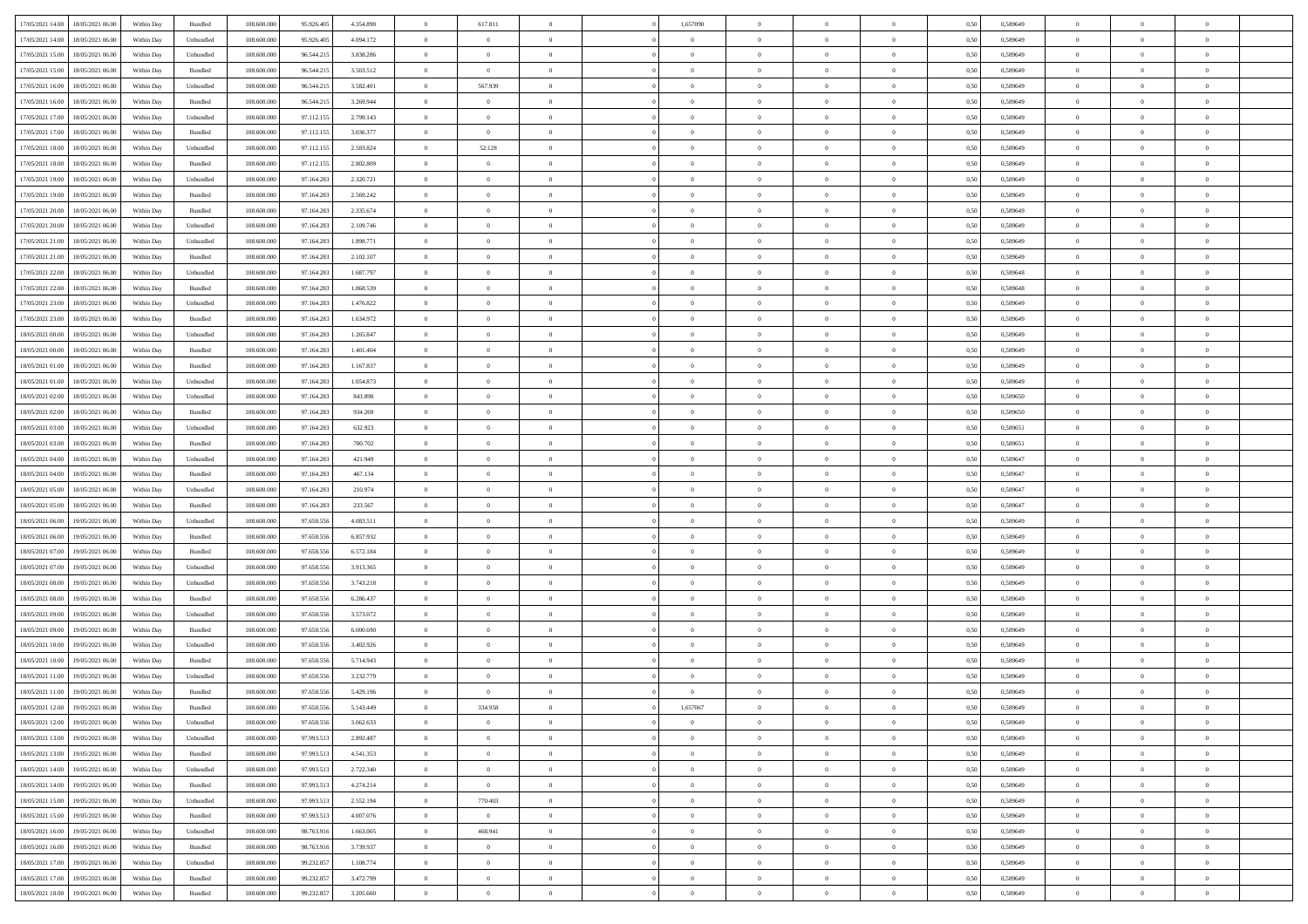|                                              |            |                             |             |            |           | $\overline{0}$ | $\overline{0}$ |                | $\overline{0}$ | $\theta$       |                | $\bf{0}$       |      |          | $\theta$       | $\theta$       | $\theta$       |  |
|----------------------------------------------|------------|-----------------------------|-------------|------------|-----------|----------------|----------------|----------------|----------------|----------------|----------------|----------------|------|----------|----------------|----------------|----------------|--|
| 18/05/2021 18:00 19/05/2021 06:00            | Within Day | Unbundled                   | 108.600.000 | 99.232.857 | 1.023.484 |                |                |                |                |                |                |                | 0,50 | 0,589649 |                |                |                |  |
| 18/05/2021 19:00<br>19/05/2021 06:00         | Within Day | Unbundled                   | 108.600.00  | 99.232.85  | 938.193   | $\bf{0}$       | $\overline{0}$ | $\bf{0}$       | $\bf{0}$       | $\overline{0}$ | $\overline{0}$ | $\bf{0}$       | 0,50 | 0,589649 | $\,$ 0 $\,$    | $\bf{0}$       | $\overline{0}$ |  |
| 18/05/2021 19:00<br>19/05/2021 06:00         | Within Day | Bundled                     | 108,600,000 | 99.232.857 | 2.938.522 | $\overline{0}$ | $\bf{0}$       | $\overline{0}$ | $\bf{0}$       | $\bf{0}$       | $\overline{0}$ | $\bf{0}$       | 0.50 | 0.589649 | $\bf{0}$       | $\overline{0}$ | $\overline{0}$ |  |
| 18/05/2021 20:00<br>19/05/2021 06:00         |            |                             | 108.600.000 |            |           | $\overline{0}$ | $\bf{0}$       | $\overline{0}$ | $\theta$       | $\theta$       | $\overline{0}$ |                |      |          | $\theta$       | $\theta$       | $\overline{0}$ |  |
|                                              | Within Day | Unbundled                   |             | 99.232.857 | 852.903   |                |                |                |                |                |                | $\bf{0}$       | 0,50 | 0,589649 |                |                |                |  |
| 18/05/2021 20:00<br>19/05/2021 06:00         | Within Day | Bundled                     | 108.600.00  | 99.232.857 | 2.671.384 | $\overline{0}$ | $\overline{0}$ | $\bf{0}$       | $\overline{0}$ | $\theta$       | $\overline{0}$ | $\bf{0}$       | 0,50 | 0,589649 | $\,$ 0 $\,$    | $\bf{0}$       | $\overline{0}$ |  |
| 18/05/2021 21:00<br>19/05/2021 06:00         | Within Day | Unbundled                   | 108,600,000 | 99.232.857 | 767.613   | $\overline{0}$ | $\overline{0}$ | $\overline{0}$ | $\bf{0}$       | $\overline{0}$ | $\theta$       | $\bf{0}$       | 0.50 | 0.589649 | $\bf{0}$       | $\theta$       | $\overline{0}$ |  |
| 18/05/2021 21:00<br>19/05/2021 06:00         | Within Day | Bundled                     | 108.600.000 | 99.232.857 | 2.404.245 | $\overline{0}$ | $\overline{0}$ | $\overline{0}$ | $\overline{0}$ | $\overline{0}$ | $\overline{0}$ | $\bf{0}$       | 0,50 | 0,589649 | $\theta$       | $\theta$       | $\overline{0}$ |  |
|                                              |            |                             |             |            |           |                |                |                |                |                |                |                |      |          |                |                |                |  |
| 18/05/2021 22:00<br>19/05/2021 06:00         | Within Day | Unbundled                   | 108.600.00  | 99.232.85  | 682.322   | $\bf{0}$       | $\overline{0}$ | $\bf{0}$       | $\overline{0}$ | $\overline{0}$ | $\overline{0}$ | $\bf{0}$       | 0,50 | 0,589648 | $\,$ 0 $\,$    | $\bf{0}$       | $\overline{0}$ |  |
| 18/05/2021 22:00<br>19/05/2021 06:00         | Within Day | Bundled                     | 108,600,000 | 99.232.857 | 2.137.107 | $\overline{0}$ | $\bf{0}$       | $\overline{0}$ | $\bf{0}$       | $\overline{0}$ | $\overline{0}$ | $\bf{0}$       | 0.50 | 0.589648 | $\bf{0}$       | $\overline{0}$ | $\overline{0}$ |  |
| 18/05/2021 23:00<br>19/05/2021 06:00         | Within Day | Bundled                     | 108.600.000 | 99.232.857 | 1.869.968 | $\overline{0}$ | $\bf{0}$       | $\overline{0}$ | $\overline{0}$ | $\overline{0}$ | $\overline{0}$ | $\bf{0}$       | 0,50 | 0,589649 | $\,$ 0 $\,$    | $\bf{0}$       | $\overline{0}$ |  |
|                                              |            |                             |             |            |           |                |                |                |                |                |                |                |      |          |                |                |                |  |
| 18/05/2021 23:00<br>19/05/2021 06:00         | Within Day | Unbundled                   | 108.600.00  | 99.232.857 | 597.032   | $\bf{0}$       | $\overline{0}$ | $\bf{0}$       | $\bf{0}$       | $\bf{0}$       | $\overline{0}$ | $\bf{0}$       | 0,50 | 0,589649 | $\,$ 0 $\,$    | $\bf{0}$       | $\overline{0}$ |  |
| 19/05/2021 00:00<br>19/05/2021 06:00         | Within Day | Unbundled                   | 108,600,000 | 99.232.857 | 511.742   | $\overline{0}$ | $\bf{0}$       | $\overline{0}$ | $\bf{0}$       | $\bf{0}$       | $\overline{0}$ | $\bf{0}$       | 0.50 | 0.589649 | $\bf{0}$       | $\overline{0}$ | $\bf{0}$       |  |
| 19/05/2021 00:00<br>19/05/2021 06:00         | Within Day | Bundled                     | 108.600.000 | 99.232.857 | 1.602.830 | $\overline{0}$ | $\overline{0}$ | $\overline{0}$ | $\theta$       | $\theta$       | $\overline{0}$ | $\bf{0}$       | 0,50 | 0,589649 | $\,$ 0 $\,$    | $\theta$       | $\overline{0}$ |  |
| 19/05/2021 01:00<br>19/05/2021 06:00         | Within Day | Unbundled                   | 108.600.00  | 99.232.85  | 426.451   | $\bf{0}$       | $\overline{0}$ | $\bf{0}$       | $\overline{0}$ | $\theta$       | $\overline{0}$ | $\bf{0}$       | 0,50 | 0,589649 | $\bf{0}$       | $\bf{0}$       | $\overline{0}$ |  |
|                                              |            |                             |             |            |           |                |                |                |                |                |                |                |      |          |                |                |                |  |
| 19/05/2021 01:00<br>19/05/2021 06:00         | Within Day | Bundled                     | 108,600,000 | 99.232.857 | 1.335.692 | $\overline{0}$ | $\overline{0}$ | $\overline{0}$ | $\bf{0}$       | $\overline{0}$ | $\Omega$       | $\bf{0}$       | 0.50 | 0.589649 | $\theta$       | $\theta$       | $\overline{0}$ |  |
| 19/05/2021 02:00<br>19/05/2021 06:00         | Within Day | Unbundled                   | 108.600.000 | 99.232.857 | 341.161   | $\overline{0}$ | $\overline{0}$ | $\overline{0}$ | $\overline{0}$ | $\theta$       | $\overline{0}$ | $\bf{0}$       | 0,50 | 0,589650 | $\theta$       | $\theta$       | $\overline{0}$ |  |
| 19/05/2021 02:00<br>19/05/2021 06:00         | Within Day | Bundled                     | 108.600.00  | 99.232.85  | 1.068.553 | $\bf{0}$       | $\overline{0}$ | $\bf{0}$       | $\overline{0}$ | $\theta$       | $\overline{0}$ | $\bf{0}$       | 0,50 | 0,589650 | $\,$ 0 $\,$    | $\bf{0}$       | $\overline{0}$ |  |
|                                              |            |                             |             |            |           |                |                |                |                |                |                |                |      |          |                |                |                |  |
| 19/05/2021 03:00<br>19/05/2021 06:00         | Within Day | Unbundled                   | 108,600,000 | 99.232.857 | 255.871   | $\overline{0}$ | $\bf{0}$       | $\overline{0}$ | $\bf{0}$       | $\overline{0}$ | $\overline{0}$ | $\bf{0}$       | 0.50 | 0.589651 | $\bf{0}$       | $\overline{0}$ | $\overline{0}$ |  |
| 19/05/2021 03:00<br>19/05/2021 06:00         | Within Day | Bundled                     | 108.600.000 | 99.232.857 | 801.415   | $\overline{0}$ | $\bf{0}$       | $\overline{0}$ | $\overline{0}$ | $\overline{0}$ | $\overline{0}$ | $\bf{0}$       | 0,50 | 0,589651 | $\,$ 0 $\,$    | $\bf{0}$       | $\overline{0}$ |  |
| 19/05/2021 04:00<br>19/05/2021 06:00         | Within Day | Unbundled                   | 108.600.00  | 99.232.857 | 170.580   | $\bf{0}$       | $\bf{0}$       | $\bf{0}$       | $\bf{0}$       | $\overline{0}$ | $\overline{0}$ | $\bf{0}$       | 0,50 | 0,589647 | $\,$ 0 $\,$    | $\bf{0}$       | $\overline{0}$ |  |
| 19/05/2021 04:00<br>19/05/2021 06:00         | Within Day | Bundled                     | 108,600,000 | 99.232.857 | 534.276   | $\overline{0}$ | $\bf{0}$       | $\overline{0}$ | $\bf{0}$       | $\bf{0}$       | $\overline{0}$ | $\bf{0}$       | 0.50 | 0.589647 | $\bf{0}$       | $\overline{0}$ | $\overline{0}$ |  |
|                                              |            |                             |             |            |           | $\overline{0}$ | $\overline{0}$ | $\overline{0}$ | $\theta$       | $\theta$       | $\overline{0}$ |                |      |          | $\theta$       | $\theta$       | $\overline{0}$ |  |
| 19/05/2021 05:00<br>19/05/2021 06:00         | Within Day | Bundled                     | 108.600.000 | 99.232.857 | 267.138   |                |                |                |                |                |                | $\bf{0}$       | 0,50 | 0,589647 |                |                |                |  |
| 19/05/2021 05:00<br>19/05/2021 06:00         | Within Day | Unbundled                   | 108.600.00  | 99.232.857 | 85.290    | $\bf{0}$       | $\overline{0}$ | $\bf{0}$       | $\bf{0}$       | $\bf{0}$       | $\overline{0}$ | $\bf{0}$       | 0,50 | 0,589647 | $\,$ 0 $\,$    | $\bf{0}$       | $\overline{0}$ |  |
| 19/05/2021 06:00<br>20/05/2021 06:00         | Within Day | Unbundled                   | 108,600,000 | 99.683.93  | 2.383.730 | $\overline{0}$ | $\overline{0}$ | $\overline{0}$ | $\bf{0}$       | $\overline{0}$ | $\Omega$       | $\bf{0}$       | 0.50 | 0.589649 | $\bf{0}$       | $\theta$       | $\overline{0}$ |  |
| 19/05/2021 06:00<br>20/05/2021 06:00         | Within Day | Bundled                     | 108.600.000 | 99.683.933 | 6.532.335 | $\overline{0}$ | $\overline{0}$ | $\overline{0}$ | $\overline{0}$ | $\theta$       | $\overline{0}$ | $\bf{0}$       | 0,50 | 0,589649 | $\theta$       | $\theta$       | $\overline{0}$ |  |
|                                              |            |                             |             |            |           |                | $\overline{0}$ |                |                | $\theta$       | $\overline{0}$ |                |      |          |                |                | $\overline{0}$ |  |
| 19/05/2021 07:00<br>20/05/2021 06:00         | Within Day | Unbundled                   | 108.600.00  | 99.683.93  | 2.284.408 | $\bf{0}$       |                | $\bf{0}$       | $\overline{0}$ |                |                | $\bf{0}$       | 0,50 | 0,589649 | $\,$ 0 $\,$    | $\bf{0}$       |                |  |
| 19/05/2021 07:00<br>20/05/2021 06:00         | Within Day | Bundled                     | 108,600,000 | 99.683.933 | 6.260.154 | $\overline{0}$ | $\bf{0}$       | $\overline{0}$ | $\bf{0}$       | $\overline{0}$ | $\overline{0}$ | $\bf{0}$       | 0.50 | 0.589649 | $\bf{0}$       | $\overline{0}$ | $\overline{0}$ |  |
| 19/05/2021 08:00<br>20/05/2021 06:00         | Within Day | Unbundled                   | 108.600.000 | 99.683.933 | 2.185.086 | $\overline{0}$ | $\overline{0}$ | $\overline{0}$ | $\overline{0}$ | $\overline{0}$ | $\overline{0}$ | $\bf{0}$       | 0,50 | 0,589649 | $\theta$       | $\theta$       | $\overline{0}$ |  |
| 19/05/2021 08:00<br>20/05/2021 06:00         | Within Day | Bundled                     | 108.600.00  | 99.683.93  | 5.987.974 | $\bf{0}$       | $\bf{0}$       | $\bf{0}$       | $\bf{0}$       | $\overline{0}$ | $\overline{0}$ | $\bf{0}$       | 0,50 | 0,589649 | $\,$ 0 $\,$    | $\bf{0}$       | $\overline{0}$ |  |
| 20/05/2021 06:00                             |            |                             | 108,600,000 | 99.683.933 | 2.085.764 |                |                |                |                |                | $\overline{0}$ |                |      |          |                |                |                |  |
| 19/05/2021 09:00                             | Within Day | Unbundled                   |             |            |           | $\overline{0}$ | $\bf{0}$       | $\overline{0}$ | $\bf{0}$       | $\bf{0}$       |                | $\bf{0}$       | 0.50 | 0.589649 | $\bf{0}$       | $\overline{0}$ | $\overline{0}$ |  |
| 19/05/2021 09:00<br>20/05/2021 06:00         | Within Day | Bundled                     | 108.600.000 | 99.683.933 | 5.715.793 | $\overline{0}$ | $\overline{0}$ | $\overline{0}$ | $\overline{0}$ | $\overline{0}$ | $\overline{0}$ | $\bf{0}$       | 0.50 | 0.589649 | $\theta$       | $\theta$       | $\overline{0}$ |  |
| 19/05/2021 10:00<br>20/05/2021 06:00         | Within Day | Bundled                     | 108.600.00  | 99.683.93  | 5.443.612 | $\bf{0}$       | $\overline{0}$ | $\bf{0}$       | $\bf{0}$       | $\overline{0}$ | $\overline{0}$ | $\bf{0}$       | 0,50 | 0,589649 | $\,$ 0 $\,$    | $\bf{0}$       | $\overline{0}$ |  |
| 19/05/2021 10:00<br>20/05/2021 06:00         | Within Day | Unbundled                   | 108,600,000 | 99.683.933 | 1.986.442 | $\overline{0}$ | $\bf{0}$       | $\overline{0}$ | $\bf{0}$       | $\overline{0}$ | $\Omega$       | $\bf{0}$       | 0.50 | 0.589649 | $\,$ 0 $\,$    | $\theta$       | $\overline{0}$ |  |
| 19/05/2021 11:00<br>20/05/2021 06:00         | Within Dav | Unbundled                   | 108.600.000 | 99.683.933 | 1.887.120 | $\overline{0}$ | $\overline{0}$ | $\overline{0}$ | $\overline{0}$ | $\theta$       | $\overline{0}$ | $\bf{0}$       | 0.50 | 0.589649 | $\theta$       | $\theta$       | $\overline{0}$ |  |
|                                              |            |                             |             |            |           |                |                |                |                |                |                |                |      |          |                |                |                |  |
| 19/05/2021 11:00<br>20/05/2021 06:00         | Within Day | Bundled                     | 108.600.00  | 99.683.93  | 5.171.432 | $\bf{0}$       | $\bf{0}$       | $\bf{0}$       | $\bf{0}$       | $\bf{0}$       | $\overline{0}$ | $\bf{0}$       | 0,50 | 0,589649 | $\,$ 0 $\,$    | $\bf{0}$       | $\overline{0}$ |  |
| 19/05/2021 12:00<br>20/05/2021 06:00         | Within Day | Unbundled                   | 108,600,000 | 99.683.93  | 1.787.798 | $\overline{0}$ | $\bf{0}$       | $\overline{0}$ | $\bf{0}$       | $\overline{0}$ | $\overline{0}$ | $\bf{0}$       | 0.50 | 0.589649 | $\bf{0}$       | $\overline{0}$ | $\overline{0}$ |  |
| 19/05/2021 12:00<br>20/05/2021 06:00         | Within Dav | Bundled                     | 108.600.000 | 99.683.933 | 4.899.251 | $\overline{0}$ | $\overline{0}$ | $\overline{0}$ | $\overline{0}$ | $\overline{0}$ | $\overline{0}$ | $\bf{0}$       | 0.50 | 0.589649 | $\theta$       | $\theta$       | $\overline{0}$ |  |
| 20/05/2021 06:00                             | Within Day | Unbundled                   | 108.600.00  | 99.683.93  | 1.688.475 | $\bf{0}$       | $\bf{0}$       | $\bf{0}$       | $\bf{0}$       | $\overline{0}$ | $\overline{0}$ | $\bf{0}$       | 0,50 | 0,589649 | $\,$ 0 $\,$    | $\bf{0}$       | $\overline{0}$ |  |
| 19/05/2021 13:00                             |            |                             |             |            |           |                |                |                |                |                |                |                |      |          |                |                |                |  |
| 19/05/2021 13:00<br>20/05/2021 06:00         | Within Day | Bundled                     | 108,600,000 | 99.683.933 | 4.627.070 | $\overline{0}$ | $\bf{0}$       | $\overline{0}$ | $\bf{0}$       | $\bf{0}$       | $\overline{0}$ | $\bf{0}$       | 0.50 | 0.589649 | $\bf{0}$       | $\overline{0}$ | $\overline{0}$ |  |
| 19/05/2021 14:00<br>20/05/2021 06:00         | Within Dav | Unbundled                   | 108.600.000 | 99.683.933 | 1.589.153 | $\overline{0}$ | $\overline{0}$ | $\overline{0}$ | $\overline{0}$ | $\theta$       | $\overline{0}$ | $\bf{0}$       | 0.50 | 0.589649 | $\theta$       | $\theta$       | $\overline{0}$ |  |
| 19/05/2021 14:00<br>20/05/2021 06:00         | Within Day | Bundled                     | 108.600.00  | 99.683.93  | 4.354.890 | $\bf{0}$       | $\bf{0}$       | $\bf{0}$       | $\bf{0}$       | $\overline{0}$ | $\overline{0}$ | $\bf{0}$       | 0,50 | 0,589649 | $\,$ 0 $\,$    | $\bf{0}$       | $\overline{0}$ |  |
|                                              |            |                             | 108,600,000 | 99.683.93  | 1.489.831 |                | $\overline{0}$ | $\overline{0}$ |                | $\theta$       | $\Omega$       |                | 0.50 | 0.589649 | $\,$ 0 $\,$    | $\theta$       | $\overline{0}$ |  |
| 19/05/2021 15:00<br>20/05/2021 06:00         | Within Day | Unbundled                   |             |            |           | $\overline{0}$ |                |                | $\bf{0}$       |                |                | $\bf{0}$       |      |          |                |                |                |  |
| 19/05/2021 15:00<br>20/05/2021 06:00         | Within Dav | Bundled                     | 108.600.000 | 99.683.933 | 4.082.709 | $\overline{0}$ | $\overline{0}$ | $\Omega$       | $\overline{0}$ | $\theta$       | $\overline{0}$ | $\overline{0}$ | 0.50 | 0.589649 | $\theta$       | $\theta$       | $\overline{0}$ |  |
| 19/05/2021 16:00<br>20/05/2021 06:00         | Within Day | Bundled                     | 108.600.00  | 99.683.933 | 3.810.529 | $\bf{0}$       | $\bf{0}$       | $\overline{0}$ | $\bf{0}$       | $\bf{0}$       | $\overline{0}$ | $\bf{0}$       | 0,50 | 0,589649 | $\,$ 0 $\,$    | $\bf{0}$       | $\overline{0}$ |  |
| $19/05/2021\ 16.00 \qquad 20/05/2021\ 06.00$ | Within Day | $\ensuremath{\mathsf{Unb}}$ | 108.600.000 | 99.683.933 | 1.390.509 | $\overline{0}$ |                |                | $\Omega$       |                |                |                | 0,50 | 0.589649 | $\theta$       | $\overline{0}$ |                |  |
| 19/05/2021 17:00 20/05/2021 06:00            | Within Day | Unbundled                   | 108.600.000 | 99.683.933 | 1.291.187 | $\overline{0}$ | $\overline{0}$ | $\overline{0}$ | $\theta$       | $\overline{0}$ | $\overline{0}$ | $\bf{0}$       | 0,50 | 0,589649 | $\theta$       | $\overline{0}$ | $\overline{0}$ |  |
|                                              |            |                             |             |            |           |                |                |                |                |                |                |                |      |          |                |                |                |  |
| 19/05/2021 17:00<br>20/05/2021 06:00         | Within Day | Bundled                     | 108.600.00  | 99.683.933 | 3.538.348 | $\overline{0}$ | $\bf{0}$       | $\overline{0}$ | $\overline{0}$ | $\bf{0}$       | $\overline{0}$ | $\bf{0}$       | 0,50 | 0,589649 | $\bf{0}$       | $\overline{0}$ | $\bf{0}$       |  |
| 19/05/2021 18:00 20/05/2021 06:00            | Within Day | Unbundled                   | 108,600,000 | 99.683.933 | 1.191.865 | $\overline{0}$ | $\bf{0}$       | $\overline{0}$ | $\overline{0}$ | $\mathbf{0}$   | $\overline{0}$ | $\,$ 0 $\,$    | 0.50 | 0.589649 | $\overline{0}$ | $\bf{0}$       | $\bf{0}$       |  |
| 19/05/2021 18:00 20/05/2021 06:00            | Within Dav | Bundled                     | 108.600.000 | 99.683.933 | 3.266.167 | $\overline{0}$ | $\overline{0}$ | $\overline{0}$ | $\overline{0}$ | $\overline{0}$ | $\overline{0}$ | $\bf{0}$       | 0,50 | 0.589649 | $\overline{0}$ | $\theta$       | $\overline{0}$ |  |
|                                              |            |                             |             |            |           |                |                |                |                |                |                |                |      |          |                |                |                |  |
| 19/05/2021 19:00<br>20/05/2021 06:00         | Within Day | Unbundled                   | 108.600.000 | 99.683.933 | 1.092.543 | $\overline{0}$ | $\bf{0}$       | $\overline{0}$ | $\overline{0}$ | $\bf{0}$       | $\overline{0}$ | $\bf{0}$       | 0,50 | 0,589649 | $\bf{0}$       | $\overline{0}$ | $\overline{0}$ |  |
| 19/05/2021 19:00 20/05/2021 06:00            | Within Day | Bundled                     | 108,600,000 | 99.683.933 | 2.993.987 | $\overline{0}$ | $\bf{0}$       | $\overline{0}$ | $\overline{0}$ | $\bf{0}$       | $\overline{0}$ | $\bf{0}$       | 0.50 | 0.589649 | $\,$ 0 $\,$    | $\overline{0}$ | $\,$ 0         |  |
| 19/05/2021 20:00<br>20/05/2021 06:00         | Within Dav | Unbundled                   | 108.600.000 | 99.683.933 | 993.221   | $\overline{0}$ | $\overline{0}$ | $\overline{0}$ | $\overline{0}$ | $\overline{0}$ | $\overline{0}$ | $\bf{0}$       | 0,50 | 0.589649 | $\overline{0}$ | $\theta$       | $\overline{0}$ |  |
| 19/05/2021 20:00<br>20/05/2021 06:00         | Within Day | Bundled                     | 108.600.00  | 99.683.933 | 2.721.806 | $\overline{0}$ | $\overline{0}$ | $\overline{0}$ | $\overline{0}$ | $\overline{0}$ | $\overline{0}$ | $\bf{0}$       | 0,50 | 0,589649 | $\bf{0}$       | $\overline{0}$ | $\,$ 0         |  |
|                                              |            |                             |             |            |           |                |                |                |                |                |                |                |      |          |                |                |                |  |
| 19/05/2021 21:00 20/05/2021 06:00            | Within Day | Bundled                     | 108,600,000 | 99.683.933 | 2.449.625 | $\overline{0}$ | $\overline{0}$ | $\overline{0}$ | $\overline{0}$ | $\overline{0}$ | $\overline{0}$ | $\bf{0}$       | 0.50 | 0.589649 | $\mathbf{0}$   | $\bf{0}$       | $\,$ 0         |  |
| 19/05/2021 21:00 20/05/2021 06:00            | Within Dav | Unbundled                   | 108.600.000 | 99.683.933 | 893.899   | $\overline{0}$ | $\overline{0}$ | $\overline{0}$ | $\overline{0}$ | $\overline{0}$ | $\overline{0}$ | $\bf{0}$       | 0,50 | 0.589649 | $\overline{0}$ | $\theta$       | $\overline{0}$ |  |
| 19/05/2021 22:00<br>20/05/2021 06:00         | Within Day | Unbundled                   | 108.600.00  | 99.683.933 | 794.576   | $\overline{0}$ | $\bf{0}$       | $\overline{0}$ | $\overline{0}$ | $\overline{0}$ | $\overline{0}$ | $\bf{0}$       | 0,50 | 0,589648 | $\bf{0}$       | $\overline{0}$ | $\bf{0}$       |  |
| 19/05/2021 22:00 20/05/2021 06:00            |            | Bundled                     | 108.600.000 |            | 2.177.445 | $\,$ 0 $\,$    | $\bf{0}$       | $\overline{0}$ |                | $\,$ 0 $\,$    | $\overline{0}$ | $\,$ 0 $\,$    | 0,50 | 0,589648 | $\overline{0}$ | $\,$ 0 $\,$    | $\,$ 0 $\,$    |  |
|                                              | Within Day |                             |             | 99.683.933 |           |                |                |                | $\overline{0}$ |                |                |                |      |          |                |                |                |  |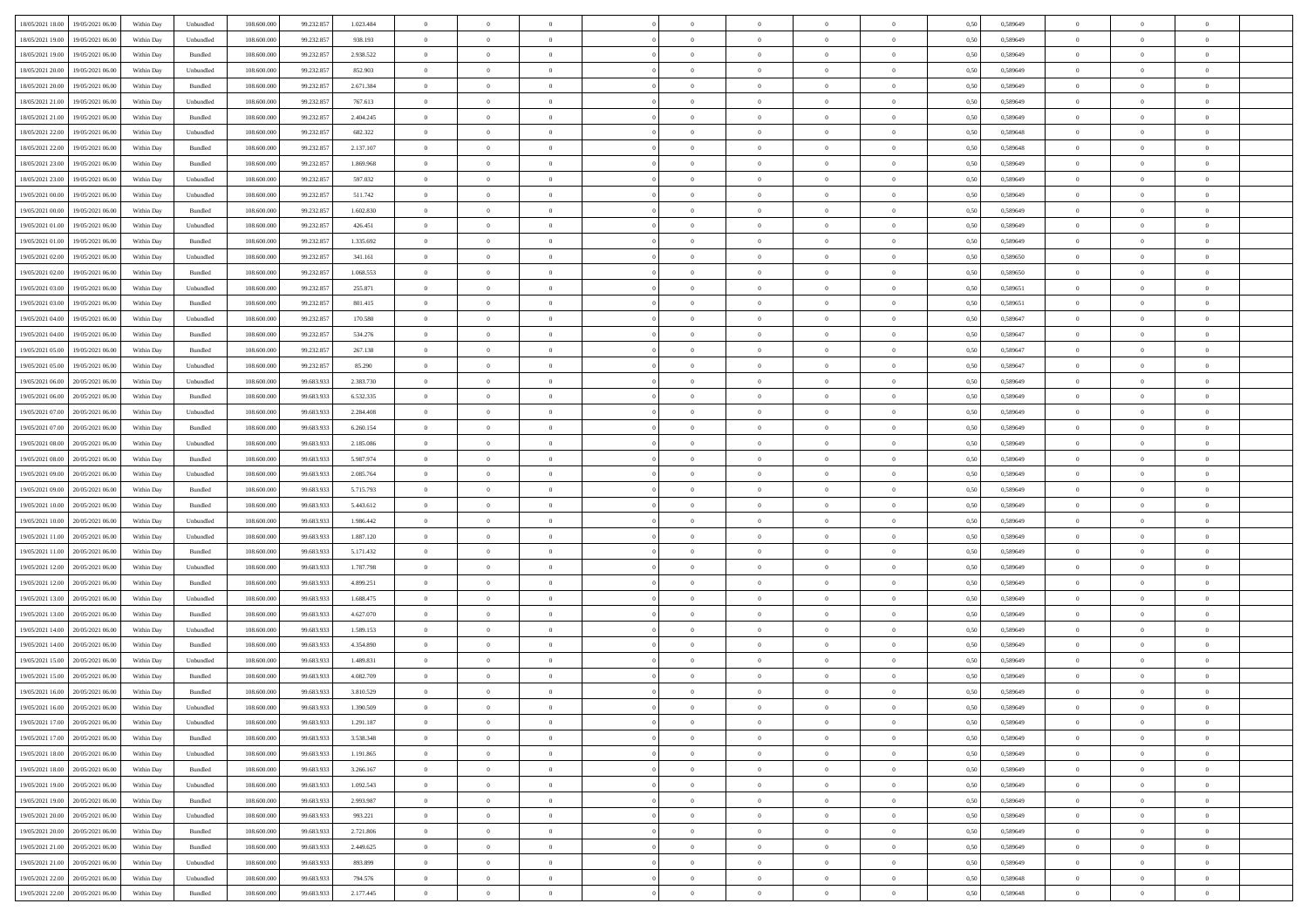| 19/05/2021 23:00 20/05/2021 06:00              | Within Day | Unbundled                   | 108.600.000 | 99.683.933  | 695.254   | $\overline{0}$ | $\overline{0}$ |                | $\overline{0}$ | $\theta$       |                | $\theta$       | 0,50 | 0,589649 | $\theta$       | $\theta$       | $\overline{0}$ |  |
|------------------------------------------------|------------|-----------------------------|-------------|-------------|-----------|----------------|----------------|----------------|----------------|----------------|----------------|----------------|------|----------|----------------|----------------|----------------|--|
| 19/05/2021 23:00<br>20/05/2021 06:00           | Within Day | Bundled                     | 108.600.00  | 99.683.93   | 1.905.264 | $\bf{0}$       | $\bf{0}$       | $\bf{0}$       | $\bf{0}$       | $\overline{0}$ | $\overline{0}$ | $\bf{0}$       | 0,50 | 0,589649 | $\,$ 0 $\,$    | $\bf{0}$       | $\overline{0}$ |  |
| 20/05/2021 00:00<br>20/05/2021 06:00           | Within Day | Unbundled                   | 108,600,000 | 99.683.933  | 595.932   | $\overline{0}$ | $\bf{0}$       | $\overline{0}$ | $\bf{0}$       | $\bf{0}$       | $\overline{0}$ | $\bf{0}$       | 0.50 | 0.589649 | $\bf{0}$       | $\overline{0}$ | $\overline{0}$ |  |
| 20/05/2021 00:00<br>20/05/2021 06:00           |            |                             | 108.600.000 |             |           | $\overline{0}$ | $\overline{0}$ | $\overline{0}$ | $\theta$       | $\theta$       | $\overline{0}$ |                |      |          | $\theta$       | $\theta$       | $\overline{0}$ |  |
|                                                | Within Day | Bundled                     |             | 99.683.933  | 1.633.083 |                |                |                |                |                |                | $\bf{0}$       | 0,50 | 0,589649 |                |                |                |  |
| 20/05/2021 01:00<br>20/05/2021 06:00           | Within Day | Unbundled                   | 108.600.00  | 99.683.93   | 496.610   | $\overline{0}$ | $\overline{0}$ | $\bf{0}$       | $\overline{0}$ | $\theta$       | $\overline{0}$ | $\bf{0}$       | 0,50 | 0,589649 | $\,$ 0 $\,$    | $\bf{0}$       | $\overline{0}$ |  |
| 20/05/2021 01:00<br>20/05/2021 06:00           | Within Day | Bundled                     | 108,600,000 | 99.683.93   | 1.360.903 | $\overline{0}$ | $\overline{0}$ | $\overline{0}$ | $\bf{0}$       | $\overline{0}$ | $\theta$       | $\bf{0}$       | 0.50 | 0.589649 | $\,$ 0 $\,$    | $\theta$       | $\overline{0}$ |  |
| 20/05/2021 02:00<br>20/05/2021 06:00           | Within Day | Unbundled                   | 108.600.000 | 99.683.933  | 397.288   | $\overline{0}$ | $\overline{0}$ | $\overline{0}$ | $\overline{0}$ | $\overline{0}$ | $\overline{0}$ | $\bf{0}$       | 0,50 | 0,589650 | $\theta$       | $\theta$       | $\overline{0}$ |  |
|                                                |            |                             |             |             |           |                |                |                |                |                |                |                |      |          |                |                |                |  |
| 20/05/2021 02:00<br>20/05/2021 06:00           | Within Day | Bundled                     | 108.600.00  | 99.683.93   | 1.088.722 | $\bf{0}$       | $\bf{0}$       | $\bf{0}$       | $\bf{0}$       | $\overline{0}$ | $\overline{0}$ | $\bf{0}$       | 0,50 | 0,589650 | $\,$ 0 $\,$    | $\bf{0}$       | $\overline{0}$ |  |
| 20/05/2021 03:00<br>20/05/2021 06:00           | Within Day | Bundled                     | 108 600 000 | 99.683.93   | 816.541   | $\overline{0}$ | 483.549        | $\overline{0}$ | 1,657248       | $\overline{0}$ | $\overline{0}$ | $\bf{0}$       | 0.50 | 0.589651 | $\bf{0}$       | $\overline{0}$ | $\overline{0}$ |  |
| 20/05/2021 03:00<br>20/05/2021 06:00           | Within Day | Unbundled                   | 108.600.000 | 99.683.933  | 297.966   | $\overline{0}$ | $\overline{0}$ | $\overline{0}$ | $\overline{0}$ | $\overline{0}$ | $\overline{0}$ | $\bf{0}$       | 0,50 | 0,589651 | $\,$ 0 $\,$    | $\bf{0}$       | $\overline{0}$ |  |
| 20/05/2021 04:00<br>20/05/2021 06:00           | Within Day | Unbundled                   | 108.600.00  | 100.167.48  | 198.644   | $\bf{0}$       | $\overline{0}$ | $\bf{0}$       | $\overline{0}$ | $\bf{0}$       | $\overline{0}$ | $\bf{0}$       | 0,50 | 0,589647 | $\,$ 0 $\,$    | $\bf{0}$       | $\overline{0}$ |  |
|                                                |            |                             |             |             |           |                |                |                |                |                |                |                |      |          |                |                |                |  |
| 20/05/2021 04:00<br>20/05/2021 06:00           | Within Day | Bundled                     | 108,600,000 | 100.167.48  | 221.995   | $\overline{0}$ | $\bf{0}$       | $\overline{0}$ | $\overline{0}$ | $\bf{0}$       | $\overline{0}$ | $\bf{0}$       | 0.50 | 0.589647 | $\bf{0}$       | $\overline{0}$ | $\,$ 0         |  |
| 20/05/2021 05:00<br>20/05/2021 06:00           | Within Day | Unbundled                   | 108.600.000 | 100.167.481 | 99.322    | $\overline{0}$ | $\overline{0}$ | $\overline{0}$ | $\theta$       | $\theta$       | $\overline{0}$ | $\bf{0}$       | 0,50 | 0,589647 | $\theta$       | $\theta$       | $\overline{0}$ |  |
| 20/05/2021 05:00<br>20/05/2021 06:00           | Within Day | Bundled                     | 108.600.00  | 100.167.481 | 110.997   | $\bf{0}$       | $\overline{0}$ | $\bf{0}$       | $\overline{0}$ | $\theta$       | $\overline{0}$ | $\bf{0}$       | 0,50 | 0,589647 | $\,$ 0 $\,$    | $\bf{0}$       | $\overline{0}$ |  |
|                                                |            |                             | 108 600 000 |             |           |                |                |                |                |                | $\theta$       |                |      |          |                |                |                |  |
| 20/05/2021 06:00<br>21/05/2021 06:00           | Within Day | Unbundled                   |             | 96.127.379  | 5.940.284 | $\overline{0}$ | $\overline{0}$ | $\overline{0}$ | $\bf{0}$       | $\overline{0}$ |                | $\bf{0}$       | 0.50 | 0.589649 | $\,$ 0 $\,$    | $\theta$       | $\overline{0}$ |  |
| 20/05/2021 06:00<br>21/05/2021 06:00           | Within Day | Bundled                     | 108.600.000 | 96.127.379  | 6.532.335 | $\overline{0}$ | $\overline{0}$ | $\overline{0}$ | $\overline{0}$ | $\overline{0}$ | $\overline{0}$ | $\bf{0}$       | 0,50 | 0,589649 | $\theta$       | $\theta$       | $\overline{0}$ |  |
| 20/05/2021 07:00<br>21/05/2021 06.00           | Within Day | Unbundled                   | 108.600.00  | 96.127.37   | 5.692.772 | $\bf{0}$       | $\overline{0}$ | $\bf{0}$       | $\overline{0}$ | $\bf{0}$       | $\overline{0}$ | $\bf{0}$       | 0,50 | 0,589649 | $\,$ 0 $\,$    | $\bf{0}$       | $\overline{0}$ |  |
| 20/05/2021 07:00<br>21/05/2021 06:00           | Within Day | Bundled                     | 108,600,000 | 96.127.379  | 6.260.154 | $\overline{0}$ | $\bf{0}$       | $\overline{0}$ | $\bf{0}$       | $\overline{0}$ | $\overline{0}$ | $\bf{0}$       | 0.50 | 0.589649 | $\bf{0}$       | $\overline{0}$ | $\overline{0}$ |  |
| 20/05/2021 08:00<br>21/05/2021 06:00           |            |                             | 108.600.000 |             |           | $\overline{0}$ | $\bf{0}$       | $\overline{0}$ | $\overline{0}$ | $\overline{0}$ | $\overline{0}$ |                |      |          | $\,$ 0 $\,$    | $\bf{0}$       | $\overline{0}$ |  |
|                                                | Within Day | Bundled                     |             | 96.127.379  | 5.987.974 |                |                |                |                |                |                | $\bf{0}$       | 0,50 | 0,589649 |                |                |                |  |
| 20/05/2021 08:00<br>21/05/2021 06.00           | Within Day | Unbundled                   | 108.600.00  | 96.127.379  | 5.445.260 | $\bf{0}$       | $\bf{0}$       | $\bf{0}$       | $\bf{0}$       | $\overline{0}$ | $\overline{0}$ | $\bf{0}$       | 0,50 | 0,589649 | $\,$ 0 $\,$    | $\bf{0}$       | $\overline{0}$ |  |
| 20/05/2021 09:00<br>21/05/2021 06:00           | Within Day | Unbundled                   | 108,600,000 | 96.127.379  | 5.197.748 | $\overline{0}$ | $\bf{0}$       | $\overline{0}$ | $\overline{0}$ | $\bf{0}$       | $\overline{0}$ | $\bf{0}$       | 0.50 | 0.589649 | $\bf{0}$       | $\overline{0}$ | $\,$ 0         |  |
| 20/05/2021 09:00<br>21/05/2021 06:00           | Within Day | Bundled                     | 108.600.000 | 96.127.379  | 5.715.793 | $\overline{0}$ | $\overline{0}$ | $\overline{0}$ | $\theta$       | $\theta$       | $\overline{0}$ | $\bf{0}$       | 0,50 | 0,589649 | $\theta$       | $\theta$       | $\overline{0}$ |  |
|                                                |            |                             |             |             |           |                | $\overline{0}$ |                |                | $\overline{0}$ | $\overline{0}$ |                |      |          | $\,$ 0 $\,$    | $\bf{0}$       | $\overline{0}$ |  |
| 20/05/2021 10:00<br>21/05/2021 06.00           | Within Day | Unbundled                   | 108.600.00  | 96.127.37   | 4.950.236 | $\bf{0}$       |                | $\bf{0}$       | $\bf{0}$       |                |                | $\bf{0}$       | 0,50 | 0,589649 |                |                |                |  |
| 20/05/2021 10:00<br>21/05/2021 06:00           | Within Day | Bundled                     | 108,600,000 | 96.127.379  | 5.443.612 | $\overline{0}$ | $\overline{0}$ | $\overline{0}$ | $\overline{0}$ | $\overline{0}$ | $\theta$       | $\bf{0}$       | 0.50 | 0.589649 | $\,$ 0 $\,$    | $\theta$       | $\overline{0}$ |  |
| 20/05/2021 11:00<br>21/05/2021 06:00           | Within Day | Unbundled                   | 108.600.000 | 96.127.379  | 4.702.725 | $\overline{0}$ | $\overline{0}$ | $\overline{0}$ | $\overline{0}$ | $\overline{0}$ | $\overline{0}$ | $\bf{0}$       | 0,50 | 0,589649 | $\theta$       | $\theta$       | $\overline{0}$ |  |
| 20/05/2021 11:00<br>21/05/2021 06.00           | Within Day | Bundled                     | 108.600.00  | 96.127.37   | 5.171.432 | $\bf{0}$       | $\overline{0}$ | $\bf{0}$       | $\overline{0}$ | $\bf{0}$       | $\overline{0}$ | $\bf{0}$       | 0,50 | 0,589649 | $\,$ 0 $\,$    | $\bf{0}$       | $\overline{0}$ |  |
| 20/05/2021 12:00<br>21/05/2021 06:00           | Within Day | Unbundled                   | 108 600 000 | 96.127.379  | 4.455.213 | $\overline{0}$ | $\bf{0}$       | $\overline{0}$ | $\bf{0}$       | $\overline{0}$ | $\overline{0}$ | $\bf{0}$       | 0.50 | 0.589649 | $\bf{0}$       | $\overline{0}$ | $\overline{0}$ |  |
|                                                |            |                             |             |             |           |                |                |                |                |                |                |                |      |          |                |                |                |  |
| 20/05/2021 12:00<br>21/05/2021 06:00           | Within Day | Bundled                     | 108.600.000 | 96.127.379  | 4.899.251 | $\overline{0}$ | $\overline{0}$ | $\overline{0}$ | $\overline{0}$ | $\overline{0}$ | $\overline{0}$ | $\bf{0}$       | 0,50 | 0,589649 | $\theta$       | $\theta$       | $\overline{0}$ |  |
| 20/05/2021 13:00<br>21/05/2021 06.00           | Within Day | Unbundled                   | 108.600.00  | 96.127.379  | 4.207.701 | $\bf{0}$       | $\bf{0}$       | $\bf{0}$       | $\bf{0}$       | $\overline{0}$ | $\overline{0}$ | $\bf{0}$       | 0,50 | 0,589649 | $\,$ 0 $\,$    | $\bf{0}$       | $\overline{0}$ |  |
| 20/05/2021 13:00<br>21/05/2021 06:00           | Within Day | Bundled                     | 108,600,000 | 96.127.379  | 4.627.070 | $\overline{0}$ | $\bf{0}$       | $\overline{0}$ | $\bf{0}$       | $\bf{0}$       | $\overline{0}$ | $\bf{0}$       | 0.50 | 0.589649 | $\bf{0}$       | $\overline{0}$ | $\bf{0}$       |  |
| 20/05/2021 14:00<br>21/05/2021 06:00           | Within Day | Bundled                     | 108.600.000 | 96.127.379  | 4.354.890 | $\overline{0}$ | $\overline{0}$ | $\overline{0}$ | $\overline{0}$ | $\overline{0}$ | $\overline{0}$ | $\bf{0}$       | 0.50 | 0.589649 | $\theta$       | $\theta$       | $\overline{0}$ |  |
|                                                |            |                             |             |             |           |                |                |                |                |                |                |                |      |          |                |                |                |  |
| 20/05/2021 14:00<br>21/05/2021 06.00           | Within Day | Unbundled                   | 108.600.00  | 96.127.379  | 3.960.189 | $\bf{0}$       | $\overline{0}$ | $\bf{0}$       | $\bf{0}$       | $\,$ 0 $\,$    | $\overline{0}$ | $\bf{0}$       | 0,50 | 0,589649 | $\,$ 0 $\,$    | $\bf{0}$       | $\overline{0}$ |  |
| 20/05/2021 15:00<br>21/05/2021 06:00           | Within Day | Unbundled                   | 108,600,000 | 96.127.379  | 3.712.677 | $\overline{0}$ | 608,506        | $\overline{0}$ | $\bf{0}$       | $\overline{0}$ | $\Omega$       | $\bf{0}$       | 0.50 | 0.589649 | $\,$ 0 $\,$    | $\theta$       | $\overline{0}$ |  |
| 20/05/2021 15:00<br>21/05/2021 06:00           | Within Dav | Bundled                     | 108.600.000 | 96.127.379  | 4.082.709 | $\overline{0}$ | $\overline{0}$ | $\overline{0}$ | $\overline{0}$ | $\overline{0}$ | $\overline{0}$ | $\bf{0}$       | 0.50 | 0.589649 | $\theta$       | $\theta$       | $\overline{0}$ |  |
| 20/05/2021 16:00<br>21/05/2021 06.00           | Within Day | Unbundled                   | 108.600.00  | 96.735.885  | 2.897.226 | $\bf{0}$       | $\overline{0}$ | $\bf{0}$       | $\bf{0}$       | $\overline{0}$ | $\overline{0}$ | $\bf{0}$       | 0,50 | 0,589649 | $\,$ 0 $\,$    | $\bf{0}$       | $\overline{0}$ |  |
| 20/05/2021 16:00<br>21/05/2021 06:00           |            | Bundled                     | 108,600,000 | 96.735.88   | 3.810.529 |                | $\bf{0}$       | $\overline{0}$ |                | $\overline{0}$ | $\overline{0}$ |                | 0.50 | 0.589649 | $\bf{0}$       | $\overline{0}$ | $\overline{0}$ |  |
|                                                | Within Day |                             |             |             |           | $\overline{0}$ |                |                | $\bf{0}$       |                |                | $\bf{0}$       |      |          |                |                |                |  |
| 20/05/2021 17:00<br>21/05/2021 06:00           | Within Dav | Unbundled                   | 108.600.000 | 96.735.885  | 2.690.281 | $\overline{0}$ | $\overline{0}$ | $\overline{0}$ | $\overline{0}$ | $\overline{0}$ | $\overline{0}$ | $\bf{0}$       | 0.50 | 0.589649 | $\theta$       | $\theta$       | $\overline{0}$ |  |
| 20/05/2021 17:00<br>21/05/2021 06.00           | Within Day | Bundled                     | 108.600.00  | 96.735.885  | 3.538.348 | $\bf{0}$       | $\bf{0}$       | $\bf{0}$       | $\bf{0}$       | $\overline{0}$ | $\overline{0}$ | $\bf{0}$       | 0,50 | 0,589649 | $\,$ 0 $\,$    | $\bf{0}$       | $\overline{0}$ |  |
| 20/05/2021 18:00<br>21/05/2021 06:00           | Within Day | Unbundled                   | 108,600,000 | 96.735.885  | 2.483.337 | $\overline{0}$ | $\bf{0}$       | $\overline{0}$ | $\overline{0}$ | $\bf{0}$       | $\overline{0}$ | $\bf{0}$       | 0.50 | 0.589649 | $\bf{0}$       | $\overline{0}$ | $\,$ 0         |  |
| 20/05/2021 18:00<br>21/05/2021 06:00           | Within Dav | Bundled                     | 108.600.000 | 96.735.885  | 3.266.167 | $\overline{0}$ | $\overline{0}$ | $\overline{0}$ | $\overline{0}$ | $\overline{0}$ | $\overline{0}$ | $\bf{0}$       | 0.50 | 0.589649 | $\theta$       | $\theta$       | $\overline{0}$ |  |
|                                                |            |                             |             |             |           |                |                |                |                |                |                |                |      |          |                |                |                |  |
| 20/05/2021 19:00<br>21/05/2021 06.00           | Within Day | Bundled                     | 108.600.00  | 96.735.885  | 2.993.987 | $\bf{0}$       | $\bf{0}$       | $\bf{0}$       | $\bf{0}$       | $\overline{0}$ | $\overline{0}$ | $\bf{0}$       | 0,50 | 0,589649 | $\,$ 0 $\,$    | $\bf{0}$       | $\overline{0}$ |  |
| 20/05/2021 19:00<br>21/05/2021 06:00           | Within Day | Unbundled                   | 108,600,000 | 96.735.88   | 2.276.392 | $\overline{0}$ | $\overline{0}$ | $\overline{0}$ | $\bf{0}$       | $\overline{0}$ | $\Omega$       | $\bf{0}$       | 0.50 | 0.589649 | $\bf{0}$       | $\theta$       | $\overline{0}$ |  |
| 20/05/2021 20:00<br>21/05/2021 06:00           | Within Dav | Unbundled                   | 108.600.000 | 96.735.885  | 2.069.447 | $\overline{0}$ | $\overline{0}$ | $\Omega$       | $\overline{0}$ | $\theta$       | $\overline{0}$ | $\overline{0}$ | 0.5( | 0.589649 | $\theta$       | $\theta$       | $\overline{0}$ |  |
| 20/05/2021 20:00<br>21/05/2021 06:00           | Within Day | Bundled                     | 108.600.00  | 96.735.885  | 2.721.806 | $\bf{0}$       | $\bf{0}$       | $\bf{0}$       | $\bf{0}$       | $\bf{0}$       | $\overline{0}$ | $\bf{0}$       | 0,50 | 0,589649 | $\overline{0}$ | $\bf{0}$       | $\overline{0}$ |  |
| $20/05/2021\; 21.00 \qquad 21/05/2021\; 06.00$ |            |                             | 108.600.000 |             | 1.862.502 |                | $\Omega$       |                | $\Omega$       |                |                |                | 0,50 | 0.589649 |                |                |                |  |
|                                                | Within Day | $\ensuremath{\mathsf{Unb}}$ |             | 96.735.885  |           | $\bf{0}$       |                |                |                |                |                |                |      |          | $\theta$       | $\overline{0}$ |                |  |
| 20/05/2021 21:00 21/05/2021 06:00              | Within Day | Bundled                     | 108.600.000 | 96.735.885  | 2.449.625 | $\overline{0}$ | $\overline{0}$ | $\Omega$       | $\theta$       | $\overline{0}$ | $\overline{0}$ | $\bf{0}$       | 0,50 | 0,589649 | $\theta$       | $\overline{0}$ | $\overline{0}$ |  |
| 20/05/2021 22:00<br>21/05/2021 06:00           | Within Day | Unbundled                   | 108.600.00  | 96.735.885  | 1.655.558 | $\overline{0}$ | $\bf{0}$       | $\overline{0}$ | $\overline{0}$ | $\bf{0}$       | $\overline{0}$ | $\bf{0}$       | 0,50 | 0,589648 | $\bf{0}$       | $\overline{0}$ | $\bf{0}$       |  |
| 20/05/2021 22:00 21/05/2021 06:00              | Within Day | Bundled                     | 108,600,000 | 96.735.885  | 2.177.445 | $\overline{0}$ | $\overline{0}$ | $\overline{0}$ | $\overline{0}$ | $\mathbf{0}$   | $\overline{0}$ | $\,$ 0 $\,$    | 0.50 | 0.589648 | $\overline{0}$ | $\bf{0}$       | $\bf{0}$       |  |
| 20/05/2021 23:00 21/05/2021 06:00              | Within Dav | Unbundled                   | 108.600.000 | 96.735.885  | 1.448.613 | $\overline{0}$ | $\overline{0}$ | $\overline{0}$ | $\overline{0}$ | $\overline{0}$ | $\overline{0}$ | $\bf{0}$       | 0,50 | 0.589649 | $\overline{0}$ | $\theta$       | $\overline{0}$ |  |
|                                                |            |                             |             |             |           |                |                |                |                |                |                |                |      |          |                |                |                |  |
| 20/05/2021 23:00<br>21/05/2021 06:00           | Within Day | Bundled                     | 108.600.000 | 96.735.885  | 1.905.264 | $\overline{0}$ | $\bf{0}$       | $\overline{0}$ | $\overline{0}$ | $\bf{0}$       | $\overline{0}$ | $\bf{0}$       | 0,50 | 0,589649 | $\bf{0}$       | $\overline{0}$ | $\overline{0}$ |  |
| 21/05/2021 00:00 21/05/2021 06:00              | Within Day | Unbundled                   | 108,600,000 | 96.735.885  | 1.241.668 | $\overline{0}$ | $\bf{0}$       | $\overline{0}$ | $\overline{0}$ | $\bf{0}$       | $\overline{0}$ | $\bf{0}$       | 0.50 | 0.589649 | $\,$ 0 $\,$    | $\overline{0}$ | $\,$ 0         |  |
| 21/05/2021 00:00 21/05/2021 06:00              | Within Dav | Bundled                     | 108.600.000 | 96.735.885  | 1.633.083 | $\overline{0}$ | $\overline{0}$ | $\overline{0}$ | $\overline{0}$ | $\overline{0}$ | $\overline{0}$ | $\bf{0}$       | 0,50 | 0.589649 | $\overline{0}$ | $\theta$       | $\overline{0}$ |  |
| 21/05/2021 01:00<br>21/05/2021 06:00           | Within Day | Bundled                     | 108.600.00  | 96.735.885  | 1.360.903 | $\overline{0}$ | $\overline{0}$ | $\overline{0}$ | $\overline{0}$ | $\overline{0}$ | $\overline{0}$ | $\bf{0}$       | 0,50 | 0,589649 | $\bf{0}$       | $\overline{0}$ | $\,$ 0         |  |
|                                                |            |                             |             |             |           |                |                |                |                |                |                |                |      |          |                |                |                |  |
| 21/05/2021 01:00 21/05/2021 06:00              | Within Day | Unbundled                   | 108,600,000 | 96,735,885  | 1.034.723 | $\overline{0}$ | $\overline{0}$ | $\overline{0}$ | $\overline{0}$ | $\overline{0}$ | $\overline{0}$ | $\bf{0}$       | 0.50 | 0.589649 | $\mathbf{0}$   | $\bf{0}$       | $\,$ 0         |  |
| 21/05/2021 02:00 21/05/2021 06:00              | Within Dav | Unbundled                   | 108.600.000 | 96.735.885  | 827.779   | $\overline{0}$ | $\overline{0}$ | $\overline{0}$ | $\overline{0}$ | $\overline{0}$ | $\overline{0}$ | $\bf{0}$       | 0,50 | 0,589650 | $\overline{0}$ | $\theta$       | $\overline{0}$ |  |
| 21/05/2021 02:00<br>21/05/2021 06:00           | Within Day | Bundled                     | 108.600.00  | 96.735.885  | 1.088.722 | $\overline{0}$ | $\bf{0}$       | $\overline{0}$ | $\overline{0}$ | $\overline{0}$ | $\overline{0}$ | $\bf{0}$       | 0,50 | 0,589650 | $\bf{0}$       | $\overline{0}$ | $\bf{0}$       |  |
|                                                |            | Unbundled                   | 108.600.000 | 96.735.885  | 620.834   | $\,$ 0 $\,$    | $\bf{0}$       | $\overline{0}$ |                | $\,$ 0 $\,$    | $\overline{0}$ | $\,$ 0 $\,$    |      | 0,589651 | $\overline{0}$ | $\,$ 0 $\,$    | $\,$ 0 $\,$    |  |
| 21/05/2021 03:00 21/05/2021 06:00              | Within Day |                             |             |             |           |                |                |                | $\overline{0}$ |                |                |                | 0,50 |          |                |                |                |  |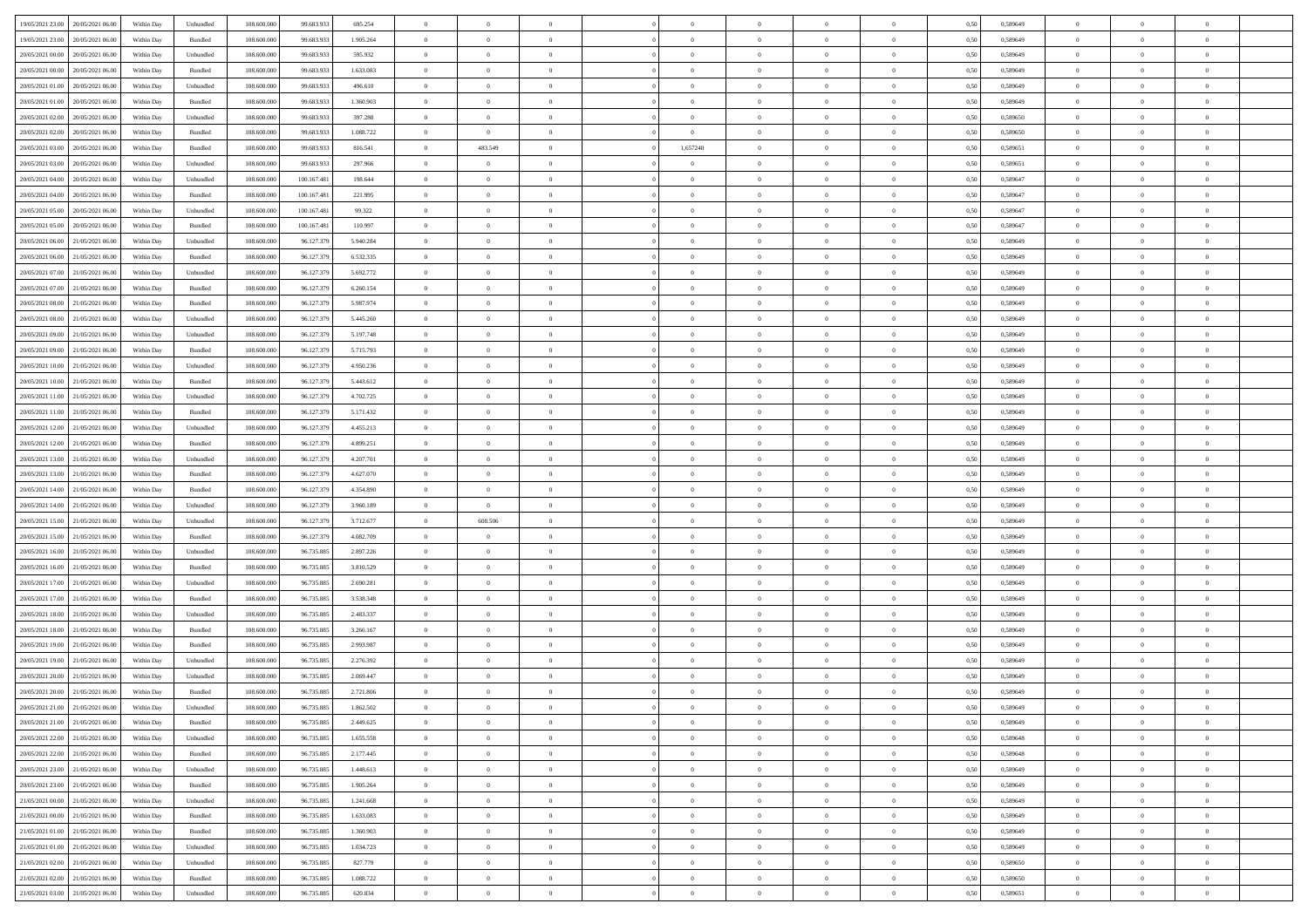|                                      |            |                    |             |            |           | $\overline{0}$ | $\overline{0}$ |                | $\overline{0}$ | $\theta$       |                | $\theta$       |      |          | $\theta$       | $\theta$       | $\overline{0}$ |  |
|--------------------------------------|------------|--------------------|-------------|------------|-----------|----------------|----------------|----------------|----------------|----------------|----------------|----------------|------|----------|----------------|----------------|----------------|--|
| 21/05/2021 03:00 21/05/2021 06:00    | Within Day | Bundled            | 108.600.000 | 96.735.885 | 816.541   |                |                |                |                |                |                |                | 0,50 | 0,589651 |                |                |                |  |
| 21/05/2021 04:00<br>21/05/2021 06:00 | Within Day | Unbundled          | 108.600.00  | 96.735.885 | 413.889   | $\bf{0}$       | $\bf{0}$       | $\bf{0}$       | $\bf{0}$       | $\overline{0}$ | $\overline{0}$ | $\bf{0}$       | 0,50 | 0,589647 | $\,$ 0 $\,$    | $\bf{0}$       | $\overline{0}$ |  |
| 21/05/2021 04:00<br>21/05/2021 06:00 | Within Day | Bundled            | 108,600,000 | 96.735.885 | 544,361   | $\overline{0}$ | $\bf{0}$       | $\overline{0}$ | $\bf{0}$       | $\bf{0}$       | $\overline{0}$ | $\bf{0}$       | 0.50 | 0.589647 | $\bf{0}$       | $\overline{0}$ | $\overline{0}$ |  |
| 21/05/2021 05:00<br>21/05/2021 06:00 |            |                    | 108.600.000 |            |           | $\overline{0}$ | $\overline{0}$ | $\overline{0}$ | $\theta$       | $\theta$       | $\overline{0}$ |                |      |          | $\theta$       | $\theta$       | $\overline{0}$ |  |
|                                      | Within Day | Unbundled          |             | 96.735.885 | 206.944   |                |                |                |                |                |                | $\bf{0}$       | 0,50 | 0,589647 |                |                |                |  |
| 21/05/2021 05:00<br>21/05/2021 06.00 | Within Day | Bundled            | 108.600.00  | 96.735.885 | 272.180   | $\bf{0}$       | $\overline{0}$ | $\bf{0}$       | $\overline{0}$ | $\bf{0}$       | $\overline{0}$ | $\bf{0}$       | 0,50 | 0,589647 | $\,$ 0 $\,$    | $\bf{0}$       | $\overline{0}$ |  |
| 21/05/2021 06:00<br>22/05/2021 06:00 | Within Day | Bundled            | 108,600,000 | 95.926.405 | 6.532.328 | $\overline{0}$ | $\bf{0}$       | $\overline{0}$ | $\bf{0}$       | $\overline{0}$ | $\overline{0}$ | $\bf{0}$       | 0.50 | 0.589649 | $\,$ 0 $\,$    | $\theta$       | $\overline{0}$ |  |
| 21/05/2021 06:00<br>22/05/2021 06:00 | Within Day | Unbundled          | 108.600.000 | 95.926.405 | 6.141.265 | $\overline{0}$ | $\overline{0}$ | $\overline{0}$ | $\overline{0}$ | $\overline{0}$ | $\overline{0}$ | $\bf{0}$       | 0,50 | 0,589649 | $\theta$       | $\theta$       | $\overline{0}$ |  |
|                                      |            |                    |             |            |           |                |                |                |                |                |                |                |      |          |                |                |                |  |
| 21/05/2021 07:00<br>22/05/2021 06:00 | Within Day | Unbundled          | 108.600.00  | 95.926.405 | 5.885.379 | $\bf{0}$       | $\bf{0}$       | $\bf{0}$       | $\overline{0}$ | $\overline{0}$ | $\overline{0}$ | $\bf{0}$       | 0,50 | 0,589649 | $\,$ 0 $\,$    | $\bf{0}$       | $\overline{0}$ |  |
| 21/05/2021 07:00<br>22/05/2021 06:00 | Within Day | Bundled            | 108,600,000 | 95.926.40  | 6.260.148 | $\overline{0}$ | $\bf{0}$       | $\overline{0}$ | $\bf{0}$       | $\overline{0}$ | $\overline{0}$ | $\bf{0}$       | 0.50 | 0.589649 | $\bf{0}$       | $\overline{0}$ | $\overline{0}$ |  |
| 21/05/2021 08:00<br>22/05/2021 06:00 | Within Day | Unbundled          | 108.600.000 | 95.926.405 | 5.629.493 | $\overline{0}$ | $\bf{0}$       | $\overline{0}$ | $\overline{0}$ | $\overline{0}$ | $\overline{0}$ | $\bf{0}$       | 0,50 | 0,589649 | $\,$ 0 $\,$    | $\,$ 0 $\,$    | $\overline{0}$ |  |
|                                      |            |                    |             |            |           |                |                |                |                |                |                |                |      |          |                |                |                |  |
| 21/05/2021 08:00<br>22/05/2021 06:00 | Within Day | Bundled            | 108.600.00  | 95.926.405 | 5.987.968 | $\bf{0}$       | $\bf{0}$       | $\bf{0}$       | $\bf{0}$       | $\bf{0}$       | $\overline{0}$ | $\bf{0}$       | 0,50 | 0,589649 | $\,$ 0 $\,$    | $\bf{0}$       | $\overline{0}$ |  |
| 21/05/2021 09:00<br>22/05/2021 06:00 | Within Day | Unbundled          | 108,600,000 | 95.926.405 | 5.373.607 | $\overline{0}$ | $\bf{0}$       | $\overline{0}$ | $\overline{0}$ | $\bf{0}$       | $\overline{0}$ | $\bf{0}$       | 0.50 | 0.589649 | $\bf{0}$       | $\,$ 0 $\,$    | $\,$ 0         |  |
| 21/05/2021 09:00<br>22/05/2021 06:00 | Within Day | Bundled            | 108.600.000 | 95.926.405 | 5.715.787 | $\overline{0}$ | $\overline{0}$ | $\overline{0}$ | $\theta$       | $\theta$       | $\overline{0}$ | $\bf{0}$       | 0,50 | 0,589649 | $\,$ 0 $\,$    | $\theta$       | $\overline{0}$ |  |
| 21/05/2021 10:00<br>22/05/2021 06:00 | Within Day | Unbundled          | 108.600.00  | 95.926.40  | 5.117.721 | $\bf{0}$       | $\overline{0}$ | $\bf{0}$       | $\overline{0}$ | $\bf{0}$       | $\overline{0}$ | $\bf{0}$       | 0,50 | 0,589649 | $\,$ 0 $\,$    | $\bf{0}$       | $\overline{0}$ |  |
|                                      |            |                    |             |            |           |                |                |                |                |                |                |                |      |          |                |                |                |  |
| 21/05/2021 10:00<br>22/05/2021 06:00 | Within Day | Bundled            | 108,600,000 | 95.926.40  | 5.443.607 | $\overline{0}$ | $\bf{0}$       | $\overline{0}$ | $\bf{0}$       | $\overline{0}$ | $\overline{0}$ | $\bf{0}$       | 0.50 | 0.589649 | $\,$ 0 $\,$    | $\bf{0}$       | $\overline{0}$ |  |
| 21/05/2021 11:00<br>22/05/2021 06:00 | Within Day | Unbundled          | 108.600.000 | 95.926.405 | 4.861.835 | $\overline{0}$ | $\overline{0}$ | $\overline{0}$ | $\overline{0}$ | $\overline{0}$ | $\overline{0}$ | $\bf{0}$       | 0,50 | 0,589649 | $\theta$       | $\theta$       | $\overline{0}$ |  |
| 21/05/2021 11:00<br>22/05/2021 06:00 | Within Day | Bundled            | 108.600.00  | 95.926.405 | 5.171.426 | $\bf{0}$       | $\bf{0}$       | $\bf{0}$       | $\overline{0}$ | $\bf{0}$       | $\overline{0}$ | $\bf{0}$       | 0,50 | 0,589649 | $\,$ 0 $\,$    | $\bf{0}$       | $\overline{0}$ |  |
| 21/05/2021 12:00<br>22/05/2021 06:00 | Within Day | Bundled            | 108,600,000 | 95.926.40  | 4.899.246 | $\overline{0}$ | $\bf{0}$       | $\overline{0}$ | $\bf{0}$       | $\overline{0}$ | $\overline{0}$ | $\bf{0}$       | 0.50 | 0.589649 | $\bf{0}$       | $\overline{0}$ | $\bf{0}$       |  |
|                                      |            |                    |             |            |           |                |                |                |                |                |                |                |      |          |                |                |                |  |
| 21/05/2021 12:00<br>22/05/2021 06:00 | Within Day | Unbundled          | 108.600.000 | 95.926.405 | 4.605.949 | $\overline{0}$ | $\bf{0}$       | $\overline{0}$ | $\overline{0}$ | $\overline{0}$ | $\overline{0}$ | $\bf{0}$       | 0,50 | 0,589649 | $\,$ 0 $\,$    | $\bf{0}$       | $\overline{0}$ |  |
| 21/05/2021 13:00<br>22/05/2021 06:00 | Within Day | Unbundled          | 108.600.00  | 95.926.40  | 4.350.063 | $\bf{0}$       | $\bf{0}$       | $\bf{0}$       | $\bf{0}$       | $\overline{0}$ | $\overline{0}$ | $\bf{0}$       | 0,50 | 0,589649 | $\,$ 0 $\,$    | $\bf{0}$       | $\overline{0}$ |  |
| 21/05/2021 13:00<br>22/05/2021 06:00 | Within Day | Bundled            | 108,600,000 | 95.926.405 | 4.627.066 | $\overline{0}$ | $\overline{0}$ | $\overline{0}$ | $\overline{0}$ | $\bf{0}$       | $\overline{0}$ | $\bf{0}$       | 0.50 | 0.589649 | $\bf{0}$       | $\overline{0}$ | $\,$ 0         |  |
| 21/05/2021 14:00<br>22/05/2021 06:00 | Within Day | Unbundled          | 108.600.000 | 95.926.405 | 4.094.177 | $\overline{0}$ | 71.458         | $\overline{0}$ | $\overline{0}$ | $\theta$       | $\overline{0}$ | $\bf{0}$       | 0,50 | 0,589649 | $\theta$       | $\theta$       | $\overline{0}$ |  |
|                                      |            |                    |             |            |           |                |                |                |                |                |                |                |      |          |                |                |                |  |
| 21/05/2021 14:00<br>22/05/2021 06:00 | Within Day | Bundled            | 108.600.00  | 95.926.405 | 4.354.885 | $\bf{0}$       | $\overline{0}$ | $\bf{0}$       | $\bf{0}$       | $\overline{0}$ | $\overline{0}$ | $\bf{0}$       | 0,50 | 0,589649 | $\,$ 0 $\,$    | $\bf{0}$       | $\overline{0}$ |  |
| 21/05/2021 15:00<br>22/05/2021 06:00 | Within Day | Unbundled          | 108,600,000 | 95.997.862 | 3.771.299 | $\overline{0}$ | 608,506        | $\overline{0}$ | $\overline{0}$ | $\overline{0}$ | $\theta$       | $\bf{0}$       | 0.50 | 0.589649 | $\,$ 0 $\,$    | $\theta$       | $\overline{0}$ |  |
| 21/05/2021 15:00<br>22/05/2021 06:00 | Within Day | Bundled            | 108.600.000 | 95.997.862 | 4.082.705 | $\overline{0}$ | 418.697        | $\overline{0}$ | 1,657104       | $\overline{0}$ | $\overline{0}$ | $\bf{0}$       | 0,50 | 0,589649 | $\,$ 0 $\,$    | $\theta$       | $\overline{0}$ |  |
| 21/05/2021 16:00<br>22/05/2021 06:00 | Within Day | Unbundled          | 108.600.00  | 97.025.06  | 2.951.940 | $\bf{0}$       | 529.757        | $\bf{0}$       |                | $\overline{0}$ | $\overline{0}$ | $\bf{0}$       | 0,50 | 0,589649 | $\,$ 0 $\,$    | $\bf{0}$       | $\overline{0}$ |  |
|                                      |            |                    |             |            |           |                |                |                |                |                |                |                |      |          |                |                |                |  |
| 21/05/2021 16:00<br>22/05/2021 06:00 | Within Day | Bundled            | 108,600,000 | 97.025.066 | 3.419.741 | $\overline{0}$ | $\bf{0}$       | $\overline{0}$ | $\bf{0}$       | $\overline{0}$ | $\overline{0}$ | $\bf{0}$       | 0.50 | 0.589649 | $\bf{0}$       | $\overline{0}$ | $\overline{0}$ |  |
| 21/05/2021 17:00<br>22/05/2021 06:00 | Within Day | Bundled            | 108.600.000 | 97.554.823 | 3.175.473 | $\overline{0}$ | $\overline{0}$ | $\overline{0}$ | $\overline{0}$ | $\overline{0}$ | $\overline{0}$ | $\bf{0}$       | 0,50 | 0,589649 | $\theta$       | $\theta$       | $\overline{0}$ |  |
| 21/05/2021 17:00<br>22/05/2021 06:00 | Within Day | Unbundled          | 108.600.00  | 97.554.823 | 2.249.170 | $\bf{0}$       | 270.944        | $\bf{0}$       | $\bf{0}$       | $\overline{0}$ | $\overline{0}$ | $\bf{0}$       | 0,50 | 0,589649 | $\,$ 0 $\,$    | $\bf{0}$       | $\overline{0}$ |  |
| 21/05/2021 18:00<br>22/05/2021 06:00 | Within Day | Unbundled          | 108,600,000 | 97.825.76  | 1.826,055 | $\overline{0}$ | $\bf{0}$       | $\overline{0}$ | $\bf{0}$       | $\bf{0}$       | $\overline{0}$ | $\bf{0}$       | 0.50 | 0.589649 | $\bf{0}$       | $\,$ 0 $\,$    | $\,$ 0         |  |
|                                      |            |                    |             |            |           |                |                |                |                |                |                |                |      |          |                |                |                |  |
| 21/05/2021 18:00<br>22/05/2021 06:00 | Within Day | Bundled            | 108.600.000 | 97.825.766 | 2.931.206 | $\overline{0}$ | $\overline{0}$ | $\overline{0}$ | $\overline{0}$ | $\overline{0}$ | $\overline{0}$ | $\bf{0}$       | 0.50 | 0.589649 | $\theta$       | $\theta$       | $\overline{0}$ |  |
| 21/05/2021 19:00<br>22/05/2021 06.00 | Within Day | Unbundled          | 108.600.00  | 97.825.76  | 1.673.883 | $\bf{0}$       | $\bf{0}$       | $\bf{0}$       | $\bf{0}$       | $\overline{0}$ | $\overline{0}$ | $\bf{0}$       | 0,50 | 0,589649 | $\,$ 0 $\,$    | $\bf{0}$       | $\overline{0}$ |  |
| 21/05/2021 19:00<br>22/05/2021 06:00 | Within Day | Bundled            | 108,600,000 | 97.825.76  | 2.686.939 | $\overline{0}$ | $\bf{0}$       | $\overline{0}$ | $\bf{0}$       | $\overline{0}$ | $\overline{0}$ | $\bf{0}$       | 0.50 | 0.589649 | $\,$ 0 $\,$    | $\bf{0}$       | $\overline{0}$ |  |
| 21/05/2021 20:00<br>22/05/2021 06:00 | Within Dav | Unbundled          | 108.600.000 | 97.825.766 | 1.521.712 | $\overline{0}$ | $\overline{0}$ | $\overline{0}$ | $\overline{0}$ | $\overline{0}$ | $\overline{0}$ | $\bf{0}$       | 0.50 | 0.589649 | $\theta$       | $\theta$       | $\overline{0}$ |  |
|                                      |            |                    |             |            |           |                |                |                |                |                |                |                |      |          |                |                |                |  |
| 21/05/2021 20:00<br>22/05/2021 06:00 | Within Day | Bundled            | 108.600.00  | 97.825.76  | 2.442.672 | $\bf{0}$       | $\bf{0}$       | $\bf{0}$       | $\bf{0}$       | $\overline{0}$ | $\overline{0}$ | $\bf{0}$       | 0,50 | 0,589649 | $\,$ 0 $\,$    | $\bf{0}$       | $\overline{0}$ |  |
| 21/05/2021 21:00<br>22/05/2021 06:00 | Within Day | Unbundled          | 108,600,000 | 97.825.76  | 1.369.541 | $\overline{0}$ | $\bf{0}$       | $\overline{0}$ | $\bf{0}$       | $\overline{0}$ | $\overline{0}$ | $\bf{0}$       | 0.50 | 0.589649 | $\bf{0}$       | $\overline{0}$ | $\overline{0}$ |  |
| 21/05/2021 21:00<br>22/05/2021 06:00 | Within Dav | Bundled            | 108.600.000 | 97.825.766 | 2.198.405 | $\overline{0}$ | $\overline{0}$ | $\overline{0}$ | $\overline{0}$ | $\overline{0}$ | $\overline{0}$ | $\bf{0}$       | 0.50 | 0.589649 | $\theta$       | $\theta$       | $\overline{0}$ |  |
| 21/05/2021 22:00<br>22/05/2021 06.00 | Within Day | Unbundled          | 108.600.00  | 97.825.76  | 1.217.370 | $\bf{0}$       | $\bf{0}$       | $\bf{0}$       | $\bf{0}$       | $\overline{0}$ | $\overline{0}$ | $\bf{0}$       | 0,50 | 0,589648 | $\,$ 0 $\,$    | $\bf{0}$       | $\overline{0}$ |  |
|                                      |            |                    |             |            |           |                |                |                |                |                |                |                |      |          |                |                |                |  |
| 21/05/2021 22:00<br>22/05/2021 06:00 | Within Day | Bundled            | 108,600,000 | 97.825.766 | 1.954.137 | $\overline{0}$ | $\bf{0}$       | $\overline{0}$ | $\overline{0}$ | $\bf{0}$       | $\overline{0}$ | $\bf{0}$       | 0.50 | 0.589648 | $\bf{0}$       | $\,$ 0 $\,$    | $\,$ 0         |  |
| 21/05/2021 23:00<br>22/05/2021 06:00 | Within Dav | Bundled            | 108.600.000 | 97.825.766 | 1.709.870 | $\overline{0}$ | $\overline{0}$ | $\overline{0}$ | $\overline{0}$ | $\overline{0}$ | $\overline{0}$ | $\bf{0}$       | 0.50 | 0.589649 | $\theta$       | $\theta$       | $\overline{0}$ |  |
| 21/05/2021 23:00<br>22/05/2021 06:00 | Within Day | Unbundled          | 108.600.00  | 97.825.76  | 1.065.198 | $\bf{0}$       | $\bf{0}$       | $\bf{0}$       | $\bf{0}$       | $\overline{0}$ | $\overline{0}$ | $\bf{0}$       | 0,50 | 0,589649 | $\,$ 0 $\,$    | $\bf{0}$       | $\overline{0}$ |  |
| 22/05/2021 00:00<br>22/05/2021 06:00 |            | Unbundled          | 108,600,000 | 97.825.76  | 913.027   | $\overline{0}$ | $\bf{0}$       | $\overline{0}$ | $\bf{0}$       | $\overline{0}$ | $\overline{0}$ | $\bf{0}$       | 0.50 | 0.589649 | $\bf{0}$       | $\theta$       | $\overline{0}$ |  |
|                                      | Within Day |                    |             |            |           |                |                |                |                |                |                |                |      |          |                |                |                |  |
| 22/05/2021 00:00<br>22/05/2021 06:00 | Within Dav | Bundled            | 108.600.000 | 97.825.766 | 1.465.603 | $\overline{0}$ | $\overline{0}$ | $\Omega$       | $\overline{0}$ | $\theta$       | $\overline{0}$ | $\overline{0}$ | 0.5( | 0.589649 | $\theta$       | $\theta$       | $\overline{0}$ |  |
| 22/05/2021 01:00<br>22/05/2021 06:00 | Within Day | Unbundled          | 108.600.000 | 97.825.76  | 760.856   | $\bf{0}$       | $\bf{0}$       | $\bf{0}$       | $\bf{0}$       | $\bf{0}$       | $\overline{0}$ | $\bf{0}$       | 0,50 | 0,589649 | $\,$ 0 $\,$    | $\bf{0}$       | $\overline{0}$ |  |
| 22/05/2021 01:00 22/05/2021 06:00    | Within Day | $\mathbf B$ undled | 108.600.000 | 97.825.766 | 1.221.336 | $\bf{0}$       | $\theta$       |                | $\overline{0}$ |                |                |                | 0,50 | 0.589649 | $\bf{0}$       | $\overline{0}$ |                |  |
| 22/05/2021 02:00 22/05/2021 06:00    | Within Day | Unbundled          | 108.600.000 | 97.825.766 | 608.685   | $\overline{0}$ | $\overline{0}$ | $\Omega$       | $\theta$       | $\overline{0}$ | $\overline{0}$ | $\bf{0}$       | 0,50 | 0,589650 | $\theta$       | $\theta$       | $\overline{0}$ |  |
|                                      |            |                    |             |            |           |                |                |                |                |                |                |                |      |          |                |                |                |  |
| 22/05/2021 02:00<br>22/05/2021 06:00 | Within Day | Bundled            | 108.600.00  | 97.825.76  | 977.068   | $\overline{0}$ | $\bf{0}$       | $\overline{0}$ | $\overline{0}$ | $\bf{0}$       | $\overline{0}$ | $\bf{0}$       | 0,50 | 0,589650 | $\bf{0}$       | $\overline{0}$ | $\bf{0}$       |  |
| 22/05/2021 03:00 22/05/2021 06:00    | Within Day | Unbundled          | 108,600,000 | 97.825.766 | 456.513   | $\overline{0}$ | $\overline{0}$ | $\overline{0}$ | $\overline{0}$ | $\mathbf{0}$   | $\overline{0}$ | $\,$ 0 $\,$    | 0.50 | 0.589651 | $\overline{0}$ | $\bf{0}$       | $\bf{0}$       |  |
| 22/05/2021 03:00 22/05/2021 06:00    | Within Dav | Bundled            | 108.600.000 | 97.825.766 | 732.801   | $\overline{0}$ | $\overline{0}$ | $\overline{0}$ | $\overline{0}$ | $\overline{0}$ | $\overline{0}$ | $\bf{0}$       | 0,50 | 0,589651 | $\overline{0}$ | $\theta$       | $\overline{0}$ |  |
| 22/05/2021 04:00<br>22/05/2021 06:00 | Within Day | Bundled            | 108.600.000 | 97.825.766 | 488.534   | $\overline{0}$ | $\bf{0}$       | $\overline{0}$ | $\overline{0}$ | $\bf{0}$       | $\overline{0}$ | $\bf{0}$       | 0,50 | 0,589647 | $\bf{0}$       | $\overline{0}$ | $\overline{0}$ |  |
|                                      |            |                    |             |            |           |                |                |                |                |                |                |                |      |          |                |                |                |  |
| 22/05/2021 04:00<br>22/05/2021 06:00 | Within Day | Unbundled          | 108,600,000 | 97.825.766 | 304.342   | $\overline{0}$ | $\bf{0}$       | $\overline{0}$ | $\overline{0}$ | $\bf{0}$       | $\overline{0}$ | $\bf{0}$       | 0.50 | 0.589647 | $\,$ 0 $\,$    | $\overline{0}$ | $\,$ 0         |  |
| 22/05/2021 05:00 22/05/2021 06:00    | Within Dav | Unbundled          | 108.600.000 | 97.825.766 | 152.171   | $\overline{0}$ | $\overline{0}$ | $\overline{0}$ | $\overline{0}$ | $\overline{0}$ | $\overline{0}$ | $\bf{0}$       | 0.50 | 0,589647 | $\overline{0}$ | $\theta$       | $\overline{0}$ |  |
| 22/05/2021 05:00<br>22/05/2021 06:00 | Within Day | Bundled            | 108.600.00  | 97.825.766 | 244.267   | $\overline{0}$ | $\overline{0}$ | $\overline{0}$ | $\overline{0}$ | $\overline{0}$ | $\overline{0}$ | $\bf{0}$       | 0,50 | 0,589647 | $\bf{0}$       | $\overline{0}$ | $\,$ 0         |  |
| 22/05/2021 06:00 23/05/2021 06:00    |            | Unbundled          | 108,600,000 | 95.926.405 | 5.815.304 | $\overline{0}$ | $\overline{0}$ |                |                | $\overline{0}$ | $\overline{0}$ |                | 0.50 | 0.589649 | $\mathbf{0}$   | $\bf{0}$       | $\,$ 0         |  |
|                                      | Within Day |                    |             |            |           |                |                | $\overline{0}$ | $\overline{0}$ |                |                | $\bf{0}$       |      |          |                |                |                |  |
| 22/05/2021 06:00 23/05/2021 06:00    | Within Dav | Bundled            | 108.600.000 | 95.926.405 | 6.858.289 | $\overline{0}$ | $\overline{0}$ | $\overline{0}$ | $\overline{0}$ | $\overline{0}$ | $\overline{0}$ | $\bf{0}$       | 0,50 | 0.589649 | $\overline{0}$ | $\theta$       | $\overline{0}$ |  |
| 22/05/2021 07:00<br>23/05/2021 06:00 | Within Day | Unbundled          | 108.600.00  | 95.926.405 | 5.573.000 | $\overline{0}$ | $\bf{0}$       | $\overline{0}$ | $\overline{0}$ | $\overline{0}$ | $\overline{0}$ | $\bf{0}$       | 0,50 | 0,589649 | $\bf{0}$       | $\overline{0}$ | $\bf{0}$       |  |
| 22/05/2021 07:00 23/05/2021 06:00    | Within Day | Bundled            | 108.600.000 | 95.926.405 | 6.572.527 | $\,$ 0 $\,$    | $\bf{0}$       | $\overline{0}$ | $\overline{0}$ | $\,$ 0 $\,$    | $\overline{0}$ | $\,$ 0 $\,$    | 0,50 | 0,589649 | $\overline{0}$ | $\,$ 0 $\,$    | $\,$ 0 $\,$    |  |
|                                      |            |                    |             |            |           |                |                |                |                |                |                |                |      |          |                |                |                |  |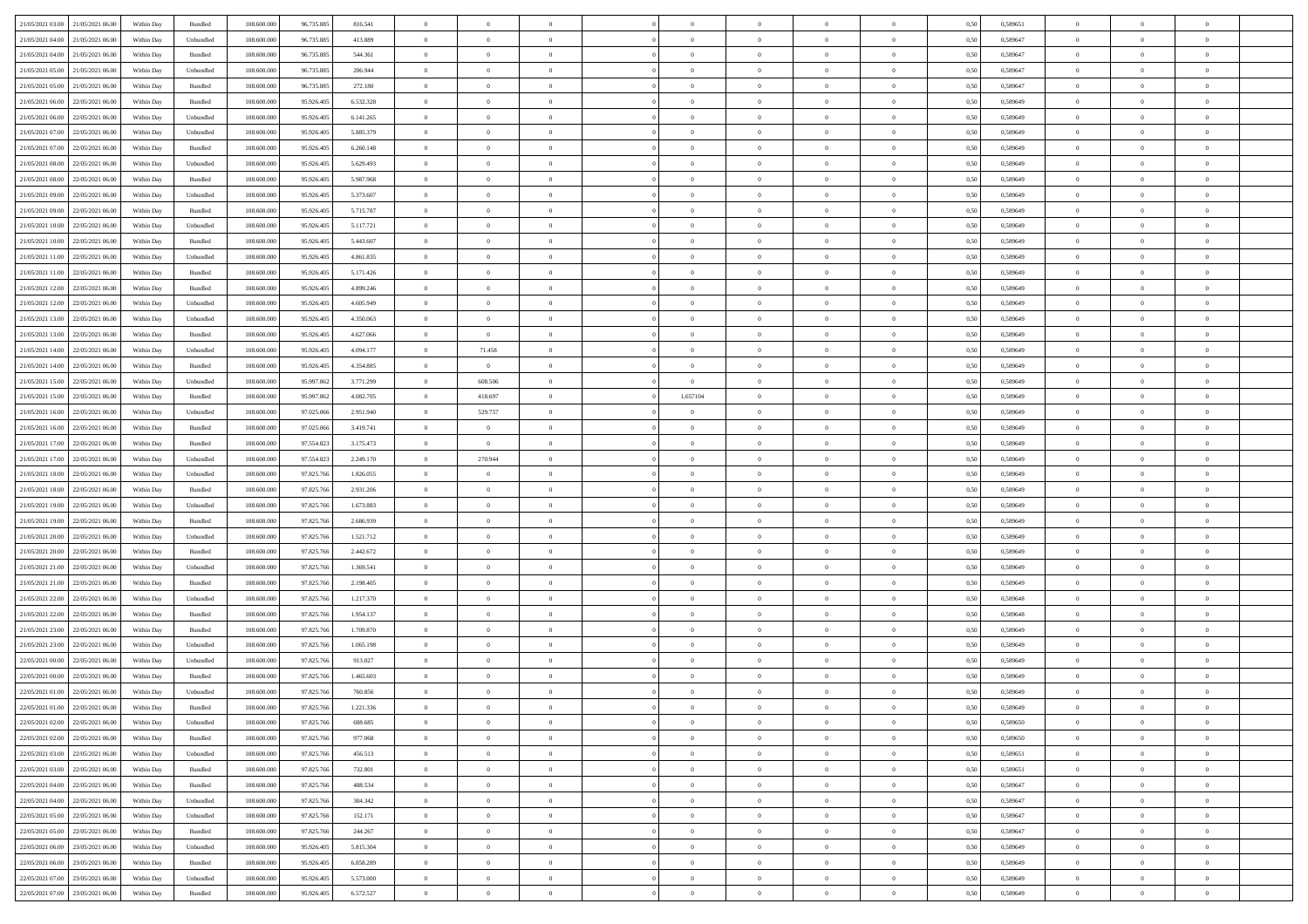| 22/05/2021 08:00 23/05/2021 06:00            | Within Day | Unbundled                   | 108.600.000 | 95.926.405 | 5.330.696 | $\overline{0}$ | $\overline{0}$ |                | $\overline{0}$ | $\theta$       |                | $\theta$       | 0,50 | 0,589649 | $\theta$       | $\theta$       | $\overline{0}$ |  |
|----------------------------------------------|------------|-----------------------------|-------------|------------|-----------|----------------|----------------|----------------|----------------|----------------|----------------|----------------|------|----------|----------------|----------------|----------------|--|
| 22/05/2021 08:00<br>23/05/2021 06:00         | Within Day | Bundled                     | 108.600.00  | 95.926.40  | 6.286.765 | $\bf{0}$       | $\bf{0}$       | $\bf{0}$       | $\bf{0}$       | $\overline{0}$ | $\overline{0}$ | $\bf{0}$       | 0,50 | 0,589649 | $\,$ 0 $\,$    | $\bf{0}$       | $\overline{0}$ |  |
| 22/05/2021 09:00<br>23/05/2021 06:00         | Within Day | Unbundled                   | 108,600,000 | 95.926.405 | 5.088.391 | $\overline{0}$ | $\bf{0}$       | $\overline{0}$ | $\bf{0}$       | $\overline{0}$ | $\overline{0}$ | $\bf{0}$       | 0.50 | 0.589649 | $\bf{0}$       | $\overline{0}$ | $\bf{0}$       |  |
|                                              |            |                             |             |            |           | $\overline{0}$ | $\overline{0}$ | $\overline{0}$ | $\overline{0}$ | $\theta$       | $\overline{0}$ |                |      |          | $\,$ 0 $\,$    | $\theta$       | $\overline{0}$ |  |
| 22/05/2021 09:00<br>23/05/2021 06:00         | Within Day | Bundled                     | 108.600.000 | 95.926.405 | 6.001.003 |                |                |                |                |                |                | $\bf{0}$       | 0,50 | 0,589649 |                |                |                |  |
| 22/05/2021 10:00<br>23/05/2021 06.00         | Within Day | Bundled                     | 108.600.00  | 95.926.405 | 5.715.241 | $\bf{0}$       | $\overline{0}$ | $\bf{0}$       | $\overline{0}$ | $\bf{0}$       | $\overline{0}$ | $\bf{0}$       | 0,50 | 0,589649 | $\,$ 0 $\,$    | $\bf{0}$       | $\overline{0}$ |  |
| 22/05/2021 10:00<br>23/05/2021 06:00         | Within Day | Unbundled                   | 108,600,000 | 95.926.40  | 4.846.087 | $\overline{0}$ | $\bf{0}$       | $\overline{0}$ | $\bf{0}$       | $\overline{0}$ | $\overline{0}$ | $\bf{0}$       | 0.50 | 0.589649 | $\,$ 0 $\,$    | $\theta$       | $\overline{0}$ |  |
| 22/05/2021 11:00<br>23/05/2021 06:00         | Within Day | Unbundled                   | 108.600.000 | 95.926.405 | 4.603.783 | $\overline{0}$ | $\overline{0}$ | $\overline{0}$ | $\overline{0}$ | $\overline{0}$ | $\overline{0}$ | $\bf{0}$       | 0,50 | 0,589649 | $\,$ 0 $\,$    | $\theta$       | $\overline{0}$ |  |
|                                              |            |                             |             |            |           |                | $\bf{0}$       | $\bf{0}$       | $\overline{0}$ | $\overline{0}$ | $\overline{0}$ |                |      |          | $\,$ 0 $\,$    | $\bf{0}$       | $\overline{0}$ |  |
| 22/05/2021 11:00<br>23/05/2021 06:00         | Within Day | Bundled                     | 108.600.00  | 95.926.405 | 5.429.479 | $\bf{0}$       |                |                |                |                |                | $\bf{0}$       | 0,50 | 0,589649 |                |                |                |  |
| 22/05/2021 12:00<br>23/05/2021 06:00         | Within Day | Unbundled                   | 108,600,000 | 95.926.40  | 4.361.478 | $\overline{0}$ | $\bf{0}$       | $\overline{0}$ | $\bf{0}$       | $\overline{0}$ | $\overline{0}$ | $\bf{0}$       | 0.50 | 0.589649 | $\bf{0}$       | $\overline{0}$ | $\overline{0}$ |  |
| 22/05/2021 12:00<br>23/05/2021 06:00         | Within Day | Bundled                     | 108.600.000 | 95.926.405 | 5.143.717 | $\bf{0}$       | $\bf{0}$       | $\overline{0}$ | $\overline{0}$ | $\overline{0}$ | $\overline{0}$ | $\bf{0}$       | 0,50 | 0,589649 | $\,$ 0 $\,$    | $\,$ 0 $\,$    | $\overline{0}$ |  |
| 22/05/2021 13:00<br>23/05/2021 06:00         | Within Day | Unbundled                   | 108.600.00  | 95.926.405 | 4.119.174 | $\bf{0}$       | $\bf{0}$       | $\bf{0}$       | $\bf{0}$       | $\overline{0}$ | $\overline{0}$ | $\bf{0}$       | 0,50 | 0,589649 | $\,$ 0 $\,$    | $\bf{0}$       | $\overline{0}$ |  |
| 22/05/2021 13:00<br>23/05/2021 06:00         | Within Day | Bundled                     | 108,600,000 | 95.926.405 | 4.857.955 | $\overline{0}$ | $\bf{0}$       | $\overline{0}$ | $\overline{0}$ | $\overline{0}$ | $\overline{0}$ | $\bf{0}$       | 0.50 | 0.589649 | $\bf{0}$       | $\,$ 0 $\,$    | $\,$ 0         |  |
|                                              |            |                             |             |            |           |                |                |                |                |                |                |                |      |          |                |                |                |  |
| 22/05/2021 14:00<br>23/05/2021 06:00         | Within Day | Unbundled                   | 108.600.000 | 95.926.405 | 3.876.869 | $\overline{0}$ | $\overline{0}$ | $\overline{0}$ | $\theta$       | $\theta$       | $\overline{0}$ | $\bf{0}$       | 0,50 | 0,589649 | $\,$ 0 $\,$    | $\theta$       | $\overline{0}$ |  |
| 22/05/2021 14:00<br>23/05/2021 06:00         | Within Day | Bundled                     | 108.600.00  | 95.926.40  | 4.572.192 | $\bf{0}$       | $\overline{0}$ | $\bf{0}$       | $\bf{0}$       | $\bf{0}$       | $\overline{0}$ | $\bf{0}$       | 0,50 | 0,589649 | $\,$ 0 $\,$    | $\bf{0}$       | $\overline{0}$ |  |
| 22/05/2021 15:00<br>23/05/2021 06:00         | Within Day | Bundled                     | 108,600,000 | 95.926.40  | 4.286.430 | $\overline{0}$ | $\bf{0}$       | $\overline{0}$ | $\bf{0}$       | $\overline{0}$ | $\overline{0}$ | $\bf{0}$       | 0.50 | 0.589649 | $\,$ 0 $\,$    | $\theta$       | $\overline{0}$ |  |
| 22/05/2021 15:00<br>23/05/2021 06:00         | Within Day | Unbundled                   | 108.600.000 | 95.926.405 | 3.634.565 | $\overline{0}$ | $\overline{0}$ | $\overline{0}$ | $\overline{0}$ | $\overline{0}$ | $\overline{0}$ | $\bf{0}$       | 0,50 | 0,589649 | $\theta$       | $\theta$       | $\overline{0}$ |  |
| 22/05/2021 16:00<br>23/05/2021 06.00         | Within Day | Unbundled                   | 108.600.00  | 95.926.405 | 3.392.261 | $\bf{0}$       | $\bf{0}$       | $\bf{0}$       | $\overline{0}$ | $\overline{0}$ | $\overline{0}$ | $\bf{0}$       | 0,50 | 0,589649 | $\,$ 0 $\,$    | $\bf{0}$       | $\overline{0}$ |  |
|                                              |            |                             |             |            |           |                |                |                |                |                |                |                |      |          |                |                |                |  |
| 22/05/2021 16:00<br>23/05/2021 06:00         | Within Day | Bundled                     | 108,600,000 | 95.926.40  | 4.000,668 | $\overline{0}$ | $\bf{0}$       | $\overline{0}$ | $\bf{0}$       | $\bf{0}$       | $\overline{0}$ | $\bf{0}$       | 0.50 | 0.589649 | $\bf{0}$       | $\overline{0}$ | $\bf{0}$       |  |
| 22/05/2021 17:00<br>23/05/2021 06:00         | Within Day | Unbundled                   | 108.600.000 | 95.926.405 | 3.149.956 | $\overline{0}$ | $\bf{0}$       | $\overline{0}$ | $\overline{0}$ | $\overline{0}$ | $\overline{0}$ | $\bf{0}$       | 0,50 | 0,589649 | $\,$ 0 $\,$    | $\bf{0}$       | $\overline{0}$ |  |
| 22/05/2021 17:00<br>23/05/2021 06:00         | Within Day | Bundled                     | 108.600.00  | 95.926.40  | 3.714.906 | $\bf{0}$       | $\bf{0}$       | $\bf{0}$       | $\bf{0}$       | $\overline{0}$ | $\overline{0}$ | $\bf{0}$       | 0,50 | 0,589649 | $\,$ 0 $\,$    | $\bf{0}$       | $\overline{0}$ |  |
| 22/05/2021 18:00<br>23/05/2021 06:00         | Within Day | Unbundled                   | 108,600,000 | 95.926.405 | 2.907.652 | $\overline{0}$ | $\bf{0}$       | $\overline{0}$ | $\overline{0}$ | $\bf{0}$       | $\overline{0}$ | $\bf{0}$       | 0.50 | 0.589649 | $\bf{0}$       | $\overline{0}$ | $\,$ 0         |  |
| 22/05/2021 18:00<br>23/05/2021 06:00         | Within Day | Bundled                     | 108.600.000 | 95.926.405 | 3.429.144 | $\overline{0}$ | $\overline{0}$ | $\overline{0}$ | $\overline{0}$ | $\theta$       | $\overline{0}$ | $\bf{0}$       | 0,50 | 0,589649 | $\theta$       | $\theta$       | $\overline{0}$ |  |
|                                              |            |                             |             |            |           |                | $\bf{0}$       |                |                | $\overline{0}$ | $\overline{0}$ |                |      |          | $\,$ 0 $\,$    | $\bf{0}$       | $\overline{0}$ |  |
| 22/05/2021 19:00<br>23/05/2021 06.00         | Within Day | Unbundled                   | 108.600.00  | 95.926.405 | 2.665.348 | $\bf{0}$       |                | $\bf{0}$       | $\bf{0}$       |                |                | $\bf{0}$       | 0,50 | 0,589649 |                |                |                |  |
| 22/05/2021 19:00<br>23/05/2021 06:00         | Within Day | Bundled                     | 108,600,000 | 95.926.40  | 3.143.382 | $\overline{0}$ | $\bf{0}$       | $\overline{0}$ | $\bf{0}$       | $\overline{0}$ | $\overline{0}$ | $\bf{0}$       | 0.50 | 0.589649 | $\,$ 0 $\,$    | $\overline{0}$ | $\overline{0}$ |  |
| 22/05/2021 20:00<br>23/05/2021 06:00         | Within Day | Unbundled                   | 108.600.000 | 95.926.405 | 2.423.043 | $\overline{0}$ | $\overline{0}$ | $\overline{0}$ | $\overline{0}$ | $\overline{0}$ | $\overline{0}$ | $\bf{0}$       | 0,50 | 0,589649 | $\,$ 0 $\,$    | $\theta$       | $\overline{0}$ |  |
| 22/05/2021 20:00<br>23/05/2021 06:00         | Within Day | Bundled                     | 108.600.00  | 95.926.40  | 2.857.620 | $\bf{0}$       | $\overline{0}$ | $\bf{0}$       | $\overline{0}$ | $\overline{0}$ | $\overline{0}$ | $\bf{0}$       | 0,50 | 0,589649 | $\,$ 0 $\,$    | $\bf{0}$       | $\overline{0}$ |  |
| 22/05/2021 21:00<br>23/05/2021 06:00         | Within Day | Bundled                     | 108,600,000 | 95.926.40  | 2.571.858 | $\overline{0}$ | $\bf{0}$       | $\overline{0}$ | $\bf{0}$       | $\overline{0}$ | $\overline{0}$ | $\bf{0}$       | 0.50 | 0.589649 | $\bf{0}$       | $\overline{0}$ | $\overline{0}$ |  |
| 22/05/2021 21:00<br>23/05/2021 06:00         | Within Day | Unbundled                   | 108.600.000 | 95.926.405 | 2.180.739 | $\overline{0}$ | $\bf{0}$       | $\overline{0}$ | $\overline{0}$ | $\overline{0}$ | $\overline{0}$ | $\bf{0}$       | 0,50 | 0,589649 | $\theta$       | $\bf{0}$       | $\overline{0}$ |  |
|                                              |            |                             |             |            |           | $\bf{0}$       | $\bf{0}$       | $\bf{0}$       |                | $\overline{0}$ | $\overline{0}$ |                |      |          | $\,$ 0 $\,$    | $\bf{0}$       | $\overline{0}$ |  |
| 22/05/2021 22:00<br>23/05/2021 06.00         | Within Day | Unbundled                   | 108.600.00  | 95.926.405 | 1.938.434 |                |                |                | $\bf{0}$       |                |                | $\bf{0}$       | 0,50 | 0,589648 |                |                |                |  |
| 22/05/2021 22:00<br>23/05/2021 06:00         | Within Day | Bundled                     | 108,600,000 | 95.926.405 | 2.286.096 | $\overline{0}$ | $\bf{0}$       | $\overline{0}$ | $\overline{0}$ | $\bf{0}$       | $\overline{0}$ | $\bf{0}$       | 0.50 | 0.589648 | $\bf{0}$       | $\,$ 0 $\,$    | $\,$ 0         |  |
| 22/05/2021 23:00<br>23/05/2021 06:00         | Within Day | Unbundled                   | 108.600.000 | 95.926.40  | 1.696.130 | $\overline{0}$ | $\overline{0}$ | $\overline{0}$ | $\overline{0}$ | $\overline{0}$ | $\overline{0}$ | $\bf{0}$       | 0.50 | 0.589649 | $\theta$       | $\theta$       | $\overline{0}$ |  |
| 22/05/2021 23:00<br>23/05/2021 06.00         | Within Day | Bundled                     | 108.600.00  | 95.926.405 | 2.000.334 | $\bf{0}$       | $\bf{0}$       | $\bf{0}$       | $\bf{0}$       | $\overline{0}$ | $\overline{0}$ | $\bf{0}$       | 0,50 | 0,589649 | $\,$ 0 $\,$    | $\bf{0}$       | $\overline{0}$ |  |
| 23/05/2021 00:00<br>23/05/2021 06:00         | Within Day | Unbundled                   | 108,600,000 | 95.926.405 | 1.453.826 | $\overline{0}$ | $\bf{0}$       | $\overline{0}$ | $\bf{0}$       | $\overline{0}$ | $\overline{0}$ | $\bf{0}$       | 0.50 | 0.589649 | $\,$ 0 $\,$    | $\bf{0}$       | $\overline{0}$ |  |
| 23/05/2021 00:00<br>23/05/2021 06:00         | Within Dav | Bundled                     | 108.600.000 | 95.926.405 | 1.714.572 | $\overline{0}$ | $\overline{0}$ | $\overline{0}$ | $\overline{0}$ | $\overline{0}$ | $\overline{0}$ | $\bf{0}$       | 0.50 | 0.589649 | $\theta$       | $\theta$       | $\overline{0}$ |  |
| 23/05/2021 01:00<br>23/05/2021 06:00         | Within Day | Unbundled                   | 108.600.00  | 95.926.405 | 1.211.521 | $\bf{0}$       | $\bf{0}$       | $\bf{0}$       | $\bf{0}$       | $\overline{0}$ | $\overline{0}$ | $\bf{0}$       | 0,50 | 0,589649 | $\,$ 0 $\,$    | $\bf{0}$       | $\overline{0}$ |  |
|                                              |            |                             |             |            |           |                |                |                |                |                |                |                |      |          |                |                |                |  |
| 23/05/2021 01:00<br>23/05/2021 06:00         | Within Day | Bundled                     | 108,600,000 | 95.926.40  | 1.428.810 | $\overline{0}$ | $\bf{0}$       | $\overline{0}$ | $\bf{0}$       | $\overline{0}$ | $\overline{0}$ | $\bf{0}$       | 0.50 | 0.589649 | $\bf{0}$       | $\overline{0}$ | $\bf{0}$       |  |
| 23/05/2021 02:00<br>23/05/2021 06:00         | Within Dav | Bundled                     | 108.600.000 | 95.926.405 | 1.143.048 | $\overline{0}$ | $\overline{0}$ | $\overline{0}$ | $\overline{0}$ | $\overline{0}$ | $\overline{0}$ | $\bf{0}$       | 0.50 | 0.589650 | $\theta$       | $\theta$       | $\overline{0}$ |  |
| 23/05/2021 02:00<br>23/05/2021 06.00         | Within Day | Unbundled                   | 108.600.00  | 95.926.40  | 969.217   | $\bf{0}$       | $\bf{0}$       | $\bf{0}$       | $\bf{0}$       | $\overline{0}$ | $\bf{0}$       | $\bf{0}$       | 0,50 | 0,589650 | $\,$ 0 $\,$    | $\bf{0}$       | $\overline{0}$ |  |
| 23/05/2021 03:00<br>23/05/2021 06:00         | Within Day | Unbundled                   | 108,600,000 | 95.926.405 | 726.913   | $\overline{0}$ | $\bf{0}$       | $\overline{0}$ | $\overline{0}$ | $\bf{0}$       | $\overline{0}$ | $\bf{0}$       | 0.50 | 0.589651 | $\bf{0}$       | $\,$ 0 $\,$    | $\,$ 0         |  |
| 23/05/2021 03:00<br>23/05/2021 06:00         | Within Dav | Bundled                     | 108.600.000 | 95.926.405 | 857.286   | $\overline{0}$ | $\overline{0}$ | $\overline{0}$ | $\overline{0}$ | $\overline{0}$ | $\overline{0}$ | $\bf{0}$       | 0.50 | 0.589651 | $\theta$       | $\theta$       | $\overline{0}$ |  |
|                                              |            |                             |             |            |           |                |                |                |                |                |                |                |      |          |                |                |                |  |
| 23/05/2021 04:00<br>23/05/2021 06:00         | Within Day | Unbundled                   | 108.600.00  | 95.926.405 | 484.608   | $\bf{0}$       | $\bf{0}$       | $\bf{0}$       | $\bf{0}$       | $\overline{0}$ | $\overline{0}$ | $\bf{0}$       | 0,50 | 0,589647 | $\,$ 0 $\,$    | $\bf{0}$       | $\overline{0}$ |  |
| 23/05/2021 04:00<br>23/05/2021 06:00         | Within Day | Bundled                     | 108,600,000 | 95.926.40  | 571.524   | $\overline{0}$ | $\bf{0}$       | $\overline{0}$ | $\bf{0}$       | $\overline{0}$ | $\overline{0}$ | $\bf{0}$       | 0.50 | 0.589647 | $\bf{0}$       | $\theta$       | $\overline{0}$ |  |
| 23/05/2021 05:00<br>23/05/2021 06:00         | Within Dav | Unbundled                   | 108.600.000 | 95.926.405 | 242,304   | $\overline{0}$ | $\overline{0}$ | $\overline{0}$ | $\theta$       | $\theta$       | $\overline{0}$ | $\overline{0}$ | 0.5( | 0.589647 | $\theta$       | $\theta$       | $\overline{0}$ |  |
| 23/05/2021 05:00<br>23/05/2021 06:00         | Within Day | Bundled                     | 108.600.00  | 95.926.405 | 285.762   | $\bf{0}$       | $\bf{0}$       | $\bf{0}$       | $\bf{0}$       | $\bf{0}$       | $\overline{0}$ | $\bf{0}$       | 0,50 | 0,589647 | $\,$ 0 $\,$    | $\overline{0}$ | $\overline{0}$ |  |
| $23/05/2021\ 06.00 \qquad 24/05/2021\ 06.00$ | Within Day | $\ensuremath{\mathsf{Unb}}$ | 108.600.000 | 95.926.405 | 6.141.258 | $\bf{0}$       | $\theta$       |                | $\Omega$       |                |                |                | 0,50 | 0.589649 | $\bf{0}$       | $\bf{0}$       |                |  |
| 23/05/2021 06:00 24/05/2021 06:00            | Within Day | Bundled                     | 108.600.000 | 95.926.405 | 6.532.335 | $\overline{0}$ | $\overline{0}$ | $\Omega$       | $\theta$       | $\overline{0}$ | $\overline{0}$ | $\bf{0}$       | 0,50 | 0,589649 | $\theta$       | $\theta$       | $\overline{0}$ |  |
|                                              |            |                             |             |            |           |                |                |                |                |                |                |                |      |          |                |                |                |  |
| 23/05/2021 07:00<br>24/05/2021 06:00         | Within Day | Unbundled                   | 108.600.00  | 95.926.405 | 5.885.373 | $\overline{0}$ | $\bf{0}$       | $\overline{0}$ | $\overline{0}$ | $\bf{0}$       | $\overline{0}$ | $\bf{0}$       | 0,50 | 0,589649 | $\bf{0}$       | $\overline{0}$ | $\bf{0}$       |  |
| 23/05/2021 07:00 24/05/2021 06:00            | Within Day | Bundled                     | 108,600,000 | 95.926.405 | 6.260.154 | $\overline{0}$ | $\bf{0}$       | $\overline{0}$ | $\overline{0}$ | $\mathbf{0}$   | $\overline{0}$ | $\,$ 0 $\,$    | 0.50 | 0.589649 | $\overline{0}$ | $\bf{0}$       | $\bf{0}$       |  |
| 23/05/2021 08:00 24/05/2021 06:00            | Within Dav | Bundled                     | 108.600.000 | 95.926.405 | 5.987.974 | $\overline{0}$ | $\overline{0}$ | $\overline{0}$ | $\overline{0}$ | $\overline{0}$ | $\overline{0}$ | $\bf{0}$       | 0,50 | 0.589649 | $\theta$       | $\theta$       | $\overline{0}$ |  |
| 23/05/2021 08:00<br>24/05/2021 06:00         | Within Day | Unbundled                   | 108.600.000 | 95.926.405 | 5.629.487 | $\overline{0}$ | $\bf{0}$       | $\overline{0}$ | $\overline{0}$ | $\bf{0}$       | $\overline{0}$ | $\bf{0}$       | 0,50 | 0,589649 | $\bf{0}$       | $\overline{0}$ | $\overline{0}$ |  |
| 23/05/2021 10:00<br>24/05/2021 06:00         | Within Day | Unbundled                   | 108,600,000 | 95.926.405 | 5.117.715 | $\overline{0}$ | $\bf{0}$       | $\overline{0}$ | $\overline{0}$ | $\overline{0}$ | $\overline{0}$ | $\bf{0}$       | 0.50 | 0.589649 | $\,$ 0 $\,$    | $\overline{0}$ | $\,$ 0         |  |
|                                              |            |                             |             |            |           |                |                |                |                |                |                |                |      |          |                |                |                |  |
| 23/05/2021 10:00 24/05/2021 06:00            | Within Dav | Bundled                     | 108.600.000 | 95.926.405 | 5.443.612 | $\overline{0}$ | $\overline{0}$ | $\overline{0}$ | $\overline{0}$ | $\overline{0}$ | $\overline{0}$ | $\bf{0}$       | 0,50 | 0.589649 | $\overline{0}$ | $\theta$       | $\overline{0}$ |  |
| 23/05/2021 11:00<br>24/05/2021 06:00         | Within Day | Unbundled                   | 108.600.00  | 95.926.405 | 4.861.830 | $\overline{0}$ | $\overline{0}$ | $\overline{0}$ | $\overline{0}$ | $\overline{0}$ | $\overline{0}$ | $\bf{0}$       | 0,50 | 0,589649 | $\bf{0}$       | $\overline{0}$ | $\,$ 0         |  |
| 23/05/2021 11:00 24/05/2021 06:00            | Within Day | Bundled                     | 108,600,000 | 95.926.405 | 5.171.432 | $\overline{0}$ | $\overline{0}$ | $\overline{0}$ | $\overline{0}$ | $\overline{0}$ | $\overline{0}$ | $\bf{0}$       | 0.50 | 0.589649 | $\mathbf{0}$   | $\bf{0}$       | $\,$ 0         |  |
| 23/05/2021 12:00 24/05/2021 06:00            | Within Dav | Unbundled                   | 108.600.000 | 95.926.405 | 4.605.944 | $\overline{0}$ | $\overline{0}$ | $\overline{0}$ | $\overline{0}$ | $\overline{0}$ | $\overline{0}$ | $\bf{0}$       | 0,50 | 0.589649 | $\overline{0}$ | $\theta$       | $\overline{0}$ |  |
| 23/05/2021 12:00<br>24/05/2021 06:00         | Within Day | Bundled                     | 108.600.00  | 95.926.405 | 4.899.251 | $\overline{0}$ | $\bf{0}$       | $\overline{0}$ | $\bf{0}$       | $\overline{0}$ | $\overline{0}$ | $\bf{0}$       | 0,50 | 0,589649 | $\bf{0}$       | $\,$ 0 $\,$    | $\bf{0}$       |  |
|                                              |            |                             |             |            |           |                |                |                |                |                |                |                |      |          |                |                |                |  |
| 23/05/2021 13:00 24/05/2021 06:00            | Within Day | ${\sf Unbundred}$           | 108.600.000 | 95.926.405 | 4.350.058 | $\overline{0}$ | $\bf{0}$       | $\overline{0}$ | $\overline{0}$ | $\,$ 0 $\,$    | $\overline{0}$ | $\bf{0}$       | 0,50 | 0,589649 | $\overline{0}$ | $\,$ 0 $\,$    | $\,$ 0 $\,$    |  |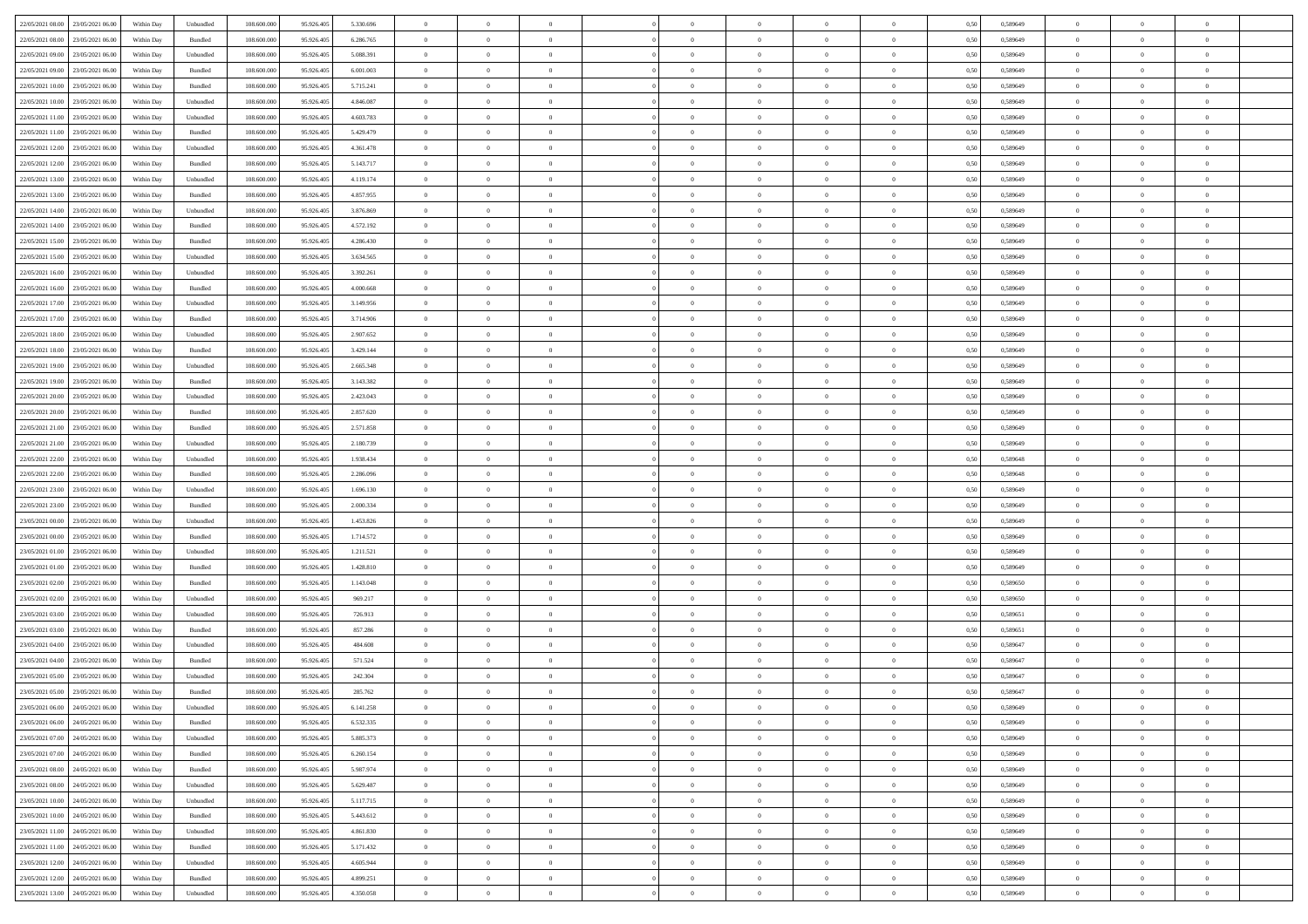| 23/05/2021 13:00 24/05/2021 06:00    | Within Day | Bundled            | 108.600.000 | 95.926.405  | 4.627.070 | $\overline{0}$ | $\theta$       |                | $\overline{0}$ | $\theta$       |                | $\theta$       | 0,50 | 0,589649 | $\theta$       | $\theta$       | $\overline{0}$ |  |
|--------------------------------------|------------|--------------------|-------------|-------------|-----------|----------------|----------------|----------------|----------------|----------------|----------------|----------------|------|----------|----------------|----------------|----------------|--|
|                                      |            |                    |             |             |           |                |                |                |                |                |                |                |      |          |                |                |                |  |
| 23/05/2021 14:00<br>24/05/2021 06.00 | Within Day | Bundled            | 108.600.00  | 95.926.40   | 4.354.890 | $\bf{0}$       | $\bf{0}$       | $\bf{0}$       | $\bf{0}$       | $\overline{0}$ | $\overline{0}$ | $\bf{0}$       | 0,50 | 0,589649 | $\,$ 0 $\,$    | $\bf{0}$       | $\overline{0}$ |  |
| 23/05/2021 14:00<br>24/05/2021 06:00 | Within Day | Unbundled          | 108,600,000 | 95.926.405  | 4.094.172 | $\overline{0}$ | $\bf{0}$       | $\overline{0}$ | $\bf{0}$       | $\bf{0}$       | $\overline{0}$ | $\bf{0}$       | 0.50 | 0.589649 | $\bf{0}$       | $\overline{0}$ | $\bf{0}$       |  |
| 23/05/2021 15:00<br>24/05/2021 06:00 |            |                    | 108.600.000 |             |           | $\overline{0}$ | $\overline{0}$ | $\overline{0}$ | $\overline{0}$ | $\theta$       | $\overline{0}$ |                |      |          | $\,$ 0 $\,$    | $\theta$       | $\overline{0}$ |  |
|                                      | Within Day | Unbundled          |             | 95.926.405  | 3.838.286 |                |                |                |                |                |                | $\bf{0}$       | 0,50 | 0,589649 |                |                |                |  |
| 23/05/2021 15:00<br>24/05/2021 06.00 | Within Day | Bundled            | 108.600.00  | 95.926.405  | 4.082.709 | $\bf{0}$       | $\overline{0}$ | $\bf{0}$       | $\overline{0}$ | $\bf{0}$       | $\overline{0}$ | $\bf{0}$       | 0,50 | 0,589649 | $\,$ 0 $\,$    | $\bf{0}$       | $\overline{0}$ |  |
| 23/05/2021 16:00<br>24/05/2021 06:00 | Within Day | Unbundled          | 108,600,000 | 95.926.40   | 3.582.401 | $\overline{0}$ | $\bf{0}$       | $\overline{0}$ | $\bf{0}$       | $\overline{0}$ | $\theta$       | $\bf{0}$       | 0.50 | 0.589649 | $\,$ 0 $\,$    | $\theta$       | $\overline{0}$ |  |
| 23/05/2021 16:00<br>24/05/2021 06:00 | Within Day | Bundled            | 108.600.000 | 95.926.405  | 3.810.529 | $\overline{0}$ | $\overline{0}$ | $\overline{0}$ | $\overline{0}$ | $\overline{0}$ | $\overline{0}$ | $\bf{0}$       | 0,50 | 0,589649 | $\theta$       | $\theta$       | $\overline{0}$ |  |
|                                      |            |                    |             |             |           |                |                |                |                |                |                |                |      |          |                |                |                |  |
| 23/05/2021 17:00<br>24/05/2021 06.00 | Within Day | Unbundled          | 108.600.00  | 95.926.40   | 3.326.515 | $\bf{0}$       | $\bf{0}$       | $\bf{0}$       | $\overline{0}$ | $\overline{0}$ | $\overline{0}$ | $\bf{0}$       | 0,50 | 0,589649 | $\,$ 0 $\,$    | $\bf{0}$       | $\overline{0}$ |  |
| 23/05/2021 17:00<br>24/05/2021 06:00 | Within Day | Bundled            | 108,600,000 | 95.926.40   | 3.538.348 | $\overline{0}$ | $\bf{0}$       | $\overline{0}$ | $\bf{0}$       | $\overline{0}$ | $\overline{0}$ | $\bf{0}$       | 0.50 | 0.589649 | $\bf{0}$       | $\overline{0}$ | $\overline{0}$ |  |
| 23/05/2021 18:00<br>24/05/2021 06:00 | Within Day | Unbundled          | 108.600.000 | 95.926.405  | 3.070.629 | $\overline{0}$ | $\bf{0}$       | $\overline{0}$ | $\overline{0}$ | $\overline{0}$ | $\overline{0}$ | $\bf{0}$       | 0,50 | 0,589649 | $\,$ 0 $\,$    | $\,$ 0 $\,$    | $\overline{0}$ |  |
| 23/05/2021 18:00<br>24/05/2021 06.00 | Within Day | Bundled            | 108.600.00  | 95.926.405  | 3.266.167 | $\bf{0}$       | $\bf{0}$       | $\bf{0}$       | $\bf{0}$       | $\overline{0}$ | $\overline{0}$ | $\bf{0}$       | 0,50 | 0,589649 | $\,$ 0 $\,$    | $\bf{0}$       | $\overline{0}$ |  |
|                                      |            |                    |             |             |           |                |                |                |                |                |                |                |      |          |                |                |                |  |
| 23/05/2021 19:00<br>24/05/2021 06:00 | Within Day | Unbundled          | 108,600,000 | 95.926.405  | 2.814.743 | $\overline{0}$ | $\bf{0}$       | $\overline{0}$ | $\overline{0}$ | $\overline{0}$ | $\overline{0}$ | $\bf{0}$       | 0.50 | 0.589649 | $\bf{0}$       | $\,$ 0 $\,$    | $\,$ 0         |  |
| 23/05/2021 19:00<br>24/05/2021 06:00 | Within Day | Bundled            | 108.600.000 | 95.926.405  | 2.993.987 | $\overline{0}$ | $\overline{0}$ | $\overline{0}$ | $\theta$       | $\theta$       | $\overline{0}$ | $\bf{0}$       | 0,50 | 0,589649 | $\,$ 0 $\,$    | $\theta$       | $\overline{0}$ |  |
| 23/05/2021 22:00<br>24/05/2021 06.00 | Within Day | Bundled            | 108.600.00  | 95.926.40   | 2.177.445 | $\bf{0}$       | $\overline{0}$ | $\bf{0}$       | $\bf{0}$       | $\bf{0}$       | $\overline{0}$ | $\bf{0}$       | 0,50 | 0,589648 | $\,$ 0 $\,$    | $\bf{0}$       | $\overline{0}$ |  |
| 24/05/2021 06:00                     |            |                    | 108,600,000 |             | 2.047.086 |                |                |                |                |                | $\theta$       |                |      |          |                | $\theta$       |                |  |
| 23/05/2021 22:00                     | Within Day | Unbundled          |             | 95.926.40   |           | $\overline{0}$ | $\bf{0}$       | $\overline{0}$ | $\bf{0}$       | $\overline{0}$ |                | $\bf{0}$       | 0.50 | 0.589648 | $\,$ 0 $\,$    |                | $\overline{0}$ |  |
| 23/05/2021 23:00<br>24/05/2021 06:00 | Within Day | Unbundled          | 108.600.000 | 95.926.405  | 1.791.200 | $\overline{0}$ | $\overline{0}$ | $\overline{0}$ | $\overline{0}$ | $\overline{0}$ | $\overline{0}$ | $\bf{0}$       | 0,50 | 0,589649 | $\theta$       | $\theta$       | $\overline{0}$ |  |
| 23/05/2021 23:00<br>24/05/2021 06.00 | Within Day | Bundled            | 108.600.00  | 95.926.405  | 1.905.264 | $\bf{0}$       | $\bf{0}$       | $\bf{0}$       | $\overline{0}$ | $\overline{0}$ | $\overline{0}$ | $\bf{0}$       | 0,50 | 0,589649 | $\,$ 0 $\,$    | $\bf{0}$       | $\overline{0}$ |  |
| 24/05/2021 00:00<br>24/05/2021 06:00 | Within Day | Unbundled          | 108,600,000 | 95.926.40   | 1.535.314 | $\overline{0}$ | $\bf{0}$       | $\overline{0}$ | $\bf{0}$       | $\overline{0}$ | $\overline{0}$ | $\bf{0}$       | 0.50 | 0.589649 | $\bf{0}$       | $\overline{0}$ | $\bf{0}$       |  |
| 24/05/2021 00:00<br>24/05/2021 06:00 | Within Day | Bundled            | 108.600.000 | 95.926.405  | 1.633.083 | $\overline{0}$ | $\bf{0}$       | $\overline{0}$ | $\overline{0}$ | $\overline{0}$ | $\overline{0}$ | $\bf{0}$       | 0,50 | 0,589649 | $\,$ 0 $\,$    | $\bf{0}$       | $\overline{0}$ |  |
|                                      |            |                    |             |             |           |                |                |                |                |                |                |                |      |          |                |                |                |  |
| 24/05/2021 01:00<br>24/05/2021 06.00 | Within Day | Unbundled          | 108.600.00  | 95.926.40   | 1.279.428 | $\bf{0}$       | $\bf{0}$       | $\bf{0}$       | $\bf{0}$       | $\overline{0}$ | $\overline{0}$ | $\bf{0}$       | 0,50 | 0,589649 | $\,$ 0 $\,$    | $\bf{0}$       | $\overline{0}$ |  |
| 24/05/2021 01:00<br>24/05/2021 06:00 | Within Day | Bundled            | 108,600,000 | 95.926.405  | 1.360.903 | $\overline{0}$ | $\bf{0}$       | $\overline{0}$ | $\overline{0}$ | $\bf{0}$       | $\overline{0}$ | $\bf{0}$       | 0.50 | 0.589649 | $\bf{0}$       | $\overline{0}$ | $\,$ 0         |  |
| 24/05/2021 02:00<br>24/05/2021 06:00 | Within Day | Unbundled          | 108.600.000 | 95.926.405  | 1.023.543 | $\overline{0}$ | $\overline{0}$ | $\overline{0}$ | $\overline{0}$ | $\theta$       | $\overline{0}$ | $\bf{0}$       | 0,50 | 0,589650 | $\theta$       | $\theta$       | $\overline{0}$ |  |
| 24/05/2021 06.00                     | Within Day | Bundled            | 108.600.00  | 95.926.405  | 1.088.722 | $\bf{0}$       | $\bf{0}$       | $\bf{0}$       | $\bf{0}$       | $\overline{0}$ | $\overline{0}$ | $\bf{0}$       | 0,50 | 0,589650 | $\,$ 0 $\,$    | $\bf{0}$       | $\overline{0}$ |  |
| 24/05/2021 02:00                     |            |                    |             |             |           |                |                |                |                |                |                |                |      |          |                |                |                |  |
| 24/05/2021 03:00<br>24/05/2021 06:00 | Within Day | Bundled            | 108,600,000 | 95.926.40   | 816.541   | $\overline{0}$ | $\bf{0}$       | $\overline{0}$ | $\bf{0}$       | $\overline{0}$ | $\theta$       | $\bf{0}$       | 0.50 | 0.589651 | $\,$ 0 $\,$    | $\theta$       | $\overline{0}$ |  |
| 24/05/2021 03:00<br>24/05/2021 06:00 | Within Day | Unbundled          | 108.600.000 | 95.926.405  | 767.657   | $\overline{0}$ | $\overline{0}$ | $\overline{0}$ | $\overline{0}$ | $\overline{0}$ | $\overline{0}$ | $\bf{0}$       | 0,50 | 0,589651 | $\,$ 0 $\,$    | $\theta$       | $\overline{0}$ |  |
| 24/05/2021 04:00<br>24/05/2021 06.00 | Within Day | Unbundled          | 108.600.00  | 95.926.405  | 511.771   | $\bf{0}$       | $\overline{0}$ | $\bf{0}$       | $\overline{0}$ | $\overline{0}$ | $\overline{0}$ | $\bf{0}$       | 0,50 | 0,589647 | $\,$ 0 $\,$    | $\bf{0}$       | $\overline{0}$ |  |
| 24/05/2021 04:00<br>24/05/2021 06:00 | Within Day | Bundled            | 108,600,000 | 95.926.40   | 544.361   | $\overline{0}$ | $\bf{0}$       | $\overline{0}$ | $\bf{0}$       | $\overline{0}$ | $\overline{0}$ | $\bf{0}$       | 0.50 | 0.589647 | $\bf{0}$       | $\overline{0}$ | $\overline{0}$ |  |
|                                      |            |                    |             |             |           |                |                |                |                |                |                |                |      |          |                |                |                |  |
| 24/05/2021 05:00<br>24/05/2021 06:00 | Within Day | Unbundled          | 108.600.000 | 95.926.405  | 255.885   | $\overline{0}$ | $\bf{0}$       | $\overline{0}$ | $\overline{0}$ | $\overline{0}$ | $\overline{0}$ | $\bf{0}$       | 0,50 | 0,589647 | $\theta$       | $\theta$       | $\overline{0}$ |  |
| 24/05/2021 05:00<br>24/05/2021 06.00 | Within Day | Bundled            | 108.600.00  | 95.926.405  | 272.180   | $\bf{0}$       | $\bf{0}$       | $\bf{0}$       | $\bf{0}$       | $\overline{0}$ | $\overline{0}$ | $\bf{0}$       | 0,50 | 0,589647 | $\,$ 0 $\,$    | $\bf{0}$       | $\overline{0}$ |  |
| 24/05/2021 06:00<br>25/05/2021 06:00 | Within Day | Unbundled          | 108,600,000 | 95.926.405  | 6.115.145 | $\overline{0}$ | $\bf{0}$       | $\overline{0}$ | $\overline{0}$ | $\bf{0}$       | $\overline{0}$ | $\bf{0}$       | 0.50 | 0.589649 | $\bf{0}$       | $\,$ 0 $\,$    | $\,$ 0         |  |
| 24/05/2021 06:00<br>25/05/2021 06:00 | Within Day | Bundled            | 108.600.000 | 95.926.40   | 6,558,448 | $\overline{0}$ | $\overline{0}$ | $\overline{0}$ | $\overline{0}$ | $\overline{0}$ | $\overline{0}$ | $\bf{0}$       | 0.50 | 0.589649 | $\theta$       | $\theta$       | $\overline{0}$ |  |
|                                      |            |                    |             |             |           |                |                |                |                |                |                |                |      |          |                |                |                |  |
| 24/05/2021 07:00<br>25/05/2021 06.00 | Within Day | Unbundled          | 108.600.00  | 95.926.405  | 5.860.347 | $\bf{0}$       | $\bf{0}$       | $\bf{0}$       | $\bf{0}$       | $\overline{0}$ | $\overline{0}$ | $\bf{0}$       | 0,50 | 0,589649 | $\,$ 0 $\,$    | $\bf{0}$       | $\overline{0}$ |  |
| 24/05/2021 07:00<br>25/05/2021 06.00 | Within Day | Bundled            | 108,600,000 | 95.926.405  | 6.285.180 | $\overline{0}$ | $\bf{0}$       | $\overline{0}$ | $\bf{0}$       | $\overline{0}$ | $\overline{0}$ | $\bf{0}$       | 0.50 | 0.589649 | $\,$ 0 $\,$    | $\bf{0}$       | $\overline{0}$ |  |
| 24/05/2021 08:00<br>25/05/2021 06:00 | Within Dav | Unbundled          | 108.600.000 | 95.926.405  | 5.605.550 | $\overline{0}$ | $\overline{0}$ | $\overline{0}$ | $\overline{0}$ | $\overline{0}$ | $\overline{0}$ | $\bf{0}$       | 0.50 | 0.589649 | $\theta$       | $\theta$       | $\overline{0}$ |  |
| 24/05/2021 08:00<br>25/05/2021 06.00 | Within Day | Bundled            | 108.600.00  | 95.926.405  | 6.011.911 | $\bf{0}$       | $\bf{0}$       | $\bf{0}$       | $\bf{0}$       | $\overline{0}$ | $\overline{0}$ | $\bf{0}$       | 0,50 | 0,589649 | $\,$ 0 $\,$    | $\bf{0}$       | $\overline{0}$ |  |
|                                      |            |                    |             |             |           |                |                |                |                |                |                |                |      |          |                |                |                |  |
| 24/05/2021 09:00<br>25/05/2021 06:00 | Within Day | Bundled            | 108,600,000 | 95.926.40   | 5.738.642 | $\overline{0}$ | $\bf{0}$       | $\overline{0}$ | $\bf{0}$       | $\overline{0}$ | $\overline{0}$ | $\bf{0}$       | 0.50 | 0.589649 | $\bf{0}$       | $\overline{0}$ | $\bf{0}$       |  |
| 24/05/2021 09:00<br>25/05/2021 06:00 | Within Dav | Unbundled          | 108.600.000 | 95.926.405  | 5.350.752 | $\overline{0}$ | $\overline{0}$ | $\overline{0}$ | $\overline{0}$ | $\overline{0}$ | $\overline{0}$ | $\bf{0}$       | 0.50 | 0.589649 | $\theta$       | $\theta$       | $\overline{0}$ |  |
| 24/05/2021 10:00<br>25/05/2021 06.00 | Within Day | Unbundled          | 108.600.00  | 95.926.405  | 5.095.954 | $\bf{0}$       | $\bf{0}$       | $\bf{0}$       | $\bf{0}$       | $\overline{0}$ | $\overline{0}$ | $\bf{0}$       | 0,50 | 0,589649 | $\,$ 0 $\,$    | $\bf{0}$       | $\overline{0}$ |  |
| 24/05/2021 10:00<br>25/05/2021 06:00 | Within Day | Bundled            | 108,600,000 | 95.926.405  | 5.465.373 | $\overline{0}$ | $\bf{0}$       | $\overline{0}$ | $\overline{0}$ | $\bf{0}$       | $\overline{0}$ | $\bf{0}$       | 0.50 | 0.589649 | $\bf{0}$       | $\,$ 0 $\,$    | $\,$ 0         |  |
|                                      |            |                    |             |             |           |                |                |                |                |                |                |                |      |          |                |                |                |  |
| 24/05/2021 11:00<br>25/05/2021 06:00 | Within Dav | Unbundled          | 108.600.000 | 95.926.405  | 4.841.156 | $\overline{0}$ | $\overline{0}$ | $\overline{0}$ | $\overline{0}$ | $\overline{0}$ | $\overline{0}$ | $\bf{0}$       | 0.50 | 0.589649 | $\theta$       | $\theta$       | $\overline{0}$ |  |
| 24/05/2021 11:00<br>25/05/2021 06.00 | Within Day | Bundled            | 108.600.00  | 95.926.405  | 5.192.105 | $\bf{0}$       | $\bf{0}$       | $\bf{0}$       | $\bf{0}$       | $\overline{0}$ | $\overline{0}$ | $\bf{0}$       | 0,50 | 0,589649 | $\,$ 0 $\,$    | $\bf{0}$       | $\overline{0}$ |  |
| 24/05/2021 12:00<br>25/05/2021 06.00 | Within Day | Unbundled          | 108,600,000 | 95.926.40   | 4.586.359 | $\overline{0}$ | $\overline{0}$ | $\overline{0}$ | $\bf{0}$       | $\overline{0}$ | $\overline{0}$ | $\bf{0}$       | 0.50 | 0.589649 | $\bf{0}$       | $\theta$       | $\overline{0}$ |  |
| 24/05/2021 12:00<br>25/05/2021 06:00 | Within Dav | Bundled            | 108.600.000 | 95.926.40   | 4.918.836 | $\overline{0}$ | $\overline{0}$ | $\Omega$       | $\theta$       | $\theta$       | $\overline{0}$ | $\overline{0}$ | 0.5( | 0.589649 | $\theta$       | $\theta$       | $\overline{0}$ |  |
| 24/05/2021 13:00<br>25/05/2021 06:00 | Within Day | Unbundled          | 108.600.00  | 95.926.405  | 4.331.561 | $\bf{0}$       | $\bf{0}$       | $\bf{0}$       | $\bf{0}$       | $\bf{0}$       | $\overline{0}$ | $\bf{0}$       | 0,50 | 0,589649 | $\,$ 0 $\,$    | $\bf{0}$       | $\overline{0}$ |  |
|                                      |            |                    |             |             |           |                |                |                |                |                |                |                |      |          |                |                |                |  |
| 24/05/2021 13:00 25/05/2021 06:00    | Within Day | $\mathbf B$ undled | 108.600.000 | 95.926.405  | 4 645 567 | $\bf{0}$       | $\theta$       |                | $\overline{0}$ |                |                |                | 0,50 | 0.589649 | $\bf{0}$       | $\bf{0}$       |                |  |
| 24/05/2021 14:00 25/05/2021 06:00    | Within Day | Unbundled          | 108.600.000 | 95.926.405  | 4.076.763 | $\overline{0}$ | $\overline{0}$ | $\Omega$       | $\theta$       | $\overline{0}$ | $\overline{0}$ | $\bf{0}$       | 0,50 | 0,589649 | $\theta$       | $\theta$       | $\overline{0}$ |  |
| 24/05/2021 14:00<br>25/05/2021 06:00 | Within Day | Bundled            | 108.600.00  | 95.926.405  | 4.372.299 | $\overline{0}$ | $\overline{0}$ | $\overline{0}$ | $\overline{0}$ | $\bf{0}$       | $\overline{0}$ | $\bf{0}$       | 0,50 | 0,589649 | $\bf{0}$       | $\overline{0}$ | $\bf{0}$       |  |
| 24/05/2021 15:00 25/05/2021 06:00    | Within Day | Unbundled          | 108,600,000 | 95.926.405  | 3.821.966 | $\overline{0}$ | 105.634        | $\overline{0}$ | $\overline{0}$ | $\mathbf{0}$   | $\overline{0}$ | $\,$ 0 $\,$    | 0.50 | 0.589649 | $\overline{0}$ | $\bf{0}$       | $\,$ 0 $\,$    |  |
|                                      |            |                    |             |             |           |                |                |                |                |                |                |                |      |          |                |                |                |  |
| 24/05/2021 15:00 25/05/2021 06:00    | Within Dav | Bundled            | 108.600.000 | 95.926.405  | 4.099.030 | $\overline{0}$ | $\overline{0}$ | $\overline{0}$ | $\overline{0}$ | $\overline{0}$ | $\overline{0}$ | $\bf{0}$       | 0.50 | 0.589649 | $\overline{0}$ | $\theta$       | $\overline{0}$ |  |
| 24/05/2021 16:00<br>25/05/2021 06:00 | Within Day | Unbundled          | 108.600.000 | 96.032.039  | 3.468.576 | $\overline{0}$ | 771.147        | $\overline{0}$ | $\overline{0}$ | $\bf{0}$       | $\overline{0}$ | $\bf{0}$       | 0,50 | 0,589649 | $\bf{0}$       | $\overline{0}$ | $\overline{0}$ |  |
| 24/05/2021 16:00 25/05/2021 06:00    | Within Day | Bundled            | 108,600,000 | 96.032.039  | 3.825.761 | $\overline{0}$ | 651.307        | $\overline{0}$ | 1,657041       | $\overline{0}$ | $\overline{0}$ | $\bf{0}$       | 0.50 | 0.589649 | $\,$ 0 $\,$    | $\overline{0}$ | $\,$ 0         |  |
| 24/05/2021 17:00 25/05/2021 06:00    | Within Dav | Unbundled          | 108.600.000 | 97.454.493  | 2.504.755 | $\overline{0}$ | 58,059         | $\overline{0}$ | $\overline{0}$ | $\bf{0}$       | $\overline{0}$ | $\bf{0}$       | 0,50 | 0.589649 | $\overline{0}$ | $\theta$       | $\overline{0}$ |  |
|                                      |            |                    |             |             |           |                |                |                |                |                |                |                |      |          |                |                |                |  |
| 24/05/2021 17:00<br>25/05/2021 06:00 | Within Day | Bundled            | 108.600.00  | 97.454.493  | 2.947.708 | $\overline{0}$ | 2.947.708      | $\overline{0}$ | 1,657053       | 0,107476       | $\overline{0}$ | $\bf{0}$       | 0,50 | 0,589649 | 0,053738       | $\overline{0}$ | $\,$ 0         |  |
| 24/05/2021 18:00 25/05/2021 06:00    | Within Day | Unbundled          | 108,600,000 | 100,460,260 | 2.258.488 | $\overline{0}$ | $\overline{0}$ | $\overline{0}$ | $\overline{0}$ | $\overline{0}$ | $\overline{0}$ | $\bf{0}$       | 0.50 | 0.589649 | $\overline{0}$ | $\bf{0}$       | $\,$ 0         |  |
| 24/05/2021 19:00 25/05/2021 06:00    | Within Dav | Unbundled          | 108.600.000 | 100.460.260 | 2.070.281 | $\overline{0}$ | 24.564         | $\overline{0}$ | $\overline{0}$ | $\overline{0}$ | $\overline{0}$ | $\bf{0}$       | 0,50 | 0.589649 | $\overline{0}$ | $\theta$       | $\overline{0}$ |  |
|                                      |            |                    |             |             |           |                | $\bf{0}$       |                | $\bf{0}$       | $\overline{0}$ |                |                |      |          | $\bf{0}$       | $\,0\,$        | $\bf{0}$       |  |
| 24/05/2021 20:00<br>25/05/2021 06:00 | Within Day | Unbundled          | 108.600.00  | 100.484.824 | 1.859.743 | $\overline{0}$ |                | $\overline{0}$ |                |                | $\overline{0}$ | $\bf{0}$       | 0,50 | 0,589649 |                |                |                |  |
| 24/05/2021 21:00 25/05/2021 06:00    | Within Day | Unbundled          | 108.600.000 | 100.484.824 | 1.673.769 | $\overline{0}$ | $\bf{0}$       | $\overline{0}$ | $\overline{0}$ | $\,$ 0 $\,$    | $\overline{0}$ | $\bf{0}$       | 0,50 | 0,589649 | $\overline{0}$ | $\,$ 0 $\,$    | $\,$ 0 $\,$    |  |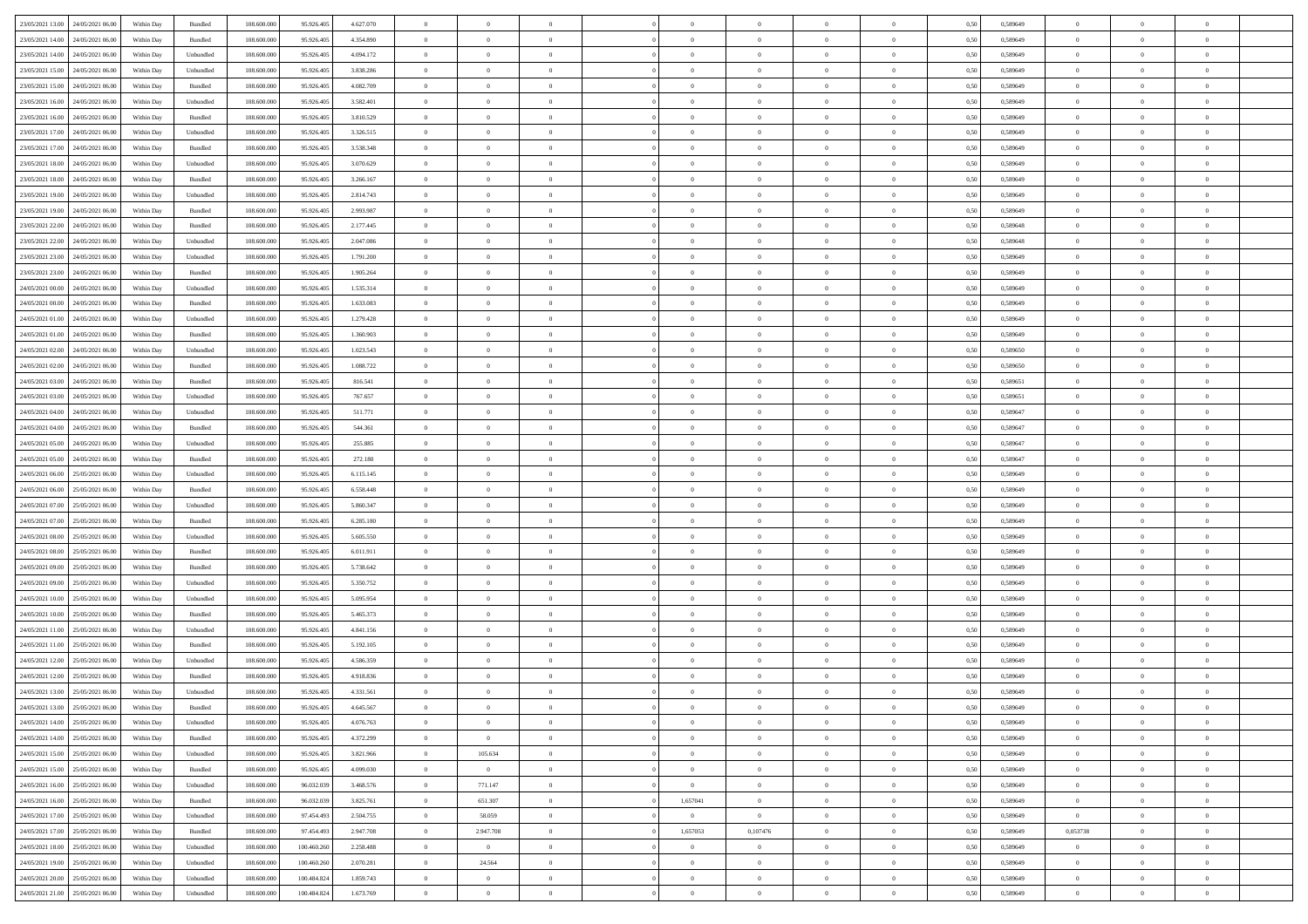| 24/05/2021 22:00 25/05/2021 06:00            | Within Day | Unbundled          | 108.600.000 | 100.484.824 | 1.487.794 | $\overline{0}$ | $\overline{0}$ |                | $\overline{0}$ | $\theta$       |                | $\theta$       | 0,50 | 0,589648 | $\theta$       | $\theta$       | $\overline{0}$ |  |
|----------------------------------------------|------------|--------------------|-------------|-------------|-----------|----------------|----------------|----------------|----------------|----------------|----------------|----------------|------|----------|----------------|----------------|----------------|--|
| 24/05/2021 23:00<br>25/05/2021 06.00         | Within Day | Unbundled          | 108.600.00  | 100.484.82  | 1.301.820 | $\bf{0}$       | $\bf{0}$       | $\bf{0}$       | $\bf{0}$       | $\overline{0}$ | $\overline{0}$ | $\bf{0}$       | 0,50 | 0,589649 | $\,$ 0 $\,$    | $\bf{0}$       | $\overline{0}$ |  |
| 25/05/2021 00:00<br>25/05/2021 06:00         | Within Day | Unbundled          | 108,600,000 | 100.484.824 | 1.115.846 | $\overline{0}$ | $\bf{0}$       | $\overline{0}$ | $\bf{0}$       | $\bf{0}$       | $\overline{0}$ | $\bf{0}$       | 0.50 | 0.589649 | $\bf{0}$       | $\overline{0}$ | $\overline{0}$ |  |
| 25/05/2021 01:00<br>25/05/2021 06:00         |            |                    | 108.600.000 |             |           | $\overline{0}$ | $\overline{0}$ | $\overline{0}$ | $\theta$       | $\theta$       | $\overline{0}$ |                |      |          | $\theta$       | $\theta$       | $\overline{0}$ |  |
|                                              | Within Day | Unbundled          |             | 100.484.824 | 929.871   |                |                |                |                |                |                | $\bf{0}$       | 0,50 | 0,589649 |                |                |                |  |
| 25/05/2021 02:00<br>25/05/2021 06.00         | Within Day | Unbundled          | 108.600.00  | 100.484.824 | 743.897   | $\overline{0}$ | $\overline{0}$ | $\bf{0}$       | $\overline{0}$ | $\theta$       | $\overline{0}$ | $\bf{0}$       | 0,50 | 0,589650 | $\,$ 0 $\,$    | $\bf{0}$       | $\overline{0}$ |  |
| 25/05/2021 03:00<br>25/05/2021 06:00         | Within Day | Unbundled          | 108,600,00  | 100.484.82  | 557.923   | $\overline{0}$ | $\overline{0}$ | $\overline{0}$ | $\bf{0}$       | $\overline{0}$ | $\theta$       | $\bf{0}$       | 0.50 | 0.589651 | $\,$ 0 $\,$    | $\theta$       | $\overline{0}$ |  |
| 25/05/2021 04:00<br>25/05/2021 06:00         | Within Day | Unbundled          | 108.600.000 | 100.484.824 | 371.948   | $\overline{0}$ | $\overline{0}$ | $\overline{0}$ | $\overline{0}$ | $\overline{0}$ | $\overline{0}$ | $\bf{0}$       | 0,50 | 0,589647 | $\theta$       | $\theta$       | $\overline{0}$ |  |
|                                              |            |                    |             |             |           |                |                |                |                |                |                |                |      |          |                |                |                |  |
| 25/05/2021 05:00<br>25/05/2021 06.00         | Within Day | Unbundled          | 108.600.00  | 100.484.82  | 185.974   | $\bf{0}$       | $\bf{0}$       | $\bf{0}$       | $\overline{0}$ | $\overline{0}$ | $\overline{0}$ | $\bf{0}$       | 0,50 | 0,589647 | $\,$ 0 $\,$    | $\bf{0}$       | $\overline{0}$ |  |
| 25/05/2021 06:00<br>26/05/2021 06:00         | Within Day | Unbundled          | 108,600,000 | 98.375.365  | 3.692.305 | $\overline{0}$ | $\bf{0}$       | $\overline{0}$ | $\bf{0}$       | $\overline{0}$ | $\overline{0}$ | $\bf{0}$       | 0.50 | 0.589649 | $\bf{0}$       | $\overline{0}$ | $\overline{0}$ |  |
| 25/05/2021 06:00<br>26/05/2021 06:00         | Within Day | Bundled            | 108.600.000 | 98.375.365  | 6.532.328 | $\overline{0}$ | $\bf{0}$       | $\overline{0}$ | $\overline{0}$ | $\overline{0}$ | $\overline{0}$ | $\bf{0}$       | 0,50 | 0,589649 | $\,$ 0 $\,$    | $\bf{0}$       | $\overline{0}$ |  |
| 25/05/2021 07:00<br>26/05/2021 06.00         | Within Day | Bundled            | 108.600.00  | 98.375.365  | 6.260.148 | $\bf{0}$       | $\overline{0}$ | $\bf{0}$       | $\bf{0}$       | $\bf{0}$       | $\overline{0}$ | $\bf{0}$       | 0,50 | 0,589649 | $\,$ 0 $\,$    | $\bf{0}$       | $\overline{0}$ |  |
|                                              |            |                    |             |             |           |                |                |                |                |                |                |                |      |          |                |                |                |  |
| 25/05/2021 07:00<br>26/05/2021 06:00         | Within Day | Unbundled          | 108,600,000 | 98.375.36   | 3.538.459 | $\overline{0}$ | $\bf{0}$       | $\overline{0}$ | $\overline{0}$ | $\bf{0}$       | $\overline{0}$ | $\bf{0}$       | 0.50 | 0.589649 | $\bf{0}$       | $\overline{0}$ | $\,$ 0         |  |
| 25/05/2021 08:00<br>26/05/2021 06:00         | Within Day | Unbundled          | 108.600.000 | 98.375.365  | 3.384.613 | $\overline{0}$ | $\overline{0}$ | $\overline{0}$ | $\theta$       | $\theta$       | $\overline{0}$ | $\bf{0}$       | 0,50 | 0,589649 | $\,$ 0 $\,$    | $\theta$       | $\overline{0}$ |  |
| 25/05/2021 08:00<br>26/05/2021 06.00         | Within Day | Bundled            | 108.600.00  | 98.375.36   | 5.987.968 | $\bf{0}$       | $\overline{0}$ | $\bf{0}$       | $\overline{0}$ | $\bf{0}$       | $\overline{0}$ | $\bf{0}$       | 0,50 | 0,589649 | $\,$ 0 $\,$    | $\bf{0}$       | $\overline{0}$ |  |
|                                              |            |                    |             |             |           |                |                |                |                |                | $\theta$       |                |      |          |                |                |                |  |
| 25/05/2021 09:00<br>26/05/2021 06:00         | Within Day | Unbundled          | 108,600,000 | 98.375.36   | 3.230.767 | $\overline{0}$ | $\overline{0}$ | $\overline{0}$ | $\bf{0}$       | $\overline{0}$ |                | $\bf{0}$       | 0.50 | 0.589649 | $\,$ 0 $\,$    | $\theta$       | $\overline{0}$ |  |
| 25/05/2021 09:00<br>26/05/2021 06:00         | Within Day | Bundled            | 108.600.000 | 98.375.365  | 5.715.787 | $\overline{0}$ | $\overline{0}$ | $\overline{0}$ | $\overline{0}$ | $\overline{0}$ | $\overline{0}$ | $\bf{0}$       | 0,50 | 0,589649 | $\theta$       | $\theta$       | $\overline{0}$ |  |
| 25/05/2021 10:00<br>26/05/2021 06.00         | Within Day | Unbundled          | 108.600.00  | 98.375.36   | 3.076.921 | $\bf{0}$       | $\bf{0}$       | $\bf{0}$       | $\overline{0}$ | $\bf{0}$       | $\overline{0}$ | $\bf{0}$       | 0,50 | 0,589649 | $\,$ 0 $\,$    | $\bf{0}$       | $\overline{0}$ |  |
| 25/05/2021 10:00<br>26/05/2021 06:00         | Within Day | Bundled            | 108,600,000 | 98.375.36   | 5.443.607 | $\overline{0}$ | $\bf{0}$       | $\overline{0}$ | $\bf{0}$       | $\overline{0}$ | $\overline{0}$ | $\bf{0}$       | 0.50 | 0.589649 | $\bf{0}$       | $\overline{0}$ | $\overline{0}$ |  |
| 25/05/2021 11:00<br>26/05/2021 06:00         | Within Day | Unbundled          | 108.600.000 | 98.375.365  | 2.923.075 | $\overline{0}$ | $\bf{0}$       | $\overline{0}$ | $\overline{0}$ | $\overline{0}$ | $\overline{0}$ | $\bf{0}$       | 0,50 | 0,589649 | $\,$ 0 $\,$    | $\bf{0}$       | $\overline{0}$ |  |
|                                              |            |                    |             |             |           |                |                |                |                |                |                |                |      |          |                |                |                |  |
| 25/05/2021 11:00<br>26/05/2021 06.00         | Within Day | Bundled            | 108.600.00  | 98.375.36   | 5.171.426 | $\bf{0}$       | $\bf{0}$       | $\bf{0}$       | $\bf{0}$       | $\overline{0}$ | $\overline{0}$ | $\bf{0}$       | 0,50 | 0,589649 | $\,$ 0 $\,$    | $\bf{0}$       | $\overline{0}$ |  |
| 25/05/2021 12:00<br>26/05/2021 06:00         | Within Day | Unbundled          | 108,600,000 | 98.375.365  | 2.769.228 | $\overline{0}$ | $\bf{0}$       | $\overline{0}$ | $\overline{0}$ | $\bf{0}$       | $\overline{0}$ | $\bf{0}$       | 0.50 | 0.589649 | $\bf{0}$       | $\overline{0}$ | $\,$ 0         |  |
| 25/05/2021 12:00<br>26/05/2021 06:00         | Within Day | Bundled            | 108.600.000 | 98.375.365  | 4.899.246 | $\overline{0}$ | $\overline{0}$ | $\overline{0}$ | $\theta$       | $\theta$       | $\overline{0}$ | $\bf{0}$       | 0,50 | 0,589649 | $\theta$       | $\theta$       | $\overline{0}$ |  |
| 25/05/2021 13:00<br>26/05/2021 06.00         | Within Day | Bundled            | 108.600.00  | 98.375.36   | 4.627.066 | $\bf{0}$       | $\overline{0}$ | $\bf{0}$       | $\bf{0}$       | $\overline{0}$ | $\overline{0}$ | $\bf{0}$       | 0,50 | 0,589649 | $\,$ 0 $\,$    | $\bf{0}$       | $\overline{0}$ |  |
|                                              |            |                    |             |             |           |                |                |                |                |                |                |                |      |          |                |                |                |  |
| 25/05/2021 13:00<br>26/05/2021 06:00         | Within Day | Unbundled          | 108,600,000 | 98.375.36   | 2.615.382 | $\overline{0}$ | $\overline{0}$ | $\overline{0}$ | $\bf{0}$       | $\overline{0}$ | $\theta$       | $\bf{0}$       | 0.50 | 0.589649 | $\,$ 0 $\,$    | $\theta$       | $\overline{0}$ |  |
| 25/05/2021 14:00<br>26/05/2021 06:00         | Within Day | Unbundled          | 108.600.000 | 98.375.365  | 2.461.536 | $\overline{0}$ | $\overline{0}$ | $\overline{0}$ | $\overline{0}$ | $\overline{0}$ | $\overline{0}$ | $\bf{0}$       | 0,50 | 0,589649 | $\,$ 0 $\,$    | $\theta$       | $\overline{0}$ |  |
| 25/05/2021 14:00<br>26/05/2021 06.00         | Within Day | Bundled            | 108.600.00  | 98.375.36   | 4.354.885 | $\bf{0}$       | $\overline{0}$ | $\bf{0}$       | $\overline{0}$ | $\bf{0}$       | $\overline{0}$ | $\bf{0}$       | 0,50 | 0,589649 | $\,$ 0 $\,$    | $\bf{0}$       | $\overline{0}$ |  |
| 25/05/2021 15:00<br>26/05/2021 06:00         | Within Day | Unbundled          | 108,600,000 | 98.375.36   | 2.307.690 | $\overline{0}$ | $\bf{0}$       | $\overline{0}$ | $\bf{0}$       | $\overline{0}$ | $\overline{0}$ | $\bf{0}$       | 0.50 | 0.589649 | $\bf{0}$       | $\overline{0}$ | $\overline{0}$ |  |
|                                              |            |                    |             |             |           |                |                |                |                |                |                |                |      |          |                |                |                |  |
| 25/05/2021 15:00<br>26/05/2021 06:00         | Within Day | Bundled            | 108.600.000 | 98.375.365  | 4.082.705 | $\overline{0}$ | $\overline{0}$ | $\overline{0}$ | $\overline{0}$ | $\overline{0}$ | $\overline{0}$ | $\bf{0}$       | 0,50 | 0,589649 | $\theta$       | $\theta$       | $\overline{0}$ |  |
| 25/05/2021 16:00<br>26/05/2021 06.00         | Within Day | Unbundled          | 108.600.00  | 98.375.36   | 2.153.844 | $\bf{0}$       | $\bf{0}$       | $\bf{0}$       | $\bf{0}$       | $\overline{0}$ | $\overline{0}$ | $\bf{0}$       | 0,50 | 0,589649 | $\,$ 0 $\,$    | $\bf{0}$       | $\overline{0}$ |  |
| 25/05/2021 16:00<br>26/05/2021 06:00         | Within Day | Bundled            | 108,600,000 | 98.375.36   | 3.810.525 | $\overline{0}$ | $\bf{0}$       | $\overline{0}$ | $\overline{0}$ | $\bf{0}$       | $\overline{0}$ | $\bf{0}$       | 0.50 | 0.589649 | $\bf{0}$       | $\overline{0}$ | $\,$ 0         |  |
| 25/05/2021 17:00<br>26/05/2021 06:00         | Within Day | Unbundled          | 108.600.000 | 98.375.365  | 1,999,998 | $\overline{0}$ | $\overline{0}$ | $\overline{0}$ | $\overline{0}$ | $\overline{0}$ | $\overline{0}$ | $\bf{0}$       | 0.50 | 0.589649 | $\theta$       | $\theta$       | $\overline{0}$ |  |
|                                              |            |                    |             |             |           |                |                |                |                |                |                |                |      |          |                |                |                |  |
| 25/05/2021 17:00<br>26/05/2021 06.00         | Within Day | Bundled            | 108.600.00  | 98.375.36   | 3.538.344 | $\bf{0}$       | $\overline{0}$ | $\bf{0}$       | $\bf{0}$       | $\overline{0}$ | $\overline{0}$ | $\bf{0}$       | 0,50 | 0,589649 | $\,$ 0 $\,$    | $\bf{0}$       | $\overline{0}$ |  |
| 25/05/2021 18:00<br>26/05/2021 06:00         | Within Day | Bundled            | 108,600,000 | 98.375.365  | 3.266.164 | $\overline{0}$ | $\bf{0}$       | $\overline{0}$ | $\bf{0}$       | $\overline{0}$ | $\overline{0}$ | $\bf{0}$       | 0.50 | 0.589649 | $\,$ 0 $\,$    | $\bf{0}$       | $\overline{0}$ |  |
| 25/05/2021 18:00<br>26/05/2021 06:00         | Within Dav | Unbundled          | 108.600.000 | 98.375.365  | 1.846.152 | $\overline{0}$ | $\overline{0}$ | $\overline{0}$ | $\overline{0}$ | $\overline{0}$ | $\overline{0}$ | $\bf{0}$       | 0.50 | 0.589649 | $\theta$       | $\theta$       | $\overline{0}$ |  |
| 25/05/2021 19:00<br>26/05/2021 06.00         | Within Day | Unbundled          | 108.600.00  | 98.375.36   | 1.692.306 | $\bf{0}$       | $\bf{0}$       | $\bf{0}$       | $\bf{0}$       | $\overline{0}$ | $\overline{0}$ | $\bf{0}$       | 0,50 | 0,589649 | $\,$ 0 $\,$    | $\bf{0}$       | $\overline{0}$ |  |
|                                              |            |                    |             |             |           |                |                |                |                |                |                |                |      |          |                |                |                |  |
| 25/05/2021 19:00<br>26/05/2021 06:00         | Within Day | Bundled            | 108,600,000 | 98.375.36   | 2.993.984 | $\overline{0}$ | $\bf{0}$       | $\overline{0}$ | $\bf{0}$       | $\overline{0}$ | $\overline{0}$ | $\bf{0}$       | 0.50 | 0.589649 | $\bf{0}$       | $\overline{0}$ | $\overline{0}$ |  |
| 25/05/2021 20:00<br>26/05/2021 06:00         | Within Dav | Unbundled          | 108.600.000 | 98.375.365  | 1.538.460 | $\overline{0}$ | $\overline{0}$ | $\overline{0}$ | $\overline{0}$ | $\overline{0}$ | $\overline{0}$ | $\bf{0}$       | 0.50 | 0.589649 | $\theta$       | $\theta$       | $\overline{0}$ |  |
| 25/05/2021 20:00<br>26/05/2021 06.00         | Within Day | Bundled            | 108.600.00  | 98.375.36   | 2.721.803 | $\bf{0}$       | $\bf{0}$       | $\bf{0}$       | $\bf{0}$       | $\overline{0}$ | $\overline{0}$ | $\bf{0}$       | 0,50 | 0,589649 | $\,$ 0 $\,$    | $\bf{0}$       | $\overline{0}$ |  |
| 25/05/2021 21:00<br>26/05/2021 06:00         | Within Day | Unbundled          | 108,600,000 | 98.375.365  | 1.384.614 | $\overline{0}$ | $\bf{0}$       | $\overline{0}$ | $\overline{0}$ | $\bf{0}$       | $\overline{0}$ | $\bf{0}$       | 0.50 | 0.589649 | $\bf{0}$       | $\overline{0}$ | $\overline{0}$ |  |
|                                              |            |                    |             |             |           |                |                |                |                |                |                |                |      |          |                |                |                |  |
| 25/05/2021 21:00<br>26/05/2021 06:00         | Within Dav | Bundled            | 108.600.000 | 98.375.365  | 2.449.623 | $\overline{0}$ | $\overline{0}$ | $\overline{0}$ | $\overline{0}$ | $\overline{0}$ | $\overline{0}$ | $\bf{0}$       | 0.50 | 0.589649 | $\theta$       | $\theta$       | $\overline{0}$ |  |
| 25/05/2021 22:00<br>26/05/2021 06.00         | Within Day | Unbundled          | 108.600.00  | 98.375.365  | 1.230.768 | $\bf{0}$       | $\bf{0}$       | $\bf{0}$       | $\bf{0}$       | $\overline{0}$ | $\overline{0}$ | $\bf{0}$       | 0,50 | 0,589648 | $\,$ 0 $\,$    | $\bf{0}$       | $\overline{0}$ |  |
| 25/05/2021 22.00<br>26/05/2021 06.00         | Within Day | Bundled            | 108,600,000 | 98.375.36   | 2.177.442 | $\overline{0}$ | $\overline{0}$ | $\overline{0}$ | $\bf{0}$       | $\overline{0}$ | $\Omega$       | $\bf{0}$       | 0.50 | 0.589648 | $\bf{0}$       | $\theta$       | $\overline{0}$ |  |
| 25/05/2021 23:00<br>26/05/2021 06:00         | Within Dav | Unbundled          | 108.600.000 | 98.375.365  | 1.076.922 | $\overline{0}$ | $\overline{0}$ | $\Omega$       | $\overline{0}$ | $\theta$       | $\overline{0}$ | $\overline{0}$ | 0.5( | 0.589649 | $\theta$       | $\theta$       | $\overline{0}$ |  |
| 25/05/2021 23:00<br>26/05/2021 06:00         | Within Day | Bundled            | 108.600.000 | 98.375.365  | 1.905.262 | $\bf{0}$       | $\bf{0}$       | $\bf{0}$       | $\bf{0}$       | $\bf{0}$       | $\overline{0}$ | $\bf{0}$       | 0,50 | 0,589649 | $\,$ 0 $\,$    | $\bf{0}$       | $\overline{0}$ |  |
|                                              |            |                    |             |             |           |                |                |                |                |                |                |                |      |          |                |                |                |  |
| $26/05/2021\ 00.00 \qquad 26/05/2021\ 06.00$ | Within Day | $\mathbf B$ undled | 108.600.000 | 98.375.365  | 1.633.082 | $\bf{0}$       | $\theta$       |                | $\overline{0}$ |                |                |                | 0,50 | 0.589649 | $\bf{0}$       | $\overline{0}$ |                |  |
| 26/05/2021 00:00 26/05/2021 06:00            | Within Day | Unbundled          | 108.600.000 | 98.375.365  | 923.076   | $\overline{0}$ | $\overline{0}$ | $\Omega$       | $\overline{0}$ | $\overline{0}$ | $\overline{0}$ | $\bf{0}$       | 0,50 | 0,589649 | $\theta$       | $\theta$       | $\overline{0}$ |  |
| 26/05/2021 01:00<br>26/05/2021 06:00         | Within Day | Unbundled          | 108.600.00  | 98.375.365  | 769.230   | $\overline{0}$ | $\bf{0}$       | $\overline{0}$ | $\overline{0}$ | $\bf{0}$       | $\overline{0}$ | $\bf{0}$       | 0,50 | 0,589649 | $\bf{0}$       | $\overline{0}$ | $\bf{0}$       |  |
| 26/05/2021 01:00 26/05/2021 06:00            | Within Day | Bundled            | 108,600,000 | 98.375.365  | 1.360.901 | $\overline{0}$ | $\overline{0}$ | $\overline{0}$ | $\overline{0}$ | $\mathbf{0}$   | $\overline{0}$ | $\,$ 0 $\,$    | 0.50 | 0.589649 | $\overline{0}$ | $\bf{0}$       | $\bf{0}$       |  |
|                                              |            |                    |             |             |           |                |                |                |                |                |                |                |      |          |                |                |                |  |
| 26/05/2021 02:00 26/05/2021 06:00            | Within Day | Unbundled          | 108.600.000 | 98.375.365  | 615.384   | $\overline{0}$ | $\overline{0}$ | $\overline{0}$ | $\overline{0}$ | $\overline{0}$ | $\overline{0}$ | $\bf{0}$       | 0,50 | 0,589650 | $\overline{0}$ | $\theta$       | $\overline{0}$ |  |
| 26/05/2021 02:00<br>26/05/2021 06:00         | Within Day | Bundled            | 108.600.000 | 98.375.365  | 1.088.721 | $\overline{0}$ | $\bf{0}$       | $\overline{0}$ | $\overline{0}$ | $\bf{0}$       | $\overline{0}$ | $\bf{0}$       | 0,50 | 0,589650 | $\bf{0}$       | $\overline{0}$ | $\overline{0}$ |  |
| 26/05/2021 03:00<br>26/05/2021 06:00         | Within Day | Unbundled          | 108,600,000 | 98.375.365  | 461.538   | $\overline{0}$ | $\bf{0}$       | $\overline{0}$ | $\overline{0}$ | $\bf{0}$       | $\overline{0}$ | $\bf{0}$       | 0.50 | 0.589651 | $\,$ 0 $\,$    | $\overline{0}$ | $\,$ 0         |  |
| 26/05/2021 03:00<br>26/05/2021 06:00         | Within Dav | Bundled            | 108.600.000 | 98.375.365  | 816,541   | $\overline{0}$ | $\overline{0}$ | $\overline{0}$ | $\overline{0}$ | $\overline{0}$ | $\overline{0}$ | $\bf{0}$       | 0.50 | 0,589651 | $\overline{0}$ | $\theta$       | $\overline{0}$ |  |
|                                              |            |                    |             |             |           |                |                |                |                |                |                |                |      |          |                |                |                |  |
| 26/05/2021 04:00<br>26/05/2021 06.00         | Within Day | Unbundled          | 108.600.00  | 98.375.365  | 307.692   | $\overline{0}$ | $\overline{0}$ | $\overline{0}$ | $\overline{0}$ | $\overline{0}$ | $\overline{0}$ | $\bf{0}$       | 0,50 | 0,589647 | $\bf{0}$       | $\overline{0}$ | $\,$ 0         |  |
| 26/05/2021 06:00<br>26/05/2021 04:00         | Within Day | Bundled            | 108,600,000 | 98.375.365  | 544.360   | $\overline{0}$ | $\bf{0}$       | $\overline{0}$ | $\overline{0}$ | $\overline{0}$ | $\overline{0}$ | $\bf{0}$       | 0.50 | 0.589647 | $\mathbf{0}$   | $\bf{0}$       | $\,$ 0         |  |
| 26/05/2021 05:00 26/05/2021 06:00            | Within Dav | Bundled            | 108.600.000 | 98.375.365  | 272.180   | $\overline{0}$ | $\overline{0}$ | $\overline{0}$ | $\overline{0}$ | $\overline{0}$ | $\overline{0}$ | $\bf{0}$       | 0,50 | 0,589647 | $\overline{0}$ | $\theta$       | $\overline{0}$ |  |
| 26/05/2021 05:00<br>26/05/2021 06.00         | Within Day | Unbundled          | 108.600.00  | 98.375.365  | 153.846   | $\overline{0}$ | $\overline{0}$ | $\overline{0}$ | $\overline{0}$ | $\overline{0}$ | $\overline{0}$ |                | 0,50 | 0,589647 | $\bf{0}$       | $\overline{0}$ | $\bf{0}$       |  |
|                                              |            |                    |             |             |           |                |                |                |                |                |                | $\bf{0}$       |      |          |                |                |                |  |
| 26/05/2021 06:00 27/05/2021 06:00            | Within Day | Unbundled          | 108.600.000 | 98.643.331  | 3.424.332 | $\,$ 0 $\,$    | 973.610        | $\overline{0}$ | $\overline{0}$ | $\,$ 0 $\,$    | $\overline{0}$ | $\,$ 0 $\,$    | 0,50 | 0,589649 | $\overline{0}$ | $\,$ 0 $\,$    | $\,$ 0 $\,$    |  |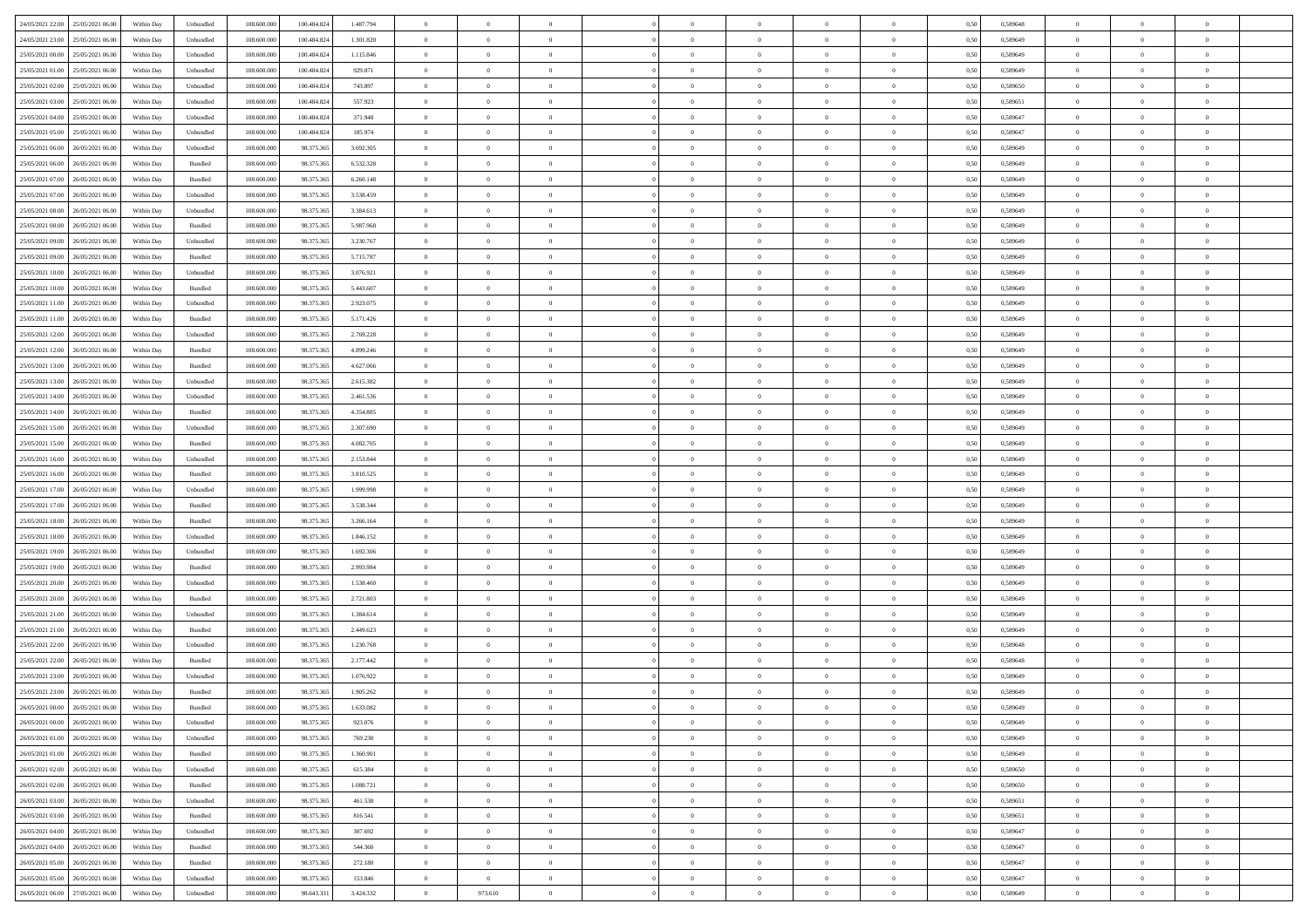| 26/05/2021 06:00 27/05/2021 06:00    | Within Day | Bundled   | 108.600.000 | 98.643.331 | 6.532.335 | $\overline{0}$ | $\theta$       |                | $\overline{0}$ | $\theta$       |                | $\theta$       | 0,50 | 0,589649 | $\theta$       | $\theta$       | $\overline{0}$ |  |
|--------------------------------------|------------|-----------|-------------|------------|-----------|----------------|----------------|----------------|----------------|----------------|----------------|----------------|------|----------|----------------|----------------|----------------|--|
| 26/05/2021 07:00<br>27/05/2021 06.00 | Within Day | Unbundled | 108.600.00  | 99.616.94  | 2.348.608 | $\bf{0}$       | $\bf{0}$       | $\bf{0}$       | $\bf{0}$       | $\overline{0}$ | $\overline{0}$ | $\bf{0}$       | 0,50 | 0,589649 | $\,$ 0 $\,$    | $\bf{0}$       | $\overline{0}$ |  |
| 26/05/2021 07:00<br>27/05/2021 06:00 | Within Day | Bundled   | 108,600,000 | 99.616.941 | 6.260.154 | $\overline{0}$ | $\bf{0}$       | $\overline{0}$ | $\bf{0}$       | $\bf{0}$       | $\overline{0}$ | $\bf{0}$       | 0.50 | 0.589649 | $\bf{0}$       | $\overline{0}$ | $\overline{0}$ |  |
|                                      |            |           |             |            |           | $\overline{0}$ | $\overline{0}$ | $\overline{0}$ | $\theta$       | $\theta$       | $\overline{0}$ |                |      |          | $\theta$       | $\theta$       | $\overline{0}$ |  |
| 26/05/2021 08:00<br>27/05/2021 06:00 | Within Day | Unbundled | 108.600.000 | 99.616.941 | 2.246.495 |                |                |                |                |                |                | $\bf{0}$       | 0,50 | 0,589649 |                |                |                |  |
| 26/05/2021 08:00<br>27/05/2021 06.00 | Within Day | Bundled   | 108.600.00  | 99.616.941 | 5.987.974 | $\bf{0}$       | $\overline{0}$ | $\bf{0}$       | $\overline{0}$ | $\theta$       | $\overline{0}$ | $\bf{0}$       | 0,50 | 0,589649 | $\,$ 0 $\,$    | $\bf{0}$       | $\overline{0}$ |  |
| 26/05/2021 09:00<br>27/05/2021 06:00 | Within Day | Unbundled | 108,600,000 | 99.616.94  | 2.144.381 | $\overline{0}$ | $\overline{0}$ | $\overline{0}$ | $\bf{0}$       | $\overline{0}$ | $\theta$       | $\bf{0}$       | 0.50 | 0.589649 | $\,$ 0 $\,$    | $\theta$       | $\overline{0}$ |  |
| 26/05/2021 09:00<br>27/05/2021 06:00 | Within Day | Bundled   | 108.600.000 | 99.616.941 | 5.715.793 | $\overline{0}$ | $\overline{0}$ | $\overline{0}$ | $\overline{0}$ | $\overline{0}$ | $\overline{0}$ | $\bf{0}$       | 0,50 | 0,589649 | $\theta$       | $\theta$       | $\overline{0}$ |  |
|                                      |            |           |             |            |           |                | $\overline{0}$ |                | $\overline{0}$ | $\overline{0}$ | $\overline{0}$ |                |      |          | $\,$ 0 $\,$    | $\bf{0}$       | $\overline{0}$ |  |
| 26/05/2021 10:00<br>27/05/2021 06.00 | Within Day | Unbundled | 108.600.00  | 99.616.941 | 2.042.268 | $\bf{0}$       |                | $\bf{0}$       |                |                |                | $\bf{0}$       | 0,50 | 0,589649 |                |                |                |  |
| 26/05/2021 10:00<br>27/05/2021 06:00 | Within Day | Bundled   | 108,600,000 | 99.616.94  | 5.443.612 | $\overline{0}$ | $\bf{0}$       | $\overline{0}$ | $\bf{0}$       | $\overline{0}$ | $\overline{0}$ | $\bf{0}$       | 0.50 | 0.589649 | $\bf{0}$       | $\overline{0}$ | $\overline{0}$ |  |
| 26/05/2021 11:00<br>27/05/2021 06:00 | Within Day | Bundled   | 108.600.000 | 99.616.941 | 5.171.432 | $\overline{0}$ | $\bf{0}$       | $\overline{0}$ | $\overline{0}$ | $\overline{0}$ | $\overline{0}$ | $\bf{0}$       | 0,50 | 0,589649 | $\,$ 0 $\,$    | $\bf{0}$       | $\overline{0}$ |  |
| 26/05/2021 11:00<br>27/05/2021 06.00 | Within Day | Unbundled | 108.600.00  | 99.616.941 | 1.940.155 | $\bf{0}$       | $\overline{0}$ | $\bf{0}$       | $\bf{0}$       | $\bf{0}$       | $\overline{0}$ | $\bf{0}$       | 0,50 | 0,589649 | $\,$ 0 $\,$    | $\bf{0}$       | $\overline{0}$ |  |
| 26/05/2021 12:00<br>27/05/2021 06:00 | Within Day | Unbundled | 108,600,000 | 99.616.941 | 1.838.041 | $\overline{0}$ | $\bf{0}$       | $\overline{0}$ | $\overline{0}$ | $\bf{0}$       | $\overline{0}$ | $\bf{0}$       | 0.50 | 0.589649 | $\bf{0}$       | $\overline{0}$ | $\,$ 0         |  |
|                                      |            |           |             |            |           |                |                |                |                |                |                |                |      |          |                |                |                |  |
| 26/05/2021 12:00<br>27/05/2021 06:00 | Within Day | Bundled   | 108.600.000 | 99.616.941 | 4.899.251 | $\overline{0}$ | $\overline{0}$ | $\overline{0}$ | $\theta$       | $\theta$       | $\overline{0}$ | $\bf{0}$       | 0,50 | 0,589649 | $\,$ 0 $\,$    | $\theta$       | $\overline{0}$ |  |
| 26/05/2021 13:00<br>27/05/2021 06.00 | Within Day | Unbundled | 108.600.00  | 99.616.94  | 1.735.928 | $\bf{0}$       | $\overline{0}$ | $\bf{0}$       | $\overline{0}$ | $\theta$       | $\overline{0}$ | $\bf{0}$       | 0,50 | 0,589649 | $\,$ 0 $\,$    | $\bf{0}$       | $\overline{0}$ |  |
| 26/05/2021 13:00<br>27/05/2021 06.00 | Within Day | Bundled   | 108,600,000 | 99.616.941 | 4.627.070 | $\overline{0}$ | $\overline{0}$ | $\overline{0}$ | $\bf{0}$       | $\overline{0}$ | $\theta$       | $\bf{0}$       | 0.50 | 0.589649 | $\theta$       | $\theta$       | $\overline{0}$ |  |
| 26/05/2021 14:00<br>27/05/2021 06:00 | Within Day | Unbundled | 108.600.000 | 99.616.941 | 1.633.814 | $\overline{0}$ | $\overline{0}$ | $\overline{0}$ | $\overline{0}$ | $\overline{0}$ | $\overline{0}$ | $\bf{0}$       | 0,50 | 0,589649 | $\theta$       | $\theta$       | $\overline{0}$ |  |
| 26/05/2021 14:00<br>27/05/2021 06.00 | Within Day | Bundled   | 108.600.00  | 99.616.941 | 4.354.890 | $\bf{0}$       | $\overline{0}$ | $\bf{0}$       | $\overline{0}$ | $\theta$       | $\overline{0}$ | $\bf{0}$       | 0,50 | 0,589649 | $\,$ 0 $\,$    | $\bf{0}$       | $\overline{0}$ |  |
|                                      |            |           |             |            |           |                |                |                |                |                |                |                |      |          |                |                |                |  |
| 26/05/2021 15:00<br>27/05/2021 06:00 | Within Day | Unbundled | 108,600,000 | 99.616.94  | 1.531.701 | $\overline{0}$ | $\bf{0}$       | $\overline{0}$ | $\bf{0}$       | $\overline{0}$ | $\overline{0}$ | $\bf{0}$       | 0.50 | 0.589649 | $\bf{0}$       | $\overline{0}$ | $\overline{0}$ |  |
| 26/05/2021 15:00<br>27/05/2021 06:00 | Within Day | Bundled   | 108.600.000 | 99.616.941 | 4.082.709 | $\overline{0}$ | $\bf{0}$       | $\overline{0}$ | $\overline{0}$ | $\overline{0}$ | $\overline{0}$ | $\bf{0}$       | 0,50 | 0,589649 | $\,$ 0 $\,$    | $\bf{0}$       | $\overline{0}$ |  |
| 26/05/2021 16:00<br>27/05/2021 06.00 | Within Day | Bundled   | 108.600.00  | 99.616.941 | 3.810.529 | $\bf{0}$       | $\bf{0}$       | $\bf{0}$       | $\bf{0}$       | $\overline{0}$ | $\overline{0}$ | $\bf{0}$       | 0,50 | 0,589649 | $\,$ 0 $\,$    | $\bf{0}$       | $\overline{0}$ |  |
| 26/05/2021 16:00<br>27/05/2021 06:00 | Within Day | Unbundled | 108,600,000 | 99.616.941 | 1.429.587 | $\overline{0}$ | 156.314        | $\overline{0}$ | $\overline{0}$ | $\bf{0}$       | $\overline{0}$ | $\bf{0}$       | 0.50 | 0.589649 | $\bf{0}$       | $\overline{0}$ | $\overline{0}$ |  |
| 26/05/2021 17:00<br>27/05/2021 06:00 | Within Day | Unbundled | 108.600.000 | 99.773.254 | 1.182.326 | $\overline{0}$ | $\overline{0}$ | $\overline{0}$ | $\overline{0}$ | $\theta$       | $\overline{0}$ | $\bf{0}$       | 0,50 | 0,589649 | $\theta$       | $\theta$       | $\overline{0}$ |  |
|                                      |            |           |             |            |           |                |                |                |                |                |                |                |      |          |                |                |                |  |
| 26/05/2021 17:00<br>27/05/2021 06.00 | Within Day | Bundled   | 108.600.00  | 99.773.254 | 3.538.348 | $\bf{0}$       | $\overline{0}$ | $\bf{0}$       | $\bf{0}$       | $\bf{0}$       | $\overline{0}$ | $\bf{0}$       | 0,50 | 0,589649 | $\,$ 0 $\,$    | $\bf{0}$       | $\overline{0}$ |  |
| 26/05/2021 18:00<br>27/05/2021 06:00 | Within Day | Unbundled | 108,600,000 | 99.773.254 | 1.091.378 | $\overline{0}$ | $\overline{0}$ | $\overline{0}$ | $\bf{0}$       | $\overline{0}$ | $\theta$       | $\bf{0}$       | 0.50 | 0.589649 | $\,$ 0 $\,$    | $\theta$       | $\overline{0}$ |  |
| 26/05/2021 18:00<br>27/05/2021 06:00 | Within Day | Bundled   | 108.600.000 | 99.773.254 | 3.266.167 | $\overline{0}$ | $\overline{0}$ | $\overline{0}$ | $\overline{0}$ | $\overline{0}$ | $\overline{0}$ | $\bf{0}$       | 0,50 | 0,589649 | $\,$ 0 $\,$    | $\theta$       | $\overline{0}$ |  |
| 26/05/2021 19:00<br>27/05/2021 06.00 | Within Day | Unbundled | 108.600.00  | 99.773.25  | 1.000.429 | $\bf{0}$       | $\overline{0}$ | $\bf{0}$       | $\overline{0}$ | $\bf{0}$       | $\overline{0}$ | $\bf{0}$       | 0,50 | 0,589649 | $\,$ 0 $\,$    | $\bf{0}$       | $\overline{0}$ |  |
| 26/05/2021 19:00<br>27/05/2021 06:00 |            | Bundled   | 108,600,000 | 99.773.254 | 2.993.987 |                | $\bf{0}$       | $\overline{0}$ |                | $\overline{0}$ | $\overline{0}$ |                | 0.50 | 0.589649 | $\bf{0}$       | $\overline{0}$ | $\overline{0}$ |  |
|                                      | Within Day |           |             |            |           | $\overline{0}$ |                |                | $\bf{0}$       |                |                | $\bf{0}$       |      |          |                |                |                |  |
| 26/05/2021 20:00<br>27/05/2021 06:00 | Within Day | Unbundled | 108.600.000 | 99.773.254 | 909.481   | $\overline{0}$ | $\bf{0}$       | $\overline{0}$ | $\overline{0}$ | $\overline{0}$ | $\overline{0}$ | $\bf{0}$       | 0,50 | 0,589649 | $\theta$       | $\theta$       | $\overline{0}$ |  |
| 26/05/2021 20:00<br>27/05/2021 06.00 | Within Day | Bundled   | 108.600.00  | 99.773.254 | 2.721.806 | $\bf{0}$       | $\bf{0}$       | $\bf{0}$       | $\bf{0}$       | $\overline{0}$ | $\overline{0}$ | $\bf{0}$       | 0,50 | 0,589649 | $\,$ 0 $\,$    | $\bf{0}$       | $\overline{0}$ |  |
| 26/05/2021 21:00<br>27/05/2021 06:00 | Within Day | Unbundled | 108,600,000 | 99.773.254 | 818,533   | $\overline{0}$ | $\bf{0}$       | $\overline{0}$ | $\bf{0}$       | $\bf{0}$       | $\overline{0}$ | $\bf{0}$       | 0.50 | 0.589649 | $\bf{0}$       | $\overline{0}$ | $\bf{0}$       |  |
| 26/05/2021 21:00<br>27/05/2021 06:00 | Within Day | Bundled   | 108.600.000 | 99.773.254 | 2.449.625 | $\overline{0}$ | $\overline{0}$ | $\overline{0}$ | $\overline{0}$ | $\overline{0}$ | $\overline{0}$ | $\bf{0}$       | 0.50 | 0.589649 | $\theta$       | $\theta$       | $\overline{0}$ |  |
|                                      |            |           |             |            |           |                |                |                |                | $\,$ 0 $\,$    | $\overline{0}$ |                |      |          |                |                |                |  |
| 26/05/2021 22.00<br>27/05/2021 06.00 | Within Day | Bundled   | 108.600.00  | 99.773.25  | 2.177.445 | $\bf{0}$       | $\overline{0}$ | $\bf{0}$       | $\bf{0}$       |                |                | $\bf{0}$       | 0,50 | 0,589648 | $\,$ 0 $\,$    | $\bf{0}$       | $\overline{0}$ |  |
| 26/05/2021 22:00<br>27/05/2021 06.00 | Within Day | Unbundled | 108,600,000 | 99.773.254 | 727.585   | $\overline{0}$ | $\bf{0}$       | $\overline{0}$ | $\bf{0}$       | $\overline{0}$ | $\Omega$       | $\bf{0}$       | 0.50 | 0.589648 | $\,$ 0 $\,$    | $\theta$       | $\overline{0}$ |  |
| 26/05/2021 23:00<br>27/05/2021 06:00 | Within Dav | Unbundled | 108.600.000 | 99.773.254 | 636.637   | $\overline{0}$ | $\overline{0}$ | $\overline{0}$ | $\overline{0}$ | $\theta$       | $\overline{0}$ | $\bf{0}$       | 0.50 | 0.589649 | $\theta$       | $\theta$       | $\overline{0}$ |  |
| 26/05/2021 23:00<br>27/05/2021 06.00 | Within Day | Bundled   | 108.600.00  | 99.773.254 | 1.905.264 | $\bf{0}$       | $\bf{0}$       | $\bf{0}$       | $\bf{0}$       | $\bf{0}$       | $\overline{0}$ | $\bf{0}$       | 0,50 | 0,589649 | $\,$ 0 $\,$    | $\bf{0}$       | $\overline{0}$ |  |
| 27/05/2021 00:00<br>27/05/2021 06:00 | Within Day | Unbundled | 108,600,000 | 99.773.254 | 545.689   | $\overline{0}$ | $\bf{0}$       | $\overline{0}$ | $\bf{0}$       | $\overline{0}$ | $\overline{0}$ | $\bf{0}$       | 0.50 | 0.589649 | $\bf{0}$       | $\overline{0}$ | $\overline{0}$ |  |
| 27/05/2021 00:00<br>27/05/2021 06:00 | Within Dav | Bundled   | 108.600.000 | 99.773.254 | 1.633.083 | $\overline{0}$ | $\overline{0}$ | $\overline{0}$ | $\overline{0}$ | $\overline{0}$ | $\overline{0}$ | $\bf{0}$       | 0.50 | 0.589649 | $\theta$       | $\theta$       | $\overline{0}$ |  |
|                                      |            |           |             |            |           |                |                |                |                |                |                |                |      |          |                |                |                |  |
| 27/05/2021 01:00<br>27/05/2021 06.00 | Within Day | Unbundled | 108.600.00  | 99.773.254 | 454.740   | $\bf{0}$       | 13.957         | $\bf{0}$       | $\bf{0}$       | $\overline{0}$ | $\overline{0}$ | $\bf{0}$       | 0,50 | 0,589649 | $\,$ 0 $\,$    | $\bf{0}$       | $\overline{0}$ |  |
| 27/05/2021 01:00<br>27/05/2021 06:00 | Within Day | Bundled   | 108,600,000 | 99.773.254 | 1.360.903 | $\overline{0}$ | $\bf{0}$       | $\overline{0}$ | $\overline{0}$ | $\bf{0}$       | $\overline{0}$ | $\bf{0}$       | 0.50 | 0.589649 | $\bf{0}$       | $\overline{0}$ | $\overline{0}$ |  |
| 27/05/2021 02:00<br>27/05/2021 06:00 | Within Dav | Unbundled | 108.600.000 | 99.787.211 | 352.627   | $\overline{0}$ | $\overline{0}$ | $\overline{0}$ | $\overline{0}$ | $\overline{0}$ | $\overline{0}$ | $\bf{0}$       | 0.50 | 0.589650 | $\theta$       | $\theta$       | $\overline{0}$ |  |
| 27/05/2021 02:00<br>27/05/2021 06.00 | Within Day | Bundled   | 108.600.00  | 99.787.21  | 1.088.722 | $\bf{0}$       | $\bf{0}$       | $\bf{0}$       | $\bf{0}$       | $\overline{0}$ | $\overline{0}$ | $\bf{0}$       | 0,50 | 0,589650 | $\,$ 0 $\,$    | $\bf{0}$       | $\overline{0}$ |  |
| 27/05/2021 03:00<br>27/05/2021 06.00 | Within Day | Bundled   | 108,600,000 | 99.787.21  | 816.541   | $\overline{0}$ | $\overline{0}$ | $\overline{0}$ | $\bf{0}$       | $\overline{0}$ | $\Omega$       | $\bf{0}$       | 0.50 | 0.589651 | $\bf{0}$       | $\theta$       | $\overline{0}$ |  |
|                                      |            |           |             |            |           |                |                |                |                |                |                |                |      |          |                |                |                |  |
| 27/05/2021 03:00<br>27/05/2021 06:00 | Within Dav | Unbundled | 108.600.000 | 99.787.211 | 264,470   | $\overline{0}$ | $\overline{0}$ | $\Omega$       | $\overline{0}$ | $\theta$       | $\Omega$       | $\overline{0}$ | 0.5( | 0.589651 | $\theta$       | $\theta$       | $\overline{0}$ |  |
| 27/05/2021 04:00<br>27/05/2021 06:00 | Within Day | Unbundled | 108.600.00  | 99.787.21  | 176.313   | $\bf{0}$       | $\bf{0}$       | $\overline{0}$ | $\bf{0}$       | $\bf{0}$       | $\overline{0}$ | $\bf{0}$       | 0,50 | 0,589647 | $\overline{0}$ | $\overline{0}$ | $\overline{0}$ |  |
| 27/05/2021 04:00 27/05/2021 06:00    | Within Day | Bundled   | 108.600.000 | 99.787.211 | 544.361   | $\overline{0}$ | $\Omega$       |                | $\Omega$       |                |                |                | 0,50 | 0.589647 | $\theta$       | $\overline{0}$ |                |  |
| 27/05/2021 05:00 27/05/2021 06:00    | Within Day | Unbundled | 108.600.000 | 99.787.211 | 88.156    | $\overline{0}$ | $\overline{0}$ | $\Omega$       | $\theta$       | $\overline{0}$ | $\overline{0}$ | $\bf{0}$       | 0,50 | 0,589647 | $\theta$       | $\overline{0}$ | $\overline{0}$ |  |
| 27/05/2021 05:00<br>27/05/2021 06:00 | Within Day | Bundled   | 108.600.00  | 99.787.211 | 272.180   | $\overline{0}$ | $\bf{0}$       | $\overline{0}$ | $\overline{0}$ | $\bf{0}$       | $\overline{0}$ | $\bf{0}$       | 0,50 | 0,589647 | $\bf{0}$       | $\overline{0}$ | $\bf{0}$       |  |
|                                      |            |           |             |            |           |                |                |                |                |                |                |                |      |          |                |                |                |  |
| 27/05/2021 06:00 28/05/2021 06:00    | Within Day | Unbundled | 108,600,000 | 98.931.395 | 3.136.275 | $\overline{0}$ | $\bf{0}$       | $\overline{0}$ | $\overline{0}$ | $\mathbf{0}$   | $\overline{0}$ | $\,$ 0 $\,$    | 0.50 | 0.589649 | $\overline{0}$ | $\bf{0}$       | $\,$ 0 $\,$    |  |
| 27/05/2021 06:00 28/05/2021 06:00    | Within Dav | Bundled   | 108.600.000 | 98.931.395 | 6.532.328 | $\overline{0}$ | $\overline{0}$ | $\overline{0}$ | $\overline{0}$ | $\overline{0}$ | $\overline{0}$ | $\bf{0}$       | 0,50 | 0.589649 | $\overline{0}$ | $\theta$       | $\overline{0}$ |  |
| 27/05/2021 07:00<br>28/05/2021 06:00 | Within Day | Unbundled | 108.600.000 | 98.931.395 | 3.005.597 | $\overline{0}$ | $\bf{0}$       | $\overline{0}$ | $\overline{0}$ | $\bf{0}$       | $\overline{0}$ | $\bf{0}$       | 0,50 | 0,589649 | $\bf{0}$       | $\overline{0}$ | $\overline{0}$ |  |
| 27/05/2021 07:00<br>28/05/2021 06:00 | Within Day | Bundled   | 108,600,000 | 98.931.395 | 6.260.148 | $\overline{0}$ | $\bf{0}$       | $\overline{0}$ | $\overline{0}$ | $\bf{0}$       | $\overline{0}$ | $\bf{0}$       | 0.50 | 0.589649 | $\,$ 0 $\,$    | $\overline{0}$ | $\,$ 0         |  |
| 27/05/2021 08:00<br>28/05/2021 06:00 | Within Dav | Unbundled | 108.600.000 | 98.931.395 | 2.874.919 | $\overline{0}$ | $\overline{0}$ | $\overline{0}$ | $\overline{0}$ | $\overline{0}$ | $\overline{0}$ | $\bf{0}$       | 0,50 | 0.589649 | $\overline{0}$ | $\theta$       | $\overline{0}$ |  |
|                                      |            |           |             |            |           |                |                |                |                |                |                |                |      |          |                |                |                |  |
| 27/05/2021 08:00<br>28/05/2021 06:00 | Within Day | Bundled   | 108.600.00  | 98.931.395 | 5.987.968 | $\overline{0}$ | $\overline{0}$ | $\overline{0}$ | $\overline{0}$ | $\overline{0}$ | $\overline{0}$ | $\bf{0}$       | 0,50 | 0,589649 | $\bf{0}$       | $\overline{0}$ | $\,$ 0         |  |
| 27/05/2021 09:00 28/05/2021 06:00    | Within Day | Bundled   | 108,600,000 | 98.931.395 | 5.715.787 | $\overline{0}$ | $\overline{0}$ | $\overline{0}$ | $\overline{0}$ | $\overline{0}$ | $\overline{0}$ | $\bf{0}$       | 0.50 | 0.589649 | $\mathbf{0}$   | $\bf{0}$       | $\,$ 0         |  |
| 27/05/2021 09:00 28/05/2021 06:00    | Within Dav | Unbundled | 108.600.000 | 98.931.395 | 2.744.241 | $\overline{0}$ | $\overline{0}$ | $\overline{0}$ | $\overline{0}$ | $\overline{0}$ | $\overline{0}$ | $\bf{0}$       | 0,50 | 0.589649 | $\overline{0}$ | $\theta$       | $\overline{0}$ |  |
| 27/05/2021 10:00<br>28/05/2021 06:00 | Within Day | Unbundled | 108.600.00  | 98.931.39  | 2.613.563 | $\overline{0}$ | $\bf{0}$       | $\overline{0}$ | $\bf{0}$       | $\overline{0}$ | $\overline{0}$ | $\bf{0}$       | 0,50 | 0,589649 | $\bf{0}$       | $\,$ 0 $\,$    | $\bf{0}$       |  |
|                                      |            |           |             |            |           |                |                |                |                |                |                |                |      |          |                |                |                |  |
| 27/05/2021 10:00 28/05/2021 06:00    | Within Day | Bundled   | 108.600.000 | 98.931.395 | 5.443.607 | $\overline{0}$ | $\bf{0}$       | $\overline{0}$ | $\overline{0}$ | $\,$ 0 $\,$    | $\overline{0}$ | $\,$ 0 $\,$    | 0,50 | 0,589649 | $\overline{0}$ | $\,$ 0 $\,$    | $\,$ 0 $\,$    |  |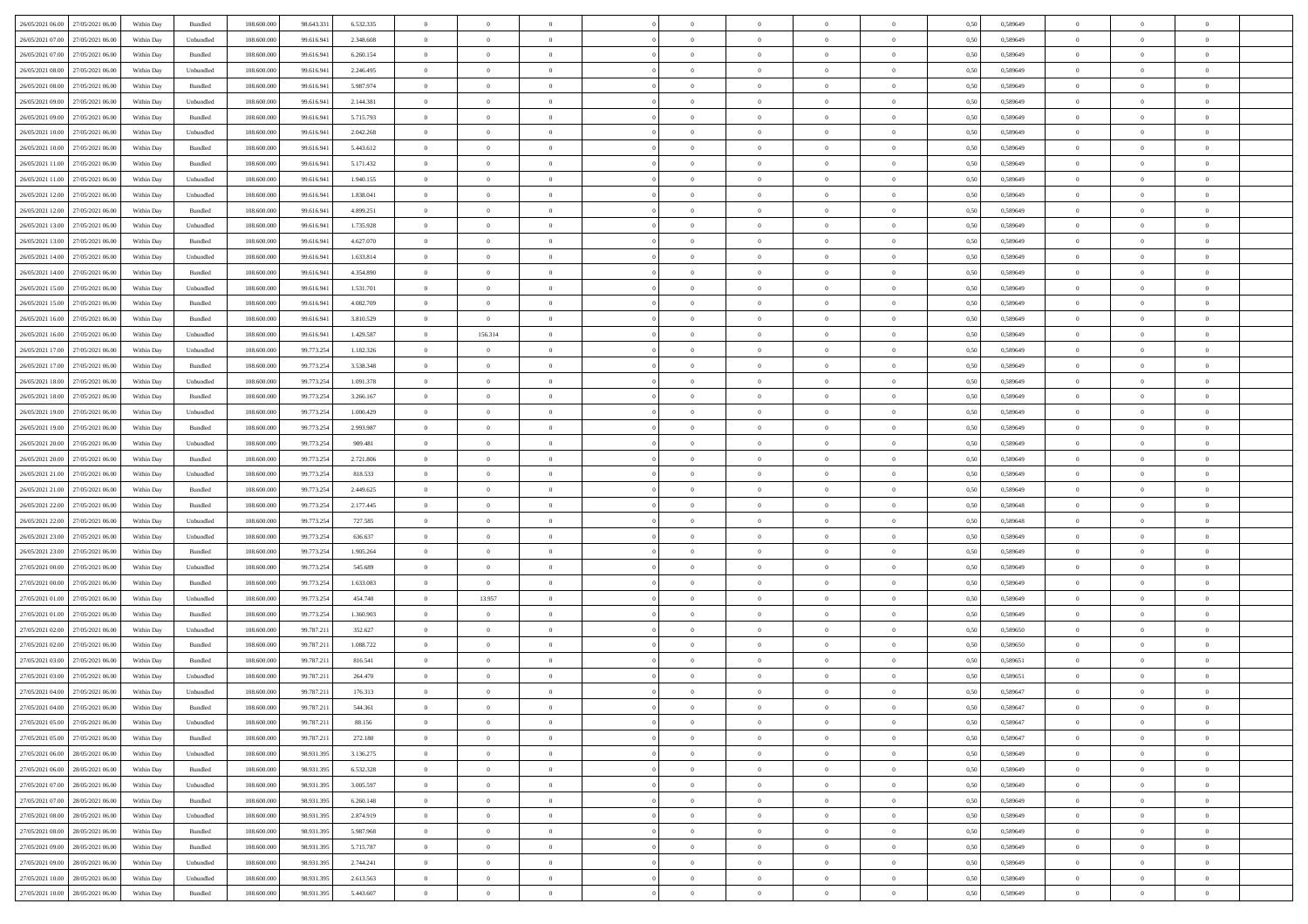| 27/05/2021 11:00 28/05/2021 06:00    | Within Day | Unbundled                   | 108.600.000 | 98.931.395 | 2.482.884 | $\overline{0}$ | $\overline{0}$ |                | $\overline{0}$ | $\theta$       |                | $\theta$       | 0,50 | 0,589649 | $\theta$       | $\theta$       | $\overline{0}$ |  |
|--------------------------------------|------------|-----------------------------|-------------|------------|-----------|----------------|----------------|----------------|----------------|----------------|----------------|----------------|------|----------|----------------|----------------|----------------|--|
| 27/05/2021 11:00<br>28/05/2021 06:00 | Within Day | Bundled                     | 108.600.00  | 98.931.39  | 5.171.426 | $\bf{0}$       | $\bf{0}$       | $\bf{0}$       | $\bf{0}$       | $\overline{0}$ | $\overline{0}$ | $\bf{0}$       | 0,50 | 0,589649 | $\,$ 0 $\,$    | $\bf{0}$       | $\overline{0}$ |  |
| 27/05/2021 12:00<br>28/05/2021 06:00 | Within Day | Unbundled                   | 108,600,000 | 98.931.395 | 2.352.206 | $\overline{0}$ | $\bf{0}$       | $\overline{0}$ | $\bf{0}$       | $\bf{0}$       | $\overline{0}$ | $\bf{0}$       | 0.50 | 0.589649 | $\bf{0}$       | $\overline{0}$ | $\overline{0}$ |  |
| 27/05/2021 12:00<br>28/05/2021 06:00 |            |                             | 108.600.000 |            |           | $\overline{0}$ | $\overline{0}$ | $\overline{0}$ | $\overline{0}$ | $\theta$       | $\overline{0}$ |                |      |          | $\,$ 0 $\,$    | $\theta$       | $\overline{0}$ |  |
|                                      | Within Day | Bundled                     |             | 98.931.395 | 4.899.246 |                |                |                |                |                |                | $\bf{0}$       | 0,50 | 0,589649 |                |                |                |  |
| 27/05/2021 13:00<br>28/05/2021 06:00 | Within Day | Unbundled                   | 108.600.00  | 98.931.39  | 2.221.528 | $\bf{0}$       | $\overline{0}$ | $\bf{0}$       | $\overline{0}$ | $\theta$       | $\overline{0}$ | $\bf{0}$       | 0,50 | 0,589649 | $\,$ 0 $\,$    | $\bf{0}$       | $\overline{0}$ |  |
| 27/05/2021 13:00<br>28/05/2021 06:00 | Within Day | Bundled                     | 108,600,000 | 98.931.39  | 4.627.066 | $\overline{0}$ | $\overline{0}$ | $\overline{0}$ | $\bf{0}$       | $\overline{0}$ | $\theta$       | $\bf{0}$       | 0.50 | 0.589649 | $\,$ 0 $\,$    | $\theta$       | $\overline{0}$ |  |
| 27/05/2021 14:00<br>28/05/2021 06:00 | Within Day | Bundled                     | 108.600.000 | 98.931.395 | 4.354.885 | $\overline{0}$ | $\overline{0}$ | $\overline{0}$ | $\overline{0}$ | $\overline{0}$ | $\overline{0}$ | $\bf{0}$       | 0,50 | 0,589649 | $\,$ 0 $\,$    | $\theta$       | $\overline{0}$ |  |
|                                      |            |                             |             |            |           |                |                |                |                |                |                |                |      |          |                |                |                |  |
| 27/05/2021 14:00<br>28/05/2021 06:00 | Within Day | Unbundled                   | 108.600.00  | 98.931.39  | 2.090.850 | $\bf{0}$       | $\bf{0}$       | $\bf{0}$       | $\overline{0}$ | $\overline{0}$ | $\overline{0}$ | $\bf{0}$       | 0,50 | 0,589649 | $\,$ 0 $\,$    | $\bf{0}$       | $\overline{0}$ |  |
| 27/05/2021 15:00<br>28/05/2021 06:00 | Within Day | Unbundled                   | 108,600,000 | 98.931.39  | 1.960.172 | $\overline{0}$ | $\bf{0}$       | $\overline{0}$ | $\bf{0}$       | $\overline{0}$ | $\overline{0}$ | $\bf{0}$       | 0.50 | 0.589649 | $\bf{0}$       | $\overline{0}$ | $\overline{0}$ |  |
| 27/05/2021 15:00<br>28/05/2021 06:00 | Within Day | Bundled                     | 108.600.000 | 98.931.395 | 4.082.705 | $\bf{0}$       | $\bf{0}$       | $\overline{0}$ | $\overline{0}$ | $\overline{0}$ | $\overline{0}$ | $\bf{0}$       | 0,50 | 0,589649 | $\,$ 0 $\,$    | $\,$ 0 $\,$    | $\overline{0}$ |  |
| 27/05/2021 16:00<br>28/05/2021 06:00 | Within Day | Unbundled                   | 108.600.00  | 98.931.39  | 1.829.494 | $\bf{0}$       | 156.314        | $\bf{0}$       | $\bf{0}$       | $\bf{0}$       | $\overline{0}$ | $\bf{0}$       | 0,50 | 0,589649 | $\,$ 0 $\,$    | $\bf{0}$       | $\overline{0}$ |  |
|                                      |            |                             |             |            |           |                |                |                |                |                |                |                |      |          |                |                |                |  |
| 27/05/2021 16:00<br>28/05/2021 06:00 | Within Day | Bundled                     | 108,600,000 | 98.931.395 | 3.810.525 | $\overline{0}$ | $\bf{0}$       | $\overline{0}$ | $\overline{0}$ | $\bf{0}$       | $\overline{0}$ | $\bf{0}$       | 0.50 | 0.589649 | $\bf{0}$       | $\,$ 0 $\,$    | $\,$ 0         |  |
| 27/05/2021 17:00<br>28/05/2021 06:00 | Within Day | Unbundled                   | 108.600.000 | 99.087.708 | 1.553.667 | $\overline{0}$ | $\overline{0}$ | $\overline{0}$ | $\theta$       | $\theta$       | $\overline{0}$ | $\bf{0}$       | 0,50 | 0,589649 | $\,$ 0 $\,$    | $\theta$       | $\overline{0}$ |  |
| 27/05/2021 17:00<br>28/05/2021 06:00 | Within Day | Bundled                     | 108.600.00  | 99.087.70  | 3.538.344 | $\bf{0}$       | $\overline{0}$ | $\bf{0}$       | $\overline{0}$ | $\bf{0}$       | $\overline{0}$ | $\bf{0}$       | 0,50 | 0,589649 | $\,$ 0 $\,$    | $\bf{0}$       | $\overline{0}$ |  |
|                                      |            |                             |             |            |           |                |                |                |                |                | $\theta$       |                |      |          |                |                |                |  |
| 27/05/2021 18:00<br>28/05/2021 06:00 | Within Day | Unbundled                   | 108,600,000 | 99.087.708 | 1.434.154 | $\overline{0}$ | $\bf{0}$       | $\overline{0}$ | $\bf{0}$       | $\overline{0}$ |                | $\bf{0}$       | 0.50 | 0.589649 | $\,$ 0 $\,$    | $\theta$       | $\overline{0}$ |  |
| 27/05/2021 18:00<br>28/05/2021 06:00 | Within Day | Bundled                     | 108.600.000 | 99.087.708 | 3.266.164 | $\overline{0}$ | $\overline{0}$ | $\overline{0}$ | $\overline{0}$ | $\overline{0}$ | $\overline{0}$ | $\bf{0}$       | 0,50 | 0,589649 | $\theta$       | $\theta$       | $\overline{0}$ |  |
| 27/05/2021 19:00<br>28/05/2021 06:00 | Within Day | Unbundled                   | 108.600.00  | 99.087.70  | 1.314.641 | $\bf{0}$       | $\bf{0}$       | $\bf{0}$       | $\overline{0}$ | $\bf{0}$       | $\overline{0}$ | $\bf{0}$       | 0,50 | 0,589649 | $\,$ 0 $\,$    | $\bf{0}$       | $\overline{0}$ |  |
| 27/05/2021 19:00<br>28/05/2021 06:00 | Within Day | Bundled                     | 108,600,000 | 99,087,708 | 2.993.984 | $\overline{0}$ | $\bf{0}$       | $\overline{0}$ | $\bf{0}$       | $\overline{0}$ | $\overline{0}$ | $\bf{0}$       | 0.50 | 0.589649 | $\bf{0}$       | $\overline{0}$ | $\overline{0}$ |  |
| 27/05/2021 20:00<br>28/05/2021 06:00 |            |                             | 108.600.000 |            |           | $\bf{0}$       | $\bf{0}$       | $\overline{0}$ | $\overline{0}$ | $\overline{0}$ | $\overline{0}$ |                |      |          | $\,$ 0 $\,$    | $\bf{0}$       | $\overline{0}$ |  |
|                                      | Within Day | Bundled                     |             | 99.087.708 | 2.721.803 |                |                |                |                |                |                | $\bf{0}$       | 0,50 | 0,589649 |                |                |                |  |
| 27/05/2021 20:00<br>28/05/2021 06:00 | Within Day | Unbundled                   | 108.600.00  | 99.087.70  | 1.195.128 | $\bf{0}$       | $\bf{0}$       | $\bf{0}$       | $\bf{0}$       | $\overline{0}$ | $\overline{0}$ | $\bf{0}$       | 0,50 | 0,589649 | $\,$ 0 $\,$    | $\bf{0}$       | $\overline{0}$ |  |
| 27/05/2021 21:00<br>28/05/2021 06:00 | Within Day | Unbundled                   | 108,600,000 | 99.087.708 | 1.075.616 | $\overline{0}$ | $\bf{0}$       | $\overline{0}$ | $\overline{0}$ | $\bf{0}$       | $\overline{0}$ | $\bf{0}$       | 0.50 | 0.589649 | $\bf{0}$       | $\overline{0}$ | $\overline{0}$ |  |
| 27/05/2021 21:00<br>28/05/2021 06:00 | Within Day | Bundled                     | 108.600.000 | 99.087.708 | 2.449.623 | $\overline{0}$ | $\overline{0}$ | $\overline{0}$ | $\overline{0}$ | $\theta$       | $\overline{0}$ | $\bf{0}$       | 0,50 | 0,589649 | $\theta$       | $\theta$       | $\overline{0}$ |  |
| 27/05/2021 22:00<br>28/05/2021 06:00 | Within Day | Unbundled                   | 108.600.00  | 99.087.70  | 956.103   | $\bf{0}$       | $\bf{0}$       | $\bf{0}$       | $\bf{0}$       | $\overline{0}$ | $\overline{0}$ | $\bf{0}$       | 0,50 | 0,589648 | $\,$ 0 $\,$    | $\bf{0}$       | $\overline{0}$ |  |
|                                      |            |                             |             |            |           |                |                |                |                |                |                |                |      |          |                |                |                |  |
| 27/05/2021 22:00<br>28/05/2021 06:00 | Within Day | Bundled                     | 108,600,000 | 99.087.708 | 2.177.442 | $\overline{0}$ | $\bf{0}$       | $\overline{0}$ | $\bf{0}$       | $\overline{0}$ | $\theta$       | $\bf{0}$       | 0.50 | 0.589648 | $\,$ 0 $\,$    | $\theta$       | $\overline{0}$ |  |
| 27/05/2021 23:00<br>28/05/2021 06:00 | Within Day | Unbundled                   | 108.600.000 | 99.087.708 | 836.590   | $\overline{0}$ | $\overline{0}$ | $\overline{0}$ | $\overline{0}$ | $\overline{0}$ | $\overline{0}$ | $\bf{0}$       | 0,50 | 0,589649 | $\,$ 0 $\,$    | $\theta$       | $\overline{0}$ |  |
| 27/05/2021 23:00<br>28/05/2021 06:00 | Within Day | Bundled                     | 108.600.00  | 99.087.70  | 1.905.262 | $\bf{0}$       | $\overline{0}$ | $\bf{0}$       | $\overline{0}$ | $\bf{0}$       | $\overline{0}$ | $\bf{0}$       | 0,50 | 0,589649 | $\,$ 0 $\,$    | $\bf{0}$       | $\overline{0}$ |  |
| 28/05/2021 00:00<br>28/05/2021 06:00 | Within Day | Unbundled                   | 108,600,000 | 99,087,708 | 717.077   | $\overline{0}$ | $\bf{0}$       | $\overline{0}$ | $\bf{0}$       | $\overline{0}$ | $\overline{0}$ | $\bf{0}$       | 0.50 | 0.589649 | $\bf{0}$       | $\overline{0}$ | $\overline{0}$ |  |
|                                      |            |                             |             |            |           |                |                |                |                |                |                |                |      |          |                |                |                |  |
| 28/05/2021 00:00<br>28/05/2021 06:00 | Within Day | Bundled                     | 108.600.000 | 99.087.708 | 1.633.082 | $\overline{0}$ | $\bf{0}$       | $\overline{0}$ | $\overline{0}$ | $\overline{0}$ | $\overline{0}$ | $\bf{0}$       | 0,50 | 0,589649 | $\theta$       | $\theta$       | $\overline{0}$ |  |
| 28/05/2021 01:00<br>28/05/2021 06:00 | Within Day | Bundled                     | 108.600.00  | 99.087.70  | 1.360.901 | $\bf{0}$       | $\bf{0}$       | $\bf{0}$       | $\bf{0}$       | $\overline{0}$ | $\overline{0}$ | $\bf{0}$       | 0,50 | 0,589649 | $\,$ 0 $\,$    | $\bf{0}$       | $\overline{0}$ |  |
| 28/05/2021 01:00<br>28/05/2021 06:00 | Within Day | Unbundled                   | 108,600,000 | 99.087.708 | 597.564   | $\overline{0}$ | $\bf{0}$       | $\overline{0}$ | $\overline{0}$ | $\bf{0}$       | $\overline{0}$ | $\bf{0}$       | 0.50 | 0.589649 | $\bf{0}$       | $\,$ 0 $\,$    | $\overline{0}$ |  |
| 28/05/2021 02:00<br>28/05/2021 06:00 | Within Day | Unbundled                   | 108.600.000 | 99,087,708 | 478,051   | $\overline{0}$ | $\overline{0}$ | $\overline{0}$ | $\overline{0}$ | $\overline{0}$ | $\overline{0}$ | $\bf{0}$       | 0.50 | 0.589650 | $\theta$       | $\theta$       | $\overline{0}$ |  |
|                                      |            |                             |             |            |           |                |                |                |                |                |                |                |      |          |                |                |                |  |
| 28/05/2021 02:00<br>28/05/2021 06:00 | Within Day | Bundled                     | 108.600.00  | 99.087.70  | 1.088.721 | $\bf{0}$       | $\bf{0}$       | $\bf{0}$       | $\bf{0}$       | $\,$ 0 $\,$    | $\overline{0}$ | $\bf{0}$       | 0,50 | 0,589650 | $\,$ 0 $\,$    | $\bf{0}$       | $\overline{0}$ |  |
| 28/05/2021 03:00<br>28/05/2021 06:00 | Within Day | Unbundled                   | 108,600,000 | 99.087.708 | 358,538   | $\overline{0}$ | $\bf{0}$       | $\overline{0}$ | $\bf{0}$       | $\overline{0}$ | $\overline{0}$ | $\bf{0}$       | 0.50 | 0.589651 | $\,$ 0 $\,$    | $\bf{0}$       | $\overline{0}$ |  |
| 28/05/2021 03:00<br>28/05/2021 06:00 | Within Dav | Bundled                     | 108.600.000 | 99.087.708 | 816,541   | $\overline{0}$ | $\overline{0}$ | $\overline{0}$ | $\overline{0}$ | $\theta$       | $\overline{0}$ | $\bf{0}$       | 0.50 | 0.589651 | $\theta$       | $\theta$       | $\overline{0}$ |  |
| 28/05/2021 04:00<br>28/05/2021 06:00 | Within Day | Unbundled                   | 108.600.00  | 99.087.70  | 239.025   | $\bf{0}$       | $\bf{0}$       | $\bf{0}$       | $\bf{0}$       | $\bf{0}$       | $\overline{0}$ | $\bf{0}$       | 0,50 | 0,589647 | $\,$ 0 $\,$    | $\bf{0}$       | $\overline{0}$ |  |
|                                      |            |                             |             |            |           |                |                |                |                |                |                |                |      |          |                |                |                |  |
| 28/05/2021 04:00<br>28/05/2021 06:00 | Within Day | Bundled                     | 108,600,000 | 99,087,708 | 544,360   | $\overline{0}$ | $\bf{0}$       | $\overline{0}$ | $\bf{0}$       | $\overline{0}$ | $\overline{0}$ | $\bf{0}$       | 0.50 | 0.589647 | $\bf{0}$       | $\overline{0}$ | $\overline{0}$ |  |
| 28/05/2021 05:00<br>28/05/2021 06:00 | Within Dav | Unbundled                   | 108.600.000 | 99.087.708 | 119.512   | $\overline{0}$ | $\overline{0}$ | $\overline{0}$ | $\overline{0}$ | $\overline{0}$ | $\overline{0}$ | $\bf{0}$       | 0.50 | 0.589647 | $\theta$       | $\theta$       | $\overline{0}$ |  |
| 28/05/2021 05:00<br>28/05/2021 06:00 | Within Day | Bundled                     | 108.600.00  | 99.087.708 | 272.180   | $\bf{0}$       | $\bf{0}$       | $\bf{0}$       | $\bf{0}$       | $\overline{0}$ | $\overline{0}$ | $\bf{0}$       | 0,50 | 0,589647 | $\,$ 0 $\,$    | $\bf{0}$       | $\overline{0}$ |  |
| 28/05/2021 06:00<br>29/05/2021 06.00 | Within Day | Unbundled                   | 108,600,000 | 98.627.700 | 3.439.963 | $\overline{0}$ | 949.047        | $\overline{0}$ | $\overline{0}$ | $\bf{0}$       | $\overline{0}$ | $\bf{0}$       | 0.50 | 0.589649 | $\bf{0}$       | $\overline{0}$ | $\overline{0}$ |  |
|                                      |            |                             |             |            |           |                |                |                |                |                |                |                |      |          |                |                |                |  |
| 28/05/2021 06:00<br>29/05/2021 06:00 | Within Dav | Bundled                     | 108.600.000 | 98.627.700 | 6.532.335 | $\overline{0}$ | $\overline{0}$ | $\overline{0}$ | $\overline{0}$ | $\overline{0}$ | $\overline{0}$ | $\bf{0}$       | 0.50 | 0.589649 | $\theta$       | $\theta$       | $\overline{0}$ |  |
| 28/05/2021 07:00<br>29/05/2021 06.00 | Within Day | Bundled                     | 108.600.00  | 99.576.74  | 6.260.154 | $\bf{0}$       | $\bf{0}$       | $\bf{0}$       | $\bf{0}$       | $\overline{0}$ | $\overline{0}$ | $\bf{0}$       | 0,50 | 0,589649 | $\,$ 0 $\,$    | $\bf{0}$       | $\overline{0}$ |  |
| 28/05/2021 07:00<br>29/05/2021 06.00 | Within Day | Unbundled                   | 108,600,000 | 99.576.746 | 2.387.128 | $\overline{0}$ | $\overline{0}$ | $\overline{0}$ | $\bf{0}$       | $\bf{0}$       | $\Omega$       | $\bf{0}$       | 0.50 | 0.589649 | $\bf{0}$       | $\theta$       | $\overline{0}$ |  |
| 28/05/2021 08:00<br>29/05/2021 06:00 | Within Dav | Unbundled                   | 108.600.000 | 99.576.746 | 2.283.340 | $\overline{0}$ | $\overline{0}$ | $\Omega$       | $\theta$       | $\theta$       | $\overline{0}$ | $\overline{0}$ | 0.50 | 0.589649 | $\theta$       | $\theta$       | $\overline{0}$ |  |
|                                      |            |                             |             |            |           | $\bf{0}$       | $\bf{0}$       | $\bf{0}$       | $\bf{0}$       | $\bf{0}$       | $\overline{0}$ |                |      |          | $\,$ 0 $\,$    | $\overline{0}$ | $\overline{0}$ |  |
| 28/05/2021 08:00<br>29/05/2021 06.00 | Within Day | Bundled                     | 108.600.00  | 99.576.746 | 5.987.974 |                |                |                |                |                |                | $\bf{0}$       | 0,50 | 0,589649 |                |                |                |  |
| 28/05/2021 09:00 29/05/2021 06:00    | Within Day | $\ensuremath{\mathsf{Unb}}$ | 108.600.000 | 99.576.746 | 2.179.552 | $\bf{0}$       | $\theta$       |                | $\overline{0}$ |                |                |                | 0,50 | 0.589649 | $\theta$       | $\overline{0}$ |                |  |
| 28/05/2021 09:00 29/05/2021 06:00    | Within Day | Bundled                     | 108.600.000 | 99.576.746 | 5.715.793 | $\overline{0}$ | $\overline{0}$ | $\Omega$       | $\theta$       | $\overline{0}$ | $\overline{0}$ | $\bf{0}$       | 0,50 | 0,589649 | $\theta$       | $\theta$       | $\overline{0}$ |  |
| 28/05/2021 10:00<br>29/05/2021 06.00 | Within Day | Unbundled                   | 108.600.00  | 99.576.746 | 2.075.764 | $\overline{0}$ | $\bf{0}$       | $\overline{0}$ | $\overline{0}$ | $\bf{0}$       | $\overline{0}$ | $\bf{0}$       | 0,50 | 0,589649 | $\bf{0}$       | $\overline{0}$ | $\bf{0}$       |  |
|                                      |            |                             | 108,600,000 | 99.576.746 |           |                |                |                |                |                | $\overline{0}$ |                | 0.50 | 0.589649 | $\overline{0}$ |                |                |  |
| 28/05/2021 10:00 29/05/2021 06:00    | Within Day | Bundled                     |             |            | 5.443.612 | $\overline{0}$ | $\bf{0}$       | $\overline{0}$ | $\overline{0}$ | $\mathbf{0}$   |                | $\,$ 0 $\,$    |      |          |                | $\bf{0}$       | $\,$ 0 $\,$    |  |
| 28/05/2021 11:00 29/05/2021 06:00    | Within Dav | Unbundled                   | 108.600.000 | 99.576.746 | 1.971.976 | $\overline{0}$ | $\overline{0}$ | $\overline{0}$ | $\overline{0}$ | $\overline{0}$ | $\overline{0}$ | $\bf{0}$       | 0,50 | 0.589649 | $\theta$       | $\theta$       | $\overline{0}$ |  |
| 28/05/2021 11:00<br>29/05/2021 06:00 | Within Day | Bundled                     | 108.600.000 | 99.576.746 | 5.171.432 | $\overline{0}$ | $\bf{0}$       | $\overline{0}$ | $\overline{0}$ | $\bf{0}$       | $\overline{0}$ | $\bf{0}$       | 0,50 | 0,589649 | $\bf{0}$       | $\overline{0}$ | $\overline{0}$ |  |
| 28/05/2021 12:00<br>29/05/2021 06:00 | Within Day | Bundled                     | 108,600,000 | 99.576.746 | 4.899.251 | $\overline{0}$ | $\bf{0}$       | $\overline{0}$ | $\overline{0}$ | $\overline{0}$ | $\overline{0}$ | $\bf{0}$       | 0.50 | 0.589649 | $\,$ 0 $\,$    | $\overline{0}$ | $\,$ 0         |  |
| 28/05/2021 12:00<br>29/05/2021 06:00 | Within Dav | Unbundled                   | 108.600.000 | 99.576.746 | 1.868.187 | $\overline{0}$ | $\overline{0}$ | $\overline{0}$ | $\overline{0}$ | $\overline{0}$ | $\overline{0}$ | $\bf{0}$       | 0,50 | 0.589649 | $\overline{0}$ | $\theta$       | $\overline{0}$ |  |
|                                      |            |                             |             |            |           |                |                |                |                |                |                |                |      |          |                |                |                |  |
| 28/05/2021 13:00<br>29/05/2021 06.00 | Within Day | Unbundled                   | 108.600.00  | 99.576.746 | 1.764.399 | $\overline{0}$ | $\overline{0}$ | $\overline{0}$ | $\overline{0}$ | $\overline{0}$ | $\overline{0}$ | $\bf{0}$       | 0,50 | 0,589649 | $\bf{0}$       | $\overline{0}$ | $\,$ 0         |  |
| 28/05/2021 13:00<br>29/05/2021 06:00 | Within Day | Bundled                     | 108,600,000 | 99.576.746 | 4.627.070 | $\overline{0}$ | $\overline{0}$ | $\overline{0}$ | $\overline{0}$ | $\overline{0}$ | $\overline{0}$ | $\bf{0}$       | 0.50 | 0.589649 | $\mathbf{0}$   | $\bf{0}$       | $\,$ 0         |  |
| 28/05/2021 14:00<br>29/05/2021 06:00 | Within Dav | Unbundled                   | 108.600.000 | 99.576.746 | 1.660.611 | $\overline{0}$ | $\overline{0}$ | $\overline{0}$ | $\overline{0}$ | $\overline{0}$ | $\overline{0}$ | $\bf{0}$       | 0,50 | 0.589649 | $\overline{0}$ | $\theta$       | $\overline{0}$ |  |
| 28/05/2021 14:00<br>29/05/2021 06.00 | Within Day | Bundled                     | 108.600.00  | 99.576.746 | 4.354.890 | $\overline{0}$ | $\bf{0}$       | $\overline{0}$ | $\bf{0}$       | $\overline{0}$ | $\overline{0}$ | $\bf{0}$       | 0,50 | 0,589649 | $\bf{0}$       | $\,0\,$        | $\bf{0}$       |  |
|                                      |            |                             |             |            |           |                |                |                |                |                |                |                |      |          |                |                |                |  |
| 28/05/2021 15:00 29/05/2021 06:00    | Within Day | Unbundled                   | 108.600.000 | 99.576.746 | 1.556.823 | $\,$ 0 $\,$    | $\bf{0}$       | $\overline{0}$ | $\overline{0}$ | $\,$ 0 $\,$    | $\overline{0}$ | $\bf{0}$       | 0,50 | 0,589649 | $\overline{0}$ | $\,$ 0 $\,$    | $\,$ 0 $\,$    |  |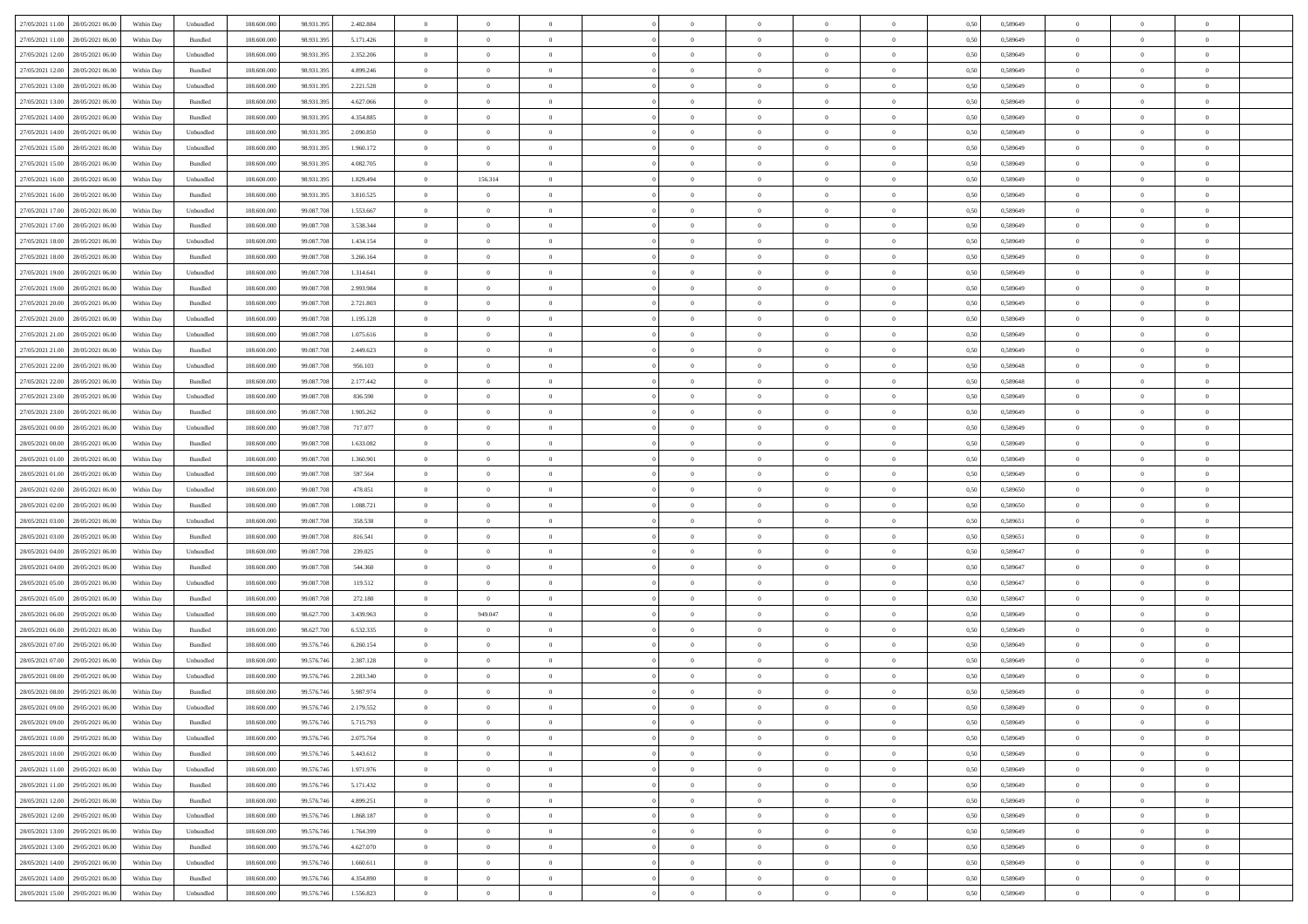| 28/05/2021 15:00 29/05/2021 06:00    | Within Day | Bundled   | 108.600.000 | 99.576.746 | 4.082.709 | $\overline{0}$ | $\theta$       |                | $\overline{0}$ | $\theta$       |                | $\theta$       | 0,50 | 0,589649 | $\theta$       | $\theta$       | $\overline{0}$ |  |
|--------------------------------------|------------|-----------|-------------|------------|-----------|----------------|----------------|----------------|----------------|----------------|----------------|----------------|------|----------|----------------|----------------|----------------|--|
| 28/05/2021 16:00<br>29/05/2021 06.00 | Within Day | Unbundled | 108.600.00  | 99.576.74  | 1.453.034 | $\bf{0}$       | $\overline{0}$ | $\bf{0}$       | $\overline{0}$ | $\overline{0}$ | $\overline{0}$ | $\bf{0}$       | 0,50 | 0,589649 | $\,$ 0 $\,$    | $\bf{0}$       | $\overline{0}$ |  |
| 28/05/2021 16:00<br>29/05/2021 06:00 | Within Day | Bundled   | 108,600,000 | 99.576.746 | 3.810.529 | $\overline{0}$ | $\bf{0}$       | $\overline{0}$ | $\bf{0}$       | $\bf{0}$       | $\overline{0}$ | $\bf{0}$       | 0.50 | 0.589649 | $\bf{0}$       | $\overline{0}$ | $\overline{0}$ |  |
| 28/05/2021 17:00<br>29/05/2021 06:00 |            |           | 108.600.000 | 99.576.746 |           | $\overline{0}$ | $\overline{0}$ | $\overline{0}$ | $\theta$       | $\theta$       | $\overline{0}$ |                |      |          | $\theta$       | $\theta$       | $\overline{0}$ |  |
|                                      | Within Day | Unbundled |             |            | 1.349.246 |                |                |                |                |                |                | $\bf{0}$       | 0,50 | 0,589649 |                |                |                |  |
| 28/05/2021 17:00<br>29/05/2021 06.00 | Within Day | Bundled   | 108.600.00  | 99.576.74  | 3.538.348 | $\bf{0}$       | $\overline{0}$ | $\bf{0}$       | $\overline{0}$ | $\theta$       | $\overline{0}$ | $\bf{0}$       | 0,50 | 0,589649 | $\,$ 0 $\,$    | $\bf{0}$       | $\overline{0}$ |  |
| 28/05/2021 18:00<br>29/05/2021 06.00 | Within Day | Bundled   | 108,600,000 | 99.576.746 | 3.266.167 | $\overline{0}$ | $\overline{0}$ | $\overline{0}$ | $\bf{0}$       | $\overline{0}$ | $\theta$       | $\bf{0}$       | 0.50 | 0.589649 | $\bf{0}$       | $\theta$       | $\overline{0}$ |  |
| 28/05/2021 18:00<br>29/05/2021 06:00 | Within Day | Unbundled | 108.600.000 | 99.576.746 | 1.245.458 | $\overline{0}$ | $\overline{0}$ | $\overline{0}$ | $\overline{0}$ | $\overline{0}$ | $\overline{0}$ | $\bf{0}$       | 0,50 | 0,589649 | $\theta$       | $\theta$       | $\overline{0}$ |  |
|                                      |            |           |             |            |           |                |                |                |                |                |                |                |      |          |                |                |                |  |
| 28/05/2021 19:00<br>29/05/2021 06.00 | Within Day | Unbundled | 108.600.00  | 99.576.74  | 1.141.670 | $\overline{0}$ | $\overline{0}$ | $\overline{0}$ | $\overline{0}$ | $\overline{0}$ | $\overline{0}$ | $\bf{0}$       | 0,50 | 0,589649 | $\,$ 0 $\,$    | $\bf{0}$       | $\overline{0}$ |  |
| 28/05/2021 19:00<br>29/05/2021 06:00 | Within Day | Bundled   | 108,600,000 | 99.576.746 | 2.993.987 | $\overline{0}$ | $\bf{0}$       | $\overline{0}$ | $\bf{0}$       | $\overline{0}$ | $\overline{0}$ | $\bf{0}$       | 0.50 | 0.589649 | $\bf{0}$       | $\overline{0}$ | $\overline{0}$ |  |
| 28/05/2021 20:00<br>29/05/2021 06:00 | Within Day | Unbundled | 108.600.000 | 99.576.746 | 1.037.882 | $\overline{0}$ | $\bf{0}$       | $\overline{0}$ | $\overline{0}$ | $\overline{0}$ | $\overline{0}$ | $\bf{0}$       | 0,50 | 0,589649 | $\,$ 0 $\,$    | $\theta$       | $\overline{0}$ |  |
| 28/05/2021 20:00<br>29/05/2021 06.00 | Within Day | Bundled   | 108.600.00  | 99.576.74  | 2.721.806 | $\bf{0}$       | $\overline{0}$ | $\bf{0}$       | $\overline{0}$ | $\bf{0}$       | $\overline{0}$ | $\bf{0}$       | 0,50 | 0,589649 | $\,$ 0 $\,$    | $\bf{0}$       | $\overline{0}$ |  |
|                                      |            |           |             |            |           |                |                |                |                |                |                |                |      |          |                |                |                |  |
| 28/05/2021 21:00<br>29/05/2021 06:00 | Within Day | Unbundled | 108,600,000 | 99.576.746 | 934.093   | $\overline{0}$ | $\bf{0}$       | $\overline{0}$ | $\bf{0}$       | $\bf{0}$       | $\overline{0}$ | $\bf{0}$       | 0.50 | 0.589649 | $\bf{0}$       | $\overline{0}$ | $\bf{0}$       |  |
| 28/05/2021 21:00<br>29/05/2021 06:00 | Within Day | Bundled   | 108.600.000 | 99.576.746 | 2.449.625 | $\overline{0}$ | $\overline{0}$ | $\overline{0}$ | $\theta$       | $\theta$       | $\overline{0}$ | $\bf{0}$       | 0,50 | 0,589649 | $\theta$       | $\theta$       | $\overline{0}$ |  |
| 28/05/2021 22:00<br>29/05/2021 06.00 | Within Day | Unbundled | 108.600.00  | 99.576.74  | 830.305   | $\bf{0}$       | $\overline{0}$ | $\bf{0}$       | $\overline{0}$ | $\theta$       | $\overline{0}$ | $\bf{0}$       | 0,50 | 0,589648 | $\,$ 0 $\,$    | $\bf{0}$       | $\overline{0}$ |  |
| 28/05/2021 22:00<br>29/05/2021 06:00 | Within Day | Bundled   | 108,600,000 | 99.576.746 | 2.177.445 | $\overline{0}$ | $\overline{0}$ | $\overline{0}$ | $\bf{0}$       | $\overline{0}$ | $\Omega$       | $\bf{0}$       | 0.50 | 0.589648 | $\theta$       | $\theta$       | $\overline{0}$ |  |
| 28/05/2021 23:00<br>29/05/2021 06:00 | Within Day | Bundled   | 108.600.000 | 99.576.746 | 1.905.264 | $\overline{0}$ | $\overline{0}$ | $\overline{0}$ | $\overline{0}$ | $\overline{0}$ | $\overline{0}$ | $\bf{0}$       | 0,50 | 0,589649 | $\theta$       | $\theta$       | $\overline{0}$ |  |
|                                      |            |           |             |            |           |                |                |                |                |                |                |                |      |          |                |                |                |  |
| 28/05/2021 23:00<br>29/05/2021 06.00 | Within Day | Unbundled | 108.600.00  | 99.576.74  | 726.517   | $\bf{0}$       | $\overline{0}$ | $\bf{0}$       | $\overline{0}$ | $\theta$       | $\overline{0}$ | $\bf{0}$       | 0,50 | 0,589649 | $\,$ 0 $\,$    | $\bf{0}$       | $\overline{0}$ |  |
| 29/05/2021 00:00<br>29/05/2021 06:00 | Within Day | Unbundled | 108,600,000 | 99.576.746 | 2.255.813 | $\overline{0}$ | $\bf{0}$       | $\overline{0}$ | $\bf{0}$       | $\overline{0}$ | $\overline{0}$ | $\bf{0}$       | 0.50 | 0.589649 | $\bf{0}$       | $\overline{0}$ | $\overline{0}$ |  |
| 29/05/2021 01:00<br>29/05/2021 06:00 | Within Day | Unbundled | 108.600.000 | 99.576.746 | 1.879.844 | $\overline{0}$ | $\overline{0}$ | $\overline{0}$ | $\overline{0}$ | $\overline{0}$ | $\overline{0}$ | $\bf{0}$       | 0,50 | 0,589649 | $\,$ 0 $\,$    | $\theta$       | $\overline{0}$ |  |
| 29/05/2021 02:00<br>29/05/2021 06.00 | Within Day | Unbundled | 108.600.00  | 99.576.74  | 1.503.875 | $\bf{0}$       | $\bf{0}$       | $\bf{0}$       | $\bf{0}$       | $\overline{0}$ | $\overline{0}$ | $\bf{0}$       | 0,50 | 0,589650 | $\,$ 0 $\,$    | $\bf{0}$       | $\overline{0}$ |  |
|                                      |            |           |             |            |           |                |                |                |                |                |                |                |      |          |                |                |                |  |
| 29/05/2021 03:00<br>29/05/2021 06:00 | Within Day | Unbundled | 108,600,000 | 99.576.746 | 1.127.906 | $\overline{0}$ | $\bf{0}$       | $\overline{0}$ | $\bf{0}$       | $\bf{0}$       | $\overline{0}$ | $\bf{0}$       | 0.50 | 0.589651 | $\bf{0}$       | $\overline{0}$ | $\overline{0}$ |  |
| 29/05/2021 04:00<br>29/05/2021 06:00 | Within Day | Unbundled | 108.600.000 | 99.576.746 | 751.937   | $\overline{0}$ | $\overline{0}$ | $\overline{0}$ | $\theta$       | $\theta$       | $\overline{0}$ | $\bf{0}$       | 0,50 | 0,589647 | $\theta$       | $\theta$       | $\overline{0}$ |  |
| 29/05/2021 05:00<br>29/05/2021 06.00 | Within Day | Unbundled | 108.600.00  | 99.576.74  | 375.968   | $\bf{0}$       | $\overline{0}$ | $\bf{0}$       | $\overline{0}$ | $\theta$       | $\overline{0}$ | $\bf{0}$       | 0,50 | 0,589647 | $\,$ 0 $\,$    | $\bf{0}$       | $\overline{0}$ |  |
| 29/05/2021 06:00<br>30/05/2021 06:00 | Within Day | Unbundled | 108,600,000 | 95.926.40  | 6.163.589 | $\overline{0}$ | $\overline{0}$ | $\overline{0}$ | $\overline{0}$ | $\overline{0}$ | $\Omega$       | $\bf{0}$       | 0.50 | 0.589649 | $\bf{0}$       | $\theta$       | $\overline{0}$ |  |
| 29/05/2021 06:00<br>30/05/2021 06:00 | Within Day | Bundled   | 108.600.000 | 95.926.405 | 6.510.004 | $\overline{0}$ | $\overline{0}$ | $\overline{0}$ | $\overline{0}$ | $\theta$       | $\overline{0}$ | $\bf{0}$       | 0,50 | 0,589649 | $\theta$       | $\theta$       | $\overline{0}$ |  |
|                                      |            |           |             |            |           |                |                |                |                |                |                |                |      |          |                |                |                |  |
| 29/05/2021 07:00<br>30/05/2021 06.00 | Within Day | Unbundled | 108.600.00  | 95.926.40  | 5.906.773 | $\bf{0}$       | $\overline{0}$ | $\bf{0}$       | $\overline{0}$ | $\theta$       | $\overline{0}$ | $\bf{0}$       | 0,50 | 0,589649 | $\,$ 0 $\,$    | $\bf{0}$       | $\overline{0}$ |  |
| 29/05/2021 07:00<br>30/05/2021 06:00 | Within Day | Bundled   | 108,600,000 | 95.926.40  | 6.238.754 | $\overline{0}$ | $\bf{0}$       | $\overline{0}$ | $\bf{0}$       | $\overline{0}$ | $\overline{0}$ | $\bf{0}$       | 0.50 | 0.589649 | $\bf{0}$       | $\overline{0}$ | $\overline{0}$ |  |
| 29/05/2021 08:00<br>30/05/2021 06:00 | Within Day | Bundled   | 108.600.000 | 95.926.405 | 5.967.504 | $\overline{0}$ | $\overline{0}$ | $\overline{0}$ | $\overline{0}$ | $\overline{0}$ | $\overline{0}$ | $\bf{0}$       | 0,50 | 0,589649 | $\theta$       | $\theta$       | $\overline{0}$ |  |
| 29/05/2021 08:00<br>30/05/2021 06.00 | Within Day | Unbundled | 108.600.00  | 95.926.405 | 5.649.957 | $\bf{0}$       | $\bf{0}$       | $\bf{0}$       | $\bf{0}$       | $\overline{0}$ | $\overline{0}$ | $\bf{0}$       | 0,50 | 0,589649 | $\,$ 0 $\,$    | $\bf{0}$       | $\overline{0}$ |  |
|                                      |            |           |             |            |           |                |                |                |                |                |                |                |      |          |                |                |                |  |
| 29/05/2021 09:00<br>30/05/2021 06:00 | Within Day | Unbundled | 108,600,000 | 95.926.405 | 5.393.140 | $\overline{0}$ | $\bf{0}$       | $\overline{0}$ | $\bf{0}$       | $\bf{0}$       | $\overline{0}$ | $\bf{0}$       | 0.50 | 0.589649 | $\bf{0}$       | $\overline{0}$ | $\bf{0}$       |  |
| 29/05/2021 09:00<br>30/05/2021 06:00 | Within Day | Bundled   | 108.600.000 | 95.926.40  | 5.696.254 | $\overline{0}$ | $\overline{0}$ | $\overline{0}$ | $\overline{0}$ | $\overline{0}$ | $\overline{0}$ | $\bf{0}$       | 0.50 | 0.589649 | $\theta$       | $\theta$       | $\overline{0}$ |  |
| 29/05/2021 10:00<br>30/05/2021 06.00 | Within Day | Unbundled | 108.600.00  | 95.926.405 | 5.136.324 | $\bf{0}$       | $\overline{0}$ | $\bf{0}$       | $\overline{0}$ | $\overline{0}$ | $\overline{0}$ | $\bf{0}$       | 0,50 | 0,589649 | $\,$ 0 $\,$    | $\bf{0}$       | $\overline{0}$ |  |
| 29/05/2021 10:00<br>30/05/2021 06:00 | Within Day | Bundled   | 108,600,000 | 95.926.405 | 5.425.004 | $\overline{0}$ | $\bf{0}$       | $\overline{0}$ | $\bf{0}$       | $\overline{0}$ | $\Omega$       | $\bf{0}$       | 0.50 | 0.589649 | $\,$ 0 $\,$    | $\theta$       | $\overline{0}$ |  |
| 29/05/2021 11:00<br>30/05/2021 06:00 | Within Dav | Unbundled | 108.600.000 | 95.926.405 | 4.879.508 | $\overline{0}$ | $\overline{0}$ | $\overline{0}$ | $\overline{0}$ | $\overline{0}$ | $\overline{0}$ | $\bf{0}$       | 0.50 | 0.589649 | $\theta$       | $\theta$       | $\overline{0}$ |  |
|                                      |            |           |             |            |           |                |                |                |                |                |                |                |      |          |                |                |                |  |
| 29/05/2021 11:00<br>30/05/2021 06.00 | Within Day | Bundled   | 108.600.00  | 95.926.405 | 5.153.753 | $\bf{0}$       | $\bf{0}$       | $\bf{0}$       | $\overline{0}$ | $\bf{0}$       | $\overline{0}$ | $\bf{0}$       | 0,50 | 0,589649 | $\,$ 0 $\,$    | $\bf{0}$       | $\overline{0}$ |  |
| 29/05/2021 12:00<br>30/05/2021 06:00 | Within Day | Unbundled | 108,600,000 | 95.926.40  | 4.622.692 | $\overline{0}$ | $\bf{0}$       | $\overline{0}$ | $\bf{0}$       | $\overline{0}$ | $\overline{0}$ | $\bf{0}$       | 0.50 | 0.589649 | $\bf{0}$       | $\overline{0}$ | $\overline{0}$ |  |
| 29/05/2021 12:00<br>30/05/2021 06:00 | Within Dav | Bundled   | 108.600.000 | 95.926.405 | 4.882.503 | $\overline{0}$ | $\overline{0}$ | $\overline{0}$ | $\overline{0}$ | $\overline{0}$ | $\overline{0}$ | $\overline{0}$ | 0.50 | 0.589649 | $\theta$       | $\theta$       | $\overline{0}$ |  |
| 29/05/2021 13:00<br>30/05/2021 06.00 | Within Day | Bundled   | 108.600.00  | 95.926.405 | 4.611.253 | $\bf{0}$       | $\bf{0}$       | $\bf{0}$       | $\bf{0}$       | $\overline{0}$ | $\overline{0}$ | $\bf{0}$       | 0,50 | 0,589649 | $\,$ 0 $\,$    | $\bf{0}$       | $\overline{0}$ |  |
| 30/05/2021 06:00                     |            |           | 108,600,000 |            | 4.365.875 |                |                | $\overline{0}$ |                |                | $\overline{0}$ |                | 0.50 | 0.589649 |                |                |                |  |
| 29/05/2021 13:00                     | Within Day | Unbundled |             | 95.926.405 |           | $\overline{0}$ | $\bf{0}$       |                | $\bf{0}$       | $\bf{0}$       |                | $\bf{0}$       |      |          | $\bf{0}$       | $\overline{0}$ | $\overline{0}$ |  |
| 29/05/2021 14:00<br>30/05/2021 06:00 | Within Dav | Unbundled | 108.600.000 | 95.926.405 | 4.109.059 | $\overline{0}$ | $\overline{0}$ | $\overline{0}$ | $\overline{0}$ | $\theta$       | $\overline{0}$ | $\bf{0}$       | 0.50 | 0.589649 | $\theta$       | $\theta$       | $\overline{0}$ |  |
| 29/05/2021 14:00<br>30/05/2021 06.00 | Within Day | Bundled   | 108.600.00  | 95.926.405 | 4.340.003 | $\bf{0}$       | $\overline{0}$ | $\bf{0}$       | $\bf{0}$       | $\overline{0}$ | $\overline{0}$ | $\bf{0}$       | 0,50 | 0,589649 | $\,$ 0 $\,$    | $\bf{0}$       | $\overline{0}$ |  |
| 29/05/2021 15:00<br>30/05/2021 06:00 | Within Day | Unbundled | 108,600,000 | 95.926.40  | 3.852.243 | $\overline{0}$ | $\overline{0}$ | $\overline{0}$ | $\overline{0}$ | $\bf{0}$       | $\Omega$       | $\bf{0}$       | 0.50 | 0.589649 | $\,$ 0 $\,$    | $\theta$       | $\overline{0}$ |  |
| 29/05/2021 15:00<br>30/05/2021 06:00 | Within Dav | Bundled   | 108.600.000 | 95.926.40  | 4.068.753 | $\overline{0}$ | $\overline{0}$ | $\Omega$       | $\overline{0}$ | $\theta$       | $\Omega$       | $\overline{0}$ | 0.5( | 0.589649 | $\theta$       | $\theta$       | $\overline{0}$ |  |
|                                      |            |           |             |            |           | $\bf{0}$       | $\,$ 0 $\,$    | $\overline{0}$ | $\bf{0}$       | $\bf{0}$       | $\overline{0}$ |                |      |          | $\,$ 0 $\,$    | $\bf{0}$       | $\overline{0}$ |  |
| 29/05/2021 16:00<br>30/05/2021 06:00 | Within Day | Unbundled | 108.600.00  | 95.926.405 | 3.595.427 |                |                |                |                |                |                | $\bf{0}$       | 0,50 | 0,589649 |                |                |                |  |
| 29/05/2021 16:00 30/05/2021 06:00    | Within Day | Bundled   | 108.600.000 | 95.926.405 | 3.797.502 | $\bf{0}$       |                |                | $\Omega$       |                |                |                | 0,50 | 0.589649 | $\theta$       | $\overline{0}$ |                |  |
| 29/05/2021 17:00 30/05/2021 06:00    | Within Day | Unbundled | 108.600.000 | 95.926.405 | 3.338.610 | $\overline{0}$ | $\overline{0}$ | $\Omega$       | $\theta$       | $\overline{0}$ | $\overline{0}$ | $\bf{0}$       | 0,50 | 0,589649 | $\theta$       | $\overline{0}$ | $\overline{0}$ |  |
| 29/05/2021 17:00<br>30/05/2021 06:00 | Within Day | Bundled   | 108.600.00  | 95.926.405 | 3.526.252 | $\overline{0}$ | $\bf{0}$       | $\overline{0}$ | $\overline{0}$ | $\bf{0}$       | $\overline{0}$ | $\bf{0}$       | 0,50 | 0,589649 | $\bf{0}$       | $\overline{0}$ | $\bf{0}$       |  |
| 29/05/2021 18:00<br>30/05/2021 06:00 | Within Day | Unbundled | 108,600,000 | 95.926.405 | 3.081.794 | $\overline{0}$ | $\bf{0}$       | $\overline{0}$ | $\overline{0}$ | $\mathbf{0}$   | $\overline{0}$ | $\,$ 0 $\,$    | 0.50 | 0.589649 | $\overline{0}$ | $\bf{0}$       | $\,$ 0 $\,$    |  |
|                                      |            |           |             |            |           |                |                |                |                |                |                |                |      |          |                |                |                |  |
| 29/05/2021 18:00<br>30/05/2021 06:00 | Within Dav | Bundled   | 108.600.000 | 95.926.405 | 3.255.002 | $\overline{0}$ | $\overline{0}$ | $\overline{0}$ | $\overline{0}$ | $\overline{0}$ | $\overline{0}$ | $\bf{0}$       | 0,50 | 0.589649 | $\theta$       | $\theta$       | $\overline{0}$ |  |
| 29/05/2021 19:00<br>30/05/2021 06:00 | Within Day | Bundled   | 108.600.000 | 95.926.405 | 2.983.752 | $\overline{0}$ | $\bf{0}$       | $\overline{0}$ | $\overline{0}$ | $\overline{0}$ | $\overline{0}$ | $\bf{0}$       | 0,50 | 0,589649 | $\bf{0}$       | $\overline{0}$ | $\overline{0}$ |  |
| 30/05/2021 06:00<br>29/05/2021 19:00 | Within Day | Unbundled | 108,600,000 | 95.926.405 | 2.824.978 | $\overline{0}$ | $\bf{0}$       | $\overline{0}$ | $\overline{0}$ | $\overline{0}$ | $\overline{0}$ | $\bf{0}$       | 0.50 | 0.589649 | $\,$ 0 $\,$    | $\overline{0}$ | $\,$ 0         |  |
| 29/05/2021 20:00<br>30/05/2021 06:00 | Within Dav | Unbundled | 108.600.000 | 95.926.405 | 2.568.162 | $\overline{0}$ | $\overline{0}$ | $\overline{0}$ | $\overline{0}$ | $\overline{0}$ | $\overline{0}$ | $\bf{0}$       | 0,50 | 0.589649 | $\overline{0}$ | $\theta$       | $\overline{0}$ |  |
|                                      |            |           |             |            |           |                |                |                |                |                |                |                |      |          |                |                |                |  |
| 29/05/2021 20:00<br>30/05/2021 06:00 | Within Day | Bundled   | 108.600.00  | 95.926.405 | 2.712.502 | $\overline{0}$ | $\overline{0}$ | $\overline{0}$ | $\overline{0}$ | $\overline{0}$ | $\overline{0}$ | $\bf{0}$       | 0,50 | 0,589649 | $\bf{0}$       | $\overline{0}$ | $\,$ 0         |  |
| 30/05/2021 06:00<br>29/05/2021 21:00 | Within Day | Unbundled | 108,600,000 | 95.926.405 | 2.311.346 | $\overline{0}$ | $\overline{0}$ | $\overline{0}$ | $\overline{0}$ | $\overline{0}$ | $\overline{0}$ | $\bf{0}$       | 0.50 | 0.589649 | $\mathbf{0}$   | $\bf{0}$       | $\,$ 0         |  |
| 29/05/2021 21:00<br>30/05/2021 06:00 | Within Dav | Bundled   | 108.600.000 | 95.926.405 | 2.441.251 | $\overline{0}$ | $\overline{0}$ | $\overline{0}$ | $\overline{0}$ | $\overline{0}$ | $\overline{0}$ | $\bf{0}$       | 0,50 | 0.589649 | $\overline{0}$ | $\theta$       | $\overline{0}$ |  |
| 29/05/2021 22:00<br>30/05/2021 06:00 | Within Day | Unbundled | 108.600.00  | 95.926.405 | 2.054.529 | $\overline{0}$ | $\bf{0}$       | $\overline{0}$ | $\bf{0}$       | $\overline{0}$ | $\bf{0}$       | $\bf{0}$       | 0,50 | 0,589648 | $\bf{0}$       | $\,$ 0 $\,$    | $\bf{0}$       |  |
|                                      |            |           |             |            |           |                |                |                |                |                |                |                |      |          |                |                |                |  |
| 29/05/2021 22:00 30/05/2021 06:00    | Within Day | Bundled   | 108.600.000 | 95.926.405 | 2.170.001 | $\overline{0}$ | $\bf{0}$       | $\overline{0}$ | $\overline{0}$ | $\,$ 0 $\,$    | $\overline{0}$ | $\bf{0}$       | 0,50 | 0,589648 | $\overline{0}$ | $\,$ 0 $\,$    | $\,$ 0 $\,$    |  |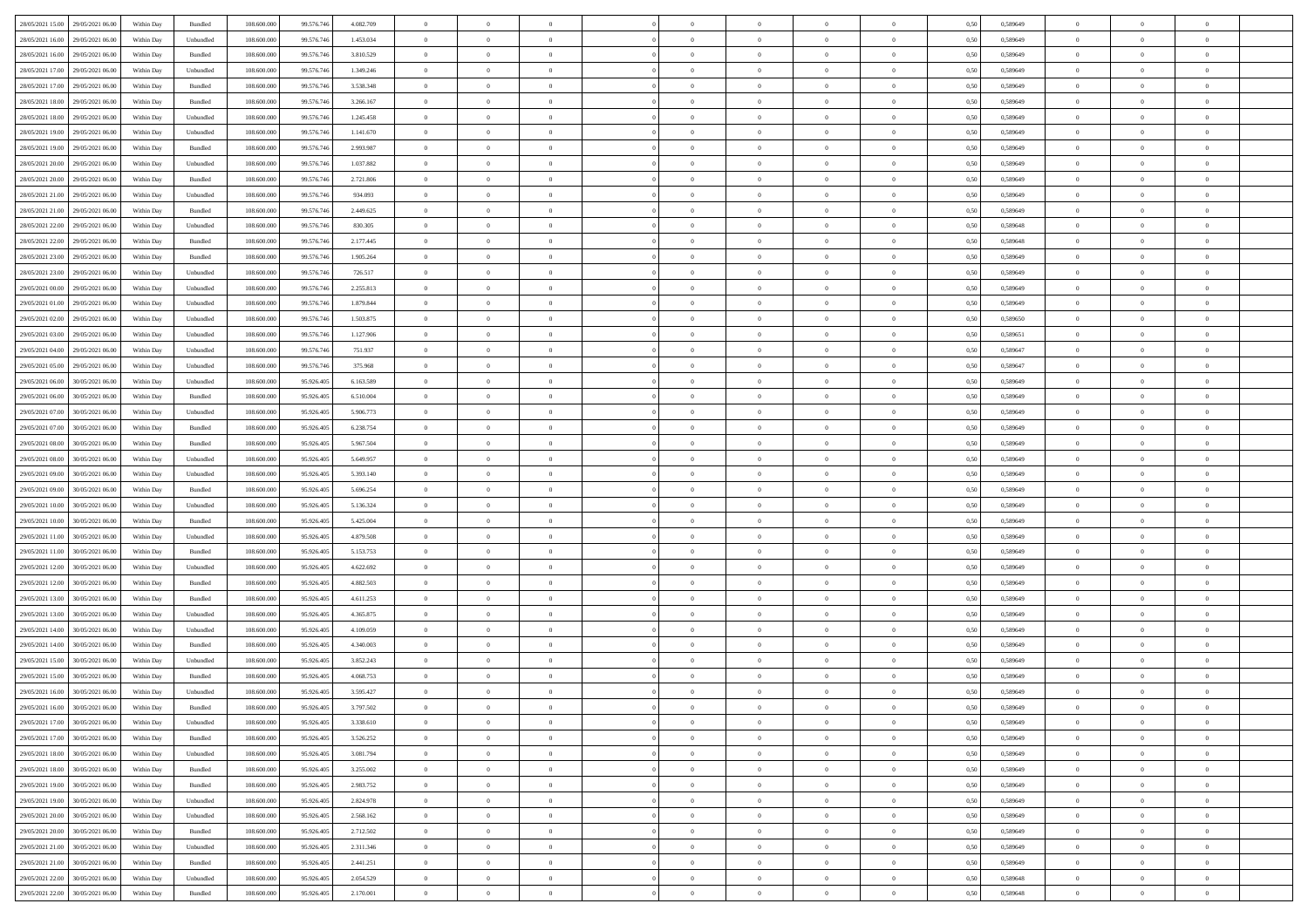| 29/05/2021 23:00<br>30/05/2021 06:00             | Within Day | Unbundled                   | 108.600.000 | 95.926.405 | 1.797.713 | $\overline{0}$ | $\theta$       |                | $\overline{0}$ | $\theta$       |                | $\theta$       | 0,50 | 0,589649 | $\theta$       | $\theta$       | $\theta$       |  |
|--------------------------------------------------|------------|-----------------------------|-------------|------------|-----------|----------------|----------------|----------------|----------------|----------------|----------------|----------------|------|----------|----------------|----------------|----------------|--|
| 29/05/2021 23:00<br>30/05/2021 06.00             | Within Day | Bundled                     | 108.600.00  | 95.926.40  | 1.898.751 | $\bf{0}$       | $\bf{0}$       | $\bf{0}$       | $\overline{0}$ | $\overline{0}$ | $\overline{0}$ | $\bf{0}$       | 0,50 | 0,589649 | $\,$ 0 $\,$    | $\bf{0}$       | $\overline{0}$ |  |
| 30/05/2021 00:00<br>30/05/2021 06:00             | Within Day | Bundled                     | 108,600,000 | 95.926.405 | 1.627.501 | $\overline{0}$ | $\bf{0}$       | $\overline{0}$ | $\bf{0}$       | $\bf{0}$       | $\overline{0}$ | $\bf{0}$       | 0.50 | 0.589649 | $\bf{0}$       | $\overline{0}$ | $\overline{0}$ |  |
| 30/05/2021 00:00<br>30/05/2021 06:00             |            |                             | 108.600.000 |            |           | $\overline{0}$ | $\overline{0}$ | $\overline{0}$ | $\theta$       | $\theta$       | $\overline{0}$ |                |      |          | $\theta$       | $\theta$       | $\overline{0}$ |  |
|                                                  | Within Day | Unbundled                   |             | 95.926.405 | 1.540.897 |                |                |                |                |                |                | $\bf{0}$       | 0,50 | 0,589649 |                |                |                |  |
| 30/05/2021 01:00<br>30/05/2021 06.00             | Within Day | Unbundled                   | 108.600.00  | 95.926.405 | 1.284.081 | $\bf{0}$       | $\overline{0}$ | $\bf{0}$       | $\overline{0}$ | $\theta$       | $\overline{0}$ | $\bf{0}$       | 0,50 | 0,589649 | $\,$ 0 $\,$    | $\bf{0}$       | $\overline{0}$ |  |
| 30/05/2021 01:00<br>30/05/2021 06:00             | Within Day | Bundled                     | 108,600,000 | 95.926.40  | 1.356.251 | $\overline{0}$ | $\overline{0}$ | $\overline{0}$ | $\bf{0}$       | $\overline{0}$ | $\theta$       | $\bf{0}$       | 0.50 | 0.589649 | $\bf{0}$       | $\theta$       | $\overline{0}$ |  |
| 30/05/2021 02:00<br>30/05/2021 06:00             | Within Day | Unbundled                   | 108.600.000 | 95.926.405 | 1.027.264 | $\overline{0}$ | $\overline{0}$ | $\overline{0}$ | $\overline{0}$ | $\overline{0}$ | $\overline{0}$ | $\bf{0}$       | 0,50 | 0,589650 | $\theta$       | $\theta$       | $\overline{0}$ |  |
|                                                  |            |                             |             |            |           |                |                |                |                |                |                |                |      |          |                |                |                |  |
| 30/05/2021 02:00<br>30/05/2021 06.00             | Within Day | Bundled                     | 108.600.00  | 95.926.40  | 1.085.000 | $\overline{0}$ | $\overline{0}$ | $\bf{0}$       | $\overline{0}$ | $\overline{0}$ | $\overline{0}$ | $\bf{0}$       | 0,50 | 0,589650 | $\,$ 0 $\,$    | $\bf{0}$       | $\overline{0}$ |  |
| 30/05/2021 03:00<br>30/05/2021 06:00             | Within Day | Unbundled                   | 108,600,000 | 95.926.40  | 770,448   | $\overline{0}$ | $\bf{0}$       | $\overline{0}$ | $\bf{0}$       | $\overline{0}$ | $\overline{0}$ | $\bf{0}$       | 0.50 | 0.589651 | $\bf{0}$       | $\overline{0}$ | $\overline{0}$ |  |
| 30/05/2021 03:00<br>30/05/2021 06:00             | Within Day | Bundled                     | 108.600.000 | 95.926.405 | 813.750   | $\overline{0}$ | $\bf{0}$       | $\overline{0}$ | $\overline{0}$ | $\overline{0}$ | $\overline{0}$ | $\bf{0}$       | 0,50 | 0,589651 | $\,$ 0 $\,$    | $\bf{0}$       | $\overline{0}$ |  |
| 30/05/2021 04:00<br>30/05/2021 06.00             | Within Day | Unbundled                   | 108.600.00  | 95.926.40  | 513.632   | $\bf{0}$       | $\overline{0}$ | $\bf{0}$       | $\bf{0}$       | $\bf{0}$       | $\overline{0}$ | $\bf{0}$       | 0,50 | 0,589647 | $\,$ 0 $\,$    | $\bf{0}$       | $\overline{0}$ |  |
|                                                  |            |                             |             |            |           |                |                |                |                |                |                |                |      |          |                |                |                |  |
| 30/05/2021 04:00<br>30/05/2021 06:00             | Within Day | Bundled                     | 108,600,000 | 95.926.405 | 542,500   | $\overline{0}$ | $\bf{0}$       | $\overline{0}$ | $\bf{0}$       | $\bf{0}$       | $\overline{0}$ | $\bf{0}$       | 0.50 | 0.589647 | $\bf{0}$       | $\overline{0}$ | $\bf{0}$       |  |
| 30/05/2021 05:00<br>30/05/2021 06:00             | Within Day | Unbundled                   | 108.600.000 | 95.926.405 | 256.816   | $\overline{0}$ | $\overline{0}$ | $\overline{0}$ | $\theta$       | $\theta$       | $\overline{0}$ | $\bf{0}$       | 0,50 | 0,589647 | $\theta$       | $\theta$       | $\overline{0}$ |  |
| 30/05/2021 05:00<br>30/05/2021 06.00             | Within Day | Bundled                     | 108.600.00  | 95.926.405 | 271.250   | $\bf{0}$       | $\overline{0}$ | $\bf{0}$       | $\overline{0}$ | $\theta$       | $\overline{0}$ | $\bf{0}$       | 0,50 | 0,589647 | $\,$ 0 $\,$    | $\bf{0}$       | $\overline{0}$ |  |
| 30/05/2021 06:00<br>31/05/2021 06.00             | Within Day | Bundled                     | 108,600,000 | 95.926.405 | 6.510.004 | $\overline{0}$ | $\overline{0}$ | $\overline{0}$ | $\bf{0}$       | $\overline{0}$ | $\Omega$       | $\bf{0}$       | 0.50 | 0.589649 | $\theta$       | $\theta$       | $\overline{0}$ |  |
| 30/05/2021 06:00<br>31/05/2021 06:00             | Within Day | Unbundled                   | 108.600.000 | 95.926.405 | 6.163.589 | $\overline{0}$ | $\overline{0}$ | $\overline{0}$ | $\overline{0}$ | $\overline{0}$ | $\overline{0}$ | $\bf{0}$       | 0,50 | 0,589649 | $\theta$       | $\theta$       | $\overline{0}$ |  |
|                                                  |            |                             |             |            |           |                |                |                |                |                |                |                |      |          |                |                |                |  |
| 30/05/2021 07:00<br>31/05/2021 06.00             | Within Day | Unbundled                   | 108.600.00  | 95.926.405 | 5.906.773 | $\bf{0}$       | $\overline{0}$ | $\bf{0}$       | $\overline{0}$ | $\bf{0}$       | $\overline{0}$ | $\bf{0}$       | 0,50 | 0,589649 | $\,$ 0 $\,$    | $\bf{0}$       | $\overline{0}$ |  |
| 30/05/2021 07:00<br>31/05/2021 06:00             | Within Day | Bundled                     | 108,600,000 | 95.926.40  | 6.238.754 | $\overline{0}$ | $\bf{0}$       | $\overline{0}$ | $\bf{0}$       | $\overline{0}$ | $\overline{0}$ | $\bf{0}$       | 0.50 | 0.589649 | $\bf{0}$       | $\overline{0}$ | $\overline{0}$ |  |
| 30/05/2021 08:00<br>31/05/2021 06:00             | Within Day | Unbundled                   | 108.600.000 | 95.926.405 | 5.649.957 | $\overline{0}$ | $\bf{0}$       | $\overline{0}$ | $\overline{0}$ | $\overline{0}$ | $\overline{0}$ | $\bf{0}$       | 0,50 | 0,589649 | $\,$ 0 $\,$    | $\bf{0}$       | $\overline{0}$ |  |
| 30/05/2021 08:00<br>31/05/2021 06.00             | Within Day | Bundled                     | 108.600.00  | 95.926.405 | 5.967.504 | $\bf{0}$       | $\bf{0}$       | $\bf{0}$       | $\bf{0}$       | $\overline{0}$ | $\overline{0}$ | $\bf{0}$       | 0,50 | 0,589649 | $\,$ 0 $\,$    | $\bf{0}$       | $\overline{0}$ |  |
|                                                  |            |                             |             |            |           |                |                |                |                |                |                |                |      |          |                |                |                |  |
| 30/05/2021 09:00<br>31/05/2021 06.00             | Within Day | Unbundled                   | 108,600,000 | 95.926.405 | 5.393.140 | $\overline{0}$ | $\bf{0}$       | $\overline{0}$ | $\bf{0}$       | $\bf{0}$       | $\overline{0}$ | $\bf{0}$       | 0.50 | 0.589649 | $\bf{0}$       | $\overline{0}$ | $\bf{0}$       |  |
| 30/05/2021 09:00<br>31/05/2021 06:00             | Within Day | Bundled                     | 108.600.000 | 95.926.405 | 5.696.254 | $\overline{0}$ | $\overline{0}$ | $\overline{0}$ | $\theta$       | $\theta$       | $\overline{0}$ | $\bf{0}$       | 0,50 | 0,589649 | $\theta$       | $\theta$       | $\overline{0}$ |  |
| 30/05/2021 11:00<br>31/05/2021 06.00             | Within Day | Unbundled                   | 108.600.00  | 95.926.405 | 4.879.508 | $\bf{0}$       | $\overline{0}$ | $\bf{0}$       | $\bf{0}$       | $\bf{0}$       | $\overline{0}$ | $\bf{0}$       | 0,50 | 0,589649 | $\,$ 0 $\,$    | $\bf{0}$       | $\overline{0}$ |  |
| 30/05/2021 11:00<br>31/05/2021 06.00             | Within Day | Bundled                     | 108,600,000 | 95.926.40  | 5.153.753 | $\overline{0}$ | $\overline{0}$ | $\overline{0}$ | $\overline{0}$ | $\overline{0}$ | $\theta$       | $\bf{0}$       | 0.50 | 0.589649 | $\bf{0}$       | $\theta$       | $\overline{0}$ |  |
| 30/05/2021 12:00<br>31/05/2021 06:00             | Within Day | Bundled                     | 108.600.000 | 95.926.405 | 4.882.503 | $\overline{0}$ | $\overline{0}$ | $\overline{0}$ | $\overline{0}$ | $\theta$       | $\overline{0}$ | $\bf{0}$       | 0,50 | 0,589649 | $\theta$       | $\theta$       | $\overline{0}$ |  |
|                                                  |            |                             |             |            |           |                |                |                |                |                |                |                |      |          |                |                |                |  |
| 30/05/2021 12:00<br>31/05/2021 06.00             | Within Day | Unbundled                   | 108.600.00  | 95.926.405 | 4.622.692 | $\bf{0}$       | $\overline{0}$ | $\bf{0}$       | $\overline{0}$ | $\bf{0}$       | $\overline{0}$ | $\bf{0}$       | 0,50 | 0,589649 | $\,$ 0 $\,$    | $\bf{0}$       | $\overline{0}$ |  |
| 30/05/2021 13:00<br>31/05/2021 06:00             | Within Day | Unbundled                   | 108,600,000 | 95.926.405 | 4.365.875 | $\overline{0}$ | $\bf{0}$       | $\overline{0}$ | $\bf{0}$       | $\overline{0}$ | $\overline{0}$ | $\bf{0}$       | 0.50 | 0.589649 | $\bf{0}$       | $\overline{0}$ | $\overline{0}$ |  |
| 30/05/2021 13:00<br>31/05/2021 06:00             | Within Day | Bundled                     | 108.600.000 | 95.926.405 | 4.611.253 | $\overline{0}$ | $\overline{0}$ | $\overline{0}$ | $\overline{0}$ | $\overline{0}$ | $\overline{0}$ | $\bf{0}$       | 0,50 | 0,589649 | $\theta$       | $\theta$       | $\overline{0}$ |  |
| 30/05/2021 14:00<br>31/05/2021 06.00             | Within Day | Unbundled                   | 108.600.00  | 95.926.405 | 4.109.059 | $\bf{0}$       | $\bf{0}$       | $\bf{0}$       | $\bf{0}$       | $\overline{0}$ | $\overline{0}$ | $\bf{0}$       | 0,50 | 0,589649 | $\,$ 0 $\,$    | $\bf{0}$       | $\overline{0}$ |  |
|                                                  |            |                             |             |            |           |                |                |                |                |                |                |                |      |          |                |                |                |  |
| 30/05/2021 14:00<br>31/05/2021 06.00             | Within Day | Bundled                     | 108,600,000 | 95.926.405 | 4.340.003 | $\overline{0}$ | $\bf{0}$       | $\overline{0}$ | $\bf{0}$       | $\bf{0}$       | $\overline{0}$ | $\bf{0}$       | 0.50 | 0.589649 | $\bf{0}$       | $\overline{0}$ | $\bf{0}$       |  |
| 30/05/2021 15:00<br>31/05/2021 06:00             | Within Day | Unbundled                   | 108.600.000 | 95.926.40  | 3.852.243 | $\overline{0}$ | $\overline{0}$ | $\overline{0}$ | $\overline{0}$ | $\overline{0}$ | $\overline{0}$ | $\bf{0}$       | 0.50 | 0.589649 | $\theta$       | $\theta$       | $\overline{0}$ |  |
| 30/05/2021 15:00<br>31/05/2021 06.00             | Within Day | Bundled                     | 108.600.00  | 95.926.405 | 4.068.753 | $\bf{0}$       | $\overline{0}$ | $\bf{0}$       | $\bf{0}$       | $\overline{0}$ | $\overline{0}$ | $\bf{0}$       | 0,50 | 0,589649 | $\,$ 0 $\,$    | $\bf{0}$       | $\overline{0}$ |  |
| 30/05/2021 16:00<br>31/05/2021 06.00             | Within Day | Unbundled                   | 108,600,000 | 95.926.405 | 3.595.427 | $\overline{0}$ | $\bf{0}$       | $\overline{0}$ | $\bf{0}$       | $\overline{0}$ | $\Omega$       | $\bf{0}$       | 0.50 | 0.589649 | $\,$ 0 $\,$    | $\theta$       | $\overline{0}$ |  |
| 30/05/2021 16:00<br>31/05/2021 06:00             | Within Dav | Bundled                     | 108.600.000 | 95.926.405 | 3.797.502 | $\overline{0}$ | $\overline{0}$ | $\overline{0}$ | $\overline{0}$ | $\overline{0}$ | $\overline{0}$ | $\overline{0}$ | 0.50 | 0.589649 | $\theta$       | $\theta$       | $\overline{0}$ |  |
|                                                  |            |                             |             |            |           |                |                |                |                |                |                |                |      |          |                |                |                |  |
| 30/05/2021 17:00<br>31/05/2021 06.00             | Within Day | Unbundled                   | 108.600.00  | 95.926.405 | 3.338.610 | $\bf{0}$       | $\bf{0}$       | $\bf{0}$       | $\bf{0}$       | $\bf{0}$       | $\overline{0}$ | $\bf{0}$       | 0,50 | 0,589649 | $\,$ 0 $\,$    | $\bf{0}$       | $\overline{0}$ |  |
| 30/05/2021 17:00<br>31/05/2021 06:00             | Within Day | Bundled                     | 108,600,000 | 95.926.40  | 3.526.252 | $\overline{0}$ | $\bf{0}$       | $\overline{0}$ | $\bf{0}$       | $\overline{0}$ | $\overline{0}$ | $\bf{0}$       | 0.50 | 0.589649 | $\bf{0}$       | $\overline{0}$ | $\overline{0}$ |  |
| 30/05/2021 18:00<br>31/05/2021 06:00             | Within Dav | Bundled                     | 108.600.000 | 95.926.405 | 3.255,002 | $\overline{0}$ | $\overline{0}$ | $\overline{0}$ | $\overline{0}$ | $\overline{0}$ | $\overline{0}$ | $\overline{0}$ | 0.50 | 0.589649 | $\theta$       | $\theta$       | $\overline{0}$ |  |
| 30/05/2021 18:00<br>31/05/2021 06.00             | Within Day | Unbundled                   | 108.600.00  | 95.926.405 | 3.081.794 | $\bf{0}$       | $\bf{0}$       | $\bf{0}$       | $\bf{0}$       | $\overline{0}$ | $\overline{0}$ | $\bf{0}$       | 0,50 | 0,589649 | $\,$ 0 $\,$    | $\bf{0}$       | $\overline{0}$ |  |
|                                                  |            |                             |             |            |           |                |                |                |                |                |                |                |      |          |                |                |                |  |
| 30/05/2021 19:00<br>31/05/2021 06.00             | Within Day | Bundled                     | 108,600,000 | 95.926.405 | 2.983.752 | $\overline{0}$ | $\bf{0}$       | $\overline{0}$ | $\bf{0}$       | $\bf{0}$       | $\overline{0}$ | $\bf{0}$       | 0.50 | 0.589649 | $\bf{0}$       | $\overline{0}$ | $\overline{0}$ |  |
| 30/05/2021 19:00<br>31/05/2021 06:00             | Within Dav | Unbundled                   | 108.600.000 | 95.926.405 | 2.824.978 | $\overline{0}$ | $\overline{0}$ | $\overline{0}$ | $\overline{0}$ | $\theta$       | $\overline{0}$ | $\bf{0}$       | 0.50 | 0.589649 | $\theta$       | $\theta$       | $\overline{0}$ |  |
| 30/05/2021 20:00<br>31/05/2021 06.00             | Within Day | Bundled                     | 108.600.00  | 95.926.405 | 2.712.502 | $\bf{0}$       | $\bf{0}$       | $\bf{0}$       | $\bf{0}$       | $\overline{0}$ | $\overline{0}$ | $\bf{0}$       | 0,50 | 0,589649 | $\,$ 0 $\,$    | $\bf{0}$       | $\overline{0}$ |  |
| 30/05/2021 20:00<br>31/05/2021 06.00             | Within Day | Unbundled                   | 108,600,000 | 95.926.40  | 2.568.162 | $\overline{0}$ | $\overline{0}$ | $\overline{0}$ | $\overline{0}$ | $\bf{0}$       | $\Omega$       | $\bf{0}$       | 0.50 | 0.589649 | $\,$ 0 $\,$    | $\theta$       | $\overline{0}$ |  |
| 30/05/2021 21:00<br>31/05/2021 06:00             | Within Dav | Bundled                     | 108.600.000 | 95.926.40  | 2.441.251 | $\overline{0}$ | $\overline{0}$ | $\Omega$       | $\overline{0}$ | $\theta$       | $\Omega$       | $\overline{0}$ | 0.5( | 0.589649 | $\theta$       | $\theta$       | $\overline{0}$ |  |
| 30/05/2021 21:00                                 |            |                             |             |            |           | $\bf{0}$       | $\bf{0}$       | $\overline{0}$ | $\bf{0}$       | $\bf{0}$       | $\overline{0}$ |                |      |          | $\,$ 0 $\,$    | $\bf{0}$       | $\overline{0}$ |  |
| 31/05/2021 06:00                                 | Within Day | Unbundled                   | 108.600.00  | 95.926.405 | 2.311.346 |                |                |                |                |                |                | $\bf{0}$       | 0,50 | 0,589649 |                |                |                |  |
| $30/05/2021\ 22.00\quad \  \  31/05/2021\ 06.00$ | Within Day | $\ensuremath{\mathsf{Unb}}$ | 108.600.000 | 95.926.405 | 2.054.529 | $\bf{0}$       | $\Omega$       |                | $\Omega$       |                |                |                | 0,50 | 0.589648 | $\theta$       | $\overline{0}$ |                |  |
| 30/05/2021 22:00 31/05/2021 06:00                | Within Day | Bundled                     | 108.600.000 | 95.926.405 | 2.170.001 | $\overline{0}$ | $\overline{0}$ | $\Omega$       | $\theta$       | $\overline{0}$ | $\overline{0}$ | $\bf{0}$       | 0,50 | 0,589648 | $\theta$       | $\overline{0}$ | $\overline{0}$ |  |
| 30/05/2021 23:00<br>31/05/2021 06:00             | Within Day | Unbundled                   | 108.600.00  | 95.926.405 | 1.797.713 | $\overline{0}$ | $\bf{0}$       | $\overline{0}$ | $\overline{0}$ | $\bf{0}$       | $\overline{0}$ | $\bf{0}$       | 0,50 | 0,589649 | $\bf{0}$       | $\overline{0}$ | $\bf{0}$       |  |
|                                                  |            | Bundled                     | 108,600,000 |            |           |                |                |                |                |                | $\overline{0}$ |                | 0.50 | 0.589649 | $\overline{0}$ |                |                |  |
| 30/05/2021 23:00 31/05/2021 06:00                | Within Day |                             |             | 95.926.405 | 1.898.751 | $\overline{0}$ | $\overline{0}$ | $\overline{0}$ | $\overline{0}$ | $\mathbf{0}$   |                | $\,$ 0 $\,$    |      |          |                | $\bf{0}$       | $\overline{0}$ |  |
| 31/05/2021 00:00 31/05/2021 06:00                | Within Dav | Bundled                     | 108.600.000 | 95.926.405 | 1.627.501 | $\overline{0}$ | $\overline{0}$ | $\overline{0}$ | $\overline{0}$ | $\overline{0}$ | $\overline{0}$ | $\bf{0}$       | 0,50 | 0.589649 | $\overline{0}$ | $\theta$       | $\overline{0}$ |  |
| 31/05/2021 00:00<br>31/05/2021 06:00             | Within Day | Unbundled                   | 108.600.000 | 95.926.405 | 1.540.897 | $\overline{0}$ | $\bf{0}$       | $\overline{0}$ | $\overline{0}$ | $\bf{0}$       | $\overline{0}$ | $\bf{0}$       | 0,50 | 0,589649 | $\bf{0}$       | $\overline{0}$ | $\overline{0}$ |  |
| 31/05/2021 01:00<br>31/05/2021 06:00             | Within Day | Unbundled                   | 108,600,000 | 95.926.405 | 1.284.081 | $\overline{0}$ | $\bf{0}$       | $\overline{0}$ | $\overline{0}$ | $\bf{0}$       | $\overline{0}$ | $\bf{0}$       | 0.50 | 0.589649 | $\,$ 0 $\,$    | $\overline{0}$ | $\,$ 0         |  |
| 31/05/2021 01:00<br>31/05/2021 06:00             | Within Dav | Bundled                     | 108.600.000 | 95.926.405 | 1.356.251 | $\overline{0}$ | $\overline{0}$ | $\overline{0}$ | $\overline{0}$ | $\overline{0}$ | $\overline{0}$ | $\bf{0}$       | 0,50 | 0.589649 | $\overline{0}$ | $\theta$       | $\overline{0}$ |  |
|                                                  |            |                             |             |            |           |                |                |                |                |                |                |                |      |          |                |                |                |  |
| 31/05/2021 02:00<br>31/05/2021 06:00             | Within Day | Unbundled                   | 108.600.00  | 95.926.405 | 1.027.264 | $\overline{0}$ | $\overline{0}$ | $\overline{0}$ | $\overline{0}$ | $\overline{0}$ | $\overline{0}$ | $\bf{0}$       | 0,50 | 0,589650 | $\bf{0}$       | $\overline{0}$ | $\,$ 0         |  |
| 31/05/2021 02:00<br>31/05/2021 06:00             | Within Day | Bundled                     | 108,600,000 | 95.926.405 | 1.085.000 | $\overline{0}$ | $\overline{0}$ | $\overline{0}$ | $\overline{0}$ | $\overline{0}$ | $\overline{0}$ | $\bf{0}$       | 0.50 | 0.589650 | $\mathbf{0}$   | $\bf{0}$       | $\,$ 0         |  |
| 31/05/2021 03:00 31/05/2021 06:00                | Within Dav | Unbundled                   | 108.600.000 | 95.926.405 | 770.448   | $\overline{0}$ | $\overline{0}$ | $\overline{0}$ | $\overline{0}$ | $\overline{0}$ | $\overline{0}$ | $\bf{0}$       | 0,50 | 0,589651 | $\overline{0}$ | $\theta$       | $\overline{0}$ |  |
| 31/05/2021 03:00<br>31/05/2021 06:00             | Within Day | Bundled                     | 108.600.00  | 95.926.405 | 813.750   | $\overline{0}$ | $\bf{0}$       | $\overline{0}$ | $\overline{0}$ | $\overline{0}$ | $\overline{0}$ | $\bf{0}$       | 0,50 | 0,589651 | $\bf{0}$       | $\overline{0}$ | $\bf{0}$       |  |
|                                                  |            |                             |             |            |           |                |                |                |                |                |                |                |      |          |                |                |                |  |
| 31/05/2021 04:00 31/05/2021 06:00                | Within Day | Unbundled                   | 108.600.000 | 95.926.405 | 513.632   | $\,$ 0 $\,$    | $\bf{0}$       | $\overline{0}$ | $\overline{0}$ | $\,$ 0 $\,$    | $\overline{0}$ | $\,$ 0 $\,$    | 0,50 | 0,589647 | $\overline{0}$ | $\,$ 0 $\,$    | $\,$ 0 $\,$    |  |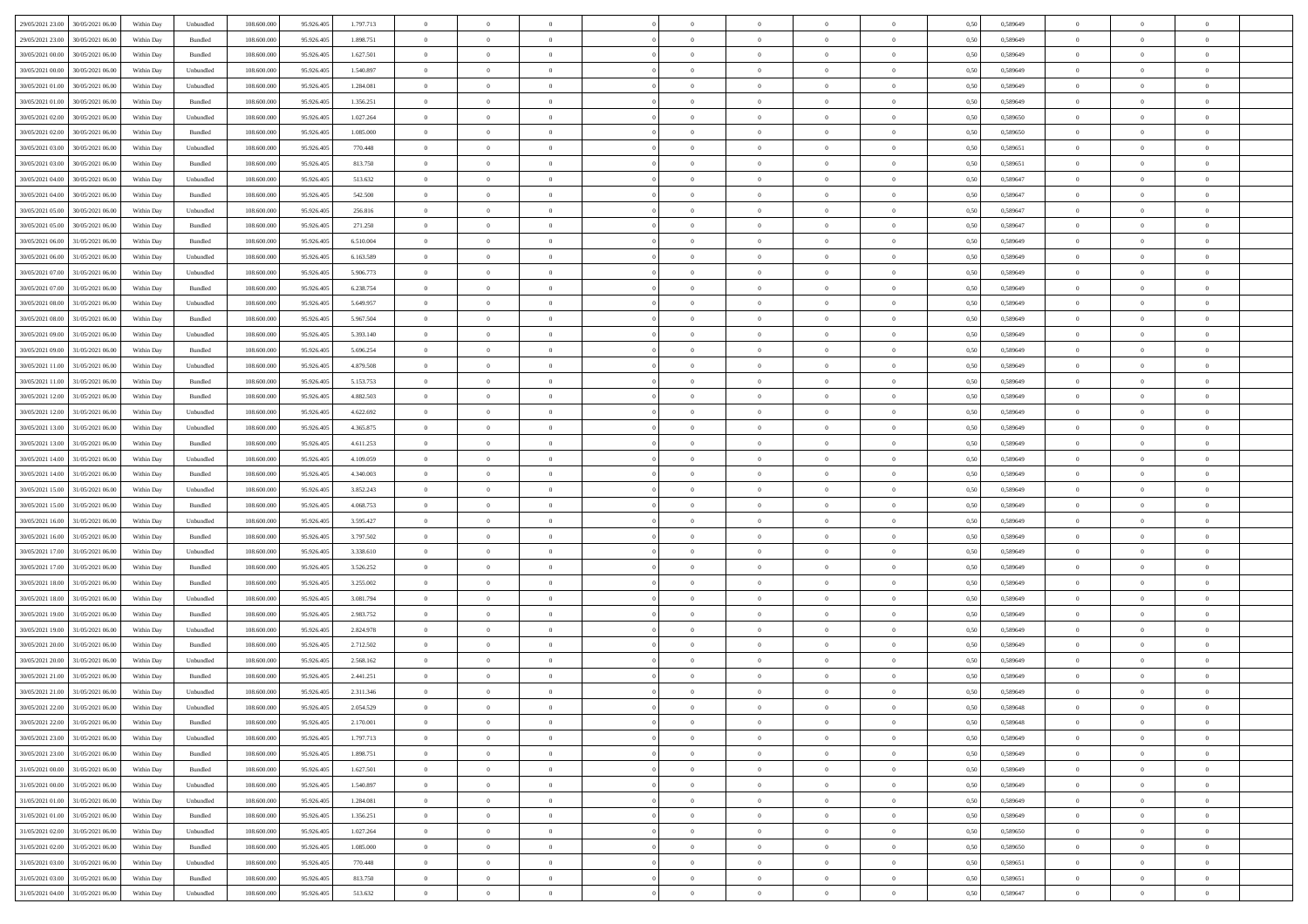| 31/05/2021 04:00   31/05/2021 0   | Within Dav |           | 108.600.000 | 95.926.405 | 542.500   |  |  |  |  | 0,589647 |  |  |
|-----------------------------------|------------|-----------|-------------|------------|-----------|--|--|--|--|----------|--|--|
| 31/05/2021 06:00 01/06/2021 06:00 | Within Day | Unbundled | 108.600.000 | 95.926.405 | 6.160.932 |  |  |  |  | 0,589649 |  |  |
| 31/05/2021 06:00 01/06/2021       | Within Day |           | 108.600.000 | 95.926.40  | 6.512.662 |  |  |  |  | 0,589649 |  |  |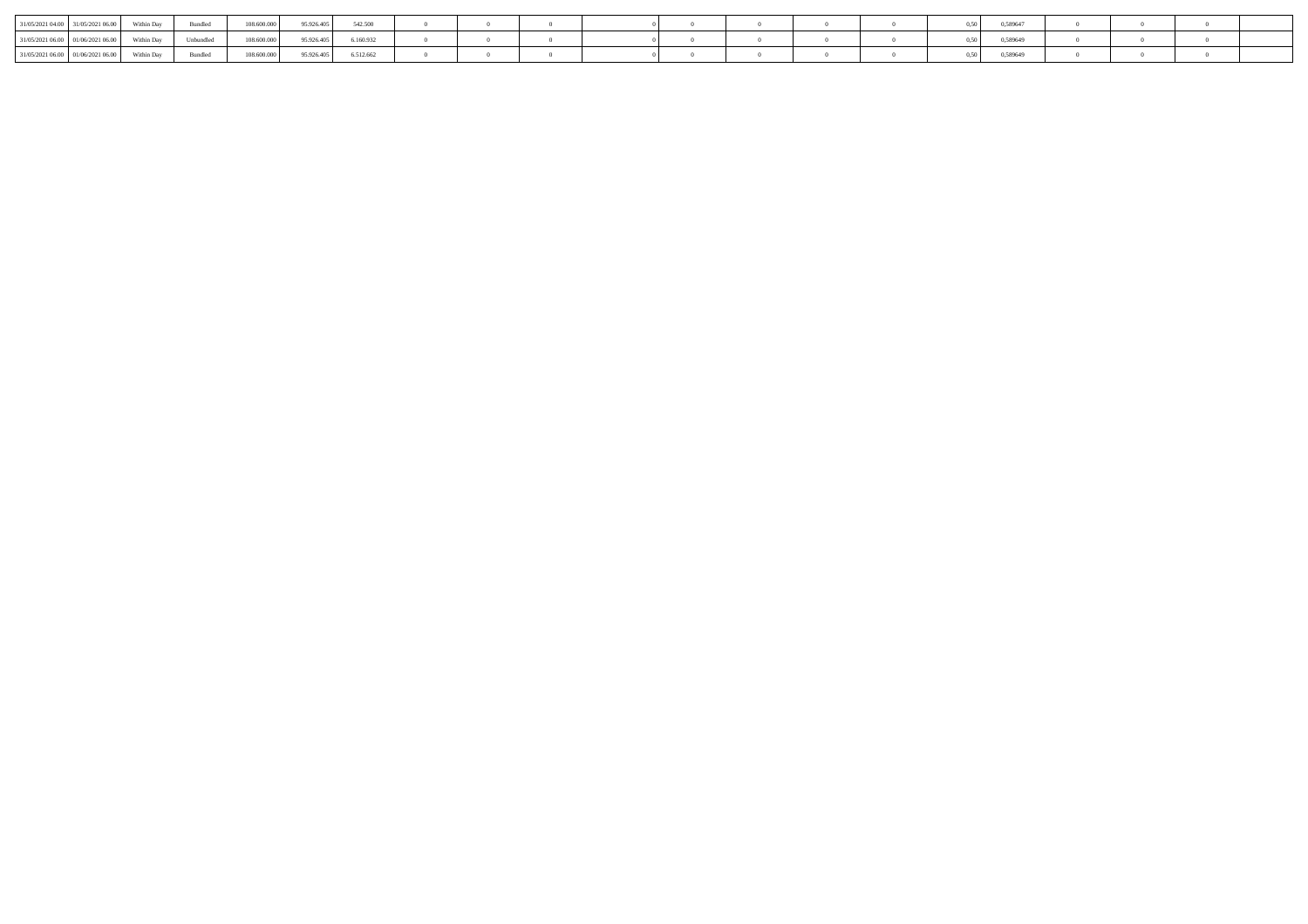## **SNAM RETE GAS**

**Transportation capacity at Entry Point interconnected with foreign pipelines**

**Update to 30/05/2021 of offered and assigned capacity in auction day-ahead and within-day**

**Thermal Year 2020/2021**

(Values in Ncm/day (0° C; 1,01325 bar) - 1 Scm=0,94794378 Ncm; Prices in c/Ncm)

**Entry Point**

**TARVISIO**

|                  | <b>Timeframe</b> |                     |                          |                                    | Assigned                        | Offered capacity |                |                | <b>Assigned capacity</b> | Day-Ahead                                |                         | <b>Total Prices</b>              |                                  |                                           |                     |                         | <b>SRG Prices</b>                |                                  |                                              |             |
|------------------|------------------|---------------------|--------------------------|------------------------------------|---------------------------------|------------------|----------------|----------------|--------------------------|------------------------------------------|-------------------------|----------------------------------|----------------------------------|-------------------------------------------|---------------------|-------------------------|----------------------------------|----------------------------------|----------------------------------------------|-------------|
| From             | To               | <b>Auction type</b> | Offered<br>capacity type | <b>Transportati</b><br>on capacity | capacity<br>(before<br>auction) | Firm             | Interruptible  | Firm           | Interruptible            | Interrupted<br>Capacity<br>Interruptible | Reserve price -<br>Firm | <b>Auction premium</b><br>- Firm | Reserve price -<br>Interruptible | <b>Auction premium</b><br>- Interruptible | <b>Split factor</b> | Reserve price -<br>Firm | <b>Auction</b><br>premium - Firm | Reserve price -<br>Interruptible | <b>Auction</b><br>premium -<br>Interruptible | <b>Note</b> |
| 01/05/2021 06:00 | 02/05/2021 06:00 | Day Ahead           | Bundled                  | 114.563.75                         | 83.374.560                      | 6.941.449        | $\overline{0}$ | $\overline{0}$ | $\overline{0}$           |                                          | $\overline{0}$          | $\bf{0}$                         | $\overline{0}$                   | $\overline{0}$                            | 0,50                | 0,005590                | $\overline{0}$                   | 0,005590                         | $\overline{0}$                               |             |
| 01/05/2021 06:00 | 02/05/2021 06:00 | Day Ahead           | Unbundled                | 114.563.75                         | 83,374,560                      | 24.247.747       | $\overline{0}$ | 17.819.632     | $\Omega$                 |                                          | $\Omega$                |                                  | $\Omega$                         | $\theta$                                  | 0,50                | 0.005590                | $\overline{0}$                   | 0.005590                         | $\theta$                                     |             |
| 02/05/2021 06:00 | 03/05/2021 06.00 | Day Ahead           | Bundled                  | 114.563.75                         | 83.374.560                      | 6.941.455        | $\overline{0}$ | $\overline{0}$ | $\overline{0}$           |                                          | $\overline{0}$          | $\theta$                         | $\overline{0}$                   | $\theta$                                  | 0,50                | 0,005590                | $\overline{0}$                   | 0,005590                         | $\mathbf{0}$                                 |             |
| 02/05/2021 06:00 | 03/05/2021 06.00 | Day Ahead           | Unbundled                | 114.563.756                        | 83.374.560                      | 24.247.740       | $\overline{0}$ | 17.819.632     | $\overline{0}$           |                                          | $\Omega$                | $\theta$                         | $\overline{0}$                   | $\overline{0}$                            | 0,50                | 0,005590                | $\overline{0}$                   | 0,005590                         | $\theta$                                     |             |
| 03/05/2021 06:00 | 04/05/2021 06.00 | Day Ahead           | <b>Bundled</b>           | 114.563.75                         | 83,374,560                      | 6.891.065        | $\overline{0}$ | 3.187.233      | $\overline{0}$           |                                          | 1.317843                | $\theta$                         | $\overline{0}$                   | $\overline{0}$                            | 0.50                | 0.005590                | $\overline{0}$                   | 0.005590                         | $\theta$                                     |             |
| 03/05/2021 06:00 | 04/05/2021 06.0  | Day Ahead           | Unbundled                | 114.563.75                         | 83.374.56                       | 24.298.130       | $\overline{0}$ | 17.929.613     | $\Omega$                 |                                          | $\Omega$                |                                  | $\theta$                         | $\theta$                                  | 0.50                | 0,005590                | $\theta$                         | 0,005590                         | $\theta$                                     |             |
| 04/05/2021 06:00 | 05/05/2021 06:00 | Day Ahead           | Unbundled                | 114,563,75                         | 83,374,560                      | 24.298.130       | $\overline{0}$ | 23,497.161     | $\overline{0}$           |                                          | $\overline{0}$          | $\theta$                         | $\overline{0}$                   | $\overline{0}$                            | 0.50                | 0.005590                | $\overline{0}$                   | 0.005590                         | $\mathbf{0}$                                 |             |
| 04/05/2021 06:00 | 05/05/2021 06:00 | Day Ahead           | Bundled                  | 114.563.75                         | 83.374.560                      | 6.891.065        | 9.733.361      | 6.891.065      | $\overline{0}$           |                                          | 1,317843                | 0,002122                         | $\overline{0}$                   | $\mathbf{0}$                              | 0,50                | 0,005590                | 0,001062                         | 0,005590                         | $\mathbf{0}$                                 |             |
| 05/05/2021 06:00 | 06/05/2021 06.00 | Day Ahead           | Unbundled                | 114.563.75                         | 83.374.560                      | 24.297.895       | $\overline{0}$ | 20.629.221     | $\Omega$                 |                                          | $\Omega$                |                                  | $\theta$                         | $\theta$                                  | 0,50                | 0,005590                | $\Omega$                         | 0,005590                         | $\theta$                                     |             |
| 05/05/2021 06:00 | 06/05/2021 06.0  | Day Ahead           | Bundled                  | 114.563.75                         | 83.374.560                      | 6.891.300        | $\overline{0}$ | $\overline{0}$ | $\overline{0}$           |                                          | $\Omega$                | $\theta$                         | $\overline{0}$                   | $\overline{0}$                            | 0,50                | 0,005590                | $\overline{0}$                   | 0,005590                         | $\Omega$                                     |             |
| 06/05/2021 06:00 | 07/05/2021 06.0  | Day Ahead           | Bundled                  | 114.563.75                         | 83.374.560                      | 6.924.058        | $\overline{0}$ | $\overline{0}$ | $\overline{0}$           |                                          | $\overline{0}$          | $\theta$                         | $\overline{0}$                   | $\theta$                                  | 0,50                | 0,005590                | $\overline{0}$                   | 0,005590                         | $\mathbf{0}$                                 |             |
| 06/05/2021 06:00 | 07/05/2021 06.00 | Day Ahead           | Unbundled                | 114.563.75                         | 83,374,560                      | 24.265.136       | $\overline{0}$ | 20.527.927     | $\Omega$                 |                                          | $\Omega$                | $\theta$                         | $\Omega$                         | $\theta$                                  | 0.50                | 0.005590                | $\overline{0}$                   | 0.005590                         | $\Omega$                                     |             |
| 07/05/2021 06.0  | 08/05/2021 06.0  | Day Ahead           | Unbundled                | 114.563.75                         | 83.374.56                       | 24.297.895       | $\overline{0}$ | 17.890.301     | $\overline{0}$           |                                          | $\Omega$                | $\theta$                         | $\overline{0}$                   | $\overline{0}$                            | 0,50                | 0,005590                | $\Omega$                         | 0,005590                         | $\Omega$                                     |             |
| 07/05/2021 06:00 | 08/05/2021 06:00 | Day Ahead           | Bundled                  | 114.563.75                         | 83.374.560                      | 6.891.300        | $\overline{0}$ | $\theta$       | $\Omega$                 |                                          | $\Omega$                | $\theta$                         | $\Omega$                         | $\theta$                                  | 0,50                | 0.005590                | $\overline{0}$                   | 0.005590                         | $\Omega$                                     |             |
| 08/05/2021 06:00 | 09/05/2021 06:00 | Day Ahead           | Unbundled                | 114.563.75                         | 83,374,560                      | 24.298.130       | $\overline{0}$ | 17.819.632     | $\Omega$                 |                                          | $\Omega$                | $\theta$                         | $\theta$                         | $\theta$                                  | 0.50                | 0.005590                | $\theta$                         | 0.005590                         | $\theta$                                     |             |
| 08/05/2021 06:00 | 09/05/2021 06.0  | Day Ahead           | Bundled                  | 114.563.75                         | 83,374,560                      | 6.891.065        | $\overline{0}$ | $\overline{0}$ | $\theta$                 |                                          | $\theta$                |                                  | $\overline{0}$                   | $\theta$                                  | 0,50                | 0,005590                | $\overline{0}$                   | 0.005590                         | $\theta$                                     |             |
| 09/05/2021 06:00 | 10/05/2021 06:00 | Day Ahead           | Bundled                  | 114.563.756                        | 83.374.560                      | 6.891.065        | $\overline{0}$ | $\overline{0}$ | $\overline{0}$           |                                          | $\overline{0}$          | $\theta$                         | $\overline{0}$                   | $\overline{0}$                            | 0,50                | 0,005590                | $\overline{0}$                   | 0,005590                         | $\mathbf{0}$                                 |             |
| 09/05/2021 06:00 | 10/05/2021 06:00 | Day Ahead           | Unbundled                | 114.563.75                         | 83.374.560                      | 24.298.130       | $\overline{0}$ | 17.819.632     | $\overline{0}$           |                                          | $\overline{0}$          | $\theta$                         | $\overline{0}$                   | $\bf{0}$                                  | 0,50                | 0,005590                | $\overline{0}$                   | 0,005590                         | $\overline{0}$                               |             |
| 10/05/2021 06:00 | 1/05/2021 06.00  | Day Ahead           | Unbundled                | 114.563.75                         | 83.374.560                      | 24.298.130       | $\overline{0}$ | 17.929.613     | $\overline{0}$           |                                          | $\Omega$                |                                  | $\overline{0}$                   | $\theta$                                  | 0,50                | 0,005590                | $\overline{0}$                   | 0,005590                         | $\theta$                                     |             |
| 10/05/2021 06:00 | 11/05/2021 06:00 | Day Ahead           | Bundled                  | 114,563,75                         | 83,374,560                      | 6.891.065        | $\overline{0}$ | $\Omega$       | $\Omega$                 |                                          | $\Omega$                | $\Omega$                         | $\theta$                         | $\theta$                                  | 0.50                | 0.005590                | $\overline{0}$                   | 0.005590                         | $\theta$                                     |             |
| 11/05/2021 06:00 | 12/05/2021 06:00 | Day Ahead           | Unbundled                | 114.563.75                         | 83.374.560                      | 24.298.137       | $\overline{0}$ | 19.802.378     | $\Omega$                 |                                          | $\Omega$                | $\theta$                         | $\overline{0}$                   | $\Omega$                                  | 0,50                | 0,005590                | $\theta$                         | 0,005590                         | $\Omega$                                     |             |
| 11/05/2021 06:00 | 12/05/2021 06:00 | Day Ahead           | <b>Bundled</b>           | 114.563.75                         | 83,374,560                      | 6.891.057        | $\Omega$       | $\Omega$       | $\Omega$                 |                                          | $\Omega$                |                                  | $\Omega$                         | $\theta$                                  | 0.50                | 0.005590                | $\theta$                         | 0.005590                         | $\Omega$                                     |             |
| 12/05/2021 06:00 | 13/05/2021 06:00 | Day Ahead           | Bundled                  | 114.563.75                         | 83,374,560                      | 6.891.051        | $\overline{0}$ | $\overline{0}$ | $\overline{0}$           |                                          | $\Omega$                | $\theta$                         | $\theta$                         | $\overline{0}$                            | 0,50                | 0.005590                | $\overline{0}$                   | 0.005590                         | $\theta$                                     |             |
| 12/05/2021 06:00 | 13/05/2021 06:00 | Day Ahead           | Unbundled                | 114.563.75                         | 83,374,560                      | 24.298.144       | $\overline{0}$ | 19.953.141     | $\overline{0}$           |                                          | $\overline{0}$          | $\overline{0}$                   | $\overline{0}$                   | $\theta$                                  | 0,50                | 0.005590                | $\overline{0}$                   | 0.005590                         | $\mathbf{0}$                                 |             |
| 13/05/2021 06:00 | 14/05/2021 06:00 | Day Ahead           | Unbundled                | 114.563.75                         | 83,374,560                      | 28.533.167       | $\overline{0}$ | 20.028.523     | $\overline{0}$           |                                          | $\overline{0}$          | $\theta$                         | $\overline{0}$                   | $\overline{0}$                            | 0.50                | 0.005590                | $\overline{0}$                   | 0.005590                         | $\Omega$                                     |             |
| 13/05/2021 06:00 | 14/05/2021 06.0  | Day Ahead           | Bundled                  | 114.563.75                         | 83.374.560                      | 2.656.028        | $\overline{0}$ | $\overline{0}$ | $\overline{0}$           |                                          | $\Omega$                | $\mathbf{a}$                     | $\overline{0}$                   | $\theta$                                  | 0,50                | 0,005590                | $\theta$                         | 0,005590                         | $\Omega$                                     |             |
| 14/05/2021 06:00 | 15/05/2021 06.00 | Day Ahead           | Bundled                  | 114.563.75                         | 83.374.560                      | 10.482.113       | $\overline{0}$ | $\overline{0}$ | $\Omega$                 |                                          | $\Omega$                |                                  | $\overline{0}$                   | $\theta$                                  | 0,50                | 0,005590                | $\overline{0}$                   | 0,005590                         | $\theta$                                     |             |
| 14/05/2021 06:00 | 15/05/2021 06:00 | Day Ahead           | Unbundled                | 114.563.75                         | 83.374.560                      | 20.707.081       | $\overline{0}$ | 17.826.699     | $\Omega$                 |                                          | $\Omega$                | $\theta$                         | $\Omega$                         | $\Omega$                                  | 0,50                | 0,005590                | $\overline{0}$                   | 0.005590                         | $\theta$                                     |             |
| 15/05/2021 06:00 | 16/05/2021 06.00 | Day Ahead           | Unbundled                | 114.563.75                         | 83.374.560                      | 20.176.417       | $\overline{0}$ | 17.819.632     | $\overline{0}$           |                                          | $\Omega$                |                                  | $\overline{0}$                   | $\theta$                                  | 0,50                | 0,005590                | $\overline{0}$                   | 0,005590                         | $\Omega$                                     |             |
| 15/05/2021 06:00 | 16/05/2021 06:00 | Day Ahead           | Bundled                  | 114,563,75                         | 83,374,560                      | 11.012.778       | $\overline{0}$ | $\Omega$       | $\overline{0}$           |                                          | $\Omega$                | $\theta$                         | $\Omega$                         | $\theta$                                  | 0,50                | 0.005590                | $\overline{0}$                   | 0.005590                         | $\theta$                                     |             |
| 16/05/2021 06:00 | 17/05/2021 06:00 | Day Ahead           | Unbundled                | 114.563.75                         | 83.374.560                      | 24.298.137       | $\overline{0}$ | 17.819.632     | $\overline{0}$           |                                          | $\overline{0}$          | $\theta$                         | $\overline{0}$                   | $\overline{0}$                            | 0,50                | 0,005590                | $\overline{0}$                   | 0,005590                         | $\Omega$                                     |             |
| 16/05/2021 06:00 | 7/05/2021 06.0   | Day Ahead           | Bundled                  | 114.563.75                         | 83,374.56                       | 6.891.057        | $\overline{0}$ | $\theta$       | $\Omega$                 |                                          | $\theta$                |                                  | $\Omega$                         | $\theta$                                  | 0.50                | 0.005590                | $\theta$                         | 0.005590                         | $\theta$                                     |             |
| 17/05/2021 06:00 | 18/05/2021 06.00 | Day Ahead           | Unbundled                | 114,563.75                         | 83,374,560                      | 24.298.137       | $\overline{0}$ | 17.819.632     | $\overline{0}$           |                                          | $\overline{0}$          | $\theta$                         | $\overline{0}$                   | $\overline{0}$                            | 0.50                | 0.005590                | $\overline{0}$                   | 0.005590                         | $\Omega$                                     |             |
| 17/05/2021 06:00 | 18/05/2021 06:00 | Day Ahead           | Bundled                  | 114.563.75                         | 83.374.560                      | 6.891.057        | $\overline{0}$ | $\overline{0}$ | $\overline{0}$           |                                          | $\overline{0}$          | $\theta$                         | $\overline{0}$                   | $\mathbf{0}$                              | 0,50                | 0,005590                | $\overline{0}$                   | 0,005590                         | $\mathbf{0}$                                 |             |
| 18/05/2021 06:00 | 19/05/2021 06:00 | Day Ahead           | Unbundled                | 114.563.75                         | 83.374.560                      | 23.954.660       | $\overline{0}$ | 19.646.904     | $\overline{0}$           |                                          | $\Omega$                |                                  | $\overline{0}$                   | $\Omega$                                  | 0,50                | 0,005590                | $\Omega$                         | 0,005590                         | $\theta$                                     |             |
| 18/05/2021 06:00 | 19/05/2021 06.0  | Day Ahead           | Bundled                  | 114.563.75                         | 83.374.560                      | 7.234.535        | $\overline{0}$ | $\overline{0}$ | $\overline{0}$           |                                          | $\overline{0}$          | $\theta$                         | $\overline{0}$                   | $\overline{0}$                            | 0,50                | 0,005590                | $\overline{0}$                   | 0,005590                         | $\mathbf{0}$                                 |             |
| 19/05/2021 06:00 | 20/05/2021 06:00 | Day Ahead           | Bundled                  | 114.563.75                         | 83.374.560                      | 6.891.057        | $\theta$       | $\Omega$       | $\Omega$                 |                                          | $\Omega$                |                                  | $\Omega$                         | $\theta$                                  | 0,50                | 0,005590                | $\theta$                         | 0.005590                         | $\theta$                                     |             |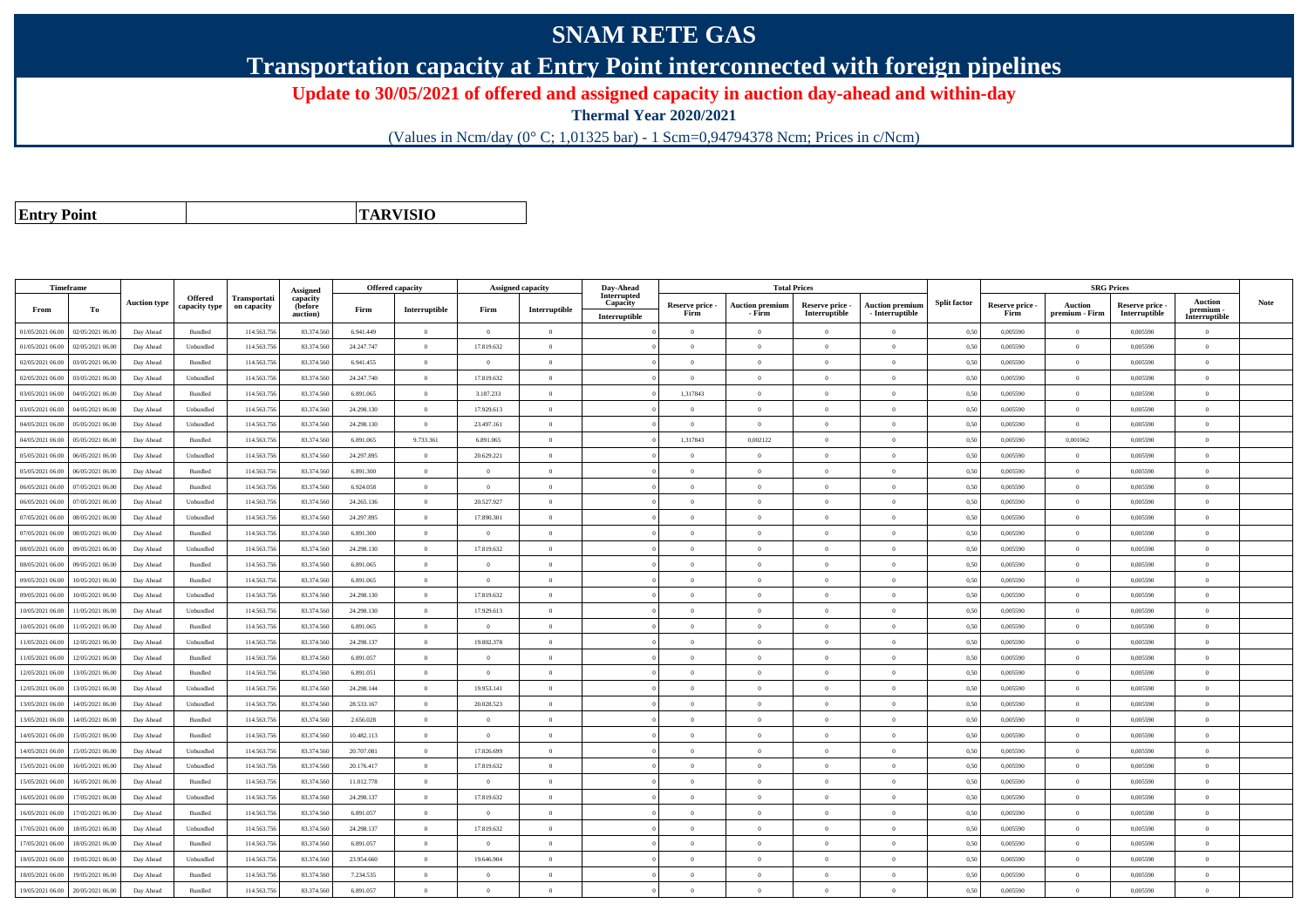| 19/05/2021 06:00 20/05/2021 06:00            | Day Ahead  | Unbundled | 114.563.75  | 83.374.560  | 24.298.137 | $\overline{0}$ | 21.783.504     |                | $\overline{0}$ | $\bf{0}$       | $\overline{0}$ | $\theta$       | 0,50 | 0,005590 | $\overline{0}$ | 0.005590       | $\bf{0}$       |  |
|----------------------------------------------|------------|-----------|-------------|-------------|------------|----------------|----------------|----------------|----------------|----------------|----------------|----------------|------|----------|----------------|----------------|----------------|--|
|                                              |            |           |             |             |            |                |                |                |                |                |                |                |      |          |                |                |                |  |
| 20/05/2021 06:00<br>21/05/2021 06:00         | Day Ahead  | Unbundled | 114.563.75  | 83.374.56   | 24.298.137 | $\overline{0}$ | 18.031.642     | $\overline{0}$ | $\overline{0}$ | $\,$ 0         | $\overline{0}$ | $\bf{0}$       | 0,50 | 0,005590 | $\bf{0}$       | 0,005590       | $\bf{0}$       |  |
| 20/05/2021 06:00<br>21/05/2021 06:00         | Day Ahead  | Bundled   | 114.563.75  | 83.374.560  | 6.891.057  | $\overline{0}$ | $\overline{0}$ | $\overline{0}$ | $\overline{0}$ | $\bf{0}$       | $\overline{0}$ | $\overline{0}$ | 0.50 | 0.005590 | $\overline{0}$ | 0.005590       | $\bf{0}$       |  |
| 21/05/2021 06:00<br>22/05/2021 06:00         | Day Ahead  | Bundled   | 114.563.75  | 83.374.560  | 6.891.051  | $\overline{0}$ | $\overline{0}$ | $\overline{0}$ | $\overline{0}$ | $\bf{0}$       | $\overline{0}$ | $\theta$       | 0,50 | 0,005590 | $\,$ 0 $\,$    | 0,005590       | $\overline{0}$ |  |
| 21/05/2021 06:00<br>22/05/2021 06.00         | Day Ahead  | Unbundled | 114.563.75  | 83.374.560  | 24.298.144 | $\overline{0}$ | 17.819.632     | $\overline{0}$ |                | $\,$ 0         | $\overline{0}$ | $\bf{0}$       | 0,50 | 0,005590 | $\bf{0}$       | 0,005590       | $\bf{0}$       |  |
| 22/05/2021 06:00<br>23/05/2021 06:00         | Day Ahead  | Bundled   | 114,563,75  | 83,374,560  | 7.234.911  | $\overline{0}$ | $\overline{0}$ | $\overline{0}$ | $\overline{0}$ | $\bf{0}$       | $\overline{0}$ | $\overline{0}$ | 0.50 | 0.005590 | $\bf{0}$       | 0.005590       | $\bf{0}$       |  |
|                                              |            |           |             |             |            |                |                |                |                |                |                |                |      |          |                |                |                |  |
| 22/05/2021 06:00<br>23/05/2021 06:00         | Day Ahead  | Unbundled | 114.563.75  | 83.374.560  | 23.954.283 | $\overline{0}$ | 17.819.632     | $\overline{0}$ | $\overline{0}$ | $\bf{0}$       | $\overline{0}$ | $\overline{0}$ | 0,50 | 0,005590 | $\,$ 0 $\,$    | 0,005590       | $\overline{0}$ |  |
| 23/05/2021 06:00<br>24/05/2021 06.00         | Day Ahead  | Unbundled | 114.563.75  | 83.374.56   | 24.298.137 | $\bf{0}$       | 17.819.632     | $\overline{0}$ | $\overline{0}$ | $\,$ 0         | $\overline{0}$ | $\bf{0}$       | 0,50 | 0,005590 | $\bf{0}$       | 0,005590       | $\bf{0}$       |  |
| 23/05/2021 06:00<br>24/05/2021 06:00         | Day Ahead  | Bundled   | 114,563,75  | 83,374,560  | 6.891.057  | $\overline{0}$ | $\overline{0}$ | $\overline{0}$ | $\overline{0}$ | $\bf{0}$       | $\overline{0}$ | $\overline{0}$ | 0.50 | 0.005590 | $\overline{0}$ | 0.005590       | $\bf{0}$       |  |
| 25/05/2021 06:00<br>26/05/2021 06:00         | Day Ahead  | Unbundled | 114.563.756 | 83.374.560  | 24.298.144 | $\overline{0}$ | 20.403.076     | $\overline{0}$ | $\overline{0}$ | $\bf{0}$       | $\overline{0}$ | $\overline{0}$ | 0,50 | 0,005590 | $\overline{0}$ | 0.005590       | $\bf{0}$       |  |
| 25/05/2021 06:00<br>26/05/2021 06.00         | Day Ahead  | Bundled   | 114.563.75  | 83.374.560  | 6.891.051  | $\bf{0}$       | $\overline{0}$ | $\overline{0}$ | $\overline{0}$ | $\,$ 0         | $\overline{0}$ | $\bf{0}$       | 0,50 | 0,005590 | $\bf{0}$       | 0,005590       | $\bf{0}$       |  |
| 26/05/2021 06:00<br>27/05/2021 06:00         | Day Ahead  | Unbundled | 114,563,75  | 83,374,560  | 24.298.137 | $\overline{0}$ | 20.685.757     | $\overline{0}$ | $\overline{0}$ | $\,$ 0 $\,$    | $\overline{0}$ | $\overline{0}$ | 0.50 | 0.005590 | $\,$ 0 $\,$    | 0.005590       | $\bf{0}$       |  |
| 26/05/2021 06:00<br>27/05/2021 06:00         | Day Ahead  | Bundled   | 114.563.75  | 83.374.560  | 6.891.057  | $\overline{0}$ | $\overline{0}$ | $\overline{0}$ | $\overline{0}$ | $\bf{0}$       | $\overline{0}$ | $\theta$       | 0,50 | 0,005590 | $\,$ 0 $\,$    | 0,005590       | $\overline{0}$ |  |
|                                              |            |           |             |             |            |                |                |                |                |                |                |                |      |          |                |                |                |  |
| 27/05/2021 06:00<br>28/05/2021 06:00         | Day Ahead  | Unbundled | 114.563.75  | 83.374.560  | 24.298.144 | $\bf{0}$       | 20.989.640     | $\overline{0}$ | $\overline{0}$ | $\,$ 0         | $\overline{0}$ | $\bf{0}$       | 0,50 | 0,005590 | $\bf{0}$       | 0,005590       | $\bf{0}$       |  |
| 27/05/2021 06:00<br>28/05/2021 06:00         | Day Ahead  | Bundled   | 114,563,75  | 83,374,560  | 6.891.051  | $\overline{0}$ | $\overline{0}$ | $\overline{0}$ | $\overline{0}$ | $\bf{0}$       | $\overline{0}$ | $\overline{0}$ | 0.50 | 0.005590 | $\bf{0}$       | 0.005590       | $\bf{0}$       |  |
| 28/05/2021 06:00<br>29/05/2021 06:00         | Day Ahead  | Unbundled | 114.563.75  | 83.374.560  | 24.298.137 | $\overline{0}$ | 20.669.268     | $\overline{0}$ | $\overline{0}$ | $\bf{0}$       | $\overline{0}$ | $\overline{0}$ | 0,50 | 0,005590 | $\,$ 0 $\,$    | 0,005590       | $\overline{0}$ |  |
| 28/05/2021 06:00<br>29/05/2021 06.00         | Day Ahead  | Bundled   | 114.563.75  | 83.374.560  | 6.891.057  | $\bf{0}$       | $\theta$       | $\overline{0}$ |                | $\,$ 0         | $\overline{0}$ | $\bf{0}$       | 0,50 | 0,005590 | $\bf{0}$       | 0,005590       | $\bf{0}$       |  |
| 29/05/2021 06:00<br>30/05/2021 06:00         | Day Ahead  | Bundled   | 114,563,75  | 83,374,560  | 6.867.501  | $\overline{0}$ | $\overline{0}$ | $\overline{0}$ | $\overline{0}$ | $\bf{0}$       | $\overline{0}$ | $\overline{0}$ | 0.50 | 0.005590 | $\overline{0}$ | 0.005590       | $\bf{0}$       |  |
| 29/05/2021 06:00<br>30/05/2021 06:00         | Day Ahead  | Unbundled | 114.563.75  | 83.374.560  | 24.321.693 | $\overline{0}$ | 17.819.632     | $\overline{0}$ | $\overline{0}$ | $\,$ 0         | $\overline{0}$ | $\overline{0}$ | 0,50 | 0,005590 | $\,$ 0 $\,$    | 0,005590       | $\bf{0}$       |  |
|                                              |            |           |             |             |            |                |                |                |                |                |                |                |      |          |                |                |                |  |
| 30/05/2021 06:00<br>31/05/2021 06.00         | Day Ahead  | Unbundled | 114.563.75  | 83.374.560  | 24.321.693 | $\bf{0}$       | 17.819.632     | $\overline{0}$ | $\overline{0}$ | $\,$ 0         | $\overline{0}$ | $\bf{0}$       | 0,50 | 0,005590 | $\bf{0}$       | 0,005590       | $\bf{0}$       |  |
| 30/05/2021 06:00<br>31/05/2021 06:00         | Day Ahead  | Bundled   | 114.563.75  | 83,374,560  | 6.867.501  | $\overline{0}$ | $\overline{0}$ | $\overline{0}$ | $\overline{0}$ | $\,$ 0 $\,$    | $\overline{0}$ | $\overline{0}$ | 0.50 | 0.005590 | $\overline{0}$ | 0.005590       | $\bf{0}$       |  |
| 31/05/2021 06:00<br>01/06/2021 06:00         | Day Ahead  | Unbundled | 114.563.75  | 83.374.560  | 24.318.891 | $\overline{0}$ | 17.819.632     | $\overline{0}$ | $\overline{0}$ | $\,$ 0         | $\overline{0}$ | $\overline{0}$ | 0,50 | 0,005590 | $\,$ 0 $\,$    | 0,005590       | $\overline{0}$ |  |
| 31/05/2021 06:00<br>01/06/2021 06.00         | Day Ahead  | Bundled   | 114.563.75  | 83.374.560  | 6.870.304  | $\overline{0}$ | $\theta$       | $\overline{0}$ | $\overline{0}$ | $\,$ 0         | $\overline{0}$ | $\bf{0}$       | 0,50 | 0,005590 | $\bf{0}$       | 0,005590       | $\bf{0}$       |  |
| 01/05/2021 06:00<br>02/05/2021 06:00         | Within Day | Unbundled | 114,563,75  | 101.194.192 | 6.428.114  | $\overline{0}$ | $\overline{0}$ | $\overline{0}$ | $\overline{0}$ | $\bf{0}$       | $\overline{0}$ | $\overline{0}$ | 0.50 | 0.558954 | $\bf{0}$       | $\overline{0}$ | $\bf{0}$       |  |
| 01/05/2021 06:00<br>02/05/2021 06:00         | Within Day | Bundled   | 114.563.75  | 101.194.192 | 6.941.448  | $\overline{0}$ | $\overline{0}$ | $\overline{0}$ | $\overline{0}$ | $\bf{0}$       | $\overline{0}$ | $\overline{0}$ | 0,50 | 0,558954 | $\,0\,$        | $\overline{0}$ | $\overline{0}$ |  |
| 01/05/2021 07:00<br>02/05/2021 06.00         | Within Day | Unbundled | 114.563.75  | 101.194.192 | 6.160.277  | $\overline{0}$ | $\theta$       | $\overline{0}$ |                | $\,$ 0         | $\overline{0}$ | $\bf{0}$       | 0,50 | 0,558954 | $\bf{0}$       | $\overline{0}$ | $\,$ 0         |  |
|                                              |            |           |             |             |            |                |                |                |                |                |                |                |      |          |                |                |                |  |
| 01/05/2021 07:00<br>02/05/2021 06:00         | Within Day | Bundled   | 114.563.75  | 101.194.192 | 6.652.220  | $\overline{0}$ | $\overline{0}$ | $\overline{0}$ | $\overline{0}$ | $\bf{0}$       | $\overline{0}$ | $\overline{0}$ | 0.50 | 0.558954 | $\bf{0}$       | $\overline{0}$ | $\bf{0}$       |  |
| 01/05/2021 08:00<br>02/05/2021 06:00         | Within Day | Bundled   | 114.563.75  | 101.194.192 | 6.362.993  | $\overline{0}$ | $\overline{0}$ | $\overline{0}$ | $\overline{0}$ | $\bf{0}$       | $\overline{0}$ | $\overline{0}$ | 0,50 | 0,558954 | $\,0\,$        | $\overline{0}$ | $\overline{0}$ |  |
| 01/05/2021 08:00<br>02/05/2021 06.00         | Within Day | Unbundled | 114.563.75  | 101.194.192 | 5.892.438  | $\bf{0}$       | $\overline{0}$ | $\overline{0}$ | $\overline{0}$ | $\bf{0}$       | $\overline{0}$ | $\bf{0}$       | 0,50 | 0,558954 | $\bf{0}$       | $\overline{0}$ | $\bf{0}$       |  |
| 01/05/2021 09:00<br>02/05/2021 06:00         | Within Day | Unbundled | 114.563.75  | 101.194.192 | 5.624.600  | $\overline{0}$ | $\overline{0}$ | $\overline{0}$ | $\overline{0}$ | $\,$ 0 $\,$    | $\overline{0}$ | $\overline{0}$ | 0.50 | 0.558954 | $\overline{0}$ | $\bf{0}$       | $\bf{0}$       |  |
| 01/05/2021 09:00<br>02/05/2021 06:00         | Within Day | Bundled   | 114.563.75  | 101.194.192 | 6.073.766  | $\overline{0}$ | $\overline{0}$ | $\theta$       | $\Omega$       | $\mathbf{0}$   | $\overline{0}$ | $\overline{0}$ | 0.50 | 0,558954 | $\mathbf{0}$   | $\overline{0}$ | $\overline{0}$ |  |
| 01/05/2021 10:00<br>02/05/2021 06.00         | Within Day | Unbundled | 114.563.75  | 101.194.192 | 5.356.762  | $\overline{0}$ | $\theta$       | $\overline{0}$ | $\overline{0}$ | $\,$ 0         | $\overline{0}$ | $\bf{0}$       | 0,50 | 0,558954 | $\bf{0}$       | $\overline{0}$ | $\bf{0}$       |  |
| 01/05/2021 10:00<br>02/05/2021 06:00         | Within Day | Bundled   | 114.563.75  | 101.194.192 | 5.784.539  | $\overline{0}$ | $\overline{0}$ | $\overline{0}$ | $\overline{0}$ | $\bf{0}$       | $\overline{0}$ | $\overline{0}$ | 0.50 | 0.558954 | $\bf{0}$       | $\overline{0}$ | $\bf{0}$       |  |
|                                              |            |           |             |             |            |                |                |                |                |                |                |                |      |          |                |                |                |  |
| 01/05/2021 11:00<br>02/05/2021 06:00         | Within Day | Unbundled | 114.563.75  | 101.194.192 | 5.088.924  | $\overline{0}$ | $\overline{0}$ | $\Omega$       | $\Omega$       | $\mathbf{0}$   | $\overline{0}$ | $\overline{0}$ | 0.50 | 0,558954 | $\mathbf{0}$   | $\overline{0}$ | $\overline{0}$ |  |
| 01/05/2021 11:00<br>02/05/2021 06.00         | Within Day | Bundled   | 114.563.75  | 101.194.192 | 5.495.312  | $\overline{0}$ | $\overline{0}$ | $\overline{0}$ |                | $\,$ 0         | $\overline{0}$ | $\bf{0}$       | 0,50 | 0,558954 | $\bf{0}$       | $\overline{0}$ | $\bf{0}$       |  |
| 01/05/2021 12:00<br>02/05/2021 06:00         | Within Day | Unbundled | 114.563.75  | 101.194.192 | 4.821.085  | $\overline{0}$ | $\overline{0}$ | $\overline{0}$ | $\overline{0}$ | $\bf{0}$       | $\overline{0}$ | $\overline{0}$ | 0.50 | 0.558954 | $\bf{0}$       | $\overline{0}$ | $\bf{0}$       |  |
| 01/05/2021 12:00<br>02/05/2021 06:00         | Within Day | Bundled   | 114.563.75  | 101.194.192 | 5.206.085  | $\overline{0}$ | $\overline{0}$ | $\overline{0}$ | $\Omega$       | $\overline{0}$ | $\overline{0}$ | $\overline{0}$ | 0.50 | 0,558954 | $\mathbf{0}$   | $\overline{0}$ | $\overline{0}$ |  |
| 01/05/2021 13:00<br>02/05/2021 06.00         | Within Day | Bundled   | 114.563.75  | 101.194.192 | 4.916.859  | $\bf{0}$       | $\overline{0}$ | $\overline{0}$ | $\overline{0}$ | $\bf{0}$       | $\overline{0}$ | $\bf{0}$       | 0,50 | 0,558954 | $\bf{0}$       | $\overline{0}$ | $\bf{0}$       |  |
| 01/05/2021 13:00<br>02/05/2021 06:00         | Within Day | Unbundled | 114.563.75  | 101.194.192 | 4.553.248  | $\overline{0}$ | $\overline{0}$ | $\overline{0}$ | $\overline{0}$ | $\,$ 0 $\,$    | $\overline{0}$ | $\overline{0}$ | 0.50 | 0.558954 | $\overline{0}$ | $\bf{0}$       | $\bf{0}$       |  |
| 01/05/2021 14:00<br>02/05/2021 06:00         | Within Day | Unbundled | 114.563.75  | 101.194.192 | 4.285.409  | $\overline{0}$ | $\overline{0}$ | $\Omega$       | $\Omega$       | $\mathbf{0}$   | $\overline{0}$ | $\overline{0}$ | 0.50 | 0,558954 | $\mathbf{0}$   | $\overline{0}$ | $\overline{0}$ |  |
|                                              |            |           |             |             |            |                |                |                |                |                |                |                |      |          |                |                |                |  |
| 01/05/2021 14:00<br>02/05/2021 06.00         | Within Day | Bundled   | 114.563.75  | 101.194.192 | 4.627.632  | $\overline{0}$ | $\overline{0}$ | $\overline{0}$ | $\overline{0}$ | $\,$ 0         | $\overline{0}$ | $\bf{0}$       | 0,50 | 0,558954 | $\bf{0}$       | $\overline{0}$ | $\bf{0}$       |  |
| 01/05/2021 15:00<br>02/05/2021 06:00         | Within Day | Unbundled | 114.563.75  | 101.194.192 | 4.017.572  | $\overline{0}$ | $\overline{0}$ | $\overline{0}$ | $\overline{0}$ | $\bf{0}$       | $\overline{0}$ | $\overline{0}$ | 0.50 | 0.558954 | $\bf{0}$       | $\overline{0}$ | $\bf{0}$       |  |
| 01/05/2021 15:00<br>02/05/2021 06:00         | Within Day | Bundled   | 114.563.75  | 101.194.19  | 4.338.405  | $\overline{0}$ | $\Omega$       | $\Omega$       | $\Omega$       | $\bf{0}$       | $\overline{0}$ | $\Omega$       | 0.50 | 0,558954 | $\mathbf{0}$   | $\overline{0}$ | $\overline{0}$ |  |
| 01/05/2021 16:00<br>02/05/2021 06:00         | Within Day | Unbundled | 114.563.75  | 101.194.192 | 3.749.733  | $\bf{0}$       | $\overline{0}$ | $\overline{0}$ | $\overline{0}$ | $\,$ 0         | $\overline{0}$ | $\bf{0}$       | 0,50 | 0,558954 | $\bf{0}$       | $\overline{0}$ | $\bf{0}$       |  |
| $01/05/2021\ 16.00 \qquad 02/05/2021\ 06.00$ | Within Day | Bundled   | 114.563.756 | 101.194.192 | 4 049 178  | $\bf{0}$       | $\theta$       |                |                |                |                |                | 0,50 | 0.558954 | $\overline{0}$ | $\Omega$       |                |  |
| 01/05/2021 17:00 02/05/2021 06:00            | Within Day | Unbundled | 114.563.756 | 101.194.192 | 3.481.895  | $\theta$       | $\overline{0}$ | $\Omega$       | $\Omega$       | $\overline{0}$ | $\overline{0}$ | $\overline{0}$ | 0,50 | 0,558954 | $\theta$       | $\overline{0}$ | $\bf{0}$       |  |
| 01/05/2021 17:00<br>02/05/2021 06:00         | Within Day | Bundled   | 114.563.75  | 101.194.192 | 3.759.951  | $\bf{0}$       | $\bf{0}$       | $\overline{0}$ | $\bf{0}$       | $\overline{0}$ | $\overline{0}$ | $\mathbf{0}$   | 0,50 | 0,558954 | $\overline{0}$ | $\bf{0}$       | $\bf{0}$       |  |
|                                              |            |           | 114,563,756 |             |            |                |                |                | $\overline{0}$ |                |                |                | 0.50 | 0.558954 | $\overline{0}$ | $\,$ 0 $\,$    |                |  |
| 01/05/2021 18:00 02/05/2021 06:00            | Within Day | Unbundled |             | 101.194.192 | 3.214.057  | $\overline{0}$ | $\overline{0}$ | $\overline{0}$ |                | $\overline{0}$ | $\overline{0}$ | $\mathbf{0}$   |      |          |                |                | $\,$ 0 $\,$    |  |
| 01/05/2021 18:00 02/05/2021 06:00            | Within Dav | Bundled   | 114.563.756 | 101.194.192 | 3.470.724  | $\overline{0}$ | $\overline{0}$ | $\overline{0}$ | $\overline{0}$ | $\overline{0}$ | $\overline{0}$ | $\overline{0}$ | 0,50 | 0,558954 | $\theta$       | $\overline{0}$ | $\bf{0}$       |  |
| 01/05/2021 19:00<br>02/05/2021 06:00         | Within Day | Bundled   | 114.563.75  | 101.194.192 | 3.181.497  | $\overline{0}$ | $\overline{0}$ | $\overline{0}$ | $\overline{0}$ | $\bf{0}$       | $\overline{0}$ | $\bf{0}$       | 0,50 | 0,558954 | $\overline{0}$ | $\bf{0}$       | $\bf{0}$       |  |
| 01/05/2021 19:00 02/05/2021 06:00            | Within Day | Unbundled | 114.563.756 | 101.194.192 | 2.946.219  | $\overline{0}$ | $\overline{0}$ | $\overline{0}$ | $\overline{0}$ | $\,$ 0 $\,$    | $\overline{0}$ | $\overline{0}$ | 0.50 | 0.558954 | $\overline{0}$ | $\overline{0}$ | $\bf{0}$       |  |
| 01/05/2021 20:00<br>02/05/2021 06:00         | Within Dav | Unbundled | 114.563.756 | 101.194.192 | 2.678.380  | $\overline{0}$ | $\overline{0}$ | $\overline{0}$ | $\overline{0}$ | $\mathbf{0}$   | $\overline{0}$ | $\overline{0}$ | 0,50 | 0,558954 | $\overline{0}$ | $\overline{0}$ | $\bf{0}$       |  |
| 01/05/2021 20:00<br>02/05/2021 06:00         | Within Day | Bundled   | 114.563.75  | 101.194.192 | 2.892.270  | $\overline{0}$ | $\,$ 0         | $\overline{0}$ | $\bf{0}$       | $\,$ 0 $\,$    | $\overline{0}$ | $\mathbf{0}$   | 0,50 | 0,558954 | $\overline{0}$ | $\,$ 0 $\,$    | $\bf{0}$       |  |
| 01/05/2021 21:00 02/05/2021 06:00            | Within Day | Unbundled | 114.563.75  | 101.194.192 | 2.410.543  | $\overline{0}$ | $\overline{0}$ | $\overline{0}$ | $\overline{0}$ | $\,$ 0 $\,$    | $\overline{0}$ | $\overline{0}$ | 0.50 | 0.558955 | $\overline{0}$ | $\,$ 0 $\,$    | $\bf{0}$       |  |
|                                              |            |           |             |             |            |                |                |                |                |                |                |                |      |          |                |                |                |  |
| 01/05/2021 21:00 02/05/2021 06:00            | Within Dav | Bundled   | 114.563.75  | 101.194.192 | 2.603.043  | $\overline{0}$ | $\overline{0}$ | $\overline{0}$ | $\overline{0}$ | $\overline{0}$ | $\overline{0}$ | $\overline{0}$ | 0,50 | 0,558955 | $\overline{0}$ | $\overline{0}$ | $\bf{0}$       |  |
| 01/05/2021 22:00<br>02/05/2021 06:00         | Within Day | Unbundled | 114.563.75  | 101.194.192 | 2.142.704  | $\overline{0}$ | $\overline{0}$ | $\overline{0}$ | $\bf{0}$       | $\bf{0}$       | $\overline{0}$ | $\bf{0}$       | 0,50 | 0,558954 | $\overline{0}$ | $\bf{0}$       | $\bf{0}$       |  |
| 01/05/2021 22:00 02/05/2021 06:00            | Within Day | Bundled   | 114.563.756 | 101.194.192 | 2.313.815  | $\overline{0}$ | $\overline{0}$ | $\overline{0}$ | $\overline{0}$ | $\,$ 0 $\,$    | $\overline{0}$ | $\overline{0}$ | 0,50 | 0,558954 | $\,$ 0 $\,$    | $\,$ 0 $\,$    | $\bf{0}$       |  |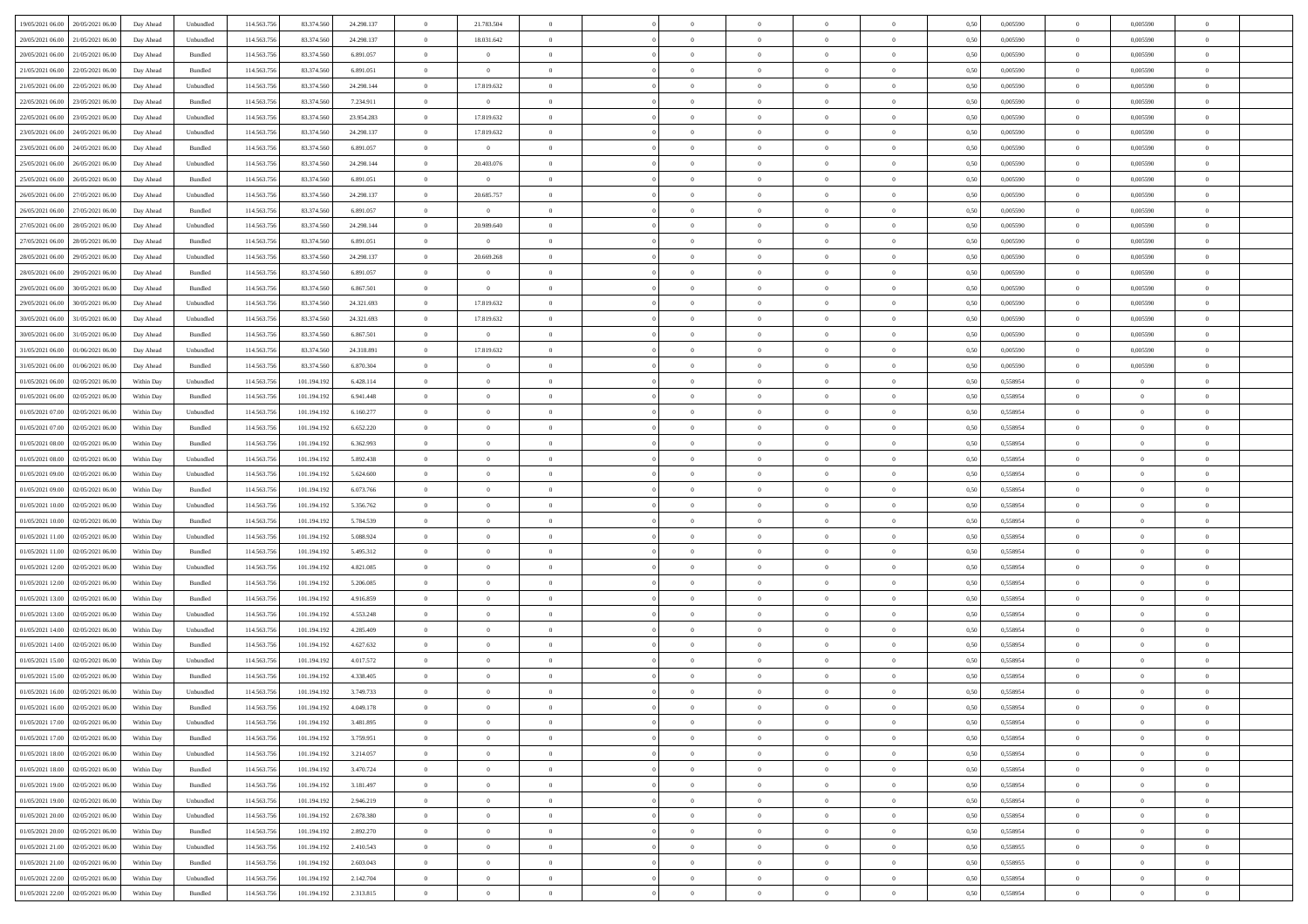|                                      |            |                             |             |             |           | $\overline{0}$ | $\overline{0}$ |                | $\overline{0}$ | $\theta$       |                | $\theta$       |      |          | $\theta$       | $\theta$       | $\overline{0}$ |  |
|--------------------------------------|------------|-----------------------------|-------------|-------------|-----------|----------------|----------------|----------------|----------------|----------------|----------------|----------------|------|----------|----------------|----------------|----------------|--|
| 01/05/2021 23:00 02/05/2021 06:00    | Within Day | Unbundled                   | 114.563.75  | 101.194.192 | 1.874.866 |                |                |                |                |                |                |                | 0,50 | 0,558954 |                |                |                |  |
| 01/05/2021 23:00<br>02/05/2021 06.00 | Within Day | Bundled                     | 114.563.75  | 101.194.19  | 2.024.588 | $\bf{0}$       | $\bf{0}$       | $\bf{0}$       | $\bf{0}$       | $\overline{0}$ | $\overline{0}$ | $\bf{0}$       | 0,50 | 0,558954 | $\,$ 0 $\,$    | $\bf{0}$       | $\overline{0}$ |  |
| 02/05/2021 00:00<br>02/05/2021 06:00 | Within Day | Bundled                     | 114,563,75  | 101.194.192 | 1.735.361 | $\overline{0}$ | $\bf{0}$       | $\overline{0}$ | $\bf{0}$       | $\bf{0}$       | $\overline{0}$ | $\bf{0}$       | 0.50 | 0.558954 | $\bf{0}$       | $\overline{0}$ | $\overline{0}$ |  |
| 02/05/2021 00:00<br>02/05/2021 06:00 | Within Day | Unbundled                   | 114.563.75  | 101.194.192 | 1.607.028 | $\overline{0}$ | $\overline{0}$ | $\overline{0}$ | $\overline{0}$ | $\theta$       | $\overline{0}$ | $\bf{0}$       | 0,50 | 0,558954 | $\theta$       | $\theta$       | $\overline{0}$ |  |
| 02/05/2021 01:00<br>02/05/2021 06.00 | Within Day | Unbundled                   | 114.563.75  | 101.194.192 | 1.339.190 | $\bf{0}$       | $\overline{0}$ | $\bf{0}$       | $\overline{0}$ | $\theta$       | $\overline{0}$ | $\bf{0}$       | 0,50 | 0,558954 | $\,$ 0 $\,$    | $\bf{0}$       | $\overline{0}$ |  |
|                                      |            |                             |             |             |           |                |                |                |                |                |                |                |      |          |                |                |                |  |
| 02/05/2021 01:00<br>02/05/2021 06:00 | Within Day | Bundled                     | 114,563,75  | 101.194.192 | 1.446.134 | $\overline{0}$ | $\bf{0}$       | $\overline{0}$ | $\bf{0}$       | $\overline{0}$ | $\theta$       | $\bf{0}$       | 0.50 | 0.558954 | $\,$ 0 $\,$    | $\theta$       | $\overline{0}$ |  |
| 02/05/2021 02:00<br>02/05/2021 06:00 | Within Day | Unbundled                   | 114.563.75  | 101.194.192 | 1.071.352 | $\overline{0}$ | $\overline{0}$ | $\overline{0}$ | $\overline{0}$ | $\overline{0}$ | $\overline{0}$ | $\bf{0}$       | 0,50 | 0,558955 | $\,$ 0 $\,$    | $\theta$       | $\overline{0}$ |  |
| 02/05/2021 02:00<br>02/05/2021 06.00 | Within Day | Bundled                     | 114.563.75  | 101.194.19  | 1.156.907 | $\bf{0}$       | $\bf{0}$       | $\bf{0}$       | $\overline{0}$ | $\overline{0}$ | $\overline{0}$ | $\bf{0}$       | 0,50 | 0,558955 | $\,$ 0 $\,$    | $\bf{0}$       | $\overline{0}$ |  |
| 02/05/2021 03:00<br>02/05/2021 06:00 | Within Day | Unbundled                   | 114,563,75  | 101.194.192 | 803.514   | $\overline{0}$ | $\bf{0}$       | $\overline{0}$ | $\bf{0}$       | $\overline{0}$ | $\overline{0}$ | $\bf{0}$       | 0.50 | 0.558956 | $\bf{0}$       | $\overline{0}$ | $\overline{0}$ |  |
| 02/05/2021 03:00<br>02/05/2021 06:00 | Within Day | Bundled                     | 114.563.75  | 101.194.192 | 867.680   | $\bf{0}$       | $\bf{0}$       | $\overline{0}$ | $\overline{0}$ | $\overline{0}$ | $\overline{0}$ | $\bf{0}$       | 0,50 | 0,558956 | $\,$ 0 $\,$    | $\,$ 0 $\,$    | $\overline{0}$ |  |
| 02/05/2021 04:00<br>02/05/2021 06.00 | Within Day | Unbundled                   | 114.563.75  | 101.194.192 | 535.675   | $\bf{0}$       | $\bf{0}$       | $\bf{0}$       | $\bf{0}$       | $\overline{0}$ | $\overline{0}$ | $\bf{0}$       | 0,50 | 0,558952 | $\,$ 0 $\,$    | $\bf{0}$       | $\overline{0}$ |  |
| 02/05/2021 04:00<br>02/05/2021 06:00 | Within Day | Bundled                     | 114,563,75  | 101.194.192 | 578.453   | $\overline{0}$ | $\bf{0}$       | $\overline{0}$ | $\overline{0}$ | $\bf{0}$       | $\overline{0}$ | $\bf{0}$       | 0.50 | 0.558952 | $\bf{0}$       | $\,$ 0 $\,$    | $\,$ 0         |  |
|                                      |            |                             |             |             |           | $\overline{0}$ | $\overline{0}$ | $\overline{0}$ | $\theta$       | $\theta$       | $\overline{0}$ |                |      |          | $\,$ 0 $\,$    | $\theta$       |                |  |
| 02/05/2021 05:00<br>02/05/2021 06:00 | Within Day | Unbundled                   | 114.563.75  | 101.194.192 | 267.838   |                |                |                |                |                |                | $\bf{0}$       | 0,50 | 0,558952 |                |                | $\overline{0}$ |  |
| 02/05/2021 05:00<br>02/05/2021 06.00 | Within Day | Bundled                     | 114.563.75  | 101.194.192 | 289.226   | $\bf{0}$       | $\overline{0}$ | $\bf{0}$       | $\bf{0}$       | $\bf{0}$       | $\overline{0}$ | $\bf{0}$       | 0,50 | 0,558952 | $\,$ 0 $\,$    | $\bf{0}$       | $\overline{0}$ |  |
| 02/05/2021 06:00<br>03/05/2021 06:00 | Within Day | Bundled                     | 114,563,75  | 101.194.192 | 6.941.455 | $\overline{0}$ | $\bf{0}$       | $\overline{0}$ | $\bf{0}$       | $\overline{0}$ | $\theta$       | $\bf{0}$       | 0.50 | 0.558954 | $\,$ 0 $\,$    | $\bf{0}$       | $\overline{0}$ |  |
| 02/05/2021 06:00<br>03/05/2021 06:00 | Within Day | Unbundled                   | 114.563.75  | 101.194.192 | 6.428.108 | $\overline{0}$ | $\overline{0}$ | $\overline{0}$ | $\overline{0}$ | $\overline{0}$ | $\overline{0}$ | $\bf{0}$       | 0,50 | 0,558954 | $\theta$       | $\theta$       | $\overline{0}$ |  |
| 02/05/2021 07:00<br>03/05/2021 06.00 | Within Day | Unbundled                   | 114.563.75  | 101.194.192 | 6.160.269 | $\bf{0}$       | $\bf{0}$       | $\bf{0}$       | $\overline{0}$ | $\overline{0}$ | $\overline{0}$ | $\bf{0}$       | 0,50 | 0,558954 | $\,$ 0 $\,$    | $\bf{0}$       | $\overline{0}$ |  |
| 02/05/2021 07:00<br>03/05/2021 06:00 | Within Day | Bundled                     | 114,563,75  | 101.194.192 | 6.652.228 | $\overline{0}$ | $\bf{0}$       | $\overline{0}$ | $\bf{0}$       | $\overline{0}$ | $\overline{0}$ | $\bf{0}$       | 0.50 | 0.558954 | $\bf{0}$       | $\overline{0}$ | $\overline{0}$ |  |
| 02/05/2021 08:00<br>03/05/2021 06:00 | Within Day | Unbundled                   | 114.563.75  | 101.194.192 | 5.892.432 | $\bf{0}$       | $\bf{0}$       | $\overline{0}$ | $\overline{0}$ | $\overline{0}$ | $\overline{0}$ | $\bf{0}$       | 0,50 | 0,558954 | $\,$ 0 $\,$    | $\bf{0}$       | $\overline{0}$ |  |
| 03/05/2021 06.00                     | Within Day | Bundled                     | 114.563.75  | 101.194.19  | 6.363.000 | $\bf{0}$       | $\bf{0}$       | $\bf{0}$       | $\bf{0}$       | $\overline{0}$ | $\overline{0}$ | $\bf{0}$       | 0,50 | 0,558954 | $\,$ 0 $\,$    | $\bf{0}$       | $\overline{0}$ |  |
| 02/05/2021 08:00                     |            |                             |             |             |           |                |                |                |                |                |                |                |      |          |                |                |                |  |
| 02/05/2021 09:00<br>03/05/2021 06:00 | Within Day | Unbundled                   | 114,563,75  | 101.194.192 | 5.624.594 | $\overline{0}$ | $\bf{0}$       | $\overline{0}$ | $\overline{0}$ | $\bf{0}$       | $\overline{0}$ | $\bf{0}$       | 0.50 | 0.558954 | $\bf{0}$       | $\overline{0}$ | $\,$ 0         |  |
| 02/05/2021 09:00<br>03/05/2021 06:00 | Within Day | Bundled                     | 114.563.75  | 101.194.192 | 6.073.773 | $\overline{0}$ | $\overline{0}$ | $\overline{0}$ | $\overline{0}$ | $\theta$       | $\overline{0}$ | $\bf{0}$       | 0,50 | 0,558954 | $\theta$       | $\theta$       | $\overline{0}$ |  |
| 02/05/2021 11:00<br>03/05/2021 06.00 | Within Day | Unbundled                   | 114.563.75  | 101.194.192 | 5.088.919 | $\bf{0}$       | $\bf{0}$       | $\bf{0}$       | $\bf{0}$       | $\overline{0}$ | $\overline{0}$ | $\bf{0}$       | 0,50 | 0,558954 | $\,$ 0 $\,$    | $\bf{0}$       | $\overline{0}$ |  |
| 02/05/2021 11:00<br>03/05/2021 06:00 | Within Day | Bundled                     | 114,563,75  | 101.194.192 | 5.495.319 | $\overline{0}$ | $\bf{0}$       | $\overline{0}$ | $\bf{0}$       | $\overline{0}$ | $\theta$       | $\bf{0}$       | 0.50 | 0.558954 | $\,$ 0 $\,$    | $\theta$       | $\overline{0}$ |  |
| 02/05/2021 12:00<br>03/05/2021 06:00 | Within Day | Bundled                     | 114.563.75  | 101.194.192 | 5.206.090 | $\overline{0}$ | $\overline{0}$ | $\overline{0}$ | $\overline{0}$ | $\overline{0}$ | $\overline{0}$ | $\bf{0}$       | 0,50 | 0,558954 | $\,$ 0 $\,$    | $\theta$       | $\overline{0}$ |  |
| 02/05/2021 12:00<br>03/05/2021 06.00 | Within Day | Unbundled                   | 114.563.75  | 101.194.19  | 4.821.080 | $\bf{0}$       | $\overline{0}$ | $\bf{0}$       | $\overline{0}$ | $\bf{0}$       | $\overline{0}$ | $\bf{0}$       | 0,50 | 0,558954 | $\,$ 0 $\,$    | $\bf{0}$       | $\overline{0}$ |  |
| 02/05/2021 13:00<br>03/05/2021 06:00 | Within Day | Unbundled                   | 114,563,75  | 101.194.192 | 4.553.243 | $\overline{0}$ | $\bf{0}$       | $\overline{0}$ | $\bf{0}$       | $\overline{0}$ | $\overline{0}$ | $\bf{0}$       | 0.50 | 0.558954 | $\bf{0}$       | $\overline{0}$ | $\overline{0}$ |  |
| 02/05/2021 13:00<br>03/05/2021 06:00 |            |                             | 114.563.75  |             |           | $\overline{0}$ | $\bf{0}$       | $\overline{0}$ | $\overline{0}$ | $\overline{0}$ | $\overline{0}$ |                |      |          | $\theta$       | $\theta$       | $\overline{0}$ |  |
|                                      | Within Day | Bundled                     |             | 101.194.192 | 4.916.863 |                |                |                |                |                |                | $\bf{0}$       | 0,50 | 0,558954 |                |                |                |  |
| 02/05/2021 14:00<br>03/05/2021 06.00 | Within Day | Unbundled                   | 114.563.75  | 101.194.19  | 4.285.405 | $\bf{0}$       | $\bf{0}$       | $\bf{0}$       | $\bf{0}$       | $\overline{0}$ | $\overline{0}$ | $\bf{0}$       | 0,50 | 0,558954 | $\,$ 0 $\,$    | $\bf{0}$       | $\overline{0}$ |  |
| 02/05/2021 14:00<br>03/05/2021 06:00 | Within Day | Bundled                     | 114,563,75  | 101.194.192 | 4.627.636 | $\overline{0}$ | $\bf{0}$       | $\overline{0}$ | $\overline{0}$ | $\bf{0}$       | $\overline{0}$ | $\bf{0}$       | 0.50 | 0.558954 | $\bf{0}$       | $\,$ 0 $\,$    | $\,$ 0         |  |
| 02/05/2021 15:00<br>03/05/2021 06:00 | Within Day | Unbundled                   | 114.563.75  | 101.194.192 | 4.017.567 | $\overline{0}$ | $\overline{0}$ | $\overline{0}$ | $\overline{0}$ | $\overline{0}$ | $\overline{0}$ | $\bf{0}$       | 0.50 | 0.558954 | $\theta$       | $\theta$       | $\overline{0}$ |  |
| 02/05/2021 15:00<br>03/05/2021 06.00 | Within Day | Bundled                     | 114.563.75  | 101.194.19  | 4.338.409 | $\bf{0}$       | $\bf{0}$       | $\bf{0}$       | $\bf{0}$       | $\overline{0}$ | $\overline{0}$ | $\bf{0}$       | 0,50 | 0,558954 | $\,$ 0 $\,$    | $\bf{0}$       | $\overline{0}$ |  |
| 02/05/2021 16:00<br>03/05/2021 06:00 | Within Day | Unbundled                   | 114,563,75  | 101.194.192 | 3.749.729 | $\overline{0}$ | $\bf{0}$       | $\overline{0}$ | $\bf{0}$       | $\overline{0}$ | $\overline{0}$ | $\bf{0}$       | 0.50 | 0.558954 | $\,$ 0 $\,$    | $\bf{0}$       | $\overline{0}$ |  |
| 02/05/2021 16:00<br>03/05/2021 06:00 | Within Dav | Bundled                     | 114.563.75  | 101.194.192 | 4.049.182 | $\overline{0}$ | $\overline{0}$ | $\overline{0}$ | $\overline{0}$ | $\overline{0}$ | $\overline{0}$ | $\bf{0}$       | 0.5( | 0,558954 | $\theta$       | $\theta$       | $\overline{0}$ |  |
| 02/05/2021 17:00<br>03/05/2021 06.00 | Within Day | Unbundled                   | 114.563.75  | 101.194.192 | 3.481.891 | $\bf{0}$       | $\bf{0}$       | $\bf{0}$       | $\bf{0}$       | $\overline{0}$ | $\overline{0}$ | $\bf{0}$       | 0,50 | 0,558954 | $\,$ 0 $\,$    | $\bf{0}$       | $\overline{0}$ |  |
| 02/05/2021 17:00<br>03/05/2021 06:00 | Within Day | Bundled                     | 114,563,75  | 101.194.192 | 3.759.954 | $\overline{0}$ | $\bf{0}$       | $\overline{0}$ | $\bf{0}$       | $\overline{0}$ | $\overline{0}$ | $\bf{0}$       | 0.50 | 0.558954 | $\bf{0}$       | $\overline{0}$ | $\overline{0}$ |  |
|                                      |            |                             |             |             |           |                |                |                |                |                |                |                |      |          |                |                |                |  |
| 02/05/2021 18:00<br>03/05/2021 06:00 | Within Day | Bundled                     | 114.563.75  | 101.194.192 | 3.470.727 | $\overline{0}$ | $\overline{0}$ | $\overline{0}$ | $\overline{0}$ | $\overline{0}$ | $\overline{0}$ | $\bf{0}$       | 0.50 | 0,558954 | $\theta$       | $\theta$       | $\overline{0}$ |  |
| 02/05/2021 18:00<br>03/05/2021 06.00 | Within Day | Unbundled                   | 114.563.75  | 101.194.192 | 3.214.053 | $\bf{0}$       | $\bf{0}$       | $\bf{0}$       | $\bf{0}$       | $\overline{0}$ | $\overline{0}$ | $\bf{0}$       | 0,50 | 0,558954 | $\,$ 0 $\,$    | $\bf{0}$       | $\overline{0}$ |  |
| 02/05/2021 19:00<br>03/05/2021 06:00 | Within Day | Unbundled                   | 114,563,75  | 101.194.192 | 2.946.216 | $\overline{0}$ | $\bf{0}$       | $\overline{0}$ | $\overline{0}$ | $\bf{0}$       | $\overline{0}$ | $\bf{0}$       | 0.50 | 0.558954 | $\bf{0}$       | $\,$ 0 $\,$    | $\overline{0}$ |  |
| 02/05/2021 19:00<br>03/05/2021 06:00 | Within Day | Bundled                     | 114.563.75  | 101.194.192 | 3.181.500 | $\overline{0}$ | $\overline{0}$ | $\overline{0}$ | $\overline{0}$ | $\overline{0}$ | $\overline{0}$ | $\bf{0}$       | 0.50 | 0,558954 | $\theta$       | $\theta$       | $\overline{0}$ |  |
| 02/05/2021 20:00<br>03/05/2021 06.00 | Within Day | Unbundled                   | 114.563.75  | 101.194.192 | 2.678.378 | $\bf{0}$       | $\bf{0}$       | $\bf{0}$       | $\bf{0}$       | $\overline{0}$ | $\overline{0}$ | $\bf{0}$       | 0,50 | 0,558954 | $\,$ 0 $\,$    | $\bf{0}$       | $\overline{0}$ |  |
| 02/05/2021 20:00<br>03/05/2021 06:00 | Within Day | Bundled                     | 114,563,75  | 101.194.192 | 2.892.273 | $\overline{0}$ | $\overline{0}$ | $\overline{0}$ | $\bf{0}$       | $\overline{0}$ | $\overline{0}$ | $\bf{0}$       | 0.50 | 0.558954 | $\bf{0}$       | $\theta$       | $\overline{0}$ |  |
| 02/05/2021 21:00<br>03/05/2021 06:00 | Within Dav | Unbundled                   | 114.563.75  | 101.194.19  | 2.410.540 | $\overline{0}$ | $\overline{0}$ | $\overline{0}$ | $\overline{0}$ | $\theta$       | $\overline{0}$ | $\overline{0}$ | 0.5( | 0,558955 | $\theta$       | $\theta$       | $\overline{0}$ |  |
| 02/05/2021 21:00<br>03/05/2021 06:00 | Within Day | Bundled                     | 114.563.75  | 101.194.192 | 2.603.045 | $\bf{0}$       | $\bf{0}$       | $\bf{0}$       | $\bf{0}$       | $\bf{0}$       | $\overline{0}$ | $\bf{0}$       | 0,50 | 0,558955 | $\overline{0}$ | $\overline{0}$ | $\overline{0}$ |  |
| 02/05/2021 22:00 03/05/2021 06:00    | Within Day | $\ensuremath{\mathsf{Unb}}$ | 114.563.756 | 101.194.192 | 2.142.702 | $\bf{0}$       | $\theta$       |                | $\overline{0}$ |                |                |                | 0,50 | 0.558954 | $\theta$       | $\overline{0}$ |                |  |
|                                      |            |                             |             |             |           |                |                |                |                |                |                |                |      |          |                |                |                |  |
| 02/05/2021 22:00 03/05/2021 06:00    | Within Day | Bundled                     | 114.563.756 | 101.194.192 | 2.313.818 | $\overline{0}$ | $\overline{0}$ | $\Omega$       | $\theta$       | $\overline{0}$ | $\overline{0}$ | $\bf{0}$       | 0,50 | 0,558954 | $\theta$       | $\theta$       | $\overline{0}$ |  |
| 02/05/2021 23:00<br>03/05/2021 06:00 | Within Day | Bundled                     | 114.563.75  | 101.194.192 | 2.024.591 | $\overline{0}$ | $\bf{0}$       | $\overline{0}$ | $\overline{0}$ | $\bf{0}$       | $\overline{0}$ | $\bf{0}$       | 0,50 | 0,558954 | $\bf{0}$       | $\overline{0}$ | $\bf{0}$       |  |
| 02/05/2021 23:00 03/05/2021 06:00    | Within Day | Unbundled                   | 114,563,756 | 101.194.192 | 1.874.864 | $\overline{0}$ | $\bf{0}$       | $\overline{0}$ | $\overline{0}$ | $\mathbf{0}$   | $\overline{0}$ | $\,$ 0 $\,$    | 0.50 | 0.558954 | $\overline{0}$ | $\bf{0}$       | $\overline{0}$ |  |
| 03/05/2021 00:00 03/05/2021 06:00    | Within Day | Unbundled                   | 114.563.756 | 101.194.192 | 1.607.027 | $\overline{0}$ | $\overline{0}$ | $\overline{0}$ | $\overline{0}$ | $\overline{0}$ | $\overline{0}$ | $\bf{0}$       | 0,50 | 0,558954 | $\overline{0}$ | $\theta$       | $\overline{0}$ |  |
| 03/05/2021 00:00<br>03/05/2021 06:00 | Within Day | Bundled                     | 114.563.75  | 101.194.192 | 1.735.363 | $\overline{0}$ | $\bf{0}$       | $\overline{0}$ | $\overline{0}$ | $\bf{0}$       | $\overline{0}$ | $\bf{0}$       | 0,50 | 0,558954 | $\bf{0}$       | $\overline{0}$ | $\overline{0}$ |  |
| 03/05/2021 01:00 03/05/2021 06:00    | Within Day | Unbundled                   | 114.563.756 | 101.194.192 | 1.339.189 | $\overline{0}$ | $\bf{0}$       | $\overline{0}$ | $\overline{0}$ | $\bf{0}$       | $\overline{0}$ | $\bf{0}$       | 0.50 | 0.558954 | $\,$ 0 $\,$    | $\overline{0}$ | $\overline{0}$ |  |
| 03/05/2021 01:00<br>03/05/2021 06:00 | Within Dav | Bundled                     | 114.563.756 | 101.194.192 | 1.446.136 | $\overline{0}$ | $\overline{0}$ | $\overline{0}$ | $\overline{0}$ | $\overline{0}$ | $\overline{0}$ | $\bf{0}$       | 0.50 | 0,558954 | $\overline{0}$ | $\theta$       | $\overline{0}$ |  |
|                                      |            |                             |             |             |           |                |                |                |                |                |                |                |      |          |                |                |                |  |
| 03/05/2021 02:00<br>03/05/2021 06:00 | Within Day | Unbundled                   | 114.563.75  | 101.194.192 | 1.071.350 | $\overline{0}$ | $\overline{0}$ | $\overline{0}$ | $\overline{0}$ | $\overline{0}$ | $\overline{0}$ | $\bf{0}$       | 0,50 | 0,558955 | $\bf{0}$       | $\overline{0}$ | $\overline{0}$ |  |
| 03/05/2021 02:00 03/05/2021 06:00    | Within Day | Bundled                     | 114.563.75  | 101.194.192 | 1.156.908 | $\overline{0}$ | $\overline{0}$ | $\overline{0}$ | $\overline{0}$ | $\overline{0}$ | $\overline{0}$ | $\bf{0}$       | 0.50 | 0.558955 | $\mathbf{0}$   | $\bf{0}$       | $\,$ 0         |  |
| 03/05/2021 03:00 03/05/2021 06:00    | Within Dav | Unbundled                   | 114.563.756 | 101.194.192 | 803.513   | $\overline{0}$ | $\overline{0}$ | $\overline{0}$ | $\overline{0}$ | $\overline{0}$ | $\overline{0}$ | $\bf{0}$       | 0,50 | 0,558956 | $\overline{0}$ | $\theta$       | $\overline{0}$ |  |
| 03/05/2021 03:00<br>03/05/2021 06:00 | Within Day | Bundled                     | 114.563.75  | 101.194.192 | 867.681   | $\overline{0}$ | $\bf{0}$       | $\overline{0}$ | $\overline{0}$ | $\overline{0}$ | $\overline{0}$ | $\bf{0}$       | 0,50 | 0,558956 | $\bf{0}$       | $\overline{0}$ | $\bf{0}$       |  |
| 03/05/2021 04:00 03/05/2021 06:00    | Within Day | ${\sf Unbundred}$           | 114.563.756 | 101.194.192 | 535.675   | $\overline{0}$ | $\bf{0}$       | $\overline{0}$ | $\overline{0}$ | $\,$ 0 $\,$    | $\overline{0}$ | $\bf{0}$       | 0,50 | 0,558952 | $\overline{0}$ | $\,$ 0 $\,$    | $\,$ 0 $\,$    |  |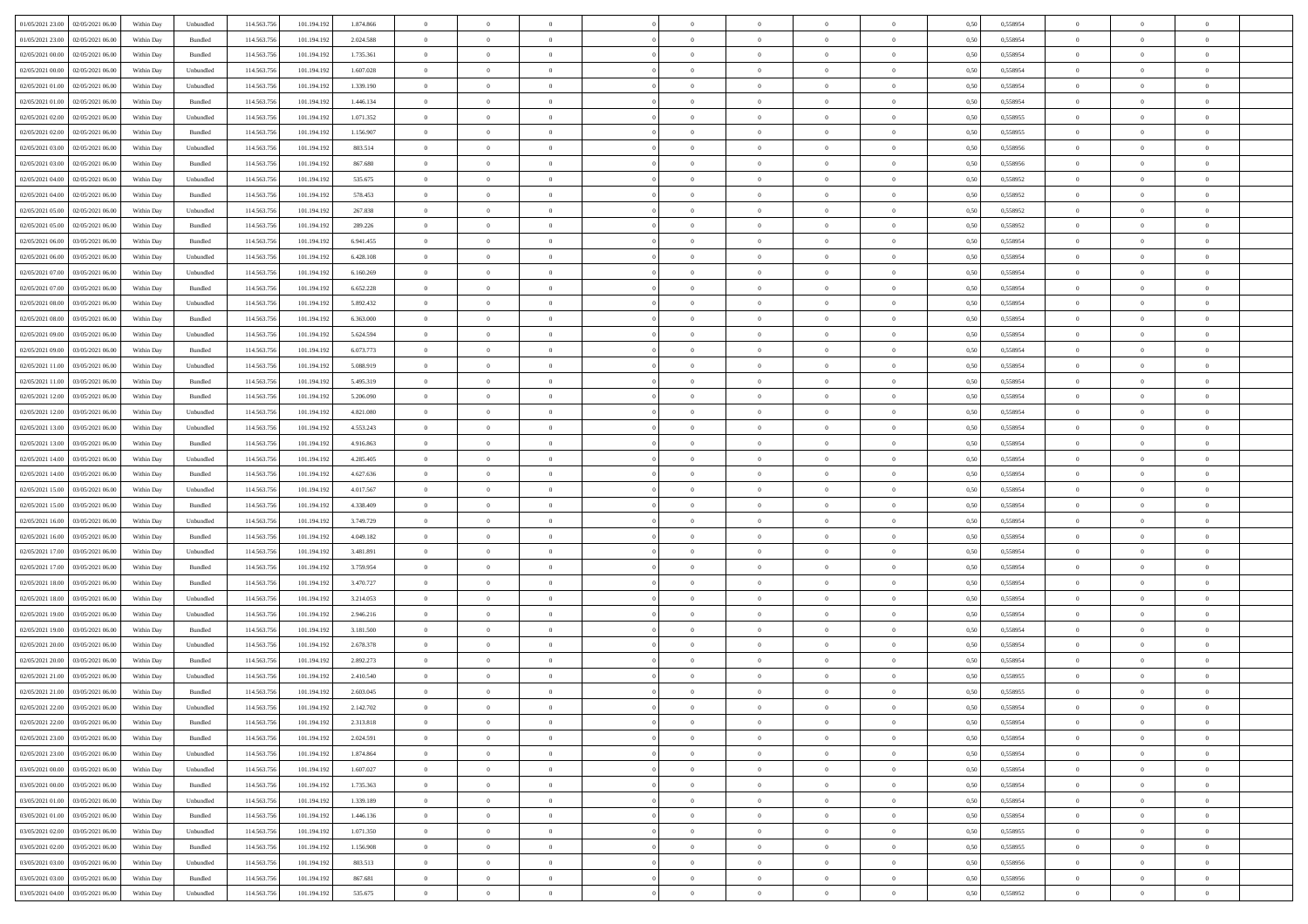|                                              |            |                             |             |             |           | $\overline{0}$ | $\theta$       |                | $\overline{0}$ | $\theta$       |                | $\theta$       |      |          | $\theta$       | $\theta$       | $\theta$       |  |
|----------------------------------------------|------------|-----------------------------|-------------|-------------|-----------|----------------|----------------|----------------|----------------|----------------|----------------|----------------|------|----------|----------------|----------------|----------------|--|
| 03/05/2021 04:00 03/05/2021 06:00            | Within Day | Bundled                     | 114.563.75  | 101.194.192 | 578.454   |                |                |                |                |                |                |                | 0,50 | 0,558952 |                |                |                |  |
| 03/05/2021 05:00<br>03/05/2021 06:00         | Within Day | Bundled                     | 114.563.75  | 101.194.192 | 289.227   | $\bf{0}$       | $\bf{0}$       | $\bf{0}$       | $\bf{0}$       | $\overline{0}$ | $\overline{0}$ | $\bf{0}$       | 0,50 | 0,558952 | $\,$ 0 $\,$    | $\bf{0}$       | $\overline{0}$ |  |
| 03/05/2021 05:00<br>03/05/2021 06:00         | Within Day | Unbundled                   | 114,563,75  | 101.194.192 | 267.838   | $\overline{0}$ | $\bf{0}$       | $\overline{0}$ | $\bf{0}$       | $\bf{0}$       | $\overline{0}$ | $\bf{0}$       | 0.50 | 0.558952 | $\bf{0}$       | $\overline{0}$ | $\overline{0}$ |  |
| 03/05/2021 06:00<br>04/05/2021 06:00         | Within Day | Unbundled                   | 114.563.75  | 104.491.407 | 6.368.516 | $\overline{0}$ | $\overline{0}$ | $\overline{0}$ | $\theta$       | $\theta$       | $\overline{0}$ | $\bf{0}$       | 0,50 | 0,558954 | $\theta$       | $\theta$       | $\overline{0}$ |  |
| 03/05/2021 06:00<br>04/05/2021 06.00         | Within Day | Bundled                     | 114.563.75  | 104.491.40  | 3.703.831 | $\overline{0}$ | $\overline{0}$ | $\bf{0}$       | $\overline{0}$ | $\theta$       | $\overline{0}$ | $\bf{0}$       | 0,50 | 0,558954 | $\,$ 0 $\,$    | $\bf{0}$       | $\overline{0}$ |  |
|                                              |            |                             |             |             |           |                |                |                |                |                | $\theta$       |                |      |          |                |                |                |  |
| 03/05/2021 07:00<br>04/05/2021 06:00         | Within Day | Unbundled                   | 114,563,75  | 104.491.40  | 6.103.162 | $\overline{0}$ | $\overline{0}$ | $\overline{0}$ | $\bf{0}$       | $\overline{0}$ |                | $\bf{0}$       | 0.50 | 0.558954 | $\,$ 0 $\,$    | $\theta$       | $\overline{0}$ |  |
| 03/05/2021 07:00<br>04/05/2021 06:00         | Within Day | Bundled                     | 114.563.75  | 104.491.407 | 3.549.505 | $\overline{0}$ | $\overline{0}$ | $\overline{0}$ | $\overline{0}$ | $\overline{0}$ | $\overline{0}$ | $\bf{0}$       | 0,50 | 0,558954 | $\theta$       | $\theta$       | $\overline{0}$ |  |
| 03/05/2021 08:00<br>04/05/2021 06.00         | Within Day | Unbundled                   | 114.563.75  | 104.491.40  | 5.837.806 | $\overline{0}$ | $\overline{0}$ | $\bf{0}$       | $\overline{0}$ | $\overline{0}$ | $\overline{0}$ | $\bf{0}$       | 0,50 | 0,558954 | $\,$ 0 $\,$    | $\bf{0}$       | $\overline{0}$ |  |
| 03/05/2021 08:00<br>04/05/2021 06:00         | Within Day | Bundled                     | 114,563,75  | 104.491.40  | 3.395.178 | $\overline{0}$ | $\bf{0}$       | $\overline{0}$ | $\bf{0}$       | $\overline{0}$ | $\overline{0}$ | $\bf{0}$       | 0.50 | 0.558954 | $\bf{0}$       | $\overline{0}$ | $\overline{0}$ |  |
| 03/05/2021 09:00<br>04/05/2021 06:00         | Within Day | Unbundled                   | 114.563.75  | 104.491.407 | 5.572.452 | $\overline{0}$ | $\bf{0}$       | $\overline{0}$ | $\overline{0}$ | $\overline{0}$ | $\overline{0}$ | $\bf{0}$       | 0,50 | 0,558954 | $\,$ 0 $\,$    | $\bf{0}$       | $\overline{0}$ |  |
| 03/05/2021 09:00<br>04/05/2021 06.00         | Within Day | Bundled                     | 114.563.75  | 104.491.40  | 3.240.853 | $\bf{0}$       | $\overline{0}$ | $\bf{0}$       | $\bf{0}$       | $\bf{0}$       | $\overline{0}$ | $\bf{0}$       | 0,50 | 0,558954 | $\,$ 0 $\,$    | $\bf{0}$       | $\overline{0}$ |  |
| 03/05/2021 10:00<br>04/05/2021 06:00         | Within Day | Bundled                     | 114,563,75  | 104.491.407 | 3.086.526 | $\overline{0}$ | $\bf{0}$       | $\overline{0}$ | $\overline{0}$ | $\bf{0}$       | $\overline{0}$ | $\bf{0}$       | 0.50 | 0.558954 | $\bf{0}$       | $\overline{0}$ | $\,$ 0         |  |
| 03/05/2021 10:00<br>04/05/2021 06:00         | Within Day | Unbundled                   | 114.563.75  | 104.491.407 | 5.307.096 | $\overline{0}$ | $\overline{0}$ | $\overline{0}$ | $\theta$       | $\theta$       | $\overline{0}$ | $\bf{0}$       | 0,50 | 0,558954 | $\theta$       | $\theta$       | $\overline{0}$ |  |
|                                              |            |                             |             |             |           |                |                |                |                |                |                |                |      |          |                |                |                |  |
| 03/05/2021 11:00<br>04/05/2021 06.00         | Within Day | Unbundled                   | 114.563.75  | 104.491.40  | 5.041.742 | $\bf{0}$       | $\overline{0}$ | $\bf{0}$       | $\overline{0}$ | $\theta$       | $\overline{0}$ | $\bf{0}$       | 0,50 | 0,558954 | $\,$ 0 $\,$    | $\bf{0}$       | $\overline{0}$ |  |
| 03/05/2021 11:00<br>04/05/2021 06:00         | Within Day | Bundled                     | 114,563,75  | 104.491.40  | 2.932.199 | $\overline{0}$ | $\overline{0}$ | $\overline{0}$ | $\bf{0}$       | $\overline{0}$ | $\theta$       | $\bf{0}$       | 0.50 | 0.558954 | $\,$ 0 $\,$    | $\theta$       | $\overline{0}$ |  |
| 03/05/2021 12:00<br>04/05/2021 06:00         | Within Day | Unbundled                   | 114.563.75  | 104.491.407 | 4.776.387 | $\overline{0}$ | $\overline{0}$ | $\overline{0}$ | $\overline{0}$ | $\overline{0}$ | $\overline{0}$ | $\bf{0}$       | 0,50 | 0,558954 | $\theta$       | $\theta$       | $\overline{0}$ |  |
| 03/05/2021 12:00<br>04/05/2021 06.00         | Within Day | Bundled                     | 114.563.75  | 104.491.40  | 2.777.874 | $\bf{0}$       | $\overline{0}$ | $\bf{0}$       | $\overline{0}$ | $\bf{0}$       | $\overline{0}$ | $\bf{0}$       | 0,50 | 0,558954 | $\,$ 0 $\,$    | $\bf{0}$       | $\overline{0}$ |  |
| 03/05/2021 13:00<br>04/05/2021 06:00         | Within Day | Unbundled                   | 114,563,75  | 104.491.40  | 4.511.032 | $\overline{0}$ | $\bf{0}$       | $\overline{0}$ | $\bf{0}$       | $\overline{0}$ | $\overline{0}$ | $\bf{0}$       | 0.50 | 0.558954 | $\bf{0}$       | $\overline{0}$ | $\overline{0}$ |  |
| 03/05/2021 13:00<br>04/05/2021 06:00         | Within Day | Bundled                     | 114.563.75  | 104.491.407 | 2.623.547 | $\overline{0}$ | $\bf{0}$       | $\overline{0}$ | $\overline{0}$ | $\overline{0}$ | $\overline{0}$ | $\bf{0}$       | 0,50 | 0,558954 | $\,$ 0 $\,$    | $\theta$       | $\overline{0}$ |  |
| 03/05/2021 14:00<br>04/05/2021 06.00         | Within Day | Unbundled                   | 114.563.75  | 104.491.40  | 4.245.677 | $\bf{0}$       | 565.363        | $\bf{0}$       | $\bf{0}$       | $\overline{0}$ | $\overline{0}$ | $\bf{0}$       | 0,50 | 0,558954 | $\,$ 0 $\,$    | $\bf{0}$       | $\overline{0}$ |  |
| 04/05/2021 06:00                             |            | Bundled                     | 114,563,75  |             |           |                |                | $\overline{0}$ |                |                | $\overline{0}$ |                |      | 0.558954 |                |                | $\,$ 0         |  |
| 03/05/2021 14:00                             | Within Day |                             |             | 104.491.407 | 2.469.220 | $\overline{0}$ | $\bf{0}$       |                | $\bf{0}$       | $\bf{0}$       |                | $\bf{0}$       | 0.50 |          | $\bf{0}$       | $\overline{0}$ |                |  |
| 03/05/2021 15:00<br>04/05/2021 06:00         | Within Day | Unbundled                   | 114.563.75  | 105.056.769 | 3.450.294 | $\overline{0}$ | $\overline{0}$ | $\overline{0}$ | $\theta$       | $\theta$       | $\overline{0}$ | $\bf{0}$       | 0,50 | 0,558954 | $\theta$       | $\theta$       | $\overline{0}$ |  |
| 03/05/2021 15:00<br>04/05/2021 06.00         | Within Day | Bundled                     | 114.563.75  | 105.056.76  | 2.314.895 | $\bf{0}$       | $\overline{0}$ | $\bf{0}$       | $\bf{0}$       | $\,$ 0 $\,$    | $\overline{0}$ | $\bf{0}$       | 0,50 | 0,558954 | $\,$ 0 $\,$    | $\bf{0}$       | $\overline{0}$ |  |
| 03/05/2021 16:00<br>04/05/2021 06:00         | Within Day | Bundled                     | 114,563,75  | 105.056.769 | 2.160.568 | $\overline{0}$ | $\overline{0}$ | $\overline{0}$ | $\overline{0}$ | $\overline{0}$ | $\theta$       | $\bf{0}$       | 0.50 | 0.558954 | $\,$ 0 $\,$    | $\theta$       | $\overline{0}$ |  |
| 03/05/2021 16:00<br>04/05/2021 06:00         | Within Day | Unbundled                   | 114.563.75  | 105.056.769 | 3.220.275 | $\overline{0}$ | 65.959         | $\overline{0}$ | $\overline{0}$ | $\overline{0}$ | $\overline{0}$ | $\bf{0}$       | 0,50 | 0,558954 | $\theta$       | $\theta$       | $\overline{0}$ |  |
| 03/05/2021 17:00<br>04/05/2021 06.00         | Within Day | Unbundled                   | 114.563.75  | 105.122.728 | 2.929.007 | $\bf{0}$       | 122.496        | $\bf{0}$       | $\overline{0}$ | $\overline{0}$ | $\overline{0}$ | $\bf{0}$       | 0,50 | 0,558954 | $\,$ 0 $\,$    | $\bf{0}$       | $\overline{0}$ |  |
| 03/05/2021 17:00<br>04/05/2021 06:00         | Within Day | Bundled                     | 114,563,75  | 105.122.728 | 2.006.241 | $\overline{0}$ | 408,317        | $\overline{0}$ | 1,570793       | $\overline{0}$ | $\overline{0}$ | $\bf{0}$       | 0.50 | 0.558954 | $\bf{0}$       | $\overline{0}$ | $\overline{0}$ |  |
| 03/05/2021 18:00<br>04/05/2021 06:00         | Within Day | Unbundled                   | 114.563.75  | 105.653.541 | 2.590.626 | $\overline{0}$ | $\overline{0}$ | $\overline{0}$ | $\overline{0}$ | $\overline{0}$ | $\overline{0}$ | $\bf{0}$       | 0,50 | 0,558954 | $\theta$       | $\theta$       | $\overline{0}$ |  |
| 03/05/2021 18:00<br>04/05/2021 06.00         | Within Day | Bundled                     | 114.563.75  | 105.653.54  | 1.475.006 | $\bf{0}$       | $\bf{0}$       | $\bf{0}$       | $\bf{0}$       | $\overline{0}$ | $\overline{0}$ | $\bf{0}$       | 0,50 | 0,558954 | $\,$ 0 $\,$    | $\bf{0}$       | $\overline{0}$ |  |
|                                              |            |                             |             |             |           |                |                |                |                |                |                |                |      |          |                |                |                |  |
| 03/05/2021 19:00<br>04/05/2021 06:00         | Within Day | Unbundled                   | 114,563,75  | 105,653.54  | 2.374.741 | $\overline{0}$ | $\overline{0}$ | $\overline{0}$ | $\overline{0}$ | $\bf{0}$       | $\overline{0}$ | $\bf{0}$       | 0.50 | 0.558954 | $\bf{0}$       | $\overline{0}$ | $\bf{0}$       |  |
| 03/05/2021 19:00<br>04/05/2021 06:00         | Within Day | Bundled                     | 114.563.75  | 105,653.54  | 1.352.090 | $\overline{0}$ | 1.352.090      | $\overline{0}$ | 1,570822       | $\overline{0}$ | $\overline{0}$ | $\bf{0}$       | 0.50 | 0.558954 | $\theta$       | $\theta$       | $\overline{0}$ |  |
| 03/05/2021 20:00<br>04/05/2021 06.00         | Within Day | Unbundled                   | 114.563.75  | 107.005.63  | 2.158.856 | $\bf{0}$       | 39.262         | $\bf{0}$       | $\overline{0}$ | $\overline{0}$ | $\overline{0}$ | $\bf{0}$       | 0,50 | 0,558954 | $\,$ 0 $\,$    | $\bf{0}$       | $\overline{0}$ |  |
| 03/05/2021 21:00<br>04/05/2021 06:00         | Within Day | Unbundled                   | 114,563,75  | 107.044.892 | 1.907.634 | $\overline{0}$ | 49.469         | $\overline{0}$ | $\bf{0}$       | $\overline{0}$ | $\Omega$       | $\bf{0}$       | 0.50 | 0.558955 | $\,$ 0 $\,$    | $\theta$       | $\overline{0}$ |  |
| 03/05/2021 22:00<br>04/05/2021 06:00         | Within Dav | Unbundled                   | 114.563.75  | 107.094.362 | 1.651.702 | $\overline{0}$ | 158.616        | $\overline{0}$ | $\overline{0}$ | $\overline{0}$ | $\overline{0}$ | $\bf{0}$       | 0.5( | 0,558954 | $\theta$       | $\theta$       | $\overline{0}$ |  |
| 03/05/2021 23:00<br>04/05/2021 06.00         | Within Day | Unbundled                   | 114.563.75  | 107.252.978 | 1.306.451 | $\bf{0}$       | $\theta$       | $\bf{0}$       | $\bf{0}$       | $\bf{0}$       | $\overline{0}$ | $\bf{0}$       | 0,50 | 0,558954 | $\,$ 0 $\,$    | $\bf{0}$       | $\overline{0}$ |  |
| 04/05/2021 00:00<br>04/05/2021 06:00         | Within Day | Unbundled                   | 114,563,75  | 107.252.978 | 1.119.815 | $\overline{0}$ | $\bf{0}$       | $\overline{0}$ | $\bf{0}$       | $\overline{0}$ | $\overline{0}$ | $\bf{0}$       | 0.50 | 0.558954 | $\bf{0}$       | $\overline{0}$ | $\overline{0}$ |  |
| 04/05/2021 01:00<br>04/05/2021 06:00         | Within Dav | Unbundled                   | 114.563.75  | 107.252.978 | 933.179   | $\overline{0}$ | $\overline{0}$ | $\overline{0}$ | $\overline{0}$ | $\overline{0}$ | $\overline{0}$ | $\bf{0}$       | 0.50 | 0,558954 | $\theta$       | $\theta$       | $\overline{0}$ |  |
|                                              |            |                             |             |             |           | $\bf{0}$       | $\bf{0}$       | $\bf{0}$       |                | $\overline{0}$ | $\overline{0}$ |                |      |          | $\,$ 0 $\,$    | $\bf{0}$       | $\overline{0}$ |  |
| 04/05/2021 02:00<br>04/05/2021 06.00         | Within Day | Unbundled                   | 114.563.75  | 107.252.978 | 746.543   |                |                |                | $\bf{0}$       |                |                | $\bf{0}$       | 0,50 | 0,558955 |                |                |                |  |
| 04/05/2021 03:00<br>04/05/2021 06:00         | Within Day | Unbundled                   | 114,563,75  | 107.252.978 | 559,908   | $\overline{0}$ | $\bf{0}$       | $\overline{0}$ | $\overline{0}$ | $\bf{0}$       | $\overline{0}$ | $\bf{0}$       | 0.50 | 0.558956 | $\bf{0}$       | $\overline{0}$ | $\overline{0}$ |  |
| 04/05/2021 04:00<br>04/05/2021 06:00         | Within Dav | Unbundled                   | 114.563.75  | 107.252.978 | 373.271   | $\overline{0}$ | $\overline{0}$ | $\overline{0}$ | $\overline{0}$ | $\overline{0}$ | $\overline{0}$ | $\bf{0}$       | 0.50 | 0,558952 | $\theta$       | $\theta$       | $\overline{0}$ |  |
| 04/05/2021 05:00<br>04/05/2021 06.00         | Within Day | Unbundled                   | 114.563.75  | 107.252.978 | 186.636   | $\bf{0}$       | $\bf{0}$       | $\bf{0}$       | $\bf{0}$       | $\overline{0}$ | $\overline{0}$ | $\bf{0}$       | 0,50 | 0,558952 | $\,$ 0 $\,$    | $\bf{0}$       | $\overline{0}$ |  |
| 04/05/2021 06:00<br>05/05/2021 06:00         | Within Day | Unbundled                   | 114,563,75  | 113.762.78  | 800,968   | $\overline{0}$ | $\overline{0}$ | $\overline{0}$ | $\bf{0}$       | $\overline{0}$ | $\Omega$       | $\bf{0}$       | 0.50 | 0.558954 | $\bf{0}$       | $\theta$       | $\overline{0}$ |  |
| 04/05/2021 07:00<br>05/05/2021 06:00         | Within Dav | Unbundled                   | 114.563.75  | 113.762.787 | 767.594   | $\overline{0}$ | $\overline{0}$ | $\Omega$       | $\overline{0}$ | $\theta$       | $\overline{0}$ | $\overline{0}$ | 0.5( | 0,558954 | $\theta$       | $\theta$       | $\overline{0}$ |  |
| 04/05/2021 08:00<br>05/05/2021 06:00         | Within Day | Unbundled                   | 114.563.75  | 113.762.787 | 734.221   | $\bf{0}$       | $\bf{0}$       | $\bf{0}$       | $\bf{0}$       | $\bf{0}$       | $\overline{0}$ | $\bf{0}$       | 0,50 | 0,558954 | $\overline{0}$ | $\overline{0}$ | $\overline{0}$ |  |
| $04/05/2021\;09.00 \qquad 05/05/2021\;06.00$ | Within Day | $\ensuremath{\mathsf{Unb}}$ | 114.563.756 | 113.762.787 | 700 846   | $\overline{0}$ | $\Omega$       |                | $\Omega$       |                |                |                | 0,50 | 0.558954 | $\theta$       | $\overline{0}$ |                |  |
| 04/05/2021 10:00 05/05/2021 06:00            | Within Day | Unbundled                   | 114.563.756 | 113.762.787 | 667.473   | $\overline{0}$ | $\overline{0}$ | $\Omega$       | $\theta$       | $\overline{0}$ | $\overline{0}$ | $\bf{0}$       | 0,50 | 0,558954 | $\theta$       | $\theta$       | $\overline{0}$ |  |
|                                              |            |                             |             |             |           |                |                |                |                |                |                |                |      |          |                |                |                |  |
| 04/05/2021 11:00<br>05/05/2021 06:00         | Within Day | Unbundled                   | 114.563.75  | 113.762.787 | 634.100   | $\overline{0}$ | $\bf{0}$       | $\overline{0}$ | $\overline{0}$ | $\bf{0}$       | $\overline{0}$ | $\bf{0}$       | 0,50 | 0,558954 | $\bf{0}$       | $\overline{0}$ | $\bf{0}$       |  |
| 04/05/2021 12:00 05/05/2021 06:00            | Within Day | Unbundled                   | 114,563,756 | 113.762.787 | 600.725   | $\overline{0}$ | $\overline{0}$ | $\overline{0}$ | $\overline{0}$ | $\mathbf{0}$   | $\overline{0}$ | $\,$ 0 $\,$    | 0.50 | 0.558954 | $\overline{0}$ | $\bf{0}$       | $\overline{0}$ |  |
| 04/05/2021 13:00  05/05/2021 06:00           | Within Day | Unbundled                   | 114.563.756 | 113.762.787 | 567.352   | $\overline{0}$ | $\overline{0}$ | $\overline{0}$ | $\overline{0}$ | $\overline{0}$ | $\overline{0}$ | $\bf{0}$       | 0,50 | 0,558954 | $\overline{0}$ | $\theta$       | $\overline{0}$ |  |
| 04/05/2021 14:00<br>05/05/2021 06:00         | Within Day | Unbundled                   | 114.563.75  | 113.762.787 | 533.979   | $\overline{0}$ | $\bf{0}$       | $\overline{0}$ | $\overline{0}$ | $\bf{0}$       | $\overline{0}$ | $\bf{0}$       | 0,50 | 0,558954 | $\bf{0}$       | $\overline{0}$ | $\overline{0}$ |  |
| 04/05/2021 15:00  05/05/2021 06:00           | Within Day | Unbundled                   | 114.563.756 | 113.762.787 | 500,605   | $\overline{0}$ | $\overline{0}$ | $\overline{0}$ | $\overline{0}$ | $\bf{0}$       | $\overline{0}$ | $\bf{0}$       | 0.50 | 0.558954 | $\,$ 0 $\,$    | $\overline{0}$ | $\overline{0}$ |  |
| 04/05/2021 16:00<br>05/05/2021 06:00         | Within Dav | Unbundled                   | 114.563.756 | 113.762.787 | 467.231   | $\overline{0}$ | 169.020        | $\overline{0}$ | $\overline{0}$ | $\overline{0}$ | $\overline{0}$ | $\bf{0}$       | 0.50 | 0,558954 | $\overline{0}$ | $\theta$       | $\overline{0}$ |  |
| 05/05/2021 06:00<br>04/05/2021 17:00         | Within Day | Unbundled                   | 114.563.75  | 113.931.806 | 276.910   | $\overline{0}$ | 276.763        | $\overline{0}$ | $\overline{0}$ | $\overline{0}$ | $\overline{0}$ | $\bf{0}$       | 0,50 | 0,558954 | $\bf{0}$       | $\overline{0}$ | $\,$ 0         |  |
| 04/05/2021 18:00 05/05/2021 06:00            |            | Unbundled                   | 114.563.75  | 114,208,569 | 136       | $\overline{0}$ | $\overline{0}$ |                |                | $\overline{0}$ | $\overline{0}$ |                | 0.50 | 0.558954 | $\mathbf{0}$   | $\bf{0}$       | $\,$ 0         |  |
|                                              | Within Day |                             |             |             |           |                |                | $\overline{0}$ | $\overline{0}$ |                |                | $\bf{0}$       |      |          |                |                |                |  |
| 04/05/2021 19:00 05/05/2021 06:00            | Within Dav | Unbundled                   | 114.563.756 | 114.208.569 | 124       | $\overline{0}$ | $\overline{0}$ | $\overline{0}$ | $\overline{0}$ | $\overline{0}$ | $\overline{0}$ | $\bf{0}$       | 0,50 | 0,558954 | $\overline{0}$ | $\theta$       | $\overline{0}$ |  |
| 04/05/2021 20:00<br>05/05/2021 06:00         | Within Day | Unbundled                   | 114.563.75  | 114.208.569 | 113       | $\overline{0}$ | $\bf{0}$       | $\overline{0}$ | $\overline{0}$ | $\overline{0}$ | $\overline{0}$ | $\bf{0}$       | 0,50 | 0,558954 | $\bf{0}$       | $\overline{0}$ | $\bf{0}$       |  |
| 04/05/2021 21:00 05/05/2021 06:00            | Within Day | Unbundled                   | 114.563.756 | 114.208.569 | 102       | $\overline{0}$ | $\bf{0}$       | $\overline{0}$ | $\overline{0}$ | $\,$ 0 $\,$    | $\overline{0}$ | $\bf{0}$       | 0,50 | 0,558955 | $\overline{0}$ | $\,$ 0 $\,$    | $\,$ 0 $\,$    |  |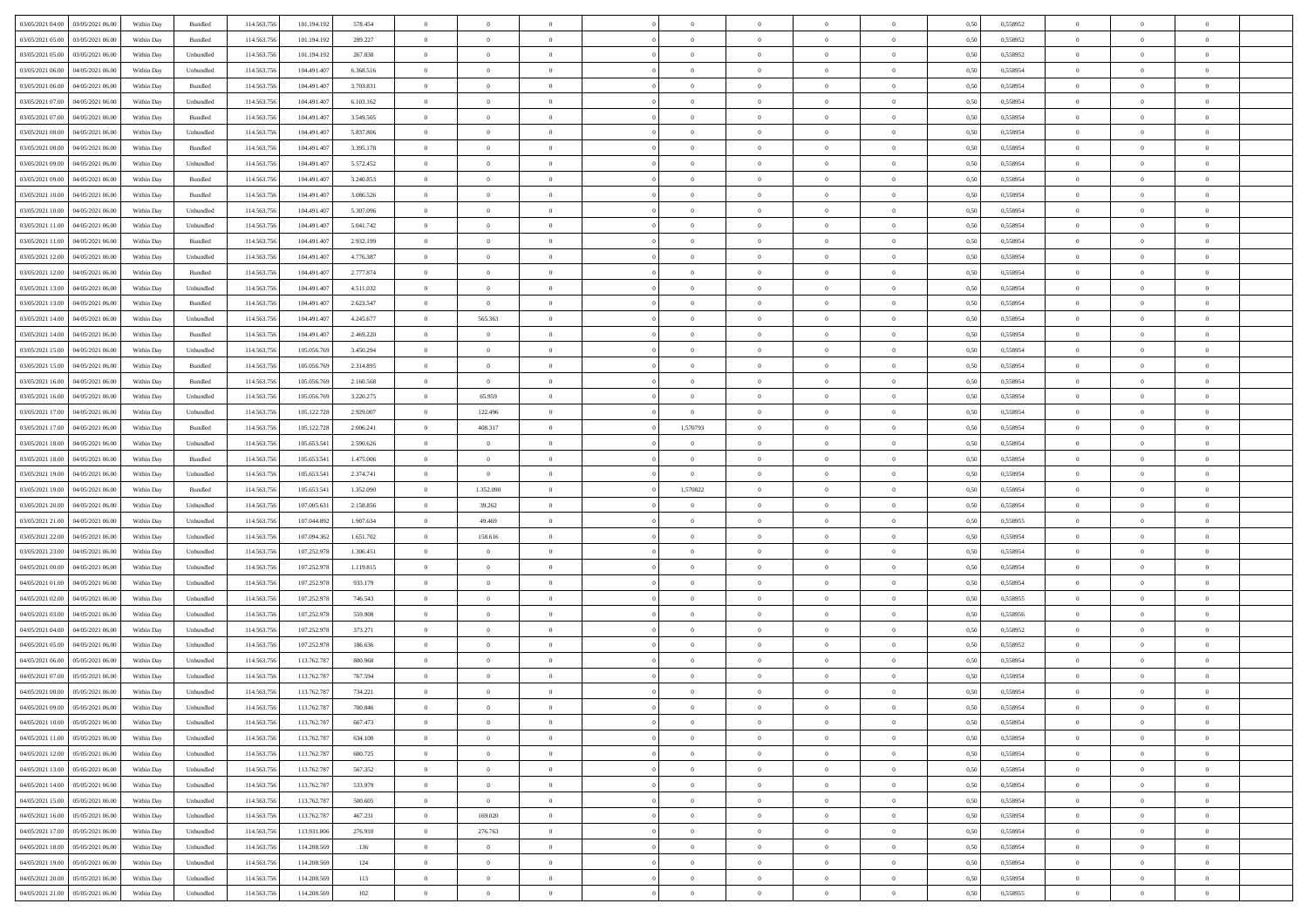| 04/05/2021 22:00 05/05/2021 06:00            | Within Day | Unbundled                   | 114.563.75  | 114.208.569 | 91        | $\overline{0}$ | $\theta$       |                | $\overline{0}$ | $\theta$       |                | $\theta$       | 0,50 | 0,558954 | $\theta$       | $\theta$       | $\overline{0}$ |  |
|----------------------------------------------|------------|-----------------------------|-------------|-------------|-----------|----------------|----------------|----------------|----------------|----------------|----------------|----------------|------|----------|----------------|----------------|----------------|--|
| 04/05/2021 23:00<br>05/05/2021 06:00         | Within Day | Unbundled                   | 114.563.75  | 114.208.569 | 79        | $\bf{0}$       | $\bf{0}$       | $\bf{0}$       | $\bf{0}$       | $\overline{0}$ | $\overline{0}$ | $\bf{0}$       | 0,50 | 0,558954 | $\,$ 0 $\,$    | $\bf{0}$       | $\overline{0}$ |  |
| 05/05/2021 00:00<br>05/05/2021 06:00         | Within Day | Unbundled                   | 114,563,75  | 114,208,569 | 68        | $\overline{0}$ | $\bf{0}$       | $\overline{0}$ | $\bf{0}$       | $\bf{0}$       | $\overline{0}$ | $\bf{0}$       | 0.50 | 0.558954 | $\bf{0}$       | $\overline{0}$ | $\overline{0}$ |  |
| 05/05/2021 01:00<br>05/05/2021 06:00         |            |                             | 114.563.75  |             | 56        | $\overline{0}$ | $\bf{0}$       | $\overline{0}$ | $\theta$       | $\theta$       | $\overline{0}$ |                |      |          | $\theta$       | $\theta$       | $\overline{0}$ |  |
|                                              | Within Day | Unbundled                   |             | 114.208.569 |           |                |                |                |                |                |                | $\bf{0}$       | 0,50 | 0,558954 |                |                |                |  |
| 05/05/2021 02:00<br>05/05/2021 06.00         | Within Day | Unbundled                   | 114.563.75  | 114.208.569 | 45        | $\overline{0}$ | $\overline{0}$ | $\bf{0}$       | $\overline{0}$ | $\theta$       | $\overline{0}$ | $\bf{0}$       | 0,50 | 0,558955 | $\,$ 0 $\,$    | $\bf{0}$       | $\overline{0}$ |  |
| 05/05/2021 03:00<br>05/05/2021 06:00         | Within Day | Unbundled                   | 114,563,75  | 114,208,569 | 34        | $\overline{0}$ | $\overline{0}$ | $\overline{0}$ | $\bf{0}$       | $\overline{0}$ | $\theta$       | $\bf{0}$       | 0.50 | 0.558956 | $\,$ 0 $\,$    | $\theta$       | $\overline{0}$ |  |
| 05/05/2021 04:00<br>05/05/2021 06:00         | Within Day | Unbundled                   | 114.563.75  | 114.208.569 | 22        | $\overline{0}$ | $\overline{0}$ | $\overline{0}$ | $\overline{0}$ | $\overline{0}$ | $\overline{0}$ | $\bf{0}$       | 0,50 | 0,558952 | $\theta$       | $\theta$       | $\overline{0}$ |  |
|                                              |            |                             |             |             |           |                |                |                |                |                |                |                |      |          |                |                |                |  |
| 05/05/2021 05:00<br>05/05/2021 06.00         | Within Day | Unbundled                   | 114.563.75  | 114.208.569 | 11        | $\bf{0}$       | $\bf{0}$       | $\bf{0}$       | $\overline{0}$ | $\overline{0}$ | $\overline{0}$ | $\bf{0}$       | 0,50 | 0,558952 | $\,$ 0 $\,$    | $\bf{0}$       | $\overline{0}$ |  |
| 05/05/2021 06:00<br>06/05/2021 06:00         | Within Day | Unbundled                   | 114,563,75  | 104,003,782 | 3.668.672 | $\overline{0}$ | $\bf{0}$       | $\overline{0}$ | $\bf{0}$       | $\overline{0}$ | $\overline{0}$ | $\bf{0}$       | 0.50 | 0.558954 | $\bf{0}$       | $\overline{0}$ | $\overline{0}$ |  |
| 05/05/2021 06:00<br>06/05/2021 06:00         | Within Day | Bundled                     | 114.563.75  | 104.003.782 | 6.891.300 | $\overline{0}$ | $\bf{0}$       | $\overline{0}$ | $\overline{0}$ | $\overline{0}$ | $\overline{0}$ | $\bf{0}$       | 0,50 | 0,558954 | $\,$ 0 $\,$    | $\bf{0}$       | $\overline{0}$ |  |
| 05/05/2021 07:00<br>06/05/2021 06.00         | Within Day | Bundled                     | 114.563.75  | 104.003.78  | 6.604.163 | $\bf{0}$       | $\overline{0}$ | $\bf{0}$       | $\bf{0}$       | $\overline{0}$ | $\overline{0}$ | $\bf{0}$       | 0,50 | 0,558954 | $\,$ 0 $\,$    | $\bf{0}$       | $\overline{0}$ |  |
|                                              |            |                             |             |             |           |                |                |                |                |                |                |                |      |          |                |                |                |  |
| 05/05/2021 07:00<br>06/05/2021 06:00         | Within Day | Unbundled                   | 114,563,75  | 104,003,782 | 3.515.811 | $\overline{0}$ | $\bf{0}$       | $\overline{0}$ | $\overline{0}$ | $\bf{0}$       | $\overline{0}$ | $\bf{0}$       | 0.50 | 0.558954 | $\bf{0}$       | $\overline{0}$ | $\,$ 0         |  |
| 05/05/2021 08:00<br>06/05/2021 06:00         | Within Day | Unbundled                   | 114.563.75  | 104.003.782 | 3.362.949 | $\overline{0}$ | $\overline{0}$ | $\overline{0}$ | $\theta$       | $\theta$       | $\overline{0}$ | $\bf{0}$       | 0,50 | 0,558954 | $\theta$       | $\theta$       | $\overline{0}$ |  |
| 05/05/2021 08:00<br>06/05/2021 06.00         | Within Day | Bundled                     | 114.563.75  | 104.003.78  | 6.317.024 | $\bf{0}$       | $\overline{0}$ | $\bf{0}$       | $\overline{0}$ | $\bf{0}$       | $\overline{0}$ | $\bf{0}$       | 0,50 | 0,558954 | $\,$ 0 $\,$    | $\bf{0}$       | $\overline{0}$ |  |
|                                              |            |                             |             |             |           |                |                |                |                |                | $\theta$       |                |      |          |                |                |                |  |
| 05/05/2021 09:00<br>06/05/2021 06:00         | Within Day | Unbundled                   | 114,563,75  | 104,003,782 | 3.210.088 | $\overline{0}$ | $\overline{0}$ | $\overline{0}$ | $\bf{0}$       | $\overline{0}$ |                | $\bf{0}$       | 0.50 | 0.558954 | $\,$ 0 $\,$    | $\theta$       | $\overline{0}$ |  |
| 05/05/2021 09:00<br>06/05/2021 06:00         | Within Day | Bundled                     | 114.563.75  | 104.003.782 | 6.029.887 | $\overline{0}$ | $\overline{0}$ | $\overline{0}$ | $\overline{0}$ | $\overline{0}$ | $\overline{0}$ | $\bf{0}$       | 0,50 | 0,558954 | $\theta$       | $\theta$       | $\overline{0}$ |  |
| 05/05/2021 10:00<br>06/05/2021 06.00         | Within Day | Unbundled                   | 114.563.75  | 104.003.78  | 3.057.227 | $\bf{0}$       | $\overline{0}$ | $\bf{0}$       | $\overline{0}$ | $\bf{0}$       | $\overline{0}$ | $\bf{0}$       | 0,50 | 0,558954 | $\,$ 0 $\,$    | $\bf{0}$       | $\overline{0}$ |  |
| 05/05/2021 10:00<br>06/05/2021 06:00         | Within Day | Bundled                     | 114,563,75  | 104,003,782 | 5.742.750 | $\overline{0}$ | $\bf{0}$       | $\overline{0}$ | $\bf{0}$       | $\overline{0}$ | $\overline{0}$ | $\bf{0}$       | 0.50 | 0.558954 | $\bf{0}$       | $\overline{0}$ | $\bf{0}$       |  |
| 05/05/2021 11:00<br>06/05/2021 06:00         | Within Day | Unbundled                   | 114.563.75  | 104.003.782 | 2.904.365 | $\overline{0}$ | $\bf{0}$       | $\overline{0}$ | $\overline{0}$ | $\overline{0}$ | $\overline{0}$ | $\bf{0}$       | 0,50 | 0,558954 | $\,$ 0 $\,$    | $\bf{0}$       | $\overline{0}$ |  |
|                                              |            |                             |             |             |           |                |                |                |                |                |                |                |      |          |                |                |                |  |
| 05/05/2021 11:00<br>06/05/2021 06.00         | Within Day | Bundled                     | 114.563.75  | 104.003.78  | 5.455.613 | $\bf{0}$       | $\bf{0}$       | $\bf{0}$       | $\bf{0}$       | $\overline{0}$ | $\overline{0}$ | $\bf{0}$       | 0,50 | 0,558954 | $\,$ 0 $\,$    | $\bf{0}$       | $\overline{0}$ |  |
| 05/05/2021 12:00<br>06/05/2021 06:00         | Within Day | Bundled                     | 114.563.75  | 104,003,782 | 5.168.475 | $\overline{0}$ | $\bf{0}$       | $\overline{0}$ | $\bf{0}$       | $\bf{0}$       | $\overline{0}$ | $\bf{0}$       | 0.50 | 0.558954 | $\bf{0}$       | $\overline{0}$ | $\,$ 0         |  |
| 05/05/2021 12:00<br>06/05/2021 06:00         | Within Day | Unbundled                   | 114.563.75  | 104.003.782 | 2.751.504 | $\overline{0}$ | $\overline{0}$ | $\overline{0}$ | $\theta$       | $\theta$       | $\overline{0}$ | $\bf{0}$       | 0,50 | 0,558954 | $\theta$       | $\theta$       | $\overline{0}$ |  |
|                                              |            |                             |             |             |           |                | $\overline{0}$ |                |                | $\overline{0}$ | $\overline{0}$ |                |      |          | $\,$ 0 $\,$    | $\bf{0}$       | $\overline{0}$ |  |
| 05/05/2021 13:00<br>06/05/2021 06.00         | Within Day | Unbundled                   | 114.563.75  | 104.003.78  | 2.598.643 | $\bf{0}$       |                | $\bf{0}$       | $\bf{0}$       |                |                | $\bf{0}$       | 0,50 | 0,558954 |                |                |                |  |
| 05/05/2021 13:00<br>06/05/2021 06:00         | Within Day | Bundled                     | 114,563,75  | 104,003,782 | 4.881.337 | $\overline{0}$ | $\overline{0}$ | $\overline{0}$ | $\bf{0}$       | $\overline{0}$ | $\theta$       | $\bf{0}$       | 0.50 | 0.558954 | $\,$ 0 $\,$    | $\theta$       | $\overline{0}$ |  |
| 05/05/2021 14:00<br>06/05/2021 06:00         | Within Day | Unbundled                   | 114.563.75  | 104.003.782 | 2.445.781 | $\overline{0}$ | $\overline{0}$ | $\overline{0}$ | $\overline{0}$ | $\overline{0}$ | $\overline{0}$ | $\bf{0}$       | 0,50 | 0,558954 | $\theta$       | $\theta$       | $\overline{0}$ |  |
| 05/05/2021 14:00<br>06/05/2021 06.00         | Within Day | Bundled                     | 114.563.75  | 104.003.78  | 4.594.200 | $\bf{0}$       | $\bf{0}$       | $\bf{0}$       | $\overline{0}$ | $\bf{0}$       | $\overline{0}$ | $\bf{0}$       | 0,50 | 0,558954 | $\,$ 0 $\,$    | $\bf{0}$       | $\overline{0}$ |  |
| 05/05/2021 15:00<br>06/05/2021 06:00         |            | Unbundled                   | 114,563,75  | 104,003.782 |           |                | 181.093        | $\overline{0}$ |                | $\overline{0}$ | $\overline{0}$ |                | 0.50 | 0.558954 | $\bf{0}$       | $\overline{0}$ | $\overline{0}$ |  |
|                                              | Within Day |                             |             |             | 2.292.920 | $\overline{0}$ |                |                | $\bf{0}$       |                |                | $\bf{0}$       |      |          |                |                |                |  |
| 05/05/2021 15:00<br>06/05/2021 06:00         | Within Day | Bundled                     | 114.563.75  | 104.003.782 | 4.307.062 | $\overline{0}$ | $\overline{0}$ | $\overline{0}$ | $\overline{0}$ | $\overline{0}$ | $\overline{0}$ | $\bf{0}$       | 0,50 | 0,558954 | $\theta$       | $\theta$       | $\overline{0}$ |  |
| 05/05/2021 16:00<br>06/05/2021 06.00         | Within Day | Unbundled                   | 114.563.75  | 104.184.87  | 1.971.039 | $\bf{0}$       | $\bf{0}$       | $\bf{0}$       | $\bf{0}$       | $\overline{0}$ | $\overline{0}$ | $\bf{0}$       | 0,50 | 0,558954 | $\,$ 0 $\,$    | $\bf{0}$       | $\overline{0}$ |  |
| 05/05/2021 16:00<br>06/05/2021 06:00         | Within Day | Bundled                     | 114,563,75  | 104.184.874 | 4.019.925 | $\overline{0}$ | $\bf{0}$       | $\overline{0}$ | $\bf{0}$       | $\bf{0}$       | $\overline{0}$ | $\bf{0}$       | 0.50 | 0.558954 | $\bf{0}$       | $\overline{0}$ | $\,$ 0         |  |
| 05/05/2021 17:00<br>06/05/2021 06:00         | Within Day | Unbundled                   | 114.563.75  | 104.184.87  | 1.830.250 | $\overline{0}$ | $\overline{0}$ | $\overline{0}$ | $\overline{0}$ | $\overline{0}$ | $\overline{0}$ | $\bf{0}$       | 0.50 | 0.558954 | $\theta$       | $\theta$       | $\overline{0}$ |  |
|                                              |            |                             |             |             |           |                |                |                |                |                |                |                |      |          |                |                |                |  |
| 05/05/2021 17:00<br>06/05/2021 06.00         | Within Day | Bundled                     | 114.563.75  | 104.184.87  | 3.732.787 | $\bf{0}$       | $\overline{0}$ | $\bf{0}$       | $\bf{0}$       | $\,$ 0 $\,$    | $\overline{0}$ | $\bf{0}$       | 0,50 | 0,558954 | $\,$ 0 $\,$    | $\bf{0}$       | $\overline{0}$ |  |
| 05/05/2021 18:00<br>06/05/2021 06:00         | Within Day | Bundled                     | 114,563,75  | 104.184.874 | 3.445.649 | $\overline{0}$ | $\bf{0}$       | $\overline{0}$ | $\bf{0}$       | $\overline{0}$ | $\Omega$       | $\bf{0}$       | 0.50 | 0.558954 | $\,$ 0 $\,$    | $\theta$       | $\overline{0}$ |  |
| 05/05/2021 18:00<br>06/05/2021 06:00         | Within Dav | Unbundled                   | 114.563.75  | 104.184.874 | 1.689.462 | $\overline{0}$ | $\overline{0}$ | $\overline{0}$ | $\overline{0}$ | $\overline{0}$ | $\overline{0}$ | $\bf{0}$       | 0.5( | 0,558954 | $\theta$       | $\theta$       | $\overline{0}$ |  |
| 05/05/2021 19:00<br>06/05/2021 06.00         | Within Day | Unbundled                   | 114.563.75  | 104.184.87  | 1.548.673 | $\bf{0}$       | $\bf{0}$       | $\bf{0}$       | $\bf{0}$       | $\overline{0}$ | $\overline{0}$ | $\bf{0}$       | 0,50 | 0,558954 | $\,$ 0 $\,$    | $\bf{0}$       | $\overline{0}$ |  |
|                                              |            |                             |             |             |           |                |                |                |                |                |                |                |      |          |                |                |                |  |
| 05/05/2021 19:00<br>06/05/2021 06:00         | Within Day | Bundled                     | 114,563,75  | 104.184.87  | 3.158.512 | $\overline{0}$ | $\bf{0}$       | $\overline{0}$ | $\bf{0}$       | $\overline{0}$ | $\overline{0}$ | $\bf{0}$       | 0.50 | 0.558954 | $\bf{0}$       | $\overline{0}$ | $\overline{0}$ |  |
| 05/05/2021 20:00<br>06/05/2021 06:00         | Within Dav | Unbundled                   | 114.563.75  | 104.184.87  | 1.407.885 | $\overline{0}$ | $\overline{0}$ | $\overline{0}$ | $\overline{0}$ | $\overline{0}$ | $\overline{0}$ | $\bf{0}$       | 0.50 | 0,558954 | $\theta$       | $\theta$       | $\overline{0}$ |  |
| 05/05/2021 20:00<br>06/05/2021 06.00         | Within Day | Bundled                     | 114.563.75  | 104.184.87  | 2.871.375 | $\bf{0}$       | $\bf{0}$       | $\bf{0}$       | $\bf{0}$       | $\overline{0}$ | $\overline{0}$ | $\bf{0}$       | 0,50 | 0,558954 | $\,$ 0 $\,$    | $\bf{0}$       | $\overline{0}$ |  |
| 05/05/2021 21:00<br>06/05/2021 06:00         | Within Day | Unbundled                   | 114.563.75  | 104.184.874 | 1.267.096 | $\overline{0}$ | $\bf{0}$       | $\overline{0}$ | $\overline{0}$ | $\bf{0}$       | $\overline{0}$ | $\bf{0}$       | 0.50 | 0.558955 | $\bf{0}$       | $\overline{0}$ | $\bf{0}$       |  |
|                                              |            |                             |             |             |           |                |                |                |                |                |                |                |      |          |                |                |                |  |
| 05/05/2021 21:00<br>06/05/2021 06:00         | Within Dav | Bundled                     | 114.563.75  | 104.184.874 | 2.584.238 | $\overline{0}$ | $\overline{0}$ | $\overline{0}$ | $\overline{0}$ | $\overline{0}$ | $\overline{0}$ | $\bf{0}$       | 0.50 | 0,558955 | $\theta$       | $\theta$       | $\overline{0}$ |  |
| 05/05/2021 22:00<br>06/05/2021 06.00         | Within Day | Unbundled                   | 114.563.75  | 104.184.87  | 1.126.307 | $\bf{0}$       | $\bf{0}$       | $\bf{0}$       | $\bf{0}$       | $\overline{0}$ | $\overline{0}$ | $\bf{0}$       | 0,50 | 0,558954 | $\,$ 0 $\,$    | $\bf{0}$       | $\overline{0}$ |  |
| 05/05/2021 22:00<br>06/05/2021 06:00         | Within Day | Bundled                     | 114,563,75  | 104.184.87  | 2.297.099 | $\overline{0}$ | $\overline{0}$ | $\overline{0}$ | $\bf{0}$       | $\overline{0}$ | $\Omega$       | $\bf{0}$       | 0.50 | 0.558954 | $\,$ 0 $\,$    | $\theta$       | $\overline{0}$ |  |
| 05/05/2021 23:00<br>06/05/2021 06:00         | Within Dav | Bundled                     | 114.563.75  | 104.184.87  | 2.009.962 | $\overline{0}$ | $\overline{0}$ | $\Omega$       | $\overline{0}$ | $\theta$       | $\overline{0}$ | $\overline{0}$ | 0.5( | 0,558954 | $\theta$       | $\theta$       | $\overline{0}$ |  |
| 05/05/2021 23:00<br>06/05/2021 06:00         | Within Day | Unbundled                   | 114.563.75  | 104.184.874 | 985.519   | $\bf{0}$       | $\bf{0}$       | $\overline{0}$ | $\bf{0}$       | $\bf{0}$       | $\overline{0}$ | $\bf{0}$       | 0,50 | 0,558954 | $\overline{0}$ | $\overline{0}$ | $\overline{0}$ |  |
|                                              |            |                             |             |             |           |                |                |                |                |                |                |                |      |          |                |                |                |  |
| $06/05/2021\ 00.00 \qquad 06/05/2021\ 06.00$ | Within Day | $\ensuremath{\mathsf{Unb}}$ | 114.563.756 | 104.184.874 | 844,730   | $\bf{0}$       | $\Omega$       |                | $\Omega$       |                |                |                | 0,50 | 0.558954 | $\theta$       | $\overline{0}$ |                |  |
| 06/05/2021 00:00 06/05/2021 06:00            | Within Day | Bundled                     | 114.563.756 | 104.184.874 | 1.722.825 | $\overline{0}$ | $\overline{0}$ | $\Omega$       | $\theta$       | $\overline{0}$ | $\overline{0}$ | $\bf{0}$       | 0,50 | 0,558954 | $\theta$       | $\theta$       | $\overline{0}$ |  |
| 06/05/2021 01:00<br>06/05/2021 06:00         | Within Day | Unbundled                   | 114.563.75  | 104.184.874 | 703.943   | $\overline{0}$ | $\bf{0}$       | $\overline{0}$ | $\overline{0}$ | $\bf{0}$       | $\overline{0}$ | $\bf{0}$       | 0,50 | 0,558954 | $\bf{0}$       | $\overline{0}$ | $\bf{0}$       |  |
|                                              |            | Bundled                     | 114,563,756 | 104.184.874 | 1.435.687 |                |                |                |                |                | $\overline{0}$ |                | 0.50 | 0.558954 | $\overline{0}$ |                |                |  |
| 06/05/2021 01:00   06/05/2021 06:00          | Within Day |                             |             |             |           | $\overline{0}$ | $\bf{0}$       | $\overline{0}$ | $\overline{0}$ | $\mathbf{0}$   |                | $\,$ 0 $\,$    |      |          |                | $\bf{0}$       | $\bf{0}$       |  |
| 06/05/2021 02:00   06/05/2021 06:00          | Within Dav | Unbundled                   | 114.563.756 | 104.184.874 | 563.154   | $\overline{0}$ | $\overline{0}$ | $\overline{0}$ | $\overline{0}$ | $\overline{0}$ | $\overline{0}$ | $\bf{0}$       | 0,50 | 0,558955 | $\overline{0}$ | $\theta$       | $\overline{0}$ |  |
| 06/05/2021 02:00<br>06/05/2021 06:00         | Within Day | Bundled                     | 114.563.75  | 104.184.874 | 1.148.549 | $\overline{0}$ | $\bf{0}$       | $\overline{0}$ | $\overline{0}$ | $\bf{0}$       | $\overline{0}$ | $\bf{0}$       | 0,50 | 0,558955 | $\bf{0}$       | $\overline{0}$ | $\overline{0}$ |  |
| 06/05/2021 03:00<br>06/05/2021 06:00         | Within Day | Unbundled                   | 114.563.756 | 104.184.874 | 422.365   | $\overline{0}$ | $\bf{0}$       | $\overline{0}$ | $\overline{0}$ | $\bf{0}$       | $\overline{0}$ | $\bf{0}$       | 0.50 | 0.558956 | $\,$ 0 $\,$    | $\overline{0}$ | $\overline{0}$ |  |
| 06/05/2021 03:00                             |            |                             |             |             |           |                | $\overline{0}$ |                |                | $\overline{0}$ |                |                |      |          |                | $\theta$       | $\overline{0}$ |  |
| 06/05/2021 06:00                             | Within Dav | Bundled                     | 114.563.756 | 104.184.874 | 861.412   | $\overline{0}$ |                | $\overline{0}$ | $\overline{0}$ |                | $\overline{0}$ | $\bf{0}$       | 0.50 | 0,558956 | $\overline{0}$ |                |                |  |
| 06/05/2021 04:00<br>06/05/2021 06:00         | Within Day | Unbundled                   | 114.563.75  | 104.184.874 | 281.577   | $\overline{0}$ | $\overline{0}$ | $\overline{0}$ | $\overline{0}$ | $\overline{0}$ | $\overline{0}$ | $\bf{0}$       | 0,50 | 0,558952 | $\bf{0}$       | $\overline{0}$ | $\,$ 0         |  |
| 06/05/2021 04:00<br>06/05/2021 06:00         | Within Day | Bundled                     | 114.563.75  | 104.184.874 | 574.275   | $\overline{0}$ | $\overline{0}$ | $\overline{0}$ | $\overline{0}$ | $\overline{0}$ | $\overline{0}$ | $\bf{0}$       | 0.50 | 0.558952 | $\mathbf{0}$   | $\bf{0}$       | $\,$ 0         |  |
| 06/05/2021 05:00   06/05/2021 06:00          | Within Dav | Bundled                     | 114.563.756 | 104.184.874 | 287.137   | $\overline{0}$ | $\overline{0}$ | $\overline{0}$ | $\overline{0}$ | $\overline{0}$ | $\overline{0}$ | $\bf{0}$       | 0.50 | 0,558952 | $\overline{0}$ | $\theta$       | $\overline{0}$ |  |
|                                              |            |                             |             |             |           |                |                |                |                |                |                |                |      |          |                |                |                |  |
| 06/05/2021 05:00<br>06/05/2021 06.00         | Within Day | Unbundled                   | 114.563.75  | 104.184.874 | 140.788   | $\overline{0}$ | $\bf{0}$       | $\overline{0}$ | $\overline{0}$ | $\overline{0}$ | $\overline{0}$ | $\bf{0}$       | 0,50 | 0,558952 | $\bf{0}$       | $\overline{0}$ | $\bf{0}$       |  |
| 06/05/2021 06:00 07/05/2021 06:00            | Within Day | Unbundled                   | 114.563.756 | 103.902.488 | 3.737.209 | $\overline{0}$ | $\bf{0}$       | $\overline{0}$ | $\overline{0}$ | $\,$ 0 $\,$    | $\overline{0}$ | $\bf{0}$       | 0,50 | 0,558954 | $\overline{0}$ | $\,$ 0 $\,$    | $\,$ 0 $\,$    |  |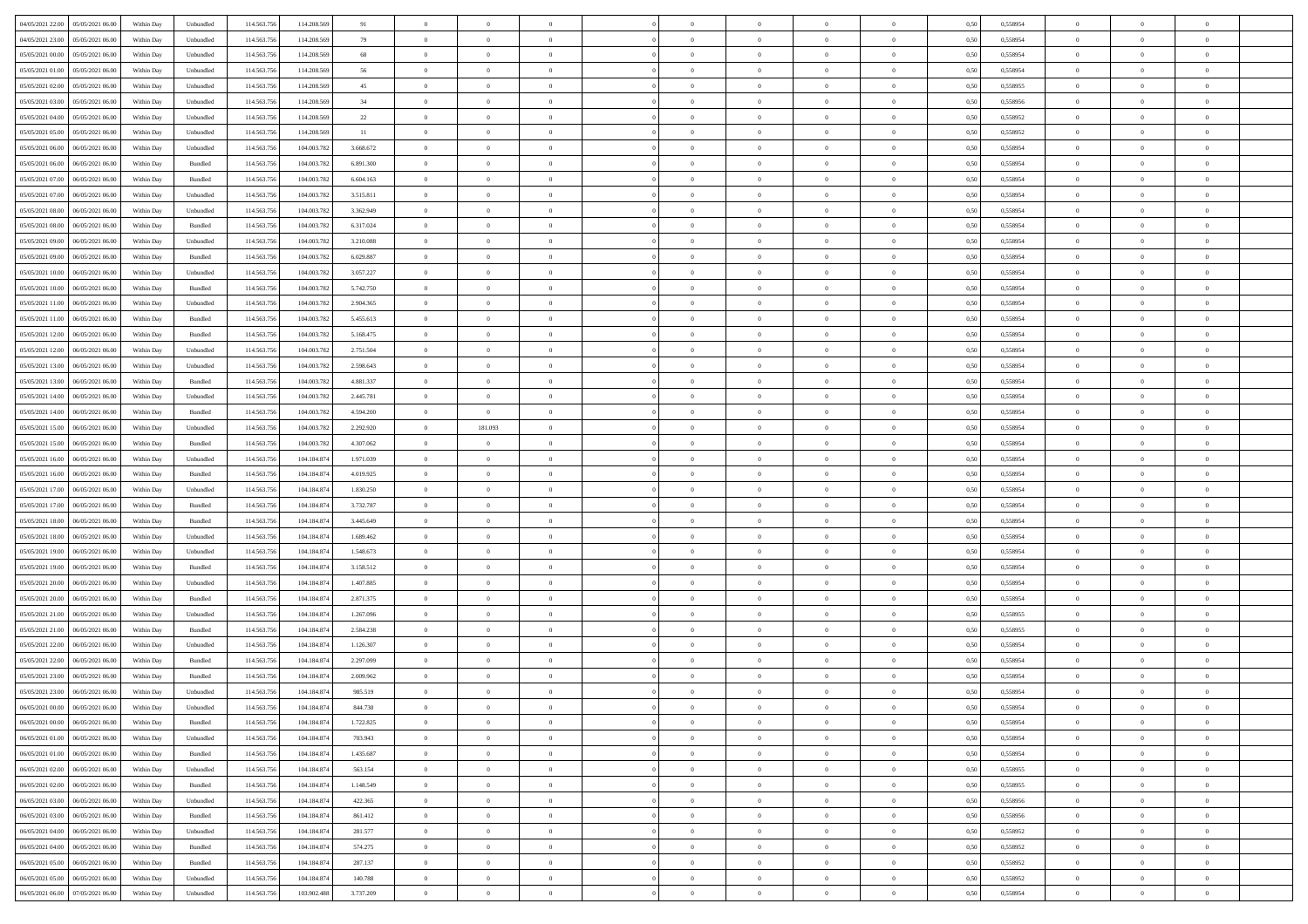| 06/05/2021 06:00 07/05/2021 06:00            | Within Day | Bundled   | 114.563.75  | 103.902.488 | 6.924.058 | $\overline{0}$ | $\theta$       |                | $\overline{0}$ | $\bf{0}$       |                | $\bf{0}$       | 0,50 | 0,558954 | $\theta$       | $\theta$       | $\theta$       |  |
|----------------------------------------------|------------|-----------|-------------|-------------|-----------|----------------|----------------|----------------|----------------|----------------|----------------|----------------|------|----------|----------------|----------------|----------------|--|
| 06/05/2021 07:00<br>07/05/2021 06.00         | Within Day | Unbundled | 114.563.75  | 103.902.48  | 3.581.492 | $\bf{0}$       | $\overline{0}$ | $\bf{0}$       | $\overline{0}$ | $\overline{0}$ | $\overline{0}$ | $\bf{0}$       | 0,50 | 0,558954 | $\,$ 0 $\,$    | $\bf{0}$       | $\overline{0}$ |  |
| 06/05/2021 07:00<br>07/05/2021 06:00         | Within Day | Bundled   | 114,563,75  | 103.902.488 | 6.635.556 | $\overline{0}$ | $\bf{0}$       | $\overline{0}$ | $\bf{0}$       | $\bf{0}$       | $\overline{0}$ | $\bf{0}$       | 0.50 | 0.558954 | $\bf{0}$       | $\overline{0}$ | $\overline{0}$ |  |
| 06/05/2021 08:00<br>07/05/2021 06:00         |            |           | 114.563.75  |             |           | $\overline{0}$ | $\bf{0}$       | $\overline{0}$ | $\theta$       | $\theta$       | $\overline{0}$ |                |      |          | $\theta$       | $\theta$       | $\overline{0}$ |  |
|                                              | Within Day | Unbundled |             | 103.902.488 | 3.425.775 |                |                |                |                |                |                | $\bf{0}$       | 0,50 | 0,558954 |                |                |                |  |
| 06/05/2021 08:00<br>07/05/2021 06.00         | Within Day | Bundled   | 114.563.75  | 103.902.488 | 6.347.054 | $\overline{0}$ | $\overline{0}$ | $\bf{0}$       | $\overline{0}$ | $\theta$       | $\overline{0}$ | $\bf{0}$       | 0,50 | 0,558954 | $\,$ 0 $\,$    | $\bf{0}$       | $\overline{0}$ |  |
| 06/05/2021 09:00<br>07/05/2021 06:00         | Within Day | Unbundled | 114,563,75  | 103.902.488 | 3.270.058 | $\overline{0}$ | $\overline{0}$ | $\overline{0}$ | $\bf{0}$       | $\overline{0}$ | $\theta$       | $\bf{0}$       | 0.50 | 0.558954 | $\bf{0}$       | $\theta$       | $\overline{0}$ |  |
| 06/05/2021 09:00<br>07/05/2021 06:00         | Within Day | Bundled   | 114.563.75  | 103.902.488 | 6.058.550 | $\overline{0}$ | $\overline{0}$ | $\overline{0}$ | $\overline{0}$ | $\overline{0}$ | $\overline{0}$ | $\bf{0}$       | 0,50 | 0,558954 | $\theta$       | $\theta$       | $\overline{0}$ |  |
|                                              |            |           |             |             |           |                |                |                |                |                |                |                |      |          |                |                |                |  |
| 06/05/2021 10:00<br>07/05/2021 06.00         | Within Day | Bundled   | 114.563.75  | 103.902.488 | 5.770.048 | $\overline{0}$ | $\overline{0}$ | $\bf{0}$       | $\overline{0}$ | $\theta$       | $\overline{0}$ | $\bf{0}$       | 0,50 | 0,558954 | $\,$ 0 $\,$    | $\bf{0}$       | $\overline{0}$ |  |
| 06/05/2021 10:00<br>07/05/2021 06:00         | Within Day | Unbundled | 114,563,75  | 103.902.488 | 3.114.341 | $\overline{0}$ | $\bf{0}$       | $\overline{0}$ | $\bf{0}$       | $\overline{0}$ | $\overline{0}$ | $\bf{0}$       | 0.50 | 0.558954 | $\bf{0}$       | $\overline{0}$ | $\overline{0}$ |  |
| 06/05/2021 11:00<br>07/05/2021 06:00         | Within Day | Unbundled | 114.563.75  | 103.902.488 | 2.958.624 | $\overline{0}$ | $\bf{0}$       | $\overline{0}$ | $\overline{0}$ | $\overline{0}$ | $\overline{0}$ | $\bf{0}$       | 0,50 | 0,558954 | $\,$ 0 $\,$    | $\bf{0}$       | $\overline{0}$ |  |
| 06/05/2021 11:00<br>07/05/2021 06.00         | Within Day | Bundled   | 114.563.75  | 103.902.488 | 5.481.546 | $\bf{0}$       | $\overline{0}$ | $\bf{0}$       | $\overline{0}$ | $\bf{0}$       | $\overline{0}$ | $\bf{0}$       | 0,50 | 0,558954 | $\,$ 0 $\,$    | $\bf{0}$       | $\overline{0}$ |  |
|                                              |            |           |             |             |           |                |                |                |                |                |                |                |      |          |                |                |                |  |
| 06/05/2021 12:00<br>07/05/2021 06:00         | Within Day | Unbundled | 114,563,75  | 103.902.488 | 2.802.907 | $\overline{0}$ | $\bf{0}$       | $\overline{0}$ | $\bf{0}$       | $\bf{0}$       | $\overline{0}$ | $\bf{0}$       | 0.50 | 0.558954 | $\bf{0}$       | $\overline{0}$ | $\bf{0}$       |  |
| 06/05/2021 12:00<br>07/05/2021 06:00         | Within Day | Bundled   | 114.563.75  | 103.902.488 | 5.193.043 | $\overline{0}$ | $\overline{0}$ | $\overline{0}$ | $\theta$       | $\theta$       | $\overline{0}$ | $\bf{0}$       | 0,50 | 0,558954 | $\theta$       | $\theta$       | $\overline{0}$ |  |
| 06/05/2021 13:00<br>07/05/2021 06.00         | Within Day | Unbundled | 114.563.75  | 103.902.48  | 2.647.190 | $\bf{0}$       | $\overline{0}$ | $\bf{0}$       | $\overline{0}$ | $\theta$       | $\overline{0}$ | $\bf{0}$       | 0,50 | 0,558954 | $\,$ 0 $\,$    | $\bf{0}$       | $\overline{0}$ |  |
|                                              |            |           |             |             |           |                |                |                |                |                |                |                |      |          |                |                |                |  |
| 06/05/2021 13:00<br>07/05/2021 06:00         | Within Day | Bundled   | 114,563,75  | 103.902.488 | 4.904.541 | $\overline{0}$ | $\overline{0}$ | $\overline{0}$ | $\bf{0}$       | $\overline{0}$ | $\Omega$       | $\bf{0}$       | 0.50 | 0.558954 | $\theta$       | $\theta$       | $\overline{0}$ |  |
| 06/05/2021 14:00<br>07/05/2021 06:00         | Within Day | Unbundled | 114.563.75  | 103.902.488 | 2.491.473 | $\overline{0}$ | $\overline{0}$ | $\overline{0}$ | $\overline{0}$ | $\overline{0}$ | $\overline{0}$ | $\bf{0}$       | 0,50 | 0,558954 | $\theta$       | $\theta$       | $\overline{0}$ |  |
| 06/05/2021 14:00<br>07/05/2021 06.00         | Within Day | Bundled   | 114.563.75  | 103.902.488 | 4.616.039 | $\bf{0}$       | $\overline{0}$ | $\bf{0}$       | $\overline{0}$ | $\theta$       | $\overline{0}$ | $\bf{0}$       | 0,50 | 0,558954 | $\,$ 0 $\,$    | $\bf{0}$       | $\overline{0}$ |  |
| 06/05/2021 15:00<br>07/05/2021 06:00         | Within Day | Unbundled | 114,563,75  | 103.902.488 | 2.335.756 | $\overline{0}$ | $\bf{0}$       | $\overline{0}$ | $\bf{0}$       | $\overline{0}$ | $\overline{0}$ | $\bf{0}$       | 0.50 | 0.558954 | $\bf{0}$       | $\overline{0}$ | $\overline{0}$ |  |
|                                              |            |           |             |             |           | $\overline{0}$ |                | $\overline{0}$ | $\overline{0}$ | $\overline{0}$ | $\overline{0}$ |                |      |          | $\,$ 0 $\,$    | $\theta$       | $\overline{0}$ |  |
| 06/05/2021 15:00<br>07/05/2021 06:00         | Within Day | Bundled   | 114.563.75  | 103.902.488 | 4.327.536 |                | $\bf{0}$       |                |                |                |                | $\bf{0}$       | 0,50 | 0,558954 |                |                |                |  |
| 06/05/2021 16:00<br>07/05/2021 06.00         | Within Day | Bundled   | 114.563.75  | 103.902.488 | 4.039.034 | $\bf{0}$       | $\bf{0}$       | $\bf{0}$       | $\bf{0}$       | $\overline{0}$ | $\overline{0}$ | $\bf{0}$       | 0,50 | 0,558954 | $\,$ 0 $\,$    | $\bf{0}$       | $\overline{0}$ |  |
| 06/05/2021 16:00<br>07/05/2021 06:00         | Within Day | Unbundled | 114,563,75  | 103.902.488 | 2.180.039 | $\overline{0}$ | $\bf{0}$       | $\overline{0}$ | $\bf{0}$       | $\bf{0}$       | $\overline{0}$ | $\bf{0}$       | 0.50 | 0.558954 | $\bf{0}$       | $\overline{0}$ | $\overline{0}$ |  |
| 06/05/2021 17:00<br>07/05/2021 06:00         | Within Day | Unbundled | 114.563.75  | 103.902.488 | 2.024.322 | $\overline{0}$ | $\overline{0}$ | $\overline{0}$ | $\theta$       | $\theta$       | $\overline{0}$ | $\bf{0}$       | 0,50 | 0,558954 | $\theta$       | $\theta$       | $\overline{0}$ |  |
|                                              |            |           |             |             |           |                | $\overline{0}$ |                |                | $\theta$       | $\overline{0}$ |                |      |          | $\,$ 0 $\,$    | $\bf{0}$       | $\overline{0}$ |  |
| 06/05/2021 17:00<br>07/05/2021 06.00         | Within Day | Bundled   | 114.563.75  | 103.902.488 | 3.750.531 | $\bf{0}$       |                | $\bf{0}$       | $\bf{0}$       |                |                | $\bf{0}$       | 0,50 | 0,558954 |                |                |                |  |
| 06/05/2021 18:00<br>07/05/2021 06:00         | Within Day | Unbundled | 114,563,75  | 103.902.488 | 1.868,604 | $\overline{0}$ | $\overline{0}$ | $\overline{0}$ | $\overline{0}$ | $\overline{0}$ | $\theta$       | $\bf{0}$       | 0.50 | 0.558954 | $\bf{0}$       | $\theta$       | $\overline{0}$ |  |
| 06/05/2021 18:00<br>07/05/2021 06:00         | Within Day | Bundled   | 114.563.75  | 103.902.488 | 3.462.029 | $\overline{0}$ | $\overline{0}$ | $\overline{0}$ | $\overline{0}$ | $\theta$       | $\overline{0}$ | $\bf{0}$       | 0,50 | 0,558954 | $\theta$       | $\theta$       | $\overline{0}$ |  |
| 06/05/2021 19:00<br>07/05/2021 06.00         | Within Day | Unbundled | 114.563.75  | 103.902.488 | 1.712.887 | $\bf{0}$       | $\overline{0}$ | $\bf{0}$       | $\overline{0}$ | $\theta$       | $\overline{0}$ | $\bf{0}$       | 0,50 | 0,558954 | $\,$ 0 $\,$    | $\bf{0}$       | $\overline{0}$ |  |
| 06/05/2021 19:00<br>07/05/2021 06:00         | Within Day | Bundled   | 114,563,75  | 103.902.488 | 3.173.527 | $\overline{0}$ | $\bf{0}$       | $\overline{0}$ | $\bf{0}$       | $\overline{0}$ | $\overline{0}$ | $\bf{0}$       | 0.50 | 0.558954 | $\bf{0}$       | $\overline{0}$ | $\overline{0}$ |  |
|                                              |            |           |             |             |           |                |                |                |                |                |                |                |      |          |                |                |                |  |
| 06/05/2021 20:00<br>07/05/2021 06:00         | Within Day | Unbundled | 114.563.75  | 103.902.488 | 1.557.170 | $\overline{0}$ | $\overline{0}$ | $\overline{0}$ | $\overline{0}$ | $\overline{0}$ | $\overline{0}$ | $\bf{0}$       | 0,50 | 0,558954 | $\theta$       | $\theta$       | $\overline{0}$ |  |
| 06/05/2021 20:00<br>07/05/2021 06.00         | Within Day | Bundled   | 114.563.75  | 103.902.488 | 2.885.023 | $\bf{0}$       | $\bf{0}$       | $\bf{0}$       | $\bf{0}$       | $\overline{0}$ | $\overline{0}$ | $\bf{0}$       | 0,50 | 0,558954 | $\,$ 0 $\,$    | $\bf{0}$       | $\overline{0}$ |  |
| 06/05/2021 21:00<br>07/05/2021 06:00         | Within Day | Bundled   | 114,563,75  | 103.902.488 | 2.596.521 | $\overline{0}$ | $\bf{0}$       | $\overline{0}$ | $\bf{0}$       | $\bf{0}$       | $\overline{0}$ | $\bf{0}$       | 0.50 | 0.558955 | $\bf{0}$       | $\overline{0}$ | $\bf{0}$       |  |
| 06/05/2021 21:00<br>07/05/2021 06:00         | Within Day | Unbundled | 114.563.75  | 103.902.488 | 1.401.453 | $\overline{0}$ | $\overline{0}$ | $\overline{0}$ | $\overline{0}$ | $\overline{0}$ | $\overline{0}$ | $\bf{0}$       | 0.50 | 0.558955 | $\theta$       | $\theta$       | $\overline{0}$ |  |
|                                              |            |           |             |             |           |                |                |                |                |                |                |                |      |          |                |                |                |  |
| 06/05/2021 22.00<br>07/05/2021 06.00         | Within Day | Unbundled | 114.563.75  | 103.902.48  | 1.245.736 | $\bf{0}$       | $\overline{0}$ | $\bf{0}$       | $\overline{0}$ | $\overline{0}$ | $\overline{0}$ | $\bf{0}$       | 0,50 | 0,558954 | $\,$ 0 $\,$    | $\bf{0}$       | $\overline{0}$ |  |
| 06/05/2021 22.00<br>07/05/2021 06.00         | Within Day | Bundled   | 114,563,75  | 103.902.488 | 2.308.019 | $\overline{0}$ | $\bf{0}$       | $\overline{0}$ | $\bf{0}$       | $\overline{0}$ | $\Omega$       | $\bf{0}$       | 0.50 | 0.558954 | $\,$ 0 $\,$    | $\theta$       | $\overline{0}$ |  |
| 06/05/2021 23:00<br>07/05/2021 06:00         | Within Dav | Unbundled | 114.563.75  | 103.902.488 | 1.090.019 | $\overline{0}$ | $\overline{0}$ | $\overline{0}$ | $\overline{0}$ | $\theta$       | $\overline{0}$ | $\bf{0}$       | 0.5( | 0,558954 | $\theta$       | $\theta$       | $\overline{0}$ |  |
| 06/05/2021 23:00<br>07/05/2021 06.00         | Within Day | Bundled   | 114.563.75  | 103.902.488 | 2.019.516 | $\bf{0}$       | $\bf{0}$       | $\bf{0}$       | $\overline{0}$ | $\bf{0}$       | $\overline{0}$ | $\bf{0}$       | 0,50 | 0,558954 | $\,$ 0 $\,$    | $\bf{0}$       | $\overline{0}$ |  |
|                                              |            |           |             |             |           |                |                |                |                |                |                |                |      |          |                |                |                |  |
| 07/05/2021 00:00<br>07/05/2021 06:00         | Within Day | Unbundled | 114,563,75  | 103.902.48  | 934.302   | $\overline{0}$ | $\bf{0}$       | $\overline{0}$ | $\bf{0}$       | $\overline{0}$ | $\overline{0}$ | $\bf{0}$       | 0.50 | 0.558954 | $\bf{0}$       | $\overline{0}$ | $\overline{0}$ |  |
| 07/05/2021 00:00<br>07/05/2021 06:00         | Within Dav | Bundled   | 114.563.75  | 103.902.488 | 1.731.014 | $\overline{0}$ | $\overline{0}$ | $\overline{0}$ | $\overline{0}$ | $\overline{0}$ | $\overline{0}$ | $\bf{0}$       | 0.50 | 0,558954 | $\theta$       | $\theta$       | $\overline{0}$ |  |
| 07/05/2021 01:00<br>07/05/2021 06.00         | Within Day | Unbundled | 114.563.75  | 103.902.48  | 778.585   | $\bf{0}$       | $\bf{0}$       | $\bf{0}$       | $\bf{0}$       | $\overline{0}$ | $\overline{0}$ | $\bf{0}$       | 0,50 | 0,558954 | $\,$ 0 $\,$    | $\bf{0}$       | $\overline{0}$ |  |
| 07/05/2021 01:00<br>07/05/2021 06:00         | Within Day | Bundled   | 114,563,75  | 103.902.488 | 1.442.512 | $\overline{0}$ | $\bf{0}$       | $\overline{0}$ | $\bf{0}$       | $\bf{0}$       | $\overline{0}$ | $\bf{0}$       | 0.50 | 0.558954 | $\bf{0}$       | $\overline{0}$ | $\overline{0}$ |  |
| 07/05/2021 02:00<br>07/05/2021 06:00         | Within Dav | Unbundled | 114.563.75  | 103.902.488 | 622.868   | $\overline{0}$ | $\overline{0}$ | $\overline{0}$ | $\overline{0}$ | $\theta$       | $\overline{0}$ | $\bf{0}$       | 0.50 | 0,558955 | $\theta$       | $\theta$       | $\overline{0}$ |  |
|                                              |            |           |             |             |           |                |                |                |                |                |                |                |      |          |                |                |                |  |
| 07/05/2021 02:00<br>07/05/2021 06.00         | Within Day | Bundled   | 114.563.75  | 103.902.488 | 1.154.009 | $\bf{0}$       | $\bf{0}$       | $\bf{0}$       | $\bf{0}$       | $\overline{0}$ | $\overline{0}$ | $\bf{0}$       | 0,50 | 0,558955 | $\,$ 0 $\,$    | $\bf{0}$       | $\overline{0}$ |  |
| 07/05/2021 03:00<br>07/05/2021 06.00         | Within Day | Bundled   | 114,563,75  | 103.902.488 | 865.507   | $\overline{0}$ | $\overline{0}$ | $\overline{0}$ | $\bf{0}$       | $\overline{0}$ | $\Omega$       | $\bf{0}$       | 0.50 | 0.558956 | $\,$ 0 $\,$    | $\theta$       | $\overline{0}$ |  |
| 07/05/2021 03:00<br>07/05/2021 06:00         | Within Dav | Unbundled | 114.563.75  | 103.902.488 | 467.151   | $\overline{0}$ | $\overline{0}$ | $\Omega$       | $\overline{0}$ | $\theta$       | $\Omega$       | $\overline{0}$ | 0.5( | 0,558956 | $\theta$       | $\theta$       | $\overline{0}$ |  |
| 07/05/2021 04:00<br>07/05/2021 06:00         | Within Day | Unbundled | 114.563.75  | 103.902.488 | 311.434   | $\bf{0}$       | $\bf{0}$       | $\overline{0}$ | $\bf{0}$       | $\bf{0}$       | $\overline{0}$ | $\bf{0}$       | 0,50 | 0,558952 | $\overline{0}$ | $\overline{0}$ | $\overline{0}$ |  |
|                                              |            |           |             |             |           |                |                |                |                |                |                |                |      |          |                |                |                |  |
| $07/05/2021\ 04.00 \qquad 07/05/2021\ 06.00$ | Within Day | Bundled   | 114.563.756 | 103.902.488 | 577,005   | $\overline{0}$ | $\Omega$       |                | $\Omega$       |                |                |                | 0,50 | 0,558952 | $\theta$       | $\overline{0}$ |                |  |
| 07/05/2021 05:00 07/05/2021 06:00            | Within Day | Unbundled | 114.563.756 | 103.902.488 | 155.717   | $\overline{0}$ | $\overline{0}$ | $\Omega$       | $\theta$       | $\overline{0}$ | $\overline{0}$ | $\bf{0}$       | 0,50 | 0,558952 | $\theta$       | $\overline{0}$ | $\overline{0}$ |  |
| 07/05/2021 05:00<br>07/05/2021 06:00         | Within Day | Bundled   | 114.563.75  | 103.902.488 | 288.502   | $\overline{0}$ | $\bf{0}$       | $\overline{0}$ | $\overline{0}$ | $\bf{0}$       | $\overline{0}$ | $\bf{0}$       | 0,50 | 0,558952 | $\bf{0}$       | $\overline{0}$ | $\bf{0}$       |  |
| 07/05/2021 06:00 08/05/2021 06:00            | Within Day | Unbundled | 114,563,756 | 101.264.862 | 6.407.592 | $\overline{0}$ | $\bf{0}$       | $\overline{0}$ | $\overline{0}$ | $\mathbf{0}$   | $\overline{0}$ | $\,$ 0 $\,$    | 0.50 | 0.558954 | $\overline{0}$ | $\bf{0}$       | $\bf{0}$       |  |
|                                              |            |           |             |             |           |                |                |                |                |                |                |                |      |          |                |                |                |  |
| 07/05/2021 06:00 08/05/2021 06:00            | Within Dav | Bundled   | 114.563.756 | 101.264.862 | 6.891.300 | $\overline{0}$ | $\overline{0}$ | $\overline{0}$ | $\overline{0}$ | $\overline{0}$ | $\overline{0}$ | $\bf{0}$       | 0,50 | 0,558954 | $\overline{0}$ | $\theta$       | $\overline{0}$ |  |
| 07/05/2021 07:00<br>08/05/2021 06:00         | Within Day | Unbundled | 114.563.75  | 101.264.862 | 6.140.609 | $\overline{0}$ | $\bf{0}$       | $\overline{0}$ | $\overline{0}$ | $\bf{0}$       | $\overline{0}$ | $\bf{0}$       | 0,50 | 0,558954 | $\bf{0}$       | $\overline{0}$ | $\overline{0}$ |  |
| 07/05/2021 07:00<br>08/05/2021 06:00         | Within Day | Bundled   | 114.563.756 | 101.264.862 | 6.604.163 | $\overline{0}$ | $\bf{0}$       | $\overline{0}$ | $\overline{0}$ | $\overline{0}$ | $\overline{0}$ | $\bf{0}$       | 0.50 | 0.558954 | $\,$ 0 $\,$    | $\overline{0}$ | $\overline{0}$ |  |
| 07/05/2021 08:00<br>08/05/2021 06:00         | Within Dav | Bundled   | 114.563.756 | 101.264.862 | 6.317.024 | $\overline{0}$ | $\overline{0}$ | $\overline{0}$ | $\overline{0}$ | $\overline{0}$ | $\overline{0}$ | $\bf{0}$       | 0.50 | 0,558954 | $\overline{0}$ | $\theta$       | $\overline{0}$ |  |
|                                              |            |           |             |             |           |                |                |                |                |                |                |                |      |          |                |                |                |  |
| 07/05/2021 08:00<br>08/05/2021 06:00         | Within Day | Unbundled | 114.563.75  | 101.264.862 | 5.873.626 | $\overline{0}$ | $\overline{0}$ | $\overline{0}$ | $\overline{0}$ | $\overline{0}$ | $\overline{0}$ | $\bf{0}$       | 0,50 | 0,558954 | $\bf{0}$       | $\overline{0}$ | $\,$ 0         |  |
| 07/05/2021 09:00<br>08/05/2021 06:00         | Within Day | Unbundled | 114.563.75  | 101.264.862 | 5.606.643 | $\overline{0}$ | $\overline{0}$ | $\overline{0}$ | $\overline{0}$ | $\overline{0}$ | $\overline{0}$ | $\bf{0}$       | 0.50 | 0.558954 | $\mathbf{0}$   | $\bf{0}$       | $\,$ 0         |  |
| 07/05/2021 09:00  08/05/2021 06:00           | Within Dav | Bundled   | 114.563.756 | 101.264.862 | 6.029.887 | $\overline{0}$ | $\overline{0}$ | $\overline{0}$ | $\overline{0}$ | $\overline{0}$ | $\overline{0}$ | $\bf{0}$       | 0,50 | 0,558954 | $\overline{0}$ | $\theta$       | $\overline{0}$ |  |
| 07/05/2021 10:00<br>08/05/2021 06:00         | Within Day | Unbundled | 114.563.75  | 101.264.862 | 5.339.659 | $\overline{0}$ | $\bf{0}$       | $\overline{0}$ | $\overline{0}$ | $\overline{0}$ | $\overline{0}$ | $\bf{0}$       | 0,50 | 0,558954 | $\bf{0}$       | $\overline{0}$ | $\bf{0}$       |  |
|                                              |            |           |             |             |           |                |                |                |                |                |                |                |      |          |                |                |                |  |
| 07/05/2021 10:00  08/05/2021 06:00           | Within Day | Bundled   | 114.563.756 | 101.264.862 | 5.742.750 | $\overline{0}$ | $\bf{0}$       | $\overline{0}$ | $\overline{0}$ | $\,$ 0 $\,$    | $\overline{0}$ | $\bf{0}$       | 0,50 | 0,558954 | $\overline{0}$ | $\,$ 0 $\,$    | $\,$ 0 $\,$    |  |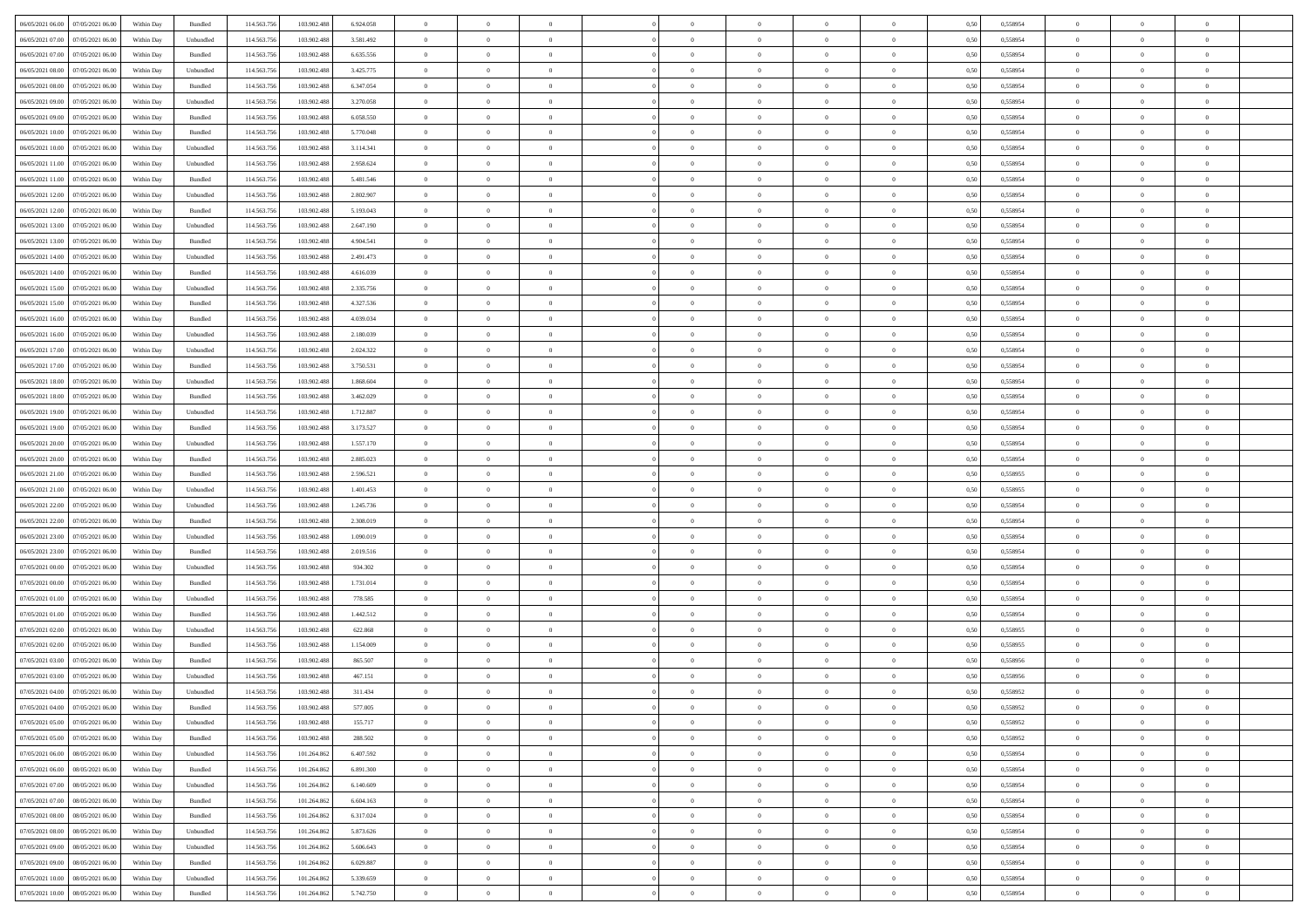|                                              |            |                   |             |             |           | $\overline{0}$ | $\overline{0}$ |                | $\overline{0}$ | $\theta$       |                | $\theta$       |      |          | $\theta$       | $\theta$       | $\overline{0}$ |  |
|----------------------------------------------|------------|-------------------|-------------|-------------|-----------|----------------|----------------|----------------|----------------|----------------|----------------|----------------|------|----------|----------------|----------------|----------------|--|
| 07/05/2021 11:00  08/05/2021 06:00           | Within Day | Unbundled         | 114.563.75  | 101.264.862 | 5.072.676 |                |                |                |                |                |                |                | 0,50 | 0,558954 |                |                |                |  |
| 07/05/2021 11:00<br>08/05/2021 06:00         | Within Day | Bundled           | 114.563.75  | 101.264.862 | 5.455.613 | $\bf{0}$       | $\bf{0}$       | $\bf{0}$       | $\bf{0}$       | $\overline{0}$ | $\overline{0}$ | $\bf{0}$       | 0,50 | 0,558954 | $\,$ 0 $\,$    | $\bf{0}$       | $\overline{0}$ |  |
| 07/05/2021 12:00<br>08/05/2021 06:00         | Within Day | Unbundled         | 114,563,75  | 101.264.862 | 4.805.694 | $\overline{0}$ | $\bf{0}$       | $\overline{0}$ | $\bf{0}$       | $\bf{0}$       | $\overline{0}$ | $\bf{0}$       | 0.50 | 0.558954 | $\bf{0}$       | $\overline{0}$ | $\overline{0}$ |  |
| 07/05/2021 12:00<br>08/05/2021 06:00         | Within Day | Bundled           | 114.563.75  | 101.264.862 | 5.168.475 | $\overline{0}$ | $\overline{0}$ | $\overline{0}$ | $\theta$       | $\theta$       | $\overline{0}$ | $\bf{0}$       | 0,50 | 0,558954 | $\theta$       | $\theta$       | $\overline{0}$ |  |
| 07/05/2021 13:00<br>08/05/2021 06:00         | Within Day | Unbundled         | 114.563.75  | 101.264.862 | 4.538.711 | $\bf{0}$       | $\overline{0}$ | $\bf{0}$       | $\overline{0}$ | $\theta$       | $\overline{0}$ | $\bf{0}$       | 0,50 | 0,558954 | $\,$ 0 $\,$    | $\bf{0}$       | $\overline{0}$ |  |
|                                              |            |                   |             |             |           |                |                |                |                |                |                |                |      |          |                |                |                |  |
| 07/05/2021 13:00<br>08/05/2021 06:00         | Within Day | Bundled           | 114,563,75  | 101.264.862 | 4.881.337 | $\overline{0}$ | $\overline{0}$ | $\overline{0}$ | $\bf{0}$       | $\overline{0}$ | $\theta$       | $\bf{0}$       | 0.50 | 0.558954 | $\,$ 0 $\,$    | $\theta$       | $\overline{0}$ |  |
| 07/05/2021 14:00<br>08/05/2021 06:00         | Within Day | Bundled           | 114.563.75  | 101.264.862 | 4.594.200 | $\overline{0}$ | $\overline{0}$ | $\overline{0}$ | $\overline{0}$ | $\overline{0}$ | $\overline{0}$ | $\bf{0}$       | 0,50 | 0,558954 | $\theta$       | $\theta$       | $\overline{0}$ |  |
| 07/05/2021 14:00<br>08/05/2021 06:00         | Within Day | Unbundled         | 114.563.75  | 101.264.862 | 4.271.728 | $\bf{0}$       | $\overline{0}$ | $\bf{0}$       | $\overline{0}$ | $\overline{0}$ | $\overline{0}$ | $\bf{0}$       | 0,50 | 0,558954 | $\,$ 0 $\,$    | $\bf{0}$       | $\overline{0}$ |  |
| 07/05/2021 15:00<br>08/05/2021 06:00         | Within Day | Unbundled         | 114,563,75  | 101.264.862 | 4.004.745 | $\overline{0}$ | $\bf{0}$       | $\overline{0}$ | $\bf{0}$       | $\overline{0}$ | $\overline{0}$ | $\bf{0}$       | 0.50 | 0.558954 | $\bf{0}$       | $\overline{0}$ | $\overline{0}$ |  |
| 07/05/2021 15:00<br>08/05/2021 06:00         | Within Day | Bundled           | 114.563.75  | 101.264.862 | 4.307.062 | $\overline{0}$ | $\bf{0}$       | $\overline{0}$ | $\overline{0}$ | $\overline{0}$ | $\overline{0}$ | $\bf{0}$       | 0,50 | 0,558954 | $\,$ 0 $\,$    | $\bf{0}$       | $\overline{0}$ |  |
| 07/05/2021 16:00<br>08/05/2021 06:00         | Within Day | Unbundled         | 114.563.75  | 101.264.862 | 3.737.762 | $\bf{0}$       | $\bf{0}$       | $\bf{0}$       | $\bf{0}$       | $\bf{0}$       | $\overline{0}$ | $\bf{0}$       | 0,50 | 0,558954 | $\,$ 0 $\,$    | $\bf{0}$       | $\overline{0}$ |  |
| 07/05/2021 16:00<br>08/05/2021 06:00         | Within Day | Bundled           | 114,563,75  | 101.264.862 | 4.019.925 | $\overline{0}$ | $\bf{0}$       | $\overline{0}$ | $\overline{0}$ | $\bf{0}$       | $\overline{0}$ | $\bf{0}$       | 0.50 | 0.558954 | $\bf{0}$       | $\overline{0}$ | $\overline{0}$ |  |
|                                              |            |                   |             |             |           | $\overline{0}$ | $\overline{0}$ | $\overline{0}$ | $\theta$       | $\theta$       | $\overline{0}$ |                |      |          | $\,$ 0 $\,$    | $\theta$       |                |  |
| 07/05/2021 17:00<br>08/05/2021 06:00         | Within Day | Unbundled         | 114.563.75  | 101.264.862 | 3.470.779 |                |                |                |                |                |                | $\bf{0}$       | 0,50 | 0,558954 |                |                | $\overline{0}$ |  |
| 07/05/2021 17:00<br>08/05/2021 06:00         | Within Day | Bundled           | 114.563.75  | 101.264.862 | 3.732.787 | $\bf{0}$       | $\overline{0}$ | $\bf{0}$       | $\overline{0}$ | $\bf{0}$       | $\overline{0}$ | $\bf{0}$       | 0,50 | 0,558954 | $\bf{0}$       | $\bf{0}$       | $\overline{0}$ |  |
| 07/05/2021 18:00<br>08/05/2021 06:00         | Within Day | Unbundled         | 114,563,75  | 101.264.862 | 3.203.795 | $\overline{0}$ | $\bf{0}$       | $\overline{0}$ | $\bf{0}$       | $\overline{0}$ | $\theta$       | $\bf{0}$       | 0.50 | 0.558954 | $\,$ 0 $\,$    | $\theta$       | $\overline{0}$ |  |
| 07/05/2021 18:00<br>08/05/2021 06:00         | Within Day | Bundled           | 114.563.75  | 101.264.862 | 3.445.649 | $\overline{0}$ | $\overline{0}$ | $\overline{0}$ | $\overline{0}$ | $\overline{0}$ | $\overline{0}$ | $\bf{0}$       | 0,50 | 0,558954 | $\theta$       | $\theta$       | $\overline{0}$ |  |
| 07/05/2021 19:00<br>08/05/2021 06:00         | Within Day | Bundled           | 114.563.75  | 101.264.862 | 3.158.512 | $\bf{0}$       | $\bf{0}$       | $\bf{0}$       | $\overline{0}$ | $\bf{0}$       | $\overline{0}$ | $\bf{0}$       | 0,50 | 0,558954 | $\,$ 0 $\,$    | $\bf{0}$       | $\overline{0}$ |  |
| 07/05/2021 19:00<br>08/05/2021 06:00         | Within Day | Unbundled         | 114,563,75  | 101.264.862 | 2.936.812 | $\overline{0}$ | $\bf{0}$       | $\overline{0}$ | $\bf{0}$       | $\overline{0}$ | $\overline{0}$ | $\bf{0}$       | 0.50 | 0.558954 | $\bf{0}$       | $\overline{0}$ | $\overline{0}$ |  |
| 07/05/2021 20:00<br>08/05/2021 06:00         | Within Day | Unbundled         | 114.563.75  | 101.264.862 | 2.669.829 | $\bf{0}$       | $\bf{0}$       | $\overline{0}$ | $\overline{0}$ | $\overline{0}$ | $\overline{0}$ | $\bf{0}$       | 0,50 | 0,558954 | $\,$ 0 $\,$    | $\bf{0}$       | $\overline{0}$ |  |
| 07/05/2021 20:00<br>08/05/2021 06:00         | Within Day | Bundled           | 114.563.75  | 101.264.862 | 2.871.375 | $\bf{0}$       | $\bf{0}$       | $\bf{0}$       | $\bf{0}$       | $\overline{0}$ | $\overline{0}$ | $\bf{0}$       | 0,50 | 0,558954 | $\,$ 0 $\,$    | $\bf{0}$       | $\overline{0}$ |  |
|                                              |            |                   |             |             |           |                |                |                |                |                |                |                |      |          |                |                |                |  |
| 07/05/2021 21:00<br>08/05/2021 06:00         | Within Day | Unbundled         | 114,563,75  | 101.264.862 | 2.402.847 | $\overline{0}$ | 39.752         | $\overline{0}$ | $\overline{0}$ | $\bf{0}$       | $\overline{0}$ | $\bf{0}$       | 0.50 | 0.558955 | $\bf{0}$       | $\overline{0}$ | $\overline{0}$ |  |
| 07/05/2021 21:00<br>08/05/2021 06:00         | Within Day | Bundled           | 114.563.75  | 101.264.862 | 2.584.238 | $\overline{0}$ | $\overline{0}$ | $\overline{0}$ | $\theta$       | $\theta$       | $\overline{0}$ | $\bf{0}$       | 0,50 | 0,558955 | $\theta$       | $\theta$       | $\overline{0}$ |  |
| 07/05/2021 22.00<br>08/05/2021 06:00         | Within Day | Unbundled         | 114.563.75  | 101.304.61  | 2.100.529 | $\bf{0}$       | $\overline{0}$ | $\bf{0}$       | $\bf{0}$       | $\overline{0}$ | $\overline{0}$ | $\bf{0}$       | 0,50 | 0,558954 | $\,$ 0 $\,$    | $\bf{0}$       | $\overline{0}$ |  |
| 07/05/2021 22:00<br>08/05/2021 06:00         | Within Day | Bundled           | 114,563,75  | 101.304.613 | 2.297.099 | $\overline{0}$ | $\bf{0}$       | $\overline{0}$ | $\bf{0}$       | $\overline{0}$ | $\theta$       | $\bf{0}$       | 0.50 | 0.558954 | $\,$ 0 $\,$    | $\theta$       | $\overline{0}$ |  |
| 07/05/2021 23:00<br>08/05/2021 06:00         | Within Day | Unbundled         | 114.563.75  | 101.304.613 | 1.837.962 | $\overline{0}$ | $\overline{0}$ | $\overline{0}$ | $\overline{0}$ | $\overline{0}$ | $\overline{0}$ | $\bf{0}$       | 0,50 | 0,558954 | $\theta$       | $\theta$       | $\overline{0}$ |  |
| 07/05/2021 23:00<br>08/05/2021 06:00         | Within Day | Bundled           | 114.563.75  | 101.304.61  | 2.009.962 | $\bf{0}$       | $\overline{0}$ | $\bf{0}$       | $\overline{0}$ | $\bf{0}$       | $\overline{0}$ | $\bf{0}$       | 0,50 | 0,558954 | $\,$ 0 $\,$    | $\bf{0}$       | $\overline{0}$ |  |
| 08/05/2021 00:00<br>08/05/2021 06:00         | Within Day | Unbundled         | 114,563,75  | 101.304.613 | 1.575.396 | $\overline{0}$ | $\bf{0}$       | $\overline{0}$ | $\bf{0}$       | $\overline{0}$ | $\overline{0}$ | $\bf{0}$       | 0.50 | 0.558954 | $\bf{0}$       | $\overline{0}$ | $\overline{0}$ |  |
| 08/05/2021 00:00<br>08/05/2021 06:00         | Within Day | Bundled           | 114.563.75  | 101.304.613 | 1.722.825 | $\overline{0}$ | $\bf{0}$       | $\overline{0}$ | $\overline{0}$ | $\overline{0}$ | $\overline{0}$ | $\bf{0}$       | 0,50 | 0,558954 | $\theta$       | $\theta$       | $\overline{0}$ |  |
|                                              |            |                   |             |             |           | $\bf{0}$       | $\bf{0}$       |                |                | $\overline{0}$ | $\overline{0}$ |                |      |          | $\,$ 0 $\,$    | $\bf{0}$       | $\overline{0}$ |  |
| 08/05/2021 01:00<br>08/05/2021 06:00         | Within Day | Bundled           | 114.563.75  | 101.304.61  | 1.435.687 |                |                | $\bf{0}$       | $\bf{0}$       |                |                | $\bf{0}$       | 0,50 | 0,558954 |                |                |                |  |
| 08/05/2021 01:00<br>08/05/2021 06:00         | Within Day | Unbundled         | 114,563,75  | 101.304.613 | 1.312.830 | $\overline{0}$ | $\bf{0}$       | $\overline{0}$ | $\bf{0}$       | $\bf{0}$       | $\overline{0}$ | $\bf{0}$       | 0.50 | 0.558954 | $\bf{0}$       | $\overline{0}$ | $\overline{0}$ |  |
| 08/05/2021 02:00<br>08/05/2021 06:00         | Within Day | Unbundled         | 114.563.75  | 101.304.613 | 1.050.264 | $\overline{0}$ | $\overline{0}$ | $\overline{0}$ | $\overline{0}$ | $\overline{0}$ | $\overline{0}$ | $\bf{0}$       | 0.50 | 0.558955 | $\theta$       | $\theta$       | $\overline{0}$ |  |
| 08/05/2021 02:00<br>08/05/2021 06:00         | Within Day | Bundled           | 114.563.75  | 101.304.61  | 1.148.549 | $\bf{0}$       | $\overline{0}$ | $\bf{0}$       | $\bf{0}$       | $\,$ 0 $\,$    | $\overline{0}$ | $\bf{0}$       | 0,50 | 0,558955 | $\,$ 0 $\,$    | $\bf{0}$       | $\overline{0}$ |  |
| 08/05/2021 03:00<br>08/05/2021 06:00         | Within Day | Unbundled         | 114,563,75  | 101.304.613 | 787.698   | $\overline{0}$ | $\bf{0}$       | $\overline{0}$ | $\bf{0}$       | $\overline{0}$ | $\overline{0}$ | $\bf{0}$       | 0.50 | 0.558956 | $\,$ 0 $\,$    | $\bf{0}$       | $\overline{0}$ |  |
| 08/05/2021 03:00<br>08/05/2021 06:00         | Within Dav | Bundled           | 114.563.75  | 101.304.613 | 861.412   | $\overline{0}$ | $\overline{0}$ | $\overline{0}$ | $\overline{0}$ | $\overline{0}$ | $\overline{0}$ | $\bf{0}$       | 0.50 | 0.558956 | $\theta$       | $\theta$       | $\overline{0}$ |  |
| 08/05/2021 04:00<br>08/05/2021 06:00         | Within Day | Unbundled         | 114.563.75  | 101.304.61  | 525.131   | $\bf{0}$       | $\bf{0}$       | $\bf{0}$       | $\bf{0}$       | $\overline{0}$ | $\overline{0}$ | $\bf{0}$       | 0,50 | 0,558952 | $\,$ 0 $\,$    | $\bf{0}$       | $\overline{0}$ |  |
| 08/05/2021 04:00<br>08/05/2021 06:00         | Within Day | Bundled           | 114,563,75  | 101.304.613 | 574.275   | $\overline{0}$ | $\bf{0}$       | $\overline{0}$ | $\bf{0}$       | $\overline{0}$ | $\overline{0}$ | $\bf{0}$       | 0.50 | 0.558952 | $\bf{0}$       | $\overline{0}$ | $\overline{0}$ |  |
| 08/05/2021 05:00<br>08/05/2021 06:00         | Within Day | Unbundled         | 114.563.75  | 101.304.613 | 262,565   | $\overline{0}$ | $\overline{0}$ | $\overline{0}$ | $\overline{0}$ | $\overline{0}$ | $\overline{0}$ | $\bf{0}$       | 0.50 | 0,558952 | $\theta$       | $\theta$       | $\overline{0}$ |  |
|                                              |            |                   |             |             |           |                |                |                |                |                |                |                |      |          |                |                |                |  |
| 08/05/2021 05:00<br>08/05/2021 06:00         | Within Day | Bundled           | 114.563.75  | 101.304.613 | 287.137   | $\bf{0}$       | $\bf{0}$       | $\bf{0}$       | $\bf{0}$       | $\overline{0}$ | $\overline{0}$ | $\bf{0}$       | 0,50 | 0,558952 | $\,$ 0 $\,$    | $\bf{0}$       | $\overline{0}$ |  |
| 08/05/2021 06:00<br>09/05/2021 06:00         | Within Day | Bundled           | 114.563.75  | 101.194.192 | 6.891.065 | $\overline{0}$ | $\bf{0}$       | $\overline{0}$ | $\overline{0}$ | $\bf{0}$       | $\overline{0}$ | $\bf{0}$       | 0.50 | 0.558954 | $\bf{0}$       | $\overline{0}$ | $\overline{0}$ |  |
| 08/05/2021 06:00<br>09/05/2021 06:00         | Within Day | Unbundled         | 114.563.75  | 101.194.192 | 6.478.498 | $\overline{0}$ | $\overline{0}$ | $\overline{0}$ | $\overline{0}$ | $\overline{0}$ | $\overline{0}$ | $\bf{0}$       | 0.50 | 0.558954 | $\theta$       | $\theta$       | $\overline{0}$ |  |
| 08/05/2021 07:00<br>09/05/2021 06.00         | Within Day | Bundled           | 114.563.75  | 101.194.192 | 6.603.937 | $\bf{0}$       | $\bf{0}$       | $\bf{0}$       | $\bf{0}$       | $\overline{0}$ | $\overline{0}$ | $\bf{0}$       | 0,50 | 0,558954 | $\,$ 0 $\,$    | $\bf{0}$       | $\overline{0}$ |  |
| 08/05/2021 07:00<br>09/05/2021 06:00         | Within Day | Unbundled         | 114,563,75  | 101.194.192 | 6.208.560 | $\overline{0}$ | $\overline{0}$ | $\overline{0}$ | $\bf{0}$       | $\overline{0}$ | $\overline{0}$ | $\bf{0}$       | 0.50 | 0.558954 | $\bf{0}$       | $\theta$       | $\overline{0}$ |  |
| 08/05/2021 08:00<br>09/05/2021 06:00         | Within Dav | Bundled           | 114.563.75  | 101.194.19  | 6.316.809 | $\overline{0}$ | $\overline{0}$ | $\Omega$       | $\theta$       | $\theta$       | $\overline{0}$ | $\overline{0}$ | 0.5( | 0,558954 | $\theta$       | $\theta$       | $\overline{0}$ |  |
| 08/05/2021 08:00<br>09/05/2021 06:00         | Within Day | Unbundled         | 114.563.75  | 101.194.192 | 5.938.623 | $\bf{0}$       | $\bf{0}$       | $\bf{0}$       | $\bf{0}$       | $\bf{0}$       | $\overline{0}$ | $\bf{0}$       | 0,50 | 0,558954 | $\overline{0}$ | $\overline{0}$ | $\overline{0}$ |  |
| $08/05/2021\;09.00 \qquad 09/05/2021\;06.00$ | Within Day | Bundled           | 114.563.756 | 101.194.192 | 6.029.681 | $\overline{0}$ | $\Omega$       |                | $\Omega$       |                |                |                | 0,50 | 0.558954 | $\theta$       | $\overline{0}$ |                |  |
| 08/05/2021 09:00 09/05/2021 06:00            | Within Day | Unbundled         | 114.563.756 | 101.194.192 | 5.668.685 | $\overline{0}$ | $\overline{0}$ | $\Omega$       | $\theta$       | $\overline{0}$ | $\overline{0}$ | $\bf{0}$       | 0,50 | 0,558954 | $\theta$       | $\overline{0}$ | $\overline{0}$ |  |
|                                              |            |                   |             |             |           |                |                |                |                |                |                |                |      |          |                |                |                |  |
| 08/05/2021 10:00<br>09/05/2021 06:00         | Within Day | Unbundled         | 114.563.75  | 101.194.192 | 5.398.748 | $\overline{0}$ | $\bf{0}$       | $\overline{0}$ | $\overline{0}$ | $\bf{0}$       | $\overline{0}$ | $\bf{0}$       | 0,50 | 0,558954 | $\bf{0}$       | $\overline{0}$ | $\bf{0}$       |  |
| 08/05/2021 10:00 09/05/2021 06:00            | Within Day | Bundled           | 114,563,756 | 101.194.192 | 5.742.554 | $\overline{0}$ | $\bf{0}$       | $\overline{0}$ | $\overline{0}$ | $\mathbf{0}$   | $\overline{0}$ | $\,$ 0 $\,$    | 0.50 | 0.558954 | $\overline{0}$ | $\bf{0}$       | $\,$ 0 $\,$    |  |
| 08/05/2021 11:00 09/05/2021 06:00            | Within Dav | Unbundled         | 114.563.756 | 101.194.192 | 5.128.810 | $\overline{0}$ | $\overline{0}$ | $\overline{0}$ | $\overline{0}$ | $\overline{0}$ | $\overline{0}$ | $\bf{0}$       | 0,50 | 0,558954 | $\theta$       | $\theta$       | $\overline{0}$ |  |
| 08/05/2021 11:00<br>09/05/2021 06:00         | Within Day | Bundled           | 114.563.75  | 101.194.192 | 5.455.426 | $\overline{0}$ | $\bf{0}$       | $\overline{0}$ | $\overline{0}$ | $\bf{0}$       | $\overline{0}$ | $\bf{0}$       | 0,50 | 0,558954 | $\bf{0}$       | $\overline{0}$ | $\overline{0}$ |  |
| 08/05/2021 12:00<br>09/05/2021 06:00         | Within Day | Bundled           | 114.563.756 | 101.194.192 | 5.168.298 | $\overline{0}$ | $\bf{0}$       | $\overline{0}$ | $\overline{0}$ | $\overline{0}$ | $\overline{0}$ | $\bf{0}$       | 0.50 | 0.558954 | $\,$ 0 $\,$    | $\overline{0}$ | $\,$ 0         |  |
| 08/05/2021 12:00<br>09/05/2021 06:00         | Within Dav | Unbundled         | 114.563.756 | 101.194.192 | 4.858.874 | $\overline{0}$ | $\overline{0}$ | $\overline{0}$ | $\overline{0}$ | $\overline{0}$ | $\overline{0}$ | $\bf{0}$       | 0.50 | 0,558954 | $\overline{0}$ | $\theta$       | $\overline{0}$ |  |
| 08/05/2021 13:00<br>09/05/2021 06:00         | Within Day | Unbundled         | 114.563.75  | 101.194.192 | 4.588.936 | $\overline{0}$ | $\overline{0}$ | $\overline{0}$ | $\overline{0}$ | $\overline{0}$ | $\overline{0}$ | $\bf{0}$       | 0,50 | 0,558954 | $\bf{0}$       | $\overline{0}$ | $\overline{0}$ |  |
|                                              |            |                   |             |             |           |                |                |                |                |                |                |                |      |          |                |                |                |  |
| 08/05/2021 13:00<br>09/05/2021 06:00         | Within Day | Bundled           | 114.563.75  | 101.194.192 | 4.881.170 | $\overline{0}$ | $\overline{0}$ | $\overline{0}$ | $\overline{0}$ | $\overline{0}$ | $\overline{0}$ | $\bf{0}$       | 0.50 | 0.558954 | $\mathbf{0}$   | $\bf{0}$       | $\,$ 0         |  |
| 08/05/2021 14:00<br>09/05/2021 06:00         | Within Dav | Unbundled         | 114.563.756 | 101.194.192 | 4.318.999 | $\overline{0}$ | $\overline{0}$ | $\overline{0}$ | $\overline{0}$ | $\overline{0}$ | $\overline{0}$ | $\bf{0}$       | 0,50 | 0,558954 | $\overline{0}$ | $\theta$       | $\overline{0}$ |  |
| 08/05/2021 14:00<br>09/05/2021 06:00         | Within Day | Bundled           | 114.563.75  | 101.194.192 | 4.594.042 | $\overline{0}$ | $\bf{0}$       | $\overline{0}$ | $\overline{0}$ | $\overline{0}$ | $\overline{0}$ | $\bf{0}$       | 0,50 | 0,558954 | $\bf{0}$       | $\,0\,$        | $\bf{0}$       |  |
| 08/05/2021 15:00 09/05/2021 06:00            | Within Day | ${\sf Unbundred}$ | 114.563.756 | 101.194.192 | 4.049.061 | $\overline{0}$ | $\bf{0}$       | $\overline{0}$ | $\overline{0}$ | $\,$ 0 $\,$    | $\overline{0}$ | $\bf{0}$       | 0,50 | 0,558954 | $\overline{0}$ | $\,$ 0 $\,$    | $\,$ 0 $\,$    |  |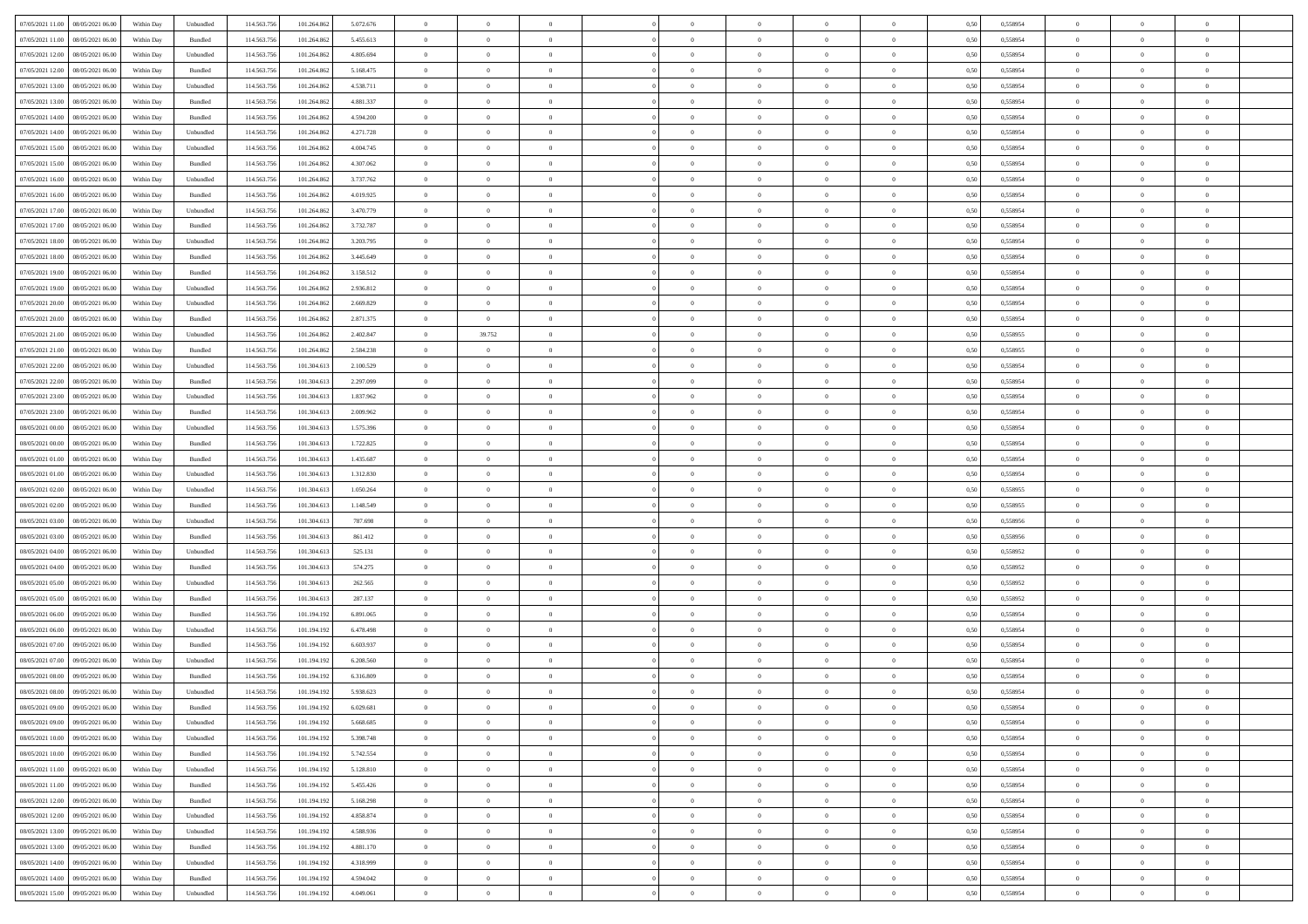| 08/05/2021 15:00 09/05/2021 06:00            |            |           | 114.563.75  |             |           | $\overline{0}$ | $\theta$       |                | $\overline{0}$ | $\theta$       |                | $\bf{0}$       |      | 0,558954 | $\theta$       | $\theta$       | $\overline{0}$ |  |
|----------------------------------------------|------------|-----------|-------------|-------------|-----------|----------------|----------------|----------------|----------------|----------------|----------------|----------------|------|----------|----------------|----------------|----------------|--|
|                                              | Within Day | Bundled   |             | 101.194.192 | 4.306.915 |                |                |                |                |                |                |                | 0,50 |          |                |                |                |  |
| 08/05/2021 16:00<br>09/05/2021 06.00         | Within Day | Unbundled | 114.563.75  | 101.194.19  | 3.779.124 | $\bf{0}$       | $\bf{0}$       | $\bf{0}$       | $\overline{0}$ | $\overline{0}$ | $\overline{0}$ | $\bf{0}$       | 0,50 | 0,558954 | $\,$ 0 $\,$    | $\bf{0}$       | $\overline{0}$ |  |
| 08/05/2021 16:00<br>09/05/2021 06:00         | Within Day | Bundled   | 114,563,75  | 101.194.192 | 4.019.787 | $\overline{0}$ | $\bf{0}$       | $\overline{0}$ | $\bf{0}$       | $\bf{0}$       | $\overline{0}$ | $\bf{0}$       | 0.50 | 0.558954 | $\bf{0}$       | $\overline{0}$ | $\overline{0}$ |  |
| 08/05/2021 17:00<br>09/05/2021 06:00         | Within Day | Bundled   | 114.563.75  | 101.194.192 | 3.732.659 | $\overline{0}$ | $\overline{0}$ | $\overline{0}$ | $\theta$       | $\theta$       | $\overline{0}$ | $\bf{0}$       | 0,50 | 0,558954 | $\theta$       | $\theta$       | $\overline{0}$ |  |
| 08/05/2021 17:00<br>09/05/2021 06.00         | Within Day | Unbundled | 114.563.75  | 101.194.192 | 3.509.186 | $\overline{0}$ | $\overline{0}$ | $\bf{0}$       | $\overline{0}$ | $\theta$       | $\overline{0}$ | $\bf{0}$       | 0,50 | 0,558954 | $\,$ 0 $\,$    | $\bf{0}$       | $\overline{0}$ |  |
|                                              |            |           |             |             |           |                |                |                |                |                |                |                |      |          |                |                |                |  |
| 08/05/2021 18:00<br>09/05/2021 06:00         | Within Day | Unbundled | 114,563,75  | 101.194.192 | 3.239.249 | $\overline{0}$ | $\overline{0}$ | $\overline{0}$ | $\bf{0}$       | $\overline{0}$ | $\theta$       | $\bf{0}$       | 0.50 | 0.558954 | $\bf{0}$       | $\theta$       | $\overline{0}$ |  |
| 08/05/2021 18:00<br>09/05/2021 06:00         | Within Day | Bundled   | 114.563.75  | 101.194.192 | 3.445.532 | $\overline{0}$ | $\overline{0}$ | $\overline{0}$ | $\overline{0}$ | $\overline{0}$ | $\overline{0}$ | $\bf{0}$       | 0,50 | 0,558954 | $\theta$       | $\theta$       | $\overline{0}$ |  |
| 08/05/2021 19:00<br>09/05/2021 06.00         | Within Day | Unbundled | 114.563.75  | 101.194.19  | 2.969.311 | $\overline{0}$ | $\overline{0}$ | $\bf{0}$       | $\overline{0}$ | $\overline{0}$ | $\overline{0}$ | $\bf{0}$       | 0,50 | 0,558954 | $\,$ 0 $\,$    | $\bf{0}$       | $\overline{0}$ |  |
| 08/05/2021 19:00<br>09/05/2021 06:00         | Within Day | Bundled   | 114,563,75  | 101.194.192 | 3.158.405 | $\overline{0}$ | $\bf{0}$       | $\overline{0}$ | $\bf{0}$       | $\overline{0}$ | $\overline{0}$ | $\bf{0}$       | 0.50 | 0.558954 | $\bf{0}$       | $\overline{0}$ | $\overline{0}$ |  |
| 08/05/2021 20:00<br>09/05/2021 06:00         | Within Day | Unbundled | 114.563.75  | 101.194.192 | 2.699.374 | $\overline{0}$ | $\bf{0}$       | $\overline{0}$ | $\overline{0}$ | $\overline{0}$ | $\overline{0}$ | $\bf{0}$       | 0,50 | 0,558954 | $\,$ 0 $\,$    | $\bf{0}$       | $\overline{0}$ |  |
| 08/05/2021 20:00<br>09/05/2021 06.00         | Within Day | Bundled   | 114.563.75  | 101.194.19  | 2.871.277 | $\bf{0}$       | $\overline{0}$ | $\bf{0}$       | $\bf{0}$       | $\bf{0}$       | $\overline{0}$ | $\bf{0}$       | 0,50 | 0,558954 | $\,$ 0 $\,$    | $\bf{0}$       | $\overline{0}$ |  |
| 08/05/2021 21:00<br>09/05/2021 06:00         | Within Day | Unbundled | 114,563,75  | 101.194.192 | 2.429.436 | $\overline{0}$ | $\bf{0}$       | $\overline{0}$ | $\bf{0}$       | $\bf{0}$       | $\overline{0}$ | $\bf{0}$       | 0.50 | 0.558955 | $\bf{0}$       | $\overline{0}$ | $\bf{0}$       |  |
|                                              |            |           |             |             |           | $\overline{0}$ | $\overline{0}$ | $\overline{0}$ | $\theta$       | $\theta$       | $\overline{0}$ |                |      |          | $\theta$       | $\theta$       | $\overline{0}$ |  |
| 08/05/2021 21:00<br>09/05/2021 06:00         | Within Day | Bundled   | 114.563.75  | 101.194.192 | 2.584.149 |                |                |                |                |                |                | $\bf{0}$       | 0,50 | 0,558955 |                |                |                |  |
| 08/05/2021 22:00<br>09/05/2021 06.00         | Within Day | Unbundled | 114.563.75  | 101.194.19  | 2.159.499 | $\bf{0}$       | $\overline{0}$ | $\bf{0}$       | $\overline{0}$ | $\theta$       | $\overline{0}$ | $\bf{0}$       | 0,50 | 0,558954 | $\,$ 0 $\,$    | $\bf{0}$       | $\overline{0}$ |  |
| 08/05/2021 22:00<br>09/05/2021 06:00         | Within Day | Bundled   | 114,563,75  | 101.194.192 | 2.297.021 | $\overline{0}$ | $\overline{0}$ | $\overline{0}$ | $\bf{0}$       | $\overline{0}$ | $\Omega$       | $\bf{0}$       | 0.50 | 0.558954 | $\theta$       | $\theta$       | $\overline{0}$ |  |
| 08/05/2021 23:00<br>09/05/2021 06:00         | Within Day | Bundled   | 114.563.75  | 101.194.192 | 2.009.893 | $\overline{0}$ | $\overline{0}$ | $\overline{0}$ | $\overline{0}$ | $\overline{0}$ | $\overline{0}$ | $\bf{0}$       | 0,50 | 0,558954 | $\theta$       | $\theta$       | $\overline{0}$ |  |
| 08/05/2021 23:00<br>09/05/2021 06.00         | Within Day | Unbundled | 114.563.75  | 101.194.19  | 1.889.561 | $\bf{0}$       | $\overline{0}$ | $\bf{0}$       | $\overline{0}$ | $\theta$       | $\overline{0}$ | $\bf{0}$       | 0,50 | 0,558954 | $\,$ 0 $\,$    | $\bf{0}$       | $\overline{0}$ |  |
| 09/05/2021 00:00<br>09/05/2021 06:00         | Within Day | Unbundled | 114,563,75  | 101.194.192 | 1.619.625 | $\overline{0}$ | $\bf{0}$       | $\overline{0}$ | $\bf{0}$       | $\overline{0}$ | $\overline{0}$ | $\bf{0}$       | 0.50 | 0.558954 | $\bf{0}$       | $\overline{0}$ | $\overline{0}$ |  |
| 09/05/2021 00:00<br>09/05/2021 06:00         | Within Day | Bundled   | 114.563.75  | 101.194.192 | 1.722.766 | $\overline{0}$ | $\bf{0}$       | $\overline{0}$ | $\overline{0}$ | $\overline{0}$ | $\overline{0}$ | $\bf{0}$       | 0,50 | 0,558954 | $\,$ 0 $\,$    | $\bf{0}$       | $\overline{0}$ |  |
| 09/05/2021 01:00<br>09/05/2021 06.00         | Within Day | Unbundled | 114.563.75  | 101.194.19  | 1.349.687 | $\bf{0}$       | $\bf{0}$       | $\bf{0}$       | $\bf{0}$       | $\overline{0}$ | $\overline{0}$ | $\bf{0}$       | 0,50 | 0,558954 | $\,$ 0 $\,$    | $\bf{0}$       | $\overline{0}$ |  |
|                                              |            |           |             |             |           |                |                |                |                |                |                |                |      |          |                |                |                |  |
| 09/05/2021 01:00<br>09/05/2021 06:00         | Within Day | Bundled   | 114,563,75  | 101.194.192 | 1.435.638 | $\overline{0}$ | $\bf{0}$       | $\overline{0}$ | $\bf{0}$       | $\bf{0}$       | $\overline{0}$ | $\bf{0}$       | 0.50 | 0.558954 | $\bf{0}$       | $\overline{0}$ | $\overline{0}$ |  |
| 09/05/2021 02:00<br>09/05/2021 06:00         | Within Day | Unbundled | 114.563.75  | 101.194.192 | 1.079.750 | $\overline{0}$ | $\overline{0}$ | $\overline{0}$ | $\theta$       | $\theta$       | $\overline{0}$ | $\bf{0}$       | 0,50 | 0,558955 | $\theta$       | $\theta$       | $\overline{0}$ |  |
| 09/05/2021 02:00<br>09/05/2021 06.00         | Within Day | Bundled   | 114.563.75  | 101.194.192 | 1.148.510 | $\bf{0}$       | $\overline{0}$ | $\bf{0}$       | $\bf{0}$       | $\,$ 0 $\,$    | $\overline{0}$ | $\bf{0}$       | 0,50 | 0,558955 | $\,$ 0 $\,$    | $\bf{0}$       | $\overline{0}$ |  |
| 09/05/2021 03:00<br>09/05/2021 06:00         | Within Day | Unbundled | 114,563,75  | 101.194.192 | 809.812   | $\overline{0}$ | $\overline{0}$ | $\overline{0}$ | $\bf{0}$       | $\overline{0}$ | $\theta$       | $\bf{0}$       | 0.50 | 0.558956 | $\,$ 0 $\,$    | $\theta$       | $\overline{0}$ |  |
| 09/05/2021 03:00<br>09/05/2021 06:00         | Within Day | Bundled   | 114.563.75  | 101.194.192 | 861.382   | $\overline{0}$ | $\overline{0}$ | $\overline{0}$ | $\overline{0}$ | $\theta$       | $\overline{0}$ | $\bf{0}$       | 0,50 | 0,558956 | $\theta$       | $\theta$       | $\overline{0}$ |  |
| 09/05/2021 04:00<br>09/05/2021 06.00         | Within Day | Bundled   | 114.563.75  | 101.194.19  | 574.255   | $\bf{0}$       | $\overline{0}$ | $\bf{0}$       | $\overline{0}$ | $\theta$       | $\overline{0}$ | $\bf{0}$       | 0,50 | 0,558952 | $\,$ 0 $\,$    | $\bf{0}$       | $\overline{0}$ |  |
| 09/05/2021 04:00<br>09/05/2021 06:00         | Within Day | Unbundled | 114,563,75  | 101.194.192 | 539.875   | $\overline{0}$ | $\bf{0}$       | $\overline{0}$ | $\bf{0}$       | $\overline{0}$ | $\overline{0}$ | $\bf{0}$       | 0.50 | 0.558952 | $\bf{0}$       | $\overline{0}$ | $\overline{0}$ |  |
| 09/05/2021 05:00<br>09/05/2021 06:00         | Within Day | Unbundled | 114.563.75  | 101.194.192 | 269.937   | $\overline{0}$ | $\overline{0}$ | $\overline{0}$ | $\overline{0}$ | $\overline{0}$ | $\overline{0}$ | $\bf{0}$       | 0,50 | 0,558952 | $\theta$       | $\theta$       | $\overline{0}$ |  |
|                                              |            |           |             |             |           |                |                |                |                |                |                |                |      |          |                |                |                |  |
| 09/05/2021 05:00<br>09/05/2021 06.00         | Within Day | Bundled   | 114.563.75  | 101.194.192 | 287.127   | $\bf{0}$       | $\bf{0}$       | $\bf{0}$       | $\bf{0}$       | $\overline{0}$ | $\overline{0}$ | $\bf{0}$       | 0,50 | 0,558952 | $\,$ 0 $\,$    | $\bf{0}$       | $\overline{0}$ |  |
| 09/05/2021 06:00<br>10/05/2021 06:00         | Within Day | Unbundled | 114,563,75  | 101.194.192 | 6.478.498 | $\overline{0}$ | $\bf{0}$       | $\overline{0}$ | $\bf{0}$       | $\bf{0}$       | $\overline{0}$ | $\bf{0}$       | 0.50 | 0.558954 | $\bf{0}$       | $\overline{0}$ | $\bf{0}$       |  |
| 09/05/2021 06:00<br>10/05/2021 06:00         | Within Day | Bundled   | 114.563.75  | 101.194.192 | 6.891.065 | $\overline{0}$ | $\overline{0}$ | $\overline{0}$ | $\overline{0}$ | $\overline{0}$ | $\overline{0}$ | $\bf{0}$       | 0.50 | 0.558954 | $\theta$       | $\theta$       | $\overline{0}$ |  |
| 09/05/2021 07:00<br>10/05/2021 06:00         | Within Day | Unbundled | 114.563.75  | 101.194.192 | 6.208.560 | $\bf{0}$       | $\overline{0}$ | $\bf{0}$       | $\bf{0}$       | $\overline{0}$ | $\overline{0}$ | $\bf{0}$       | 0,50 | 0,558954 | $\,$ 0 $\,$    | $\bf{0}$       | $\overline{0}$ |  |
| 09/05/2021 07:00<br>10/05/2021 06:00         | Within Day | Bundled   | 114,563,75  | 101.194.192 | 6.603.937 | $\overline{0}$ | $\bf{0}$       | $\overline{0}$ | $\bf{0}$       | $\overline{0}$ | $\Omega$       | $\bf{0}$       | 0.50 | 0.558954 | $\,$ 0 $\,$    | $\theta$       | $\overline{0}$ |  |
| 09/05/2021 08:00<br>10/05/2021 06:00         | Within Dav | Unbundled | 114.563.75  | 101.194.192 | 5.938.623 | $\overline{0}$ | $\overline{0}$ | $\overline{0}$ | $\overline{0}$ | $\theta$       | $\overline{0}$ | $\bf{0}$       | 0.50 | 0,558954 | $\theta$       | $\theta$       | $\overline{0}$ |  |
| 09/05/2021 08:00<br>10/05/2021 06:00         | Within Day | Bundled   | 114.563.75  | 101.194.19  | 6.316.809 | $\bf{0}$       | $\bf{0}$       | $\bf{0}$       | $\overline{0}$ | $\bf{0}$       | $\overline{0}$ | $\bf{0}$       | 0,50 | 0,558954 | $\,$ 0 $\,$    | $\bf{0}$       | $\overline{0}$ |  |
| 09/05/2021 09:00<br>10/05/2021 06:00         | Within Day | Unbundled | 114,563,75  | 101.194.192 | 5.668.685 | $\overline{0}$ | $\bf{0}$       | $\overline{0}$ | $\bf{0}$       | $\overline{0}$ | $\overline{0}$ | $\bf{0}$       | 0.50 | 0.558954 | $\bf{0}$       | $\overline{0}$ | $\overline{0}$ |  |
| 09/05/2021 09:00<br>10/05/2021 06:00         | Within Dav | Bundled   | 114.563.75  | 101.194.192 | 6.029.681 | $\overline{0}$ | $\overline{0}$ | $\overline{0}$ | $\overline{0}$ | $\overline{0}$ | $\overline{0}$ | $\bf{0}$       | 0.50 | 0,558954 | $\theta$       | $\theta$       | $\overline{0}$ |  |
|                                              |            |           |             |             |           |                |                |                |                |                |                |                |      |          |                |                |                |  |
| 09/05/2021 11:00<br>10/05/2021 06:00         | Within Day | Bundled   | 114.563.75  | 101.194.19  | 5.455.426 | $\bf{0}$       | $\bf{0}$       | $\bf{0}$       | $\bf{0}$       | $\overline{0}$ | $\overline{0}$ | $\bf{0}$       | 0,50 | 0,558954 | $\,$ 0 $\,$    | $\bf{0}$       | $\overline{0}$ |  |
| 09/05/2021 11:00<br>10/05/2021 06:00         | Within Day | Unbundled | 114,563,75  | 101.194.192 | 5.128.810 | $\overline{0}$ | $\bf{0}$       | $\overline{0}$ | $\bf{0}$       | $\bf{0}$       | $\overline{0}$ | $\bf{0}$       | 0.50 | 0.558954 | $\bf{0}$       | $\overline{0}$ | $\overline{0}$ |  |
| 09/05/2021 12:00<br>10/05/2021 06:00         | Within Dav | Unbundled | 114.563.75  | 101.194.192 | 4.858.874 | $\overline{0}$ | $\overline{0}$ | $\overline{0}$ | $\overline{0}$ | $\overline{0}$ | $\overline{0}$ | $\bf{0}$       | 0.50 | 0,558954 | $\theta$       | $\theta$       | $\overline{0}$ |  |
| 09/05/2021 12:00<br>10/05/2021 06:00         | Within Day | Bundled   | 114.563.75  | 101.194.192 | 5.168.298 | $\bf{0}$       | $\bf{0}$       | $\bf{0}$       | $\bf{0}$       | $\overline{0}$ | $\overline{0}$ | $\bf{0}$       | 0,50 | 0,558954 | $\,$ 0 $\,$    | $\bf{0}$       | $\overline{0}$ |  |
| 09/05/2021 13:00<br>10/05/2021 06:00         | Within Day | Unbundled | 114,563,75  | 101.194.192 | 4.588.936 | $\overline{0}$ | $\overline{0}$ | $\overline{0}$ | $\bf{0}$       | $\overline{0}$ | $\Omega$       | $\bf{0}$       | 0.50 | 0.558954 | $\,$ 0 $\,$    | $\theta$       | $\overline{0}$ |  |
| 09/05/2021 13:00<br>10/05/2021 06:00         | Within Dav | Bundled   | 114.563.75  | 101.194.19  | 4.881.170 | $\overline{0}$ | $\overline{0}$ | $\Omega$       | $\overline{0}$ | $\theta$       | $\Omega$       | $\overline{0}$ | 0.5( | 0,558954 | $\theta$       | $\theta$       | $\overline{0}$ |  |
| 09/05/2021 14:00<br>10/05/2021 06:00         | Within Day | Unbundled | 114.563.75  | 101.194.192 | 4.318.999 | $\bf{0}$       | $\bf{0}$       | $\overline{0}$ | $\bf{0}$       | $\bf{0}$       | $\overline{0}$ | $\bf{0}$       | 0,50 | 0,558954 | $\overline{0}$ | $\bf{0}$       | $\overline{0}$ |  |
| $09/05/2021\ 14.00 \qquad 10/05/2021\ 06.00$ | Within Day | Bundled   | 114.563.756 | 101.194.192 | 4 594 042 | $\overline{0}$ |                |                | $\Omega$       |                |                |                | 0,50 | 0.558954 | $\theta$       | $\overline{0}$ |                |  |
|                                              |            |           |             |             |           |                |                |                |                |                |                |                |      |          |                |                |                |  |
| 09/05/2021 15:00 10/05/2021 06:00            | Within Day | Unbundled | 114.563.756 | 101.194.192 | 4.049.061 | $\overline{0}$ | $\overline{0}$ | $\overline{0}$ | $\theta$       | $\overline{0}$ | $\overline{0}$ | $\bf{0}$       | 0,50 | 0,558954 | $\theta$       | $\overline{0}$ | $\overline{0}$ |  |
| 09/05/2021 15:00<br>10/05/2021 06:00         | Within Day | Bundled   | 114.563.75  | 101.194.192 | 4.306.915 | $\overline{0}$ | $\bf{0}$       | $\overline{0}$ | $\overline{0}$ | $\bf{0}$       | $\overline{0}$ | $\bf{0}$       | 0,50 | 0,558954 | $\bf{0}$       | $\overline{0}$ | $\bf{0}$       |  |
| 09/05/2021 16:00 10/05/2021 06:00            | Within Day | Bundled   | 114,563,756 | 101.194.192 | 4.019.787 | $\overline{0}$ | $\bf{0}$       | $\overline{0}$ | $\overline{0}$ | $\mathbf{0}$   | $\overline{0}$ | $\,$ 0 $\,$    | 0.50 | 0.558954 | $\overline{0}$ | $\bf{0}$       | $\bf{0}$       |  |
| 09/05/2021 16:00<br>10/05/2021 06:00         | Within Dav | Unbundled | 114.563.756 | 101.194.192 | 3.779.124 | $\overline{0}$ | $\overline{0}$ | $\overline{0}$ | $\overline{0}$ | $\overline{0}$ | $\overline{0}$ | $\bf{0}$       | 0,50 | 0,558954 | $\theta$       | $\theta$       | $\overline{0}$ |  |
| 09/05/2021 17:00<br>10/05/2021 06:00         | Within Day | Unbundled | 114.563.75  | 101.194.192 | 3.509.186 | $\overline{0}$ | $\bf{0}$       | $\overline{0}$ | $\overline{0}$ | $\bf{0}$       | $\overline{0}$ | $\bf{0}$       | 0,50 | 0,558954 | $\bf{0}$       | $\overline{0}$ | $\overline{0}$ |  |
| 09/05/2021 17:00<br>10/05/2021 06:00         | Within Day | Bundled   | 114.563.756 | 101.194.192 | 3.732.659 | $\overline{0}$ | $\bf{0}$       | $\overline{0}$ | $\overline{0}$ | $\bf{0}$       | $\overline{0}$ | $\bf{0}$       | 0.50 | 0.558954 | $\,$ 0 $\,$    | $\overline{0}$ | $\,$ 0         |  |
| 09/05/2021 18:00<br>10/05/2021 06:00         | Within Dav | Unbundled | 114.563.756 | 101.194.192 | 3.239.249 | $\overline{0}$ | $\overline{0}$ | $\overline{0}$ | $\overline{0}$ | $\overline{0}$ | $\overline{0}$ | $\bf{0}$       | 0.50 | 0,558954 | $\overline{0}$ | $\theta$       | $\overline{0}$ |  |
|                                              |            |           |             |             |           |                |                |                |                |                |                |                |      |          |                |                |                |  |
| 09/05/2021 18:00<br>10/05/2021 06:00         | Within Day | Bundled   | 114.563.75  | 101.194.192 | 3.445.532 | $\overline{0}$ | $\overline{0}$ | $\overline{0}$ | $\overline{0}$ | $\overline{0}$ | $\overline{0}$ | $\bf{0}$       | 0,50 | 0,558954 | $\bf{0}$       | $\overline{0}$ | $\overline{0}$ |  |
| 10/05/2021 06:00<br>09/05/2021 19:00         | Within Day | Unbundled | 114.563.75  | 101.194.192 | 2.969.311 | $\overline{0}$ | $\overline{0}$ | $\overline{0}$ | $\overline{0}$ | $\overline{0}$ | $\overline{0}$ | $\bf{0}$       | 0.50 | 0.558954 | $\mathbf{0}$   | $\bf{0}$       | $\,$ 0         |  |
| 09/05/2021 19:00<br>10/05/2021 06:00         | Within Dav | Bundled   | 114.563.756 | 101.194.192 | 3.158.405 | $\overline{0}$ | $\overline{0}$ | $\overline{0}$ | $\overline{0}$ | $\overline{0}$ | $\overline{0}$ | $\bf{0}$       | 0,50 | 0,558954 | $\overline{0}$ | $\theta$       | $\overline{0}$ |  |
| 09/05/2021 20:00<br>10/05/2021 06:00         | Within Day | Unbundled | 114.563.75  | 101.194.192 | 2.699.374 | $\overline{0}$ | $\bf{0}$       | $\overline{0}$ | $\overline{0}$ | $\overline{0}$ | $\overline{0}$ | $\bf{0}$       | 0,50 | 0,558954 | $\bf{0}$       | $\overline{0}$ | $\bf{0}$       |  |
| 09/05/2021 20:00 10/05/2021 06:00            | Within Day | Bundled   | 114.563.756 | 101.194.192 | 2.871.277 | $\overline{0}$ | $\bf{0}$       | $\overline{0}$ | $\overline{0}$ | $\,$ 0 $\,$    | $\overline{0}$ | $\bf{0}$       | 0,50 | 0,558954 | $\overline{0}$ | $\,$ 0 $\,$    | $\,$ 0 $\,$    |  |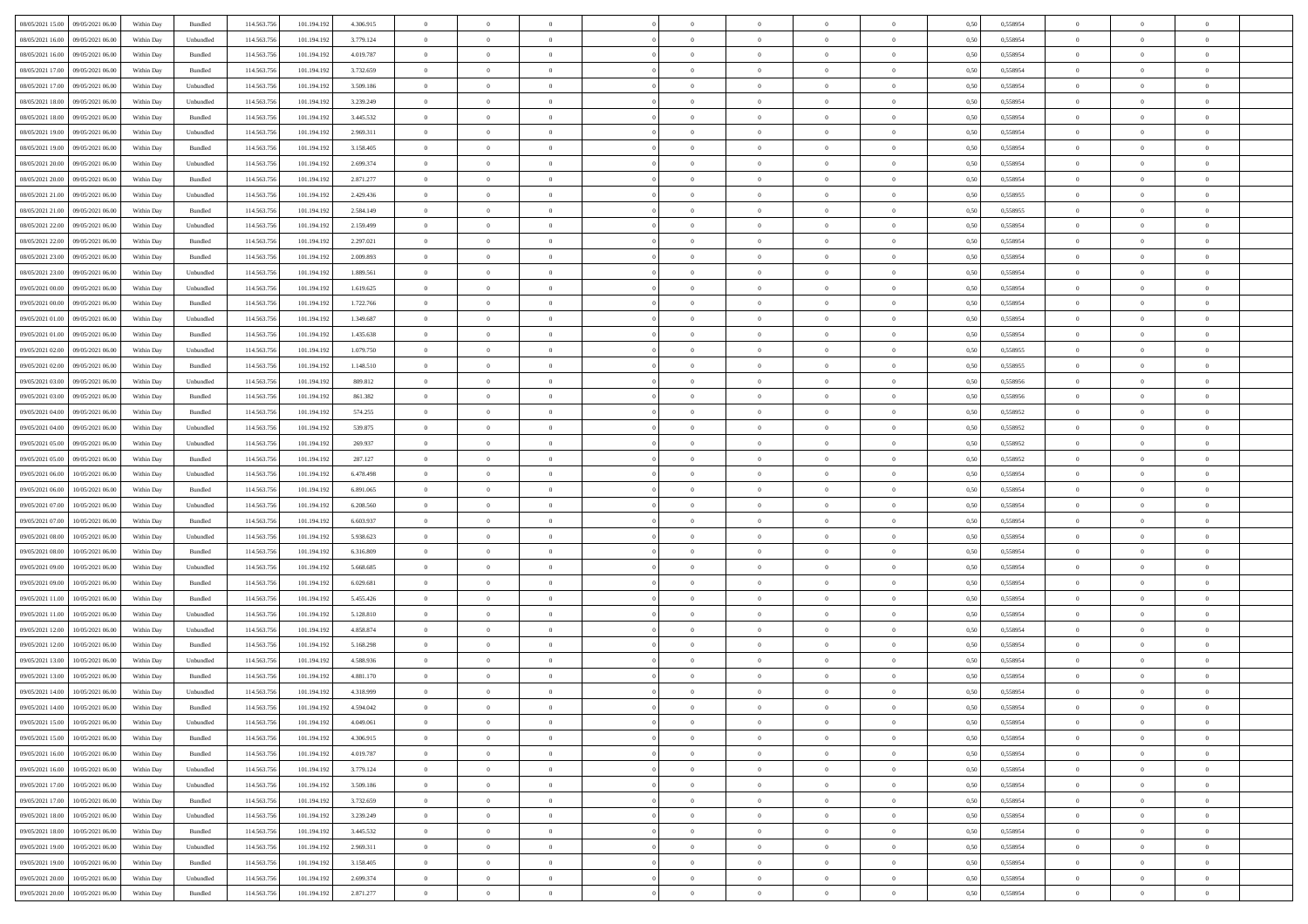|                                              |            |                             |             |             |           | $\overline{0}$ | $\overline{0}$ |                | $\overline{0}$ | $\theta$       |                | $\theta$       |      |          | $\theta$       | $\theta$       | $\overline{0}$ |  |
|----------------------------------------------|------------|-----------------------------|-------------|-------------|-----------|----------------|----------------|----------------|----------------|----------------|----------------|----------------|------|----------|----------------|----------------|----------------|--|
| 09/05/2021 21:00<br>10/05/2021 06:00         | Within Day | Unbundled                   | 114.563.75  | 101.194.192 | 2.429.436 |                |                |                |                |                |                |                | 0,50 | 0,558955 |                |                |                |  |
| 09/05/2021 21:00<br>10/05/2021 06:00         | Within Day | Bundled                     | 114.563.75  | 101.194.19  | 2.584.149 | $\bf{0}$       | $\bf{0}$       | $\bf{0}$       | $\bf{0}$       | $\overline{0}$ | $\overline{0}$ | $\bf{0}$       | 0,50 | 0,558955 | $\,$ 0 $\,$    | $\bf{0}$       | $\overline{0}$ |  |
| 09/05/2021 22:00<br>10/05/2021 06:00         | Within Day | Bundled                     | 114,563,75  | 101.194.192 | 2.297.021 | $\overline{0}$ | $\bf{0}$       | $\overline{0}$ | $\bf{0}$       | $\bf{0}$       | $\overline{0}$ | $\bf{0}$       | 0.50 | 0.558954 | $\bf{0}$       | $\overline{0}$ | $\overline{0}$ |  |
| 09/05/2021 22.00<br>10/05/2021 06:00         | Within Day | Unbundled                   | 114.563.75  | 101.194.192 | 2.159.499 | $\overline{0}$ | $\overline{0}$ | $\overline{0}$ | $\theta$       | $\theta$       | $\overline{0}$ | $\bf{0}$       | 0,50 | 0,558954 | $\theta$       | $\theta$       | $\overline{0}$ |  |
| 09/05/2021 23:00<br>10/05/2021 06:00         | Within Day | Unbundled                   | 114.563.75  | 101.194.192 | 1.889.561 | $\bf{0}$       | $\overline{0}$ | $\bf{0}$       | $\overline{0}$ | $\theta$       | $\overline{0}$ | $\bf{0}$       | 0,50 | 0,558954 | $\,$ 0 $\,$    | $\bf{0}$       | $\overline{0}$ |  |
|                                              |            |                             |             |             |           |                |                |                |                |                |                |                |      |          |                |                |                |  |
| 09/05/2021 23:00<br>10/05/2021 06:00         | Within Day | Bundled                     | 114,563,75  | 101.194.192 | 2.009.893 | $\overline{0}$ | $\bf{0}$       | $\overline{0}$ | $\bf{0}$       | $\overline{0}$ | $\theta$       | $\bf{0}$       | 0.50 | 0.558954 | $\,$ 0 $\,$    | $\theta$       | $\overline{0}$ |  |
| 10/05/2021 00:00<br>10/05/2021 06:00         | Within Day | Unbundled                   | 114.563.75  | 101.194.192 | 1.619.625 | $\overline{0}$ | $\overline{0}$ | $\overline{0}$ | $\overline{0}$ | $\overline{0}$ | $\overline{0}$ | $\bf{0}$       | 0,50 | 0,558954 | $\theta$       | $\theta$       | $\overline{0}$ |  |
| 10/05/2021 00:00<br>10/05/2021 06:00         | Within Day | Bundled                     | 114.563.75  | 101.194.19  | 1.722.766 | $\overline{0}$ | $\overline{0}$ | $\bf{0}$       | $\overline{0}$ | $\overline{0}$ | $\overline{0}$ | $\bf{0}$       | 0,50 | 0,558954 | $\,$ 0 $\,$    | $\bf{0}$       | $\overline{0}$ |  |
| 10/05/2021 01:00<br>10/05/2021 06:00         | Within Day | Unbundled                   | 114,563,75  | 101.194.192 | 1.349.687 | $\overline{0}$ | $\bf{0}$       | $\overline{0}$ | $\bf{0}$       | $\overline{0}$ | $\overline{0}$ | $\bf{0}$       | 0.50 | 0.558954 | $\bf{0}$       | $\overline{0}$ | $\overline{0}$ |  |
| 10/05/2021 01:00<br>10/05/2021 06:00         | Within Day | Bundled                     | 114.563.75  | 101.194.192 | 1.435.638 | $\overline{0}$ | $\bf{0}$       | $\overline{0}$ | $\overline{0}$ | $\overline{0}$ | $\overline{0}$ | $\bf{0}$       | 0,50 | 0,558954 | $\,$ 0 $\,$    | $\bf{0}$       | $\overline{0}$ |  |
| 10/05/2021 02:00<br>10/05/2021 06:00         | Within Day | Unbundled                   | 114.563.75  | 101.194.192 | 1.079.750 | $\bf{0}$       | $\overline{0}$ | $\bf{0}$       | $\bf{0}$       | $\bf{0}$       | $\overline{0}$ | $\bf{0}$       | 0,50 | 0,558955 | $\,$ 0 $\,$    | $\bf{0}$       | $\overline{0}$ |  |
| 10/05/2021 02:00<br>10/05/2021 06:00         | Within Day | Bundled                     | 114,563,75  | 101.194.192 | 1.148.510 | $\overline{0}$ | $\bf{0}$       | $\overline{0}$ | $\overline{0}$ | $\bf{0}$       | $\overline{0}$ | $\bf{0}$       | 0.50 | 0.558955 | $\bf{0}$       | $\overline{0}$ | $\,$ 0         |  |
|                                              |            |                             |             |             |           | $\overline{0}$ | $\overline{0}$ | $\overline{0}$ | $\theta$       | $\theta$       | $\overline{0}$ |                |      |          | $\,$ 0 $\,$    | $\theta$       |                |  |
| 10/05/2021 03:00<br>10/05/2021 06:00         | Within Day | Bundled                     | 114.563.75  | 101.194.192 | 861.382   |                |                |                |                |                |                | $\bf{0}$       | 0,50 | 0,558956 |                |                | $\overline{0}$ |  |
| 10/05/2021 03:00<br>10/05/2021 06:00         | Within Day | Unbundled                   | 114.563.75  | 101.194.19  | 809.812   | $\bf{0}$       | $\overline{0}$ | $\bf{0}$       | $\overline{0}$ | $\bf{0}$       | $\overline{0}$ | $\bf{0}$       | 0,50 | 0,558956 | $\,$ 0 $\,$    | $\bf{0}$       | $\overline{0}$ |  |
| 10/05/2021 04:00<br>10/05/2021 06:00         | Within Day | Unbundled                   | 114,563,75  | 101.194.192 | 539,875   | $\overline{0}$ | $\bf{0}$       | $\overline{0}$ | $\bf{0}$       | $\overline{0}$ | $\theta$       | $\bf{0}$       | 0.50 | 0.558952 | $\,$ 0 $\,$    | $\theta$       | $\overline{0}$ |  |
| 10/05/2021 04:00<br>10/05/2021 06:00         | Within Day | Bundled                     | 114.563.75  | 101.194.192 | 574.255   | $\overline{0}$ | $\overline{0}$ | $\overline{0}$ | $\overline{0}$ | $\overline{0}$ | $\overline{0}$ | $\bf{0}$       | 0,50 | 0,558952 | $\theta$       | $\theta$       | $\overline{0}$ |  |
| 10/05/2021 05:00<br>10/05/2021 06:00         | Within Day | Unbundled                   | 114.563.75  | 101.194.192 | 269.937   | $\bf{0}$       | $\bf{0}$       | $\bf{0}$       | $\overline{0}$ | $\bf{0}$       | $\overline{0}$ | $\bf{0}$       | 0,50 | 0,558952 | $\,$ 0 $\,$    | $\bf{0}$       | $\overline{0}$ |  |
| 10/05/2021 05:00<br>10/05/2021 06:00         | Within Day | Bundled                     | 114,563,75  | 101.194.192 | 287.127   | $\overline{0}$ | $\bf{0}$       | $\overline{0}$ | $\bf{0}$       | $\overline{0}$ | $\overline{0}$ | $\bf{0}$       | 0.50 | 0.558952 | $\bf{0}$       | $\overline{0}$ | $\overline{0}$ |  |
| 10/05/2021 06:00<br>11/05/2021 06:00         | Within Day | Unbundled                   | 114.563.75  | 101.304.173 | 6.368.516 | $\overline{0}$ | $\bf{0}$       | $\overline{0}$ | $\overline{0}$ | $\overline{0}$ | $\overline{0}$ | $\bf{0}$       | 0,50 | 0,558954 | $\,$ 0 $\,$    | $\bf{0}$       | $\overline{0}$ |  |
| 10/05/2021 06:00<br>11/05/2021 06:00         | Within Day | Bundled                     | 114.563.75  | 101.304.17  | 6.891.065 | $\bf{0}$       | 87.896         | $\bf{0}$       | 1,570807       | $\overline{0}$ | $\overline{0}$ | $\bf{0}$       | 0,50 | 0,558954 | $\,$ 0 $\,$    | $\bf{0}$       | $\overline{0}$ |  |
|                                              |            |                             |             |             |           |                |                |                |                |                |                |                |      |          |                |                |                |  |
| 10/05/2021 07:00<br>11/05/2021 06:00         | Within Day | Unbundled                   | 114,563,75  | 101.392.068 | 6.103.162 | $\overline{0}$ | $\bf{0}$       | $\overline{0}$ | $\overline{0}$ | $\bf{0}$       | $\overline{0}$ | $\bf{0}$       | 0.50 | 0.558954 | $\bf{0}$       | $\overline{0}$ | $\overline{0}$ |  |
| 10/05/2021 07:00<br>11/05/2021 06:00         | Within Day | Bundled                     | 114.563.75  | 101.392.068 | 6.519.704 | $\overline{0}$ | $\overline{0}$ | $\overline{0}$ | $\overline{0}$ | $\theta$       | $\overline{0}$ | $\bf{0}$       | 0,50 | 0,558954 | $\theta$       | $\theta$       | $\overline{0}$ |  |
| 10/05/2021 08:00<br>11/05/2021 06:00         | Within Day | Unbundled                   | 114.563.75  | 101.392.06  | 5.837.806 | $\bf{0}$       | $\bf{0}$       | $\bf{0}$       | $\bf{0}$       | $\bf{0}$       | $\overline{0}$ | $\bf{0}$       | 0,50 | 0,558954 | $\,$ 0 $\,$    | $\bf{0}$       | $\overline{0}$ |  |
| 10/05/2021 08:00<br>11/05/2021 06:00         | Within Day | Bundled                     | 114,563,75  | 101.392.06  | 6.236.238 | $\overline{0}$ | $\bf{0}$       | $\overline{0}$ | $\bf{0}$       | $\overline{0}$ | $\theta$       | $\bf{0}$       | 0.50 | 0.558954 | $\,$ 0 $\,$    | $\theta$       | $\overline{0}$ |  |
| 10/05/2021 09:00<br>11/05/2021 06:00         | Within Day | Bundled                     | 114.563.75  | 101.392.068 | 5.952.773 | $\overline{0}$ | $\overline{0}$ | $\overline{0}$ | $\overline{0}$ | $\overline{0}$ | $\overline{0}$ | $\bf{0}$       | 0,50 | 0,558954 | $\theta$       | $\theta$       | $\overline{0}$ |  |
| 10/05/2021 09:00<br>11/05/2021 06:00         | Within Day | Unbundled                   | 114.563.75  | 101.392.06  | 5.572.452 | $\bf{0}$       | $\overline{0}$ | $\bf{0}$       | $\overline{0}$ | $\bf{0}$       | $\overline{0}$ | $\bf{0}$       | 0,50 | 0,558954 | $\,$ 0 $\,$    | $\bf{0}$       | $\overline{0}$ |  |
| 10/05/2021 10:00<br>11/05/2021 06:00         | Within Day | Unbundled                   | 114,563,75  | 101.392.068 | 5.307.096 | $\overline{0}$ | $\bf{0}$       | $\overline{0}$ | $\bf{0}$       | $\overline{0}$ | $\overline{0}$ | $\bf{0}$       | 0.50 | 0.558954 | $\bf{0}$       | $\overline{0}$ | $\overline{0}$ |  |
| 10/05/2021 10:00<br>11/05/2021 06:00         | Within Day | Bundled                     | 114.563.75  | 101.392.068 | 5.669.308 | $\overline{0}$ | $\bf{0}$       | $\overline{0}$ | $\overline{0}$ | $\overline{0}$ | $\overline{0}$ | $\bf{0}$       | 0,50 | 0,558954 | $\theta$       | $\theta$       | $\overline{0}$ |  |
| 11/05/2021 06:00                             | Within Day | Unbundled                   | 114.563.75  | 101.392.06  | 5.041.742 | $\bf{0}$       | $\bf{0}$       | $\bf{0}$       | $\bf{0}$       | $\overline{0}$ | $\overline{0}$ | $\bf{0}$       | 0,50 | 0,558954 | $\,$ 0 $\,$    | $\bf{0}$       | $\overline{0}$ |  |
| 10/05/2021 11:00                             |            |                             |             |             |           |                |                |                |                |                |                |                |      |          |                |                |                |  |
| 10/05/2021 11:00<br>11/05/2021 06:00         | Within Day | Bundled                     | 114,563,75  | 101.392.068 | 5.385.843 | $\overline{0}$ | $\bf{0}$       | $\overline{0}$ | $\bf{0}$       | $\bf{0}$       | $\overline{0}$ | $\bf{0}$       | 0.50 | 0.558954 | $\bf{0}$       | $\overline{0}$ | $\,$ 0         |  |
| 10/05/2021 12:00<br>11/05/2021 06:00         | Within Day | Unbundled                   | 114.563.75  | 101.392.068 | 4,776,387 | $\overline{0}$ | $\overline{0}$ | $\overline{0}$ | $\overline{0}$ | $\overline{0}$ | $\overline{0}$ | $\bf{0}$       | 0.50 | 0.558954 | $\theta$       | $\theta$       | $\overline{0}$ |  |
| 10/05/2021 12:00<br>11/05/2021 06:00         | Within Day | Bundled                     | 114.563.75  | 101.392.06  | 5.102.376 | $\bf{0}$       | $\overline{0}$ | $\bf{0}$       | $\bf{0}$       | $\,$ 0 $\,$    | $\overline{0}$ | $\bf{0}$       | 0,50 | 0,558954 | $\,$ 0 $\,$    | $\bf{0}$       | $\overline{0}$ |  |
| 10/05/2021 13:00<br>11/05/2021 06:00         | Within Day | Unbundled                   | 114,563,75  | 101.392.068 | 4.511.032 | $\overline{0}$ | $\bf{0}$       | $\overline{0}$ | $\bf{0}$       | $\overline{0}$ | $\Omega$       | $\bf{0}$       | 0.50 | 0.558954 | $\,$ 0 $\,$    | $\bf{0}$       | $\overline{0}$ |  |
| 10/05/2021 13:00<br>11/05/2021 06:00         | Within Dav | Bundled                     | 114.563.75  | 101.392.068 | 4.818.911 | $\overline{0}$ | $\overline{0}$ | $\overline{0}$ | $\overline{0}$ | $\theta$       | $\overline{0}$ | $\bf{0}$       | 0.5( | 0,558954 | $\theta$       | $\theta$       | $\overline{0}$ |  |
| 10/05/2021 14:00<br>11/05/2021 06:00         | Within Day | Bundled                     | 114.563.75  | 101.392.06  | 4.535.446 | $\bf{0}$       | $\bf{0}$       | $\bf{0}$       | $\bf{0}$       | $\bf{0}$       | $\overline{0}$ | $\bf{0}$       | 0,50 | 0,558954 | $\,$ 0 $\,$    | $\bf{0}$       | $\overline{0}$ |  |
| 10/05/2021 14:00<br>11/05/2021 06:00         | Within Day | Unbundled                   | 114,563,75  | 101.392.06  | 4.245.677 | $\overline{0}$ | $\bf{0}$       | $\overline{0}$ | $\bf{0}$       | $\overline{0}$ | $\overline{0}$ | $\bf{0}$       | 0.50 | 0.558954 | $\bf{0}$       | $\overline{0}$ | $\overline{0}$ |  |
| 10/05/2021 15:00<br>11/05/2021 06:00         | Within Dav | Unbundled                   | 114.563.75  | 101.392.068 | 3.980.323 | $\overline{0}$ | $\overline{0}$ | $\overline{0}$ | $\overline{0}$ | $\overline{0}$ | $\overline{0}$ | $\bf{0}$       | 0.50 | 0,558954 | $\theta$       | $\theta$       | $\overline{0}$ |  |
|                                              |            |                             |             |             |           |                |                |                |                |                |                |                |      |          |                |                |                |  |
| 10/05/2021 15:00<br>11/05/2021 06:00         | Within Day | Bundled                     | 114.563.75  | 101.392.06  | 4.251.981 | $\bf{0}$       | $\bf{0}$       | $\bf{0}$       | $\bf{0}$       | $\overline{0}$ | $\overline{0}$ | $\bf{0}$       | 0,50 | 0,558954 | $\,$ 0 $\,$    | $\bf{0}$       | $\overline{0}$ |  |
| 10/05/2021 16:00<br>11/05/2021 06:00         | Within Day | Unbundled                   | 114,563,75  | 101.392.068 | 3.714.967 | $\overline{0}$ | 494.693        | $\overline{0}$ | $\overline{0}$ | $\bf{0}$       | $\overline{0}$ | $\bf{0}$       | 0.50 | 0.558954 | $\bf{0}$       | $\overline{0}$ | $\overline{0}$ |  |
| 10/05/2021 16:00<br>11/05/2021 06:00         | Within Dav | Bundled                     | 114.563.75  | 101.392.068 | 3.968.515 | $\overline{0}$ | $\overline{0}$ | $\overline{0}$ | $\overline{0}$ | $\overline{0}$ | $\overline{0}$ | $\bf{0}$       | 0.50 | 0,558954 | $\theta$       | $\theta$       | $\overline{0}$ |  |
| 10/05/2021 17:00<br>11/05/2021 06:00         | Within Day | Unbundled                   | 114.563.75  | 101.886.76  | 2.990.255 | $\bf{0}$       | $\bf{0}$       | $\bf{0}$       | $\bf{0}$       | $\overline{0}$ | $\overline{0}$ | $\bf{0}$       | 0,50 | 0,558954 | $\,$ 0 $\,$    | $\bf{0}$       | $\overline{0}$ |  |
| 10/05/2021 17:00<br>11/05/2021 06:00         | Within Day | Bundled                     | 114,563,75  | 101.886.76  | 3.685.050 | $\overline{0}$ | $\overline{0}$ | $\overline{0}$ | $\bf{0}$       | $\overline{0}$ | $\Omega$       | $\bf{0}$       | 0.50 | 0.558954 | $\,$ 0 $\,$    | $\theta$       | $\overline{0}$ |  |
| 10/05/2021 18:00<br>11/05/2021 06:00         | Within Dav | Unbundled                   | 114.563.75  | 101.886.76  | 2.760.235 | $\overline{0}$ | 276.793        | $\Omega$       | $\overline{0}$ | $\theta$       | $\overline{0}$ | $\overline{0}$ | 0.5( | 0,558954 | $\theta$       | $\theta$       | $\overline{0}$ |  |
| 10/05/2021 18:00<br>11/05/2021 06:00         | Within Day | Bundled                     | 114.563.75  | 101.886.76  | 3.401.585 | $\bf{0}$       | $\bf{0}$       | $\bf{0}$       | $\bf{0}$       | $\bf{0}$       | $\overline{0}$ | $\bf{0}$       | 0,50 | 0,558954 | $\,$ 0 $\,$    | $\overline{0}$ | $\overline{0}$ |  |
| $10/05/2021\ 19.00 \qquad 11/05/2021\ 06.00$ | Within Day | $\ensuremath{\mathsf{Unb}}$ | 114.563.756 | 102.163.552 | 2.276.489 | $\overline{0}$ | $\Omega$       |                | $\overline{0}$ |                |                |                | 0,50 | 0.558954 | $\theta$       | $\overline{0}$ |                |  |
| 10/05/2021 19:00 11/05/2021 06:00            | Within Day | Bundled                     | 114.563.756 | 102.163.552 | 3.118.118 | $\overline{0}$ | $\overline{0}$ | $\Omega$       | $\theta$       | $\overline{0}$ | $\overline{0}$ | $\bf{0}$       | 0,50 | 0,558954 | $\theta$       | $\overline{0}$ | $\overline{0}$ |  |
|                                              |            |                             |             |             |           |                |                |                |                |                |                |                |      |          |                |                |                |  |
| 10/05/2021 20:00<br>11/05/2021 06:00         | Within Day | Bundled                     | 114.563.75  | 102.163.552 | 2.834.653 | $\overline{0}$ | $\bf{0}$       | $\overline{0}$ | $\overline{0}$ | $\bf{0}$       | $\overline{0}$ | $\bf{0}$       | 0,50 | 0,558954 | $\bf{0}$       | $\overline{0}$ | $\bf{0}$       |  |
| 10/05/2021 20:00 11/05/2021 06:00            | Within Day | Unbundled                   | 114,563,756 | 102.163.552 | 2.069.536 | $\overline{0}$ | $\overline{0}$ | $\overline{0}$ | $\overline{0}$ | $\mathbf{0}$   | $\overline{0}$ | $\,$ 0 $\,$    | 0.50 | 0.558954 | $\overline{0}$ | $\bf{0}$       | $\,$ 0 $\,$    |  |
| 10/05/2021 21:00 11/05/2021 06:00            | Within Dav | Unbundled                   | 114.563.756 | 102.163.552 | 1.862.582 | $\overline{0}$ | $\overline{0}$ | $\overline{0}$ | $\overline{0}$ | $\overline{0}$ | $\overline{0}$ | $\bf{0}$       | 0,50 | 0,558955 | $\overline{0}$ | $\theta$       | $\overline{0}$ |  |
| 10/05/2021 21:00<br>11/05/2021 06:00         | Within Day | Bundled                     | 114.563.75  | 102.163.552 | 2.551.188 | $\overline{0}$ | $\bf{0}$       | $\overline{0}$ | $\overline{0}$ | $\bf{0}$       | $\overline{0}$ | $\bf{0}$       | 0,50 | 0,558955 | $\bf{0}$       | $\overline{0}$ | $\overline{0}$ |  |
| 10/05/2021 22:00<br>11/05/2021 06:00         | Within Day | Unbundled                   | 114.563.756 | 102.163.552 | 1.655.629 | $\overline{0}$ | 37.691         | $\overline{0}$ | $\overline{0}$ | $\bf{0}$       | $\overline{0}$ | $\bf{0}$       | 0.50 | 0.558954 | $\,$ 0 $\,$    | $\overline{0}$ | $\,$ 0         |  |
| 10/05/2021 22:00<br>11/05/2021 06:00         | Within Dav | Bundled                     | 114.563.756 | 102.163.552 | 2.267.723 | $\overline{0}$ | $\overline{0}$ | $\overline{0}$ | $\overline{0}$ | $\overline{0}$ | $\overline{0}$ | $\bf{0}$       | 0.50 | 0,558954 | $\overline{0}$ | $\theta$       | $\overline{0}$ |  |
| 10/05/2021 23:00<br>11/05/2021 06:00         | Within Day | Unbundled                   | 114.563.75  | 102.201.243 | 1.415.696 | $\overline{0}$ | $\bf{0}$       | $\overline{0}$ | $\overline{0}$ | $\overline{0}$ | $\overline{0}$ | $\bf{0}$       | 0,50 | 0,558954 | $\bf{0}$       | $\overline{0}$ | $\overline{0}$ |  |
|                                              |            |                             |             |             |           |                |                |                |                |                |                |                |      |          |                |                |                |  |
| 10/05/2021 23:00<br>11/05/2021 06:00         | Within Day | Bundled                     | 114.563.75  | 102.201.243 | 1.984.257 | $\overline{0}$ | $\overline{0}$ | $\overline{0}$ | $\overline{0}$ | $\overline{0}$ | $\overline{0}$ | $\bf{0}$       | 0.50 | 0.558954 | $\mathbf{0}$   | $\bf{0}$       | $\,$ 0         |  |
| 11/05/2021 00:00<br>11/05/2021 06:00         | Within Dav | Unbundled                   | 114.563.756 | 102.201.243 | 1.213.453 | $\overline{0}$ | $\overline{0}$ | $\overline{0}$ | $\overline{0}$ | $\overline{0}$ | $\overline{0}$ | $\bf{0}$       | 0,50 | 0,558954 | $\overline{0}$ | $\theta$       | $\overline{0}$ |  |
| 11/05/2021 00:00<br>11/05/2021 06:00         | Within Day | Bundled                     | 114.563.75  | 102.201.243 | 1.700.792 | $\overline{0}$ | 68.904         | $\overline{0}$ | 1,570807       | $\overline{0}$ | $\overline{0}$ | $\bf{0}$       | 0,50 | 0,558954 | $\bf{0}$       | $\overline{0}$ | $\bf{0}$       |  |
| 11/05/2021 01:00 11/05/2021 06:00            | Within Day | Bundled                     | 114.563.756 | 102.270.147 | 1.359.907 | $\,$ 0 $\,$    | $\bf{0}$       | $\overline{0}$ | $\overline{0}$ | $\,$ 0 $\,$    | $\overline{0}$ | $\bf{0}$       | 0,50 | 0,558954 | $\overline{0}$ | $\,$ 0 $\,$    | $\,$ 0 $\,$    |  |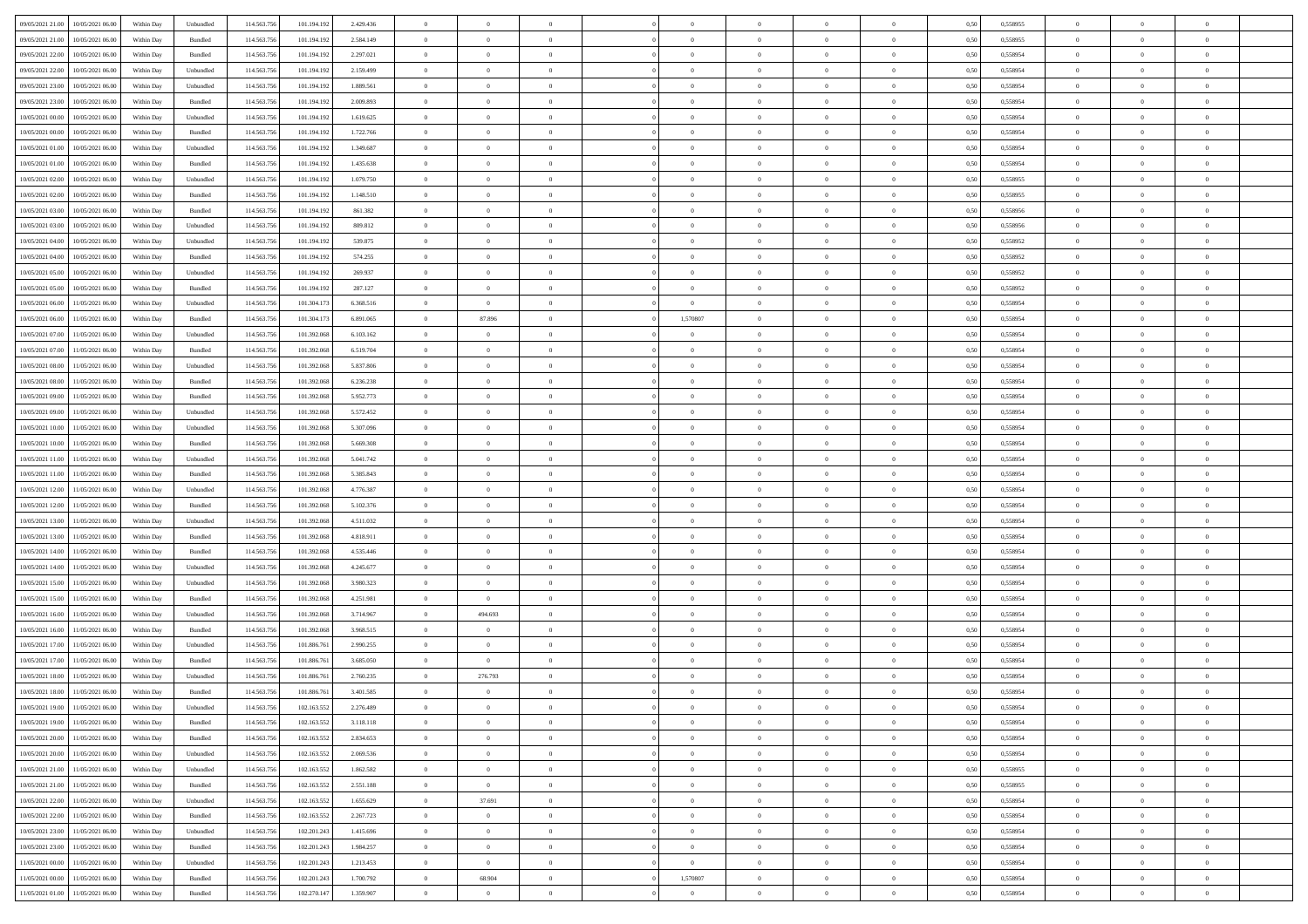| 11/05/2021 01:00 11/05/2021 06:00            | Within Day | Unbundled                   | 114.563.75  | 102.270.147 | 1.011.211 | $\overline{0}$ | $\overline{0}$ |                | $\overline{0}$ | $\theta$       |                | $\theta$       | 0,50 | 0,558954 | $\theta$       | $\theta$       | $\overline{0}$ |  |
|----------------------------------------------|------------|-----------------------------|-------------|-------------|-----------|----------------|----------------|----------------|----------------|----------------|----------------|----------------|------|----------|----------------|----------------|----------------|--|
|                                              |            |                             |             |             |           |                |                |                |                |                |                |                |      |          |                |                |                |  |
| 11/05/2021 02:00<br>11/05/2021 06:00         | Within Day | Unbundled                   | 114.563.75  | 102.270.14  | 808.969   | $\bf{0}$       | $\bf{0}$       | $\bf{0}$       | $\bf{0}$       | $\overline{0}$ | $\overline{0}$ | $\bf{0}$       | 0,50 | 0,558955 | $\,$ 0 $\,$    | $\bf{0}$       | $\overline{0}$ |  |
| 11/05/2021 02:00<br>11/05/2021 06:00         | Within Day | Bundled                     | 114,563,75  | 102.270.147 | 1.087.925 | $\overline{0}$ | $\bf{0}$       | $\overline{0}$ | $\bf{0}$       | $\overline{0}$ | $\overline{0}$ | $\bf{0}$       | 0.50 | 0.558955 | $\bf{0}$       | $\overline{0}$ | $\bf{0}$       |  |
| 11/05/2021 03:00<br>11/05/2021 06:00         | Within Day | Unbundled                   | 114.563.75  | 102.270.147 | 606.726   | $\overline{0}$ | $\overline{0}$ | $\overline{0}$ | $\overline{0}$ | $\theta$       | $\overline{0}$ | $\bf{0}$       | 0,50 | 0,558956 | $\,$ 0 $\,$    | $\theta$       | $\overline{0}$ |  |
| 11/05/2021 03:00<br>11/05/2021 06:00         | Within Day | Bundled                     | 114.563.75  | 102.270.14  | 815.944   | $\bf{0}$       | $\overline{0}$ | $\bf{0}$       | $\overline{0}$ | $\bf{0}$       | $\overline{0}$ | $\bf{0}$       | 0,50 | 0,558956 | $\,$ 0 $\,$    | $\bf{0}$       | $\overline{0}$ |  |
| 11/05/2021 04:00<br>11/05/2021 06:00         |            | Unbundled                   | 114,563,75  | 102.270.147 | 404.484   | $\overline{0}$ | $\bf{0}$       | $\overline{0}$ | $\bf{0}$       | $\overline{0}$ | $\overline{0}$ | $\bf{0}$       | 0.50 | 0.558952 | $\,$ 0 $\,$    | $\theta$       | $\overline{0}$ |  |
|                                              | Within Day |                             |             |             |           |                |                |                |                |                |                |                |      |          |                |                |                |  |
| 11/05/2021 04:00<br>11/05/2021 06:00         | Within Day | Bundled                     | 114.563.75  | 102.270.147 | 543.963   | $\overline{0}$ | $\overline{0}$ | $\overline{0}$ | $\overline{0}$ | $\overline{0}$ | $\overline{0}$ | $\bf{0}$       | 0,50 | 0,558952 | $\theta$       | $\theta$       | $\overline{0}$ |  |
| 11/05/2021 05:00<br>11/05/2021 06:00         | Within Day | Unbundled                   | 114.563.75  | 102.270.14  | 202.242   | $\bf{0}$       | $\bf{0}$       | $\bf{0}$       | $\bf{0}$       | $\overline{0}$ | $\overline{0}$ | $\bf{0}$       | 0,50 | 0,558952 | $\,$ 0 $\,$    | $\bf{0}$       | $\overline{0}$ |  |
| 11/05/2021 05:00<br>11/05/2021 06:00         | Within Day | Bundled                     | 114,563,75  | 102.270.14  | 271.981   | $\overline{0}$ | $\overline{0}$ | $\overline{0}$ | $\bf{0}$       | $\overline{0}$ | $\overline{0}$ | $\bf{0}$       | 0.50 | 0.558952 | $\bf{0}$       | $\overline{0}$ | $\overline{0}$ |  |
| 11/05/2021 06:00<br>12/05/2021 06:00         | Within Day | Unbundled                   | 114.563.75  | 103.176.938 | 4.495.758 | $\bf{0}$       | 164.898        | $\overline{0}$ | $\overline{0}$ | $\overline{0}$ | $\overline{0}$ | $\bf{0}$       | 0,50 | 0,558954 | $\,$ 0 $\,$    | $\bf{0}$       | $\overline{0}$ |  |
| 11/05/2021 06:00<br>12/05/2021 06:00         | Within Day | Bundled                     | 114.563.75  | 103.176.938 | 6.891.057 | $\bf{0}$       | $\theta$       | $\bf{0}$       | $\bf{0}$       | $\overline{0}$ | $\overline{0}$ | $\bf{0}$       | 0,50 | 0,558954 | $\,$ 0 $\,$    | $\bf{0}$       | $\overline{0}$ |  |
| 11/05/2021 07:00<br>12/05/2021 06:00         | Within Day | Bundled                     | 114,563,75  | 103.341.835 | 6.603.930 | $\overline{0}$ | $\bf{0}$       | $\overline{0}$ | $\overline{0}$ | $\overline{0}$ | $\overline{0}$ | $\bf{0}$       | 0.50 | 0.558954 | $\bf{0}$       | $\,$ 0 $\,$    | $\,$ 0         |  |
| 11/05/2021 07:00<br>12/05/2021 06:00         | Within Day | Unbundled                   | 114.563.75  | 103.341.835 | 4.150.409 | $\overline{0}$ | $\overline{0}$ | $\overline{0}$ | $\theta$       | $\theta$       | $\overline{0}$ | $\bf{0}$       | 0,50 | 0,558954 | $\,$ 0 $\,$    | $\,$ 0 $\,$    | $\overline{0}$ |  |
|                                              |            |                             |             |             |           |                |                |                |                |                |                |                |      |          |                |                |                |  |
| 11/05/2021 08:00<br>12/05/2021 06:00         | Within Day | Bundled                     | 114.563.75  | 103.341.83  | 6.316.803 | $\bf{0}$       | $\overline{0}$ | $\bf{0}$       | $\bf{0}$       | $\overline{0}$ | $\overline{0}$ | $\bf{0}$       | 0,50 | 0,558954 | $\,$ 0 $\,$    | $\bf{0}$       | $\overline{0}$ |  |
| 11/05/2021 08:00<br>12/05/2021 06:00         | Within Day | Unbundled                   | 114,563,75  | 103.341.835 | 3.969.956 | $\overline{0}$ | $\bf{0}$       | $\overline{0}$ | $\bf{0}$       | $\overline{0}$ | $\overline{0}$ | $\bf{0}$       | 0.50 | 0.558954 | $\,$ 0 $\,$    | $\bf{0}$       | $\overline{0}$ |  |
| 11/05/2021 09:00<br>12/05/2021 06:00         | Within Day | Unbundled                   | 114.563.75  | 103.341.835 | 3.789.503 | $\overline{0}$ | $\overline{0}$ | $\overline{0}$ | $\overline{0}$ | $\overline{0}$ | $\overline{0}$ | $\bf{0}$       | 0,50 | 0,558954 | $\theta$       | $\theta$       | $\overline{0}$ |  |
| 11/05/2021 09:00<br>12/05/2021 06:00         | Within Day | Bundled                     | 114.563.75  | 103.341.835 | 6.029.675 | $\bf{0}$       | $\bf{0}$       | $\bf{0}$       | $\overline{0}$ | $\overline{0}$ | $\overline{0}$ | $\bf{0}$       | 0,50 | 0,558954 | $\,$ 0 $\,$    | $\bf{0}$       | $\overline{0}$ |  |
| 11/05/2021 10:00<br>12/05/2021 06:00         | Within Day | Bundled                     | 114,563,75  | 103.341.835 | 5.742.547 | $\overline{0}$ | $\bf{0}$       | $\overline{0}$ | $\bf{0}$       | $\bf{0}$       | $\overline{0}$ | $\bf{0}$       | 0.50 | 0.558954 | $\bf{0}$       | $\overline{0}$ | $\bf{0}$       |  |
| 11/05/2021 10:00<br>12/05/2021 06:00         | Within Day | Unbundled                   | 114.563.75  | 103.341.835 | 3.609.051 | $\overline{0}$ | $\bf{0}$       | $\overline{0}$ | $\overline{0}$ | $\overline{0}$ | $\overline{0}$ | $\bf{0}$       | 0,50 | 0,558954 | $\,$ 0 $\,$    | $\bf{0}$       | $\overline{0}$ |  |
| 11/05/2021 11:00<br>12/05/2021 06:00         | Within Day | Unbundled                   | 114.563.75  | 103.341.835 | 3.428.598 | $\bf{0}$       | $\bf{0}$       | $\bf{0}$       | $\bf{0}$       | $\overline{0}$ | $\overline{0}$ | $\bf{0}$       | 0,50 | 0,558954 | $\,$ 0 $\,$    | $\bf{0}$       | $\overline{0}$ |  |
| 11/05/2021 11:00<br>12/05/2021 06:00         | Within Day | Bundled                     | 114.563.75  | 103.341.835 | 5.455.421 | $\overline{0}$ | $\bf{0}$       | $\overline{0}$ | $\overline{0}$ | $\bf{0}$       | $\overline{0}$ | $\bf{0}$       | 0.50 | 0.558954 | $\bf{0}$       | $\overline{0}$ | $\,$ 0         |  |
|                                              |            |                             |             |             |           |                |                |                |                |                |                |                |      |          |                |                |                |  |
| 11/05/2021 12:00<br>12/05/2021 06:00         | Within Day | Bundled                     | 114.563.75  | 103.341.835 | 5.168.293 | $\overline{0}$ | $\overline{0}$ | $\overline{0}$ | $\overline{0}$ | $\theta$       | $\overline{0}$ | $\bf{0}$       | 0,50 | 0,558954 | $\theta$       | $\theta$       | $\overline{0}$ |  |
| 11/05/2021 12:00<br>12/05/2021 06:00         | Within Day | Unbundled                   | 114.563.75  | 103.341.835 | 3.248.145 | $\bf{0}$       | $\bf{0}$       | $\bf{0}$       | $\bf{0}$       | $\overline{0}$ | $\overline{0}$ | $\bf{0}$       | 0,50 | 0,558954 | $\,$ 0 $\,$    | $\bf{0}$       | $\overline{0}$ |  |
| 11/05/2021 13:00<br>12/05/2021 06:00         | Within Day | Unbundled                   | 114,563,75  | 103.341.83  | 3.067.692 | $\overline{0}$ | $\bf{0}$       | $\overline{0}$ | $\bf{0}$       | $\overline{0}$ | $\overline{0}$ | $\bf{0}$       | 0.50 | 0.558954 | $\,$ 0 $\,$    | $\overline{0}$ | $\overline{0}$ |  |
| 11/05/2021 13:00<br>12/05/2021 06:00         | Within Day | Bundled                     | 114.563.75  | 103.341.835 | 4.881.165 | $\overline{0}$ | $\bf{0}$       | $\overline{0}$ | $\overline{0}$ | $\overline{0}$ | $\overline{0}$ | $\bf{0}$       | 0,50 | 0,558954 | $\,$ 0 $\,$    | $\theta$       | $\overline{0}$ |  |
| 11/05/2021 14:00<br>12/05/2021 06:00         | Within Day | Unbundled                   | 114.563.75  | 103.341.83  | 2.887.241 | $\bf{0}$       | 193.165        | $\bf{0}$       | $\overline{0}$ | $\overline{0}$ | $\overline{0}$ | $\bf{0}$       | 0,50 | 0,558954 | $\,$ 0 $\,$    | $\bf{0}$       | $\overline{0}$ |  |
| 11/05/2021 14:00<br>12/05/2021 06:00         | Within Day | Bundled                     | 114,563,75  | 103.341.83  | 4.594.038 | $\overline{0}$ | $\bf{0}$       | $\overline{0}$ | $\bf{0}$       | $\overline{0}$ | $\overline{0}$ | $\bf{0}$       | 0.50 | 0.558954 | $\bf{0}$       | $\overline{0}$ | $\overline{0}$ |  |
| 11/05/2021 15:00<br>12/05/2021 06:00         | Within Day | Unbundled                   | 114.563.75  | 103.535.001 | 2.525.695 | $\overline{0}$ | $\bf{0}$       | $\overline{0}$ | $\overline{0}$ | $\overline{0}$ | $\overline{0}$ | $\bf{0}$       | 0,50 | 0,558954 | $\theta$       | $\bf{0}$       | $\overline{0}$ |  |
|                                              |            |                             |             |             |           |                |                |                |                |                |                |                |      |          |                |                |                |  |
| 11/05/2021 15:00<br>12/05/2021 06:00         | Within Day | Bundled                     | 114.563.75  | 103.535.00  | 4.306.910 | $\bf{0}$       | $\bf{0}$       | $\bf{0}$       | $\bf{0}$       | $\overline{0}$ | $\overline{0}$ | $\bf{0}$       | 0,50 | 0,558954 | $\,$ 0 $\,$    | $\bf{0}$       | $\overline{0}$ |  |
| 11/05/2021 16:00<br>12/05/2021 06:00         | Within Day | Unbundled                   | 114,563,75  | 103,535,00  | 2.357.315 | $\overline{0}$ | $\bf{0}$       | $\overline{0}$ | $\overline{0}$ | $\overline{0}$ | $\overline{0}$ | $\bf{0}$       | 0.50 | 0.558954 | $\bf{0}$       | $\,$ 0 $\,$    | $\,$ 0         |  |
| 11/05/2021 16:00<br>12/05/2021 06:00         | Within Day | Bundled                     | 114.563.75  | 103.535.001 | 4.019.784 | $\overline{0}$ | $\overline{0}$ | $\overline{0}$ | $\overline{0}$ | $\overline{0}$ | $\overline{0}$ | $\bf{0}$       | 0.50 | 0.558954 | $\theta$       | $\theta$       | $\overline{0}$ |  |
| 11/05/2021 17:00<br>12/05/2021 06:00         | Within Day | Unbundled                   | 114.563.75  | 103.535.00  | 2.188.936 | $\bf{0}$       | 61.247         | $\bf{0}$       | $\bf{0}$       | $\overline{0}$ | $\overline{0}$ | $\bf{0}$       | 0,50 | 0,558954 | $\,$ 0 $\,$    | $\bf{0}$       | $\overline{0}$ |  |
| 11/05/2021 17:00<br>12/05/2021 06:00         | Within Day | Bundled                     | 114.563.756 | 103,535,00  | 3.732.656 | $\overline{0}$ | $\bf{0}$       | $\overline{0}$ | $\bf{0}$       | $\overline{0}$ | $\overline{0}$ | $\bf{0}$       | 0.50 | 0.558954 | $\,$ 0 $\,$    | $\bf{0}$       | $\overline{0}$ |  |
| 11/05/2021 18:00<br>12/05/2021 06:00         | Within Dav | Bundled                     | 114.563.75  | 103.596.249 | 3.445.528 | $\overline{0}$ | $\overline{0}$ | $\overline{0}$ | $\overline{0}$ | $\overline{0}$ | $\overline{0}$ | $\bf{0}$       | 0.50 | 0,558954 | $\theta$       | $\theta$       | $\overline{0}$ |  |
| 11/05/2021 18:00<br>12/05/2021 06:00         | Within Day | Unbundled                   | 114.563.75  | 103.596.249 | 1.964.019 | $\bf{0}$       | $\bf{0}$       | $\bf{0}$       | $\bf{0}$       | $\overline{0}$ | $\overline{0}$ | $\bf{0}$       | 0,50 | 0,558954 | $\,$ 0 $\,$    | $\bf{0}$       | $\overline{0}$ |  |
| 11/05/2021 19:00<br>12/05/2021 06:00         | Within Day | Unbundled                   | 114,563,75  | 103.596.249 | 1.800.351 | $\overline{0}$ | $\bf{0}$       | $\overline{0}$ | $\bf{0}$       | $\overline{0}$ | $\overline{0}$ | $\bf{0}$       | 0.50 | 0.558954 | $\bf{0}$       | $\overline{0}$ | $\bf{0}$       |  |
| 11/05/2021 19:00<br>12/05/2021 06:00         | Within Dav | Bundled                     | 114.563.75  | 103,596,249 | 3.158.401 | $\overline{0}$ | $\overline{0}$ | $\overline{0}$ | $\overline{0}$ | $\overline{0}$ | $\overline{0}$ | $\bf{0}$       | 0.50 | 0,558954 | $\theta$       | $\theta$       | $\overline{0}$ |  |
|                                              |            |                             |             |             |           |                |                |                |                |                |                |                |      |          |                |                |                |  |
| 11/05/2021 20:00<br>12/05/2021 06:00         | Within Day | Unbundled                   | 114.563.75  | 103.596.249 | 1.636.683 | $\bf{0}$       | $\bf{0}$       | $\bf{0}$       | $\bf{0}$       | $\overline{0}$ | $\overline{0}$ | $\bf{0}$       | 0,50 | 0,558954 | $\,$ 0 $\,$    | $\bf{0}$       | $\overline{0}$ |  |
| 11/05/2021 20:00<br>12/05/2021 06:00         | Within Day | Bundled                     | 114,563,75  | 103.596.249 | 2.871.274 | $\overline{0}$ | $\bf{0}$       | $\overline{0}$ | $\overline{0}$ | $\bf{0}$       | $\overline{0}$ | $\bf{0}$       | 0.50 | 0.558954 | $\bf{0}$       | $\,$ 0 $\,$    | $\,$ 0         |  |
| 11/05/2021 21:00<br>12/05/2021 06:00         | Within Dav | Unbundled                   | 114.563.75  | 103.596.249 | 1.473.015 | $\overline{0}$ | $\overline{0}$ | $\overline{0}$ | $\overline{0}$ | $\overline{0}$ | $\overline{0}$ | $\bf{0}$       | 0.50 | 0.558955 | $\theta$       | $\theta$       | $\overline{0}$ |  |
| 11/05/2021 21:00<br>12/05/2021 06:00         | Within Day | Bundled                     | 114.563.75  | 103.596.249 | 2.584.146 | $\bf{0}$       | $\bf{0}$       | $\bf{0}$       | $\bf{0}$       | $\overline{0}$ | $\overline{0}$ | $\bf{0}$       | 0,50 | 0,558955 | $\,$ 0 $\,$    | $\bf{0}$       | $\overline{0}$ |  |
| 11/05/2021 22:00<br>12/05/2021 06:00         | Within Day | Unbundled                   | 114,563,75  | 103.596.249 | 1.309.347 | $\overline{0}$ | $\overline{0}$ | $\overline{0}$ | $\bf{0}$       | $\overline{0}$ | $\overline{0}$ | $\bf{0}$       | 0.50 | 0.558954 | $\bf{0}$       | $\theta$       | $\overline{0}$ |  |
| 11/05/2021 22:00<br>12/05/2021 06:00         | Within Dav | Bundled                     | 114.563.75  | 103.596.249 | 2.297.019 | $\overline{0}$ | $\overline{0}$ | $\overline{0}$ | $\theta$       | $\theta$       | $\overline{0}$ | $\overline{0}$ | 0.5( | 0,558954 | $\theta$       | $\theta$       | $\overline{0}$ |  |
| 11/05/2021 23:00<br>12/05/2021 06:00         | Within Day | Bundled                     | 114.563.75  | 103.596.249 | 2.009.891 | $\bf{0}$       | $\bf{0}$       | $\bf{0}$       | $\bf{0}$       | $\bf{0}$       | $\overline{0}$ | $\bf{0}$       | 0,50 | 0,558954 | $\overline{0}$ | $\overline{0}$ | $\overline{0}$ |  |
| $11/05/2021\ 23.00 \qquad 12/05/2021\ 06.00$ | Within Day | $\ensuremath{\mathsf{Unb}}$ | 114.563.756 | 103.596.249 | 1.145.678 | $\bf{0}$       | $\theta$       |                | $\Omega$       |                |                |                | 0,50 | 0.558954 | $\bf{0}$       | $\overline{0}$ |                |  |
| 12/05/2021 00:00 12/05/2021 06:00            | Within Day | Unbundled                   | 114.563.756 | 103.596.249 | 982.010   | $\overline{0}$ | $\overline{0}$ | $\Omega$       | $\theta$       | $\overline{0}$ | $\overline{0}$ | $\bf{0}$       | 0,50 | 0,558954 | $\theta$       | $\theta$       | $\overline{0}$ |  |
|                                              |            |                             |             |             |           |                |                |                |                |                |                |                |      |          |                |                |                |  |
| 12/05/2021 00:00<br>12/05/2021 06:00         | Within Day | Bundled                     | 114.563.75  | 103.596.249 | 1.722.764 | $\overline{0}$ | $\bf{0}$       | $\overline{0}$ | $\overline{0}$ | $\bf{0}$       | $\overline{0}$ | $\bf{0}$       | 0,50 | 0,558954 | $\bf{0}$       | $\overline{0}$ | $\bf{0}$       |  |
| 12/05/2021 01:00 12/05/2021 06:00            | Within Day | Unbundled                   | 114,563,756 | 103.596.249 | 818,341   | $\overline{0}$ | $\overline{0}$ | $\overline{0}$ | $\overline{0}$ | $\mathbf{0}$   | $\overline{0}$ | $\,$ 0 $\,$    | 0.50 | 0.558954 | $\overline{0}$ | $\bf{0}$       | $\bf{0}$       |  |
| 12/05/2021 01:00 12/05/2021 06:00            | Within Dav | Bundled                     | 114.563.756 | 103.596.249 | 1.435.637 | $\overline{0}$ | $\overline{0}$ | $\overline{0}$ | $\overline{0}$ | $\overline{0}$ | $\overline{0}$ | $\bf{0}$       | 0,50 | 0,558954 | $\overline{0}$ | $\theta$       | $\overline{0}$ |  |
| 12/05/2021 02:00<br>12/05/2021 06:00         | Within Day | Unbundled                   | 114.563.75  | 103.596.249 | 654.673   | $\overline{0}$ | $\bf{0}$       | $\overline{0}$ | $\overline{0}$ | $\bf{0}$       | $\overline{0}$ | $\bf{0}$       | 0,50 | 0,558955 | $\bf{0}$       | $\overline{0}$ | $\overline{0}$ |  |
| 12/05/2021 02:00<br>12/05/2021 06:00         | Within Day | Bundled                     | 114.563.756 | 103.596.249 | 1.148.509 | $\overline{0}$ | $\bf{0}$       | $\overline{0}$ | $\overline{0}$ | $\bf{0}$       | $\overline{0}$ | $\bf{0}$       | 0.50 | 0.558955 | $\,$ 0 $\,$    | $\overline{0}$ | $\,$ 0         |  |
| 12/05/2021 03:00<br>12/05/2021 06:00         | Within Dav | Unbundled                   | 114.563.756 | 103.596.249 | 491.005   | $\overline{0}$ | $\overline{0}$ | $\overline{0}$ | $\overline{0}$ | $\overline{0}$ | $\overline{0}$ | $\bf{0}$       | 0.50 | 0,558956 | $\overline{0}$ | $\theta$       | $\overline{0}$ |  |
| 12/05/2021 03:00<br>12/05/2021 06:00         | Within Day | Bundled                     | 114.563.75  | 103.596.249 | 861.381   | $\overline{0}$ | $\overline{0}$ | $\overline{0}$ | $\overline{0}$ | $\overline{0}$ | $\overline{0}$ | $\bf{0}$       | 0,50 | 0,558956 | $\bf{0}$       | $\overline{0}$ | $\,$ 0         |  |
|                                              |            |                             |             |             |           |                |                |                |                |                |                |                |      |          |                |                |                |  |
| 12/05/2021 04:00<br>12/05/2021 06:00         | Within Day | Unbundled                   | 114.563.75  | 103.596.249 | 327,336   | $\overline{0}$ | $\overline{0}$ | $\overline{0}$ | $\overline{0}$ | $\overline{0}$ | $\overline{0}$ | $\bf{0}$       | 0.50 | 0.558952 | $\mathbf{0}$   | $\bf{0}$       | $\,$ 0         |  |
| 12/05/2021 04:00<br>12/05/2021 06:00         | Within Dav | Bundled                     | 114.563.756 | 103.596.249 | 574.255   | $\overline{0}$ | $\overline{0}$ | $\overline{0}$ | $\overline{0}$ | $\overline{0}$ | $\overline{0}$ | $\bf{0}$       | 0,50 | 0,558952 | $\overline{0}$ | $\theta$       | $\overline{0}$ |  |
| 12/05/2021 05:00<br>12/05/2021 06:00         | Within Day | Bundled                     | 114.563.75  | 103.596.249 | 287.127   | $\overline{0}$ | $\bf{0}$       | $\overline{0}$ | $\overline{0}$ | $\overline{0}$ | $\overline{0}$ | $\bf{0}$       | 0,50 | 0,558952 | $\bf{0}$       | $\overline{0}$ | $\bf{0}$       |  |
| 12/05/2021 05:00 12/05/2021 06:00            | Within Day | Unbundled                   | 114.563.756 | 103.596.249 | 163.668   | $\,$ 0 $\,$    | $\bf{0}$       | $\overline{0}$ | $\overline{0}$ | $\,$ 0 $\,$    | $\overline{0}$ | $\bf{0}$       | 0,50 | 0,558952 | $\overline{0}$ | $\,$ 0 $\,$    | $\,$ 0 $\,$    |  |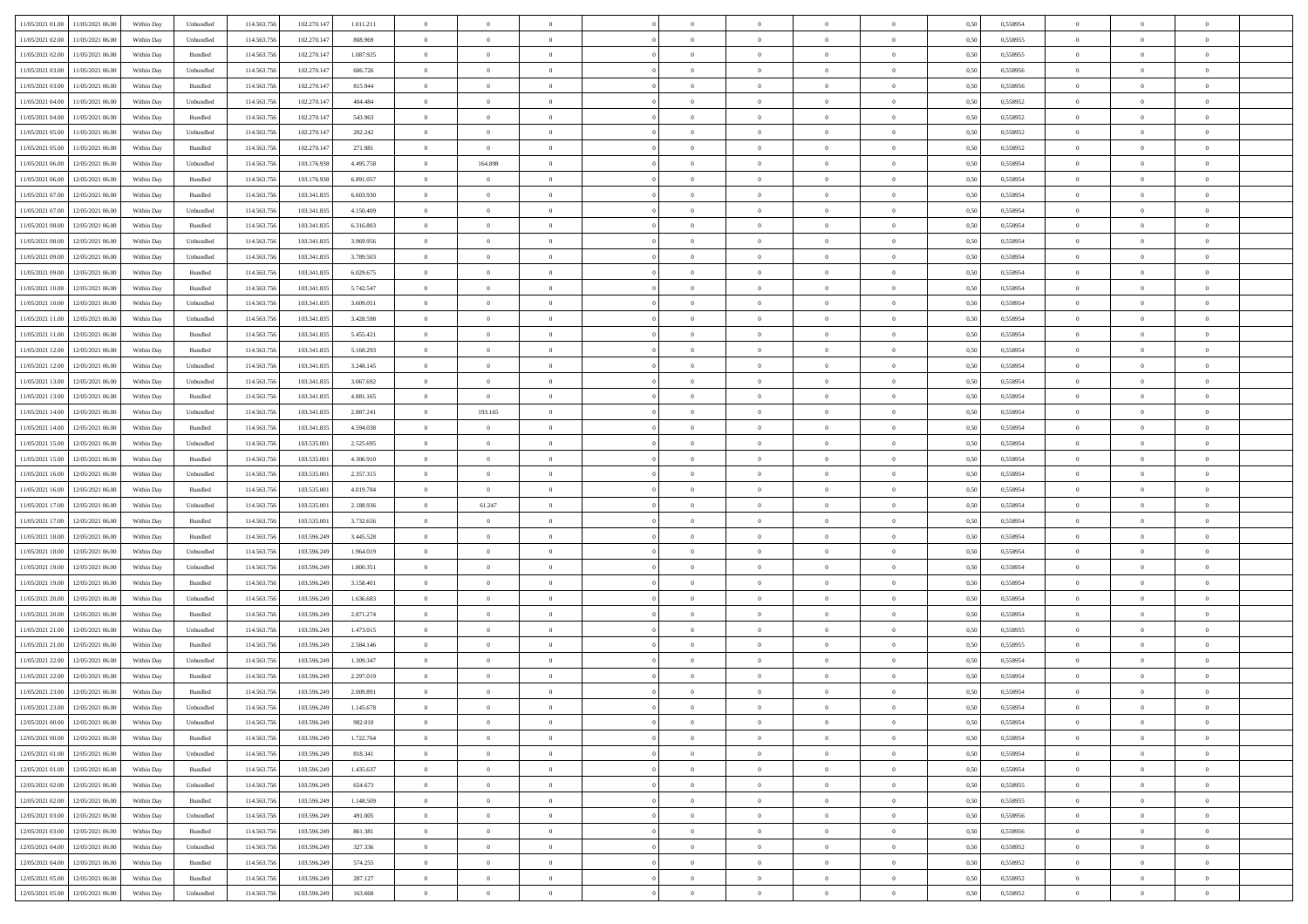| 12/05/2021 06:00 13/05/2021 06:00            | Within Day | Unbundled                   | 114.563.75  | 103.327.702 | 4.345.002  | $\overline{0}$ | $\overline{0}$ |                | $\overline{0}$ | $\theta$       |                | $\theta$       | 0,50 | 0,558954 | $\theta$       | $\theta$       | $\overline{0}$ |  |
|----------------------------------------------|------------|-----------------------------|-------------|-------------|------------|----------------|----------------|----------------|----------------|----------------|----------------|----------------|------|----------|----------------|----------------|----------------|--|
| 12/05/2021 06:00<br>13/05/2021 06:00         | Within Day | Bundled                     | 114.563.75  | 103.327.70  | 6.891.050  | $\bf{0}$       | $\bf{0}$       | $\bf{0}$       | $\bf{0}$       | $\overline{0}$ | $\overline{0}$ | $\bf{0}$       | 0,50 | 0,558954 | $\,$ 0 $\,$    | $\bf{0}$       | $\overline{0}$ |  |
| 12/05/2021 07:00<br>13/05/2021 06:00         | Within Day | Unbundled                   | 114.563.756 | 103,327,702 | 4.163.960  | $\overline{0}$ | $\bf{0}$       | $\overline{0}$ | $\bf{0}$       | $\overline{0}$ | $\overline{0}$ | $\bf{0}$       | 0.50 | 0.558954 | $\overline{0}$ | $\overline{0}$ | $\bf{0}$       |  |
| 12/05/2021 07:00<br>13/05/2021 06:00         |            |                             | 114.563.75  | 103.327.702 |            | $\overline{0}$ | $\overline{0}$ | $\overline{0}$ | $\overline{0}$ | $\theta$       | $\overline{0}$ |                |      |          | $\theta$       | $\theta$       | $\overline{0}$ |  |
|                                              | Within Day | Bundled                     |             |             | 6.603.923  |                |                |                |                |                |                | $\bf{0}$       | 0,50 | 0,558954 |                |                |                |  |
| 12/05/2021 08:00<br>13/05/2021 06:00         | Within Day | Unbundled                   | 114.563.75  | 103.327.70  | 3.982.919  | $\bf{0}$       | $\overline{0}$ | $\bf{0}$       | $\overline{0}$ | $\bf{0}$       | $\overline{0}$ | $\bf{0}$       | 0,50 | 0,558954 | $\,$ 0 $\,$    | $\bf{0}$       | $\overline{0}$ |  |
| 12/05/2021 08:00<br>13/05/2021 06:00         | Within Day | Bundled                     | 114,563,75  | 103,327,702 | 6.316.797  | $\overline{0}$ | $\bf{0}$       | $\overline{0}$ | $\bf{0}$       | $\overline{0}$ | $\theta$       | $\bf{0}$       | 0.50 | 0.558954 | $\,$ 0 $\,$    | $\theta$       | $\overline{0}$ |  |
| 12/05/2021 09:00<br>13/05/2021 06:00         | Within Day | Unbundled                   | 114.563.75  | 103.327.702 | 3.801.876  | $\overline{0}$ | $\overline{0}$ | $\overline{0}$ | $\overline{0}$ | $\overline{0}$ | $\overline{0}$ | $\bf{0}$       | 0,50 | 0,558954 | $\,$ 0 $\,$    | $\theta$       | $\overline{0}$ |  |
|                                              |            |                             |             |             |            |                |                |                |                |                |                |                |      |          |                |                |                |  |
| 12/05/2021 09:00<br>13/05/2021 06:00         | Within Day | Bundled                     | 114.563.75  | 103.327.70  | 6.029.669  | $\bf{0}$       | $\bf{0}$       | $\bf{0}$       | $\bf{0}$       | $\overline{0}$ | $\overline{0}$ | $\bf{0}$       | 0,50 | 0,558954 | $\,$ 0 $\,$    | $\bf{0}$       | $\overline{0}$ |  |
| 12/05/2021 10:00<br>13/05/2021 06:00         | Within Day | Bundled                     | 114,563,75  | 103.327.70  | 5.742.542  | $\overline{0}$ | $\bf{0}$       | $\overline{0}$ | $\bf{0}$       | $\overline{0}$ | $\overline{0}$ | $\bf{0}$       | 0.50 | 0.558954 | $\bf{0}$       | $\overline{0}$ | $\overline{0}$ |  |
| 12/05/2021 10:00<br>13/05/2021 06:00         | Within Day | Unbundled                   | 114.563.75  | 103.327.702 | 3.620.835  | $\bf{0}$       | $\bf{0}$       | $\overline{0}$ | $\overline{0}$ | $\overline{0}$ | $\overline{0}$ | $\bf{0}$       | 0,50 | 0,558954 | $\,$ 0 $\,$    | $\bf{0}$       | $\overline{0}$ |  |
| 12/05/2021 11:00<br>13/05/2021 06:00         | Within Day | Unbundled                   | 114.563.75  | 103.327.70  | 3.439.793  | $\bf{0}$       | $\bf{0}$       | $\bf{0}$       | $\bf{0}$       | $\overline{0}$ | $\overline{0}$ | $\bf{0}$       | 0,50 | 0,558954 | $\,$ 0 $\,$    | $\bf{0}$       | $\overline{0}$ |  |
|                                              |            |                             |             |             |            |                |                |                |                |                |                |                |      |          |                |                |                |  |
| 12/05/2021 11:00<br>13/05/2021 06:00         | Within Day | Bundled                     | 114,563,75  | 103,327,702 | 5.455.414  | $\overline{0}$ | $\bf{0}$       | $\overline{0}$ | $\overline{0}$ | $\overline{0}$ | $\overline{0}$ | $\bf{0}$       | 0.50 | 0.558954 | $\bf{0}$       | $\overline{0}$ | $\,$ 0         |  |
| 12/05/2021 12:00<br>13/05/2021 06:00         | Within Day | Unbundled                   | 114.563.75  | 103.327.702 | 3.258.751  | $\overline{0}$ | $\overline{0}$ | $\overline{0}$ | $\theta$       | $\theta$       | $\overline{0}$ | $\bf{0}$       | 0,50 | 0,558954 | $\,$ 0 $\,$    | $\,$ 0 $\,$    | $\overline{0}$ |  |
| 12/05/2021 12:00<br>13/05/2021 06:00         | Within Day | Bundled                     | 114.563.75  | 103.327.70  | 5.168.288  | $\bf{0}$       | $\overline{0}$ | $\bf{0}$       | $\bf{0}$       | $\overline{0}$ | $\overline{0}$ | $\bf{0}$       | 0,50 | 0,558954 | $\,$ 0 $\,$    | $\bf{0}$       | $\overline{0}$ |  |
| 12/05/2021 13:00<br>13/05/2021 06:00         |            | Unbundled                   | 114,563,75  | 103,327,702 | 3.077.710  | $\overline{0}$ | $\bf{0}$       | $\overline{0}$ | $\bf{0}$       | $\overline{0}$ | $\theta$       | $\bf{0}$       | 0.50 | 0.558954 | $\,$ 0 $\,$    | $\theta$       | $\overline{0}$ |  |
|                                              | Within Day |                             |             |             |            |                |                |                |                |                |                |                |      |          |                |                |                |  |
| 12/05/2021 13:00<br>13/05/2021 06:00         | Within Day | Bundled                     | 114.563.75  | 103.327.702 | 4.881.161  | $\overline{0}$ | $\overline{0}$ | $\overline{0}$ | $\overline{0}$ | $\overline{0}$ | $\overline{0}$ | $\bf{0}$       | 0,50 | 0,558954 | $\theta$       | $\theta$       | $\overline{0}$ |  |
| 12/05/2021 14:00<br>13/05/2021 06:00         | Within Day | Unbundled                   | 114.563.75  | 103.327.70  | 2.896.668  | $\bf{0}$       | $\bf{0}$       | $\bf{0}$       | $\overline{0}$ | $\overline{0}$ | $\overline{0}$ | $\bf{0}$       | 0,50 | 0,558954 | $\,$ 0 $\,$    | $\bf{0}$       | $\overline{0}$ |  |
| 12/05/2021 14:00<br>13/05/2021 06:00         | Within Day | Bundled                     | 114,563,75  | 103,327.70  | 4.594.033  | $\overline{0}$ | $\bf{0}$       | $\overline{0}$ | $\bf{0}$       | $\overline{0}$ | $\overline{0}$ | $\bf{0}$       | 0.50 | 0.558954 | $\bf{0}$       | $\overline{0}$ | $\bf{0}$       |  |
| 12/05/2021 15:00<br>13/05/2021 06:00         | Within Day | Unbundled                   | 114.563.75  | 103.327.702 | 2.715.626  | $\bf{0}$       | $\bf{0}$       | $\overline{0}$ | $\overline{0}$ | $\overline{0}$ | $\overline{0}$ | $\bf{0}$       | 0,50 | 0,558954 | $\,$ 0 $\,$    | $\bf{0}$       | $\overline{0}$ |  |
|                                              |            |                             |             |             |            |                |                |                |                |                |                |                |      |          |                |                |                |  |
| 12/05/2021 15:00<br>13/05/2021 06:00         | Within Day | Bundled                     | 114.563.75  | 103.327.70  | 4.306.906  | $\bf{0}$       | $\bf{0}$       | $\bf{0}$       | $\bf{0}$       | $\overline{0}$ | $\overline{0}$ | $\bf{0}$       | 0,50 | 0,558954 | $\,$ 0 $\,$    | $\bf{0}$       | $\overline{0}$ |  |
| 12/05/2021 16:00<br>13/05/2021 06:00         | Within Day | Bundled                     | 114.563.756 | 103,327,702 | 4.019.780  | $\overline{0}$ | $\bf{0}$       | $\overline{0}$ | $\overline{0}$ | $\bf{0}$       | $\overline{0}$ | $\bf{0}$       | 0.50 | 0.558954 | $\bf{0}$       | $\overline{0}$ | $\,$ 0         |  |
| 12/05/2021 16:00<br>13/05/2021 06:00         | Within Day | Unbundled                   | 114.563.75  | 103.327.702 | 2.534.584  | $\overline{0}$ | $\overline{0}$ | $\overline{0}$ | $\overline{0}$ | $\theta$       | $\overline{0}$ | $\bf{0}$       | 0,50 | 0,558954 | $\theta$       | $\theta$       | $\overline{0}$ |  |
| 12/05/2021 17:00<br>13/05/2021 06:00         | Within Day | Unbundled                   | 114.563.75  | 103.327.70  | 2.353.543  | $\bf{0}$       | $\bf{0}$       | $\bf{0}$       | $\bf{0}$       | $\overline{0}$ | $\overline{0}$ | $\bf{0}$       | 0,50 | 0,558954 | $\,$ 0 $\,$    | $\bf{0}$       | $\overline{0}$ |  |
|                                              |            |                             |             |             |            |                |                |                |                |                | $\theta$       |                |      |          |                |                |                |  |
| 12/05/2021 17:00<br>13/05/2021 06:00         | Within Day | Bundled                     | 114,563,75  | 103.327.70  | 3.732.652  | $\overline{0}$ | $\bf{0}$       | $\overline{0}$ | $\bf{0}$       | $\overline{0}$ |                | $\bf{0}$       | 0.50 | 0.558954 | $\,$ 0 $\,$    | $\overline{0}$ | $\overline{0}$ |  |
| 12/05/2021 18:00<br>13/05/2021 06:00         | Within Day | Unbundled                   | 114.563.75  | 103.327.702 | 2.172.501  | $\overline{0}$ | $\overline{0}$ | $\overline{0}$ | $\overline{0}$ | $\overline{0}$ | $\overline{0}$ | $\bf{0}$       | 0,50 | 0,558954 | $\,$ 0 $\,$    | $\theta$       | $\overline{0}$ |  |
| 12/05/2021 18:00<br>13/05/2021 06:00         | Within Day | Bundled                     | 114.563.75  | 103.327.70  | 3.445.525  | $\bf{0}$       | $\overline{0}$ | $\bf{0}$       | $\overline{0}$ | $\overline{0}$ | $\overline{0}$ | $\bf{0}$       | 0,50 | 0,558954 | $\,$ 0 $\,$    | $\bf{0}$       | $\overline{0}$ |  |
| 12/05/2021 19:00<br>13/05/2021 06:00         | Within Day | Unbundled                   | 114.563.75  | 103,327,702 | 1.991.459  | $\overline{0}$ | $\bf{0}$       | $\overline{0}$ | $\bf{0}$       | $\overline{0}$ | $\overline{0}$ | $\bf{0}$       | 0.50 | 0.558954 | $\bf{0}$       | $\overline{0}$ | $\overline{0}$ |  |
| 12/05/2021 19:00<br>13/05/2021 06:00         |            |                             | 114.563.75  | 103.327.702 |            | $\overline{0}$ | $\bf{0}$       | $\overline{0}$ | $\overline{0}$ | $\overline{0}$ | $\overline{0}$ |                |      |          | $\theta$       | $\bf{0}$       | $\overline{0}$ |  |
|                                              | Within Day | Bundled                     |             |             | 3.158.398  |                |                |                |                |                |                | $\bf{0}$       | 0,50 | 0,558954 |                |                |                |  |
| 12/05/2021 20:00<br>13/05/2021 06:00         | Within Day | Unbundled                   | 114.563.75  | 103.327.702 | 1.810.417  | $\bf{0}$       | $\bf{0}$       | $\bf{0}$       | $\bf{0}$       | $\overline{0}$ | $\overline{0}$ | $\bf{0}$       | 0,50 | 0,558954 | $\,$ 0 $\,$    | $\bf{0}$       | $\overline{0}$ |  |
| 12/05/2021 20:00<br>13/05/2021 06:00         | Within Day | Bundled                     | 114,563,75  | 103,327,702 | 2.871.270  | $\overline{0}$ | $\bf{0}$       | $\overline{0}$ | $\overline{0}$ | $\bf{0}$       | $\overline{0}$ | $\bf{0}$       | 0.50 | 0.558954 | $\bf{0}$       | $\overline{0}$ | $\,$ 0         |  |
| 12/05/2021 21:00<br>13/05/2021 06:00         | Within Day | Bundled                     | 114.563.75  | 103.327.702 | 2.584.144  | $\overline{0}$ | $\overline{0}$ | $\overline{0}$ | $\overline{0}$ | $\overline{0}$ | $\overline{0}$ | $\bf{0}$       | 0.50 | 0.558955 | $\theta$       | $\theta$       | $\overline{0}$ |  |
| 12/05/2021 21:00<br>13/05/2021 06:00         | Within Day | Unbundled                   | 114.563.75  | 103.327.70  | 1.629.375  | $\bf{0}$       | $\bf{0}$       | $\bf{0}$       | $\bf{0}$       | $\overline{0}$ | $\overline{0}$ | $\bf{0}$       | 0,50 | 0,558955 | $\,$ 0 $\,$    | $\bf{0}$       | $\overline{0}$ |  |
|                                              |            |                             |             |             |            |                |                |                |                |                |                |                |      |          |                |                |                |  |
| 12/05/2021 22:00<br>13/05/2021 06:00         | Within Day | Unbundled                   | 114.563.756 | 103,327,702 | 1.448.334  | $\overline{0}$ | $\bf{0}$       | $\overline{0}$ | $\bf{0}$       | $\overline{0}$ | $\overline{0}$ | $\bf{0}$       | 0.50 | 0.558954 | $\,$ 0 $\,$    | $\bf{0}$       | $\overline{0}$ |  |
| 12/05/2021 22:00<br>13/05/2021 06:00         | Within Dav | Bundled                     | 114.563.75  | 103.327.702 | 2.297.016  | $\overline{0}$ | $\overline{0}$ | $\overline{0}$ | $\overline{0}$ | $\overline{0}$ | $\overline{0}$ | $\bf{0}$       | 0.50 | 0,558954 | $\theta$       | $\theta$       | $\overline{0}$ |  |
| 12/05/2021 23:00<br>13/05/2021 06:00         | Within Day | Unbundled                   | 114.563.75  | 103.327.70  | 1.267.291  | $\bf{0}$       | $\bf{0}$       | $\bf{0}$       | $\bf{0}$       | $\overline{0}$ | $\overline{0}$ | $\bf{0}$       | 0,50 | 0,558954 | $\,$ 0 $\,$    | $\bf{0}$       | $\overline{0}$ |  |
| 12/05/2021 23:00<br>13/05/2021 06:00         | Within Day | Bundled                     | 114,563,75  | 103,327.70  | 2.009.889  | $\overline{0}$ | $\bf{0}$       | $\overline{0}$ | $\bf{0}$       | $\overline{0}$ | $\overline{0}$ | $\bf{0}$       | 0.50 | 0.558954 | $\bf{0}$       | $\overline{0}$ | $\overline{0}$ |  |
|                                              |            |                             |             |             |            |                |                |                |                |                |                |                |      |          |                |                |                |  |
| 13/05/2021 00:00<br>13/05/2021 06:00         | Within Dav | Unbundled                   | 114.563.75  | 103.327.702 | 1.086.250  | $\overline{0}$ | $\overline{0}$ | $\overline{0}$ | $\overline{0}$ | $\overline{0}$ | $\overline{0}$ | $\bf{0}$       | 0.50 | 0,558954 | $\theta$       | $\theta$       | $\overline{0}$ |  |
| 13/05/2021 00:00<br>13/05/2021 06:00         | Within Day | Bundled                     | 114.563.75  | 103.327.70  | 1.722.763  | $\bf{0}$       | $\bf{0}$       | $\bf{0}$       | $\bf{0}$       | $\overline{0}$ | $\overline{0}$ | $\bf{0}$       | 0,50 | 0,558954 | $\,$ 0 $\,$    | $\bf{0}$       | $\overline{0}$ |  |
| 13/05/2021 01:00<br>13/05/2021 06:00         | Within Day | Unbundled                   | 114.563.75  | 103,327,702 | 905.209    | $\overline{0}$ | $\bf{0}$       | $\overline{0}$ | $\overline{0}$ | $\bf{0}$       | $\overline{0}$ | $\bf{0}$       | 0.50 | 0.558954 | $\bf{0}$       | $\overline{0}$ | $\,$ 0         |  |
| 13/05/2021 01:00<br>13/05/2021 06:00         | Within Dav | Bundled                     | 114.563.75  | 103.327.702 | 1.435.635  | $\overline{0}$ | $\overline{0}$ | $\overline{0}$ | $\overline{0}$ | $\overline{0}$ | $\overline{0}$ | $\bf{0}$       | 0.50 | 0.558954 | $\theta$       | $\theta$       | $\overline{0}$ |  |
| 13/05/2021 06:00                             | Within Day | Unbundled                   | 114.563.75  | 103.327.702 | 724.166    | $\bf{0}$       | $\bf{0}$       | $\bf{0}$       | $\overline{0}$ | $\overline{0}$ | $\overline{0}$ | $\bf{0}$       | 0,50 | 0,558955 | $\,$ 0 $\,$    | $\bf{0}$       | $\overline{0}$ |  |
| 13/05/2021 02:00                             |            |                             |             |             |            |                |                |                |                |                |                |                |      |          |                |                |                |  |
| 13/05/2021 02:00<br>13/05/2021 06:00         | Within Day | Bundled                     | 114,563,75  | 103,327.70  | 1.148.508  | $\overline{0}$ | $\bf{0}$       | $\overline{0}$ | $\bf{0}$       | $\overline{0}$ | $\overline{0}$ | $\bf{0}$       | 0.50 | 0.558955 | $\bf{0}$       | $\theta$       | $\overline{0}$ |  |
| 13/05/2021 03:00<br>13/05/2021 06:00         | Within Dav | Bundled                     | 114.563.75  | 103.327.702 | 861.381    | $\overline{0}$ | $\overline{0}$ | $\overline{0}$ | $\overline{0}$ | $\theta$       | $\overline{0}$ | $\overline{0}$ | 0.5( | 0,558956 | $\theta$       | $\theta$       | $\overline{0}$ |  |
| 13/05/2021 03:00<br>13/05/2021 06:00         | Within Day | Unbundled                   | 114.563.75  | 103.327.702 | 543.125    | $\bf{0}$       | $\bf{0}$       | $\bf{0}$       | $\bf{0}$       | $\bf{0}$       | $\overline{0}$ | $\bf{0}$       | 0,50 | 0,558956 | $\overline{0}$ | $\overline{0}$ | $\overline{0}$ |  |
| $13/05/2021\ 04.00 \qquad 13/05/2021\ 06.00$ | Within Day | $\ensuremath{\mathsf{Unb}}$ | 114.563.756 | 103.327.702 | 362.083    | $\bf{0}$       | $\theta$       |                | $\Omega$       |                |                |                | 0,50 | 0.558952 | $\bf{0}$       | $\overline{0}$ |                |  |
|                                              |            |                             |             |             |            |                |                |                |                |                |                |                |      |          |                |                |                |  |
| 13/05/2021 04:00 13/05/2021 06:00            | Within Day | Bundled                     | 114.563.756 | 103.327.702 | 574.253    | $\overline{0}$ | $\overline{0}$ | $\Omega$       | $\theta$       | $\overline{0}$ | $\overline{0}$ | $\bf{0}$       | 0,50 | 0,558952 | $\theta$       | $\theta$       | $\overline{0}$ |  |
| 13/05/2021 05:00<br>13/05/2021 06:00         | Within Day | Unbundled                   | 114.563.75  | 103.327.702 | 181.041    | $\overline{0}$ | $\bf{0}$       | $\overline{0}$ | $\overline{0}$ | $\bf{0}$       | $\overline{0}$ | $\bf{0}$       | 0,50 | 0,558952 | $\bf{0}$       | $\overline{0}$ | $\bf{0}$       |  |
| 13/05/2021 05:00 13/05/2021 06:00            | Within Day | Bundled                     | 114,563,756 | 103.327.702 | 287.127    | $\overline{0}$ | $\bf{0}$       | $\overline{0}$ | $\overline{0}$ | $\mathbf{0}$   | $\overline{0}$ | $\,$ 0 $\,$    | 0.50 | 0.558952 | $\overline{0}$ | $\bf{0}$       | $\bf{0}$       |  |
| 13/05/2021 06:00 14/05/2021 06:00            | Within Dav | Bundled                     | 114.563.756 | 103.403.084 | 11.160.671 | $\overline{0}$ | $\overline{0}$ | $\overline{0}$ | $\overline{0}$ | $\overline{0}$ | $\overline{0}$ | $\bf{0}$       | 0.50 | 0,558954 | $\overline{0}$ | $\theta$       | $\overline{0}$ |  |
|                                              |            |                             |             |             |            |                |                |                |                |                |                |                |      |          |                |                |                |  |
| 13/05/2021 07:00<br>14/05/2021 06:00         | Within Day | Bundled                     | 114.563.75  | 103.403.084 | 10.695.643 | $\overline{0}$ | $\bf{0}$       | $\overline{0}$ | $\overline{0}$ | $\bf{0}$       | $\overline{0}$ | $\bf{0}$       | 0,50 | 0,558954 | $\bf{0}$       | $\overline{0}$ | $\overline{0}$ |  |
| 13/05/2021 08:00<br>14/05/2021 06:00         | Within Day | Bundled                     | 114.563.756 | 103,403,084 | 10.230.615 | $\overline{0}$ | $\bf{0}$       | $\overline{0}$ | $\overline{0}$ | $\bf{0}$       | $\overline{0}$ | $\bf{0}$       | 0.50 | 0.558954 | $\,$ 0 $\,$    | $\overline{0}$ | $\,$ 0         |  |
| 13/05/2021 09:00<br>14/05/2021 06:00         | Within Dav | Bundled                     | 114.563.756 | 103.403.084 | 9.765.588  | $\overline{0}$ | $\overline{0}$ | $\overline{0}$ | $\overline{0}$ | $\overline{0}$ | $\overline{0}$ | $\bf{0}$       | 0.50 | 0,558954 | $\overline{0}$ | $\theta$       | $\overline{0}$ |  |
| 13/05/2021 10:00<br>14/05/2021 06:00         | Within Day | Bundled                     | 114.563.75  | 103.403.084 | 9.300.559  | $\overline{0}$ | $\overline{0}$ | $\overline{0}$ | $\overline{0}$ | $\overline{0}$ | $\overline{0}$ | $\bf{0}$       | 0,50 | 0,558954 | $\bf{0}$       | $\overline{0}$ | $\overline{0}$ |  |
|                                              |            |                             |             |             |            |                |                |                |                |                |                |                |      |          |                |                |                |  |
| 13/05/2021 11:00<br>14/05/2021 06:00         | Within Day | Bundled                     | 114.563.75  | 103,403,084 | 8.835.531  | $\overline{0}$ | $\overline{0}$ | $\overline{0}$ | $\overline{0}$ | $\overline{0}$ | $\overline{0}$ | $\bf{0}$       | 0.50 | 0.558954 | $\mathbf{0}$   | $\bf{0}$       | $\,$ 0         |  |
| 13/05/2021 12:00<br>14/05/2021 06:00         | Within Dav | Bundled                     | 114.563.756 | 103.403.084 | 8.370.503  | $\overline{0}$ | $\overline{0}$ | $\overline{0}$ | $\overline{0}$ | $\overline{0}$ | $\overline{0}$ | $\bf{0}$       | 0,50 | 0,558954 | $\overline{0}$ | $\theta$       | $\overline{0}$ |  |
| 13/05/2021 13:00<br>14/05/2021 06:00         | Within Day | Bundled                     | 114.563.75  | 103.403.084 | 7.905.475  | $\overline{0}$ | $\bf{0}$       | $\overline{0}$ | $\bf{0}$       | $\overline{0}$ | $\overline{0}$ | $\bf{0}$       | 0,50 | 0,558954 | $\bf{0}$       | $\,0\,$        | $\bf{0}$       |  |
| 13/05/2021 14:00 14/05/2021 06:00            | Within Day | Bundled                     | 114.563.756 | 103.403.084 | 7.440.448  | $\overline{0}$ | $\bf{0}$       | $\overline{0}$ | $\overline{0}$ | $\,$ 0 $\,$    | $\overline{0}$ | $\bf{0}$       | 0,50 | 0,558954 | $\overline{0}$ | $\,$ 0 $\,$    | $\,$ 0 $\,$    |  |
|                                              |            |                             |             |             |            |                |                |                |                |                |                |                |      |          |                |                |                |  |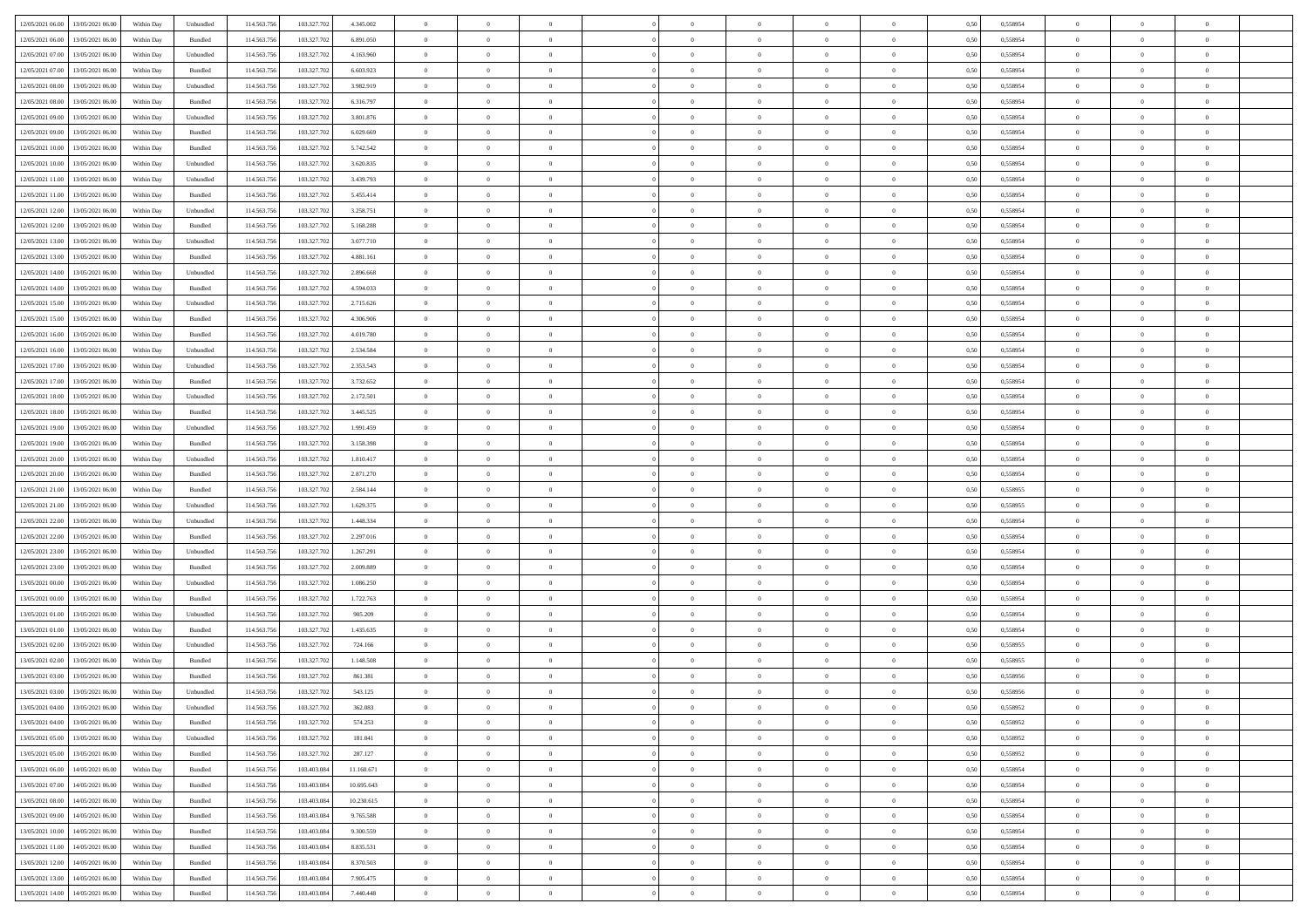| 13/05/2021 15:00 14/05/2021 06:00            | Within Day | Bundled   | 114.563.75  | 103.403.084 | 6.975.419  | $\overline{0}$ | $\overline{0}$ |                | $\overline{0}$ | $\theta$       |                | $\theta$       | 0,50 | 0,558954 | $\theta$       | $\theta$       | $\overline{0}$ |  |
|----------------------------------------------|------------|-----------|-------------|-------------|------------|----------------|----------------|----------------|----------------|----------------|----------------|----------------|------|----------|----------------|----------------|----------------|--|
|                                              |            |           |             |             |            |                |                |                |                |                |                |                |      |          |                |                |                |  |
| 13/05/2021 16:00<br>14/05/2021 06:00         | Within Day | Bundled   | 114.563.75  | 103.403.08  | 6.510.391  | $\bf{0}$       | $\bf{0}$       | $\bf{0}$       | $\bf{0}$       | $\overline{0}$ | $\overline{0}$ | $\bf{0}$       | 0,50 | 0,558954 | $\,$ 0 $\,$    | $\bf{0}$       | $\overline{0}$ |  |
| 13/05/2021 17:00<br>14/05/2021 06:00         | Within Day | Bundled   | 114.563.75  | 103,403,084 | 6.045.363  | $\overline{0}$ | $\bf{0}$       | $\overline{0}$ | $\bf{0}$       | $\bf{0}$       | $\overline{0}$ | $\bf{0}$       | 0.50 | 0.558954 | $\bf{0}$       | $\overline{0}$ | $\overline{0}$ |  |
| 13/05/2021 18:00<br>14/05/2021 06:00         | Within Day | Bundled   | 114.563.75  | 103.403.084 | 5.580.335  | $\overline{0}$ | $\overline{0}$ | $\overline{0}$ | $\overline{0}$ | $\theta$       | $\overline{0}$ | $\bf{0}$       | 0,50 | 0,558954 | $\theta$       | $\theta$       | $\overline{0}$ |  |
| 13/05/2021 19:00<br>14/05/2021 06:00         | Within Day | Bundled   | 114.563.75  | 103.403.08  | 5.115.308  | $\bf{0}$       | $\overline{0}$ | $\bf{0}$       | $\overline{0}$ | $\bf{0}$       | $\overline{0}$ | $\bf{0}$       | 0,50 | 0,558954 | $\,$ 0 $\,$    | $\bf{0}$       | $\overline{0}$ |  |
| 13/05/2021 20:00<br>14/05/2021 06:00         | Within Day | Bundled   | 114,563,75  | 103,403,08  | 4.650.279  | $\overline{0}$ | $\bf{0}$       | $\overline{0}$ | $\bf{0}$       | $\overline{0}$ | $\theta$       | $\bf{0}$       | 0.50 | 0.558954 | $\,$ 0 $\,$    | $\theta$       | $\overline{0}$ |  |
| 13/05/2021 21:00                             |            |           | 114.563.75  |             |            | $\overline{0}$ | $\overline{0}$ | $\overline{0}$ | $\overline{0}$ | $\overline{0}$ | $\overline{0}$ |                |      |          | $\,$ 0 $\,$    | $\theta$       | $\overline{0}$ |  |
| 14/05/2021 06:00                             | Within Day | Bundled   |             | 103.403.084 | 4.185.251  |                |                |                |                |                |                | $\bf{0}$       | 0,50 | 0,558955 |                |                |                |  |
| 13/05/2021 22:00<br>14/05/2021 06.00         | Within Day | Bundled   | 114.563.75  | 103.403.08  | 3.720.224  | $\bf{0}$       | $\bf{0}$       | $\bf{0}$       | $\bf{0}$       | $\overline{0}$ | $\overline{0}$ | $\bf{0}$       | 0,50 | 0,558954 | $\,$ 0 $\,$    | $\bf{0}$       | $\overline{0}$ |  |
| 13/05/2021 23:00<br>14/05/2021 06:00         | Within Day | Bundled   | 114,563,75  | 103,403,084 | 3.255.195  | $\overline{0}$ | $\bf{0}$       | $\overline{0}$ | $\bf{0}$       | $\overline{0}$ | $\overline{0}$ | $\bf{0}$       | 0.50 | 0.558954 | $\bf{0}$       | $\overline{0}$ | $\overline{0}$ |  |
| 14/05/2021 00:00<br>14/05/2021 06:00         | Within Day | Bundled   | 114.563.75  | 103.403.084 | 2.790.168  | $\bf{0}$       | $\bf{0}$       | $\overline{0}$ | $\overline{0}$ | $\overline{0}$ | $\overline{0}$ | $\bf{0}$       | 0,50 | 0,558954 | $\,$ 0 $\,$    | $\,$ 0 $\,$    | $\overline{0}$ |  |
| 14/05/2021 01:00<br>14/05/2021 06:00         | Within Day | Bundled   | 114.563.75  | 103.403.08  | 2.325.139  | $\bf{0}$       | $\bf{0}$       | $\bf{0}$       | $\bf{0}$       | $\overline{0}$ | $\overline{0}$ | $\bf{0}$       | 0,50 | 0,558954 | $\,$ 0 $\,$    | $\bf{0}$       | $\overline{0}$ |  |
| 14/05/2021 02:00<br>14/05/2021 06:00         | Within Day | Bundled   | 114.563.75  | 103,403,084 | 1.860.111  | $\overline{0}$ | $\bf{0}$       | $\overline{0}$ | $\overline{0}$ | $\overline{0}$ | $\overline{0}$ | $\bf{0}$       | 0.50 | 0.558955 | $\bf{0}$       | $\,$ 0 $\,$    | $\,$ 0         |  |
| 14/05/2021 03:00<br>14/05/2021 06:00         | Within Day | Bundled   | 114.563.75  | 103.403.084 | 1.395.084  | $\overline{0}$ | $\bf{0}$       | $\overline{0}$ | $\theta$       | $\theta$       | $\overline{0}$ | $\bf{0}$       | 0,50 | 0,558956 | $\,$ 0 $\,$    | $\,$ 0 $\,$    | $\overline{0}$ |  |
|                                              |            |           |             |             |            |                | $\overline{0}$ |                |                |                | $\overline{0}$ |                |      |          | $\,$ 0 $\,$    | $\bf{0}$       | $\overline{0}$ |  |
| 14/05/2021 04:00<br>14/05/2021 06:00         | Within Day | Bundled   | 114.563.75  | 103.403.08  | 930.055    | $\bf{0}$       |                | $\bf{0}$       | $\bf{0}$       | $\bf{0}$       |                | $\bf{0}$       | 0,50 | 0,558952 |                |                |                |  |
| 14/05/2021 05:00<br>14/05/2021 06:00         | Within Day | Bundled   | 114,563,75  | 103,403,084 | 465,028    | $\overline{0}$ | $\bf{0}$       | $\overline{0}$ | $\bf{0}$       | $\overline{0}$ | $\theta$       | $\bf{0}$       | 0.50 | 0.558952 | $\,$ 0 $\,$    | $\bf{0}$       | $\overline{0}$ |  |
| 14/05/2021 06:00<br>15/05/2021 06:00         | Within Day | Unbundled | 114.563.75  | 101.201.259 | 2.880.382  | $\overline{0}$ | $\overline{0}$ | $\overline{0}$ | $\overline{0}$ | $\overline{0}$ | $\overline{0}$ | $\bf{0}$       | 0,50 | 0,558954 | $\theta$       | $\theta$       | $\overline{0}$ |  |
| 14/05/2021 06:00<br>15/05/2021 06:00         | Within Day | Bundled   | 114.563.75  | 101.201.259 | 10.482.113 | $\bf{0}$       | $\bf{0}$       | $\bf{0}$       | $\overline{0}$ | $\overline{0}$ | $\overline{0}$ | $\bf{0}$       | 0,50 | 0,558954 | $\,$ 0 $\,$    | $\bf{0}$       | $\overline{0}$ |  |
| 14/05/2021 07:00<br>15/05/2021 06:00         | Within Day | Bundled   | 114,563,75  | 101.201.259 | 10.045.358 | $\overline{0}$ | $\bf{0}$       | $\overline{0}$ | $\bf{0}$       | $\overline{0}$ | $\overline{0}$ | $\bf{0}$       | 0.50 | 0.558954 | $\bf{0}$       | $\overline{0}$ | $\overline{0}$ |  |
| 14/05/2021 07:00<br>15/05/2021 06:00         | Within Day | Unbundled | 114.563.75  | 101.201.259 | 2.760.366  | $\bf{0}$       | $\bf{0}$       | $\overline{0}$ | $\overline{0}$ | $\overline{0}$ | $\overline{0}$ | $\bf{0}$       | 0,50 | 0,558954 | $\,$ 0 $\,$    | $\bf{0}$       | $\overline{0}$ |  |
| 14/05/2021 08:00<br>15/05/2021 06:00         | Within Day | Unbundled | 114.563.75  | 101.201.259 | 2.640.351  | $\bf{0}$       | $\bf{0}$       | $\bf{0}$       | $\bf{0}$       | $\overline{0}$ | $\overline{0}$ | $\bf{0}$       | 0,50 | 0,558954 | $\,$ 0 $\,$    | $\bf{0}$       | $\overline{0}$ |  |
| 14/05/2021 08:00<br>15/05/2021 06:00         | Within Day | Bundled   | 114,563,75  | 101.201.259 | 9.608.604  | $\overline{0}$ | $\bf{0}$       | $\overline{0}$ | $\overline{0}$ | $\bf{0}$       | $\overline{0}$ | $\bf{0}$       | 0.50 | 0.558954 | $\bf{0}$       | $\overline{0}$ | $\,$ 0         |  |
|                                              |            |           |             |             |            | $\overline{0}$ | $\overline{0}$ | $\overline{0}$ | $\overline{0}$ | $\theta$       | $\overline{0}$ |                |      |          | $\theta$       | $\theta$       | $\overline{0}$ |  |
| 14/05/2021 09:00<br>15/05/2021 06:00         | Within Day | Unbundled | 114.563.75  | 101.201.259 | 2.520.334  |                |                |                |                |                |                | $\bf{0}$       | 0,50 | 0,558954 |                |                |                |  |
| 14/05/2021 09:00<br>15/05/2021 06:00         | Within Day | Bundled   | 114.563.75  | 101.201.259 | 9.171.849  | $\bf{0}$       | $\bf{0}$       | $\bf{0}$       | $\bf{0}$       | $\overline{0}$ | $\overline{0}$ | $\bf{0}$       | 0,50 | 0,558954 | $\,$ 0 $\,$    | $\bf{0}$       | $\overline{0}$ |  |
| 14/05/2021 10:00<br>15/05/2021 06:00         | Within Day | Unbundled | 114,563,75  | 101.201.259 | 2.400.319  | $\overline{0}$ | $\bf{0}$       | $\overline{0}$ | $\bf{0}$       | $\overline{0}$ | $\theta$       | $\bf{0}$       | 0.50 | 0.558954 | $\,$ 0 $\,$    | $\theta$       | $\overline{0}$ |  |
| 14/05/2021 10:00<br>15/05/2021 06:00         | Within Day | Bundled   | 114.563.75  | 101.201.259 | 8.735.094  | $\overline{0}$ | $\overline{0}$ | $\overline{0}$ | $\overline{0}$ | $\overline{0}$ | $\overline{0}$ | $\bf{0}$       | 0,50 | 0,558954 | $\,$ 0 $\,$    | $\theta$       | $\overline{0}$ |  |
| 14/05/2021 11:00<br>15/05/2021 06:00         | Within Day | Unbundled | 114.563.75  | 101.201.259 | 2.280.303  | $\bf{0}$       | $\overline{0}$ | $\bf{0}$       | $\overline{0}$ | $\overline{0}$ | $\overline{0}$ | $\bf{0}$       | 0,50 | 0,558954 | $\,$ 0 $\,$    | $\bf{0}$       | $\overline{0}$ |  |
| 14/05/2021 11:00<br>15/05/2021 06:00         | Within Day | Bundled   | 114,563,75  | 101.201.259 | 8.298.339  | $\overline{0}$ | $\bf{0}$       | $\overline{0}$ | $\bf{0}$       | $\overline{0}$ | $\overline{0}$ | $\bf{0}$       | 0.50 | 0.558954 | $\bf{0}$       | $\overline{0}$ | $\overline{0}$ |  |
| 14/05/2021 12:00<br>15/05/2021 06:00         | Within Day | Unbundled | 114.563.75  | 101.201.259 | 2.160.286  | $\overline{0}$ | $\bf{0}$       | $\overline{0}$ | $\overline{0}$ | $\overline{0}$ | $\overline{0}$ | $\bf{0}$       | 0,50 | 0,558954 | $\theta$       | $\bf{0}$       | $\overline{0}$ |  |
| 14/05/2021 12:00<br>15/05/2021 06:00         | Within Day | Bundled   | 114.563.75  | 101.201.259 | 7.861.584  | $\bf{0}$       | $\bf{0}$       | $\bf{0}$       | $\bf{0}$       | $\overline{0}$ | $\overline{0}$ | $\bf{0}$       | 0,50 | 0,558954 | $\,$ 0 $\,$    | $\bf{0}$       | $\overline{0}$ |  |
|                                              |            |           |             |             |            |                |                |                |                |                |                |                |      |          |                |                |                |  |
| 14/05/2021 13:00<br>15/05/2021 06:00         | Within Day | Bundled   | 114,563,75  | 101.201.259 | 7.424.830  | $\overline{0}$ | $\bf{0}$       | $\overline{0}$ | $\overline{0}$ | $\bf{0}$       | $\overline{0}$ | $\bf{0}$       | 0.50 | 0.558954 | $\bf{0}$       | $\,$ 0 $\,$    | $\,$ 0         |  |
| 14/05/2021 13:00<br>15/05/2021 06:00         | Within Day | Unbundled | 114.563.75  | 101.201.259 | 2.040.271  | $\overline{0}$ | $\overline{0}$ | $\overline{0}$ | $\overline{0}$ | $\overline{0}$ | $\overline{0}$ | $\bf{0}$       | 0.50 | 0.558954 | $\theta$       | $\theta$       | $\overline{0}$ |  |
| 14/05/2021 14:00<br>15/05/2021 06:00         | Within Day | Unbundled | 114.563.75  | 101.201.259 | 1.920.254  | $\bf{0}$       | $\bf{0}$       | $\bf{0}$       | $\bf{0}$       | $\overline{0}$ | $\overline{0}$ | $\bf{0}$       | 0,50 | 0,558954 | $\,$ 0 $\,$    | $\bf{0}$       | $\overline{0}$ |  |
| 14/05/2021 14:00<br>15/05/2021 06:00         | Within Day | Bundled   | 114,563,75  | 101.201.259 | 6.988.075  | $\overline{0}$ | $\bf{0}$       | $\overline{0}$ | $\bf{0}$       | $\overline{0}$ | $\overline{0}$ | $\bf{0}$       | 0.50 | 0.558954 | $\,$ 0 $\,$    | $\bf{0}$       | $\overline{0}$ |  |
| 14/05/2021 15:00<br>15/05/2021 06:00         | Within Dav | Unbundled | 114.563.75  | 101.201.259 | 1.800.239  | $\overline{0}$ | $\overline{0}$ | $\overline{0}$ | $\overline{0}$ | $\overline{0}$ | $\overline{0}$ | $\bf{0}$       | 0.50 | 0,558954 | $\theta$       | $\theta$       | $\overline{0}$ |  |
| 14/05/2021 15:00<br>15/05/2021 06:00         | Within Day | Bundled   | 114.563.75  | 101.201.259 | 6.551.320  | $\bf{0}$       | $\bf{0}$       | $\bf{0}$       | $\bf{0}$       | $\overline{0}$ | $\overline{0}$ | $\bf{0}$       | 0,50 | 0,558954 | $\,$ 0 $\,$    | $\bf{0}$       | $\overline{0}$ |  |
| 14/05/2021 16:00<br>15/05/2021 06:00         | Within Day | Unbundled | 114,563,75  | 101.201.259 | 1.680.223  | $\overline{0}$ | $\bf{0}$       | $\overline{0}$ | $\bf{0}$       | $\overline{0}$ | $\overline{0}$ | $\bf{0}$       | 0.50 | 0.558954 | $\bf{0}$       | $\overline{0}$ | $\overline{0}$ |  |
| 14/05/2021 16:00<br>15/05/2021 06:00         | Within Day | Bundled   | 114.563.75  | 101.201.259 | 6.114.566  | $\overline{0}$ | $\overline{0}$ | $\overline{0}$ | $\overline{0}$ | $\overline{0}$ | $\overline{0}$ | $\bf{0}$       | 0.50 | 0,558954 | $\theta$       | $\theta$       | $\overline{0}$ |  |
| 15/05/2021 06:00                             | Within Day | Unbundled | 114.563.75  | 101.201.259 | 1.560.206  | $\bf{0}$       | $\bf{0}$       | $\bf{0}$       | $\bf{0}$       | $\overline{0}$ | $\overline{0}$ | $\bf{0}$       | 0,50 | 0,558954 | $\,$ 0 $\,$    | $\bf{0}$       | $\overline{0}$ |  |
| 14/05/2021 17:00                             |            |           |             |             |            |                |                |                |                |                |                |                |      |          |                |                |                |  |
| 14/05/2021 17:00<br>15/05/2021 06:00         | Within Day | Bundled   | 114,563,75  | 101.201.259 | 5.677.811  | $\overline{0}$ | $\bf{0}$       | $\overline{0}$ | $\overline{0}$ | $\bf{0}$       | $\overline{0}$ | $\bf{0}$       | 0.50 | 0.558954 | $\bf{0}$       | $\,$ 0 $\,$    | $\,$ 0         |  |
| 14/05/2021 18:00<br>15/05/2021 06:00         | Within Dav | Bundled   | 114.563.75  | 101.201.259 | 5.241.057  | $\overline{0}$ | $\overline{0}$ | $\overline{0}$ | $\overline{0}$ | $\overline{0}$ | $\overline{0}$ | $\bf{0}$       | 0.50 | 0.558954 | $\theta$       | $\theta$       | $\overline{0}$ |  |
| 14/05/2021 18:00<br>15/05/2021 06:00         | Within Day | Unbundled | 114.563.75  | 101.201.259 | 1.440.191  | $\bf{0}$       | $\bf{0}$       | $\bf{0}$       | $\bf{0}$       | $\overline{0}$ | $\overline{0}$ | $\bf{0}$       | 0,50 | 0,558954 | $\,$ 0 $\,$    | $\bf{0}$       | $\overline{0}$ |  |
| 14/05/2021 19:00<br>15/05/2021 06:00         | Within Day | Unbundled | 114,563,75  | 101.201.259 | 1.320.175  | $\overline{0}$ | $\bf{0}$       | $\overline{0}$ | $\bf{0}$       | $\overline{0}$ | $\overline{0}$ | $\bf{0}$       | 0.50 | 0.558954 | $\bf{0}$       | $\bf{0}$       | $\overline{0}$ |  |
| 14/05/2021 19:00<br>15/05/2021 06:00         | Within Dav | Bundled   | 114.563.75  | 101.201.259 | 4.804.302  | $\overline{0}$ | $\overline{0}$ | $\overline{0}$ | $\overline{0}$ | $\theta$       | $\overline{0}$ | $\overline{0}$ | 0.5( | 0,558954 | $\theta$       | $\theta$       | $\overline{0}$ |  |
| 14/05/2021 20:00<br>15/05/2021 06:00         | Within Day | Unbundled | 114.563.75  | 101.201.259 | 1.200.159  | $\bf{0}$       | $\bf{0}$       | $\bf{0}$       | $\bf{0}$       | $\bf{0}$       | $\overline{0}$ | $\bf{0}$       | 0,50 | 0,558954 | $\overline{0}$ | $\overline{0}$ | $\overline{0}$ |  |
| $14/05/2021\ 20.00 \qquad 15/05/2021\ 06.00$ | Within Day | Bundled   | 114.563.756 | 101.201.259 | 4.367.547  | $\bf{0}$       | $\theta$       |                | $\overline{0}$ | $\bf{0}$       |                |                | 0,50 | 0.558954 | $\bf{0}$       | $\bf{0}$       |                |  |
| 14/05/2021 21:00 15/05/2021 06:00            | Within Day | Unbundled | 114.563.756 | 101.201.259 | 1.080.143  | $\overline{0}$ | $\overline{0}$ | $\Omega$       | $\theta$       | $\overline{0}$ | $\overline{0}$ | $\bf{0}$       | 0,50 | 0,558955 | $\theta$       | $\overline{0}$ | $\overline{0}$ |  |
|                                              |            |           |             |             |            |                |                |                |                |                |                |                |      |          |                |                |                |  |
| 14/05/2021 21:00<br>15/05/2021 06:00         | Within Day | Bundled   | 114.563.75  | 101.201.259 | 3.930.792  | $\overline{0}$ | $\bf{0}$       | $\overline{0}$ | $\overline{0}$ | $\bf{0}$       | $\overline{0}$ | $\bf{0}$       | 0,50 | 0,558955 | $\bf{0}$       | $\overline{0}$ | $\bf{0}$       |  |
| 14/05/2021 22.00 15/05/2021 06:00            | Within Day | Unbundled | 114,563,756 | 101.201.259 | 960.127    | $\overline{0}$ | $\overline{0}$ | $\overline{0}$ | $\overline{0}$ | $\mathbf{0}$   | $\overline{0}$ | $\,$ 0 $\,$    | 0.50 | 0.558954 | $\overline{0}$ | $\bf{0}$       | $\bf{0}$       |  |
| 14/05/2021 22:00 15/05/2021 06:00            | Within Day | Bundled   | 114.563.756 | 101.201.259 | 3.494.037  | $\overline{0}$ | $\overline{0}$ | $\overline{0}$ | $\overline{0}$ | $\overline{0}$ | $\overline{0}$ | $\bf{0}$       | 0,50 | 0,558954 | $\overline{0}$ | $\theta$       | $\overline{0}$ |  |
| 14/05/2021 23:00<br>15/05/2021 06:00         | Within Day | Unbundled | 114.563.75  | 101.201.259 | 840.111    | $\overline{0}$ | $\bf{0}$       | $\overline{0}$ | $\overline{0}$ | $\bf{0}$       | $\overline{0}$ | $\bf{0}$       | 0,50 | 0,558954 | $\bf{0}$       | $\overline{0}$ | $\overline{0}$ |  |
| 14/05/2021 23:00<br>15/05/2021 06:00         | Within Day | Bundled   | 114.563.756 | 101.201.259 | 3.057.283  | $\overline{0}$ | $\bf{0}$       | $\overline{0}$ | $\overline{0}$ | $\bf{0}$       | $\overline{0}$ | $\bf{0}$       | 0.50 | 0.558954 | $\,$ 0 $\,$    | $\overline{0}$ | $\,$ 0         |  |
| 15/05/2021 00:00<br>15/05/2021 06:00         | Within Dav | Bundled   | 114.563.756 | 101.201.259 | 2.620.528  | $\overline{0}$ | $\overline{0}$ | $\overline{0}$ | $\overline{0}$ | $\overline{0}$ | $\overline{0}$ | $\bf{0}$       | 0.50 | 0,558954 | $\overline{0}$ | $\theta$       | $\overline{0}$ |  |
| 15/05/2021 00:00<br>15/05/2021 06:00         | Within Day | Unbundled | 114.563.75  | 101.201.259 | 720.095    | $\overline{0}$ | $\overline{0}$ | $\overline{0}$ | $\overline{0}$ | $\overline{0}$ | $\overline{0}$ | $\bf{0}$       | 0,50 | 0,558954 | $\bf{0}$       | $\overline{0}$ | $\,$ 0         |  |
|                                              |            | Unbundled | 114.563.75  |             | 600,079    |                | $\overline{0}$ |                |                |                | $\overline{0}$ |                | 0.50 | 0.558954 |                |                | $\,$ 0         |  |
| 15/05/2021 01:00<br>15/05/2021 06:00         | Within Day |           |             | 101.201.259 |            | $\overline{0}$ |                | $\overline{0}$ | $\overline{0}$ | $\overline{0}$ |                | $\bf{0}$       |      |          | $\mathbf{0}$   | $\bf{0}$       |                |  |
| 15/05/2021 01:00 15/05/2021 06:00            | Within Dav | Bundled   | 114.563.756 | 101.201.259 | 2.183.773  | $\overline{0}$ | $\overline{0}$ | $\overline{0}$ | $\overline{0}$ | $\overline{0}$ | $\overline{0}$ | $\bf{0}$       | 0,50 | 0,558954 | $\overline{0}$ | $\theta$       | $\overline{0}$ |  |
| 15/05/2021 02:00<br>15/05/2021 06:00         | Within Day | Unbundled | 114.563.75  | 101.201.259 | 480.063    | $\overline{0}$ | $\bf{0}$       | $\overline{0}$ | $\overline{0}$ | $\overline{0}$ | $\overline{0}$ | $\bf{0}$       | 0,50 | 0,558955 | $\bf{0}$       | $\overline{0}$ | $\bf{0}$       |  |
| 15/05/2021 02:00 15/05/2021 06:00            | Within Day | Bundled   | 114.563.756 | 101.201.259 | 1.747.018  | $\overline{0}$ | $\bf{0}$       | $\overline{0}$ | $\overline{0}$ | $\,$ 0 $\,$    | $\overline{0}$ | $\,$ 0 $\,$    | 0,50 | 0,558955 | $\overline{0}$ | $\,$ 0 $\,$    | $\,$ 0 $\,$    |  |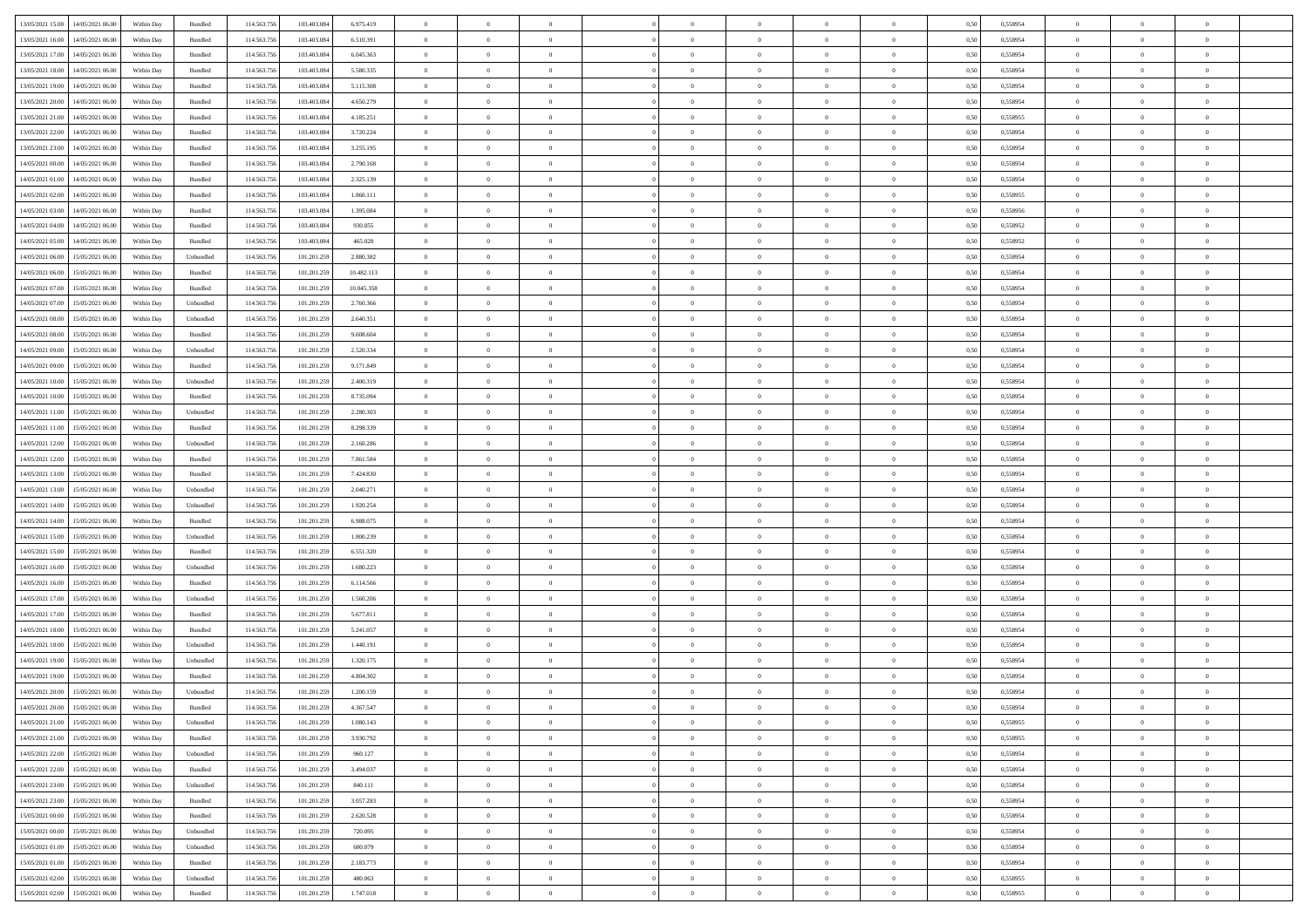| 15/05/2021 03:00 15/05/2021 06:00            | Within Day | Unbundled                   | 114.563.75  | 101.201.259 | 360.048    | $\overline{0}$ | $\overline{0}$ |                | $\overline{0}$ | $\theta$       |                | $\theta$       | 0,50 | 0,558956 | $\theta$       | $\theta$       | $\theta$       |  |
|----------------------------------------------|------------|-----------------------------|-------------|-------------|------------|----------------|----------------|----------------|----------------|----------------|----------------|----------------|------|----------|----------------|----------------|----------------|--|
| 15/05/2021 03:00<br>15/05/2021 06:00         | Within Day | Bundled                     | 114.563.75  | 101.201.259 | 1.310.263  | $\bf{0}$       | $\bf{0}$       | $\bf{0}$       | $\bf{0}$       | $\overline{0}$ | $\overline{0}$ | $\bf{0}$       | 0,50 | 0,558956 | $\,$ 0 $\,$    | $\bf{0}$       | $\overline{0}$ |  |
| 15/05/2021 04:00<br>15/05/2021 06:00         | Within Day | Unbundled                   | 114,563,75  | 101.201.259 | 240.031    | $\overline{0}$ | $\bf{0}$       | $\overline{0}$ | $\bf{0}$       | $\bf{0}$       | $\overline{0}$ | $\bf{0}$       | 0.50 | 0.558952 | $\bf{0}$       | $\overline{0}$ | $\overline{0}$ |  |
| 15/05/2021 04:00<br>15/05/2021 06:00         |            |                             | 114.563.75  |             |            | $\overline{0}$ | $\overline{0}$ | $\overline{0}$ | $\overline{0}$ | $\theta$       | $\overline{0}$ |                |      |          | $\theta$       | $\theta$       | $\overline{0}$ |  |
|                                              | Within Day | Bundled                     |             | 101.201.259 | 873.509    |                |                |                |                |                |                | $\bf{0}$       | 0,50 | 0,558952 |                |                |                |  |
| 15/05/2021 05:00<br>15/05/2021 06:00         | Within Day | Bundled                     | 114.563.75  | 101.201.259 | 436.754    | $\bf{0}$       | $\overline{0}$ | $\bf{0}$       | $\overline{0}$ | $\bf{0}$       | $\overline{0}$ | $\bf{0}$       | 0,50 | 0,558952 | $\,$ 0 $\,$    | $\bf{0}$       | $\overline{0}$ |  |
| 15/05/2021 05:00<br>15/05/2021 06:00         | Within Day | Unbundled                   | 114,563,75  | 101.201.259 | 120,016    | $\overline{0}$ | $\overline{0}$ | $\overline{0}$ | $\bf{0}$       | $\overline{0}$ | $\theta$       | $\bf{0}$       | 0.50 | 0.558952 | $\,$ 0 $\,$    | $\theta$       | $\overline{0}$ |  |
| 15/05/2021 06:00<br>16/05/2021 06:00         | Within Day | Unbundled                   | 114.563.75  | 101.194.192 | 2.356.785  | $\overline{0}$ | $\overline{0}$ | $\overline{0}$ | $\overline{0}$ | $\overline{0}$ | $\overline{0}$ | $\bf{0}$       | 0,50 | 0,558954 | $\theta$       | $\theta$       | $\overline{0}$ |  |
|                                              |            |                             |             |             |            |                |                |                |                |                |                |                |      |          |                |                |                |  |
| 15/05/2021 06:00<br>16/05/2021 06:00         | Within Day | Bundled                     | 114.563.75  | 101.194.19  | 11.012.777 | $\bf{0}$       | $\bf{0}$       | $\bf{0}$       | $\overline{0}$ | $\overline{0}$ | $\overline{0}$ | $\bf{0}$       | 0,50 | 0,558954 | $\,$ 0 $\,$    | $\bf{0}$       | $\overline{0}$ |  |
| 15/05/2021 07:00<br>16/05/2021 06:00         | Within Day | Unbundled                   | 114,563,75  | 101.194.192 | 2.258.586  | $\overline{0}$ | $\bf{0}$       | $\overline{0}$ | $\bf{0}$       | $\overline{0}$ | $\overline{0}$ | $\bf{0}$       | 0.50 | 0.558954 | $\bf{0}$       | $\overline{0}$ | $\overline{0}$ |  |
| 15/05/2021 07:00<br>16/05/2021 06:00         | Within Day | Bundled                     | 114.563.75  | 101.194.192 | 10.553.911 | $\bf{0}$       | $\bf{0}$       | $\overline{0}$ | $\overline{0}$ | $\overline{0}$ | $\overline{0}$ | $\bf{0}$       | 0,50 | 0,558954 | $\,$ 0 $\,$    | $\bf{0}$       | $\overline{0}$ |  |
| 15/05/2021 08:00<br>16/05/2021 06:00         | Within Day | Unbundled                   | 114.563.75  | 101.194.19  | 2.160.387  | $\bf{0}$       | $\overline{0}$ | $\bf{0}$       | $\bf{0}$       | $\overline{0}$ | $\overline{0}$ | $\bf{0}$       | 0,50 | 0,558954 | $\,$ 0 $\,$    | $\bf{0}$       | $\overline{0}$ |  |
|                                              |            |                             |             |             |            |                |                |                |                |                |                |                |      |          |                |                |                |  |
| 15/05/2021 08:00<br>16/05/2021 06:00         | Within Day | Bundled                     | 114,563,75  | 101.194.192 | 10.095.045 | $\overline{0}$ | $\bf{0}$       | $\overline{0}$ | $\overline{0}$ | $\bf{0}$       | $\overline{0}$ | $\bf{0}$       | 0.50 | 0.558954 | $\bf{0}$       | $\overline{0}$ | $\,$ 0         |  |
| 15/05/2021 09:00<br>16/05/2021 06:00         | Within Day | Unbundled                   | 114.563.75  | 101.194.192 | 2.062.188  | $\overline{0}$ | $\overline{0}$ | $\overline{0}$ | $\theta$       | $\theta$       | $\overline{0}$ | $\bf{0}$       | 0,50 | 0,558954 | $\,$ 0 $\,$    | $\theta$       | $\overline{0}$ |  |
| 15/05/2021 09:00<br>16/05/2021 06:00         | Within Day | Bundled                     | 114.563.75  | 101.194.192 | 9.636.180  | $\bf{0}$       | $\overline{0}$ | $\bf{0}$       | $\bf{0}$       | $\bf{0}$       | $\overline{0}$ | $\bf{0}$       | 0,50 | 0,558954 | $\bf{0}$       | $\bf{0}$       | $\overline{0}$ |  |
|                                              |            |                             |             |             |            |                |                |                |                |                | $\theta$       |                |      |          |                |                |                |  |
| 15/05/2021 10:00<br>16/05/2021 06:00         | Within Day | Unbundled                   | 114,563,75  | 101.194.192 | 1.963.988  | $\overline{0}$ | $\overline{0}$ | $\overline{0}$ | $\bf{0}$       | $\overline{0}$ |                | $\bf{0}$       | 0.50 | 0.558954 | $\,$ 0 $\,$    | $\theta$       | $\overline{0}$ |  |
| 15/05/2021 10:00<br>16/05/2021 06:00         | Within Day | Bundled                     | 114.563.75  | 101.194.192 | 9.177.314  | $\overline{0}$ | $\overline{0}$ | $\overline{0}$ | $\overline{0}$ | $\overline{0}$ | $\overline{0}$ | $\bf{0}$       | 0,50 | 0,558954 | $\theta$       | $\theta$       | $\overline{0}$ |  |
| 15/05/2021 11:00<br>16/05/2021 06:00         | Within Day | Bundled                     | 114.563.75  | 101.194.19  | 8.718.448  | $\bf{0}$       | $\bf{0}$       | $\bf{0}$       | $\overline{0}$ | $\overline{0}$ | $\overline{0}$ | $\bf{0}$       | 0,50 | 0,558954 | $\,$ 0 $\,$    | $\bf{0}$       | $\overline{0}$ |  |
| 15/05/2021 11:00<br>16/05/2021 06:00         | Within Day | Unbundled                   | 114,563,75  | 101.194.192 | 1.865,788  | $\overline{0}$ | $\bf{0}$       | $\overline{0}$ | $\bf{0}$       | $\overline{0}$ | $\overline{0}$ | $\bf{0}$       | 0.50 | 0.558954 | $\bf{0}$       | $\overline{0}$ | $\overline{0}$ |  |
|                                              |            |                             |             |             |            | $\overline{0}$ |                | $\overline{0}$ | $\overline{0}$ | $\overline{0}$ | $\overline{0}$ |                |      |          | $\,$ 0 $\,$    |                |                |  |
| 15/05/2021 12:00<br>16/05/2021 06:00         | Within Day | Unbundled                   | 114.563.75  | 101.194.192 | 1.767.589  |                | $\bf{0}$       |                |                |                |                | $\bf{0}$       | 0,50 | 0,558954 |                | $\bf{0}$       | $\overline{0}$ |  |
| 15/05/2021 12:00<br>16/05/2021 06:00         | Within Day | Bundled                     | 114.563.75  | 101.194.19  | 8.259.583  | $\bf{0}$       | $\bf{0}$       | $\bf{0}$       | $\bf{0}$       | $\overline{0}$ | $\overline{0}$ | $\bf{0}$       | 0,50 | 0,558954 | $\,$ 0 $\,$    | $\bf{0}$       | $\overline{0}$ |  |
| 15/05/2021 13:00<br>16/05/2021 06:00         | Within Day | Unbundled                   | 114,563,75  | 101.194.192 | 1.669.389  | $\overline{0}$ | $\bf{0}$       | $\overline{0}$ | $\overline{0}$ | $\bf{0}$       | $\overline{0}$ | $\bf{0}$       | 0.50 | 0.558954 | $\bf{0}$       | $\overline{0}$ | $\,$ 0         |  |
| 15/05/2021 13:00<br>16/05/2021 06:00         | Within Day | Bundled                     | 114.563.75  | 101.194.192 | 7.800.717  | $\overline{0}$ | $\overline{0}$ | $\overline{0}$ | $\overline{0}$ | $\theta$       | $\overline{0}$ | $\bf{0}$       | 0,50 | 0,558954 | $\theta$       | $\theta$       | $\overline{0}$ |  |
| 15/05/2021 14:00<br>16/05/2021 06:00         | Within Day | Unbundled                   | 114.563.75  | 101.194.192 | 1.571.190  | $\bf{0}$       | $\bf{0}$       | $\bf{0}$       | $\bf{0}$       | $\overline{0}$ | $\overline{0}$ | $\bf{0}$       | 0,50 | 0,558954 | $\,$ 0 $\,$    | $\bf{0}$       | $\overline{0}$ |  |
|                                              |            |                             |             |             |            |                |                |                |                |                |                |                |      |          |                |                |                |  |
| 15/05/2021 14:00<br>16/05/2021 06:00         | Within Day | Bundled                     | 114,563,75  | 101.194.192 | 7.341.851  | $\overline{0}$ | $\bf{0}$       | $\overline{0}$ | $\bf{0}$       | $\overline{0}$ | $\theta$       | $\bf{0}$       | 0.50 | 0.558954 | $\,$ 0 $\,$    | $\theta$       | $\overline{0}$ |  |
| 15/05/2021 15:00<br>16/05/2021 06:00         | Within Day | Unbundled                   | 114.563.75  | 101.194.192 | 1.472.990  | $\overline{0}$ | $\overline{0}$ | $\overline{0}$ | $\overline{0}$ | $\overline{0}$ | $\overline{0}$ | $\bf{0}$       | 0,50 | 0,558954 | $\,$ 0 $\,$    | $\theta$       | $\overline{0}$ |  |
| 15/05/2021 15:00<br>16/05/2021 06:00         | Within Day | Bundled                     | 114.563.75  | 101.194.19  | 6.882.985  | $\bf{0}$       | $\overline{0}$ | $\bf{0}$       | $\overline{0}$ | $\bf{0}$       | $\overline{0}$ | $\bf{0}$       | 0,50 | 0,558954 | $\,$ 0 $\,$    | $\bf{0}$       | $\overline{0}$ |  |
| 15/05/2021 16:00<br>16/05/2021 06:00         | Within Day | Bundled                     | 114,563,75  | 101.194.192 | 6.424.119  | $\overline{0}$ | $\bf{0}$       | $\overline{0}$ | $\bf{0}$       | $\overline{0}$ | $\overline{0}$ | $\bf{0}$       | 0.50 | 0.558954 | $\bf{0}$       | $\overline{0}$ | $\overline{0}$ |  |
|                                              |            |                             |             |             |            |                |                |                |                |                |                |                |      |          |                |                |                |  |
| 15/05/2021 16:00<br>16/05/2021 06:00         | Within Day | Unbundled                   | 114.563.75  | 101.194.192 | 1.374.791  | $\overline{0}$ | $\bf{0}$       | $\overline{0}$ | $\overline{0}$ | $\overline{0}$ | $\overline{0}$ | $\bf{0}$       | 0,50 | 0,558954 | $\theta$       | $\theta$       | $\overline{0}$ |  |
| 15/05/2021 17:00<br>16/05/2021 06:00         | Within Day | Unbundled                   | 114.563.75  | 101.194.19  | 1.276.592  | $\bf{0}$       | $\bf{0}$       | $\bf{0}$       | $\bf{0}$       | $\overline{0}$ | $\overline{0}$ | $\bf{0}$       | 0,50 | 0,558954 | $\,$ 0 $\,$    | $\bf{0}$       | $\overline{0}$ |  |
| 15/05/2021 17:00<br>16/05/2021 06:00         | Within Day | Bundled                     | 114,563,75  | 101.194.192 | 5.965.254  | $\overline{0}$ | $\bf{0}$       | $\overline{0}$ | $\overline{0}$ | $\bf{0}$       | $\overline{0}$ | $\bf{0}$       | 0.50 | 0.558954 | $\bf{0}$       | $\overline{0}$ | $\,$ 0         |  |
| 15/05/2021 18:00<br>16/05/2021 06:00         | Within Day | Unbundled                   | 114.563.75  | 101.194.192 | 1.178.393  | $\overline{0}$ | $\overline{0}$ | $\overline{0}$ | $\overline{0}$ | $\overline{0}$ | $\overline{0}$ | $\bf{0}$       | 0.50 | 0.558954 | $\theta$       | $\theta$       | $\overline{0}$ |  |
|                                              |            |                             |             |             |            |                |                |                |                |                |                |                |      |          |                |                |                |  |
| 15/05/2021 18:00<br>16/05/2021 06:00         | Within Day | Bundled                     | 114.563.75  | 101.194.19  | 5.506.388  | $\bf{0}$       | $\bf{0}$       | $\bf{0}$       | $\bf{0}$       | $\overline{0}$ | $\overline{0}$ | $\bf{0}$       | 0,50 | 0,558954 | $\,$ 0 $\,$    | $\bf{0}$       | $\overline{0}$ |  |
| 15/05/2021 19:00<br>16/05/2021 06:00         | Within Day | Unbundled                   | 114,563,75  | 101.194.192 | 1.080.193  | $\overline{0}$ | $\bf{0}$       | $\overline{0}$ | $\bf{0}$       | $\overline{0}$ | $\overline{0}$ | $\bf{0}$       | 0.50 | 0.558954 | $\,$ 0 $\,$    | $\bf{0}$       | $\overline{0}$ |  |
| 15/05/2021 19:00<br>16/05/2021 06:00         | Within Dav | Bundled                     | 114.563.75  | 101.194.192 | 5.047.522  | $\overline{0}$ | $\overline{0}$ | $\overline{0}$ | $\overline{0}$ | $\overline{0}$ | $\overline{0}$ | $\bf{0}$       | 0.50 | 0,558954 | $\theta$       | $\theta$       | $\overline{0}$ |  |
| 15/05/2021 20:00<br>16/05/2021 06:00         | Within Day | Unbundled                   | 114.563.75  | 101.194.19  | 981.994    | $\bf{0}$       | $\bf{0}$       | $\bf{0}$       | $\bf{0}$       | $\overline{0}$ | $\overline{0}$ | $\bf{0}$       | 0,50 | 0,558954 | $\,$ 0 $\,$    | $\bf{0}$       | $\overline{0}$ |  |
| 15/05/2021 20:00<br>16/05/2021 06:00         |            | Bundled                     | 114,563,75  |             | 4.588.657  |                | $\bf{0}$       | $\overline{0}$ |                | $\overline{0}$ | $\overline{0}$ |                | 0.50 | 0.558954 | $\bf{0}$       | $\overline{0}$ | $\overline{0}$ |  |
|                                              | Within Day |                             |             | 101.194.192 |            | $\overline{0}$ |                |                | $\bf{0}$       |                |                | $\bf{0}$       |      |          |                |                |                |  |
| 15/05/2021 21:00<br>16/05/2021 06:00         | Within Dav | Unbundled                   | 114.563.75  | 101.194.192 | 883.794    | $\overline{0}$ | $\overline{0}$ | $\overline{0}$ | $\overline{0}$ | $\overline{0}$ | $\overline{0}$ | $\bf{0}$       | 0.50 | 0,558955 | $\theta$       | $\theta$       | $\overline{0}$ |  |
| 15/05/2021 21:00<br>16/05/2021 06:00         | Within Day | Bundled                     | 114.563.75  | 101.194.192 | 4.129.791  | $\bf{0}$       | $\bf{0}$       | $\bf{0}$       | $\bf{0}$       | $\overline{0}$ | $\overline{0}$ | $\bf{0}$       | 0,50 | 0,558955 | $\,$ 0 $\,$    | $\bf{0}$       | $\overline{0}$ |  |
| 15/05/2021 22:00<br>16/05/2021 06:00         | Within Day | Bundled                     | 114.563.75  | 101.194.192 | 3.670.926  | $\overline{0}$ | $\bf{0}$       | $\overline{0}$ | $\overline{0}$ | $\bf{0}$       | $\overline{0}$ | $\bf{0}$       | 0.50 | 0.558954 | $\bf{0}$       | $\overline{0}$ | $\,$ 0         |  |
| 15/05/2021 22:00<br>16/05/2021 06:00         | Within Dav | Unbundled                   | 114.563.75  | 101.194.192 | 785.595    | $\overline{0}$ | $\overline{0}$ | $\overline{0}$ | $\overline{0}$ | $\overline{0}$ | $\overline{0}$ | $\bf{0}$       | 0.50 | 0.558954 | $\theta$       | $\theta$       | $\overline{0}$ |  |
|                                              |            |                             |             |             |            |                |                |                |                |                |                |                |      |          |                |                |                |  |
| 15/05/2021 23:00<br>16/05/2021 06:00         | Within Day | Unbundled                   | 114.563.75  | 101.194.192 | 687.395    | $\bf{0}$       | $\bf{0}$       | $\bf{0}$       | $\overline{0}$ | $\overline{0}$ | $\overline{0}$ | $\bf{0}$       | 0,50 | 0,558954 | $\,$ 0 $\,$    | $\bf{0}$       | $\overline{0}$ |  |
| 15/05/2021 23:00<br>16/05/2021 06:00         | Within Day | Bundled                     | 114,563,75  | 101.194.192 | 3.212.060  | $\overline{0}$ | $\overline{0}$ | $\overline{0}$ | $\bf{0}$       | $\overline{0}$ | $\Omega$       | $\bf{0}$       | 0.50 | 0.558954 | $\bf{0}$       | $\theta$       | $\overline{0}$ |  |
| 16/05/2021 00:00<br>16/05/2021 06:00         | Within Dav | Unbundled                   | 114.563.75  | 101.194.192 | 589.196    | $\overline{0}$ | $\overline{0}$ | $\overline{0}$ | $\overline{0}$ | $\theta$       | $\overline{0}$ | $\overline{0}$ | 0.5( | 0,558954 | $\theta$       | $\theta$       | $\overline{0}$ |  |
| 16/05/2021 00:00<br>16/05/2021 06:00         | Within Day | Bundled                     | 114.563.75  | 101.194.192 | 2.753.194  | $\bf{0}$       | $\bf{0}$       | $\bf{0}$       | $\bf{0}$       | $\bf{0}$       | $\overline{0}$ | $\bf{0}$       | 0,50 | 0,558954 | $\overline{0}$ | $\overline{0}$ | $\overline{0}$ |  |
|                                              |            |                             |             |             |            |                |                |                |                |                |                |                |      |          |                |                |                |  |
| $16/05/2021\;01.00 \qquad 16/05/2021\;06.00$ | Within Day | $\ensuremath{\mathsf{Unb}}$ | 114.563.756 | 101.194.192 | 490 996    | $\bf{0}$       | $\theta$       |                | $\Omega$       |                |                |                | 0,50 | 0.558954 | $\theta$       | $\overline{0}$ |                |  |
| 16/05/2021 01:00 16/05/2021 06:00            | Within Day | Bundled                     | 114.563.756 | 101.194.192 | 2.294.328  | $\overline{0}$ | $\overline{0}$ | $\Omega$       | $\theta$       | $\overline{0}$ | $\overline{0}$ | $\bf{0}$       | 0,50 | 0,558954 | $\theta$       | $\overline{0}$ | $\overline{0}$ |  |
| 16/05/2021 02:00<br>16/05/2021 06:00         | Within Day | Unbundled                   | 114.563.75  | 101.194.192 | 392.798    | $\overline{0}$ | $\bf{0}$       | $\overline{0}$ | $\overline{0}$ | $\bf{0}$       | $\overline{0}$ | $\bf{0}$       | 0,50 | 0,558955 | $\bf{0}$       | $\overline{0}$ | $\bf{0}$       |  |
| 16/05/2021 02:00 16/05/2021 06:00            | Within Day | Bundled                     | 114,563,756 | 101.194.192 | 1.835.462  | $\overline{0}$ | $\bf{0}$       | $\overline{0}$ | $\overline{0}$ | $\mathbf{0}$   | $\overline{0}$ | $\,$ 0 $\,$    | 0.50 | 0.558955 | $\overline{0}$ | $\bf{0}$       | $\overline{0}$ |  |
|                                              |            |                             |             |             |            |                |                |                |                |                |                |                |      |          |                |                |                |  |
| 16/05/2021 03:00 16/05/2021 06:00            | Within Dav | Bundled                     | 114.563.756 | 101.194.192 | 1.376.596  | $\overline{0}$ | $\overline{0}$ | $\overline{0}$ | $\overline{0}$ | $\overline{0}$ | $\overline{0}$ | $\bf{0}$       | 0,50 | 0,558956 | $\overline{0}$ | $\theta$       | $\overline{0}$ |  |
| 16/05/2021 03:00<br>16/05/2021 06:00         | Within Day | Unbundled                   | 114.563.75  | 101.194.192 | 294.598    | $\overline{0}$ | $\bf{0}$       | $\overline{0}$ | $\overline{0}$ | $\bf{0}$       | $\overline{0}$ | $\bf{0}$       | 0,50 | 0,558956 | $\bf{0}$       | $\overline{0}$ | $\overline{0}$ |  |
| 16/05/2021 04:00<br>16/05/2021 06:00         | Within Day | Bundled                     | 114.563.756 | 101.194.192 | 917.731    | $\overline{0}$ | $\bf{0}$       | $\overline{0}$ | $\overline{0}$ | $\bf{0}$       | $\overline{0}$ | $\bf{0}$       | 0.50 | 0.558952 | $\,$ 0 $\,$    | $\overline{0}$ | $\overline{0}$ |  |
| 16/05/2021 04:00<br>16/05/2021 06:00         | Within Dav | Unbundled                   | 114.563.756 | 101.194.192 | 196,399    | $\overline{0}$ | $\overline{0}$ | $\overline{0}$ | $\overline{0}$ | $\overline{0}$ | $\overline{0}$ | $\bf{0}$       | 0.50 | 0,558952 | $\overline{0}$ | $\theta$       | $\overline{0}$ |  |
|                                              |            |                             |             |             |            |                | $\overline{0}$ |                |                | $\overline{0}$ |                |                |      |          | $\bf{0}$       | $\overline{0}$ | $\,$ 0         |  |
| 16/05/2021 05:00<br>16/05/2021 06:00         | Within Day | Bundled                     | 114.563.75  | 101.194.192 | 458.865    | $\overline{0}$ |                | $\overline{0}$ | $\overline{0}$ |                | $\overline{0}$ | $\bf{0}$       | 0,50 | 0,558952 |                |                |                |  |
| 16/05/2021 05:00<br>16/05/2021 06:00         | Within Day | Unbundled                   | 114.563.75  | 101.194.192 | 98.199     | $\overline{0}$ | $\overline{0}$ | $\overline{0}$ | $\overline{0}$ | $\overline{0}$ | $\overline{0}$ | $\bf{0}$       | 0.50 | 0.558952 | $\mathbf{0}$   | $\bf{0}$       | $\,$ 0         |  |
| 16/05/2021 06:00<br>17/05/2021 06:00         | Within Dav | Bundled                     | 114.563.756 | 101.194.192 | 6.891.057  | $\overline{0}$ | $\overline{0}$ | $\overline{0}$ | $\overline{0}$ | $\overline{0}$ | $\overline{0}$ | $\bf{0}$       | 0,50 | 0,558954 | $\overline{0}$ | $\theta$       | $\overline{0}$ |  |
| 16/05/2021 06:00<br>17/05/2021 06:00         | Within Day | Unbundled                   | 114.563.75  | 101.194.192 | 6.478.504  | $\overline{0}$ | $\bf{0}$       | $\overline{0}$ | $\overline{0}$ | $\overline{0}$ | $\overline{0}$ | $\bf{0}$       | 0,50 | 0,558954 | $\bf{0}$       | $\overline{0}$ | $\bf{0}$       |  |
|                                              |            |                             |             |             |            |                |                |                |                |                |                |                |      |          |                |                |                |  |
| 16/05/2021 07:00 17/05/2021 06:00            | Within Day | Unbundled                   | 114.563.756 | 101.194.192 | 6.208.568  | $\,$ 0 $\,$    | $\bf{0}$       | $\overline{0}$ | $\overline{0}$ | $\,$ 0 $\,$    | $\overline{0}$ | $\,$ 0 $\,$    | 0,50 | 0,558954 | $\overline{0}$ | $\,$ 0 $\,$    | $\,$ 0 $\,$    |  |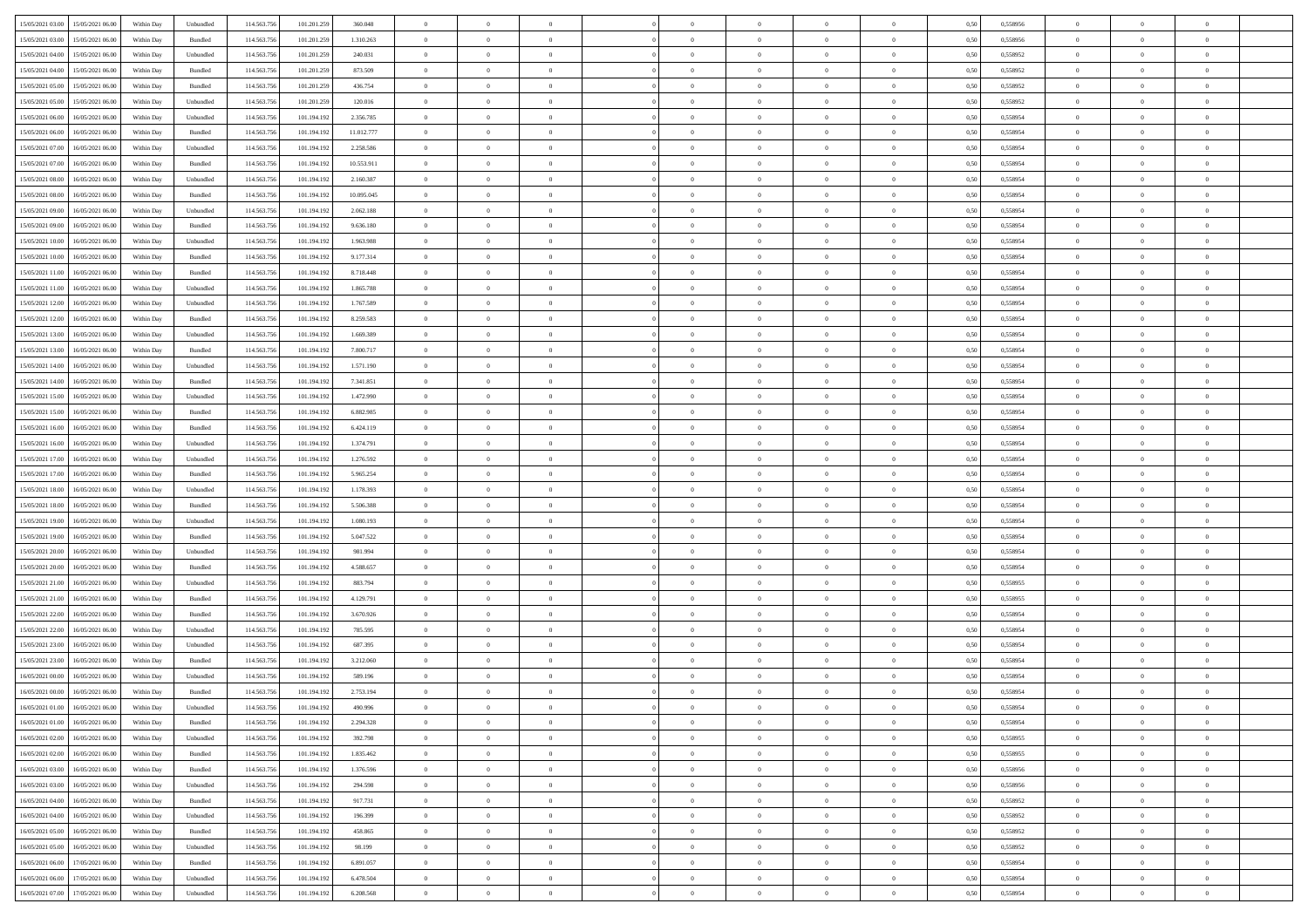| 16/05/2021 07:00 17/05/2021 06:00                |            |           | 114.563.75  |             |           | $\overline{0}$ | $\overline{0}$ |                | $\overline{0}$ | $\theta$       |                | $\theta$       |      | 0,558954 | $\theta$       | $\theta$       | $\overline{0}$ |  |
|--------------------------------------------------|------------|-----------|-------------|-------------|-----------|----------------|----------------|----------------|----------------|----------------|----------------|----------------|------|----------|----------------|----------------|----------------|--|
|                                                  | Within Day | Bundled   |             | 101.194.192 | 6.603.930 |                |                |                |                |                |                |                | 0,50 |          |                |                |                |  |
| 16/05/2021 08:00<br>17/05/2021 06:00             | Within Day | Unbundled | 114.563.75  | 101.194.19  | 5.938.630 | $\bf{0}$       | $\bf{0}$       | $\bf{0}$       | $\bf{0}$       | $\overline{0}$ | $\overline{0}$ | $\bf{0}$       | 0,50 | 0,558954 | $\,$ 0 $\,$    | $\bf{0}$       | $\overline{0}$ |  |
| 16/05/2021 08:00<br>17/05/2021 06:00             | Within Day | Bundled   | 114,563,75  | 101.194.192 | 6.316.803 | $\overline{0}$ | $\bf{0}$       | $\overline{0}$ | $\bf{0}$       | $\overline{0}$ | $\overline{0}$ | $\bf{0}$       | 0.50 | 0.558954 | $\overline{0}$ | $\overline{0}$ | $\bf{0}$       |  |
| 16/05/2021 11:00<br>17/05/2021 06:00             | Within Day | Bundled   | 114.563.75  | 101.194.192 | 5.455.421 | $\overline{0}$ | $\overline{0}$ | $\overline{0}$ | $\overline{0}$ | $\theta$       | $\overline{0}$ | $\bf{0}$       | 0,50 | 0,558954 | $\theta$       | $\,$ 0 $\,$    | $\overline{0}$ |  |
|                                                  |            |           |             |             |           |                |                |                |                |                |                |                |      |          |                |                |                |  |
| 16/05/2021 11:00<br>17/05/2021 06:00             | Within Day | Unbundled | 114.563.75  | 101.194.192 | 5.128.817 | $\bf{0}$       | $\overline{0}$ | $\bf{0}$       | $\overline{0}$ | $\bf{0}$       | $\overline{0}$ | $\bf{0}$       | 0,50 | 0,558954 | $\,$ 0 $\,$    | $\bf{0}$       | $\overline{0}$ |  |
| 16/05/2021 12:00<br>17/05/2021 06:00             | Within Day | Unbundled | 114,563,75  | 101.194.192 | 4.858.879 | $\overline{0}$ | $\bf{0}$       | $\overline{0}$ | $\bf{0}$       | $\overline{0}$ | $\overline{0}$ | $\bf{0}$       | 0.50 | 0.558954 | $\,$ 0 $\,$    | $\bf{0}$       | $\overline{0}$ |  |
| 16/05/2021 12:00<br>17/05/2021 06:00             | Within Day | Bundled   | 114.563.75  | 101.194.192 | 5.168.293 | $\overline{0}$ | $\overline{0}$ | $\overline{0}$ | $\overline{0}$ | $\overline{0}$ | $\overline{0}$ | $\bf{0}$       | 0,50 | 0,558954 | $\,$ 0 $\,$    | $\theta$       | $\overline{0}$ |  |
| 16/05/2021 13:00<br>17/05/2021 06.00             | Within Day | Unbundled | 114.563.75  | 101.194.19  | 4.588.941 | $\bf{0}$       | $\bf{0}$       | $\bf{0}$       | $\bf{0}$       | $\overline{0}$ | $\overline{0}$ | $\bf{0}$       | 0,50 | 0,558954 | $\,$ 0 $\,$    | $\bf{0}$       | $\overline{0}$ |  |
| 16/05/2021 13:00<br>17/05/2021 06:00             | Within Day | Bundled   | 114,563,75  | 101.194.192 | 4.881.165 | $\overline{0}$ | $\bf{0}$       | $\overline{0}$ | $\bf{0}$       | $\overline{0}$ | $\overline{0}$ | $\bf{0}$       | 0.50 | 0.558954 | $\bf{0}$       | $\overline{0}$ | $\overline{0}$ |  |
|                                                  |            |           |             |             |           |                |                |                |                |                |                |                |      |          |                |                |                |  |
| 16/05/2021 14:00<br>17/05/2021 06:00             | Within Day | Unbundled | 114.563.75  | 101.194.192 | 4.319.003 | $\bf{0}$       | $\bf{0}$       | $\overline{0}$ | $\overline{0}$ | $\overline{0}$ | $\overline{0}$ | $\bf{0}$       | 0,50 | 0,558954 | $\,$ 0 $\,$    | $\,$ 0 $\,$    | $\overline{0}$ |  |
| 16/05/2021 14:00<br>17/05/2021 06:00             | Within Day | Bundled   | 114.563.75  | 101.194.192 | 4.594.038 | $\bf{0}$       | $\bf{0}$       | $\bf{0}$       | $\bf{0}$       | $\overline{0}$ | $\overline{0}$ | $\bf{0}$       | 0,50 | 0,558954 | $\,$ 0 $\,$    | $\bf{0}$       | $\overline{0}$ |  |
| 16/05/2021 15:00<br>17/05/2021 06:00             | Within Day | Unbundled | 114,563,75  | 101.194.192 | 4.049.065 | $\overline{0}$ | $\bf{0}$       | $\overline{0}$ | $\overline{0}$ | $\overline{0}$ | $\overline{0}$ | $\bf{0}$       | 0.50 | 0.558954 | $\bf{0}$       | $\,$ 0 $\,$    | $\,$ 0         |  |
| 16/05/2021 15:00<br>17/05/2021 06:00             | Within Day | Bundled   | 114.563.75  | 101.194.192 | 4.306.910 | $\overline{0}$ | $\bf{0}$       | $\overline{0}$ | $\theta$       | $\theta$       | $\overline{0}$ | $\bf{0}$       | 0,50 | 0,558954 | $\,$ 0 $\,$    | $\,$ 0 $\,$    | $\overline{0}$ |  |
|                                                  |            |           |             |             |           |                | $\overline{0}$ |                |                | $\overline{0}$ | $\overline{0}$ |                |      |          | $\,$ 0 $\,$    | $\bf{0}$       | $\overline{0}$ |  |
| 16/05/2021 16:00<br>17/05/2021 06:00             | Within Day | Bundled   | 114.563.75  | 101.194.192 | 4.019.784 | $\bf{0}$       |                | $\bf{0}$       | $\bf{0}$       |                |                | $\bf{0}$       | 0,50 | 0,558954 |                |                |                |  |
| 16/05/2021 16:00<br>17/05/2021 06:00             | Within Day | Unbundled | 114,563,75  | 101.194.192 | 3.779.128 | $\overline{0}$ | $\bf{0}$       | $\overline{0}$ | $\bf{0}$       | $\overline{0}$ | $\overline{0}$ | $\bf{0}$       | 0.50 | 0.558954 | $\,$ 0 $\,$    | $\bf{0}$       | $\overline{0}$ |  |
| 16/05/2021 17:00<br>17/05/2021 06:00             | Within Day | Unbundled | 114.563.75  | 101.194.192 | 3.509.190 | $\overline{0}$ | $\overline{0}$ | $\overline{0}$ | $\overline{0}$ | $\overline{0}$ | $\overline{0}$ | $\bf{0}$       | 0,50 | 0,558954 | $\theta$       | $\theta$       | $\overline{0}$ |  |
| 16/05/2021 17:00<br>17/05/2021 06:00             | Within Day | Bundled   | 114.563.75  | 101.194.192 | 3.732.656 | $\bf{0}$       | $\bf{0}$       | $\bf{0}$       | $\overline{0}$ | $\overline{0}$ | $\overline{0}$ | $\bf{0}$       | 0,50 | 0,558954 | $\,$ 0 $\,$    | $\bf{0}$       | $\overline{0}$ |  |
| 16/05/2021 18:00<br>17/05/2021 06:00             | Within Day | Unbundled | 114,563,75  | 101.194.192 | 3.239.252 | $\overline{0}$ | $\bf{0}$       | $\overline{0}$ | $\bf{0}$       | $\overline{0}$ | $\overline{0}$ | $\bf{0}$       | 0.50 | 0.558954 | $\bf{0}$       | $\overline{0}$ | $\bf{0}$       |  |
|                                                  |            |           |             |             |           |                |                | $\overline{0}$ | $\overline{0}$ |                | $\overline{0}$ |                |      |          | $\,$ 0 $\,$    |                |                |  |
| 16/05/2021 18:00<br>17/05/2021 06:00             | Within Day | Bundled   | 114.563.75  | 101.194.192 | 3.445.528 | $\bf{0}$       | $\bf{0}$       |                |                | $\overline{0}$ |                | $\bf{0}$       | 0,50 | 0,558954 |                | $\bf{0}$       | $\overline{0}$ |  |
| 16/05/2021 19:00<br>17/05/2021 06:00             | Within Day | Unbundled | 114.563.75  | 101.194.19  | 2.969.314 | $\bf{0}$       | $\bf{0}$       | $\bf{0}$       | $\bf{0}$       | $\overline{0}$ | $\overline{0}$ | $\bf{0}$       | 0,50 | 0,558954 | $\,$ 0 $\,$    | $\bf{0}$       | $\overline{0}$ |  |
| 16/05/2021 19:00<br>17/05/2021 06:00             | Within Day | Bundled   | 114,563,75  | 101.194.192 | 3.158.401 | $\overline{0}$ | $\bf{0}$       | $\overline{0}$ | $\overline{0}$ | $\overline{0}$ | $\overline{0}$ | $\bf{0}$       | 0.50 | 0.558954 | $\bf{0}$       | $\,$ 0 $\,$    | $\,$ 0         |  |
| 16/05/2021 20:00<br>17/05/2021 06:00             | Within Day | Unbundled | 114.563.75  | 101.194.192 | 2.699.376 | $\overline{0}$ | $\overline{0}$ | $\overline{0}$ | $\overline{0}$ | $\theta$       | $\overline{0}$ | $\bf{0}$       | 0,50 | 0,558954 | $\theta$       | $\theta$       | $\overline{0}$ |  |
| 16/05/2021 20:00<br>17/05/2021 06:00             | Within Day | Bundled   | 114.563.75  | 101.194.192 | 2.871.274 | $\bf{0}$       | $\bf{0}$       | $\bf{0}$       | $\bf{0}$       | $\overline{0}$ | $\overline{0}$ | $\bf{0}$       | 0,50 | 0,558954 | $\,$ 0 $\,$    | $\bf{0}$       | $\overline{0}$ |  |
| 16/05/2021 21:00<br>17/05/2021 06:00             | Within Day | Unbundled | 114,563,75  | 101.194.192 | 2.429.439 | $\overline{0}$ | $\bf{0}$       | $\overline{0}$ | $\bf{0}$       | $\overline{0}$ | $\overline{0}$ | $\bf{0}$       | 0.50 | 0.558955 | $\,$ 0 $\,$    | $\overline{0}$ | $\overline{0}$ |  |
|                                                  |            |           |             |             |           | $\overline{0}$ | $\overline{0}$ | $\overline{0}$ | $\overline{0}$ | $\overline{0}$ | $\overline{0}$ |                |      |          |                | $\theta$       |                |  |
| 16/05/2021 21:00<br>17/05/2021 06:00             | Within Day | Bundled   | 114.563.75  | 101.194.192 | 2.584.146 |                |                |                |                |                |                | $\bf{0}$       | 0,50 | 0,558955 | $\,$ 0 $\,$    |                | $\overline{0}$ |  |
| 16/05/2021 22:00<br>17/05/2021 06.00             | Within Day | Bundled   | 114.563.75  | 101.194.19  | 2.297.019 | $\bf{0}$       | $\overline{0}$ | $\bf{0}$       | $\bf{0}$       | $\overline{0}$ | $\overline{0}$ | $\bf{0}$       | 0,50 | 0,558954 | $\,$ 0 $\,$    | $\bf{0}$       | $\overline{0}$ |  |
| 16/05/2021 22:00<br>17/05/2021 06:00             | Within Day | Unbundled | 114.563.75  | 101.194.192 | 2.159.501 | $\overline{0}$ | $\bf{0}$       | $\overline{0}$ | $\bf{0}$       | $\overline{0}$ | $\overline{0}$ | $\bf{0}$       | 0.50 | 0.558954 | $\bf{0}$       | $\overline{0}$ | $\overline{0}$ |  |
| 16/05/2021 23:00<br>17/05/2021 06:00             | Within Day | Unbundled | 114.563.75  | 101.194.192 | 1.889.564 | $\overline{0}$ | $\bf{0}$       | $\overline{0}$ | $\overline{0}$ | $\overline{0}$ | $\overline{0}$ | $\bf{0}$       | 0,50 | 0,558954 | $\theta$       | $\bf{0}$       | $\overline{0}$ |  |
| 16/05/2021 23:00<br>17/05/2021 06:00             | Within Day | Bundled   | 114.563.75  | 101.194.19  | 2.009.891 | $\bf{0}$       | $\bf{0}$       | $\bf{0}$       | $\bf{0}$       | $\overline{0}$ | $\overline{0}$ | $\bf{0}$       | 0,50 | 0,558954 | $\,$ 0 $\,$    | $\bf{0}$       | $\overline{0}$ |  |
| 17/05/2021 00:00<br>17/05/2021 06:00             | Within Day | Unbundled | 114,563,75  | 101.194.192 | 1.619.626 | $\overline{0}$ | $\bf{0}$       | $\overline{0}$ | $\overline{0}$ | $\overline{0}$ | $\overline{0}$ | $\bf{0}$       | 0.50 | 0.558954 | $\bf{0}$       | $\,$ 0 $\,$    | $\,$ 0         |  |
| 17/05/2021 00:00<br>17/05/2021 06:00             | Within Day | Bundled   | 114.563.75  | 101.194.19  | 1.722.764 | $\overline{0}$ | $\overline{0}$ | $\overline{0}$ | $\overline{0}$ | $\overline{0}$ | $\overline{0}$ | $\bf{0}$       | 0.50 | 0.558954 | $\theta$       | $\theta$       | $\overline{0}$ |  |
|                                                  |            |           |             |             |           |                |                |                |                |                | $\overline{0}$ |                |      |          |                |                |                |  |
| 17/05/2021 01:00<br>17/05/2021 06:00             | Within Day | Unbundled | 114.563.75  | 101.194.192 | 1.349.688 | $\bf{0}$       | $\bf{0}$       | $\bf{0}$       | $\bf{0}$       | $\overline{0}$ |                | $\bf{0}$       | 0,50 | 0,558954 | $\,$ 0 $\,$    | $\bf{0}$       | $\overline{0}$ |  |
| 17/05/2021 01:00<br>17/05/2021 06:00             | Within Day | Bundled   | 114,563,75  | 101.194.192 | 1.435.637 | $\overline{0}$ | $\bf{0}$       | $\overline{0}$ | $\bf{0}$       | $\overline{0}$ | $\overline{0}$ | $\bf{0}$       | 0.50 | 0.558954 | $\,$ 0 $\,$    | $\bf{0}$       | $\overline{0}$ |  |
| 17/05/2021 02:00<br>17/05/2021 06:00             | Within Dav | Unbundled | 114.563.75  | 101.194.192 | 1.079.751 | $\overline{0}$ | $\overline{0}$ | $\overline{0}$ | $\overline{0}$ | $\overline{0}$ | $\overline{0}$ | $\bf{0}$       | 0.50 | 0,558955 | $\theta$       | $\theta$       | $\overline{0}$ |  |
| 17/05/2021 02:00<br>17/05/2021 06:00             | Within Day | Bundled   | 114.563.75  | 101.194.192 | 1.148.509 | $\bf{0}$       | $\bf{0}$       | $\bf{0}$       | $\bf{0}$       | $\overline{0}$ | $\overline{0}$ | $\bf{0}$       | 0,50 | 0,558955 | $\,$ 0 $\,$    | $\bf{0}$       | $\overline{0}$ |  |
| 17/05/2021 03:00<br>17/05/2021 06:00             | Within Day | Bundled   | 114,563,75  | 101.194.192 | 861.381   | $\overline{0}$ | $\bf{0}$       | $\overline{0}$ | $\bf{0}$       | $\overline{0}$ | $\overline{0}$ | $\bf{0}$       | 0.50 | 0.558956 | $\bf{0}$       | $\overline{0}$ | $\bf{0}$       |  |
| 17/05/2021 03:00<br>17/05/2021 06:00             | Within Dav | Unbundled | 114.563.75  | 101.194.192 | 809.813   | $\overline{0}$ | $\overline{0}$ | $\overline{0}$ | $\overline{0}$ | $\overline{0}$ | $\overline{0}$ | $\bf{0}$       | 0.50 | 0,558956 | $\theta$       | $\theta$       | $\overline{0}$ |  |
| 17/05/2021 06:00                                 | Within Day | Unbundled | 114.563.75  | 101.194.192 | 539.875   | $\bf{0}$       | $\bf{0}$       | $\bf{0}$       | $\bf{0}$       | $\overline{0}$ | $\bf{0}$       | $\bf{0}$       | 0,50 | 0,558952 | $\,$ 0 $\,$    | $\bf{0}$       | $\overline{0}$ |  |
| 17/05/2021 04:00                                 |            |           |             |             |           |                |                |                |                |                |                |                |      |          |                |                |                |  |
| 17/05/2021 04:00<br>17/05/2021 06:00             | Within Day | Bundled   | 114,563,75  | 101.194.192 | 574.255   | $\overline{0}$ | $\bf{0}$       | $\overline{0}$ | $\overline{0}$ | $\bf{0}$       | $\overline{0}$ | $\bf{0}$       | 0.50 | 0.558952 | $\bf{0}$       | $\,$ 0 $\,$    | $\,$ 0         |  |
| 17/05/2021 05:00<br>17/05/2021 06:00             | Within Dav | Unbundled | 114.563.75  | 101.194.192 | 269,937   | $\overline{0}$ | $\overline{0}$ | $\overline{0}$ | $\overline{0}$ | $\overline{0}$ | $\overline{0}$ | $\bf{0}$       | 0.50 | 0,558952 | $\theta$       | $\theta$       | $\overline{0}$ |  |
| 17/05/2021 05:00<br>17/05/2021 06:00             | Within Day | Bundled   | 114.563.75  | 101.194.192 | 287.127   | $\bf{0}$       | $\bf{0}$       | $\bf{0}$       | $\bf{0}$       | $\overline{0}$ | $\overline{0}$ | $\bf{0}$       | 0,50 | 0,558952 | $\,$ 0 $\,$    | $\bf{0}$       | $\overline{0}$ |  |
| 17/05/2021 06:00<br>18/05/2021 06:00             | Within Day | Unbundled | 114,563,75  | 101.194.192 | 6.478.504 | $\overline{0}$ | $\bf{0}$       | $\overline{0}$ | $\bf{0}$       | $\overline{0}$ | $\overline{0}$ | $\bf{0}$       | 0.50 | 0.558954 | $\bf{0}$       | $\bf{0}$       | $\overline{0}$ |  |
| 17/05/2021 06:00<br>18/05/2021 06:00             | Within Dav | Bundled   | 114.563.75  | 101.194.19  | 6.891.057 | $\overline{0}$ | $\overline{0}$ | $\overline{0}$ | $\overline{0}$ | $\theta$       | $\overline{0}$ | $\overline{0}$ | 0.5( | 0,558954 | $\theta$       | $\theta$       | $\overline{0}$ |  |
| 17/05/2021 07:00<br>18/05/2021 06:00             | Within Day | Unbundled | 114.563.75  | 101.194.192 | 6.208.568 | $\bf{0}$       | $\bf{0}$       | $\bf{0}$       | $\bf{0}$       | $\bf{0}$       | $\overline{0}$ | $\bf{0}$       | 0,50 | 0,558954 | $\overline{0}$ | $\overline{0}$ | $\overline{0}$ |  |
|                                                  |            |           |             |             |           |                |                |                |                |                |                |                |      |          |                |                |                |  |
| $17/05/2021\;07.00\quad \  \  18/05/2021\;06.00$ | Within Day | Bundled   | 114.563.756 | 101.194.192 | 6.603.930 | $\bf{0}$       | $\theta$       |                | $\overline{0}$ | $\Omega$       |                |                | 0,50 | 0.558954 | $\bf{0}$       | $\bf{0}$       |                |  |
| 17/05/2021 08:00 18/05/2021 06:00                | Within Day | Unbundled | 114.563.756 | 101.194.192 | 5.938.630 | $\overline{0}$ | $\overline{0}$ | $\Omega$       | $\theta$       | $\overline{0}$ | $\overline{0}$ | $\bf{0}$       | 0,50 | 0,558954 | $\theta$       | $\theta$       | $\overline{0}$ |  |
| 17/05/2021 08:00<br>18/05/2021 06:00             | Within Day | Bundled   | 114.563.75  | 101.194.192 | 6.316.803 | $\overline{0}$ | $\bf{0}$       | $\overline{0}$ | $\overline{0}$ | $\bf{0}$       | $\overline{0}$ | $\bf{0}$       | 0,50 | 0,558954 | $\bf{0}$       | $\overline{0}$ | $\bf{0}$       |  |
| 17/05/2021 09:00 18/05/2021 06:00                | Within Day | Bundled   | 114,563,756 | 101.194.192 | 6.029.675 | $\overline{0}$ | $\bf{0}$       | $\overline{0}$ | $\overline{0}$ | $\mathbf{0}$   | $\overline{0}$ | $\,$ 0 $\,$    | 0.50 | 0.558954 | $\overline{0}$ | $\bf{0}$       | $\,$ 0 $\,$    |  |
| 17/05/2021 09:00 18/05/2021 06:00                | Within Day | Unbundled | 114.563.756 | 101.194.192 | 5.668.692 | $\overline{0}$ | $\overline{0}$ | $\overline{0}$ | $\overline{0}$ | $\overline{0}$ | $\overline{0}$ | $\bf{0}$       | 0,50 | 0,558954 | $\overline{0}$ | $\theta$       | $\overline{0}$ |  |
|                                                  |            |           |             |             |           |                |                |                |                |                |                |                |      |          |                |                |                |  |
| 17/05/2021 10:00<br>18/05/2021 06:00             | Within Day | Unbundled | 114.563.75  | 101.194.192 | 5.398.754 | $\overline{0}$ | $\bf{0}$       | $\overline{0}$ | $\overline{0}$ | $\bf{0}$       | $\overline{0}$ | $\bf{0}$       | 0,50 | 0,558954 | $\bf{0}$       | $\overline{0}$ | $\overline{0}$ |  |
| 17/05/2021 10:00<br>18/05/2021 06:00             | Within Day | Bundled   | 114.563.756 | 101.194.192 | 5.742.547 | $\overline{0}$ | $\bf{0}$       | $\overline{0}$ | $\overline{0}$ | $\bf{0}$       | $\overline{0}$ | $\bf{0}$       | 0.50 | 0.558954 | $\,$ 0 $\,$    | $\overline{0}$ | $\,$ 0         |  |
| 17/05/2021 11:00<br>18/05/2021 06:00             | Within Dav | Unbundled | 114.563.756 | 101.194.192 | 5.128.817 | $\overline{0}$ | $\overline{0}$ | $\overline{0}$ | $\overline{0}$ | $\overline{0}$ | $\overline{0}$ | $\bf{0}$       | 0.50 | 0,558954 | $\overline{0}$ | $\theta$       | $\overline{0}$ |  |
| 17/05/2021 11:00<br>18/05/2021 06:00             | Within Day | Bundled   | 114.563.75  | 101.194.192 | 5.455.421 | $\overline{0}$ | $\overline{0}$ | $\overline{0}$ | $\overline{0}$ | $\overline{0}$ | $\overline{0}$ | $\bf{0}$       | 0,50 | 0,558954 | $\bf{0}$       | $\overline{0}$ | $\overline{0}$ |  |
| 17/05/2021 12:00<br>18/05/2021 06:00             | Within Day | Unbundled | 114.563.75  | 101.194.192 | 4.858.879 | $\overline{0}$ | $\overline{0}$ | $\overline{0}$ | $\overline{0}$ | $\overline{0}$ | $\overline{0}$ | $\bf{0}$       | 0.50 | 0.558954 | $\mathbf{0}$   | $\bf{0}$       | $\,$ 0         |  |
| 17/05/2021 12:00<br>18/05/2021 06:00             | Within Dav | Bundled   | 114.563.756 | 101.194.192 | 5.168.293 | $\overline{0}$ | $\overline{0}$ | $\overline{0}$ | $\overline{0}$ | $\overline{0}$ | $\overline{0}$ | $\bf{0}$       | 0,50 | 0,558954 | $\overline{0}$ | $\theta$       | $\overline{0}$ |  |
|                                                  |            |           |             |             |           |                |                |                |                |                |                |                |      |          |                |                |                |  |
| 17/05/2021 13:00<br>18/05/2021 06:00             | Within Day | Unbundled | 114.563.75  | 101.194.192 | 4.588.941 | $\overline{0}$ | $\bf{0}$       | $\overline{0}$ | $\bf{0}$       | $\overline{0}$ | $\overline{0}$ | $\bf{0}$       | 0,50 | 0,558954 | $\bf{0}$       | $\overline{0}$ | $\bf{0}$       |  |
| 17/05/2021 13:00 18/05/2021 06:00                | Within Day | Bundled   | 114.563.756 | 101.194.192 | 4.881.165 | $\overline{0}$ | $\bf{0}$       | $\overline{0}$ | $\overline{0}$ | $\,$ 0 $\,$    | $\overline{0}$ | $\bf{0}$       | 0,50 | 0,558954 | $\overline{0}$ | $\,$ 0 $\,$    | $\,$ 0 $\,$    |  |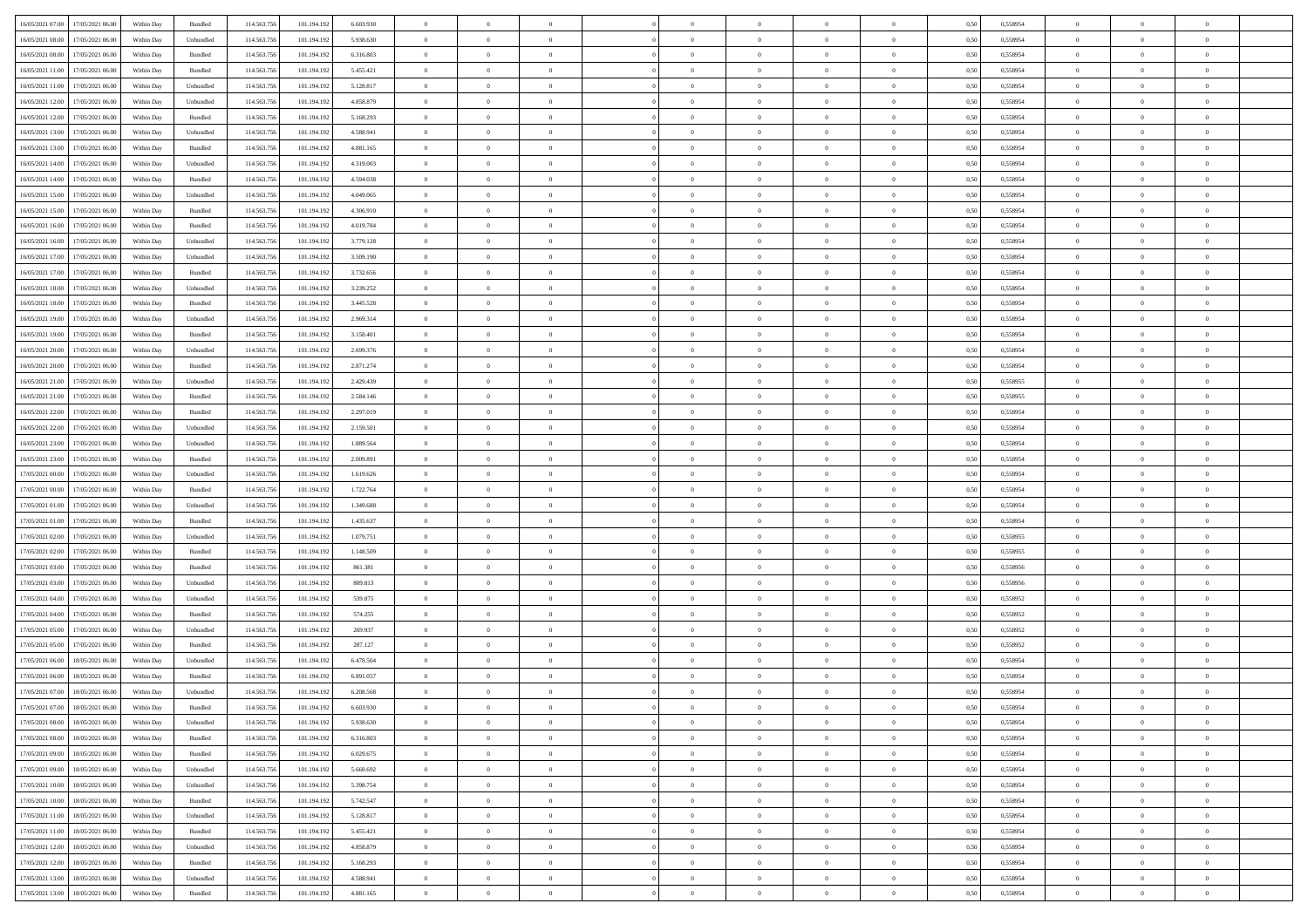|                                              |            |           |             |             |           | $\overline{0}$ |                |                |                | $\theta$       |                | $\theta$       |      |          | $\theta$       | $\theta$       | $\overline{0}$ |  |
|----------------------------------------------|------------|-----------|-------------|-------------|-----------|----------------|----------------|----------------|----------------|----------------|----------------|----------------|------|----------|----------------|----------------|----------------|--|
| 17/05/2021 14:00 18/05/2021 06:00            | Within Day | Bundled   | 114.563.75  | 101.194.192 | 4.594.038 |                | 651.738        |                | 1,570828       |                |                |                | 0,50 | 0,558954 |                |                |                |  |
| 17/05/2021 14:00<br>18/05/2021 06:00         | Within Day | Unbundled | 114.563.75  | 101.194.19  | 4.319.003 | $\bf{0}$       | $\bf{0}$       | $\bf{0}$       | $\bf{0}$       | $\overline{0}$ | $\overline{0}$ | $\bf{0}$       | 0,50 | 0,558954 | $\,$ 0 $\,$    | $\bf{0}$       | $\overline{0}$ |  |
| 17/05/2021 15:00<br>18/05/2021 06:00         | Within Day | Unbundled | 114,563,75  | 101.845.929 | 4.049.065 | $\overline{0}$ | $\bf{0}$       | $\overline{0}$ | $\bf{0}$       | $\bf{0}$       | $\overline{0}$ | $\bf{0}$       | 0.50 | 0.558954 | $\bf{0}$       | $\overline{0}$ | $\overline{0}$ |  |
| 17/05/2021 15:00<br>18/05/2021 06:00         | Within Day | Bundled   | 114.563.75  | 101.845.929 | 3.695.907 | $\overline{0}$ | $\overline{0}$ | $\overline{0}$ | $\overline{0}$ | $\theta$       | $\overline{0}$ | $\bf{0}$       | 0,50 | 0,558954 | $\theta$       | $\theta$       | $\overline{0}$ |  |
|                                              |            |           |             |             |           |                |                |                |                |                |                |                |      |          |                |                |                |  |
| 17/05/2021 16:00<br>18/05/2021 06:00         | Within Day | Unbundled | 114.563.75  | 101.845.929 | 3.779.128 | $\bf{0}$       | 599.127        | $\bf{0}$       | $\overline{0}$ | $\bf{0}$       | $\overline{0}$ | $\bf{0}$       | 0,50 | 0,558954 | $\,$ 0 $\,$    | $\bf{0}$       | $\overline{0}$ |  |
| 17/05/2021 16:00<br>18/05/2021 06:00         | Within Day | Bundled   | 114,563,75  | 101.845.929 | 3.449.513 | $\overline{0}$ | $\overline{0}$ | $\overline{0}$ | $\bf{0}$       | $\overline{0}$ | $\theta$       | $\bf{0}$       | 0.50 | 0.558954 | $\,$ 0 $\,$    | $\theta$       | $\overline{0}$ |  |
| 17/05/2021 17:00<br>18/05/2021 06:00         | Within Day | Unbundled | 114.563.75  | 102.445.057 | 2.952.858 | $\overline{0}$ | $\overline{0}$ | $\overline{0}$ | $\overline{0}$ | $\overline{0}$ | $\overline{0}$ | $\bf{0}$       | 0,50 | 0,558954 | $\,$ 0 $\,$    | $\theta$       | $\overline{0}$ |  |
|                                              |            |           |             |             |           |                |                |                |                |                |                |                |      |          |                |                |                |  |
| 17/05/2021 17:00<br>18/05/2021 06:00         | Within Day | Bundled   | 114.563.75  | 102.445.05  | 3.203.119 | $\bf{0}$       | $\bf{0}$       | $\bf{0}$       | $\overline{0}$ | $\overline{0}$ | $\overline{0}$ | $\bf{0}$       | 0,50 | 0,558954 | $\,$ 0 $\,$    | $\bf{0}$       | $\overline{0}$ |  |
| 17/05/2021 18:00<br>18/05/2021 06:00         | Within Day | Unbundled | 114,563,75  | 102.445.05  | 2.725.714 | $\overline{0}$ | 54.991         | $\overline{0}$ | $\bf{0}$       | $\overline{0}$ | $\overline{0}$ | $\bf{0}$       | 0.50 | 0.558954 | $\bf{0}$       | $\overline{0}$ | $\overline{0}$ |  |
| 17/05/2021 18:00<br>18/05/2021 06:00         | Within Day | Bundled   | 114.563.75  | 102.445.057 | 2.956.725 | $\bf{0}$       | $\bf{0}$       | $\overline{0}$ | $\overline{0}$ | $\overline{0}$ | $\overline{0}$ | $\bf{0}$       | 0,50 | 0,558954 | $\,$ 0 $\,$    | $\,$ 0 $\,$    | $\overline{0}$ |  |
| 17/05/2021 19:00<br>18/05/2021 06:00         | Within Day | Unbundled | 114.563.75  | 102.500.048 | 2.448.163 | $\bf{0}$       | $\bf{0}$       | $\bf{0}$       | $\bf{0}$       | $\overline{0}$ | $\overline{0}$ | $\bf{0}$       | 0,50 | 0,558954 | $\,$ 0 $\,$    | $\bf{0}$       | $\overline{0}$ |  |
|                                              |            | Bundled   | 114.563.75  | 102.500.048 |           |                |                | $\overline{0}$ |                |                | $\overline{0}$ |                |      | 0.558954 |                | $\,$ 0 $\,$    | $\,$ 0         |  |
| 17/05/2021 19:00<br>18/05/2021 06:00         | Within Day |           |             |             | 2.710.332 | $\overline{0}$ | $\bf{0}$       |                | $\overline{0}$ | $\bf{0}$       |                | $\bf{0}$       | 0.50 |          | $\bf{0}$       |                |                |  |
| 17/05/2021 20:00<br>18/05/2021 06:00         | Within Day | Bundled   | 114.563.75  | 102.500.048 | 2.463.937 | $\overline{0}$ | $\overline{0}$ | $\overline{0}$ | $\theta$       | $\theta$       | $\overline{0}$ | $\bf{0}$       | 0,50 | 0,558954 | $\,$ 0 $\,$    | $\theta$       | $\overline{0}$ |  |
| 17/05/2021 20:00<br>18/05/2021 06:00         | Within Day | Unbundled | 114.563.75  | 102.500.048 | 2.225.602 | $\bf{0}$       | $\overline{0}$ | $\bf{0}$       | $\bf{0}$       | $\bf{0}$       | $\overline{0}$ | $\bf{0}$       | 0,50 | 0,558954 | $\,$ 0 $\,$    | $\bf{0}$       | $\overline{0}$ |  |
| 17/05/2021 21:00<br>18/05/2021 06:00         | Within Day | Unbundled | 114,563,75  | 102.500.048 | 2.003.042 | $\overline{0}$ | $\bf{0}$       | $\overline{0}$ | $\bf{0}$       | $\overline{0}$ | $\theta$       | $\bf{0}$       | 0.50 | 0.558955 | $\,$ 0 $\,$    | $\theta$       | $\overline{0}$ |  |
| 17/05/2021 21:00<br>18/05/2021 06:00         | Within Day | Bundled   | 114.563.75  | 102.500.048 | 2.217.544 | $\overline{0}$ | $\overline{0}$ | $\overline{0}$ | $\overline{0}$ | $\overline{0}$ | $\overline{0}$ | $\bf{0}$       | 0,50 | 0,558955 | $\theta$       | $\theta$       | $\overline{0}$ |  |
|                                              |            |           |             |             |           |                |                |                |                |                |                |                |      |          |                |                |                |  |
| 17/05/2021 22:00<br>18/05/2021 06:00         | Within Day | Unbundled | 114.563.75  | 102.500.048 | 1.780.482 | $\bf{0}$       | $\bf{0}$       | $\bf{0}$       | $\overline{0}$ | $\overline{0}$ | $\overline{0}$ | $\bf{0}$       | 0,50 | 0,558954 | $\,$ 0 $\,$    | $\bf{0}$       | $\overline{0}$ |  |
| 17/05/2021 22:00<br>18/05/2021 06:00         | Within Day | Bundled   | 114,563,75  | 102.500.048 | 1.971.150 | $\overline{0}$ | $\bf{0}$       | $\overline{0}$ | $\bf{0}$       | $\overline{0}$ | $\overline{0}$ | $\bf{0}$       | 0.50 | 0.558954 | $\bf{0}$       | $\overline{0}$ | $\overline{0}$ |  |
| 17/05/2021 23:00<br>18/05/2021 06:00         | Within Day | Unbundled | 114.563.75  | 102.500.048 | 1.557.922 | $\bf{0}$       | $\bf{0}$       | $\overline{0}$ | $\overline{0}$ | $\overline{0}$ | $\overline{0}$ | $\bf{0}$       | 0,50 | 0,558954 | $\,$ 0 $\,$    | $\bf{0}$       | $\overline{0}$ |  |
| 17/05/2021 23:00<br>18/05/2021 06:00         | Within Day | Bundled   | 114.563.75  | 102.500.048 | 1.724.756 | $\bf{0}$       | $\bf{0}$       | $\bf{0}$       | $\bf{0}$       | $\overline{0}$ | $\overline{0}$ | $\bf{0}$       | 0,50 | 0,558954 | $\,$ 0 $\,$    | $\bf{0}$       | $\overline{0}$ |  |
|                                              |            | Unbundled | 114.563.75  | 102.500.048 | 1.335.361 |                | $\bf{0}$       | $\overline{0}$ |                | $\bf{0}$       | $\overline{0}$ |                | 0.50 | 0.558954 | $\bf{0}$       | $\overline{0}$ | $\,$ 0         |  |
| 18/05/2021 00:00<br>18/05/2021 06:00         | Within Day |           |             |             |           | $\overline{0}$ |                |                | $\overline{0}$ |                |                | $\bf{0}$       |      |          |                |                |                |  |
| 18/05/2021 00:00<br>18/05/2021 06:00         | Within Day | Bundled   | 114.563.75  | 102.500.048 | 1.478.362 | $\overline{0}$ | $\overline{0}$ | $\overline{0}$ | $\overline{0}$ | $\theta$       | $\overline{0}$ | $\bf{0}$       | 0,50 | 0,558954 | $\theta$       | $\theta$       | $\overline{0}$ |  |
| 18/05/2021 01:00<br>18/05/2021 06:00         | Within Day | Bundled   | 114.563.75  | 102.500.048 | 1.231.969 | $\bf{0}$       | $\bf{0}$       | $\bf{0}$       | $\bf{0}$       | $\overline{0}$ | $\overline{0}$ | $\bf{0}$       | 0,50 | 0,558954 | $\,$ 0 $\,$    | $\bf{0}$       | $\overline{0}$ |  |
| 18/05/2021 01:00<br>18/05/2021 06:00         | Within Day | Unbundled | 114,563,75  | 102.500.048 | 1.112.801 | $\overline{0}$ | $\bf{0}$       | $\overline{0}$ | $\bf{0}$       | $\overline{0}$ | $\theta$       | $\bf{0}$       | 0.50 | 0.558954 | $\,$ 0 $\,$    | $\theta$       | $\overline{0}$ |  |
| 18/05/2021 02:00<br>18/05/2021 06:00         | Within Day | Unbundled | 114.563.75  | 102.500.048 | 890.241   | $\overline{0}$ | $\overline{0}$ | $\overline{0}$ | $\overline{0}$ | $\overline{0}$ | $\overline{0}$ | $\bf{0}$       | 0,50 | 0,558955 | $\,$ 0 $\,$    | $\theta$       | $\overline{0}$ |  |
|                                              |            |           |             |             |           |                |                |                |                |                |                |                |      |          |                |                |                |  |
| 18/05/2021 02:00<br>18/05/2021 06:00         | Within Day | Bundled   | 114.563.75  | 102.500.048 | 985.574   | $\bf{0}$       | $\overline{0}$ | $\bf{0}$       | $\overline{0}$ | $\overline{0}$ | $\overline{0}$ | $\bf{0}$       | 0,50 | 0,558955 | $\,$ 0 $\,$    | $\bf{0}$       | $\overline{0}$ |  |
| 18/05/2021 03:00<br>18/05/2021 06:00         | Within Day | Unbundled | 114,563,75  | 102.500.048 | 667.680   | $\overline{0}$ | $\bf{0}$       | $\overline{0}$ | $\bf{0}$       | $\overline{0}$ | $\overline{0}$ | $\bf{0}$       | 0.50 | 0.558956 | $\bf{0}$       | $\overline{0}$ | $\overline{0}$ |  |
| 18/05/2021 03:00<br>18/05/2021 06:00         | Within Day | Bundled   | 114.563.75  | 102.500.048 | 739.181   | $\overline{0}$ | $\bf{0}$       | $\overline{0}$ | $\overline{0}$ | $\overline{0}$ | $\overline{0}$ | $\bf{0}$       | 0,50 | 0,558956 | $\theta$       | $\bf{0}$       | $\overline{0}$ |  |
| 18/05/2021 04:00<br>18/05/2021 06:00         | Within Day | Unbundled | 114.563.75  | 102.500.048 | 445.120   | $\bf{0}$       | $\bf{0}$       | $\bf{0}$       | $\bf{0}$       | $\overline{0}$ | $\overline{0}$ | $\bf{0}$       | 0,50 | 0,558952 | $\,$ 0 $\,$    | $\bf{0}$       | $\overline{0}$ |  |
| 18/05/2021 04:00<br>18/05/2021 06:00         | Within Day | Bundled   | 114,563,75  | 102.500.048 | 492.787   | $\overline{0}$ | $\bf{0}$       | $\overline{0}$ | $\overline{0}$ | $\bf{0}$       | $\overline{0}$ | $\bf{0}$       | 0.50 | 0.558952 | $\bf{0}$       | $\,$ 0 $\,$    | $\,$ 0         |  |
|                                              |            |           |             |             |           |                |                |                |                |                |                |                |      |          |                |                |                |  |
| 18/05/2021 05:00<br>18/05/2021 06:00         | Within Day | Unbundled | 114.563.75  | 102.500.048 | 222.560   | $\overline{0}$ | $\overline{0}$ | $\overline{0}$ | $\overline{0}$ | $\overline{0}$ | $\overline{0}$ | $\bf{0}$       | 0.50 | 0,558952 | $\theta$       | $\theta$       | $\overline{0}$ |  |
| 18/05/2021 05:00<br>18/05/2021 06:00         | Within Day | Bundled   | 114.563.75  | 102.500.048 | 246.393   | $\bf{0}$       | $\bf{0}$       | $\bf{0}$       | $\bf{0}$       | $\overline{0}$ | $\overline{0}$ | $\bf{0}$       | 0,50 | 0,558952 | $\,$ 0 $\,$    | $\bf{0}$       | $\overline{0}$ |  |
| 18/05/2021 06:00<br>19/05/2021 06:00         | Within Day | Unbundled | 114.563.75  | 103.021.464 | 4.307.757 | $\overline{0}$ | $\bf{0}$       | $\overline{0}$ | $\bf{0}$       | $\overline{0}$ | $\overline{0}$ | $\bf{0}$       | 0.50 | 0.558954 | $\,$ 0 $\,$    | $\bf{0}$       | $\overline{0}$ |  |
| 18/05/2021 06:00<br>19/05/2021 06:00         | Within Dav | Bundled   | 114.563.75  | 103.021.464 | 7.234.535 | $\overline{0}$ | $\overline{0}$ | $\overline{0}$ | $\overline{0}$ | $\overline{0}$ | $\overline{0}$ | $\bf{0}$       | 0.50 | 0,558954 | $\theta$       | $\theta$       | $\overline{0}$ |  |
| 18/05/2021 07:00<br>19/05/2021 06:00         | Within Day | Bundled   | 114.563.75  | 103.021.46  | 6.933.095 | $\bf{0}$       | $\bf{0}$       | $\bf{0}$       | $\bf{0}$       | $\overline{0}$ | $\overline{0}$ | $\bf{0}$       | 0,50 | 0,558954 | $\,$ 0 $\,$    | $\bf{0}$       | $\overline{0}$ |  |
|                                              |            |           |             |             |           |                |                |                |                |                |                |                |      |          |                |                |                |  |
| 18/05/2021 07:00<br>19/05/2021 06:00         | Within Day | Unbundled | 114,563,75  | 103.021.46  | 4.128.267 | $\overline{0}$ | $\bf{0}$       | $\overline{0}$ | $\bf{0}$       | $\overline{0}$ | $\overline{0}$ | $\bf{0}$       | 0.50 | 0.558954 | $\bf{0}$       | $\overline{0}$ | $\overline{0}$ |  |
| 18/05/2021 08:00<br>19/05/2021 06:00         | Within Day | Unbundled | 114.563.75  | 103.021.464 | 3.948.776 | $\overline{0}$ | $\overline{0}$ | $\overline{0}$ | $\overline{0}$ | $\overline{0}$ | $\overline{0}$ | $\bf{0}$       | 0.50 | 0,558954 | $\theta$       | $\theta$       | $\overline{0}$ |  |
| 18/05/2021 08:00<br>19/05/2021 06:00         | Within Day | Bundled   | 114.563.75  | 103.021.46  | 6.631.656 | $\bf{0}$       | $\bf{0}$       | $\bf{0}$       | $\bf{0}$       | $\overline{0}$ | $\overline{0}$ | $\bf{0}$       | 0,50 | 0,558954 | $\,$ 0 $\,$    | $\bf{0}$       | $\overline{0}$ |  |
| 18/05/2021 09:00<br>19/05/2021 06:00         | Within Day | Unbundled | 114.563.75  | 103.021.464 | 3.769.287 | $\overline{0}$ | $\bf{0}$       | $\overline{0}$ | $\overline{0}$ | $\bf{0}$       | $\overline{0}$ | $\bf{0}$       | 0.50 | 0.558954 | $\bf{0}$       | $\overline{0}$ | $\overline{0}$ |  |
| 18/05/2021 09:00<br>19/05/2021 06:00         | Within Dav | Bundled   | 114.563.75  | 103.021.464 | 6.330.217 | $\overline{0}$ | $\overline{0}$ | $\overline{0}$ | $\overline{0}$ | $\overline{0}$ | $\overline{0}$ | $\bf{0}$       | 0.50 | 0.558954 | $\theta$       | $\theta$       | $\overline{0}$ |  |
|                                              |            |           |             |             |           |                |                |                |                |                |                |                |      |          |                |                |                |  |
| 18/05/2021 10:00<br>19/05/2021 06:00         | Within Day | Unbundled | 114.563.75  | 103.021.46  | 3.589.797 | $\bf{0}$       | $\bf{0}$       | $\bf{0}$       | $\overline{0}$ | $\overline{0}$ | $\overline{0}$ | $\bf{0}$       | 0,50 | 0,558954 | $\,$ 0 $\,$    | $\bf{0}$       | $\overline{0}$ |  |
| 18/05/2021 10:00<br>19/05/2021 06:00         | Within Day | Bundled   | 114,563,75  | 103.021.46  | 6.028.778 | $\overline{0}$ | $\bf{0}$       | $\overline{0}$ | $\bf{0}$       | $\overline{0}$ | $\overline{0}$ | $\bf{0}$       | 0.50 | 0.558954 | $\bf{0}$       | $\theta$       | $\overline{0}$ |  |
| 18/05/2021 11:00<br>19/05/2021 06:00         | Within Dav | Unbundled | 114.563.75  | 103.021.464 | 3.410.307 | $\overline{0}$ | $\overline{0}$ | $\overline{0}$ | $\overline{0}$ | $\theta$       | $\overline{0}$ | $\overline{0}$ | 0.5( | 0,558954 | $\theta$       | $\theta$       | $\overline{0}$ |  |
| 18/05/2021 11:00<br>19/05/2021 06:00         | Within Day | Bundled   | 114.563.75  | 103.021.464 | 5.727.340 | $\bf{0}$       | $\bf{0}$       | $\bf{0}$       | $\bf{0}$       | $\bf{0}$       | $\overline{0}$ | $\bf{0}$       | 0,50 | 0,558954 | $\overline{0}$ | $\overline{0}$ | $\overline{0}$ |  |
| $18/05/2021\ 12.00 \qquad 19/05/2021\ 06.00$ | Within Day | Bundled   | 114.563.756 | 103.021.464 | 5.425.901 | $\bf{0}$       | 353.352        |                | 1,570807       |                |                |                | 0,50 | 0.558954 | $\bf{0}$       | $\overline{0}$ |                |  |
|                                              |            |           |             |             |           |                |                |                |                |                |                |                |      |          |                |                |                |  |
| 18/05/2021 12:00 19/05/2021 06:00            | Within Day | Unbundled | 114.563.756 | 103.021.464 | 3.230.817 | $\overline{0}$ | $\overline{0}$ | $\Omega$       | $\theta$       | $\overline{0}$ | $\overline{0}$ | $\bf{0}$       | 0,50 | 0,558954 | $\theta$       | $\theta$       | $\overline{0}$ |  |
| 18/05/2021 13:00<br>19/05/2021 06:00         | Within Day | Unbundled | 114.563.75  | 103.374.815 | 3.051.328 | $\overline{0}$ | $\bf{0}$       | $\overline{0}$ | $\overline{0}$ | $\bf{0}$       | $\overline{0}$ | $\bf{0}$       | 0,50 | 0,558954 | $\bf{0}$       | $\overline{0}$ | $\bf{0}$       |  |
| 18/05/2021 13:00 19/05/2021 06:00            | Within Day | Bundled   | 114,563,756 | 103.374.815 | 4.790.741 | $\overline{0}$ | $\overline{0}$ | $\overline{0}$ | $\overline{0}$ | $\mathbf{0}$   | $\overline{0}$ | $\,$ 0 $\,$    | 0.50 | 0.558954 | $\overline{0}$ | $\bf{0}$       | $\,$ 0 $\,$    |  |
| 18/05/2021 14:00 19/05/2021 06:00            | Within Dav | Unbundled | 114.563.756 | 103.374.815 | 2.871.837 | $\overline{0}$ | $\overline{0}$ | $\overline{0}$ | $\overline{0}$ | $\overline{0}$ | $\overline{0}$ | $\bf{0}$       | 0,50 | 0,558954 | $\overline{0}$ | $\theta$       | $\overline{0}$ |  |
|                                              |            |           |             |             |           |                |                |                |                |                |                |                |      |          |                |                |                |  |
| 18/05/2021 14:00<br>19/05/2021 06:00         | Within Day | Bundled   | 114.563.75  | 103.374.815 | 4.508.932 | $\overline{0}$ | $\overline{0}$ | $\overline{0}$ | $\overline{0}$ | $\bf{0}$       | $\overline{0}$ | $\bf{0}$       | 0,50 | 0,558954 | $\bf{0}$       | $\overline{0}$ | $\overline{0}$ |  |
| 18/05/2021 15:00<br>19/05/2021 06:00         | Within Day | Unbundled | 114.563.756 | 103.374.815 | 2.692.347 | $\overline{0}$ | 812.710        | $\overline{0}$ | $\overline{0}$ | $\overline{0}$ | $\overline{0}$ | $\bf{0}$       | 0.50 | 0.558954 | $\,$ 0 $\,$    | $\overline{0}$ | $\overline{0}$ |  |
| 18/05/2021 15:00<br>19/05/2021 06:00         | Within Dav | Bundled   | 114.563.756 | 103.374.815 | 4.227.124 | $\overline{0}$ | $\overline{0}$ | $\overline{0}$ | $\overline{0}$ | $\overline{0}$ | $\overline{0}$ | $\bf{0}$       | 0.50 | 0,558954 | $\overline{0}$ | $\theta$       | $\overline{0}$ |  |
| 18/05/2021 16:00<br>19/05/2021 06:00         | Within Day | Unbundled | 114.563.75  | 104.187.525 | 1.754.329 | $\overline{0}$ | 494.693        | $\overline{0}$ | $\overline{0}$ | $\overline{0}$ | $\overline{0}$ | $\bf{0}$       | 0,50 | 0,558954 | $\bf{0}$       | $\overline{0}$ | $\overline{0}$ |  |
| 18/05/2021 16:00<br>19/05/2021 06:00         | Within Day | Bundled   | 114.563.75  | 104.187.525 | 3.945.315 | $\overline{0}$ | $\overline{0}$ | $\overline{0}$ | $\overline{0}$ | $\overline{0}$ | $\overline{0}$ | $\bf{0}$       | 0.50 | 0.558954 | $\mathbf{0}$   | $\bf{0}$       | $\,$ 0         |  |
|                                              |            |           |             |             |           |                |                |                |                |                |                |                |      |          |                |                |                |  |
| 18/05/2021 17:00<br>19/05/2021 06:00         | Within Dav | Unbundled | 114.563.756 | 104.682.218 | 1.169.662 | $\overline{0}$ | $\overline{0}$ | $\overline{0}$ | $\overline{0}$ | $\overline{0}$ | $\overline{0}$ | $\bf{0}$       | 0,50 | 0,558954 | $\overline{0}$ | $\theta$       | $\overline{0}$ |  |
| 18/05/2021 17:00<br>19/05/2021 06:00         | Within Day | Bundled   | 114.563.75  | 104.682.218 | 3.663.507 | $\overline{0}$ | $\bf{0}$       | $\overline{0}$ | $\bf{0}$       | $\overline{0}$ | $\overline{0}$ | $\bf{0}$       | 0,50 | 0,558954 | $\bf{0}$       | $\,$ 0 $\,$    | $\bf{0}$       |  |
| 18/05/2021 18:00 19/05/2021 06:00            | Within Day | Bundled   | 114.563.756 | 104.682.218 | 3.381.698 | $\overline{0}$ | $\bf{0}$       | $\overline{0}$ | $\overline{0}$ | $\,$ 0 $\,$    | $\overline{0}$ | $\bf{0}$       | 0,50 | 0,558954 | $\overline{0}$ | $\,$ 0 $\,$    | $\,$ 0 $\,$    |  |
|                                              |            |           |             |             |           |                |                |                |                |                |                |                |      |          |                |                |                |  |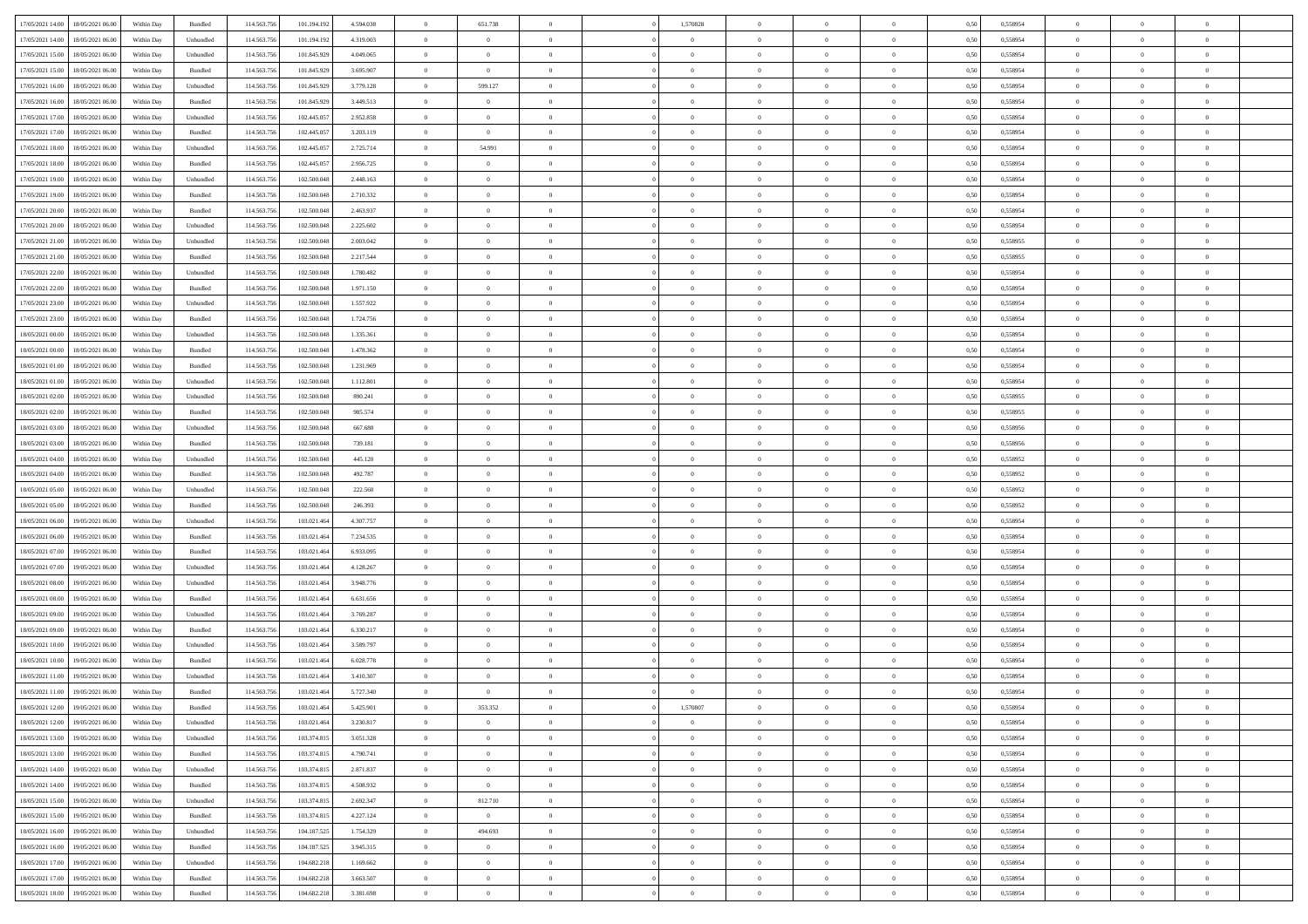| 18/05/2021 18:00 19/05/2021 06:00            | Within Day | Unbundled | 114.563.75  | 104.682.218 | 1.079.689 | $\overline{0}$ | $\overline{0}$ |                | $\overline{0}$ | $\bf{0}$       |                | $\bf{0}$       | 0,50 | 0,558954 | $\theta$       | $\theta$       | $\overline{0}$ |  |
|----------------------------------------------|------------|-----------|-------------|-------------|-----------|----------------|----------------|----------------|----------------|----------------|----------------|----------------|------|----------|----------------|----------------|----------------|--|
|                                              |            |           |             |             |           |                |                |                |                |                |                |                |      |          |                |                |                |  |
| 18/05/2021 19:00<br>19/05/2021 06:00         | Within Day | Unbundled | 114.563.75  | 104.682.218 | 989.714   | $\bf{0}$       | $\overline{0}$ | $\bf{0}$       | $\bf{0}$       | $\overline{0}$ | $\overline{0}$ | $\bf{0}$       | 0,50 | 0,558954 | $\,$ 0 $\,$    | $\bf{0}$       | $\overline{0}$ |  |
| 18/05/2021 19:00<br>19/05/2021 06:00         | Within Day | Bundled   | 114,563,75  | 104.682.218 | 3.099.891 | $\overline{0}$ | $\bf{0}$       | $\overline{0}$ | $\bf{0}$       | $\bf{0}$       | $\overline{0}$ | $\bf{0}$       | 0.50 | 0.558954 | $\bf{0}$       | $\overline{0}$ | $\overline{0}$ |  |
| 18/05/2021 20:00<br>19/05/2021 06:00         | Within Day | Unbundled | 114.563.75  | 104.682.218 | 899.740   | $\overline{0}$ | $\bf{0}$       | $\overline{0}$ | $\theta$       | $\theta$       | $\overline{0}$ | $\bf{0}$       | 0,50 | 0,558954 | $\theta$       | $\theta$       | $\overline{0}$ |  |
|                                              |            |           |             |             |           |                |                |                |                |                |                |                |      |          |                |                |                |  |
| 18/05/2021 20:00<br>19/05/2021 06:00         | Within Day | Bundled   | 114.563.75  | 104.682.218 | 2.818.083 | $\overline{0}$ | $\overline{0}$ | $\bf{0}$       | $\overline{0}$ | $\theta$       | $\overline{0}$ | $\bf{0}$       | 0,50 | 0,558954 | $\bf{0}$       | $\bf{0}$       | $\overline{0}$ |  |
| 18/05/2021 21:00<br>19/05/2021 06:00         | Within Day | Unbundled | 114,563,75  | 104.682.218 | 809,766   | $\overline{0}$ | $\overline{0}$ | $\overline{0}$ | $\bf{0}$       | $\overline{0}$ | $\theta$       | $\bf{0}$       | 0.50 | 0.558955 | $\bf{0}$       | $\theta$       | $\overline{0}$ |  |
| 18/05/2021 21:00<br>19/05/2021 06:00         | Within Day | Bundled   | 114.563.75  | 104.682.218 | 2.536.274 | $\overline{0}$ | $\overline{0}$ | $\overline{0}$ | $\overline{0}$ | $\overline{0}$ | $\overline{0}$ | $\bf{0}$       | 0,50 | 0,558955 | $\theta$       | $\theta$       | $\overline{0}$ |  |
| 18/05/2021 22:00<br>19/05/2021 06:00         | Within Day | Unbundled | 114.563.75  | 104.682.218 | 719.792   | $\bf{0}$       | $\overline{0}$ | $\bf{0}$       | $\overline{0}$ | $\overline{0}$ | $\overline{0}$ | $\bf{0}$       | 0,50 | 0,558954 | $\,$ 0 $\,$    | $\bf{0}$       | $\overline{0}$ |  |
| 18/05/2021 22:00<br>19/05/2021 06:00         | Within Day | Bundled   | 114,563,75  | 104.682.218 | 2.254.466 | $\overline{0}$ | $\bf{0}$       | $\overline{0}$ | $\bf{0}$       | $\overline{0}$ | $\overline{0}$ | $\bf{0}$       | 0.50 | 0.558954 | $\bf{0}$       | $\overline{0}$ | $\overline{0}$ |  |
|                                              |            |           |             |             |           |                |                |                |                |                |                |                |      |          |                |                |                |  |
| 18/05/2021 23:00<br>19/05/2021 06:00         | Within Day | Bundled   | 114.563.75  | 104.682.218 | 1.972.657 | $\overline{0}$ | $\bf{0}$       | $\overline{0}$ | $\overline{0}$ | $\overline{0}$ | $\overline{0}$ | $\bf{0}$       | 0,50 | 0,558954 | $\,$ 0 $\,$    | $\bf{0}$       | $\overline{0}$ |  |
| 18/05/2021 23:00<br>19/05/2021 06:00         | Within Day | Unbundled | 114.563.75  | 104.682.218 | 629.818   | $\bf{0}$       | $\overline{0}$ | $\bf{0}$       | $\bf{0}$       | $\bf{0}$       | $\overline{0}$ | $\bf{0}$       | 0,50 | 0,558954 | $\,$ 0 $\,$    | $\bf{0}$       | $\overline{0}$ |  |
| 19/05/2021 00:00<br>19/05/2021 06:00         | Within Day | Unbundled | 114,563,75  | 104.682.218 | 539,844   | $\overline{0}$ | $\bf{0}$       | $\overline{0}$ | $\bf{0}$       | $\bf{0}$       | $\overline{0}$ | $\bf{0}$       | 0.50 | 0.558954 | $\bf{0}$       | $\overline{0}$ | $\bf{0}$       |  |
| 19/05/2021 00:00<br>19/05/2021 06:00         | Within Day | Bundled   | 114.563.75  | 104.682.218 | 1.690.849 | $\overline{0}$ | $\overline{0}$ | $\overline{0}$ | $\theta$       | $\theta$       | $\overline{0}$ | $\bf{0}$       | 0,50 | 0,558954 | $\,$ 0 $\,$    | $\theta$       | $\overline{0}$ |  |
|                                              |            |           |             |             |           |                | $\overline{0}$ |                | $\overline{0}$ |                | $\overline{0}$ |                |      |          |                | $\bf{0}$       | $\overline{0}$ |  |
| 19/05/2021 01:00<br>19/05/2021 06:00         | Within Day | Unbundled | 114.563.75  | 104.682.218 | 449.870   | $\bf{0}$       |                | $\bf{0}$       |                | $\bf{0}$       |                | $\bf{0}$       | 0,50 | 0,558954 | $\bf{0}$       |                |                |  |
| 19/05/2021 01:00<br>19/05/2021 06:00         | Within Day | Bundled   | 114,563,75  | 104.682.218 | 1.409.041 | $\overline{0}$ | $\overline{0}$ | $\overline{0}$ | $\bf{0}$       | $\overline{0}$ | $\theta$       | $\bf{0}$       | 0.50 | 0.558954 | $\bf{0}$       | $\theta$       | $\overline{0}$ |  |
| 19/05/2021 02:00<br>19/05/2021 06:00         | Within Day | Unbundled | 114.563.75  | 104.682.218 | 359.896   | $\overline{0}$ | $\overline{0}$ | $\overline{0}$ | $\overline{0}$ | $\overline{0}$ | $\overline{0}$ | $\bf{0}$       | 0,50 | 0,558955 | $\theta$       | $\theta$       | $\overline{0}$ |  |
| 19/05/2021 02:00<br>19/05/2021 06:00         | Within Day | Bundled   | 114.563.75  | 104.682.218 | 1.127.232 | $\bf{0}$       | $\overline{0}$ | $\bf{0}$       | $\overline{0}$ | $\bf{0}$       | $\overline{0}$ | $\bf{0}$       | 0,50 | 0,558955 | $\,$ 0 $\,$    | $\bf{0}$       | $\overline{0}$ |  |
| 19/05/2021 03:00<br>19/05/2021 06:00         | Within Day | Unbundled | 114,563,75  | 104.682.218 | 269.922   | $\overline{0}$ | $\bf{0}$       | $\overline{0}$ | $\bf{0}$       | $\overline{0}$ | $\overline{0}$ | $\bf{0}$       | 0.50 | 0.558956 | $\bf{0}$       | $\overline{0}$ | $\overline{0}$ |  |
| 19/05/2021 03:00<br>19/05/2021 06:00         |            |           | 114.563.75  |             |           | $\overline{0}$ | $\bf{0}$       | $\overline{0}$ | $\overline{0}$ | $\overline{0}$ | $\overline{0}$ |                |      |          | $\,$ 0 $\,$    | $\bf{0}$       | $\overline{0}$ |  |
|                                              | Within Day | Bundled   |             | 104.682.218 | 845.425   |                |                |                |                |                |                | $\bf{0}$       | 0,50 | 0,558956 |                |                |                |  |
| 19/05/2021 04:00<br>19/05/2021 06:00         | Within Day | Unbundled | 114.563.75  | 104.682.218 | 179.947   | $\bf{0}$       | $\bf{0}$       | $\bf{0}$       | $\bf{0}$       | $\overline{0}$ | $\overline{0}$ | $\bf{0}$       | 0,50 | 0,558952 | $\,$ 0 $\,$    | $\bf{0}$       | $\overline{0}$ |  |
| 19/05/2021 04:00<br>19/05/2021 06:00         | Within Day | Bundled   | 114.563.75  | 104.682.218 | 563.616   | $\overline{0}$ | $\bf{0}$       | $\overline{0}$ | $\bf{0}$       | $\bf{0}$       | $\overline{0}$ | $\bf{0}$       | 0.50 | 0.558952 | $\bf{0}$       | $\overline{0}$ | $\overline{0}$ |  |
| 19/05/2021 05:00<br>19/05/2021 06:00         | Within Day | Bundled   | 114.563.75  | 104.682.218 | 281.808   | $\overline{0}$ | $\overline{0}$ | $\overline{0}$ | $\theta$       | $\theta$       | $\overline{0}$ | $\bf{0}$       | 0,50 | 0,558952 | $\theta$       | $\theta$       | $\overline{0}$ |  |
| 19/05/2021 05:00<br>19/05/2021 06:00         | Within Day | Unbundled | 114.563.75  | 104.682.218 | 89.974    | $\bf{0}$       | $\overline{0}$ | $\bf{0}$       | $\bf{0}$       | $\overline{0}$ | $\overline{0}$ | $\bf{0}$       | 0,50 | 0,558952 | $\,$ 0 $\,$    | $\bf{0}$       | $\overline{0}$ |  |
| 19/05/2021 06:00<br>20/05/2021 06:00         | Within Day | Unbundled | 114,563,75  | 105.158.064 | 2.514.632 | $\overline{0}$ | $\overline{0}$ | $\overline{0}$ | $\bf{0}$       | $\overline{0}$ | $\theta$       | $\bf{0}$       | 0.50 | 0.558954 | $\bf{0}$       | $\theta$       | $\overline{0}$ |  |
|                                              |            |           |             |             |           | $\overline{0}$ | $\overline{0}$ | $\overline{0}$ | $\overline{0}$ | $\overline{0}$ | $\overline{0}$ |                |      |          | $\theta$       | $\theta$       | $\overline{0}$ |  |
| 19/05/2021 06:00<br>20/05/2021 06:00         | Within Day | Bundled   | 114.563.75  | 105.158.064 | 6.891.057 |                |                |                |                |                |                | $\bf{0}$       | 0,50 | 0,558954 |                |                |                |  |
| 19/05/2021 07:00<br>20/05/2021 06:00         | Within Day | Unbundled | 114.563.75  | 105.158.06  | 2.409.856 | $\bf{0}$       | $\overline{0}$ | $\bf{0}$       | $\overline{0}$ | $\bf{0}$       | $\overline{0}$ | $\bf{0}$       | 0,50 | 0,558954 | $\,$ 0 $\,$    | $\bf{0}$       | $\overline{0}$ |  |
| 19/05/2021 07:00<br>20/05/2021 06:00         | Within Day | Bundled   | 114,563,75  | 105.158.064 | 6.603.930 | $\overline{0}$ | $\bf{0}$       | $\overline{0}$ | $\bf{0}$       | $\overline{0}$ | $\overline{0}$ | $\bf{0}$       | 0.50 | 0.558954 | $\bf{0}$       | $\overline{0}$ | $\overline{0}$ |  |
| 19/05/2021 08:00<br>20/05/2021 06:00         | Within Day | Unbundled | 114.563.75  | 105.158.064 | 2.305.080 | $\overline{0}$ | $\overline{0}$ | $\overline{0}$ | $\overline{0}$ | $\overline{0}$ | $\overline{0}$ | $\bf{0}$       | 0,50 | 0,558954 | $\theta$       | $\theta$       | $\overline{0}$ |  |
| 19/05/2021 08:00<br>20/05/2021 06:00         | Within Day | Bundled   | 114.563.75  | 105.158.06  | 6.316.803 | $\bf{0}$       | $\bf{0}$       | $\bf{0}$       | $\bf{0}$       | $\overline{0}$ | $\overline{0}$ | $\bf{0}$       | 0,50 | 0,558954 | $\,$ 0 $\,$    | $\bf{0}$       | $\overline{0}$ |  |
| 19/05/2021 09:00<br>20/05/2021 06:00         | Within Day | Unbundled | 114,563,75  | 105.158.064 | 2.200.303 | $\overline{0}$ | $\bf{0}$       | $\overline{0}$ | $\bf{0}$       | $\bf{0}$       | $\overline{0}$ | $\bf{0}$       | 0.50 | 0.558954 | $\bf{0}$       | $\overline{0}$ | $\bf{0}$       |  |
| 19/05/2021 09:00<br>20/05/2021 06:00         | Within Day | Bundled   | 114.563.75  | 105.158.06  | 6.029.675 | $\overline{0}$ | $\overline{0}$ | $\overline{0}$ | $\overline{0}$ | $\overline{0}$ | $\overline{0}$ | $\bf{0}$       | 0.50 | 0.558954 | $\theta$       | $\theta$       | $\overline{0}$ |  |
|                                              |            |           |             |             |           |                | $\overline{0}$ |                |                | $\,$ 0 $\,$    | $\overline{0}$ |                |      |          |                |                |                |  |
| 19/05/2021 10:00<br>20/05/2021 06:00         | Within Day | Bundled   | 114.563.75  | 105.158.06  | 5.742.547 | $\bf{0}$       |                | $\bf{0}$       | $\bf{0}$       |                |                | $\bf{0}$       | 0,50 | 0,558954 | $\,$ 0 $\,$    | $\bf{0}$       | $\overline{0}$ |  |
| 19/05/2021 10:00<br>20/05/2021 06:00         | Within Day | Unbundled | 114,563,75  | 105.158.064 | 2.095.527 | $\overline{0}$ | $\bf{0}$       | $\overline{0}$ | $\bf{0}$       | $\overline{0}$ | $\Omega$       | $\bf{0}$       | 0.50 | 0.558954 | $\,$ 0 $\,$    | $\bf{0}$       | $\overline{0}$ |  |
| 19/05/2021 11:00<br>20/05/2021 06:00         | Within Dav | Unbundled | 114.563.75  | 105.158.064 | 1.990.751 | $\overline{0}$ | $\overline{0}$ | $\overline{0}$ | $\overline{0}$ | $\theta$       | $\overline{0}$ | $\bf{0}$       | 0.50 | 0,558954 | $\theta$       | $\theta$       | $\overline{0}$ |  |
| 19/05/2021 11:00<br>20/05/2021 06:00         | Within Day | Bundled   | 114.563.75  | 105.158.06  | 5.455.421 | $\bf{0}$       | $\bf{0}$       | $\bf{0}$       | $\bf{0}$       | $\bf{0}$       | $\overline{0}$ | $\bf{0}$       | 0,50 | 0,558954 | $\,$ 0 $\,$    | $\bf{0}$       | $\overline{0}$ |  |
| 19/05/2021 12:00<br>20/05/2021 06:00         | Within Day | Unbundled | 114,563,75  | 105.158.06  | 1.885.975 | $\overline{0}$ | $\bf{0}$       | $\overline{0}$ | $\bf{0}$       | $\overline{0}$ | $\overline{0}$ | $\bf{0}$       | 0.50 | 0.558954 | $\bf{0}$       | $\overline{0}$ | $\overline{0}$ |  |
| 19/05/2021 12:00<br>20/05/2021 06:00         | Within Dav | Bundled   | 114.563.75  | 105.158.06  | 5.168.293 | $\overline{0}$ | $\overline{0}$ | $\overline{0}$ | $\overline{0}$ | $\overline{0}$ | $\overline{0}$ | $\bf{0}$       | 0.50 | 0,558954 | $\theta$       | $\theta$       | $\overline{0}$ |  |
| 19/05/2021 13:00<br>20/05/2021 06:00         | Within Day | Unbundled | 114.563.75  | 105.158.06  | 1.781.197 | $\bf{0}$       | $\bf{0}$       | $\bf{0}$       | $\bf{0}$       | $\overline{0}$ | $\overline{0}$ | $\bf{0}$       | 0,50 | 0,558954 | $\,$ 0 $\,$    | $\bf{0}$       | $\overline{0}$ |  |
|                                              |            |           |             |             |           |                |                |                |                |                |                |                |      |          |                |                |                |  |
| 19/05/2021 13:00<br>20/05/2021 06:00         | Within Day | Bundled   | 114,563,75  | 105.158.064 | 4.881.165 | $\overline{0}$ | $\bf{0}$       | $\overline{0}$ | $\bf{0}$       | $\bf{0}$       | $\overline{0}$ | $\bf{0}$       | 0.50 | 0.558954 | $\bf{0}$       | $\overline{0}$ | $\overline{0}$ |  |
| 19/05/2021 14:00<br>20/05/2021 06:00         | Within Dav | Unbundled | 114.563.75  | 105.158.06  | 1.676.421 | $\overline{0}$ | $\overline{0}$ | $\overline{0}$ | $\overline{0}$ | $\overline{0}$ | $\overline{0}$ | $\bf{0}$       | 0.50 | 0.558954 | $\theta$       | $\theta$       | $\overline{0}$ |  |
| 19/05/2021 14:00<br>20/05/2021 06:00         | Within Day | Bundled   | 114.563.75  | 105.158.06  | 4.594.038 | $\bf{0}$       | $\bf{0}$       | $\bf{0}$       | $\bf{0}$       | $\overline{0}$ | $\overline{0}$ | $\bf{0}$       | 0,50 | 0,558954 | $\,$ 0 $\,$    | $\bf{0}$       | $\overline{0}$ |  |
| 19/05/2021 15:00<br>20/05/2021 06:00         | Within Day | Unbundled | 114,563,75  | 105.158.06  | 1.571.645 | $\overline{0}$ | $\overline{0}$ | $\overline{0}$ | $\bf{0}$       | $\bf{0}$       | $\Omega$       | $\bf{0}$       | 0.50 | 0.558954 | $\,$ 0 $\,$    | $\theta$       | $\overline{0}$ |  |
| 19/05/2021 15:00<br>20/05/2021 06:00         | Within Dav | Bundled   | 114.563.75  | 105.158.06  | 4.306.910 | $\overline{0}$ | $\overline{0}$ | $\Omega$       | $\overline{0}$ | $\theta$       | $\overline{0}$ | $\overline{0}$ | 0.5( | 0,558954 | $\theta$       | $\theta$       | $\overline{0}$ |  |
| 19/05/2021 16:00<br>20/05/2021 06:00         | Within Day | Bundled   | 114.563.75  | 105.158.064 | 4.019.784 | $\bf{0}$       | $\bf{0}$       | $\overline{0}$ | $\bf{0}$       | $\bf{0}$       | $\overline{0}$ | $\bf{0}$       | 0,50 | 0,558954 | $\overline{0}$ | $\overline{0}$ | $\overline{0}$ |  |
|                                              |            |           |             |             |           |                |                |                |                |                |                |                |      |          |                |                |                |  |
| $19/05/2021\ 16.00 \qquad 20/05/2021\ 06.00$ | Within Day | Unbundled | 114.563.756 | 105.158.064 | 1.466.869 | $\overline{0}$ | $\Omega$       |                | $\Omega$       |                |                |                | 0,50 | 0.558954 | $\theta$       | $\overline{0}$ |                |  |
| 19/05/2021 17:00 20/05/2021 06:00            | Within Day | Unbundled | 114.563.756 | 105.158.064 | 1.362.092 | $\overline{0}$ | $\overline{0}$ | $\Omega$       | $\theta$       | $\overline{0}$ | $\overline{0}$ | $\bf{0}$       | 0,50 | 0,558954 | $\theta$       | $\theta$       | $\overline{0}$ |  |
| 19/05/2021 17:00<br>20/05/2021 06:00         | Within Day | Bundled   | 114.563.75  | 105.158.064 | 3.732.656 | $\overline{0}$ | $\bf{0}$       | $\overline{0}$ | $\overline{0}$ | $\bf{0}$       | $\overline{0}$ | $\bf{0}$       | 0,50 | 0,558954 | $\bf{0}$       | $\overline{0}$ | $\bf{0}$       |  |
| 19/05/2021 18:00 20/05/2021 06:00            | Within Day | Unbundled | 114,563,756 | 105.158.064 | 1.257.316 | $\overline{0}$ | $\overline{0}$ | $\overline{0}$ | $\overline{0}$ | $\mathbf{0}$   | $\overline{0}$ | $\,$ 0 $\,$    | 0.50 | 0.558954 | $\overline{0}$ | $\bf{0}$       | $\bf{0}$       |  |
| 19/05/2021 18:00 20/05/2021 06:00            | Within Dav | Bundled   | 114.563.756 | 105.158.064 | 3.445.528 | $\overline{0}$ | $\overline{0}$ | $\overline{0}$ | $\overline{0}$ | $\overline{0}$ | $\overline{0}$ | $\bf{0}$       | 0,50 | 0,558954 | $\overline{0}$ | $\theta$       | $\overline{0}$ |  |
|                                              |            |           |             |             |           |                |                |                |                |                |                |                |      |          |                |                |                |  |
| 19/05/2021 19:00<br>20/05/2021 06:00         | Within Day | Unbundled | 114.563.75  | 105.158.064 | 1.152.540 | $\overline{0}$ | $\bf{0}$       | $\overline{0}$ | $\overline{0}$ | $\bf{0}$       | $\overline{0}$ | $\bf{0}$       | 0,50 | 0,558954 | $\bf{0}$       | $\overline{0}$ | $\overline{0}$ |  |
| 19/05/2021 19:00 20/05/2021 06:00            | Within Day | Bundled   | 114.563.756 | 105.158.064 | 3.158.401 | $\overline{0}$ | $\bf{0}$       | $\overline{0}$ | $\overline{0}$ | $\bf{0}$       | $\overline{0}$ | $\bf{0}$       | 0.50 | 0.558954 | $\,$ 0 $\,$    | $\overline{0}$ | $\,$ 0         |  |
| 19/05/2021 20:00<br>20/05/2021 06:00         | Within Dav | Unbundled | 114.563.756 | 105.158.064 | 1.047.764 | $\overline{0}$ | $\overline{0}$ | $\overline{0}$ | $\overline{0}$ | $\overline{0}$ | $\overline{0}$ | $\bf{0}$       | 0.50 | 0,558954 | $\overline{0}$ | $\theta$       | $\overline{0}$ |  |
| 19/05/2021 20:00<br>20/05/2021 06:00         | Within Day | Bundled   | 114.563.75  | 105.158.064 | 2.871.274 | $\overline{0}$ | $\overline{0}$ | $\overline{0}$ | $\overline{0}$ | $\overline{0}$ | $\overline{0}$ | $\bf{0}$       | 0,50 | 0,558954 | $\bf{0}$       | $\overline{0}$ | $\,$ 0         |  |
| 19/05/2021 21:00 20/05/2021 06:00            | Within Day | Bundled   | 114.563.75  | 105.158.064 | 2.584.146 | $\overline{0}$ | $\overline{0}$ | $\overline{0}$ | $\overline{0}$ | $\overline{0}$ | $\overline{0}$ | $\bf{0}$       | 0.50 | 0.558955 | $\mathbf{0}$   | $\bf{0}$       | $\,$ 0         |  |
| 19/05/2021 21:00 20/05/2021 06:00            | Within Dav | Unbundled | 114.563.756 | 105.158.064 | 942.987   | $\overline{0}$ | $\overline{0}$ | $\overline{0}$ | $\overline{0}$ | $\overline{0}$ | $\overline{0}$ | $\bf{0}$       | 0,50 | 0,558955 | $\overline{0}$ | $\theta$       | $\overline{0}$ |  |
|                                              |            |           |             |             |           |                |                |                |                |                |                |                |      |          |                |                |                |  |
| 19/05/2021 22:00<br>20/05/2021 06:00         | Within Day | Unbundled | 114.563.75  | 105.158.064 | 838.210   | $\overline{0}$ | $\bf{0}$       | $\overline{0}$ | $\overline{0}$ | $\overline{0}$ | $\overline{0}$ | $\bf{0}$       | 0,50 | 0,558954 | $\bf{0}$       | $\overline{0}$ | $\bf{0}$       |  |
| 19/05/2021 22:00 20/05/2021 06:00            | Within Day | Bundled   | 114.563.756 | 105.158.064 | 2.297.019 | $\overline{0}$ | $\bf{0}$       | $\overline{0}$ | $\overline{0}$ | $\,$ 0 $\,$    | $\overline{0}$ | $\bf{0}$       | 0,50 | 0,558954 | $\overline{0}$ | $\,$ 0 $\,$    | $\,$ 0 $\,$    |  |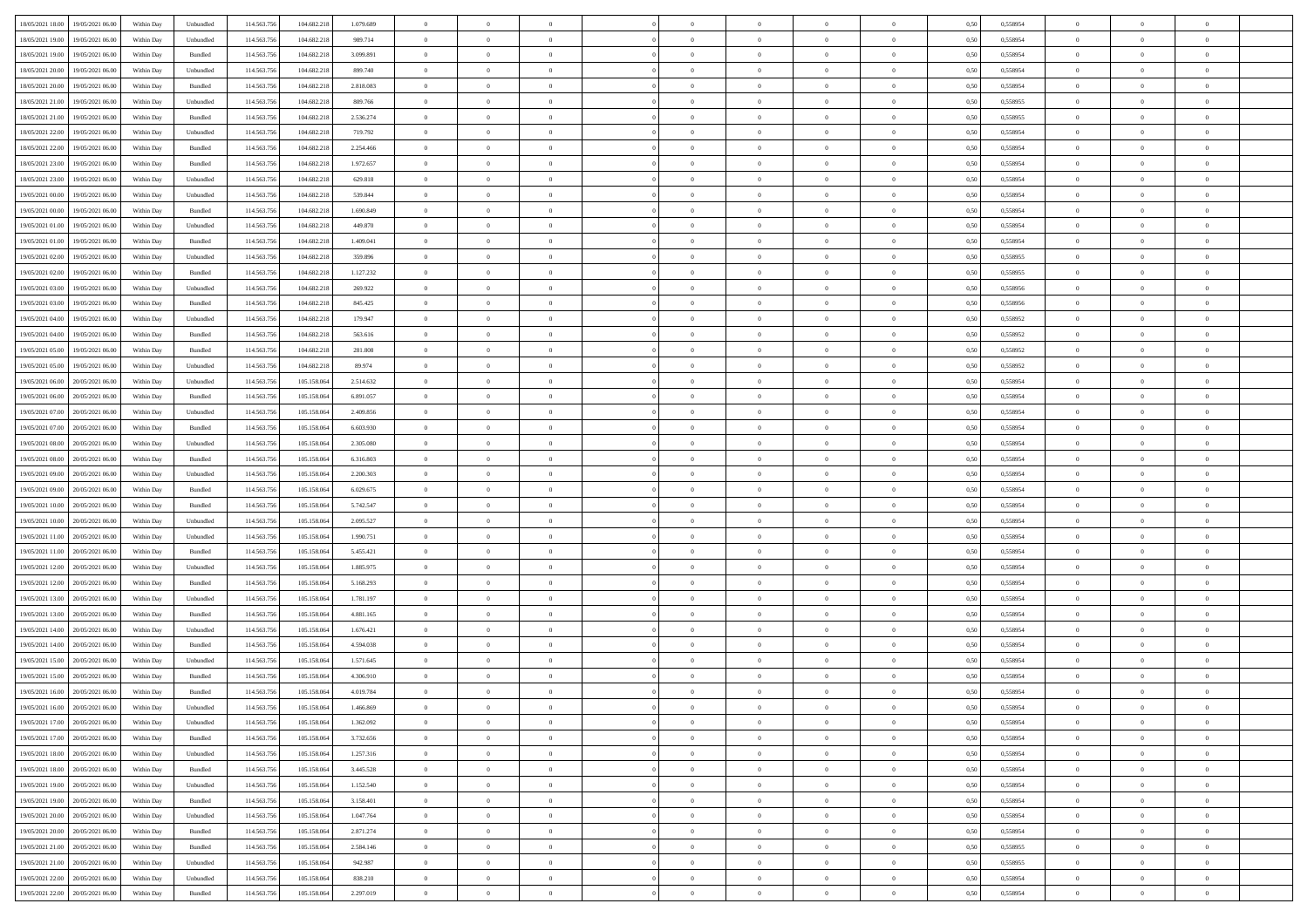| 19/05/2021 23:00 20/05/2021 06:00              | Within Day | Unbundled                   | 114.563.756 | 105.158.064 | 733.434   | $\overline{0}$ | $\overline{0}$ |                | $\overline{0}$ | $\theta$       |                | $\theta$       | 0,50 | 0,558954 | $\theta$       | $\theta$       | $\overline{0}$ |  |
|------------------------------------------------|------------|-----------------------------|-------------|-------------|-----------|----------------|----------------|----------------|----------------|----------------|----------------|----------------|------|----------|----------------|----------------|----------------|--|
| 19/05/2021 23:00<br>20/05/2021 06:00           | Within Day | Bundled                     | 114.563.75  | 105.158.06  | 2.009.891 | $\bf{0}$       | $\bf{0}$       | $\bf{0}$       | $\bf{0}$       | $\overline{0}$ | $\overline{0}$ | $\bf{0}$       | 0,50 | 0,558954 | $\,$ 0 $\,$    | $\bf{0}$       | $\overline{0}$ |  |
| 20/05/2021 00:00<br>20/05/2021 06:00           | Within Day | Unbundled                   | 114,563,75  | 105.158.064 | 628.658   | $\overline{0}$ | $\bf{0}$       | $\overline{0}$ | $\bf{0}$       | $\bf{0}$       | $\overline{0}$ | $\bf{0}$       | 0.50 | 0.558954 | $\bf{0}$       | $\overline{0}$ | $\overline{0}$ |  |
| 20/05/2021 00:00<br>20/05/2021 06:00           |            |                             | 114.563.75  |             |           | $\overline{0}$ | $\overline{0}$ | $\overline{0}$ | $\theta$       | $\theta$       | $\overline{0}$ |                |      |          | $\theta$       | $\theta$       | $\overline{0}$ |  |
|                                                | Within Day | Bundled                     |             | 105.158.064 | 1.722.764 |                |                |                |                |                |                | $\bf{0}$       | 0,50 | 0,558954 |                |                |                |  |
| 20/05/2021 01:00<br>20/05/2021 06:00           | Within Day | Unbundled                   | 114.563.75  | 105.158.06  | 523.881   | $\bf{0}$       | $\overline{0}$ | $\bf{0}$       | $\overline{0}$ | $\theta$       | $\overline{0}$ | $\bf{0}$       | 0,50 | 0,558954 | $\,$ 0 $\,$    | $\bf{0}$       | $\overline{0}$ |  |
| 20/05/2021 01:00<br>20/05/2021 06:00           | Within Day | Bundled                     | 114,563,75  | 105.158.064 | 1.435.637 | $\overline{0}$ | $\overline{0}$ | $\overline{0}$ | $\bf{0}$       | $\overline{0}$ | $\theta$       | $\bf{0}$       | 0.50 | 0.558954 | $\,$ 0 $\,$    | $\theta$       | $\overline{0}$ |  |
| 20/05/2021 02:00<br>20/05/2021 06:00           | Within Day | Unbundled                   | 114.563.75  | 105.158.064 | 419.105   | $\overline{0}$ | $\overline{0}$ | $\overline{0}$ | $\overline{0}$ | $\overline{0}$ | $\overline{0}$ | $\bf{0}$       | 0,50 | 0,558955 | $\theta$       | $\theta$       | $\overline{0}$ |  |
|                                                |            |                             |             |             |           |                |                |                |                |                |                |                |      |          |                |                |                |  |
| 20/05/2021 02:00<br>20/05/2021 06:00           | Within Day | Bundled                     | 114.563.75  | 105.158.06  | 1.148.509 | $\overline{0}$ | $\bf{0}$       | $\bf{0}$       | $\bf{0}$       | $\overline{0}$ | $\overline{0}$ | $\bf{0}$       | 0,50 | 0,558955 | $\,$ 0 $\,$    | $\bf{0}$       | $\overline{0}$ |  |
| 20/05/2021 03:00<br>20/05/2021 06:00           | Within Day | Bundled                     | 114,563,75  | 105.158.06  | 861.381   | $\overline{0}$ | 510.103        | $\overline{0}$ | 1,570978       | $\overline{0}$ | $\overline{0}$ | $\bf{0}$       | 0.50 | 0.558956 | $\bf{0}$       | $\overline{0}$ | $\overline{0}$ |  |
| 20/05/2021 03:00<br>20/05/2021 06:00           | Within Day | Unbundled                   | 114.563.75  | 105.158.064 | 314.329   | $\bf{0}$       | $\bf{0}$       | $\overline{0}$ | $\overline{0}$ | $\overline{0}$ | $\overline{0}$ | $\bf{0}$       | 0,50 | 0,558956 | $\,$ 0 $\,$    | $\bf{0}$       | $\overline{0}$ |  |
| 20/05/2021 04:00<br>20/05/2021 06:00           | Within Day | Unbundled                   | 114.563.75  | 105.668.16  | 209.553   | $\bf{0}$       | $\overline{0}$ | $\bf{0}$       | $\bf{0}$       | $\overline{0}$ | $\overline{0}$ | $\bf{0}$       | 0,50 | 0,558952 | $\,$ 0 $\,$    | $\bf{0}$       | $\overline{0}$ |  |
|                                                |            |                             |             |             |           |                |                |                |                |                |                |                |      |          |                |                |                |  |
| 20/05/2021 04:00<br>20/05/2021 06:00           | Within Day | Bundled                     | 114,563,75  | 105,668,166 | 234,186   | $\overline{0}$ | $\bf{0}$       | $\overline{0}$ | $\overline{0}$ | $\bf{0}$       | $\overline{0}$ | $\bf{0}$       | 0.50 | 0.558952 | $\bf{0}$       | $\overline{0}$ | $\,$ 0         |  |
| 20/05/2021 05:00<br>20/05/2021 06:00           | Within Day | Unbundled                   | 114.563.75  | 105.668.166 | 104.776   | $\overline{0}$ | $\overline{0}$ | $\overline{0}$ | $\theta$       | $\theta$       | $\overline{0}$ | $\bf{0}$       | 0,50 | 0,558952 | $\,$ 0 $\,$    | $\theta$       | $\overline{0}$ |  |
| 20/05/2021 05:00<br>20/05/2021 06:00           | Within Day | Bundled                     | 114.563.75  | 105.668.16  | 117.092   | $\bf{0}$       | $\overline{0}$ | $\bf{0}$       | $\bf{0}$       | $\bf{0}$       | $\overline{0}$ | $\bf{0}$       | 0,50 | 0,558952 | $\,$ 0 $\,$    | $\bf{0}$       | $\overline{0}$ |  |
|                                                |            |                             |             |             |           |                |                |                |                |                | $\theta$       |                |      |          |                |                |                |  |
| 20/05/2021 06:00<br>21/05/2021 06:00           | Within Day | Unbundled                   | 114,563,75  | 101.406.20  | 6.266.494 | $\overline{0}$ | $\bf{0}$       | $\overline{0}$ | $\bf{0}$       | $\overline{0}$ |                | $\bf{0}$       | 0.50 | 0.558954 | $\,$ 0 $\,$    | $\theta$       | $\overline{0}$ |  |
| 20/05/2021 06:00<br>21/05/2021 06:00           | Within Day | Bundled                     | 114.563.75  | 101.406.203 | 6.891.057 | $\overline{0}$ | $\overline{0}$ | $\overline{0}$ | $\overline{0}$ | $\overline{0}$ | $\overline{0}$ | $\bf{0}$       | 0,50 | 0,558954 | $\theta$       | $\theta$       | $\overline{0}$ |  |
| 20/05/2021 07:00<br>21/05/2021 06.00           | Within Day | Unbundled                   | 114.563.75  | 101.406.20  | 6.005.390 | $\bf{0}$       | $\bf{0}$       | $\bf{0}$       | $\overline{0}$ | $\overline{0}$ | $\overline{0}$ | $\bf{0}$       | 0,50 | 0,558954 | $\,$ 0 $\,$    | $\bf{0}$       | $\overline{0}$ |  |
| 20/05/2021 07:00<br>21/05/2021 06:00           | Within Day | Bundled                     | 114,563,75  | 101.406.20  | 6.603.930 | $\overline{0}$ | $\bf{0}$       | $\overline{0}$ | $\bf{0}$       | $\overline{0}$ | $\overline{0}$ | $\bf{0}$       | 0.50 | 0.558954 | $\bf{0}$       | $\overline{0}$ | $\overline{0}$ |  |
| 20/05/2021 08:00<br>21/05/2021 06:00           |            |                             | 114.563.75  |             |           | $\overline{0}$ | $\bf{0}$       | $\overline{0}$ | $\overline{0}$ | $\overline{0}$ | $\overline{0}$ |                |      |          | $\,$ 0 $\,$    | $\bf{0}$       | $\overline{0}$ |  |
|                                                | Within Day | Bundled                     |             | 101.406.203 | 6.316.803 |                |                |                |                |                |                | $\bf{0}$       | 0,50 | 0,558954 |                |                |                |  |
| 20/05/2021 08:00<br>21/05/2021 06.00           | Within Day | Unbundled                   | 114.563.75  | 101.406.20  | 5.744.286 | $\bf{0}$       | $\bf{0}$       | $\bf{0}$       | $\bf{0}$       | $\overline{0}$ | $\overline{0}$ | $\bf{0}$       | 0,50 | 0,558954 | $\,$ 0 $\,$    | $\bf{0}$       | $\overline{0}$ |  |
| 20/05/2021 09:00<br>21/05/2021 06:00           | Within Day | Unbundled                   | 114,563,75  | 101.406.20  | 5.483.182 | $\overline{0}$ | $\bf{0}$       | $\overline{0}$ | $\overline{0}$ | $\bf{0}$       | $\overline{0}$ | $\bf{0}$       | 0.50 | 0.558954 | $\bf{0}$       | $\overline{0}$ | $\,$ 0         |  |
| 20/05/2021 09:00<br>21/05/2021 06:00           | Within Day | Bundled                     | 114.563.75  | 101.406.203 | 6.029.675 | $\overline{0}$ | $\overline{0}$ | $\overline{0}$ | $\theta$       | $\theta$       | $\overline{0}$ | $\bf{0}$       | 0,50 | 0,558954 | $\theta$       | $\theta$       | $\overline{0}$ |  |
|                                                |            |                             |             |             |           |                | $\bf{0}$       |                |                | $\overline{0}$ | $\overline{0}$ |                |      |          | $\,$ 0 $\,$    | $\bf{0}$       | $\overline{0}$ |  |
| 20/05/2021 10:00<br>21/05/2021 06.00           | Within Day | Unbundled                   | 114.563.75  | 101.406.20  | 5.222.078 | $\bf{0}$       |                | $\bf{0}$       | $\bf{0}$       |                |                | $\bf{0}$       | 0,50 | 0,558954 |                |                |                |  |
| 20/05/2021 10:00<br>21/05/2021 06:00           | Within Day | Bundled                     | 114,563,75  | 101.406.20  | 5.742.547 | $\overline{0}$ | $\bf{0}$       | $\overline{0}$ | $\bf{0}$       | $\overline{0}$ | $\theta$       | $\bf{0}$       | 0.50 | 0.558954 | $\,$ 0 $\,$    | $\theta$       | $\overline{0}$ |  |
| 20/05/2021 11:00<br>21/05/2021 06:00           | Within Day | Unbundled                   | 114.563.75  | 101.406.203 | 4.960.975 | $\overline{0}$ | $\overline{0}$ | $\overline{0}$ | $\overline{0}$ | $\overline{0}$ | $\overline{0}$ | $\bf{0}$       | 0,50 | 0,558954 | $\theta$       | $\theta$       | $\overline{0}$ |  |
| 20/05/2021 11:00<br>21/05/2021 06.00           | Within Day | Bundled                     | 114.563.75  | 101.406.20  | 5.455.421 | $\bf{0}$       | $\overline{0}$ | $\bf{0}$       | $\overline{0}$ | $\overline{0}$ | $\overline{0}$ | $\bf{0}$       | 0,50 | 0,558954 | $\,$ 0 $\,$    | $\bf{0}$       | $\overline{0}$ |  |
| 20/05/2021 12:00<br>21/05/2021 06:00           | Within Day | Unbundled                   | 114.563.75  | 101.406.20  | 4.699.870 | $\overline{0}$ | $\bf{0}$       | $\overline{0}$ | $\bf{0}$       | $\overline{0}$ | $\overline{0}$ | $\bf{0}$       | 0.50 | 0.558954 | $\bf{0}$       | $\overline{0}$ | $\overline{0}$ |  |
|                                                |            |                             |             |             |           |                |                |                |                |                |                |                |      |          |                |                |                |  |
| 20/05/2021 12:00<br>21/05/2021 06:00           | Within Day | Bundled                     | 114.563.75  | 101.406.203 | 5.168.293 | $\overline{0}$ | $\bf{0}$       | $\overline{0}$ | $\overline{0}$ | $\overline{0}$ | $\overline{0}$ | $\bf{0}$       | 0,50 | 0,558954 | $\theta$       | $\theta$       | $\overline{0}$ |  |
| 20/05/2021 13:00<br>21/05/2021 06.00           | Within Day | Unbundled                   | 114.563.75  | 101.406.20  | 4.438.766 | $\bf{0}$       | $\bf{0}$       | $\bf{0}$       | $\bf{0}$       | $\overline{0}$ | $\overline{0}$ | $\bf{0}$       | 0,50 | 0,558954 | $\,$ 0 $\,$    | $\bf{0}$       | $\overline{0}$ |  |
| 20/05/2021 13:00<br>21/05/2021 06:00           | Within Day | Bundled                     | 114,563,75  | 101.406.20  | 4.881.165 | $\overline{0}$ | $\bf{0}$       | $\overline{0}$ | $\overline{0}$ | $\bf{0}$       | $\overline{0}$ | $\bf{0}$       | 0.50 | 0.558954 | $\bf{0}$       | $\overline{0}$ | $\,$ 0         |  |
| 20/05/2021 14:00<br>21/05/2021 06:00           | Within Day | Bundled                     | 114.563.75  | 101.406.203 | 4.594.038 | $\overline{0}$ | $\overline{0}$ | $\overline{0}$ | $\overline{0}$ | $\overline{0}$ | $\overline{0}$ | $\bf{0}$       | 0.50 | 0.558954 | $\theta$       | $\theta$       | $\overline{0}$ |  |
|                                                |            |                             |             |             |           |                |                |                |                |                |                |                |      |          |                |                |                |  |
| 20/05/2021 14:00<br>21/05/2021 06.00           | Within Day | Unbundled                   | 114.563.75  | 101.406.20  | 4.177.662 | $\bf{0}$       | $\bf{0}$       | $\bf{0}$       | $\bf{0}$       | $\overline{0}$ | $\overline{0}$ | $\bf{0}$       | 0,50 | 0,558954 | $\,$ 0 $\,$    | $\bf{0}$       | $\overline{0}$ |  |
| 20/05/2021 15:00<br>21/05/2021 06:00           | Within Day | Unbundled                   | 114,563,75  | 101.406.20  | 3.916.558 | $\overline{0}$ | 641.922        | $\overline{0}$ | $\bf{0}$       | $\overline{0}$ | $\overline{0}$ | $\bf{0}$       | 0.50 | 0.558954 | $\,$ 0 $\,$    | $\bf{0}$       | $\overline{0}$ |  |
| 20/05/2021 15:00<br>21/05/2021 06:00           | Within Dav | Bundled                     | 114.563.75  | 101.406.203 | 4.306.910 | $\overline{0}$ | $\overline{0}$ | $\overline{0}$ | $\overline{0}$ | $\overline{0}$ | $\overline{0}$ | $\bf{0}$       | 0.5( | 0,558954 | $\theta$       | $\theta$       | $\overline{0}$ |  |
| 20/05/2021 16:00<br>21/05/2021 06.00           | Within Day | Unbundled                   | 114.563.75  | 102.048.12: | 3.056.327 | $\bf{0}$       | $\bf{0}$       | $\bf{0}$       | $\bf{0}$       | $\overline{0}$ | $\overline{0}$ | $\bf{0}$       | 0,50 | 0,558954 | $\,$ 0 $\,$    | $\bf{0}$       | $\overline{0}$ |  |
| 20/05/2021 16:00<br>21/05/2021 06:00           | Within Day | Bundled                     | 114,563,75  | 102.048.12  | 4.019.784 | $\overline{0}$ | $\bf{0}$       | $\overline{0}$ | $\bf{0}$       | $\overline{0}$ | $\overline{0}$ | $\bf{0}$       | 0.50 | 0.558954 | $\bf{0}$       | $\overline{0}$ | $\overline{0}$ |  |
|                                                |            |                             |             |             |           |                |                |                |                |                |                |                |      |          |                |                |                |  |
| 20/05/2021 17:00<br>21/05/2021 06:00           | Within Dav | Unbundled                   | 114.563.75  | 102.048.12  | 2.838.017 | $\overline{0}$ | $\overline{0}$ | $\overline{0}$ | $\overline{0}$ | $\overline{0}$ | $\overline{0}$ | $\bf{0}$       | 0.50 | 0,558954 | $\theta$       | $\theta$       | $\overline{0}$ |  |
| 20/05/2021 17:00<br>21/05/2021 06.00           | Within Day | Bundled                     | 114.563.75  | 102.048.12: | 3.732.656 | $\bf{0}$       | $\bf{0}$       | $\bf{0}$       | $\bf{0}$       | $\overline{0}$ | $\overline{0}$ | $\bf{0}$       | 0,50 | 0,558954 | $\,$ 0 $\,$    | $\bf{0}$       | $\overline{0}$ |  |
| 20/05/2021 18:00<br>21/05/2021 06:00           | Within Day | Unbundled                   | 114.563.75  | 102.048.12  | 2.619.709 | $\overline{0}$ | $\bf{0}$       | $\overline{0}$ | $\overline{0}$ | $\bf{0}$       | $\overline{0}$ | $\bf{0}$       | 0.50 | 0.558954 | $\bf{0}$       | $\overline{0}$ | $\,$ 0         |  |
| 20/05/2021 18:00<br>21/05/2021 06:00           | Within Dav | Bundled                     | 114.563.75  | 102.048.125 | 3.445.528 | $\overline{0}$ | $\overline{0}$ | $\overline{0}$ | $\overline{0}$ | $\overline{0}$ | $\overline{0}$ | $\bf{0}$       | 0.50 | 0,558954 | $\theta$       | $\theta$       | $\overline{0}$ |  |
|                                                |            |                             |             |             |           |                |                |                |                |                |                |                |      |          |                |                |                |  |
| 20/05/2021 19:00<br>21/05/2021 06:00           | Within Day | Bundled                     | 114.563.75  | 102.048.12: | 3.158.401 | $\bf{0}$       | $\bf{0}$       | $\bf{0}$       | $\bf{0}$       | $\overline{0}$ | $\overline{0}$ | $\bf{0}$       | 0,50 | 0,558954 | $\,$ 0 $\,$    | $\bf{0}$       | $\overline{0}$ |  |
| 20/05/2021 19:00<br>21/05/2021 06:00           | Within Day | Unbundled                   | 114,563,75  | 102.048.12  | 2.401.400 | $\overline{0}$ | $\overline{0}$ | $\overline{0}$ | $\bf{0}$       | $\overline{0}$ | $\Omega$       | $\bf{0}$       | 0.50 | 0.558954 | $\bf{0}$       | $\theta$       | $\overline{0}$ |  |
| 20/05/2021 20:00<br>21/05/2021 06:00           | Within Dav | Unbundled                   | 114.563.75  | 102.048.12  | 2.183.090 | $\overline{0}$ | $\overline{0}$ | $\Omega$       | $\overline{0}$ | $\theta$       | $\overline{0}$ | $\overline{0}$ | 0.5( | 0,558954 | $\theta$       | $\theta$       | $\overline{0}$ |  |
| 20/05/2021 20:00<br>21/05/2021 06:00           | Within Day | Bundled                     | 114.563.75  | 102.048.12: | 2.871.274 | $\bf{0}$       | $\bf{0}$       | $\bf{0}$       | $\bf{0}$       | $\bf{0}$       | $\overline{0}$ | $\bf{0}$       | 0,50 | 0,558954 | $\overline{0}$ | $\overline{0}$ | $\overline{0}$ |  |
|                                                |            |                             |             |             |           |                |                |                |                |                |                |                |      |          |                |                |                |  |
| $20/05/2021\; 21.00 \qquad 21/05/2021\; 06.00$ | Within Day | $\ensuremath{\mathsf{Unb}}$ | 114.563.756 | 102.048.125 | 1.964.781 | $\bf{0}$       | $\theta$       |                | $\Omega$       |                |                |                | 0,50 | 0.558955 | $\theta$       | $\overline{0}$ |                |  |
| 20/05/2021 21:00 21/05/2021 06:00              | Within Day | Bundled                     | 114.563.756 | 102.048.125 | 2.584.146 | $\overline{0}$ | $\overline{0}$ | $\Omega$       | $\theta$       | $\overline{0}$ | $\overline{0}$ | $\bf{0}$       | 0,50 | 0,558955 | $\theta$       | $\theta$       | $\overline{0}$ |  |
| 20/05/2021 22:00<br>21/05/2021 06:00           | Within Day | Unbundled                   | 114.563.75  | 102.048.125 | 1.746.473 | $\overline{0}$ | $\bf{0}$       | $\overline{0}$ | $\overline{0}$ | $\bf{0}$       | $\overline{0}$ | $\bf{0}$       | 0,50 | 0,558954 | $\bf{0}$       | $\overline{0}$ | $\bf{0}$       |  |
| 20/05/2021 22:00 21/05/2021 06:00              | Within Day | Bundled                     | 114,563,756 | 102.048.125 | 2.297.019 | $\overline{0}$ | $\bf{0}$       | $\overline{0}$ | $\overline{0}$ | $\mathbf{0}$   | $\overline{0}$ | $\,$ 0 $\,$    | 0.50 | 0.558954 | $\overline{0}$ | $\bf{0}$       | $\,$ 0 $\,$    |  |
|                                                |            |                             |             |             |           |                | $\overline{0}$ |                |                | $\overline{0}$ |                |                |      |          | $\overline{0}$ | $\theta$       | $\overline{0}$ |  |
| 20/05/2021 23:00 21/05/2021 06:00              | Within Day | Unbundled                   | 114.563.756 | 102.048.125 | 1.528.163 | $\overline{0}$ |                | $\overline{0}$ | $\overline{0}$ |                | $\overline{0}$ | $\bf{0}$       | 0,50 | 0,558954 |                |                |                |  |
| 20/05/2021 23:00<br>21/05/2021 06:00           | Within Day | Bundled                     | 114.563.75  | 102.048.125 | 2.009.891 | $\overline{0}$ | $\bf{0}$       | $\overline{0}$ | $\overline{0}$ | $\bf{0}$       | $\overline{0}$ | $\bf{0}$       | 0,50 | 0,558954 | $\bf{0}$       | $\overline{0}$ | $\overline{0}$ |  |
| 21/05/2021 00:00 21/05/2021 06:00              | Within Day | Unbundled                   | 114.563.756 | 102.048.125 | 1.309.854 | $\overline{0}$ | $\bf{0}$       | $\overline{0}$ | $\overline{0}$ | $\bf{0}$       | $\overline{0}$ | $\bf{0}$       | 0.50 | 0.558954 | $\,$ 0 $\,$    | $\overline{0}$ | $\,$ 0         |  |
| 21/05/2021 00:00 21/05/2021 06:00              | Within Dav | Bundled                     | 114.563.756 | 102.048.125 | 1.722.764 | $\overline{0}$ | $\overline{0}$ | $\overline{0}$ | $\overline{0}$ | $\overline{0}$ | $\overline{0}$ | $\bf{0}$       | 0.50 | 0,558954 | $\overline{0}$ | $\theta$       | $\overline{0}$ |  |
| 21/05/2021 01:00                               |            |                             |             |             |           |                | $\overline{0}$ |                |                | $\overline{0}$ |                |                |      |          | $\bf{0}$       | $\overline{0}$ | $\,$ 0         |  |
| 21/05/2021 06:00                               | Within Day | Bundled                     | 114.563.75  | 102.048.125 | 1.435.637 | $\overline{0}$ |                | $\overline{0}$ | $\overline{0}$ |                | $\overline{0}$ | $\bf{0}$       | 0,50 | 0,558954 |                |                |                |  |
| 21/05/2021 01:00 21/05/2021 06:00              | Within Day | Unbundled                   | 114.563.75  | 102.048.125 | 1.091.545 | $\overline{0}$ | $\overline{0}$ | $\overline{0}$ | $\overline{0}$ | $\overline{0}$ | $\overline{0}$ | $\bf{0}$       | 0.50 | 0.558954 | $\mathbf{0}$   | $\bf{0}$       | $\,$ 0         |  |
| 21/05/2021 02:00 21/05/2021 06:00              | Within Dav | Unbundled                   | 114.563.756 | 102.048.125 | 873.236   | $\overline{0}$ | $\overline{0}$ | $\overline{0}$ | $\overline{0}$ | $\overline{0}$ | $\overline{0}$ | $\bf{0}$       | 0,50 | 0,558955 | $\overline{0}$ | $\theta$       | $\overline{0}$ |  |
| 21/05/2021 02:00<br>21/05/2021 06:00           | Within Day | Bundled                     | 114.563.75  | 102.048.125 | 1.148.509 | $\overline{0}$ | $\bf{0}$       | $\overline{0}$ | $\bf{0}$       | $\overline{0}$ | $\overline{0}$ | $\bf{0}$       | 0,50 | 0,558955 | $\bf{0}$       | $\overline{0}$ | $\bf{0}$       |  |
|                                                |            |                             |             |             |           |                |                |                |                |                |                |                |      |          |                |                |                |  |
| 21/05/2021 03:00 21/05/2021 06:00              | Within Day | Unbundled                   | 114.563.756 | 102.048.125 | 654.927   | $\,$ 0 $\,$    | $\bf{0}$       | $\overline{0}$ | $\overline{0}$ | $\,$ 0 $\,$    | $\overline{0}$ | $\bf{0}$       | 0,50 | 0,558956 | $\overline{0}$ | $\,$ 0 $\,$    | $\,$ 0 $\,$    |  |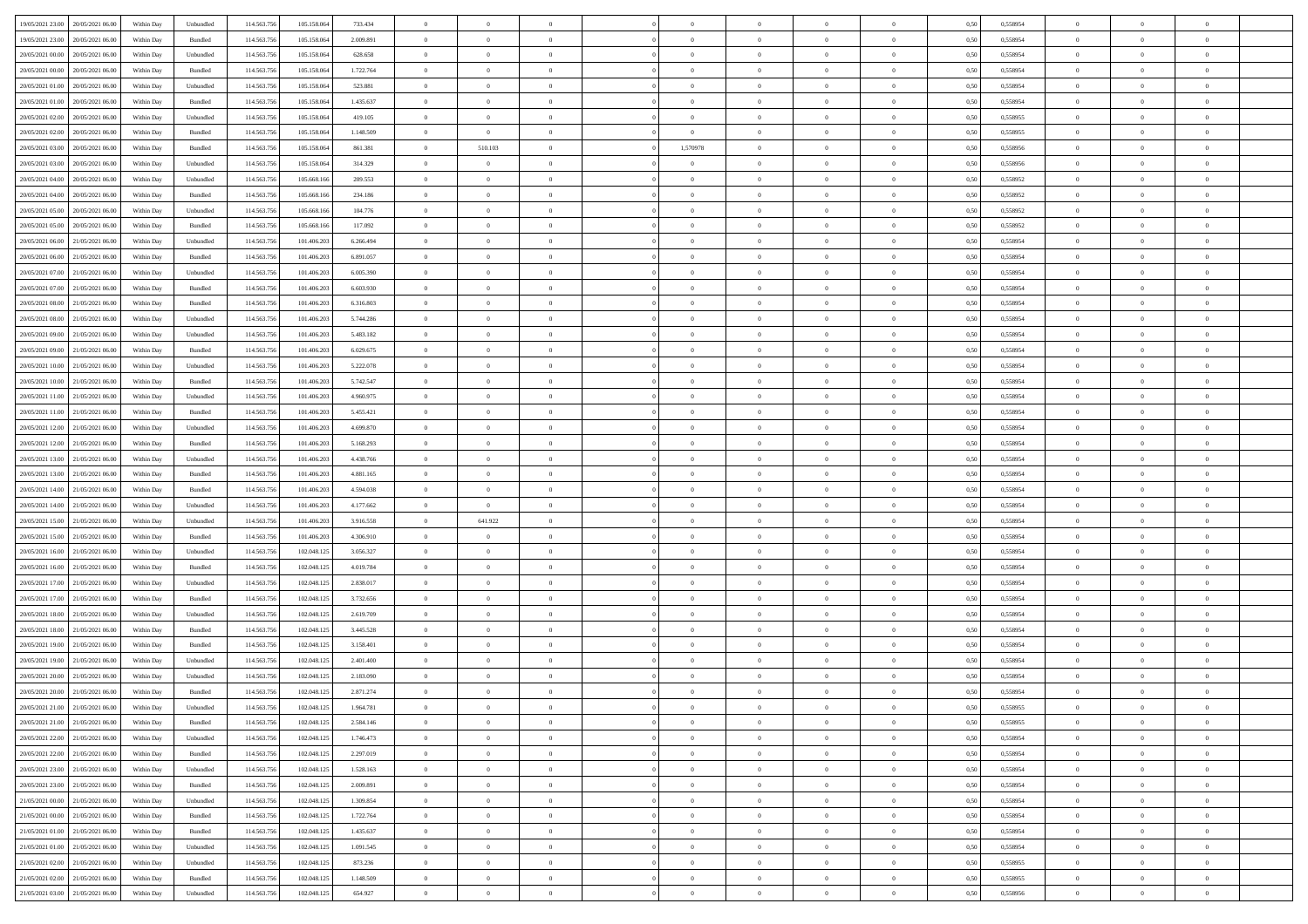|                                              |            |                    |             |             |           | $\overline{0}$ | $\overline{0}$ |                | $\overline{0}$ | $\theta$       |                | $\theta$       |      |          | $\theta$       | $\theta$       | $\overline{0}$ |  |
|----------------------------------------------|------------|--------------------|-------------|-------------|-----------|----------------|----------------|----------------|----------------|----------------|----------------|----------------|------|----------|----------------|----------------|----------------|--|
| 21/05/2021 03:00 21/05/2021 06:00            | Within Day | Bundled            | 114.563.756 | 102.048.125 | 861.381   |                |                |                |                |                |                |                | 0,50 | 0,558956 |                |                |                |  |
| 21/05/2021 04:00<br>21/05/2021 06:00         | Within Day | Unbundled          | 114.563.75  | 102.048.12: | 436.618   | $\bf{0}$       | $\bf{0}$       | $\bf{0}$       | $\bf{0}$       | $\overline{0}$ | $\overline{0}$ | $\bf{0}$       | 0,50 | 0,558952 | $\,$ 0 $\,$    | $\bf{0}$       | $\overline{0}$ |  |
| 21/05/2021 04:00<br>21/05/2021 06:00         | Within Day | Bundled            | 114,563,75  | 102.048.125 | 574.255   | $\overline{0}$ | $\bf{0}$       | $\overline{0}$ | $\bf{0}$       | $\bf{0}$       | $\overline{0}$ | $\bf{0}$       | 0.50 | 0.558952 | $\bf{0}$       | $\overline{0}$ | $\overline{0}$ |  |
| 21/05/2021 05:00<br>21/05/2021 06:00         | Within Day | Unbundled          | 114.563.75  | 102.048.125 | 218.308   | $\overline{0}$ | $\overline{0}$ | $\overline{0}$ | $\theta$       | $\theta$       | $\overline{0}$ | $\bf{0}$       | 0,50 | 0,558952 | $\,$ 0 $\,$    | $\theta$       | $\overline{0}$ |  |
| 21/05/2021 05:00<br>21/05/2021 06.00         | Within Day | Bundled            | 114.563.75  | 102.048.125 | 287.127   | $\bf{0}$       | $\overline{0}$ | $\bf{0}$       | $\overline{0}$ | $\bf{0}$       | $\overline{0}$ | $\bf{0}$       | 0,50 | 0,558952 | $\,$ 0 $\,$    | $\bf{0}$       | $\overline{0}$ |  |
|                                              |            |                    |             |             |           |                |                |                |                |                |                |                |      |          |                |                |                |  |
| 21/05/2021 06:00<br>22/05/2021 06:00         | Within Day | Bundled            | 114,563,75  | 101.194.192 | 6.891.050 | $\overline{0}$ | $\bf{0}$       | $\overline{0}$ | $\bf{0}$       | $\overline{0}$ | $\overline{0}$ | $\bf{0}$       | 0.50 | 0.558954 | $\,$ 0 $\,$    | $\theta$       | $\overline{0}$ |  |
| 21/05/2021 06:00<br>22/05/2021 06:00         | Within Day | Unbundled          | 114.563.75  | 101.194.192 | 6.478.512 | $\overline{0}$ | $\overline{0}$ | $\overline{0}$ | $\overline{0}$ | $\overline{0}$ | $\overline{0}$ | $\bf{0}$       | 0,50 | 0,558954 | $\theta$       | $\theta$       | $\overline{0}$ |  |
| 21/05/2021 07:00<br>22/05/2021 06:00         | Within Day | Unbundled          | 114.563.75  | 101.194.19  | 6.208.574 | $\bf{0}$       | $\bf{0}$       | $\bf{0}$       | $\overline{0}$ | $\overline{0}$ | $\overline{0}$ | $\bf{0}$       | 0,50 | 0,558954 | $\,$ 0 $\,$    | $\bf{0}$       | $\overline{0}$ |  |
| 21/05/2021 07:00<br>22/05/2021 06:00         | Within Day | Bundled            | 114,563,75  | 101.194.192 | 6.603.923 | $\overline{0}$ | $\bf{0}$       | $\overline{0}$ | $\bf{0}$       | $\overline{0}$ | $\overline{0}$ | $\bf{0}$       | 0.50 | 0.558954 | $\bf{0}$       | $\overline{0}$ | $\overline{0}$ |  |
| 21/05/2021 08:00<br>22/05/2021 06:00         | Within Day | Unbundled          | 114.563.75  | 101.194.192 | 5.938.636 | $\overline{0}$ | $\bf{0}$       | $\overline{0}$ | $\overline{0}$ | $\overline{0}$ | $\overline{0}$ | $\bf{0}$       | 0,50 | 0,558954 | $\,$ 0 $\,$    | $\,$ 0 $\,$    | $\overline{0}$ |  |
|                                              |            |                    |             |             |           |                |                |                |                |                |                |                |      |          |                |                |                |  |
| 21/05/2021 08:00<br>22/05/2021 06:00         | Within Day | Bundled            | 114.563.75  | 101.194.192 | 6.316.797 | $\bf{0}$       | $\bf{0}$       | $\bf{0}$       | $\bf{0}$       | $\overline{0}$ | $\overline{0}$ | $\bf{0}$       | 0,50 | 0,558954 | $\,$ 0 $\,$    | $\bf{0}$       | $\overline{0}$ |  |
| 21/05/2021 09:00<br>22/05/2021 06:00         | Within Day | Unbundled          | 114,563,75  | 101.194.192 | 5.668.698 | $\overline{0}$ | $\bf{0}$       | $\overline{0}$ | $\overline{0}$ | $\bf{0}$       | $\overline{0}$ | $\bf{0}$       | 0.50 | 0.558954 | $\bf{0}$       | $\,$ 0 $\,$    | $\,$ 0         |  |
| 21/05/2021 09:00<br>22/05/2021 06:00         | Within Day | Bundled            | 114.563.75  | 101.194.192 | 6.029.669 | $\overline{0}$ | $\overline{0}$ | $\overline{0}$ | $\theta$       | $\theta$       | $\overline{0}$ | $\bf{0}$       | 0,50 | 0,558954 | $\,$ 0 $\,$    | $\theta$       | $\overline{0}$ |  |
| 21/05/2021 10:00<br>22/05/2021 06:00         | Within Day | Unbundled          | 114.563.75  | 101.194.192 | 5.398.760 | $\bf{0}$       | $\overline{0}$ | $\bf{0}$       | $\bf{0}$       | $\bf{0}$       | $\overline{0}$ | $\bf{0}$       | 0,50 | 0,558954 | $\,$ 0 $\,$    | $\bf{0}$       | $\overline{0}$ |  |
| 21/05/2021 10:00<br>22/05/2021 06:00         | Within Day | Bundled            | 114,563,75  | 101.194.192 | 5.742.542 | $\overline{0}$ | $\bf{0}$       | $\overline{0}$ | $\bf{0}$       | $\overline{0}$ | $\overline{0}$ | $\bf{0}$       | 0.50 | 0.558954 | $\,$ 0 $\,$    | $\bf{0}$       | $\overline{0}$ |  |
|                                              |            |                    |             |             |           |                |                |                |                |                |                |                |      |          |                |                |                |  |
| 21/05/2021 11:00<br>22/05/2021 06:00         | Within Day | Unbundled          | 114.563.75  | 101.194.192 | 5.128.822 | $\overline{0}$ | $\overline{0}$ | $\overline{0}$ | $\overline{0}$ | $\overline{0}$ | $\overline{0}$ | $\bf{0}$       | 0,50 | 0,558954 | $\theta$       | $\theta$       | $\overline{0}$ |  |
| 21/05/2021 11:00<br>22/05/2021 06:00         | Within Day | Bundled            | 114.563.75  | 101.194.192 | 5.455.414 | $\bf{0}$       | $\bf{0}$       | $\bf{0}$       | $\overline{0}$ | $\bf{0}$       | $\overline{0}$ | $\bf{0}$       | 0,50 | 0,558954 | $\,$ 0 $\,$    | $\bf{0}$       | $\overline{0}$ |  |
| 21/05/2021 12:00<br>22/05/2021 06:00         | Within Day | Bundled            | 114,563,75  | 101.194.192 | 5.168.288 | $\overline{0}$ | $\bf{0}$       | $\overline{0}$ | $\bf{0}$       | $\overline{0}$ | $\overline{0}$ | $\bf{0}$       | 0.50 | 0.558954 | $\bf{0}$       | $\overline{0}$ | $\overline{0}$ |  |
| 21/05/2021 12:00<br>22/05/2021 06:00         | Within Day | Unbundled          | 114.563.75  | 101.194.192 | 4.858.884 | $\overline{0}$ | $\bf{0}$       | $\overline{0}$ | $\overline{0}$ | $\overline{0}$ | $\overline{0}$ | $\bf{0}$       | 0,50 | 0,558954 | $\,$ 0 $\,$    | $\bf{0}$       | $\overline{0}$ |  |
| 21/05/2021 13:00<br>22/05/2021 06:00         | Within Day | Unbundled          | 114.563.75  | 101.194.19  | 4.588.946 | $\bf{0}$       | $\bf{0}$       | $\bf{0}$       | $\bf{0}$       | $\overline{0}$ | $\overline{0}$ | $\bf{0}$       | 0,50 | 0,558954 | $\,$ 0 $\,$    | $\bf{0}$       | $\overline{0}$ |  |
| 21/05/2021 13:00<br>22/05/2021 06:00         | Within Day | Bundled            | 114,563,75  | 101.194.192 | 4.881.161 | $\overline{0}$ | $\bf{0}$       | $\overline{0}$ | $\overline{0}$ | $\bf{0}$       | $\overline{0}$ | $\bf{0}$       | 0.50 | 0.558954 | $\bf{0}$       | $\,$ 0 $\,$    | $\,$ 0         |  |
|                                              |            |                    |             |             |           | $\overline{0}$ |                | $\overline{0}$ | $\overline{0}$ | $\theta$       | $\overline{0}$ |                |      |          | $\theta$       | $\theta$       | $\overline{0}$ |  |
| 21/05/2021 14:00<br>22/05/2021 06:00         | Within Day | Unbundled          | 114.563.75  | 101.194.192 | 4.319.008 |                | 75.382         |                |                |                |                | $\bf{0}$       | 0,50 | 0,558954 |                |                |                |  |
| 21/05/2021 14:00<br>22/05/2021 06:00         | Within Day | Bundled            | 114.563.75  | 101.194.192 | 4.594.033 | $\bf{0}$       | $\overline{0}$ | $\bf{0}$       | $\bf{0}$       | $\overline{0}$ | $\overline{0}$ | $\bf{0}$       | 0,50 | 0,558954 | $\,$ 0 $\,$    | $\bf{0}$       | $\overline{0}$ |  |
| 21/05/2021 15:00<br>22/05/2021 06:00         | Within Day | Unbundled          | 114,563,75  | 101.269.57  | 3.978.399 | $\overline{0}$ | 641.922        | $\overline{0}$ | $\overline{0}$ | $\overline{0}$ | $\theta$       | $\bf{0}$       | 0.50 | 0.558954 | $\,$ 0 $\,$    | $\bf{0}$       | $\overline{0}$ |  |
| 21/05/2021 15:00<br>22/05/2021 06:00         | Within Day | Bundled            | 114.563.75  | 101.269.573 | 4.306.906 | $\overline{0}$ | 441.690        | $\overline{0}$ | 1,570841       | $\overline{0}$ | $\overline{0}$ | $\bf{0}$       | 0,50 | 0,558954 | $\,$ 0 $\,$    | $\theta$       | $\overline{0}$ |  |
| 21/05/2021 16:00<br>22/05/2021 06:00         | Within Day | Unbundled          | 114.563.75  | 102.353.18  | 3.114.045 | $\bf{0}$       | 558.849        | $\bf{0}$       |                | $\overline{0}$ | $\overline{0}$ | $\bf{0}$       | 0,50 | 0,558954 | $\,$ 0 $\,$    | $\bf{0}$       | $\overline{0}$ |  |
| 21/05/2021 16:00<br>22/05/2021 06:00         | Within Day | Bundled            | 114,563,75  | 102.353.18  | 3.607.536 | $\overline{0}$ | $\overline{0}$ | $\overline{0}$ | $\bf{0}$       | $\overline{0}$ | $\overline{0}$ | $\bf{0}$       | 0.50 | 0.558954 | $\bf{0}$       | $\overline{0}$ | $\overline{0}$ |  |
| 21/05/2021 17:00<br>22/05/2021 06:00         |            |                    | 114.563.75  | 102.912.035 |           | $\overline{0}$ |                | $\overline{0}$ | $\overline{0}$ | $\overline{0}$ | $\overline{0}$ |                |      |          | $\theta$       | $\theta$       | $\overline{0}$ |  |
|                                              | Within Day | Bundled            |             |             | 3.349.854 |                | $\overline{0}$ |                |                |                |                | $\bf{0}$       | 0,50 | 0,558954 |                |                |                |  |
| 21/05/2021 17:00<br>22/05/2021 06:00         | Within Day | Unbundled          | 114.563.75  | 102.912.035 | 2.372.683 | $\bf{0}$       | 285.823        | $\bf{0}$       | $\bf{0}$       | $\overline{0}$ | $\overline{0}$ | $\bf{0}$       | 0,50 | 0,558954 | $\,$ 0 $\,$    | $\bf{0}$       | $\overline{0}$ |  |
| 21/05/2021 18:00<br>22/05/2021 06:00         | Within Day | Unbundled          | 114,563,75  | 103.197.856 | 1.926.333 | $\overline{0}$ | $\bf{0}$       | $\overline{0}$ | $\overline{0}$ | $\bf{0}$       | $\overline{0}$ | $\bf{0}$       | 0.50 | 0.558954 | $\bf{0}$       | $\,$ 0 $\,$    | $\,$ 0         |  |
| 21/05/2021 18:00<br>22/05/2021 06:00         | Within Day | Bundled            | 114.563.75  | 103.197.856 | 3.092.173 | $\overline{0}$ | $\overline{0}$ | $\overline{0}$ | $\overline{0}$ | $\overline{0}$ | $\overline{0}$ | $\bf{0}$       | 0.50 | 0.558954 | $\theta$       | $\theta$       | $\overline{0}$ |  |
| 21/05/2021 19:00<br>22/05/2021 06.00         | Within Day | Unbundled          | 114.563.75  | 103.197.856 | 1.765.804 | $\bf{0}$       | $\bf{0}$       | $\bf{0}$       | $\bf{0}$       | $\overline{0}$ | $\overline{0}$ | $\bf{0}$       | 0,50 | 0,558954 | $\,$ 0 $\,$    | $\bf{0}$       | $\overline{0}$ |  |
| 21/05/2021 19:00<br>22/05/2021 06:00         | Within Day | Bundled            | 114.563.756 | 103.197.856 | 2.834.492 | $\overline{0}$ | $\bf{0}$       | $\overline{0}$ | $\bf{0}$       | $\overline{0}$ | $\overline{0}$ | $\bf{0}$       | 0.50 | 0.558954 | $\,$ 0 $\,$    | $\bf{0}$       | $\overline{0}$ |  |
| 21/05/2021 20:00<br>22/05/2021 06:00         | Within Dav | Unbundled          | 114.563.75  | 103.197.856 | 1.605.277 | $\overline{0}$ | $\overline{0}$ | $\overline{0}$ | $\overline{0}$ | $\overline{0}$ | $\overline{0}$ | $\bf{0}$       | 0.50 | 0,558954 | $\theta$       | $\theta$       | $\overline{0}$ |  |
|                                              |            |                    |             |             |           |                |                |                |                |                |                |                |      |          |                |                |                |  |
| 21/05/2021 20:00<br>22/05/2021 06:00         | Within Day | Bundled            | 114.563.75  | 103.197.856 | 2.576.811 | $\bf{0}$       | $\bf{0}$       | $\bf{0}$       | $\bf{0}$       | $\overline{0}$ | $\overline{0}$ | $\bf{0}$       | 0,50 | 0,558954 | $\,$ 0 $\,$    | $\bf{0}$       | $\overline{0}$ |  |
| 21/05/2021 21:00<br>22/05/2021 06:00         | Within Day | Unbundled          | 114,563,75  | 103.197.85  | 1.444.749 | $\overline{0}$ | $\bf{0}$       | $\overline{0}$ | $\bf{0}$       | $\overline{0}$ | $\overline{0}$ | $\bf{0}$       | 0.50 | 0.558955 | $\bf{0}$       | $\overline{0}$ | $\overline{0}$ |  |
| 21/05/2021 21:00<br>22/05/2021 06:00         | Within Dav | Bundled            | 114.563.75  | 103.197.856 | 2.319.130 | $\overline{0}$ | $\overline{0}$ | $\overline{0}$ | $\overline{0}$ | $\overline{0}$ | $\overline{0}$ | $\bf{0}$       | 0.50 | 0,558955 | $\theta$       | $\theta$       | $\overline{0}$ |  |
| 21/05/2021 22:00<br>22/05/2021 06.00         | Within Day | Unbundled          | 114.563.75  | 103.197.856 | 1.284.222 | $\bf{0}$       | $\bf{0}$       | $\bf{0}$       | $\bf{0}$       | $\overline{0}$ | $\overline{0}$ | $\bf{0}$       | 0,50 | 0,558954 | $\,$ 0 $\,$    | $\bf{0}$       | $\overline{0}$ |  |
| 21/05/2021 22:00<br>22/05/2021 06:00         | Within Day | Bundled            | 114.563.75  | 103.197.856 | 2.061.448 | $\overline{0}$ | $\bf{0}$       | $\overline{0}$ | $\overline{0}$ | $\bf{0}$       | $\overline{0}$ | $\bf{0}$       | 0.50 | 0.558954 | $\,$ 0 $\,$    | $\,$ 0 $\,$    | $\overline{0}$ |  |
| 21/05/2021 23:00<br>22/05/2021 06:00         | Within Dav | Bundled            | 114.563.75  | 103.197.856 | 1.803.767 | $\overline{0}$ | $\overline{0}$ | $\overline{0}$ | $\overline{0}$ | $\overline{0}$ | $\overline{0}$ | $\bf{0}$       | 0.50 | 0.558954 | $\theta$       | $\theta$       | $\overline{0}$ |  |
| 22/05/2021 06:00                             | Within Day | Unbundled          | 114.563.75  | 103.197.856 | 1.123.693 | $\bf{0}$       | $\bf{0}$       | $\bf{0}$       | $\bf{0}$       | $\overline{0}$ | $\overline{0}$ | $\bf{0}$       | 0,50 | 0,558954 | $\,$ 0 $\,$    | $\bf{0}$       | $\overline{0}$ |  |
| 21/05/2021 23:00                             |            |                    |             |             |           |                |                |                |                |                |                |                |      |          |                |                |                |  |
| 22/05/2021 00:00<br>22/05/2021 06:00         | Within Day | Unbundled          | 114,563,75  | 103.197.85  | 963.166   | $\overline{0}$ | $\bf{0}$       | $\overline{0}$ | $\bf{0}$       | $\overline{0}$ | $\overline{0}$ | $\bf{0}$       | 0.50 | 0.558954 | $\bf{0}$       | $\bf{0}$       | $\overline{0}$ |  |
| 22/05/2021 00:00<br>22/05/2021 06:00         | Within Day | Bundled            | 114.563.75  | 103.197.856 | 1.546.086 | $\overline{0}$ | $\overline{0}$ | $\Omega$       | $\overline{0}$ | $\theta$       | $\overline{0}$ | $\overline{0}$ | 0.5( | 0,558954 | $\theta$       | $\theta$       | $\overline{0}$ |  |
| 22/05/2021 01:00<br>22/05/2021 06:00         | Within Day | Unbundled          | 114.563.75  | 103.197.856 | 802.638   | $\bf{0}$       | $\bf{0}$       | $\bf{0}$       | $\bf{0}$       | $\bf{0}$       | $\overline{0}$ | $\bf{0}$       | 0,50 | 0,558954 | $\overline{0}$ | $\overline{0}$ | $\overline{0}$ |  |
| $22/05/2021\ 01.00 \qquad 22/05/2021\ 06.00$ | Within Day | $\mathbf B$ undled | 114.563.756 | 103.197.856 | 1.288,406 | $\bf{0}$       | $\theta$       |                | $\overline{0}$ |                |                |                | 0,50 | 0.558954 | $\bf{0}$       | $\overline{0}$ |                |  |
| 22/05/2021 02:00 22/05/2021 06:00            | Within Day | Unbundled          | 114.563.756 | 103.197.856 | 642.111   | $\overline{0}$ | $\overline{0}$ | $\Omega$       | $\theta$       | $\overline{0}$ | $\overline{0}$ | $\bf{0}$       | 0,50 | 0,558955 | $\theta$       | $\theta$       | $\overline{0}$ |  |
| 22/05/2021 02:00<br>22/05/2021 06:00         | Within Day | Bundled            | 114.563.75  | 103.197.856 | 1.030.724 | $\overline{0}$ | $\bf{0}$       | $\overline{0}$ | $\overline{0}$ | $\bf{0}$       | $\overline{0}$ | $\bf{0}$       | 0,50 | 0,558955 | $\bf{0}$       | $\overline{0}$ | $\bf{0}$       |  |
|                                              |            |                    |             |             |           |                |                |                |                |                |                |                |      |          |                |                |                |  |
| 22/05/2021 03:00 22/05/2021 06:00            | Within Day | Unbundled          | 114,563,756 | 103.197.856 | 481.582   | $\overline{0}$ | $\overline{0}$ | $\overline{0}$ | $\overline{0}$ | $\mathbf{0}$   | $\overline{0}$ | $\,$ 0 $\,$    | 0.50 | 0.558956 | $\overline{0}$ | $\bf{0}$       | $\bf{0}$       |  |
| 22/05/2021 03:00 22/05/2021 06:00            | Within Dav | Bundled            | 114.563.756 | 103.197.856 | 773.043   | $\overline{0}$ | $\overline{0}$ | $\overline{0}$ | $\overline{0}$ | $\overline{0}$ | $\overline{0}$ | $\bf{0}$       | 0,50 | 0,558956 | $\overline{0}$ | $\theta$       | $\overline{0}$ |  |
| 22/05/2021 04:00<br>22/05/2021 06:00         | Within Day | Bundled            | 114.563.75  | 103.197.856 | 515.362   | $\overline{0}$ | $\bf{0}$       | $\overline{0}$ | $\overline{0}$ | $\bf{0}$       | $\overline{0}$ | $\bf{0}$       | 0,50 | 0,558952 | $\bf{0}$       | $\overline{0}$ | $\overline{0}$ |  |
| 22/05/2021 04:00<br>22/05/2021 06:00         | Within Day | Unbundled          | 114.563.756 | 103.197.856 | 321.055   | $\overline{0}$ | $\bf{0}$       | $\overline{0}$ | $\overline{0}$ | $\bf{0}$       | $\overline{0}$ | $\bf{0}$       | 0.50 | 0.558952 | $\,$ 0 $\,$    | $\overline{0}$ | $\,$ 0         |  |
| 22/05/2021 05:00 22/05/2021 06:00            | Within Dav | Unbundled          | 114.563.756 | 103.197.856 | 160,527   | $\overline{0}$ | $\overline{0}$ | $\overline{0}$ | $\overline{0}$ | $\overline{0}$ | $\overline{0}$ | $\bf{0}$       | 0.50 | 0,558952 | $\overline{0}$ | $\theta$       | $\overline{0}$ |  |
| 22/05/2021 05:00<br>22/05/2021 06:00         | Within Day | Bundled            | 114.563.75  | 103.197.856 | 257.681   | $\overline{0}$ | $\overline{0}$ | $\overline{0}$ | $\overline{0}$ | $\overline{0}$ | $\overline{0}$ | $\bf{0}$       | 0,50 | 0,558952 | $\bf{0}$       | $\overline{0}$ | $\,$ 0         |  |
|                                              |            |                    |             |             |           |                |                |                |                |                |                |                |      |          |                |                |                |  |
| 22/05/2021 06:00 23/05/2021 06:00            | Within Day | Unbundled          | 114.563.75  | 101.194.192 | 6.134.651 | $\overline{0}$ | $\overline{0}$ | $\overline{0}$ | $\overline{0}$ | $\overline{0}$ | $\overline{0}$ | $\bf{0}$       | 0.50 | 0.558954 | $\mathbf{0}$   | $\bf{0}$       | $\,$ 0         |  |
| 22/05/2021 06:00 23/05/2021 06:00            | Within Dav | Bundled            | 114.563.756 | 101.194.192 | 7.234.911 | $\overline{0}$ | $\overline{0}$ | $\overline{0}$ | $\overline{0}$ | $\overline{0}$ | $\overline{0}$ | $\bf{0}$       | 0,50 | 0,558954 | $\overline{0}$ | $\theta$       | $\overline{0}$ |  |
| 22/05/2021 07:00<br>23/05/2021 06:00         | Within Day | Unbundled          | 114.563.75  | 101.194.192 | 5.879.041 | $\overline{0}$ | $\bf{0}$       | $\overline{0}$ | $\overline{0}$ | $\overline{0}$ | $\overline{0}$ | $\bf{0}$       | 0,50 | 0,558954 | $\bf{0}$       | $\overline{0}$ | $\bf{0}$       |  |
| 22/05/2021 07:00 23/05/2021 06:00            | Within Day | Bundled            | 114.563.756 | 101.194.192 | 6.933.457 | $\overline{0}$ | $\bf{0}$       | $\overline{0}$ | $\overline{0}$ | $\,$ 0 $\,$    | $\overline{0}$ | $\bf{0}$       | 0,50 | 0,558954 | $\overline{0}$ | $\,$ 0 $\,$    | $\,$ 0 $\,$    |  |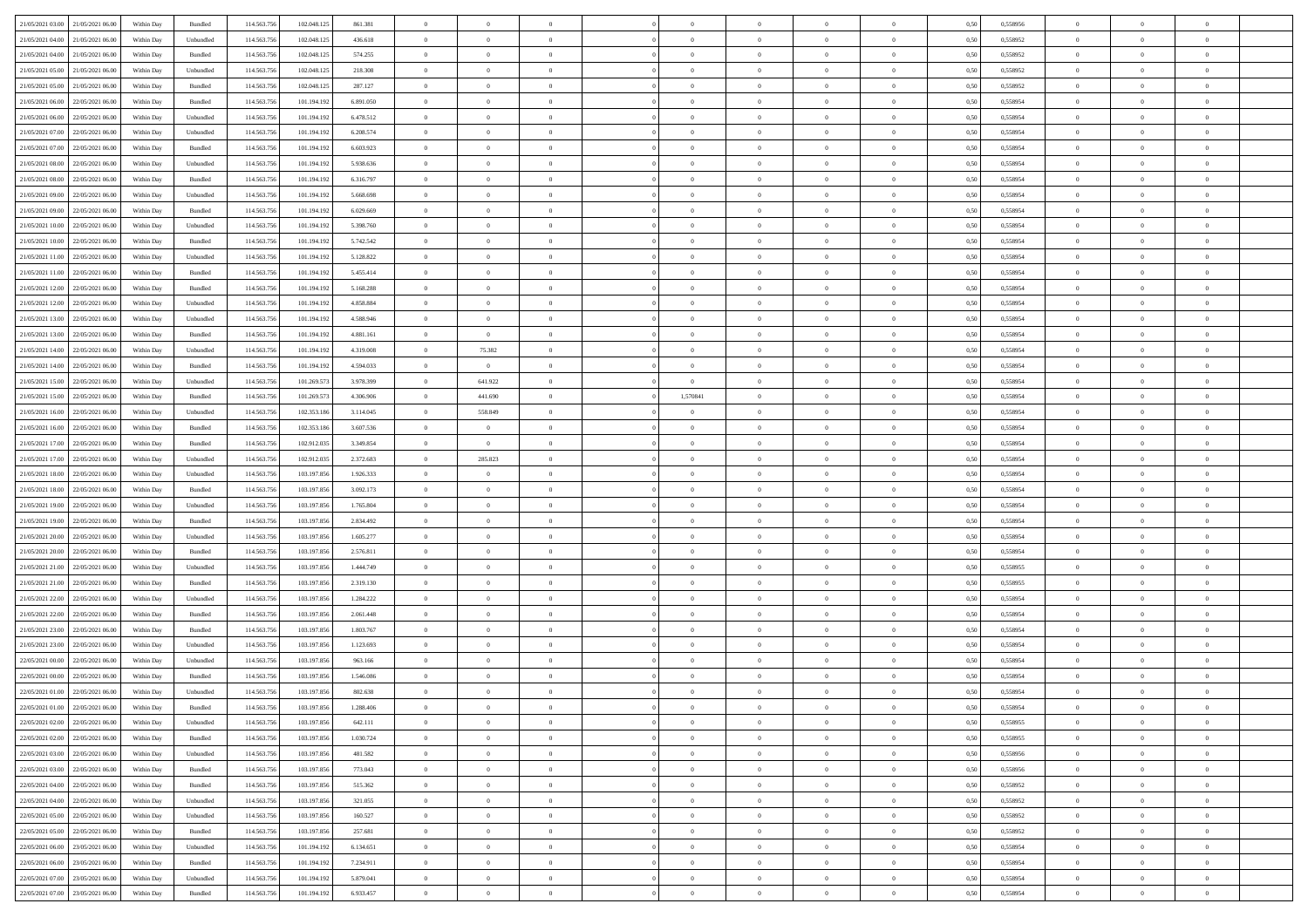| 22/05/2021 08:00 23/05/2021 06:00            | Within Day | Unbundled                   | 114.563.756 | 101.194.192 | 5.623.431 | $\overline{0}$ | $\overline{0}$ |                | $\overline{0}$ | $\theta$       |                | $\theta$       | 0,50 | 0,558954 | $\theta$       | $\theta$       | $\overline{0}$ |  |
|----------------------------------------------|------------|-----------------------------|-------------|-------------|-----------|----------------|----------------|----------------|----------------|----------------|----------------|----------------|------|----------|----------------|----------------|----------------|--|
| 22/05/2021 08:00<br>23/05/2021 06:00         | Within Day | Bundled                     | 114.563.75  | 101.194.19  | 6.632.002 | $\bf{0}$       | $\bf{0}$       | $\bf{0}$       | $\bf{0}$       | $\overline{0}$ | $\overline{0}$ | $\bf{0}$       | 0,50 | 0,558954 | $\,$ 0 $\,$    | $\bf{0}$       | $\overline{0}$ |  |
| 22/05/2021 09:00<br>23/05/2021 06:00         | Within Day | Unbundled                   | 114,563,75  | 101.194.192 | 5.367.819 | $\overline{0}$ | $\bf{0}$       | $\overline{0}$ | $\bf{0}$       | $\bf{0}$       | $\overline{0}$ | $\bf{0}$       | 0.50 | 0.558954 | $\bf{0}$       | $\overline{0}$ | $\overline{0}$ |  |
|                                              |            |                             |             |             |           | $\overline{0}$ | $\overline{0}$ | $\overline{0}$ | $\overline{0}$ | $\theta$       | $\overline{0}$ |                |      |          | $\,$ 0 $\,$    | $\,$ 0 $\,$    | $\overline{0}$ |  |
| 22/05/2021 09:00<br>23/05/2021 06:00         | Within Day | Bundled                     | 114.563.75  | 101.194.192 | 6.330.547 |                |                |                |                |                |                | $\bf{0}$       | 0,50 | 0,558954 |                |                |                |  |
| 22/05/2021 10:00<br>23/05/2021 06.00         | Within Day | Bundled                     | 114.563.75  | 101.194.192 | 6.029.093 | $\bf{0}$       | $\overline{0}$ | $\bf{0}$       | $\overline{0}$ | $\bf{0}$       | $\overline{0}$ | $\bf{0}$       | 0,50 | 0,558954 | $\,$ 0 $\,$    | $\bf{0}$       | $\overline{0}$ |  |
| 22/05/2021 10:00<br>23/05/2021 06:00         | Within Day | Unbundled                   | 114,563,75  | 101.194.192 | 5.112.209 | $\overline{0}$ | $\bf{0}$       | $\overline{0}$ | $\bf{0}$       | $\overline{0}$ | $\overline{0}$ | $\bf{0}$       | 0.50 | 0.558954 | $\,$ 0 $\,$    | $\theta$       | $\overline{0}$ |  |
| 22/05/2021 11:00<br>23/05/2021 06:00         | Within Day | Unbundled                   | 114.563.75  | 101.194.192 | 4.856.599 | $\overline{0}$ | $\overline{0}$ | $\overline{0}$ | $\overline{0}$ | $\overline{0}$ | $\overline{0}$ | $\bf{0}$       | 0,50 | 0,558954 | $\,$ 0 $\,$    | $\theta$       | $\overline{0}$ |  |
|                                              |            |                             |             |             |           |                | $\bf{0}$       | $\bf{0}$       | $\overline{0}$ | $\overline{0}$ | $\overline{0}$ |                |      |          | $\,$ 0 $\,$    | $\bf{0}$       | $\overline{0}$ |  |
| 22/05/2021 11:00<br>23/05/2021 06:00         | Within Day | Bundled                     | 114.563.75  | 101.194.19  | 5.727.638 | $\bf{0}$       |                |                |                |                |                | $\bf{0}$       | 0,50 | 0,558954 |                |                |                |  |
| 22/05/2021 12:00<br>23/05/2021 06:00         | Within Day | Unbundled                   | 114,563,75  | 101.194.192 | 4.600.988 | $\overline{0}$ | $\bf{0}$       | $\overline{0}$ | $\bf{0}$       | $\overline{0}$ | $\overline{0}$ | $\bf{0}$       | 0.50 | 0.558954 | $\bf{0}$       | $\overline{0}$ | $\overline{0}$ |  |
| 22/05/2021 12:00<br>23/05/2021 06:00         | Within Day | Bundled                     | 114.563.75  | 101.194.192 | 5.426.184 | $\overline{0}$ | $\bf{0}$       | $\overline{0}$ | $\overline{0}$ | $\overline{0}$ | $\overline{0}$ | $\bf{0}$       | 0,50 | 0,558954 | $\,$ 0 $\,$    | $\,$ 0 $\,$    | $\overline{0}$ |  |
| 22/05/2021 13:00<br>23/05/2021 06:00         | Within Day | Unbundled                   | 114.563.75  | 101.194.192 | 4.345.378 | $\bf{0}$       | $\bf{0}$       | $\bf{0}$       | $\bf{0}$       | $\overline{0}$ | $\overline{0}$ | $\bf{0}$       | 0,50 | 0,558954 | $\,$ 0 $\,$    | $\bf{0}$       | $\overline{0}$ |  |
| 22/05/2021 13:00<br>23/05/2021 06:00         | Within Day | Bundled                     | 114,563,75  | 101.194.192 | 5.124.729 | $\overline{0}$ | $\bf{0}$       | $\overline{0}$ | $\overline{0}$ | $\overline{0}$ | $\overline{0}$ | $\bf{0}$       | 0.50 | 0.558954 | $\bf{0}$       | $\,$ 0 $\,$    | $\,$ 0         |  |
|                                              |            |                             |             |             |           |                |                |                |                |                |                |                |      |          |                |                |                |  |
| 22/05/2021 14:00<br>23/05/2021 06:00         | Within Day | Unbundled                   | 114.563.75  | 101.194.192 | 4.089.767 | $\overline{0}$ | $\bf{0}$       | $\overline{0}$ | $\theta$       | $\theta$       | $\overline{0}$ | $\bf{0}$       | 0,50 | 0,558954 | $\,$ 0 $\,$    | $\,$ 0 $\,$    | $\overline{0}$ |  |
| 22/05/2021 14:00<br>23/05/2021 06:00         | Within Day | Bundled                     | 114.563.75  | 101.194.19  | 4.823.273 | $\bf{0}$       | $\overline{0}$ | $\bf{0}$       | $\bf{0}$       | $\bf{0}$       | $\overline{0}$ | $\bf{0}$       | 0,50 | 0,558954 | $\,$ 0 $\,$    | $\bf{0}$       | $\overline{0}$ |  |
| 22/05/2021 15:00<br>23/05/2021 06:00         | Within Day | Bundled                     | 114,563,75  | 101.194.192 | 4.521.819 | $\overline{0}$ | $\bf{0}$       | $\overline{0}$ | $\bf{0}$       | $\overline{0}$ | $\theta$       | $\bf{0}$       | 0.50 | 0.558954 | $\,$ 0 $\,$    | $\bf{0}$       | $\overline{0}$ |  |
| 22/05/2021 15:00<br>23/05/2021 06:00         | Within Day | Unbundled                   | 114.563.75  | 101.194.192 | 3.834.157 | $\overline{0}$ | $\overline{0}$ | $\overline{0}$ | $\overline{0}$ | $\overline{0}$ | $\overline{0}$ | $\bf{0}$       | 0,50 | 0,558954 | $\theta$       | $\theta$       | $\overline{0}$ |  |
| 22/05/2021 16:00<br>23/05/2021 06.00         | Within Day | Unbundled                   | 114.563.75  | 101.194.192 | 3.578.547 | $\bf{0}$       | $\bf{0}$       | $\bf{0}$       | $\overline{0}$ | $\overline{0}$ | $\overline{0}$ | $\bf{0}$       | 0,50 | 0,558954 | $\,$ 0 $\,$    | $\bf{0}$       | $\overline{0}$ |  |
|                                              |            |                             |             |             |           |                |                |                |                |                |                |                |      |          |                |                |                |  |
| 22/05/2021 16:00<br>23/05/2021 06:00         | Within Day | Bundled                     | 114,563,75  | 101.194.192 | 4.220.364 | $\overline{0}$ | $\bf{0}$       | $\overline{0}$ | $\bf{0}$       | $\overline{0}$ | $\overline{0}$ | $\bf{0}$       | 0.50 | 0.558954 | $\bf{0}$       | $\overline{0}$ | $\overline{0}$ |  |
| 22/05/2021 17:00<br>23/05/2021 06:00         | Within Day | Unbundled                   | 114.563.75  | 101.194.192 | 3.322.935 | $\overline{0}$ | $\bf{0}$       | $\overline{0}$ | $\overline{0}$ | $\overline{0}$ | $\overline{0}$ | $\bf{0}$       | 0,50 | 0,558954 | $\,$ 0 $\,$    | $\bf{0}$       | $\overline{0}$ |  |
| 22/05/2021 17:00<br>23/05/2021 06.00         | Within Day | Bundled                     | 114.563.75  | 101.194.192 | 3.918.910 | $\bf{0}$       | $\bf{0}$       | $\bf{0}$       | $\bf{0}$       | $\overline{0}$ | $\overline{0}$ | $\bf{0}$       | 0,50 | 0,558954 | $\,$ 0 $\,$    | $\bf{0}$       | $\overline{0}$ |  |
| 22/05/2021 18:00<br>23/05/2021 06:00         | Within Day | Unbundled                   | 114,563,75  | 101.194.192 | 3.067.325 | $\overline{0}$ | $\bf{0}$       | $\overline{0}$ | $\overline{0}$ | $\bf{0}$       | $\overline{0}$ | $\bf{0}$       | 0.50 | 0.558954 | $\bf{0}$       | $\,$ 0 $\,$    | $\,$ 0         |  |
| 22/05/2021 18:00<br>23/05/2021 06:00         | Within Day | Bundled                     | 114.563.75  | 101.194.192 | 3.617.455 | $\overline{0}$ | $\overline{0}$ | $\overline{0}$ | $\overline{0}$ | $\theta$       | $\overline{0}$ | $\bf{0}$       | 0,50 | 0,558954 | $\theta$       | $\theta$       | $\overline{0}$ |  |
|                                              |            |                             |             |             |           |                |                |                |                |                |                |                |      |          |                |                |                |  |
| 22/05/2021 19:00<br>23/05/2021 06.00         | Within Day | Unbundled                   | 114.563.75  | 101.194.192 | 2.811.715 | $\bf{0}$       | $\bf{0}$       | $\bf{0}$       | $\bf{0}$       | $\overline{0}$ | $\overline{0}$ | $\bf{0}$       | 0,50 | 0,558954 | $\,$ 0 $\,$    | $\bf{0}$       | $\overline{0}$ |  |
| 22/05/2021 19:00<br>23/05/2021 06:00         | Within Day | Bundled                     | 114,563,75  | 101.194.192 | 3.316.000 | $\overline{0}$ | $\bf{0}$       | $\overline{0}$ | $\bf{0}$       | $\overline{0}$ | $\theta$       | $\bf{0}$       | 0.50 | 0.558954 | $\bf{0}$       | $\overline{0}$ | $\overline{0}$ |  |
| 22/05/2021 20:00<br>23/05/2021 06:00         | Within Day | Unbundled                   | 114.563.75  | 101.194.192 | 2.556.104 | $\overline{0}$ | $\overline{0}$ | $\overline{0}$ | $\overline{0}$ | $\overline{0}$ | $\overline{0}$ | $\bf{0}$       | 0,50 | 0,558954 | $\,$ 0 $\,$    | $\theta$       | $\overline{0}$ |  |
| 22/05/2021 20:00<br>23/05/2021 06:00         | Within Day | Bundled                     | 114.563.75  | 101.194.19  | 3.014.546 | $\bf{0}$       | $\overline{0}$ | $\bf{0}$       | $\overline{0}$ | $\overline{0}$ | $\overline{0}$ | $\bf{0}$       | 0,50 | 0,558954 | $\,$ 0 $\,$    | $\bf{0}$       | $\overline{0}$ |  |
| 22/05/2021 21:00<br>23/05/2021 06:00         |            | Bundled                     | 114,563,75  |             |           |                | $\bf{0}$       | $\overline{0}$ |                | $\overline{0}$ | $\overline{0}$ |                | 0.50 | 0.558955 | $\bf{0}$       | $\overline{0}$ | $\overline{0}$ |  |
|                                              | Within Day |                             |             | 101.194.192 | 2.713.091 | $\overline{0}$ |                |                | $\bf{0}$       |                |                | $\bf{0}$       |      |          |                |                |                |  |
| 22/05/2021 21:00<br>23/05/2021 06:00         | Within Day | Unbundled                   | 114.563.75  | 101.194.192 | 2.300.494 | $\overline{0}$ | $\bf{0}$       | $\overline{0}$ | $\overline{0}$ | $\overline{0}$ | $\overline{0}$ | $\bf{0}$       | 0,50 | 0,558955 | $\theta$       | $\theta$       | $\overline{0}$ |  |
| 22/05/2021 22:00<br>23/05/2021 06.00         | Within Day | Unbundled                   | 114.563.75  | 101.194.19  | 2.044.883 | $\bf{0}$       | $\bf{0}$       | $\bf{0}$       | $\bf{0}$       | $\overline{0}$ | $\overline{0}$ | $\bf{0}$       | 0,50 | 0,558954 | $\,$ 0 $\,$    | $\bf{0}$       | $\overline{0}$ |  |
| 22/05/2021 22:00<br>23/05/2021 06:00         | Within Day | Bundled                     | 114,563,75  | 101.194.192 | 2.411.637 | $\overline{0}$ | $\bf{0}$       | $\overline{0}$ | $\overline{0}$ | $\bf{0}$       | $\overline{0}$ | $\bf{0}$       | 0.50 | 0.558954 | $\bf{0}$       | $\,$ 0 $\,$    | $\,$ 0         |  |
| 22/05/2021 23:00<br>23/05/2021 06:00         | Within Day | Unbundled                   | 114.563.75  | 101.194.192 | 1.789.273 | $\overline{0}$ | $\overline{0}$ | $\overline{0}$ | $\overline{0}$ | $\overline{0}$ | $\overline{0}$ | $\bf{0}$       | 0.50 | 0.558954 | $\theta$       | $\theta$       | $\overline{0}$ |  |
|                                              |            |                             |             |             |           | $\bf{0}$       | $\bf{0}$       | $\bf{0}$       |                | $\overline{0}$ | $\overline{0}$ |                |      |          | $\,$ 0 $\,$    | $\bf{0}$       | $\overline{0}$ |  |
| 22/05/2021 23:00<br>23/05/2021 06.00         | Within Day | Bundled                     | 114.563.75  | 101.194.192 | 2.110.182 |                |                |                | $\bf{0}$       |                |                | $\bf{0}$       | 0,50 | 0,558954 |                |                |                |  |
| 23/05/2021 00:00<br>23/05/2021 06:00         | Within Day | Unbundled                   | 114,563,75  | 101.194.192 | 1.533.663 | $\overline{0}$ | $\bf{0}$       | $\overline{0}$ | $\bf{0}$       | $\overline{0}$ | $\overline{0}$ | $\bf{0}$       | 0.50 | 0.558954 | $\bf{0}$       | $\bf{0}$       | $\overline{0}$ |  |
| 23/05/2021 00:00<br>23/05/2021 06:00         | Within Dav | Bundled                     | 114.563.75  | 101.194.192 | 1.808.728 | $\overline{0}$ | $\overline{0}$ | $\overline{0}$ | $\overline{0}$ | $\overline{0}$ | $\overline{0}$ | $\bf{0}$       | 0.50 | 0,558954 | $\theta$       | $\theta$       | $\overline{0}$ |  |
| 23/05/2021 01:00<br>23/05/2021 06:00         | Within Day | Unbundled                   | 114.563.75  | 101.194.192 | 1.278.052 | $\bf{0}$       | $\bf{0}$       | $\bf{0}$       | $\bf{0}$       | $\overline{0}$ | $\overline{0}$ | $\bf{0}$       | 0,50 | 0,558954 | $\,$ 0 $\,$    | $\bf{0}$       | $\overline{0}$ |  |
| 23/05/2021 01:00<br>23/05/2021 06:00         | Within Day | Bundled                     | 114,563,75  | 101.194.192 | 1.507.273 | $\overline{0}$ | $\bf{0}$       | $\overline{0}$ | $\bf{0}$       | $\overline{0}$ | $\overline{0}$ | $\bf{0}$       | 0.50 | 0.558954 | $\bf{0}$       | $\overline{0}$ | $\overline{0}$ |  |
| 23/05/2021 02:00<br>23/05/2021 06:00         | Within Dav | Bundled                     | 114.563.75  | 101.194.192 | 1.205.818 | $\overline{0}$ | $\overline{0}$ | $\overline{0}$ | $\overline{0}$ | $\overline{0}$ | $\overline{0}$ | $\bf{0}$       | 0.50 | 0,558955 | $\theta$       | $\theta$       | $\overline{0}$ |  |
|                                              |            |                             |             |             |           |                |                |                |                |                |                |                |      |          |                |                |                |  |
| 23/05/2021 02:00<br>23/05/2021 06.00         | Within Day | Unbundled                   | 114.563.75  | 101.194.192 | 1.022.441 | $\bf{0}$       | $\bf{0}$       | $\bf{0}$       | $\bf{0}$       | $\overline{0}$ | $\overline{0}$ | $\bf{0}$       | 0,50 | 0,558955 | $\,$ 0 $\,$    | $\bf{0}$       | $\overline{0}$ |  |
| 23/05/2021 03:00<br>23/05/2021 06:00         | Within Day | Unbundled                   | 114,563,75  | 101.194.192 | 766.831   | $\overline{0}$ | $\bf{0}$       | $\overline{0}$ | $\overline{0}$ | $\bf{0}$       | $\overline{0}$ | $\bf{0}$       | 0.50 | 0.558956 | $\,$ 0 $\,$    | $\,$ 0 $\,$    | $\overline{0}$ |  |
| 23/05/2021 03:00<br>23/05/2021 06:00         | Within Day | Bundled                     | 114.563.75  | 101.194.192 | 904.364   | $\overline{0}$ | $\overline{0}$ | $\overline{0}$ | $\overline{0}$ | $\overline{0}$ | $\overline{0}$ | $\bf{0}$       | 0.50 | 0.558956 | $\theta$       | $\theta$       | $\overline{0}$ |  |
| 23/05/2021 04:00<br>23/05/2021 06:00         | Within Day | Unbundled                   | 114.563.75  | 101.194.192 | 511.220   | $\bf{0}$       | $\bf{0}$       | $\bf{0}$       | $\bf{0}$       | $\overline{0}$ | $\overline{0}$ | $\bf{0}$       | 0,50 | 0,558952 | $\,$ 0 $\,$    | $\bf{0}$       | $\overline{0}$ |  |
| 23/05/2021 04:00<br>23/05/2021 06:00         | Within Day | Bundled                     | 114,563,75  | 101.194.192 | 602.909   | $\overline{0}$ | $\bf{0}$       | $\overline{0}$ | $\bf{0}$       | $\overline{0}$ | $\overline{0}$ | $\bf{0}$       | 0.50 | 0.558952 | $\bf{0}$       | $\bf{0}$       | $\overline{0}$ |  |
|                                              |            |                             |             |             |           |                |                |                |                |                |                |                |      |          |                |                |                |  |
| 23/05/2021 05:00<br>23/05/2021 06:00         | Within Dav | Unbundled                   | 114.563.75  | 101.194.192 | 255.610   | $\overline{0}$ | $\overline{0}$ | $\overline{0}$ | $\theta$       | $\theta$       | $\overline{0}$ | $\overline{0}$ | 0.5( | 0,558952 | $\theta$       | $\theta$       | $\overline{0}$ |  |
| 23/05/2021 05:00<br>23/05/2021 06:00         | Within Day | Bundled                     | 114.563.75  | 101.194.192 | 301.455   | $\bf{0}$       | $\bf{0}$       | $\bf{0}$       | $\bf{0}$       | $\bf{0}$       | $\overline{0}$ | $\bf{0}$       | 0,50 | 0,558952 | $\overline{0}$ | $\overline{0}$ | $\overline{0}$ |  |
| $23/05/2021\ 06.00 \qquad 24/05/2021\ 06.00$ | Within Day | $\ensuremath{\mathsf{Unb}}$ | 114.563.756 | 101.194.192 | 6.478.504 | $\bf{0}$       | $\theta$       |                | $\overline{0}$ |                |                |                | 0,50 | 0.558954 | $\,$ 0         | $\bf{0}$       |                |  |
| 23/05/2021 06:00 24/05/2021 06:00            | Within Day | Bundled                     | 114.563.756 | 101.194.192 | 6.891.057 | $\overline{0}$ | $\overline{0}$ | $\Omega$       | $\theta$       | $\overline{0}$ | $\overline{0}$ | $\bf{0}$       | 0,50 | 0,558954 | $\theta$       | $\theta$       | $\overline{0}$ |  |
| 23/05/2021 07:00<br>24/05/2021 06:00         | Within Day | Unbundled                   | 114.563.75  | 101.194.192 | 6.208.568 | $\overline{0}$ | $\bf{0}$       | $\overline{0}$ | $\overline{0}$ | $\bf{0}$       | $\overline{0}$ | $\bf{0}$       | 0,50 | 0,558954 | $\bf{0}$       | $\overline{0}$ | $\bf{0}$       |  |
|                                              |            |                             |             |             |           |                |                |                |                |                |                |                |      |          |                |                |                |  |
| 23/05/2021 07:00 24/05/2021 06:00            | Within Day | Bundled                     | 114,563,756 | 101.194.192 | 6.603.930 | $\overline{0}$ | $\bf{0}$       | $\overline{0}$ | $\overline{0}$ | $\mathbf{0}$   | $\overline{0}$ | $\,$ 0 $\,$    | 0.50 | 0.558954 | $\overline{0}$ | $\bf{0}$       | $\,$ 0 $\,$    |  |
| 23/05/2021 08:00 24/05/2021 06:00            | Within Dav | Bundled                     | 114.563.756 | 101.194.192 | 6.316.803 | $\overline{0}$ | $\overline{0}$ | $\overline{0}$ | $\overline{0}$ | $\overline{0}$ | $\overline{0}$ | $\bf{0}$       | 0,50 | 0,558954 | $\overline{0}$ | $\theta$       | $\overline{0}$ |  |
| 23/05/2021 08:00<br>24/05/2021 06:00         | Within Day | Unbundled                   | 114.563.75  | 101.194.192 | 5.938.630 | $\overline{0}$ | $\bf{0}$       | $\overline{0}$ | $\overline{0}$ | $\bf{0}$       | $\overline{0}$ | $\bf{0}$       | 0,50 | 0,558954 | $\bf{0}$       | $\overline{0}$ | $\overline{0}$ |  |
| 23/05/2021 10:00<br>24/05/2021 06:00         | Within Day | Unbundled                   | 114.563.756 | 101.194.192 | 5.398.754 | $\overline{0}$ | $\bf{0}$       | $\overline{0}$ | $\overline{0}$ | $\bf{0}$       | $\overline{0}$ | $\bf{0}$       | 0.50 | 0.558954 | $\,$ 0 $\,$    | $\overline{0}$ | $\,$ 0         |  |
| 23/05/2021 10:00 24/05/2021 06:00            | Within Dav | Bundled                     | 114.563.756 | 101.194.192 | 5.742.547 | $\overline{0}$ | $\overline{0}$ | $\overline{0}$ | $\overline{0}$ | $\overline{0}$ | $\overline{0}$ | $\bf{0}$       | 0.50 | 0,558954 | $\overline{0}$ | $\theta$       | $\overline{0}$ |  |
|                                              |            |                             |             |             |           |                |                |                |                |                |                |                |      |          |                |                |                |  |
| 23/05/2021 11:00<br>24/05/2021 06:00         | Within Day | Unbundled                   | 114.563.75  | 101.194.192 | 5.128.817 | $\overline{0}$ | $\overline{0}$ | $\overline{0}$ | $\overline{0}$ | $\overline{0}$ | $\overline{0}$ | $\bf{0}$       | 0,50 | 0,558954 | $\bf{0}$       | $\overline{0}$ | $\overline{0}$ |  |
| 23/05/2021 11:00 24/05/2021 06:00            | Within Day | Bundled                     | 114.563.75  | 101.194.192 | 5.455.421 | $\overline{0}$ | $\overline{0}$ | $\overline{0}$ | $\overline{0}$ | $\overline{0}$ | $\overline{0}$ | $\bf{0}$       | 0.50 | 0.558954 | $\mathbf{0}$   | $\bf{0}$       | $\,$ 0         |  |
| 23/05/2021 12:00 24/05/2021 06:00            | Within Dav | Unbundled                   | 114.563.756 | 101.194.192 | 4.858.879 | $\overline{0}$ | $\overline{0}$ | $\overline{0}$ | $\overline{0}$ | $\overline{0}$ | $\overline{0}$ | $\bf{0}$       | 0,50 | 0,558954 | $\overline{0}$ | $\theta$       | $\overline{0}$ |  |
| 23/05/2021 12:00<br>24/05/2021 06:00         | Within Day | Bundled                     | 114.563.75  | 101.194.192 | 5.168.293 | $\overline{0}$ | $\bf{0}$       | $\overline{0}$ | $\bf{0}$       | $\overline{0}$ | $\bf{0}$       | $\bf{0}$       | 0,50 | 0,558954 | $\bf{0}$       | $\,$ 0 $\,$    | $\bf{0}$       |  |
|                                              |            |                             |             |             |           |                |                |                |                |                |                |                |      |          |                |                |                |  |
| 23/05/2021 13:00 24/05/2021 06:00            | Within Day | ${\sf Unbundred}$           | 114.563.756 | 101.194.192 | 4.588.941 | $\overline{0}$ | $\bf{0}$       | $\overline{0}$ | $\overline{0}$ | $\,$ 0 $\,$    | $\overline{0}$ | $\bf{0}$       | 0,50 | 0,558954 | $\overline{0}$ | $\,$ 0 $\,$    | $\,$ 0 $\,$    |  |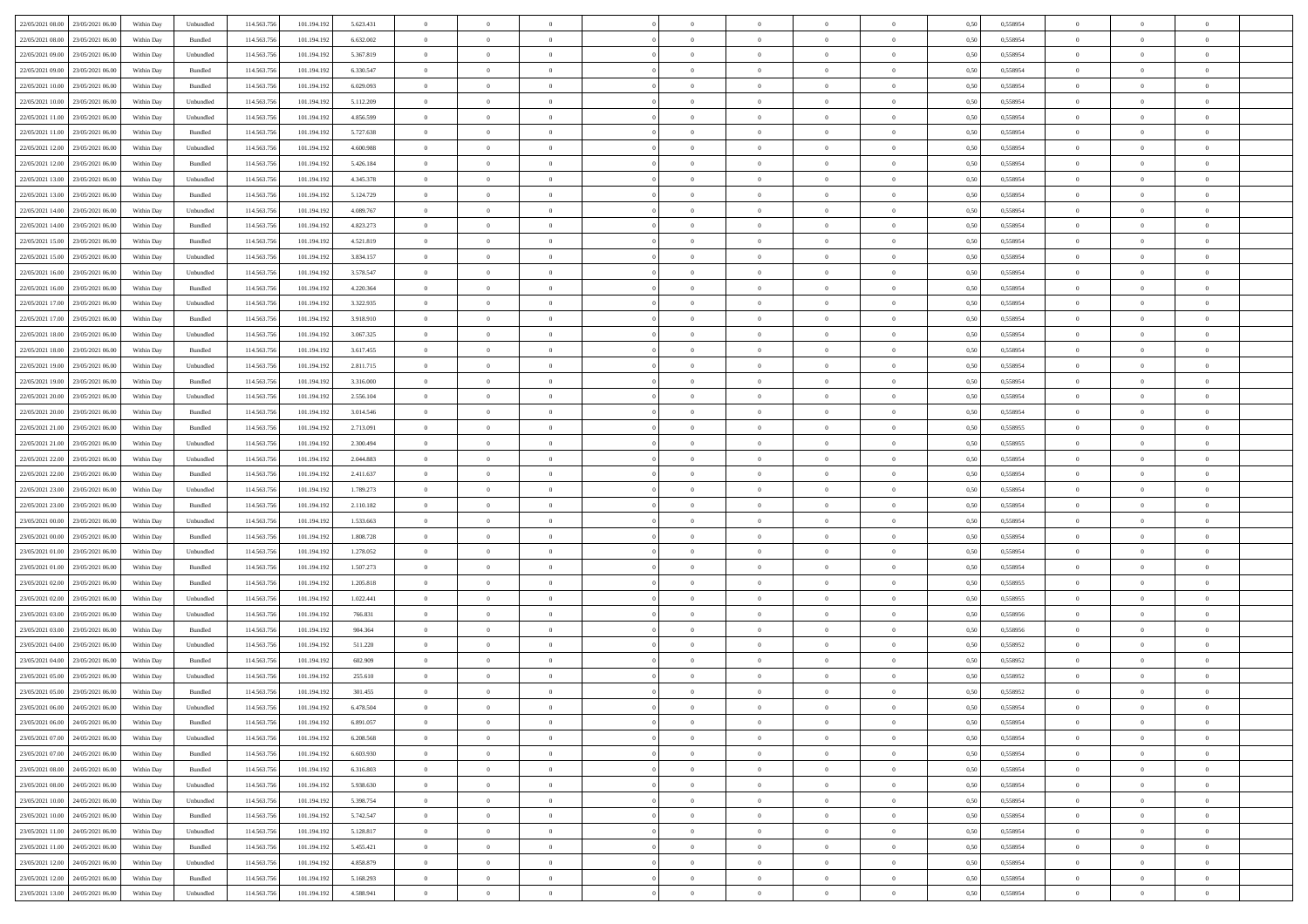| 23/05/2021 13:00 24/05/2021 06:00    | Within Day | Bundled            | 114.563.75  | 101.194.192 | 4.881.165 | $\overline{0}$ | $\overline{0}$ |                | $\overline{0}$ | $\theta$       |                | $\theta$       | 0,50 | 0,558954 | $\theta$       | $\theta$       | $\overline{0}$ |  |
|--------------------------------------|------------|--------------------|-------------|-------------|-----------|----------------|----------------|----------------|----------------|----------------|----------------|----------------|------|----------|----------------|----------------|----------------|--|
|                                      |            |                    |             |             |           |                |                |                |                |                |                |                |      |          |                |                |                |  |
| 23/05/2021 14:00<br>24/05/2021 06.00 | Within Day | Bundled            | 114.563.75  | 101.194.19  | 4.594.038 | $\bf{0}$       | $\bf{0}$       | $\bf{0}$       | $\bf{0}$       | $\overline{0}$ | $\overline{0}$ | $\bf{0}$       | 0,50 | 0,558954 | $\,$ 0 $\,$    | $\bf{0}$       | $\overline{0}$ |  |
| 23/05/2021 14:00<br>24/05/2021 06:00 | Within Day | Unbundled          | 114,563,75  | 101.194.192 | 4.319.003 | $\overline{0}$ | $\bf{0}$       | $\overline{0}$ | $\bf{0}$       | $\bf{0}$       | $\overline{0}$ | $\bf{0}$       | 0.50 | 0.558954 | $\bf{0}$       | $\overline{0}$ | $\overline{0}$ |  |
| 23/05/2021 15:00<br>24/05/2021 06:00 | Within Day | Unbundled          | 114.563.75  | 101.194.192 | 4.049.065 | $\overline{0}$ | $\overline{0}$ | $\overline{0}$ | $\theta$       | $\theta$       | $\overline{0}$ | $\bf{0}$       | 0,50 | 0,558954 | $\theta$       | $\theta$       | $\overline{0}$ |  |
| 23/05/2021 15:00<br>24/05/2021 06.00 | Within Day | Bundled            | 114.563.75  | 101.194.192 | 4.306.910 | $\bf{0}$       | $\overline{0}$ | $\bf{0}$       | $\overline{0}$ | $\bf{0}$       | $\overline{0}$ | $\bf{0}$       | 0,50 | 0,558954 | $\,$ 0 $\,$    | $\bf{0}$       | $\overline{0}$ |  |
| 23/05/2021 16:00<br>24/05/2021 06:00 | Within Day | Unbundled          | 114,563,75  | 101.194.192 | 3.779.128 | $\overline{0}$ | $\bf{0}$       | $\overline{0}$ | $\bf{0}$       | $\overline{0}$ | $\overline{0}$ | $\bf{0}$       | 0.50 | 0.558954 | $\,$ 0 $\,$    | $\theta$       | $\overline{0}$ |  |
| 23/05/2021 16:00<br>24/05/2021 06:00 | Within Day | Bundled            | 114.563.75  | 101.194.192 | 4.019.784 | $\overline{0}$ | $\overline{0}$ | $\overline{0}$ | $\overline{0}$ | $\overline{0}$ | $\overline{0}$ | $\bf{0}$       | 0,50 | 0,558954 | $\,$ 0 $\,$    | $\theta$       | $\overline{0}$ |  |
|                                      |            |                    |             |             |           |                |                |                |                |                |                |                |      |          |                |                |                |  |
| 23/05/2021 17:00<br>24/05/2021 06.00 | Within Day | Unbundled          | 114.563.75  | 101.194.19  | 3.509.190 | $\bf{0}$       | $\bf{0}$       | $\bf{0}$       | $\overline{0}$ | $\overline{0}$ | $\overline{0}$ | $\bf{0}$       | 0,50 | 0,558954 | $\,$ 0 $\,$    | $\bf{0}$       | $\overline{0}$ |  |
| 23/05/2021 17:00<br>24/05/2021 06:00 | Within Day | Bundled            | 114,563,75  | 101.194.192 | 3.732.656 | $\overline{0}$ | $\bf{0}$       | $\overline{0}$ | $\bf{0}$       | $\overline{0}$ | $\overline{0}$ | $\bf{0}$       | 0.50 | 0.558954 | $\bf{0}$       | $\overline{0}$ | $\overline{0}$ |  |
| 23/05/2021 18:00<br>24/05/2021 06:00 | Within Day | Unbundled          | 114.563.75  | 101.194.192 | 3.239.252 | $\bf{0}$       | $\bf{0}$       | $\overline{0}$ | $\overline{0}$ | $\overline{0}$ | $\overline{0}$ | $\bf{0}$       | 0,50 | 0,558954 | $\,$ 0 $\,$    | $\,$ 0 $\,$    | $\overline{0}$ |  |
| 23/05/2021 18:00<br>24/05/2021 06.00 | Within Day | Bundled            | 114.563.75  | 101.194.192 | 3.445.528 | $\bf{0}$       | $\bf{0}$       | $\bf{0}$       | $\bf{0}$       | $\overline{0}$ | $\overline{0}$ | $\bf{0}$       | 0,50 | 0,558954 | $\,$ 0 $\,$    | $\bf{0}$       | $\overline{0}$ |  |
| 23/05/2021 19:00<br>24/05/2021 06:00 | Within Day | Unbundled          | 114,563,75  | 101.194.192 | 2.969.314 | $\overline{0}$ | $\bf{0}$       | $\overline{0}$ | $\overline{0}$ | $\overline{0}$ | $\overline{0}$ | $\bf{0}$       | 0.50 | 0.558954 | $\bf{0}$       | $\,$ 0 $\,$    | $\,$ 0         |  |
| 23/05/2021 19:00<br>24/05/2021 06:00 | Within Day | Bundled            | 114.563.75  | 101.194.192 | 3.158.401 | $\overline{0}$ | $\overline{0}$ | $\overline{0}$ | $\theta$       | $\theta$       | $\overline{0}$ | $\bf{0}$       | 0,50 | 0,558954 | $\,$ 0 $\,$    | $\theta$       | $\overline{0}$ |  |
| 23/05/2021 22.00<br>24/05/2021 06.00 | Within Day | Bundled            | 114.563.75  | 101.194.19  | 2.297.019 | $\bf{0}$       | $\overline{0}$ | $\bf{0}$       | $\bf{0}$       | $\bf{0}$       | $\overline{0}$ | $\bf{0}$       | 0,50 | 0,558954 | $\,$ 0 $\,$    | $\bf{0}$       | $\overline{0}$ |  |
| 24/05/2021 06:00                     |            |                    | 114,563,75  |             |           |                |                |                |                |                | $\theta$       |                |      |          |                |                |                |  |
| 23/05/2021 22:00                     | Within Day | Unbundled          |             | 101.194.192 | 2.159.501 | $\overline{0}$ | $\bf{0}$       | $\overline{0}$ | $\bf{0}$       | $\overline{0}$ |                | $\bf{0}$       | 0.50 | 0.558954 | $\,$ 0 $\,$    | $\bf{0}$       | $\overline{0}$ |  |
| 23/05/2021 23:00<br>24/05/2021 06:00 | Within Day | Unbundled          | 114.563.75  | 101.194.192 | 1.889.564 | $\overline{0}$ | $\overline{0}$ | $\overline{0}$ | $\overline{0}$ | $\overline{0}$ | $\overline{0}$ | $\bf{0}$       | 0,50 | 0,558954 | $\theta$       | $\theta$       | $\overline{0}$ |  |
| 23/05/2021 23:00<br>24/05/2021 06.00 | Within Day | Bundled            | 114.563.75  | 101.194.19  | 2.009.891 | $\bf{0}$       | $\bf{0}$       | $\bf{0}$       | $\overline{0}$ | $\overline{0}$ | $\overline{0}$ | $\bf{0}$       | 0,50 | 0,558954 | $\,$ 0 $\,$    | $\bf{0}$       | $\overline{0}$ |  |
| 24/05/2021 00:00<br>24/05/2021 06:00 | Within Day | Unbundled          | 114,563,75  | 101.194.192 | 1.619.626 | $\overline{0}$ | $\bf{0}$       | $\overline{0}$ | $\bf{0}$       | $\overline{0}$ | $\overline{0}$ | $\bf{0}$       | 0.50 | 0.558954 | $\bf{0}$       | $\overline{0}$ | $\bf{0}$       |  |
| 24/05/2021 00:00<br>24/05/2021 06:00 | Within Day | Bundled            | 114.563.75  | 101.194.192 | 1.722.764 | $\overline{0}$ | $\bf{0}$       | $\overline{0}$ | $\overline{0}$ | $\overline{0}$ | $\overline{0}$ | $\bf{0}$       | 0,50 | 0,558954 | $\,$ 0 $\,$    | $\bf{0}$       | $\overline{0}$ |  |
| 24/05/2021 01:00<br>24/05/2021 06.00 | Within Day | Unbundled          | 114.563.75  | 101.194.19  | 1.349.688 | $\bf{0}$       | $\bf{0}$       | $\bf{0}$       | $\bf{0}$       | $\overline{0}$ | $\overline{0}$ | $\bf{0}$       | 0,50 | 0,558954 | $\,$ 0 $\,$    | $\bf{0}$       | $\overline{0}$ |  |
| 24/05/2021 01:00<br>24/05/2021 06:00 | Within Day | Bundled            | 114,563,75  | 101.194.192 | 1.435.637 | $\overline{0}$ | $\bf{0}$       | $\overline{0}$ | $\overline{0}$ | $\bf{0}$       | $\overline{0}$ | $\bf{0}$       | 0.50 | 0.558954 | $\bf{0}$       | $\,$ 0 $\,$    | $\,$ 0         |  |
| 24/05/2021 02:00<br>24/05/2021 06:00 | Within Day | Unbundled          | 114.563.75  | 101.194.192 | 1.079.751 | $\overline{0}$ | $\overline{0}$ | $\overline{0}$ | $\overline{0}$ | $\theta$       | $\overline{0}$ | $\bf{0}$       | 0,50 | 0,558955 | $\theta$       | $\theta$       | $\overline{0}$ |  |
| 24/05/2021 02:00<br>24/05/2021 06.00 | Within Day | Bundled            | 114.563.75  | 101.194.192 | 1.148.509 | $\bf{0}$       | $\bf{0}$       | $\bf{0}$       | $\bf{0}$       | $\overline{0}$ | $\overline{0}$ | $\bf{0}$       | 0,50 | 0,558955 | $\,$ 0 $\,$    | $\bf{0}$       | $\overline{0}$ |  |
| 24/05/2021 03:00<br>24/05/2021 06:00 | Within Day | Bundled            | 114,563,75  | 101.194.192 | 861.381   | $\overline{0}$ | $\bf{0}$       | $\overline{0}$ | $\bf{0}$       | $\overline{0}$ | $\theta$       | $\bf{0}$       | 0.50 | 0.558956 | $\,$ 0 $\,$    | $\overline{0}$ | $\overline{0}$ |  |
|                                      |            |                    |             |             |           | $\overline{0}$ | $\overline{0}$ | $\overline{0}$ | $\overline{0}$ | $\overline{0}$ | $\overline{0}$ |                |      |          |                | $\theta$       | $\overline{0}$ |  |
| 24/05/2021 03:00<br>24/05/2021 06:00 | Within Day | Unbundled          | 114.563.75  | 101.194.192 | 809.813   |                |                |                |                |                |                | $\bf{0}$       | 0,50 | 0,558956 | $\,$ 0 $\,$    |                |                |  |
| 24/05/2021 04:00<br>24/05/2021 06.00 | Within Day | Unbundled          | 114.563.75  | 101.194.192 | 539.875   | $\bf{0}$       | $\overline{0}$ | $\bf{0}$       | $\overline{0}$ | $\overline{0}$ | $\overline{0}$ | $\bf{0}$       | 0,50 | 0,558952 | $\,$ 0 $\,$    | $\bf{0}$       | $\overline{0}$ |  |
| 24/05/2021 04:00<br>24/05/2021 06:00 | Within Day | Bundled            | 114,563,75  | 101.194.192 | 574.255   | $\overline{0}$ | $\bf{0}$       | $\overline{0}$ | $\bf{0}$       | $\overline{0}$ | $\overline{0}$ | $\bf{0}$       | 0.50 | 0.558952 | $\bf{0}$       | $\overline{0}$ | $\overline{0}$ |  |
| 24/05/2021 05:00<br>24/05/2021 06:00 | Within Day | Unbundled          | 114.563.75  | 101.194.192 | 269.937   | $\overline{0}$ | $\bf{0}$       | $\overline{0}$ | $\overline{0}$ | $\overline{0}$ | $\overline{0}$ | $\bf{0}$       | 0,50 | 0,558952 | $\theta$       | $\bf{0}$       | $\overline{0}$ |  |
| 24/05/2021 05:00<br>24/05/2021 06.00 | Within Day | Bundled            | 114.563.75  | 101.194.192 | 287.127   | $\bf{0}$       | $\bf{0}$       | $\bf{0}$       | $\bf{0}$       | $\overline{0}$ | $\overline{0}$ | $\bf{0}$       | 0,50 | 0,558952 | $\,$ 0 $\,$    | $\bf{0}$       | $\overline{0}$ |  |
| 24/05/2021 06:00<br>25/05/2021 06:00 | Within Day | Unbundled          | 114,563,75  | 101.194.192 | 6.450.957 | $\overline{0}$ | $\bf{0}$       | $\overline{0}$ | $\overline{0}$ | $\bf{0}$       | $\overline{0}$ | $\bf{0}$       | 0.50 | 0.558954 | $\bf{0}$       | $\,$ 0 $\,$    | $\,$ 0         |  |
| 24/05/2021 06:00<br>25/05/2021 06:00 | Within Day | Bundled            | 114.563.75  | 101.194.192 | 6.918.604 | $\overline{0}$ | $\overline{0}$ | $\overline{0}$ | $\overline{0}$ | $\overline{0}$ | $\overline{0}$ | $\bf{0}$       | 0.50 | 0.558954 | $\theta$       | $\theta$       | $\overline{0}$ |  |
| 24/05/2021 07:00<br>25/05/2021 06.00 | Within Day | Unbundled          | 114.563.75  | 101.194.192 | 6.182.167 | $\bf{0}$       | $\bf{0}$       | $\bf{0}$       | $\bf{0}$       | $\overline{0}$ | $\overline{0}$ | $\bf{0}$       | 0,50 | 0,558954 | $\,$ 0 $\,$    | $\bf{0}$       | $\overline{0}$ |  |
| 24/05/2021 07:00<br>25/05/2021 06.00 | Within Day | Bundled            | 114,563,75  | 101.194.192 | 6.630.330 | $\overline{0}$ | $\bf{0}$       | $\overline{0}$ | $\bf{0}$       | $\overline{0}$ | $\overline{0}$ | $\bf{0}$       | 0.50 | 0.558954 | $\,$ 0 $\,$    | $\bf{0}$       | $\overline{0}$ |  |
| 24/05/2021 08:00<br>25/05/2021 06:00 | Within Dav | Unbundled          | 114.563.75  | 101.194.192 | 5.913.378 | $\overline{0}$ | $\overline{0}$ | $\overline{0}$ | $\overline{0}$ | $\overline{0}$ | $\overline{0}$ | $\bf{0}$       | 0.50 | 0,558954 | $\theta$       | $\theta$       | $\overline{0}$ |  |
| 24/05/2021 08:00<br>25/05/2021 06.00 | Within Day | Bundled            | 114.563.75  | 101.194.192 | 6.342.054 | $\bf{0}$       | $\bf{0}$       | $\bf{0}$       | $\bf{0}$       | $\overline{0}$ | $\overline{0}$ | $\bf{0}$       | 0,50 | 0,558954 | $\,$ 0 $\,$    | $\bf{0}$       | $\overline{0}$ |  |
|                                      |            |                    |             |             |           |                |                |                |                |                |                |                |      |          |                |                |                |  |
| 24/05/2021 09:00<br>25/05/2021 06:00 | Within Day | Bundled            | 114,563,75  | 101.194.192 | 6.053.779 | $\overline{0}$ | $\bf{0}$       | $\overline{0}$ | $\bf{0}$       | $\overline{0}$ | $\overline{0}$ | $\bf{0}$       | 0.50 | 0.558954 | $\bf{0}$       | $\overline{0}$ | $\overline{0}$ |  |
| 24/05/2021 09:00<br>25/05/2021 06:00 | Within Dav | Unbundled          | 114.563.75  | 101.194.192 | 5.644.588 | $\overline{0}$ | $\overline{0}$ | $\overline{0}$ | $\overline{0}$ | $\overline{0}$ | $\overline{0}$ | $\bf{0}$       | 0.50 | 0,558954 | $\theta$       | $\theta$       | $\overline{0}$ |  |
| 24/05/2021 10:00<br>25/05/2021 06.00 | Within Day | Unbundled          | 114.563.75  | 101.194.192 | 5.375.798 | $\bf{0}$       | $\bf{0}$       | $\bf{0}$       | $\bf{0}$       | $\overline{0}$ | $\overline{0}$ | $\bf{0}$       | 0,50 | 0,558954 | $\,$ 0 $\,$    | $\bf{0}$       | $\overline{0}$ |  |
| 24/05/2021 10:00<br>25/05/2021 06:00 | Within Day | Bundled            | 114,563,75  | 101.194.192 | 5.765.503 | $\overline{0}$ | $\bf{0}$       | $\overline{0}$ | $\overline{0}$ | $\bf{0}$       | $\overline{0}$ | $\bf{0}$       | 0.50 | 0.558954 | $\,$ 0 $\,$    | $\,$ 0 $\,$    | $\,$ 0         |  |
| 24/05/2021 11:00<br>25/05/2021 06:00 | Within Day | Unbundled          | 114.563.75  | 101.194.192 | 5.107.008 | $\overline{0}$ | $\overline{0}$ | $\overline{0}$ | $\overline{0}$ | $\overline{0}$ | $\overline{0}$ | $\bf{0}$       | 0.50 | 0.558954 | $\theta$       | $\theta$       | $\overline{0}$ |  |
| 24/05/2021 11:00<br>25/05/2021 06.00 | Within Day | Bundled            | 114.563.75  | 101.194.192 | 5.477.229 | $\bf{0}$       | $\bf{0}$       | $\bf{0}$       | $\bf{0}$       | $\overline{0}$ | $\overline{0}$ | $\bf{0}$       | 0,50 | 0,558954 | $\,$ 0 $\,$    | $\bf{0}$       | $\overline{0}$ |  |
| 24/05/2021 12:00<br>25/05/2021 06.00 | Within Day | Unbundled          | 114,563,75  | 101.194.192 | 4.838.218 | $\overline{0}$ | $\bf{0}$       | $\overline{0}$ | $\bf{0}$       | $\overline{0}$ | $\overline{0}$ | $\bf{0}$       | 0.50 | 0.558954 | $\bf{0}$       | $\theta$       | $\overline{0}$ |  |
| 24/05/2021 12:00<br>25/05/2021 06:00 | Within Day | Bundled            | 114.563.75  | 101.194.19  | 5.188.953 | $\overline{0}$ | $\overline{0}$ | $\Omega$       | $\theta$       | $\theta$       | $\overline{0}$ | $\overline{0}$ | 0.5( | 0,558954 | $\theta$       | $\theta$       | $\overline{0}$ |  |
| 24/05/2021 13:00<br>25/05/2021 06:00 | Within Day | Unbundled          | 114.563.75  | 101.194.192 | 4.569.428 | $\bf{0}$       | $\bf{0}$       | $\bf{0}$       | $\bf{0}$       | $\bf{0}$       | $\overline{0}$ | $\bf{0}$       | 0,50 | 0,558954 | $\overline{0}$ | $\overline{0}$ | $\overline{0}$ |  |
| 24/05/2021 13:00 25/05/2021 06:00    | Within Day | $\mathbf B$ undled | 114.563.756 | 101.194.192 | 4.900.678 | $\bf{0}$       | $\theta$       |                | $\overline{0}$ |                |                |                | 0,50 | 0.558954 | $\bf{0}$       | $\overline{0}$ |                |  |
| 24/05/2021 14:00 25/05/2021 06:00    |            |                    |             |             |           |                |                |                |                |                |                |                |      |          |                |                |                |  |
|                                      | Within Day | Unbundled          | 114.563.756 | 101.194.192 | 4.300.638 | $\overline{0}$ | $\overline{0}$ | $\Omega$       | $\theta$       | $\overline{0}$ | $\overline{0}$ | $\bf{0}$       | 0,50 | 0,558954 | $\theta$       | $\theta$       | $\overline{0}$ |  |
| 24/05/2021 14:00<br>25/05/2021 06:00 | Within Day | Bundled            | 114.563.75  | 101.194.192 | 4.612.403 | $\overline{0}$ | $\overline{0}$ | $\overline{0}$ | $\overline{0}$ | $\bf{0}$       | $\overline{0}$ | $\bf{0}$       | 0,50 | 0,558954 | $\bf{0}$       | $\overline{0}$ | $\bf{0}$       |  |
| 24/05/2021 15:00 25/05/2021 06:00    | Within Day | Unbundled          | 114,563,756 | 101.194.192 | 4.031.849 | $\overline{0}$ | 111.435        | $\overline{0}$ | $\overline{0}$ | $\mathbf{0}$   | $\overline{0}$ | $\,$ 0 $\,$    | 0.50 | 0.558954 | $\overline{0}$ | $\bf{0}$       | $\,$ 0 $\,$    |  |
| 24/05/2021 15:00 25/05/2021 06:00    | Within Dav | Bundled            | 114.563.756 | 101.194.192 | 4.324.128 | $\overline{0}$ | $\overline{0}$ | $\overline{0}$ | $\overline{0}$ | $\overline{0}$ | $\overline{0}$ | $\bf{0}$       | 0,50 | 0,558954 | $\overline{0}$ | $\theta$       | $\overline{0}$ |  |
| 24/05/2021 16:00<br>25/05/2021 06:00 | Within Day | Unbundled          | 114.563.75  | 101.305.627 | 3.659.052 | $\overline{0}$ | 813.494        | $\overline{0}$ | $\overline{0}$ | $\bf{0}$       | $\overline{0}$ | $\bf{0}$       | 0,50 | 0,558954 | $\bf{0}$       | $\overline{0}$ | $\overline{0}$ |  |
| 24/05/2021 16:00 25/05/2021 06:00    | Within Day | Bundled            | 114.563.756 | 101.305.627 | 4.035.852 | $\overline{0}$ | 687.073        | $\overline{0}$ | 1,570782       | $\overline{0}$ | $\overline{0}$ | $\bf{0}$       | 0.50 | 0.558954 | $\,$ 0 $\,$    | $\theta$       | $\,$ 0         |  |
| 24/05/2021 17:00 25/05/2021 06:00    | Within Dav | Unbundled          | 114.563.756 | 102.806.195 | 2.642.303 | $\overline{0}$ | 61.247         | $\overline{0}$ | $\overline{0}$ | $\overline{0}$ | $\overline{0}$ | $\bf{0}$       | 0.50 | 0,558954 | $\overline{0}$ | $\theta$       | $\overline{0}$ |  |
| 24/05/2021 17:00<br>25/05/2021 06:00 | Within Day | Bundled            | 114.563.75  | 102.806.19  | 3.109.581 | $\overline{0}$ | 3.109.581      | $\overline{0}$ | 1,570793       | 0,101881       | $\overline{0}$ | $\bf{0}$       | 0,50 | 0,558954 | 0,050941       | $\bf{0}$       | $\overline{0}$ |  |
| 24/05/2021 18:00 25/05/2021 06:00    | Within Day | Unbundled          | 114.563.75  | 105.977.023 | 2.382.513 | $\overline{0}$ | $\overline{0}$ | $\overline{0}$ | $\overline{0}$ | $\overline{0}$ | $\overline{0}$ | $\bf{0}$       | 0.50 | 0.558954 | $\bf{0}$       | $\bf{0}$       | $\,$ 0         |  |
|                                      |            |                    |             |             |           |                |                |                |                | $\overline{0}$ |                |                |      |          |                | $\theta$       | $\overline{0}$ |  |
| 24/05/2021 19:00 25/05/2021 06:00    | Within Dav | Unbundled          | 114.563.756 | 105.977.023 | 2.183.970 | $\overline{0}$ | 25.913         | $\overline{0}$ | $\overline{0}$ |                | $\overline{0}$ | $\bf{0}$       | 0,50 | 0,558954 | $\overline{0}$ |                |                |  |
| 24/05/2021 20:00<br>25/05/2021 06:00 | Within Day | Unbundled          | 114.563.75  | 106.002.93  | 1.961.871 | $\overline{0}$ | $\bf{0}$       | $\overline{0}$ | $\overline{0}$ | $\overline{0}$ | $\bf{0}$       | $\bf{0}$       | 0,50 | 0,558954 | $\bf{0}$       | $\,0\,$        | $\bf{0}$       |  |
| 24/05/2021 21:00 25/05/2021 06:00    | Within Day | Unbundled          | 114.563.756 | 106.002.936 | 1.765.684 | $\overline{0}$ | $\bf{0}$       | $\overline{0}$ | $\overline{0}$ | $\,$ 0 $\,$    | $\overline{0}$ | $\bf{0}$       | 0,50 | 0,558955 | $\overline{0}$ | $\,$ 0 $\,$    | $\,$ 0 $\,$    |  |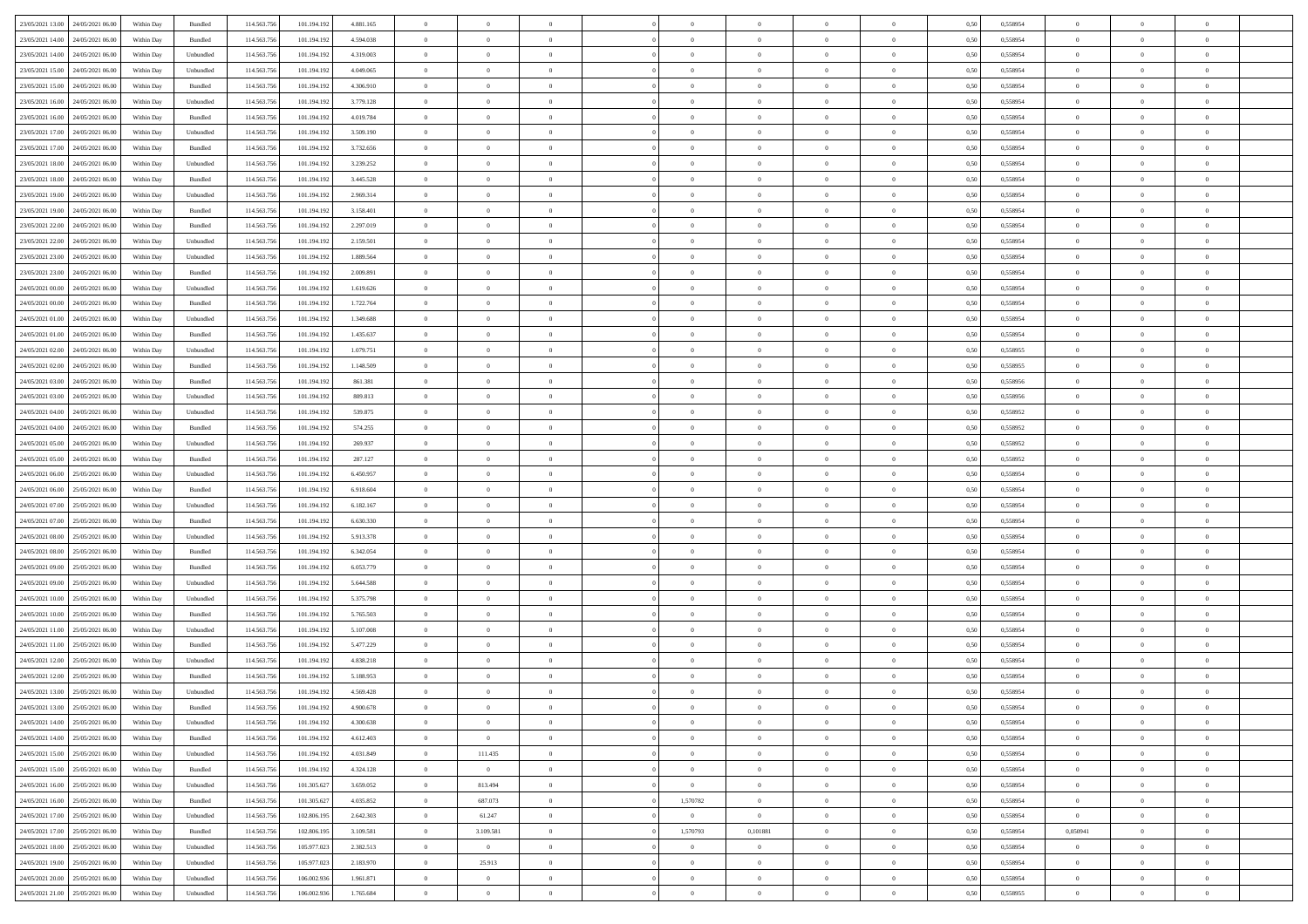| 24/05/2021 22:00 25/05/2021 06:00            | Within Day | Unbundled | 114.563.756 | 106.002.936 | 1.569.496 | $\overline{0}$ | $\overline{0}$ |                | $\overline{0}$ | $\theta$       |                | $\theta$       | 0,50 | 0,558954 | $\theta$       | $\theta$       | $\overline{0}$ |  |
|----------------------------------------------|------------|-----------|-------------|-------------|-----------|----------------|----------------|----------------|----------------|----------------|----------------|----------------|------|----------|----------------|----------------|----------------|--|
| 24/05/2021 23:00<br>25/05/2021 06.00         | Within Day | Unbundled | 114.563.75  | 106.002.93  | 1.373.309 | $\bf{0}$       | $\bf{0}$       | $\bf{0}$       | $\bf{0}$       | $\overline{0}$ | $\overline{0}$ | $\bf{0}$       | 0,50 | 0,558954 | $\,$ 0 $\,$    | $\bf{0}$       | $\overline{0}$ |  |
| 25/05/2021 00:00<br>25/05/2021 06:00         | Within Day | Unbundled | 114,563,75  | 106,002.93  | 1.177.123 | $\overline{0}$ | $\bf{0}$       | $\overline{0}$ | $\bf{0}$       | $\bf{0}$       | $\overline{0}$ | $\bf{0}$       | 0.50 | 0.558954 | $\bf{0}$       | $\overline{0}$ | $\overline{0}$ |  |
|                                              |            |           |             |             |           | $\overline{0}$ | $\overline{0}$ | $\overline{0}$ | $\theta$       | $\theta$       | $\overline{0}$ |                |      |          | $\theta$       | $\theta$       | $\overline{0}$ |  |
| 25/05/2021 01:00<br>25/05/2021 06:00         | Within Day | Unbundled | 114.563.75  | 106.002.936 | 980.935   |                |                |                |                |                |                | $\bf{0}$       | 0,50 | 0,558954 |                |                |                |  |
| 25/05/2021 02:00<br>25/05/2021 06.00         | Within Day | Unbundled | 114.563.75  | 106.002.93  | 784.748   | $\bf{0}$       | $\overline{0}$ | $\bf{0}$       | $\overline{0}$ | $\theta$       | $\overline{0}$ | $\bf{0}$       | 0,50 | 0,558955 | $\,$ 0 $\,$    | $\bf{0}$       | $\overline{0}$ |  |
| 25/05/2021 03:00<br>25/05/2021 06:00         | Within Day | Unbundled | 114,563,75  | 106.002.93  | 588,561   | $\overline{0}$ | $\bf{0}$       | $\overline{0}$ | $\bf{0}$       | $\overline{0}$ | $\theta$       | $\bf{0}$       | 0.50 | 0.558956 | $\,$ 0 $\,$    | $\theta$       | $\overline{0}$ |  |
| 25/05/2021 04:00<br>25/05/2021 06:00         | Within Day | Unbundled | 114.563.75  | 106.002.936 | 392.373   | $\overline{0}$ | $\overline{0}$ | $\overline{0}$ | $\overline{0}$ | $\overline{0}$ | $\overline{0}$ | $\bf{0}$       | 0,50 | 0,558952 | $\theta$       | $\theta$       | $\overline{0}$ |  |
|                                              |            |           |             |             |           |                |                |                |                |                |                |                |      |          |                |                |                |  |
| 25/05/2021 05:00<br>25/05/2021 06.00         | Within Day | Unbundled | 114.563.75  | 106.002.93  | 196.187   | $\bf{0}$       | $\bf{0}$       | $\bf{0}$       | $\overline{0}$ | $\overline{0}$ | $\overline{0}$ | $\bf{0}$       | 0,50 | 0,558952 | $\,$ 0 $\,$    | $\bf{0}$       | $\overline{0}$ |  |
| 25/05/2021 06:00<br>26/05/2021 06:00         | Within Day | Unbundled | 114,563,75  | 103,777,636 | 3.895.067 | $\overline{0}$ | $\bf{0}$       | $\overline{0}$ | $\bf{0}$       | $\overline{0}$ | $\overline{0}$ | $\bf{0}$       | 0.50 | 0.558954 | $\bf{0}$       | $\overline{0}$ | $\overline{0}$ |  |
| 25/05/2021 06:00<br>26/05/2021 06:00         | Within Day | Bundled   | 114.563.75  | 103.777.636 | 6.891.050 | $\overline{0}$ | $\bf{0}$       | $\overline{0}$ | $\overline{0}$ | $\overline{0}$ | $\overline{0}$ | $\bf{0}$       | 0,50 | 0,558954 | $\,$ 0 $\,$    | $\bf{0}$       | $\overline{0}$ |  |
| 25/05/2021 07:00<br>26/05/2021 06.00         | Within Day | Bundled   | 114.563.75  | 103.777.63  | 6.603.923 | $\bf{0}$       | $\bf{0}$       | $\bf{0}$       | $\bf{0}$       | $\overline{0}$ | $\overline{0}$ | $\bf{0}$       | 0,50 | 0,558954 | $\,$ 0 $\,$    | $\bf{0}$       | $\overline{0}$ |  |
|                                              |            |           |             |             |           |                |                |                |                |                |                |                |      |          |                |                |                |  |
| 25/05/2021 07:00<br>26/05/2021 06:00         | Within Day | Unbundled | 114,563,75  | 103,777,636 | 3.732.773 | $\overline{0}$ | $\bf{0}$       | $\overline{0}$ | $\overline{0}$ | $\bf{0}$       | $\overline{0}$ | $\bf{0}$       | 0.50 | 0.558954 | $\bf{0}$       | $\overline{0}$ | $\,$ 0         |  |
| 25/05/2021 08:00<br>26/05/2021 06:00         | Within Day | Unbundled | 114.563.75  | 103.777.636 | 3.570.479 | $\overline{0}$ | $\overline{0}$ | $\overline{0}$ | $\theta$       | $\theta$       | $\overline{0}$ | $\bf{0}$       | 0,50 | 0,558954 | $\,$ 0 $\,$    | $\theta$       | $\overline{0}$ |  |
| 25/05/2021 08:00<br>26/05/2021 06.00         | Within Day | Bundled   | 114.563.75  | 103.777.63  | 6.316.797 | $\bf{0}$       | $\overline{0}$ | $\bf{0}$       | $\overline{0}$ | $\bf{0}$       | $\overline{0}$ | $\bf{0}$       | 0,50 | 0,558954 | $\,$ 0 $\,$    | $\bf{0}$       | $\overline{0}$ |  |
|                                              |            |           |             |             |           |                |                |                |                |                | $\theta$       |                |      |          |                |                |                |  |
| 25/05/2021 09:00<br>26/05/2021 06:00         | Within Day | Unbundled | 114.563.756 | 103,777,636 | 3.408.184 | $\overline{0}$ | $\bf{0}$       | $\overline{0}$ | $\bf{0}$       | $\overline{0}$ |                | $\bf{0}$       | 0.50 | 0.558954 | $\,$ 0 $\,$    | $\theta$       | $\overline{0}$ |  |
| 25/05/2021 09:00<br>26/05/2021 06:00         | Within Day | Bundled   | 114.563.75  | 103.777.636 | 6.029.669 | $\overline{0}$ | $\overline{0}$ | $\overline{0}$ | $\overline{0}$ | $\overline{0}$ | $\overline{0}$ | $\bf{0}$       | 0,50 | 0,558954 | $\theta$       | $\theta$       | $\overline{0}$ |  |
| 25/05/2021 10:00<br>26/05/2021 06.00         | Within Day | Unbundled | 114.563.75  | 103.777.63  | 3.245.890 | $\bf{0}$       | $\bf{0}$       | $\bf{0}$       | $\overline{0}$ | $\bf{0}$       | $\overline{0}$ | $\bf{0}$       | 0,50 | 0,558954 | $\,$ 0 $\,$    | $\bf{0}$       | $\overline{0}$ |  |
| 25/05/2021 10:00<br>26/05/2021 06:00         | Within Day | Bundled   | 114,563,75  | 103,777,636 | 5.742.542 | $\overline{0}$ | $\bf{0}$       | $\overline{0}$ | $\bf{0}$       | $\overline{0}$ | $\overline{0}$ | $\bf{0}$       | 0.50 | 0.558954 | $\bf{0}$       | $\overline{0}$ | $\overline{0}$ |  |
| 25/05/2021 11:00<br>26/05/2021 06:00         | Within Day | Unbundled | 114.563.75  | 103.777.636 | 3.083.595 | $\overline{0}$ | $\bf{0}$       | $\overline{0}$ | $\overline{0}$ | $\overline{0}$ | $\overline{0}$ | $\bf{0}$       | 0,50 | 0,558954 | $\,$ 0 $\,$    | $\bf{0}$       | $\overline{0}$ |  |
|                                              |            |           |             |             |           |                |                |                |                |                |                |                |      |          |                |                |                |  |
| 25/05/2021 11:00<br>26/05/2021 06.00         | Within Day | Bundled   | 114.563.75  | 103.777.63  | 5.455.414 | $\bf{0}$       | $\bf{0}$       | $\bf{0}$       | $\bf{0}$       | $\overline{0}$ | $\overline{0}$ | $\bf{0}$       | 0,50 | 0,558954 | $\,$ 0 $\,$    | $\bf{0}$       | $\overline{0}$ |  |
| 25/05/2021 12:00<br>26/05/2021 06:00         | Within Day | Unbundled | 114.563.756 | 103,777,636 | 2.921.300 | $\overline{0}$ | $\bf{0}$       | $\overline{0}$ | $\overline{0}$ | $\bf{0}$       | $\overline{0}$ | $\bf{0}$       | 0.50 | 0.558954 | $\bf{0}$       | $\overline{0}$ | $\,$ 0         |  |
| 25/05/2021 12:00<br>26/05/2021 06:00         | Within Day | Bundled   | 114.563.75  | 103.777.636 | 5.168.288 | $\overline{0}$ | $\overline{0}$ | $\overline{0}$ | $\theta$       | $\theta$       | $\overline{0}$ | $\bf{0}$       | 0,50 | 0,558954 | $\theta$       | $\theta$       | $\overline{0}$ |  |
| 25/05/2021 13:00<br>26/05/2021 06.00         | Within Day | Bundled   | 114.563.75  | 103.777.63  | 4.881.161 | $\bf{0}$       | $\bf{0}$       | $\bf{0}$       | $\bf{0}$       | $\overline{0}$ | $\overline{0}$ | $\bf{0}$       | 0,50 | 0,558954 | $\,$ 0 $\,$    | $\bf{0}$       | $\overline{0}$ |  |
|                                              |            |           |             |             |           |                |                |                |                |                |                |                |      |          |                |                |                |  |
| 25/05/2021 13:00<br>26/05/2021 06:00         | Within Day | Unbundled | 114,563,75  | 103,777,636 | 2.759,005 | $\overline{0}$ | $\bf{0}$       | $\overline{0}$ | $\bf{0}$       | $\overline{0}$ | $\theta$       | $\bf{0}$       | 0.50 | 0.558954 | $\,$ 0 $\,$    | $\theta$       | $\overline{0}$ |  |
| 25/05/2021 14:00<br>26/05/2021 06:00         | Within Day | Unbundled | 114.563.75  | 103.777.636 | 2.596.711 | $\overline{0}$ | $\overline{0}$ | $\overline{0}$ | $\overline{0}$ | $\overline{0}$ | $\overline{0}$ | $\bf{0}$       | 0,50 | 0,558954 | $\,$ 0 $\,$    | $\theta$       | $\overline{0}$ |  |
| 25/05/2021 14:00<br>26/05/2021 06.00         | Within Day | Bundled   | 114.563.75  | 103.777.63  | 4.594.033 | $\bf{0}$       | $\overline{0}$ | $\bf{0}$       | $\overline{0}$ | $\bf{0}$       | $\overline{0}$ | $\bf{0}$       | 0,50 | 0,558954 | $\,$ 0 $\,$    | $\bf{0}$       | $\overline{0}$ |  |
| 25/05/2021 15:00<br>26/05/2021 06:00         | Within Day | Unbundled | 114,563,75  | 103,777,636 | 2.434.417 | $\overline{0}$ | $\bf{0}$       | $\overline{0}$ | $\bf{0}$       | $\overline{0}$ | $\overline{0}$ | $\bf{0}$       | 0.50 | 0.558954 | $\bf{0}$       | $\overline{0}$ | $\overline{0}$ |  |
|                                              |            |           |             |             |           |                |                |                |                |                |                |                |      |          |                |                |                |  |
| 25/05/2021 15:00<br>26/05/2021 06:00         | Within Day | Bundled   | 114.563.75  | 103.777.636 | 4.306.906 | $\overline{0}$ | $\bf{0}$       | $\overline{0}$ | $\overline{0}$ | $\overline{0}$ | $\overline{0}$ | $\bf{0}$       | 0,50 | 0,558954 | $\theta$       | $\theta$       | $\overline{0}$ |  |
| 25/05/2021 16:00<br>26/05/2021 06.00         | Within Day | Unbundled | 114.563.75  | 103.777.636 | 2.272.122 | $\bf{0}$       | $\bf{0}$       | $\bf{0}$       | $\bf{0}$       | $\overline{0}$ | $\overline{0}$ | $\bf{0}$       | 0,50 | 0,558954 | $\,$ 0 $\,$    | $\bf{0}$       | $\overline{0}$ |  |
| 25/05/2021 16:00<br>26/05/2021 06:00         | Within Day | Bundled   | 114,563,75  | 103,777,636 | 4.019.780 | $\overline{0}$ | $\bf{0}$       | $\overline{0}$ | $\overline{0}$ | $\bf{0}$       | $\overline{0}$ | $\bf{0}$       | 0.50 | 0.558954 | $\bf{0}$       | $\overline{0}$ | $\,$ 0         |  |
| 25/05/2021 17:00<br>26/05/2021 06:00         | Within Day | Unbundled | 114.563.75  | 103.777.636 | 2.109.828 | $\overline{0}$ | $\overline{0}$ | $\overline{0}$ | $\overline{0}$ | $\overline{0}$ | $\overline{0}$ | $\bf{0}$       | 0.50 | 0.558954 | $\theta$       | $\theta$       | $\overline{0}$ |  |
|                                              |            |           |             |             |           |                |                |                |                |                | $\overline{0}$ |                |      |          |                |                |                |  |
| 25/05/2021 17:00<br>26/05/2021 06.00         | Within Day | Bundled   | 114.563.75  | 103.777.63  | 3.732.652 | $\bf{0}$       | $\overline{0}$ | $\bf{0}$       | $\bf{0}$       | $\overline{0}$ |                | $\bf{0}$       | 0,50 | 0,558954 | $\,$ 0 $\,$    | $\bf{0}$       | $\overline{0}$ |  |
| 25/05/2021 18:00<br>26/05/2021 06.00         | Within Day | Bundled   | 114,563,75  | 103,777,636 | 3.445.525 | $\overline{0}$ | $\bf{0}$       | $\overline{0}$ | $\bf{0}$       | $\overline{0}$ | $\overline{0}$ | $\bf{0}$       | 0.50 | 0.558954 | $\,$ 0 $\,$    | $\bf{0}$       | $\overline{0}$ |  |
| 25/05/2021 18:00<br>26/05/2021 06:00         | Within Dav | Unbundled | 114.563.75  | 103.777.636 | 1.947.533 | $\overline{0}$ | $\overline{0}$ | $\overline{0}$ | $\overline{0}$ | $\overline{0}$ | $\overline{0}$ | $\bf{0}$       | 0.5( | 0,558954 | $\theta$       | $\theta$       | $\overline{0}$ |  |
| 25/05/2021 19:00<br>26/05/2021 06.00         | Within Day | Unbundled | 114.563.75  | 103.777.63  | 1.785.239 | $\bf{0}$       | $\bf{0}$       | $\bf{0}$       | $\bf{0}$       | $\overline{0}$ | $\overline{0}$ | $\bf{0}$       | 0,50 | 0,558954 | $\,$ 0 $\,$    | $\bf{0}$       | $\overline{0}$ |  |
| 25/05/2021 19:00<br>26/05/2021 06:00         | Within Day | Bundled   | 114,563,75  | 103,777,636 | 3.158.398 | $\overline{0}$ | $\bf{0}$       | $\overline{0}$ | $\bf{0}$       | $\overline{0}$ | $\overline{0}$ | $\bf{0}$       | 0.50 | 0.558954 | $\bf{0}$       | $\overline{0}$ | $\overline{0}$ |  |
|                                              |            |           |             |             |           |                |                |                |                |                |                |                |      |          |                |                |                |  |
| 25/05/2021 20:00<br>26/05/2021 06:00         | Within Dav | Unbundled | 114.563.75  | 103.777.636 | 1.622.944 | $\overline{0}$ | $\overline{0}$ | $\overline{0}$ | $\overline{0}$ | $\overline{0}$ | $\overline{0}$ | $\bf{0}$       | 0.50 | 0,558954 | $\theta$       | $\theta$       | $\overline{0}$ |  |
| 25/05/2021 20:00<br>26/05/2021 06.00         | Within Day | Bundled   | 114.563.75  | 103.777.63  | 2.871.270 | $\bf{0}$       | $\bf{0}$       | $\bf{0}$       | $\bf{0}$       | $\overline{0}$ | $\overline{0}$ | $\bf{0}$       | 0,50 | 0,558954 | $\,$ 0 $\,$    | $\bf{0}$       | $\overline{0}$ |  |
| 25/05/2021 21:00<br>26/05/2021 06:00         | Within Day | Unbundled | 114.563.75  | 103,777,636 | 1.460.650 | $\overline{0}$ | $\bf{0}$       | $\overline{0}$ | $\overline{0}$ | $\bf{0}$       | $\overline{0}$ | $\bf{0}$       | 0.50 | 0.558955 | $\bf{0}$       | $\overline{0}$ | $\overline{0}$ |  |
| 25/05/2021 21:00<br>26/05/2021 06:00         | Within Dav | Bundled   | 114.563.75  | 103.777.636 | 2.584.144 | $\overline{0}$ | $\overline{0}$ | $\overline{0}$ | $\overline{0}$ | $\overline{0}$ | $\overline{0}$ | $\bf{0}$       | 0.50 | 0,558955 | $\theta$       | $\theta$       | $\overline{0}$ |  |
|                                              |            |           |             |             |           |                |                |                |                |                |                |                |      |          |                |                |                |  |
| 25/05/2021 22:00<br>26/05/2021 06.00         | Within Day | Unbundled | 114.563.75  | 103.777.63  | 1.298.355 | $\bf{0}$       | $\bf{0}$       | $\bf{0}$       | $\bf{0}$       | $\overline{0}$ | $\overline{0}$ | $\bf{0}$       | 0,50 | 0,558954 | $\,$ 0 $\,$    | $\bf{0}$       | $\overline{0}$ |  |
| 25/05/2021 22.00<br>26/05/2021 06.00         | Within Day | Bundled   | 114,563,75  | 103,777,636 | 2.297.016 | $\overline{0}$ | $\overline{0}$ | $\overline{0}$ | $\bf{0}$       | $\overline{0}$ | $\overline{0}$ | $\bf{0}$       | 0.50 | 0.558954 | $\bf{0}$       | $\theta$       | $\overline{0}$ |  |
| 25/05/2021 23:00<br>26/05/2021 06:00         | Within Dav | Unbundled | 114.563.75  | 103.777.636 | 1.136.061 | $\overline{0}$ | $\overline{0}$ | $\Omega$       | $\overline{0}$ | $\theta$       | $\overline{0}$ | $\overline{0}$ | 0.5( | 0,558954 | $\theta$       | $\theta$       | $\overline{0}$ |  |
| 25/05/2021 23:00<br>26/05/2021 06:00         | Within Day | Bundled   | 114.563.75  | 103.777.636 | 2.009.889 | $\bf{0}$       | $\bf{0}$       | $\bf{0}$       | $\bf{0}$       | $\bf{0}$       | $\overline{0}$ | $\bf{0}$       | 0,50 | 0,558954 | $\,$ 0 $\,$    | $\overline{0}$ | $\overline{0}$ |  |
| $26/05/2021\ 00.00 \qquad 26/05/2021\ 06.00$ |            | Bundled   |             |             |           |                |                |                |                |                |                |                | 0,50 | 0.558954 |                |                |                |  |
|                                              | Within Day |           | 114.563.756 | 103.777.636 | 1.722.763 | $\bf{0}$       | $\theta$       |                | $\overline{0}$ |                |                |                |      |          | $\theta$       | $\overline{0}$ |                |  |
| 26/05/2021 00:00 26/05/2021 06:00            | Within Day | Unbundled | 114.563.756 | 103.777.636 | 973.767   | $\overline{0}$ | $\overline{0}$ | $\Omega$       | $\theta$       | $\overline{0}$ | $\overline{0}$ | $\bf{0}$       | 0,50 | 0,558954 | $\theta$       | $\theta$       | $\overline{0}$ |  |
| 26/05/2021 01:00<br>26/05/2021 06:00         | Within Day | Unbundled | 114.563.75  | 103.777.636 | 811.472   | $\overline{0}$ | $\bf{0}$       | $\overline{0}$ | $\overline{0}$ | $\bf{0}$       | $\overline{0}$ | $\bf{0}$       | 0,50 | 0,558954 | $\bf{0}$       | $\overline{0}$ | $\bf{0}$       |  |
| 26/05/2021 01:00 26/05/2021 06:00            | Within Day | Bundled   | 114.563.756 | 103.777.636 | 1.435.635 | $\overline{0}$ | $\bf{0}$       | $\overline{0}$ | $\overline{0}$ | $\mathbf{0}$   | $\overline{0}$ | $\,$ 0 $\,$    | 0.50 | 0.558954 | $\overline{0}$ | $\bf{0}$       | $\,$ 0 $\,$    |  |
| 26/05/2021 02:00 26/05/2021 06:00            | Within Dav | Unbundled | 114.563.756 | 103.777.636 | 649.178   | $\overline{0}$ | $\overline{0}$ | $\overline{0}$ | $\overline{0}$ | $\overline{0}$ | $\overline{0}$ | $\bf{0}$       | 0,50 | 0,558955 | $\overline{0}$ | $\theta$       | $\overline{0}$ |  |
|                                              |            |           |             |             |           |                |                |                |                |                |                |                |      |          |                |                |                |  |
| 26/05/2021 02:00<br>26/05/2021 06:00         | Within Day | Bundled   | 114.563.75  | 103.777.636 | 1.148.508 | $\overline{0}$ | $\bf{0}$       | $\overline{0}$ | $\overline{0}$ | $\bf{0}$       | $\overline{0}$ | $\bf{0}$       | 0,50 | 0,558955 | $\bf{0}$       | $\overline{0}$ | $\overline{0}$ |  |
| 26/05/2021 03:00<br>26/05/2021 06:00         | Within Day | Unbundled | 114.563.756 | 103,777,636 | 486.883   | $\overline{0}$ | $\bf{0}$       | $\overline{0}$ | $\overline{0}$ | $\bf{0}$       | $\overline{0}$ | $\bf{0}$       | 0.50 | 0.558956 | $\,$ 0 $\,$    | $\overline{0}$ | $\overline{0}$ |  |
| 26/05/2021 03:00<br>26/05/2021 06:00         | Within Dav | Bundled   | 114.563.756 | 103.777.636 | 861.381   | $\overline{0}$ | $\overline{0}$ | $\overline{0}$ | $\overline{0}$ | $\overline{0}$ | $\overline{0}$ | $\bf{0}$       | 0.50 | 0,558956 | $\overline{0}$ | $\theta$       | $\overline{0}$ |  |
|                                              |            |           |             |             |           |                | $\overline{0}$ |                |                | $\overline{0}$ |                |                |      |          | $\bf{0}$       | $\overline{0}$ | $\,$ 0         |  |
| 26/05/2021 04:00<br>26/05/2021 06.00         | Within Day | Unbundled | 114.563.75  | 103.777.636 | 324.589   | $\overline{0}$ |                | $\overline{0}$ | $\overline{0}$ |                | $\overline{0}$ | $\bf{0}$       | 0,50 | 0,558952 |                |                |                |  |
| 26/05/2021 06:00<br>26/05/2021 04:00         | Within Day | Bundled   | 114.563.75  | 103,777,636 | 574.253   | $\overline{0}$ | $\bf{0}$       | $\overline{0}$ | $\overline{0}$ | $\overline{0}$ | $\overline{0}$ | $\bf{0}$       | 0.50 | 0.558952 | $\mathbf{0}$   | $\bf{0}$       | $\,$ 0         |  |
| 26/05/2021 05:00 26/05/2021 06:00            | Within Dav | Bundled   | 114.563.756 | 103.777.636 | 287.127   | $\overline{0}$ | $\overline{0}$ | $\overline{0}$ | $\overline{0}$ | $\overline{0}$ | $\overline{0}$ | $\bf{0}$       | 0.50 | 0,558952 | $\overline{0}$ | $\theta$       | $\overline{0}$ |  |
| 26/05/2021 05:00<br>26/05/2021 06.00         | Within Day | Unbundled | 114.563.75  | 103.777.636 | 162.294   | $\overline{0}$ | $\overline{0}$ | $\overline{0}$ | $\overline{0}$ | $\overline{0}$ | $\overline{0}$ | $\bf{0}$       | 0,50 | 0,558952 | $\bf{0}$       | $\overline{0}$ | $\bf{0}$       |  |
|                                              |            |           |             |             |           |                |                |                |                |                |                |                |      |          |                |                |                |  |
| 26/05/2021 06:00 27/05/2021 06:00            | Within Day | Unbundled | 114.563.756 | 104.060.318 | 3.612.379 | $\,$ 0 $\,$    | 1.027.076      | $\overline{0}$ | $\overline{0}$ | $\,$ 0 $\,$    | $\overline{0}$ | $\bf{0}$       | 0,50 | 0,558954 | $\overline{0}$ | $\,$ 0 $\,$    | $\,$ 0 $\,$    |  |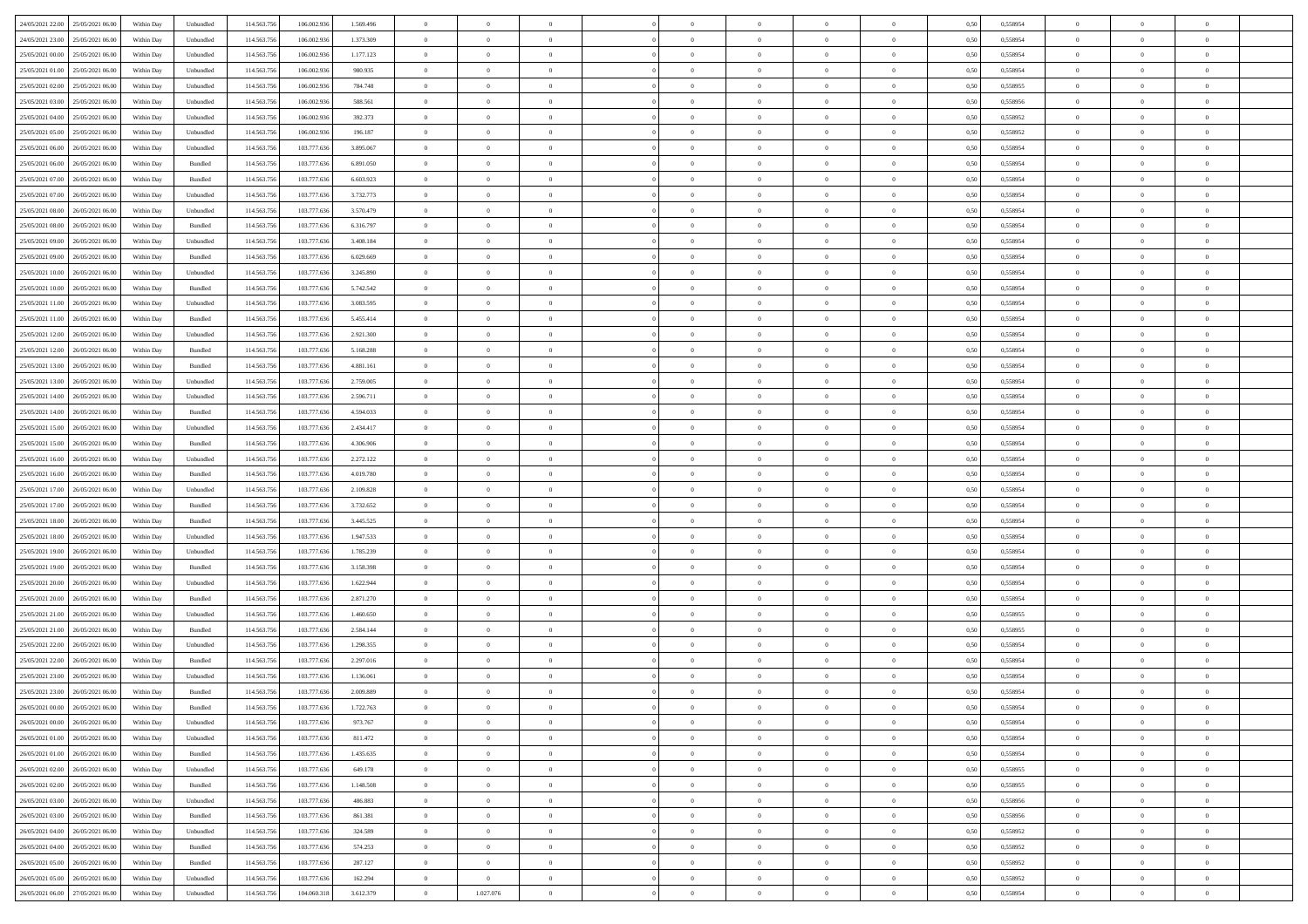| 26/05/2021 06:00 27/05/2021 06:00            | Within Day | Bundled            | 114.563.75  | 104.060.318 | 6.891.057 | $\overline{0}$ | $\theta$       |                | $\overline{0}$ | $\theta$       |                | $\theta$       | 0,50 | 0,558954 | $\theta$       | $\theta$       | $\theta$       |  |
|----------------------------------------------|------------|--------------------|-------------|-------------|-----------|----------------|----------------|----------------|----------------|----------------|----------------|----------------|------|----------|----------------|----------------|----------------|--|
| 26/05/2021 07:00<br>27/05/2021 06.00         | Within Day | Unbundled          | 114.563.75  | 105.087.39  | 2.477.582 | $\bf{0}$       | $\bf{0}$       | $\bf{0}$       | $\bf{0}$       | $\overline{0}$ | $\overline{0}$ | $\bf{0}$       | 0,50 | 0,558954 | $\,$ 0 $\,$    | $\bf{0}$       | $\overline{0}$ |  |
| 26/05/2021 07:00<br>27/05/2021 06:00         | Within Day | Bundled            | 114,563,75  | 105,087,393 | 6.603.930 | $\overline{0}$ | $\bf{0}$       | $\overline{0}$ | $\bf{0}$       | $\bf{0}$       | $\overline{0}$ | $\bf{0}$       | 0.50 | 0.558954 | $\bf{0}$       | $\overline{0}$ | $\overline{0}$ |  |
| 26/05/2021 08:00<br>27/05/2021 06:00         |            |                    | 114.563.75  |             |           | $\overline{0}$ | $\overline{0}$ | $\overline{0}$ | $\theta$       | $\theta$       | $\overline{0}$ |                |      |          | $\theta$       | $\theta$       | $\overline{0}$ |  |
|                                              | Within Day | Unbundled          |             | 105.087.393 | 2.369.861 |                |                |                |                |                |                | $\bf{0}$       | 0,50 | 0,558954 |                |                |                |  |
| 26/05/2021 08:00<br>27/05/2021 06.00         | Within Day | Bundled            | 114.563.75  | 105.087.39  | 6.316.803 | $\overline{0}$ | $\overline{0}$ | $\bf{0}$       | $\overline{0}$ | $\theta$       | $\overline{0}$ | $\bf{0}$       | 0,50 | 0,558954 | $\,$ 0 $\,$    | $\bf{0}$       | $\overline{0}$ |  |
| 26/05/2021 09:00<br>27/05/2021 06:00         | Within Day | Unbundled          | 114,563,75  | 105,087,393 | 2.262.139 | $\overline{0}$ | $\overline{0}$ | $\overline{0}$ | $\bf{0}$       | $\overline{0}$ | $\theta$       | $\bf{0}$       | 0.50 | 0.558954 | $\,$ 0 $\,$    | $\theta$       | $\overline{0}$ |  |
| 26/05/2021 09:00<br>27/05/2021 06:00         | Within Day | Bundled            | 114.563.75  | 105.087.39  | 6.029.675 | $\overline{0}$ | $\overline{0}$ | $\overline{0}$ | $\overline{0}$ | $\overline{0}$ | $\overline{0}$ | $\bf{0}$       | 0,50 | 0,558954 | $\theta$       | $\theta$       | $\overline{0}$ |  |
|                                              |            |                    |             |             |           |                |                |                |                |                |                |                |      |          |                |                |                |  |
| 26/05/2021 10:00<br>27/05/2021 06.00         | Within Day | Unbundled          | 114.563.75  | 105.087.39  | 2.154.419 | $\overline{0}$ | $\overline{0}$ | $\bf{0}$       | $\overline{0}$ | $\overline{0}$ | $\overline{0}$ | $\bf{0}$       | 0,50 | 0,558954 | $\,$ 0 $\,$    | $\bf{0}$       | $\overline{0}$ |  |
| 26/05/2021 10:00<br>27/05/2021 06:00         | Within Day | Bundled            | 114,563,75  | 105,087,393 | 5.742.547 | $\overline{0}$ | $\bf{0}$       | $\overline{0}$ | $\bf{0}$       | $\overline{0}$ | $\overline{0}$ | $\bf{0}$       | 0.50 | 0.558954 | $\bf{0}$       | $\overline{0}$ | $\overline{0}$ |  |
| 26/05/2021 11:00<br>27/05/2021 06:00         | Within Day | Bundled            | 114.563.75  | 105.087.393 | 5.455.421 | $\overline{0}$ | $\bf{0}$       | $\overline{0}$ | $\overline{0}$ | $\overline{0}$ | $\overline{0}$ | $\bf{0}$       | 0,50 | 0,558954 | $\,$ 0 $\,$    | $\bf{0}$       | $\overline{0}$ |  |
| 26/05/2021 11:00<br>27/05/2021 06.00         | Within Day | Unbundled          | 114.563.75  | 105.087.39  | 2.046.698 | $\bf{0}$       | $\overline{0}$ | $\bf{0}$       | $\bf{0}$       | $\bf{0}$       | $\overline{0}$ | $\bf{0}$       | 0,50 | 0,558954 | $\,$ 0 $\,$    | $\bf{0}$       | $\overline{0}$ |  |
|                                              |            |                    |             |             |           |                |                |                |                |                |                |                |      |          |                |                |                |  |
| 26/05/2021 12:00<br>27/05/2021 06:00         | Within Day | Unbundled          | 114,563,75  | 105,087,393 | 1.938.977 | $\overline{0}$ | $\bf{0}$       | $\overline{0}$ | $\overline{0}$ | $\bf{0}$       | $\overline{0}$ | $\bf{0}$       | 0.50 | 0.558954 | $\bf{0}$       | $\overline{0}$ | $\,$ 0         |  |
| 26/05/2021 12:00<br>27/05/2021 06:00         | Within Day | Bundled            | 114.563.75  | 105.087.39  | 5.168.293 | $\overline{0}$ | $\overline{0}$ | $\overline{0}$ | $\theta$       | $\theta$       | $\overline{0}$ | $\bf{0}$       | 0,50 | 0,558954 | $\,$ 0 $\,$    | $\theta$       | $\overline{0}$ |  |
| 26/05/2021 13:00<br>27/05/2021 06.00         | Within Day | Unbundled          | 114.563.75  | 105.087.39  | 1.831.256 | $\bf{0}$       | $\overline{0}$ | $\bf{0}$       | $\overline{0}$ | $\bf{0}$       | $\overline{0}$ | $\bf{0}$       | 0,50 | 0,558954 | $\,$ 0 $\,$    | $\bf{0}$       | $\overline{0}$ |  |
|                                              |            |                    |             |             |           |                |                |                |                |                | $\theta$       |                |      |          |                |                |                |  |
| 26/05/2021 13:00<br>27/05/2021 06.00         | Within Day | Bundled            | 114,563,75  | 105,087,393 | 4.881.165 | $\overline{0}$ | $\bf{0}$       | $\overline{0}$ | $\bf{0}$       | $\overline{0}$ |                | $\bf{0}$       | 0.50 | 0.558954 | $\,$ 0 $\,$    | $\theta$       | $\overline{0}$ |  |
| 26/05/2021 14:00<br>27/05/2021 06:00         | Within Day | Unbundled          | 114.563.75  | 105.087.393 | 1.723.535 | $\overline{0}$ | $\overline{0}$ | $\overline{0}$ | $\overline{0}$ | $\overline{0}$ | $\overline{0}$ | $\bf{0}$       | 0,50 | 0,558954 | $\theta$       | $\theta$       | $\overline{0}$ |  |
| 26/05/2021 14:00<br>27/05/2021 06.00         | Within Day | Bundled            | 114.563.75  | 105.087.39  | 4.594.038 | $\bf{0}$       | $\overline{0}$ | $\bf{0}$       | $\overline{0}$ | $\bf{0}$       | $\overline{0}$ | $\bf{0}$       | 0,50 | 0,558954 | $\,$ 0 $\,$    | $\bf{0}$       | $\overline{0}$ |  |
| 26/05/2021 15:00<br>27/05/2021 06:00         | Within Day | Unbundled          | 114,563,75  | 105,087,393 | 1.615.814 | $\overline{0}$ | $\bf{0}$       | $\overline{0}$ | $\bf{0}$       | $\overline{0}$ | $\overline{0}$ | $\bf{0}$       | 0.50 | 0.558954 | $\bf{0}$       | $\overline{0}$ | $\overline{0}$ |  |
| 26/05/2021 15:00<br>27/05/2021 06:00         |            |                    | 114.563.75  |             |           | $\overline{0}$ | $\bf{0}$       | $\overline{0}$ | $\overline{0}$ | $\overline{0}$ | $\overline{0}$ |                |      |          | $\,$ 0 $\,$    | $\bf{0}$       | $\overline{0}$ |  |
|                                              | Within Day | Bundled            |             | 105.087.393 | 4.306.910 |                |                |                |                |                |                | $\bf{0}$       | 0,50 | 0,558954 |                |                |                |  |
| 26/05/2021 16:00<br>27/05/2021 06.00         | Within Day | Bundled            | 114.563.75  | 105.087.39  | 4.019.784 | $\bf{0}$       | $\bf{0}$       | $\bf{0}$       | $\bf{0}$       | $\overline{0}$ | $\overline{0}$ | $\bf{0}$       | 0,50 | 0,558954 | $\,$ 0 $\,$    | $\bf{0}$       | $\overline{0}$ |  |
| 26/05/2021 16:00<br>27/05/2021 06:00         | Within Day | Unbundled          | 114,563,75  | 105,087,393 | 1.508.093 | $\overline{0}$ | 164.898        | $\overline{0}$ | $\overline{0}$ | $\bf{0}$       | $\overline{0}$ | $\bf{0}$       | 0.50 | 0.558954 | $\bf{0}$       | $\overline{0}$ | $\overline{0}$ |  |
| 26/05/2021 17:00<br>27/05/2021 06:00         | Within Day | Unbundled          | 114.563.75  | 105.252.290 | 1.247.253 | $\overline{0}$ | $\overline{0}$ | $\overline{0}$ | $\theta$       | $\theta$       | $\overline{0}$ | $\bf{0}$       | 0,50 | 0,558954 | $\theta$       | $\theta$       | $\overline{0}$ |  |
|                                              |            |                    |             |             |           |                | $\overline{0}$ |                |                | $\,$ 0 $\,$    | $\overline{0}$ |                |      |          |                |                |                |  |
| 26/05/2021 17:00<br>27/05/2021 06.00         | Within Day | Bundled            | 114.563.75  | 105.252.290 | 3.732.656 | $\bf{0}$       |                | $\bf{0}$       | $\bf{0}$       |                |                | $\bf{0}$       | 0,50 | 0,558954 | $\,$ 0 $\,$    | $\bf{0}$       | $\overline{0}$ |  |
| 26/05/2021 18:00<br>27/05/2021 06:00         | Within Day | Unbundled          | 114,563,75  | 105.252.29  | 1.151.311 | $\overline{0}$ | $\bf{0}$       | $\overline{0}$ | $\bf{0}$       | $\overline{0}$ | $\theta$       | $\bf{0}$       | 0.50 | 0.558954 | $\,$ 0 $\,$    | $\theta$       | $\overline{0}$ |  |
| 26/05/2021 18:00<br>27/05/2021 06:00         | Within Day | Bundled            | 114.563.75  | 105.252.290 | 3.445.528 | $\overline{0}$ | $\overline{0}$ | $\overline{0}$ | $\overline{0}$ | $\overline{0}$ | $\overline{0}$ | $\bf{0}$       | 0,50 | 0,558954 | $\theta$       | $\theta$       | $\overline{0}$ |  |
| 26/05/2021 19:00<br>27/05/2021 06.00         | Within Day | Unbundled          | 114.563.75  | 105.252.29  | 1.055.367 | $\bf{0}$       | $\overline{0}$ | $\bf{0}$       | $\overline{0}$ | $\bf{0}$       | $\overline{0}$ | $\bf{0}$       | 0,50 | 0,558954 | $\,$ 0 $\,$    | $\bf{0}$       | $\overline{0}$ |  |
| 26/05/2021 19:00<br>27/05/2021 06:00         | Within Day | Bundled            | 114,563,75  | 105.252.29  | 3.158.401 | $\overline{0}$ | $\bf{0}$       | $\overline{0}$ | $\bf{0}$       | $\overline{0}$ | $\overline{0}$ | $\bf{0}$       | 0.50 | 0.558954 | $\bf{0}$       | $\overline{0}$ | $\overline{0}$ |  |
|                                              |            |                    |             |             |           |                |                |                |                |                |                |                |      |          |                |                |                |  |
| 26/05/2021 20:00<br>27/05/2021 06:00         | Within Day | Unbundled          | 114.563.75  | 105.252.290 | 959.425   | $\overline{0}$ | $\overline{0}$ | $\overline{0}$ | $\overline{0}$ | $\overline{0}$ | $\overline{0}$ | $\bf{0}$       | 0,50 | 0,558954 | $\theta$       | $\theta$       | $\overline{0}$ |  |
| 26/05/2021 20:00<br>27/05/2021 06.00         | Within Day | Bundled            | 114.563.75  | 105.252.29  | 2.871.274 | $\bf{0}$       | $\bf{0}$       | $\bf{0}$       | $\bf{0}$       | $\overline{0}$ | $\overline{0}$ | $\bf{0}$       | 0,50 | 0,558954 | $\,$ 0 $\,$    | $\bf{0}$       | $\overline{0}$ |  |
| 26/05/2021 21:00<br>27/05/2021 06:00         | Within Day | Unbundled          | 114,563,75  | 105.252.290 | 863.483   | $\overline{0}$ | $\bf{0}$       | $\overline{0}$ | $\bf{0}$       | $\bf{0}$       | $\overline{0}$ | $\bf{0}$       | 0.50 | 0.558955 | $\bf{0}$       | $\overline{0}$ | $\,$ 0         |  |
| 26/05/2021 21:00<br>27/05/2021 06:00         | Within Day | Bundled            | 114.563.75  | 105.252.29  | 2.584.146 | $\overline{0}$ | $\overline{0}$ | $\overline{0}$ | $\overline{0}$ | $\overline{0}$ | $\overline{0}$ | $\bf{0}$       | 0.50 | 0.558955 | $\theta$       | $\theta$       | $\overline{0}$ |  |
|                                              |            |                    |             |             |           |                |                |                |                |                |                |                |      |          |                |                |                |  |
| 26/05/2021 22.00<br>27/05/2021 06.00         | Within Day | Bundled            | 114.563.75  | 105.252.29  | 2.297.019 | $\bf{0}$       | $\overline{0}$ | $\bf{0}$       | $\bf{0}$       | $\,$ 0 $\,$    | $\overline{0}$ | $\bf{0}$       | 0,50 | 0,558954 | $\,$ 0 $\,$    | $\bf{0}$       | $\overline{0}$ |  |
| 26/05/2021 22:00<br>27/05/2021 06.00         | Within Day | Unbundled          | 114,563,75  | 105.252.290 | 767.540   | $\overline{0}$ | $\bf{0}$       | $\overline{0}$ | $\bf{0}$       | $\overline{0}$ | $\Omega$       | $\bf{0}$       | 0.50 | 0.558954 | $\,$ 0 $\,$    | $\bf{0}$       | $\overline{0}$ |  |
| 26/05/2021 23:00<br>27/05/2021 06:00         | Within Dav | Unbundled          | 114.563.75  | 105.252.290 | 671.598   | $\overline{0}$ | $\overline{0}$ | $\overline{0}$ | $\overline{0}$ | $\theta$       | $\overline{0}$ | $\bf{0}$       | 0.50 | 0,558954 | $\theta$       | $\theta$       | $\overline{0}$ |  |
| 26/05/2021 23:00<br>27/05/2021 06.00         | Within Day | Bundled            | 114.563.75  | 105.252.29  | 2.009.891 | $\bf{0}$       | $\bf{0}$       | $\bf{0}$       | $\bf{0}$       | $\overline{0}$ | $\overline{0}$ | $\bf{0}$       | 0,50 | 0,558954 | $\,$ 0 $\,$    | $\bf{0}$       | $\overline{0}$ |  |
|                                              |            |                    |             |             |           |                |                |                |                |                |                |                |      |          |                |                |                |  |
| 27/05/2021 00:00<br>27/05/2021 06:00         | Within Day | Unbundled          | 114,563,75  | 105.252.29  | 575.655   | $\overline{0}$ | $\bf{0}$       | $\overline{0}$ | $\bf{0}$       | $\overline{0}$ | $\overline{0}$ | $\bf{0}$       | 0.50 | 0.558954 | $\bf{0}$       | $\overline{0}$ | $\overline{0}$ |  |
| 27/05/2021 00:00<br>27/05/2021 06:00         | Within Dav | Bundled            | 114.563.75  | 105.252.290 | 1.722.764 | $\overline{0}$ | $\overline{0}$ | $\overline{0}$ | $\overline{0}$ | $\overline{0}$ | $\overline{0}$ | $\bf{0}$       | 0.50 | 0,558954 | $\theta$       | $\theta$       | $\overline{0}$ |  |
| 27/05/2021 01:00<br>27/05/2021 06.00         | Within Day | Unbundled          | 114.563.75  | 105.252.290 | 479.712   | $\bf{0}$       | 14.723         | $\bf{0}$       | $\bf{0}$       | $\overline{0}$ | $\overline{0}$ | $\bf{0}$       | 0,50 | 0,558954 | $\,$ 0 $\,$    | $\bf{0}$       | $\overline{0}$ |  |
| 27/05/2021 01:00<br>27/05/2021 06:00         | Within Day | Bundled            | 114,563,75  | 105.252.290 | 1.435.637 | $\overline{0}$ | $\bf{0}$       | $\overline{0}$ | $\overline{0}$ | $\bf{0}$       | $\overline{0}$ | $\bf{0}$       | 0.50 | 0.558954 | $\bf{0}$       | $\overline{0}$ | $\overline{0}$ |  |
| 27/05/2021 02:00<br>27/05/2021 06:00         | Within Dav | Unbundled          | 114.563.75  | 105.267.014 | 371.991   | $\overline{0}$ | $\overline{0}$ | $\overline{0}$ | $\overline{0}$ | $\overline{0}$ | $\overline{0}$ | $\bf{0}$       | 0.50 | 0.558955 | $\theta$       | $\theta$       | $\overline{0}$ |  |
|                                              |            |                    |             |             |           |                |                |                |                |                |                |                |      |          |                |                |                |  |
| 27/05/2021 02:00<br>27/05/2021 06.00         | Within Day | Bundled            | 114.563.75  | 105.267.014 | 1.148.509 | $\bf{0}$       | $\bf{0}$       | $\bf{0}$       | $\bf{0}$       | $\overline{0}$ | $\overline{0}$ | $\bf{0}$       | 0,50 | 0,558955 | $\,$ 0 $\,$    | $\bf{0}$       | $\overline{0}$ |  |
| 27/05/2021 03:00<br>27/05/2021 06.00         | Within Day | Bundled            | 114,563,75  | 105.267.01  | 861.381   | $\overline{0}$ | $\overline{0}$ | $\overline{0}$ | $\bf{0}$       | $\overline{0}$ | $\Omega$       | $\bf{0}$       | 0.50 | 0.558956 | $\bf{0}$       | $\theta$       | $\overline{0}$ |  |
| 27/05/2021 03:00<br>27/05/2021 06:00         | Within Dav | Unbundled          | 114.563.75  | 105.267.014 | 278,993   | $\overline{0}$ | $\overline{0}$ | $\Omega$       | $\overline{0}$ | $\theta$       | $\Omega$       | $\overline{0}$ | 0.5( | 0,558956 | $\theta$       | $\theta$       | $\overline{0}$ |  |
| 27/05/2021 04:00<br>27/05/2021 06:00         | Within Day | Unbundled          | 114.563.75  | 105.267.014 | 185.995   | $\bf{0}$       | $\bf{0}$       | $\bf{0}$       | $\bf{0}$       | $\bf{0}$       | $\overline{0}$ | $\bf{0}$       | 0,50 | 0,558952 | $\overline{0}$ | $\overline{0}$ | $\overline{0}$ |  |
|                                              |            |                    |             |             |           |                |                |                |                |                |                |                |      |          |                |                |                |  |
| $27/05/2021\ 04.00 \qquad 27/05/2021\ 06.00$ | Within Day | $\mathbf B$ undled | 114.563.756 | 105.267.014 | 574.255   | $\overline{0}$ | $\Omega$       |                | $\Omega$       |                |                |                | 0,50 | 0,558952 | $\theta$       | $\overline{0}$ |                |  |
| 27/05/2021 05:00 27/05/2021 06:00            | Within Day | Unbundled          | 114.563.756 | 105.267.014 | 92.997    | $\overline{0}$ | $\overline{0}$ | $\Omega$       | $\theta$       | $\overline{0}$ | $\overline{0}$ | $\bf{0}$       | 0,50 | 0,558952 | $\theta$       | $\overline{0}$ | $\overline{0}$ |  |
| 27/05/2021 05:00<br>27/05/2021 06:00         | Within Day | Bundled            | 114.563.75  | 105.267.014 | 287.127   | $\overline{0}$ | $\bf{0}$       | $\overline{0}$ | $\overline{0}$ | $\bf{0}$       | $\overline{0}$ | $\bf{0}$       | 0,50 | 0,558952 | $\bf{0}$       | $\overline{0}$ | $\bf{0}$       |  |
| 27/05/2021 06:00 28/05/2021 06:00            | Within Day | Unbundled          | 114,563,756 | 104.364.201 | 3.308.503 | $\overline{0}$ | $\bf{0}$       | $\overline{0}$ | $\overline{0}$ | $\mathbf{0}$   | $\overline{0}$ | $\,$ 0 $\,$    | 0.50 | 0.558954 | $\overline{0}$ | $\bf{0}$       | $\bf{0}$       |  |
|                                              |            |                    |             |             |           |                |                |                |                |                |                |                |      |          |                |                |                |  |
| 27/05/2021 06:00 28/05/2021 06:00            | Within Dav | Bundled            | 114.563.756 | 104.364.201 | 6.891.050 | $\overline{0}$ | $\overline{0}$ | $\overline{0}$ | $\overline{0}$ | $\overline{0}$ | $\overline{0}$ | $\bf{0}$       | 0,50 | 0,558954 | $\overline{0}$ | $\theta$       | $\overline{0}$ |  |
| 27/05/2021 07:00<br>28/05/2021 06:00         | Within Day | Unbundled          | 114.563.75  | 104.364.201 | 3.170.649 | $\overline{0}$ | $\bf{0}$       | $\overline{0}$ | $\overline{0}$ | $\bf{0}$       | $\overline{0}$ | $\bf{0}$       | 0,50 | 0,558954 | $\bf{0}$       | $\overline{0}$ | $\overline{0}$ |  |
| 27/05/2021 07:00<br>28/05/2021 06:00         | Within Day | Bundled            | 114.563.756 | 104.364.201 | 6.603.923 | $\overline{0}$ | $\bf{0}$       | $\overline{0}$ | $\overline{0}$ | $\bf{0}$       | $\overline{0}$ | $\bf{0}$       | 0.50 | 0.558954 | $\,$ 0 $\,$    | $\overline{0}$ | $\,$ 0         |  |
| 27/05/2021 08:00<br>28/05/2021 06:00         | Within Dav | Unbundled          | 114.563.756 | 104.364.201 | 3.032.795 | $\overline{0}$ | $\overline{0}$ | $\overline{0}$ | $\overline{0}$ | $\overline{0}$ | $\overline{0}$ | $\bf{0}$       | 0.50 | 0,558954 | $\overline{0}$ | $\theta$       | $\overline{0}$ |  |
|                                              |            |                    |             |             |           |                |                |                |                |                |                |                |      |          |                |                |                |  |
| 27/05/2021 08:00<br>28/05/2021 06:00         | Within Day | Bundled            | 114.563.75  | 104.364.201 | 6.316.797 | $\overline{0}$ | $\overline{0}$ | $\overline{0}$ | $\overline{0}$ | $\overline{0}$ | $\overline{0}$ | $\bf{0}$       | 0,50 | 0,558954 | $\bf{0}$       | $\overline{0}$ | $\,$ 0         |  |
| 27/05/2021 09:00 28/05/2021 06:00            | Within Day | Bundled            | 114.563.75  | 104.364.201 | 6.029.669 | $\overline{0}$ | $\overline{0}$ | $\overline{0}$ | $\overline{0}$ | $\overline{0}$ | $\overline{0}$ | $\bf{0}$       | 0.50 | 0.558954 | $\mathbf{0}$   | $\bf{0}$       | $\,$ 0         |  |
| 27/05/2021 09:00 28/05/2021 06:00            | Within Dav | Unbundled          | 114.563.756 | 104.364.201 | 2.894.941 | $\overline{0}$ | $\overline{0}$ | $\overline{0}$ | $\overline{0}$ | $\overline{0}$ | $\overline{0}$ | $\bf{0}$       | 0,50 | 0,558954 | $\overline{0}$ | $\theta$       | $\overline{0}$ |  |
| 27/05/2021 10:00<br>28/05/2021 06:00         | Within Day | Unbundled          | 114.563.75  | 104.364.20  | 2.757.087 | $\overline{0}$ | $\bf{0}$       | $\overline{0}$ | $\overline{0}$ | $\overline{0}$ | $\overline{0}$ | $\bf{0}$       | 0,50 | 0,558954 | $\bf{0}$       | $\overline{0}$ | $\bf{0}$       |  |
|                                              |            |                    |             |             |           |                |                |                |                |                |                |                |      |          |                |                |                |  |
| 27/05/2021 10:00 28/05/2021 06:00            | Within Day | Bundled            | 114.563.756 | 104.364.201 | 5.742.542 | $\overline{0}$ | $\bf{0}$       | $\overline{0}$ | $\overline{0}$ | $\,$ 0 $\,$    | $\overline{0}$ | $\,$ 0 $\,$    | 0,50 | 0,558954 | $\overline{0}$ | $\,$ 0 $\,$    | $\,$ 0 $\,$    |  |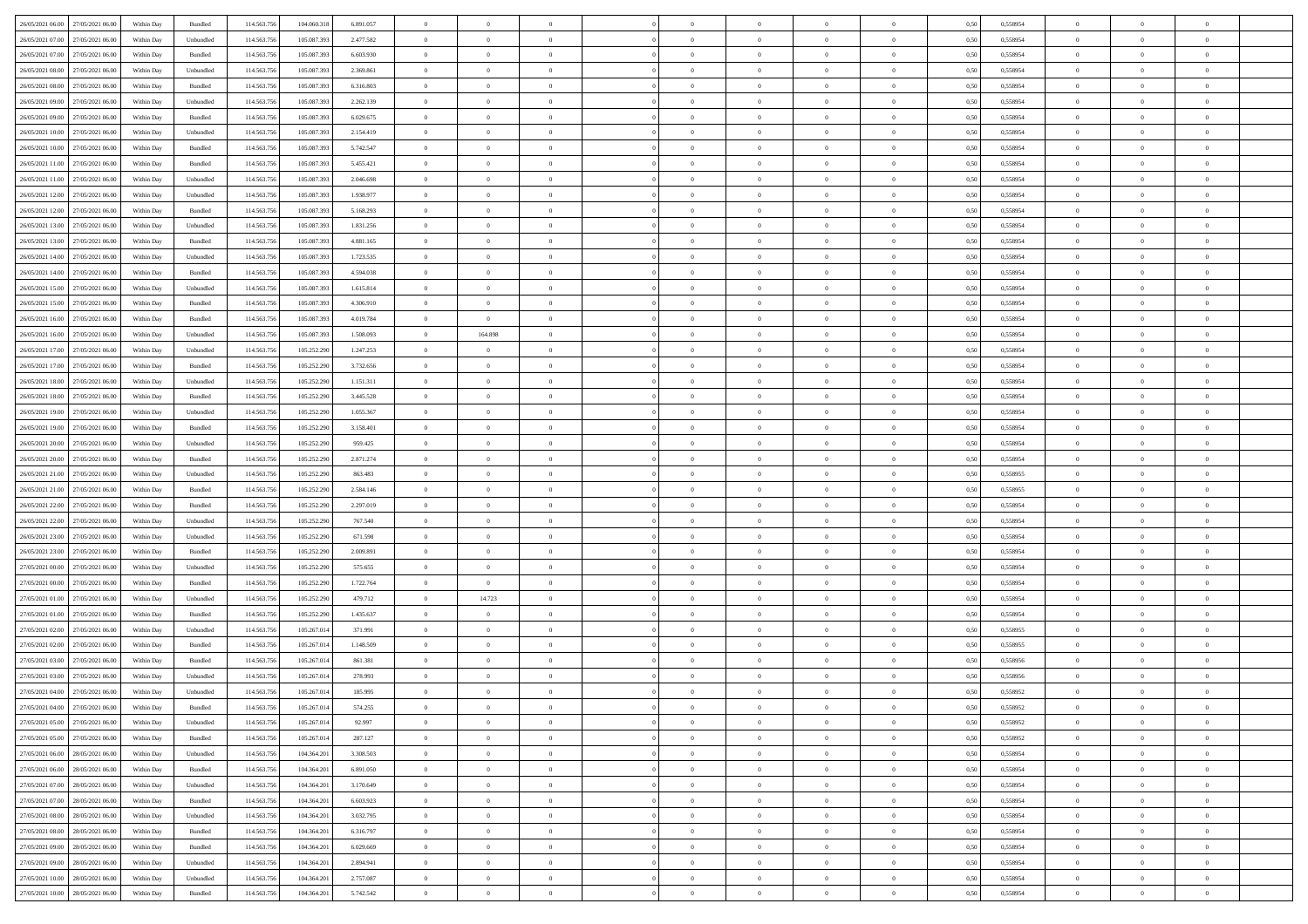| 27/05/2021 11:00 28/05/2021 06:00    | Within Day | Unbundled                   | 114.563.756 | 104.364.201 | 2.619.231 | $\overline{0}$ | $\overline{0}$ |                | $\overline{0}$ | $\theta$       |                | $\theta$       | 0,50 | 0,558954 | $\theta$       | $\theta$       | $\overline{0}$ |  |
|--------------------------------------|------------|-----------------------------|-------------|-------------|-----------|----------------|----------------|----------------|----------------|----------------|----------------|----------------|------|----------|----------------|----------------|----------------|--|
| 27/05/2021 11:00<br>28/05/2021 06:00 | Within Day | Bundled                     | 114.563.75  | 104.364.20  | 5.455.414 | $\bf{0}$       | $\bf{0}$       | $\bf{0}$       | $\bf{0}$       | $\overline{0}$ | $\overline{0}$ | $\bf{0}$       | 0,50 | 0,558954 | $\,$ 0 $\,$    | $\bf{0}$       | $\overline{0}$ |  |
| 27/05/2021 12:00<br>28/05/2021 06:00 | Within Day | Unbundled                   | 114,563,75  | 104.364.201 | 2.481.377 | $\overline{0}$ | $\bf{0}$       | $\overline{0}$ | $\bf{0}$       | $\bf{0}$       | $\overline{0}$ | $\bf{0}$       | 0.50 | 0.558954 | $\bf{0}$       | $\overline{0}$ | $\overline{0}$ |  |
| 27/05/2021 12:00<br>28/05/2021 06:00 |            |                             | 114.563.75  |             |           | $\overline{0}$ | $\overline{0}$ | $\overline{0}$ | $\theta$       | $\theta$       | $\overline{0}$ |                |      |          | $\theta$       | $\theta$       | $\overline{0}$ |  |
|                                      | Within Day | Bundled                     |             | 104.364.201 | 5.168.288 |                |                |                |                |                |                | $\bf{0}$       | 0,50 | 0,558954 |                |                |                |  |
| 27/05/2021 13:00<br>28/05/2021 06:00 | Within Day | Unbundled                   | 114.563.75  | 104.364.20  | 2.343.523 | $\bf{0}$       | $\overline{0}$ | $\bf{0}$       | $\overline{0}$ | $\bf{0}$       | $\overline{0}$ | $\bf{0}$       | 0,50 | 0,558954 | $\,$ 0 $\,$    | $\bf{0}$       | $\overline{0}$ |  |
| 27/05/2021 13:00<br>28/05/2021 06:00 | Within Day | Bundled                     | 114,563,75  | 104.364.20  | 4.881.161 | $\overline{0}$ | $\bf{0}$       | $\overline{0}$ | $\bf{0}$       | $\overline{0}$ | $\theta$       | $\bf{0}$       | 0.50 | 0.558954 | $\,$ 0 $\,$    | $\theta$       | $\overline{0}$ |  |
| 27/05/2021 14:00<br>28/05/2021 06:00 | Within Day | Bundled                     | 114.563.75  | 104.364.201 | 4.594.033 | $\overline{0}$ | $\overline{0}$ | $\overline{0}$ | $\overline{0}$ | $\overline{0}$ | $\overline{0}$ | $\bf{0}$       | 0,50 | 0,558954 | $\,$ 0 $\,$    | $\theta$       | $\overline{0}$ |  |
|                                      |            |                             |             |             |           |                |                |                |                |                |                |                |      |          |                |                |                |  |
| 27/05/2021 14:00<br>28/05/2021 06:00 | Within Day | Unbundled                   | 114.563.75  | 104.364.20  | 2.205.669 | $\bf{0}$       | $\bf{0}$       | $\bf{0}$       | $\overline{0}$ | $\overline{0}$ | $\overline{0}$ | $\bf{0}$       | 0,50 | 0,558954 | $\,$ 0 $\,$    | $\bf{0}$       | $\overline{0}$ |  |
| 27/05/2021 15:00<br>28/05/2021 06:00 | Within Day | Unbundled                   | 114,563,75  | 104.364.20  | 2.067.815 | $\overline{0}$ | $\bf{0}$       | $\overline{0}$ | $\bf{0}$       | $\overline{0}$ | $\overline{0}$ | $\bf{0}$       | 0.50 | 0.558954 | $\bf{0}$       | $\overline{0}$ | $\overline{0}$ |  |
| 27/05/2021 15:00<br>28/05/2021 06:00 | Within Day | Bundled                     | 114.563.75  | 104.364.201 | 4.306.906 | $\overline{0}$ | $\bf{0}$       | $\overline{0}$ | $\overline{0}$ | $\overline{0}$ | $\overline{0}$ | $\bf{0}$       | 0,50 | 0,558954 | $\,$ 0 $\,$    | $\,$ 0 $\,$    | $\overline{0}$ |  |
| 27/05/2021 16:00<br>28/05/2021 06:00 | Within Day | Unbundled                   | 114.563.75  | 104.364.20  | 1.929.960 | $\bf{0}$       | 164.898        | $\bf{0}$       | $\bf{0}$       | $\overline{0}$ | $\overline{0}$ | $\bf{0}$       | 0,50 | 0,558954 | $\,$ 0 $\,$    | $\bf{0}$       | $\overline{0}$ |  |
|                                      |            |                             |             |             |           |                |                |                |                |                |                |                |      |          |                |                |                |  |
| 27/05/2021 16:00<br>28/05/2021 06:00 | Within Day | Bundled                     | 114,563,75  | 104.364.20  | 4.019.780 | $\overline{0}$ | $\overline{0}$ | $\overline{0}$ | $\overline{0}$ | $\bf{0}$       | $\overline{0}$ | $\bf{0}$       | 0.50 | 0.558954 | $\bf{0}$       | $\,$ 0 $\,$    | $\,$ 0         |  |
| 27/05/2021 17:00<br>28/05/2021 06:00 | Within Day | Unbundled                   | 114.563.75  | 104.529.098 | 1.638.986 | $\overline{0}$ | $\overline{0}$ | $\overline{0}$ | $\theta$       | $\theta$       | $\overline{0}$ | $\bf{0}$       | 0,50 | 0,558954 | $\,$ 0 $\,$    | $\theta$       | $\overline{0}$ |  |
| 27/05/2021 17:00<br>28/05/2021 06:00 | Within Day | Bundled                     | 114.563.75  | 104.529.09  | 3.732.652 | $\bf{0}$       | $\overline{0}$ | $\bf{0}$       | $\overline{0}$ | $\bf{0}$       | $\overline{0}$ | $\bf{0}$       | 0,50 | 0,558954 | $\,$ 0 $\,$    | $\bf{0}$       | $\overline{0}$ |  |
|                                      |            |                             |             |             |           |                |                |                |                |                |                |                |      |          |                |                |                |  |
| 27/05/2021 18:00<br>28/05/2021 06:00 | Within Day | Unbundled                   | 114,563,75  | 104.529.098 | 1.512.910 | $\overline{0}$ | $\bf{0}$       | $\overline{0}$ | $\bf{0}$       | $\overline{0}$ | $\theta$       | $\bf{0}$       | 0.50 | 0.558954 | $\,$ 0 $\,$    | $\bf{0}$       | $\overline{0}$ |  |
| 27/05/2021 18:00<br>28/05/2021 06:00 | Within Day | Bundled                     | 114.563.75  | 104.529.098 | 3.445.525 | $\overline{0}$ | $\overline{0}$ | $\overline{0}$ | $\overline{0}$ | $\overline{0}$ | $\overline{0}$ | $\bf{0}$       | 0,50 | 0,558954 | $\theta$       | $\theta$       | $\overline{0}$ |  |
| 27/05/2021 19:00<br>28/05/2021 06:00 | Within Day | Unbundled                   | 114.563.75  | 104.529.098 | 1.386.834 | $\bf{0}$       | $\bf{0}$       | $\bf{0}$       | $\overline{0}$ | $\bf{0}$       | $\overline{0}$ | $\bf{0}$       | 0,50 | 0,558954 | $\,$ 0 $\,$    | $\bf{0}$       | $\overline{0}$ |  |
| 27/05/2021 19:00<br>28/05/2021 06:00 | Within Day | Bundled                     | 114,563,75  | 104.529.098 | 3.158.398 | $\overline{0}$ | $\bf{0}$       | $\overline{0}$ | $\bf{0}$       | $\overline{0}$ | $\overline{0}$ | $\bf{0}$       | 0.50 | 0.558954 | $\bf{0}$       | $\overline{0}$ | $\overline{0}$ |  |
|                                      |            |                             |             |             |           |                |                |                |                |                |                |                |      |          |                |                |                |  |
| 27/05/2021 20:00<br>28/05/2021 06:00 | Within Day | Bundled                     | 114.563.75  | 104.529.098 | 2.871.270 | $\overline{0}$ | $\bf{0}$       | $\overline{0}$ | $\overline{0}$ | $\overline{0}$ | $\overline{0}$ | $\bf{0}$       | 0,50 | 0,558954 | $\,$ 0 $\,$    | $\bf{0}$       | $\overline{0}$ |  |
| 27/05/2021 20:00<br>28/05/2021 06:00 | Within Day | Unbundled                   | 114.563.75  | 104.529.098 | 1.260.758 | $\bf{0}$       | $\bf{0}$       | $\bf{0}$       | $\bf{0}$       | $\overline{0}$ | $\overline{0}$ | $\bf{0}$       | 0,50 | 0,558954 | $\,$ 0 $\,$    | $\bf{0}$       | $\overline{0}$ |  |
| 27/05/2021 21:00<br>28/05/2021 06:00 | Within Day | Unbundled                   | 114,563,75  | 104.529.098 | 1.134.683 | $\overline{0}$ | $\bf{0}$       | $\overline{0}$ | $\overline{0}$ | $\bf{0}$       | $\overline{0}$ | $\bf{0}$       | 0.50 | 0.558955 | $\bf{0}$       | $\overline{0}$ | $\overline{0}$ |  |
| 27/05/2021 21:00<br>28/05/2021 06:00 | Within Day | Bundled                     | 114.563.75  | 104.529.098 | 2.584.144 | $\overline{0}$ | $\overline{0}$ | $\overline{0}$ | $\overline{0}$ | $\theta$       | $\overline{0}$ | $\bf{0}$       | 0,50 | 0,558955 | $\theta$       | $\theta$       | $\overline{0}$ |  |
|                                      |            |                             |             |             |           |                | $\bf{0}$       |                |                | $\overline{0}$ | $\overline{0}$ |                |      |          | $\,$ 0 $\,$    | $\bf{0}$       | $\overline{0}$ |  |
| 27/05/2021 22:00<br>28/05/2021 06:00 | Within Day | Unbundled                   | 114.563.75  | 104.529.09  | 1.008.607 | $\bf{0}$       |                | $\bf{0}$       | $\bf{0}$       |                |                | $\bf{0}$       | 0,50 | 0,558954 |                |                |                |  |
| 27/05/2021 22:00<br>28/05/2021 06:00 | Within Day | Bundled                     | 114,563,75  | 104.529.098 | 2.297.016 | $\overline{0}$ | $\bf{0}$       | $\overline{0}$ | $\bf{0}$       | $\overline{0}$ | $\theta$       | $\bf{0}$       | 0.50 | 0.558954 | $\,$ 0 $\,$    | $\theta$       | $\overline{0}$ |  |
| 27/05/2021 23:00<br>28/05/2021 06:00 | Within Day | Unbundled                   | 114.563.75  | 104.529.098 | 882.531   | $\overline{0}$ | $\overline{0}$ | $\overline{0}$ | $\overline{0}$ | $\overline{0}$ | $\overline{0}$ | $\bf{0}$       | 0,50 | 0,558954 | $\,$ 0 $\,$    | $\theta$       | $\overline{0}$ |  |
| 27/05/2021 23:00<br>28/05/2021 06:00 | Within Day | Bundled                     | 114.563.75  | 104.529.098 | 2.009.889 | $\bf{0}$       | $\overline{0}$ | $\bf{0}$       | $\overline{0}$ | $\bf{0}$       | $\overline{0}$ | $\bf{0}$       | 0,50 | 0,558954 | $\,$ 0 $\,$    | $\bf{0}$       | $\overline{0}$ |  |
| 28/05/2021 00:00<br>28/05/2021 06:00 |            | Unbundled                   | 114,563,75  | 104.529.098 | 756.455   |                | $\bf{0}$       | $\overline{0}$ |                | $\overline{0}$ | $\overline{0}$ |                | 0.50 | 0.558954 | $\bf{0}$       | $\overline{0}$ | $\overline{0}$ |  |
|                                      | Within Day |                             |             |             |           | $\overline{0}$ |                |                | $\bf{0}$       |                |                | $\bf{0}$       |      |          |                |                |                |  |
| 28/05/2021 00:00<br>28/05/2021 06:00 | Within Day | Bundled                     | 114.563.75  | 104.529.098 | 1.722.763 | $\overline{0}$ | $\bf{0}$       | $\overline{0}$ | $\overline{0}$ | $\overline{0}$ | $\overline{0}$ | $\bf{0}$       | 0,50 | 0,558954 | $\theta$       | $\theta$       | $\overline{0}$ |  |
| 28/05/2021 01:00<br>28/05/2021 06:00 | Within Day | Bundled                     | 114.563.75  | 104.529.098 | 1.435.635 | $\bf{0}$       | $\bf{0}$       | $\bf{0}$       | $\bf{0}$       | $\overline{0}$ | $\overline{0}$ | $\bf{0}$       | 0,50 | 0,558954 | $\,$ 0 $\,$    | $\bf{0}$       | $\overline{0}$ |  |
| 28/05/2021 01:00<br>28/05/2021 06:00 | Within Day | Unbundled                   | 114,563,75  | 104.529.098 | 630,379   | $\overline{0}$ | $\bf{0}$       | $\overline{0}$ | $\overline{0}$ | $\bf{0}$       | $\overline{0}$ | $\bf{0}$       | 0.50 | 0.558954 | $\bf{0}$       | $\,$ 0 $\,$    | $\,$ 0         |  |
| 28/05/2021 02:00<br>28/05/2021 06:00 | Within Day | Unbundled                   | 114.563.75  | 104.529.098 | 504,303   | $\overline{0}$ | $\overline{0}$ | $\overline{0}$ | $\overline{0}$ | $\overline{0}$ | $\overline{0}$ | $\bf{0}$       | 0.50 | 0.558955 | $\theta$       | $\theta$       | $\overline{0}$ |  |
|                                      |            |                             |             |             |           |                |                |                |                |                |                |                |      |          |                |                |                |  |
| 28/05/2021 02:00<br>28/05/2021 06:00 | Within Day | Bundled                     | 114.563.75  | 104.529.09  | 1.148.508 | $\bf{0}$       | $\bf{0}$       | $\bf{0}$       | $\bf{0}$       | $\overline{0}$ | $\overline{0}$ | $\bf{0}$       | 0,50 | 0,558955 | $\,$ 0 $\,$    | $\bf{0}$       | $\overline{0}$ |  |
| 28/05/2021 03:00<br>28/05/2021 06:00 | Within Day | Unbundled                   | 114,563,75  | 104.529.098 | 378.227   | $\overline{0}$ | $\bf{0}$       | $\overline{0}$ | $\bf{0}$       | $\overline{0}$ | $\overline{0}$ | $\bf{0}$       | 0.50 | 0.558956 | $\,$ 0 $\,$    | $\bf{0}$       | $\overline{0}$ |  |
| 28/05/2021 03:00<br>28/05/2021 06:00 | Within Dav | Bundled                     | 114.563.75  | 104.529.098 | 861.381   | $\overline{0}$ | $\overline{0}$ | $\overline{0}$ | $\overline{0}$ | $\overline{0}$ | $\overline{0}$ | $\bf{0}$       | 0.50 | 0,558956 | $\theta$       | $\theta$       | $\overline{0}$ |  |
| 28/05/2021 06:00                     | Within Day | Unbundled                   | 114.563.75  | 104.529.098 |           | $\bf{0}$       | $\bf{0}$       | $\bf{0}$       | $\bf{0}$       | $\overline{0}$ | $\overline{0}$ | $\bf{0}$       | 0,50 | 0,558952 | $\,$ 0 $\,$    | $\bf{0}$       | $\overline{0}$ |  |
| 28/05/2021 04:00                     |            |                             |             |             | 252.151   |                |                |                |                |                |                |                |      |          |                |                |                |  |
| 28/05/2021 04:00<br>28/05/2021 06:00 | Within Day | Bundled                     | 114,563,75  | 104.529.098 | 574.253   | $\overline{0}$ | $\bf{0}$       | $\overline{0}$ | $\bf{0}$       | $\overline{0}$ | $\overline{0}$ | $\bf{0}$       | 0.50 | 0.558952 | $\bf{0}$       | $\overline{0}$ | $\overline{0}$ |  |
| 28/05/2021 05:00<br>28/05/2021 06:00 | Within Dav | Unbundled                   | 114.563.75  | 104.529.098 | 126,075   | $\overline{0}$ | $\overline{0}$ | $\overline{0}$ | $\overline{0}$ | $\overline{0}$ | $\overline{0}$ | $\bf{0}$       | 0.50 | 0,558952 | $\theta$       | $\theta$       | $\overline{0}$ |  |
| 28/05/2021 05:00<br>28/05/2021 06:00 | Within Day | Bundled                     | 114.563.75  | 104.529.098 | 287.127   | $\bf{0}$       | $\bf{0}$       | $\bf{0}$       | $\bf{0}$       | $\overline{0}$ | $\overline{0}$ | $\bf{0}$       | 0,50 | 0,558952 | $\,$ 0 $\,$    | $\bf{0}$       | $\overline{0}$ |  |
| 28/05/2021 06:00<br>29/05/2021 06.00 | Within Day | Unbundled                   | 114.563.75  | 104.043.828 | 3.628.868 | $\overline{0}$ | 1.001.164      | $\overline{0}$ | $\overline{0}$ | $\bf{0}$       | $\overline{0}$ | $\bf{0}$       | 0.50 | 0.558954 | $\bf{0}$       | $\,$ 0 $\,$    | $\overline{0}$ |  |
|                                      |            |                             |             |             |           |                |                |                |                |                |                |                |      |          |                |                |                |  |
| 28/05/2021 06:00<br>29/05/2021 06:00 | Within Day | Bundled                     | 114.563.75  | 104.043.828 | 6.891.057 | $\overline{0}$ | $\overline{0}$ | $\overline{0}$ | $\overline{0}$ | $\overline{0}$ | $\overline{0}$ | $\bf{0}$       | 0.50 | 0,558954 | $\theta$       | $\theta$       | $\overline{0}$ |  |
| 28/05/2021 07:00<br>29/05/2021 06.00 | Within Day | Bundled                     | 114.563.75  | 105.044.99  | 6.603.930 | $\bf{0}$       | $\bf{0}$       | $\bf{0}$       | $\bf{0}$       | $\overline{0}$ | $\overline{0}$ | $\bf{0}$       | 0,50 | 0,558954 | $\,$ 0 $\,$    | $\bf{0}$       | $\overline{0}$ |  |
| 28/05/2021 07:00<br>29/05/2021 06.00 | Within Day | Unbundled                   | 114,563,75  | 105,044.99  | 2.518.217 | $\overline{0}$ | $\overline{0}$ | $\overline{0}$ | $\bf{0}$       | $\overline{0}$ | $\overline{0}$ | $\bf{0}$       | 0.50 | 0.558954 | $\bf{0}$       | $\theta$       | $\overline{0}$ |  |
| 28/05/2021 08:00<br>29/05/2021 06:00 | Within Dav | Unbundled                   | 114.563.75  | 105,044.99  | 2.408.729 | $\overline{0}$ | $\overline{0}$ | $\Omega$       | $\theta$       | $\theta$       | $\overline{0}$ | $\overline{0}$ | 0.5( | 0,558954 | $\theta$       | $\theta$       | $\overline{0}$ |  |
|                                      |            |                             |             |             |           |                |                |                |                |                |                |                |      |          |                |                |                |  |
| 28/05/2021 08:00<br>29/05/2021 06.00 | Within Day | Bundled                     | 114.563.75  | 105.044.99  | 6.316.803 | $\bf{0}$       | $\bf{0}$       | $\bf{0}$       | $\bf{0}$       | $\bf{0}$       | $\overline{0}$ | $\bf{0}$       | 0,50 | 0,558954 | $\overline{0}$ | $\overline{0}$ | $\overline{0}$ |  |
| 28/05/2021 09:00 29/05/2021 06:00    | Within Day | $\ensuremath{\mathsf{Unb}}$ | 114.563.756 | 105.044.991 | 2.299.242 | $\bf{0}$       | $\theta$       |                | $\overline{0}$ |                |                |                | 0,50 | 0.558954 | $\theta$       | $\overline{0}$ |                |  |
| 28/05/2021 09:00 29/05/2021 06:00    | Within Day | Bundled                     | 114.563.756 | 105.044.991 | 6.029.675 | $\overline{0}$ | $\overline{0}$ | $\Omega$       | $\theta$       | $\overline{0}$ | $\overline{0}$ | $\bf{0}$       | 0,50 | 0,558954 | $\theta$       | $\theta$       | $\overline{0}$ |  |
| 28/05/2021 10:00<br>29/05/2021 06.00 | Within Day | Unbundled                   | 114.563.75  | 105.044.99  | 2.189.754 | $\overline{0}$ | $\bf{0}$       | $\overline{0}$ | $\overline{0}$ | $\bf{0}$       | $\overline{0}$ | $\bf{0}$       | 0,50 | 0,558954 | $\bf{0}$       | $\overline{0}$ | $\bf{0}$       |  |
|                                      |            |                             |             |             |           |                |                |                |                |                |                |                |      |          |                |                |                |  |
| 28/05/2021 10:00 29/05/2021 06:00    | Within Day | Bundled                     | 114,563,756 | 105.044.991 | 5.742.547 | $\overline{0}$ | $\bf{0}$       | $\overline{0}$ | $\overline{0}$ | $\mathbf{0}$   | $\overline{0}$ | $\,$ 0 $\,$    | 0.50 | 0.558954 | $\overline{0}$ | $\bf{0}$       | $\,$ 0 $\,$    |  |
| 28/05/2021 11:00 29/05/2021 06:00    | Within Dav | Unbundled                   | 114.563.756 | 105.044.991 | 2.080.267 | $\overline{0}$ | $\overline{0}$ | $\overline{0}$ | $\overline{0}$ | $\overline{0}$ | $\overline{0}$ | $\bf{0}$       | 0,50 | 0,558954 | $\overline{0}$ | $\theta$       | $\overline{0}$ |  |
| 28/05/2021 11:00<br>29/05/2021 06:00 | Within Day | Bundled                     | 114.563.75  | 105.044.991 | 5.455.421 | $\overline{0}$ | $\bf{0}$       | $\overline{0}$ | $\overline{0}$ | $\bf{0}$       | $\overline{0}$ | $\bf{0}$       | 0,50 | 0,558954 | $\bf{0}$       | $\overline{0}$ | $\overline{0}$ |  |
| 28/05/2021 12:00<br>29/05/2021 06:00 | Within Day | Bundled                     | 114.563.756 | 105.044.991 | 5.168.293 | $\overline{0}$ | $\bf{0}$       | $\overline{0}$ | $\overline{0}$ | $\bf{0}$       | $\overline{0}$ | $\bf{0}$       | 0.50 | 0.558954 | $\,$ 0 $\,$    | $\overline{0}$ | $\,$ 0         |  |
|                                      |            |                             |             |             |           |                |                |                |                |                |                |                |      |          |                |                |                |  |
| 28/05/2021 12:00<br>29/05/2021 06:00 | Within Dav | Unbundled                   | 114.563.756 | 105.044.991 | 1.970.778 | $\overline{0}$ | $\overline{0}$ | $\overline{0}$ | $\overline{0}$ | $\overline{0}$ | $\overline{0}$ | $\bf{0}$       | 0.50 | 0,558954 | $\overline{0}$ | $\theta$       | $\overline{0}$ |  |
| 28/05/2021 13:00<br>29/05/2021 06.00 | Within Day | Unbundled                   | 114.563.75  | 105.044.99  | 1.861.291 | $\overline{0}$ | $\overline{0}$ | $\overline{0}$ | $\overline{0}$ | $\overline{0}$ | $\overline{0}$ | $\bf{0}$       | 0,50 | 0,558954 | $\bf{0}$       | $\overline{0}$ | $\,$ 0         |  |
| 28/05/2021 13:00<br>29/05/2021 06:00 | Within Day | Bundled                     | 114.563.75  | 105.044.991 | 4.881.165 | $\overline{0}$ | $\overline{0}$ | $\overline{0}$ | $\overline{0}$ | $\overline{0}$ | $\overline{0}$ | $\bf{0}$       | 0.50 | 0.558954 | $\mathbf{0}$   | $\bf{0}$       | $\,$ 0         |  |
| 28/05/2021 14:00<br>29/05/2021 06:00 | Within Dav | Unbundled                   | 114.563.756 | 105.044.991 | 1.751.803 | $\overline{0}$ | $\overline{0}$ | $\overline{0}$ | $\overline{0}$ | $\overline{0}$ | $\overline{0}$ | $\bf{0}$       | 0,50 | 0,558954 | $\overline{0}$ | $\theta$       | $\overline{0}$ |  |
|                                      |            |                             |             |             |           |                |                |                |                |                |                |                |      |          |                |                |                |  |
| 28/05/2021 14:00<br>29/05/2021 06.00 | Within Day | Bundled                     | 114.563.75  | 105.044.99  | 4.594.038 | $\overline{0}$ | $\bf{0}$       | $\overline{0}$ | $\bf{0}$       | $\overline{0}$ | $\overline{0}$ | $\bf{0}$       | 0,50 | 0,558954 | $\bf{0}$       | $\,$ 0 $\,$    | $\bf{0}$       |  |
| 28/05/2021 15:00 29/05/2021 06:00    | Within Day | ${\sf Unbundred}$           | 114.563.756 | 105.044.991 | 1.642.316 | $\,$ 0 $\,$    | $\bf{0}$       | $\overline{0}$ | $\overline{0}$ | $\,$ 0 $\,$    | $\overline{0}$ | $\bf{0}$       | 0,50 | 0,558954 | $\overline{0}$ | $\,$ 0 $\,$    | $\,$ 0 $\,$    |  |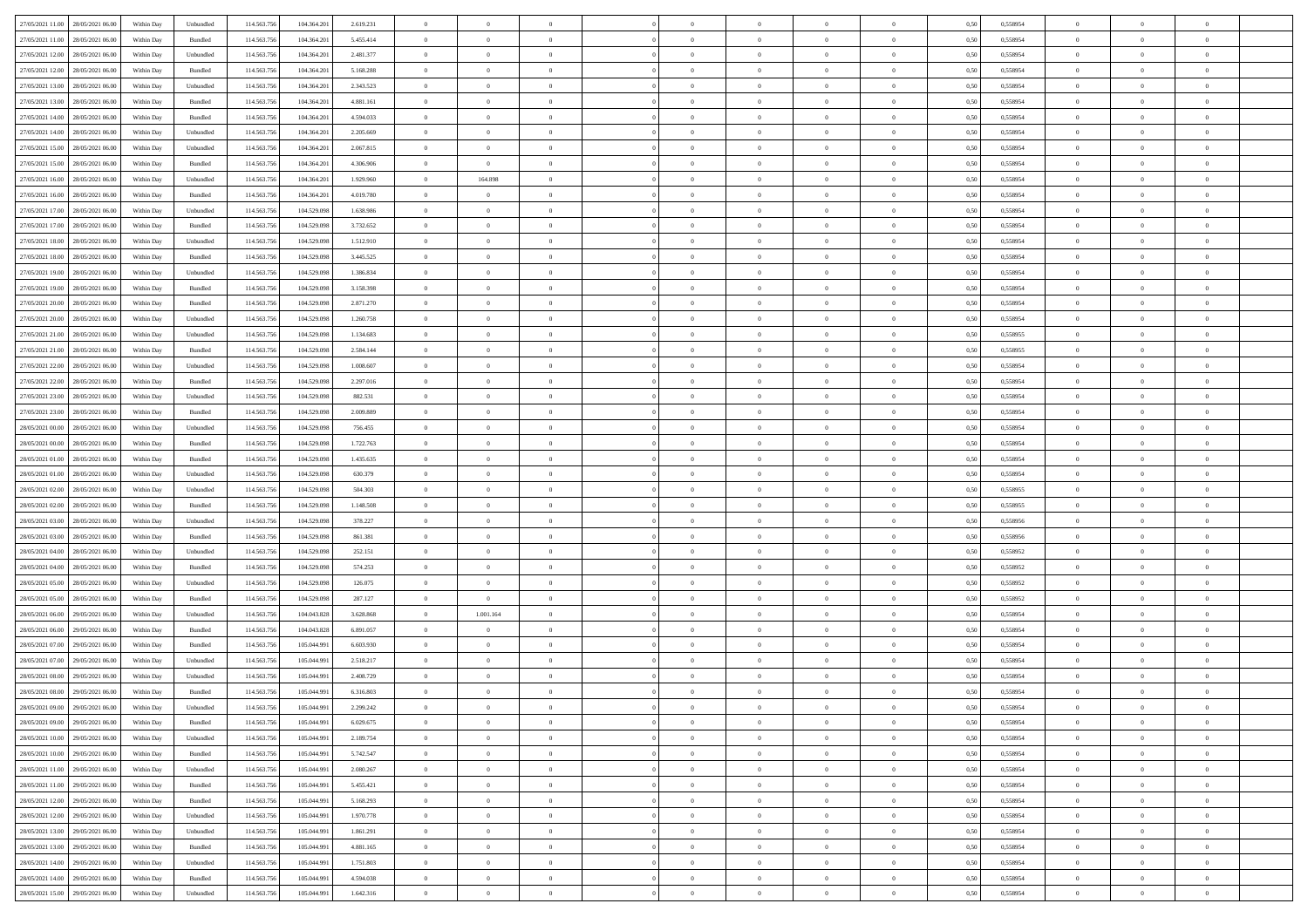| 28/05/2021 15:00 29/05/2021 06:00<br>114.563.75<br>0,558954<br>Within Day<br>Bundled<br>105.044.991<br>4.306.910<br>$\overline{0}$<br>$\overline{0}$<br>$\overline{0}$<br>$\theta$<br>$\theta$<br>0,50<br>$\theta$<br>28/05/2021 16:00<br>29/05/2021 06.00<br>Within Day<br>Unbundled<br>114.563.75<br>105.044.99<br>1.532.827<br>$\bf{0}$<br>$\overline{0}$<br>$\overline{0}$<br>$\bf{0}$<br>0,50<br>0,558954<br>$\,$ 0 $\,$<br>$\bf{0}$<br>$\bf{0}$<br>$\overline{0}$<br>28/05/2021 16:00<br>29/05/2021 06:00<br>Bundled<br>114,563,75<br>105,044.99<br>4.019.784<br>$\overline{0}$<br>$\bf{0}$<br>$\bf{0}$<br>$\overline{0}$<br>$\bf{0}$<br>0.50<br>0.558954<br>$\bf{0}$<br>Within Day<br>$\overline{0}$<br>$\bf{0}$<br>28/05/2021 17:00<br>29/05/2021 06:00<br>114.563.75<br>$\overline{0}$<br>$\overline{0}$<br>$\theta$<br>Within Day<br>Unbundled<br>105.044.991<br>1.423.340<br>$\overline{0}$<br>$\theta$<br>$\theta$<br>$\overline{0}$<br>$\bf{0}$<br>0,50<br>0,558954<br>28/05/2021 17:00<br>29/05/2021 06.00<br>Within Day<br>Bundled<br>114.563.75<br>105.044.99<br>3.732.656<br>$\overline{0}$<br>$\bf{0}$<br>0,50<br>0,558954<br>$\,$ 0 $\,$<br>$\bf{0}$<br>$\bf{0}$<br>$\overline{0}$<br>$\theta$<br>$\overline{0}$<br>28/05/2021 18:00<br>29/05/2021 06.00<br>114,563,75<br>3.445.528<br>$\overline{0}$<br>$\overline{0}$<br>$\overline{0}$<br>$\theta$<br>$\bf{0}$<br>$\,$ 0 $\,$<br>Within Day<br>Bundled<br>105,044.99<br>$\overline{0}$<br>$\bf{0}$<br>0.50<br>0.558954<br>28/05/2021 18:00<br>29/05/2021 06:00<br>114.563.75<br>Within Day<br>Unbundled<br>105.044.991<br>1.313.852<br>$\overline{0}$<br>$\overline{0}$<br>$\overline{0}$<br>$\overline{0}$<br>$\overline{0}$<br>$\overline{0}$<br>$\bf{0}$<br>0,50<br>0,558954<br>$\theta$<br>28/05/2021 19:00<br>29/05/2021 06.00<br>Within Day<br>Unbundled<br>114.563.75<br>105.044.99<br>1.204.365<br>$\overline{0}$<br>$\overline{0}$<br>$\overline{0}$<br>$\bf{0}$<br>0,50<br>0,558954<br>$\,$ 0 $\,$<br>$\overline{0}$<br>$\bf{0}$<br>$\overline{0}$<br>28/05/2021 19:00<br>29/05/2021 06:00<br>Bundled<br>114,563,75<br>105,044.99<br>$\overline{0}$<br>$\bf{0}$<br>$\overline{0}$<br>$\overline{0}$<br>$\bf{0}$<br>$\bf{0}$<br>Within Day<br>3.158.401<br>$\overline{0}$<br>$\bf{0}$<br>0.50<br>0.558954<br>28/05/2021 20:00<br>29/05/2021 06:00<br>114.563.75<br>$\,$ 0 $\,$<br>Within Day<br>Unbundled<br>105.044.991<br>1.094.877<br>$\overline{0}$<br>$\bf{0}$<br>$\overline{0}$<br>$\overline{0}$<br>$\overline{0}$<br>$\overline{0}$<br>$\bf{0}$<br>0,50<br>0,558954<br>28/05/2021 20:00<br>29/05/2021 06.00<br>Within Day<br>Bundled<br>114.563.75<br>105.044.99<br>2.871.274<br>$\overline{0}$<br>$\bf{0}$<br>$\overline{0}$<br>$\bf{0}$<br>0,50<br>0,558954<br>$\,$ 0 $\,$<br>$\bf{0}$<br>$\bf{0}$<br>$\bf{0}$ | $\theta$<br>$\bf{0}$<br>$\overline{0}$<br>$\theta$<br>$\bf{0}$<br>$\theta$<br>$\theta$<br>$\bf{0}$ | $\overline{0}$<br>$\overline{0}$<br>$\overline{0}$<br>$\overline{0}$ |  |
|---------------------------------------------------------------------------------------------------------------------------------------------------------------------------------------------------------------------------------------------------------------------------------------------------------------------------------------------------------------------------------------------------------------------------------------------------------------------------------------------------------------------------------------------------------------------------------------------------------------------------------------------------------------------------------------------------------------------------------------------------------------------------------------------------------------------------------------------------------------------------------------------------------------------------------------------------------------------------------------------------------------------------------------------------------------------------------------------------------------------------------------------------------------------------------------------------------------------------------------------------------------------------------------------------------------------------------------------------------------------------------------------------------------------------------------------------------------------------------------------------------------------------------------------------------------------------------------------------------------------------------------------------------------------------------------------------------------------------------------------------------------------------------------------------------------------------------------------------------------------------------------------------------------------------------------------------------------------------------------------------------------------------------------------------------------------------------------------------------------------------------------------------------------------------------------------------------------------------------------------------------------------------------------------------------------------------------------------------------------------------------------------------------------------------------------------------------------------------------------------------------------------------------------------------------------------------------------------------------------------------------------------------------------------------------------------------------------------------------------------------------------------------------------------------------|----------------------------------------------------------------------------------------------------|----------------------------------------------------------------------|--|
|                                                                                                                                                                                                                                                                                                                                                                                                                                                                                                                                                                                                                                                                                                                                                                                                                                                                                                                                                                                                                                                                                                                                                                                                                                                                                                                                                                                                                                                                                                                                                                                                                                                                                                                                                                                                                                                                                                                                                                                                                                                                                                                                                                                                                                                                                                                                                                                                                                                                                                                                                                                                                                                                                                                                                                                                         |                                                                                                    |                                                                      |  |
|                                                                                                                                                                                                                                                                                                                                                                                                                                                                                                                                                                                                                                                                                                                                                                                                                                                                                                                                                                                                                                                                                                                                                                                                                                                                                                                                                                                                                                                                                                                                                                                                                                                                                                                                                                                                                                                                                                                                                                                                                                                                                                                                                                                                                                                                                                                                                                                                                                                                                                                                                                                                                                                                                                                                                                                                         |                                                                                                    |                                                                      |  |
|                                                                                                                                                                                                                                                                                                                                                                                                                                                                                                                                                                                                                                                                                                                                                                                                                                                                                                                                                                                                                                                                                                                                                                                                                                                                                                                                                                                                                                                                                                                                                                                                                                                                                                                                                                                                                                                                                                                                                                                                                                                                                                                                                                                                                                                                                                                                                                                                                                                                                                                                                                                                                                                                                                                                                                                                         |                                                                                                    |                                                                      |  |
|                                                                                                                                                                                                                                                                                                                                                                                                                                                                                                                                                                                                                                                                                                                                                                                                                                                                                                                                                                                                                                                                                                                                                                                                                                                                                                                                                                                                                                                                                                                                                                                                                                                                                                                                                                                                                                                                                                                                                                                                                                                                                                                                                                                                                                                                                                                                                                                                                                                                                                                                                                                                                                                                                                                                                                                                         |                                                                                                    |                                                                      |  |
|                                                                                                                                                                                                                                                                                                                                                                                                                                                                                                                                                                                                                                                                                                                                                                                                                                                                                                                                                                                                                                                                                                                                                                                                                                                                                                                                                                                                                                                                                                                                                                                                                                                                                                                                                                                                                                                                                                                                                                                                                                                                                                                                                                                                                                                                                                                                                                                                                                                                                                                                                                                                                                                                                                                                                                                                         |                                                                                                    |                                                                      |  |
|                                                                                                                                                                                                                                                                                                                                                                                                                                                                                                                                                                                                                                                                                                                                                                                                                                                                                                                                                                                                                                                                                                                                                                                                                                                                                                                                                                                                                                                                                                                                                                                                                                                                                                                                                                                                                                                                                                                                                                                                                                                                                                                                                                                                                                                                                                                                                                                                                                                                                                                                                                                                                                                                                                                                                                                                         |                                                                                                    | $\overline{0}$                                                       |  |
|                                                                                                                                                                                                                                                                                                                                                                                                                                                                                                                                                                                                                                                                                                                                                                                                                                                                                                                                                                                                                                                                                                                                                                                                                                                                                                                                                                                                                                                                                                                                                                                                                                                                                                                                                                                                                                                                                                                                                                                                                                                                                                                                                                                                                                                                                                                                                                                                                                                                                                                                                                                                                                                                                                                                                                                                         |                                                                                                    | $\overline{0}$                                                       |  |
|                                                                                                                                                                                                                                                                                                                                                                                                                                                                                                                                                                                                                                                                                                                                                                                                                                                                                                                                                                                                                                                                                                                                                                                                                                                                                                                                                                                                                                                                                                                                                                                                                                                                                                                                                                                                                                                                                                                                                                                                                                                                                                                                                                                                                                                                                                                                                                                                                                                                                                                                                                                                                                                                                                                                                                                                         |                                                                                                    | $\overline{0}$                                                       |  |
|                                                                                                                                                                                                                                                                                                                                                                                                                                                                                                                                                                                                                                                                                                                                                                                                                                                                                                                                                                                                                                                                                                                                                                                                                                                                                                                                                                                                                                                                                                                                                                                                                                                                                                                                                                                                                                                                                                                                                                                                                                                                                                                                                                                                                                                                                                                                                                                                                                                                                                                                                                                                                                                                                                                                                                                                         |                                                                                                    |                                                                      |  |
|                                                                                                                                                                                                                                                                                                                                                                                                                                                                                                                                                                                                                                                                                                                                                                                                                                                                                                                                                                                                                                                                                                                                                                                                                                                                                                                                                                                                                                                                                                                                                                                                                                                                                                                                                                                                                                                                                                                                                                                                                                                                                                                                                                                                                                                                                                                                                                                                                                                                                                                                                                                                                                                                                                                                                                                                         |                                                                                                    | $\overline{0}$                                                       |  |
|                                                                                                                                                                                                                                                                                                                                                                                                                                                                                                                                                                                                                                                                                                                                                                                                                                                                                                                                                                                                                                                                                                                                                                                                                                                                                                                                                                                                                                                                                                                                                                                                                                                                                                                                                                                                                                                                                                                                                                                                                                                                                                                                                                                                                                                                                                                                                                                                                                                                                                                                                                                                                                                                                                                                                                                                         | $\overline{0}$                                                                                     | $\overline{0}$                                                       |  |
|                                                                                                                                                                                                                                                                                                                                                                                                                                                                                                                                                                                                                                                                                                                                                                                                                                                                                                                                                                                                                                                                                                                                                                                                                                                                                                                                                                                                                                                                                                                                                                                                                                                                                                                                                                                                                                                                                                                                                                                                                                                                                                                                                                                                                                                                                                                                                                                                                                                                                                                                                                                                                                                                                                                                                                                                         | $\bf{0}$                                                                                           | $\overline{0}$                                                       |  |
|                                                                                                                                                                                                                                                                                                                                                                                                                                                                                                                                                                                                                                                                                                                                                                                                                                                                                                                                                                                                                                                                                                                                                                                                                                                                                                                                                                                                                                                                                                                                                                                                                                                                                                                                                                                                                                                                                                                                                                                                                                                                                                                                                                                                                                                                                                                                                                                                                                                                                                                                                                                                                                                                                                                                                                                                         | $\bf{0}$                                                                                           | $\overline{0}$                                                       |  |
|                                                                                                                                                                                                                                                                                                                                                                                                                                                                                                                                                                                                                                                                                                                                                                                                                                                                                                                                                                                                                                                                                                                                                                                                                                                                                                                                                                                                                                                                                                                                                                                                                                                                                                                                                                                                                                                                                                                                                                                                                                                                                                                                                                                                                                                                                                                                                                                                                                                                                                                                                                                                                                                                                                                                                                                                         |                                                                                                    |                                                                      |  |
| 28/05/2021 21:00<br>29/05/2021 06:00<br>Within Day<br>Unbundled<br>114,563,75<br>105,044.99<br>985.389<br>$\overline{0}$<br>$\bf{0}$<br>$\overline{0}$<br>$\overline{0}$<br>$\bf{0}$<br>$\overline{0}$<br>$\bf{0}$<br>0.558955<br>$\bf{0}$<br>0.50                                                                                                                                                                                                                                                                                                                                                                                                                                                                                                                                                                                                                                                                                                                                                                                                                                                                                                                                                                                                                                                                                                                                                                                                                                                                                                                                                                                                                                                                                                                                                                                                                                                                                                                                                                                                                                                                                                                                                                                                                                                                                                                                                                                                                                                                                                                                                                                                                                                                                                                                                      | $\overline{0}$                                                                                     | $\,$ 0                                                               |  |
| 28/05/2021 21:00<br>29/05/2021 06:00<br>114.563.75<br>$\overline{0}$<br>$\,$ 0 $\,$<br>Within Day<br>Bundled<br>105.044.991<br>2.584.146<br>$\overline{0}$<br>$\overline{0}$<br>$\theta$<br>$\theta$<br>$\overline{0}$<br>$\bf{0}$<br>0,50<br>0,558955                                                                                                                                                                                                                                                                                                                                                                                                                                                                                                                                                                                                                                                                                                                                                                                                                                                                                                                                                                                                                                                                                                                                                                                                                                                                                                                                                                                                                                                                                                                                                                                                                                                                                                                                                                                                                                                                                                                                                                                                                                                                                                                                                                                                                                                                                                                                                                                                                                                                                                                                                  | $\theta$                                                                                           | $\overline{0}$                                                       |  |
| 28/05/2021 22:00<br>29/05/2021 06.00<br>Within Day<br>Unbundled<br>114.563.75<br>105.044.99<br>875.901<br>$\bf{0}$<br>0,50<br>0,558954<br>$\,$ 0 $\,$<br>$\bf{0}$<br>$\overline{0}$<br>$\bf{0}$<br>$\overline{0}$<br>$\bf{0}$<br>$\overline{0}$                                                                                                                                                                                                                                                                                                                                                                                                                                                                                                                                                                                                                                                                                                                                                                                                                                                                                                                                                                                                                                                                                                                                                                                                                                                                                                                                                                                                                                                                                                                                                                                                                                                                                                                                                                                                                                                                                                                                                                                                                                                                                                                                                                                                                                                                                                                                                                                                                                                                                                                                                         | $\bf{0}$                                                                                           | $\overline{0}$                                                       |  |
| 28/05/2021 22:00<br>29/05/2021 06:00<br>Bundled<br>114,563,75<br>$\overline{0}$<br>$\overline{0}$<br>$\theta$<br>$\bf{0}$<br>$\,$ 0 $\,$<br>Within Day<br>105,044.99<br>2.297.019<br>$\overline{0}$<br>$\overline{0}$<br>$\bf{0}$<br>0.50<br>0.558954                                                                                                                                                                                                                                                                                                                                                                                                                                                                                                                                                                                                                                                                                                                                                                                                                                                                                                                                                                                                                                                                                                                                                                                                                                                                                                                                                                                                                                                                                                                                                                                                                                                                                                                                                                                                                                                                                                                                                                                                                                                                                                                                                                                                                                                                                                                                                                                                                                                                                                                                                   | $\theta$                                                                                           | $\overline{0}$                                                       |  |
| $\overline{0}$<br>$\overline{0}$<br>$\overline{0}$<br>$\overline{0}$<br>$\overline{0}$<br>$\overline{0}$<br>$\theta$                                                                                                                                                                                                                                                                                                                                                                                                                                                                                                                                                                                                                                                                                                                                                                                                                                                                                                                                                                                                                                                                                                                                                                                                                                                                                                                                                                                                                                                                                                                                                                                                                                                                                                                                                                                                                                                                                                                                                                                                                                                                                                                                                                                                                                                                                                                                                                                                                                                                                                                                                                                                                                                                                    | $\theta$                                                                                           | $\overline{0}$                                                       |  |
| 28/05/2021 23:00<br>29/05/2021 06:00<br>114.563.75<br>Within Day<br>Bundled<br>105.044.991<br>2.009.891<br>$\bf{0}$<br>0,50<br>0,558954                                                                                                                                                                                                                                                                                                                                                                                                                                                                                                                                                                                                                                                                                                                                                                                                                                                                                                                                                                                                                                                                                                                                                                                                                                                                                                                                                                                                                                                                                                                                                                                                                                                                                                                                                                                                                                                                                                                                                                                                                                                                                                                                                                                                                                                                                                                                                                                                                                                                                                                                                                                                                                                                 |                                                                                                    |                                                                      |  |
| 28/05/2021 23:00<br>29/05/2021 06.00<br>Within Day<br>Unbundled<br>114.563.75<br>105.044.99<br>766.414<br>$\bf{0}$<br>$\overline{0}$<br>$\bf{0}$<br>$\bf{0}$<br>$\overline{0}$<br>$\bf{0}$<br>0,50<br>0,558954<br>$\,$ 0 $\,$<br>$\overline{0}$                                                                                                                                                                                                                                                                                                                                                                                                                                                                                                                                                                                                                                                                                                                                                                                                                                                                                                                                                                                                                                                                                                                                                                                                                                                                                                                                                                                                                                                                                                                                                                                                                                                                                                                                                                                                                                                                                                                                                                                                                                                                                                                                                                                                                                                                                                                                                                                                                                                                                                                                                         | $\bf{0}$                                                                                           | $\overline{0}$                                                       |  |
| 29/05/2021 00:00<br>29/05/2021 06:00<br>Unbundled<br>114,563,75<br>2.379.691<br>$\overline{0}$<br>$\bf{0}$<br>$\overline{0}$<br>$\overline{0}$<br>$\bf{0}$<br>$\bf{0}$<br>Within Day<br>105,044.99<br>$\overline{0}$<br>$\bf{0}$<br>0.50<br>0.558954                                                                                                                                                                                                                                                                                                                                                                                                                                                                                                                                                                                                                                                                                                                                                                                                                                                                                                                                                                                                                                                                                                                                                                                                                                                                                                                                                                                                                                                                                                                                                                                                                                                                                                                                                                                                                                                                                                                                                                                                                                                                                                                                                                                                                                                                                                                                                                                                                                                                                                                                                    | $\overline{0}$                                                                                     | $\overline{0}$                                                       |  |
| 29/05/2021 01:00<br>29/05/2021 06:00<br>114.563.75<br>$\,$ 0 $\,$<br>Within Day<br>Unbundled<br>105.044.991<br>1.983.075<br>$\overline{0}$<br>$\bf{0}$<br>$\overline{0}$<br>$\overline{0}$<br>$\overline{0}$<br>$\overline{0}$<br>$\bf{0}$<br>0,50<br>0,558954                                                                                                                                                                                                                                                                                                                                                                                                                                                                                                                                                                                                                                                                                                                                                                                                                                                                                                                                                                                                                                                                                                                                                                                                                                                                                                                                                                                                                                                                                                                                                                                                                                                                                                                                                                                                                                                                                                                                                                                                                                                                                                                                                                                                                                                                                                                                                                                                                                                                                                                                          | $\bf{0}$                                                                                           | $\overline{0}$                                                       |  |
| 29/05/2021 06.00<br>Within Day<br>Unbundled<br>114.563.75<br>105.044.99<br>1.586.460<br>$\bf{0}$<br>$\bf{0}$<br>$\overline{0}$<br>$\overline{0}$<br>$\bf{0}$<br>0,50<br>0,558955<br>$\,$ 0 $\,$<br>$\bf{0}$<br>$\bf{0}$                                                                                                                                                                                                                                                                                                                                                                                                                                                                                                                                                                                                                                                                                                                                                                                                                                                                                                                                                                                                                                                                                                                                                                                                                                                                                                                                                                                                                                                                                                                                                                                                                                                                                                                                                                                                                                                                                                                                                                                                                                                                                                                                                                                                                                                                                                                                                                                                                                                                                                                                                                                 | $\bf{0}$                                                                                           | $\overline{0}$                                                       |  |
| 29/05/2021 02:00                                                                                                                                                                                                                                                                                                                                                                                                                                                                                                                                                                                                                                                                                                                                                                                                                                                                                                                                                                                                                                                                                                                                                                                                                                                                                                                                                                                                                                                                                                                                                                                                                                                                                                                                                                                                                                                                                                                                                                                                                                                                                                                                                                                                                                                                                                                                                                                                                                                                                                                                                                                                                                                                                                                                                                                        |                                                                                                    |                                                                      |  |
| 29/05/2021 03:00<br>29/05/2021 06:00<br>Unbundled<br>114,563,75<br>105,044.99<br>1.189.845<br>$\overline{0}$<br>$\bf{0}$<br>$\overline{0}$<br>$\overline{0}$<br>$\bf{0}$<br>$\overline{0}$<br>$\bf{0}$<br>0.558956<br>$\bf{0}$<br>Within Day<br>0.50                                                                                                                                                                                                                                                                                                                                                                                                                                                                                                                                                                                                                                                                                                                                                                                                                                                                                                                                                                                                                                                                                                                                                                                                                                                                                                                                                                                                                                                                                                                                                                                                                                                                                                                                                                                                                                                                                                                                                                                                                                                                                                                                                                                                                                                                                                                                                                                                                                                                                                                                                    | $\overline{0}$                                                                                     | $\overline{0}$                                                       |  |
| 29/05/2021 04:00<br>29/05/2021 06:00<br>Unbundled<br>114.563.75<br>$\overline{0}$<br>$\overline{0}$<br>$\theta$<br>Within Day<br>105.044.991<br>793.230<br>$\overline{0}$<br>$\theta$<br>$\theta$<br>$\overline{0}$<br>$\bf{0}$<br>0,50<br>0,558952                                                                                                                                                                                                                                                                                                                                                                                                                                                                                                                                                                                                                                                                                                                                                                                                                                                                                                                                                                                                                                                                                                                                                                                                                                                                                                                                                                                                                                                                                                                                                                                                                                                                                                                                                                                                                                                                                                                                                                                                                                                                                                                                                                                                                                                                                                                                                                                                                                                                                                                                                     | $\theta$                                                                                           | $\overline{0}$                                                       |  |
| 29/05/2021 05:00<br>29/05/2021 06.00<br>Within Day<br>Unbundled<br>114.563.75<br>105.044.99<br>396.614<br>$\overline{0}$<br>$\,$ 0 $\,$<br>$\overline{0}$<br>$\bf{0}$<br>0,50<br>0,558952<br>$\,$ 0 $\,$<br>$\bf{0}$<br>$\bf{0}$<br>$\bf{0}$                                                                                                                                                                                                                                                                                                                                                                                                                                                                                                                                                                                                                                                                                                                                                                                                                                                                                                                                                                                                                                                                                                                                                                                                                                                                                                                                                                                                                                                                                                                                                                                                                                                                                                                                                                                                                                                                                                                                                                                                                                                                                                                                                                                                                                                                                                                                                                                                                                                                                                                                                            | $\bf{0}$                                                                                           | $\overline{0}$                                                       |  |
| 29/05/2021 06:00<br>30/05/2021 06:00<br>Unbundled<br>114,563,75<br>6.502.062<br>$\overline{0}$<br>$\overline{0}$<br>$\overline{0}$<br>$\theta$<br>$\bf{0}$<br>$\,$ 0 $\,$<br>101.194.192<br>$\overline{0}$<br>$\bf{0}$<br>0.50<br>0.558954                                                                                                                                                                                                                                                                                                                                                                                                                                                                                                                                                                                                                                                                                                                                                                                                                                                                                                                                                                                                                                                                                                                                                                                                                                                                                                                                                                                                                                                                                                                                                                                                                                                                                                                                                                                                                                                                                                                                                                                                                                                                                                                                                                                                                                                                                                                                                                                                                                                                                                                                                              | $\theta$                                                                                           | $\overline{0}$                                                       |  |
| Within Day                                                                                                                                                                                                                                                                                                                                                                                                                                                                                                                                                                                                                                                                                                                                                                                                                                                                                                                                                                                                                                                                                                                                                                                                                                                                                                                                                                                                                                                                                                                                                                                                                                                                                                                                                                                                                                                                                                                                                                                                                                                                                                                                                                                                                                                                                                                                                                                                                                                                                                                                                                                                                                                                                                                                                                                              |                                                                                                    |                                                                      |  |
| 29/05/2021 06:00<br>114.563.75<br>30/05/2021 06:00<br>Within Day<br>Bundled<br>101.194.192<br>6.867.500<br>$\overline{0}$<br>$\overline{0}$<br>$\overline{0}$<br>$\overline{0}$<br>$\overline{0}$<br>$\overline{0}$<br>$\bf{0}$<br>0,50<br>0,558954<br>$\theta$                                                                                                                                                                                                                                                                                                                                                                                                                                                                                                                                                                                                                                                                                                                                                                                                                                                                                                                                                                                                                                                                                                                                                                                                                                                                                                                                                                                                                                                                                                                                                                                                                                                                                                                                                                                                                                                                                                                                                                                                                                                                                                                                                                                                                                                                                                                                                                                                                                                                                                                                         | $\theta$                                                                                           | $\overline{0}$                                                       |  |
| 29/05/2021 07:00<br>30/05/2021 06.00<br>Within Day<br>Unbundled<br>114.563.75<br>101.194.19<br>6.231.143<br>$\overline{0}$<br>$\bf{0}$<br>$\bf{0}$<br>$\overline{0}$<br>$\bf{0}$<br>0,50<br>0,558954<br>$\,$ 0 $\,$<br>$\bf{0}$<br>$\overline{0}$                                                                                                                                                                                                                                                                                                                                                                                                                                                                                                                                                                                                                                                                                                                                                                                                                                                                                                                                                                                                                                                                                                                                                                                                                                                                                                                                                                                                                                                                                                                                                                                                                                                                                                                                                                                                                                                                                                                                                                                                                                                                                                                                                                                                                                                                                                                                                                                                                                                                                                                                                       | $\bf{0}$                                                                                           | $\overline{0}$                                                       |  |
| 29/05/2021 07:00<br>30/05/2021 06:00<br>Bundled<br>114,563,75<br>$\overline{0}$<br>$\bf{0}$<br>$\overline{0}$<br>$\overline{0}$<br>$\bf{0}$<br>$\bf{0}$<br>Within Day<br>101.194.192<br>6.581.354<br>$\overline{0}$<br>$\bf{0}$<br>0.50<br>0.558954                                                                                                                                                                                                                                                                                                                                                                                                                                                                                                                                                                                                                                                                                                                                                                                                                                                                                                                                                                                                                                                                                                                                                                                                                                                                                                                                                                                                                                                                                                                                                                                                                                                                                                                                                                                                                                                                                                                                                                                                                                                                                                                                                                                                                                                                                                                                                                                                                                                                                                                                                     | $\overline{0}$                                                                                     | $\overline{0}$                                                       |  |
| 29/05/2021 08:00<br>30/05/2021 06:00<br>114.563.75<br>$\theta$<br>Within Day<br>Bundled<br>101.194.192<br>6.295.209<br>$\overline{0}$<br>$\overline{0}$<br>$\overline{0}$<br>$\overline{0}$<br>$\overline{0}$<br>$\overline{0}$<br>$\bf{0}$<br>0,50<br>0,558954                                                                                                                                                                                                                                                                                                                                                                                                                                                                                                                                                                                                                                                                                                                                                                                                                                                                                                                                                                                                                                                                                                                                                                                                                                                                                                                                                                                                                                                                                                                                                                                                                                                                                                                                                                                                                                                                                                                                                                                                                                                                                                                                                                                                                                                                                                                                                                                                                                                                                                                                         | $\theta$                                                                                           | $\overline{0}$                                                       |  |
|                                                                                                                                                                                                                                                                                                                                                                                                                                                                                                                                                                                                                                                                                                                                                                                                                                                                                                                                                                                                                                                                                                                                                                                                                                                                                                                                                                                                                                                                                                                                                                                                                                                                                                                                                                                                                                                                                                                                                                                                                                                                                                                                                                                                                                                                                                                                                                                                                                                                                                                                                                                                                                                                                                                                                                                                         |                                                                                                    |                                                                      |  |
| 29/05/2021 08:00<br>30/05/2021 06.00<br>Within Day<br>Unbundled<br>114.563.75<br>101.194.192<br>5.960.224<br>$\bf{0}$<br>$\bf{0}$<br>$\bf{0}$<br>$\overline{0}$<br>$\overline{0}$<br>$\bf{0}$<br>0,50<br>0,558954<br>$\,$ 0 $\,$<br>$\bf{0}$                                                                                                                                                                                                                                                                                                                                                                                                                                                                                                                                                                                                                                                                                                                                                                                                                                                                                                                                                                                                                                                                                                                                                                                                                                                                                                                                                                                                                                                                                                                                                                                                                                                                                                                                                                                                                                                                                                                                                                                                                                                                                                                                                                                                                                                                                                                                                                                                                                                                                                                                                            | $\bf{0}$                                                                                           | $\overline{0}$                                                       |  |
| 29/05/2021 09:00<br>30/05/2021 06:00<br>Unbundled<br>114,563,75<br>5.689.304<br>$\overline{0}$<br>$\bf{0}$<br>$\bf{0}$<br>$\overline{0}$<br>$\bf{0}$<br>0.558954<br>$\bf{0}$<br>Within Day<br>101.194.192<br>$\overline{0}$<br>$\bf{0}$<br>0.50                                                                                                                                                                                                                                                                                                                                                                                                                                                                                                                                                                                                                                                                                                                                                                                                                                                                                                                                                                                                                                                                                                                                                                                                                                                                                                                                                                                                                                                                                                                                                                                                                                                                                                                                                                                                                                                                                                                                                                                                                                                                                                                                                                                                                                                                                                                                                                                                                                                                                                                                                         | $\overline{0}$                                                                                     | $\bf{0}$                                                             |  |
| 29/05/2021 09:00<br>30/05/2021 06:00<br>114.563.75<br>$\overline{0}$<br>$\overline{0}$<br>$\overline{0}$<br>$\bf{0}$<br>$\theta$<br>Within Day<br>Bundled<br>101.194.192<br>6.009.063<br>$\overline{0}$<br>$\overline{0}$<br>$\overline{0}$<br>0.50<br>0.558954                                                                                                                                                                                                                                                                                                                                                                                                                                                                                                                                                                                                                                                                                                                                                                                                                                                                                                                                                                                                                                                                                                                                                                                                                                                                                                                                                                                                                                                                                                                                                                                                                                                                                                                                                                                                                                                                                                                                                                                                                                                                                                                                                                                                                                                                                                                                                                                                                                                                                                                                         | $\theta$                                                                                           | $\overline{0}$                                                       |  |
| 29/05/2021 10:00<br>30/05/2021 06.00<br>Within Day<br>Unbundled<br>114.563.75<br>101.194.19<br>5.418.385<br>$\overline{0}$<br>$\,$ 0 $\,$<br>$\overline{0}$<br>$\bf{0}$<br>0,50<br>0,558954<br>$\,$ 0 $\,$<br>$\bf{0}$<br>$\bf{0}$<br>$\bf{0}$                                                                                                                                                                                                                                                                                                                                                                                                                                                                                                                                                                                                                                                                                                                                                                                                                                                                                                                                                                                                                                                                                                                                                                                                                                                                                                                                                                                                                                                                                                                                                                                                                                                                                                                                                                                                                                                                                                                                                                                                                                                                                                                                                                                                                                                                                                                                                                                                                                                                                                                                                          | $\bf{0}$                                                                                           | $\overline{0}$                                                       |  |
| 30/05/2021 06:00<br>Bundled<br>114,563,75<br>$\bf{0}$<br>$\overline{0}$<br>0.50<br>$\,$ 0 $\,$<br>$\overline{0}$<br>$\Omega$<br>0.558954                                                                                                                                                                                                                                                                                                                                                                                                                                                                                                                                                                                                                                                                                                                                                                                                                                                                                                                                                                                                                                                                                                                                                                                                                                                                                                                                                                                                                                                                                                                                                                                                                                                                                                                                                                                                                                                                                                                                                                                                                                                                                                                                                                                                                                                                                                                                                                                                                                                                                                                                                                                                                                                                | $\bf{0}$                                                                                           | $\overline{0}$                                                       |  |
| 29/05/2021 10:00<br>5.722.917<br>$\bf{0}$<br>Within Day<br>101.194.192<br>$\overline{0}$<br>$\bf{0}$                                                                                                                                                                                                                                                                                                                                                                                                                                                                                                                                                                                                                                                                                                                                                                                                                                                                                                                                                                                                                                                                                                                                                                                                                                                                                                                                                                                                                                                                                                                                                                                                                                                                                                                                                                                                                                                                                                                                                                                                                                                                                                                                                                                                                                                                                                                                                                                                                                                                                                                                                                                                                                                                                                    |                                                                                                    |                                                                      |  |
| 29/05/2021 11:00<br>30/05/2021 06:00<br>114.563.75<br>101.194.192<br>$\overline{0}$<br>$\overline{0}$<br>$\theta$<br>$\bf{0}$<br>0,558954<br>$\theta$<br>Within Dav<br>Unbundled<br>5.147.466<br>$\overline{0}$<br>$\overline{0}$<br>$\overline{0}$<br>0.5(                                                                                                                                                                                                                                                                                                                                                                                                                                                                                                                                                                                                                                                                                                                                                                                                                                                                                                                                                                                                                                                                                                                                                                                                                                                                                                                                                                                                                                                                                                                                                                                                                                                                                                                                                                                                                                                                                                                                                                                                                                                                                                                                                                                                                                                                                                                                                                                                                                                                                                                                             | $\theta$                                                                                           |                                                                      |  |
| 29/05/2021 11:00<br>30/05/2021 06:00<br>Within Day<br>Bundled<br>114.563.75<br>101.194.192<br>5.436.771<br>$\bf{0}$<br>$\bf{0}$<br>$\bf{0}$<br>$\bf{0}$<br>$\overline{0}$<br>$\bf{0}$<br>0,50<br>0,558954<br>$\,$ 0 $\,$<br>$\bf{0}$                                                                                                                                                                                                                                                                                                                                                                                                                                                                                                                                                                                                                                                                                                                                                                                                                                                                                                                                                                                                                                                                                                                                                                                                                                                                                                                                                                                                                                                                                                                                                                                                                                                                                                                                                                                                                                                                                                                                                                                                                                                                                                                                                                                                                                                                                                                                                                                                                                                                                                                                                                    |                                                                                                    | $\overline{0}$                                                       |  |
|                                                                                                                                                                                                                                                                                                                                                                                                                                                                                                                                                                                                                                                                                                                                                                                                                                                                                                                                                                                                                                                                                                                                                                                                                                                                                                                                                                                                                                                                                                                                                                                                                                                                                                                                                                                                                                                                                                                                                                                                                                                                                                                                                                                                                                                                                                                                                                                                                                                                                                                                                                                                                                                                                                                                                                                                         | $\bf{0}$                                                                                           | $\overline{0}$                                                       |  |
| 29/05/2021 12:00<br>30/05/2021 06:00<br>Unbundled<br>114,563,75<br>4.876.547<br>$\overline{0}$<br>$\bf{0}$<br>$\overline{0}$<br>$\overline{0}$<br>$\bf{0}$<br>$\bf{0}$<br>Within Day<br>101.194.192<br>$\overline{0}$<br>$\bf{0}$<br>0.50<br>0.558954                                                                                                                                                                                                                                                                                                                                                                                                                                                                                                                                                                                                                                                                                                                                                                                                                                                                                                                                                                                                                                                                                                                                                                                                                                                                                                                                                                                                                                                                                                                                                                                                                                                                                                                                                                                                                                                                                                                                                                                                                                                                                                                                                                                                                                                                                                                                                                                                                                                                                                                                                   | $\overline{0}$                                                                                     | $\overline{0}$                                                       |  |
|                                                                                                                                                                                                                                                                                                                                                                                                                                                                                                                                                                                                                                                                                                                                                                                                                                                                                                                                                                                                                                                                                                                                                                                                                                                                                                                                                                                                                                                                                                                                                                                                                                                                                                                                                                                                                                                                                                                                                                                                                                                                                                                                                                                                                                                                                                                                                                                                                                                                                                                                                                                                                                                                                                                                                                                                         |                                                                                                    |                                                                      |  |
| 29/05/2021 12:00<br>30/05/2021 06:00<br>114.563.75<br>$\overline{0}$<br>$\overline{0}$<br>$\overline{0}$<br>$\bf{0}$<br>0,558954<br>$\theta$<br>Within Dav<br>Bundled<br>101.194.19<br>5.150.625<br>$\overline{0}$<br>$\overline{0}$<br>$\overline{0}$<br>0.50                                                                                                                                                                                                                                                                                                                                                                                                                                                                                                                                                                                                                                                                                                                                                                                                                                                                                                                                                                                                                                                                                                                                                                                                                                                                                                                                                                                                                                                                                                                                                                                                                                                                                                                                                                                                                                                                                                                                                                                                                                                                                                                                                                                                                                                                                                                                                                                                                                                                                                                                          | $\theta$                                                                                           | $\overline{0}$                                                       |  |
| 29/05/2021 13:00<br>30/05/2021 06.00<br>Within Day<br>Bundled<br>114.563.75<br>101.194.192<br>4.864.479<br>$\bf{0}$<br>$\bf{0}$<br>$\bf{0}$<br>$\overline{0}$<br>$\overline{0}$<br>$\bf{0}$<br>0,50<br>0,558954<br>$\,$ 0 $\,$<br>$\bf{0}$                                                                                                                                                                                                                                                                                                                                                                                                                                                                                                                                                                                                                                                                                                                                                                                                                                                                                                                                                                                                                                                                                                                                                                                                                                                                                                                                                                                                                                                                                                                                                                                                                                                                                                                                                                                                                                                                                                                                                                                                                                                                                                                                                                                                                                                                                                                                                                                                                                                                                                                                                              | $\bf{0}$                                                                                           | $\overline{0}$                                                       |  |
| 29/05/2021 13:00<br>30/05/2021 06:00<br>Within Day<br>Unbundled<br>114,563,75<br>4.605.627<br>$\overline{0}$<br>$\bf{0}$<br>$\overline{0}$<br>$\overline{0}$<br>$\bf{0}$<br>$\overline{0}$<br>$\bf{0}$<br>0.50<br>0.558954<br>$\bf{0}$<br>101.194.192                                                                                                                                                                                                                                                                                                                                                                                                                                                                                                                                                                                                                                                                                                                                                                                                                                                                                                                                                                                                                                                                                                                                                                                                                                                                                                                                                                                                                                                                                                                                                                                                                                                                                                                                                                                                                                                                                                                                                                                                                                                                                                                                                                                                                                                                                                                                                                                                                                                                                                                                                   | $\overline{0}$                                                                                     | $\overline{0}$                                                       |  |
| 29/05/2021 14:00<br>30/05/2021 06:00<br>114.563.75<br>101.194.192<br>$\overline{0}$<br>$\overline{0}$<br>$\overline{0}$<br>$\overline{0}$<br>$\bf{0}$<br>0,558954<br>$\theta$<br>Within Dav<br>Unbundled<br>4.334.707<br>$\overline{0}$<br>$\overline{0}$<br>0.50                                                                                                                                                                                                                                                                                                                                                                                                                                                                                                                                                                                                                                                                                                                                                                                                                                                                                                                                                                                                                                                                                                                                                                                                                                                                                                                                                                                                                                                                                                                                                                                                                                                                                                                                                                                                                                                                                                                                                                                                                                                                                                                                                                                                                                                                                                                                                                                                                                                                                                                                       | $\theta$                                                                                           | $\overline{0}$                                                       |  |
| 29/05/2021 14:00<br>30/05/2021 06.00<br>Within Day<br>Bundled<br>114.563.75<br>101.194.192<br>4.578.334<br>$\bf{0}$<br>$\bf{0}$<br>$\bf{0}$<br>$\overline{0}$<br>$\overline{0}$<br>$\bf{0}$<br>0,50<br>0,558954<br>$\,$ 0 $\,$<br>$\bf{0}$                                                                                                                                                                                                                                                                                                                                                                                                                                                                                                                                                                                                                                                                                                                                                                                                                                                                                                                                                                                                                                                                                                                                                                                                                                                                                                                                                                                                                                                                                                                                                                                                                                                                                                                                                                                                                                                                                                                                                                                                                                                                                                                                                                                                                                                                                                                                                                                                                                                                                                                                                              | $\bf{0}$                                                                                           | $\overline{0}$                                                       |  |
|                                                                                                                                                                                                                                                                                                                                                                                                                                                                                                                                                                                                                                                                                                                                                                                                                                                                                                                                                                                                                                                                                                                                                                                                                                                                                                                                                                                                                                                                                                                                                                                                                                                                                                                                                                                                                                                                                                                                                                                                                                                                                                                                                                                                                                                                                                                                                                                                                                                                                                                                                                                                                                                                                                                                                                                                         |                                                                                                    |                                                                      |  |
| 29/05/2021 15:00<br>30/05/2021 06:00<br>114,563,75<br>4.063.788<br>$\overline{0}$<br>$\,$ 0 $\,$<br>Within Day<br>Unbundled<br>101.194.192<br>$\overline{0}$<br>$\overline{0}$<br>$\overline{0}$<br>$\bf{0}$<br>$\Omega$<br>$\bf{0}$<br>0.50<br>0.558954                                                                                                                                                                                                                                                                                                                                                                                                                                                                                                                                                                                                                                                                                                                                                                                                                                                                                                                                                                                                                                                                                                                                                                                                                                                                                                                                                                                                                                                                                                                                                                                                                                                                                                                                                                                                                                                                                                                                                                                                                                                                                                                                                                                                                                                                                                                                                                                                                                                                                                                                                | $\theta$                                                                                           | $\overline{0}$                                                       |  |
| 29/05/2021 15:00<br>30/05/2021 06:00<br>114.563.75<br>$\overline{0}$<br>0,558954<br>$\theta$<br>Within Dav<br>Bundled<br>101.194.19<br>4.292.188<br>$\overline{0}$<br>$\Omega$<br>$\theta$<br>$\Omega$<br>$\overline{0}$<br>0.5(<br>$\overline{0}$                                                                                                                                                                                                                                                                                                                                                                                                                                                                                                                                                                                                                                                                                                                                                                                                                                                                                                                                                                                                                                                                                                                                                                                                                                                                                                                                                                                                                                                                                                                                                                                                                                                                                                                                                                                                                                                                                                                                                                                                                                                                                                                                                                                                                                                                                                                                                                                                                                                                                                                                                      | $\theta$                                                                                           | $\overline{0}$                                                       |  |
| 29/05/2021 16:00<br>30/05/2021 06:00<br>Within Day<br>Unbundled<br>114.563.75<br>101.194.192<br>3.792.869<br>$\bf{0}$<br>$\bf{0}$<br>$\bf{0}$<br>$\bf{0}$<br>$\overline{0}$<br>$\bf{0}$<br>0,50<br>0,558954<br>$\,$ 0 $\,$<br>$\bf{0}$                                                                                                                                                                                                                                                                                                                                                                                                                                                                                                                                                                                                                                                                                                                                                                                                                                                                                                                                                                                                                                                                                                                                                                                                                                                                                                                                                                                                                                                                                                                                                                                                                                                                                                                                                                                                                                                                                                                                                                                                                                                                                                                                                                                                                                                                                                                                                                                                                                                                                                                                                                  | $\bf{0}$                                                                                           | $\overline{0}$                                                       |  |
| 29/05/2021 16:00 30/05/2021 06:00<br>Within Day<br>Bundled<br>114.563.756<br>101.194.192<br>4.006.041<br>0,50<br>0.558954<br>$\overline{0}$<br>$\Omega$<br>$\theta$<br>$\Omega$                                                                                                                                                                                                                                                                                                                                                                                                                                                                                                                                                                                                                                                                                                                                                                                                                                                                                                                                                                                                                                                                                                                                                                                                                                                                                                                                                                                                                                                                                                                                                                                                                                                                                                                                                                                                                                                                                                                                                                                                                                                                                                                                                                                                                                                                                                                                                                                                                                                                                                                                                                                                                         | $\overline{0}$                                                                                     |                                                                      |  |
|                                                                                                                                                                                                                                                                                                                                                                                                                                                                                                                                                                                                                                                                                                                                                                                                                                                                                                                                                                                                                                                                                                                                                                                                                                                                                                                                                                                                                                                                                                                                                                                                                                                                                                                                                                                                                                                                                                                                                                                                                                                                                                                                                                                                                                                                                                                                                                                                                                                                                                                                                                                                                                                                                                                                                                                                         |                                                                                                    |                                                                      |  |
| 29/05/2021 17:00 30/05/2021 06:00<br>Within Day<br>Unbundled<br>114.563.756<br>101.194.192<br>3.521.949<br>$\overline{0}$<br>$\overline{0}$<br>$\overline{0}$<br>$\overline{0}$<br>$\bf{0}$<br>0,50<br>0,558954<br>$\theta$<br>$\Omega$<br>$\theta$                                                                                                                                                                                                                                                                                                                                                                                                                                                                                                                                                                                                                                                                                                                                                                                                                                                                                                                                                                                                                                                                                                                                                                                                                                                                                                                                                                                                                                                                                                                                                                                                                                                                                                                                                                                                                                                                                                                                                                                                                                                                                                                                                                                                                                                                                                                                                                                                                                                                                                                                                     | $\overline{0}$                                                                                     | $\overline{0}$                                                       |  |
| 29/05/2021 17:00<br>30/05/2021 06:00<br>Within Day<br>Bundled<br>114.563.75<br>101.194.192<br>3.719.896<br>$\overline{0}$<br>$\bf{0}$<br>$\overline{0}$<br>$\overline{0}$<br>$\bf{0}$<br>$\overline{0}$<br>$\bf{0}$<br>0,50<br>0,558954<br>$\bf{0}$                                                                                                                                                                                                                                                                                                                                                                                                                                                                                                                                                                                                                                                                                                                                                                                                                                                                                                                                                                                                                                                                                                                                                                                                                                                                                                                                                                                                                                                                                                                                                                                                                                                                                                                                                                                                                                                                                                                                                                                                                                                                                                                                                                                                                                                                                                                                                                                                                                                                                                                                                     | $\overline{0}$                                                                                     | $\bf{0}$                                                             |  |
| $\overline{0}$<br>29/05/2021 18:00<br>30/05/2021 06:00<br>$\overline{0}$<br>$\bf{0}$<br>$\mathbf{0}$<br>$\overline{0}$<br>$\,$ 0 $\,$<br>Within Day<br>Unbundled<br>114,563,756<br>101.194.192<br>3.251.030<br>$\overline{0}$<br>$\overline{0}$<br>0.50<br>0.558954                                                                                                                                                                                                                                                                                                                                                                                                                                                                                                                                                                                                                                                                                                                                                                                                                                                                                                                                                                                                                                                                                                                                                                                                                                                                                                                                                                                                                                                                                                                                                                                                                                                                                                                                                                                                                                                                                                                                                                                                                                                                                                                                                                                                                                                                                                                                                                                                                                                                                                                                     | $\bf{0}$                                                                                           | $\,$ 0 $\,$                                                          |  |
| 29/05/2021 18:00<br>30/05/2021 06:00<br>114.563.756<br>101.194.192<br>3.433.750<br>$\overline{0}$<br>$\overline{0}$<br>$\overline{0}$<br>$\overline{0}$<br>$\overline{0}$<br>$\overline{0}$<br>$\bf{0}$<br>0,50<br>0,558954<br>$\overline{0}$<br>Within Dav<br>Bundled                                                                                                                                                                                                                                                                                                                                                                                                                                                                                                                                                                                                                                                                                                                                                                                                                                                                                                                                                                                                                                                                                                                                                                                                                                                                                                                                                                                                                                                                                                                                                                                                                                                                                                                                                                                                                                                                                                                                                                                                                                                                                                                                                                                                                                                                                                                                                                                                                                                                                                                                  | $\theta$                                                                                           | $\overline{0}$                                                       |  |
|                                                                                                                                                                                                                                                                                                                                                                                                                                                                                                                                                                                                                                                                                                                                                                                                                                                                                                                                                                                                                                                                                                                                                                                                                                                                                                                                                                                                                                                                                                                                                                                                                                                                                                                                                                                                                                                                                                                                                                                                                                                                                                                                                                                                                                                                                                                                                                                                                                                                                                                                                                                                                                                                                                                                                                                                         |                                                                                                    |                                                                      |  |
| 29/05/2021 19:00<br>30/05/2021 06:00<br>Within Day<br>Bundled<br>114.563.75<br>101.194.192<br>3.147.604<br>$\overline{0}$<br>$\bf{0}$<br>$\overline{0}$<br>$\overline{0}$<br>$\bf{0}$<br>$\overline{0}$<br>$\bf{0}$<br>0,50<br>0,558954<br>$\bf{0}$                                                                                                                                                                                                                                                                                                                                                                                                                                                                                                                                                                                                                                                                                                                                                                                                                                                                                                                                                                                                                                                                                                                                                                                                                                                                                                                                                                                                                                                                                                                                                                                                                                                                                                                                                                                                                                                                                                                                                                                                                                                                                                                                                                                                                                                                                                                                                                                                                                                                                                                                                     | $\overline{0}$                                                                                     | $\overline{0}$                                                       |  |
| 30/05/2021 06:00<br>$\,$ 0 $\,$<br>29/05/2021 19:00<br>Within Day<br>Unbundled<br>114.563.756<br>2.980.111<br>$\overline{0}$<br>$\bf{0}$<br>$\overline{0}$<br>$\overline{0}$<br>$\bf{0}$<br>$\overline{0}$<br>$\bf{0}$<br>0.50<br>0.558954<br>101.194.192                                                                                                                                                                                                                                                                                                                                                                                                                                                                                                                                                                                                                                                                                                                                                                                                                                                                                                                                                                                                                                                                                                                                                                                                                                                                                                                                                                                                                                                                                                                                                                                                                                                                                                                                                                                                                                                                                                                                                                                                                                                                                                                                                                                                                                                                                                                                                                                                                                                                                                                                               | $\overline{0}$                                                                                     | $\,$ 0                                                               |  |
| 29/05/2021 20:00<br>30/05/2021 06:00<br>Unbundled<br>114.563.756<br>101.194.192<br>2.709.192<br>$\overline{0}$<br>$\overline{0}$<br>$\overline{0}$<br>$\overline{0}$<br>$\overline{0}$<br>$\bf{0}$<br>0,558954<br>$\overline{0}$<br>Within Dav<br>$\overline{0}$<br>0.50                                                                                                                                                                                                                                                                                                                                                                                                                                                                                                                                                                                                                                                                                                                                                                                                                                                                                                                                                                                                                                                                                                                                                                                                                                                                                                                                                                                                                                                                                                                                                                                                                                                                                                                                                                                                                                                                                                                                                                                                                                                                                                                                                                                                                                                                                                                                                                                                                                                                                                                                | $\theta$                                                                                           | $\overline{0}$                                                       |  |
| $\overline{0}$<br>$\overline{0}$<br>$\bf{0}$<br>29/05/2021 20:00<br>30/05/2021 06:00<br>Within Day<br>Bundled<br>114.563.75<br>101.194.192<br>2.861.459<br>$\overline{0}$<br>$\overline{0}$<br>$\overline{0}$<br>$\overline{0}$<br>$\bf{0}$<br>0,50<br>0,558954                                                                                                                                                                                                                                                                                                                                                                                                                                                                                                                                                                                                                                                                                                                                                                                                                                                                                                                                                                                                                                                                                                                                                                                                                                                                                                                                                                                                                                                                                                                                                                                                                                                                                                                                                                                                                                                                                                                                                                                                                                                                                                                                                                                                                                                                                                                                                                                                                                                                                                                                         | $\overline{0}$                                                                                     | $\,$ 0                                                               |  |
| 30/05/2021 06:00<br>$\overline{0}$<br>$\overline{0}$<br>Unbundled<br>114.563.75<br>2.438.273<br>$\overline{0}$<br>0.50<br>0.558955                                                                                                                                                                                                                                                                                                                                                                                                                                                                                                                                                                                                                                                                                                                                                                                                                                                                                                                                                                                                                                                                                                                                                                                                                                                                                                                                                                                                                                                                                                                                                                                                                                                                                                                                                                                                                                                                                                                                                                                                                                                                                                                                                                                                                                                                                                                                                                                                                                                                                                                                                                                                                                                                      |                                                                                                    | $\,$ 0                                                               |  |
| $\overline{0}$<br>$\mathbf{0}$<br>29/05/2021 21:00<br>Within Day<br>101.194.192<br>$\overline{0}$<br>$\overline{0}$<br>$\bf{0}$                                                                                                                                                                                                                                                                                                                                                                                                                                                                                                                                                                                                                                                                                                                                                                                                                                                                                                                                                                                                                                                                                                                                                                                                                                                                                                                                                                                                                                                                                                                                                                                                                                                                                                                                                                                                                                                                                                                                                                                                                                                                                                                                                                                                                                                                                                                                                                                                                                                                                                                                                                                                                                                                         | $\bf{0}$                                                                                           |                                                                      |  |
| 29/05/2021 21:00<br>30/05/2021 06:00<br>Bundled<br>114.563.756<br>101.194.192<br>2.575.312<br>$\overline{0}$<br>$\overline{0}$<br>$\overline{0}$<br>$\overline{0}$<br>$\overline{0}$<br>$\bf{0}$<br>0,50<br>0,558955<br>$\overline{0}$<br>Within Dav<br>$\overline{0}$                                                                                                                                                                                                                                                                                                                                                                                                                                                                                                                                                                                                                                                                                                                                                                                                                                                                                                                                                                                                                                                                                                                                                                                                                                                                                                                                                                                                                                                                                                                                                                                                                                                                                                                                                                                                                                                                                                                                                                                                                                                                                                                                                                                                                                                                                                                                                                                                                                                                                                                                  | $\theta$                                                                                           | $\overline{0}$                                                       |  |
| 29/05/2021 22:00<br>30/05/2021 06:00<br>Within Day<br>Unbundled<br>114.563.75<br>101.194.192<br>2.167.353<br>$\overline{0}$<br>$\bf{0}$<br>$\overline{0}$<br>$\bf{0}$<br>$\overline{0}$<br>$\overline{0}$<br>$\bf{0}$<br>0,50<br>0,558954<br>$\bf{0}$                                                                                                                                                                                                                                                                                                                                                                                                                                                                                                                                                                                                                                                                                                                                                                                                                                                                                                                                                                                                                                                                                                                                                                                                                                                                                                                                                                                                                                                                                                                                                                                                                                                                                                                                                                                                                                                                                                                                                                                                                                                                                                                                                                                                                                                                                                                                                                                                                                                                                                                                                   | $\overline{0}$                                                                                     | $\bf{0}$                                                             |  |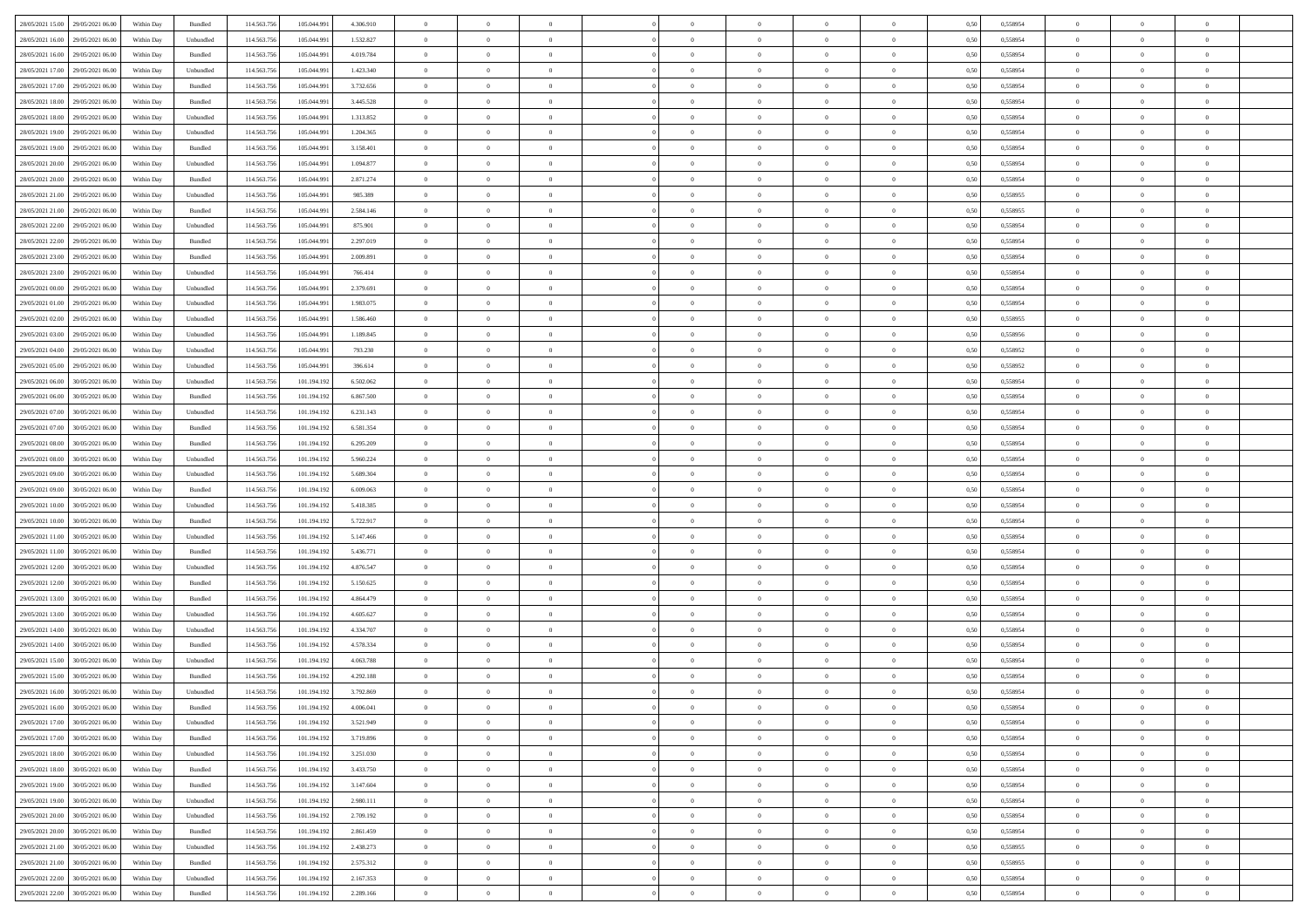| 29/05/2021 23:00<br>30/05/2021 06:00             | Within Day | Unbundled                   | 114.563.75  | 101.194.192 | 1.896.434 | $\overline{0}$ | $\overline{0}$ |                | $\overline{0}$ | $\theta$       |                | $\theta$       | 0,50 | 0,558954 | $\theta$       | $\theta$       | $\overline{0}$ |  |
|--------------------------------------------------|------------|-----------------------------|-------------|-------------|-----------|----------------|----------------|----------------|----------------|----------------|----------------|----------------|------|----------|----------------|----------------|----------------|--|
| 29/05/2021 23:00<br>30/05/2021 06:00             | Within Day | Bundled                     | 114.563.75  | 101.194.19  | 2.003.021 | $\bf{0}$       | $\bf{0}$       | $\bf{0}$       | $\bf{0}$       | $\overline{0}$ | $\overline{0}$ | $\bf{0}$       | 0,50 | 0,558954 | $\,$ 0 $\,$    | $\bf{0}$       | $\overline{0}$ |  |
| 30/05/2021 00:00<br>30/05/2021 06:00             | Within Day | Bundled                     | 114,563,75  | 101.194.192 | 1.716.875 | $\overline{0}$ | $\bf{0}$       | $\overline{0}$ | $\bf{0}$       | $\bf{0}$       | $\overline{0}$ | $\bf{0}$       | 0.50 | 0.558954 | $\bf{0}$       | $\overline{0}$ | $\overline{0}$ |  |
| 30/05/2021 00:00<br>30/05/2021 06:00             | Within Day | Unbundled                   | 114.563.75  | 101.194.192 | 1.625.515 | $\overline{0}$ | $\overline{0}$ | $\overline{0}$ | $\overline{0}$ | $\theta$       | $\overline{0}$ | $\bf{0}$       | 0,50 | 0,558954 | $\theta$       | $\theta$       | $\overline{0}$ |  |
| 30/05/2021 01:00<br>30/05/2021 06.00             | Within Day | Unbundled                   | 114.563.75  | 101.194.192 | 1.354.596 | $\bf{0}$       | $\overline{0}$ | $\bf{0}$       | $\overline{0}$ | $\bf{0}$       | $\overline{0}$ | $\bf{0}$       | 0,50 | 0,558954 | $\,$ 0 $\,$    | $\bf{0}$       | $\overline{0}$ |  |
|                                                  |            |                             |             |             |           |                |                |                |                |                |                |                |      |          |                |                |                |  |
| 30/05/2021 01:00<br>30/05/2021 06:00             | Within Day | Bundled                     | 114,563,75  | 101.194.192 | 1.430.729 | $\overline{0}$ | $\bf{0}$       | $\overline{0}$ | $\bf{0}$       | $\overline{0}$ | $\theta$       | $\bf{0}$       | 0.50 | 0.558954 | $\,$ 0 $\,$    | $\theta$       | $\overline{0}$ |  |
| 30/05/2021 02:00<br>30/05/2021 06:00             | Within Day | Unbundled                   | 114.563.75  | 101.194.192 | 1.083.676 | $\overline{0}$ | $\overline{0}$ | $\overline{0}$ | $\overline{0}$ | $\overline{0}$ | $\overline{0}$ | $\bf{0}$       | 0,50 | 0,558955 | $\,$ 0 $\,$    | $\theta$       | $\overline{0}$ |  |
| 30/05/2021 02:00<br>30/05/2021 06.00             | Within Day | Bundled                     | 114.563.75  | 101.194.19  | 1.144.583 | $\bf{0}$       | $\bf{0}$       | $\bf{0}$       | $\overline{0}$ | $\overline{0}$ | $\overline{0}$ | $\bf{0}$       | 0,50 | 0,558955 | $\,$ 0 $\,$    | $\bf{0}$       | $\overline{0}$ |  |
| 30/05/2021 03:00<br>30/05/2021 06:00             | Within Day | Unbundled                   | 114,563,75  | 101.194.192 | 812.757   | $\overline{0}$ | $\bf{0}$       | $\overline{0}$ | $\bf{0}$       | $\overline{0}$ | $\overline{0}$ | $\bf{0}$       | 0.50 | 0.558956 | $\bf{0}$       | $\overline{0}$ | $\overline{0}$ |  |
| 30/05/2021 03:00<br>30/05/2021 06:00             | Within Day | Bundled                     | 114.563.75  | 101.194.192 | 858.437   | $\bf{0}$       | $\bf{0}$       | $\overline{0}$ | $\overline{0}$ | $\overline{0}$ | $\overline{0}$ | $\bf{0}$       | 0,50 | 0,558956 | $\,$ 0 $\,$    | $\,$ 0 $\,$    | $\overline{0}$ |  |
| 30/05/2021 04:00<br>30/05/2021 06.00             | Within Day | Unbundled                   | 114.563.75  | 101.194.192 | 541.838   | $\bf{0}$       | $\bf{0}$       | $\bf{0}$       | $\bf{0}$       | $\overline{0}$ | $\overline{0}$ | $\bf{0}$       | 0,50 | 0,558952 | $\,$ 0 $\,$    | $\bf{0}$       | $\overline{0}$ |  |
| 30/05/2021 04:00<br>30/05/2021 06:00             | Within Day | Bundled                     | 114,563,75  | 101.194.192 | 572.291   | $\overline{0}$ | $\bf{0}$       | $\overline{0}$ | $\overline{0}$ | $\bf{0}$       | $\overline{0}$ | $\bf{0}$       | 0.50 | 0.558952 | $\bf{0}$       | $\,$ 0 $\,$    | $\,$ 0         |  |
|                                                  |            |                             |             |             |           | $\overline{0}$ | $\overline{0}$ | $\overline{0}$ | $\theta$       | $\theta$       | $\overline{0}$ |                |      |          | $\,$ 0 $\,$    | $\theta$       |                |  |
| 30/05/2021 05:00<br>30/05/2021 06:00             | Within Day | Unbundled                   | 114.563.75  | 101.194.192 | 270.919   |                |                |                |                |                |                | $\bf{0}$       | 0,50 | 0,558952 |                |                | $\overline{0}$ |  |
| 30/05/2021 05:00<br>30/05/2021 06.00             | Within Day | Bundled                     | 114.563.75  | 101.194.192 | 286.146   | $\bf{0}$       | $\overline{0}$ | $\bf{0}$       | $\bf{0}$       | $\bf{0}$       | $\overline{0}$ | $\bf{0}$       | 0,50 | 0,558952 | $\,$ 0 $\,$    | $\bf{0}$       | $\overline{0}$ |  |
| 30/05/2021 06:00<br>31/05/2021 06.00             | Within Day | Bundled                     | 114,563,75  | 101.194.192 | 6,867,500 | $\overline{0}$ | $\bf{0}$       | $\overline{0}$ | $\bf{0}$       | $\overline{0}$ | $\theta$       | $\bf{0}$       | 0.50 | 0.558954 | $\,$ 0 $\,$    | $\bf{0}$       | $\overline{0}$ |  |
| 30/05/2021 06:00<br>31/05/2021 06:00             | Within Day | Unbundled                   | 114.563.75  | 101.194.192 | 6.502.062 | $\overline{0}$ | $\overline{0}$ | $\overline{0}$ | $\overline{0}$ | $\overline{0}$ | $\overline{0}$ | $\bf{0}$       | 0,50 | 0,558954 | $\theta$       | $\theta$       | $\overline{0}$ |  |
| 30/05/2021 07:00<br>31/05/2021 06.00             | Within Day | Unbundled                   | 114.563.75  | 101.194.192 | 6.231.143 | $\bf{0}$       | $\bf{0}$       | $\bf{0}$       | $\overline{0}$ | $\overline{0}$ | $\overline{0}$ | $\bf{0}$       | 0,50 | 0,558954 | $\,$ 0 $\,$    | $\bf{0}$       | $\overline{0}$ |  |
| 30/05/2021 07:00<br>31/05/2021 06:00             | Within Day | Bundled                     | 114,563,75  | 101.194.192 | 6.581.354 | $\overline{0}$ | $\bf{0}$       | $\overline{0}$ | $\bf{0}$       | $\overline{0}$ | $\overline{0}$ | $\bf{0}$       | 0.50 | 0.558954 | $\bf{0}$       | $\overline{0}$ | $\overline{0}$ |  |
| 30/05/2021 08:00<br>31/05/2021 06:00             | Within Day | Unbundled                   | 114.563.75  | 101.194.192 | 5.960.224 | $\bf{0}$       | $\bf{0}$       | $\overline{0}$ | $\overline{0}$ | $\overline{0}$ | $\overline{0}$ | $\bf{0}$       | 0,50 | 0,558954 | $\,$ 0 $\,$    | $\bf{0}$       | $\overline{0}$ |  |
| 30/05/2021 08:00<br>31/05/2021 06.00             | Within Day | Bundled                     | 114.563.75  | 101.194.192 | 6.295.209 | $\bf{0}$       | $\bf{0}$       | $\bf{0}$       | $\bf{0}$       | $\overline{0}$ | $\overline{0}$ | $\bf{0}$       | 0,50 | 0,558954 | $\,$ 0 $\,$    | $\bf{0}$       | $\overline{0}$ |  |
|                                                  |            |                             |             |             |           |                |                |                |                |                |                |                |      |          |                |                |                |  |
| 30/05/2021 09:00<br>31/05/2021 06.00             | Within Day | Unbundled                   | 114,563,75  | 101.194.192 | 5.689.304 | $\overline{0}$ | $\bf{0}$       | $\overline{0}$ | $\overline{0}$ | $\bf{0}$       | $\overline{0}$ | $\bf{0}$       | 0.50 | 0.558954 | $\bf{0}$       | $\overline{0}$ | $\,$ 0         |  |
| 30/05/2021 09:00<br>31/05/2021 06:00             | Within Day | Bundled                     | 114.563.75  | 101.194.192 | 6.009.063 | $\overline{0}$ | $\overline{0}$ | $\overline{0}$ | $\overline{0}$ | $\theta$       | $\overline{0}$ | $\bf{0}$       | 0,50 | 0,558954 | $\theta$       | $\theta$       | $\overline{0}$ |  |
| 30/05/2021 11:00<br>31/05/2021 06.00             | Within Day | Unbundled                   | 114.563.75  | 101.194.192 | 5.147.466 | $\bf{0}$       | $\bf{0}$       | $\bf{0}$       | $\bf{0}$       | $\overline{0}$ | $\overline{0}$ | $\bf{0}$       | 0,50 | 0,558954 | $\,$ 0 $\,$    | $\bf{0}$       | $\overline{0}$ |  |
| 30/05/2021 11:00<br>31/05/2021 06.00             | Within Day | Bundled                     | 114,563,75  | 101.194.192 | 5.436.771 | $\overline{0}$ | $\bf{0}$       | $\overline{0}$ | $\bf{0}$       | $\overline{0}$ | $\theta$       | $\bf{0}$       | 0.50 | 0.558954 | $\,$ 0 $\,$    | $\theta$       | $\overline{0}$ |  |
| 30/05/2021 12:00<br>31/05/2021 06.00             | Within Day | Bundled                     | 114.563.75  | 101.194.192 | 5.150.625 | $\overline{0}$ | $\overline{0}$ | $\overline{0}$ | $\overline{0}$ | $\overline{0}$ | $\overline{0}$ | $\bf{0}$       | 0,50 | 0,558954 | $\,$ 0 $\,$    | $\theta$       | $\overline{0}$ |  |
| 30/05/2021 12:00<br>31/05/2021 06.00             | Within Day | Unbundled                   | 114.563.75  | 101.194.19  | 4.876.547 | $\bf{0}$       | $\overline{0}$ | $\bf{0}$       | $\overline{0}$ | $\bf{0}$       | $\overline{0}$ | $\bf{0}$       | 0,50 | 0,558954 | $\,$ 0 $\,$    | $\bf{0}$       | $\overline{0}$ |  |
| 30/05/2021 13:00<br>31/05/2021 06:00             | Within Day | Unbundled                   | 114,563,75  | 101.194.192 | 4.605.627 | $\overline{0}$ | $\bf{0}$       | $\overline{0}$ | $\bf{0}$       | $\overline{0}$ | $\overline{0}$ | $\bf{0}$       | 0.50 | 0.558954 | $\bf{0}$       | $\overline{0}$ | $\overline{0}$ |  |
| 30/05/2021 13:00<br>31/05/2021 06:00             | Within Day | Bundled                     | 114.563.75  | 101.194.192 | 4.864.479 | $\overline{0}$ | $\bf{0}$       | $\overline{0}$ | $\overline{0}$ | $\overline{0}$ | $\overline{0}$ | $\bf{0}$       | 0,50 | 0,558954 | $\,$ 0 $\,$    | $\theta$       | $\overline{0}$ |  |
| 31/05/2021 06.00                                 | Within Day | Unbundled                   | 114.563.75  | 101.194.192 | 4.334.707 | $\bf{0}$       | $\bf{0}$       | $\bf{0}$       | $\bf{0}$       | $\overline{0}$ | $\overline{0}$ | $\bf{0}$       | 0,50 | 0,558954 | $\,$ 0 $\,$    | $\bf{0}$       | $\overline{0}$ |  |
| 30/05/2021 14:00                                 |            |                             |             |             |           |                |                |                |                |                |                |                |      |          |                |                |                |  |
| 30/05/2021 14:00<br>31/05/2021 06:00             | Within Day | Bundled                     | 114,563,75  | 101.194.192 | 4.578.334 | $\overline{0}$ | $\bf{0}$       | $\overline{0}$ | $\overline{0}$ | $\bf{0}$       | $\overline{0}$ | $\bf{0}$       | 0.50 | 0.558954 | $\bf{0}$       | $\,$ 0 $\,$    | $\bf{0}$       |  |
| 30/05/2021 15:00<br>31/05/2021 06:00             | Within Day | Unbundled                   | 114.563.75  | 101.194.192 | 4.063.788 | $\overline{0}$ | $\overline{0}$ | $\overline{0}$ | $\overline{0}$ | $\overline{0}$ | $\overline{0}$ | $\bf{0}$       | 0.50 | 0.558954 | $\theta$       | $\theta$       | $\overline{0}$ |  |
| 30/05/2021 15:00<br>31/05/2021 06.00             | Within Day | Bundled                     | 114.563.75  | 101.194.192 | 4.292.188 | $\bf{0}$       | $\bf{0}$       | $\bf{0}$       | $\bf{0}$       | $\overline{0}$ | $\overline{0}$ | $\bf{0}$       | 0,50 | 0,558954 | $\,$ 0 $\,$    | $\bf{0}$       | $\overline{0}$ |  |
| 30/05/2021 16:00<br>31/05/2021 06.00             | Within Day | Unbundled                   | 114,563,75  | 101.194.192 | 3.792.869 | $\overline{0}$ | $\bf{0}$       | $\overline{0}$ | $\bf{0}$       | $\overline{0}$ | $\overline{0}$ | $\bf{0}$       | 0.50 | 0.558954 | $\,$ 0 $\,$    | $\bf{0}$       | $\overline{0}$ |  |
| 30/05/2021 16:00<br>31/05/2021 06:00             | Within Dav | Bundled                     | 114.563.75  | 101.194.192 | 4.006.041 | $\overline{0}$ | $\overline{0}$ | $\overline{0}$ | $\overline{0}$ | $\overline{0}$ | $\overline{0}$ | $\bf{0}$       | 0.5( | 0,558954 | $\theta$       | $\theta$       | $\overline{0}$ |  |
| 30/05/2021 17:00<br>31/05/2021 06.00             | Within Day | Unbundled                   | 114.563.75  | 101.194.192 | 3.521.949 | $\bf{0}$       | $\bf{0}$       | $\bf{0}$       | $\bf{0}$       | $\overline{0}$ | $\overline{0}$ | $\bf{0}$       | 0,50 | 0,558954 | $\,$ 0 $\,$    | $\bf{0}$       | $\overline{0}$ |  |
| 30/05/2021 17:00<br>31/05/2021 06:00             | Within Day | Bundled                     | 114,563,75  | 101.194.192 | 3.719.896 | $\overline{0}$ | $\bf{0}$       | $\overline{0}$ | $\bf{0}$       | $\overline{0}$ | $\overline{0}$ | $\bf{0}$       | 0.50 | 0.558954 | $\bf{0}$       | $\overline{0}$ | $\overline{0}$ |  |
| 30/05/2021 18:00<br>31/05/2021 06:00             | Within Dav | Bundled                     | 114.563.75  | 101.194.192 | 3.433.750 | $\overline{0}$ | $\overline{0}$ | $\overline{0}$ | $\overline{0}$ | $\overline{0}$ | $\overline{0}$ | $\bf{0}$       | 0.50 | 0,558954 | $\theta$       | $\theta$       | $\overline{0}$ |  |
|                                                  |            |                             |             |             |           |                |                |                |                |                |                |                |      |          |                |                |                |  |
| 30/05/2021 18:00<br>31/05/2021 06.00             | Within Day | Unbundled                   | 114.563.75  | 101.194.19  | 3.251.030 | $\bf{0}$       | $\bf{0}$       | $\bf{0}$       | $\bf{0}$       | $\overline{0}$ | $\overline{0}$ | $\bf{0}$       | 0,50 | 0,558954 | $\,$ 0 $\,$    | $\bf{0}$       | $\overline{0}$ |  |
| 30/05/2021 19:00<br>31/05/2021 06.00             | Within Day | Bundled                     | 114,563,75  | 101.194.192 | 3.147.604 | $\overline{0}$ | $\bf{0}$       | $\overline{0}$ | $\overline{0}$ | $\bf{0}$       | $\overline{0}$ | $\bf{0}$       | 0.50 | 0.558954 | $\bf{0}$       | $\overline{0}$ | $\overline{0}$ |  |
| 30/05/2021 19:00<br>31/05/2021 06:00             | Within Day | Unbundled                   | 114.563.75  | 101.194.192 | 2.980.111 | $\overline{0}$ | $\overline{0}$ | $\overline{0}$ | $\overline{0}$ | $\overline{0}$ | $\overline{0}$ | $\bf{0}$       | 0.50 | 0,558954 | $\theta$       | $\theta$       | $\overline{0}$ |  |
| 30/05/2021 20:00<br>31/05/2021 06.00             | Within Day | Bundled                     | 114.563.75  | 101.194.192 | 2.861.459 | $\bf{0}$       | $\bf{0}$       | $\bf{0}$       | $\bf{0}$       | $\overline{0}$ | $\overline{0}$ | $\bf{0}$       | 0,50 | 0,558954 | $\,$ 0 $\,$    | $\bf{0}$       | $\overline{0}$ |  |
| 30/05/2021 20:00<br>31/05/2021 06.00             | Within Day | Unbundled                   | 114,563,75  | 101.194.192 | 2.709.192 | $\overline{0}$ | $\overline{0}$ | $\overline{0}$ | $\bf{0}$       | $\overline{0}$ | $\Omega$       | $\bf{0}$       | 0.50 | 0.558954 | $\bf{0}$       | $\theta$       | $\overline{0}$ |  |
| 30/05/2021 21:00<br>31/05/2021 06:00             | Within Dav | Bundled                     | 114.563.75  | 101.194.19  | 2.575.312 | $\overline{0}$ | $\overline{0}$ | $\overline{0}$ | $\theta$       | $\theta$       | $\overline{0}$ | $\overline{0}$ | 0.5( | 0,558955 | $\theta$       | $\theta$       | $\overline{0}$ |  |
| 30/05/2021 21:00<br>31/05/2021 06:00             | Within Day | Unbundled                   | 114.563.75  | 101.194.192 | 2.438.273 | $\bf{0}$       | $\bf{0}$       | $\bf{0}$       | $\bf{0}$       | $\bf{0}$       | $\overline{0}$ | $\bf{0}$       | 0,50 | 0,558955 | $\overline{0}$ | $\overline{0}$ | $\overline{0}$ |  |
| $30/05/2021\ 22.00\quad \  \  31/05/2021\ 06.00$ | Within Day | $\ensuremath{\mathsf{Unb}}$ | 114.563.756 | 101.194.192 | 2.167.353 | $\bf{0}$       | $\theta$       |                | $\overline{0}$ |                |                |                | 0,50 | 0.558954 | $\theta$       | $\overline{0}$ |                |  |
| 30/05/2021 22:00 31/05/2021 06:00                |            |                             |             |             |           | $\overline{0}$ | $\overline{0}$ | $\Omega$       |                | $\overline{0}$ |                |                |      |          | $\theta$       | $\theta$       | $\overline{0}$ |  |
|                                                  | Within Day | Bundled                     | 114.563.756 | 101.194.192 | 2.289.166 |                |                |                | $\theta$       |                | $\overline{0}$ | $\bf{0}$       | 0,50 | 0,558954 |                |                |                |  |
| 30/05/2021 23:00<br>31/05/2021 06:00             | Within Day | Unbundled                   | 114.563.75  | 101.194.192 | 1.896.434 | $\overline{0}$ | $\bf{0}$       | $\overline{0}$ | $\overline{0}$ | $\bf{0}$       | $\overline{0}$ | $\bf{0}$       | 0,50 | 0,558954 | $\bf{0}$       | $\overline{0}$ | $\bf{0}$       |  |
| 30/05/2021 23:00 31/05/2021 06:00                | Within Day | Bundled                     | 114,563,756 | 101.194.192 | 2.003.021 | $\overline{0}$ | $\bf{0}$       | $\overline{0}$ | $\overline{0}$ | $\mathbf{0}$   | $\overline{0}$ | $\,$ 0 $\,$    | 0.50 | 0.558954 | $\overline{0}$ | $\bf{0}$       | $\bf{0}$       |  |
| 31/05/2021 00:00 31/05/2021 06:00                | Within Dav | Bundled                     | 114.563.756 | 101.194.192 | 1.716.875 | $\overline{0}$ | $\overline{0}$ | $\overline{0}$ | $\overline{0}$ | $\overline{0}$ | $\overline{0}$ | $\bf{0}$       | 0,50 | 0,558954 | $\overline{0}$ | $\theta$       | $\overline{0}$ |  |
| 31/05/2021 00:00<br>31/05/2021 06:00             | Within Day | Unbundled                   | 114.563.75  | 101.194.192 | 1.625.515 | $\overline{0}$ | $\bf{0}$       | $\overline{0}$ | $\overline{0}$ | $\bf{0}$       | $\overline{0}$ | $\bf{0}$       | 0,50 | 0,558954 | $\bf{0}$       | $\overline{0}$ | $\overline{0}$ |  |
| 31/05/2021 01:00<br>31/05/2021 06:00             | Within Day | Unbundled                   | 114.563.756 | 101.194.192 | 1.354.596 | $\overline{0}$ | $\bf{0}$       | $\overline{0}$ | $\overline{0}$ | $\bf{0}$       | $\overline{0}$ | $\bf{0}$       | 0.50 | 0.558954 | $\,$ 0 $\,$    | $\overline{0}$ | $\,$ 0         |  |
| 31/05/2021 01:00<br>31/05/2021 06:00             | Within Dav | Bundled                     | 114.563.756 | 101.194.192 | 1.430.729 | $\overline{0}$ | $\overline{0}$ | $\overline{0}$ | $\overline{0}$ | $\overline{0}$ | $\overline{0}$ | $\bf{0}$       | 0.50 | 0,558954 | $\overline{0}$ | $\theta$       | $\overline{0}$ |  |
| 31/05/2021 02:00<br>31/05/2021 06:00             | Within Day | Unbundled                   | 114.563.75  | 101.194.192 | 1.083.676 | $\overline{0}$ | $\overline{0}$ | $\overline{0}$ | $\overline{0}$ | $\overline{0}$ | $\overline{0}$ | $\bf{0}$       | 0,50 | 0,558955 | $\bf{0}$       | $\overline{0}$ | $\overline{0}$ |  |
|                                                  |            |                             |             |             |           |                |                |                |                |                |                |                |      |          |                |                |                |  |
| 31/05/2021 02:00<br>31/05/2021 06:00             | Within Day | Bundled                     | 114.563.75  | 101.194.192 | 1.144.583 | $\overline{0}$ | $\overline{0}$ | $\overline{0}$ | $\overline{0}$ | $\overline{0}$ | $\overline{0}$ | $\bf{0}$       | 0.50 | 0.558955 | $\mathbf{0}$   | $\bf{0}$       | $\,$ 0         |  |
| 31/05/2021 03:00 31/05/2021 06:00                | Within Dav | Unbundled                   | 114.563.756 | 101.194.192 | 812.757   | $\overline{0}$ | $\overline{0}$ | $\overline{0}$ | $\overline{0}$ | $\overline{0}$ | $\overline{0}$ | $\bf{0}$       | 0,50 | 0,558956 | $\overline{0}$ | $\theta$       | $\overline{0}$ |  |
| 31/05/2021 03:00<br>31/05/2021 06:00             | Within Day | Bundled                     | 114.563.75  | 101.194.192 | 858.437   | $\overline{0}$ | $\bf{0}$       | $\overline{0}$ | $\overline{0}$ | $\overline{0}$ | $\overline{0}$ | $\bf{0}$       | 0,50 | 0,558956 | $\bf{0}$       | $\overline{0}$ | $\bf{0}$       |  |
| 31/05/2021 04:00 31/05/2021 06:00                | Within Day | Unbundled                   | 114.563.756 | 101.194.192 | 541.838   | $\,$ 0 $\,$    | $\bf{0}$       | $\overline{0}$ | $\overline{0}$ | $\,$ 0 $\,$    | $\overline{0}$ | $\bf{0}$       | 0,50 | 0,558952 | $\overline{0}$ | $\,$ 0 $\,$    | $\,$ 0 $\,$    |  |